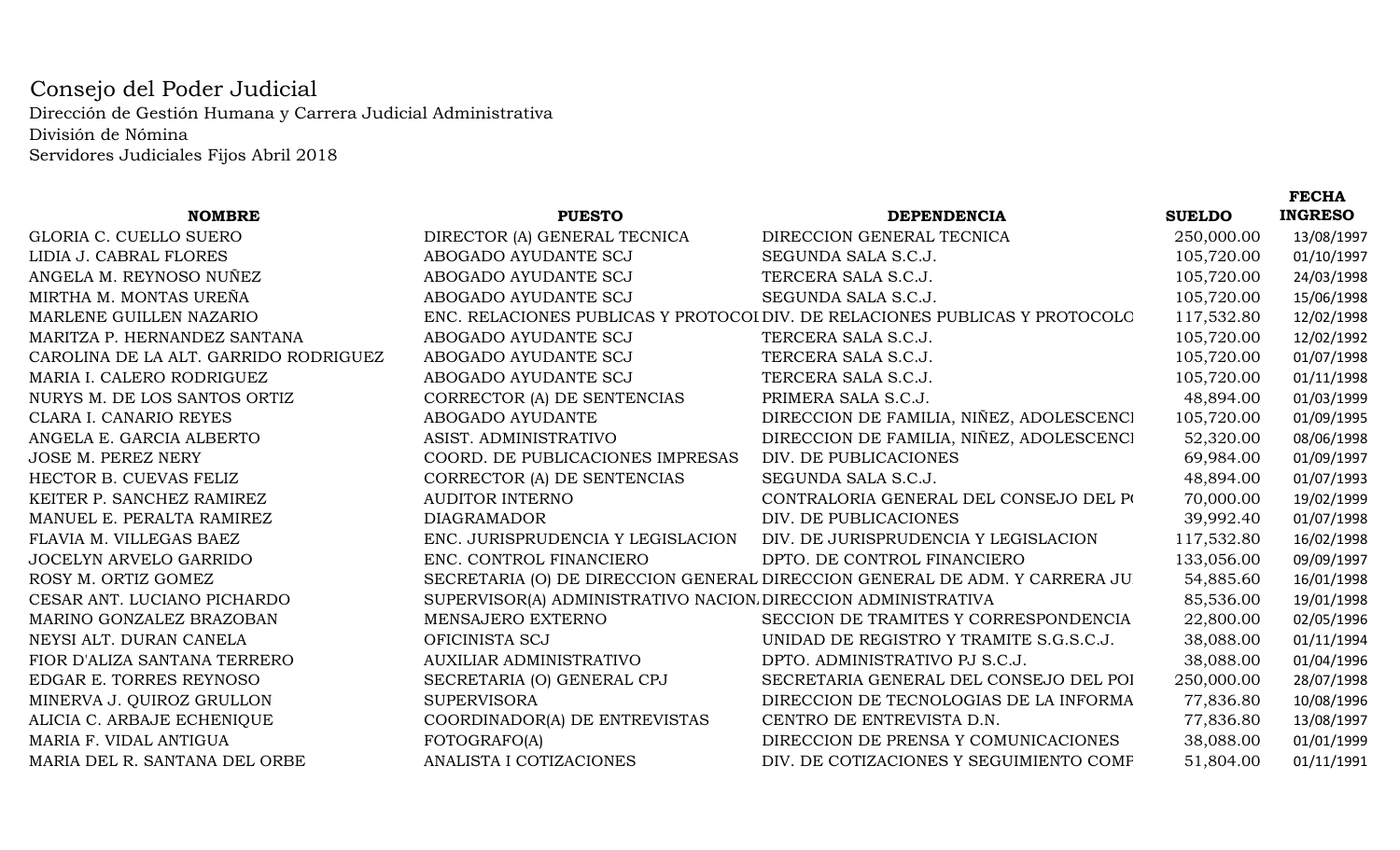| WENDY M. ORTIZ BAEZ            | ANALISTA II DESARROLLO DE CAPITAL HU DIV. DE EVALUACION DEL DESEMPEÑO |                                                                               | 44,092.80  | 18/08/1998 |
|--------------------------------|-----------------------------------------------------------------------|-------------------------------------------------------------------------------|------------|------------|
| ANA M. LOPEZ GOMEZ             | SECRETARIA (O) DE DIVISION                                            | DIV. DE ALMACEN Y SUMINISTRO                                                  | 37,920.00  | 01/07/1987 |
| ROSA E. ROMERO DE LA CRUZ      | RECEPCIONISTA                                                         | DPTO. ADMINISTRATIVO PJ S.C.J.                                                | 22,999.00  | 02/01/1991 |
| <b>JUAN B. CORDERO TAVERAS</b> | AUXILIAR ADMINISTRATIVO                                               | DIV. DE COTIZACIONES Y SEGUIMIENTO COMF                                       | 24,240.00  | 14/03/1994 |
| DIONISIA ROSARIO DE LA NIEVE   |                                                                       | ENC. TRAMITES Y CORRESPONDENCIA SECCION DE TRAMITES Y CORRESPONDENCIA         | 77,836.80  | 19/03/1998 |
| <b>JOSE A. TAPIA BELTRE</b>    |                                                                       | DIRECTOR (A) PRESUPUESTARIO Y FINANC DIRECCION PRESUPUESTARIA Y FINANCIERA    | 184,800.00 | 20/07/1992 |
| ROSA E. HERNANDEZ MARIA        | COORDINADOR (A) DE PENSIONES Y JUBII DIV. DE SEGURIDAD SOCIAL         |                                                                               | 69,969.00  | 30/01/1998 |
| GISELA A. VALENZUELA ESTEVEZ   | ANALISTA I CONTABILIDAD                                               | DPTO. DE CONTABILIDAD                                                         | 51,804.00  | 01/08/1992 |
| LUIS A. VELOZ HERNANDEZ        | ANALISTA I PENSIONES Y JUBILACIONES DIV. DE SEGURIDAD SOCIAL          |                                                                               | 51,804.00  | 01/07/1998 |
| ANDREA M. GONZALEZ CUEVAS      | ANALISTA I CONTABILIDAD                                               | DPTO. DE CONTABILIDAD                                                         | 51,804.00  | 01/11/1997 |
| GERMANIA A. AMARO MENDEZ       | ANALISTA I ALMACEN                                                    | DIV. DE ALMACEN Y SUMINISTRO                                                  | 51,804.00  | 01/06/1994 |
| APOLINAR MERCEDES              | ANALISTA I ALMACEN                                                    | DIV. DE ALMACEN Y SUMINISTRO                                                  | 51,804.00  | 01/10/1988 |
| FERNANDO A. BURGOS ANDELIZ     |                                                                       | ANALISTA I PROGRAMACION Y ANAL. PRES DIV. DE PROGRAMACION Y ANALISIS PRESUPU  | 51,804.00  | 01/01/1999 |
| MARGARITA M. AYBAR JIMENEZ     | <b>CAJERO</b>                                                         | DPTO. DE TESORERIA                                                            | 37,200.00  | 18/03/1996 |
| RUBEN D. HERRERA PEREZ         | ANALISTA I TESORERIA                                                  | DPTO. DE TESORERIA                                                            | 51,804.00  | 19/02/1990 |
| ANTONIO URBAEZ JIMENEZ         | MENSAJERO EXTERNO                                                     | DPTO. DE TESORERIA                                                            | 22,800.00  | 01/05/1996 |
| MARIA A. BELTRE MONTILLA       | ANALISTA I TESORERIA                                                  | DPTO. DE TESORERIA                                                            | 51,804.00  | 16/06/1998 |
| RAMONA J. BAUTISTA TEJEDA      | SECRETARIA (O) DEPARTAMENTO                                           | DPTO. DE TESORERIA                                                            | 37,920.00  | 01/10/1998 |
| JETTUIZ E. PIMENTEL PEGUERO    | ANALISTA I PENSIONES Y JUBILACIONES DIV. DE SEGURIDAD SOCIAL          |                                                                               | 51,804.00  | 21/02/1985 |
| <b>JESUS JAVIER SANTANA</b>    | ANALISTA I NOMINAS                                                    | DIV. DE NOMINAS                                                               | 51,804.00  | 02/01/1996 |
| RAFAEL A. BUENO RODRIGUEZ      | <b>AUDITOR INTERNO</b>                                                | CONTRALORIA GENERAL DEL CONSEJO DEL PO                                        | 70,000.00  | 15/09/1998 |
| VICTOR P. ESTEVEZ              | ENC. CONTABILIDAD                                                     | DPTO. DE CONTABILIDAD                                                         | 133,056.00 | 01/08/1998 |
| YUDERCA DEL C. RAMIREZ SEGURA  | COORDINADOR (A) CODIFICACION Y REGIS DPTO. DE CONTROL FINANCIERO      |                                                                               | 69,696.00  | 04/03/1998 |
| RICARDO A. BATISTA CONCEPCION  | <b>ARCHIVISTA</b>                                                     | DPTO. DE CONTABILIDAD                                                         | 20,160.00  | 12/03/1997 |
| JEANNETTE M. FERNANDEZ BAEZ    |                                                                       | ANALISTA I PROGRAMACION Y ANAL. PRES DIV. DE PROGRAMACION Y ANALISIS PRESUPU. | 51,804.00  | 11/02/1998 |
| EULALIA VASQUEZ NUÑEZ          | ENC. SEGURIDAD SOCIAL                                                 | DIV. DE SEGURIDAD SOCIAL                                                      | 117,532.80 | 18/09/1997 |
| INGRID M. PIMENTEL SANCHEZ     | DIRECTOR (A)                                                          | DIRECCION DE SEGUIMIENTO Y EJECUCION D                                        | 184,800.00 | 09/02/1998 |
| MARISOL ALT. MEJIA DE LEON     | SECRETARIA (O) DE DIRECCION                                           | DIRECCION DE TECNOLOGIAS DE LA INFORMA                                        | 48,894.00  | 01/06/1989 |
| CARLOS ML. MENDEZ LAGRULE      | ENC. DESARROLLO DE SISTEMAS                                           | DIV. DE DESARROLLO DE SISTEMAS                                                | 117,532.80 | 01/09/1993 |
| FRANCISCO SANTANA MERCEDES     |                                                                       | ENC. MANTENIMIENTO Y ACTUALIZACION DIV. DE MANTENIMIENTO Y ACT. DE SISTEMAS   | 117,532.80 | 15/02/1989 |
| LUIS M. GONZALEZ               | ANALISTA PROGRAMADOR                                                  | DIV. DE DESARROLLO DE SISTEMAS                                                | 67,082.40  | 15/12/1997 |
| BERTHA F. CUEVAS LABOURT       | AUXILIAR ADMINISTRATIVO                                               | DIRECCION DE PLANIFICACION Y PROYECTOS                                        | 28,680.00  | 23/01/1990 |
| OLGA I. ARBAJE DOMINGUEZ       | REVISOR ESTADISTICO                                                   | DIV. DE ESTADISTICAS JUDICIALES                                               | 44,092.80  | 01/03/1989 |
| MARIA M. DE LA ROSA HICHEZ     | DIGITADOR S.C.J.                                                      | DIV. DE ACTIVOS FIJOS                                                         | 26,880.00  | 01/03/1989 |
|                                |                                                                       |                                                                               |            |            |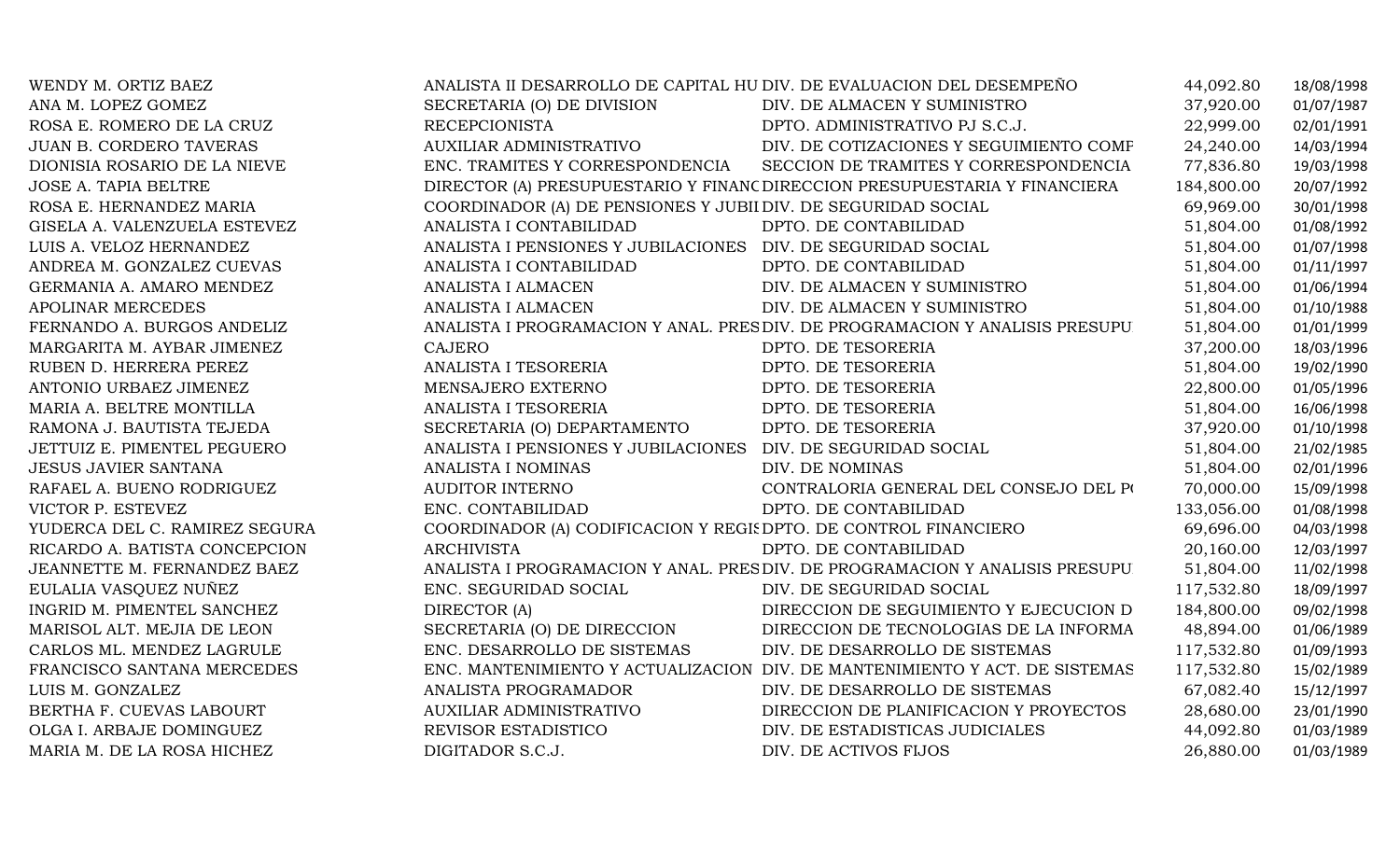| JUANA E. LANTIGUA CRUZ                  | REVISOR ESTADISTICO                                                   | DIV. DE ESTADISTICAS JUDICIALES                                              | 44,092.80  | 14/05/1988 |
|-----------------------------------------|-----------------------------------------------------------------------|------------------------------------------------------------------------------|------------|------------|
| ANA M. GONZALEZ HERNANDEZ               | REVISOR ESTADISTICO                                                   | DIV. DE ESTADISTICAS JUDICIALES                                              | 44,092.80  | 07/05/1996 |
| JULIO C. PEÑA ANTIGUA                   | COORDINADOR ESTADISTICAS JUDICIALE DIV. DE ESTADISTICAS JUDICIALES    |                                                                              | 69,696.00  | 01/10/1991 |
| MIOSOTIS ESPINOSA                       | <b>AUXILIAR ADMINISTRATIVO</b>                                        | DIV. DE PUBLICACIONES                                                        | 24,240.00  | 01/03/1991 |
| JHONNY ALMONTE REYNOSO                  | REVISOR ESTADISTICO                                                   | DIV. DE ESTADISTICAS JUDICIALES                                              | 44,092.80  | 05/06/1995 |
| MARIA DE L. CABRERA LIZ                 | <b>RECEPCIONISTA</b>                                                  | DPTO. ADMINISTRATIVO PJ S.C.J.                                               | 24,942.14  | 01/10/1991 |
| MANUEL R. MARTINEZ CALZADO              | REVISOR ESTADISTICO                                                   | DIV. DE ESTADISTICAS JUDICIALES                                              | 44,092.80  | 01/03/1991 |
| <b>JOSELINE CUELLO SOTO</b>             | ENC. DE PUBLICACIONES                                                 | DIV. DE PUBLICACIONES                                                        | 117,532.80 | 15/04/1996 |
| <b>CLARA COLON JAVIER</b>               | SUPERVISOR DE ARCHIVO                                                 | DIV. DE REGISTRO DE PERSONAL                                                 | 29,580.00  | 01/10/1997 |
| ALBERTO L. LOPEZ JEREZ                  | ENC. SOPORTE TECNICO                                                  | DIV. DE SOPORTE TECNICO                                                      | 117,532.80 | 01/10/1992 |
| KATIUSKA E. DE CASTRO GIL               | ANALISTA SENIOR SISTEMAS Y PROCEDIM DIV. DE SISTEMAS Y PROCEDIMIENTOS |                                                                              | 67,082.40  | 01/12/1998 |
| NIEVES Y. ALCANTARA ALMONTE             | SECRETARIA (O) SALA SCJ                                               | TERCERA SALA S.C.J.                                                          | 77,836.80  | 03/09/1997 |
| MARIA ALT. LINARES PULINARIO DE MEDRANO | <b>SERVICIOS A USUARIOS</b>                                           | DIV. DE SOPORTE TECNICO                                                      | 42,657.60  | 01/09/1992 |
| JOENY MAHFOUD GUERRERO                  | SECRETARIA (O) AUXILIAR I                                             | PRESIDENCIA S.C.J.                                                           | 44,092.80  | 01/11/1997 |
| MIGUEL S. GALVEZ GUZMAN                 | ENC. ALMACEN                                                          | DIV. DE ALMACEN Y SUMINISTRO                                                 | 117,532.80 | 01/03/1988 |
| PEDRO L. MEDINA CRUZ                    | ASISTENTE DE ALMACEN                                                  | DIV. DE ALMACEN Y SUMINISTRO                                                 | 69,696.00  | 01/06/1992 |
| CELIA A. NOBOA BELTRE                   | ANALISTA II ALMACEN                                                   | DIV. DE ALMACEN Y SUMINISTRO                                                 | 44,092.80  | 01/10/1998 |
| SALVADOR ROMERO DE LA CRUZ              | ENC. DEPOSITO DE ALMACEN                                              | DIV. DE ALMACEN Y SUMINISTRO                                                 | 34,980.00  | 01/09/1997 |
| HILARIO ENCARNACION ROSARIO             | <b>AUXILIAR ADMINISTRATIVO</b>                                        | DIV. DE ALMACEN Y SUMINISTRO                                                 | 24,240.00  | 09/05/1996 |
| RUTH R. GUZMAN HERNANDEZ                |                                                                       | ANALISTA II RECLUTAMIENTO Y SELECCIÓ DIV. DE RECLUTAMIENTO Y SELECCION PERSO | 44,092.80  | 01/11/1996 |
| ELVIS A. BAUTISTA REYES                 | <b>AUXILIAR DE ALMACEN</b>                                            | DIV. DE ALMACEN Y SUMINISTRO                                                 | 24,942.14  | 01/12/1998 |
| RAFAEL MANCEBO QUERO                    | CATALOGADOR                                                           | DOCUMENTACION Y BIBLIOTECAS                                                  | 33,120.00  | 01/09/1990 |
| CRISTOBALINA JIMENEZ RAMIREZ            | ENC. MAYORDOMIA                                                       | DPTO. ADMINISTRATIVO PJ S.C.J.                                               | 39,029.14  | 01/09/1996 |
| GREICIS R. JIMENEZ BELLO                | <b>AUXILIAR ADMINISTRATIVO</b>                                        | SECCION DE TRAMITES Y CORRESPONDENCIA                                        | 24,360.00  | 02/05/1990 |
| CARMEN V. FLORENTINO LORA               | <b>TELEFONISTA</b>                                                    | DPTO. ADMINISTRATIVO PJ CORTE DE APELAC                                      | 22,654.20  | 01/10/1987 |
| KENIA A. PAEZ CABREJA                   | AUXILIAR ADMINISTRATIVO                                               | SECCION DE TRAMITES Y CORRESPONDENCIA                                        | 24,360.00  | 29/09/1993 |
| MILCIADES LUCIANO RODRIGUEZ             | COORDINADOR(A) MENSAJERIA                                             | SECCION DE TRAMITES Y CORRESPONDENCIA                                        | 34,980.00  | 10/01/1990 |
| FELICIA ORTIZ                           | CONSERJE                                                              | TALLER DE EBANISTERIA                                                        | 14,160.00  | 01/03/1997 |
| DANIELA CEDANO MERAN                    | AUXILIAR ADMINISTRATIVO                                               | TALLER DE EBANISTERIA                                                        | 21,480.00  | 01/03/1997 |
| LIBRADO ANT. TEJEDA CASTILLO            | <b>INGENIERO SUPERVISOR</b>                                           | UNIDAD DE OBRAS                                                              | 70,000.00  | 01/06/1998 |
| MARTIN REYES VICENTE                    |                                                                       | COORDINADOR(A) UNIDAD DE SERVICIOS UNIDAD DE SERVICIOS Y MANTENIMIENTO       | 69,696.00  | 11/05/1992 |
| JORGE C. ISA PITTALUGA                  | ENC. TALLER DE EBANISTERIA                                            | TALLER DE EBANISTERIA                                                        | 101,088.00 | 01/02/1999 |
| JOSE R. SANCHEZ JIMENEZ                 | <b>AUXILIAR DE EBANISTERIA</b>                                        | TALLER DE EBANISTERIA                                                        | 27,740.00  | 02/05/1990 |
| RAMON E. ALMONTE                        | EBANISTA I S.C.J.                                                     | TALLER DE EBANISTERIA                                                        | 49,587.20  | 01/07/1994 |
|                                         |                                                                       |                                                                              |            |            |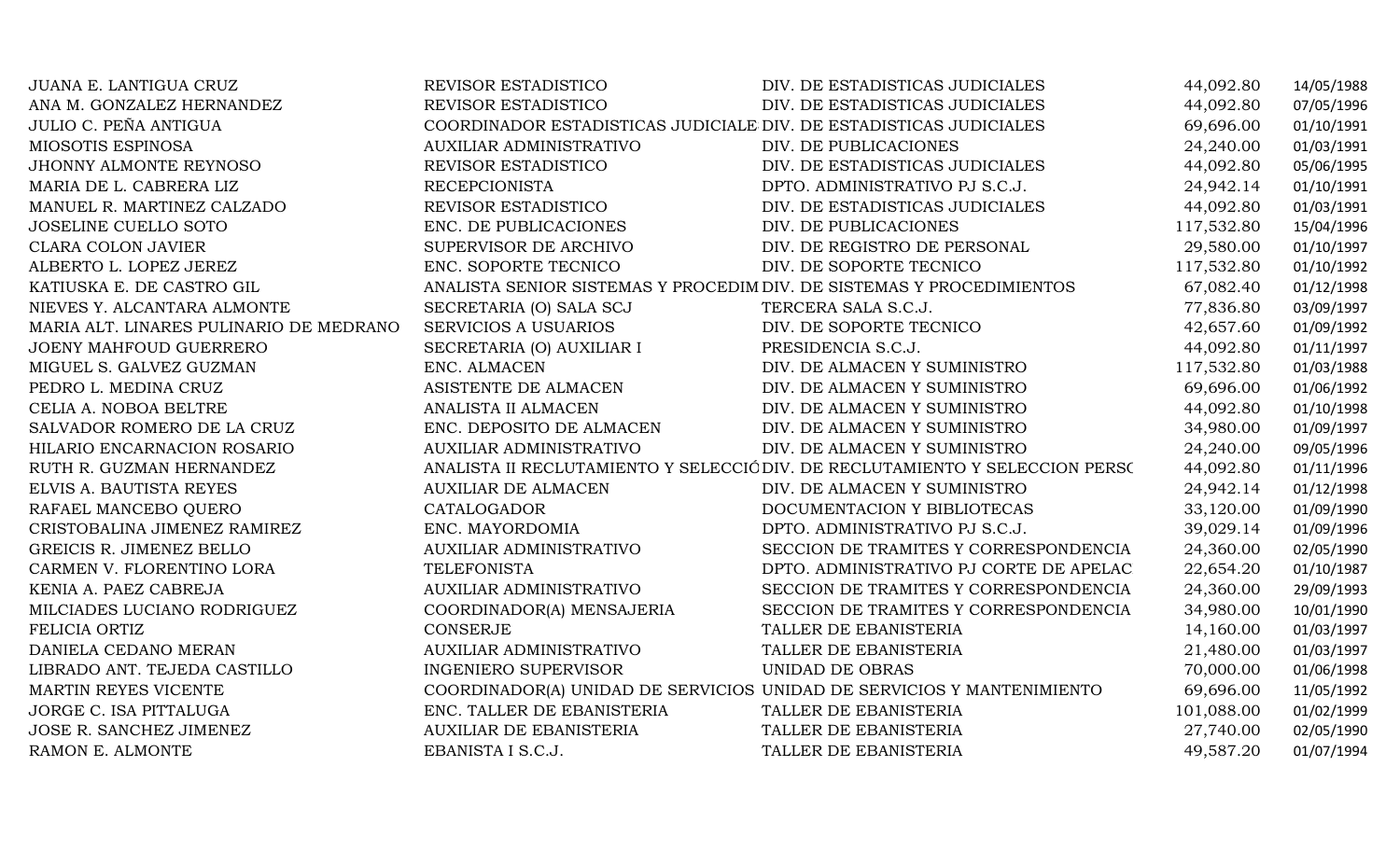| BORIS DE JS. PERALTA TORRES   | AUXILIAR DE EBANISTERIA                                     | TALLER DE EBANISTERIA                    | 27,740.00  | 12/02/1998 |
|-------------------------------|-------------------------------------------------------------|------------------------------------------|------------|------------|
| FRANCISCO A. GARCIA JIMENEZ   | EBANISTA II S.C.J.                                          | TALLER DE EBANISTERIA                    | 41,060.00  | 01/10/1998 |
| RAMON A. VARGAS ROSARIO       | SUPERVISOR DE ELECTRICIDAD                                  | UNIDAD DE SERVICIOS Y MANTENIMIENTO      | 34,980.00  | 01/02/1999 |
| <b>JUAN CORREA TOLEDO</b>     | <b>PLOMERO</b>                                              | UNIDAD DE SERVICIOS Y MANTENIMIENTO      | 21,480.00  | 03/06/1992 |
| ANTONIO DE LA ROSA MANZUETA   | AYUDANTE CHOFER                                             | DIV. DE ALMACEN Y SUMINISTRO             | 17,400.00  | 01/10/1996 |
| PABLO B. BRITO FERNANDEZ      | TECNICO DE REFRIGERACION                                    | UNIDAD DE SERVICIOS Y MANTENIMIENTO      | 29,160.00  | 02/11/1998 |
| YRMA Y. DIAZ                  | COORDINADOR(A)                                              | DIRECCION ADMINISTRATIVA                 | 117,532.80 | 15/07/1998 |
| ANASTALIA MEJIA PEÑA          | COORDINADOR (A) DE SEGUROS Y BENEF DIV. DE SEGURIDAD SOCIAL |                                          | 69,696.00  | 18/12/1989 |
| MANOLO ESCARRAMAN MOREL       | <b>CHOFER</b>                                               | SECCION DE TRANSPORTACION                | 31,559.75  | 04/08/1997 |
| RAFAEL A. TEJADA              | <b>CHOFER</b>                                               | SECCION DE TRANSPORTACION                | 29,580.00  | 08/08/1997 |
| TIRSO SANCHEZ ABREU           | <b>CHOFER</b>                                               | SECCION DE TRANSPORTACION                | 24,240.00  | 22/04/1992 |
| MARCOS SALAS FAMILIA          | <b>CHOFER</b>                                               | SECCION DE TRANSPORTACION                | 24,240.00  | 01/10/1987 |
| RAFAEL PASCUAL PEÑA           | <b>CHOFER</b>                                               | SECCION DE TRANSPORTACION                | 27,541.20  | 01/06/1992 |
| DANILO RAMOS DIAZ             | <b>CHOFER</b>                                               | SECCION DE TRANSPORTACION                | 24,240.00  | 01/01/1999 |
| EDALIO SANTANA MERCEDES       | <b>CHOFER</b>                                               | SECCION DE TRANSPORTACION                | 24,240.00  | 31/03/1986 |
| FRANCISCO A. PEÑALO           | <b>CHOFER</b>                                               | SECCION DE TRANSPORTACION                | 24,240.00  | 30/05/1989 |
| GERMANIA NUÑEZ PEÑA           | CONSERJE                                                    | DPTO. ADMINISTRATIVO PJ S.C.J.           | 14,160.00  | 01/04/1991 |
| FRANQUELINA BONILLA           | <b>CONSERJE</b>                                             | DPTO. ADMINISTRATIVO PJ S.C.J.           | 14,160.00  | 01/04/1996 |
| ELIESEL PACHECO GUERRERO      | LAVADOR DE VEHICULOS                                        | SECCION DE TRANSPORTACION                | 14,160.00  | 01/09/1998 |
| <b>GLADYS M. DAVID RONDON</b> | <b>CONSERJE</b>                                             | DPTO. ADMINISTRATIVO PJ CORTE DE APELAC  | 16,680.00  | 19/02/1986 |
| ESTEBANIA VOLQUEZ             | CONSERJE                                                    | DPTO. ADMINISTRATIVO PJ S.C.J.           | 14,160.00  | 21/12/1998 |
| FRANCISCA R. REYES GORIS      | <b>CAMARERO I</b>                                           | DIV. DE RELACIONES PUBLICAS Y PROTOCOLO  | 38,088.00  | 18/12/1989 |
| DIONICIA MESA MESA            | <b>CAMARERO I</b>                                           | DIV. DE RELACIONES PUBLICAS Y PROTOCOLO  | 38,088.00  | 02/09/1991 |
| MARIA S. MINAYA HERNANDEZ     | CONSERJE                                                    | DPTO. ADMINISTRATIVO PJ S.C.J.           | 14,160.00  | 31/10/1995 |
| PETRONILA P. ESTEVEZ          | CONSERJE                                                    | DPTO. ADMINISTRATIVO PJ CORTE DE APELAC  | 16,081.22  | 19/02/1986 |
| AMERICA CABRERA SANCHEZ       | CONSERJE                                                    | DPTO. ADMINISTRATIVO PJ S.C.J.           | 14,160.00  | 04/06/1992 |
| ERIDANEA PEÑA                 | CONSERJE                                                    | DPTO. ADMINISTRATIVO PJ CORTE DE APELAC  | 14,160.00  | 07/11/1996 |
| MERCEDES BALBUENA FELIZ       | CONSERJE                                                    | DPTO. ADMINISTRATIVO PJ S.C.J.           | 14,160.00  | 21/10/1996 |
| NERGIDA A. SANTANA MEJIA      | <b>CONSERJE</b>                                             | DPTO. ADMINISTRATIVO PJ CORTE DE APELAC  | 14,160.00  | 05/12/1990 |
| RAMONA LOPEZ                  | <b>CONSERJE</b>                                             | DIRECCION DE FAMILIA, NIÑEZ, ADOLESCENCI | 14,160.00  | 06/07/1993 |
| RAFAEL EUSEBIO BURGOS         | SOPORTE DE SISTEMAS                                         | DIV. DE DESARROLLO DE SISTEMAS           | 54,885.60  | 01/05/1994 |
| JUAN I. BATISTA MENDEZ        | ENC. TESORERIA                                              | DPTO. DE TESORERIA                       | 133,056.00 | 08/11/2004 |
| JESUS O. BRETON ROSARIO       | <b>AUDITOR INTERNO</b>                                      | CONTRALORIA GENERAL DEL CONSEJO DEL PO   | 70,000.00  | 14/10/1996 |
| MIGUELINA BELTRE OLMOS        | ENC. UNIDAD IMPOSITIVA                                      | UNIDAD IMPOSITIVA                        | 77,836.80  | 05/11/1997 |
|                               |                                                             |                                          |            |            |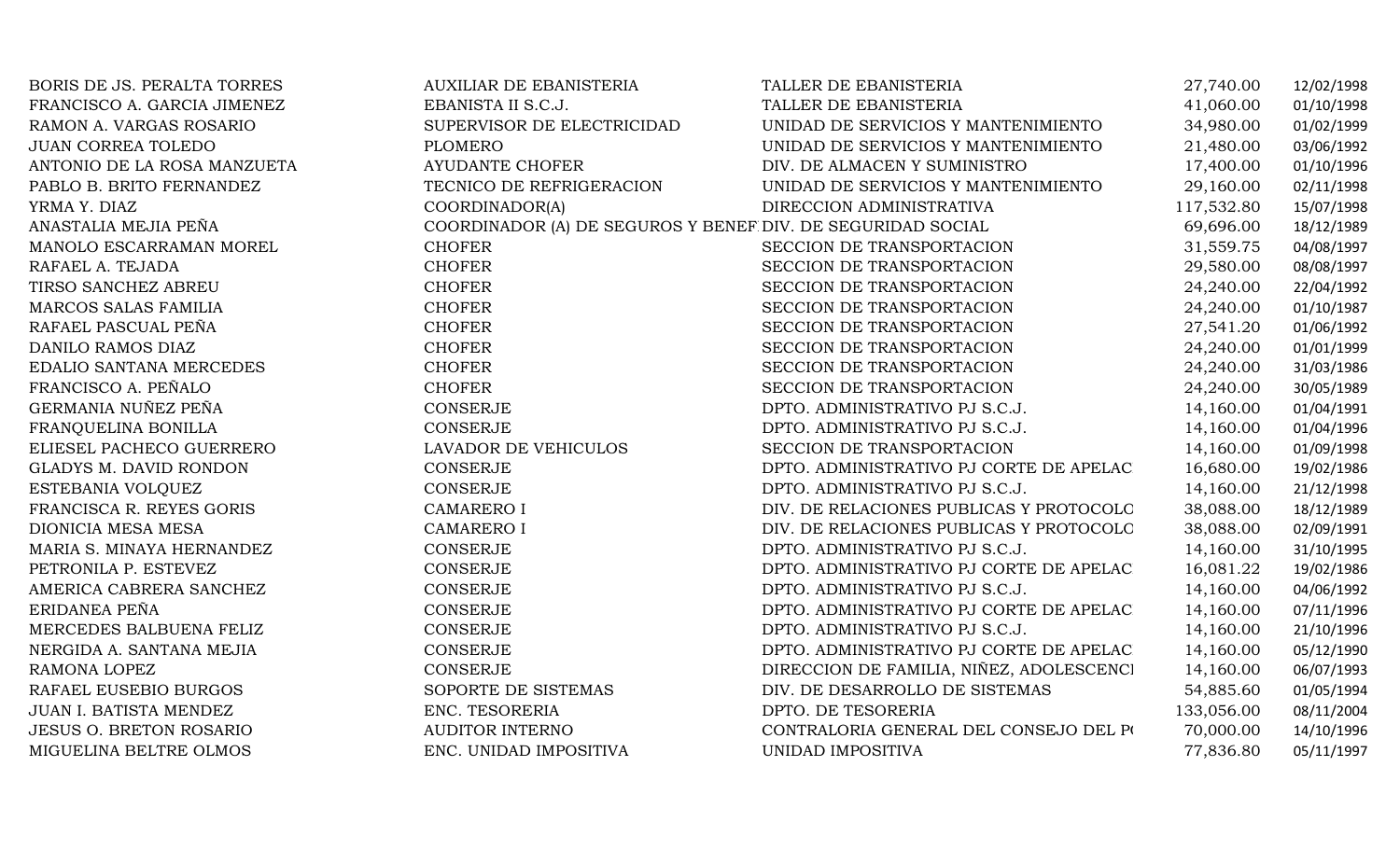| RAFAEL VALDEZ MARTINEZ          | SUB-CONTRALOR GENERAL CPJ                                         | CONTRALORIA GENERAL DEL CONSEJO DEL PO                                     | 184,800.00 | 20/04/1992 |
|---------------------------------|-------------------------------------------------------------------|----------------------------------------------------------------------------|------------|------------|
| GLENIS V. BAEZ REYNA            | <b>AUDITOR INTERNO</b>                                            | CONTRALORIA GENERAL DEL CONSEJO DEL PO                                     | 70,000.00  | 11/03/1998 |
| YDALMY ELVIRA COLON PIÑA        | SECRETARIA (O) DE DIRECCION                                       | CONTRALORIA GENERAL DEL CONSEJO DEL PO                                     | 48,894.00  | 01/07/1998 |
| KENIA ANT. CABRERA CASTILLO     | SUPERVISOR (A) DE AUDITORES                                       | CONTRALORIA GENERAL DEL CONSEJO DEL PO                                     | 80,000.00  | 10/10/1991 |
| HORTENCIA C. SOTO BAEZ          | SECRETARIA (O) AUXILIAR III                                       | CONTRALORIA GENERAL DEL CONSEJO DEL PO                                     | 36,000.00  | 01/02/1999 |
| CESAR D. CASTILLO BAEZ          | <b>AUDITOR INTERNO</b>                                            | CONTRALORIA GENERAL DEL CONSEJO DEL PO                                     | 70,000.00  | 01/02/1999 |
| MARIA P. CUSTODIO LLUBERES      | <b>AUDITOR INTERNO</b>                                            | CONTRALORIA GENERAL DEL CONSEJO DEL PO                                     | 70,000.00  | 01/02/1999 |
| ODE M. COPLIN REYNOSO           | ABOGADO AYUDANTE                                                  | CENTRO DE MEDIACION JURISDICCIONAL                                         | 95,172.00  | 01/11/1997 |
| PANTALEON CORDERO CABRAL        | SOPORTE TECNICO I                                                 | DIV. DE SOPORTE TECNICO                                                    | 42,657.60  | 01/06/1994 |
| MARLENE G. SEGURA ALCANTARA     | ABOGADO AYUDANTE SCJ                                              | PRIMERA SALA S.C.J.                                                        | 105,720.00 | 11/01/1993 |
| ALFREDO OTAÑEZ MENDOZA          | ALGUACIL DE ESTRADO                                               | SEGUNDA SALA S.C.J.                                                        | 24,240.00  | 01/11/1998 |
| RUTH E. ARIAS JONHSON           | ABOGADO AYUDANTE SCJ                                              | TERCERA SALA S.C.J.                                                        | 105,720.00 | 25/05/1992 |
| FRANCISCA VILORIA               | <b>CONSERJE</b>                                                   | DPTO. ADMINISTRATIVO PJ CORTE DE APELAC                                    | 14,160.00  | 01/01/1995 |
| CARINA E. JIMENEZ MORILLO       | ABOGADO AYUDANTE SCJ                                              | SEGUNDA SALA S.C.J.                                                        | 105,720.00 | 13/07/1998 |
| LUIS S. CARVAJAL LEGER          | ALGUACIL DE ESTRADO                                               | UNIDAD DE CITACIONES Y NOTIFICACIONES S.                                   | 24,240.00  | 01/06/1994 |
| AURORA E. NANITA ROA            | CORRECTOR (A) DE SENTENCIAS                                       | TERCERA SALA S.C.J.                                                        | 48,894.00  | 28/10/1997 |
| MARIA J. TORRES ABREU           | SUPERVISOR(A) DE RECEPCION                                        | DPTO. ADMINISTRATIVO PJ S.C.J.                                             | 34,980.00  | 01/10/1997 |
| NURYS M. FERNANDEZ VALENZUELA   | ANALISTA I DE ANALISIS DE EXPEDIENTES DPTO. DE CONTROL FINANCIERO |                                                                            | 51,804.00  | 02/03/1999 |
| MARIANO N. MEDRANO ARIAS        | <b>CHOFER</b>                                                     | SECCION DE TRANSPORTACION                                                  | 24,240.00  | 01/11/1993 |
| RAFAEL A. PEÑA RODRIGUEZ        | ALGUACIL DE ESTRADO                                               | PRIMERA SALA S.C.J.                                                        | 24,240.00  | 23/10/1978 |
| ANA M. BERAS RICARDO            | <b>TELEFONISTA</b>                                                | DPTO. ADMINISTRATIVO PJ CORTE DE APELAC                                    | 22,552.80  | 16/11/1992 |
| EDWARD A. VASQUEZ SANTANA       | ELECTRICISTA I                                                    | UNIDAD DE SERVICIOS Y MANTENIMIENTO                                        | 29,580.00  | 01/07/1998 |
| MARIA R. BARRERAS PEREZ         | OFICINISTA SCJ                                                    | SEGUNDA SALA S.C.J.                                                        | 40,605.60  | 01/05/1995 |
| RAUL E. TAVERAS PERALTA         |                                                                   | DIRECTOR (A) TECNOLOGIAS DE LA INFORDIRECCION DE TECNOLOGIAS DE LA INFORMA | 184,800.00 | 07/12/1998 |
| <b>JENNY S. BATISTA VENTURA</b> | OFICINISTA SCJ                                                    | UNIDAD DE REGISTRO Y TRAMITE S.G.S.C.J.                                    | 38,088.00  | 02/03/1998 |
| XILANDER I. BAUTISTA DUARTE     | SUPERVISOR (A) DE MANTENIMIENTO                                   | UNIDAD DE SERVICIOS Y MANTENIMIENTO                                        | 54,648.00  | 11/05/1998 |
| VICTOR A. BURGOS BRUZZO         | ALGUACIL DE ESTRADO                                               | TERCERA SALA S.C.J.                                                        | 24,240.00  | 07/01/1986 |
| LIDIA FRIAS JAVIER              | ABOGADO AYUDANTE SCJ                                              | PRIMERA SALA S.C.J.                                                        | 105,720.00 | 17/09/1997 |
| DILCIA R. MELO PUJOLS           |                                                                   | ASISTENTE DE DIRECCION DE GESTION H DIRECCION DE GESTION HUMANA Y CARRERA  | 77,836.80  | 01/05/2007 |
| YAJAIRA L. PUJOLS SANCHEZ       | COORDINADOR(A)                                                    | PRIMERA SALA S.C.J.                                                        | 174,636.00 | 24/11/1997 |
| JADANIEL SANCHEZ ROSSO          | ABOGADO AYUDANTE SCJ                                              | PRIMERA SALA S.C.J.                                                        | 88,100.00  | 21/10/1997 |
| NARDA M. HICIANO PEREZ          | SOPORTE DE SISTEMAS                                               | DIV. DE MANTENIMIENTO Y ACT. DE SISTEMAS                                   | 64,864.00  | 01/07/1998 |
| ORQUIDEA GERMAN CASTILLO        | ABOGADO AYUDANTE SCJ                                              | TERCERA SALA S.C.J.                                                        | 105,720.00 | 21/10/1982 |
| ROBERTO A. ARRIAGA ALCANTARA    | ALGUACIL DE ESTRADO                                               | SEGUNDA SALA S.C.J.                                                        | 24,240.00  | 01/03/1991 |
|                                 |                                                                   |                                                                            |            |            |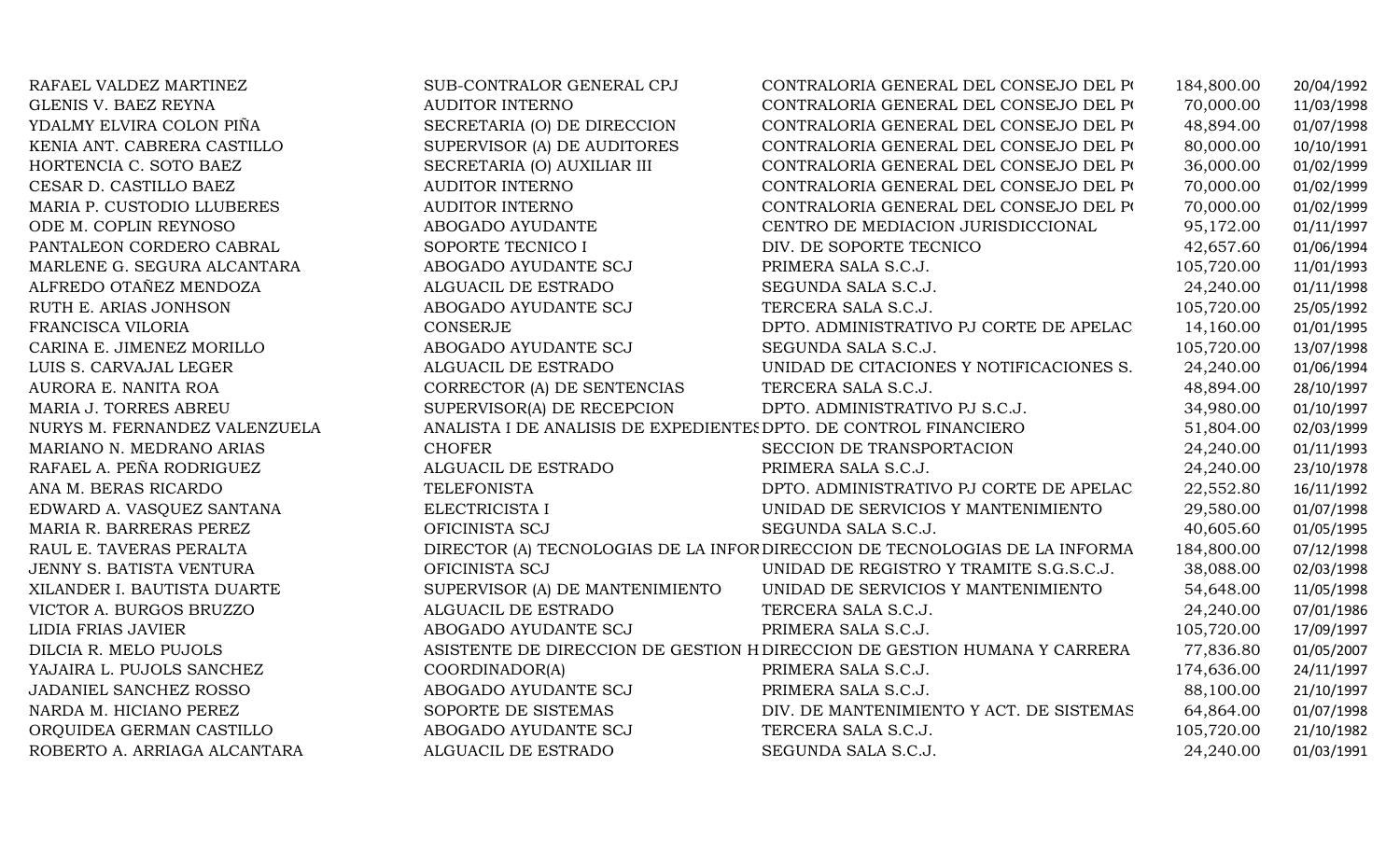| JULIO C. CARRION DE LA ROSA       | CORRECTOR (A) DE SENTENCIAS     | SEGUNDA SALA S.C.J.                                                          | 48,894.00  | 01/10/1998 |
|-----------------------------------|---------------------------------|------------------------------------------------------------------------------|------------|------------|
| YOKATY ESTEVEZ                    | SECRETARIA (O) DE DIRECCION     | DIRECCION PRESUPUESTARIA Y FINANCIERA                                        | 48,894.00  | 17/09/1996 |
| MARISELA DEL C. RODRIGUEZ SANTANA | SECRETARIA (O) DE DIVISION      | DIV. DE ACTIVOS FIJOS                                                        | 37,920.00  | 31/07/1997 |
| DEBORAH R. SALCEDO DIAZ           | ABOGADO AYUDANTE SCJ            | SEGUNDA SALA S.C.J.                                                          | 105,720.00 | 25/10/2012 |
| MAYRA E. ARBAJE LEMBERT           | CORRECTOR (A) DE ESTILO         | DIV. DE PUBLICACIONES                                                        | 46,434.04  | 08/02/1999 |
| MARIA DE LOS R. ALCANTARA         | <b>CONSERJE</b>                 | DPTO. ADMINISTRATIVO PJ S.C.J.                                               | 14,160.00  | 01/06/1996 |
| NOEMI A. SANTANA MARTIN           | ABOGADO AYUDANTE SCJ            | SEGUNDA SALA S.C.J.                                                          | 105,720.00 | 01/12/1998 |
| FRANCISCO M. BARALT ROSARIO       | ABOGADO AYUDANTE SCJ            | SEGUNDA SALA S.C.J.                                                          | 105,720.00 | 13/05/1998 |
| DOMINGA M. MEJIA DE LOS SANTOS    | <b>AUXILIAR ADMINISTRATIVO</b>  | TALLER DE EBANISTERIA                                                        | 16,440.00  | 01/03/1991 |
| JUSTINIANO MONTERO MONTERO        |                                 | DIRECTOR (A) GENERAL DE ADM. DE LA C DIRECCION GENERAL DE ADM. Y CARRERA JU  | 221,760.00 | 02/12/1998 |
| ARELIS F. PERALTA TORRES          | <b>AUXILIAR ADMINISTRATIVO</b>  | DIRECCION ADMINISTRATIVA                                                     | 24,240.00  | 01/09/1998 |
| SANTO PAYANO FIGUEROA             | <b>AUXILIAR ADMINISTRATIVO</b>  | DIV. DE PUBLICACIONES                                                        | 24,240.00  | 01/02/1995 |
| FRANCISCO MEDINA DE LA CRUZ       | AUXILIAR ADMINISTRATIVO         | DIV. DE REGISTRO DE PERSONAL                                                 | 24,240.00  | 10/07/1992 |
| GUILLERMINA CRUZ                  | ABOGADO AYUDANTE SCJ            | SEGUNDA SALA S.C.J.                                                          | 105,720.00 | 04/02/1998 |
| NANCY M. MARTINEZ BADIA           | ANALISTA JURIDICO               | DIV. DE JURISPRUDENCIA Y LEGISLACION                                         | 46,434.04  | 27/04/1982 |
| YESENIA M. JORAN PICHARDO         | ABOGADO AYUDANTE SCJ            | SEGUNDA SALA S.C.J.                                                          | 105,720.00 | 01/02/1999 |
| EMIL E. GARCIA ESMURDOC           | SUPERVISOR(A) ADMINISTRATIVO    | DIRECCION ADMINISTRATIVA                                                     | 67,082.40  | 21/08/2007 |
| CARLOS A. ENCARNACION QUEVEDO     | SOPORTE DE SISTEMAS             | DIV. DE MANTENIMIENTO Y ACT. DE SISTEMAS                                     | 54,885.60  | 01/11/1998 |
| MARIA ALT. MERCEDES               | <b>ARCHIVISTA</b>               | OFIC. COORDINADORA ARCHIVO JUDICIAL                                          | 24,240.00  | 01/10/1987 |
| VIRGILIO RAMOS PEÑA               | <b>AUXILIAR ADMINISTRATIVO</b>  | OFIC. COORDINADORA ARCHIVO JUDICIAL                                          | 15,120.00  | 12/05/1980 |
| MILEDY ALT. GARCIA                | <b>RECEPCIONISTA</b>            | DPTO. ADMINISTRATIVO PJ S.C.J.                                               | 19,638.30  | 01/03/1985 |
| MARIA ALT. CAMACHO                | <b>RECEPCIONISTA</b>            | DPTO. ADMINISTRATIVO PJ S.C.J.                                               | 19,638.30  | 26/03/1991 |
| MERY ALT. RODRIGUEZ ACASIO        | <b>AUXILIAR ADMINISTRATIVO</b>  | SECCION DE TRAMITES Y CORRESPONDENCIA                                        | 24,360.00  | 01/04/1995 |
| LAURA L. RICHARDSON JIMENEZ       | SECRETARIA (O) DE DIVISION      | DIV. DE NOMINAS                                                              | 37,920.00  | 01/04/1999 |
| ERICK ML. TEJEDA SOTO             | ENC. ALMACEN TALLER EBANISTERIA | TALLER DE EBANISTERIA                                                        | 38,480.00  | 26/04/1999 |
| CARLOS ML. ALMARANTE MARTINEZ     | EBANISTA II S.C.J.              | TALLER DE EBANISTERIA                                                        | 41,060.00  | 01/04/1999 |
| WILLIAM MATEO MONTAS              | <b>CHOFER</b>                   | SECCION DE TRANSPORTACION                                                    | 27,400.00  | 18/03/1999 |
| BELKIS DEL C. SOLIS TAVERAS       | <b>AUXILIAR ADMINISTRATIVO</b>  | UNIDAD DE APOYO COOPNASEJU                                                   | 17,388.00  | 01/06/1999 |
| RAFAEL ANT. FELIZ MATOS           | ANALISTA I ACTIVO FIJO          | DIV. DE ACTIVOS FIJOS                                                        | 51,804.00  | 01/06/1999 |
| MARIA A. HERNANDEZ BATISTA        |                                 | ENC. PROGRAMACION Y ANALISIS PRESUP DIV. DE PROGRAMACION Y ANALISIS PRESUPU. | 117,532.80 | 01/07/1999 |
| YUNIOR G. NUÑEZ RAMOS             | <b>CHOFER</b>                   | SECCION DE TRANSPORTACION                                                    | 29,580.00  | 12/07/1999 |
| ESTHER E. ROMERO LORA             | OFICINISTA SCJ                  | SEGUNDA SALA S.C.J.                                                          | 40,605.60  | 16/07/1999 |
| LUIS E. REYES UBRI                | SOPORTE DE SISTEMAS             | DIV. DE DESARROLLO DE SISTEMAS                                               | 54,885.60  | 02/08/1999 |
| <b>NOEMI PAREDES</b>              | ASIST. DIRECTOR (A) TECNOLOGIAS | DIRECCION DE TECNOLOGIAS DE LA INFORMA                                       | 77,836.80  | 21/07/2008 |
|                                   |                                 |                                                                              |            |            |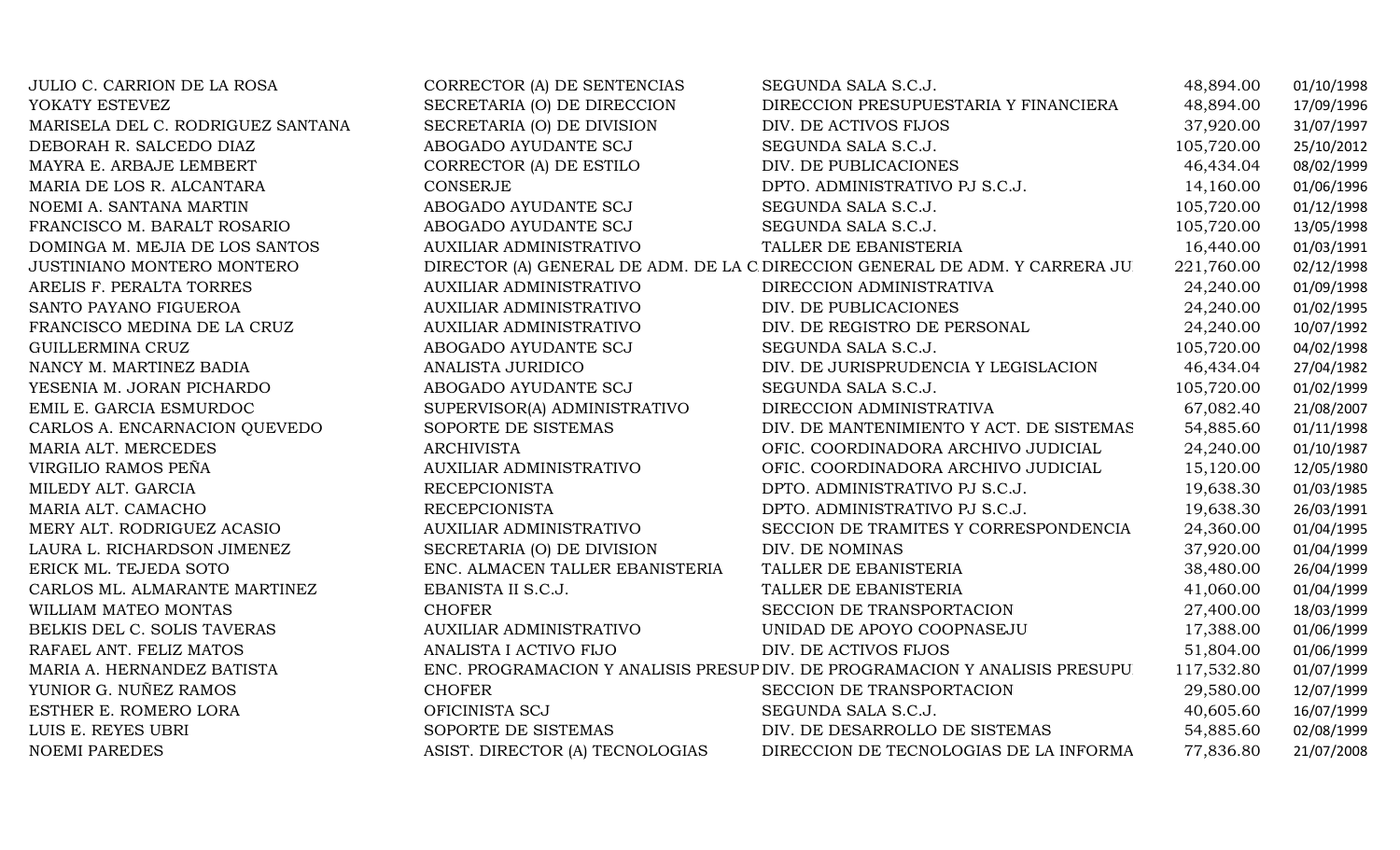| MANUEL DE JS. MARTINEZ SANCHEZ       |                                                                  | SUPERVISOR DE INFORMACION Y ORIENT. CENTRO INF. ORIENT. CIUDADANA PJ S.C.J.  | 42,657.60  | 07/06/1994 |
|--------------------------------------|------------------------------------------------------------------|------------------------------------------------------------------------------|------------|------------|
| DENNY C. AMARO RODRIGUEZ             | ABOGADO AYUDANTE SCJ                                             | SEGUNDA SALA S.C.J.                                                          | 105,720.00 | 01/09/1999 |
| KEILA ALMONTE DE LA CRUZ             | ANALISTA I CONTABILIDAD                                          | DPTO. DE CONTABILIDAD                                                        | 51,804.00  | 01/09/1999 |
| DOMINGO REYES MANUEL                 | ELECTRICISTA I                                                   | UNIDAD DE SERVICIOS Y MANTENIMIENTO                                          | 29,580.00  | 06/10/1999 |
| NICOLAS F. SANCHEZ LOPEZ             | MENSAJERO EXTERNO                                                | DIRECCION GENERAL DE ADM. Y CARRERA JU                                       | 22,800.00  | 25/08/1993 |
| RAFAEL ROSARIO DE OLEO               | <b>CHOFER</b>                                                    | SECCION DE TRANSPORTACION                                                    | 24,240.00  | 06/12/1999 |
| CARMEN M. DE LOS SANTOS DE LEON      |                                                                  | ANALISTA I DE ANALISIS DE EXPEDIENTES DPTO. DE CONTROL FINANCIERO            |            | 15/12/1999 |
| YOKASTA N. MEJIA DE LEON             | COORDINADOR(A) COMISION DISCIPLINAR DIV. DE REGISTRO DE PERSONAL |                                                                              | 97,944.00  | 06/12/1999 |
| ELIODORO DE LA ROSA DE LOS SANTOS    | ENC. ACTIVOS FIJOS                                               | DIV. DE ACTIVOS FIJOS                                                        | 117,532.80 | 04/01/2000 |
| MAIRA S. SANTANA SALCIE              | ABOGADO AYUDANTE SCJ                                             | DIV. LEGAL                                                                   | 105,720.00 | 17/01/2000 |
| GEORGINA A. ROSARIO SUAREZ           | ABOGADO AYUDANTE SCJ                                             | SEGUNDA SALA S.C.J.                                                          | 105,720.00 | 04/02/2000 |
| LEVIS PINALES DE PAULA               | AUXILIAR DE EBANISTERIA                                          | TALLER DE EBANISTERIA                                                        | 27,740.00  | 16/02/2000 |
| LUISA Y. ROJAS CAMINERO              | OFICINISTA SCJ                                                   | TERCERA SALA S.C.J.                                                          | 40,605.60  | 06/03/2000 |
| ANA J. BAUTISTA CAMARENA             |                                                                  | ANALISTA I EVALUACION DEL DESEMPEÑ (DIV. DE EVALUACION DEL DESEMPEÑO         | 51,804.00  | 03/04/2000 |
| PETRONILA PAULINO MARTINEZ           | CONSERJE                                                         | DPTO. ADMINISTRATIVO PJ CORTE DE APELAC                                      | 14,160.00  | 06/04/2000 |
| AMIZADDAI D. CASTILLO NUÑEZ          | OFICINISTA SCJ                                                   | SEGUNDA SALA S.C.J.                                                          | 24,240.00  | 24/03/2014 |
| RUBENIA E. BEJARAN VARGAS            | <b>AUXILIAR DE CONTABILIDAD</b>                                  | UNIDAD DE APOYO COOPNASEJU                                                   | 21,252.00  | 20/03/2000 |
| MAYERLYN HERRERA LOCKART             | ABOGADO AYUDANTE SCJ                                             | SEGUNDA SALA S.C.J.                                                          | 105,720.00 | 24/04/2000 |
| LUIS F. RIVERA CUSTODIO              | <b>CHOFER</b>                                                    | SECCION DE TRANSPORTACION                                                    | 24,240.00  | 04/05/2000 |
| JOSE A. CASTILLO ALARDO              | ANALISTA I COTIZACIONES                                          | DIV. DE COTIZACIONES Y SEGUIMIENTO COMF                                      | 51,804.00  | 14/07/2000 |
| DAVID DE JS. RODRIGUEZ AGUILERA      | <b>AYUDANTE CHOFER</b>                                           | SECCION DE TRANSPORTACION                                                    | 17,400.00  | 07/08/2000 |
| MAYRA RUIZ MENDEZ                    | ABOGADO AYUDANTE SCJ                                             | SEGUNDA SALA S.C.J.                                                          | 105,720.00 | 10/08/2000 |
| RAFAEL CABRERA MATOS                 | SUPERVISOR DE REFRIGERACION                                      | UNIDAD DE SERVICIOS Y MANTENIMIENTO                                          | 37,560.00  | 21/08/2000 |
| RAMON ANT. DE JESUS                  | <b>PLOMERO</b>                                                   | UNIDAD DE SERVICIOS Y MANTENIMIENTO                                          | 21,480.00  | 22/08/2000 |
| KARINA RODRIGUEZ PERALTA             | ABOGADO AYUDANTE SCJ                                             | TERCERA SALA S.C.J.                                                          | 105,720.00 | 28/08/2000 |
| CRISTIANA C. FULCAR PEREZ            |                                                                  | DIRECTOR (A) DE PLANIFICACION Y PROYE DIRECCION DE PLANIFICACION Y PROYECTOS | 184,800.00 | 06/09/2000 |
| YUNIOR R. RAMOS BAEZ                 | ENC. REGISTRO DE PERSONAL                                        | DIV. DE REGISTRO DE PERSONAL                                                 | 117,532.80 | 04/10/2000 |
| EVELYN E. DIAZ HUGHES                | ABOGADO AYUDANTE SCJ                                             | TERCERA SALA S.C.J.                                                          | 105,720.00 | 08/08/2000 |
| NERYS B. DE LOS SANTOS DE LOS SANTOS | <b>AUDITOR INTERNO</b>                                           | CONTRALORIA GENERAL DEL CONSEJO DEL PO                                       | 70,000.00  | 16/10/2000 |
| HEIDI K. BELLO GUTIERREZ             | ABOGADO AYUDANTE SCJ                                             | UNIDAD DE ABOGADOS AYUDANTES DE PRESI                                        | 117,532.80 | 20/11/2000 |
| DIEGO L. ACOSTA HIDALGO              | EBANISTA II S.C.J.                                               | TALLER DE EBANISTERIA                                                        | 41,060.00  | 20/11/2000 |
| NEIVYS L. ARIAS ABREU                | ABOGADO AYUDANTE SCJ                                             | SEGUNDA SALA S.C.J.                                                          | 105,720.00 | 01/11/2000 |
| DAVIANA L. CARREÑO GARABITO          | COORDINADOR(A)                                                   | SEGUNDA SALA S.C.J.                                                          | 133,056.00 | 20/11/2000 |
| MANUEL DE JS. SANCHEZ GONZALEZ       | <b>CHOFER</b>                                                    | SECCION DE TRANSPORTACION                                                    | 29,580.00  | 02/01/2001 |
|                                      |                                                                  |                                                                              |            |            |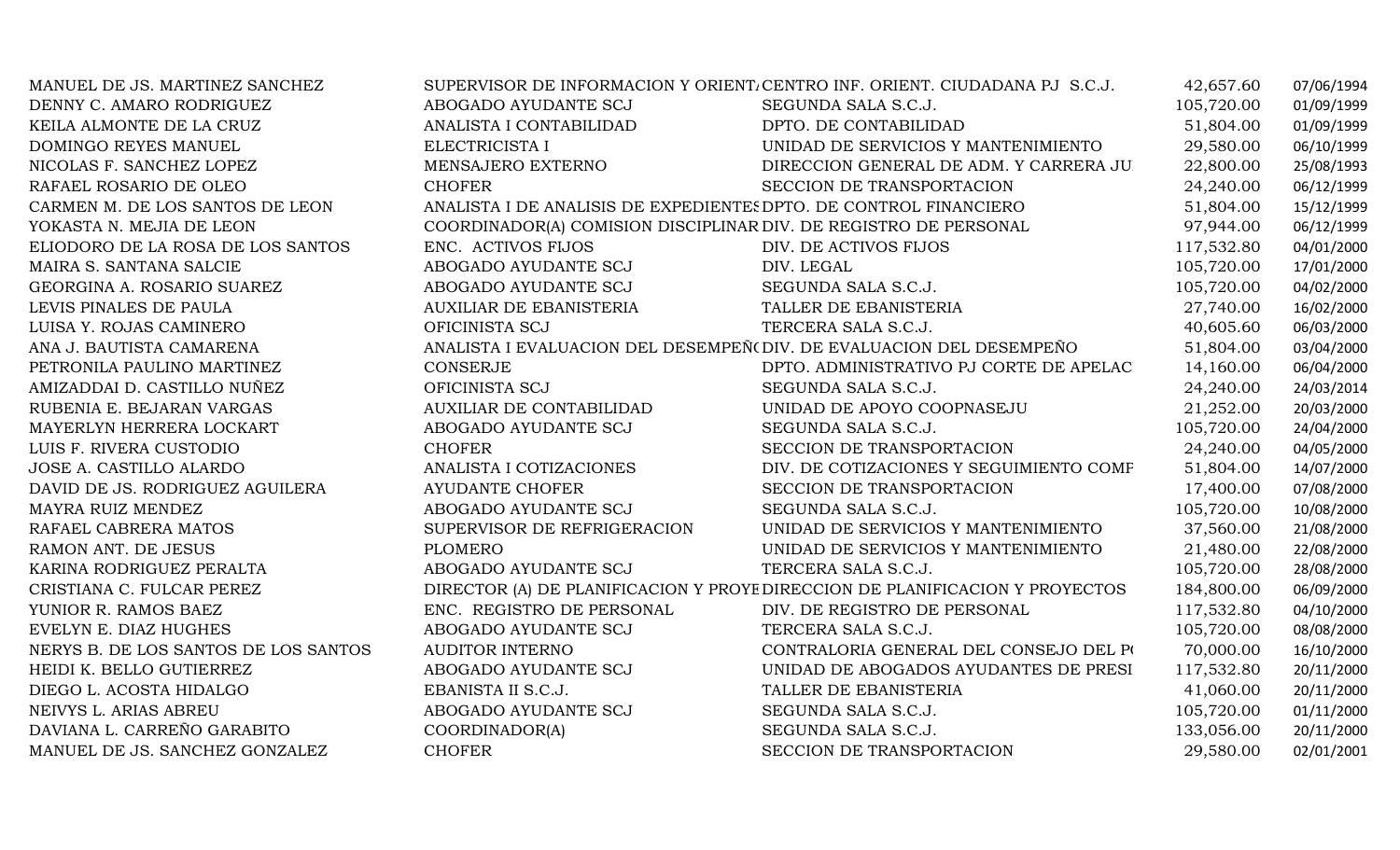| RUTH M. VELAZQUEZ JIMENEZ               | <b>ARQUITECTO I</b>                                            | <b>UNIDAD DE OBRAS</b>                                                       | 60,984.00  | 15/01/2001 |
|-----------------------------------------|----------------------------------------------------------------|------------------------------------------------------------------------------|------------|------------|
| EDGAR O. DE LA CRUZ                     | AUDITOR INTERNO                                                | CONTRALORIA GENERAL DEL CONSEJO DEL PO                                       | 70,000.00  | 01/02/2001 |
| PEDRO J. MERCEDES FACENDA               | EBANISTA II S.C.J.                                             | TALLER DE EBANISTERIA                                                        | 41,060.00  | 05/02/2001 |
| YANIRE ZABALA MARIÑEZ                   | ABOGADO AYUDANTE SCJ                                           | SEGUNDA SALA S.C.J.                                                          | 105,720.00 | 08/02/2001 |
| JOSE R. CRUZ VELAZQUEZ                  | ASIST. ADMINISTRATIVA                                          | DIV. DE RELACIONES PUBLICAS Y PROTOCOLO                                      | 48,894.00  | 14/02/2001 |
| MOISES MEDRANO ROBLES                   | <b>AUDITOR INTERNO</b>                                         | CONTRALORIA GENERAL DEL CONSEJO DEL PO                                       | 70,000.00  | 01/03/2001 |
| ALEXIS ORTIZ ABREU                      | SOPORTE DE SISTEMAS                                            | DIV. DE MANTENIMIENTO Y ACT. DE SISTEMAS                                     | 54,885.60  | 01/03/2001 |
| RAMONA LUGO ACEVEDO                     | SECRETARIA (O) DE DIRECCION                                    | DIRECCION ADMINISTRATIVA                                                     | 48,894.00  | 01/02/2001 |
| KELVIS E. JIMENEZ NINA                  | <b>AUXILIAR DE ALMACEN</b>                                     | DIV. DE ALMACEN Y SUMINISTRO                                                 | 16,920.00  | 19/07/2013 |
| RISSELLE M. TERRERO SUAREZ              |                                                                | ENC. SERVICIOS MULTIPLES PARA JUECE: UNIDAD DE SERVICIOS MULTIPLES PARA JUEC | 77,836.80  | 05/02/2001 |
| ALEXANDRA Y. MEDINA GONZALEZ            | ABOGADO AYUDANTE SCJ                                           | SEGUNDA SALA S.C.J.                                                          | 105,720.00 | 01/03/2001 |
| ANTONIO TUENI HEYAIME                   | ABOGADO AYUDANTE SCJ                                           | PRIMERA SALA S.C.J.                                                          | 105,720.00 | 21/03/2001 |
| PORFIRIO J. HERNANDEZ MEDINA            | SUPERVISOR (A) DE MANTENIMIENTO                                | UNIDAD DE SERVICIOS Y MANTENIMIENTO                                          | 54,648.00  | 02/04/2001 |
| GREGORIO ANT. LEONARDO MADERA           | <b>CHOFER</b>                                                  | SECCION DE TRANSPORTACION                                                    | 24,240.00  | 02/04/2001 |
| NERY J. RODRIGUEZ CABRERA               | ABOGADO AYUDANTE SCJ                                           | SEGUNDA SALA S.C.J.                                                          | 105,720.00 | 08/03/2001 |
| MANIOCATEX BODDEN DE JESUS              | SUB-ENCARGADO CONTABILIDAD                                     | DPTO. DE CONTABILIDAD                                                        | 90,480.00  | 02/04/2001 |
| MELANIA A. MEJIA DE LOS SANTOS          | ASIST. ADMINISTRATIVO                                          | DPTO. ADMINISTRATIVO PJ CORTE DE APELAC                                      | 34,980.00  | 25/05/2001 |
| OSCAR A. LOPEZ PAYANO                   | ANALISTA PROGRAMADOR                                           | DIV. DE DESARROLLO DE SISTEMAS                                               | 67,082.40  | 01/05/2001 |
| ALEXIS BISONO LOPEZ                     | AUXILIAR ADMINISTRATIVO                                        | DPTO. DE CONTROL FINANCIERO                                                  | 27,240.00  | 01/05/2001 |
| GERMANIA F. SANTOS JAPA                 |                                                                | ASISTENTE ADM. RECLUTAMIENTO Y SELI DIV. DE RECLUTAMIENTO Y SELECCION PERSO  | 51,804.00  | 01/05/2001 |
| DANIEL A. LAPAIX DE LOS SANTOS          | EBANISTA II S.C.J.                                             | TALLER DE EBANISTERIA                                                        | 41,060.00  | 07/05/2001 |
| DANIEL RINCON TEJEDA                    | OPERADOR DE CAMARA DE SEGURIDAD DPTO. ADMINISTRATIVO PJ S.C.J. |                                                                              | 29,580.00  | 21/05/2001 |
| LENNI M. PUELLO MARTINEZ                | SECRETARIA (O) DEPARTAMENTO                                    | DPTO. DE INGENIERIA                                                          | 37,920.00  | 01/06/2001 |
| GREGORY J. MORILLO CAIRO                | ASISTENTE DE CONSEJERO                                         | CONSEJO DEL PODER JUDICIAL                                                   | 117,532.80 | 01/06/2001 |
| ESPERANZA JAVIER ROJAS                  |                                                                | ENC. ESTUDIOS DE RECURSOS HUMANOS DIV. DE ESTUDIOS DE RECURSOS HUMANOS       | 117,532.80 | 01/06/2001 |
| CRISTIANA A. ROSARIO VASQUEZ            | SECRETARIA GENERAL SCJ                                         | SECRETARIA GENERAL S.C.J.                                                    | 184,800.00 | 04/06/2001 |
| PABLO R. AQUINO FRIAS                   | ENC. PROGRAMAS Y PROYECTOS                                     | DIV. DE PROGRAMAS Y PROYECTOS                                                | 117,532.80 | 20/06/2001 |
| ALAN E. PEÑA PEÑA                       | <b>INGENIERO SUPERVISOR</b>                                    | UNIDAD DE OBRAS                                                              | 70,000.00  | 02/07/2001 |
| YNOCENCIO DE JESUS HERNANDEZ            | <b>CHOFER</b>                                                  | SECCION DE TRANSPORTACION                                                    | 24,240.00  | 09/07/2013 |
| <b>SIGEM ARBAJE SIDO</b>                | ENC. DE GENERO Y FAMILIA                                       | DIV. DE GENERO Y FAMILIA                                                     | 117,532.80 | 20/06/2001 |
| CLAUDIA ALT. CABRAL DE LOS SANTOS       | ABOGADO AYUDANTE SCJ                                           | PRIMERA SALA S.C.J.                                                          | 105,720.00 | 18/06/2001 |
| NOELIA DE LOS A. MELENDEZ DE LOS SANTOS | <b>ASISTENTE</b>                                               | CENTRO DE MEDIACION JURISDICCIONAL                                           | 77,836.00  | 13/06/2001 |
| JUAN DE JS. BETANCES BATISTA            | <b>CHOFER</b>                                                  | SECCION DE TRANSPORTACION                                                    | 24,240.00  | 23/07/2001 |
| LUISA E. CASTILLO TEJEDA                | ABOGADO AYUDANTE SCJ                                           | TERCERA SALA S.C.J.                                                          | 105,720.00 | 11/06/2001 |
|                                         |                                                                |                                                                              |            |            |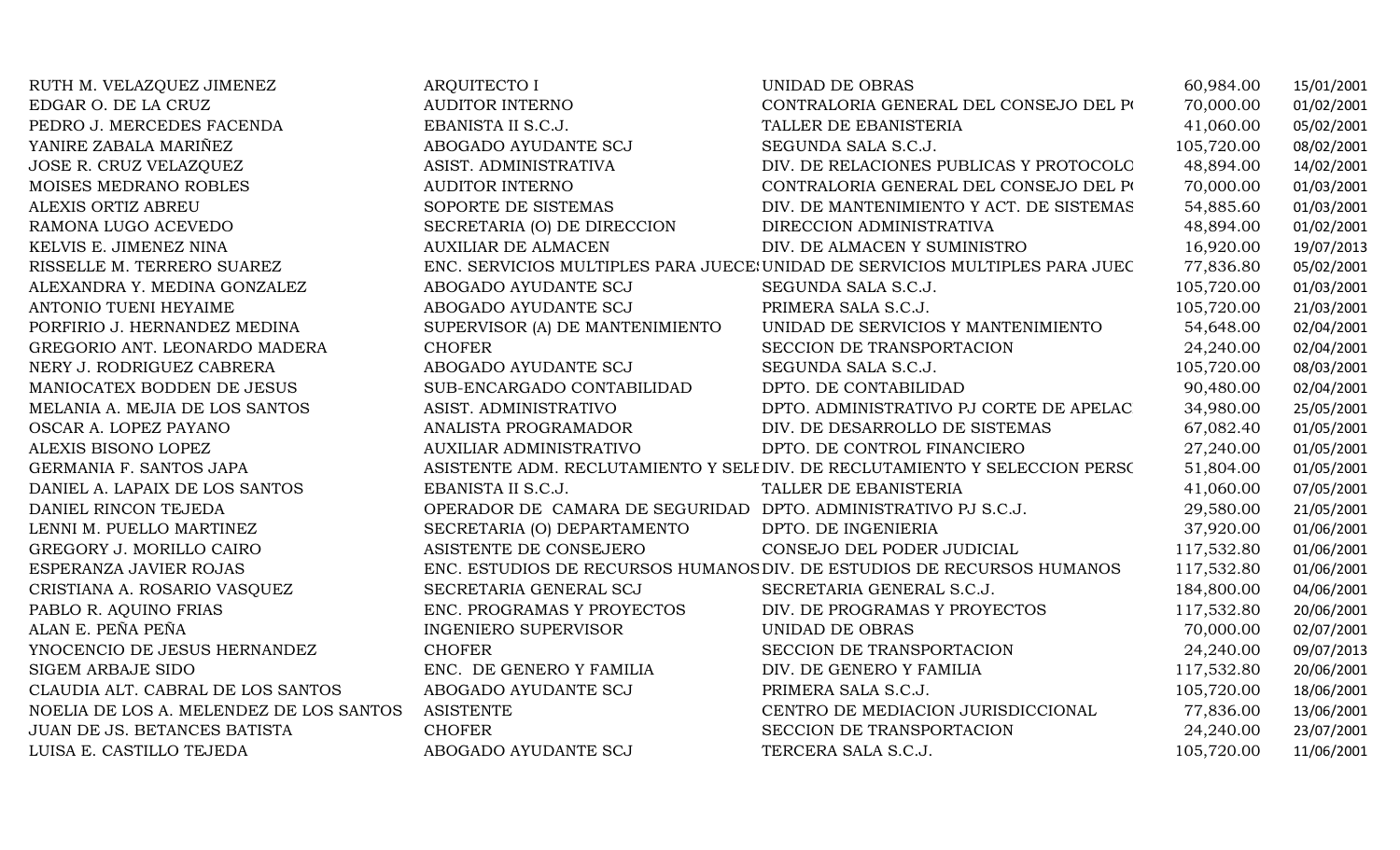| CARMEN B. ALVAREZ CABRERA        | CONSERJE                        | DPTO. ADMINISTRATIVO PJ S.C.J.           | 14,160.00  | 01/08/2001 |
|----------------------------------|---------------------------------|------------------------------------------|------------|------------|
| LUIS N. CANARIO REYES            | EBANISTA II S.C.J.              | TALLER DE EBANISTERIA                    | 41,060.00  | 13/08/2001 |
| RAFAEL A. SANTOS RESTO           | ELECTRICISTA I                  | UNIDAD DE SERVICIOS Y MANTENIMIENTO      | 29,580.00  | 13/08/2001 |
| HUGO E. TEJEDA MEJIA             | <b>CHOFER</b>                   | SECCION DE TRANSPORTACION                | 24,240.00  | 01/08/2007 |
| DAYANA K. ABREU AYBAR            | SECRETARIA (O) AUXILIAR III     | DIRECCION DE TECNOLOGIAS DE LA INFORMA   | 32,160.00  | 01/10/2001 |
| AWILDA MONTILLA VASQUEZ          | ABOGADO AYUDANTE SCJ            | TERCERA SALA S.C.J.                      | 105,720.00 | 07/09/2001 |
| CRISTIAN DEL ROSARIO URBAEZ      | SECRETARIA (O) AUXILIAR I       | SECRETARIA GENERAL DEL CONSEJO DEL POI   | 44,092.80  | 03/10/2001 |
| YILDALINA N. TATEN BRACHE        | DIRECTOR (A) POLITICAS PUBLICAS | DIRECCION DE POLITICAS PUBLICAS          | 184,800.00 | 01/03/2012 |
| CRISEIDA VAZQUEZ FIGUEREO        | ABOGADO AYUDANTE SCJ            | SEGUNDA SALA S.C.J.                      | 105,720.00 | 01/10/2001 |
| ANGEL L. RIVERA ACOSTA           | ALGUACIL DE ESTRADO             | UNIDAD DE CITACIONES Y NOTIFICACIONES S. | 24,240.00  | 15/10/2001 |
| HILDA E. LOPEZ ROSARIO           | OFICINISTA SCJ                  | UNIDAD DE REGISTRO Y TRAMITE S.G.S.C.J.  | 40,605.60  | 06/11/2001 |
| CESARIO A. TORRES LEBRON         | AUXILIAR ADMINISTRATIVO         | DIV. DE ALMACEN Y SUMINISTRO             | 24,240.00  | 19/11/2001 |
| YUDEIRYS M. SANCHEZ BAEZ         | OFICINISTA SCJ                  | SEGUNDA SALA S.C.J.                      | 34,514.76  | 05/03/2018 |
| MIGUEL A. HERRERA ESTEVEZ        | <b>CHOFER</b>                   | SECCION DE TRANSPORTACION                | 24,240.00  | 10/05/2001 |
| <b>JUAN RONDON ALMANZAR</b>      | <b>CHOFER</b>                   | SECCION DE TRANSPORTACION                | 24,240.00  | 28/01/2002 |
| VICTOR E. JIMENEZ PADUA          | <b>CAMARERO I</b>               | DIV. DE RELACIONES PUBLICAS Y PROTOCOLO  | 38,088.00  | 11/02/2002 |
| ENRIQUE HENRIQUEZ PEGUERO        | <b>ANALISTA I</b>               | DIV. DE EVALUACION DEL DESEMPEÑO         | 67,082.40  | 30/01/2002 |
| BIANEY DE JESUS DE LOS SANTOS    | <b>JARDINERO</b>                | UNIDAD DE SERVICIOS Y MANTENIMIENTO      | 14,160.00  | 11/02/2002 |
| FERNELIS GUZMAN HERASME          | SOPORTE TECNICO II              | DIV. DE SOPORTE TECNICO                  | 34,980.00  | 18/02/2002 |
| LEONIDAS R. PEÑA DIAZ            | <b>INSPECTOR GENERAL CPJ</b>    | INSPECTORIA GENERAL DEL CONSEJO DEL PO   | 250,000.00 | 01/02/2002 |
| LEONOVA E. PEÑA READ             | CORRECTOR (A) DE SENTENCIAS     | SEGUNDA SALA S.C.J.                      | 48,894.00  | 01/03/2002 |
| ANGELA M. FLORENTINO PEREZ       | ENC. FORMULACION PRESUPUESTARIA | DIV. DE FORMULACION PRESUPUESTARIA       | 117,532.80 | 20/02/2002 |
| <b>JESSICA M. GONZALEZ REYES</b> | <b>SERVICIOS A USUARIOS</b>     | DIV. DE SOPORTE TECNICO                  | 48,894.00  | 01/03/2002 |
| ROMANTI-EZER ABREU ROSARIO       | ANALISTA II ACTIVO FIJO         | DIV. DE ACTIVOS FIJOS                    | 44,092.80  | 11/03/2002 |
| SOFIA ROMERO RAMIREZ             | SUPERVISOR(A) ADMINISTRATIVO    | DIRECCION ADMINISTRATIVA                 | 67,082.40  | 01/04/2002 |
| JESENIA DEL C. VASQUEZ MOREL     | INSPECTOR JUDICIAL              | INSPECTORIA GENERAL DEL CONSEJO DEL PO   | 105,720.00 | 02/04/2002 |
| ROSA L. PEREZ NUÑEZ              | PSICOLOGO (A)                   | CENTRO DE MEDIACION JUDICIAL D.N.        | 60,112.80  | 02/04/2002 |
| TIRSO J. JIMENEZ CABRERA         | ANALISTA II COTIZACIONES        | DIV. DE COTIZACIONES Y SEGUIMIENTO COMF  | 44,092.80  | 23/05/2016 |
| LUZ M. MATA ROSARIO              | ENC. EVALUACION DEL DESEMPEÑO   | DIV. DE EVALUACION DEL DESEMPEÑO         | 117,532.80 | 06/05/2002 |
| HUGO D. REYES SANTANA            | <b>CHOFER</b>                   | SECCION DE TRANSPORTACION                | 27,541.20  | 13/05/2002 |
| ROSA M. MARTINEZ ECHAVARRIA      | ABOGADO AYUDANTE SCJ            | TERCERA SALA S.C.J.                      | 105,720.00 | 03/06/2002 |
| JULIO E. SOTO DE LA ROSA         | <b>AUDITOR INTERNO</b>          | CONTRALORIA GENERAL DEL CONSEJO DEL PO   | 70,000.00  | 03/06/2002 |
| MERCEDES DEL R. PEÑA GONZALEZ    | <b>RECEPCIONISTA</b>            | DPTO. ADMINISTRATIVO PJ S.C.J.           | 35,880.00  | 20/05/2002 |
| JUAN FCO. REYES SENCION          | OFICINISTA SCJ                  | SEGUNDA SALA S.C.J.                      | 40,605.60  | 12/06/2002 |
|                                  |                                 |                                          |            |            |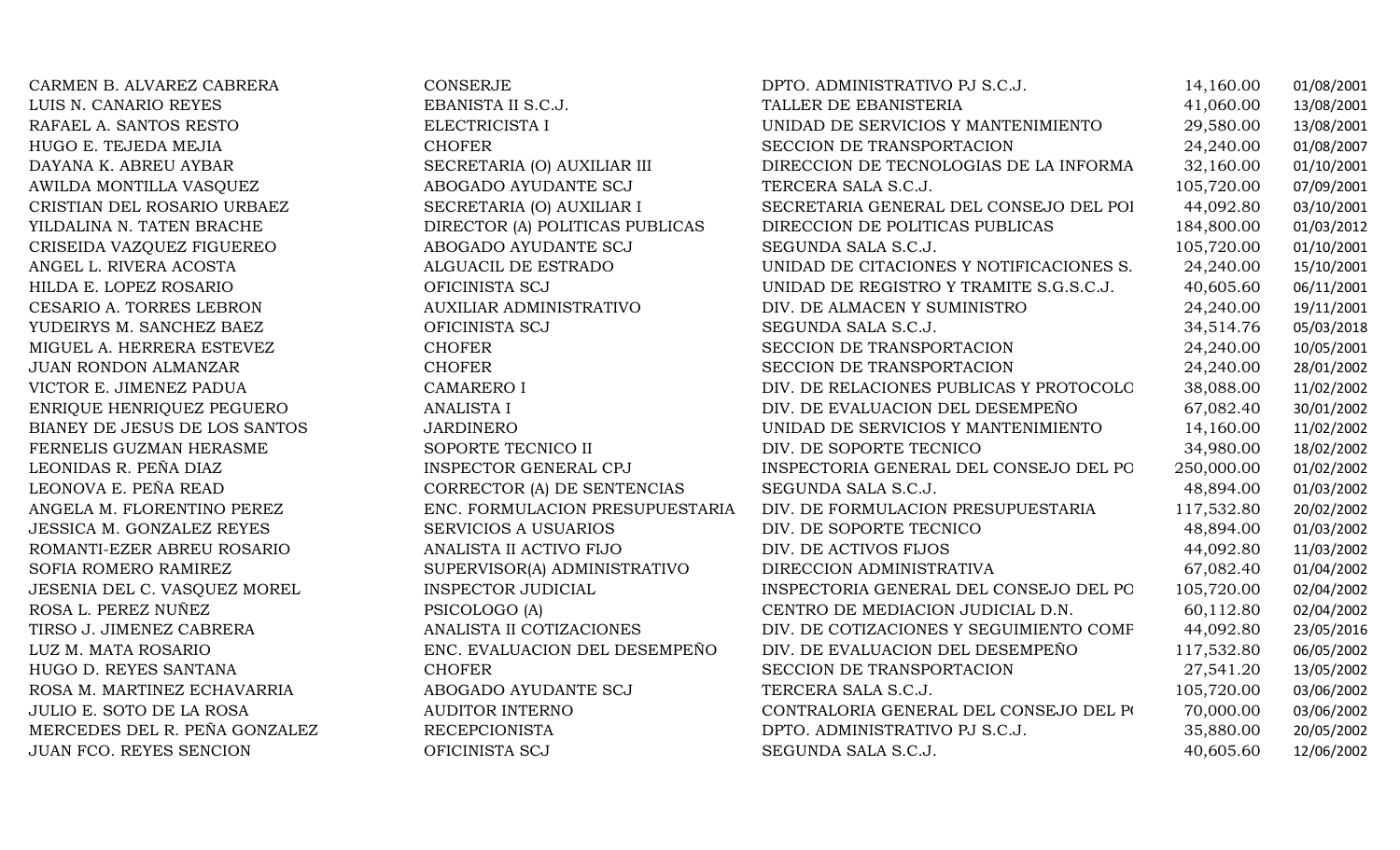| MARCIA B. CASTILLO PUJOLS        | ABOGADO AYUDANTE SCJ                                                  | TERCERA SALA S.C.J.                                                         | 105,720.00 | 01/07/2002 |
|----------------------------------|-----------------------------------------------------------------------|-----------------------------------------------------------------------------|------------|------------|
| WILSON MEDINA VALDEZ             | <b>CHOFER</b>                                                         | SECCION DE TRANSPORTACION                                                   | 24,240.00  | 01/07/2002 |
| ANDREA M. RODRIGUEZ COLON        | ASISTENTE JUD. EVALUACION DEL DESENDIV. DE EVALUACION DEL DESEMPEÑO   |                                                                             | 69,696.00  | 01/08/2002 |
| EDUAR E. DE LOS SANTOS MEDINA    | AUXILIAR ADMINISTRATIVO                                               | DIV. DE PROGRAMAS Y PROYECTOS                                               | 24,240.00  | 29/07/2002 |
| CRISTIAN L. MENA CACERES         | ENC. DE SERVICIOS GENERALES                                           | SECCION DE TRANSPORTACION                                                   | 48,000.00  | 19/08/2002 |
| ARTURO A. RAMIREZ GUZMAN         | <b>CHOFER</b>                                                         | SECCION DE TRANSPORTACION                                                   | 24,240.00  | 02/09/2002 |
| MELISSA I. ALVAREZ PICHARDO      | ENC. LEGAL DGT                                                        | DIV. LEGAL                                                                  | 117,532.80 | 02/09/2002 |
| LAURA P. PIMENTEL MARTINEZ       | ABOGADO AYUDANTE SCJ                                                  | PRIMERA SALA S.C.J.                                                         | 105,720.00 | 05/09/2002 |
| ANGEL M. MATOS CARMONA           | ANALISTA II COTIZACIONES                                              | DIV. DE COTIZACIONES Y SEGUIMIENTO COMF                                     | 44,092.80  | 16/09/2002 |
| SARAH E. PEREZ MEDINA            | ANALISTA SENIOR SISTEMAS Y PROCEDIM DIV. DE SISTEMAS Y PROCEDIMIENTOS |                                                                             | 117,532.80 | 01/10/2003 |
| MARIANO DE LA ROSA               | <b>CHOFER</b>                                                         | SECCION DE TRANSPORTACION                                                   | 29,580.00  | 01/10/2002 |
| SILVIA M. EUSEBIO ARIAS          | <b>SECRETARIA</b>                                                     | DPTO. ADMINISTRATIVO PJ S.C.J.                                              | 28,680.00  | 14/10/2002 |
| ALBERT R. ULERIO BONILLA         | AUXILIAR ESTADISTICO DEPARTAMENTAL DIV. DE ESTADISTICAS JUDICIALES    |                                                                             | 44,092.80  | 21/10/2002 |
| FIORDALISA ROSARIO BECO          | ANALISTA II EVALUACION DEL DESEMPEÑ DIV. DE EVALUACION DEL DESEMPEÑO  |                                                                             | 44,092.80  | 02/12/2002 |
| WILSON R. ALCANTARA MEDRANO      | AUDITOR INTERNO                                                       | CONTRALORIA GENERAL DEL CONSEJO DEL PO                                      | 70,000.00  | 02/01/2003 |
| FRANCIS A. BRITO RODRIGUEZ       | <b>AUXILIAR DE ALMACEN</b>                                            | DIV. DE ALMACEN Y SUMINISTRO                                                | 22,700.00  | 11/11/2002 |
| LEIDY VALDEZ ENCARNACION         | OFICINISTA SCJ                                                        | SEGUNDA SALA S.C.J.                                                         | 40,605.60  | 08/01/2003 |
| ANA M. BATISTA TORRES            | AUXILIAR ADMINISTRATIVO                                               | DIRECCION ADMINISTRATIVA                                                    | 24,240.00  | 03/03/2003 |
| JACQUELINE G. PEÑA JIMENEZ       |                                                                       | ASISTENTE JUD. RECLUTAMIENTO Y SELI DIV. DE RECLUTAMIENTO Y SELECCION PERSO | 51,804.00  | 17/03/2003 |
| CARLOS V. ZORRILLA GUZMAN        | ENC. SEGUIMIENTO Y EVALUACION                                         | DIV. DE SEGUIMIENTO Y EVALUACION                                            | 117,532.80 | 21/04/2003 |
| FRANCISCO ALB. SANTANA ARCINIEGA | ADMINISTRADOR DE BASE DE DATOS                                        | DIV. DE INFRAESTRUCTURA TECNOLOGICA                                         | 67,082.40  | 21/04/2003 |
| BERNARDO ENCARNACION ROSARIO     | <b>CHOFER</b>                                                         | SECCION DE TRANSPORTACION                                                   | 24,240.00  | 19/05/2003 |
| RAMON A. FERMIN FULCAR           | <b>INGENIERO SUPERVISOR</b>                                           | UNIDAD DE OBRAS                                                             | 70,000.00  | 10/07/2006 |
| CHRISTIAN R. RAMIREZ PICHARDO    | ANALISTA I ESTADISTICAS JUDICIALES                                    | DIV. DE EVALUACION DEL DESEMPEÑO                                            | 51,804.00  | 04/06/2003 |
| ERIKA PEREZ PEREZ                |                                                                       | ENC. COTIZACIONES Y SEG. DE COMPRAS DIV. DE COTIZACIONES Y SEGUIMIENTO COMF | 69,696.00  | 07/07/2003 |
| TONY GRULLON MONTILLA            | <b>INGENIERO SUPERVISOR</b>                                           | UNIDAD DE OBRAS                                                             | 70,000.00  | 01/08/2003 |
| JOHANNA C. BREA YSABEL           | MENSAJERO INTERNO                                                     | SECCION DE TRAMITES Y CORRESPONDENCIA                                       | 16,920.00  | 30/05/2017 |
| <b>JUAN C. DIAZ ARIAS</b>        | SOPORTE TECNICO I                                                     | DIV. DE SOPORTE TECNICO                                                     | 42,657.60  | 01/09/2003 |
| FRANCISCO E. SOTO ORTIZ          | DISEÑADOR GRAFICO                                                     | DIV. DE PUBLICACIONES                                                       | 44,092.80  | 01/09/2003 |
| HECTOR BDO. RICART LOPEZ         | ALGUACIL DE ESTRADO                                                   | UNIDAD DE CITACIONES Y NOTIFICACIONES S.                                    | 24,240.00  | 04/09/2003 |
| ROCIO DE LOS A. SUAREZ SUAREZ    |                                                                       | COORD. DIFUSION CULTURAL Y DEPORTIVUNIDAD DE DIFUSION CULTURAL Y DEPORTIVA  | 69,696.00  | 17/09/2003 |
| ASKENAZTHD DIAZ PERALTA          | ABOGADO AYUDANTE SCJ                                                  | PRIMERA SALA S.C.J.                                                         | 105,720.00 | 23/09/2003 |
| ROSA J. SANTIAGO GERONIMO        | ANALISTA PROGRAMADOR                                                  | DIV. DE DESARROLLO DE SISTEMAS                                              | 67,082.40  | 01/10/2003 |
| LILIANA MONTERO DE LOS SANTOS    | ABOGADO AYUDANTE SCJ                                                  | UNIDAD DE ABOGADOS AYUDANTES DE PRESI                                       | 117,532.80 | 06/10/2003 |
|                                  |                                                                       |                                                                             |            |            |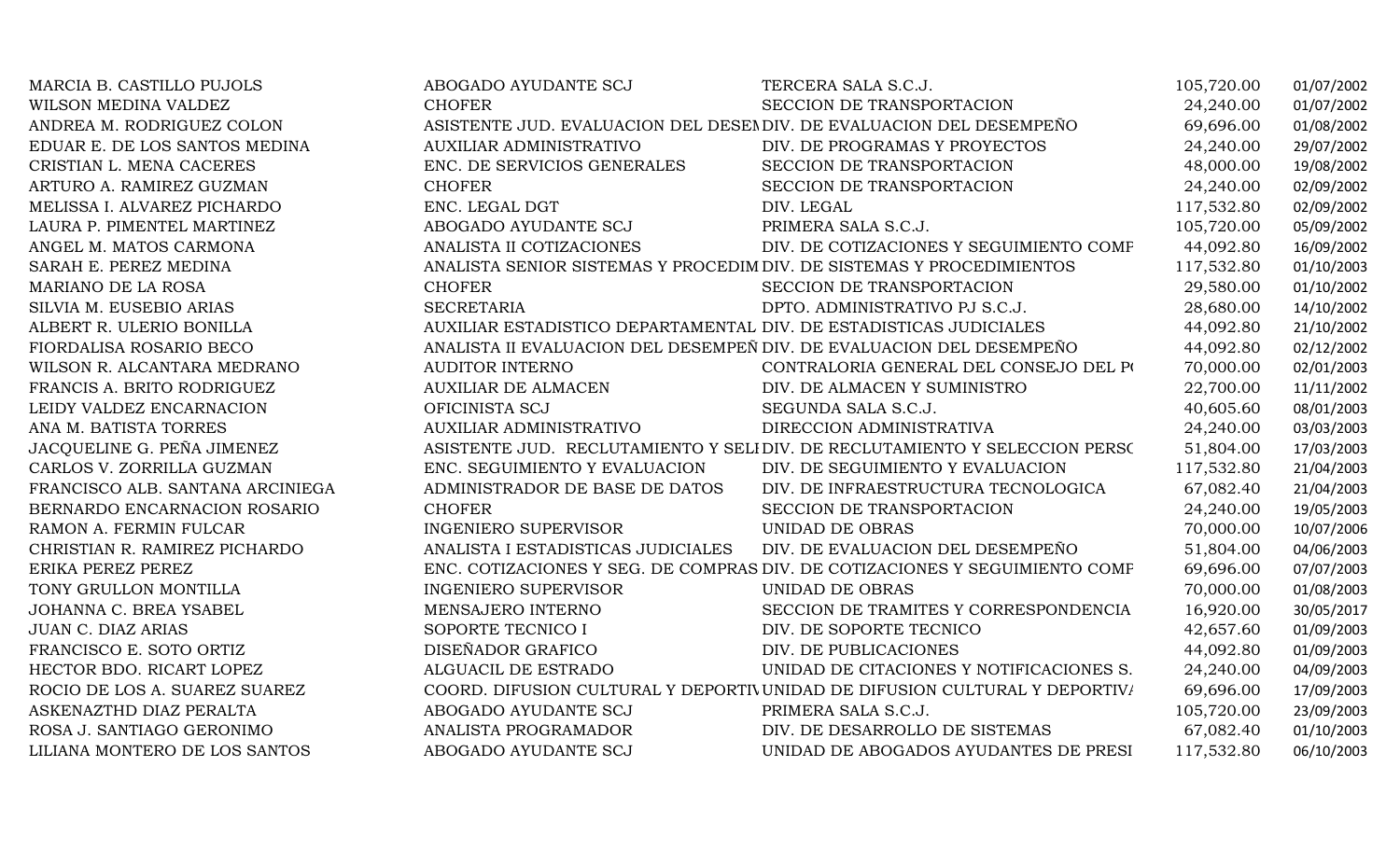| TEINY V. TAVERA DUARTE         | COORDINADOR (A) EJECUTIVA                                          | PRESIDENCIA S.C.J.                                                           | 142,560.00 | 20/10/2003 |
|--------------------------------|--------------------------------------------------------------------|------------------------------------------------------------------------------|------------|------------|
| RITA E. GARCIA SANTANA         | SECRETARIA (O) AUXILIAR I                                          | SECRETARIA GENERAL DEL CONSEJO DEL POI                                       | 44,092.80  | 01/07/2013 |
| CARISBEL E. RODRIGUEZ DALMASI  | ABOGADO AYUDANTE SCJ                                               | PRIMERA SALA S.C.J.                                                          | 88,100.00  | 18/04/2005 |
| DARILIS E. ABREU               | AUXILIAR ESTADISTICO DEPARTAMENTAL DIV. DE ESTADISTICAS JUDICIALES |                                                                              | 44,092.80  | 17/11/2003 |
| MICHEANGELA F. CUEVAS SOTO     | <b>INSPECTOR JUDICIAL</b>                                          | INSPECTORIA GENERAL DEL CONSEJO DEL PO                                       | 105,720.00 | 17/11/2003 |
| ELIGIO A. PEGUERO SANCHEZ      | SUPERVISOR(A) ADMINISTRATIVO                                       | DIRECCION ADMINISTRATIVA                                                     | 67,082.40  | 02/01/2013 |
| MARIA E. PEREZ ALMANZAR        |                                                                    | COORDINADOR JURISPRUDENCIA Y LEGIS DIV. DE JURISPRUDENCIA Y LEGISLACION      | 69,696.00  | 15/01/2004 |
| VIRGINIA E. ARIAS AYBAR        | OFICINISTA SCJ                                                     | UNIDAD DE REGISTRO Y TRAMITE S.G.S.C.J.                                      | 40,605.60  | 27/01/2004 |
| VANESSA I. HERNANDEZ JULIAO    | ABOGADO AYUDANTE SCJ                                               | SEGUNDA SALA S.C.J.                                                          | 105,720.00 | 05/02/2004 |
| ROSSY Y. MARTE ABREU           |                                                                    | ASISTENTE JUD. RECLUTAMIENTO Y SELE DIV. DE RECLUTAMIENTO Y SELECCION PERSO  | 69,696.00  | 11/02/2004 |
| EGGLY S. BELTRE NUÑEZ          |                                                                    | COORDINADOR NAC. DE ARCHIVO JUDICLOFIC. COORDINADORA ARCHIVO JUDICIAL        | 29,580.00  | 01/03/2004 |
| FRANLY V. REYES TEJADA         |                                                                    | ENC. RECLUTAMIENTO Y SELECCION DE FDIV. DE RECLUTAMIENTO Y SELECCION PERSO   | 117,532.80 | 08/03/2004 |
| DIOGENES DE JS. ESTEVEZ VARGAS | <b>CHOFER</b>                                                      | SECCION DE TRANSPORTACION                                                    | 29,580.00  | 08/03/2004 |
| KATERYN ALT. PERALTA DIAZ      |                                                                    | ENC. DE APOYO A COMISION DE SEGUIMI DIRECCION GENERAL DE ADM. Y CARRERA JU   | 117,532.80 | 26/03/2004 |
| JOSE D. GUERRERO MENCIAS       | <b>CHOFER</b>                                                      | SECCION DE TRANSPORTACION                                                    | 24,240.00  | 15/03/2004 |
| MARIO R. ORTEGA GOMEZ          | OFICINISTA SCJ                                                     | SEGUNDA SALA S.C.J.                                                          | 40,605.60  | 02/04/2004 |
| WILLIAM ANT. ARIAS DEL PRADO   | ANALISTA PROGRAMADOR                                               | DIV. DE MANTENIMIENTO Y ACT. DE SISTEMAS                                     | 67,082.40  | 19/04/2004 |
| <b>JESUS M. RIVERA UPIA</b>    | MENSAJERO EXTERNO                                                  | SECCION DE TRAMITES Y CORRESPONDENCIA                                        | 22,800.00  | 22/04/2004 |
| DEMETRIO DEL ROSARIO GONZALEZ  | <b>DIGITALIZADOR</b>                                               | UNIDAD DE DIGITALIZACION S.G.S.C.J.                                          | 26,880.00  | 22/04/2004 |
| <b>ANDREA MENA</b>             | <b>CONSERJE</b>                                                    | DPTO. ADMINISTRATIVO PJ S.C.J.                                               | 14,160.00  | 22/04/2004 |
| ALBA E. RODRIGUEZ FELIZ        | <b>CONSERJE</b>                                                    | DPTO. ADMINISTRATIVO PJ S.C.J.                                               | 14,160.00  | 22/04/2004 |
| LEONARDO DIAZ MEDINA           | <b>AYUDANTE CHOFER</b>                                             | DIV. DE ALMACEN Y SUMINISTRO                                                 | 17,400.00  | 22/04/2004 |
| JOSE L. GIRON BAUTISTA         | <b>AUXILIAR DE ALMACEN</b>                                         | DIV. DE ALMACEN Y SUMINISTRO                                                 | 16,920.00  | 22/04/2004 |
| FEDERICO ANT. PEÑA MINAYA      | SUPERVISOR CENTRO DE CITACIONES                                    | UNIDAD DE CITACIONES Y NOTIFICACIONES S.                                     | 77,836.80  | 10/05/2004 |
| JENNIFER M. DE LA ROSA MORENO  | SOPORTE DE SISTEMAS                                                | DIV. DE MANTENIMIENTO Y ACT. DE SISTEMAS                                     | 54,885.60  | 10/05/2004 |
| LUCILA A. MEDINA DE LOS SANTOS | OFICINISTA SCJ                                                     | TERCERA SALA S.C.J.                                                          | 40,605.60  | 01/06/2004 |
| YOGANDY G. GONZALEZ MEJIA      |                                                                    | ANALISTA II RECLUTAMIENTO Y SELECCIÓ DIV. DE RECLUTAMIENTO Y SELECCION PERSO | 44,092.80  | 01/06/2004 |
| RAMON ANT. MANZUETA CASTILLO   | ENC. ESTADISTICAS JUDICIALES                                       | DIV. DE ESTADISTICAS JUDICIALES                                              | 117,532.80 | 16/06/2004 |
| ROSA M. FERNANDEZ MENDEZ       | CORRECTOR (A) DE SENTENCIAS                                        | SEGUNDA SALA S.C.J.                                                          | 48,894.00  | 01/07/2004 |
| SANTA M. CARRASCO CUEVAS       | <b>CONSERJE</b>                                                    | DPTO. ADMINISTRATIVO PJ S.C.J.                                               | 14,160.00  | 15/07/2004 |
| FLABIS M. SANCHEZ CARRASCO     | ENC. DE NIÑEZ Y ADOLESCENCIA                                       | DIV. DE NIÑEZ Y ADOLESCENCIA                                                 | 117,532.80 | 15/07/2004 |
| LORENA P. PERALTA URIBE        |                                                                    | ANALISTA I ESTUDIOS DE RECURSOS HUNDIV. DE ESTUDIOS DE RECURSOS HUMANOS      | 51,804.00  | 15/12/2008 |
| DIONISIO ANT. DAVID MORILLO    | <b>CHOFER</b>                                                      | SECCION DE TRANSPORTACION                                                    | 29,580.00  | 18/10/2004 |
| MARIA E. HERNANDEZ PEÑA        | AUX. DE MANTENIMIENTO                                              | DPTO. DE MANTENIMIENTO                                                       | 30,120.00  | 01/11/2004 |
|                                |                                                                    |                                                                              |            |            |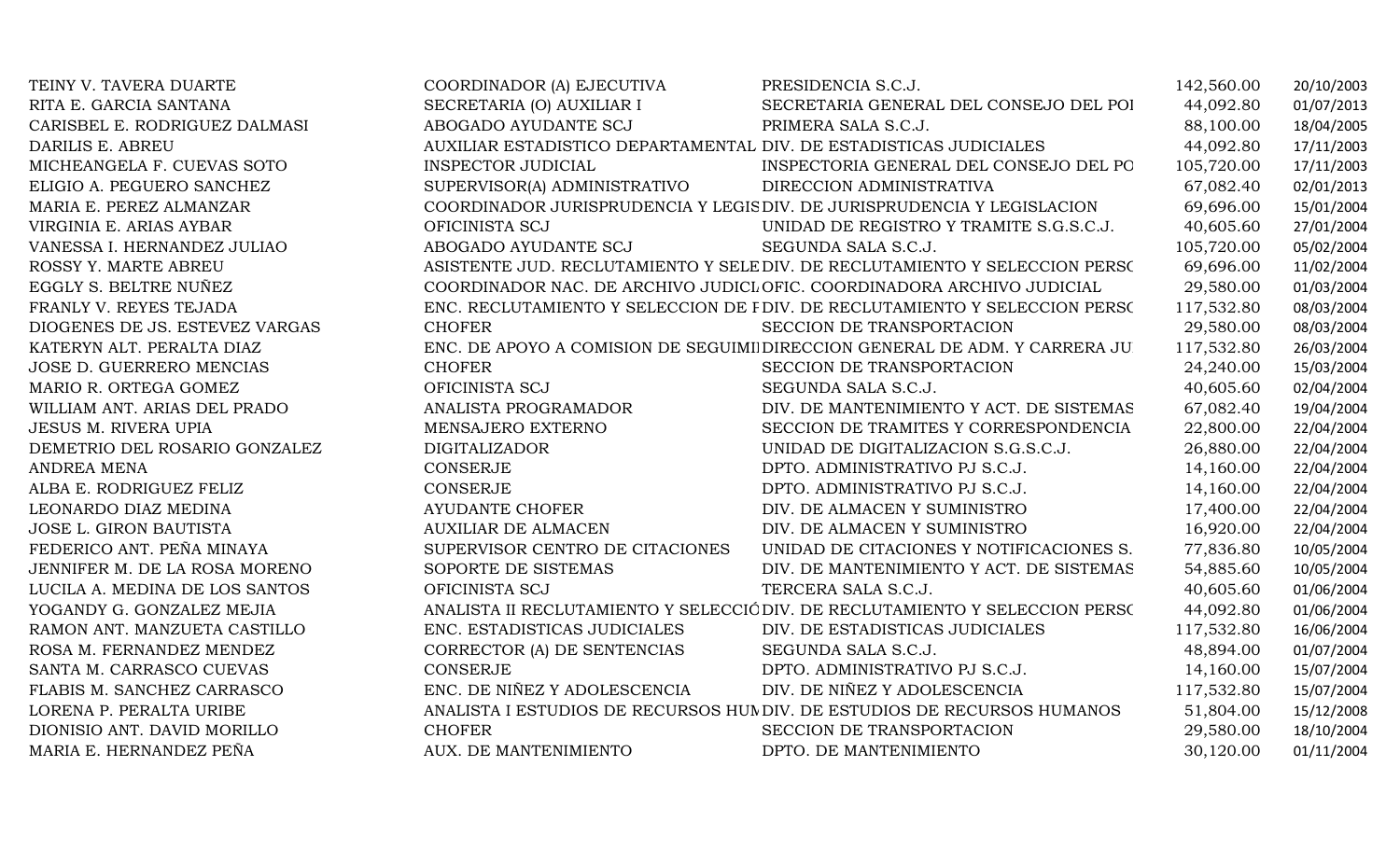| ANIBAL A. HENRIQUEZ COMPRES           | <b>CHOFER</b>                                                        | SECCION DE TRANSPORTACION                                                     | 24,240.00  | 15/11/2004 |
|---------------------------------------|----------------------------------------------------------------------|-------------------------------------------------------------------------------|------------|------------|
| MIGUEL A. GOMEZ                       | <b>CHOFER</b>                                                        | SECCION DE TRANSPORTACION                                                     | 24,240.00  | 19/11/2004 |
| BERNARDO DEL C. FERNANDEZ TAVERAS     | ANALISTA I CONTABILIDAD                                              | DPTO. DE CONTABILIDAD                                                         | 51,804.00  | 02/12/2004 |
| <b>SELSO MARTINEZ REYES</b>           | ANALISTA I CONTABILIDAD                                              | DPTO. DE CONTABILIDAD                                                         | 51,804.00  | 02/12/2004 |
| ROBERTO BANKS VALERA                  | <b>CHOFER</b>                                                        | SECCION DE TRANSPORTACION                                                     | 29,580.00  | 16/12/2004 |
| MINERVA A. COCCO SUBERO               | ABOGADO AYUDANTE SCJ                                                 | UNIDAD DE ABOGADOS AYUDANTES DE PRESI                                         | 117,532.80 | 02/11/2012 |
| YERKYN SOTO BAEZ                      | OFICINISTA SCJ                                                       | SEGUNDA SALA S.C.J.                                                           | 40,605.60  | 04/01/2005 |
| YENNI AMADOR MARTE                    | <b>REFERENCISTA</b>                                                  | DOCUMENTACION Y BIBLIOTECAS                                                   | 29,580.00  | 11/01/2005 |
| GERALDO LIRANZO ENCARNACION           | ADMINISTRADOR DE RED                                                 | DIV. DE INFRAESTRUCTURA TECNOLOGICA                                           | 67,082.40  | 12/01/2005 |
| PEDRO ANT. FERNANDEZ VALDEZ           | <b>CHOFER</b>                                                        | SECCION DE TRANSPORTACION                                                     | 24,240.00  | 18/01/2005 |
| VICTOR J. VARGAS CASTAÑOS             | <b>DIAGRAMADOR</b>                                                   | DIV. DE PUBLICACIONES                                                         | 39,992.40  | 01/02/2005 |
| MARIA I. DIAZ ARIZA                   | SECRETARIA (O) DE DIVISION                                           | DIV. DE EVALUACION DEL DESEMPEÑO                                              | 37,920.00  | 02/02/2005 |
| LARISA DEL C. ESPINOSA ANDUJAR        | AUXILIAR ADMINISTRATIVO                                              | DIRECCION ADMINISTRATIVA                                                      | 26,414.82  | 01/02/2005 |
| JUAN RODRIGUEZ RODRIGUEZ              | <b>DIGITALIZADOR</b>                                                 | UNIDAD DE DIGITALIZACION S.G.S.C.J.                                           | 26,880.00  | 25/01/2005 |
| WINSTON R. ALCANTARA VALDEZ           | <b>CHOFER</b>                                                        | SECCION DE TRANSPORTACION                                                     | 29,580.00  | 02/01/2010 |
| GEORGINA MAZELL LUGO PRESINAL DE READ | SUPERVISOR(A) DE CENTRO DE ACOPIO                                    | DIV. DE REGISTRO DE PERSONAL                                                  | 42,657.60  | 01/03/2005 |
| FEDERICO MARTE ROSA                   | ENC. INFRAESTRUCTURA TECNOLOGICA                                     | DIV. DE INFRAESTRUCTURA TECNOLOGICA                                           | 117,532.80 | 15/02/2005 |
| BENJAMIN GONZALEZ MARQUEZ             | TECNICO DE AUDIO                                                     | UNIDAD DE AUDIOVISUALES                                                       | 28,860.00  | 01/03/2005 |
| SATURNINO SUERO SUERO                 | <b>CAMARERO II</b>                                                   | DIV. DE RELACIONES PUBLICAS Y PROTOCOLO                                       | 32,220.00  | 21/03/2005 |
| CARLOS A. VERAS SOSA                  | <b>ANALISTA</b>                                                      | UNIDAD DE APOYO COOPNASEJU                                                    | 32,516.26  | 21/03/2005 |
| WENDY M. QUEZADA RODRIGUEZ            | <b>INSPECTOR JUDICIAL</b>                                            | INSPECTORIA GENERAL DEL CONSEJO DEL PO                                        | 105,720.00 | 01/04/2005 |
| YOLANDA I. GONZALEZ DISLA             |                                                                      | DIRECTOR (A) FAMILIA, NIÑEZ ADOLESCE DIRECCION DE FAMILIA, NIÑEZ, ADOLESCENCI | 184,800.00 | 04/04/2005 |
| ALICIA SILVERIO SEVERINO              |                                                                      | SUPERVISOR DE INFORMACION Y ORIENT. CENTRO INF. ORIENT. CIUDADANA PJ CORTE A  | 42,657.60  | 07/04/2005 |
| JENNIE P. PEÑA GONZALEZ               | ABOGADO AYUDANTE SCJ                                                 | PRIMERA SALA S.C.J.                                                           | 105,720.00 | 13/04/2005 |
| RAFAEL E. ORTIZ DIAZ                  | SECRETARIA (O) SALA SCJ                                              | PRIMERA SALA S.C.J.                                                           | 77,836.80  | 12/04/2005 |
| ALIDA Y. GARCIA SANCHEZ               | ANALISTA I NOMINAS                                                   | DIV. DE NOMINAS                                                               | 51,804.00  | 12/04/2005 |
| LIDIA CONTRERAS CASTILLO              | SECRETARIA (O) DE DIVISION                                           | DIV. DE SEGURIDAD SOCIAL                                                      | 38,088.00  | 12/04/2005 |
| YUHAIDY DEL C. REYNOSO GUILLEN        | ANALISTA II EVALUACION DEL DESEMPEÑ DIV. DE EVALUACION DEL DESEMPEÑO |                                                                               | 44,092.80  | 18/04/2005 |
| MILDRED H. HERASME PEREZ              | ANALISTA I REGISTRO DE PERSONAL                                      | DIV. DE REGISTRO DE PERSONAL                                                  | 51,804.00  | 02/03/2005 |
| KARINA DEL R. MANCEBO DIAZ            | ABOGADO AYUDANTE SCJ                                                 | PRIMERA SALA S.C.J.                                                           | 105,720.00 | 03/05/2005 |
| CLAUDIA A. FLORENTINO DE LA CRUZ      | SECRETARIA (O) DE DIRECCION                                          | DIRECCION DE PLANIFICACION Y PROYECTOS                                        | 48,894.00  | 09/05/2005 |
| MARY B. ROMERO ALMANZAR               |                                                                      | ASISTENTE DIRECCION GENERAL DE ADM DIRECCION GENERAL DE ADM. Y CARRERA JU     | 77,836.80  | 19/05/2005 |
| JULIANA I. MATIAS SANTANA             | COORDINADOR(A) DE ABOGADO AYUDANT TERCERA SALA S.C.J.                |                                                                               | 133,056.00 | 09/05/2005 |
| MARTIN MELENCIANO CASTILLO            | MENSAJERO EXTERNO                                                    | DIRECCION DE FAMILIA, NIÑEZ, ADOLESCENCI                                      | 22,800.00  | 23/05/2005 |
|                                       |                                                                      |                                                                               |            |            |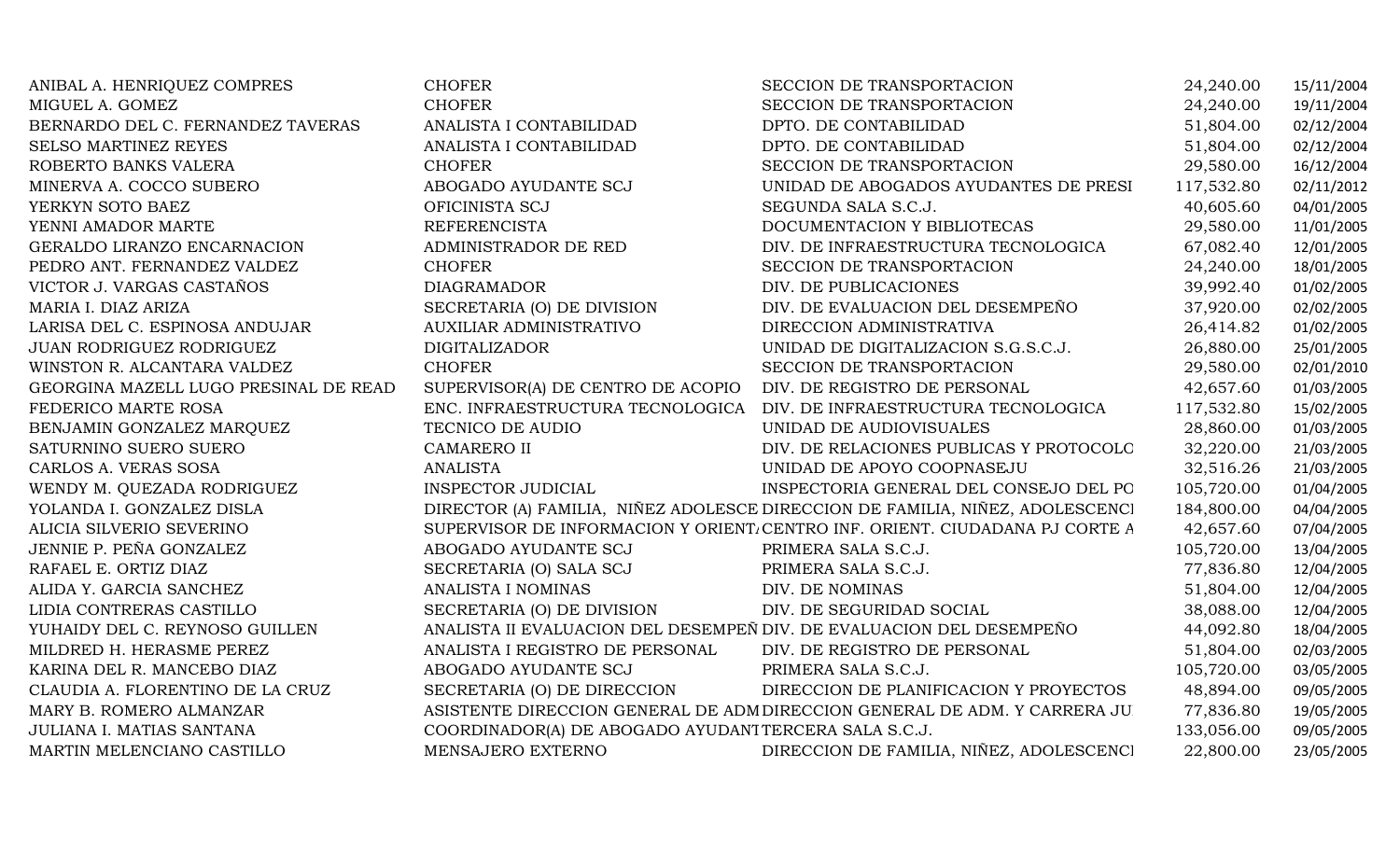| MAURO AQUINO JAVIER             | <b>AUXILIAR ADMINISTRATIVO</b>                                       | UNIDAD IMPOSITIVA                                                            | 24,360.00  | 24/05/2005 |
|---------------------------------|----------------------------------------------------------------------|------------------------------------------------------------------------------|------------|------------|
| IVELISSE ALT. PLASENCIA ALMONTE | AUXILIAR ESTADISTICO DEPARTAMENTAL DIV. DE ESTADISTICAS JUDICIALES   |                                                                              | 44,092.80  | 01/06/2005 |
| RAMON PEDIE CLETO               | ANALISTA I COTIZACIONES                                              | DIV. DE COTIZACIONES Y SEGUIMIENTO COMF                                      | 51,804.00  | 13/06/2005 |
| ADRIS G. FERRERAS               | PERIODISTA                                                           | DIRECCION DE PRENSA Y COMUNICACIONES                                         | 48,894.00  | 27/06/2005 |
| ROGER A. VITTINI MINERVINO      | ANALISTA JURIDICO                                                    | DIV. DE JURISPRUDENCIA Y LEGISLACION                                         | 51,804.00  | 10/05/2005 |
| DAMARIS I. MELLA PIMENTEL       | <b>INSPECTOR JUDICIAL</b>                                            | INSPECTORIA GENERAL DEL CONSEJO DEL PO                                       | 105,720.00 | 08/08/2005 |
| JOSE D. HERNANDEZ VALENZUELA    | MENSAJERO EXTERNO                                                    | SECCION DE TRAMITES Y CORRESPONDENCIA                                        | 22,800.00  | 16/05/2005 |
| LEONARDO D. BRETON DELGADO      | OFICINISTA SCJ                                                       | PRIMERA SALA S.C.J.                                                          | 40,605.60  | 04/07/2005 |
| MANUEL ANT. CAMILO VILLABRILLE  | SUPERVISOR(A) DE DIGITALIZACION                                      | UNIDAD DE DIGITALIZACION S.G.S.C.J.                                          | 48,894.00  | 12/07/2005 |
| JHONNATAN CABRERA DE LOS SANTOS | REPRESENTATE OAIP                                                    | PRESIDENCIA S.C.J.                                                           | 42,657.60  | 11/07/2005 |
| JOSE M. ALVAREZ CUELLO          | OFICINISTA SCJ                                                       | SEGUNDA SALA S.C.J.                                                          | 40,605.60  | 21/07/2005 |
| DAMARIS JAVIER DIAZ             | SECRETARIA (O) SALA SCJ                                              | SEGUNDA SALA S.C.J.                                                          | 77,836.80  | 01/08/2005 |
| JORGE ANT. LIRIANO LLUBERES     | SOPORTE TECNICO I                                                    | DIV. DE SOPORTE TECNICO                                                      | 42,657.60  | 01/08/2005 |
| PRAIRIE U. RUIZ SANCHEZ         | COORDINADOR(A)                                                       | PRIMERA SALA S.C.J.                                                          | 174,636.00 | 01/08/2005 |
| CECILIO D. REYES FELIZ          | PLOMERO                                                              | UNIDAD DE SERVICIOS Y MANTENIMIENTO                                          | 21,480.00  | 08/08/2005 |
| FELIX ML. BAUTISTA CUEVAS       | <b>DELINEANTE</b>                                                    | UNIDAD DE OBRAS                                                              | 30,120.00  | 17/08/2005 |
| LIVIDA Y. LEBRON VICENTE        | ABOGADO AYUDANTE SCJ                                                 | SEGUNDA SALA S.C.J.                                                          | 88,100.00  | 01/08/2005 |
| GEIDI D. RODRIGUEZ MATOS        | ASISTENTE DE JUEZ PRESIDENTE SALA SOPRIMERA SALA S.C.J.              |                                                                              | 77,836.80  | 01/09/2005 |
| JAELKYS TAVAREZ GUZMAN          |                                                                      | ENC. UNIDAD REPRODUCCION DE DOCUM UNIDAD DE REPRODUCCION DE DOCUMENTO        | 42,657.60  | 12/08/2005 |
| ALCIBIADES N. AGUASVIVAS SUSAÑA | <b>CHOFER</b>                                                        | SECCION DE TRANSPORTACION                                                    | 29,580.00  | 05/09/2005 |
| YAMILE A. RAMIREZ DIAZ          | SECRETARIA PRESIDENTE                                                | PRESIDENCIA S.C.J.                                                           | 95,644.80  | 06/09/2005 |
| JANSER A. LOPEZ                 | ABOGADO AYUDANTE SCJ                                                 | PRIMERA SALA S.C.J.                                                          | 105,720.00 | 16/08/2005 |
| DIGNA E. SANTAMARIA GRULLON     | <b>ASISTENTE</b>                                                     | DIV. DE COTIZACIONES Y SEGUIMIENTO COMF                                      | 69,696.00  | 06/09/2005 |
| DILNIA R. GONZALEZ GUZMAN       | OFICINISTA SCJ                                                       | PRIMERA SALA S.C.J.                                                          | 40,605.60  | 01/12/2014 |
| ALFONSINA I. OGANDO MEDINA      | ANALISTA JURIDICO                                                    | DIV. DE GENERO Y FAMILIA                                                     | 48,894.00  | 10/10/2005 |
| MIGUELINA DEL C. VERGES CASTRO  | AUXILIAR ADMINISTRATIVO                                              | DPTO. DE INFRAESTRUCTURA FISICA                                              | 24,240.00  | 15/09/2005 |
| KEILA TORRES REYNOSO            |                                                                      | SUPERVISOR (A) DE REGISTRO Y TRAMITE UNIDAD DE REGISTRO Y TRAMITE S.G.S.C.J. | 77,836.80  | 01/09/2005 |
| ALEXIS R. PEÑA                  | COORDINADOR CENTRO DE MEDIACION J CENTRO DE MEDIACION JUDICIAL D.N.  |                                                                              | 77,836.80  | 24/11/2005 |
| CARLOS ML. ROSARIO              | <b>DOCUMENTALISTA</b>                                                | DOCUMENTACION Y BIBLIOTECAS                                                  | 48,894.00  | 26/09/2005 |
| JESUS M. HERNANDEZ MEJIA        | ASIST. ADMINISTRATIVA (O)                                            | SECRETARIA GENERAL DEL CONSEJO DEL POI                                       | 99,222.00  | 26/09/2005 |
| GINA M. GONZALEZ NUÑEZ          | ASISTENTE JUD. REGISTRO DE PERSONAI DIV. DE REGISTRO DE PERSONAL     |                                                                              | 69,696.00  | 12/09/2005 |
| AMADA N. DEVARES SANCHEZ        | ASISTENTE DE TESORERIA                                               | DPTO. DE TESORERIA                                                           | 69,696.00  | 11/10/2005 |
| JERRY J. REYES ESPINO           | ANALISTA I EVALUACION DEL DESEMPEÑ (DIV. DE EVALUACION DEL DESEMPEÑO |                                                                              | 51,804.00  | 21/09/2005 |
| DOMINGA REYNOSO MOLINA          | <b>RECEPCIONISTA</b>                                                 | DIRECCION DE PLANIFICACION Y PROYECTOS                                       | 21,000.00  | 01/11/2005 |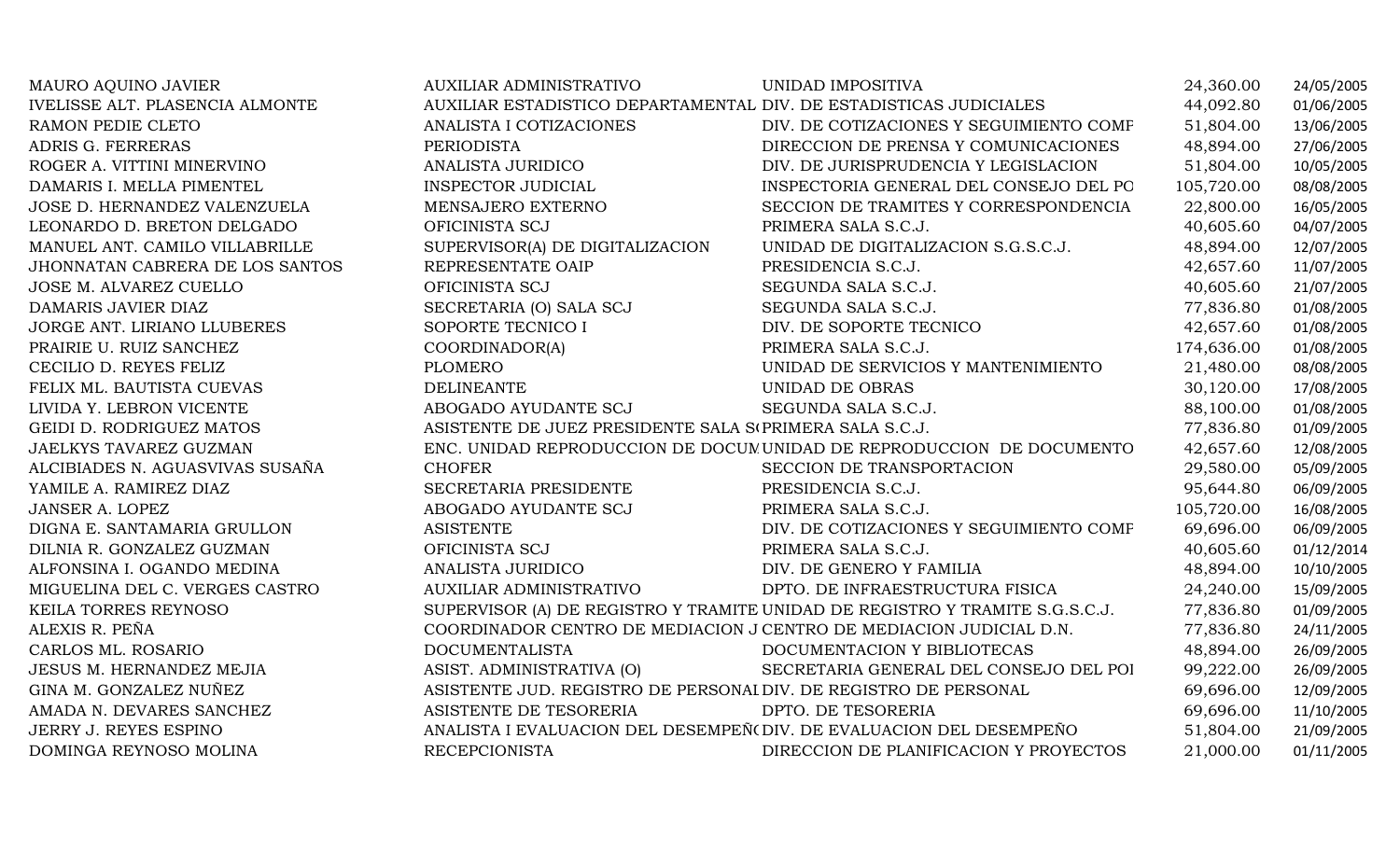| ENGER CORDERO TEJEDA           | SUPERVISOR (A) DE MANTENIMIENTO                                       | UNIDAD DE SERVICIOS Y MANTENIMIENTO                                    | 34,980.00  | 02/11/2005 |
|--------------------------------|-----------------------------------------------------------------------|------------------------------------------------------------------------|------------|------------|
| SANTO A. ARIAS CORDERO         | SUPERVISOR DE SERVICIOS                                               | DIV. DE RELACIONES PUBLICAS Y PROTOCOLO                                | 44,880.00  | 02/02/2004 |
| <b>VERONICA DURAN</b>          | ANALISTA I NOMINAS                                                    | DIV. DE NOMINAS                                                        | 51,804.00  | 14/11/2005 |
| MIGUELINA RODRIGUEZ BERSON     | <b>AUDITOR INTERNO</b>                                                | CONTRALORIA GENERAL DEL CONSEJO DEL PO                                 | 70,000.00  | 21/11/2005 |
| AILEEN E. MONTILLA PIMENTEL    | <b>ASISTENTE</b>                                                      | CENTRO DE MEDIACION JURISDICCIONAL                                     | 97,944.00  | 21/11/2005 |
| YERRY OZUNA GERMAN             | MENSAJERO EXTERNO                                                     | SECCION DE TRAMITES Y CORRESPONDENCIA                                  | 22,800.00  | 21/11/2005 |
| DILENIA M. LORENZO OVIEDO      | ENC. DOCUMENTACION Y BIBLIOTECA                                       | DOCUMENTACION Y BIBLIOTECAS                                            | 89,812.80  | 28/11/2005 |
| WENDY A. TERRERO GARCIA        | ABOGADO AYUDANTE SCJ                                                  | PRIMERA SALA S.C.J.                                                    | 88,100.00  | 01/11/2005 |
| NALLELI M. PEÑA ANTIGUA        | ASISTENTE DE CONSEJERO                                                | CONSEJO DEL PODER JUDICIAL                                             | 117,532.80 | 01/12/2005 |
| RAMON CONTRERAS ROBLES         | ENC. AUDIOVISUALES                                                    | UNIDAD DE AUDIOVISUALES                                                | 77,836.80  | 01/12/2005 |
| VICTOR ML. ALMONTE             | <b>CAMARERO I</b>                                                     | DIV. DE RELACIONES PUBLICAS Y PROTOCOLO                                | 38,088.00  | 02/01/2006 |
| VANESA M. CAMACHO MELO         | COORDINADOR(A) TECNICO(A)                                             | DIRECCION GENERAL TECNICA                                              | 99,222.00  | 05/12/2005 |
| RUBI M. GONZALEZ DE LOS SANTOS | OFICINISTA SCJ                                                        | TERCERA SALA S.C.J.                                                    | 40,605.60  | 23/01/2006 |
| IRIS SORANLLI NÚÑEZ PEÑA       | SECRETARIA (O) DE DIRECCION                                           | SECRETARIA GENERAL DEL CONSEJO DEL POI                                 | 48,894.00  | 18/01/2006 |
| FIDELINA ANT. GOMEZ DIAZ       | SUPERVISOR DE ARCHIVO                                                 | OFIC. COORDINADORA ARCHIVO JUDICIAL                                    | 29,580.00  | 26/01/2006 |
| CARLOS O. ORTEGA GARCIA        | <b>ENSAMBLADOR</b>                                                    | DPTO. ADMINISTRATIVO PJ S.C.J.                                         | 24,960.00  | 23/01/2006 |
| EVIN J. FELIZ ESPINOSA         | <b>ENSAMBLADOR</b>                                                    | DPTO. ADMINISTRATIVO PJ S.C.J.                                         | 24,960.00  | 23/01/2006 |
| <b>JOHANNY MEREGILDO</b>       | <b>CONSERJE</b>                                                       | DPTO. ADMINISTRATIVO PJ S.C.J.                                         | 14,160.00  | 23/01/2006 |
| HUMBERTA BERIGUETE BERIGUETE   | CONSERJE                                                              | DPTO. ADMINISTRATIVO PJ CORTE DE APELAC                                | 14,160.00  | 23/01/2006 |
| HERMENEGILDO NUÑEZ             | <b>CHOFER</b>                                                         | SECCION DE TRANSPORTACION                                              | 24,240.00  | 23/01/2006 |
| ANDRES DE JS. SANTOS CABRERA   | MENSAJERO INTERNO                                                     | SECCION DE TRAMITES Y CORRESPONDENCIA                                  | 16,920.00  | 23/01/2006 |
| BELKIS ROSARIO DE LA NIEVE     | ASISTENTE DE JUEZ MIEMBRO SALA SCJ PRIMERA SALA S.C.J.                |                                                                        | 54,885.60  | 23/01/2006 |
| BENJAMIN E. CABA VERAS         | SOPORTE TECNICO I                                                     | DIV. DE SOPORTE TECNICO                                                | 34,980.00  | 20/02/2006 |
| CARLOS D. REGUILLO ESPINAL     | MENSAJERO EXTERNO                                                     | SECCION DE TRAMITES Y CORRESPONDENCIA                                  | 22,800.00  | 08/02/2006 |
| VICTOR A. PIMENTEL ESPINAL     | TECNICO DE REFRIGERACION                                              | UNIDAD DE SERVICIOS Y MANTENIMIENTO                                    | 22,800.00  | 08/02/2006 |
| BREIDIS L. DE LA PAZ NIN       | ANALISTA I TESORERIA                                                  | DPTO. DE TESORERIA                                                     | 51,804.00  | 15/02/2006 |
| ANDREINYS D. GUERRERO ORTIZ    | INSPECTOR JUDICIAL                                                    | INSPECTORIA GENERAL DEL CONSEJO DEL PO                                 | 105,720.00 | 06/03/2006 |
| KERVIN F. LARA GIL             | REPRODUCTOR DE DOCUMENTOS                                             | UNIDAD DE REPRODUCCION DE DOCUMENTO                                    | 15,840.00  | 06/03/2006 |
| LOURDES M. TEJEDA PEÑA         | ANALISTA I COTIZACIONES                                               | DIV. DE COTIZACIONES Y SEGUIMIENTO COMF                                | 51,804.00  | 13/03/2006 |
| WANDER BATISTA REYES           | <b>CHOFER</b>                                                         | SECCION DE TRANSPORTACION                                              | 24,240.00  | 20/03/2006 |
| DARIO O. FERNANDEZ CONTRERAS   | ANALISTA SENIOR SISTEMAS Y PROCEDIM DIV. DE SISTEMAS Y PROCEDIMIENTOS |                                                                        | 67,082.40  | 16/03/2006 |
| ARISTIDES R. BALLESTER CANELA  | MENSAJERO INTERNO                                                     | SEGUNDA SALA S.C.J.                                                    | 14,760.00  | 30/03/2006 |
| NATHALIE MAHFOUD GUERRERO      |                                                                       | ASISTENTE ESTUDIOS DE RECURSOS HUNDIV. DE ESTUDIOS DE RECURSOS HUMANOS | 51,804.00  | 17/04/2006 |
| FREDDY ANTONIO AQUINO VARGAS   | CONTADOR GENERAL COOPNASEJU                                           | UNIDAD DE APOYO COOPNASEJU                                             | 41,580.00  | 03/04/2006 |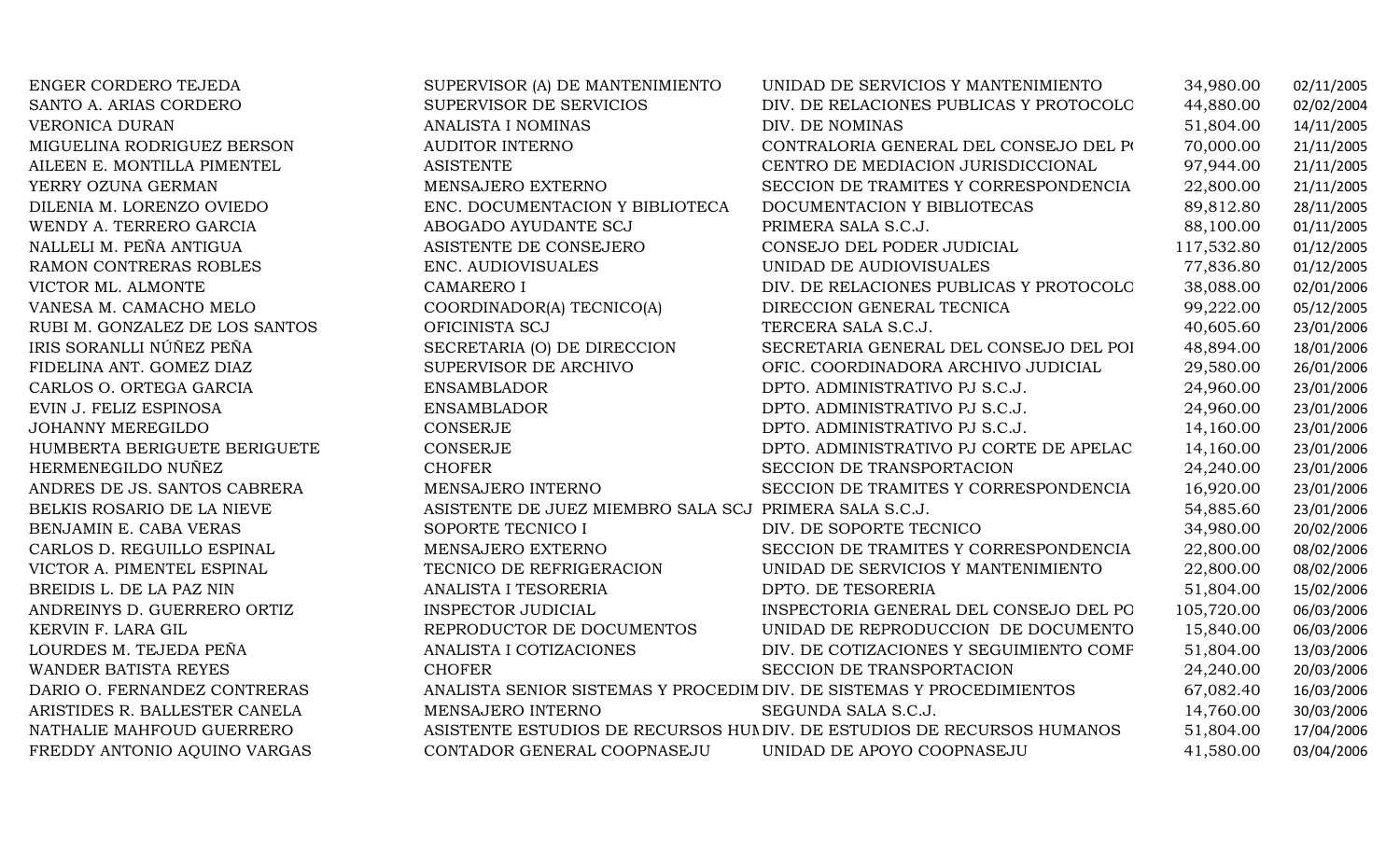| JUAN SANCHEZ MENDEZ               | ANALISTA PROGRAMADOR                                             | DIV. DE DESARROLLO DE SISTEMAS                                        | 67,082.40  | 17/04/2006 |
|-----------------------------------|------------------------------------------------------------------|-----------------------------------------------------------------------|------------|------------|
| <b>MARTIN SANCHEZ</b>             | <b>CONSERJE</b>                                                  | DPTO. ADMINISTRATIVO PJ S.C.J.                                        | 14,160.00  | 03/04/2006 |
| RAFAEL D. BORBON CABRERA          |                                                                  | ASISTENTE ADM. EVALUACION DEL DESEI DIV. DE EVALUACION DEL DESEMPEÑO  | 69,696.00  | 02/05/2006 |
| YAHAIRA T. MOREL VALDEZ           | SECRETARIA (O) DE DIVISION                                       | DIV. LEGAL                                                            | 37,920.00  | 17/04/2006 |
| FRANKLIN DE JS. LORENZO PLACENCIA | EBANISTA II S.C.J.                                               | TALLER DE EBANISTERIA                                                 | 41,060.00  | 02/05/2006 |
| AFIFE J. SANCHEZ TABAR            | ABOGADO AYUDANTE SCJ                                             | DIV. LEGAL                                                            | 105,720.00 | 24/04/2006 |
| MARIA DEL C. REYES MORENO         | ABOGADO AYUDANTE SCJ                                             | TERCERA SALA S.C.J.                                                   | 54,885.60  | 01/08/2007 |
| ROSA M. REYNOSO ROBIOU            | ABOGADO AYUDANTE SCJ                                             | DIV. LEGAL                                                            | 105,720.00 | 14/11/2005 |
| CLARY W. COMPRES RODRIGUEZ        | ANALISTA JUNIOR PROGRAMAS Y PROYEC DIV. DE PROGRAMAS Y PROYECTOS |                                                                       | 51,804.00  | 15/05/2006 |
| ALEJANDRA RAMON ESPINAL           | CORRECTOR (A) DE SENTENCIAS                                      | SEGUNDA SALA S.C.J.                                                   | 48,894.00  | 24/05/2006 |
| JORGE E. GARO MATOS               | AUDITOR INTERNO                                                  | CONTRALORIA GENERAL DEL CONSEJO DEL PO                                | 70,000.00  | 17/05/2006 |
| CARLOS ML. BAEZ ARIAS             | ANALISTA I NOMINAS                                               | DIV. DE NOMINAS                                                       | 51,804.00  | 01/06/2006 |
| ANDRES R. NERIS MEDINA            | CHOFER DE SERVICIO                                               | SECCION DE TRANSPORTACION                                             | 24,240.00  | 19/05/2006 |
| CARLOS ML. MARQUEZ GARCIA         | <b>CHOFER</b>                                                    | SECCION DE TRANSPORTACION                                             | 24,240.00  | 01/06/2006 |
| ROSA E. HIDALGO MARTINEZ          | ASISTENTE INFANTIL                                               | CENTRO DE MEDIACION JUDICIAL D.N.                                     | 24,240.00  | 05/06/2006 |
| MILEDY PRINGLE DE LOS SANTOS      | ASISTENTE DE GENERO Y FAMILIA                                    | DIV. DE GENERO Y FAMILIA                                              | 69,696.00  | 21/06/2006 |
| YESENIA Y. BAEZ VERAS             | <b>MEDIADOR</b>                                                  | CENTRO DE MEDIACION JUDICIAL D.N.                                     | 67,082.40  | 07/06/2006 |
| RUKMINI R. CONCHA CASTILLO        |                                                                  | ANALISTA II EVALUACION DEL DESEMPEÑ DIV. DE EVALUACION DEL DESEMPEÑO  | 44,092.80  | 13/06/2006 |
| RAFAEL S. PAULINO LUGO            | ASISTENTE DE NOMINA                                              | DIV. DE NOMINAS                                                       | 69,696.00  | 03/07/2006 |
| ISAAC UREÑA QUEZADA               | OFICINISTA SCJ                                                   | SEGUNDA SALA S.C.J.                                                   | 40,605.60  | 03/07/2006 |
| NAPOLEON J. MARTE GUERRA          | OPERADOR DE CAMARA DE SEGURIDAD DPTO. ADMINISTRATIVO PJ S.C.J.   |                                                                       | 29,580.00  | 05/07/2006 |
| RAFAEL Y. PICHARDO GARCIA         | <b>INGENIERO SUPERVISOR</b>                                      | UNIDAD DE OBRAS                                                       | 70,000.00  | 10/07/2006 |
| YUDELKIS Y. NADAL ROSARIO         | AUDITOR INTERNO                                                  | CONTRALORIA GENERAL DEL CONSEJO DEL PO                                | 70,000.00  | 24/07/2006 |
| ANA V. ARIAS ALMANZAR             |                                                                  | ANALISTA SENIOR SISTEMAS Y PROCEDIM DIV. DE SISTEMAS Y PROCEDIMIENTOS | 67,082.40  | 13/07/2006 |
| EDUARD ANT. BURGOS HENRIQUEZ      | <b>CHOFER</b>                                                    | SECCION DE TRANSPORTACION                                             | 24,240.00  | 01/08/2006 |
| YAMILKA PIMENTEL LOPEZ            | <b>ASISTENTE</b>                                                 | DIRECCION PRESUPUESTARIA Y FINANCIERA                                 | 152,806.60 | 07/08/2006 |
| FRANKLIN R. SEGURA                | MENSAJERO EXTERNO                                                | CENTRO DE MEDIACION JUDICIAL D.N.                                     | 22,800.00  | 01/08/2006 |
| JOSE ML. BAUTISTA CARMONA         | SOPORTE TECNICO I                                                | DIV. DE SOPORTE TECNICO                                               | 42,657.60  | 08/08/2006 |
| MISTIEL E. LORA GUZMAN            | <b>ARCHIVISTA</b>                                                | DIV. DE SEGURIDAD SOCIAL                                              | 20,160.00  | 01/09/2006 |
| JOSE ANT. ROMERO ROSARIO          | OFICINISTA SCJ                                                   | SEGUNDA SALA S.C.J.                                                   | 40,605.60  | 01/09/2006 |
| AMAURY G. RIVERA PICHARDO         | ELECTRICISTA I                                                   | UNIDAD DE SERVICIOS Y MANTENIMIENTO                                   | 29,580.00  | 28/08/2006 |
| SAMUEL L. MONTERO LORENZO         | <b>CHOFER</b>                                                    | SECCION DE TRANSPORTACION                                             | 29,580.00  | 30/08/2006 |
| LIANA P. FELIZ GALAN              | ANALISTA I SEGURIDAD SOCIAL                                      | DIV. DE SEGURIDAD SOCIAL                                              | 51,804.00  | 01/09/2006 |
| WANDER L. PUJOLS CUSTODIO         | <b>CHOFER</b>                                                    | SECCION DE TRANSPORTACION                                             | 29,580.00  | 21/08/2006 |
|                                   |                                                                  |                                                                       |            |            |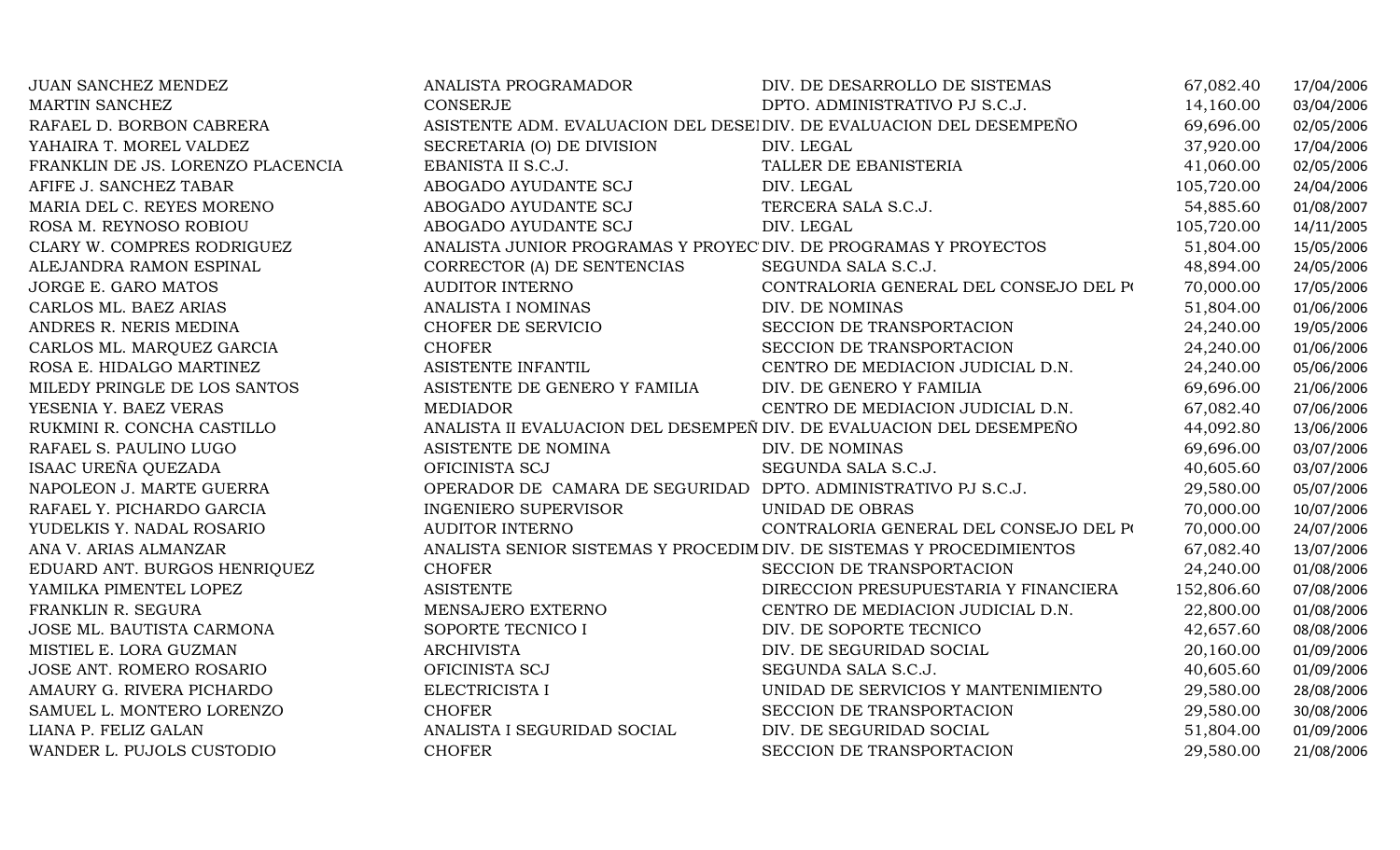| RAFAELA RODRIGUEZ DURAN           | SECRETARIA (O) DE DIVISION                                    | DIV. DE PROGRAMACION Y ANALISIS PRESUPU  | 37,920.00  | 04/10/2006 |
|-----------------------------------|---------------------------------------------------------------|------------------------------------------|------------|------------|
| RAMON RAMIREZ TEJEDA              | <b>CHOFER</b>                                                 | SECCION DE TRANSPORTACION                | 24,240.00  | 03/10/2006 |
| YANET DOMINGUEZ RODRIGUEZ         | COORDINADOR DE COMUNICACIONES                                 | DIRECCION DE PRENSA Y COMUNICACIONES     | 69,696.00  | 09/10/2006 |
| MIGUEL A. LIRIA JAVIER            | MENSAJERO EXTERNO                                             | PRESIDENCIA S.C.J.                       | 22,800.00  | 09/10/2006 |
| CAROLINA ALT. ROSARIO FERNANDEZ   | ABOGADO AYUDANTE SCJ                                          | TERCERA SALA S.C.J.                      | 105,720.00 | 04/10/2006 |
| REYNALDO BATISTA TORRES           | <b>CHOFER</b>                                                 | SECCION DE TRANSPORTACION                | 24,240.00  | 09/10/2006 |
| ARIDANIA SALDAÑA PEGUERO          | <b>AUXILIAR ADMINISTRATIVO</b>                                | OFIC. COORDINADORA ARCHIVO JUDICIAL      | 15,120.00  | 02/10/2006 |
| WENDY SILVESTRE RODRIGUEZ         | ABOGADO AYUDANTE SCJ                                          | UNIDAD DE ABOGADOS AYUDANTES DE PRESI    | 117,532.80 | 19/10/2006 |
| MANUEL E. PEREZ SANTIAGO          | <b>JARDINERO</b>                                              | UNIDAD DE SERVICIOS Y MANTENIMIENTO      | 14,160.00  | 23/10/2006 |
| JOAN ML. CARO ESPINOSA            | OFICINISTA SCJ                                                | PRIMERA SALA S.C.J.                      | 40,605.60  | 03/10/2006 |
| BLADIMIR SANTANA MOSQUEA          | AUXILIAR DE EBANISTERIA                                       | TALLER DE EBANISTERIA                    | 27,740.00  | 03/11/2006 |
| MIGUEL A. MOTA                    | <b>CHOFER</b>                                                 | SECCION DE TRANSPORTACION                | 24,240.00  | 02/11/2006 |
| HECTOR R. PEREZ BELTRE            | MENSAJERO EXTERNO                                             | SECCION DE TRAMITES Y CORRESPONDENCIA    | 22,800.00  | 04/11/2008 |
| <b>GLADYS A. TORIBIO GUERRERO</b> | ENC. SISTEMAS Y PROCEDIMIENTOS                                | DIV. DE SISTEMAS Y PROCEDIMIENTOS        | 117,532.80 | 01/10/2006 |
| JOSE V. REYES PEÑA                | <b>JARDINERO</b>                                              | UNIDAD DE SERVICIOS Y MANTENIMIENTO      | 14,160.00  | 13/11/2006 |
| MARIBEL RIVERA SANTOS             | <b>INSPECTOR JUDICIAL</b>                                     | INSPECTORIA GENERAL DEL CONSEJO DEL PO   | 105,720.00 | 14/11/2006 |
| TAINA S. AMEYE PEREZ              | COORDINADOR (A) CUENTAS POR PAGAR DPTO. DE CONTROL FINANCIERO |                                          | 69,696.00  | 21/11/2006 |
| JOAN ML. PEREZ MESA               | <b>AUXILIAR ADMINISTRATIVO</b>                                | DPTO. DE INFRAESTRUCTURA FISICA          | 24,240.00  | 06/12/2006 |
| MIRTHA Y. GUTIERREZ PEÑA          | SUB-INSPECTOR GENERAL CPJ                                     | INSPECTORIA GENERAL DEL CONSEJO DEL PO   | 133,056.00 | 02/01/2007 |
| ANDERSON GARCIA                   | MENSAJERO EXTERNO                                             | DIRECCION DE PLANIFICACION Y PROYECTOS   | 22,800.00  | 26/12/2006 |
| <b>JUAN M. FLAQUER</b>            | ENC. OFICIALES LA JUSTICIA                                    | INSPECTORIA GENERAL DEL CONSEJO DEL PO   | 133,056.00 | 02/01/2007 |
| JUAN P. CUSTODIO ARIAS            | <b>CHOFER</b>                                                 | SECCION DE TRANSPORTACION                | 29,580.00  | 05/02/2007 |
| EDWARD DE LA CRUZ DIAZ            | SOPORTE RED                                                   | DIV. DE INFRAESTRUCTURA TECNOLOGICA      | 48,894.00  | 01/02/2007 |
| ARLIM ABREU MARTE                 | <b>CHOFER</b>                                                 | SECCION DE TRANSPORTACION                | 24,240.00  | 06/02/2007 |
| HIPOLITO MEJIA CALDERON           | <b>CHOFER</b>                                                 | SECCION DE TRANSPORTACION                | 24,240.00  | 08/02/2007 |
| IRAN D. DEL JESUS ARIAS           | <b>DIGITALIZADOR</b>                                          | UNIDAD DE DIGITALIZACION S.G.S.C.J.      | 26,880.00  | 15/02/2007 |
| ROBERTO R. VASQUEZ                | <b>CHOFER</b>                                                 | SECCION DE TRANSPORTACION                | 24,240.00  | 01/03/2007 |
| NOHEMI E. FELIZ URBAEZ            | AUXILIAR ADMINISTRATIVO                                       | DPTO. ADMINISTRATIVO PJ S.C.J.           | 24,240.00  | 05/03/2007 |
| <b>INELIZA F. RUBIERA ROSARIO</b> | ANALISTA II COTIZACIONES                                      | DIV. DE COTIZACIONES Y SEGUIMIENTO COMF  | 34,980.00  | 21/02/2007 |
| YADARYS N. NUÑEZ GRULLON          | ABOGADO AYUDANTE SCJ                                          | PRIMERA SALA S.C.J.                      | 88,100.00  | 29/03/2007 |
| EDWARD ANT. VASQUEZ RIVERA        | SOPORTE TECNICO II                                            | DIV. DE SOPORTE TECNICO                  | 34,980.00  | 02/04/2007 |
| RAMON G. FELIZ LOPEZ              | ALGUACIL DE ESTRADO                                           | UNIDAD DE CITACIONES Y NOTIFICACIONES S. | 93,984.00  | 03/05/2007 |
| CIRIACO A. PICHARDO SANTANA       | SOPORTE DE SISTEMAS                                           | DIV. DE DESARROLLO DE SISTEMAS           | 54,885.60  | 24/04/2007 |
| ERICK J. PUJOLS PIMENTEL          | <b>INGENIERO SUPERVISOR</b>                                   | UNIDAD DE OBRAS                          | 70,000.00  | 07/05/2007 |
|                                   |                                                               |                                          |            |            |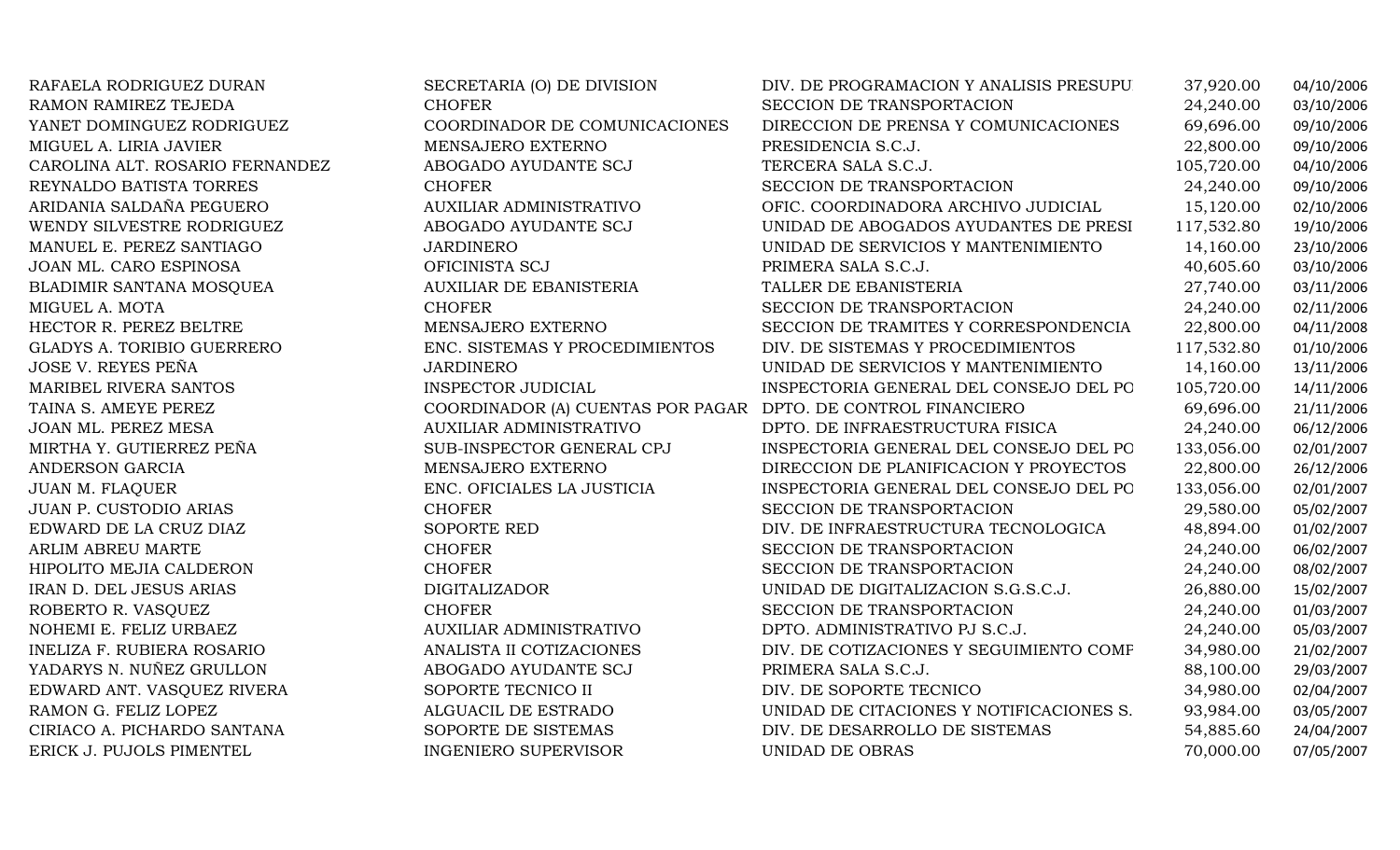| ROSARIO ALT. RAMIREZ PARRA       | ANALISTA I DE ANALISIS DE EXPEDIENTES DPTO. DE CONTROL FINANCIERO |                                                                          | 51,804.00  | 01/06/2007 |
|----------------------------------|-------------------------------------------------------------------|--------------------------------------------------------------------------|------------|------------|
| RICHARD A. GOMEZ ENCARNACION     |                                                                   | ANALISTA II EVALUACION DEL DESEMPEÑ DIV. DE EVALUACION DEL DESEMPEÑO     | 44,092.80  | 06/06/2007 |
| ANA M. PAULINO HERNANDEZ         | SECRETARIA (O) DE DIRECCION GENERAL DIRECCION GENERAL TECNICA     |                                                                          | 54,885.60  | 12/06/2007 |
| RAYSA H. DIAZ SANTANA            | ASIST. COORDINACION EJECUTIVA                                     | PRESIDENCIA S.C.J.                                                       | 63,294.00  | 25/06/2007 |
| ALDRIN D. CUELLO RICART          | ALGUACIL DE ESTRADO                                               | UNIDAD DE CITACIONES Y NOTIFICACIONES S.                                 | 24,240.00  | 25/06/2007 |
| <b>JUANA A. PIMENTEL MATOS</b>   | ANALISTA I REGISTRO DE PERSONAL                                   | DIV. DE REGISTRO DE PERSONAL                                             | 51,804.00  | 02/07/2007 |
| MARIA A. OGANDO CUELLO           | <b>AUXILIAR ADMINISTRATIVO</b>                                    | DPTO. DE CONTROL FINANCIERO                                              | 24,240.00  | 20/12/2010 |
| NANCY M. MEJIA ENCARNACION       | <b>RECEPCIONISTA</b>                                              | SECRETARIA GENERAL DEL CONSEJO DEL POI                                   | 24,240.00  | 29/04/2009 |
| PAUL ALB. RICARDO SMITH          | <b>CHOFER</b>                                                     | SECCION DE TRANSPORTACION                                                | 24,240.00  | 08/01/2014 |
| PAULINA LUGO                     | SUPERVISOR DE ARCHIVO                                             | OFIC. DE ARCHIVO SECRETARIA GENERAL S.C                                  | 32,880.00  | 01/11/2010 |
| <b>JUANA JOSE ROBLES</b>         |                                                                   | ASISTENTE CENTRO DOCUMENTACION E ICENTRO DOCUMENTACION E INFORM. JUD. DO | 77,836.80  | 06/08/2007 |
| ELIANNE ALEJO ROSADO             | AUXILIAR ADMINISTRATIVO                                           | DIV. DE SISTEMAS Y PROCEDIMIENTOS                                        | 24,240.00  | 18/08/2008 |
| LUIS R. ARNAUD DE LA CRUZ        | <b>AUXILIAR ADMINISTRATIVO</b>                                    | DIV. DE REGISTRO DE PERSONAL                                             | 24,240.00  | 04/08/2015 |
| FRANK PAREDES MIRANDA            | <b>DIGITALIZADOR</b>                                              | UNIDAD DE DIGITALIZACION S.G.S.C.J.                                      | 26,880.00  | 14/08/2007 |
| SERGIO FERMIN PEREZ              | ALGUACIL DE ESTRADO                                               | UNIDAD DE CITACIONES Y NOTIFICACIONES S.                                 | 24,240.00  | 21/08/2007 |
| EUNICE B. CATANO COMAS           | AUXILIAR ADMINISTRATIVO                                           | DIV. DE GENERO Y FAMILIA                                                 | 24,240.00  | 04/10/2007 |
| NURQUIN MATOS BRITO              | <b>PINTOR</b>                                                     | UNIDAD DE SERVICIOS Y MANTENIMIENTO                                      | 21,480.00  | 12/10/2007 |
| FEDERICO A. VARGAS BRENS         | SOPORTE TECNICO II                                                | DIV. DE SOPORTE TECNICO                                                  | 34,980.00  | 06/11/2007 |
| YASURY F. URBAEZ ALCANTARA       | <b>AUXILIAR ADMINISTRATIVO</b>                                    | DIV. DE REGISTRO DE PERSONAL                                             | 24,240.00  | 29/11/2007 |
| ESMIN GUERRERO SOTO              | MENSAJERO INTERNO                                                 | TERCERA SALA S.C.J.                                                      | 14,760.00  | 03/12/2007 |
| PERLA M. DIEGUEZ DE LOS SANTOS   | ASISTENTE DE CONSEJERO                                            | CONSEJO DEL PODER JUDICIAL                                               | 117,532.80 | 03/12/2007 |
| PEDRO ROSARIO PARRA              | <b>AUXILIAR DE ALMACEN</b>                                        | DIV. DE ALMACEN Y SUMINISTRO                                             | 16,920.00  | 03/12/2007 |
| BELKA R. VILLAR PEGUERO          | <b>BIBLIOTECARIO I</b>                                            | DOCUMENTACION Y BIBLIOTECAS                                              | 54,885.60  | 26/12/2007 |
| MIGUEL DE JS. PEÑA HERNANDEZ     | DISEÑADOR WEB                                                     | DIV. DE PUBLICACIONES                                                    | 48,894.00  | 26/12/2007 |
| PEDRO L. POLANCO MORILLO         | ADMINISTRADOR DE SERVIDORES                                       | DIV. DE INFRAESTRUCTURA TECNOLOGICA                                      | 67,082.40  | 19/09/2017 |
| ERICK A. MEDINA PEGUERO          | OFICINISTA SCJ                                                    | SEGUNDA SALA S.C.J.                                                      | 40,605.60  | 02/01/2008 |
| ERNEST D. AQUINO ROJAS           | AUXILIAR ADMINISTRATIVO                                           | DPTO. ADMINISTRATIVO PJ S.C.J.                                           | 24,240.00  | 01/02/2008 |
| LAURA V. SUAZO VASQUEZ           | ABOGADO AYUDANTE SCJ                                              | DIV. LEGAL                                                               | 105,720.00 | 09/09/2011 |
| FRANCISS L. MALDONADO DURAN      | INSPECTOR JUDICIAL                                                | INSPECTORIA GENERAL DEL CONSEJO DEL PO                                   | 105,720.00 | 01/04/2008 |
| JULISSA DE LOS SANTOS DE LA CRUZ | <b>ARCHIVISTA</b>                                                 | OFIC. DE ARCHIVO SECRETARIA GENERAL S.C                                  | 20,160.00  | 21/02/2008 |
| NELCY NIN FIGUEREO               | ASISTENTE DE CONSEJERO                                            | CONSEJO DEL PODER JUDICIAL                                               | 117,532.80 | 12/02/2008 |
| CRISTAL A. FERNANDEZ MESA        | ABOGADO AYUDANTE SCJ                                              | PRIMERA SALA S.C.J.                                                      | 88,100.00  | 07/11/2012 |
| WILKA L. QUIROZ FLORENCIO        | <b>INGENIERO SUPERVISOR</b>                                       | UNIDAD DE OBRAS                                                          | 70,000.00  | 28/04/2008 |
| ANGEL R. PUJOLS BELTRE           | ALGUACIL DE ESTRADO                                               | UNIDAD DE CITACIONES Y NOTIFICACIONES S.                                 | 24,240.00  | 20/05/2008 |
|                                  |                                                                   |                                                                          |            |            |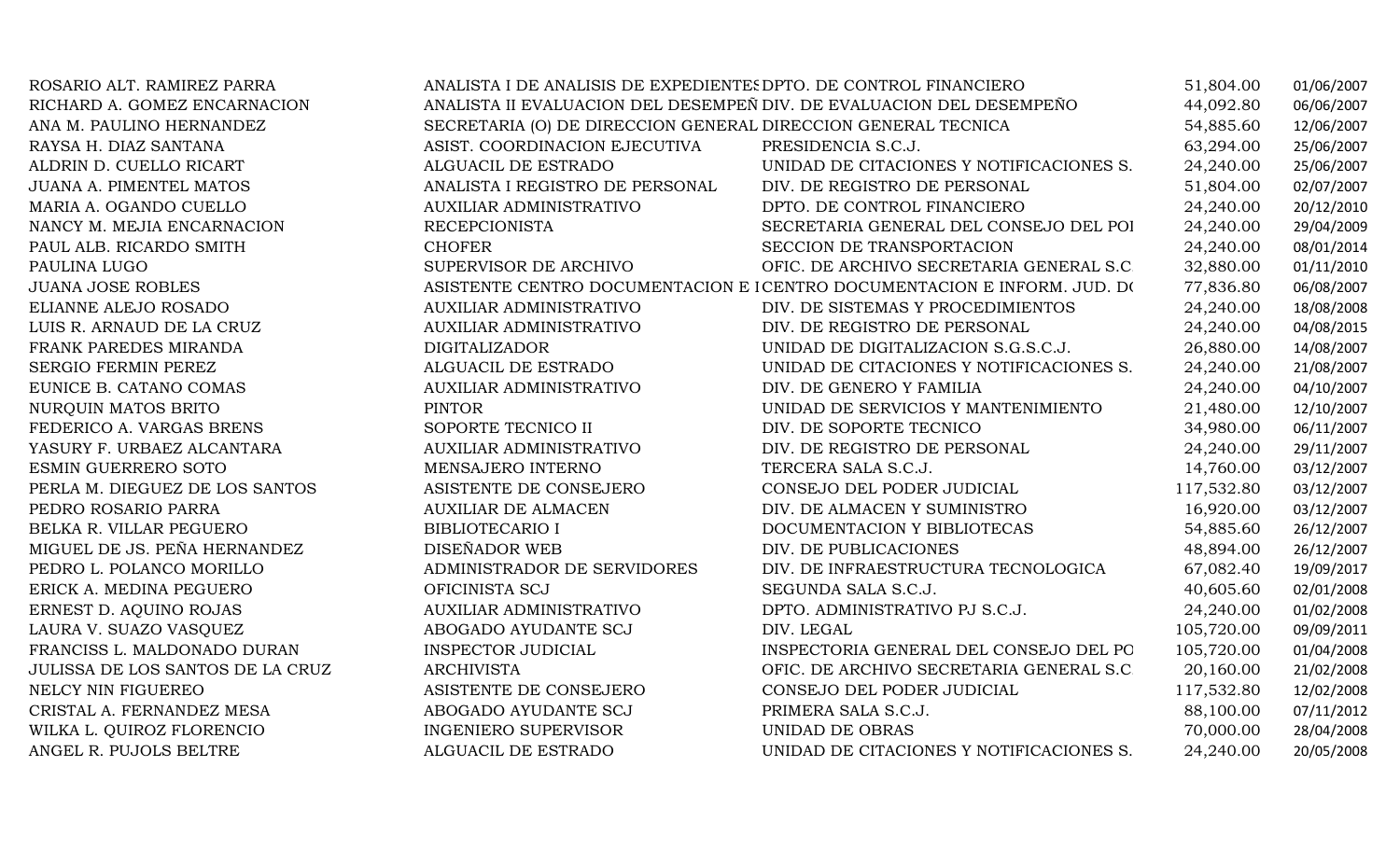| BIANCA M. MORILLO CAIRO        | ANALISTA I COTIZACIONES                                            | DIV. DE COTIZACIONES Y SEGUIMIENTO COMF                                      | 51,804.00  | 10/06/2008 |
|--------------------------------|--------------------------------------------------------------------|------------------------------------------------------------------------------|------------|------------|
| CARMEN E. MARTINEZ HERNANDEZ   | SECRETARIA (O) DE DIRECCION                                        | DIRECCION DE FAMILIA, NIÑEZ, ADOLESCENCI                                     | 48,894.00  | 16/06/2008 |
| WANDER E. GARABITO PEGUERO     | SECRETARIA (O) AUXILIAR I                                          | SECRETARIA GENERAL DEL CONSEJO DEL POI                                       | 44,092.80  | 23/06/2008 |
| WANDA M. NUÑEZ MARTINEZ        | ANALISTA II REGISTRO DE PERSONAL                                   | DIV. DE REGISTRO DE PERSONAL                                                 | 44,092.80  | 07/07/2008 |
| MARIO ORTIZ DE LEON            | <b>CHOFER</b>                                                      | SECCION DE TRANSPORTACION                                                    | 24,240.00  | 27/10/2008 |
| HECTOR ML. CASTILLO PEÑA       | AUXILIAR ESTADISTICO DEPARTAMENTAL DIV. DE ESTADISTICAS JUDICIALES |                                                                              | 44,092.80  | 02/01/2014 |
| JOSE R. LANTIGUA FERNANDEZ     | INSPECTOR JUDICIAL                                                 | INSPECTORIA GENERAL DEL CONSEJO DEL PO                                       | 105,720.00 | 25/07/2008 |
| RACHEL ALT. MORALES PAULINO    |                                                                    | ANALISTA II RECLUTAMIENTO Y SELECCIÓ DIV. DE RECLUTAMIENTO Y SELECCION PERSO | 24,240.00  | 18/08/2008 |
| HEIDY M. SANTANA ANGELES       | OFICINISTA ATENCION USUARIOS                                       | UNIDAD DE ATENCION AL USUARIO S.G.S.C.J.                                     | 42,000.00  | 08/09/2008 |
| ADELA S. GONZALEZ RIVAS        | SUPERVISOR NACIONAL DE TRIBUNALES DIRECCION ADMINISTRATIVA         |                                                                              | 90,000.00  | 11/08/2008 |
| MAYRENI GARCIA ALMONTE         | ANALISTA I DE CODIFICACION Y REGISTRO DPTO. DE CONTROL FINANCIERO  |                                                                              | 51,804.00  | 28/07/2008 |
| ESCARLING J. TEJEDA SEVERINO   | CORRECTOR (A) DE SENTENCIAS                                        | PRIMERA SALA S.C.J.                                                          | 48,894.00  | 14/07/2008 |
| JUAN DE JS. REYES REYNOSO      | SUPERVISOR(A) ADMINISTRATIVO                                       | DIRECCION ADMINISTRATIVA                                                     | 67,082.40  | 12/06/2008 |
| YUDELKA NUÑEZ PEREZ            | SOPORTE DE SISTEMAS                                                | DIV. DE DESARROLLO DE SISTEMAS                                               | 54,885.60  | 21/07/2008 |
| ROSA I. RODRIGUEZ ABREU        | AUXILIAR ADMINISTRATIVO                                            | DIV. DE NIÑEZ Y ADOLESCENCIA                                                 | 24,240.00  | 14/07/2008 |
| CLAUDIO N. REYES CUEVAS        | <b>ARCHIVISTA</b>                                                  | OFIC. COORDINADORA ARCHIVO JUDICIAL                                          | 16,440.00  | 01/08/2008 |
| VANESSA M. GENAO REYES         |                                                                    | ANALISTA II RECLUTAMIENTO Y SELECCIÓ DIV. DE RECLUTAMIENTO Y SELECCION PERSO | 24,240.00  | 14/07/2008 |
| MAYRENE O. DIAZ OVIEDO         | OFICINISTA SCJ                                                     | PRIMERA SALA S.C.J.                                                          | 40,605.60  | 10/02/2014 |
| RUBIEL J. CESPEDES PEREZ       | <b>PINTOR</b>                                                      | UNIDAD DE SERVICIOS Y MANTENIMIENTO                                          | 21,480.00  | 17/11/2014 |
| ERCIRA B. RAMIREZ ESPINOSA     |                                                                    | ANALISTA II RECLUTAMIENTO Y SELECCIÓ DIV. DE RECLUTAMIENTO Y SELECCION PERSO | 44,092.80  | 17/09/2008 |
| MIGUELINA D. AQUINO PEREZ      | SECRETARIA (O) DE DEPARTAMENTO                                     | DPTO. DE CONTROL FINANCIERO                                                  | 37,920.00  | 27/08/2008 |
| MAURA M. REYES PUJOLS          | <b>INSPECTOR JUDICIAL</b>                                          | INSPECTORIA GENERAL DEL CONSEJO DEL PO                                       | 105,720.00 | 24/10/2008 |
| WENDY C. MARMOLEJOS SANTOS     | SECRETARIA DEPTO. ADM.                                             | DPTO. ADMINISTRATIVO PJ CORTE DE APELAC                                      | 28,860.00  | 25/09/2008 |
| IVAN DE JS. BAEZ MARMOLEJOS    | ANALISTA SENIOR PROGRAMAS Y PROYEC DIV. DE PROGRAMAS Y PROYECTOS   |                                                                              | 67,082.40  | 03/11/2008 |
| RADHAMES MENDEZ                | <b>CHOFER</b>                                                      | SECCION DE TRANSPORTACION                                                    | 24,240.00  | 11/09/2008 |
| MARILYN PAYANO TAVERAS         | <b>ARCHIVISTA</b>                                                  | OFIC. DE ARCHIVO SECRETARIA GENERAL S.C.                                     | 20,160.00  | 10/09/2008 |
| EMMANUEL OVIEDO SOTO           |                                                                    | ANALISTA SENIOR PROGRAMAS Y PROYEC DIRECCION DE PLANIFICACION Y PROYECTOS    | 67,082.40  | 29/09/2008 |
| LEIDY PRESINAL SOTO            | OFICINISTA SCJ                                                     | PRIMERA SALA S.C.J.                                                          | 40,605.60  | 26/11/2008 |
| FRANCISCO ALB. GUZMAN TIBURCIO | <b>AUXILIAR ADMINISTRATIVO</b>                                     | DIV. DE PUBLICACIONES                                                        | 24,240.00  | 26/11/2008 |
| PAOLA F. SOSA DE LA CRUZ       | AUXILIAR ADMINISTRATIVO                                            | DIV. DE COTIZACIONES Y SEGUIMIENTO COMF                                      | 20,760.00  | 20/10/2008 |
| FRANCISCO MARQUEZ              | <b>CHOFER</b>                                                      | SECCION DE TRANSPORTACION                                                    | 24,240.00  | 09/09/2008 |
| HECTOR MORENO BRITO            | ELECTRICISTA I                                                     | DPTO. ADMINISTRATIVO PJ S.C.J.                                               | 29,580.00  | 15/10/2008 |
| MARIA N. CUEVAS SEGURA         | <b>ARCHIVISTA</b>                                                  | OFIC. COORDINADORA ARCHIVO JUDICIAL                                          | 16,440.00  | 29/02/2012 |
| JOSE ALB. MEDINA MARIA         | REPRODUCTOR DE DOCUMENTOS                                          | UNIDAD DE REPRODUCCION DE DOCUMENTO                                          | 16,920.00  | 20/10/2008 |
|                                |                                                                    |                                                                              |            |            |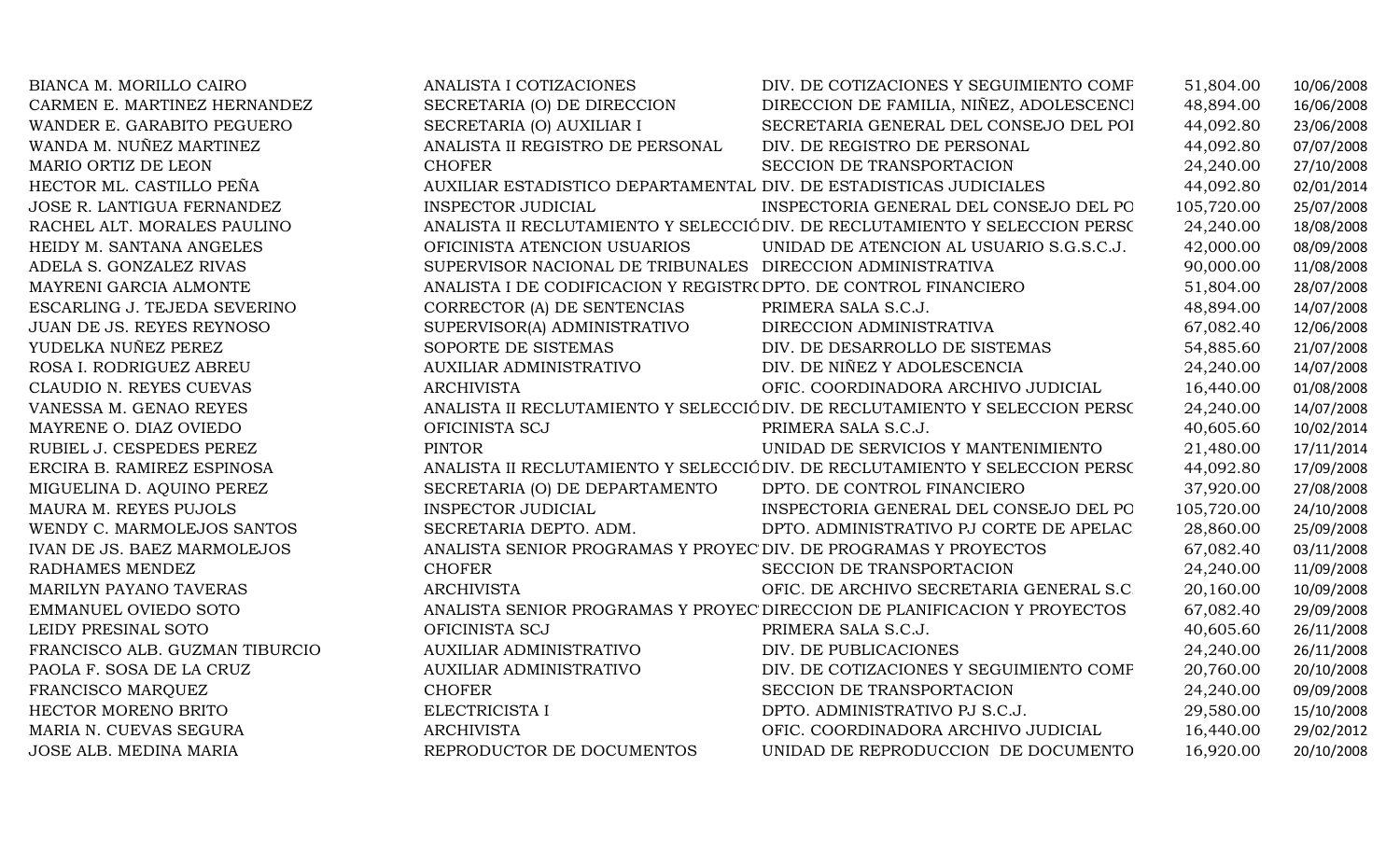| NOFRET PEREZ PEREZ            | ASISTENTE DE NOMINA                                             | DIV. DE NOMINAS                                                             | 77,836.80  | 20/10/2008 |
|-------------------------------|-----------------------------------------------------------------|-----------------------------------------------------------------------------|------------|------------|
| PEDRO ANT. JAPA RODRIGUEZ     | ELECTRICISTA I                                                  | DPTO. ADMINISTRATIVO PJ S.C.J.                                              | 29,580.00  | 28/11/2008 |
| RAFAEL ANT. RODRIGUEZ BURGOS  | <b>AUXILIAR ADMINISTRATIVO</b>                                  | CONTRALORIA GENERAL DEL CONSEJO DEL PO                                      | 24,360.00  | 11/11/2008 |
| JEAN C. QUEZADA MARTINEZ      | SECRETARIA (O) AUXILIAR I                                       | SECRETARIA GENERAL DEL CONSEJO DEL POI                                      | 44,092.80  | 23/01/2009 |
| CLARA L. GOMEZ DOMINGUEZ      | <b>INSPECTOR JUDICIAL</b>                                       | INSPECTORIA GENERAL DEL CONSEJO DEL PO                                      | 105,720.00 | 09/03/2009 |
| ROSA A. GOMEZ BELTRE          | ASISTENTE ADM. REGISTRO DE PERSONALDIV. DE REGISTRO DE PERSONAL |                                                                             | 69,696.00  | 16/03/2009 |
| DAYSI MARTINEZ MARTINEZ       |                                                                 | ANALISTA JUNIOR FORM. PRESUPUESTAR DIV. DE FORMULACION PRESUPUESTARIA       | 51,804.00  | 27/04/2009 |
| NATIVIDAD CORNIEL JAVIER      | CONSERJE                                                        | DPTO. ADMINISTRATIVO PJ S.C.J.                                              | 14,160.00  | 30/03/2009 |
| <b>JOSE L. BURGOS REYES</b>   | TECNICO DE REFRIGERACION                                        | UNIDAD DE SERVICIOS Y MANTENIMIENTO                                         | 22,800.00  | 29/04/2009 |
| GLORIBI M. MADERA HIDALGO     | <b>AUXILIAR ADMINISTRATIVO</b>                                  | DPTO. DE TESORERIA                                                          | 24,240.00  | 25/05/2009 |
| MARCOS O. LOPEZ RODRIGUEZ     | <b>AUXILIAR DE PUBLICACIONES</b>                                | DIV. DE PUBLICACIONES                                                       | 29,580.00  | 25/05/2009 |
| EYLENNE C. RAMIREZ POLANCO    | SECRETARIA (O) DE DIRECCION                                     | CENTRO DOCUMENTACION E INFORM. JUD. DO                                      | 48,894.00  | 22/06/2009 |
| SANTA ORTIZ MARTINEZ          | ASISTENTE DE NIÑEZ Y ADOLESCENCIA DIV. DE NIÑEZ Y ADOLESCENCIA  |                                                                             | 69,696.00  | 10/06/2009 |
| TERESA E. DE LEON GARABITO    |                                                                 | ANALISTA II ESTUDIOS DE RECURSOS HUIDIV. DE ESTUDIOS DE RECURSOS HUMANOS    | 44,092.80  | 06/08/2009 |
| EMILY M. MANCEBO POLANCO      | ABOGADO AYUDANTE SCJ                                            | PRIMERA SALA S.C.J.                                                         | 88,100.00  | 27/11/2012 |
| DUANY ANTIGUA ROJAS           | ANALISTA II ACTIVO FIJO                                         | DIV. DE ACTIVOS FIJOS                                                       | 44,092.80  | 06/08/2009 |
| JUAN C. HERNANDEZ ROSARIO     | <b>CHOFER</b>                                                   | SECCION DE TRANSPORTACION                                                   | 29,580.00  | 16/09/2009 |
| JOSE E. OSORIA VASQUEZ        | ANALISTA II NOMINAS                                             | DIV. DE NOMINAS                                                             | 44,092.80  | 17/09/2009 |
| JENNIFFER M. PLATA PEÑA       | ABOGADO AYUDANTE SCJ                                            | TERCERA SALA S.C.J.                                                         | 105,720.00 | 09/09/2009 |
| ALLINTON R. SUERO TURBI       | ALGUACIL DE ESTRADO                                             | UNIDAD DE CITACIONES Y NOTIFICACIONES S.                                    | 24,240.00  | 15/10/2009 |
| JOYCE S. CALDERON PEREZ       | SECRETARIA (O) DE DIRECCION                                     | DIRECCION DE GESTION HUMANA Y CARRERA                                       | 48,894.00  | 12/11/2009 |
| ELVIN R. ROMERO FERREIRA      | OFICINISTA SCJ                                                  | UNIDAD DE REGISTRO Y TRAMITE S.G.S.C.J.                                     | 40,605.60  | 23/11/2009 |
| MIGUEL ANT. RUIZ BASORA       | <b>CHOFER</b>                                                   | SECCION DE TRANSPORTACION                                                   | 24,240.00  | 14/12/2009 |
| HERMINIA ALT. MARTINEZ MEJIA  | COORDINADOR DISTRIBUCION Y VENTA I DIV. DE PUBLICACIONES        |                                                                             | 67,082.40  | 05/01/2010 |
| ELSA E. LEDESMA NOVAS         |                                                                 | ANALISTA I ESTUDIOS DE RECURSOS HUM DIV. DE ESTUDIOS DE RECURSOS HUMANOS    | 44,092.80  | 08/01/2010 |
| ANDERSON A. DE JESUS MORDAN   | <b>ARCHIVISTA</b>                                               | DIV. DE REGISTRO DE PERSONAL                                                | 20,160.00  | 11/01/2010 |
| ODELVIS VALDEZ LUNA           | SECRETARIA (O) AUXILIAR III                                     | DIV. DE RELACIONES PUBLICAS Y PROTOCOLO                                     | 32,160.00  | 26/01/2010 |
| LUCITANIA DE LEON DEL CARMEN  | ANALISTA II SEGURIDAD SOCIAL                                    | DIV. DE SEGURIDAD SOCIAL                                                    | 44,092.80  | 01/01/2010 |
| NELSON HENRIQUEZ              | MENSAJERO EXTERNO                                               | UNIDAD DE APOYO COOPNASEJU                                                  | 12,696.00  | 11/02/2010 |
| ANGELA R. GONZALEZ LANDESTOY  |                                                                 | ANALISTA I RECLUTAMIENTO Y SELECCIÓ DIV. DE RECLUTAMIENTO Y SELECCION PERSO | 54,885.60  | 22/03/2010 |
| MIRIAM G. ORTIZ PUJOLS        |                                                                 | ANALISTA I RECLUTAMIENTO Y SELECCIÓ DIV. DE RECLUTAMIENTO Y SELECCION PERSO | 44,092.80  | 14/04/2010 |
| MARIEL DEL M. ELSEVYF JIMENEZ | ABOGADO AYUDANTE SCJ                                            | PRIMERA SALA S.C.J.                                                         | 88,100.00  | 01/04/2010 |
| EURY MARTINEZ GARCIA          | ANALISTA PROGRAMADOR                                            | DIV. DE MANTENIMIENTO Y ACT. DE SISTEMAS                                    | 67,082.40  | 23/06/2010 |
| LUIS ALB. BAUTISTA REYES      | AUXILIAR ADMINISTRATIVO                                         | TALLER DE EBANISTERIA                                                       | 16,440.00  | 01/07/2010 |
|                               |                                                                 |                                                                             |            |            |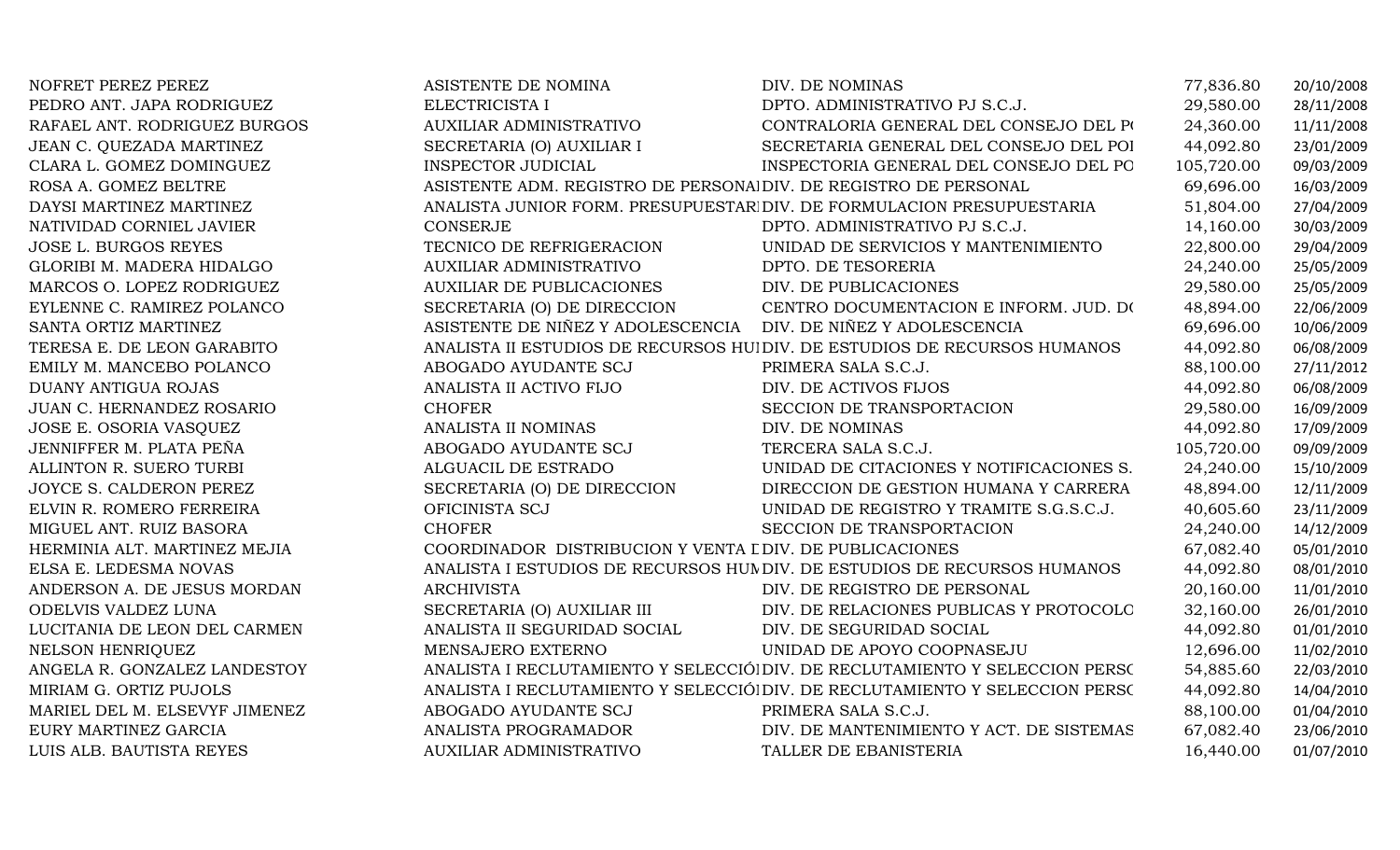| IRIS B. ARNAUT DE LOS SANTOS          | <b>INGENIERO SUPERVISOR</b>                                           | UNIDAD DE OBRAS                                                              | 70,000.00  | 27/07/2010 |
|---------------------------------------|-----------------------------------------------------------------------|------------------------------------------------------------------------------|------------|------------|
| JOSE ANT. MANZUETA HERNANDEZ          | OFICINISTA SCJ                                                        | UNIDAD DE REGISTRO Y TRAMITE S.G.S.C.J.                                      | 40,605.60  | 01/09/2010 |
| MINORKA LLUBERES HERNANDEZ            | ANALISTA SENIOR SISTEMAS Y PROCEDIM DIV. DE SISTEMAS Y PROCEDIMIENTOS |                                                                              | 67,082.40  | 20/09/2010 |
| JOSE M. PICHARDO REYES                | <b>AUXILIAR ADMINISTRATIVO</b>                                        | UNIDAD DE APOYO COOPNASEJU                                                   | 17,388.00  | 13/09/2010 |
| AMAURY ANT. SILVA NUÑEZ               | DISEÑADOR GRAFICO                                                     | DIV. DE PUBLICACIONES                                                        | 44,092.80  | 22/11/2010 |
| MARINA DE JESUS MARTE                 |                                                                       | SECRETARIA (O) DE DIRECCION GENERAL INSPECTORIA GENERAL DEL CONSEJO DEL PO   | 24,240.00  | 01/02/2011 |
| FRANCISCO ALB. SUBERO MATEO           | ANALISTA II CONTABILIDAD                                              | DIV. DE SEGURIDAD SOCIAL                                                     | 44,092.80  | 16/02/2011 |
| YARDY L. LEOCADIO TEJEDA              | <b>RECEPCIONISTA</b>                                                  | DIRECCION GENERAL TECNICA                                                    | 21,000.00  | 07/03/2011 |
| ALEXANDRA N. RUIZ CORDERO             | AUXILIAR ADMINISTRATIVO                                               | DIV. DE ESTADISTICAS JUDICIALES                                              | 24,240.00  | 07/03/2011 |
| NERVA N. WOSS VALERIO                 |                                                                       | ANALISTA I RECLUTAMIENTO Y SELECCIÓ DIV. DE RECLUTAMIENTO Y SELECCION PERSO  | 51,804.00  | 03/05/2011 |
| GABRIEL CORONADO SANTOS               | <b>CHOFER</b>                                                         | SECCION DE TRANSPORTACION                                                    | 29,580.00  | 28/04/2011 |
| <b>JUDITH ROBLE POLONIA</b>           | ASISTENTE DE JUEZ MIEMBRO SALA SCJ PRIMERA SALA S.C.J.                |                                                                              | 54,885.60  | 01/12/2011 |
| FELIX J. RIVERA AQUINO                | OFICINISTA SCJ                                                        | PRIMERA SALA S.C.J.                                                          | 40,605.60  | 12/05/2011 |
| ANDY SALDIVAR SANCHEZ                 | <b>AUXILIAR ADMINISTRATIVO</b>                                        | DIV. DE REGISTRO DE PERSONAL                                                 | 24,240.00  | 23/05/2011 |
| JOSE J. RODRIGUEZ CUELLO              |                                                                       | ANALISTA II RECLUTAMIENTO Y SELECCIÓ DIV. DE RECLUTAMIENTO Y SELECCION PERSO | 44,092.80  | 23/05/2011 |
| JUAN L. FIGUEREO HERNANDEZ            | SECRETARIA (O) AUXILIAR I                                             | SECRETARIA GENERAL DEL CONSEJO DEL POI                                       | 44,092.80  | 08/06/2011 |
| MARGARITA SILVERIO VARGAS             | CONSERJE                                                              | DPTO. ADMINISTRATIVO PJ S.C.J.                                               | 14,160.00  | 17/03/2014 |
| AMIS S. ANTIGUA SEPULVEDA             | ANALISTA I REGISTRO DE PERSONAL                                       | DIV. DE REGISTRO DE PERSONAL                                                 | 44,092.80  | 01/12/2011 |
| TANYA C. CUELLO CORNIELLE             | ANALISTA I COTIZACIONES                                               | DIV. DE COTIZACIONES Y SEGUIMIENTO COMF                                      | 51,804.00  | 01/08/2011 |
| YULEIDY RODRIGUEZ RAMIREZ             | AUXILIAR ESTADISTICO DEPARTAMENTAL DIV. DE ESTADISTICAS JUDICIALES    |                                                                              | 44,092.80  | 02/01/2014 |
| BIENVENIDO LOPEZ BRITO                | <b>CHOFER</b>                                                         | SECCION DE TRANSPORTACION                                                    | 24,240.00  | 01/05/2012 |
| ADDERLI GONZALEZ DE LOS SANTOS        | AUXILIAR ADMINISTRATIVO                                               | DPTO. DE INFRAESTRUCTURA FISICA                                              | 24,240.00  | 01/11/2012 |
| NICOLAS E. PIMENTEL TEJEDA            | <b>CHOFER</b>                                                         | SECCION DE TRANSPORTACION                                                    | 29,580.00  | 02/01/2012 |
| DANIEL T. ESQUEA BODDEN               | SOPORTE TECNICO I                                                     | DIV. DE SOPORTE TECNICO                                                      | 42,657.60  | 20/02/2012 |
| JOHANNY BRITO MARTINEZ                | ASISTENTE DE JUEZ PRESIDENTE SALA S<br>(SEGUNDA SALA S.C.J.           |                                                                              | 77,836.80  | 13/03/2012 |
| CARLOS J. BURGOS JAQUEZ               | OFICINISTA SCJ                                                        | SEGUNDA SALA S.C.J.                                                          | 40,605.60  | 02/04/2012 |
| ESPERANZA ADAMES LIRANZO              |                                                                       | ASISTENTE DE PLANIFICACION Y PROYECTOIRECCION DE PLANIFICACION Y PROYECTOS   | 77,836.80  | 02/04/2012 |
| CARMEN D. ALCANTARA PORTORREAL        | INSPECTOR JUDICIAL                                                    | INSPECTORIA GENERAL DEL CONSEJO DEL PO                                       | 105,720.00 | 02/04/2012 |
| JAVIER DENI CHARPENTIER               | ANALISTA I DE ANALISIS DE EXPEDIENTES DPTO. DE CONTROL FINANCIERO     |                                                                              | 51,804.00  | 02/04/2012 |
| <b>JOSE R. MARTINEZ</b>               | <b>CHOFER</b>                                                         | SECCION DE TRANSPORTACION                                                    | 24,240.00  | 02/04/2012 |
| LIBRADA ALT. JESUS TERRERO DE ROSARIO |                                                                       | COORDINADOR DE DIV. PROG. Y ANALISIS DIV. DE PROGRAMACION Y ANALISIS PRESUPU | 69,696.00  | 02/04/2012 |
| RAFAEL T. AGRAMONTE CEBALLOS          | ANALISTA I DE ANALISIS DE EXPEDIENTES DPTO. DE CONTROL FINANCIERO     |                                                                              | 51,804.00  | 16/04/2012 |
| OSCAR E. OZUNA BODDEN                 | COORDINADOR(A) UNIDAD DE OBRAS                                        | UNIDAD DE OBRAS                                                              | 70,000.00  | 16/04/2012 |
| JOSE M. ALVINO CRUZ                   | PARALEGAL                                                             | DIV. LEGAL                                                                   | 24,240.00  | 09/04/2012 |
|                                       |                                                                       |                                                                              |            |            |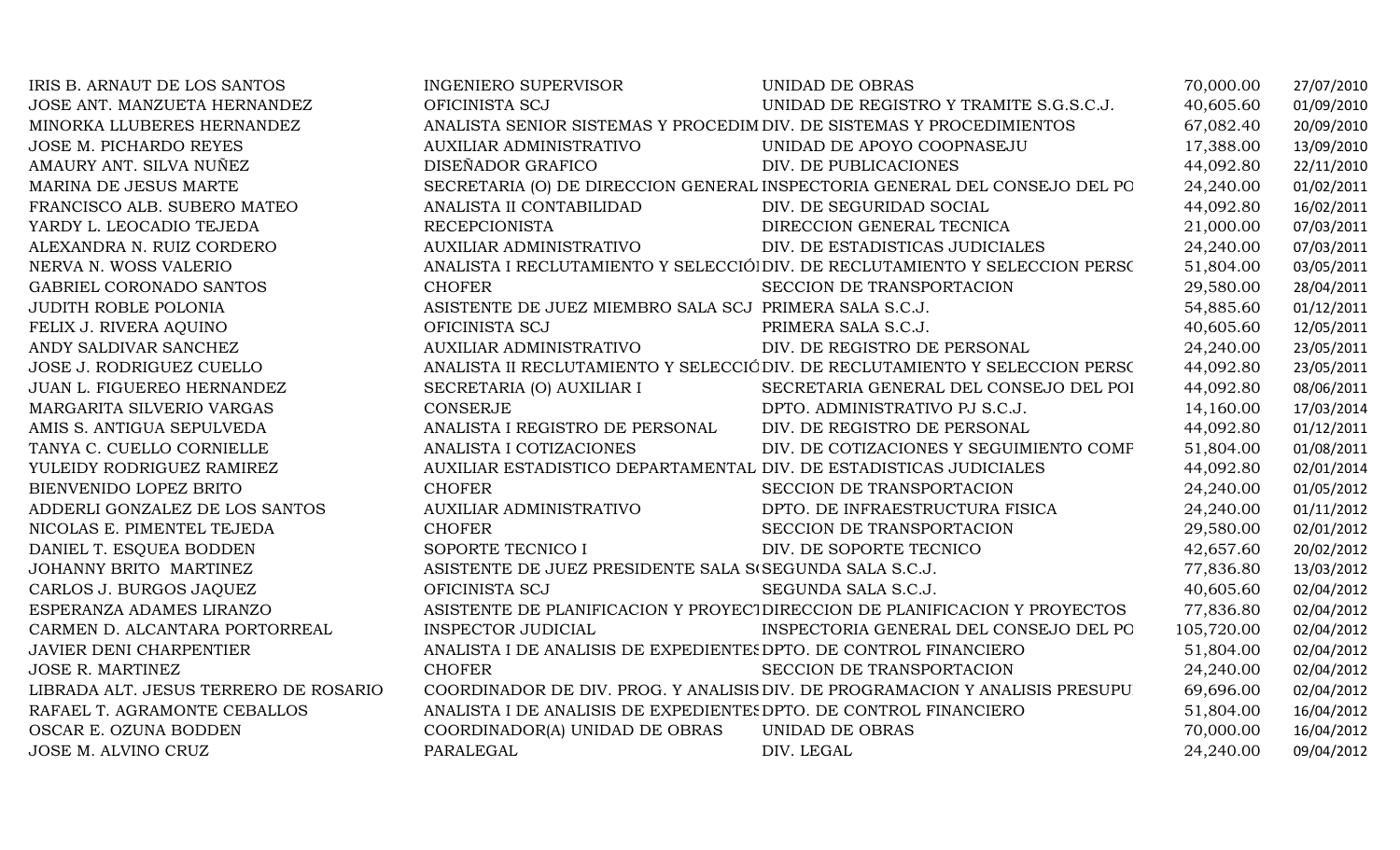| DILCIA MA. SANTOS GUZMAN          | SECRETARIA (O) AUXILIAR                                                | PRESIDENCIA S.C.J.                       | 46,471.80  | 16/04/2012 |
|-----------------------------------|------------------------------------------------------------------------|------------------------------------------|------------|------------|
| ALAIN J. HUMEAU DE BROSSARD       | ANALISTA I DE ANALISIS DE EXPEDIENTES DPTO. DE CONTROL FINANCIERO      |                                          | 51,804.00  | 16/04/2012 |
| AGUSTIN CASTILLO VINICIO          | MENSAJERO EXTERNO                                                      | INSPECTORIA GENERAL DEL CONSEJO DEL PO   | 22,800.00  | 07/05/2012 |
| SONIA MA. GUERRERO VIDAL          | ANALISTA I COTIZACIONES                                                | DIV. DE COTIZACIONES Y SEGUIMIENTO COMF  | 51,804.00  | 04/06/2012 |
| CIRILO DIAZ MARTINEZ              | <b>AUXILIAR DE ALMACEN</b>                                             | DIV. DE ALMACEN Y SUMINISTRO             | 16,920.00  | 11/06/2012 |
| RAFAEL VEGA TAVAREZ               | <b>CAMARERO II</b>                                                     | DIV. DE RELACIONES PUBLICAS Y PROTOCOLO  | 32,220.00  | 16/05/2012 |
| CAROLINA DE LEON FRIAS            | SECRETARIA (O) AUXILIAR I                                              | PRESIDENCIA S.C.J.                       | 44,092.80  | 25/06/2012 |
| CELIDINES D'OLEO ARAGONES         | SECRETARIA (O) DE DIRECCION                                            | DIRECCION DE POLITICAS PUBLICAS          | 48,894.00  | 25/06/2012 |
| LUIS ALB. DIAZ TRONCOSO           | <b>CHOFER</b>                                                          | SECCION DE TRANSPORTACION                | 24,240.00  | 22/06/2012 |
| WILLIAM ARNAUT ALCANTARA          | SEGURIDAD DE JUEZ SCJ                                                  | TERCERA SALA S.C.J.                      | 14,760.00  | 01/04/2012 |
| JOSE M. PEÑA GONZALEZ             | AUXILIAR ADMINISTRATIVO                                                | SECCION DE TRAMITES Y CORRESPONDENCIA    | 24,360.00  | 03/09/2012 |
| HENIL B. MEDINA ALMONTE           | OFICINISTA SCJ                                                         | TERCERA SALA S.C.J.                      | 40,605.60  | 13/08/2012 |
| JOSE A. SOTO CASADO               | <b>AUXILIAR DE MECANICA</b>                                            | UNIDAD DE MANTENIMIENTO DE VEHICULOS     | 29,580.00  | 03/09/2012 |
| SARA G. CREALES MELO              | MEDICO DE SERVICIOS                                                    | DIV. DE SEGURIDAD SOCIAL                 | 64,800.00  | 10/09/2012 |
| TOMAS E. DAMIRON NANITA           | MENSAJERO INTERNO                                                      | SECCION DE TRAMITES Y CORRESPONDENCIA    | 16,920.00  | 10/09/2012 |
| EDWIN G. DEL ORBE                 | <b>AUXILIAR ADMINISTRATIVO</b>                                         | INSPECTORIA GENERAL DEL CONSEJO DEL PO   | 24,240.00  | 17/09/2012 |
| HERNILEIDYS MA. BURGOS DE LA ROSA | DIRECTOR (A) ADMINISTRATIVO (A)                                        | DIRECCION ADMINISTRATIVA                 | 184,800.00 | 10/09/2012 |
| LISETTE CABRERA ALMANZAR          | ANALISTA JUNIOR SISTEMAS Y PROCEDIM DIV. DE SISTEMAS Y PROCEDIMIENTOS  |                                          | 51,804.00  | 01/10/2012 |
| ANIBAL FELIX QUEVEDO              | <b>RECEPCIONISTA</b>                                                   | SECRETARIA GENERAL DEL CONSEJO DEL POI   | 24,240.00  | 03/09/2012 |
| ILIANY M. SIERRA SANTOS           | OFICINISTA SCJ                                                         | UNIDAD DE REGISTRO Y TRAMITE S.G.S.C.J.  | 40,605.60  | 08/10/2012 |
| ELIZABETH SENA ALCANTARA          | OFICINISTA SCJ                                                         | TERCERA SALA S.C.J.                      | 40,605.60  | 08/10/2012 |
| JOSE ML. SALAZAR RODRIGUEZ        | <b>CHOFER</b>                                                          | SECCION DE TRANSPORTACION                | 24,240.00  | 04/10/2012 |
| EUDELIA VELAZQUEZ DE LEON         | ANALISTA I CONTABILIDAD                                                | DPTO. DE CONTABILIDAD                    | 51,804.00  | 01/10/2012 |
| ANDERSON REYES RODRIGUEZ          | ANALISTA PROGRAMADOR                                                   | DIV. DE MANTENIMIENTO Y ACT. DE SISTEMAS | 67,082.40  | 22/10/2012 |
| OLIVER A. ACOSTA PERALTA          | ANALISTA JURIDICO                                                      | DIV. DE JURISPRUDENCIA Y LEGISLACION     | 44,092.80  | 22/10/2012 |
| MANUEL DE JS. FERMIN ALMONTE      | SUPERVISOR(A) ADMINISTRATIVO                                           | DIRECCION ADMINISTRATIVA                 | 67,082.40  | 03/01/2013 |
| CAROLINA CRUZ VALERIO             | ANALISTA II DE RECURSOS HUMANOS J.I. DIVISION DE RECURSOS HUMANOS J.I. |                                          | 44,092.80  | 03/12/2012 |
| KATHERINE MEJIA HERNANDEZ         | ANALISTA II DE RECURSOS HUMANOS J.I. DIVISION DE RECURSOS HUMANOS J.I. |                                          | 44,092.80  | 03/12/2012 |
| CARLOS W. PEÑA PUESAN             | <b>ARQUITECTO I</b>                                                    | UNIDAD DE OBRAS                          | 35,856.00  | 01/05/2013 |
| HECTOR J. GUILLEN LINARES         | OFICINISTA ATENCION USUARIOS                                           | UNIDAD DE ATENCION AL USUARIO S.G.S.C.J. | 42,000.00  | 26/03/2013 |
| BRYAN C. JACKSON LLUBERES         | OFICINISTA SCJ                                                         | PRIMERA SALA S.C.J.                      | 40,605.60  | 19/11/2012 |
| ANAMERCY PERDOMO SORIANO          | OFICINISTA ATENCION USUARIOS                                           | UNIDAD DE ATENCION AL USUARIO S.G.S.C.J. | 42,000.00  | 17/12/2012 |
| KARLA C. MENDEZ DIAZ              | ANALISTA II COTIZACIONES                                               | DIV. DE COTIZACIONES Y SEGUIMIENTO COMF  | 44,092.80  | 11/12/2012 |
| PATRICIA JAUBERT ISA              | ABOGADO AYUDANTE SCJ                                                   | DIV. LEGAL                               | 105,720.00 | 17/12/2012 |
|                                   |                                                                        |                                          |            |            |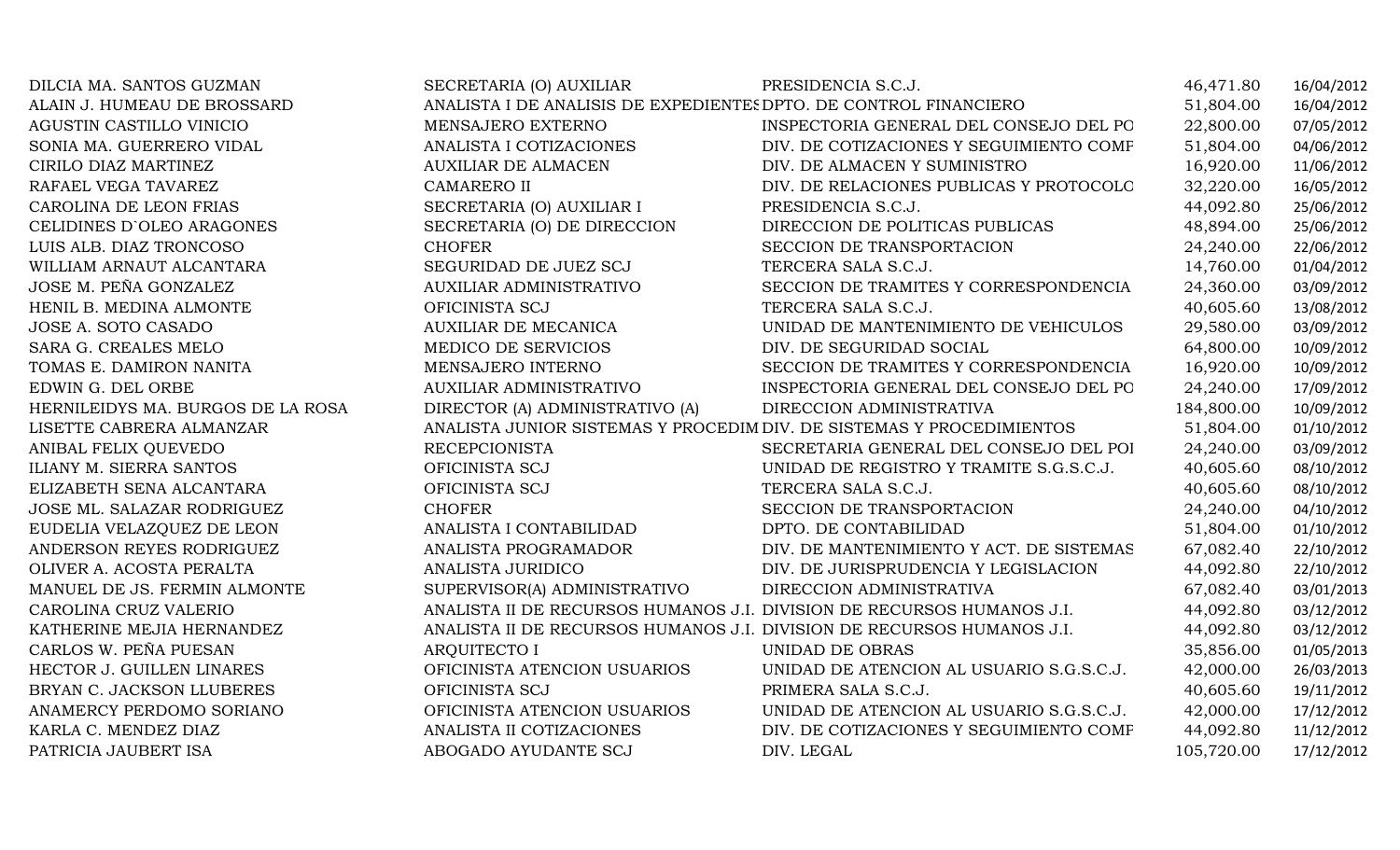| JUAN E. CHANG ROSARIO          | <b>ASISTENTE</b>                                                  | OFIC. COORDINADORA ARCHIVO JUDICIAL                                      | 34,980.00  | 10/12/2012 |
|--------------------------------|-------------------------------------------------------------------|--------------------------------------------------------------------------|------------|------------|
| ANYELY VALENTIN PEREZ          | ASIST. ADMINISTRATIVO                                             | DIRECCION DE FAMILIA, NIÑEZ, ADOLESCENCI                                 | 34,980.00  | 19/11/2012 |
| GUILLERMINA SANTOS BAUTISTA    | <b>PERIODISTA</b>                                                 | DIRECCION DE PRENSA Y COMUNICACIONES                                     | 48,894.00  | 17/12/2012 |
| ROBERT ALB. BELLIARD POLANCO   | <b>CHOFER</b>                                                     | SECCION DE TRANSPORTACION                                                | 24,240.00  | 17/12/2012 |
| GUISSEPE G. ROSA RODRIGUEZ     | MECANICO DE PLANTAS ELECTRICAS                                    | UNIDAD DE SERVICIOS Y MANTENIMIENTO                                      | 29,580.00  | 03/01/2013 |
| YONELKY MATA MARTINEZ          | <b>OFICINISTA</b>                                                 | DIV. DE SEGURIDAD SOCIAL                                                 | 16,440.00  | 17/12/2012 |
| SHARY L. RODRIGUEZ MORETA      | OFICINISTA SCJ                                                    | UNIDAD DE CITACIONES Y NOTIFICACIONES S.                                 | 40,605.60  | 01/04/2013 |
| MARTA L. PEREZ GONZALEZ        | SECRETARIA (O) AUXILIAR III                                       | DIV. DE RELACIONES PUBLICAS Y PROTOCOLO                                  | 32,160.00  | 03/04/2013 |
| ELENA MOREL PEÑA               | SECRETARIA (O) AUXILIAR II                                        | DIRECCION GENERAL TECNICA                                                | 36,000.00  | 08/01/2013 |
| SAMUEL CORNIELES SURIEL        | AUXILIAR ADMINISTRATIVO                                           | SECCION DE TRAMITES Y CORRESPONDENCIA                                    | 24,360.00  | 08/01/2013 |
| JAROLINE P. GONZALEZ BONIFACIO | OFICINISTA ATENCION USUARIOS                                      | UNIDAD DE ATENCION AL USUARIO S.G.S.C.J.                                 | 42,000.00  | 17/12/2012 |
| DAMARIS M. CAMINERO MEJIA      | ANALISTA I NOMINAS                                                | DIV. DE NOMINAS                                                          | 44,092.80  | 08/01/2013 |
| LUZ D. LAVANDIER PERDOMO       | AUXILIAR ADMINISTRATIVO                                           | DIRECCION GENERAL DE ADM. Y CARRERA JU.                                  | 20,760.00  | 08/01/2013 |
| ALFREDO H. RODRIGUEZ MEDRANO   | INSPECTOR JUDICIAL                                                | INSPECTORIA GENERAL DEL CONSEJO DEL PO                                   | 105,720.00 | 17/12/2012 |
| VANESSA M. GOMEZ GARCIA        | DIRECTOR (A) CENDIJD                                              | CENTRO DOCUMENTACION E INFORM. JUD. DO                                   | 184,800.00 | 25/02/2013 |
| YANNA M. RAMIREZ GOMEZ         | ANALISTA JURIDICO                                                 | DIV. DE JURISPRUDENCIA Y LEGISLACION                                     | 51,804.00  | 01/05/2013 |
| MANUEL ANT. SANTANA ALMONTE    | <b>CHOFER</b>                                                     | SECCION DE TRANSPORTACION                                                | 24,240.00  | 01/02/2018 |
| REYNA G. BELEN                 | SECRETARIA (O) AUXILIAR II                                        | DIRECCION GENERAL DE ADM. Y CARRERA JU.                                  | 30,000.00  | 18/11/2013 |
| LUIS A. VARGAS DE LA CRUZ      | SOPORTE TECNICO II                                                | DIV. DE SOPORTE TECNICO                                                  | 24,240.00  | 08/04/2013 |
| JUAN C. GARCIA PINEDA          | MENSAJERO EXTERNO                                                 | SECRETARIA GENERAL S.C.J.                                                | 22,800.00  | 03/03/2014 |
| MERCEDES MA. HERNANDEZ TAVERAS | <b>AUXILIAR ADMINISTRATIVO</b>                                    | DIRECCION DE PLANIFICACION Y PROYECTOS                                   | 24,240.00  | 18/03/2013 |
| <b>MARIBER BALBUENA</b>        | ANALISTA I CONTABILIDAD                                           | DIV. DE SEGURIDAD SOCIAL                                                 | 51,804.00  | 14/03/2013 |
| FERNANDO A. SEVERINO MOTA      |                                                                   | ANALISTA II ESTUDIOS DE RECURSOS HUIDIV. DE ESTUDIOS DE RECURSOS HUMANOS | 44,092.80  | 08/04/2013 |
| MORAIMA E. CUELLO PEÑA         | MENSAJERO INTERNO                                                 | DPTO. ADMINISTRATIVO PJ S.C.J.                                           | 14,760.00  | 01/04/2013 |
| PAOLA N. REYES ROSADO          |                                                                   | ANALISTA SENIOR SEGUIMIENTO Y EVALU DIV. DE SEGUIMIENTO Y EVALUACION     | 67,082.40  | 01/04/2013 |
| NIEVE RODRIGUEZ                | CONSERJE                                                          | CENTRO DE MEDIACION JUDICIAL D.N.                                        | 12,444.00  | 01/04/2013 |
| LUIS J. LOPEZ AMARANTE         | MENSAJERO INTERNO                                                 | SECCION DE TRAMITES Y CORRESPONDENCIA                                    | 16,920.00  | 25/03/2013 |
| CARLOS R. SANCHEZ VOLQUEZ      |                                                                   | ANALISTA JUNIOR SISTEMAS Y PROCEDIM DIV. DE SISTEMAS Y PROCEDIMIENTOS    | 51,804.00  | 13/01/2014 |
| LUZ Y. MUÑOZ DURAN             | ENC. DE RECURSOS HUMANOS J.I.                                     | DIVISION DE RECURSOS HUMANOS J.I.                                        | 117,532.80 | 22/04/2013 |
| GABRIEL N. PEREZ SENA          | ANALISTA II REGISTRO DE PERSONAL                                  | DIV. DE REGISTRO DE PERSONAL                                             | 44,092.80  | 15/04/2013 |
| ANA M. LAFONTAINE CASTRO       | SECRETARIA (O) DE DIVISION                                        | DIV. DE ESTUDIOS DE RECURSOS HUMANOS                                     | 37,920.00  | 01/05/2013 |
| CARMEN CRUZ DIPLAN             | ANALISTA I VALIDACION Y AUTORIZ. PAGO DPTO. DE CONTROL FINANCIERO |                                                                          | 51,804.00  | 20/05/2013 |
| YANDIEL GOMEZ ROSARIO          | AUXILIAR ADMINISTRATIVO                                           | DIV. DE ALMACEN Y SUMINISTRO                                             | 24,240.00  | 15/05/2013 |
| MANUEL ANT. DE LA ROSA GARCIA  | <b>CHOFER</b>                                                     | SECCION DE TRANSPORTACION                                                | 24,240.00  | 16/05/2013 |
|                                |                                                                   |                                                                          |            |            |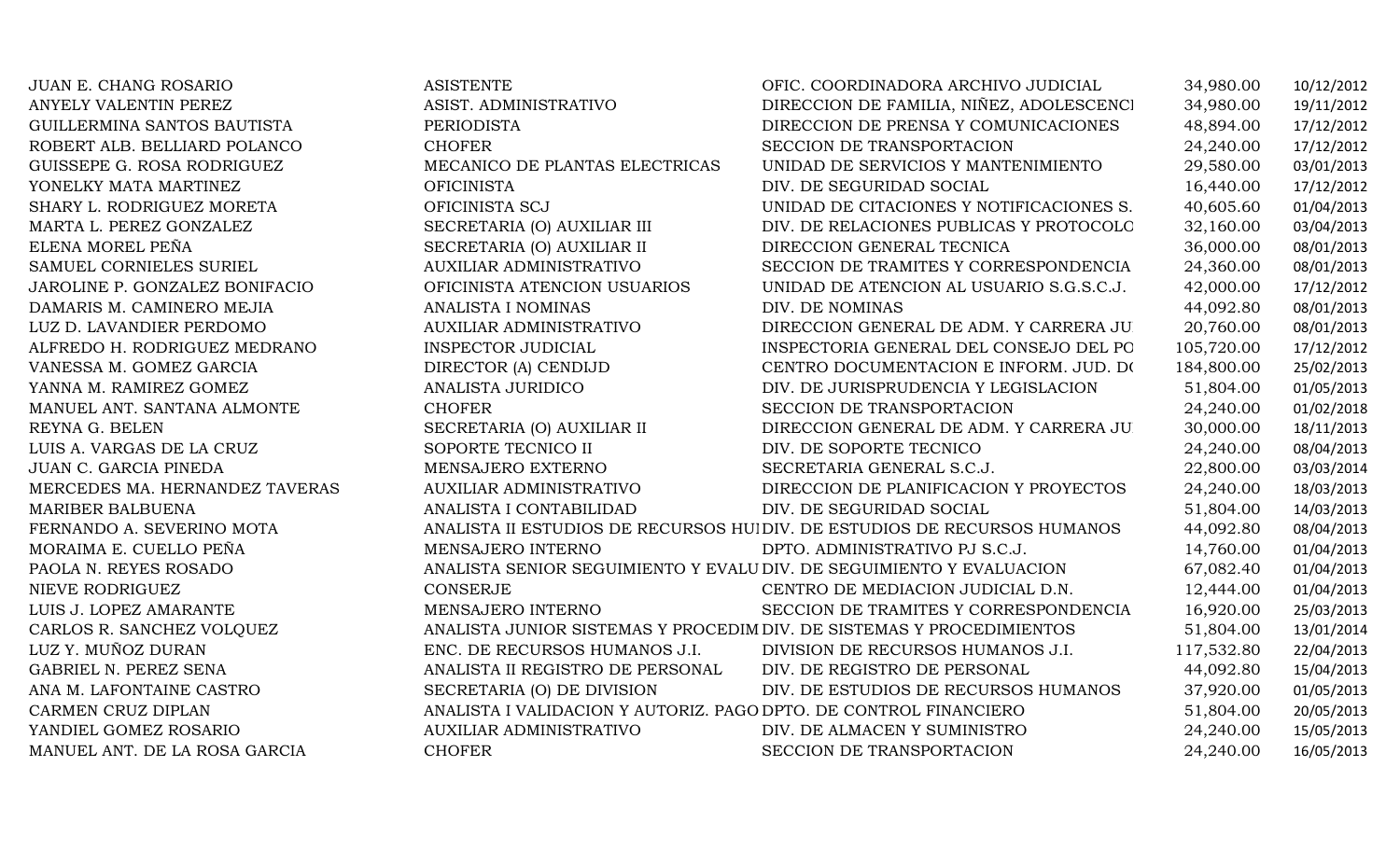| KARLA E. GARCIA LANTIGUA        |                                                                    | ANALISTA II RECLUTAMIENTO Y SELECCIÓ DIV. DE RECLUTAMIENTO Y SELECCION PERSO | 44,092.80  | 24/03/2014 |
|---------------------------------|--------------------------------------------------------------------|------------------------------------------------------------------------------|------------|------------|
| ALEXA MEJIA JIMENEZ             | ABOGADO AYUDANTE SCJ                                               | SEGUNDA SALA S.C.J.                                                          | 88,100.00  | 11/12/2013 |
| ANA C. MARTINEZ DE LA CRUZ      | <b>RECEPCIONISTA</b>                                               | DPTO. ADMINISTRATIVO PJ S.C.J.                                               | 16,440.00  | 15/04/2013 |
| RICHARD A PEÑA RAMIREZ          | SOPORTE TECNICO II                                                 | DIV. DE SOPORTE TECNICO                                                      | 34,980.00  | 27/05/2013 |
| MARILEDY FRIAS REYES            | CONSERJE                                                           | DPTO. ADMINISTRATIVO PJ S.C.J.                                               | 14,160.00  | 28/05/2013 |
| EDDY PICHARDO GENAO             | <b>CHOFER</b>                                                      | SECCION DE TRANSPORTACION                                                    | 24,240.00  | 22/04/2013 |
| JOSE B. HERNANDEZ               | <b>CHOFER</b>                                                      | SECCION DE TRANSPORTACION                                                    | 24,240.00  | 20/05/2013 |
| ANGEL A. FELIZ RAMOS            | ELECTRICISTA II                                                    | UNIDAD DE SERVICIOS Y MANTENIMIENTO                                          | 23,280.00  | 10/06/2013 |
| MICHAEL B. CASTILLO CARRASCO    | MENSAJERO INTERNO                                                  | SECCION DE TRAMITES Y CORRESPONDENCIA                                        | 16,920.00  | 10/06/2013 |
| ALIX M. GONZALEZ DE PAREDES     | MEDICO PSICOLOGO                                                   | DIV. DE SEGURIDAD SOCIAL                                                     | 36,000.00  | 19/06/2017 |
| MARIA ALT. MEDRANO CUEVAS       | <b>CONSERJE</b>                                                    | DPTO. ADMINISTRATIVO PJ S.C.J.                                               | 14,160.00  | 27/05/2013 |
| ERNESTO R. VERAS GIL            | <b>CAMARERO II</b>                                                 | DIV. DE RELACIONES PUBLICAS Y PROTOCOLO                                      | 32,220.00  | 03/06/2014 |
| NILBA ALT. PEREZ ALMANZAR       |                                                                    | SUB-DIRECTOR (A) DE PRENSA Y COMUNI(DIRECCION DE PRENSA Y COMUNICACIONES     | 117,532.80 | 22/07/2013 |
| ISBELIA MARTINEZ GARRIDO        | COORDINADOR (A) POLITICAS PUBLICAS DIRECCION DE POLITICAS PUBLICAS |                                                                              | 67,082.40  | 22/07/2013 |
| EBANJELISTA TERRERO FELIZ       | MENSAJERO INTERNO                                                  | SECCION DE TRAMITES Y CORRESPONDENCIA                                        | 16,920.00  | 01/08/2013 |
| EUROMAR HEYER ROSARIO           | ANALISTA II ACTIVO FIJO                                            | DIV. DE ACTIVOS FIJOS                                                        | 44,092.80  | 07/08/2013 |
| MARINO A. PEREZ BAEZ            |                                                                    | ANALISTA JUNIOR FORM. PRESUPUESTAR DIV. DE FORMULACION PRESUPUESTARIA        | 51,804.00  | 12/08/2013 |
| MANUEL C. CUEVAS SEGURA         | ELECTRICISTA I                                                     | UNIDAD DE SERVICIOS Y MANTENIMIENTO                                          | 29,580.00  | 05/08/2013 |
| ALEXIS R. ZAPATA MORA           | SECRETARIA (O) AUXILIAR I                                          | SECRETARIA GENERAL DEL CONSEJO DEL POI                                       | 44,092.80  | 05/08/2013 |
| GREGORIO ML. MONTILLA PIMENTEL  | <b>CHOFER</b>                                                      | SECCION DE TRANSPORTACION                                                    | 24,240.00  | 05/09/2013 |
| NOEMI DE LA CRUZ DE LOS SANTOS  | ANALISTA IMPOSITIVO                                                | UNIDAD IMPOSITIVA                                                            | 51,804.00  | 23/09/2013 |
| MELISSA E. GARABITOS PEGUERO    | <b>RECEPCIONISTA</b>                                               | DIV. DE REGISTRO DE PERSONAL                                                 | 21,000.00  | 09/03/2015 |
| MARIA DE LOS A. PIMENTEL PUJOLS | <b>ANALISTA I</b>                                                  | DIRECCION ADMINISTRATIVA                                                     | 51,804.00  | 07/10/2013 |
| GISELLE N. AÑEZ FERNANDEZ       |                                                                    | ANALISTA II EVALUACION DEL DESEMPEÑ DIV. DE EVALUACION DEL DESEMPEÑO         | 44,092.80  | 07/10/2013 |
| JEAN C. ESTRELLA BALLAST        | AUXILIAR ADMINISTRATIVO                                            | UNIDAD DE MANTENIMIENTO DE VEHICULOS                                         | 24,240.00  | 07/10/2013 |
| KELVIN VILLANUEVA VARGAS        | TECNICO AUDIOVISUAL                                                | UNIDAD DE AUDIOVISUALES                                                      | 28,860.00  | 26/02/2014 |
| JUAN J. CAMILO PUERTA           |                                                                    | ANALISTA II ESTUDIOS DE RECURSOS HUIDIV. DE ESTUDIOS DE RECURSOS HUMANOS     | 24,240.00  | 05/03/2014 |
| CAROLIN M. LORA                 | <b>AUXILIAR ADMINISTRATIVO</b>                                     | DIV. DE REGISTRO DE PERSONAL                                                 | 18,780.00  | 13/10/2014 |
| <b>MARIA OSORIO REYES</b>       | ASIST. ADMINISTRATIVA                                              | DPTO. ADMINISTRATIVO PJ S.C.J.                                               | 39,243.74  | 11/12/2013 |
| AMABLE J. CASTILLO FELIZ        | AUXILIAR ESTADISTICO DEPARTAMENTAL DIV. DE ESTADISTICAS JUDICIALES |                                                                              | 44,092.80  | 02/01/2014 |
| LUIS J. TAMAREZ BATISTA         | AUXILIAR ESTADISTICO DEPARTAMENTAL DIV. DE ESTADISTICAS JUDICIALES |                                                                              | 44,092.80  | 02/01/2014 |
| NESTOR A. CASTILLO SALAS        | AUXILIAR ESTADISTICO DEPARTAMENTAL DIV. DE ESTADISTICAS JUDICIALES |                                                                              | 44,092.80  | 02/01/2014 |
| JUAN C. SANCHEZ MOREL           | <b>CHOFER</b>                                                      | SECCION DE TRANSPORTACION                                                    | 24,240.00  | 03/03/2014 |
| CLARITZA I. RODRIGUEZ ABREU     | OFICINISTA ATENCION USUARIOS                                       | UNIDAD DE ATENCION AL USUARIO S.G.S.C.J.                                     | 42,000.00  | 07/04/2014 |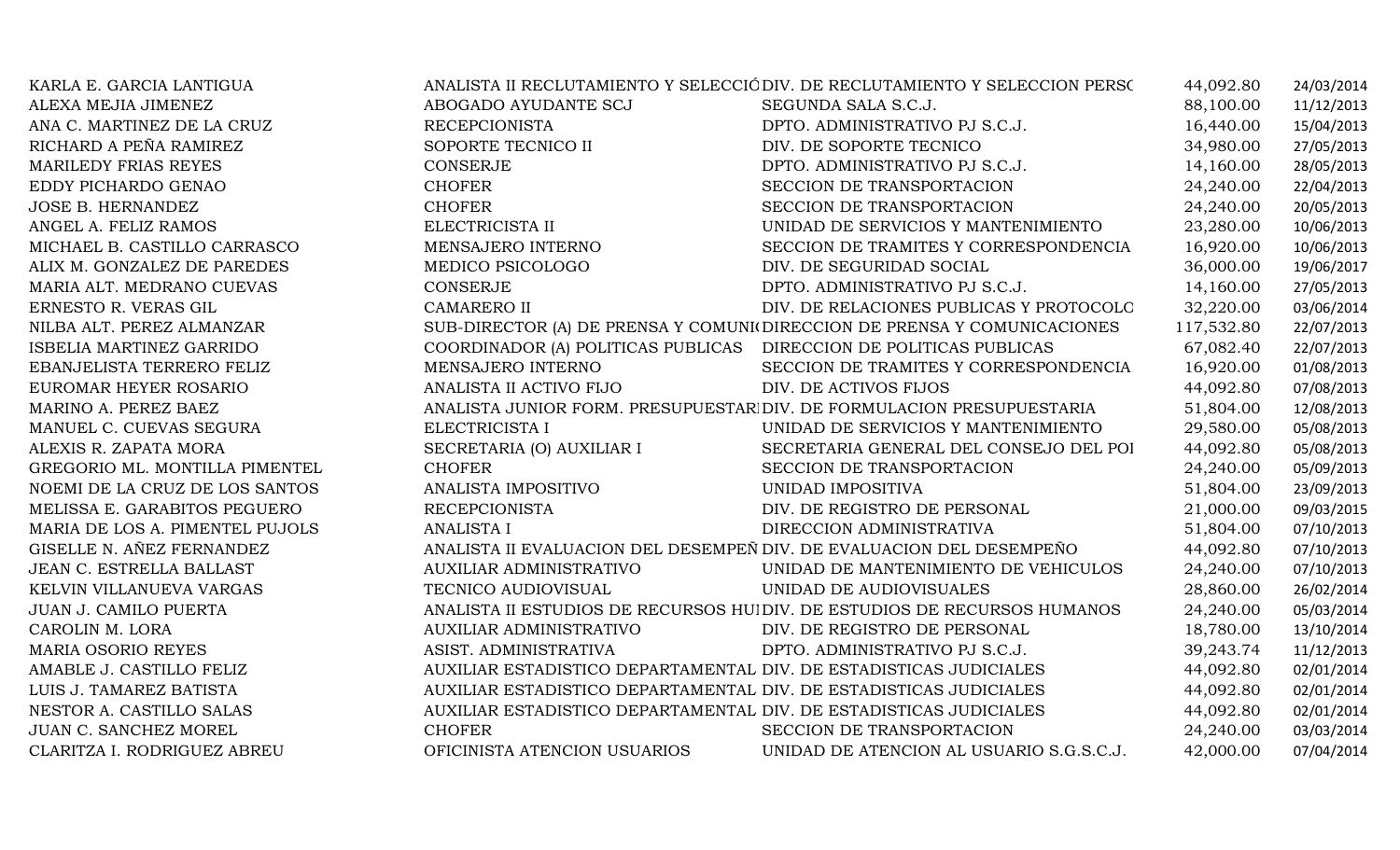| MAYELIN D. MARTINEZ ENCARNACION | OFICINISTA SCJ                                                    | SEGUNDA SALA S.C.J.                                                          | 40,605.60  | 12/01/2015 |
|---------------------------------|-------------------------------------------------------------------|------------------------------------------------------------------------------|------------|------------|
| HELEN G. URIBE RODRIGUEZ        | SECRETARIA (O) AUXILIAR I                                         | SECRETARIA GENERAL DEL CONSEJO DEL POI                                       | 44,092.80  | 10/03/2014 |
| GILBERTO ML. BELLIARD RAMOS     | <b>ARCHIVISTA</b>                                                 | DIV. DE REGISTRO DE PERSONAL                                                 | 20,160.00  | 10/02/2014 |
| MARICELA MALDONADO ASENCIO      | <b>INSPECTOR JUDICIAL</b>                                         | INSPECTORIA GENERAL DEL CONSEJO DEL PO                                       | 105,720.00 | 17/03/2014 |
| GLADYS LOPEZ GOMEZ              |                                                                   | ANALISTA II RECLUTAMIENTO Y SELECCIÓ DIV. DE RECLUTAMIENTO Y SELECCION PERSO | 37,920.00  | 13/01/2014 |
| MILDRED J. RODRIGUEZ MERCEDES   | OFICINISTA SCJ                                                    | UNIDAD DE REGISTRO Y TRAMITE S.G.S.C.J.                                      | 40,605.60  | 17/03/2014 |
| LUIS J. BEEVERS BAEZ            | SOPORTE TECNICO II                                                | DIV. DE SOPORTE TECNICO                                                      | 34,980.00  | 03/03/2014 |
| RICARLOS ROMERO VASQUEZ         | <b>DIGITADOR</b>                                                  | DIV. DE PUBLICACIONES                                                        | 24,240.00  | 12/03/2014 |
| <b>JESUS SIPRIAN GUZMAN</b>     | MAYORDOMO I                                                       | DPTO. ADMINISTRATIVO PJ CORTE DE APELAC                                      | 20,160.00  | 24/03/2014 |
| FRANCIS A. LEGUISAMON REYES     | <b>INGENIERO SUPERVISOR</b>                                       | UNIDAD DE OBRAS                                                              | 70,000.00  | 08/09/2016 |
| LUIS R. RUIZ CONTRERAS          | OFICINISTA SCJ                                                    | UNIDAD DE REGISTRO Y TRAMITE S.G.S.C.J.                                      | 40,605.60  | 06/05/2014 |
| KATHERINE SAVIÑON SANTIAGO      | ANALISTA I DE CODIFICACION Y REGISTR( DPTO. DE CONTROL FINANCIERO |                                                                              | 51,804.00  | 02/05/2014 |
| AMALFI FIGUEROA SANCHEZ         | OFICINISTA SCJ                                                    | SEGUNDA SALA S.C.J.                                                          | 40,605.60  | 28/04/2014 |
| VIANNY M. PEREZ CASTILLO        | AUXILIAR ADMINISTRATIVO                                           | SECCION DE TRANSPORTACION                                                    | 24,240.00  | 12/01/2015 |
| MONTSERRAT PEREZ RODRIGUEZ      | <b>ASISTENTE</b>                                                  | DIRECCION GENERAL DE ADM. Y CARRERA JU                                       | 99,222.00  | 04/09/2015 |
| BIENVENIDO G. LIZ SANTANA       | ABOGADO AYUDANTE                                                  | PRESIDENCIA S.C.J.                                                           | 117,532.80 | 08/06/2015 |
| CORNELIO CRUZ PIÑA              | <b>AUDITOR INTERNO</b>                                            | CONTRALORIA GENERAL DEL CONSEJO DEL PO                                       | 70,000.00  | 16/06/2014 |
| ALEXIS ALB. DE LA CRUZ TAVERAS  | ALGUACIL DE ESTRADO                                               | UNIDAD DE CITACIONES Y NOTIFICACIONES S.                                     | 24,240.00  | 26/05/2014 |
| MAVELYN L. BAUTISTA GOMEZ       | ABOGADO AYUDANTE SCJ                                              | PRIMERA SALA S.C.J.                                                          | 105,720.00 | 09/06/2014 |
| LUIS ALB. GERMAN HERNANDEZ      | <b>AUDITOR INTERNO</b>                                            | CONTRALORIA GENERAL DEL CONSEJO DEL PO                                       | 70,000.00  | 23/06/2014 |
| SABINA A. BELEN GUTIERREZ       | CORRECTOR DE ESTILO                                               | DIV. DE PUBLICACIONES                                                        | 24,240.00  | 18/06/2014 |
| RAMON E. RICHARDSON DE LA CRUZ  | ELECTRICISTA II                                                   | UNIDAD DE SERVICIOS Y MANTENIMIENTO                                          | 23,280.00  | 24/06/2014 |
| YERIXA A. CABRAL DE LA CRUZ     | ABOGADO AYUDANTE SCJ                                              | PRIMERA SALA S.C.J.                                                          | 28,860.00  | 11/06/2014 |
| MIGUEL A. PERDOMO FRIAS         | TECNICO DE REFRIGERACION                                          | UNIDAD DE SERVICIOS Y MANTENIMIENTO                                          | 22,800.00  | 24/06/2014 |
| ROSANNA CASTILLO ANGELES        | SOPORTE TECNICO II                                                | DIV. DE SOPORTE TECNICO                                                      | 34,980.00  | 26/06/2014 |
| LARISSA M. JIMENEZ CASTILLO     | SECRETARIA (O) AUXILIAR I                                         | PRESIDENCIA S.C.J.                                                           | 44,092.80  | 24/06/2014 |
| KEILA T. VASQUEZ NOLASCO        | <b>AUXILIAR ADMINISTRATIVO</b>                                    | DIRECCION ADMINISTRATIVA                                                     | 24,240.00  | 01/07/2014 |
| EVIANI M. CABRERA DE LOS SANTOS | ANALISTA II COTIZACIONES                                          | DIV. DE COTIZACIONES Y SEGUIMIENTO COMF                                      | 44,092.80  | 21/07/2014 |
| NEUROBY P. SOLORIN CASTILLO     | <b>AUXILIAR ADMINISTRATIVO</b>                                    | DIVISION DE RECURSOS HUMANOS J.I.                                            | 24,240.00  | 01/03/2016 |
| LUZ D. DE JESUS HERRERA         | ABOGADO AYUDANTE II                                               | DIV. LEGAL                                                                   | 77,836.80  | 11/08/2014 |
| CARMEN V. PEYNADO PION          | <b>ARQUITECTO I</b>                                               | UNIDAD DE OBRAS                                                              | 60,984.00  | 21/02/2015 |
| <b>JULISSA HEREDIA MORETA</b>   | AUXILIAR ADMINISTRATIVO                                           | INSPECTORIA GENERAL DEL CONSEJO DEL PO                                       | 24,240.00  | 01/09/2014 |
| SAMUEL E. ENCARNACION MERCEDES  | SECRETARIA (O) AUXILIAR I                                         | SECRETARIA GENERAL DEL CONSEJO DEL POI                                       | 44,092.80  | 02/02/2015 |
| RONNY COLLADO GOMEZ             | MENSAJERO INTERNO                                                 | SECCION DE TRAMITES Y CORRESPONDENCIA                                        | 16,920.00  | 01/10/2014 |
|                                 |                                                                   |                                                                              |            |            |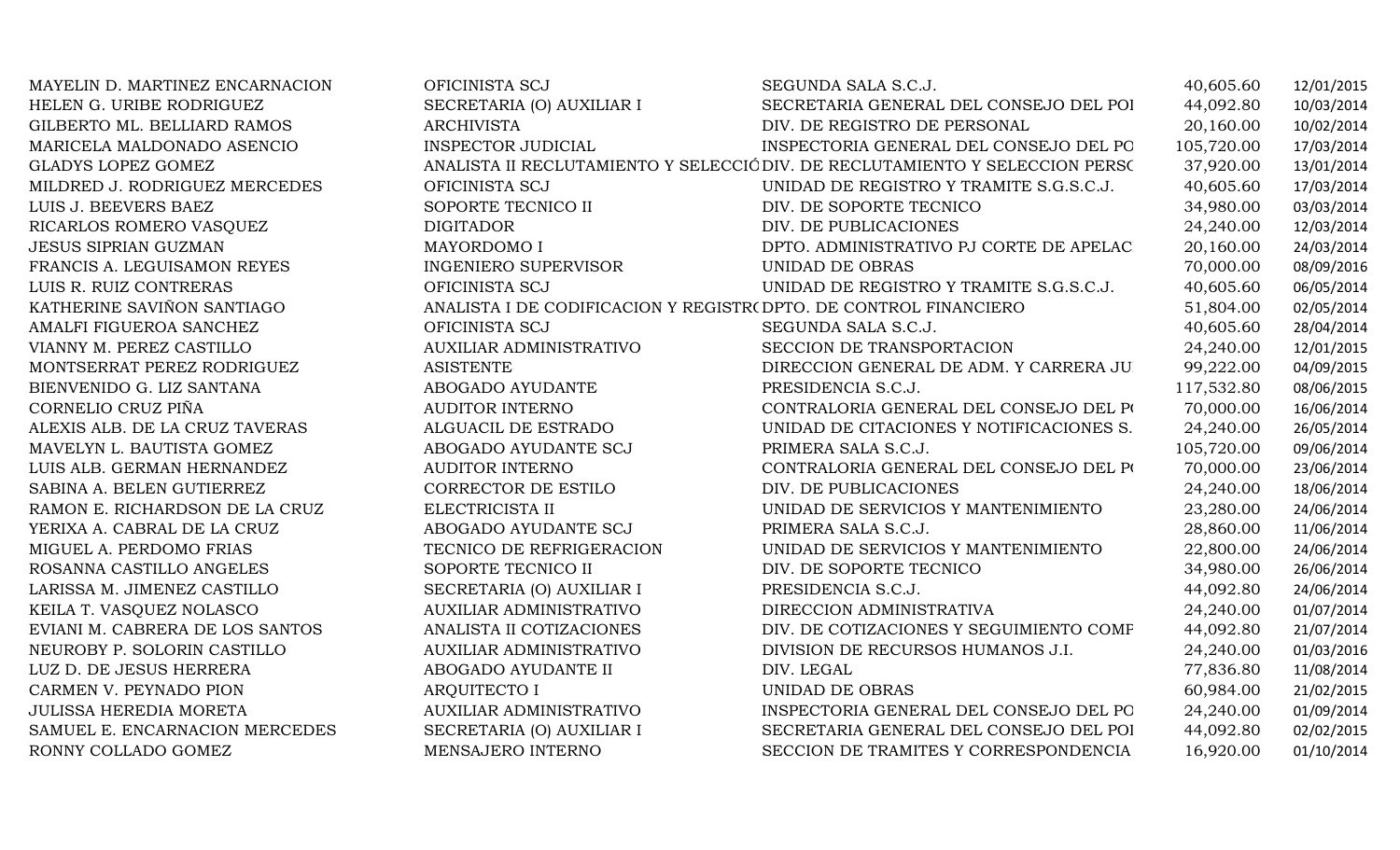| NOLBERTO ANT. RAMIREZ CABRERA | <b>CHOFER</b>                      | SECCION DE TRANSPORTACION                | 24,240.00 | 01/02/2015 |
|-------------------------------|------------------------------------|------------------------------------------|-----------|------------|
| EMERSON I. QUEZADA TORRES     | AUXILIAR ADMINISTRATIVO            | DIV. DE REGISTRO DE PERSONAL             | 24,240.00 | 27/10/2014 |
| CARMEN E. DE DIOS CORPORAN    | <b>AUDITOR INTERNO</b>             | CONTRALORIA GENERAL DEL CONSEJO DEL PO   | 70,000.00 | 29/10/2014 |
| RAMON ANT. CHECO HILARIO      | <b>AUDITOR INTERNO</b>             | CONTRALORIA GENERAL DEL CONSEJO DEL PO   | 70,000.00 | 27/10/2014 |
| MARTINA TEJEDA VASQUEZ        | CONSERJE                           | DPTO. ADMINISTRATIVO PJ S.C.J.           | 14,160.00 | 27/10/2014 |
| ISAURA I. ALCANTARA FELIZ     | CONSERJE                           | DPTO. ADMINISTRATIVO PJ S.C.J.           | 14,160.00 | 20/10/2014 |
| JOSE A. DAVILA PICHARDO       | MENSAJERO INTERNO                  | PRIMERA SALA S.C.J.                      | 14,760.00 | 17/11/2014 |
| ALEXANDER R. POLO MEJIA       | <b>CHOFER</b>                      | SECCION DE TRANSPORTACION                | 24,240.00 | 01/02/2015 |
| ROBERT E. DISLA DE LEON       | SECRETARIA (O) AUXILIAR I          | SECRETARIA GENERAL DEL CONSEJO DEL POI   | 44,092.80 | 16/01/2015 |
| JOHAN ML. PEREZ JIMENEZ       | <b>ASCENSORISTA</b>                | DPTO. ADMINISTRATIVO PJ S.C.J.           | 14,160.00 | 02/12/2014 |
| JORGE T. AQUINO HENRIQUEZ     | SECRETARIA (O) AUXILIAR III        | DIRECCION DE PRENSA Y COMUNICACIONES     | 32,160.00 | 24/11/2014 |
| INDHIRA MA. MEJIA GALVAN      | OFICINISTA ATENCION USUARIOS       | UNIDAD DE ATENCION AL USUARIO S.G.S.C.J. | 42,000.00 | 13/11/2014 |
| DANNY RODRIGUEZ VARGAS        | <b>CHOFER</b>                      | SECCION DE TRANSPORTACION                | 24,240.00 | 12/02/2015 |
| YOKASTA M. SANCHEZ ORTIZ      | <b>ARCHIVISTA</b>                  | OFIC. DE ARCHIVO SECRETARIA GENERAL S.C. | 20,160.00 | 19/01/2015 |
| ANA B. RAMIREZ SUERO          | CONSERJE                           | DIRECCION DE FAMILIA, NIÑEZ, ADOLESCENCI | 12,444.00 | 16/03/2015 |
| LONNIE E. VASQUEZ CUEVAS      | SOPORTE TECNICO II                 | DIV. DE SOPORTE TECNICO                  | 34,980.00 | 11/01/2017 |
| RAINEL D. JIMENEZ CASTILLO    | AUXILIAR ADMINISTRATIVO            | SECCION DE TRAMITES Y CORRESPONDENCIA    | 24,360.00 | 01/09/2015 |
| WILTON R. ORTIZ SANTOS        | MENSAJERO INTERNO                  | SECRETARIA GENERAL S.C.J.                | 16,920.00 | 05/05/2015 |
| HENRY P. COLON MARTE          | PROGRAMADOR WEB                    | CENTRO DOCUMENTACION E INFORM. JUD. DO   | 67,082.40 | 25/05/2015 |
| CARMEN E. FAMILIA ALCANTARA   | AUXILIAR ADMINISTRATIVO            | DIV. DE REGISTRO DE PERSONAL             | 24,240.00 | 28/05/2015 |
| DALVIN CABRERA CASTILLO       | REPRODUCTOR DE DOCUMENTOS          | DPTO. ADMINISTRATIVO PJ CORTE DE APELAC  | 15,840.00 | 03/10/2016 |
| JEAN C. FERNANDEZ MENDOZA     | <b>AUXILIAR ADMINISTRATIVO</b>     | DIRECCION GENERAL DE ADM. Y CARRERA JU   | 24,240.00 | 10/08/2016 |
| MILAGROS ALT. SORIANO LEONOR  | OFICINISTA ATENCION USUARIOS       | UNIDAD DE ATENCION AL USUARIO S.G.S.C.J. | 42,000.00 | 10/08/2015 |
| AMBIORIX ROSARIO              | <b>JARDINERO</b>                   | DPTO. ADMINISTRATIVO PJ S.C.J.           | 14,160.00 | 10/08/2015 |
| CHRISTIAN VALDEZ RIJO         | ASIST. ADMINISTRATIVA              | CENTRO DE ENTREVISTA D.N.                | 58,080.00 | 20/08/2015 |
| AUDRI L. REYES ECHAVARRIA     | <b>AUXILIAR DE TESORERIA</b>       | DPTO. DE TESORERIA                       | 24,240.00 | 30/09/2015 |
| PAOLA V. PUJOLS DICENT        | <b>TELEFONISTA</b>                 | DPTO. ADMINISTRATIVO PJ CORTE DE APELAC  | 17,784.00 | 06/10/2015 |
| JUAN FCO. MEDINA CASADO       | COORDINADOR (A) POLITICAS PUBLICAS | DIRECCION DE POLITICAS PUBLICAS          | 67,082.40 | 16/06/2017 |
| LUISA A. MEDINA DIAZ          | AUXILIAR ADMINISTRATIVO            | DIRECCION DE FAMILIA, NIÑEZ, ADOLESCENCI | 24,240.00 | 08/10/2015 |
| ANGELICA V. MORETA BATISTA    | SECRETARIA (O) DE DIVISION         | DIV. DE REGISTRO DE PERSONAL             | 37,920.00 | 28/10/2015 |
| YULEISY MONTERO ESTEVEZ       | AUXILIAR DE EBANISTERIA            | TALLER DE EBANISTERIA                    | 24,368.14 | 10/11/2015 |
| CHARNELY V. NUÑEZ             | CONSERJE                           | DPTO. ADMINISTRATIVO PJ S.C.J.           | 14,160.00 | 10/11/2015 |
| ANDRES L. CASTILLO PEREZ      | MENSAJERO EXTERNO                  | SECCION DE TRAMITES Y CORRESPONDENCIA    | 22,800.00 | 26/11/2015 |
| LUIS G. HERNANDEZ SOSA        | <b>CHOFER</b>                      | SECCION DE TRANSPORTACION                | 24,240.00 | 18/05/2017 |
|                               |                                    |                                          |           |            |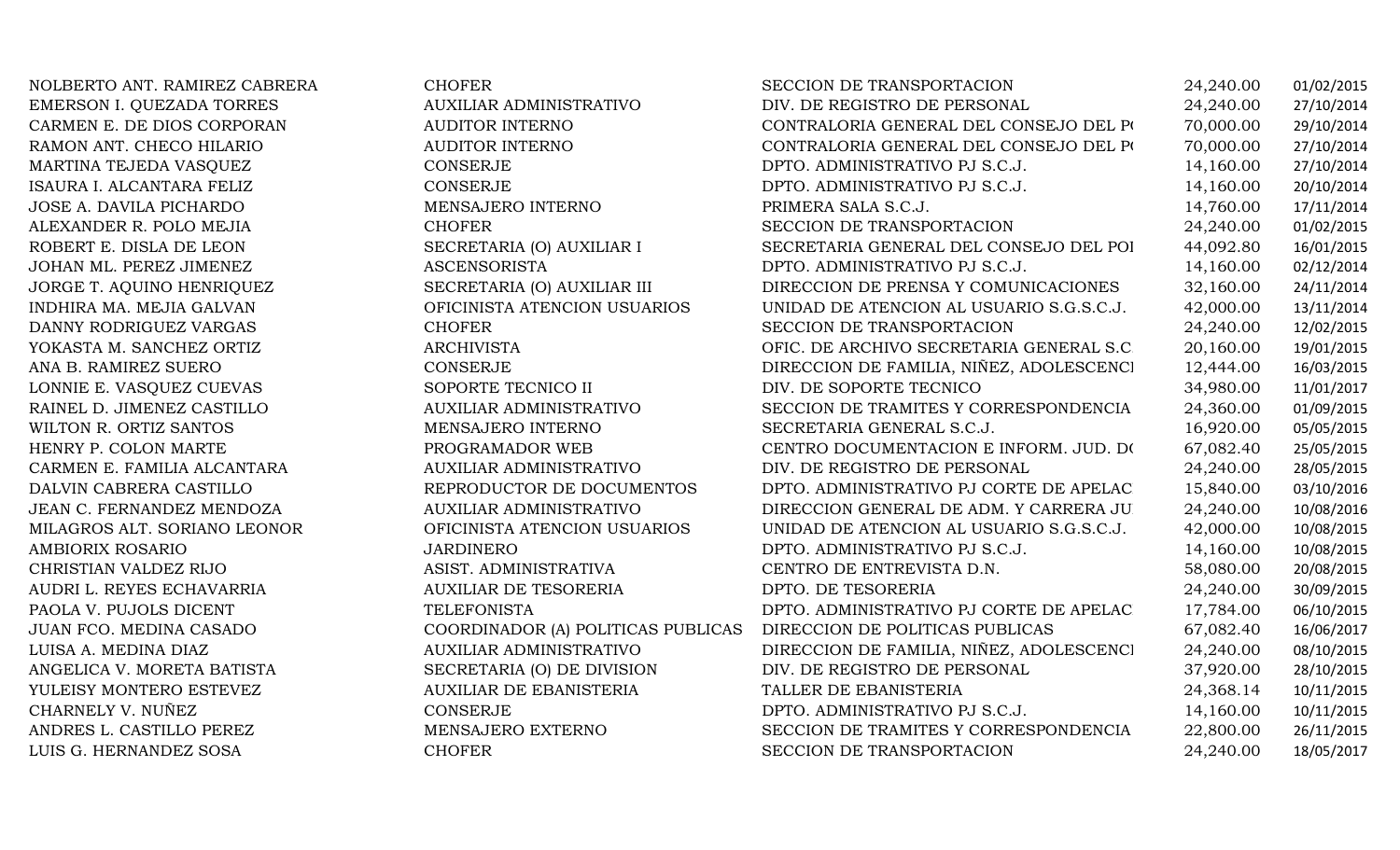| KATHERINE E. LORA VELOZ         | <b>RECEPCIONISTA</b>                                               | DPTO. ADMINISTRATIVO PJ S.C.J.                                               | 16,440.00  | 15/02/2016 |
|---------------------------------|--------------------------------------------------------------------|------------------------------------------------------------------------------|------------|------------|
| MAURICIO ALCANTARA ALCANTARA    | ENCARGADO(A) OFICINA ADMINISTRATIVA DPTO. ADMINISTRATIVO PJ S.C.J. |                                                                              | 67,405.20  | 23/02/2016 |
| IHANDRA L. MERCEDES NUÑEZ       | ANALISTA II REGISTRO DE PERSONAL                                   | DIV. DE REGISTRO DE PERSONAL                                                 | 44,092.80  | 11/04/2016 |
| GERALD R. CUELLO TIBURCIO       | <b>AUXILIAR ADMINISTRATIVO</b>                                     | DIV. DE REGISTRO DE PERSONAL                                                 | 24,240.00  | 04/04/2016 |
| MARY H. AQUINO ZORRILLA         | SECRETARIA (O) AUXILIAR I                                          | SECRETARIA GENERAL DEL CONSEJO DEL POI                                       | 44,092.80  | 25/07/2016 |
| SANTA M. LOPEZ FAMILIA          | CONSERJE                                                           | DPTO. ADMINISTRATIVO PJ S.C.J.                                               | 14,160.00  | 09/05/2016 |
| MARILENNY PEREZ PAULINO         | <b>ARCHIVISTA</b>                                                  | OFIC. COORDINADORA ARCHIVO JUDICIAL                                          | 16,440.00  | 09/05/2016 |
| ANA MDES. FERNANDEZ PEREZ       | <b>AUXILIAR ADMINISTRATIVO</b>                                     | DIV. DE ALMACEN Y SUMINISTRO                                                 | 24,240.00  | 01/06/2016 |
| DULCE MA. CASTRO MATEO          | CONSERJE                                                           | DPTO. ADMINISTRATIVO PJ S.C.J.                                               | 14,160.00  | 14/06/2016 |
| OSCAR D. DIAZ RODRIGUEZ         | SOPORTE DE SISTEMAS                                                | DIV. DE MANTENIMIENTO Y ACT. DE SISTEMAS                                     | 54,885.60  | 01/08/2016 |
| JEIDRI N. RAMIREZ SILVERIO      | SOPORTE TECNICO II                                                 | DIV. DE SOPORTE TECNICO                                                      | 34,980.00  | 07/07/2016 |
| ALONDRA E. JOSE LOPEZ           | <b>AUXILIAR ADMINISTRATIVO</b>                                     | DIV. DE EVALUACION DEL DESEMPEÑO                                             | 24,240.00  | 10/08/2016 |
| MILHTA FELIZ MORENO             |                                                                    | ANALISTA I RECLUTAMIENTO Y SELECCIÓ DIV. DE RECLUTAMIENTO Y SELECCION PERSO  | 44,092.80  | 15/08/2016 |
| JANELLIS DIAZ CALDERON          | ASISTENTE DE JUEZ MIEMBRO SALA SCJ PRIMERA SALA S.C.J.             |                                                                              | 54,885.60  | 08/08/2016 |
| ROSSY E. MARTINEZ RAMIREZ       | OFICINISTA SCJ                                                     | PRIMERA SALA S.C.J.                                                          | 40,605.60  | 15/08/2016 |
| ISABELLA K. CASCELLA DE LA CRUZ |                                                                    | ANALISTA II RECLUTAMIENTO Y SELECCIÓ DIV. DE RECLUTAMIENTO Y SELECCION PERSO | 44,092.80  | 10/08/2016 |
| CELIA MA. LUNA ZAPATA           | ASISTENTE DE COMUNICACIONES                                        | DIRECCION DE PRENSA Y COMUNICACIONES                                         | 48,894.00  | 24/08/2016 |
| BRAYAN C. AMARANTE YNFANTE      | <b>DIGITALIZADOR</b>                                               | UNIDAD DE DIGITALIZACION S.G.S.C.J.                                          | 26,880.00  | 29/08/2016 |
| VICTOR J. LUNA ARIAS            | OFICINISTA ATENCION USUARIOS                                       | UNIDAD DE ATENCION AL USUARIO S.G.S.C.J.                                     | 42,000.00  | 01/02/2018 |
| JULIO N. HASSELL JAVIER         | <b>DIGITALIZADOR</b>                                               | UNIDAD DE DIGITALIZACION S.G.S.C.J.                                          | 26,880.00  | 01/02/2018 |
| MAROLIN VICENTE MONTERO         | OFICINISTA SCJ                                                     | UNIDAD DE CITACIONES Y NOTIFICACIONES S.                                     | 40,605.60  | 01/02/2018 |
| KENLUIS BATISTA PEREZ           | MENSAJERO INTERNO                                                  | SECCION DE TRAMITES Y CORRESPONDENCIA                                        | 16,920.00  | 03/10/2016 |
| JUAN O. MELLA RAMOS             | <b>CHOFER</b>                                                      | SECCION DE TRANSPORTACION                                                    | 24,240.00  | 28/10/2016 |
| ALEXANDER T. CRESPO VARGAS      | AUX. DE POLITICAS PUBLICAS                                         | DIRECCION DE POLITICAS PUBLICAS                                              | 24,240.00  | 16/11/2016 |
| MARCOS A. FAMILIA SANCHEZ       |                                                                    | AUXILIAR DE INFORMACION Y ORIENTACI(CENTRO INF. ORIENT. CIUDADANA PJ CORTE A | 15,720.00  | 14/11/2016 |
| LUZ C. MOJICA FAJARDO           | OFICINISTA SCJ                                                     | UNIDAD DE REGISTRO Y TRAMITE S.G.S.C.J.                                      | 40,605.60  | 02/02/2017 |
| JOHNNATHAN G. SANTOS MINIER     | <b>ARCHIVISTA</b>                                                  | OFIC. COORDINADORA ARCHIVO JUDICIAL                                          | 16,440.00  | 12/12/2016 |
| <b>JULIO J. CEPEDA DISLA</b>    | <b>AUXILIAR DE EBANISTERIA</b>                                     | TALLER DE EBANISTERIA                                                        | 24,240.00  | 16/06/2017 |
| JORGE D. ALMANZAR GARCIA        | <b>AUXILIAR DE ALMACEN</b>                                         | DIV. DE ALMACEN Y SUMINISTRO                                                 | 16,920.00  | 02/01/2017 |
| NOLBERTO RODRIGUEZ ZAPATA       | <b>JARDINERO</b>                                                   | DPTO. DE MANTENIMIENTO                                                       | 14,160.00  | 02/01/2017 |
| AURELIO DE JESUS OZUNA          | MAYORDOMO I                                                        | DPTO. ADMINISTRATIVO PJ S.C.J.                                               | 12,780.00  | 02/01/2017 |
| JOSE L. RODRIGUEZ CASTILLO      | <b>INSPECTOR JUDICIAL</b>                                          | INSPECTORIA GENERAL DEL CONSEJO DEL PO                                       | 105,720.00 | 31/01/2017 |
| LAURA G. SERRATA VALDEZ         | ASISTENTE DE JUEZ MIEMBRO SALA SCJ PRIMERA SALA S.C.J.             |                                                                              | 54,885.60  | 19/03/2018 |
| JOSE D. NUÑEZ PERALTA           | MENSAJERO INTERNO                                                  | DIRECCION PRESUPUESTARIA Y FINANCIERA                                        | 14,760.00  | 23/01/2017 |
|                                 |                                                                    |                                                                              |            |            |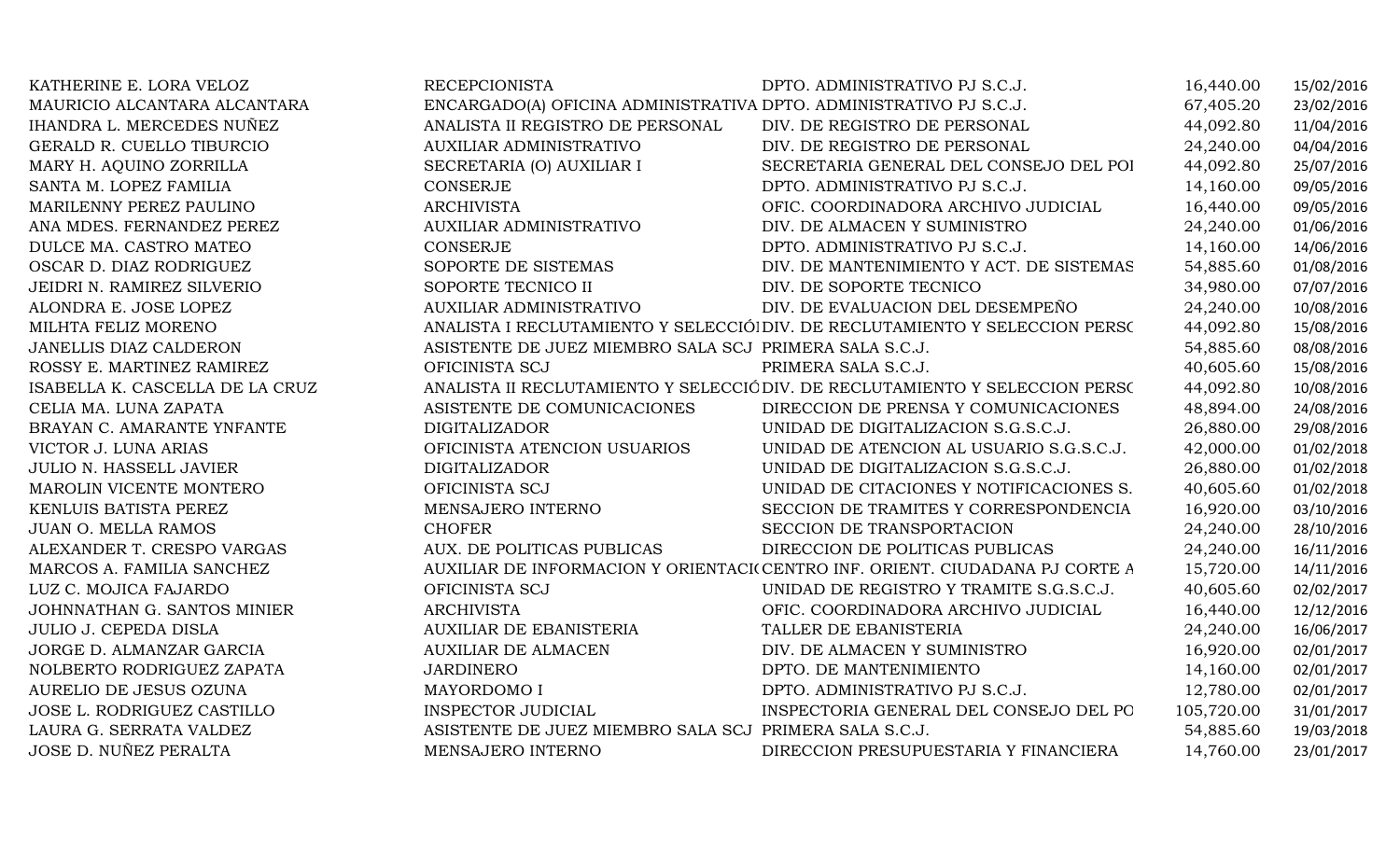| ROSA A. SANCHEZ                   | ANALISTA II REGISTRO DE PERSONAL                       | DIV. DE REGISTRO DE PERSONAL                                                 | 24,240.00 | 23/05/2017 |
|-----------------------------------|--------------------------------------------------------|------------------------------------------------------------------------------|-----------|------------|
| RUBEN ESTEBAN GUERRERO            | <b>AUXILIAR ADMINISTRATIVO</b>                         | SECCION DE TRAMITES Y CORRESPONDENCIA                                        | 24,360.00 | 03/04/2017 |
| REYNALDO R. ESPINOSA URBAEZ       | MENSAJERO INTERNO                                      | SECCION DE TRAMITES Y CORRESPONDENCIA                                        | 16,920.00 | 29/03/2017 |
| <b>JOSIAS MEJIA DE LA ROSA</b>    | CONSERJE                                               | DPTO. ADMINISTRATIVO PJ CORTE DE APELAC                                      | 14,160.00 | 20/04/2017 |
| CRISTIAM A. MEJIA ROJAS           | <b>DIGITADOR</b>                                       | DIV. DE PUBLICACIONES                                                        | 24,240.00 | 17/04/2017 |
| LAURA P. NUÑEZ DOMINGUEZ          | AUXILIAR ADMINISTRATIVO                                | DIV. DE RECLUTAMIENTO Y SELECCION PERSO                                      | 24,240.00 | 14/08/2017 |
| MARILEYDI LOPEZ VIER              | OFICINISTA SCJ                                         | PRIMERA SALA S.C.J.                                                          | 40,605.60 | 03/05/2017 |
| ANA J. RIVAS CUEVAS               | <b>AUXILIAR ADMINISTRATIVO</b>                         | DIV. DE REGISTRO DE PERSONAL                                                 | 24,240.00 | 23/05/2017 |
| ILEANA M. REYES MOREL             |                                                        | AUXILIAR DE INFORMACION Y ORIENTACI(CENTRO INF. ORIENT. CIUDADANA PJ CORTE A | 15,720.00 | 08/05/2017 |
| SIOMARA RUIZ BATISTA              | <b>AUXILIAR ADMINISTRATIVO</b>                         | DIV. DE RECLUTAMIENTO Y SELECCION PERSO                                      | 24,240.00 | 20/12/2017 |
| ERICK V. ESPINOSA SEGURA          | <b>CHOFER</b>                                          | SECCION DE TRANSPORTACION                                                    | 24,240.00 | 01/02/2018 |
| RONNY PEREZ LUNA                  | MENSAJERO INTERNO                                      | SECCION DE TRAMITES Y CORRESPONDENCIA                                        | 16,920.00 | 01/02/2018 |
| DIANISIS C. MARTINEZ MARTINEZ     | MENSAJERO INTERNO                                      | SECCION DE TRAMITES Y CORRESPONDENCIA                                        | 16,920.00 | 01/02/2018 |
| RYAN ALF. MEDINA DE JESUS         | MENSAJERO INTERNO                                      | SECCION DE TRAMITES Y CORRESPONDENCIA                                        | 16,920.00 | 20/06/2017 |
| WILSON W. LORA FIGUEROA           | <b>CHOFER</b>                                          | SECCION DE TRANSPORTACION                                                    | 24,240.00 | 01/02/2018 |
| ARISENNI MONTERO MENDEZ           | AUXILIAR ADMINISTRATIVO                                | CENTRO DE ENTREVISTA D.N.                                                    | 20,760.00 | 11/07/2017 |
| SAMUEL E. SOTO                    | TECNICO EN EDICION DIGITAL                             | UNIDAD DE AUDIOVISUALES                                                      | 28,860.00 | 10/07/2017 |
| FRANCISCA GRULLART CANTIZANO      | SECRETARIA (O) DE DIVISION                             | DIV. DE COTIZACIONES Y SEGUIMIENTO COMF                                      | 37,920.00 | 28/06/2017 |
| PENELOPE BOURDIERD ALVARADO       | <b>AUXILIAR ADMINISTRATIVO</b>                         | DIV. DE RECLUTAMIENTO Y SELECCION PERSO                                      | 24,240.00 | 24/08/2017 |
| YADIRA V. MATOS SOTO              | ASISTENTE DE JUEZ MIEMBRO SALA SCJ SEGUNDA SALA S.C.J. |                                                                              | 54,885.60 | 01/02/2018 |
| DEYSI M. DE JESUS HERNANDEZ       | MENSAJERO INTERNO                                      | SECCION DE TRAMITES Y CORRESPONDENCIA                                        | 16,920.00 | 13/11/2017 |
| JEFFREY A. HERRERA                | <b>ASCENSORISTA</b>                                    | DPTO. ADMINISTRATIVO PJ S.C.J.                                               | 14,160.00 | 01/02/2018 |
| <b>IVANNA N. RAMIREZ MARTINEZ</b> | OFICINISTA SCJ                                         | SEGUNDA SALA S.C.J.                                                          | 40,605.60 | 14/08/2017 |
| GABRIEL E. OLIVARES BURGOS        | OFICINISTA SCJ                                         | SEGUNDA SALA S.C.J.                                                          | 40,605.60 | 14/08/2017 |
| YDELFONSO BRITO ROSARIO           | ASISTENTE DE JUEZ MIEMBRO SALA SCJ TERCERA SALA S.C.J. |                                                                              | 54,885.60 | 14/09/2017 |
| ALBA L. ECHAVARRIA OGANDO         | ESPECIALISTA EN COMPRAS                                | DIV. DE COTIZACIONES Y SEGUIMIENTO COMF                                      | 58,080.00 | 19/10/2017 |
| HERMY A. RODRIGUEZ PAULA          | <b>PLOMERO</b>                                         | DPTO. DE MANTENIMIENTO                                                       | 21,480.00 | 13/11/2017 |
| GINA I. PERALTA DIAZ              | <b>AUXILIAR ADMINISTRATIVO</b>                         | DIV. DE RECLUTAMIENTO Y SELECCION PERSO                                      | 24,240.00 | 01/02/2018 |
| NIURKA DEL CARMEN DURAN           | <b>ARCHIVISTA</b>                                      | PRIMERA SALA S.C.J.                                                          | 13,974.00 | 14/09/2017 |
| KATHERINE M. LARA PINEDA          | MENSAJERO INTERNO                                      | SECCION DE TRAMITES Y CORRESPONDENCIA                                        | 16,920.00 | 14/09/2017 |
| JOSE F. TORRES TAVAREZ            | <b>CHOFER</b>                                          | SECCION DE TRANSPORTACION                                                    | 20,604.00 | 04/10/2017 |
| VICTOR M. NIN PADILLA             | <b>CHOFER</b>                                          | SECCION DE TRANSPORTACION                                                    | 24,240.00 | 04/09/2017 |
| MIGUEL E. MEDRANO CANARIO         | <b>CHOFER</b>                                          | SECCION DE TRANSPORTACION                                                    | 24,240.00 | 13/11/2017 |
| RAMON A. MENDEZ RAMIREZ           | <b>CAMARERO III</b>                                    | DIV. DE RELACIONES PUBLICAS Y PROTOCOLO                                      | 28,860.00 | 23/10/2017 |
|                                   |                                                        |                                                                              |           |            |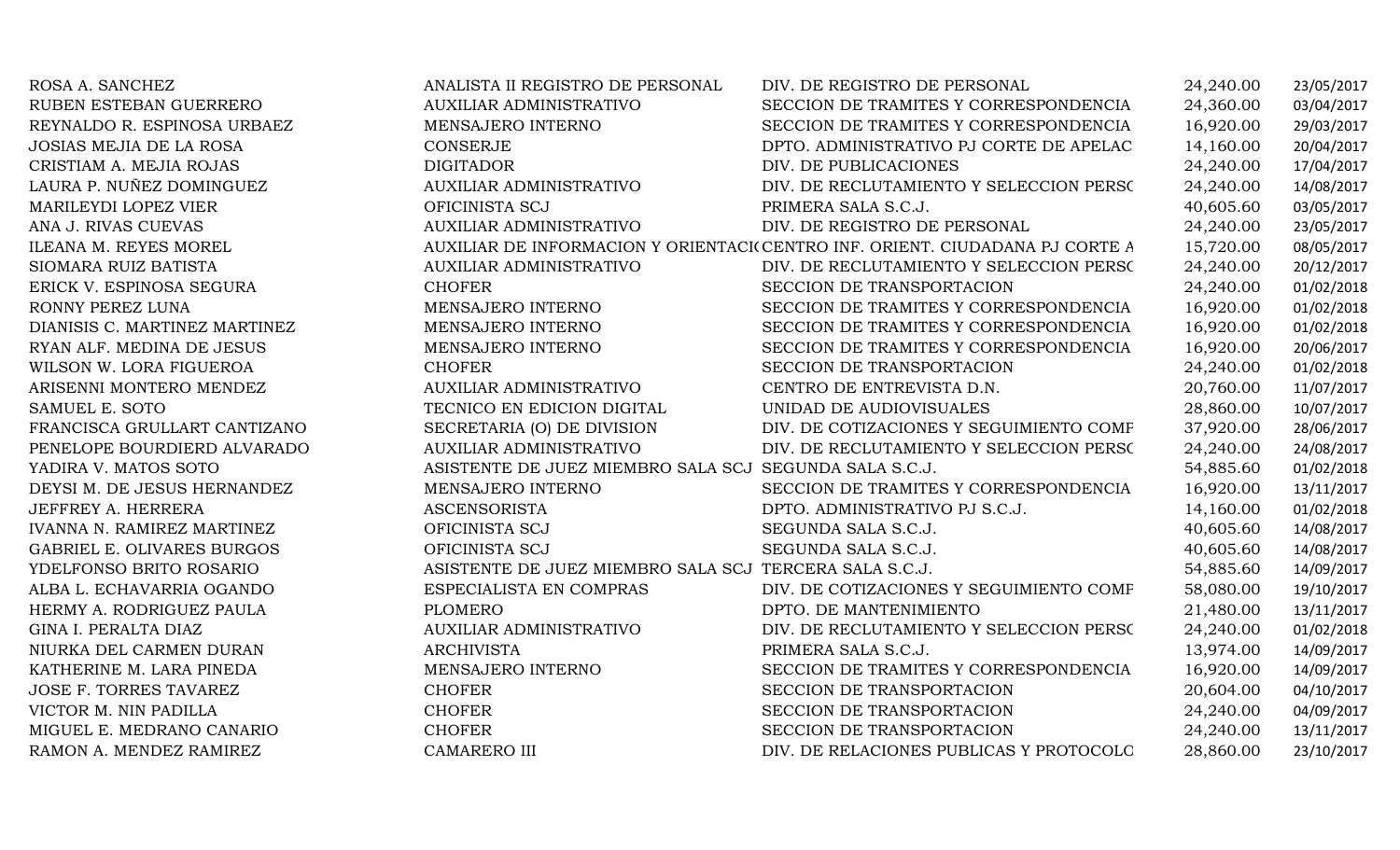| AMBAR J. FELIX MONTERO        | AUXILIAR ADMINISTRATIVO                                                | DIV. DE EVALUACION DEL DESEMPEÑO                                            | 21,000.00  | 01/02/2018 |
|-------------------------------|------------------------------------------------------------------------|-----------------------------------------------------------------------------|------------|------------|
| CAROLIN F. DRULLARD AFFRICOT  | <b>RECEPCIONISTA</b>                                                   | DPTO. ADMINISTRATIVO PJ S.C.J.                                              | 13,974.00  | 27/11/2017 |
| AWILDA E. CHAER MONTERO       | MENSAJERO INTERNO                                                      | SEGUNDA SALA S.C.J.                                                         | 12,546.00  | 30/01/2018 |
| MANUEL E. VALENZUELA MARTINEZ | ABOGADO AYUDANTE SCJ                                                   | SEGUNDA SALA S.C.J.                                                         | 89,862.00  | 07/02/2018 |
| JUAN G. AVILES QUEZADA        | ANALISTA ESTADISTICO                                                   | DIV. DE ESTADISTICAS JUDICIALES                                             | 44,033.40  | 05/03/2018 |
| ROSIRIS SOLIS SUAREZ          | ANALISTA JUNIOR PROGRAMAS Y PROYEC DIV. DE PROGRAMAS Y PROYECTOS       |                                                                             | 44,033.40  | 19/02/2018 |
| KATHERINE RODRIGUEZ CONTRERAS | AUXILIAR ADMINISTRATIVO                                                | CENTRO DOCUMENTACION E INFORM. JUD. DO                                      | 20,604.00  | 21/02/2018 |
| JUAN ANT. GUZMAN BAEZ         | <b>ARCHIVISTA</b>                                                      | DPTO. DE CONTABILIDAD                                                       | 17,136.00  | 08/03/2018 |
| JOSE E. MATEO BAEZ            | COORDINADOR (A) POLITICAS PUBLICAS DIRECCION DE POLITICAS PUBLICAS     |                                                                             | 57,020.04  | 22/03/2018 |
| CHERLY S. RAMIREZ RODRIGUEZ   | <b>CHOFER</b>                                                          | SECCION DE TRANSPORTACION                                                   | 20,604.00  | 19/02/2018 |
| PAMELA HERNANDEZ CORTORREAL   | COORDINADOR (A) POLITICAS PUBLICAS DIRECCION DE POLITICAS PUBLICAS     |                                                                             | 57,020.04  | 19/03/2018 |
| RAYLIN R. JIMINIAN REYES      | <b>ASCENSORISTA</b>                                                    | DPTO. ADMINISTRATIVO PJ S.C.J.                                              | 12,036.00  | 19/03/2018 |
| HIAAN J. CARBUCIA GONELL      | ABOGADO AYUDANTE SCJ                                                   | SEGUNDA SALA S.C.J.                                                         | 88,100.00  | 06/09/1999 |
| MARILOY DIAZ RODRIGUEZ        |                                                                        | DIRECTOR (A) DE GESTION HUMANA Y CAIDIRECCION DE GESTION HUMANA Y CARRERA   | 221,760.00 | 09/02/2015 |
| ANGEL A. SABINO RAMIREZ       | AUXILIAR ADMINISTRATIVO                                                | INSPECTORIA GENERAL DEL CONSEJO DEL PO                                      | 48,000.00  | 01/03/2007 |
| PAMELA HERNANDEZ PEGUERO      | ANALISTA II DE RECURSOS HUMANOS J.I. DIVISION DE RECURSOS HUMANOS J.I. |                                                                             | 44,092.80  | 01/04/2009 |
| JOSELINA A. HERRERA CASADO    | ABOGADO AYUDANTE SCJ                                                   | SEGUNDA SALA S.C.J.                                                         | 88,100.00  | 15/05/2012 |
| ALESKA V. GARCIA RODRIGUEZ    | OFICINISTA SCJ                                                         | PRIMERA SALA S.C.J.                                                         | 40,605.60  | 10/09/2012 |
| VANGELYS BURGOS RAMIREZ       | MENSAJERO INTERNO                                                      | SECCION DE TRAMITES Y CORRESPONDENCIA                                       | 12,444.00  | 10/03/2014 |
| OSCARINA O. MATOS CUEVAS      | OFICINISTA SCJ                                                         | SEGUNDA SALA S.C.J.                                                         | 40,605.60  | 03/06/2015 |
| MELINA Y. MORENO SUNCAR       | ABOGADO AYUDANTE SCJ                                                   | SEGUNDA SALA S.C.J.                                                         | 88,100.00  | 23/08/1999 |
| MARTIN O. BERROA RAMIREZ      | ABOGADO AYUDANTE SCJ                                                   | SEGUNDA SALA S.C.J.                                                         | 88,100.00  | 01/12/2011 |
| LISBETH CASTILLO CONTRERAS    |                                                                        | ENCARGADO(A) OFICINA ADMINISTRATIVA DPTO. ADMINISTRATIVO PJ CORTE DE APELAC | 55,441.20  | 06/09/2017 |
| ELOISA NUÑEZ DE GONZALEZ      | SECRETARIA(O) 1RA. INSTANCIA                                           | 1RA. SALA CAMARA CIVIL JDO. 1RA. INST. D.N.                                 | 11,754.29  | 16/05/1988 |
| ENEIDA DOMINGUEZ              | OFICINISTA II 1RA. INSTANCIA                                           | CAMARA CIVIL JDO. 1RA. INST. S.C.                                           | 6,141.00   | 01/07/1975 |
| <b>AGUSTINA MARTE</b>         | CONSERJE MENSAJERO(A) JDO. PAZ                                         | JDO. DE PAZ LAS CUEVAS                                                      | 6,141.00   | 23/06/1987 |
| CARLOS D. GARCIA GARCIA       | ALGUACIL ESTRADO JDO. PAZ                                              | JDO. DE PAZ VILLA GONZALEZ                                                  | 6,141.00   | 03/04/2000 |
| LOURDES M. LORA MEJIA         | ENC. SECCION DE COTIZACIONES                                           | DIV. DE COTIZACIONES Y SEGUIMIENTO COMF                                     | 24,644.94  | 19/02/1986 |
| CARLOS FLORES DE JESUS        | ENC. DPTO. DE CONTABILIDAD                                             | DPTO. DE CONTABILIDAD                                                       | 20,309.29  | 15/11/1992 |
| LILIAN M. DIAZ GIL            | SECRETARIA I S.C.J.                                                    | DIV. DE NOMINAS                                                             | 7,839.05   | 01/04/1979 |
| OLGA M. ROSARIO V.            | <b>OFICINISTA</b>                                                      | DIRECCION DE INFORMATICA S.C.J.                                             | 6,141.00   | 01/07/1986 |
| GLORIA A. QUERO CABRERA       | AUX. ARCHIVO S. C. J.                                                  | DIVISION DE ARCHIVO JUDICIAL                                                | 8,844.20   | 19/02/1986 |
| NORA A. SOSA MARTINEZ         | <b>OFICINISTA</b>                                                      | DIVISION DE ARCHIVO JUDICIAL                                                | 7,513.76   | 06/06/1972 |
| IRIS RODRIGUEZ P.             | ENC. DIV. REGISTRO DE PERSONAL                                         | DPTO.DE RECURSOS HUMANOS                                                    | 6,141.00   | 01/07/1986 |
|                               |                                                                        |                                                                             |            |            |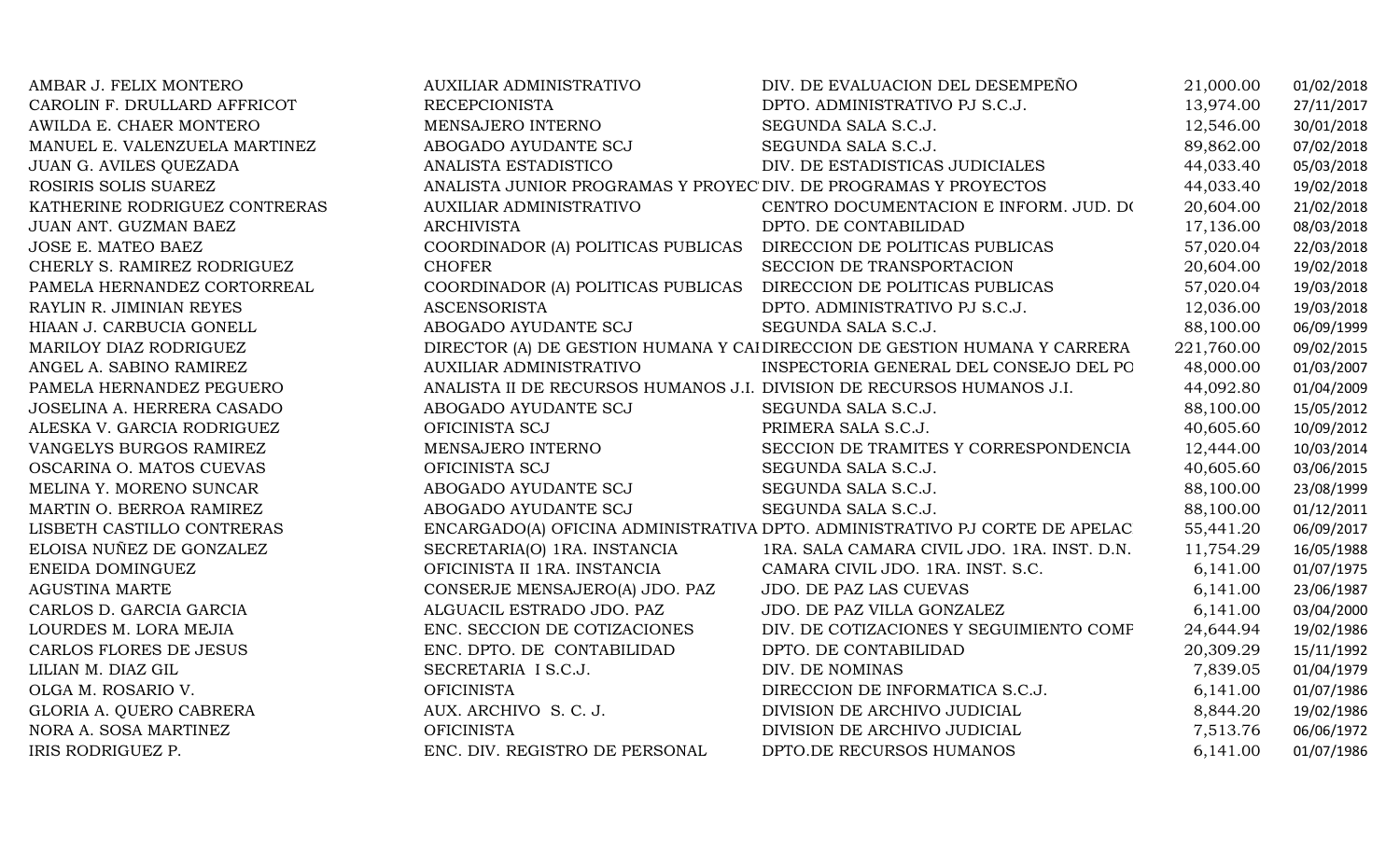| SONIA CORADIN                 | AUX. BIBLIOTECA                                                      | DIRECCION ASUNTOS ADMINISTRATIVOS                                         | 6,141.00  | 01/06/1988 |
|-------------------------------|----------------------------------------------------------------------|---------------------------------------------------------------------------|-----------|------------|
| ROSA REYNOSO                  | ENC. DE SEGURIDAD I SCJ                                              | SECCION DE MAYORDOMIA                                                     | 6,141.00  | 01/02/1988 |
| <b>SENOVIA ARIAS</b>          | CONSERJE I S.C.J.                                                    | SECCION DE MAYORDOMIA                                                     | 6,141.00  | 16/09/1975 |
| RAMONA DIAZ                   | CONSERJE I S.C.J.                                                    | SECCION DE MAYORDOMIA                                                     | 6,141.00  | 01/10/1987 |
| MARIA M. PIMENTEL FABIAN      | CONSERJE I S.C.J.                                                    | SECCION DE MAYORDOMIA                                                     | 6,141.00  | 18/08/1986 |
| MIREYA CAPELLAN A.            | MENSAJERO (A) INTERNO I S.C.J.                                       | 3RA. SALA CAMARA CIVIL JDO. 1RA. INST. D.N.                               | 6,141.00  | 05/11/1975 |
| LUZ DEL C. MONTANO            | CONSERJE I S.C.J.                                                    | SECCION DE MAYORDOMIA                                                     | 6,141.00  | 02/02/1988 |
| CARMEN POLANCO                | OFICINISTA I CORTE                                                   | CAMARA CIVIL/C.CORTE APELACION D.N.                                       | 6,141.00  | 21/11/1975 |
| AFRICA E. SANTOS GUZMAN       | SECRETARIA(O) CORTE                                                  | CAMARA PENAL CORTE APEL. SANTIAGO                                         | 6,141.00  | 27/07/1968 |
| <b>JOSEFA REYES APONTE</b>    | CONSERJE                                                             | CAMARA CIVIL CORTE APEL. S.P.M.                                           | 6,141.00  | 01/02/1992 |
| LUZ DEL C. SANCHEZ CALDERON   | OFICINISTA I 1RA. INSTANCIA                                          | 3RA. SALA CAMARA CIVIL JDO. 1RA. INST. D.N.                               | 6,141.00  | 23/12/1964 |
| INES MDES. REYES CABRERA      | OFICINISTA I 1RA. INSTANCIA                                          | 5TA. SALA CAMARA CIVIL JDO. 1RA. INST. D.N.                               | 6,141.00  | 18/02/1985 |
| MILTA ANT. RODRIGUEZ SANTOS   | SECRETARIA(O) 1RA. INSTANCIA                                         | 3RA. SALA CAMARA PENAL JDO. 1RA. INST. D.N.                               | 6,141.00  | 01/05/1988 |
| JOSEFA R. BLANCO              | OFICINISTA I 1RA. INSTANCIA                                          | 4TA. SALA CAMARA PENAL JDO. 1RA.INST. D.N.                                | 6,141.00  | 17/10/1986 |
| VICTOR R. CONCEPCION ROMERO   | OFICINISTA II 1RA. INSTANCIA                                         | CAMARA PENAL JDO. 1RA. INST. S.J.M.                                       | 6,141.00  | 03/08/1977 |
| ADELFA A. HERRERA TERRERO     | SECRETARIA(O) 1RA. INSTANCIA                                         | CAMARA PENAL JDO. 1RA. INST. S.J.M.                                       | 6,141.00  | 18/09/1970 |
| CARMEN Y. COSME GUTIERREZ     | SECRETARIA(O) 1RA. INSTANCIA                                         | 1RA. SALA CAMARA CIVIL JDO. 1RA. INST. LA V                               | 6,141.00  | 29/03/1972 |
| MARIA DE LA C. CANELA CANELA  | CONSERJE                                                             | CAMARA CIVIL JDO.1RA.INST.BONAO                                           | 6,141.00  | 01/01/1986 |
| MARIA A. HONRADO BADIA        | SECRETARIA(O) 1RA. INSTANCIA                                         | 1RA. CAMARA CIVIL JDO. 1RA. INST. S.F.M.                                  | 6,141.00  | 21/08/1962 |
| MARIA ALT. RAMOS GARCIA       | OFICINISTA I 1RA. INSTANCIA                                          | 1RA.CAMARA PENAL JDO.1RA.INST.S.F.M.                                      | 6,141.00  | 15/12/1966 |
| JUAN ANT. SANCHEZ VILLA       |                                                                      | MENSAJERO (A) INTERNO I 1RA. INSTANC 2DA.CAMARA PENAL JDO.1RA.INST.S.F.M. | 6,141.00  | 03/04/1987 |
| RAMONA JIMENEZ LIZARDO        | OFICINISTA I 1RA. INSTANCIA                                          | 2DA.CAMARA PENAL JDO.1RA.INST.S.F.M.                                      | 6,141.00  | 30/11/1970 |
| JOSEFA ALT. MEJIA MIESES      | SECRETARIA(O) 1RA. INSTANCIA                                         | 2DA.CAMARA PENAL JDO.1RA.INST.S.F.M.                                      | 6,141.00  | 27/11/1978 |
| MARCIANA ALT. RAMIREZ CORONA  | JUEZ 1RA. INSTANCIA                                                  | 3RA. SALA CAMARA PENAL JDO. 1RA. INST. STO                                | 21,878.83 | 16/11/1976 |
| <b>JULIA ARRIAGA PONTIER</b>  | OFICINISTA I 1RA. INSTANCIA                                          | CAMARA PENAL JDO. 1RA. INST. EL SEIBO                                     | 6,141.00  | 09/09/1970 |
| VALENTIN SUAREZ G.            | ALGUACIL ESTRADO 1RA. INSTANCIA                                      | CAMARA PENAL JDO. 1RA. INST. MARIA TRINID                                 | 6,141.00  | 01/05/1967 |
| AMELIA DEL ORBE PEÑA          | OFICINISTA I INSTRUCCION                                             | 2DO. JDO. DE LA INSTRUCCION D.N.                                          | 6,141.00  | 08/05/1973 |
| PACO PEREZ REYES              | MENSAJERO (A) INTERNO I INSTRUCCION 3ER. JDO. DE LA INSTRUCCION D.N. |                                                                           | 6,141.00  | 02/01/1986 |
| CARMEN L. PERALTA CASTELLANOS | OFICINISTA I INSTRUCCION                                             | 4TO. JDO. DE LA INSTRUCCION D.N.                                          | 6,141.00  | 01/06/1991 |
| FIDIAS GONZALEZ VICIOSO       | OFICINISTA I INSTRUCCION                                             | 5TO. JDO. DE LA INSTRUCCION D.N.                                          | 6,141.00  | 08/09/1972 |
| MELANIA BELEN                 |                                                                      | CONSERJE-MENSAJERO(A) INSTRUCCION. JDO. DE LA INSTRUCCION MONTE PLATA     | 6,141.00  | 21/10/1986 |
| ANA FCA. FELIZ SANCHEZ        | OFICINISTA II 1RA. INSTANCIA                                         | 1RA. SALA CAMARA PENAL JDO. 1RA. INST. D.N                                | 6,141.00  | 04/10/1948 |
| CARMEN L. SANTOS PIMENTEL     | OFICIAL MAYOR                                                        | REGISTRO DE TITULOS SANTIAGO                                              | 6,141.00  | 01/04/1958 |
| JOSEFINA SUAZO ABREU          |                                                                      | DIRECTOR GENERAL MENSURAS CATASTF DIRECCION NACIONAL MENSURAS CATASTRAL   | 33,287.06 | 01/11/1960 |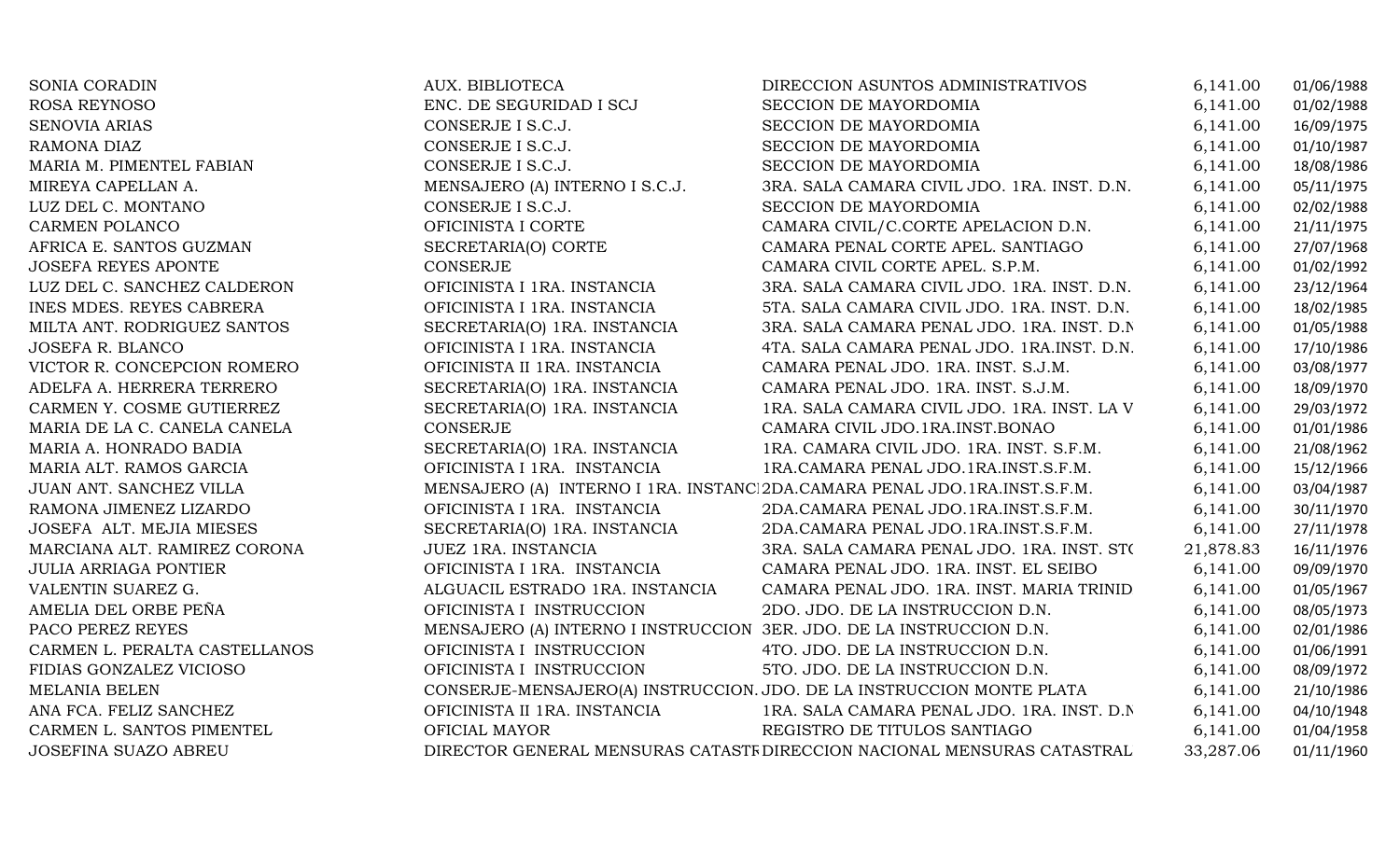| EURIPIDES A. GARCIA GARCIA           | JUEZ 1ER. SUSTITUTO CORTE                                              | CAMARA PENAL CORTE APEL. S.F.M.            | 37,180.42 | 17/03/1961 |
|--------------------------------------|------------------------------------------------------------------------|--------------------------------------------|-----------|------------|
| MANUEL E. SOSA CRUZ                  | SECRETARIA(O) JDO. PAZ                                                 | JDO. DE PAZ VILLA VASQUEZ                  | 6,141.00  | 01/03/1962 |
| ROSAURA FERRERAS FERRERAS            | CONSERJE MENSAJERO(A) JDO. PAZ                                         | <b>JDO. DE PAZ PEDERNALES</b>              | 6,141.00  | 05/03/1962 |
| RAMON A. MORETA                      | CONSERJE MENSAJERO(A) JDO. PAZ                                         | JDO. DE PAZ LAS MATAS DE FARFAN            | 6,141.00  | 21/01/1963 |
| MARIA G. DALMASI LORA                | OFICINISTA I T. TIERRAS J.O.                                           | 1RA. SALA TRIBUNAL DE TIERRAS J.O. LA VEG. | 6,141.00  | 23/11/1963 |
| RAMON ANT. CARABALLO ABREU           | CONSERJE MENSAJERO(A) JDO. PAZ                                         | JDO. DE PAZ LICEY AL MEDIO                 | 6,141.00  | 13/01/1964 |
| FRANCISCA A. TEJADA                  | OFICINISTA II JDO. PAZ                                                 | <b>JDO.DE PAZ NAGUA</b>                    | 6,141.00  | 10/02/1964 |
| ALTAGRACIA A. GIL NOBLE              | ASIST. DIRECTOR DE MENSURAS                                            | DIRECCION NACIONAL MENSURAS CATASTRAL      | 6,141.00  | 16/04/1964 |
| CARMEN MA. MORALES MORALES           | SECRETARIA(O) JDO. INSTRUCCION.                                        | JDO. DE LA INSTRUCCION S.P.M.              | 6,141.00  | 07/07/1964 |
| ISABEL E. DE LOS SANTOS GOMEZ        | SECRETARIA(O) JDO. INSTRUCCION.                                        | 5TO. JDO. DE LA INSTRUCCION D.N.           | 6,141.00  | 15/01/1965 |
| ROSA J. DE LOS SANTOS G.             | SECRETARIA(O) JDO. INSTRUCCION.                                        | 3ER. JDO. DE LA INSTRUCCION D.N.           | 6,141.00  | 01/09/1965 |
| MIRELLA DE LA ROSA DOMINGUEZ         | OFICINISTA II R.T.                                                     | REGISTRO DE TITULOS D.N.                   | 6,141.00  | 14/02/1968 |
| CESAR A. VALLEJO NICOLAS             | MENSAJERO (A) INTERNO II INSTRUCCION JDO. DE PAZ DE LA 1RA. CIRC. D.N. |                                            | 6,141.00  | 03/05/1968 |
| LUZ M. DEL CARMEN RODRIGUEZ GAUTREAU | OFICINISTA VI T.S.T.                                                   | TRIBUNAL SUPERIOR DE TIERRAS, D.N.         | 6,141.00  | 31/01/1969 |
| ROSARIO N. ARIAS GERMAN              | OFICINISTA I T. TIERRAS J.O.                                           | TRIBUNAL DE TIERRAS J.O. S.C.              | 6,141.00  | 25/02/1969 |
| JOSEFA A. CUESTA DE MAÑON            | OFICINISTA II R.T.                                                     | REGISTRO DE TITULOS D.N.                   | 7,071.23  | 03/08/1969 |
| CARMEN A. CASADO MARTINEZ            | OFICINISTA I JDO. PAZ                                                  | JDO. DE PAZ DE LA 1RA. CIRC. S.D. ESTE     | 6,141.00  | 22/10/1969 |
| BIENVENIDA BELLIARD                  | JUEZ DE INSTRUCCION.                                                   | 3ER. JDO. DE LA INSTRUCCION D.N.           | 36,856.91 | 15/03/1970 |
| SILVESTRE COCO                       | OFICINISTA I JDO. PAZ                                                  | 1RA. SALA JDO. DE PAZ ESP. TRANS. D.N.     | 6,141.00  | 01/04/1970 |
| CARMEN L. EDUARDO ICIANO             | <b>OFICINISTA</b>                                                      | REGISTRO DE TITULOS LA VEGA                | 6,141.00  | 09/10/1970 |
| HILDA CARRASCO PEREZ                 | OFICINISTA I T.S.T.                                                    | TRIBUNAL SUPERIOR DE TIERRAS, D.N.         | 6,141.00  | 03/05/1971 |
| NEREYDA E. JAQUEZ LOZANO             | CONSERJE INSTRUCCION.                                                  | 2DO. JDO. DE LA INSTRUCCION SANTIAGO       | 6,141.00  | 13/09/1972 |
| MILEDYS S. SOSA R.                   | JUEZ 1RA. INSTANCIA                                                    | CAMARA P.JDO.1RA.INST.1ERA.SALA STGO.      | 29,217.62 | 25/07/1974 |
| MARIA SEVERINO DE LEON               | MENSAJERO (A) INTERNO JDO. PAZ                                         | JDO. DE PAZ AZUA                           | 6,141.00  | 22/08/1974 |
| MARTA N. MONTAS RAMIREZ              | <b>OFICINISTA</b>                                                      | TRIBUNAL SUPERIOR DE TIERRAS, D.N.         | 6,141.00  | 01/11/1974 |
| JUANA LUCIA A. SANCHEZ G.            | OFICINISTA II R.T.                                                     | REGISTRO DE TITULOS MONTE CRISTI           | 6,141.00  | 14/01/1977 |
| MARIA A. PAULINO MARTE               | CONSERJE INSTRUCCION.                                                  | JDO. DE PAZ DE LA 1RA. CIRC. D.N.          | 6,141.00  | 22/01/1977 |
| MELBA FCA. HENRIQUEZ GUZMAN          | OFICINISTA I 1RA. INSTANCIA                                            | 10MA. SALA CAMARA PENAL JDO. 1RA. INST. D  | 6,141.00  | 14/03/1977 |
| ANERTA ALT. RODRIGUEZ                | <b>JUEZ CORTE</b>                                                      | CORTE DE APEL. MONTE CRISTI                | 33,350.33 | 10/12/1977 |
| JUAN DE LA C. TEJEDA ACOSTA          | REGISTRADOR DE TITULOS                                                 | REGISTRO DE TITULOS MONTE CRISTI           | 12,502.19 | 15/11/1978 |
| NERY MEDINA DIAZ                     | OFICINISTA II JDO. PAZ                                                 | <b>JDO. DE PAZ PARAISO</b>                 | 6,141.00  | 04/12/1978 |
| <b>ELISA VIVIECA</b>                 | CONSERJE I JDO. PAZ                                                    | 2DA. SALA JDO. DE PAZ ESP. TRANS. D.N.     | 6,141.00  | 17/07/1979 |
| <b>GUARIONEX BRITO TAVERAS</b>       | MENSAJERO (A) INTERNO II INSTRUCCION JDO.DE LA INSTRUCCION S.F.M.      |                                            | 6,141.00  | 29/08/1979 |
| PEDRO A. FERNANDEZ SALCEDO           | <b>JUEZ PRESIDENTE CORTE</b>                                           | CAMARA CIVIL CORTE APEL. SANTIAGO          | 40,039.99 | 11/07/1980 |
|                                      |                                                                        |                                            |           |            |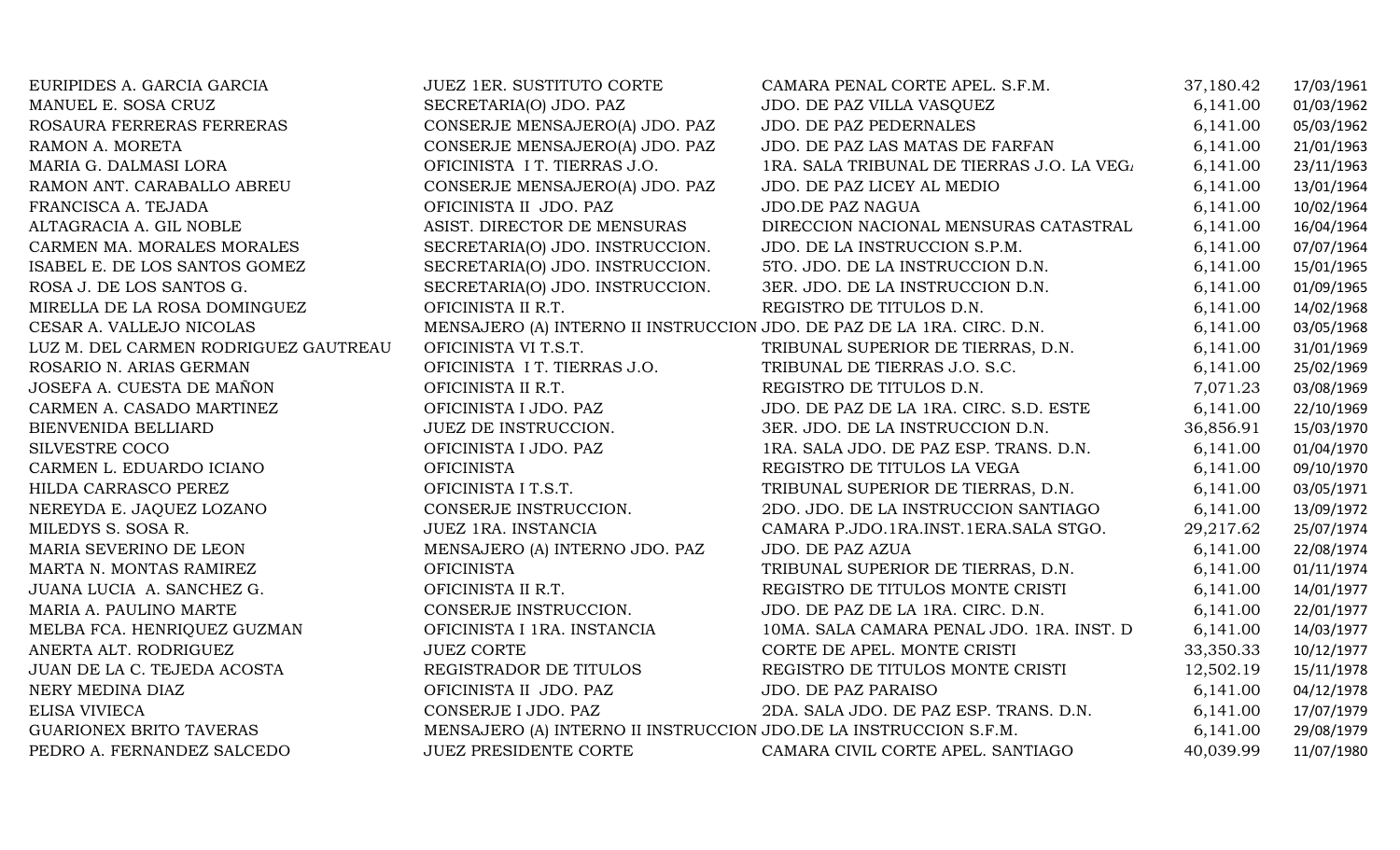| GENOVEVA I. ROSARIO              | CONSERJE T.T.J.O.                | 1RA. SALA TRIBUNAL DE TIERRAS J.O.S.F.M.                             | 6,141.00  | 14/08/1980 |
|----------------------------------|----------------------------------|----------------------------------------------------------------------|-----------|------------|
| LUIS J. BOURGET FROMETA          | <b>JUEZ 1ER. SUSTITUTO CORTE</b> | CAMARA CIVIL CORTE APEL. S.C.                                        | 39,170.92 | 10/11/1980 |
| RAFAEL A. RODRIGUEZ GONZALEZ     | <b>JUEZ 2DO. SUSTITUTO CORTE</b> | CAMARA CIVIL CORTE APEL. SANTIAGO                                    | 37,310.00 | 12/08/1982 |
| FRANCIA C. MARTINEZ DRULLARD     | <b>JUEZ DE LA INSTRUCCION</b>    | 2DO. JDO. DE LA INSTRUCCION D.N.                                     | 21,878.83 | 28/09/1982 |
| SIMONA FAMILIA ZABALA            | SECRETARIA(O) JDO. PAZ           | JDO. DE PAZ LAS MATAS DE FARFAN                                      | 6,141.00  | 02/11/1982 |
| JOSE P. FLORES M.                | <b>JUEZ DE PAZ</b>               | JDO. DE PAZ LAS TERRENAS                                             | 12,502.19 | 15/05/1984 |
| RAMONA FLORES DE MATOS           | SECRETARIA(O) JDO. PAZ           | JDO. DE PAZ DE LA 3RA. CIRC. D.N.                                    | 6,141.00  | 31/08/1984 |
| AUGUSTO E. OVIEDO PEÑA           | <b>JUEZ DE PAZ</b>               | JDO. DE PAZ BANICA                                                   | 10,939.42 | 30/10/1984 |
| LOURDES M. NUÑEZ ROSARIO         | OFICINISTA II JDO. PAZ           | JDO.DE PAZ SALCEDO                                                   | 6,141.00  | 22/01/1985 |
| TERESA MORA DE LA ROSA           | CONSERJE I JDO. PAZ              | 2DA. SALA JDO. DE PAZ ESP. TRANS. D.N.                               | 6,141.00  | 01/04/1985 |
| MARIA DEL R. CUELLO PARADIS      | JUEZ 1RA. INSTANCIA              | 5TA.SALA CAMARA PENAL JDO.1RA.INST.D.N.                              | 21,878.83 | 01/11/1985 |
| RAMONA REYES CARRASCO            |                                  | CONSERJE-MENSAJERO(A) INSTRUCCION. JDO. DE LA INSTRUCCION DAJABON    | 6,141.00  | 01/01/1986 |
| ANA M. BAUTISTA                  | OFICINISTA II R.T.               | REGISTRO DE TITULOS D.N.                                             | 6,141.00  | 01/01/1986 |
| ALTAGRACIA A. RODRIGUEZ VICTORIA | SECRETARIA(O) JDO. INSTRUCCION.  | 2DA. SALA CAMARA PENAL JDO. 1RA. INST. D.N.                          | 6,141.00  | 01/01/1986 |
| ROSA PAREDES GARCIA              | CONSERJE                         | JDO.DE PAZ S.F.M.                                                    | 6,141.00  | 04/01/1986 |
| PEDRO HERNANDEZ CRUCEY           | ALGUACIL ESTRADO JDO. PAZ        | <b>JDO. DE PAZ VILLA RIVAS</b>                                       | 6,141.00  | 04/01/1986 |
| DAVID A. FELIZ FELIZ             | SECRETARIA(O) JDO. PAZ           | JDO. DE PAZ CABRAL                                                   | 6,141.00  | 25/09/1986 |
| MERCEDES SEGURA CUEVAS           | CONSERJE                         | JDO. DE PAZ POLO                                                     | 6,141.00  | 25/09/1986 |
| EDELMIRA RAMIREZ DE ESPINAL      |                                  | CONSERJE-MENSAJERO(A) INSTRUCCION. JDO. DE LA INSTRUCCION HATO MAYOR | 6,141.00  | 01/10/1986 |
| NURIS M. NOVAS MATOS             | CONSERJE-MENSAJERO(A)            | JDO.DE PAZ JIMANI                                                    | 6,141.00  | 07/10/1986 |
| BIENVENIDA VELOZ                 | CONSERJE MENSAJERO(A) JDO. PAZ   | JDO. DE PAZ CRISTOBAL                                                | 6,141.00  | 13/10/1986 |
| HILDA L. LAMARCHE UBIERA         | SECRETARIA(O) JDO. PAZ           | JDO. DE PAZ EL SEIBO                                                 | 6,141.00  | 13/10/1986 |
| CARMELA MATOS TEJEDA             | CONSERJE                         | TRIBUNAL DE TIERRAS J.O. AZUA                                        | 6,141.00  | 13/10/1986 |
| MIGUELINA PEÑA MENDEZ            | SECRETARIA(O) JDO. PAZ           | JDO. DE PAZ PARAISO                                                  | 6,141.00  | 14/10/1986 |
| JUANA JIMENEZ E.                 | SECRETARIA(O) JDO. PAZ           | JDO. DE PAZ SABANA GRANDE DE BOYA                                    | 6,141.00  | 15/10/1986 |
| ARGENTINA ORTIZ PERDOMO          | CONSERJE MENSAJERO(A) JDO. PAZ   | JDO. DE PAZ NIZAO                                                    | 6,141.00  | 21/10/1986 |
| LUCINDA ESPINAL                  | CONSERJE-MENSAJERO(A)            | JDO. DE PAZ SAN RAFAEL DEL YUMA                                      | 6,141.00  | 24/10/1986 |
| DANIEL MEDINA BELLIARD           | ALGUACIL ESTRADO 1RA. INSTANCIA  | JDO. DE 1RA. INST. DAJABON                                           | 6,141.00  | 01/12/1986 |
| ELIDA E. SANCHEZ NINA            | REGISTRADOR DE TITULOS           | REGISTRO DE TITULOS S.C.                                             | 17,199.43 | 17/12/1986 |
| DULCE M. ESTEVEZ                 | CONSERJE MENSAJERO(A) JDO. PAZ   | JDO. DE PAZ ESPERANZA                                                | 6,141.00  | 19/01/1987 |
| OLGA E. DIAZ DIAZ                | OFICINISTA III 1RA. INSTANCIA    | 3RA. SALA CAMARA PENAL JDO. 1RA. INST. D.N.                          | 6,141.00  | 03/03/1987 |
| PEDRO REYES MEDINA               | SECRETARIA(O) JDO. PAZ           | JDO. DE PAZ POSTRER RIO                                              | 6,141.00  | 04/03/1987 |
| VENECIA RUIZ MATEO               | CONSERJE MENSAJERO(A) JDO. PAZ   | JDO. DE PAZ ELIAS PIÑA                                               | 6,141.00  | 10/03/1987 |
| FELICIA CUEVAS CARVAJAL          | OFICINISTA II JDO. PAZ           | JDO. DE PAZ POSTRER RIO                                              | 6,141.00  | 03/04/1987 |
|                                  |                                  |                                                                      |           |            |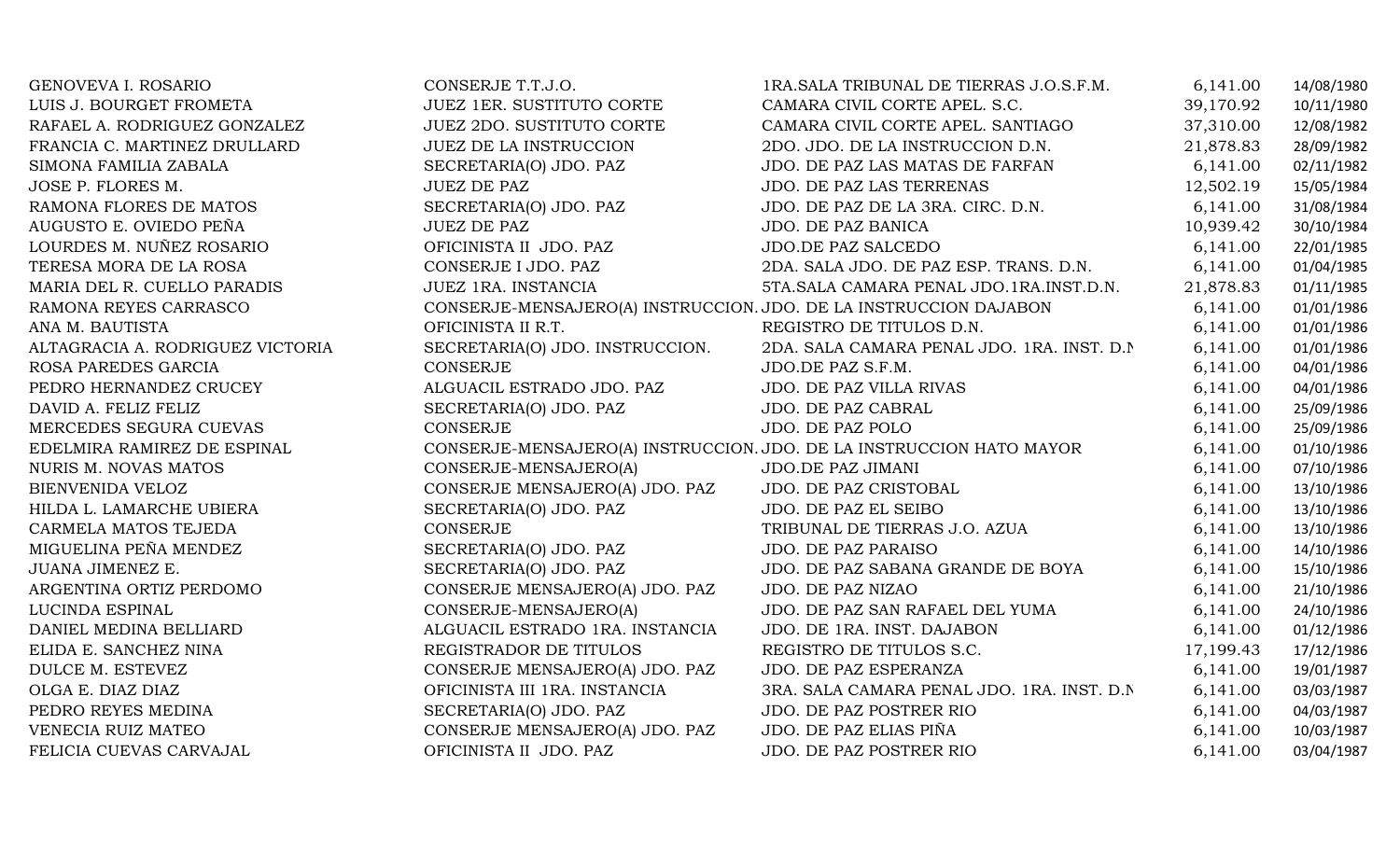| SENEO MONTERO MONTAS                 | ALGUACIL ESTRADO JDO. PAZ                                            | JDO. DE PAZ EL CERCADO                     | 6,141.00  | 21/04/1987 |
|--------------------------------------|----------------------------------------------------------------------|--------------------------------------------|-----------|------------|
| LIVIO G. RIVAS                       | ALGUACIL ESTRADO JDO. PAZ                                            | JDO. DE PAZ LA DESCUBIERTA                 | 6,141.00  | 27/04/1987 |
| SERGIO OLIVERO FELIZ                 | <b>JUEZ DE PAZ</b>                                                   | JDO. DE PAZ TAMAYO                         | 10,939.42 | 01/05/1987 |
| DORA H. STERLING VAZQUEZ             | <b>OFICINISTA</b>                                                    | REGISTRO DE TITULOS D.N.                   | 6,141.00  | 11/05/1987 |
| RICHARDIN DE J. DOTEL                | <b>JUEZ DE PAZ</b>                                                   | JDO. DE PAZ FUNDACION                      | 7,643.31  | 27/05/1987 |
| MIGUEL MEDINA PEREZ                  | <b>JUEZ DE PAZ</b>                                                   | JDO. DE PAZ LA DESCUBIERTA                 | 12,502.19 | 01/06/1987 |
| AMELIA VALDEZ M.                     | OFICIAL MAYOR R.T.                                                   | REGISTRO DE TITULOS NAGUA                  | 6,141.00  | 01/06/1987 |
| EVARISTO JIMENEZ FIGUEREO            | <b>JUEZ DE PAZ</b>                                                   | JDO. DE PAZ RESTAURACION                   | 10,939.42 | 03/06/1987 |
| JUAN SEBASTIAN RODRIGUEZ             | ALGUACIL ESTRADO JDO. PAZ                                            | <b>JDO. DE PAZ HOSTOS</b>                  | 6,141.00  | 04/06/1987 |
| <b>JULIANA PINEDA</b>                | CONSERJE MENSAJERO(A) JDO. PAZ                                       | JDO. DE PAZ AZUA                           | 6,141.00  | 06/06/1987 |
| EUDES M. ENCARNACION FELIZ           | SECRETARIA(O) JDO. PAZ                                               | JDO. DE PAZ LAS SALINAS                    | 6,141.00  | 26/06/1987 |
| ADRIANO GONZALEZ PANTALEON           | CONSERJE                                                             | <b>JDO.DE PAZ MOCA</b>                     | 6,141.00  | 03/07/1987 |
| SENAIDA A. ALVAREZ PEREZ             | CONSERJE                                                             | TRIBUNAL SUPERIOR DE TIERRAS, D.N.         | 6,141.00  | 06/08/1987 |
| FRANCISCA R. PEREZ PEÑA              | CONSERJE                                                             | JDO. DE PAZ DE LA 1RA. CIRC. LA VEGA       | 6,141.00  | 01/10/1987 |
| YDALIA PORTORREAL                    | CONSERJE                                                             | TRIBUNAL SUPERIOR DE TIERRAS, D.N.         | 6,141.00  | 01/10/1987 |
| YOLANDA E. DE WINDT DE GAUTREAU      | ABOGADO AYUDANTE                                                     | TRIBUNAL SUPERIOR DE TIERRAS, D.N.         | 13,258.57 | 01/10/1987 |
| ROSAURA JULIA JIMENEZ DAJER DE LOPEZ | <b>JUEZ DE LA INSTRUCCION</b>                                        | JDO.DE LA INSTRUCCION BONAO                | 26,910.97 | 01/12/1987 |
| RAFAELA DE JS. PEÑA LORA             | <b>CONSERJE I MENSURAS</b>                                           | DIRECCION NACIONAL MENSURAS CATASTRAL      | 6,141.00  | 01/02/1988 |
| RAMONA DE JESUS ROSARIO              | CONSERJE                                                             | JDO. DE PAZ MONSEÑOR NOUEL                 | 6,141.00  | 29/02/1988 |
| <b>JOSEFINA GURIDIS POZO</b>         | CONSERJE IV 1RA. INSTANCIA                                           | CAMARA CIVIL JDO. 1RA. INST. S.C.          | 6,141.00  | 01/03/1988 |
| MARITZA MEJIA DUVERGE                | OFICINISTA II JDO. PAZ                                               | JDO. DE PAZ SAN JOSE DE OCOA               | 6,141.00  | 23/03/1988 |
| ALTAGRACIA M. PLACENCIO FORTUNA      | SECRETARIA(O) JDO. PAZ                                               | JDO. DE PAZ BAJOS DE HAINA                 | 6,141.00  | 28/04/1988 |
| CARMEN DE LOS A. LUCIANO GARCIA      | SECRETARIA(O) 1RA. INSTANCIA                                         | PCIA. JDO. DE TRABAJO SANTIAGO             | 6,141.00  | 19/08/1988 |
| CAROLINA A. VICTORIA                 | OFICINISTA I 1RA. INSTANCIA                                          | CAMARA PENAL JDO. 1RA. INST. MARIA TRINID  | 6,141.00  | 12/09/1988 |
| RAMON A. GUTIERREZ GARCIA            | OFICINISTA I T. TIERRAS J.O.                                         | TRIBUNAL DE TIERRAS J.O. MONTE CRISTI      | 6,141.00  | 21/09/1988 |
| VIRGINIA SUERO ESPINAL               | CONSERJE T.S.T.                                                      | TRIBUNAL SUPERIOR DE TIERRAS, D.N.         | 6,141.00  | 01/11/1988 |
| MARIA A. CASTRO AGRAMONTE            | MENSAJERO (A) INTERNO I 1RA. INSTANCICAMARA PENAL JDO.1RA.INST.COTUI |                                            | 6,141.00  | 01/04/1989 |
| DAYSI R. VASQUEZ CRUZ                | OFICINISTA I 1RA. INSTANCIA                                          | 3RA. SALA CAMARA PENAL JDO. 1RA. INST. STO | 6,141.00  | 09/04/1989 |
| AMERICA G. ESPINAL HUED              | <b>OFICINISTA</b>                                                    | REGISTRO DE TITULOS SANTIAGO               | 6,141.00  | 26/06/1989 |
| MERCEDES HIRALDO                     | CONSERJE I JDO. PAZ                                                  | JDO. DE PAZ DE LA 2DA. CIRC. D.N.          | 6,141.00  | 01/07/1989 |
| ANTHIA M. REYES JIMENEZ              | SECRETARIA(O) JDO. PAZ                                               | JDO. DE PAZ MONTE CRISTI                   | 6,141.00  | 21/07/1989 |
| ANA J. LOPEZ GERMOSEN                | CONSERJE MENSAJERO(A) JDO. PAZ                                       | JDO. DE PAZ JOSE CONTRERAS                 | 6,141.00  | 14/05/1990 |
| ELBA H. VARGAS FRIAS                 | SECRETARIA(O) JDO. PAZ                                               | JDO. DE PAZ LOMA DE CABRERA                | 6,141.00  | 03/12/1990 |
| ESTHER M. AMOR PEÑA                  | OFICINISTA I INSTRUCCION                                             | 1ER. JDO. DE LA INSTRUCCION D.N.           | 6,141.00  | 01/03/1991 |
|                                      |                                                                      |                                            |           |            |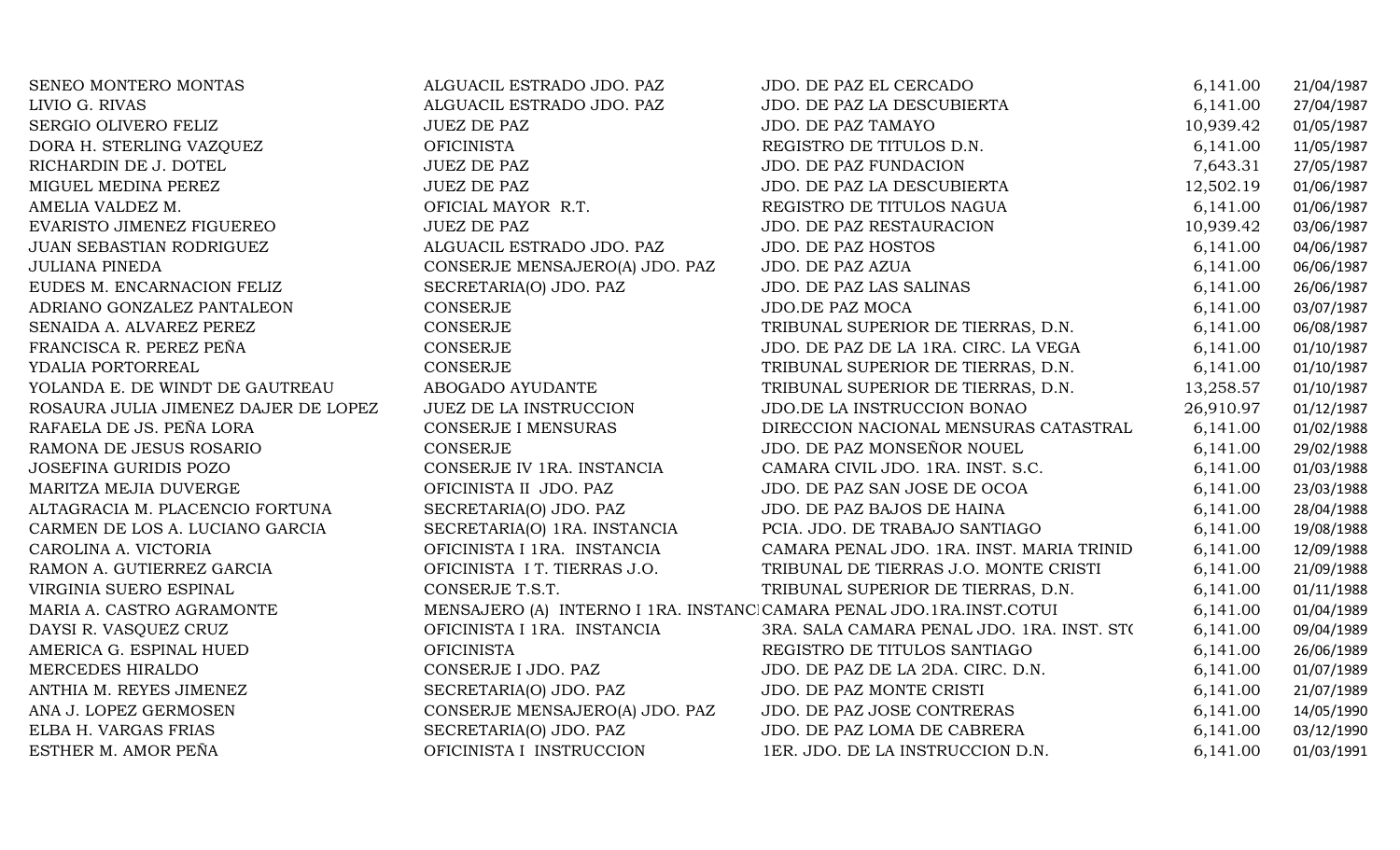| LUCILA NUÑEZ CASTRO                                                     | CONSERJE I 1RA. INSTANCIA        | JDO. DE 1RA. INST. DAJABON                | 6,141.00   | 01/05/1991 |
|-------------------------------------------------------------------------|----------------------------------|-------------------------------------------|------------|------------|
| ELIGIA DE LA CRUZ                                                       | CONSERJE I S.C.J.                | SECCION DE MAYORDOMIA                     | 6,141.00   | 01/06/1991 |
| RAFAEL CONTRERAS CONTRERAS                                              | OFICINISTA VII T. S.T.           | TRIBUNAL SUPERIOR DE TIERRAS, D.N.        | 6,141.00   | 01/06/1991 |
| FRANCISCO J. NUÑEZ GOMEZ                                                | <b>JUEZ 2DO. SUSTITUTO CORTE</b> | CAMARA PENAL CORTE APEL. LA VEGA          | 38,512.87  | 20/09/1991 |
| GREGORIO ARIAS CARRASCO                                                 | JUEZ 1RA. INSTANCIA              | 1RA. CAMARA PENAL JDO. 1RA. INST. BARAHO! | 22,152.31  | 25/11/1991 |
| MAXIMO S. ROSARIO RODRIGUEZ                                             | ENC. ALMACEN T.S.T.              | TRIBUNAL SUPERIOR DE TIERRAS, D.N.        | 6,141.00   | 01/12/1991 |
| <b>JUSTO FERRERAS PEREZ</b>                                             | ALGUACIL ESTRADO JDO. PAZ        | JDO. DE PAZ POSTRER RIO                   | 6,141.00   | 01/08/1992 |
| <b>LEON FLORES</b>                                                      | <b>JUEZ CORTE</b>                | 1RA. SALA CORTE DE TRABAJO D.N.           | 33,102.89  | 11/11/1992 |
| LUCIA M. REYES PEREZ                                                    | <b>JUEZ DE PAZ</b>               | JDO. DE PAZ DE LA 2DA. CIRC. D.N.         | 17,654.87  | 16/11/1992 |
| XIOMARA A. MONTERO JIMENEZ                                              | <b>JUEZ DE PAZ</b>               | JDO. DE PAZ LAS MATAS DE FARFAN           | 10,939.42  | 01/12/1992 |
| ANA M. BAEZ ROSARIO                                                     | CONSERJE MENSAJERO(A) JDO. PAZ   | JDO. DE PAZ DAJABON                       | 6,141.00   | 01/02/1993 |
| EUGENIA PEREZ SANTANA                                                   | <b>JUEZ DE PAZ</b>               | JDO. DE PAZ POSTRER RIO                   | 10,939.42  | 01/06/1993 |
| <b>JUANA TRAVIESO VASQUEZ</b>                                           | OFICINISTA II JDO. PAZ           | <b>JDO. DE PAZ VILLA RIVAS</b>            | 6,141.00   | 01/08/1993 |
| DOMINGO GUZMAN MORETA FELIZ                                             | SECRETARIA(O) JDO. PAZ           | <b>JDO. DE PAZ PARAISO</b>                | 6,141.00   | 01/08/1995 |
| CRISTINO RODRIGUEZ                                                      | OFICINISTA VI T.S.T.             | TRIBUNAL SUPERIOR DE TIERRAS, D.N.        | 6,141.00   | 01/07/1996 |
| GUARINA E. MERCEDES HERNANDEZ FERDINARI SECRETARIA(O) JDO. INSTRUCCION. |                                  | JDO. DE LA INSTRUCCION SANTIAGO RODRIGU   | 6,141.00   | 17/01/1997 |
| RUTH MONTALVO FRANCISCO                                                 | JUEZ T.T.J.O.                    | TRIBUNAL DE TIERRAS J.O. S.C.             | 30,099.01  | 14/12/1998 |
| LUIS E. MOREL POUERIE                                                   | JUEZ T.S.T.                      | TRIBUNAL SUPERIOR DE TIERRAS, D.N.        | 37,390.08  | 07/07/1999 |
| NEREIDA FLORIAN SANTANA                                                 | CONSERJE MENSAJERO(A) JDO. PAZ   | JDO. DE PAZ BAORUCO                       | 6,141.00   | 05/08/1999 |
| EDGARDO HERNANDEZ MEJIA                                                 | JUEZ S.C.J.                      | TERCERA SALA S.C.J.                       | 390,029.23 | 05/08/1997 |
| SARA I. HENRIQUEZ MARIN                                                 | CONSEJERO/A                      | CONSEJO DEL PODER JUDICIAL                | 390,029.23 | 29/12/1998 |
| JOSE A. CRUCETA ALMANZAR                                                | JUEZ S.C.J.                      | PRIMERA SALA S.C.J.                       | 390,029.23 | 09/04/1992 |
| FRANCISCO ANT. JEREZ MENA                                               | JUEZ PRESIDENTE SALA S.C.J.      | PRIMERA SALA S.C.J.                       | 397,875.19 | 13/11/1991 |
| ROBERT C. PLACENCIA ALVAREZ                                             | JUEZ S.C.J.                      | TERCERA SALA S.C.J.                       | 390,029.23 | 02/12/1998 |
| MARIANO GERMAN MEJIA                                                    | JUEZ PRESIDENTE S.C.J.           | PRESIDENCIA S.C.J.                        | 423,000.00 | 28/12/2011 |
| ARIEL A. VOLQUEZ MATOS                                                  | OFICINISTA 1RA. INSTANCIA        | JDO. DE LA INSTRUCCION INDEPENDENCIA      | 15,720.00  | 30/07/2014 |
| DARMI E. TORRES CARABALLO                                               | OFICINISTA CORTE                 | PCIA. CORTE DE TRABAJO D.N.               | 38,088.00  | 04/08/1998 |
| SORAYA A. VARGAS ENCARNACION                                            | ADMINISTRADOR (A) GENERAL        | ADMINISTRACION GENERAL JURISDICCION INN   | 221,760.00 | 01/09/1997 |
| IBELISE DEL C. RAMIREZ PEREZ                                            | SECRETARIA DEPTO. ADM.           | DPTO. ADMINISTRATIVO JDOS. DE TRABAJO     | 32,895.00  | 08/05/1998 |
| ESPERANZA DEL C. PICHARDO PIO                                           | <b>OFICINISTA</b>                | UNIDAD DE APOYO SECRETARIAL TST           | 38,726.50  | 01/09/1997 |
| HAYDEE DE LOS M. BAEZ ALMONTE                                           | OFICINISTA CORTE                 | 3RA. SALA CAMARA CIVIL CORTE APEL. D.N.   | 38,088.00  | 01/02/1990 |
| HERIBERTO A. MOLINA MOLINA                                              | AUX. DE BIENES INFORMATICOS      | UNIDAD SOPORTE TECNICO J.I. D.N.          | 34,980.00  | 01/03/1989 |
| BELKIS B. PEÑA PLACENCIA                                                | <b>TELEFONISTA</b>               | DPTO. ADMINISTRATIVO CORTE DE TRABAJO I   | 17,784.00  | 01/06/1995 |
| CRUZ N. DE LOS SANTOS VELAZQUEZ                                         | <b>CONSERJE</b>                  | DPTO. ADMINISTRATIVO JDOS. DE TRABAJO     | 14,160.00  | 01/03/1996 |
|                                                                         |                                  |                                           |            |            |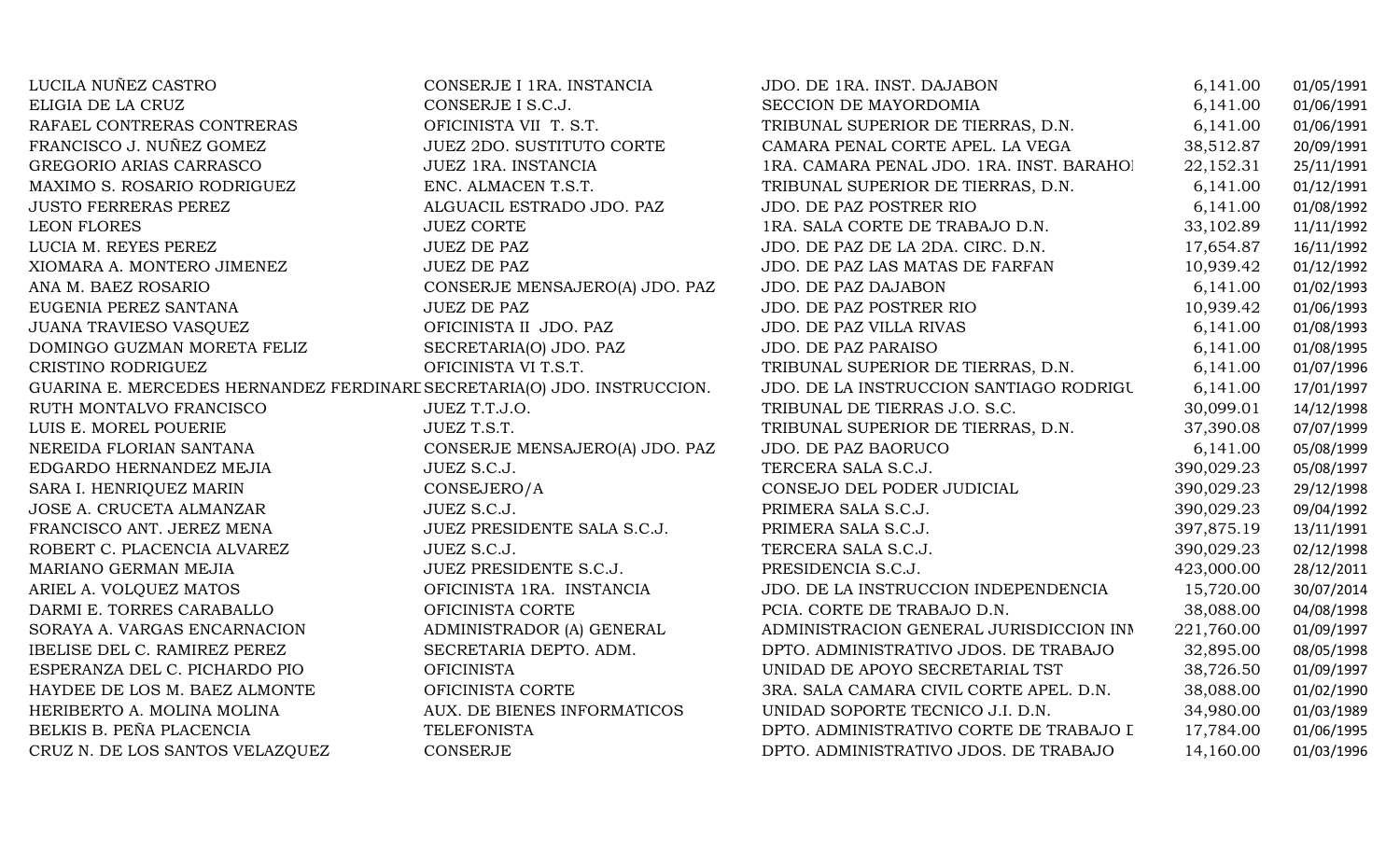| OTILIO A. VIDAL                   | ABOGADO AYUDANTE 1RA. INST.                                            | 3RA. SALA CAMARA CIVIL JDO. 1RA. INST. D.N.                                 | 43,840.80  | 18/08/1997 |
|-----------------------------------|------------------------------------------------------------------------|-----------------------------------------------------------------------------|------------|------------|
| FANNY R. MEDINA RODRIGUEZ         |                                                                        | ENCARGADO(A) OFICINA ADMINISTRATIVA DPTO. ADMINISTRATIVO CORTE DE TRABAJO I | 116,150.00 | 01/04/1998 |
| ELEUTERIA P. JAVIER PAULINO       | OFICINISTA CITACIONES Y NOTIFICACIONI CENTRO DE CITACIONES P.J.C.N.    |                                                                             | 20,760.00  | 02/01/1989 |
| FRANKLIN DE JESUS ROSARIO         | OFICINISTA CORTE                                                       | 1RA. SALA CAMARA CIVIL CORTE APEL. D.N.                                     | 24,240.00  | 13/02/1998 |
| JOSE L. DISLA SUERO               | OFICINISTA CORTE                                                       | 2DA. SALA CAMARA CIVIL CORTE APEL. D.N.                                     | 24,240.00  | 01/07/1998 |
| LUIS E. CASADO CASTILLO           | SUPERVISOR DE ARCHIVO                                                  | OFIC. DE ARCHIVO JUDICIAL CAM.CIVIL CORTI                                   | 29,580.00  | 15/07/1998 |
| ANA R. NUÑEZ POLANCO              | SECRETARIA (O) PRIMERA INSTANCIA                                       | 2DO. TRIBUNAL COL. C/P JDO. 1RA. INST. D.N.                                 | 46,368.00  | 18/09/1997 |
| EVELYN O. VALDEZ YSABEL           | SECRETARIA(O) CORTE                                                    | 3RA. SALA CAMARA PENAL CORTE APEL. D.N.                                     | 42,657.60  | 17/02/1999 |
| NEREYRA DEL C. ARACENA            | ABOGADO AYUDANTE CORTE                                                 | 2DA. SALA CAMARA PENAL CORTE APEL. D.N.                                     | 58,374.00  | 24/04/1987 |
| OSVALDO PEREZ LORENZO             | SECRETARIA(O) I CORTE                                                  | PCIA. CAMARA PENAL CORTE APEL. D.N.                                         | 25,680.00  | 01/07/1994 |
| ANTONIO O. SANCHEZ MEJIA          | <b>JUEZ CORTE</b>                                                      | 2DA. SALA TRIBUNAL SUPERIOR ADMINISTRAT.                                    | 186,000.00 | 17/09/1997 |
| KEILA S. PEREZ SANTANA            | JUEZ DE LA INSTRUCCION                                                 | 1ER. JDO. DE LA INSTRUCCION D.N.                                            | 138,000.00 | 01/04/1998 |
| MILDRED A. ZAPATA MORA            | ABOGADO AYUDANTE CORTE                                                 | 3RA. SALA CAMARA PENAL CORTE APEL. D.N.                                     | 58,374.00  | 08/06/1998 |
| ROBERT MONTILLA MERAN             | MENSAJERO INTERNO                                                      | PCIA. CAMARA PENAL CORTE APEL. D.N.                                         | 13,800.00  | 01/02/1999 |
| LUISA N. CANAAN POLANCO           | JUEZ PRESIDENTE SALA CORTE                                             | 3RA. SALA TRIBUNAL SUPERIOR ADMINISTRATI                                    | 205,800.00 | 11/11/1992 |
| CESAR A. ACEVEDO CASTILLO         | <b>JUEZ 2DO. SUSTITUTO CORTE</b>                                       | 1RA. SALA CORTE DE TRABAJO D.N.                                             | 199,464.00 | 04/02/1999 |
| <b>JULIO A. BASTARDO ALMANZAR</b> | JUEZ 2DO. SUST. PTE. DE CORTE Y PTE. L 2DA. SALA CORTE DE TRABAJO D.N. |                                                                             | 218,640.00 | 04/02/1999 |
| <b>JULIO C. REYES JOSE</b>        | <b>JUEZ PRESIDENTE CORTE</b>                                           | PCIA. CORTE DE TRABAJO D.N.                                                 | 218,640.00 | 26/11/1998 |
| VERONICA FCA. CASTRO MEDINA       | ABOGADO AYUDANTE CORTE                                                 | PCIA. CORTE DE TRABAJO D.N.                                                 | 58,374.00  | 12/08/1996 |
| ALBA V. PAREDES SANCHEZ           | SECRETARIA(O) CORTE                                                    | PCIA. CORTE DE TRABAJO D.N.                                                 | 42,657.60  | 01/10/1995 |
| MIGUEL S. ROMANO ROSARIO          | ALGUACIL DE ESTRADO                                                    | 2DA. SALA CORTE DE TRABAJO D.N.                                             | 14,760.00  | 21/02/1990 |
| YDALIA PAULINO GUZMAN             | ABOGADO AYUDANTE 1RA. INST.                                            | 2DA. SALA JDO. DE TRABAJO D.N.                                              | 43,840.80  | 01/11/1989 |
| ROQUE A. CABRERA                  | MENSAJERO INTERNO                                                      | DPTO. ADMINISTRATIVO CORTE DE TRABAJO I                                     | 18,120.00  | 17/11/1998 |
| SIRA E. FRIAS CORDERO             | SECRETARIA(O) CORTE                                                    | 1RA. SALA CORTE DE TRABAJO D.N.                                             | 42,657.60  | 01/10/1987 |
| ADA R. SEPULVEDA RODRIGUEZ        | OFICINISTA CORTE                                                       | 1RA. SALA CORTE DE TRABAJO D.N.                                             | 24,240.00  | 01/10/1993 |
| MILDRE M. OLIVERO FELIZ           | ABOGADO AYUDANTE CORTE                                                 | 2DA. SALA CORTE DE TRABAJO D.N.                                             | 58,374.00  | 01/10/1993 |
| NORMA C. SANTANA POLANCO          | OFICINISTA CORTE                                                       | 2DA. SALA CORTE DE TRABAJO D.N.                                             | 24,240.00  | 01/09/1993 |
| CLARA H. MORCELO MADERA           | ALGUACIL DE ESTRADO                                                    | 1RA. SALA CORTE DE TRABAJO D.N.                                             | 14,760.00  | 01/11/1979 |
| YMA H. MERCEDES RAMIREZ           | OFICINISTA CORTE                                                       | PCIA. CORTE DE TRABAJO D.N.                                                 | 24,240.00  | 14/10/1997 |
| EDUARD J. LEGER LOPEZ             | ALGUACIL DE ESTRADO                                                    | 1RA. SALA CORTE DE TRABAJO D.N.                                             | 14,760.00  | 01/05/1995 |
| MOISES DE LA CRUZ                 | ALGUACIL DE ESTRADO                                                    | PCIA. CORTE DE TRABAJO D.N.                                                 | 14,760.00  | 01/10/1993 |
| SANTO PEREZ MOQUETE               | ALGUACIL DE ESTRADO                                                    | 1RA. SALA CORTE DE TRABAJO D.N.                                             | 14,760.00  | 01/10/1993 |
| ADA K. SANCHEZ ORTIZ              | OFICINISTA CORTE                                                       | 1RA. SALA CORTE DE TRABAJO D.N.                                             | 24,240.00  | 03/10/1997 |
| <b>WILSON ROJAS</b>               | ALGUACIL DE ESTRADO                                                    | 2DA. SALA CAMARA CIVIL JDO. 1RA. INST. D.N.                                 | 14,760.00  | 21/11/1997 |
|                                   |                                                                        |                                                                             |            |            |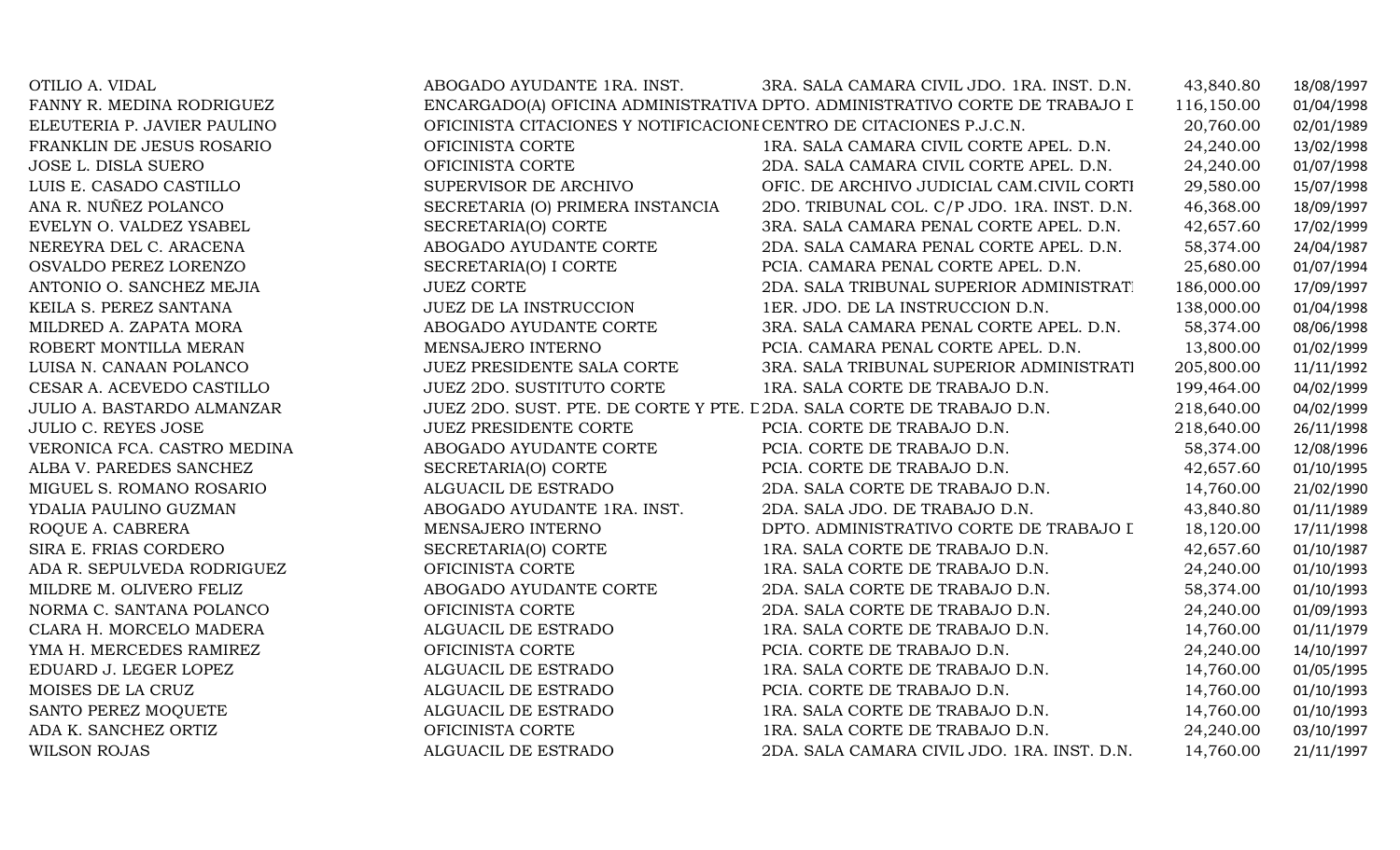| ILEANA G. PEREZ GARCIA        | <b>JUEZ CORTE</b>                                                     | 1RA. SALA CAMARA CIVIL CORTE APEL. D.N.                                            | 186,000.00 | 03/08/1998 |
|-------------------------------|-----------------------------------------------------------------------|------------------------------------------------------------------------------------|------------|------------|
| JUDHIT A. CONTRERAS ESMURDOC  | <b>JUEZ CORTE</b>                                                     | CORTE DE APEL. N.N.A. D.N.                                                         | 199,464.00 | 01/07/1988 |
| MAGNOLIA N. RUIZ Y GONZALEZ   | ENCARGADO(A) OFICINA ADMINISTRATIVA JDO. DE PAZ DE LA 1RA. CIRC. D.N. |                                                                                    | 45,600.00  | 18/02/1977 |
| TERESA C. RIVERA PEREZ        | ABOGADO AYUDANTE I R.T.                                               | REGISTRO DE TITULOS D.N.                                                           | 54,885.60  | 20/07/1988 |
| ILEANA R. GARCIA VALERA       | ABOGADO AYUDANTE CORTE                                                | 2DA. SALA CAMARA PENAL CORTE APEL. D.N.                                            | 58,374.00  | 05/07/1994 |
| NELSON G. CABREJA ARAMBOLES   | SECRETARIA(O) I CORTE                                                 | PCIA. CAMARA PENAL CORTE APEL. D.N.                                                | 25,680.00  | 01/11/1994 |
| GREGORIO ANT. RIVAS ESPAILLAT | <b>JUEZ CORTE</b>                                                     | 1RA. SALA CORTE DE TRABAJO D.N.                                                    | 186,000.00 | 12/06/1998 |
| EDYNSON FCO. ALARCON POLANCO  | JUEZ 2DO. SUST. CORTE Y PTE. SALA                                     | 1RA. SALA CAMARA CIVIL CORTE APEL. D.N.                                            | 199,464.00 | 01/08/1998 |
| EUNISIS VASQUEZ ACOSTA        |                                                                       | JUEZ 3ER. SUST. PTE. DE CORTE Y PTE. D 2DA. SALA CAMARA CIVIL CORTE APEL. D.N.     | 195,600.00 | 04/09/1997 |
| MIRTHA M. DE LA CRUZ DIAZ     | SECRETARIA (O) PRIMERA INSTANCIA                                      | 6TA. SALA CAMARA CIVIL JDO. 1RA. INST. D.N.                                        | 34,980.00  | 17/05/2005 |
| JORGE L. RIVERA DE LOS SANTOS | ABOGADO AYUDANTE CORTE                                                | UNIDAD DE ABOGADOS AYUDANTES TST                                                   | 58,374.00  | 01/05/2013 |
| ROBINSON D. SILVERIO PEREZ    | ALGUACIL DE ESTRADO                                                   | 8VA. SALA CAMARA CIVIL JDO. 1RA. INST. D.N.                                        | 14,760.00  | 30/08/1995 |
| DAISY M. ABREU URBAEZ         |                                                                       | JUEZ 1ER. SUST. PTE. JDO. 1ERA. INSTAN 8VA. SALA CAMARA CIVIL JDO. 1RA. INST. D.N. | 147,600.00 | 05/03/1999 |
| YOSELYN MOYA ESTRELLA         | OFICINISTA 1RA. INSTANCIA                                             | 4TA. SALA CAMARA CIVIL JDO. 1RA. INST. D.N.                                        | 20,760.00  | 11/03/1985 |
| NATIVIDAD EVANGELISTA DURAN   | OFICINISTA CITACIONES Y NOTIFICACIONI CENTRO DE CITACIONES P.J.C.N.   |                                                                                    | 20,760.00  | 01/10/1987 |
| MIRIAM GERMOSEN GONZALEZ      | <b>ARCHIVISTA</b>                                                     | OFIC. DEPOSITO ARCHIVO CENTRAL MANGANA                                             | 19,074.00  | 01/08/1991 |
| SAMUEL A. ARIAS ARZENO        | JUEZ PRESIDENTE SALA CORTE                                            | 3RA. SALA CAMARA CIVIL CORTE APEL. D.N.                                            | 186,000.00 | 29/12/1998 |
| JORGE L. GUZMAN ALBERTO       |                                                                       | ENCARGADO(A) OFICINA ADMINISTRATIVA JDO. DE PAZ MUNICIPAL PRIMERA SALA D.N.        | 45,600.00  | 01/01/1990 |
| YSIDRO MARTINEZ MOLINA        | ALGUACIL DE ESTRADO                                                   | TRIBUNAL SUPERIOR DE TIERRAS DPTO. CENT                                            | 14,760.00  | 25/08/1997 |
| MARIA ALT. BODRE CESAR        | ABOGADO AYUDANTE CORTE                                                | PCIA. CAMARA CIVIL CORTE APEL. D.N.                                                | 58,374.00  | 09/03/1988 |
| LORENZO MAÑON HERNANDEZ       | MENSAJERO EXTERNO                                                     | PCIA. CAMARA CIVIL CORTE APEL. D.N.                                                | 18,120.00  | 01/05/1997 |
| ERIDANIA CAMPUSANO SOLANO     | ABOGADO AYUDANTE CORTE                                                | 2DA. SALA CAMARA CIVIL CORTE APEL. D.N.                                            | 58,374.00  | 19/02/2007 |
| YUBERKI ANT. MATOS NIN        | OFICINISTA 1RA. INSTANCIA                                             | 3ER. TRIBUNAL COL. C/P JDO. 1RA .INST. D.N.                                        | 20,760.00  | 08/04/1997 |
| ROSANNA I. VASQUEZ FEBRILLET  | <b>JUEZ CORTE</b>                                                     | 3RA. SALA TRIB. SUPERIOR DE TIERRAS DPTO.                                          | 186,000.00 | 01/04/1996 |
| MARIA ALT. NOVA SANCHEZ       | ABOGADO AYUDANTE 1RA. INST.                                           | 3ER. JDO. DE LA INSTRUCCION D.N.                                                   | 43,840.80  | 06/06/1990 |
| XIOMICELL LORA GUZMAN         | SECRETARIA(O) CORTE                                                   | PCIA. CAMARA PENAL CORTE APEL. D.N.                                                | 78,000.00  | 01/06/1995 |
| YSIS B. MUÑIZ ALMONTE         | <b>JUEZ CORTE</b>                                                     | 2DA. SALA CAMARA PENAL CORTE APEL. D.N.                                            | 186,000.00 | 14/04/1998 |
| SANTO S. DISLA FLORENTINO     | ALGUACIL DE ESTRADO                                                   | 2DA. SALA CAMARA PENAL JDO. 1RA. INST. D.N.                                        | 15,960.00  | 14/07/1998 |
| RAMON H. GONZALEZ PEREZ       | JUEZ 2DO. SUSTITUTO CORTE                                             | 2DA. SALA CAMARA PENAL CORTE APEL. D.N.                                            | 199,464.00 | 15/08/1997 |
| JOSE M. LUGO ADAMES           | ALGUACIL DE ESTRADO                                                   | PCIA. CAMARA PENAL CORTE APEL. D.N.                                                | 15,960.00  | 16/03/1987 |
| GLADIS ALT. REYES DIAZ        | OFICINISTA 1RA. INSTANCIA                                             | 3ER. JDO. DE LA INSTRUCCION D.N.                                                   | 20,760.00  | 19/06/1990 |
| CARMENCITA SUERO RAMIREZ      | OFICINISTA 1RA. INSTANCIA                                             | 9NA. SALA CAMARA PENAL JDO. 1RA. INST. D.N.                                        | 20,760.00  | 01/09/1992 |
| YGNACIO P. CAMACHO HIDALGO    | JUEZ 1ER. SUSTITUTO CORTE                                             | 3RA. SALA CAMARA PENAL CORTE APEL. D.N.                                            | 205,800.00 | 14/04/1998 |
| DUARTE A. RODRIGUEZ PEREZ     | ALGUACIL DE ESTRADO                                                   | 4TA. SALA CAMARA PENAL JDO. 1RA.INST. D.N.                                         | 15,960.00  | 01/10/1991 |
|                               |                                                                       |                                                                                    |            |            |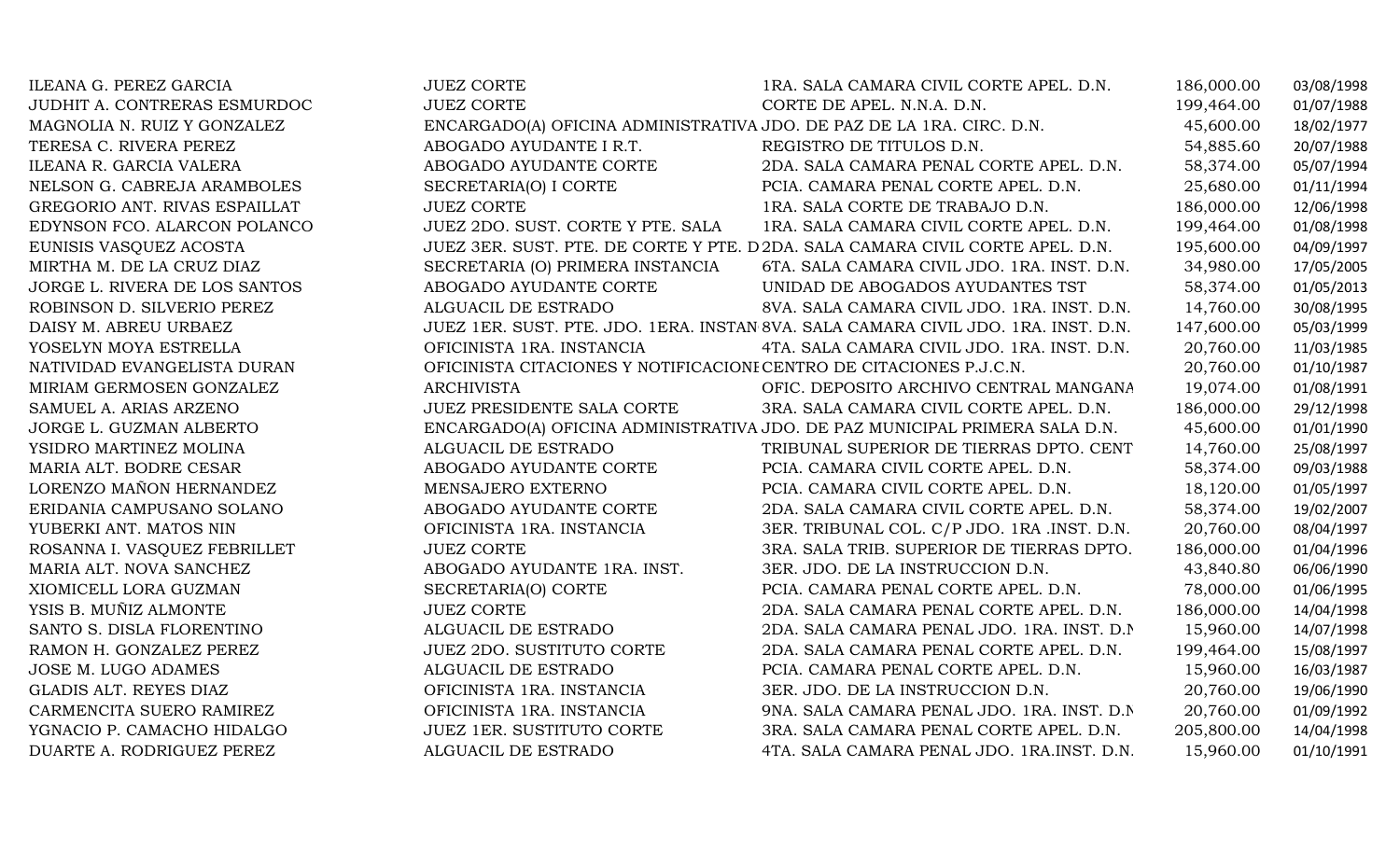| MILAGROS T. DEL JESU MATEO  | ABOGADO AYUDANTE CORTE           | 2DA. SALA CAMARA PENAL CORTE APEL. D.N.     | 58,374.00  | 15/02/1989 |
|-----------------------------|----------------------------------|---------------------------------------------|------------|------------|
| RAMON M. ALCANTARA JIMENEZ  | ALGUACIL DE ESTRADO              | PCIA. CAMARA PENAL CORTE APEL. D.N.         | 15,960.00  | 06/07/1987 |
| NIDIA ALT. CORONA DEL ORBE  | SECRETARIA (O) PRIMERA INSTANCIA | OFIC. JUDICIAL SERV. ATENC. PERMANENTE D    | 46,368.00  | 01/10/1996 |
| GUARIONEX PAULINO DE LA OZ  | ALGUACIL DE ESTRADO              | 1RA. SALA CAMARA PENAL CORTE APEL. D.N.     | 15,960.00  | 17/01/1990 |
| JOSEFA DE LOS SANTOS        | SECRETARIA (O) PRIMERA INSTANCIA | 1ER. TRIBUNAL COL. C/P JDO. 1RA. INST. D.N. | 46,368.00  | 01/02/1993 |
| JULIO C. CANO ALFAU         | <b>JUEZ PRESIDENTE CORTE</b>     | PCIA. CAMARA PENAL CORTE APEL. D.N.         | 218,640.00 | 12/01/1985 |
| JOSE A. MARTINEZ DURAN      | ALGUACIL DE ESTRADO              | 3RA. SALA CAMARA PENAL CORTE APEL. D.N.     | 15,960.00  | 14/09/1998 |
| NELSON A. VERAS PEREZ       | OFICINISTA CORTE                 | 2DA. SALA CAMARA PENAL CORTE APEL. D.N.     | 24,240.00  | 11/01/1993 |
| ILUMINADA CARMONA LOPEZ     | OFICINISTA 1RA. INSTANCIA        | 5TA. SALA JDO. DE TRABAJO D.N.              | 20,760.00  | 03/09/2012 |
| JUANA PEÑA GARCIA           | OFICINISTA 1RA. INSTANCIA        | 7MA. SALA CAMARA PENAL JDO. 1RA. INST. D.I  | 20,760.00  | 09/03/1989 |
| MODESTO ANT. MARTINEZ MEJIA | <b>JUEZ CORTE</b>                | CORTE DE APEL. N.N.A. D.N.                  | 186,000.00 | 14/04/1998 |
| RAFAEL A. BAEZ GARCIA       | <b>JUEZ CORTE</b>                | 1RA. SALA CAMARA PENAL CORTE APEL. D.N.     | 186,000.00 | 01/07/1998 |
| FREDDY A. MENDEZ MEDINA     | ALGUACIL DE ESTRADO              | 8VA. SALA CAMARA PENAL JDO. 1RA. INST. D.N. | 15,960.00  | 01/12/1998 |
| ANA J. CALDERON PEÑA        | SECRETARIA (O) PRIMERA INSTANCIA | 4TO. TRIBUNAL COL. C/P JDO. 1RA. INST. D.N. | 46,368.00  | 16/05/1995 |
| CLARA L. ALMONTE GOMEZ      | JUEZ 1RA. INSTANCIA              | 2DA. SALA CAMARA PENAL JDO. 1RA. INST. D.N. | 138,000.00 | 06/07/1998 |
| PEDRO ANT. SANCHEZ RIVERA   | <b>JUEZ CORTE</b>                | 2DA. SALA CAMARA PENAL CORTE APEL. D.N.     | 186,000.00 | 14/04/1998 |
| FATIMA A. GUERRERO LORENZO  | ABOGADO AYUDANTE 1RA. INST.      | 4TO. TRIBUNAL COL. C/P JDO. 1RA. INST. D.N. | 43,840.80  | 01/08/1998 |
| JESUS A. GERMAN GUZMAN      | ALGUACIL DE ESTRADO              | 9NA. SALA CAMARA PENAL JDO. 1RA. INST. D.N. | 15,960.00  | 10/09/1985 |
| ELSA M. ROSARIO VALDEZ      | OFICINISTA 1RA. INSTANCIA        | 9NA. SALA CAMARA PENAL JDO. 1RA. INST. D.N. | 20,760.00  | 09/03/1987 |
| LEO OGANDO                  | OFICINISTA 1RA. INSTANCIA        | 9NA. SALA CAMARA PENAL JDO. 1RA. INST. D.N. | 20,760.00  | 19/03/1996 |
| ZAIRA E. FELIZ GARCIA       | ABOGADO AYUDANTE 1RA. INST.      | 3ER. TRIBUNAL COL. C/P JDO. 1RA .INST. D.N. | 43,840.80  | 01/11/1997 |
| EUNICE RODRIGUEZ THEN       | SECRETARIA (O) PRIMERA INSTANCIA | 3ER. TRIBUNAL COL. C/P JDO. 1RA .INST. D.N. | 46,368.00  | 01/06/1998 |
| SANTA M. SANCHEZ            | SECRETARIA (O) PRIMERA INSTANCIA | 9NA. SALA CAMARA PENAL JDO. 1RA. INST. D.N. | 34,980.00  | 01/06/1998 |
| LIRO B. CARVAJAL MENDEZ     | ALGUACIL DE ESTRADO              | 3ER. TRIBUNAL COL. C/P JDO. 1RA .INST. D.N. | 15,960.00  | 01/08/1998 |
| ROSA DEL C. PINEDA PEREZ    | OFICINISTA 1RA. INSTANCIA        | PCIA. CAMARA PENAL JDO. 1RA. INST. D.N.     | 20,760.00  | 19/09/1988 |
| MARIO FCO. SANCHEZ GUZMAN   | COORDINADOR (A) MENSAJERIA       | DPTO. ADMINISTRATIVO P.J.C.N.               | 40,296.00  | 01/09/1988 |
| INES ENCARNACION SEVERINO   | CONSERJE                         | DPTO. ADMINISTRATIVO P.J.C.N.               | 12,444.00  | 20/06/1996 |
| BEYSI G. CASTILLO HERNANDEZ | CONSERJE                         | DPTO. ADMINISTRATIVO P.J.C.N.               | 12,444.00  | 27/10/1997 |
| SIMEON DE LOS SANTOS        | CONSERJE                         | DPTO. ADMINISTRATIVO P.J.C.N.               | 12,444.00  | 19/12/1990 |
| MARIA E. CONTRERAS          | <b>CONSERJE</b>                  | DPTO. ADMINISTRATIVO P.J.C.N.               | 12,444.00  | 18/12/1989 |
| RAFAEL VASQUEZ GOICO        | <b>JUEZ PRESIDENTE CORTE</b>     | PCIA. TRIBUNAL SUPERIOR ADMINISTRATIVO      | 218,640.00 | 26/11/1998 |
| CARMEN N. BARREIRO MEDRANO  | SECRETARIA (O) PRIMERA INSTANCIA | 4TA. SALA JDO. DE TRABAJO D.N.              | 34,980.00  | 01/02/1995 |
| FAUSTO A. DEL ORBE PEREZ    | ALGUACIL DE ESTRADO              | 1RA. SALA JDO. DE TRABAJO D.N.              | 14,760.00  | 13/03/1995 |
| <b>MARTIN MATEO</b>         | ALGUACIL DE ESTRADO              | 1RA. SALA JDO. DE TRABAJO D.N.              | 14,760.00  | 12/06/1978 |
|                             |                                  |                                             |            |            |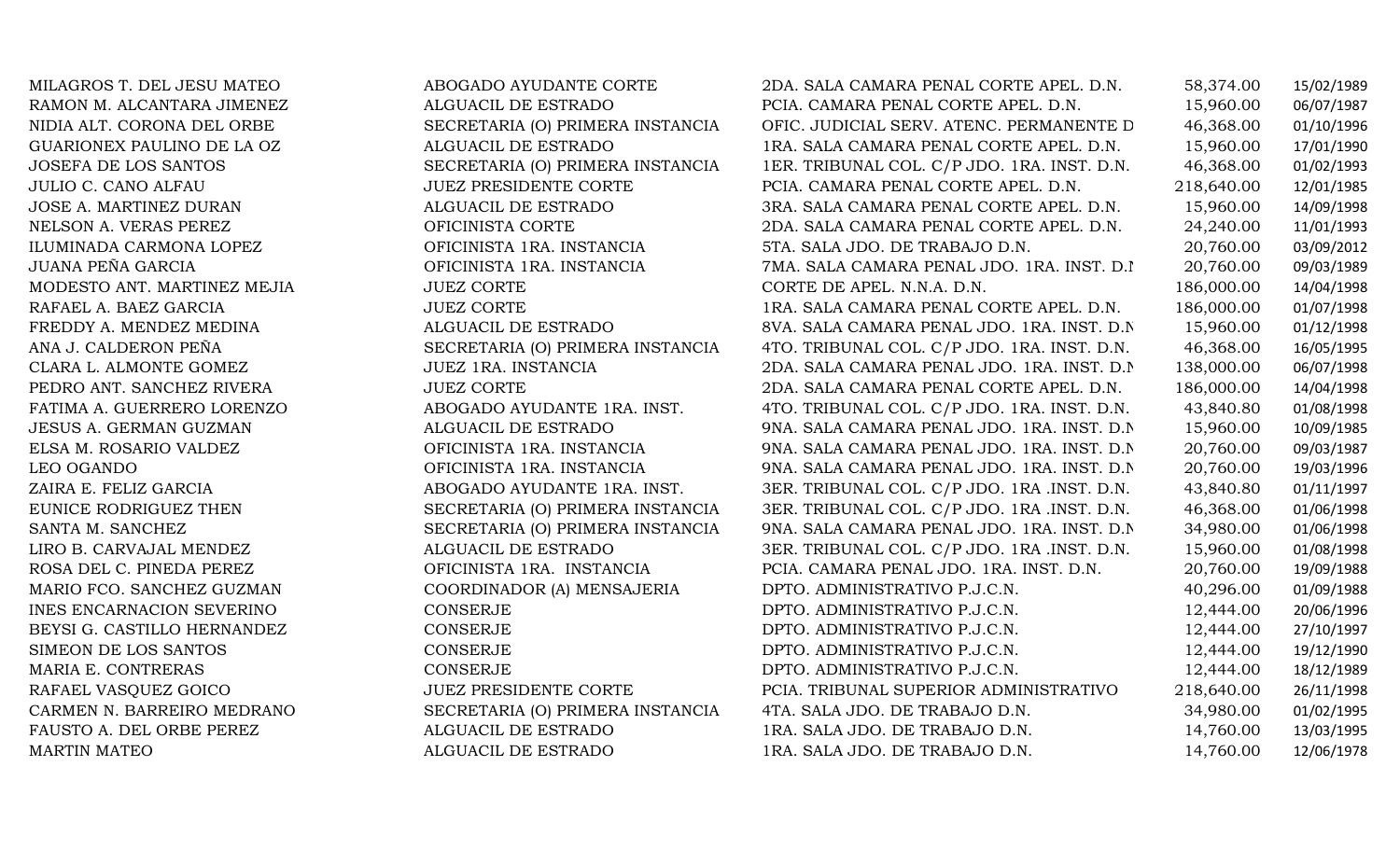| PEDRO DE LEON                    | AUXILIAR DE ALMACEN              | DPTO. ADMINISTRATIVO JDOS. DE TRABAJO       | 16,440.00  | 01/03/1999 |
|----------------------------------|----------------------------------|---------------------------------------------|------------|------------|
| JOSE T. TAVERAS ALMONTE          | ALGUACIL DE ESTRADO              | 2DA. SALA JDO. DE TRABAJO D.N.              | 14,760.00  | 01/10/1993 |
| ANA M. PEREZ DE LA CRUZ          | ABOGADO AYUDANTE 1RA. INST.      | PCIA. JDO. DE TRABAJO D.N.                  | 43,840.80  | 01/02/1999 |
| FELIX M. REYES VALDEZ            | <b>JUEZ CORTE</b>                | 2DA. SALA CORTE DE TRABAJO D.N.             | 186,000.00 | 04/02/1999 |
| NIDIA MONTERO                    | ABOGADO AYUDANTE CORTE           | 3RA. SALA CAMARA CIVIL CORTE APEL. D.N.     | 58,374.00  | 31/08/1994 |
| MARIA I. LOPEZ DE LINARES        | OFICINISTA 1RA. INSTANCIA        | 3RA. SALA JDO. DE TRABAJO D.N.              | 20,760.00  | 01/12/1994 |
| NICASIO DE JS. REYES SANTANA     | MENSAJERO EXTERNO                | DPTO. ADMINISTRATIVO JDOS. DE TRABAJO       | 18,120.00  | 01/10/1993 |
| ABEL A. PEREZ MIRAMBEAUX         | <b>JUEZ 2DO. SUSTITUTO CORTE</b> | 2DA. SALA CORTE DE TRABAJO D.N.             | 199,464.00 | 26/11/1998 |
| LEOCADIA RIVERA LIRIANO          | SECRETARIA (O) PRIMERA INSTANCIA | PCIA. JDO. DE TRABAJO D.N.                  | 34,980.00  | 15/03/1999 |
| RAMON CASTRO FAÑA                | ALGUACIL DE ESTRADO              | 4TA. SALA JDO. DE TRABAJO D.N.              | 14,760.00  | 24/10/1993 |
| YNOCENCIA ALCANTARA FIGUEROA     | <b>CONSERJE</b>                  | DPTO. ADMINISTRATIVO JDOS. DE TRABAJO       | 12,444.00  | 01/10/1993 |
| ANTONIO PEREZ                    | ALGUACIL DE ESTRADO              | 5TA. SALA JDO. DE TRABAJO D.N.              | 14,760.00  | 02/10/1987 |
| FEDERICO E. FERNANDEZ DE LA CRUZ | <b>JUEZ 1ER. SUSTITUTO CORTE</b> | 1RA. SALA CORTE DE TRABAJO D.N.             | 205,800.00 | 25/11/1998 |
| ADALGISA ALT. CASTILLO ABREU     | <b>JUEZ CORTE</b>                | CORTE DE APEL. N.N.A. D.N.                  | 186,000.00 | 01/08/1998 |
| MIGUEL GARCIA                    | MENSAJERO EXTERNO                | DPTO. ADMINISTRATIVO JDOS. DE TRABAJO       | 18,120.00  | 01/03/1997 |
| FRANCISCO ANT. PEREZ LORA        | <b>JUEZ PRESIDENTE CORTE</b>     | CORTE DE APEL. N.N.A. D.N.                  | 218,640.00 | 01/08/1998 |
| MARIA M. LIRANZO LANTIGUA        | ABOGADO AYUDANTE 1RA. INST.      | PCIA. CAMARA PENAL JDO. 1RA. INST. D.N.     | 43,840.80  | 01/03/1999 |
| DANIEL J. NOLASCO OLIVO          | <b>JUEZ CORTE</b>                | 3RA. SALA CAMARA PENAL CORTE APEL. D.N.     | 186,000.00 | 11/11/1992 |
| MIGUELINA UREÑA NUÑEZ            | <b>JUEZ CORTE</b>                | 1RA. SALA CAMARA CIVIL CORTE APEL. D.N.     | 186,000.00 | 21/09/1998 |
| RAMONA A. ESPINAL RODRIGUEZ      | OFICINISTA DE SERVICIO PENAL     | UNIDAD DE SERVICIO PENAL C.S.C. N.N.A. D.N. | 24,240.00  | 14/12/1998 |
| ADELA TORRES DE LA CRUZ DE NUÑEZ | <b>JUEZ CORTE</b>                | 2DA. SALA TRIB. SUPERIOR DE TIERRAS DPTO.   | 186,000.00 | 12/08/1998 |
| NANCY M. JOAQUIN GUZMAN          | <b>JUEZ CORTE</b>                | 3RA. SALA CAMARA PENAL CORTE APEL. D.N.     | 186,000.00 | 14/04/1998 |
| ROSARIO MUESES MANZUETA          | SECRETARIA (O) PRIMERA INSTANCIA | 6TO. JDO. DE LA INSTRUCCION D.N.            | 46,368.00  | 01/10/1998 |
| VANESSA E. ACOSTA PERALTA        | <b>JUEZ CORTE</b>                | 1RA. SALA TRIBUNAL SUPERIOR ADMINISTRATI    | 186,000.00 | 01/04/2003 |
| NIEVE DE JESUS                   | SECRETARIA (O) PRIMERA INSTANCIA | 4TO. JDO. DE LA INSTRUCCION D.N.            | 34,980.00  | 01/10/1987 |
| EVELIN Y. PIMENTEL RAMOS         | OFICINISTA 1RA. INSTANCIA        | 3ER. JDO. DE LA INSTRUCCION D.N.            | 20,760.00  | 13/03/1990 |
| FATIMA SANCHEZ SANTANA           | AUXILIAR ADMINISTRATIVO          | CENTRO DE INFORMACION JUDICIAL P.J.C.N.     | 20,760.00  | 29/11/1993 |
| DINAIDA DEL C. ALMONTE PERDOMO   | OFICINISTA 1RA. INSTANCIA        | OFIC. JUDICIAL SERV. ATENC. PERMANENTE D    | 20,760.00  | 03/09/1990 |
| DAISY I. MONTAS PIMENTEL         | <b>JUEZ CORTE</b>                | 1RA. SALA CAMARA PENAL CORTE APEL. D.N.     | 186,000.00 | 01/01/1999 |
| FRANKLIN E. CONCEPCION ACOSTA    | <b>JUEZ CORTE</b>                | 3RA. SALA TRIBUNAL SUPERIOR ADMINISTRATI    | 186,000.00 | 01/02/1999 |
| LUZ M. ORTIZ ORTEGA              | JUEZ 1RA. INSTANCIA              | TRIBUNAL N.N.A. 2DA. SALA PENAL D.N.        | 138,000.00 | 01/08/1998 |
| CLAUDIA M. PEÑA PEÑA             | <b>JUEZ CORTE</b>                | 3RA. SALA TRIBUNAL SUPERIOR ADMINISTRATI    | 186,000.00 | 01/07/1998 |
| ONDINA A. ROSARIO PERALTA        | <b>AUXILIAR ADMINISTRATIVO</b>   | CENTRO DE INFORMACION JUDICIAL P.J.C.N.     | 24,240.00  | 01/10/1987 |
| ELIZABETH J. DISLA LOPEZ         | SECRETARIA (O) PRIMERA INSTANCIA | OFIC. JUDICIAL SERV. ATENC. PERMANENTE D    | 46,368.00  | 12/01/1999 |
|                                  |                                  |                                             |            |            |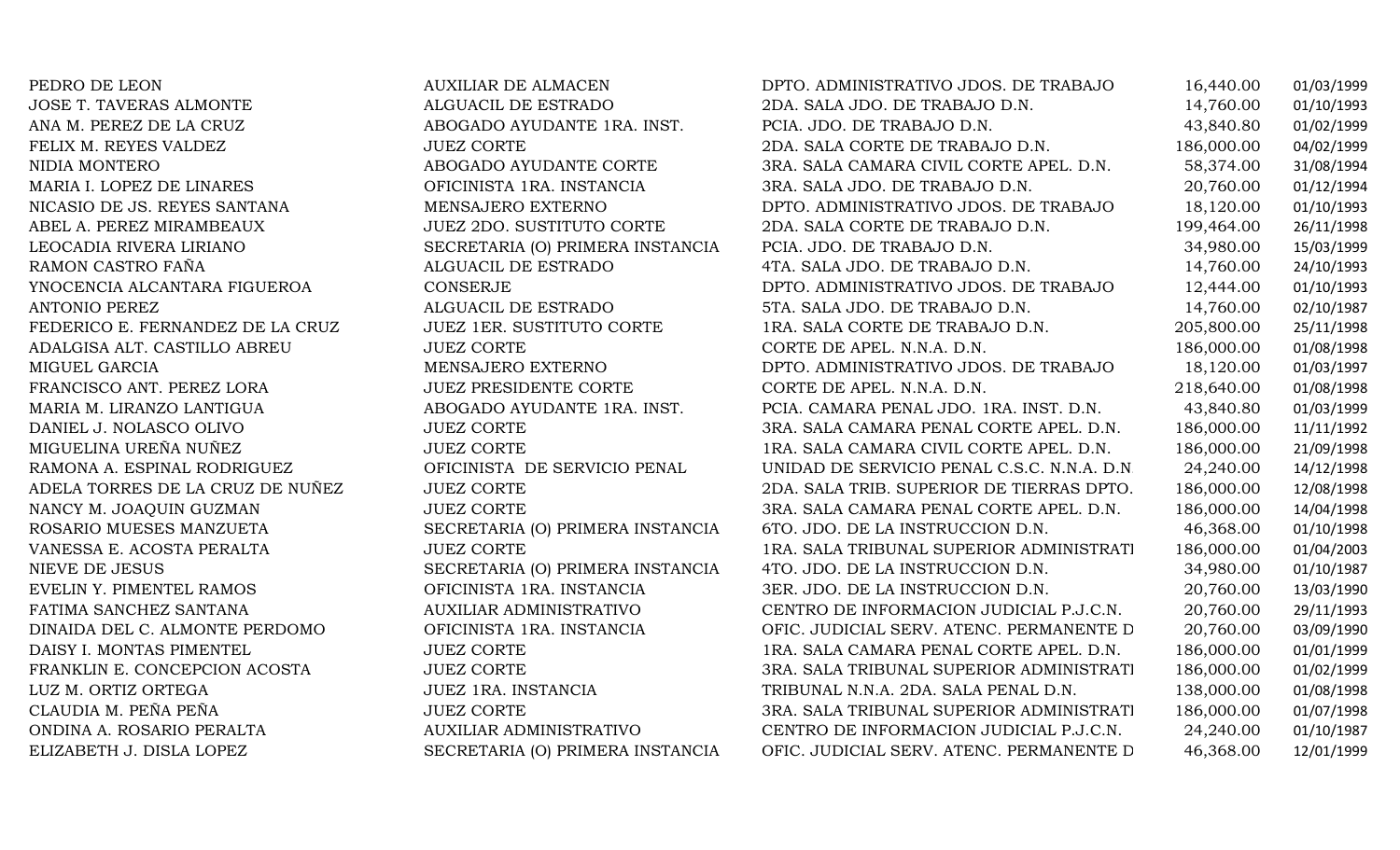| ALTAGRACIA C. DIROCHE PEREZ   | OFICINISTA 1RA. INSTANCIA                                           | 5TO. JDO. DE LA INSTRUCCION D.N.                                                   | 20,760.00  | 01/10/1992 |
|-------------------------------|---------------------------------------------------------------------|------------------------------------------------------------------------------------|------------|------------|
| RAFAEL HERNANDEZ              | ALGUACIL DE ESTRADO                                                 | JDO. DE PAZ DE LA 1RA. CIRC. D.N.                                                  | 14,760.00  | 05/10/1971 |
| SANTA RODRIGUEZ BATISTA       | <b>CONSERJE</b>                                                     | JDO. DE PAZ DE LA 1RA. CIRC. D.N.                                                  | 12,444.00  | 01/11/1996 |
| NELSON LIRIANO                | ALGUACIL DE ESTRADO                                                 | JDO. DE PAZ DE LA 2DA. CIRC. D.N.                                                  | 14,760.00  | 01/02/1994 |
| DAMARIS LAURENT OLIVERO       | <b>CONSERJE</b>                                                     | DPTO. ADMINISTRATIVO JDOS. DE TRABAJO                                              | 12,444.00  | 01/05/1995 |
| JOSE L. LUGO                  | ALGUACIL DE ESTRADO                                                 | JDO. DE PAZ DE LA 3RA. CIRC. D.N.                                                  | 14,760.00  | 10/11/1992 |
| MAXIMA MANZUETA HEREDIA       | CONSERJE                                                            | JDO. DE PAZ DE LA 3RA. CIRC. D.N.                                                  | 12,444.00  | 01/11/1994 |
| RAFAEL ANT. PACHECO PAULINO   |                                                                     | JUEZ 1ER. SUST. PTE. JDO. 1ERA. INSTAN 3ER. TRIBUNAL COL. C/P JDO. 1RA .INST. D.N. | 147,600.00 | 02/12/1998 |
| MARIA T. SANTANA MOSQUEA      | ABOGADO AYUDANTE 1RA. INST.                                         | 3ER. TRIBUNAL COL. C/P JDO. 1RA .INST. D.N.                                        | 43,840.80  | 01/09/1998 |
| MARILYN M. MUSA VALERIO       | <b>JUEZ CORTE</b>                                                   | 1RA. SALA CAMARA CIVIL CORTE APEL. D.N.                                            | 186,000.00 | 02/12/1998 |
| MARGARITA SANTANA ROMERO      | SECRETARIA (O) JDO. DE PAZ                                          | JDO. DE PAZ DE LA 4TA. CIRC. D.N.                                                  | 29,580.00  | 06/06/1991 |
| RAMONA RODRIGUEZ LOPEZ        | <b>JUEZ CORTE</b>                                                   | 3RA. SALA CAMARA PENAL CORTE APEL. D.N.                                            | 186,000.00 | 02/12/1998 |
| CECILIA ESTEVEZ               | SECRETARIA (O) PRIMERA INSTANCIA                                    | 2DA. SALA CAMARA PENAL JDO. 1RA. INST. D.N.                                        | 46,368.00  | 25/05/1984 |
| FRANCISCO F. SOTO CASTILLO    | MENSAJERO EXTERNO                                                   | DPTO. ADMINISTRATIVO JDOS. DE PAZ DE LA 2                                          | 18,120.00  | 01/11/1998 |
| MARYS ALT. DE LA PAZ PIMENTEL | SECRETARIA (O) PRIMERA INSTANCIA                                    | 5TO. JDO. DE LA INSTRUCCION D.N.                                                   | 46,368.00  | 01/10/1995 |
| JULY E. TAMARIZ NUÑEZ         | <b>JUEZ CORTE</b>                                                   | 3RA. SALA CAMARA PENAL CORTE APEL. D.N.                                            | 186,000.00 | 02/12/1998 |
| MAIRENI M. BATISTA GAUTREAUX  | ALGUACIL DE ESTRADO                                                 | 7MA. SALA CAMARA CIVIL JDO. 1RA. INST. D.N.                                        | 14,760.00  | 14/03/1996 |
| ARMANDO ANT. MEJIA            | ALGUACIL DE ESTRADO                                                 | 1RA. SALA JDO. DE PAZ ESP. TRANS. D.N.                                             | 14,760.00  | 01/08/1993 |
| LUZ DEL A. ZORRILLA DE GARCIA | SECRETARIA (O) JDO. DE PAZ                                          | 1RA. SALA JDO. DE PAZ ESP. TRANS. D.N.                                             | 29,580.00  | 14/05/1987 |
| LUIS O. JIMENEZ ROSA          | <b>JUEZ CORTE</b>                                                   | 2DA. SALA CAMARA PENAL CORTE APEL. D.N.                                            | 186,000.00 | 02/12/1998 |
| ZUNILDA ANT. ALMONTE          | SECRETARIA (O) JDO. DE PAZ                                          | 2DA. SALA JDO. DE PAZ ESP. TRANS. D.N.                                             | 29,580.00  | 01/06/1994 |
| AGAPITO RODRIGUEZ             | OFICINISTA JDO. DE PAZ                                              | 2DA. SALA JDO. DE PAZ ESP. TRANS. D.N.                                             | 16,440.00  | 01/12/1989 |
| EMILIA VELOZ ROSARIO          | CONSERJE                                                            | DPTO. ADMINISTRATIVO JDOS. DE TRANS. D.N.                                          | 12,444.00  | 08/10/1996 |
| ALEJANDRA CASTILLO REYES      | SECRETARIA (O) JDO. DE PAZ                                          | 5TA. SALA JDO. DE PAZ ESP. TRANS. D.N.                                             | 29,580.00  | 01/08/1990 |
| NAYKIS R. MONEGRO VASQUEZ     | MENSAJERO EXTERNO                                                   | DPTO. ADMINISTRATIVO JDOS. DE TRANS. D.N.                                          | 18,120.00  | 01/07/1998 |
| ROSALBA O. GARIB HOLGUIN      | <b>JUEZ CORTE</b>                                                   | 2DA. SALA CAMARA PENAL CORTE APEL. D.N.                                            | 186,000.00 | 25/05/1998 |
| MATIAS M. DEL ROSARIO ROMERO  | <b>JUEZ CORTE</b>                                                   | 2DA. SALA CAMARA CIVIL CORTE APEL. D.N.                                            | 186,000.00 | 25/05/1998 |
| DELIO ANT. GERMAN FIGUEROA    | JUEZ 1RA. INSTANCIA                                                 | 4TO. TRIBUNAL COL. C/P JDO. 1RA. INST. D.N.                                        | 138,000.00 | 09/04/1992 |
| JAUEL ARIAS MENDEZ            | OFICINISTA CITACIONES Y NOTIFICACIONI CENTRO DE CITACIONES P.J.C.N. |                                                                                    | 20,760.00  | 16/04/2012 |
| DIOMEDE Y. VILLALONA GUERRERO | JUEZ PRESIDENTE SALA CORTE                                          | 2DA. SALA TRIBUNAL SUPERIOR ADMINISTRAT.                                           | 205,800.00 | 28/05/1998 |
| DORIS J. PUJOLS ORTIZ         | <b>JUEZ CORTE</b>                                                   | 1RA. SALA CAMARA PENAL CORTE APEL. D.N.                                            | 186,000.00 | 26/05/1998 |
| SONIA M. PERDOMO RODRIGUEZ    | <b>JUEZ CORTE</b>                                                   | 3RA. SALA CAMARA CIVIL CORTE APEL. D.N.                                            | 186,000.00 | 19/11/1992 |
| CARMEN E. MANCEBO ACOSTA      | <b>JUEZ CORTE</b>                                                   | 1RA. SALA CAMARA PENAL CORTE APEL. D.N.                                            | 186,000.00 | 14/04/1998 |
| SONIA ALT. HICIANO HERRERA    | JUEZ 1RA. INSTANCIA                                                 | SALA PENAL 1ER. TRIBUNAL N.N.A. D.N.                                               | 138,000.00 | 15/05/1998 |
|                               |                                                                     |                                                                                    |            |            |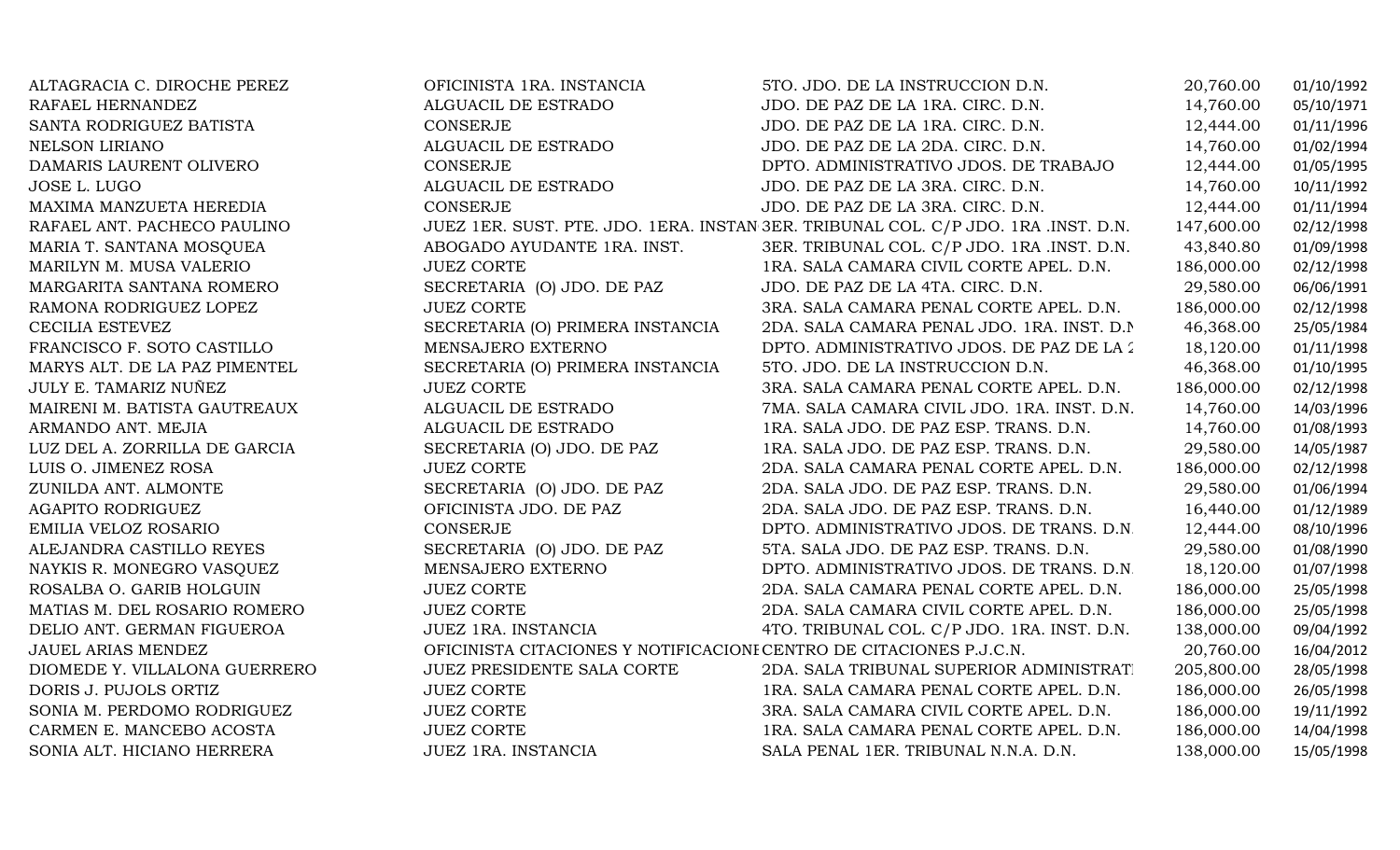| MARIANA D. GARCIA CASTILLO       | <b>JUEZ CORTE</b>                                                     | 1RA. SALA CAMARA PENAL CORTE APEL. D.N.                                          | 186,000.00 | 12/02/1998 |
|----------------------------------|-----------------------------------------------------------------------|----------------------------------------------------------------------------------|------------|------------|
| RAFAEL L. CIPRIAN LORA           | JUEZ 1ER. SUSTITUTO CORTE                                             | 2DA. SALA CORTE DE TRABAJO D.N.                                                  | 205,800.00 | 22/10/1998 |
| RITA M. LORA REYES               | ABOGADO AYUDANTE CORTE                                                | 1RA. SALA CAMARA CIVIL CORTE APEL. D.N.                                          | 58,374.00  | 15/03/1985 |
| YUDERKA MATEO RODRIGUEZ          | SECRETARIA DE JUEZ                                                    | TRIBUNAL SUPERIOR DE TIERRAS DPTO. CENT                                          | 28,860.00  | 01/10/1992 |
| MARIA E. LIRIANO MEDINA          | CONSERJE                                                              | UNIDAD DE SERVICIOS ADMINISTRATIVOS Y LO                                         | 17,693.70  | 01/10/1987 |
| GENARO D. EUSEBIO LANTIGUA       | <b>JARDINERO</b>                                                      | UNIDAD DE SERVICIOS ADMINISTRATIVOS Y LO                                         | 14,160.00  | 01/09/1994 |
| LUSNELDA SOLIS TAVERAS           |                                                                       | JUEZ 3ER. SUST. PTE. DE CORTE Y PTE. D 3RA. SALA TRIB. SUPERIOR DE TIERRAS DPTO. | 195,600.00 | 03/07/1984 |
| CELESTE ALT. CAMINERO GUILAMO    | OFICIAL ARCHIVO ACTIVO                                                | ARCHIVO ACTIVO DEL TRIBUNAL SUPERIOR DI                                          | 48,894.00  | 05/03/1990 |
| PATRICIA ORTIZ VICIOSO           | ABOGADO AYUDANTE CORTE                                                | 3RA. SALA CAMARA CIVIL CORTE APEL. D.N.                                          | 54,885.60  | 04/09/2012 |
| DAMARIS A. SANTANA POLANCO       | <b>OFICINISTA</b>                                                     | UNIDAD DE APOYO SECRETARIAL TST                                                  | 25,079.14  | 01/10/1987 |
| CARMEN J. PAULINO PERDOMO        | <b>OFICINISTA</b>                                                     | UNIDAD DE APOYO SECRETARIAL TST                                                  | 25,079.14  | 01/01/1986 |
| CARMEN ALCANTARA PEREZ           | ABOGADO AYUDANTE                                                      | SOPORTE A JUECES C.S.C. N.N.A. D.N.                                              | 58,374.00  | 17/10/1982 |
| OLGA B. MEJIA FORTUNATO          | ABOGADO AYUDANTE                                                      | UNIDAD DE ABOGADOS AYUDANTES TST                                                 | 58,374.00  | 09/12/1998 |
| ELIAS SANTINI PERERA             | <b>JUEZ DE PAZ</b>                                                    | 4TA. SALA JDO. DE PAZ ESP. TRANS. D.N.                                           | 108,000.00 | 14/12/1998 |
| LUZ M. PUJOLS MARTINEZ           | <b>REFERENCISTA</b>                                                   | UNIDAD DE CONSULTA J.I. D.N.                                                     | 24,240.00  | 14/12/1998 |
| KATE R. ECHAVARRIA PIMENTEL      | <b>JUEZ COORDINADOR</b>                                               | 4TA. SALA TRIBUNAL DE TIERRAS J.O. D.N.                                          | 138,000.00 | 23/02/2009 |
| INGRID M. MANCEBO CASTILLO       | ABOGADO AYUDANTE                                                      | UNIDAD DE ABOGADOS AYUDANTES TST                                                 | 58,374.00  | 02/01/2006 |
| MERCEDES PERALTA CUEVAS          |                                                                       | JUEZ 2DO. SUST. PTE. DE CORTE Y PTE. L 2DA. SALA TRIB. SUPERIOR DE TIERRAS DPTO. | 199,464.00 | 22/10/1998 |
| GUILLERMINA ALT. MARIZAN SANTANA | <b>JUEZ PRESIDENTE CORTE</b>                                          | TRIBUNAL SUPERIOR DE TIERRAS DPTO. CENT                                          | 218,640.00 | 04/09/1997 |
| SANDRA ABBOTT BATISTA            | ABOGADO AYUDANTE                                                      | DIRECCION NACIONAL REGISTRO DE TITULOS                                           | 69,696.00  | 01/11/1998 |
| NANI A. CASTAÑOS CASTILLO        | REGISTRADOR DE TITULOS ADSCRITO                                       | CONTRALORIA JURISDICCION INMOBILIARIA                                            | 97,944.00  | 01/03/1997 |
| MODESTA CONTRERAS SANTOS         | REGISTRADOR DE TITULOS                                                | REGISTRO DE TITULOS D.N.                                                         | 138,000.00 | 25/08/1987 |
| CARMEN N. RAMIREZ ENCARNACION    | REVISOR R.T.                                                          | UNIDAD DE APOYO REGISTRAL J.I.                                                   | 35,280.00  | 01/10/1988 |
| NIOVELICE FELIZ MEDINA           | OFICINISTA 1RA. INSTANCIA                                             | PCIA. CAMARA PENAL JDO. 1RA. INST. D.N.                                          | 20,760.00  | 01/10/1987 |
| MARIA E. RODRIGUEZ LOPEZ         | ENCARGADO(A) OFICINA ADMINISTRATIVA JDO. DE PAZ DE LA 3RA. CIRC. D.N. |                                                                                  | 45,600.00  | 01/03/1990 |
| <b>JOHAIRA PEREZ REYES</b>       | OFICINISTA CORTE                                                      | 3RA. SALA CAMARA PENAL CORTE APEL. D.N.                                          | 24,240.00  | 15/03/1994 |
| BELKIS Y. GONZALEZ MOSQUEA       | AUX. DE RECEPCION Y ENTREGA                                           | RECEPCION Y ENTREGA R.T.                                                         | 34,980.00  | 02/09/1997 |
| PASTOR AQUINO MARTINEZ           | AUXILIAR R.T.                                                         | REGISTRO DE TITULOS D.N.                                                         | 24,240.00  | 01/11/1986 |
| CRISTOBALINA A. REYES BATISTA    | OFICINISTA JDO. DE PAZ                                                | 1RA. SALA JDO. DE PAZ ESP. TRANS. D.N.                                           | 22,552.80  | 01/10/1987 |
| ANA J. JIMENEZ DE LOS SANTOS     | REVISOR R.T.                                                          | PRECALIFICACION R.T.                                                             | 35,280.00  | 01/04/1993 |
| ORLANDO CELEDONIO DE LA CRUZ     | AUX. DE RECEPCION Y ENTREGA                                           | UNIDAD DE GESTION ADMINISTRATIVA DE MEI                                          | 24,240.00  | 14/07/1997 |
| ANGELA J. RIVERA DEVERS          | <b>DIGITADOR</b>                                                      | UNIDAD DE PROCESOS COMUNES J.I.                                                  | 27,541.20  | 04/06/1997 |
| AGUEDA NUÑEZ ROSARIO             | AUX. DE RECEPCION Y ENTREGA                                           | RECEPCION Y ENTREGA R.T.                                                         | 24,240.00  | 04/06/1997 |
| CARMELO ORBE DEL ORBE            | CONSERJE                                                              | UNIDAD DE SERVICIOS ADMINISTRATIVOS Y LOS                                        | 14,160.00  | 30/04/1998 |
|                                  |                                                                       |                                                                                  |            |            |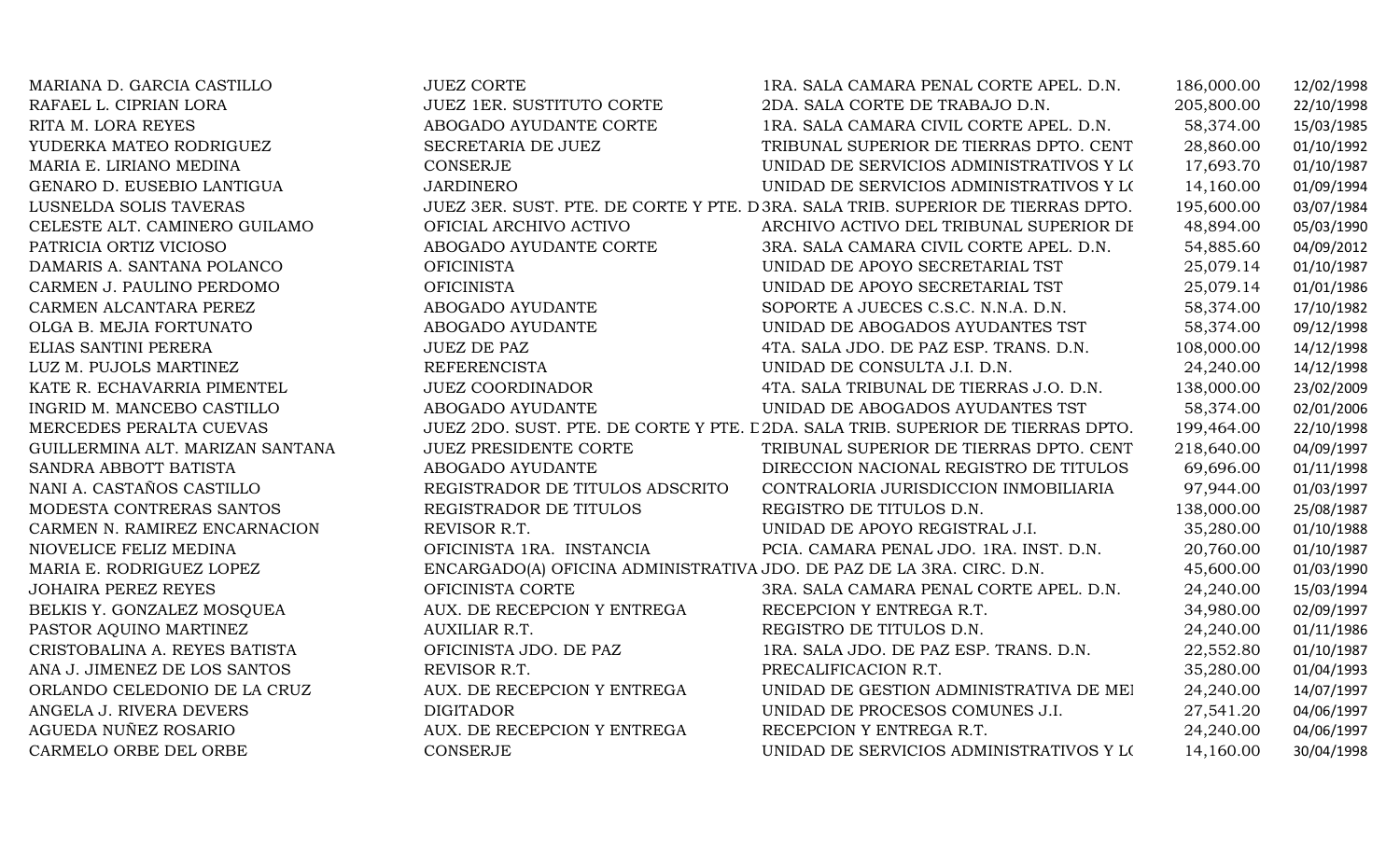| CARMEN Z. ALT. BAUTISTA MARTE   | <b>OFICINISTA</b>                                           | REGISTRO DE TITULOS D.N.                                                       | 24,240.00  | 18/12/1989 |
|---------------------------------|-------------------------------------------------------------|--------------------------------------------------------------------------------|------------|------------|
| ROSABEL CASTILLO ROLFFOT        |                                                             | DIRECTOR (A) NACIONAL REGISTROS DE 'DIRECCION NACIONAL REGISTRO DE TITULOS     | 221,760.00 | 22/10/1998 |
| PEDRO P. REINOSO PICHARDO       | ABOGADO AYUDANTE                                            | DIRECCION NACIONAL REGISTRO DE TITULOS                                         | 69,696.00  | 26/02/2014 |
| JUAN ANT. DISLA GARCIA          | INSPECTOR DE MENSURAS CATASTRALES UNIDAD DE INSPECCION DNMC |                                                                                | 69,696.00  | 01/11/1991 |
| GUSTAVO A. CORDOVA LIBERATO     | TECNICO TOPOGRAFO                                           | UNIDAD DE INSPECCION DNMC                                                      | 42,657.60  | 10/01/1990 |
| ANA ANT. HERRERA MENDEZ         | <b>CONSERJE</b>                                             | UNIDAD DE SERVICIOS ADMINISTRATIVOS Y LOS                                      | 14,160.00  | 25/04/1996 |
| FELICIA BALLEJO                 | <b>AUXILIAR ADMINISTRATIVO</b>                              | DIRECCION REG. MENSURAS CAT. DPTO. CENT                                        | 27,979.92  | 01/01/1988 |
| CESAR N. LANTIGUA ROSARIO       | MENSAJERO EXTERNO                                           | UNIDAD DE SERVICIOS ADMINISTRATIVOS Y LOS                                      | 20,760.00  | 11/06/1996 |
| MILAGROS DE JS. VALENZUELA MOTA | ENC. RECEPCION Y ENTREGA                                    | DIRECCION REG. MENSURAS CAT. DPTO. CENT                                        | 74,844.00  | 15/03/1988 |
| AGUSTINA PEREZ DE LOS SANTOS    | AUX. DE ENTREGA                                             | DIRECCION REG. MENSURAS CAT. DPTO. CENT                                        | 24,240.00  | 04/09/1996 |
| ALGENI FELIX MEJIA              | ALGUACIL DE ESTRADO                                         | 2DA. SALA CAMARA PENAL JDO. 1RA. INST. D.N.                                    | 15,960.00  | 08/02/1999 |
| LUCY ANT. CARABALLO             | ABOGADO RECEPTOR                                            | UNIDAD DE RECEPCION DE DOCUMENTOS TST                                          | 43,840.80  | 29/03/1999 |
| BERTILIA TEJEDA CABRAL          | <b>CONSERJE</b>                                             | UNIDAD DE SERVICIOS ADMINISTRATIVOS Y LOS                                      | 14,160.00  | 14/04/1999 |
| YESENIA ALT. HERNANDEZ BAEZ     | ABOGADO AYUDANTE                                            | UNIDAD DE ABOGADOS AYUDANTES TST                                               | 58,374.00  | 01/04/1999 |
| DAIRA C. MEDINA TEJEDA          | JUEZ SUST. PTE. COLEGIADO                                   | 4TO. TRIBUNAL COL. C/P JDO. 1RA. INST. D.N.                                    | 138,000.00 | 01/04/1999 |
| <b>ALINA MORA ARIAS</b>         | <b>JUEZ CORTE</b>                                           | 2DA. SALA TRIBUNAL SUPERIOR ADMINISTRAT.                                       | 186,000.00 | 16/06/1999 |
| VILMA L. ALBA SIMO              | <b>SUPERVISORA</b>                                          | DPTO. DE MANTENIMIENTO J.I.                                                    | 77,836.80  | 15/04/1999 |
| CARMEN Y. PEÑA SUERO            | JUEZ JDO. DE TRABAJO                                        | 6TA. SALA JDO. DE TRABAJO D.N.                                                 | 138,000.00 | 02/10/2001 |
| ELSA M. PIMENTEL SEPULVEDA      | <b>CONSERJE</b>                                             | UNIDAD DE SERVICIOS ADMINISTRATIVOS Y LOS                                      | 14,160.00  | 14/04/1999 |
| ANTONIA J. GRULLON BLANDINO     | <b>JUEZ CORTE</b>                                           | CORTE DE APEL. N.N.A. D.N.                                                     | 186,000.00 | 01/05/1999 |
| ANA I. GARCIA CASTILLO          | AUX. DE RECEPCION Y ENTREGA                                 | RECEPCION Y ENTREGA R.T.                                                       | 29,580.00  | 01/06/1999 |
| <b>JUAN L. REYES LEBRON</b>     | TECNICO REVISOR II                                          | UNIDAD DE REVISION, DNMC                                                       | 58,370.40  | 01/06/1999 |
| JUAN C. GARCIA MESA             | OFICINISTA CORTE                                            | 2DA. SALA CAMARA CIVIL CORTE APEL. D.N.                                        | 24,240.00  | 01/06/1999 |
| MAIKA ORTIZ ZUCCO               | CONTADOR(A) JI                                              | GERENCIA FINANCIERA J.I.                                                       | 54,885.60  | 01/06/1999 |
| ROSA M. PRADEL CARRASCO         | ABOGADO AYUDANTE CORTE                                      | PCIA. CAMARA PENAL CORTE APEL. D.N.                                            | 58,374.00  | 19/05/1999 |
| PATRICIA CANALS ALEGRIA         | ABOGADO AYUDANTE CORTE                                      | UNIDAD DE ABOGADOS AYUDANTES TST                                               | 58,374.00  | 06/09/2010 |
| MARTINA DE LOS SANTOS SANCHEZ   | SECRETARIA (O) PRIMERA INSTANCIA                            | 2DA. SALA CAMARA CIVIL JDO. 1RA. INST. D.N.                                    | 34,980.00  | 12/05/1999 |
| NIEVES FIGUEREO ESPINOSA        | CONSERJE                                                    | DPTO. ADMINISTRATIVO JDOS. DE PAZ DE LA 2                                      | 12,444.00  | 01/05/1999 |
| ARLIN B. VENTURA JIMENEZ        | JUEZ SUST. PTE. COLEGIADO                                   | 3ER. TRIBUNAL COL. C/P JDO. 1RA .INST. D.N.                                    | 138,000.00 | 01/03/2005 |
| KATTY A. SOLER BAEZ             | <b>JUEZ CORTE</b>                                           | 1RA. SALA TRIB. SUPERIOR DE TIERRAS DPTO.                                      | 186,000.00 | 01/07/1999 |
| JOAQUIN E. FLORENTINO VERAS     |                                                             | ENC. ADMINISTRATIVO II PALACIO JUSTICI DPTO. ADMINISTRATIVO TRIBUNALES FAMILIA | 50,094.00  | 01/04/1998 |
| HAYDEE E. VARGAS CASTILLO       | ALGUACIL DE ESTRADO                                         | 2DA. SALA CAMARA PENAL CORTE APEL. D.N.                                        | 15,960.00  | 01/10/1998 |
| MYRNA L. CABRERA CASTILLO       | ENC. ALMACEN ADMVO.                                         | DPTO. ADMINISTRATIVO CORTE DE TRABAJO I                                        | 31,600.00  | 24/02/1988 |
| SANTO E. GONZALEZ CARVAJAL      | AYUDANTE DE TOPOGRAFIA                                      | UNIDAD DE INSPECCION DNMC                                                      | 25,920.00  | 01/08/1999 |
|                                 |                                                             |                                                                                |            |            |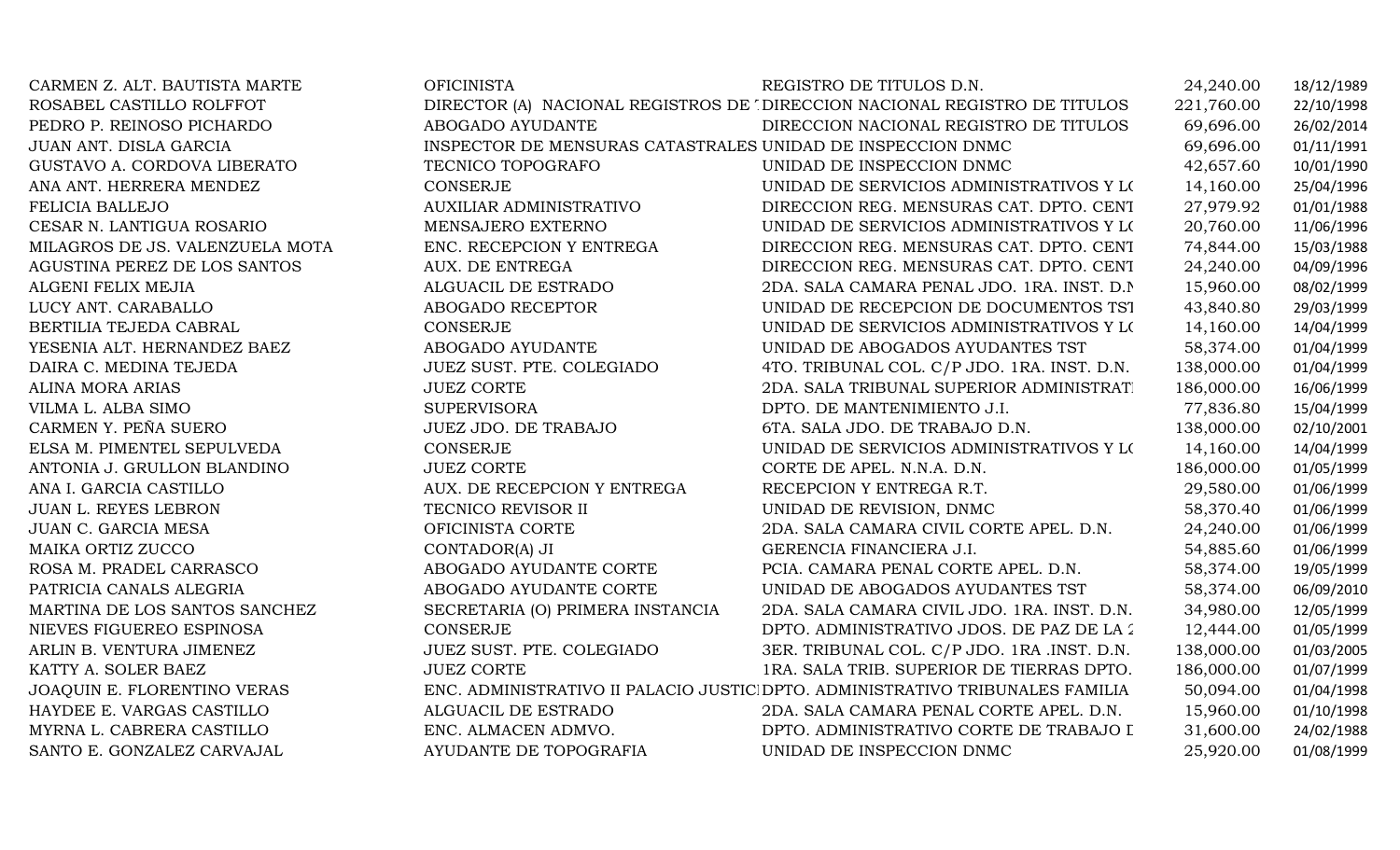| AMAURY R. MARTINEZ              | MENSAJERO INTERNO                                                   | DPTO. ADMINISTRATIVO P.J.C.N.                                                  | 12,444.00  | 01/10/1987 |
|---------------------------------|---------------------------------------------------------------------|--------------------------------------------------------------------------------|------------|------------|
| LENNY R. GARCIA VALENTIN        | SUPERVISOR DE REPRODUCCION                                          | DPTO. ADMINISTRATIVO P.J.C.N.                                                  | 29,580.00  | 24/01/1995 |
| INGRID S. FERNANDEZ MENDEZ      | JUEZ SUST. PTE. COLEGIADO                                           | 1ER. TRIBUNAL COL. C/P JDO. 1RA. INST. D.N.                                    | 138,000.00 | 01/07/1999 |
| MERCEDES M. MUÑOZ DE RODRIGUEZ  | SECRETARIA (O) JDO. DE PAZ                                          | 6TA. SALA JDO. DE PAZ ESP. TRANS. D.N.                                         | 29,580.00  | 01/09/1999 |
| CRISTHELISSE DEL MONTE DIAZ     | ANALISTA JURIDICO                                                   | UNIDAD DE APOYO REGISTRAL J.I.                                                 | 54,885.60  | 10/08/1999 |
| ONDINA R. GARCIA                | OFICINISTA 1RA. INSTANCIA                                           | 4TO. JDO. DE LA INSTRUCCION D.N.                                               | 20,760.00  | 01/09/1999 |
| PAULA M. AYBAR DOMINGUEZ        | ABOGADO AYUDANTE CORTE                                              | UNIDAD DE ABOGADOS AYUDANTES TST                                               | 58,374.00  | 01/05/2013 |
| FERNANDO H. DE LA CRUZ VICTORIA | OFICINISTA CITACIONES Y NOTIFICACIONI CENTRO DE CITACIONES P.J.C.N. |                                                                                | 20,760.00  | 01/10/1987 |
| IRIS Z. PAULINO ENCARNACION     | SECRETARIA (O) PRIMERA INSTANCIA                                    | 3ER. JDO. DE LA INSTRUCCION D.N.                                               | 46,368.00  | 09/08/1999 |
| PABLO IMBERT ROSARIO            | ABOGADO AYUDANTE CORTE                                              | 3RA. SALA CAMARA PENAL CORTE APEL. D.N.                                        | 58,374.00  | 06/09/1999 |
| <b>JULIO CUEVAS</b>             | <b>VIGILANTE</b>                                                    | DPTO. ADMINISTRATIVO JDOS. DE TRABAJO                                          | 13,800.00  | 06/09/1999 |
| VIRGILIO DE LOS S. GENERE       | <b>VIGILANTE</b>                                                    | JDO. DE PAZ DE LA 3RA. CIRC. D.N.                                              | 13,800.00  | 06/09/1999 |
| JOSE R. GONZALEZ GONZALEZ       | <b>VIGILANTE</b>                                                    | DPTO. ADMINISTRATIVO N.N.A. D.N.                                               | 13,800.00  | 06/09/1999 |
| ESMIRNA G. MENDEZ ALVAREZ       |                                                                     | JUEZ PRESIDENTE TRIBUNAL COLEGIADO 1ER. TRIBUNAL COL. C/P JDO. 1RA. INST. D.N. | 138,000.00 | 02/08/1999 |
| FELIX ANT. BRITO CASTILLO       | SUPERVISOR DE ARCHIVO                                               | OFIC. DEPOSITO ARCHIVO CENTRAL MANGANA                                         | 29,640.65  | 13/09/1999 |
| CRUCITA ROSARIO HENRIQUEZ       | OFICINISTA JDO. DE PAZ                                              | JDO. DE PAZ DE LA 4TA. CIRC. D.N.                                              | 16,440.00  | 20/09/1999 |
| LUIS A. SANCHEZ GALVEZ          | ALGUACIL DE ESTRADO                                                 | 3RA. SALA CAMARA CIVIL JDO. 1RA. INST. D.N.                                    | 14,760.00  | 01/03/2001 |
| JACQUELINE VENTURA              | CONSERJE                                                            | UNIDAD DE SERVICIOS ADMINISTRATIVOS Y LO                                       | 14,160.00  | 20/09/1999 |
| NATIVIDAD HERNANDEZ MASELLE     | REVISOR R.T.                                                        | UNIDAD DE APOYO REGISTRAL J.I.                                                 | 35,280.00  | 20/09/1999 |
| YOKAURYS MORALES CASTILLO       | <b>JUEZ CORTE</b>                                                   | 3RA. SALA CAMARA CIVIL CORTE APEL. D.N.                                        | 186,000.00 | 01/10/1999 |
| BELKIS RAMIREZ PEREZ            | ABOGADO AYUDANTE                                                    | UNIDAD DE ABOGADOS AYUDANTES TST                                               | 58,374.00  | 01/10/1999 |
| GLORIA ALT. MOSCOSO SEGARRA     | SECRETARIA (O)                                                      | REGISTRO DE TITULOS D.N.                                                       | 37,920.00  | 01/10/1999 |
| MIGUEL O. ESPINAL TOBAL         | ALGUACIL DE ESTRADO                                                 | 2DA. SALA CAMARA CIVIL CORTE APEL. D.N.                                        | 14,760.00  | 01/10/1999 |
| CECILIA I. BADIA ROSARIO        | JUEZ JDO. DE TRABAJO                                                | 3RA. SALA JDO. DE TRABAJO D.N.                                                 | 138,000.00 | 01/10/1999 |
| OSIRIS DE JS. SANTANA CORDERO   | SUPERVISOR DE REPRODUCCION                                          | UNIDAD DE SERVICIOS ADMINISTRATIVOS Y LOS                                      | 34,980.00  | 12/08/2003 |
| YISSEL B. SOTO PEÑA             |                                                                     | JUEZ PRESIDENTE TRIBUNAL COLEGIADO 2DO. TRIBUNAL COL. C/P JDO. 1RA. INST. D.N. | 138,000.00 | 09/11/1999 |
| AGUSTIN CARDENES ACEVEDO        | ALGUACIL DE ESTRADO                                                 | 3ER. TRIBUNAL COL. C/P JDO. 1RA .INST. D.N.                                    | 15,960.00  | 13/12/1999 |
| SOCORRO A. TAVAREZ CASADO       | OFICINISTA 1RA. INSTANCIA                                           | 2DO. TRIBUNAL COL. C/P JDO. 1RA. INST. D.N.                                    | 20,760.00  | 30/04/2013 |
| ALBERTO E. RODRIGUEZ SILVA      | ENC. RECEPCION DE DOCUMENTOS                                        | UNIDAD DE RECEPCION DE DOCUMENTOS TST                                          | 67,082.40  | 05/01/2000 |
| FRANKLIN J. GOMEZ VOLQUEZ       | OFICIAL DE SERVICIOS I                                              | REGISTRO DE TITULOS D.N.                                                       | 54,885.60  | 11/02/2000 |
| MARITZA MEDINA PEREZ            | ABOGADO RECEPTOR                                                    | UNIDAD DE RECEPCION DE DOCUMENTOS TST                                          | 43,840.80  | 09/02/2000 |
| FILDA C. NOBOA PEREZ            | JUEZ 1RA. INSTANCIA                                                 | SALA CIVIL 2DO.TRIBUNAL N.N.A. D. N.                                           | 138,000.00 | 01/03/2000 |
| SULVIA ALT. MEJIA FELIX         | OFICINISTA CORTE                                                    | PCIA. CAMARA PENAL CORTE APEL. D.N.                                            | 24,240.00  | 06/03/2000 |
| TEOFILO M. ANDUJAR SANCHEZ      | JUEZ PRESIDENTE 1RA. INSTANCIA                                      | PCIA. CAMARA PENAL JDO. 1RA. INST. D.N.                                        | 154,800.00 | 08/03/2000 |
|                                 |                                                                     |                                                                                |            |            |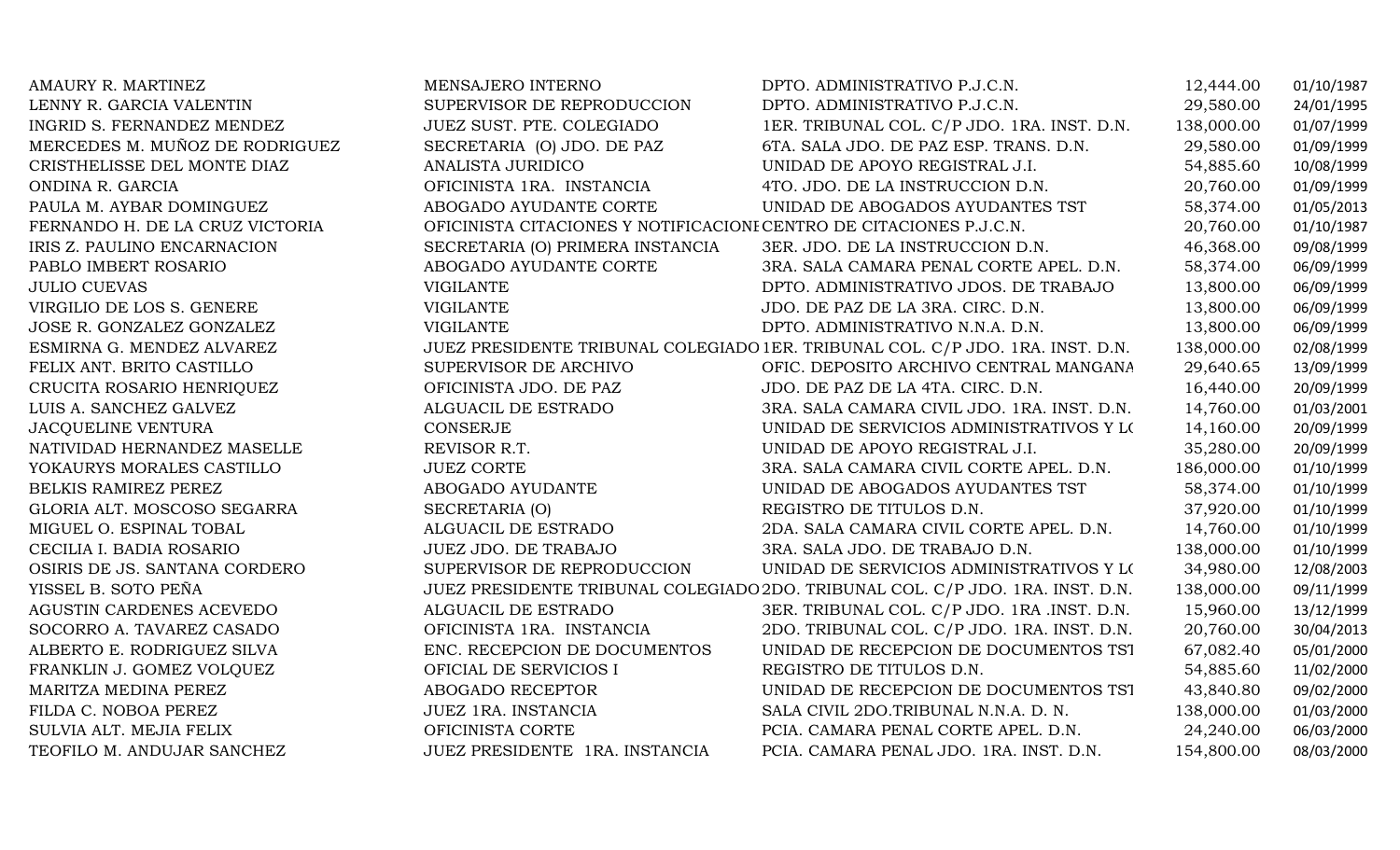| EDWARD ANT. MEJIA FERNANDEZ    | SUPERVISOR DE ARCHIVO            | PCIA. CAMARA PENAL CORTE APEL. D.N.                                              | 29,580.00  | 01/03/2006 |
|--------------------------------|----------------------------------|----------------------------------------------------------------------------------|------------|------------|
| RUTH E. ROMAN PAULINO          | SECRETARIA (O) PRIMERA INSTANCIA | PCIA. CAMARA PENAL JDO. 1RA. INST. D.N.                                          | 34,980.00  | 03/04/2000 |
| ALLENNY R. CHALAS SANTANA      | AUX. DE RECEPCION Y ENTREGA      | CENTRO DE ATENCION AL USUARIO                                                    | 24,240.00  | 17/04/2000 |
| JOSE L. ANDUJAR SALDIVAR       | ALGUACIL DE ESTRADO              | 5TA. SALA CAMARA CIVIL JDO. 1RA. INST. D.N.                                      | 14,760.00  | 02/05/2000 |
| GREISI C. PERALTA ORTIZ        | SECRETARIA (O)                   | GERENCIA FINANCIERA J.I.                                                         | 34,980.00  | 28/03/2000 |
| JORGE L. PEREZ LORA            | ABOGADO AYUDANTE CORTE           | 1RA. SALA CAMARA PENAL CORTE APEL. D.N.                                          | 43,840.80  | 06/03/2000 |
| CESAR ALB. THOMAS CASTILLO     | GERENTE FINANCIERO               | GERENCIA FINANCIERA J.I.                                                         | 145,530.00 | 01/06/2000 |
| LUIS ML. ESTRELLA HIDALGO      | ALGUACIL DE ESTRADO              | 2DA. SALA CAMARA CIVIL JDO. 1RA. INST. D.N.                                      | 14,760.00  | 01/06/2000 |
| HEIDI J. MOLANO ROSA           | <b>OFICINISTA</b>                | 3RA. SALA CAMARA CIVIL CORTE APEL. D.N.                                          | 24,240.00  | 05/07/2000 |
| ANSELMO A. BELLO FERRERAS      |                                  | JUEZ 1ER. SUST. PTE. DE CORTE Y PTE. D 1RA. SALA TRIB. SUPERIOR DE TIERRAS DPTO. | 186,000.00 | 06/07/2000 |
| CLAUDIA M. RIVERA FURET        | ANALISTA JURIDICO                | UNIDAD DE APOYO REGISTRAL J.I.                                                   | 54,885.60  | 02/05/2006 |
| FREDDY PEREZ CARRAZCO          | MENSAJERO EXTERNO                | DPTO. ADMINISTRATIVO P.J.C.N.                                                    | 18,120.00  | 18/07/2000 |
| INGRID I. OLIVARES MERCADO     | JUEZ DE PAZ ITINERANTE           | PCIA. JDO. DE TRABAJO D.N.                                                       | 108,000.00 | 17/07/2000 |
| ADALGISA FORTUNATO DE LA CRUZ  | <b>REFERENCISTA</b>              | UNIDAD DE CONSULTA J.I. D.N.                                                     | 24,240.00  | 01/08/2000 |
| ALEIDA M. ASENCIO ABREU        | OFICINISTA 1RA. INSTANCIA        | 2DO. TRIBUNAL COL. C/P JDO. 1RA. INST. D.N.                                      | 20,760.00  | 10/10/2008 |
| TANIA H. YUNES SANCHEZ         | JUEZ 1RA. INSTANCIA              | PCIA. CAMARA PENAL JDO. 1RA. INST. D.N.                                          | 138,000.00 | 01/09/2000 |
| ANA E. FELIZ ORTIZ             | SECRETARIA DE JUEZ               | 6TA. SALA TRIBUNAL DE TIERRAS J.O. D.N.                                          | 28,860.00  | 10/08/2000 |
| WILDIN M. PIMENTEL PINALES     | OFICINISTA TST                   | UNIDAD DE APOYO SECRETARIAL TST                                                  | 24,240.00  | 25/09/2000 |
| FANNY J. LOPEZ PIMENTEL        | JUEZ T.T.J.O.                    | 1RA. SALA TRIBUNAL DE TIERRAS J.O. D.N.                                          | 138,000.00 | 06/09/2000 |
| FELIX R. MATOS                 | ALGUACIL DE ESTRADO              | 5TA. SALA JDO. DE PAZ ESP. TRANS. D.N.                                           | 14,760.00  | 02/10/2000 |
| FELIX C. LORA                  | <b>VIGILANTE</b>                 | DPTO. ADMINISTRATIVO JDOS. DE TRABAJO                                            | 13,800.00  | 01/09/2000 |
| EMILKIS U. TERRERO DAJER       | JUEZ T.T.J.O.                    | 7MA. SALA TRIBUNAL DE TIERRAS J.O. D.N.                                          | 138,000.00 | 11/09/2000 |
| CLAUDIA MA. GUERRERO PELLETIER | SECRETARIA (O) AUXILIAR          | CENTRO DE INFORMACION JUDICIAL P.J.C.N.                                          | 24,240.00  | 19/09/2000 |
| GILDA L. RAMIREZ AYBAR         | ABOGADO AYUDANTE CORTE           | 1RA. SALA TRIBUNAL SUPERIOR ADMINISTRATI                                         | 58,374.00  | 01/11/2000 |
| FLAVIA Y. MATOS DE MATOS       | ANALISTA JURIDICO                | PRECALIFICACION R.T.                                                             | 35,280.00  | 01/11/2000 |
| PAVEL E. MONTES DE OCA DE LEON | ALGUACIL DE ESTRADO              | 9NA. SALA CAMARA PENAL JDO. 1RA. INST. D.N.                                      | 15,960.00  | 02/10/2000 |
| SORANNI GOMEZ BONILLA          | AUX. DE RECEPCION Y ENTREGA      | RECEPCION Y ENTREGA R.T.                                                         | 32,875.20  | 01/11/2000 |
| WILLIAM BDO. ARIAS CARRASCO    | ALGUACIL DE ESTRADO              | 4TA. SALA JDO. DE TRABAJO D.N.                                                   | 14,760.00  | 18/12/2000 |
| DELIA M. MARTINEZ NUÑEZ        | ABOGADO AYUDANTE 1RA. INST.      | 6TO. JDO. DE LA INSTRUCCION D.N.                                                 | 43,840.80  | 19/12/2000 |
| JULIO C. MONEGRO DURAN         | ALGUACIL DE ESTRADO              | 2DA. SALA CAMARA PENAL CORTE APEL. D.N.                                          | 15,960.00  | 04/01/2001 |
| <b>BOANERGE PEREZ URIBE</b>    | ALGUACIL DE ESTRADO              | 6TA. SALA CAMARA CIVIL JDO. 1RA. INST. D.N.                                      | 14,760.00  | 16/01/2001 |
| JOSE ML. HENRIQUEZ LOPEZ       | OFICINISTA CORTE                 | 1RA. SALA CAMARA PENAL CORTE APEL. D.N.                                          | 24,240.00  | 17/01/2001 |
| JUAN C. MEJIA MATOS            | SOPORTE REDES                    | DIV. DE INFRAESTRUCTURA Y COMUNICACION                                           | 48,894.00  | 08/10/2012 |
| JOHANNA PEREZ VASQUEZ          | SECRETARIA(O) CORTE              | 2DA. SALA CAMARA CIVIL CORTE APEL. D.N.                                          | 42,657.60  | 01/02/2001 |
|                                |                                  |                                                                                  |            |            |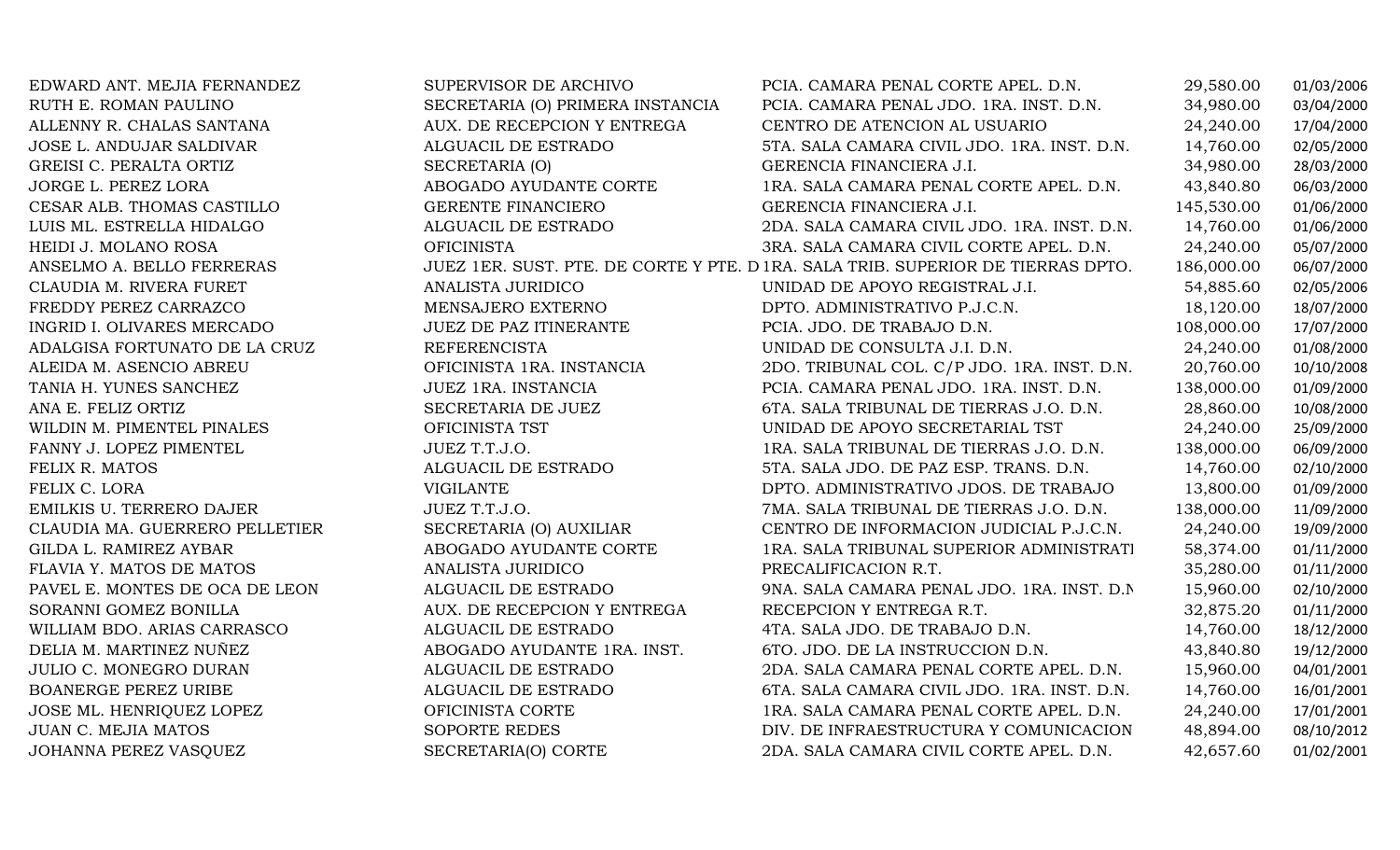| HONORIO ANT. SUZAÑA            | JUEZ 1RA. INSTANCIA             | 6TA. SALA CAMARA CIVIL JDO. 1RA. INST. D.N.                        | 138,000.00 | 01/02/2001 |
|--------------------------------|---------------------------------|--------------------------------------------------------------------|------------|------------|
| VICTOR ML. PEÑA FELIZ          | <b>JUEZ CORTE</b>               | 3RA. SALA CAMARA CIVIL CORTE APEL. D.N.                            | 186,000.00 | 01/02/2001 |
| MARITZA E. CAPELLAN ARAUJO     | <b>JUEZ CORTE</b>               | 2DA. SALA CAMARA CIVIL CORTE APEL. D.N.                            | 186,000.00 | 01/02/2001 |
| URSULA J. CARRASCO MARQUEZ     | <b>JUEZ CORTE</b>               | 1RA. SALA TRIBUNAL SUPERIOR ADMINISTRATI                           | 186,000.00 | 01/02/2001 |
| MARILYN MORENO PERALTA         |                                 | AUXILIAR DE EXPEDIENTES EN PROCESO UNIDAD DE PROCESOS COMUNES J.I. | 27,396.00  | 01/02/2001 |
| MERY L. COLLADO TACTUK         | <b>JUEZ CORTE</b>               | 1RA. SALA TRIBUNAL SUPERIOR ADMINISTRATI                           | 186,000.00 | 01/02/2001 |
| JHONNY ALB. CUSTODIO LLUBERES  | MENSAJERO EXTERNO               | DPTO. ADMINISTRATIVO P.J.C.N.                                      | 18,120.00  | 06/02/2001 |
| BELKIS VIÑAS GUTIERREZ         | ANALISTA JURIDICO               | UNIDAD DE APOYO REGISTRAL J.I.                                     | 54,885.60  | 12/02/2001 |
| SIMON D. PICHARDO              | ABOGADO AYUDANTE CORTE          | 1RA. SALA TRIBUNAL SUPERIOR ADMINISTRATI                           | 58,374.00  | 01/02/2001 |
| REYNA BURET CORREA             | ALGUACIL DE ESTRADO             | 3RA. SALA CAMARA CIVIL JDO. 1RA. INST. D.N.                        | 14,760.00  | 14/02/2001 |
| ARIEL A. PAULINO CARABALLO     | ALGUACIL DE ESTRADO             | 4TA. SALA CAMARA CIVIL JDO. 1RA. INST. D.N.                        | 14,760.00  | 01/08/2005 |
| KEISI M. DEL ROSARIO LIMA      | ABOGADO AYUDANTE CORTE          | 3RA. SALA CAMARA PENAL CORTE APEL. D.N.                            | 58,374.00  | 01/02/2001 |
| ANA C. CAMINERO ORTIZ          | ABOGADO AYUDANTE CORTE          | 3RA. SALA CAMARA PENAL CORTE APEL. D.N.                            | 43,840.80  | 01/03/2001 |
| MIGUEL GUZMAN DE PAULA         | MENSAJERO EXTERNO               | DPTO. ADMINISTRATIVO P.J.C.N.                                      | 18,120.00  | 01/03/2001 |
| SILVERIA SENA PEREZ            | ABOGADO AYUDANTE CORTE          | 1RA. SALA CORTE DE TRABAJO D.N.                                    | 58,374.00  | 01/03/2001 |
| YUDELKA OGANDO                 | MENSAJERO INTERNO               | DPTO. ADMINISTRATIVO JDOS. DE TRABAJO                              | 12,444.00  | 19/03/2001 |
| GEIFI C. ESPINOSA FELIZ        | ELECTRICISTA I                  | DPTO. ADMINISTRATIVO P.J.C.N.                                      | 29,580.00  | 02/02/2001 |
| ANDREA DE LA ROSA              | CONSERJE                        | DPTO. ADMINISTRATIVO P.J.C.N.                                      | 12,444.00  | 05/03/2001 |
| JUAN R. ARAUJO VALDEZ          | ALGUACIL DE ESTRADO             | 7MO. JDO. DE LA INSTRUCCION D.N.                                   | 13,800.00  | 03/04/2001 |
| JOSELINA NUÑEZ ARISMENDY       | OFICINISTA 1RA. INSTANCIA       | 4TO. JDO. DE LA INSTRUCCION D.N.                                   | 20,760.00  | 12/03/2001 |
| BERNARDA NOLASCO DE LA CRUZ    | OFICINISTA 1RA. INSTANCIA       | 5TA. SALA CAMARA CIVIL JDO. 1RA. INST. D.N.                        | 20,760.00  | 02/04/2001 |
| PRICILA MARTINEZ TINEO         | JUEZ 1RA. INSTANCIA             | 4TA. SALA CAMARA CIVIL JDO. 1RA. INST. D.N.                        | 138,000.00 | 02/04/2001 |
| LORENZA VALENTIN PACHECO       | OFICINISTA 1RA. INSTANCIA       | 2DO. TRIBUNAL COL. C/P JDO. 1RA. INST. D.N.                        | 20,760.00  | 08/06/2012 |
| FRANNY ML. GONZALEZ CASTILLO   | JUEZ 1RA. INSTANCIA             | 4TA. SALA CAMARA PENAL JDO. 1RA.INST. D.N.                         | 138,000.00 | 01/05/2001 |
| LORENZO CASTILLO GARCIA        | MENSAJERO EXTERNO               | UNIDAD DE SERVICIOS ADMINISTRATIVOS Y LOS                          | 20,760.00  | 16/04/2001 |
| ERIKA V. BATISTA SANTOS        | REGISTRADOR DE TITULOS ADSCRITO | REGISTRO DE TITULOS D.N.                                           | 117,532.80 | 04/06/2001 |
| RAMONA Y. REYES DIAZ           | ANALISTA JURIDICO               | UNIDAD DE APOYO REGISTRAL J.I.                                     | 54,885.60  | 04/06/2001 |
| ADELINA DEL C. BATISTA SANTANA | ANALISTA JURIDICO               | PRECALIFICACION R.T.                                               | 35,280.00  | 04/06/2001 |
| EDISON MELLA CUEVAS            | TECNICO DE MENSURAS             | DIRECCION REG. MENSURAS CAT. DPTO. CENT                            | 51,804.00  | 04/06/2001 |
| MARY ROSARIO PIMENTEL          | ABOGADO AYUDANTE CORTE          | PCIA. CAMARA PENAL CORTE APEL. D.N.                                | 58,374.00  | 01/05/2001 |
| <b>JEANNY ROSARIO</b>          | CONSERJE                        | DPTO. ADMINISTRATIVO JDOS. DE TRABAJO                              | 12,444.00  | 05/06/2001 |
| GILDA A. SANCHEZ MEJIA         | ABOGADO AYUDANTE CORTE          | 2DA. SALA TRIBUNAL SUPERIOR ADMINISTRAT.                           | 58,374.00  | 11/06/2001 |
| FRANCISCO ALB. SOTO REYES      | OPERADOR GIS II                 | UNIDAD DE CARTOGRAFIA DNMC                                         | 35,856.00  | 02/07/2001 |
| ADALGISA ALARCON BERROA        | ABOGADO AYUDANTE 1RA. INST.     | 5TO. JDO. DE LA INSTRUCCION D.N.                                   | 43,840.80  | 02/07/2001 |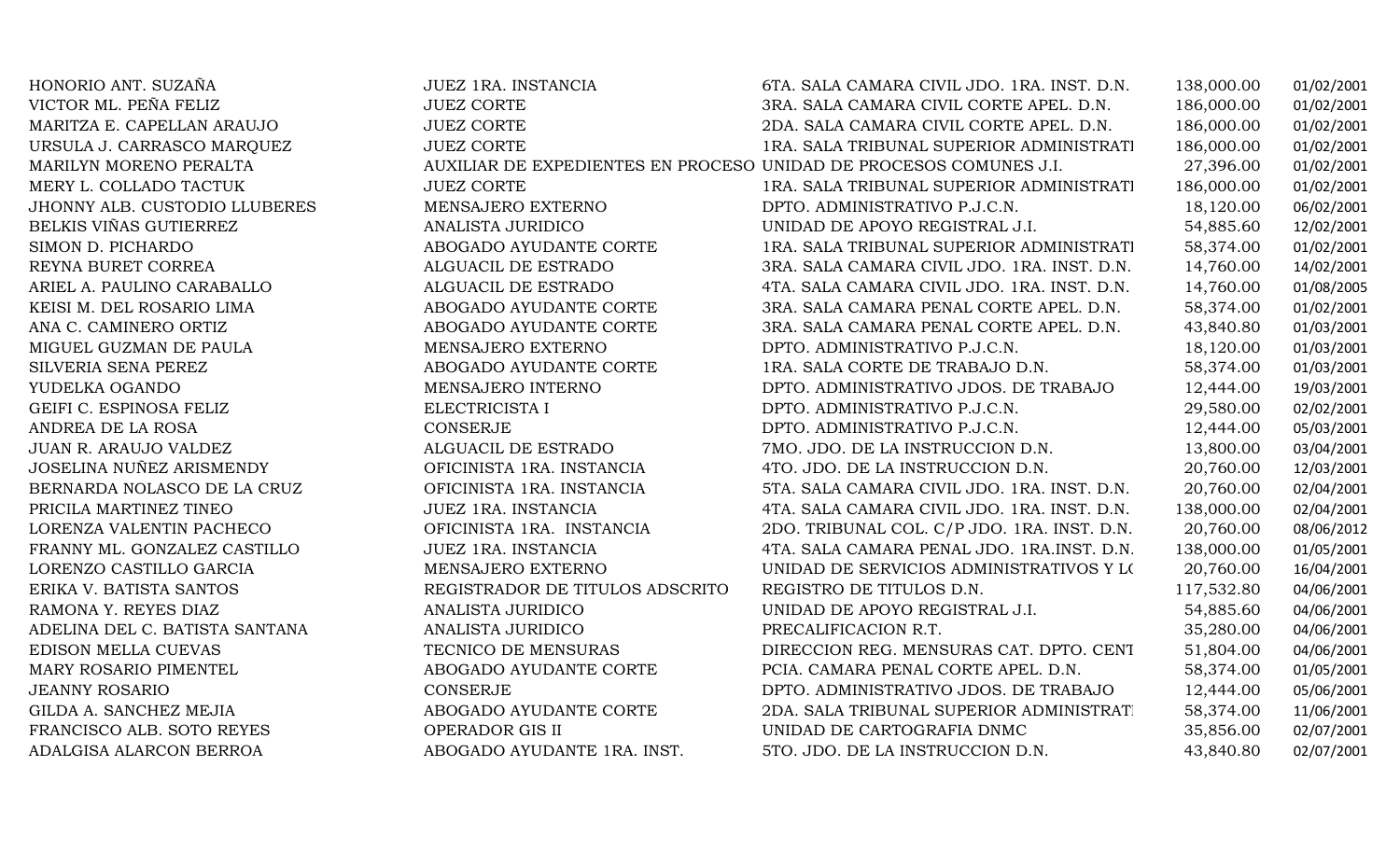| JOSE ANT. SOTO MARTE          | ELECTRICISTA II                                                    | TRIBUNAL SUPERIOR DE TIERRAS DPTO. CENT     | 23,280.00  | 13/08/2001 |
|-------------------------------|--------------------------------------------------------------------|---------------------------------------------|------------|------------|
| <b>MARGARITA LINARES</b>      | <b>CONSERJE</b>                                                    | DPTO. ADMINISTRATIVO P.J.C.N.               | 12,444.00  | 25/09/2001 |
| <b>JOSE RAMIREZ PINALES</b>   | MENSAJERO EXTERNO                                                  | UNIDAD DE SERVICIOS ADMINISTRATIVOS Y LOS   | 20,760.00  | 25/09/2001 |
| RUBEN D. MELLA JAVIER         | ALGUACIL DE ESTRADO                                                | JDO. DE PAZ MUNICIPAL SEGUNDA SALA D.N.     | 14,760.00  | 01/10/2001 |
| LIDIA B. CONCEPCION MEJIA     | TECNICO DE MENSURAS                                                | DIRECCION REG. MENSURAS CAT. DPTO. CENT     | 51,804.00  | 03/09/2001 |
| YOSELIN AQUINO                | CONSERJE                                                           | JDO. DE PAZ DE LA 4TA. CIRC. D.N.           | 12,444.00  | 15/10/2001 |
| ELSA J. MARTINEZ SOVET        | CONSERJE                                                           | UNIDAD DE SERVICIOS ADMINISTRATIVOS Y LOS   | 14,160.00  | 15/10/2001 |
| NELSON ML. PEREZ ESCALANTE    | ALGUACIL DE ESTRADO                                                | 4TO. TRIBUNAL COL. C/P JDO. 1RA. INST. D.N. | 15,960.00  | 24/10/2001 |
| MANUEL T. TEJEDA TORRES       | ALGUACIL DE ESTRADO                                                | 3RA. SALA JDO. DE TRABAJO D.N.              | 15,960.00  | 24/10/2001 |
| RAYMUNDO G. DIPRE CUEVAS      | ALGUACIL DE ESTRADO                                                | 1ER. TRIBUNAL COL. C/P JDO. 1RA. INST. D.N. | 15,960.00  | 08/11/2001 |
| SANTA T. PAULINO BALBUENA     | ANALISTA JURIDICO                                                  | PRECALIFICACION R.T.                        | 46,740.00  | 21/11/2001 |
| SUGEY ALT. NUÑEZ NUÑEZ        | ABOGADO AYUDANTE 1RA. INST.                                        | 8VA. SALA CAMARA CIVIL JDO. 1RA. INST. D.N. | 43,840.80  | 01/11/2001 |
| FANNY ALMANZAR ALMANZAR       | ABOGADO AYUDANTE 1RA. INST.                                        | 6TO. JDO. DE LA INSTRUCCION D.N.            | 43,840.80  | 01/11/2001 |
| ALICIA M. CAMPOS EGA          | JUEZ T.T.J.O.                                                      | 2DA. SALA TRIBUNAL DE TIERRAS J.O. D.N.     | 138,000.00 | 16/11/2001 |
| HIROMY A. CABRERA ABREU       | OFICINISTA 1RA. INSTANCIA                                          | OFIC. JUDICIAL SERV. ATENC. PERMANENTE D    | 20,760.00  | 25/02/2002 |
| RAFAELINA E. MUÑOZ DE LA ROSA | OFICINISTA 1RA. INSTANCIA                                          | 3ER. JDO. DE LA INSTRUCCION D.N.            | 20,760.00  | 11/03/2002 |
| ROMELIA A. MELO DIAZ          | REGISTRADOR DE TITULOS ADSCRITO                                    | REGISTRO DE TITULOS D.N.                    | 117,532.80 | 01/03/2002 |
| MAXIMO A. OVIEDO ROJAS        | ANALISTA JURIDICO                                                  | UNIDAD DE APOYO REGISTRAL J.I.              | 54,885.60  | 01/05/2002 |
| IRIS Y. HERRERA AVILA         | AUX. DE RECEPCION Y ENTREGA                                        | RECEPCION Y ENTREGA R.T.                    | 24,240.00  | 01/05/2002 |
| SAHARA S. LARA PIMENTEL       | ANALISTA JURIDICO                                                  | UNIDAD DE APOYO REGISTRAL J.I.              | 54,885.60  | 01/05/2002 |
| FIANNY L. FABIAN MOREY        | AUXILIAR DE EXPEDIENTES EN PROCESO UNIDAD DE PROCESOS COMUNES J.I. |                                             | 24,240.00  | 01/05/2002 |
| ROBERTO A. REINOSO VASQUEZ    | OFICINISTA ATENCION USUARIO                                        | CENTRO DE SERVICIOS COMUNES JURISD. N.I.    | 28,860.00  | 08/05/2002 |
| ALEXANDER JIMENEZ MEDINA      | ABOGADO AYUDANTE                                                   | DIRECCION NACIONAL REGISTRO DE TITULOS      | 69,696.00  | 03/06/2002 |
| CESAR A. LABAT REYNOSO        | ANALISTA JURIDICO                                                  | UNIDAD DE APOYO REGISTRAL J.I.              | 54,885.60  | 03/06/2002 |
| ASIA V. BAEZ PIMENTEL         | ABOGADO AYUDANTE 1RA. INST.                                        | 3RA. SALA JDO. DE TRABAJO D.N.              | 43,840.80  | 03/06/2002 |
| DIOMEDY ALT. LOPEZ            | <b>CONSERJE</b>                                                    | JDO. DE PAZ DE LA 3RA. CIRC. D.N.           | 12,444.00  | 02/07/2002 |
| ZENAIDA VALDEZ DE LA ROSA     | CONSERJE                                                           | UNIDAD DE SERVICIOS ADMINISTRATIVOS Y LOS   | 14,160.00  | 15/07/2002 |
| FABIO CORREA                  | ALGUACIL DE ESTRADO                                                | 7MA. SALA CAMARA CIVIL JDO. 1RA. INST. D.N. | 14,760.00  | 01/08/2002 |
| YOALDO HERNANDEZ PERERA       | <b>JUEZ CORTE</b>                                                  | 2DA. SALA TRIB. SUPERIOR DE TIERRAS DPTO.   | 186,000.00 | 01/08/2002 |
| WENDY E. CUBILETTE DE LEON    | SECRETARIA (O) JDO. DE PAZ                                         | JDO. DE PAZ MUNICIPAL PRIMERA SALA D.N.     | 29,580.00  | 05/08/2002 |
| JACQUELINE CUEVAS LORENZO     | SECRETARIA(O) DE AUDIENCIAS                                        | UNIDAD DE APOYO SECRETARIAL TST             | 24,240.00  | 05/02/2009 |
| ROSALBA N. ORTEGA CABRERA     | JUEZ T.T.J.O.                                                      | 6TA. SALA TRIBUNAL DE TIERRAS J.O. D.N.     | 138,000.00 | 02/09/2002 |
| RAFAEL A. PUJOLS DIAZ         | ALGUACIL DE ESTRADO                                                | 1RA. SALA TRIBUNAL DE TIERRAS J.O. D.N.     | 14,760.00  | 12/09/2002 |
| SERGIO ANT. ORTEGA            | <b>JUEZ CORTE</b>                                                  | 2DA. SALA CORTE DE TRABAJO D.N.             | 186,000.00 | 14/10/2002 |
|                               |                                                                    |                                             |            |            |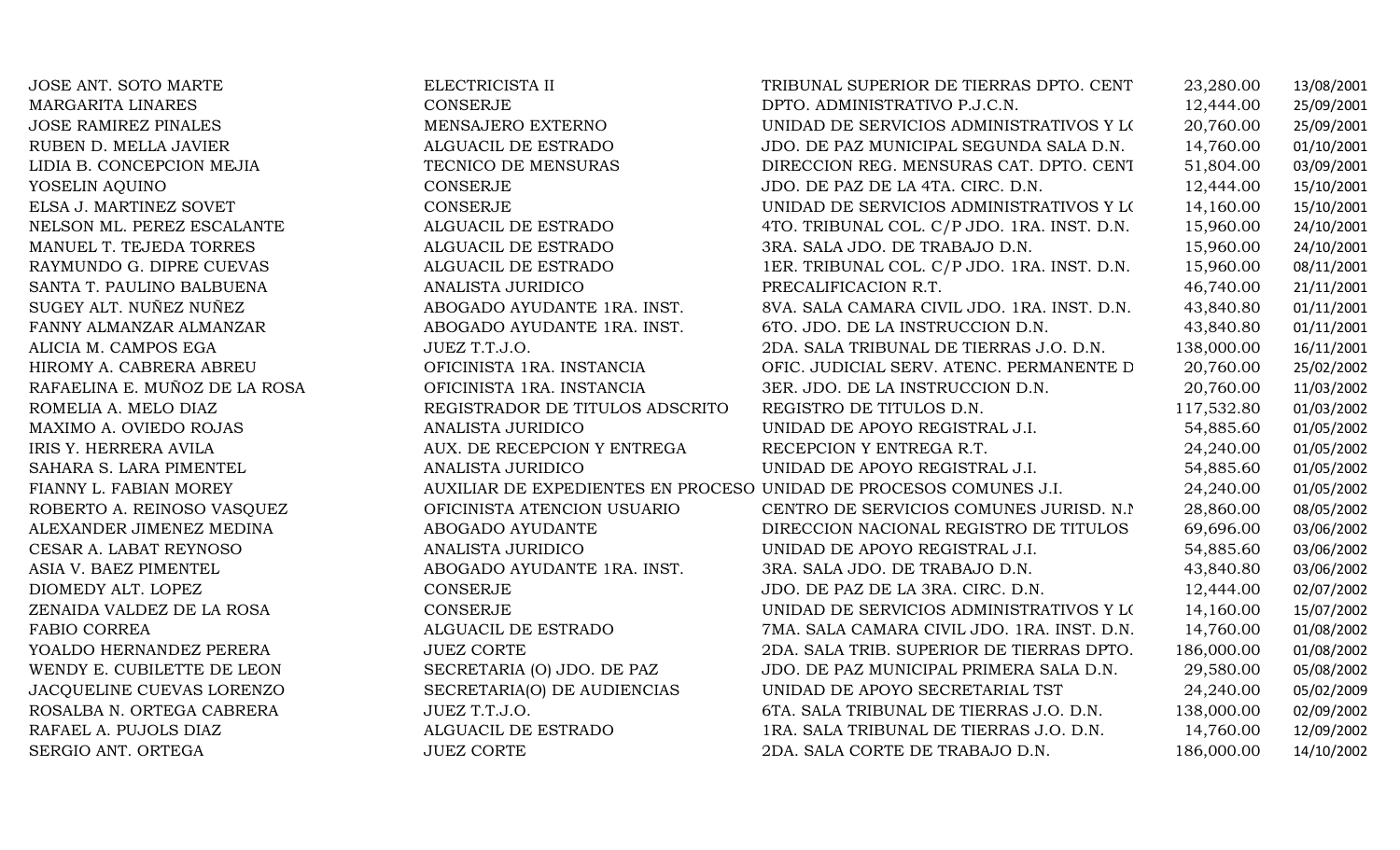| YNES ALT. DE PEÑA VENTURA       | <b>JUEZ CORTE</b>               | 2DA. SALA CAMARA CIVIL CORTE APEL. D.N.     | 186,000.00 | 14/10/2002 |
|---------------------------------|---------------------------------|---------------------------------------------|------------|------------|
| GUELINTON S. FELIZ MENDEZ       | ALGUACIL DE ESTRADO             | TRIBUNAL EJEC. DE LA PENA D.N.              | 15,960.00  | 06/04/2015 |
| <b>CLARIBEL NIVAR ARIAS</b>     | JUEZ 1RA. INSTANCIA             | 1ER. TRIBUNAL COL. C/P JDO. 1RA. INST. D.N. | 138,000.00 | 11/12/2002 |
| HEIDI TRINIDAD ABREU            | ABOGADO AYUDANTE                | UNIDAD DE ABOGADOS AYUDANTES TST            | 58,374.00  | 08/01/2003 |
| <b>GRISEL PEREZ OZUNA</b>       | ASISTENTE DPTO. ADMVO.          | DPTO. ADMINISTRATIVO JDOS. DE TRANS. D.N.   | 18,120.00  | 15/01/2003 |
| ARACELY SEPULVEDA MERCEDES      | ABOGADO AYUDANTE 1RA. INST.     | OFIC. JUDICIAL SERV. ATENC. PERMANENTE D    | 43,840.80  | 19/03/2003 |
| FATIMA G. RONDON PEGUERO        | ANALISTA JURIDICO               | UNIDAD DE APOYO REGISTRAL J.I.              | 20,760.00  | 08/04/2013 |
| ANTONIA E. ARTE DE LOS SANTOS   | ABOGADO AYUDANTE CORTE          | PCIA. CORTE DE TRABAJO D.N.                 | 58,374.00  | 21/04/2003 |
| ARIANNIS CAMPUSANO RUIZ         | ANALISTA JURIDICO               | PRECALIFICACION R.T.                        | 35,280.00  | 01/05/2003 |
| ROMAN A. BERROA HICIANO         | JUEZ PRESIDENTE SALA CORTE      | 1RA. SALA TRIBUNAL SUPERIOR ADMINISTRATI    | 205,800.00 | 01/04/2003 |
| ANA Y. NUÑEZ CUSTODIO           | ABOGADO AYUDANTE 1RA. INST.     | 9NA. SALA CAMARA PENAL JDO. 1RA. INST. D.N. | 43,840.80  | 16/05/2003 |
| MARTHA M. UREÑA HERNANDEZ       | ANALISTA JURIDICO               | UNIDAD DE APOYO REGISTRAL J.I.              | 46,368.00  | 26/05/2003 |
| ALTAGRACIA E. ARIAS VALERA      | OFICINISTA 1RA. INSTANCIA       | 5TA. SALA CAMARA CIVIL JDO. 1RA. INST. D.N. | 20,760.00  | 03/05/2011 |
| ROSA E. FERMIN DIAZ             | JUEZ 1RA. INSTANCIA             | 3RA. SALA CAMARA CIVIL JDO. 1RA. INST. D.N. | 138,000.00 | 27/05/2003 |
| ANGELINA DEL C. PAREDES SANTANA | ABOGADO AYUDANTE CORTE          | 1RA. SALA CAMARA CIVIL CORTE APEL. D.N.     | 58,374.00  | 02/06/2003 |
| AMAURY A. PEREZ HIDALGO         | OFICINISTA 1RA. INSTANCIA       | 2DA. SALA CAMARA PENAL JDO. 1RA. INST. D.N. | 20,760.00  | 04/06/2003 |
| YUDELKA E. BUENO MIRANDA        | OFICINISTA CORTE                | 2DA. SALA CORTE DE TRABAJO D.N.             | 24,240.00  | 04/06/2003 |
| CRISTINA LIZARDO SOSA           | OFICINISTA 1RA. INSTANCIA       | PCIA. JDO. DE TRABAJO D.N.                  | 20,760.00  | 06/06/2003 |
| MILAGROS M. RAMIREZ CABRERA     | JUEZ 1RA. INSTANCIA             | 3ER. TRIBUNAL COL. C/P JDO. 1RA .INST. D.N. | 138,000.00 | 16/06/2003 |
| MOISELIN PEREZ PEÑA             | AUXILIAR ADMINISTRATIVO         | DIRECCION REG. MENSURAS CAT. DPTO. CENT     | 24,240.00  | 01/07/2003 |
| BERNARDO COPLIN GARCIA          | JUEZ DE LA INSTRUCCION          | 3ER. JDO. DE LA INSTRUCCION D.N.            | 138,000.00 | 03/07/2003 |
| BEATRIZ ARIAS CAMBERO           | OFICINISTA CORTE                | 2DA. SALA TRIBUNAL SUPERIOR ADMINISTRAT.    | 24,240.00  | 16/07/2003 |
| SANTIAGO FIGUEREO QUITERIO      | ALGUACIL DE ESTRADO             | 3RA. SALA CAMARA PENAL CORTE APEL. D.N.     | 15,960.00  | 21/07/2003 |
| PATRICIA PAULINO CUELLO         | ENC. AUDITORIA JI               | AUDITORIA JURISDICCION INMOBILIARIA         | 117,532.80 | 06/08/2003 |
| WILLIAM R. TORIBIO BRITO        | SUPERVISOR DE ALMACEN           | UNIDAD DE SERVICIOS ADMINISTRATIVOS Y LOS   | 34,980.00  | 11/08/2003 |
| KAIRA B. GONZALEZ MARTINEZ      | OFICINISTA CORTE                | 2DA. SALA TRIBUNAL SUPERIOR ADMINISTRAT.    | 24,240.00  | 01/09/2003 |
| EVELIN ALT. GERMOSEN ROJAS      | ABOGADO AYUDANTE CORTE          | 1RA. SALA CAMARA PENAL CORTE APEL. D.N.     | 58,374.00  | 17/09/2003 |
| ALAMS R. ENCARNACION BATISTA    | ABOGADO AYUDANTE CORTE          | 1RA. SALA CAMARA CIVIL CORTE APEL. D.N.     | 58,374.00  | 18/09/2003 |
| AGUSTIN GARCIA HERNANDEZ        | ALGUACIL DE ESTRADO             | 1RA. SALA CAMARA PENAL CORTE APEL. D.N.     | 15,960.00  | 18/09/2003 |
| ISMAYRA C. PERALTA DE LA CRUZ   | SUPERVISOR CENTRO DE CITACIONES | CENTRO DE CITACIONES P.J.C.N.               | 43,840.80  | 03/10/2003 |
| TOGARMA ABREU ROSARIO           | JUEZ 1RA. INSTANCIA             | SALA CIVIL 1ER. TRIBUNAL N.N.A. D.N.        | 138,000.00 | 20/10/2003 |
| WENDY E. SIBILIA ROSO           | ABOGADO AYUDANTE CORTE          | 2DA. SALA CAMARA PENAL CORTE APEL. D.N.     | 58,374.00  | 23/10/2003 |
| HITLER T. SEGURA FELIZ          | MENSAJERO INTERNO               | JDO. DE PAZ DE LA 1RA. CIRC. D.N.           | 12,444.00  | 05/11/2003 |
| DOMINGO O. ORTEGA CEPEDA        | ALGUACIL DE ESTRADO             | 5TA. SALA JDO. DE TRABAJO D.N.              | 14,760.00  | 07/11/2003 |
|                                 |                                 |                                             |            |            |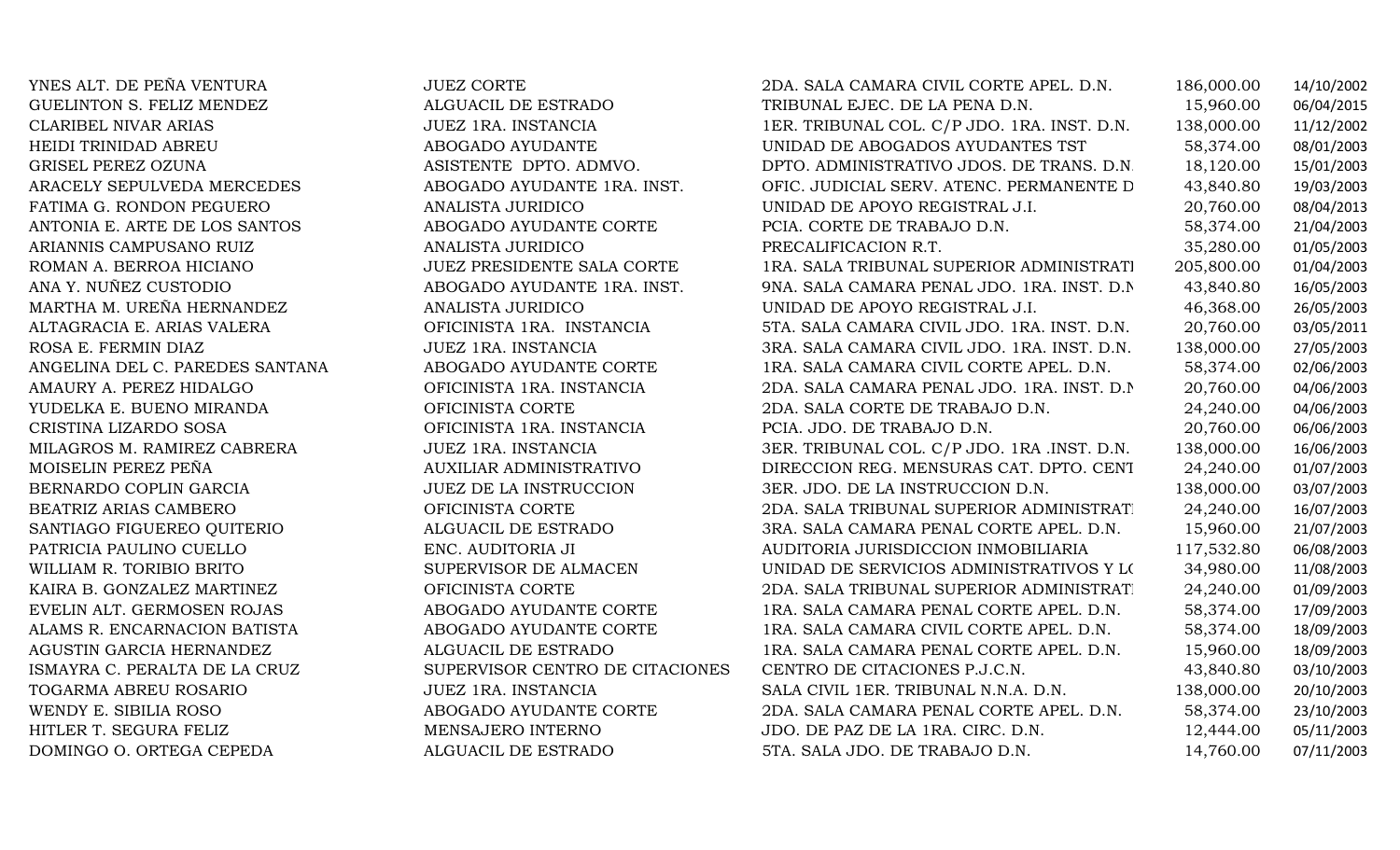| DILCIA M. ROSARIO ALMONTE        | <b>JUEZ CORTE</b>                | 1RA. SALA CORTE DE TRABAJO D.N.                                              | 186,000.00 | 01/10/2003 |
|----------------------------------|----------------------------------|------------------------------------------------------------------------------|------------|------------|
| INDHIRA J. ESPINAL SCARBOROUGH   | ABOGADO AYUDANTE CORTE           | 2DA. SALA CAMARA CIVIL CORTE APEL. D.N.                                      | 58,374.00  | 28/10/2003 |
| MAGDALENA REYES PEREZ            | SECRETARIA (O) PRIMERA INSTANCIA | 1ER. JDO. DE LA INSTRUCCION D.N.                                             | 46,368.00  | 14/01/2004 |
| YUDELQUE VIDAL                   | SECRETARIA (O) PRIMERA INSTANCIA | 1RA. SALA JDO. DE TRABAJO D.N.                                               | 34,980.00  | 01/03/2004 |
| LUIS ANT. MARTINEZ RODRIGUEZ     |                                  | INSPECTOR DE MENSURAS CATASTRALES DIRECCION NACIONAL MENSURAS CATASTRAL      | 69,696.00  | 08/08/2005 |
| FRANCISCO ANT. PAULINO Y PAULINO | AYUDANTE DE TOPOGRAFIA           | UNIDAD DE INSPECCION DNMC                                                    | 25,680.00  | 01/04/2004 |
| FANNY C. DE LOS SANTOS DE OLEO   | OFICINISTA 1RA. INSTANCIA        | 2DA. SALA CAMARA PENAL JDO. 1RA. INST. D.M                                   | 21,099.29  | 23/03/2004 |
| CARLOS A. POLANCO BRETON         | OFICINISTA CORTE                 | 3RA. SALA CAMARA PENAL CORTE APEL. D.N.                                      | 24,240.00  | 23/03/2004 |
| <b>JUAN M. HIRALDO</b>           |                                  | SUPERVISOR (A) CENTRO DE INFORM. JUI CENTRO DE INFORMACION JUDICIAL P.J.C.N. | 30,120.00  | 19/04/2004 |
| BEATICO MORETA                   | MAYORDOMO II                     | DPTO. ADMINISTRATIVO JDOS. DE TRABAJO                                        | 18,120.00  | 22/04/2004 |
| EVELYN RODRIGUEZ                 | JUEZ DE PAZ ITINERANTE           | OFIC. JUEZ COORD. JDO. DE LA INSTRUCCION                                     | 108,000.00 | 01/11/2011 |
| RANELLYS FAWCETT LUNA            | SUPERVISOR(A) DE SERVICIO CIVIL  | UNIDAD DE SERVICIO CIVIL C.S.C. N.N.A. D.N.                                  | 66,528.00  | 18/05/2004 |
| MARLENNY A. PIMENTEL TEJEDA      | ABOGADO AYUDANTE 1RA. INST.      | 7MO. JDO. DE LA INSTRUCCION D.N.                                             | 43,840.80  | 24/05/2004 |
| NORIS C. MEDRANO NIN             | ABOGADO AYUDANTE CORTE           | 2DA. SALA CAMARA CIVIL CORTE APEL. D.N.                                      | 58,374.00  | 19/05/2004 |
| KIRSIS I. COLLADO ALCANTARA      | SECRETARIA(O) CORTE              | 2DA. SALA CORTE DE TRABAJO D.N.                                              | 42,657.60  | 02/06/2004 |
| <b>HIPOLITO GIRON REYES</b>      | ALGUACIL DE ESTRADO              | 4TO. TRIBUNAL COL. C/P JDO. 1RA. INST. D.N.                                  | 15,960.00  | 04/06/2004 |
| DARVIN F. AQUINO MARCANO         | SECRETARIA (O) PRIMERA INSTANCIA | 2DO. JDO. DE LA INSTRUCCION D.N.                                             | 46,368.00  | 07/06/2004 |
| PATRICIA A. PADILLA ROSARIO      | <b>JUEZ DE LA INSTRUCCION</b>    | 2DO. JDO. DE LA INSTRUCCION D.N.                                             | 138,000.00 | 12/07/2004 |
| JESUS J. ALMONTE SEPULVEDA       | ALGUACIL DE ESTRADO              | 2DO. TRIBUNAL COL. C/P JDO. 1RA. INST. D.N.                                  | 15,960.00  | 01/07/2004 |
| RHINA E. NUÑEZ                   | ABOGADO AYUDANTE 1RA. INST.      | 7MA. SALA CAMARA CIVIL JDO. 1RA. INST. D.N.                                  | 43,840.80  | 13/09/2005 |
| ANDREA M. SEVERINO BAEZ          | ABOGADO AYUDANTE 1RA. INST.      | PCIA. CAMARA CIVIL JDO. 1RA. INST. D.N.                                      | 43,840.80  | 01/09/2004 |
| CARMEN N. UBRI NOVA              | SECRETARIA(O) I CORTE            | 1RA. SALA CAMARA PENAL CORTE APEL. D.N.                                      | 25,680.00  | 06/09/2004 |
| YARISA J. MENDEZ ALVAREZ         | OFICINISTA 1RA. INSTANCIA        | PCIA. CAMARA PENAL JDO. 1RA. INST. D.N.                                      | 20,760.00  | 02/09/2004 |
| FHARA Y. RAMIREZ SOLANO          | AUX. DE RECEPCION Y ENTREGA      | CENTRO DE ATENCION AL USUARIO                                                | 24,240.00  | 03/09/2004 |
| PAULINO DE LA ROSA OLIVERO       | REVISOR R.T.                     | PRECALIFICACION R.T.                                                         | 24,240.00  | 20/09/2004 |
| GIHANNA Y. CASTILLO PIMENTEL     | ANALISTA JURIDICO                | UNIDAD DE APOYO REGISTRAL J.I.                                               | 54,885.60  | 01/10/2004 |
| JOSELIN B. VASQUEZ MOREL         | REVISOR JURIDICO                 | UNIDAD DE APOYO REGISTRAL J.I.                                               | 69,696.00  | 04/10/2004 |
| JOSEFINA BURGOS FAJARDO          | <b>TELEFONISTA</b>               | DPTO. ADMINISTRATIVO N.N.A. D.N.                                             | 17,784.00  | 18/10/2004 |
| RAMON A. PUJOLS GONZALEZ         | ANALISTA JURIDICO                | UNIDAD DE APOYO REGISTRAL J.I.                                               | 54,885.60  | 25/10/2004 |
| YOKASTA BERROA SALDAÑA           | ABOGADO AYUDANTE CORTE           | 2DA. SALA TRIBUNAL SUPERIOR ADMINISTRAT.                                     | 58,374.00  | 01/11/2004 |
| LETICIA E. MATOS GARCIA          | REVISOR JURIDICO                 | UNIDAD DE APOYO REGISTRAL J.I.                                               | 69,696.00  | 02/04/2012 |
| HILARIO A. SENCION NUÑEZ         | <b>CHOFER</b>                    | UNIDAD DE SERVICIOS ADMINISTRATIVOS Y LOS                                    | 27,541.20  | 15/11/2004 |
| JOSE M. FIGUEREO DE LA CRUZ      | SECRETARIA (O) JDO. DE PAZ       | JDO. DE PAZ DE LA 1RA. CIRC. D.N.                                            | 24,240.00  | 22/11/2004 |
| EUNICE A. MINAYA PEREZ           | <b>JUEZ CORTE</b>                | 2DA. SALA CAMARA CIVIL CORTE APEL. D.N.                                      | 186,000.00 | 30/11/2004 |
|                                  |                                  |                                                                              |            |            |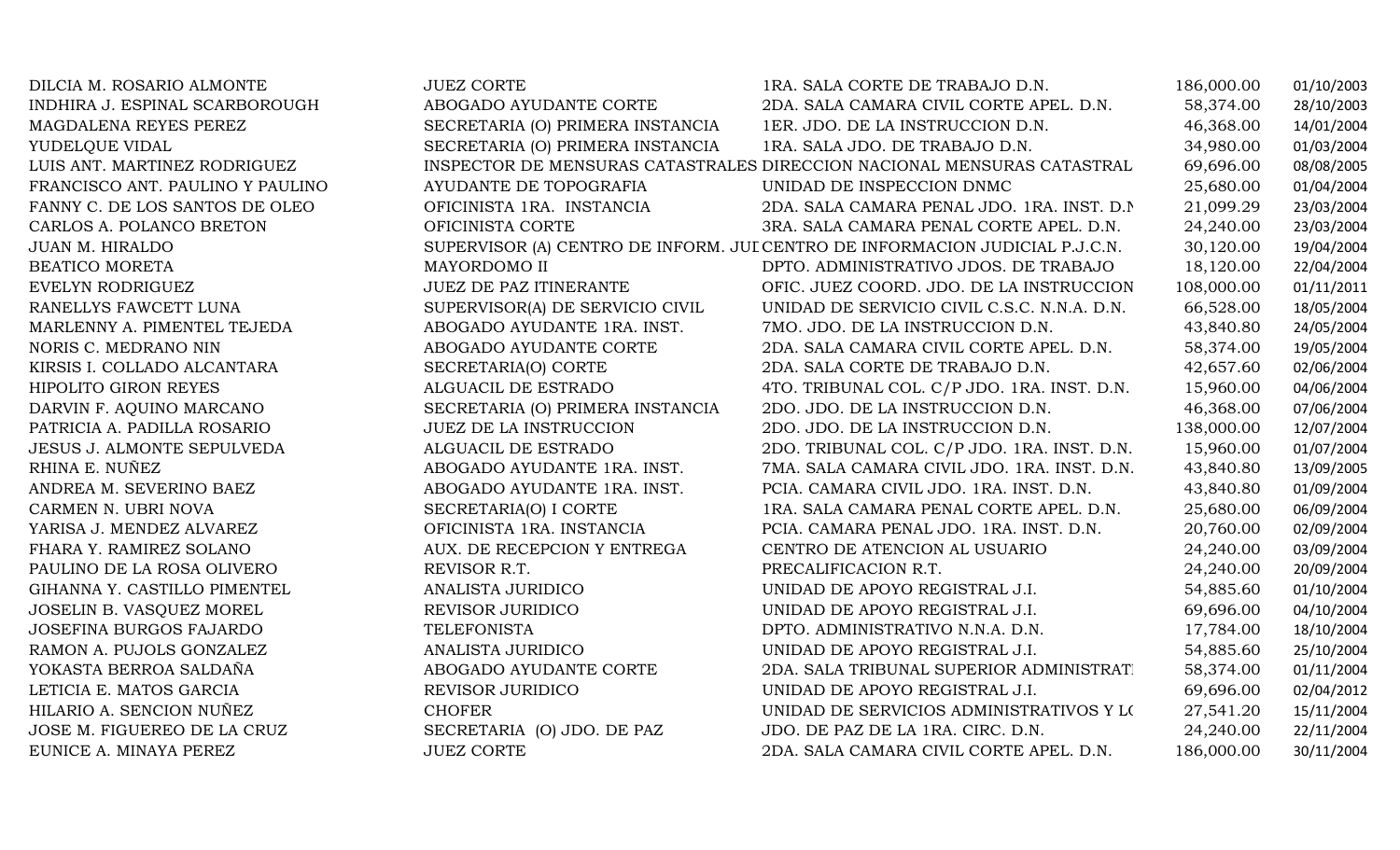| JORGE L. REYES LARA              | JUEZ PRESIDENTE 1RA. INSTANCIA   | PCIA. JDO. DE TRABAJO D.N.                                                        | 154,800.00 | 30/11/2004 |
|----------------------------------|----------------------------------|-----------------------------------------------------------------------------------|------------|------------|
| ANA A. BELTRE NUÑEZ              | <b>ARCHIVISTA</b>                | OFIC. DE ARCHIVO JUDICIAL JURISD. N.N.A. D                                        | 16,440.00  | 01/10/2012 |
| WILMAN DIAZ DIAZ                 | SECRETARIA DEPTO. ADM.           | DPTO. ADMINISTRATIVO CORTE DE TRABAJO I                                           | 18,120.00  | 01/04/2007 |
| JOAN MONTERO MARTINEZ            | OFICINISTA 1RA. INSTANCIA        | 7MA. SALA CAMARA CIVIL JDO. 1RA. INST. D.N.                                       | 20,760.00  | 05/01/2005 |
| FRENEY MOREL MORILLO             | ALGUACIL DE ESTRADO              | 3ER. TRIBUNAL COL. C/P JDO. 1RA .INST. D.N.                                       | 15,960.00  | 20/12/2004 |
| KARINA G. PEREZ MATOS            | ANALISTA DE PROCESOS Y NORMAS    | CONTRALORIA JURISDICCION INMOBILIARIA                                             | 105,720.00 | 09/02/2011 |
| WENDY DE LOS M. GERMAN FELICIANO | SECRETARIA (O) PRIMERA INSTANCIA | 4TA. SALA CAMARA PENAL JDO. 1RA.INST. D.N.                                        | 46,368.00  | 09/12/2004 |
| YEYMI M. PORTES PERDOMO          | REGISTRADOR DE TITULOS ADSCRITO  | REGISTRO DE TITULOS D.N.                                                          | 117,532.80 | 01/12/2011 |
| ANA D. MARTINEZ MARTINEZ         | <b>CONSERJE</b>                  | DPTO. ADMINISTRATIVO CORTE DE TRABAJO I                                           | 12,444.00  | 03/01/2005 |
| ALTAGRACIA D. MINYETY            | ANALISTA JURIDICO                | UNIDAD DE APOYO REGISTRAL J.I.                                                    | 54,885.60  | 04/01/2005 |
| MARIO DOTEL MEDINA               | MENSAJERO EXTERNO                | DPTO. ADMINISTRATIVO TRIBUNALES FAMILIA                                           | 18,120.00  | 04/01/2005 |
| MIGUEL E. PEGUERO DE FRIAS       | ABOGADO AYUDANTE                 | UNIDAD DE ABOGADOS AYUDANTES TST                                                  | 58,374.00  | 04/01/2005 |
| WILLIAM G. GEORGE SIMON          | <b>CONSERJE</b>                  | DPTO. ADMINISTRATIVO TRIBUNALES FAMILIA                                           | 12,444.00  | 13/01/2005 |
| RAFAELINA SALVADOR BATISTA       | OFICINISTA 1RA. INSTANCIA        | 4TA. SALA CAMARA PENAL JDO. 1RA.INST. D.N.                                        | 20,760.00  | 15/04/2013 |
| VLADIMIR M. ROSARIO GARCIA       | JUEZ 1RA. INSTANCIA              | 9NA. SALA CAMARA PENAL JDO. 1RA. INST. D.N                                        | 138,000.00 | 07/02/2005 |
| DAYANA C. BAEZ MATEO             | ABOGADO AYUDANTE 1RA. INST.      | 2DO. JDO. DE LA INSTRUCCION D.N.                                                  | 43,840.80  | 21/02/2005 |
| JUAN C. MORENO RONDON            | MENSAJERO EXTERNO                | PCIA. CAMARA PENAL CORTE APEL. D.N.                                               | 18,120.00  | 14/02/2005 |
| FRANCIS J. TAVERAS MENDOZA       | OFICINISTA 1RA. INSTANCIA        | 2DA. SALA CAMARA PENAL JDO. 1RA. INST. D.N.                                       | 20,760.00  | 07/02/2005 |
| <b>JESSICA L. SUERO PERALTA</b>  | JUEZ JDO. DE TRABAJO             | 2DA. SALA JDO. DE TRABAJO D.N.                                                    | 138,000.00 | 04/02/2005 |
| DANILO CARABALLO NUÑEZ           |                                  | JUEZ 2DO.SUST. PTE. JDO. 1ERA. INSTAN(2DA. SALA CAMARA CIVIL JDO. 1RA. INST. D.N. | 147,600.00 | 04/02/2005 |
| SUINDA J. BRITO HERNANDEZ        | JUEZ DE LA INSTRUCCION           | 11VO. JDO. DE LA INSTRUCCION D.N.                                                 | 138,000.00 | 04/02/2005 |
| ROSALIA GUTIERREZ DE AQUINO      | OFICINISTA CORTE                 | 2DA. SALA CAMARA PENAL CORTE APEL. D.N.                                           | 24,240.00  | 04/03/2005 |
| CAROLINA A. HERASME MANCEBO      | ABOGADO AYUDANTE CORTE           | 1RA. SALA CAMARA PENAL CORTE APEL. D.N.                                           | 58,374.00  | 04/03/2005 |
| NERYS OGANDO MONTERO             | <b>RECEPCIONISTA</b>             | DPTO. ADMINISTRATIVO JDOS. DE TRABAJO                                             | 16,440.00  | 28/03/2005 |
| YONGEIRI GONZALEZ PEÑA           | AGENTE DE SERVICIOS              | CUSTODIA Y SERVICIO ARCHIVO PERMANENTE                                            | 24,240.00  | 11/04/2005 |
| JAHAIRA J. MATEO ESPINOSA        | OFICINISTA CORTE                 | PCIA. CAMARA PENAL CORTE APEL. D.N.                                               | 20,760.00  | 14/04/2005 |
| JUANA PIMENTEL RAMIREZ           | ALGUACIL DE ESTRADO              | 1ER. TRIBUNAL COL. C/P JDO. 1RA. INST. D.N.                                       | 15,960.00  | 12/05/2005 |
| JHOAN ML. LIRIANO REYES          | ABOGADO AYUDANTE CORTE           | 3RA. SALA CAMARA CIVIL CORTE APEL. D.N.                                           | 58,374.00  | 13/05/2005 |
| JENNY MONTERO VARGAS             |                                  | OFICINISTA CITACIONES Y NOTIFICACIONI SECRETARIA GENERAL TRIBUNAL SUPERIOR A      | 24,240.00  | 17/05/2005 |
| <b>GAVINA VILLAR ORTIZ</b>       | ABOGADO AYUDANTE 1RA. INST.      | 1ER. JDO. DE LA INSTRUCCION D.N.                                                  | 43,840.80  | 01/06/2005 |
| <b>JOHANNA RIVERA ARIAS</b>      | OFICINISTA JDO. DE PAZ           | JDO. DE PAZ DE LA 4TA. CIRC. D.N.                                                 | 13,974.00  | 16/03/2018 |
| SANTA J. ALCANTARA               | SECRETARIA (O) PRIMERA INSTANCIA | 6TA. SALA JDO. DE TRABAJO D.N.                                                    | 34,980.00  | 01/06/2005 |
| GLENNY L. SEGURA MATOS           | AUDITOR REGISTRAL II             | AUDITORIA JURISDICCION INMOBILIARIA                                               | 105,720.00 | 28/04/2005 |
| GREISY K. REYES MINAYA           | ABOGADO AYUDANTE CORTE           | 1RA. SALA CAMARA CIVIL CORTE APEL. D.N.                                           | 58,374.00  | 01/06/2005 |
|                                  |                                  |                                                                                   |            |            |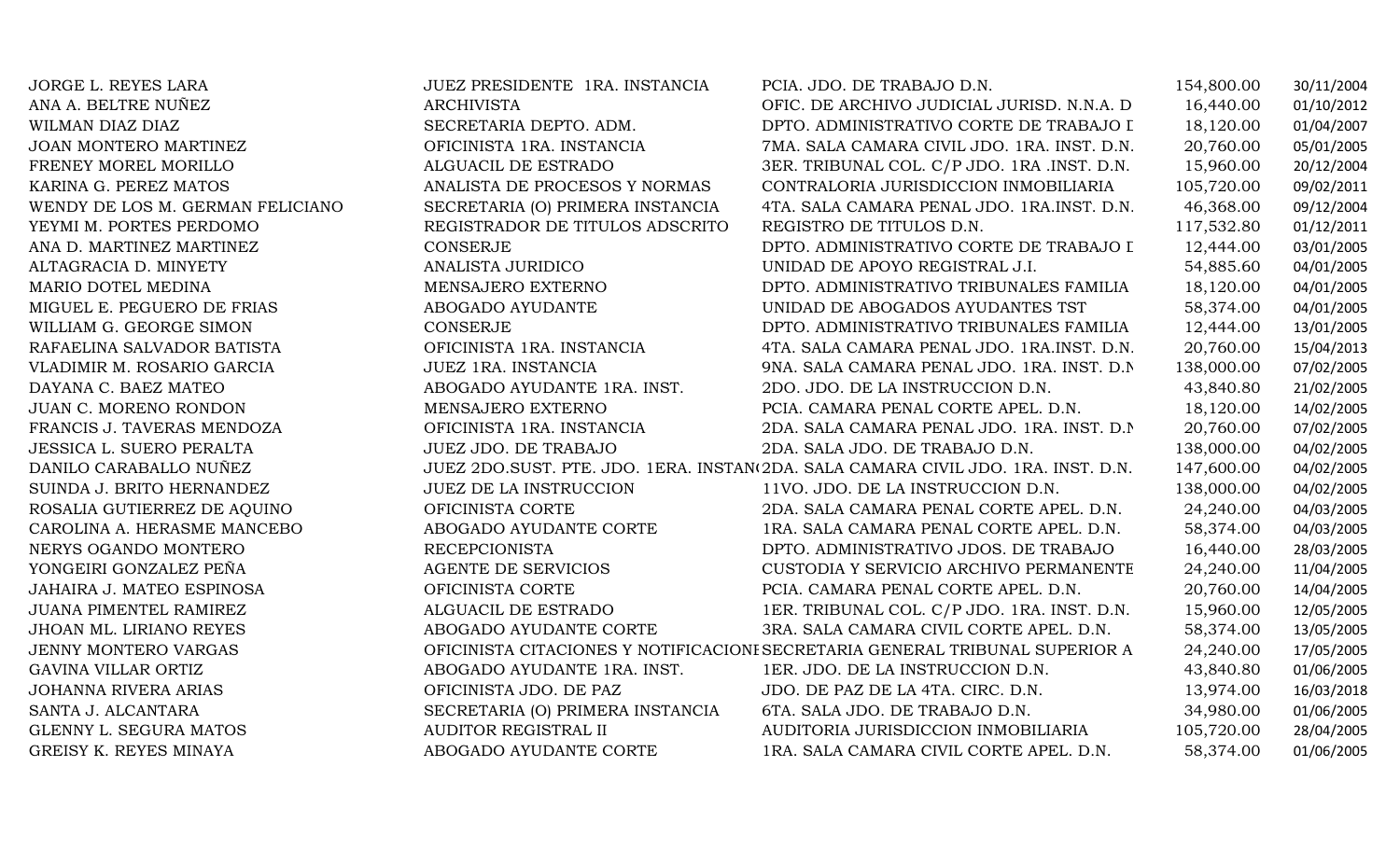| LAYDA Y. VALENZUELA MUSA        | REGISTRADOR DE TITULOS ADSCRITO   | REGISTRO DE TITULOS D.N.                    | 117,532.80 | 02/04/2012 |
|---------------------------------|-----------------------------------|---------------------------------------------|------------|------------|
| LEIDILYN A. ROSARIO GUTIERREZ   | <b>JUEZ DE PAZ ITINERANTE</b>     | PCIA. CAMARA CIVIL JDO. 1RA. INST. D.N.     | 108,000.00 | 08/06/2005 |
| ARIS E. HERMON ROSARIO          | SECRETARIA (O) PRIMERA INSTANCIA  | 2DA. SALA JDO. DE TRABAJO D.N.              | 34,980.00  | 13/06/2005 |
| ALICIA M. MARTINEZ FELIZ        | <b>ARCHIVISTA</b>                 | 5TA. SALA CAMARA CIVIL JDO. 1RA. INST. D.N. | 13,920.00  | 22/06/2005 |
| RAFAELA LEBRON GUERRERO         | SECRETARIA(O) CORTE               | 1RA. SALA CAMARA PENAL CORTE APEL. D.N.     | 60,984.00  | 27/06/2005 |
| ARALISE SANTANA DIAZ            | SECRETARIA DE JUEZ CORTE          | PCIA. CORTE DE TRABAJO D.N.                 | 28,860.00  | 13/05/2005 |
| ELVIRA PANIAGUA CALDERON        | SECRETARIA (O) JDO. DE PAZ        | 4TA. SALA JDO. DE PAZ ESP. TRANS. D.N.      | 29,580.00  | 01/07/2005 |
| JOSE L. ROSARIO MERCEDES        | <b>OFICINISTA</b>                 | 4TO. TRIBUNAL COL. C/P JDO. 1RA. INST. D.N. | 20,760.00  | 07/06/2005 |
| MARLEN S. SILVERIO ARAUJO       | OFICINISTA CORTE                  | 3RA. SALA CAMARA PENAL CORTE APEL. D.N.     | 24,240.00  | 13/07/2005 |
| SANTO F. PUELLO CARMONA         | MENSAJERO EXTERNO                 | PCIA. CAMARA PENAL CORTE APEL. D.N.         | 18,120.00  | 17/05/2005 |
| YUDELKA C. ACOSTA MARTINEZ      | ABOGADO AYUDANTE 1RA. INST.       | 6TA. SALA CAMARA CIVIL JDO. 1RA. INST. D.N. | 43,840.80  | 11/07/2005 |
| EDITA ARACENA ALVAREZ           | AUXILIAR ADMINISTRATIVO           | CENTRO DE INFORMACION JUDICIAL P.J.C.N.     | 20,760.00  | 01/08/2005 |
| WANDELL S. NIEVES ASTACIO       | ANALISTA DE INVESTIGACION I       | CONTRALORIA JURISDICCION INMOBILIARIA       | 105,720.00 | 03/08/2005 |
| JOSE E. VALDEZ MENDIETA         | ASISTENTE MANTENIMIENTO JI        | DPTO. DE MANTENIMIENTO J.I.                 | 42,657.60  | 08/08/2005 |
| LARISSA E. CASTILLO SOTO        | OFICINISTA CORTE                  | PCIA. CAMARA PENAL CORTE APEL. D.N.         | 24,240.00  | 03/08/2005 |
| JACQUELINE ANT. JIMENEZ JIMENEZ | ENC. MANTENIMIENTO JI             | DPTO. DE MANTENIMIENTO J.I.                 | 89,812.80  | 08/08/2005 |
| SOLANGE R. VASQUEZ REYNOSO      | JUEZ DE LA INSTRUCCION            | 4TO. JDO. DE LA INSTRUCCION D.N.            | 138,000.00 | 16/08/2005 |
| LIDISIS A. RODRIGUEZ PAULINO    | ABOGADO AYUDANTE CORTE            | 3RA. SALA TRIBUNAL SUPERIOR ADMINISTRATI    | 58,374.00  | 25/08/2005 |
| PATRICIA YONE ROCHA             | JUEZ DE PAZ ITINERANTE            | PCIA. CAMARA CIVIL JDO. 1RA. INST. D.N.     | 108,000.00 | 02/09/2005 |
| FRAN M. ARIAS FORTUNATO         | AUXILIAR ADMINISTRATIVO           | DPTO. ADMINISTRATIVO P.J.C.N.               | 21,960.00  | 05/09/2005 |
| JENY DEL C. RODRIGUEZ LORA      | JUEZ JDO. DE TRABAJO              | 4TA. SALA JDO. DE TRABAJO D.N.              | 138,000.00 | 01/09/2006 |
| JOSE R. FERREIRA JIMENO         | JUEZ PRESIDENTE 1RA. INSTANCIA    | PCIA. CAMARA CIVIL JDO. 1RA. INST. D.N.     | 154,800.00 | 01/09/2006 |
| ALBA L. BEARD MARCOS            | <b>JUEZ CORTE</b>                 | 3RA. SALA TRIB. SUPERIOR DE TIERRAS DPTO.   | 186,000.00 | 01/09/2006 |
| SANDY PAYANO CHAVEZ             | OFICINISTA 1RA. INSTANCIA         | 3ER. TRIBUNAL COL. C/P JDO. 1RA .INST. D.N. | 20,760.00  | 07/09/2005 |
| CAROLIN CRUCETA HERNANDEZ       | ANALISTA JURIDICO                 | UNIDAD DE APOYO REGISTRAL J.I.              | 54,885.60  | 08/08/2005 |
| NATHALIE RIVERA FELIZ           | ANALISTA JURIDICO                 | UNIDAD DE APOYO REGISTRAL J.I.              | 54,885.60  | 15/03/2010 |
| ELIZABETH M. NOVO OVAL          | ENC. APOYO SECRETARIAL            | UNIDAD DE APOYO SECRETARIAL TST             | 67,082.40  | 02/08/2005 |
| ARIEL JS. PEÑA CASTILLO         | OFICINISTA 1RA. INSTANCIA         | OFIC. JUDICIAL SERV. ATENC. PERMANENTE D    | 20,760.00  | 01/09/2005 |
| JUAN P. CACERES GONZALEZ        | ALGUACIL DE ESTRADO               | PCIA. CAMARA CIVIL CORTE APEL. D.N.         | 14,760.00  | 10/10/2005 |
| BEVERLYN Q. MEDINA SANTANA      | OFICINISTA CORTE                  | 2DA. SALA CAMARA PENAL CORTE APEL. D.N.     | 20,760.00  | 17/10/2005 |
| MARILALBA DIAZ VENTURA          | COORDINADOR (A) SERVICIOS A SALAS | SECRETARIA GENERAL TRIBUNAL SUPERIOR A      | 42,657.60  | 24/10/2005 |
| EVELYN E. RODRIGUEZ GARCIA      | SECRETARIA DE JUEZ                | TRIBUNAL SUPERIOR DE TIERRAS DPTO. CENT     | 28,860.00  | 24/10/2005 |
| JUAN LAGARES DIAZ               | MENSAJERO EXTERNO                 | PCIA. CAMARA PENAL CORTE APEL. D.N.         | 18,120.00  | 16/11/2005 |
| SORY J. MARRERO RODRIGUEZ       | OFICINISTA 1RA. INSTANCIA         | OFIC. JUDICIAL SERV. ATENC. PERMANENTE D    | 20,760.00  | 01/11/2005 |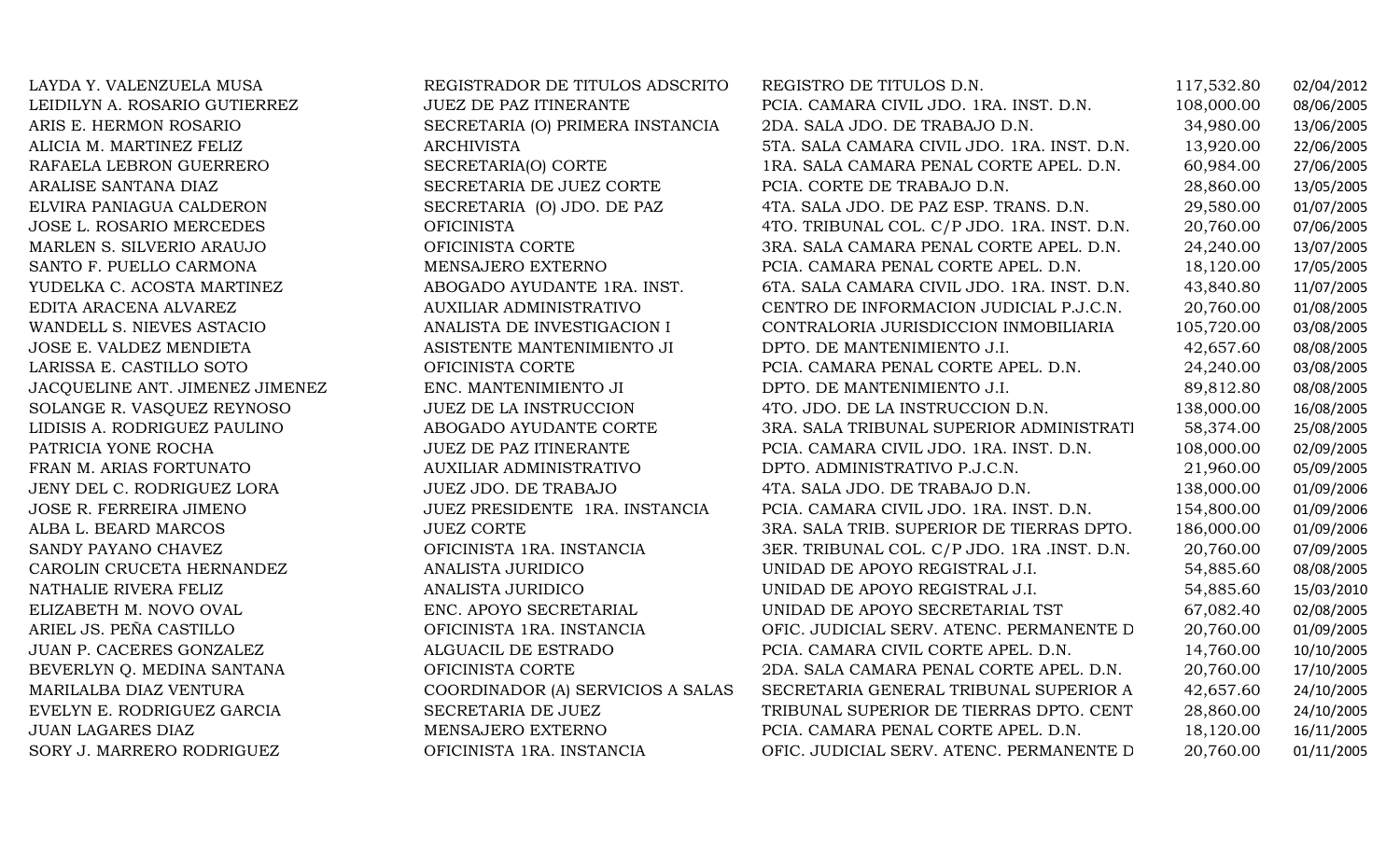| ELIZABETH VASQUEZ PORTORREAL           | OFICINISTA DE SERVICIO CIVIL                                      | UNIDAD DE SERVICIO CIVIL C.S.C. N.N.A. D.N. | 24,240.00  | 11/11/2005 |
|----------------------------------------|-------------------------------------------------------------------|---------------------------------------------|------------|------------|
| LUZ R. PEREZ ZAPATA                    | ANALISTA DE OPERACIONES                                           | ADMINISTRACION GENERAL JURISDICCION INN     | 60,984.00  | 18/11/2005 |
| MASSIEL N. DE LOS SANTOS ESPIRITUSANTO | OFICINISTA CORTE                                                  | 3RA. SALA CAMARA PENAL CORTE APEL. D.N.     | 24,240.00  | 03/10/2005 |
| MELINA ALT. CONCEPCION ACOSTA          | ABOGADO AYUDANTE CORTE                                            | 3RA. SALA CAMARA CIVIL CORTE APEL. D.N.     | 58,374.00  | 04/11/2008 |
| JOSE A. VARGAS GUERRERO                | <b>JUEZ COORDINADOR</b>                                           | OFIC. JUEZ COORD. JDO. DE LA INSTRUCCION    | 154,800.00 | 01/12/2005 |
| CLARA S. CASTILLO CASTILLO             | JUEZ 1RA. INSTANCIA                                               | 2DO. TRIBUNAL COL. C/P JDO. 1RA. INST. D.N. | 138,000.00 | 01/06/2010 |
| RIGOBERTO SENA FERRERAS                | <b>JUEZ DE LA INSTRUCCION</b>                                     | 6TO. JDO. DE LA INSTRUCCION D.N.            | 138,000.00 | 01/06/2010 |
| JAMI T. MATOS VENTURA                  | ANALISTA JURIDICO                                                 | UNIDAD DE APOYO REGISTRAL J.I.              | 54,885.60  | 06/12/2005 |
| RUTH E. HERNANDEZ MOJICA               | OFICINISTA ATENCION USUARIOS                                      | CENTRO DE SERVICIOS COMUNES JURISD. N.I.    | 28,860.00  | 01/11/2005 |
| ELBA V. PEREZ FLORENTINO               | ABOGADO AYUDANTE CORTE                                            | 1RA. SALA CAMARA PENAL CORTE APEL. D.N.     | 58,374.00  | 01/12/2005 |
| ROSSY M. DEL ROSARIO LUNA              | ABOGADO AYUDANTE                                                  | UNIDAD DE ABOGADOS AYUDANTES TST            | 58,374.00  | 12/12/2005 |
| ROSSY Y. MEDINA DE LOS SANTOS          | ADMINISTRADOR DE SISTEMAS                                         | DIV. DE SISTEMAS J.I.                       | 77,836.80  | 10/01/2006 |
| GISSELLE M. MATEO MARTINEZ             | REGISTRADOR DE TITULOS ADSCRITO                                   | REGISTRO DE TITULOS D.N.                    | 117,532.80 | 02/01/2006 |
| ALEXANDER J. OVIEDO DELGADO            | ANALISTA JURIDICO                                                 | UNIDAD DE APOYO REGISTRAL J.I.              | 54,885.60  | 02/01/2006 |
| ANA M. CABALLOL PERALTA                | SUPERVISOR DE EXPEDIENTES EN PROCEUNIDAD DE PROCESOS COMUNES J.I. |                                             | 54,648.00  | 02/01/2006 |
| ANTIA K. PANIAGUA MONTERO              | OFICIAL ARCHIVO ACTIVO                                            | ARCHIVO ACTIVO DE MENSURAS CATASTRALE       | 48,894.00  | 02/01/2006 |
| CANDY ALT. ENCARNACION MERCEDES        | AGENTE CONTROL DE CALIDAD                                         | CONTROL DE CALIDAD ARCHIVO PERMANENTE       | 29,580.00  | 02/01/2006 |
| DANIEL E. MORLA DELGADO                | AUX. DEPOSITO                                                     | CUSTODIA Y SERVICIO ARCHIVO PERMANENTE      | 18,120.00  | 02/01/2006 |
| FRANCISCO J. ABREU HERNANDEZ           | OFICIAL CONTROL DE CALIDAD                                        | CONTROL DE CALIDAD ARCHIVO PERMANENTE       | 48,894.00  | 02/01/2006 |
| HAMLET S. WEST CABRAL                  | TECNICO DE BOVEDA                                                 | CUSTODIA Y SERVICIO ARCHIVO PERMANENTE      | 32,640.00  | 02/01/2006 |
| IGNACIO ANT. ESTRELLA MARTE            | <b>DIGITADOR</b>                                                  | UNIDAD DE PROCESOS COMUNES J.I.             | 24,240.00  | 02/01/2006 |
| JOSE R. DE LOS SANTOS CASTRO           | AUX. DEPOSITO                                                     | CUSTODIA Y SERVICIO ARCHIVO PERMANENTE      | 18,120.00  | 02/01/2006 |
| KATILINE D. MARTE MARTINEZ             | AGENTE DE SERVICIOS                                               | CUSTODIA Y SERVICIO ARCHIVO PERMANENTE      | 24,240.00  | 02/01/2006 |
| LUIS J. COLLADO                        | SOPORTE DE SISTEMAS                                               | DIV. DE SISTEMAS J.I.                       | 48,894.00  | 20/12/2012 |
| VICTOR E. LUCIANO OVIEDO               | ADMINISTRADOR DE SISTEMAS                                         | DIV. DE SISTEMAS J.I.                       | 77,836.80  | 02/01/2006 |
| XENIA ALT. MARTE PUENTE                | <b>DIGITADOR</b>                                                  | UNIDAD DE PROCESOS COMUNES J.I.             | 24,240.00  | 02/01/2006 |
| YONATAR GOMEZ ROMERO                   | AGENTE DE SERVICIOS                                               | CUSTODIA Y SERVICIO ARCHIVO PERMANENTE      | 24,240.00  | 02/01/2006 |
| ZOILA C. FORTUNA                       | <b>AGENTE INDEXACION</b>                                          | SERVICIOS TECNICOS ARCHIVO PERMANENTE       | 24,240.00  | 02/01/2006 |
| PORFIRIO A. FLORENTINO MATEO           | <b>AGENTE INDEXACION</b>                                          | SERVICIOS TECNICOS ARCHIVO PERMANENTE       | 24,240.00  | 01/12/2005 |
| KATHERINE E. MORETA BAEZ               | <b>OFICINISTA</b>                                                 | UNIDAD DE APOYO SECRETARIAL TST             | 24,240.00  | 10/01/2006 |
| FREDDY J. GARCIA PEREZ                 | SOPORTE DE SISTEMAS                                               | DIV. DE SISTEMAS J.I.                       | 48,894.00  | 10/01/2006 |
| JENNY E. FURCAL GUERRERO               | OFICINISTA ATENCION USUARIO                                       | UNIDAD DE RECEPCION DE DOCUMENTOS TST       | 28,860.00  | 10/01/2006 |
| JOSEFINA A. MOJICA SANCHEZ             | SOPORTE DE SISTEMAS                                               | DIV. DE SISTEMAS J.I.                       | 48,894.00  | 02/01/2006 |
| KELVIN ANT. BRIOSO ROSA                | AGENTE INDEXACION                                                 | SERVICIOS TECNICOS ARCHIVO PERMANENTE       | 24,240.00  | 02/01/2006 |
|                                        |                                                                   |                                             |            |            |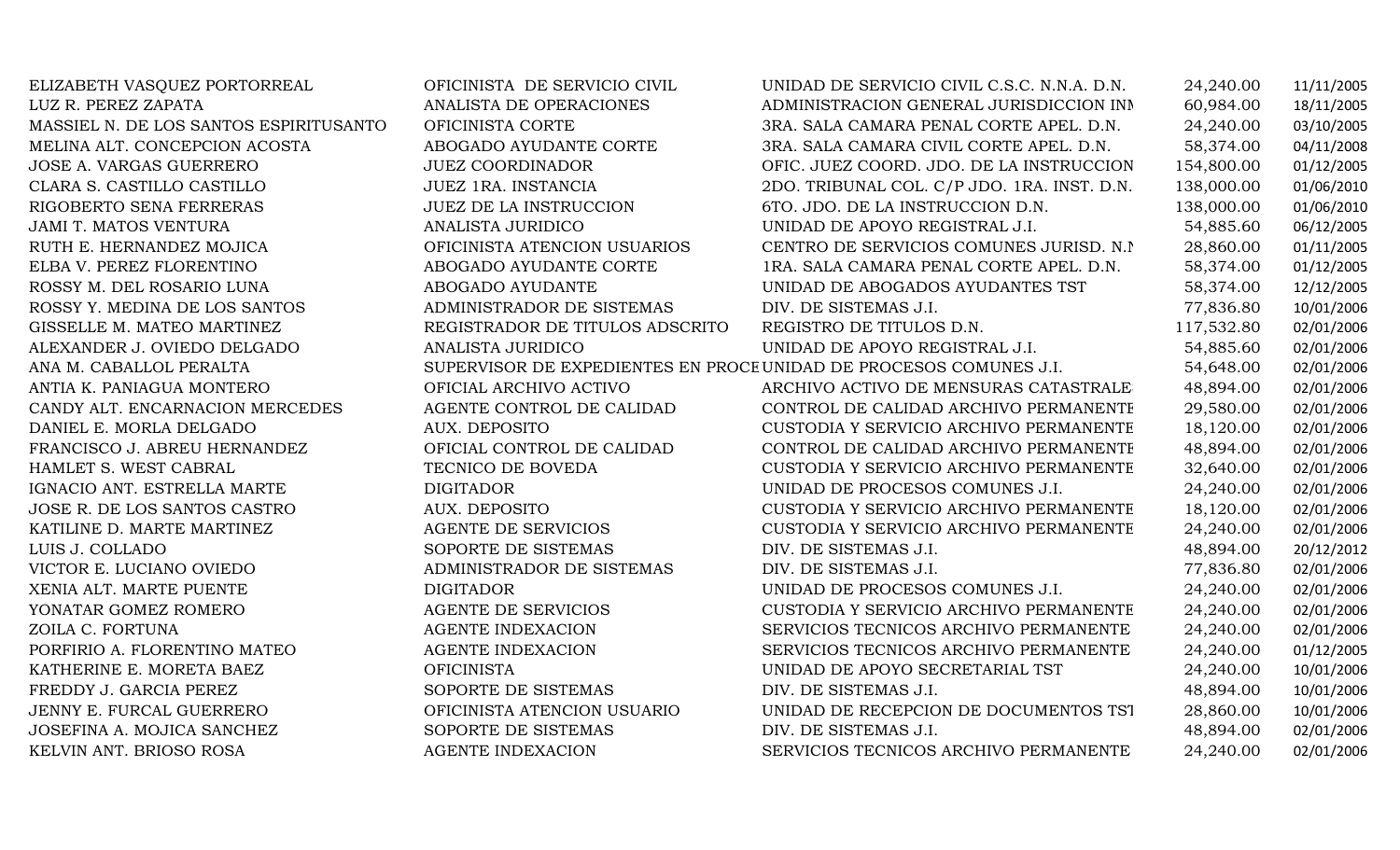LISANDRA E. CASADO GUZMAN OFICINISTA 1RA. INSTANCIA PCIA. CAMARA PENAL JDO. 1RA. INST. D.N. 20,760.00 16/01/2006 YUDY A. CROUSSET CROUSSETT SECRETARIA (O) GENERAL CENTRO DE SERVICIOS COMUNES JURISD. N.N. 77,836.80 14/06/2010<br>YOEL ANT. ROSARIO DE LA ROSA ABOGADO AYUDANTE 1RA. INST. 4TO. JDO. DE LA INSTRUCCION D.N. 43,840.80 16/01/2006 YOEL ANT. ROSARIO DE LA ROSA ABOGADO AYUDANTE 1RA. INST. 4TO. JDO. DE LA INSTRUCCION D.N. 43,840.80 16/01/2006 ANA C. VILLALONA BAEZ ANALISTA JURIDICO UNIDAD DE APOYO REGISTRAL J.I. 54,885.60 26/01/2006 KENIA A. CASTILLO PERALTA ANALISTA JURIDICO UNIDAD DE APOYO REGISTRAL J.I. 54,885.60 27/01/2006 MARIA DE JESUS MARIANO CONSERJE DPTO. ADMINISTRATIVO TRIBUNALES FAMILIA 13,440.00 23/01/2006 ANGELA MORENO GARCIA OFICINISTA CORTE 1RA. SALA CAMARA CIVIL CORTE APEL. D.N. 24,240.00 23/01/2006 LILIBET RODRIGUEZ VARGAS OFICINISTA 2DA. SALA CAMARA CIVIL JDO. 1RA. INST. D.N. 20,760.00 02/01/2006 ALTAGRACIA MIGDALIA RAMIREZ DE LA CRUZ JUEZ DE PAZ ITINERANTE PCIA. CAMARA PENAL JDO. 1RA. INST. D.N. 108,000.00 09/02/2006 MARTHA I. VIZCAINO CASTRO OFICINISTA 1RA. INSTANCIA 3RA. SALA JDO. DE TRABAJO D.N. 20,760.00 01/03/2006 KAREN M. ACOSTA ALONZO ABOGADO AYUDANTE 1RA. INST. 4TO. JDO. DE LA INSTRUCCION D.N. 43,840.80 01/02/2006 EVELYN G. MARIÑEZ REYNOSO OFICINISTA 1RA. INSTANCIA 1ER. JDO. DE LA INSTRUCCION D.N. 20,760.00 01/02/2006 ARGELIA M. MARTE ROSARIO OFICINISTA UNIDAD DE APOYO SECRETARIAL TST 24,240.00 07/03/2006 JOSE M. MINYETY FELIZ OFICINISTA UNIDAD DE RECEPCION DE DOCUMENTOS TST 24,240.00 07/03/2006 MIGUEL E. VALDEZ JAQUEZ VIGILANTE DPTO. ADMINISTRATIVO JDOS. DE PAZ DE LA 2DA. CIRC. 13,800.00 29/03/2006 JENNY CRISOSTOMO JAZMIN OFICINISTA DPTO. ADMINISTRATIVO TRIB. SUPERIOR ADMINISTRATIVO29/03/2006<br>01/04/2006 OFICINISTA DE SERVICIO PENAL UNIDAD DE SERVICIO PENAL C.S.C. N.N.A. D.N. 24,240.00 01/04/2006<br>OFICINISTA 1RA. INSTANCIA 4TO. JDO. DE LA INSTRUCCION D.N. 20,760.00 01/04/2013 JOSE DE LOS S. BATISTA GONZALEZ OFICINISTA 1RA. INSTANCIA 4TO. JDO. DE LA INSTRUCCION D.N. 20,760.00 01/04/2013 CLAUDIO A. CARRASCO SANCHEZ OFICINISTA CORTE 3RA. SALA CAMARA PENAL CORTE APEL. D.N. 24,240.00 12/04/2006 WDAIKY I. SANTOS TAVAREZ SUPERVISOR NACIONAL ADMINISTRACION GENERAL JURISDICCION INMOBILIARIA 90,000.00 01/03/2006 LEOMAR G. CRUZ QUEZADA JUEZ DE PAZ JDO. DE PAZ DE LA 1RA. CIRC. D.N. 108,000.00 25/04/2006 LESLIE C. CAMPECHANO MUÑOZ OFICINISTA 1RA. INSTANCIA 3ER. TRIBUNAL COL. C/P JDO. 1RA .INST. D.N. 20,760.00 08/05/2006 TANIA I. GOMEZ RODRIGUEZ JUEZ DE PAZ ITINERANTE PCIA. CAMARA CIVIL JDO. 1RA. INST. D.N. 108,000.00 02/05/2006 BRENDA E. MATOS PADILLA ABOGADO AYUDANTE 3RA. SALA CAMARA CIVIL CORTE APEL. D.N. 58,374.00 02/05/2006 ANA M. RINCON TEJEDA ABOGADO AYUDANTE UNIDAD DE ABOGADOS AYUDANTES TST 58,374.00 02/05/2006 GLEYDER A. AGUASVIVAS MIRANDA SECRETARIA (O) PRIMERA INSTANCIA TRIBUNAL EJEC. DE LA PENA D.N. 46,368.00 02/05/2006 DHARIANA M. ALCANTARA ROSARIO SECRETARIA DE JUEZ TRIBUNAL SUPERIOR DE TIERRAS DPTO. CENTRAL 24,240.00 01/06/2006 ALTAGRACIA E. DE LOS SANTOS ORTIZ ABOGADO AYUDANTE 1RA. INST. 5TA. SALA CAMARA CIVIL JDO. 1RA. INST. D.N. 43,840.80 19/05/2006<br>EDWIN A. GONZALEZ LEYBA EDWIN A. GONZALEZ LEYBA AGENTE DE SERVICIOS CUSTODIA Y SERVICIO ARCHIVO PERMANENTE 24,240.00 01/06/2006 OSCAR ML. MONTILLA RODRIGUEZ OPERADOR GIS II UNIDAD DE CARTOGRAFIA DNMC 35,856.00 01/06/2006 CARMEN M. ARIAS MEJIA SECRETARIA(O) CORTE PCIA. CAMARA CIVIL CORTE APEL. D.N. 42,657.60 01/06/2006 LAURA M. DIAZ ACEVEDO OFICINISTA SECRETARIA GENERAL TST D.N. 24,240.00 01/06/2006 EDWIN R. OVIEDO ROJAS SECRETARIA(O) CORTE 2DA. SALA CAMARA PENAL CORTE APEL. D.N. 60,984.00 07/06/2006 RAUL HERNANDEZ TRINIDAD TECNICO DE REFRIGERACION DPTO. ADMINISTRATIVO P.J.C.N. 22,800.00 07/06/2006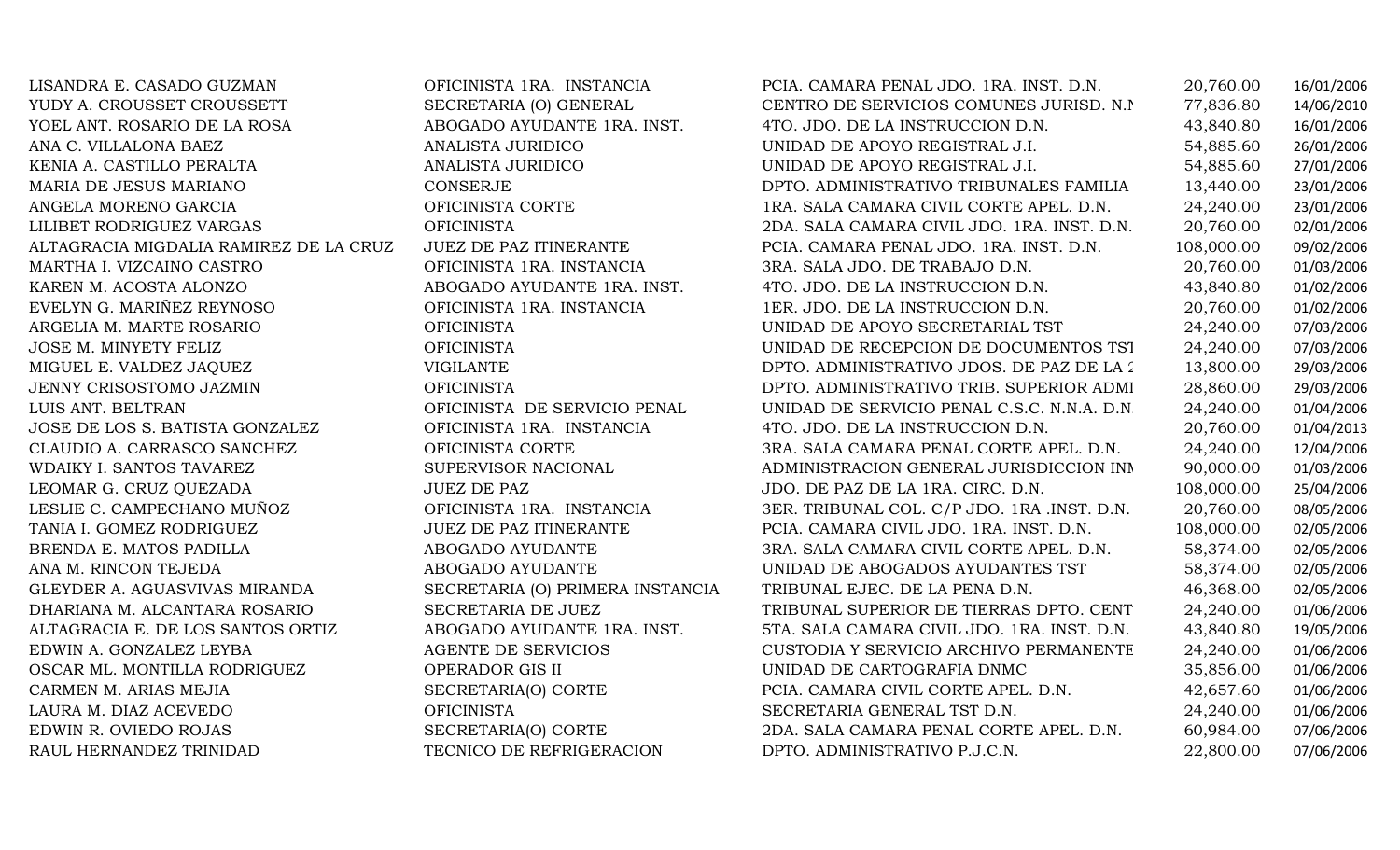PITER J. GUILLEN HERNANDEZ MENSAJERO INTERNOVICTOR ML. MEDRANO OLAVERRIA TECNICO TOPOGRAFOARELIS O. ORTIZ HENRIQUEZ ASESOR (A) IMPOSITIVO

DPTO. ADMINISTRATIVO JDOS. DE TRANS. D.N. 12,444.00 19/06/2006<br>2DA. SALA CAMARA PENAL CORTE APEL. D.N. 58,374.00 03/07/2006 PAMELA S. ESPINAL RIVAS ABOGADO AYUDANTE CORTE 2DA. SALA CAMARA PENAL CORTE APEL. D.N. 58,374.00 03/07/2006 LUIS E. PORTES PERDOMO OFICINISTA CORTE PCIA. CAMARA PENAL CORTE APEL. D.N. 24,240.00 05/07/2006 YANUARIA Y. RAMIREZ ARIAS ABOGADO AYUDANTE 1RA. INST. 2DA. SALA CAMARA CIVIL JDO. 1RA. INST. D.N. 43,840.80 05/07/2006 ALBANIA S. SALAS NOVA OFICINISTA OFIC. JUDICIAL SERV. ATENC. PERMANENTE D.N. 20,760.00 03/07/2006 DAHIANA M. GATON DIAZ AUXILIAR ADMINISTRATIVO CENTRO DE INFORMACION JUDICIAL P.J.C.N. 20,760.00 20/07/2006 RAFU PAULINO VELEZ ALGUACIL DE ESTRADO PCIA. CAMARA PENAL CORTE APEL. D.N. 15,960.00 01/08/2006 NATHALIE JAQUEZ HIRALDO OFICINISTA 1RA. INSTANCIA 7MO. JDO. DE LA INSTRUCCION D.N. 20,760.00 19/07/2006 ALEXANDRA V. CEBALLO LOPEZ SECRETARIA DE JUEZ CORTE PCIA. TRIBUNAL SUPERIOR ADMINISTRATIVO 28,860.00<br>OFICINISTA CORTE 3RA. SALA TRIBUNAL SUPERIOR ADMINISTRATI 24.240.00 FLOR M. ROSA SANTANA OFICINISTA CORTE 3RA. SALA TRIBUNAL SUPERIOR ADMINISTRATIVO 24,240.00 07/08/2006 ANA M. MENDEZ CABRERA JUEZ CORTE 1RA. SALA TRIB. SUPERIOR DE TIERRAS DPTO. 186,000.00 01/09/2006<br>KENYA S. ROMERO SEVERINO JUEZ DE LA INSTRUCCION 7MO. JDO. DE LA INSTRUCCION D.N. 138,000.00 01/09/2006 KENYA S. ROMERO SEVERINO JUEZ DE LA INSTRUCCION 7MO. JDO. DE LA INSTRUCCION D.N. 138,000.00 01/09/2006 SCARLET R. VARGAS ROSSIS JUEZ DE PAZ ITINERANTE PCIA. CAMARA CIVIL JDO. 1RA. INST. D.N. 108,000.00 04/09/2006 JESUS N. JIMENEZ PAREDES ABOGADO AYUDANTE 1RA. INST. 2DA. SALA CAMARA PENAL JDO. 1RA. INST. D.N. 43,840.80 21/09/2006 ROSMERY GARCIA REYES SECRETARIA (O) PRIMERA INSTANCIA 3RA. SALA JDO. DE TRABAJO D.N. 34,980.00 03/10/2006 NATALI MOYA ESTRELLA JUEZ T.T.J.O. 5TA. SALA TRIBUNAL DE TIERRAS J.O. D.N. 138,000.00 02/10/2006 MIGUEL ALB. PEREZ THEN ABOGADO AYUDANTE 1RA. INST. ATA. SALA CAMARA PENAL JDO. 1RA.INST. D.N. 43,840.80 19/10/2006<br>RADAYZA A. MENDEZ BRITO SUPERVISOR DE IMPRESION UNIDAD DE PROCESOS COMUNES J.I. 48,894.00 23/10/2006 RADAYZA A. MENDEZ BRITO SUPERVISOR DE IMPRESION UNIDAD DE PROCESOS COMUNES J.I. 48,894.00 23/10/2006 FANNY MARTICH BAEZ JUEZ DE PAZ ITINERANTE PCIA. CAMARA CIVIL JDO. 1RA. INST. D.N. 108,000.00 03/11/2006 GELSY MA. LEBRON CORNIEL SUPERVISOR DE ARCHIVO OFIC. DE ARCHIVO JUDICIAL P.J.C.N. 29,580.00 26/10/2006 DIRECCION NACIONAL MENSURAS CATASTRAL  $42,657.60$  27/11/2006<br>PCIA. TRIBUNAL SUPERIOR ADMINISTRATIVO 58,374.00 01/12/2006 MARLENE A. MORETA MARTINEZ ABOGADO AYUDANTE CORTE PCIA. TRIBUNAL SUPERIOR ADMINISTRATIVO 58,374.00 01/12/2006 DANIEL E. HERNANDEZ FELIZ ALGUACIL DE ESTRADO PCIA. JDO. DE TRABAJO D.N. 14,760.00 11/12/2006 CLAUDIA I. INOA JUPITER SECRETARIA (O) SECRETARIA (O) UNIDAD DE SERVICIOS ADMINISTRATIVOS Y LOGIO 197/11/2006<br>JOCELYN M. JOSE ORTEGA SE SECRETARISTA 1RA. INSTANCIA 1ER. TRIBUNAL COL. C/P JDO. 1RA. INST. D.N. 20.760.00 18 JOCELYN M. JOSE ORTEGA OFICINISTA 1RA. INSTANCIA 1ER. TRIBUNAL COL. C/P JDO. 1RA. INST. D.N. 20,760.00 18/12/2006 LUIS B. CARRERAS MUÑOZ JUEZ DE LA INSTRUCCION 8VO. JDO. DE LA INSTRUCCION D.N. 138,000.00 03/01/2007 CATALINA PEREZ PEREZ JUEZ JDO. DE TRABAJO 5TA. SALA JDO. DE TRABAJO D.N. 138,000.00 03/01/2007 MICHELL DIAZ BAEZ ABOGADO AYUDANTE UNIDAD DE ABOGADOS AYUDANTES TST 58,374.00 02/01/2007 JELBIN N. KOURY LORENZO JUEZ T.T.J.O. 3RA. SALA TRIBUNAL DE TIERRAS J.O. D.N. 138,000.00 02/01/2007 ROSMERY RODRIGUEZ TAVERAS SECRETARIA DEPTO. ADM. DPTO. ADMINISTRATIVO P.J.C.N. 28,680.00 26/12/2006 GINA M. BARINAS HAZIN ABOGADO AYUDANTE CORTE 1RA. SALA TRIBUNAL SUPERIOR ADMINISTRATIVO 58,374.00 02/01/2007 1RA. SALA TRIBUNAL SUPERIOR ADMINISTRATI 43,420.80 02/01/2007<br>AUDITORIA JURISDICCION INMOBILIARIA 114.206.40 01/02/2007 ROSESTHER TEJADA TEJADA AUDITOR REGISTRAL I AUDITORIA JURISDICCION INMOBILIARIA 114,206.40 01/02/2007 DIRECCION PARA ASUNTOS VENTANILLA EXPRESSED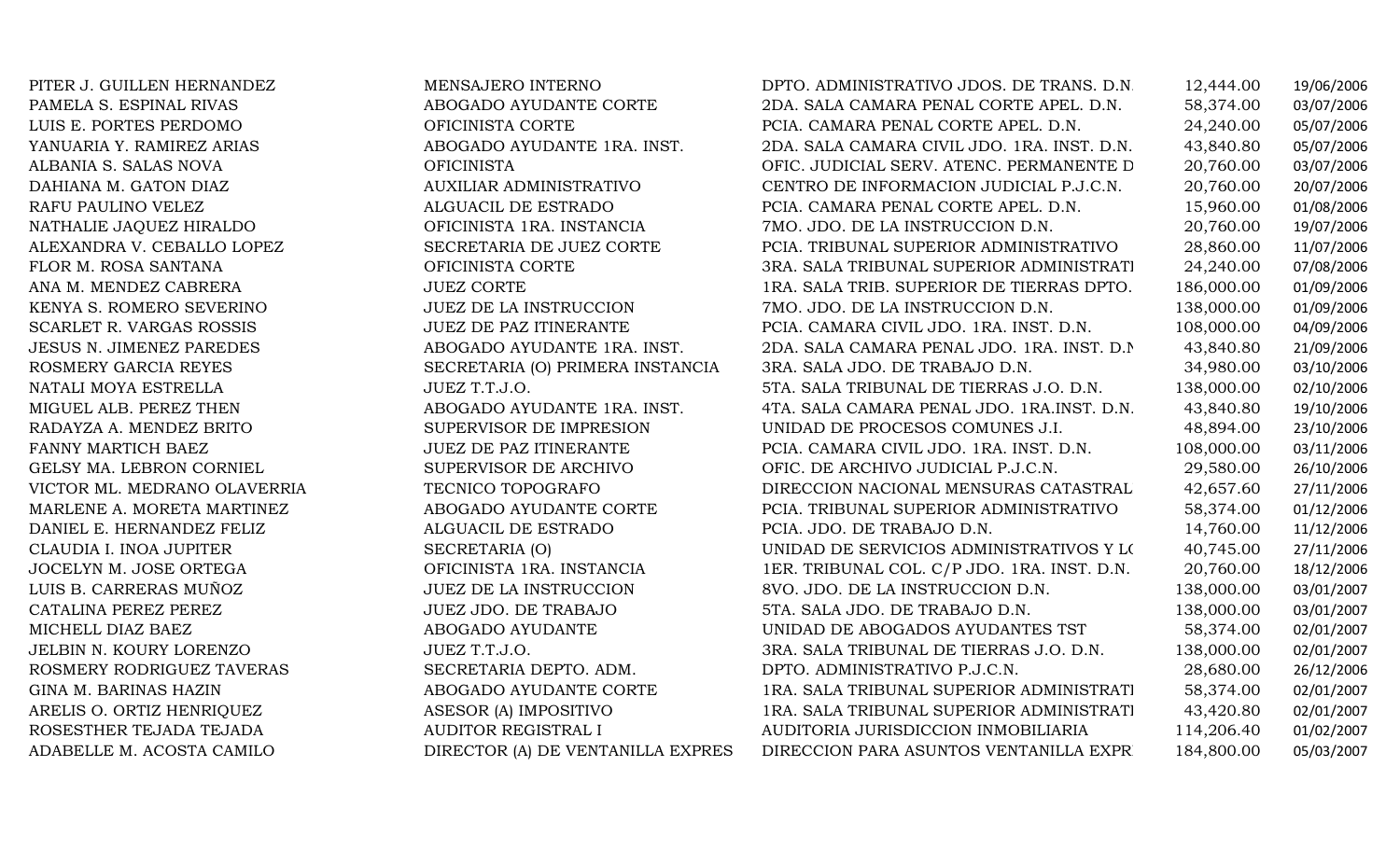| AURELIO BELLO CALZADO               | ABOGADO AYUDANTE CORTE                                             | 1RA. SALA CAMARA CIVIL CORTE APEL. D.N.                                  | 58,374.00  | 08/03/2007 |
|-------------------------------------|--------------------------------------------------------------------|--------------------------------------------------------------------------|------------|------------|
| DIEGO DE PEÑA MORIS                 | ALGUACIL DE ESTRADO                                                | CORTE DE APEL. N.N.A. D.N.                                               | 14,760.00  | 01/03/2007 |
| RICARDO ANT. MENA PEGUERO           | OFICINISTA DE SERVICIO CIVIL                                       | UNIDAD DE SERVICIO CIVIL C.S.C. N.N.A. D.N.                              | 29,150.00  | 26/02/2007 |
| ELIZABETH DEL C. ALMANZAR UCETA     | OFICINISTA CORTE                                                   | PCIA. CAMARA PENAL CORTE APEL. D.N.                                      | 24,240.00  | 01/02/2007 |
| ANDRES ARACENA DE LOS SANTOS        | AUX. DEPOSITO                                                      | CUSTODIA Y SERVICIO ARCHIVO PERMANENTE                                   | 18,120.00  | 21/02/2007 |
| PATRIA C. VALDEZ NOLASCO            | <b>ARCHIVISTA</b>                                                  | ARCHIVO ACTIVO DEL REGISTRO DE TITULOS :                                 | 24,240.00  | 21/02/2007 |
| AURELIZA ZABALA BELDA               | ENC. DE REVISION                                                   | UNIDAD DE REVISION, DNMC                                                 | 69,696.00  | 21/02/2007 |
| KARINA M. MOYA FERRERAS             | <b>AGENTE DE SERVICIOS</b>                                         | CUSTODIA Y SERVICIO ARCHIVO PERMANENTE                                   | 24,240.00  | 21/02/2007 |
| ALFONSO ML. PAULINO GONZALEZ        | GERENTE ATENCION AL USUARIO                                        | ATENCION AL USUARIO J.I.                                                 | 117,532.80 | 21/02/2007 |
| MELINTON E. ORTIZ JIMENEZ           | ANALISTA JURIDICO                                                  | UNIDAD DE APOYO REGISTRAL J.I.                                           | 54,885.60  | 21/02/2007 |
| EDUIN J. CIRIACO                    |                                                                    | ADMINISTRADOR DE REDES Y COMUNICA DIV. DE INFRAESTRUCTURA Y COMUNICACION | 67,083.00  | 21/02/2007 |
| WILBERT J. HENRIQUEZ COMPRES        | ANALISTA JURIDICO                                                  | UNIDAD DE APOYO REGISTRAL J.I.                                           | 54,885.60  | 21/02/2007 |
| AWILDA MARTINEZ MORONTA             | <b>OFICINISTA</b>                                                  | UNIDAD DE APOYO SECRETARIAL TST                                          | 24,240.00  | 21/02/2007 |
| MARIO J. GONZALEZ MARTINEZ          | OFICIAL DE CONSULTA                                                | UNIDAD DE CONSULTA J.I. D.N.                                             | 48,894.00  | 21/02/2007 |
| VICTOR ML. SANTOS TEJADA            | SOPORTE DE SISTEMAS                                                | DIV. DE SISTEMAS J.I.                                                    | 48,894.00  | 21/02/2007 |
| ARIELLA ADAMES ROJAS                | <b>REFERENCISTA</b>                                                | UNIDAD DE CONSULTA J.I. D.N.                                             | 24,240.00  | 21/02/2007 |
| LOREN M. ROJAS NOLASCO              | ADMINISTRADOR DE SISTEMAS                                          | DIV. DE SISTEMAS J.I.                                                    | 77,836.80  | 21/02/2007 |
| RIGOBERTO LORENZO YBERT             | REVISOR JURIDICO                                                   | UNIDAD DE APOYO REGISTRAL J.I.                                           | 69,696.00  | 21/02/2007 |
| VANESSA CARABALLO MONTILLA          | ANALISTA JURIDICO                                                  | UNIDAD DE APOYO REGISTRAL J.I.                                           | 54,885.60  | 21/02/2007 |
| CLAUDIBEL NUÑEZ HERNANDEZ           | AUX. DE REGISTRO DE DOCUMENTOS                                     | UNIDAD DE APOYO REGISTRAL J.I.                                           | 24,240.00  | 21/02/2007 |
| BELKIS ROSARIO PADILLA              | AUXILIAR DE EXPEDIENTES EN PROCESO UNIDAD DE PROCESOS COMUNES J.I. |                                                                          | 24,240.00  | 21/02/2007 |
| EVELYN SOLANO MUÑOZ                 | <b>ARCHIVISTA</b>                                                  | ARCHIVO ACTIVO DEL REGISTRO DE TITULOS :                                 | 24,240.00  | 21/02/2007 |
| PAOLA M. RODRIGUEZ SOLANO           | OPERADOR DE LIBROS                                                 | CUSTODIA Y SERVICIO ARCHIVO PERMANENTE                                   | 24,240.00  | 21/02/2007 |
| RAMON ANT. MIRANDA ANGEL            | ENC. SOPORTE TECNICO JI                                            | UNIDAD SOPORTE TECNICO J.I. D.N.                                         | 102,643.20 | 02/05/2007 |
| CRISTINA PERDOMO ANTONIO            | ANALISTA JURIDICO                                                  | UNIDAD DE APOYO REGISTRAL J.I.                                           | 54,885.60  | 18/04/2007 |
| RAMON C. ORTIZ GONZALEZ             | AGENTE DIGITALIZADOR                                               | SERVICIOS TECNICOS ARCHIVO PERMANENTE                                    | 24,240.00  | 18/04/2007 |
| SANDRO VALDEZ RAMIREZ               | GERENTE DE OPERACIONES                                             | ADMINISTRACION GENERAL JURISDICCION INN                                  | 117,532.80 | 01/07/2012 |
| ALBERTO ANT. CARABALLO MONTILLA     | SOPORTE TECNICO I                                                  | UNIDAD SOPORTE TECNICO J.I. D.N.                                         | 42,657.60  | 25/06/2007 |
| NELISA DE JS. JIMENEZ SAINT-HILAIRE | REVISOR JURIDICO                                                   | UNIDAD DE APOYO REGISTRAL J.I.                                           | 69,696.00  | 18/06/2014 |
| RUBEN D. MELO GONZALEZ              | OFICINISTA 1RA. INSTANCIA                                          | PCIA. JDO. DE TRABAJO D.N.                                               | 20,760.00  | 26/06/2007 |
| ENDELS F. FONTANA PERREAUX          | ABOGADO AYUDANTE                                                   | SOPORTE A JUECES C.S.C. N.N.A. D.N.                                      | 58,374.00  | 02/07/2007 |
| LUIS ANT. GUERRERO                  | SECRETARIA(O) CORTE                                                | 3RA. SALA CAMARA CIVIL CORTE APEL. D.N.                                  | 42,657.60  | 02/07/2007 |
| ROSAURA N. MARTINEZ SOSA            | REVISOR JURIDICO                                                   | UNIDAD DE APOYO REGISTRAL J.I.                                           | 69,696.00  | 01/05/2012 |
| WILLIAMS MEJIA MARTINEZ             | REPRODUCTOR DE DOCUMENTOS                                          | UNIDAD DE SERVICIOS ADMINISTRATIVOS Y LOS                                | 20,760.00  | 08/06/2007 |
|                                     |                                                                    |                                                                          |            |            |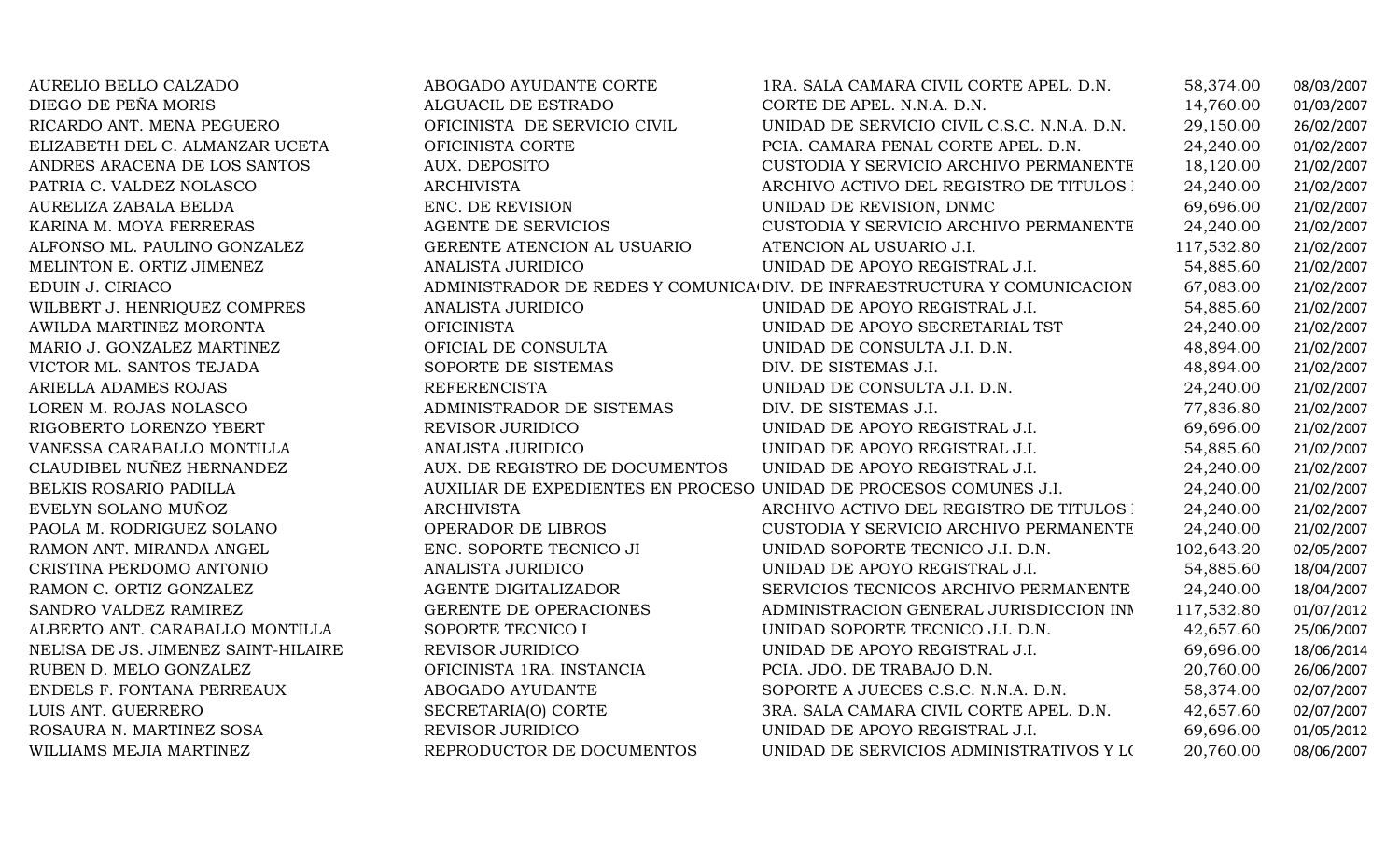NELLYS A. MATOS AYBAR ANG ANGGADO AYUDANTE 1RA. INST. OFIC. JUEZ COORD. JDO. DE LA INSTRUCCION 43,840.80 03/07/2007<br>DIGNA ALT. ROMERO CESPEDES ABOGADO AYUDANTE 1RA. INST. 3ER. TRIBUNAL COL. C/P JDO. 1RA .INST. D.N. 43,840. DIGNA ALT. ROMERO CESPEDES ABOGADO AYUDANTE 1RA. INST. 3ER. TRIBUNAL COL. C/P JDO. 1RA .INST. D.N. 43,840.80 20/05/2013 FAHOLA ALT. CARRASCO PICHARDO OFICINISTA SECRETARIA GENERAL TRIBUNAL SUPERIOR ADM. D.N. 24,240.00 15/11/2012 GINAIDA MORILLO BIDO OFICINISTA 1RA. INSTANCIA 6TA. SALA JDO. DE TRABAJO D.N. 20,760.00 26/11/2007 WENDYS C. BAUTISTA TEJEDA ARCHIVISTA OFIC. DE ARCHIVO JUDICIAL TRIBUNAL LAB. 20,160.00 19/09/2007 DEIBY T. PEGUERO JIMENEZ JUEZ DE PAZ ITINERANTE PCIA. CAMARA PENAL JDO. 1RA. INST. D.N. 108,000.00 16/07/2007 ADALGISA FAMILIA OFICINISTA ATENCION USUARIOUNIDAD DE RECEPCION DE DOCUMENTOS TST 28,860.00 01/05/2013<br>UNIDAD DE APOYO SECRETARIAL TST 24.240.00 01/08/2007 ALFREDO J. RIVAS CEPEDA OFICINISTA UNIDAD DE APOYO SECRETARIAL TST 24,240.00 01/08/2007 ALOIS M. PEÑA ANTIGUA AUXILIAR ADMINISTRATIVOUNIDAD DE SERVICIOS ADMINISTRATIVOS Y L $(24,240.00$  01/08/2007<br>DPTO. DE MANTENIMIENTO J.I. D.N. Y ZONA SU 60,112.80 01/12/2008 EDUARDO A. ACOSTA CONTRERAS SUPERVISOR (A) DE MANTENIMIENTO EUDY FELIZ ALCANTARA  $\begin{array}{ccc}\n\text{AUX. DE MANTENIMIENTO}\n\end{array}$ DPTO. DE MANTENIMIENTO J.I. D.N. Y ZONA SU 60,112.80 01/12/2008<br>DPTO. DE MANTENIMIENTO J.I. D.N. Y ZONA SU 24,240.00 02/12/2008 EUDY FELIZ ALCANTARA AUX. DE MANTENIMIENTODPTO. DE MANTENIMIENTO J.I. D.N. Y ZONA SU 24,240.00 02/12/2008<br>DPTO. DE MANTENIMIENTO J.I. 34,980.00 01/08/2007 YSABEL C. BERNAVIDES SANCHEZ ASISTENTE MANTENIMIENTO JI DPTO. DE MANTENIMIENTO J.I. 34,980.00 01/08/2007 JOSE ANT. FELIZ ROSARIO MENSAJERO EXTERNOUNIDAD DE SERVICIOS ADMINISTRATIVOS Y L $(20,760.00$  01/08/2007<br>DPTO. DE MANTENIMIENTO J.I. D.N. Y ZONA SU 33,120.00 01/12/2008 JUAN ULLOA RAMIREZ TECNICO DE REFRIGERACION DPTO. DE MANTENIMIENTO J.I. D.N. Y ZONA SUR 33,120.00 01/12/2008 LILIAN ALT. CASTILLO CONSERJE UNIDAD DE SERVICIOS ADMINISTRATIVOS Y LOGISTICOS J 14,160.00 21/07/2010 REPRODUCTOR DE DOCUMENTOS UNIDAD DE SERVICIOS ADMINISTRATIVOS Y L(16,440.00 15/12/2008<br>TECNICO TOPOGRAFO UNIDAD DE INSPECCION DNMC 42,657.60 01/08/2007 MARINO MENDEZ TECNICO TOPOGRAFO UNIDAD DE INSPECCION DNMC 42,657.60 01/08/2007 RAMON R. ARIAS AUXILIAR DE CONTABILIDAD GERENCIA FINANCIERA J.I. 34,980.00 02/04/2012 ROBINSON PEÑA MENSAJERO INTERNOUNIDAD DE SERVICIOS ADMINISTRATIVOS Y LOGICOS 16,440.00 01/08/2007<br>DPTO. ADMINISTRATIVO JDOS. DE TRANS. D.N.  $12,444.00$  27/11/2001 CARMEN CARABALLO FELIZ CONSERJE CONSERIE DPTO. ADMINISTRATIVO JDOS. DE TRANS. D.N. 12,444.00 27/11/2001<br>FERNANDO FRIAS DE JESUS ALGUACIL DE ESTRADO 1RA. SALA CAMARA CIVIL JDO. 1RA. INST. D.N. 14.760.00 10/02/2014 FERNANDO FRIAS DE JESUS ALGUACIL DE ESTRADO 1RA. SALA CAMARA CIVIL JDO. 1RA. INST. D.N. 14,760.00 10/02/2014 BATATIN ALATRIBUNAL DE TIERRAS J.O. D.N. 138,000.00 01/03/2011 (AJERO 1998/2007) CAJERO 1999/2007<br>CAJERO 18/08/2007 RAQUEL M. GUZMAN FERMIN CAJEROGERENCIA FINANCIERA J.I. 29,580.00 08/08/2007<br>UNIDAD DE REVISION, DNMC 58,370.40 10/06/2013 FERMIN A. VICENTE VELOZ TECNICO REVISOR II UNIDAD DE REVISION, DNMC 58,370.40 10/06/2013 CESAR A. SANCHEZ MONTERO OPERADOR DE CAMARA DE SEGURIDAD UNIDAD DE SERVICIOS ADMINISTRATIVOS Y LOGISTICOS J 29,580.00 29/08/2007 DAWIN GONZALEZ CAMILO OPERADOR DE LIBROS CUSTODIA Y SERVICIO ARCHIVO PERMANENTE 24,240.00 17/09/2007 VICTOR MANUEL MARTINEZ ROJAS ABOGADO AYUDANTE 1RA. INST. PCIA. CAMARA PENAL JDO. 1RA. INST. D.N. 43,840.80 03/09/2007<br>JUAN C. FRIAS ACOSTA JUAN C. FRIAS ACOSTA ABOGADO AYUDANTE 1RA. INST. 2DO. TRIBUNAL COL. C/P JDO. 1RA. INST. D.N. 24,240.00 03/09/2007 LENIN R. ALCANTARA MONTERO ALGUACIL DE ESTRADO 2DA. SALA JDO. DE PAZ ESP. TRANS. D.N. 14,760.00 19/09/2007 RICARDO ALB. TORRES OFICINISTA 1RA. INSTANCIA 3RA. SALA JDO. DE TRABAJO D.N. 20,760.00 26/09/2007 JAYSA L. GOMEZ MARMOL SECRETARIA CENTRO DE ATENCION AL USUARIO 39,992.40 04/10/2007 ONAYIS G. DURAN ABAD REFERENCISTA UNIDAD DE CONSULTA J.I. D.N. 24,240.00 10/10/2007 GRECHIS E. FELIZ CUEVAS ABOGADO AYUDANTE 1RA. INST. 1ER. TRIBUNAL COL. C/P JDO. 1RA. INST. D.N. 43,840.00 17/10/2007<br>OFICINISTA 1RA. INSTA 2DA. SALA CAMARA PENAL JDO. 1RA. INST. D.N.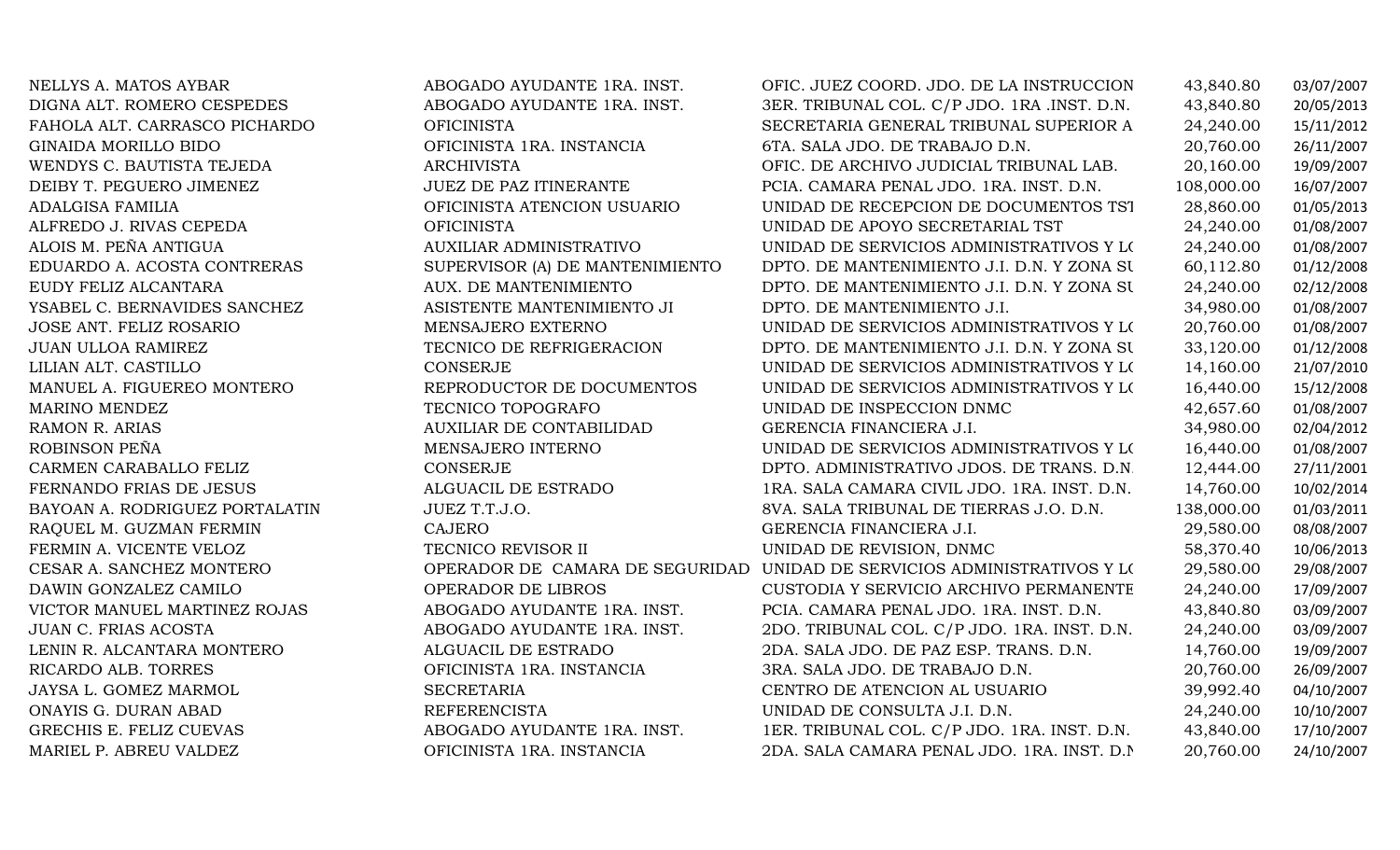YUDELKA ALT. GARCIA VASQUEZ MENSAJERO INTERNOALBA G. GARCIA RUIZ

GYPSY Y. FRIAS MEDINA ARCHIVISTA ARCHIVO ACTIVO DEL TRIBUNAL SUPERIOR DE TIERRAS D. 17,640.00 01/10/2007 ANNY E. MORENO RODRIGUEZ JUEZ DE PAZ 1RA. SALA JDO. DE PAZ ESP. TRANS. D.N. 108,000.00 29/10/2007 JULIO C. ARAUJO MOREL AGENTE DIGITALIZADOR SERVICIOS TECNICOS ARCHIVO PERMANENTE 24,240.00 21/11/2007 WILSON MONTERO CONTRERAS MENSAJERO EXTERNO PCIA. CAMARA PENAL CORTE APEL. D.N. 18,120.00 17/12/2007 MARIEL M. GROSS MARTINEZ REVISOR JURIDICO UNIDAD DE APOYO REGISTRAL J.I. 69,696.00 04/12/2007 REYMUNDO ANT. MEJIA ZORRILLA JUEZ DE PAZ ITINERANTE OFIC. JUEZ COORD. JDO. DE LA INSTRUCCION D.N.108,000.00 03/10/2016 WILLIANS HERRERA CUEVAS OFICINISTA SECRETARIA GENERAL TRIBUNAL SUPERIOR ADM. D.N. 24,240.00 01/07/2008 MARIEL C. ARAMBOLES BLAS SECRETARIA (O) PRIMERA INSTANCIA 3RA. SALA CAMARA CIVIL JDO. 1RA. INST. D.N. 34,980.00 14/12/2007<br>EDWARD ANT. SAMBOY URIBE ALGUACIL DE ESTRADO PCIA. CAMARA PENAL CORTE APEL. D.N. 6.440.00 30/11/200 EDWARD ANT. SAMBOY URIBE ALGUACIL DE ESTRADO PCIA. CAMARA PENAL CORTE APEL. D.N. 16,440.00 30/11/2007 KATIA M. PEÑA SEGURA AN ABOGADO AYUDANTE 1RA. INST. PCIA. CAMARA CIVIL JDO. 1RA. INST. D.N. 43,840.80 20/01/2015<br>KENNY C. MARTE CASTILLO REVISOR JURIDICO UNIDAD DE APOYO REGISTRAL J.I. 69,696.00 27/12/2007 KENNY C. MARTE CASTILLO REVISOR JURIDICO UNIDAD DE APOYO REGISTRAL J.I. 69,696.00 27/12/2007 ANGEL J. CASTILLO VIDAL AUX. DE RECEPCION Y ENTREGA CENTRO DE ATENCION AL USUARIO 20,760.00 17/01/2008 MERCEDES L. CALDERON CALDERON OFICINISTA 1RA. INSTANCIA PCIA. JDO. DE TRABAJO D.N. 20,760.00 22/01/2008 DPTO. ADMINISTRATIVO TRIB. SUPERIOR ADMINISTRATIVO 12,444.00 24/01/2008 MARTIRES MARTE BELTRE ANALISTA JURIDICO UNIDAD DE APOYO REGISTRAL J.I. 54,885.60 28/01/2008 HENRY E. SEVERINO PORTE ABOGADO AYUDANTE CORTE PCIA. CAMARA PENAL CORTE APEL. D.N. 58,374.00 08/01/2008 ELGIN E. SANTOS MATOS **ARCHIVISTA ARCHIVISTA** ARCHIVO ACTIVO DEL TRIBUNAL SUPERIOR DE TELERAS 24,240.00 07/02/2008<br>CESAR A. MEJIA MERCADO CON CONTENTENTE A LO ANTENCIA DE LA INSTRUCCION D.N. 20,760.00 01/04/2008 CESAR A. MEJIA MERCADO OFICINISTA 1RA. INSTANCIA 2DO. JDO. DE LA INSTRUCCION D.N. 20,760.00 01/04/2008 NELSON DAVID AGUERO AUX. DE RECEPCION Y ENTREGA RECEPCION Y ENTREGA R.T. 34,980.00 20/02/2008 HAIRYN ALT. LORA SANCHEZ OFICINISTA CORTE 1RA. SALA CORTE DE TRABAJO D.N. 24,240.00 28/02/2008 ANGEL E. GONZALEZ SANTANA ALGUACIL DE ESTRADO 2DA. SALA CAMARA PENAL CORTE APEL. D.N. 15,960.00 25/02/2008 NELLY M. MERCEDES MERCEDES ABOGADO AYUDANTE 1RA. INST. 2DA. SALA CAMARA CIVIL JDO. 1RA. INST. D.N. 43,840.80 28/02/2008 6TA. SALA CAMARA CIVIL JDO. 1RA. INST. D.N. 14,760.00 10/03/2008<br>DIRECCION REG. MENSURAS CAT. DPTO. CENI 117,532.80 25/09/2007 DIRECTOR (A) REGIONAL MENSURAS DPTO. ESTE DIRECCION REG. MENSURAS CAT. DPTO. CENTRAL 117,532.80 25/09/2007 EUGENIO DE LA ROSA SANTANA ANALISTA JURIDICO UNIDAD DE APOYO REGISTRAL J.I. 54,885.60 24/03/2008 YSABEL C. CASANOVA FRANCO TECNICO REVISOR II UNIDAD DE REVISION, DNMC 58,370.40 02/04/2008 PEDRO M. RAMIREZ SALCE JUEZ 1RA. INSTANCIA 7MA. SALA CAMARA CIVIL JDO. 1RA. INST. D.N. 138,000.00 07/04/2008 LORGIA G. PEREZ BELLO OFICINISTA CORTE PCIA. CORTE DE TRABAJO D.N. 24,240.00 07/04/2008 LICELLOT M. MARTE MARTINEZ OFICINISTA 1RA. INSTANCIA OFIC. JUDICIAL SERV. ATENC. PERMANENTE D.N. 20,760.00 16/06/2008 JOSE ML. TEJEDA CASTILLO ABOGADO AYUDANTE 1RA. INST. 2DO. JDO. DE LA INSTRUCCION D.N. 43,840.80 27/05/2008 KATHERINE O. SILVA NUÑEZ REFERENCISTA UNIDAD DE CONSULTA J.I. D.N. 24,240.00 23/06/2008 JOSE O. ACOSTA MARTINEZ AGENTE SIGNATURA SERVICIOS TECNICOS ARCHIVO PERMANENTE 24,240.00 23/06/2008 MARIA S. ORTIZ BAEZ SECRETARIA (O) ARCHIVO CENTRAL JURISDICCION INMOBILIARIA NAC.34,980.00 22/08/2008 SOPORTE A JUECES C.S.C. N.N.A. D.N.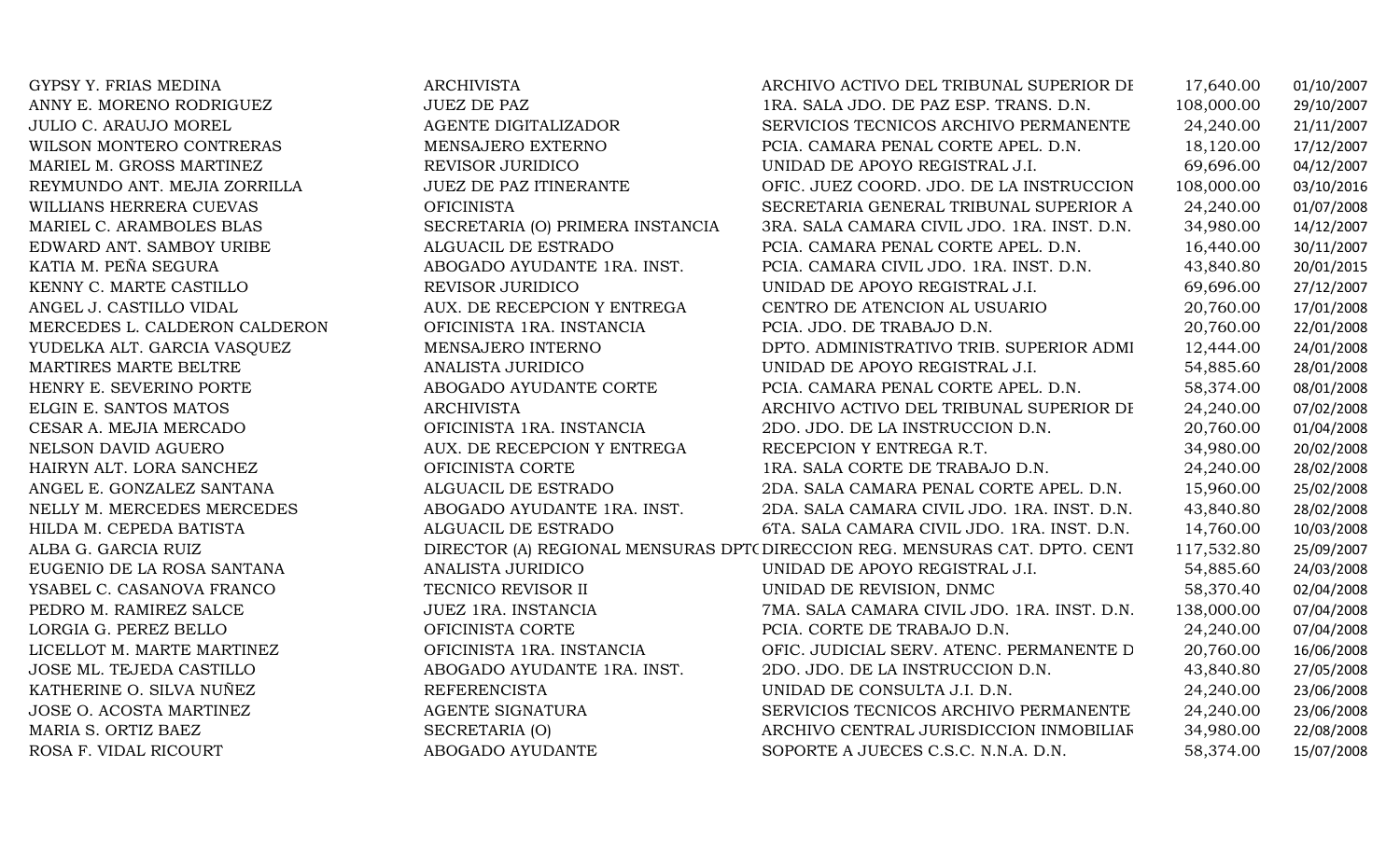| JOSEFINA LOPEZ RAMIREZ            | OFICINISTA 1RA. INSTANCIA        | OFIC. JUEZ COORD. JDO. DE LA INSTRUCCION    | 20,760.00 | 24/10/2008 |
|-----------------------------------|----------------------------------|---------------------------------------------|-----------|------------|
| ODALIS V. SANCHEZ GUERRERO        | OFICINISTA 1RA. INSTANCIA        | 5TA. SALA CAMARA CIVIL JDO. 1RA. INST. D.N. | 20,760.00 | 01/10/2009 |
| RAFAELA M. ALMONTE ARIAS          | OFICINISTA 1RA. INSTANCIA        | 3ER. TRIBUNAL COL. C/P JDO. 1RA .INST. D.N. | 20,760.00 | 14/11/2012 |
| RAYLIN I. RODRIGUEZ FERNANDEZ     | OFICINISTA 1RA. INSTANCIA        | PCIA. CAMARA PENAL JDO. 1RA. INST. D.N.     | 20,760.00 | 03/09/2012 |
| JOCABED FELIZ CALCAÑO DE HINOJOSA | <b>OFICINISTA</b>                | UNIDAD DE APOYO SECRETARIAL TST             | 24,240.00 | 18/07/2008 |
| BARTOLA ENCARNACION RAMIREZ       | <b>ARCHIVISTA</b>                | OFIC. DE ARCHIVO JUDICIAL TRIBUNAL LAB.     | 16,440.00 | 04/03/2014 |
| DESIREE LEBRON MORENO             | ABOGADO AYUDANTE                 | UNIDAD DE ABOGADOS AYUDANTES TST            | 58,374.00 | 01/10/2009 |
| PATRICIA ALMANZAR SANTANA         | SECRETARIA (O) PRIMERA INSTANCIA | 1RA. SALA CAMARA CIVIL JDO. 1RA. INST. D.N. | 34,980.00 | 04/07/2008 |
| ALEXANDRO MOREL MOREL             | ALGUACIL DE ESTRADO              | JDO. DE PAZ DE LA 4TA. CIRC. D.N.           | 14,760.00 | 24/06/2008 |
| MARJORIE SANCHEZ MEDINA           | ABOGADO AYUDANTE                 | DIRECCION NACIONAL REGISTRO DE TITULOS      | 69,696.00 | 15/07/2008 |
| ALICIA P. ASSAD JORGE             | <b>OFICINISTA</b>                | SECRETARIA GENERAL TRIBUNAL SUPERIOR A      | 24,240.00 | 01/08/2008 |
| KATTY G. ADOLFO GUZMAN            | ABOGADO AYUDANTE                 | UNIDAD DE ABOGADOS AYUDANTES TST            | 58,374.00 | 04/08/2008 |
| VIRGINIA POLANCO ABREU            | <b>REFERENCISTA</b>              | UNIDAD DE CONSULTA J.I. D.N.                | 24,240.00 | 14/07/2008 |
| JUAN G. LEON GONZALEZ             | OFICINISTA 1RA. INSTANCIA        | 4TA. SALA CAMARA CIVIL JDO. 1RA. INST. D.N. | 20,760.00 | 18/02/2013 |
| SANTA P. CASTILLO MEJIA           | <b>CONSERJE</b>                  | DPTO. ADMINISTRATIVO P.J.C.N.               | 12,444.00 | 19/09/2008 |
| PEDRO J. ROMAN PEGUERO            | AGENTE DIGITALIZADOR             | SERVICIOS TECNICOS ARCHIVO PERMANENTE       | 24,240.00 | 17/09/2008 |
| MANUEL E. FELIU CARABALLO         | ABOGADO AYUDANTE CORTE           | 1RA. SALA CAMARA CIVIL CORTE APEL. D.N.     | 58,374.00 | 29/09/2008 |
| LUZ DEL M. MENDOZA FLORENTINO     | ABOGADO AYUDANTE 1RA. INST.      | 1ER. TRIBUNAL COL. C/P JDO. 1RA. INST. D.N. | 20,760.00 | 14/08/2017 |
| JENNIFER TIBURCIO MEDINA          | ANALISTA JURIDICO                | UNIDAD DE APOYO REGISTRAL J.I.              | 54,885.60 | 11/11/2008 |
| DALEWRY D. ARACHE LANTIGUA        | SECRETARIA DE JUEZ               | 1RA. SALA TRIBUNAL DE TIERRAS J.O. D.N.     | 28,860.00 | 25/09/2008 |
| BRIGIDA C. BETANCOURT PAULINO     | ABOGADO AYUDANTE CORTE           | 2DA. SALA CAMARA CIVIL CORTE APEL. D.N.     | 58,374.00 | 29/10/2008 |
| LASSUNSKY D. GARCIA VALDEZ        | SECRETARIA (O) GENERAL           | SECRETARIA GENERAL TRIBUNAL SUPERIOR A      | 60,984.00 | 25/09/2008 |
| ELIZABETH E. BRITO PARRA          | ANALISTA JURIDICO                | UNIDAD DE APOYO REGISTRAL J.I.              | 54,885.60 | 13/11/2008 |
| FRANCIA V. RUIZ SARIT             | SECRETARIA DE JUEZ               | 3RA. SALA TRIBUNAL DE TIERRAS J.O. D.N.     | 28,860.00 | 26/11/2008 |
| RUDILANIA DE LEON ALCANTARA       | ANALISTA JURIDICO                | UNIDAD DE APOYO REGISTRAL J.I.              | 54,885.60 | 26/11/2008 |
| NATY J. BRICEÑO PAGAN             | SECRETARIA (O) PRIMERA INSTANCIA | 7MO. JDO. DE LA INSTRUCCION D.N.            | 20,760.00 | 05/11/2008 |
| ELVIS A. VALENZUELA FERNANDEZ     | <b>ARCHIVISTA</b>                | OFIC. DEPOSITO ARCHIVO CENTRAL MANGANA      | 16,440.00 | 01/09/2014 |
| JUAN DE JS. BEARD NUÑEZ           | ALGUACIL DE ESTRADO              | 3RA. SALA JDO. DE TRABAJO D.N.              | 14,760.00 | 17/11/2014 |
| CARLOS M. PIMENTEL TEJEDA         | OFICINISTA CORTE                 | 1RA. SALA CAMARA CIVIL CORTE APEL. D.N.     | 24,240.00 | 09/09/2008 |
| YULISA E. GUZMAN MELENCIANO       | SUPERVISOR(A) DE SERVICIO PENAL  | UNIDAD DE SERVICIO PENAL C.S.C. N.N.A. D.N  | 66,528.00 | 01/09/2008 |
| SOCRATES O. DIAZ BELTRE           | OPERADOR GIS II                  | UNIDAD DE CARTOGRAFIA DNMC                  | 35,856.00 | 21/10/2008 |
| ROCIO DEL C. MARTINEZ SANCHEZ     | OFICINISTA CORTE                 | PCIA. CAMARA PENAL CORTE APEL. D.N.         | 24,240.00 | 28/10/2008 |
| GISELLE M. GARCIA JIMENEZ         | REVISOR JURIDICO                 | UNIDAD DE APOYO REGISTRAL J.I.              | 69,696.00 | 26/11/2008 |
| DAVID E. ACOSTA ESPINOSA          | ALGUACIL DE ESTRADO              | 6TA. SALA JDO. DE PAZ ESP. TRANS. D.N.      | 14,760.00 | 11/12/2008 |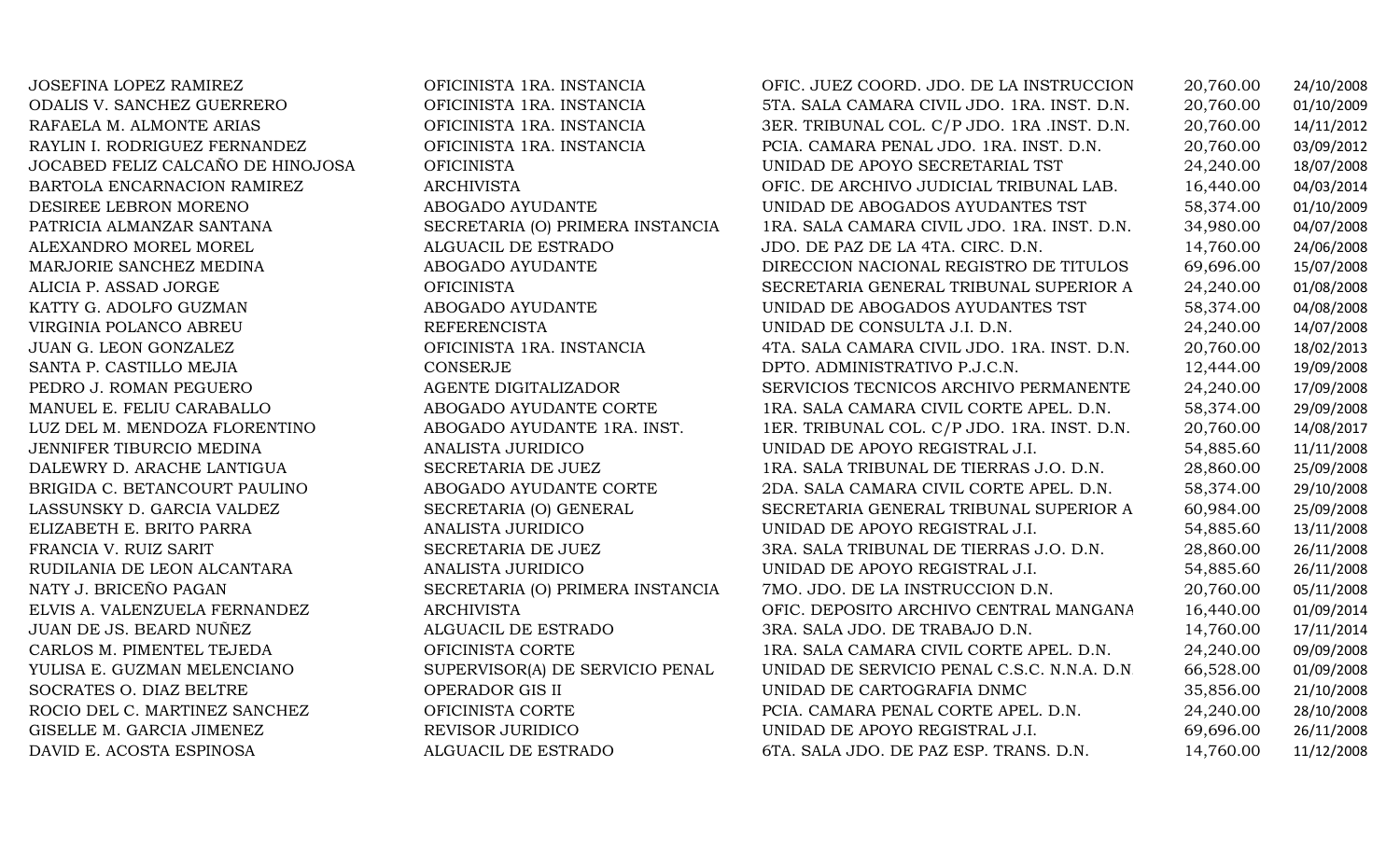| MAGALIS A. SANTANA MELENCIANO    | SECRETARIA (O) PRIMERA INSTANCIA | 7MA. SALA CAMARA CIVIL JDO. 1RA. INST. D.N. | 34,980.00  | 04/12/2008 |
|----------------------------------|----------------------------------|---------------------------------------------|------------|------------|
| NIKAURI M. DIAZ ENCARNACION      | OFICINISTA 1RA. INSTANCIA        | 4TA. SALA CAMARA PENAL JDO. 1RA.INST. D.N.  | 20,760.00  | 11/12/2008 |
| JUAN C. BASORA ESTEVEZ           | <b>CAJERO</b>                    | GERENCIA FINANCIERA J.I.                    | 29,580.00  | 15/12/2008 |
| <b>JUAN C. GIRON</b>             | TECNICO DE ELECTRICIDAD          | DPTO. DE MANTENIMIENTO J.I. D.N. Y ZONA SU  | 29,580.00  | 12/01/2009 |
| ESMERALDA BATISTA FERRERAS       | SECRETARIA(O) DE AUDIENCIAS      | UNIDAD DE APOYO SECRETARIAL TST             | 24,240.00  | 12/01/2009 |
| KATERINE J. ENCARNACION DE OLEO  | OFICINISTA 1RA. INSTANCIA        | OFIC. JUEZ COORD. JDO. DE LA INSTRUCCION    | 20,760.00  | 01/07/2009 |
| YULY M. ACEVEDO RASUK            | ABOGADO AYUDANTE 1RA. INST.      | 5TA. SALA CAMARA CIVIL JDO. 1RA. INST. D.N. | 43,840.80  | 03/08/2009 |
| INGRID C. VOLQUEZ COLON          | ANALISTA JURIDICO                | UNIDAD DE APOYO REGISTRAL J.I.              | 54,885.60  | 01/09/2009 |
| RAFAELA D. PUJOLS AGRAMONTE      | ABOGADO AYUDANTE 1RA. INST.      | 2DA. SALA CAMARA CIVIL JDO. 1RA. INST. D.N. | 43,840.80  | 26/05/2010 |
| MANOELLA T. FERNANDEZ DE LA CRUZ | SECRETARIA(O) CORTE              | 1RA. SALA CAMARA CIVIL CORTE APEL. D.N.     | 42,657.60  | 15/06/2009 |
| YHOEL CASTILLO VALENZUELA        | SECRETARIA(O) I CORTE            | PCIA. CAMARA PENAL CORTE APEL. D.N.         | 24,240.00  | 01/04/2011 |
| MARIELA MORALES SANTOS           | OFICINISTA DE SERVICIO PENAL     | UNIDAD DE SERVICIO PENAL C.S.C. N.N.A. D.N. | 24,240.00  | 24/02/2009 |
| WANDA Y. PEREZ MARTINEZ          | JUEZ T.T.J.O.                    | 1RA. SALA TRIBUNAL DE TIERRAS J.O. D.N.     | 138,000.00 | 23/02/2009 |
| ILIANA E. CAIRO BAEZ             | OFICINISTA CORTE                 | 2DA. SALA CAMARA CIVIL CORTE APEL. D.N.     | 24,240.00  | 17/03/2009 |
| MARCELO MILIANO LOPEZ            | MAYORDOMO III                    | DPTO. ADMINISTRATIVO N.N.A. D.N.            | 15,840.00  | 23/03/2009 |
| WILSON ACOSTA LANTIGUA           | TECNICO REVISOR II               | UNIDAD DE REVISION, DNMC                    | 58,370.40  | 11/03/2009 |
| ELISA ALT. NUÑEZ CAMPUSANO       | OFICINISTA 1RA. INSTANCIA        | 2DA. SALA JDO. DE TRABAJO D.N.              | 20,760.00  | 16/03/2009 |
| ANDERSON LOPEZ SANTANA           | AGENTE DE SERVICIOS              | CUSTODIA Y SERVICIO ARCHIVO PERMANENTE      | 24,240.00  | 15/04/2009 |
| RAMONA DE LA CRUZ SANTOS         | CONSERJE                         | DPTO. ADMINISTRATIVO N.N.A. D.N.            | 12,444.00  | 10/03/2009 |
| EURIS ANT. LOPEZ                 | PARQUEADOR                       | UNIDAD DE SERVICIOS ADMINISTRATIVOS Y LO    | 16,440.00  | 29/04/2009 |
| EVANNA M. BATISTA GARRIDO        | ANALISTA JURIDICO                | UNIDAD DE APOYO REGISTRAL J.I.              | 54,885.60  | 02/04/2012 |
| DANIEL TERRERO RODRIGUEZ         | MENSAJERO EXTERNO                | DPTO. ADMINISTRATIVO TRIB. SUPERIOR ADMI    | 18,120.00  | 23/06/2009 |
| ANA R. DOTEL MATOS               | OFICIAL SERVICIOS TECNICOS       | SERVICIOS TECNICOS ARCHIVO PERMANENTE       | 48,894.00  | 29/06/2009 |
| ROMAN A. LOPEZ HERNANDEZ         | REVISOR JURIDICO                 | UNIDAD DE APOYO REGISTRAL J.I.              | 69,696.00  | 20/07/2009 |
| JORGE E. GARCIA AQUINO           | TECNICO DE MENSURAS              | DIRECCION REG. MENSURAS CAT. DPTO. CENT     | 51,804.00  | 15/07/2009 |
| ROBERT I. RODRIGUEZ SURIEL       | OPERADOR DE CAMARA DE SEGURIDAD  | UNIDAD DE SERVICIOS ADMINISTRATIVOS Y LOS   | 29,580.00  | 14/04/2011 |
| KEILYN J. CANDELARIO MARTE       | REVISOR JURIDICO                 | UNIDAD DE APOYO REGISTRAL J.I.              | 69,696.00  | 01/09/2009 |
| BARTOLOME A. TELLADO CALDERON    | OFICINISTA CORTE                 | PCIA. CORTE DE TRABAJO D.N.                 | 24,240.00  | 26/08/2009 |
| JOEL ANT. DIAZ FRANCISCO         | ENC. DE GESTION ADM. DE MENSURAS | UNIDAD DE GESTION ADMINISTRATIVA DE MEI     | 24,240.00  | 01/09/2009 |
| YUDELKA POLANCO LEON             | ABOGADO AYUDANTE CORTE           | 2DA. SALA TRIBUNAL SUPERIOR ADMINISTRAT.    | 58,374.00  | 09/09/2009 |
| OVIDIO E. MALDONADO PUELLO       | SECRETARIA DE JUEZ               | 2DA. SALA TRIBUNAL DE TIERRAS J.O. D.N.     | 28,860.00  | 22/09/2009 |
| EURIDISIS M. LARA PEREZ          | ABOGADO AYUDANTE CORTE           | 2DA. SALA CAMARA CIVIL CORTE APEL. D.N.     | 43,840.80  | 27/07/2010 |
| CESAR R. DALMASI FORTUNA         | REVISOR JURIDICO                 | UNIDAD DE APOYO REGISTRAL J.I.              | 54,885.60  | 06/10/2009 |
| GISSEL PEÑA ROJAS                | ABOGADO AYUDANTE CORTE           | 3RA. SALA CAMARA PENAL CORTE APEL. D.N.     | 58,374.00  | 11/09/2009 |
|                                  |                                  |                                             |            |            |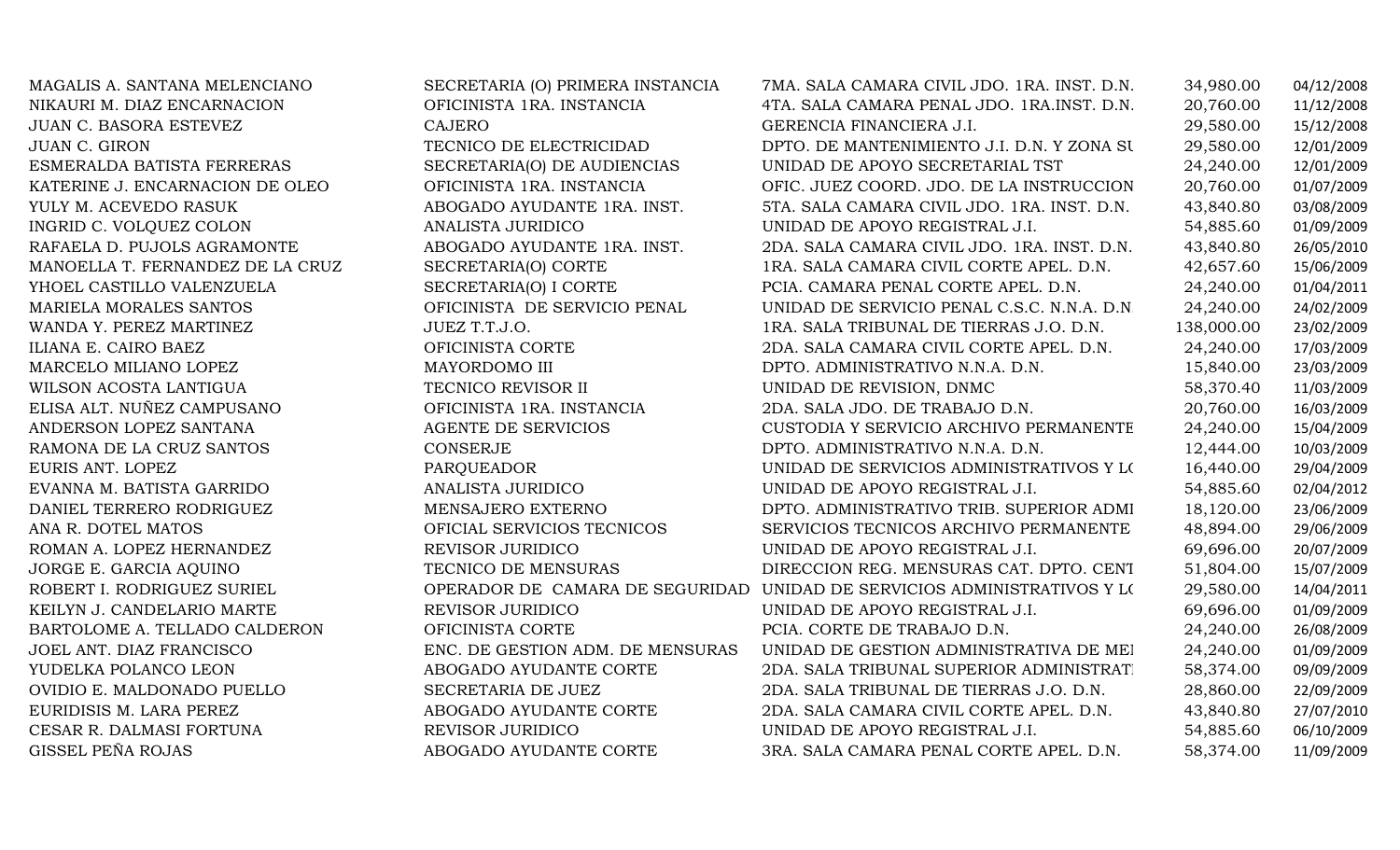| ARISLEIDA MENDEZ BATISTA         | JUEZ DE LA INSTRUCCION           | 5TO. JDO. DE LA INSTRUCCION D.N.            | 138,000.00 | 19/10/2009 |
|----------------------------------|----------------------------------|---------------------------------------------|------------|------------|
| NATHALIE NOVA SOTO               | JUEZ JDO. DE TRABAJO             | 1RA. SALA JDO. DE TRABAJO D.N.              | 138,000.00 | 19/10/2009 |
| <b>GERALDIN BIDO PEGUERO</b>     | ABOGADO AYUDANTE                 | UNIDAD DE ABOGADOS AYUDANTES TST            | 24,240.00  | 02/11/2009 |
| AMBIORIX RODRIGUEZ FRIAS         | SOPORTE TECNICO                  | UNIDAD SOPORTE TECNICO J.I. D.N.            | 42,657.60  | 29/10/2009 |
| MANUEL A. MELO CASTILLO          | ANALISTA JURIDICO                | UNIDAD DE APOYO REGISTRAL J.I.              | 54,885.60  | 04/11/2009 |
| CAMILE D. ORTEGA CAMILO          | ABOGADO AYUDANTE CORTE           | 1RA. SALA CAMARA PENAL CORTE APEL. D.N.     | 43,840.80  | 01/10/2009 |
| MILAGROS FIGUEREO ALBOLEDA       | OFICINISTA 1RA. INSTANCIA        | 1RA. SALA JDO. DE TRABAJO D.N.              | 20,760.00  | 26/06/2014 |
| MARIA E. MADE BATISTA            | SECRETARIA (O) PRIMERA INSTANCIA | 5TA. SALA JDO. DE TRABAJO D.N.              | 20,760.00  | 01/06/2010 |
| MARGARITA R. ALBURQUERQUE UREÑA  | AUX. DE RECEPCION Y ENTREGA      | CENTRO DE ATENCION AL USUARIO               | 24,240.00  | 23/11/2009 |
| ROSA ENCARNACION FERRERAS        | SECRETARIA (O) PRIMERA INSTANCIA | 8VA. SALA CAMARA CIVIL JDO. 1RA. INST. D.N. | 34,980.00  | 02/11/2009 |
| KELVIN L. MEJIA ALMONTE          | OFICINISTA 1RA. INSTANCIA        | 2DO. TRIBUNAL COL. C/P JDO. 1RA. INST. D.N. | 20,760.00  | 16/12/2009 |
| ERIBEILIN RAMIREZ BATISTA        | AGENTE DE SERVICIOS              | CUSTODIA Y SERVICIO ARCHIVO PERMANENTE      | 24,240.00  | 05/01/2010 |
| FATIMA L. VALDEZ ROMAN           | <b>OFICINISTA</b>                | 2DO. JDO. DE LA INSTRUCCION D.N.            | 20,760.00  | 01/02/2011 |
| WILKIN W. LOPEZ FELIZ            | <b>ARCHIVISTA</b>                | ARCHIVO ACTIVO DEL REGISTRO DE TITULOS :    | 13,920.00  | 20/01/2010 |
| NATALIA B. PACHECO BAUTISTA      | OFICINISTA 1RA. INSTANCIA        | 3ER. JDO. DE LA INSTRUCCION D.N.            | 24,240.00  | 01/01/2010 |
| CLARA D. ABREU VASQUEZ           | ABOGADO AYUDANTE                 | UNIDAD DE ABOGADOS AYUDANTES TST            | 58,374.00  | 15/02/2010 |
| WILLIAM R. ENCARNACION MERCEDES  | ALGUACIL DE ESTRADO              | 2DA. SALA JDO. DE TRABAJO D.N.              | 14,760.00  | 15/02/2010 |
| JONATHAN A. ENCARNACION CASTILLO | <b>PLOMERO</b>                   | DPTO. DE MANTENIMIENTO J.I. D.N. Y ZONA SU  | 20,760.00  | 02/02/2010 |
| YINET DEL C. ACOSTA JAQUEZ       | OFICINISTA CORTE                 | 2DA. SALA CORTE DE TRABAJO D.N.             | 24,240.00  | 17/02/2010 |
| ANGEL D. CASTILLO MEJIA          | ALGUACIL DE ESTRADO              | 4TA. SALA CAMARA PENAL JDO. 1RA.INST. D.N.  | 15,960.00  | 17/02/2010 |
| ALEXY ANT. TEJADA ROSARIO        | OFICINISTA 1RA. INSTANCIA        | 3RA. SALA JDO. DE TRABAJO D.N.              | 20,760.00  | 01/03/2010 |
| JUPITER J. VENTURA RAMIREZ       | ABOGADO AYUDANTE 1RA. INST.      | 7MA. SALA CAMARA CIVIL JDO. 1RA. INST. D.N. | 43,840.80  | 01/03/2010 |
| JANNY E. DE LOS SANTOS CONCET    | ANALISTA JURIDICO                | UNIDAD DE APOYO REGISTRAL J.I.              | 54,885.60  | 01/03/2010 |
| CLARA MA. GARCIA VASQUEZ         | SECRETARIA (O) JDO. DE PAZ       | JDO. DE PAZ DE LA 2DA. CIRC. D.N.           | 29,580.00  | 09/03/2010 |
| JOSE A. GARCIA DE LOS SANTOS     | WEB MASTER                       | DIV. DE INFRAESTRUCTURA Y COMUNICACION      | 54,885.60  | 01/03/2010 |
| WILLY E. CASTILLO GARCIA         | <b>ASCENSORISTA</b>              | DPTO. ADMINISTRATIVO P.J.C.N.               | 14,160.00  | 18/03/2010 |
| VERONISSE MARTE DE JESUS         | OFICINISTA CORTE                 | 2DA. SALA CORTE DE TRABAJO D.N.             | 24,240.00  | 19/03/2010 |
| SARAH BALOGH ROSARIO             | ANALISTA JURIDICO                | UNIDAD DE APOYO REGISTRAL J.I.              | 54,885.60  | 19/03/2010 |
| KARINA K. LORENZO LORA           | ANALISTA JURIDICO                | UNIDAD DE APOYO REGISTRAL J.I.              | 54,885.60  | 15/03/2010 |
| GREISY M. VALDEZ BEN             | OFICINISTA CORTE                 | 1RA. SALA CAMARA PENAL CORTE APEL. D.N.     | 24,240.00  | 21/06/2010 |
| ORIANA D'OLEO CAPELLAN           | OFICINISTA 1RA. INSTANCIA        | 3ER. JDO. DE LA INSTRUCCION D.N.            | 20,760.00  | 01/03/2010 |
| CHADEL ZAYAS SEVERINO            | ABOGADO AYUDANTE 1RA. INST.      | PCIA. CAMARA CIVIL JDO. 1RA. INST. D.N.     | 43,840.80  | 05/05/2010 |
| ARGELIA SENCION SANTANA          | JUEZ 1RA. INSTANCIA              | 5TA. SALA CAMARA CIVIL JDO. 1RA. INST. D.N. | 138,000.00 | 01/06/2010 |
| JAHAIRES C. FELIZ RAMIREZ        | ABOGADO AYUDANTE 1RA. INST.      | 5TO. JDO. DE LA INSTRUCCION D.N.            | 43,840.80  | 03/05/2010 |
|                                  |                                  |                                             |            |            |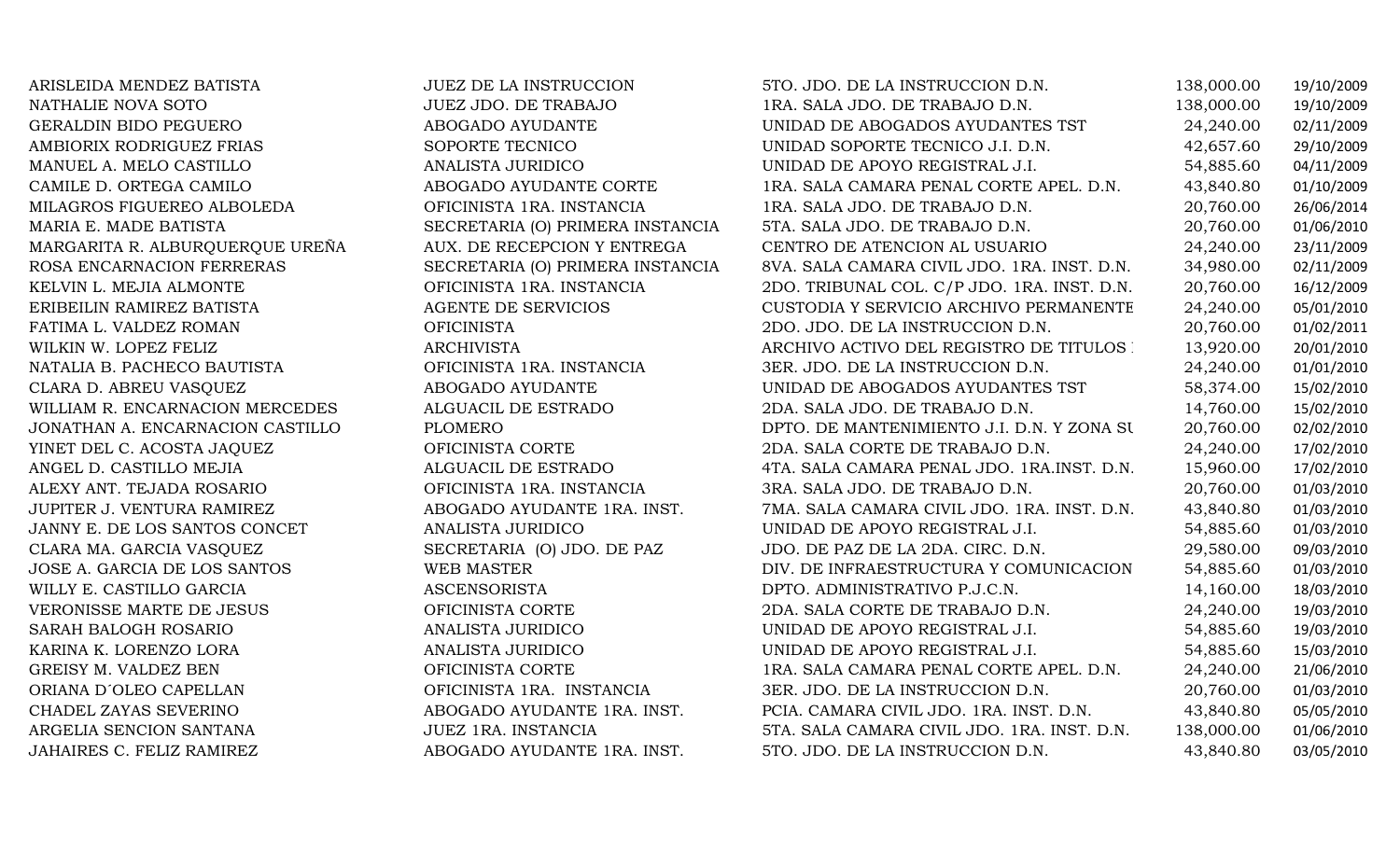| OMAR S. GARCIA MENDIETA          | ASISTENTE GESTOR ARCHIVO ACTIVO | ARCHIVO ACTIVO JURISDICCION INMOBILIARIA    | 42,657.60  | 03/05/2010 |
|----------------------------------|---------------------------------|---------------------------------------------|------------|------------|
| MARIELA GONZALEZ FURCAL          | OFICINISTA 1RA. INSTANCIA       | 6TA. SALA JDO. DE TRABAJO D.N.              | 20,760.00  | 08/06/2010 |
| JANELLY JEFFERS RODRIGUEZ        | OFICINISTA 1RA. INSTANCIA       | OFIC. JUDICIAL SERV. ATENC. PERMANENTE D    | 20,760.00  | 18/06/2010 |
| SULEYDA T. MONSAC SIERRA         | OFICINISTA 1RA. INSTANCIA       | 2DA. SALA JDO. DE TRABAJO D.N.              | 20,760.00  | 18/06/2010 |
| MELBIN R. BENITEZ FELIZ          | <b>AGENTE INDEXACION</b>        | SERVICIOS TECNICOS ARCHIVO PERMANENTE       | 24,240.00  | 01/07/2010 |
| KEYLIN Y. ALCANTARA ARISTY       | ABOGADO AYUDANTE CORTE          | 3RA. SALA TRIBUNAL SUPERIOR ADMINISTRATI    | 58,374.00  | 12/07/2010 |
| YANERY F. RAMIREZ SANTAMARIA     | ABOGADO AYUDANTE CORTE          | 1RA. SALA CAMARA PENAL CORTE APEL. D.N.     | 58,374.00  | 20/07/2010 |
| PAMELA W. TAPIA                  | ANALISTA JURIDICO               | UNIDAD DE APOYO REGISTRAL J.I.              | 54,885.60  | 12/07/2010 |
| <b>JOSE M. FRIAS GORIS</b>       | ANALISTA JURIDICO               | UNIDAD DE APOYO REGISTRAL J.I.              | 54,885.60  | 08/07/2010 |
| EDGAR E. DE LA CRUZ VARGAS       | AGENTE INDEXACION               | SERVICIOS TECNICOS ARCHIVO PERMANENTE       | 24,240.00  | 02/08/2010 |
| JOSE ML. DEL ORBE AYALA          | ANALISTA JURIDICO               | UNIDAD DE APOYO REGISTRAL J.I.              | 54,885.60  | 26/07/2010 |
| ANNA R. GONZALEZ                 | ABOGADO AYUDANTE 1RA. INST.     | 6TA. SALA JDO. DE TRABAJO D.N.              | 43,840.80  | 28/07/2010 |
| JANEIRYS I. MEDINA ACOSTA        | <b>DIGITADOR</b>                | UNIDAD DE PROCESOS COMUNES J.I.             | 24,240.00  | 26/07/2010 |
| ZACARIAS DE JS. GARCIA GONZALEZ  | ELECTRICISTA II                 | DPTO. ADMINISTRATIVO P.J.C.N.               | 23,280.00  | 27/07/2010 |
| PATRICIA MONTILLA SANCHEZ        | ABOGADO AYUDANTE 1RA. INST.     | 4TA. SALA CAMARA CIVIL JDO. 1RA. INST. D.N. | 43,840.80  | 03/08/2010 |
| AQUILES E. MELO BAUTISTA         | SOPORTE TECNICO                 | UNIDAD SOPORTE TECNICO J.I. D.N.            | 42,657.60  | 05/08/2010 |
| <b>JAYSON M. PEGUERO REYES</b>   | OFICINISTA 1RA. INSTANCIA       | 4TO. TRIBUNAL COL. C/P JDO. 1RA. INST. D.N. | 20,760.00  | 16/04/2012 |
| EDGAR I. ALVARADO LIRANZO        | OFICINISTA CORTE                | PCIA. CAMARA PENAL CORTE APEL. D.N.         | 24,240.00  | 26/08/2010 |
| GUILLERMO G. POCKELS DIAZ        | <b>ARCHIVISTA</b>               | ARCHIVO ACTIVO DEL TRIBUNAL SUPERIOR DI     | 24,240.00  | 30/08/2010 |
| YERLINA C. UREÑA RIVERA          | OFICINISTA 1RA. INSTANCIA       | 2DO. JDO. DE LA INSTRUCCION D.N.            | 20,760.00  | 01/09/2010 |
| GIOVANNY J. CUESTO JIMENEZ       | ADMINISTRADOR DE SERVIDORES     | DIV. DE INFRAESTRUCTURA Y COMUNICACION      | 67,082.40  | 15/11/2010 |
| BRENDA GOMEZ PEGUERO             | ABOGADO AYUDANTE                | UNIDAD DE ABOGADOS AYUDANTES TST            | 58,374.00  | 01/11/2010 |
| DAHELY E. CAMPUSANO PEGUERO      | ABOGADO AYUDANTE 1RA. INST.     | OFIC. JUEZ COORD. JDO. DE LA INSTRUCCION    | 43,840.80  | 11/10/2010 |
| SANTOS E. NOVAS SIERRA           | MENSAJERO EXTERNO               | DPTO. ADMINISTRATIVO P.J.C.N.               | 18,120.00  | 01/11/2010 |
| NOELIA ROSARIO RODRIGUEZ         | AUXILIAR ADMINISTRATIVO         | CENTRO DE INFORMACION JUDICIAL P.J.C.N.     | 20,760.00  | 22/11/2010 |
| CLARIBEL VASQUEZ SALAS           | CONSERJE                        | DPTO. ADMINISTRATIVO P.J.C.N.               | 12,444.00  | 17/11/2010 |
| ANGELA G. DIAZ MEJIA             | SECRETARIA DE JUEZ              | TRIBUNAL SUPERIOR DE TIERRAS DPTO. CENT     | 28,860.00  | 23/11/2010 |
| JAFAD ANT. MIESES MARIA          | OFICINISTA 1RA. INSTANCIA       | PCIA. CAMARA PENAL JDO. 1RA. INST. D.N.     | 20,760.00  | 06/12/2010 |
| CHABELYS M. DE OLEO DIAZ         | ADMINISTRADOR DE SISTEMAS       | DIV. DE SISTEMAS J.I.                       | 77,836.80  | 06/12/2010 |
| JUAN A. MAÑON GARCIA             | OFICINISTA 1RA. INSTANCIA       | 7MA. SALA CAMARA CIVIL JDO. 1RA. INST. D.N. | 20,760.00  | 03/01/2011 |
| GERALDINE ALT. VALERIO SANTANA   | AUX. RECEPCION Y ENTREGA        | RECEPCION Y ENTREGA R.T.                    | 30,139.20  | 10/02/2014 |
| <b>JOSE G. PADILLA RODRIGUEZ</b> | ABOGADO AYUDANTE 1RA. INST.     | 1ER. TRIBUNAL COL. C/P JDO. 1RA. INST. D.N. | 43,840.80  | 24/02/2011 |
| MARTHA E. JAQUEZ HIRALDO         | <b>JUEZ DE PAZ</b>              | JDO. DE PAZ DE LA 2DA. CIRC. D.N.           | 108,000.00 | 01/03/2011 |
| JUAN FCO. RODRIGUEZ CONSORO      | <b>JUEZ DE PAZ</b>              | JDO. DE PAZ DE LA 4TA. CIRC. D.N.           | 108,000.00 | 01/03/2011 |
|                                  |                                 |                                             |            |            |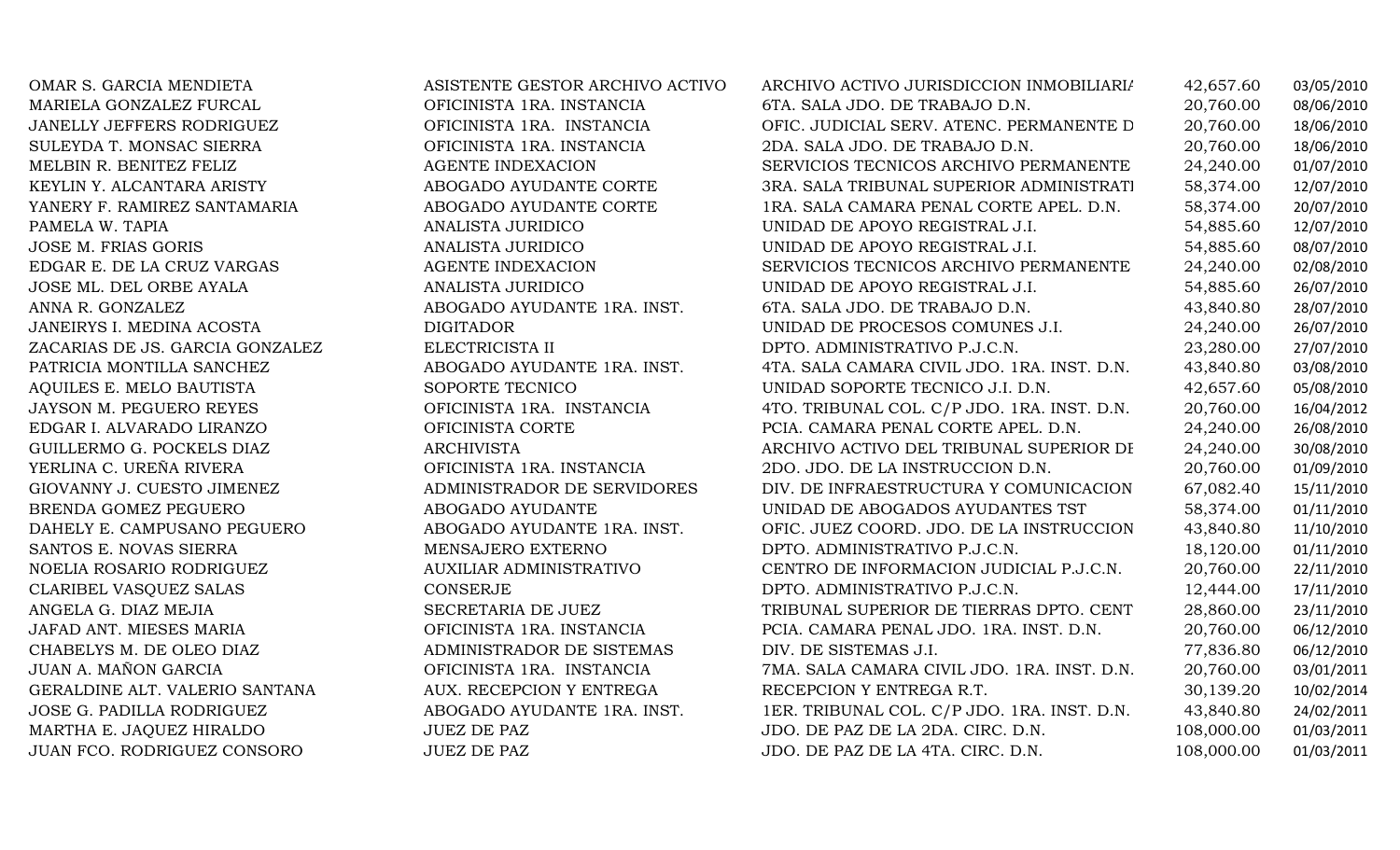| JISSEL Y. NARANJO TEJADA           | JUEZ 1RA. INSTANCIA              | 8VA. SALA CAMARA PENAL JDO. 1RA. INST. D.N. | 138,000.00 | 01/03/2011 |
|------------------------------------|----------------------------------|---------------------------------------------|------------|------------|
| JASSAEL J. JAVIER SAMPSON          | <b>OFICINISTA</b>                | SOPORTE A JUECES C.S.C. N.N.A. D.N.         | 24,240.00  | 01/10/2012 |
| DAGOBERTO ANT. FLORIAN FELIZ       | OPERADOR AUDIO Y VIDEO           | DPTO. ADMINISTRATIVO P.J.C.N.               | 24,240.00  | 01/03/2011 |
| CRISLAUDY D. PEREZ MARTE           | ABOGADO AYUDANTE 1RA. INST.      | 4TA. SALA CAMARA CIVIL JDO. 1RA. INST. D.N. | 43,840.80  | 21/03/2011 |
| GUIBELIS J. MOJICA MARTINEZ        | SECRETARIA (O) PRIMERA INSTANCIA | 4TA. SALA CAMARA CIVIL JDO. 1RA. INST. D.N. | 34,980.00  | 28/02/2011 |
| CRISTINA N. SANCHEZ GARCIA         | OFICINISTA 1RA. INSTANCIA        | 2DA. SALA JDO. DE TRABAJO D.N.              | 20,760.00  | 07/03/2011 |
| GUILLERMINA ANT. MARTINEZ CORONADO | OFICINISTA 1RA. INSTANCIA        | 3RA. SALA CAMARA CIVIL JDO. 1RA. INST. D.N. | 20,760.00  | 10/09/2012 |
| ESTHER A. CLASE CASTRO             | OFICINISTA DE SERVICIO CIVIL     | UNIDAD DE SERVICIO CIVIL C.S.C. N.N.A. D.N. | 24,240.00  | 01/10/2012 |
| YELITZA PERALTA PEREZ              | ABOGADO AYUDANTE 1RA. INST.      | PCIA. CAMARA CIVIL JDO. 1RA. INST. D.N.     | 43,840.80  | 02/01/2013 |
| WILMA L. ZAPATA HERRERA            | ABOGADO AYUDANTE 1RA. INST.      | 5TA. SALA JDO. DE TRABAJO D.N.              | 43,840.80  | 11/03/2011 |
| VICTORIA G. GUZMAN PINEDA          | ABOGADO AYUDANTE CORTE           | 3RA. SALA CAMARA CIVIL CORTE APEL. D.N.     | 58,374.00  | 28/03/2011 |
| GIANNA M. TURBI MOJICA             | AUDITOR DE PROCESOS I            | AUDITORIA JURISDICCION INMOBILIARIA         | 105,720.00 | 03/05/2011 |
| ULISES ML. MEDRANO SEGURA          | GERENTE ARCHIVO CENTRAL          | ARCHIVO CENTRAL JURISDICCION INMOBILIAF     | 117,532.80 | 25/04/2011 |
| LEINEL A. SIERRA DIAZ              | OFICINISTA 1RA. INSTANCIA        | 4TA. SALA JDO. DE TRABAJO D.N.              | 20,760.00  | 11/05/2011 |
| JOSE E. REINOSO MORDAN             | AGENTE DE SERVICIOS              | CUSTODIA Y SERVICIO ARCHIVO PERMANENTE      | 24,240.00  | 11/05/2011 |
| YOGELVI GARCIA MARTINEZ            | AGENTE INDEXACION                | SERVICIOS TECNICOS ARCHIVO PERMANENTE       | 24,240.00  | 11/05/2011 |
| ALLALIBYS ALONSO RODRIGUEZ         | ABOGADO AYUDANTE 1RA. INST.      | 8VA. SALA CAMARA CIVIL JDO. 1RA. INST. D.N. | 43,840.80  | 05/05/2011 |
| AUSTRIA I. GONZALEZ RAMIREZ        | OFICINISTA CORTE                 | 3RA. SALA TRIBUNAL SUPERIOR ADMINISTRATI    | 24,240.00  | 05/09/2016 |
| ROSA MA. CARRASCO ROSARIO          | SECRETARIA (O) PRIMERA INSTANCIA | 8VA. SALA CAMARA PENAL JDO. 1RA. INST. D.N. | 46,368.00  | 01/06/2011 |
| JOEL B. GUZMAN GUZMAN              | OPERADOR MESA DE AYUDA           | UNIDAD SOPORTE TECNICO J.I. D.N.            | 34,980.00  | 18/05/2011 |
| RAFAEL GUZMAN ADAMES               | AGENTE CONTROL DE CALIDAD        | CONTROL DE CALIDAD ARCHIVO PERMANENTE       | 29,580.00  | 18/05/2011 |
| NOEMI SALVADOR BATISTA             | ABOGADO AYUDANTE 1RA. INST.      | TRIBUNAL EJEC. DE LA PENA D.N.              | 43,840.80  | 03/05/2011 |
| JOSE A. PEÑA RAMIREZ               | AUX. DE CORRESPONDENCIA          | UNIDAD DE SERVICIOS ADMINISTRATIVOS Y LO    | 24,240.00  | 30/05/2011 |
| JENNIFER REYNOSO VILLAR            | ANALISTA JURIDICO                | UNIDAD DE APOYO REGISTRAL J.I.              | 54,885.60  | 01/06/2011 |
| NATHALIE THEN SANCHEZ              | ABOGADO AYUDANTE                 | SOPORTE A JUECES C.S.C. N.N.A. D.N.         | 58,374.00  | 08/06/2011 |
| YUDITH G. MARTY SALAS              | ABOGADO AYUDANTE                 | UNIDAD DE ABOGADOS AYUDANTES TST            | 58,374.00  | 01/06/2011 |
| MARIDALIA SOTO CACERES             | ABOGADO AYUDANTE 1RA. INST.      | PCIA. CAMARA CIVIL JDO. 1RA. INST. D.N.     | 43,840.80  | 20/07/2011 |
| ERIC D. MORENO JIMENEZ             | OFICINISTA 1RA. INSTANCIA        | 6TA. SALA JDO. DE TRABAJO D.N.              | 20,760.00  | 18/02/2013 |
| MARIELA RAMIREZ CUEVAS             | SECRETARIA DE JUEZ               | 4TA. SALA TRIBUNAL DE TIERRAS J.O. D.N.     | 28,860.00  | 01/05/2013 |
| JOCELYN ROSARIO                    | <b>CONSERJE</b>                  | DPTO. ADMINISTRATIVO JDOS. DE PAZ DE LA 2   | 12,444.00  | 25/02/2014 |
| ROSANNA L. VALENTIN BRITO          | OFICINISTA CORTE                 | 2DA. SALA CAMARA PENAL CORTE APEL. D.N.     | 24,240.00  | 01/05/2012 |
| FRANKLIN DE LEON DE LEON           | OFICINISTA 1RA. INSTANCIA        | 6TO. JDO. DE LA INSTRUCCION D.N.            | 20,760.00  | 01/12/2011 |
| RAYSA L. CASTILLO PEREZ            | OFICINISTA 1RA. INSTANCIA        | 7MA. SALA CAMARA CIVIL JDO. 1RA. INST. D.N. | 20,760.00  | 17/12/2012 |
| MICHELY R. ROSARIO CRUZ            | OFICINISTA 1RA. INSTANCIA        | 1RA. SALA CAMARA CIVIL JDO. 1RA. INST. D.N. | 20,760.00  | 10/12/2012 |
|                                    |                                  |                                             |            |            |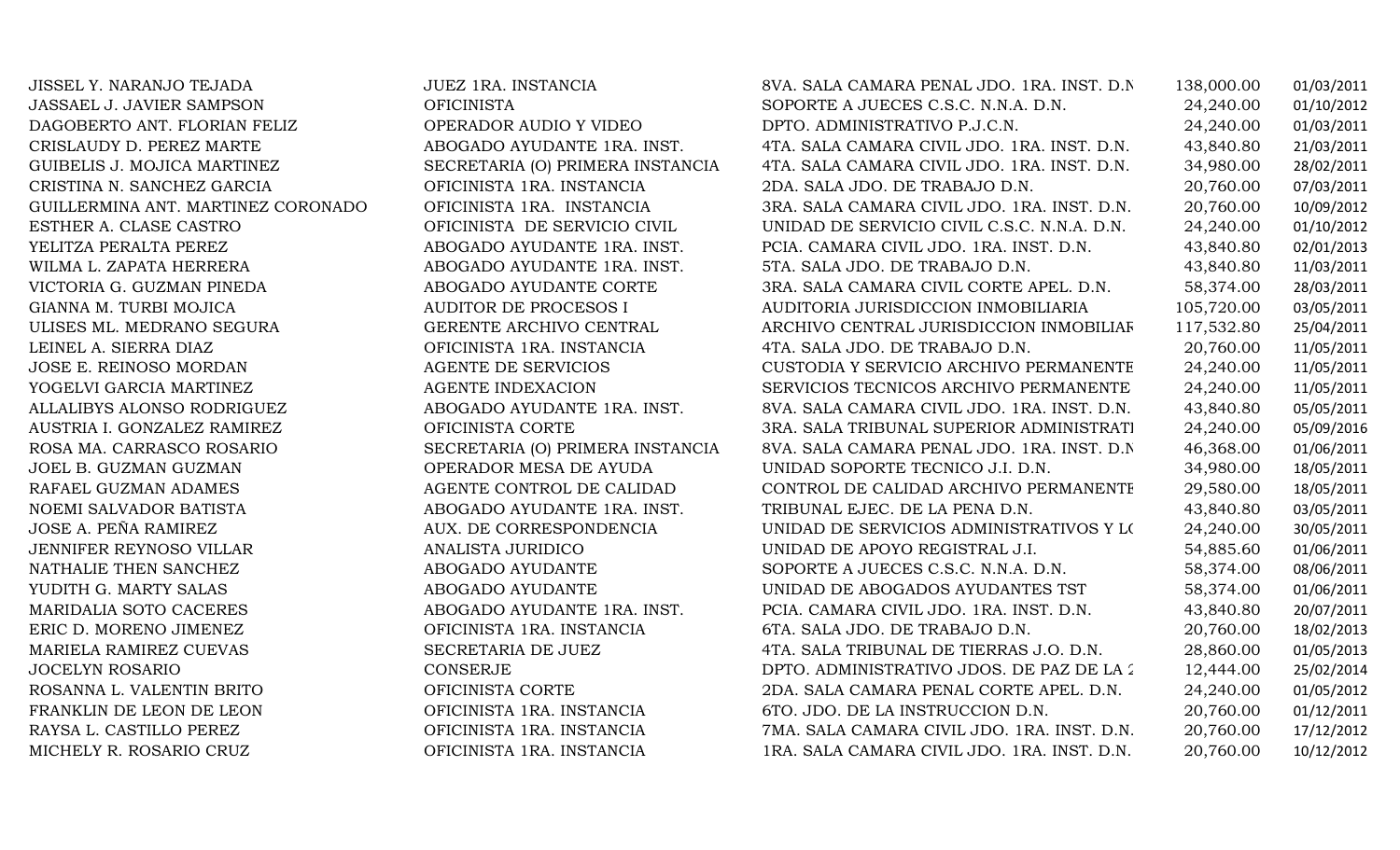DANAY MERCADO DE OLEO OFICINISTA 1RA. INSTANCIA 5TO. JDO. DE LA INSTRUCCION D.N. 20,760.00 09/12/2011 HELEN ALT. DE LOS SANTOS GONZALEZ OFICINISTA SOPORTE A JUECES C.S.C. N.N.A. D.N. 24,240.00 01/12/2011 MILDRED L. OTAÑO MILBURNE OFICINISTA CORTE 3RA. SALA CAMARA PENAL CORTE APEL. D.N. 24,240.00 01/12/2011 MADELINE GENAO VALDEZ ABOGADO AYUDANTE SOPORTE A JUECES C.S.C. N.N.A. D.N. 58,374.00 01/12/2011 JULIA M. LINARES FERMIN ANALISTA JURIDICO PRECALIFICACION R.T. 54,885.60 01/12/2011 MARCOS I. SANTANA ALMONTE OFICINISTA 1RA. INSTANCIA OFIC. JUDICIAL SERV. ATENC. PERMANENTE D.N. 20,760.00 01/12/2011 CLARA ALT. R. FRANCO FRIAS OFICINISTA OFIC. JUDICIAL SERV. ATENC. PERMANENTE D.N. 20,760.00 01/12/2011 MELIDA MONTERO ARNO CONSERJE DPTO. ADMINISTRATIVO TRIB. SUPERIOR ADMINISTRATIVO01/12/2011<br>24/04/2017 JORGELIN JIMENEZ PINEDA MAYORDOMO II DPTO. ADMINISTRATIVO JDOS. DE TRANS. D.N. 18,120.00 24/04/2017 ANGELA VERTUS LUIS AUX. DE RECEPCION Y ENTREGA CENTRO DE ATENCION AL USUARIO 24,240.00 01/03/2013 DAYANARA J. JAVIER ROSARIO OFICINISTA CORTE PCIA. CORTE DE TRABAJO D.N. 24,240.00 03/01/2012 SORAYA C. HERRERA MONTILLA ABOGADO AYUDANTE CORTE 3RA. SALA TRIBUNAL SUPERIOR ADMINISTRATIVO 58,374.00 01/09/2012 VILMA A. SEGURA DE LA CRUZ ABOGADO AYUDANTE DIRECCION NACIONAL REGISTRO DE TITULOS 102,756.00 02/01/2012 SECRETARIA (O) PRIMERA INSTANCIA OFIC. JUEZ COORD. JDO. DE LA INSTRUCCION 46,368.00 01/05/2012<br>ALGUACIL DE ESTRADO de UNIDAD CITAC. NOTIF. Y COM. C.S.C. N.N.A. D. 14,760.00 01/10/2012 LUIS ALB. RODRIGUEZ HINOJOSA ALGUACIL DE ESTRADOUNIDAD CITAC. NOTIF. Y COM. C.S.C. N.N.A. D. 14,760.00 01/10/2012<br>UNIDAD DE SERVICIO PENAL C.S.C. N.N.A. D.N 24,240.00 01/10/2012 CHANEL V. VICTORIANO PIMENTEL OFICINISTA DE SERVICIO PENAL UNIDAD DE SERVICIO PENAL C.S.C. N.N.A. D.N. 24,240.00 01/10/2012 PATRICIA M. GUZMAN MARTINEZ OFICINISTA SECRETARIA GENERAL TRIBUNAL SUPERIOR ADM. D.N. 24,240.00 01/09/2012 CRISMAILIM R. MERCEDES SANTANA OFICINISTA 1RA. INSTANCIA 2DO. JDO. DE LA INSTRUCCION D.N. 20,760.00 22/10/2014 RUP E. JIMENEZ ENCARNACION GERENTE ADMINISTRATIVO GERENCIA ADMINISTRATIVA J.I. 117,532.80 19/03/2012 RAYSA MA. MONTILLA PEREZ TECNICO REVISOR I UNIDAD DE REVISION, DNMC 69,696.00 02/04/2012 MARIA J. PEÑA TEJEDA ENC. CARTOGRAFIA UNIDAD DE CARTOGRAFIA DNMC 89,812.80 02/04/2012 MASSIEL V. SUERO RAMIREZ TECNICO REVISOR I UNIDAD DE REVISION, DNMC 69,696.00 02/04/2012 GRACE N. SORIANO DE OLEO TECNICO REVISOR I UNIDAD DE REVISION, DNMC 69,696.00 02/04/2012 IRIS G. MARTINEZ BONILLA TECNICO REVISOR I UNIDAD DE REVISION, DNMC 69,696.00 02/04/2012 LOURDES D. ESTEVEZ SANCHEZ TECNICO REVISOR II UNIDAD DE REVISION, DNMC 58,370.40 02/04/2012 DELKIS D. DEL POZO PERALTA TECNICO REVISOR II UNIDAD DE REVISION, DNMC 58,370.40 02/04/2012 WILNELLIA I. FABIAN FABIAN TECNICO REVISOR I UNIDAD DE REVISION, DNMC 69,696.00 02/04/2012 ALEIRA S. DEL JESUS SANCHEZ TECNICO REVISOR II UNIDAD DE REVISION, DNMC 58,370.40 02/04/2012 IRAISA N. MATEO MONTES DE OCA ANALISTA JURIDICO UNIDAD DE APOYO REGISTRAL J.I. 54,885.60 02/04/2012 LAURA P. LUEJE SUAZO DIGITADOR UNIDAD DE PROCESOS COMUNES J.I. 24,240.00 02/04/2012 FRANK W. SANTOS VASQUEZ ANALISTA JURIDICO UNIDAD DE APOYO REGISTRAL J.I. 54,885.60 02/04/2012 MARIA DEL C. CUELLO SAAD DIGITADOR UNIDAD DE PROCESOS COMUNES J.I. 24,240.00 02/04/2012 RAQUEL Y. DE LEON CANELA ANALISTA JURIDICO UNIDAD DE APOYO REGISTRAL J.I. 54,885.60 02/04/2012 JUAN L. MATOS ROJAS ADMINISTRADOR DE SISTEMAS DIV. DE SISTEMAS J.I. 77,836.80 02/04/2012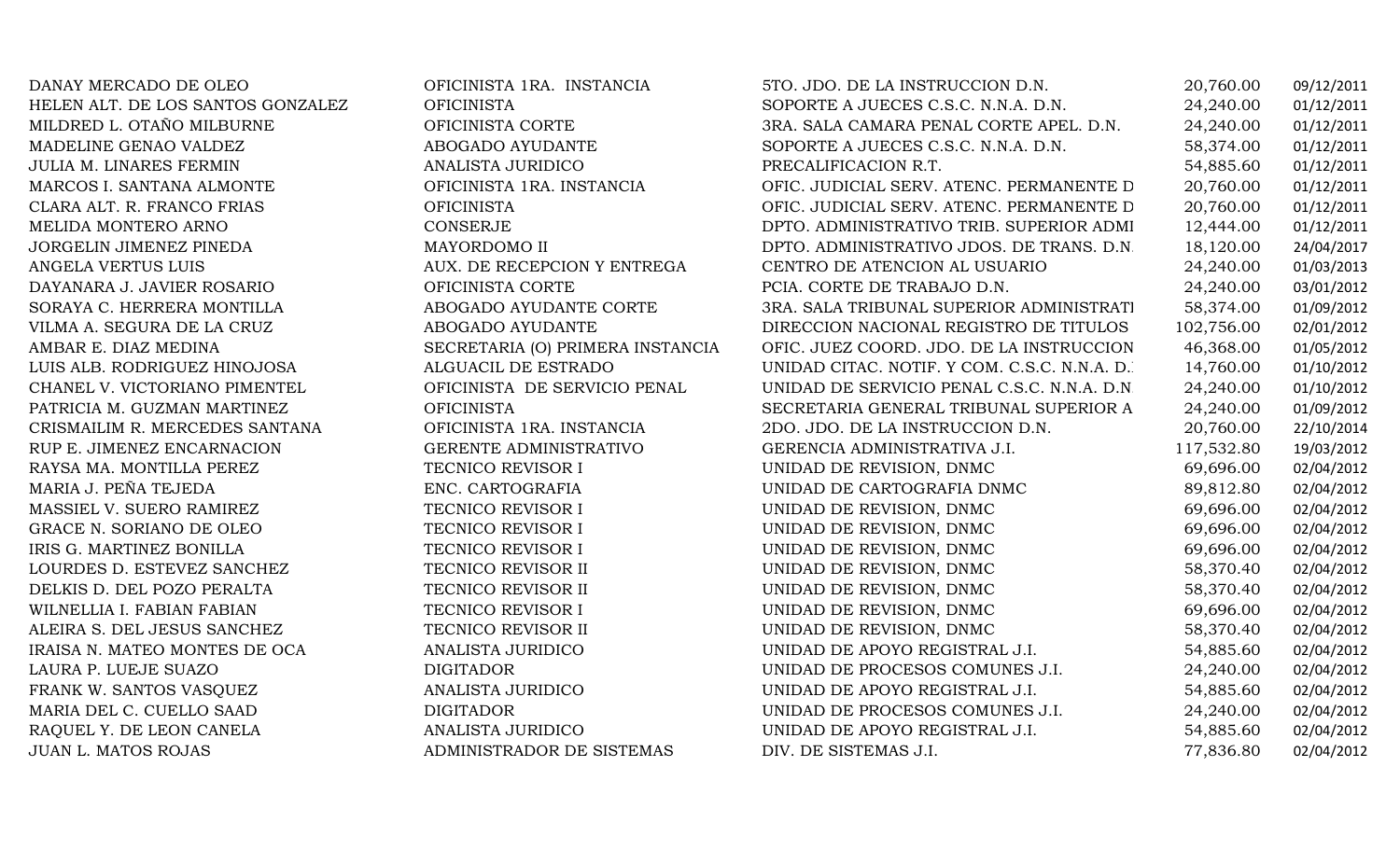| LUISA MA. RODRIGUEZ CASTILLO    | <b>DIGITADOR</b>                                                     | UNIDAD DE PROCESOS COMUNES J.I.                                            | 24,240.00  | 02/04/2012 |
|---------------------------------|----------------------------------------------------------------------|----------------------------------------------------------------------------|------------|------------|
| KARLA I. DE LA CRUZ CASTRO      | SUPERVISOR DE INGRESOS                                               | GERENCIA FINANCIERA J.I.                                                   | 57,640.00  | 02/04/2012 |
| NATALIA J. SANTANA PEÑA         | ANALISTA JURIDICO                                                    | UNIDAD DE APOYO REGISTRAL J.I.                                             | 54,885.60  | 02/04/2012 |
| ROSANLLY K. ACOSTA MARTINEZ     | AUXILIAR DE TASA POR SERVICIO                                        | GERENCIA FINANCIERA J.I.                                                   | 24,240.00  | 02/04/2012 |
| MIGUEL E. RODRIGUEZ ESTEVEZ     | ANALISTA JURIDICO                                                    | UNIDAD DE APOYO REGISTRAL J.I.                                             | 54,885.60  | 02/04/2012 |
| ANDERSON ANT. LEONARDO MELO     | <b>AUXILIAR DE ESCANEO</b>                                           | UNIDAD DE PROCESOS COMUNES J.I.                                            | 24,240.00  | 02/04/2012 |
| STALIN CAMILO ENCARNACION       | AGENTE CONTROL DE CALIDAD                                            | CONTROL DE CALIDAD ARCHIVO PERMANENTE                                      | 29,580.00  | 02/04/2012 |
| MARGERY TAVAREZ MELO            | ANALISTA JURIDICO                                                    | DIRECCION NACIONAL REGISTRO DE TITULOS                                     | 24,240.00  | 02/04/2012 |
| CARLOS RONDON PAULA             | ANALISTA DE OPERACIONES                                              | ADMINISTRACION GENERAL JURISDICCION INN                                    | 60,984.00  | 02/04/2012 |
| CANDY M. FLORES GERALDO         | <b>AUXILIAR DE ESCANEO</b>                                           | UNIDAD DE PROCESOS COMUNES J.I.                                            | 24,240.00  | 02/04/2012 |
| PAOLA E. SOTO FIGUEREO          | ANALISTA JURIDICO                                                    | UNIDAD DE APOYO REGISTRAL J.I.                                             | 54,885.60  | 02/04/2012 |
| EMELI MATOS DE LA CRUZ          | ANALISTA JURIDICO                                                    | UNIDAD DE APOYO REGISTRAL J.I.                                             | 54,885.60  | 02/04/2012 |
| YAMILYS SORIANO DE OLIO         | <b>DIGITADOR</b>                                                     | UNIDAD DE PROCESOS COMUNES J.I.                                            | 24,240.00  | 02/04/2012 |
| JORSELIS I. MATEO LORENZO       | REVISOR JURIDICO                                                     | UNIDAD DE APOYO REGISTRAL J.I.                                             | 69,696.00  | 02/04/2012 |
| YAHAIRA A. HERASME DRULLARD     | REVISOR JURIDICO                                                     | UNIDAD DE APOYO REGISTRAL J.I.                                             | 69,696.00  | 02/04/2012 |
| EURY J. MARTINEZ RODRIGUEZ      | SOPORTE TECNICO                                                      | UNIDAD SOPORTE TECNICO J.I. D.N.                                           | 42,657.60  | 02/04/2012 |
| ROBERTO RAMON SUERO             | <b>CAJERO</b>                                                        | GERENCIA FINANCIERA J.I.                                                   | 24,240.00  | 02/04/2012 |
| CESAR J. MARQUEZ MATOS          | GERENTE APOYO REGISTRAL                                              | UNIDAD DE APOYO REGISTRAL J.I.                                             | 117,532.80 | 02/04/2012 |
| TANIA J. GARCIA LEMONIER        |                                                                      | ENCARGADO DE SERVICIOS ADMINISTRATUNIDAD DE SERVICIOS ADMINISTRATIVOS Y LO | 77,836.80  | 02/04/2012 |
| EDWARD ARIAS RAMIREZ            | ENCARGADO(A) OFICINA ADMINISTRATIVA DPTO. ADMINISTRATIVO N.N.A. D.N. |                                                                            | 45,600.00  | 09/04/2012 |
| NORMA M. PEREZ SANTOS           | OFICINISTA DE SERVICIO CIVIL                                         | UNIDAD DE SERVICIO CIVIL C.S.C. N.N.A. D.N.                                | 24,240.00  | 01/10/2012 |
| ALTAGRACIA J. MAGGIOLO CASTILLO | <b>SECRETARIA</b>                                                    | ADMINISTRACION GENERAL JURISDICCION INN                                    | 48,894.00  | 10/04/2012 |
| NEY E. SOTO DE LOS SANTOS       | CONTRALOR JI                                                         | CONTRALORIA JURISDICCION INMOBILIARIA                                      | 105,720.00 | 01/05/2012 |
| NIDIA V. JORGE TAVERAS          | <b>JUEZ DE PAZ ITINERANTE</b>                                        | 1RA. SALA TRIBUNAL DE TIERRAS J.O. D.N.                                    | 108,000.00 | 01/05/2012 |
| ROBERTO B. CUEVAS CUEVAS        | GERENTE GESTION DE CALIDAD                                           | GESTION DE CALIDAD J.I.                                                    | 117,532.80 | 01/05/2012 |
| EDDY LUIS ALBERTO COLON         | OFICINISTA 1RA. INSTANCIA                                            | 6TA. SALA CAMARA CIVIL JDO. 1RA. INST. D.N.                                | 20,760.00  | 07/05/2012 |
| MADELINE SANCHEZ VILLALONA      | AGENTE SIGNATURA                                                     | SERVICIOS TECNICOS ARCHIVO PERMANENTE                                      | 24,240.00  | 07/05/2012 |
| EDWARD MERCEDES HERNANDEZ       | ABOGADO AYUDANTE CORTE                                               | PCIA. TRIBUNAL SUPERIOR ADMINISTRATIVO                                     | 58,374.00  | 01/05/2012 |
| MIGUEL A. BATISTA TAMARES       | ALGUACIL DE ESTRADO                                                  | 6TA. SALA JDO. DE TRABAJO D.N.                                             | 14,760.00  | 01/05/2012 |
| ALBERTO R. RODRIGUEZ GUZMAN     | TECNICO REVISOR II                                                   | UNIDAD DE REVISION, DNMC                                                   | 58,370.40  | 29/10/2012 |
| CORAIMA C. ROMAN POZO           | <b>OFICINISTA</b>                                                    | SECRETARIA GENERAL TRIBUNAL SUPERIOR A                                     | 24,240.00  | 25/04/2012 |
| BELKYS MA. ABREU PLASENCIA      | <b>ARCHIVISTA</b>                                                    | ARCHIVO ACTIVO DEL REGISTRO DE TITULOS :                                   | 24,240.00  | 04/06/2012 |
| MANUEL V. TAVERAS PICHARDO      | <b>AGENTE DE SERVICIOS</b>                                           | CUSTODIA Y SERVICIO ARCHIVO PERMANENTE                                     | 24,240.00  | 04/06/2012 |
| ALEXANDRA PEGUERO FELIZ         | <b>AGENTE DE SERVICIOS</b>                                           | CUSTODIA Y SERVICIO ARCHIVO PERMANENTE                                     | 24,240.00  | 04/06/2012 |
|                                 |                                                                      |                                                                            |            |            |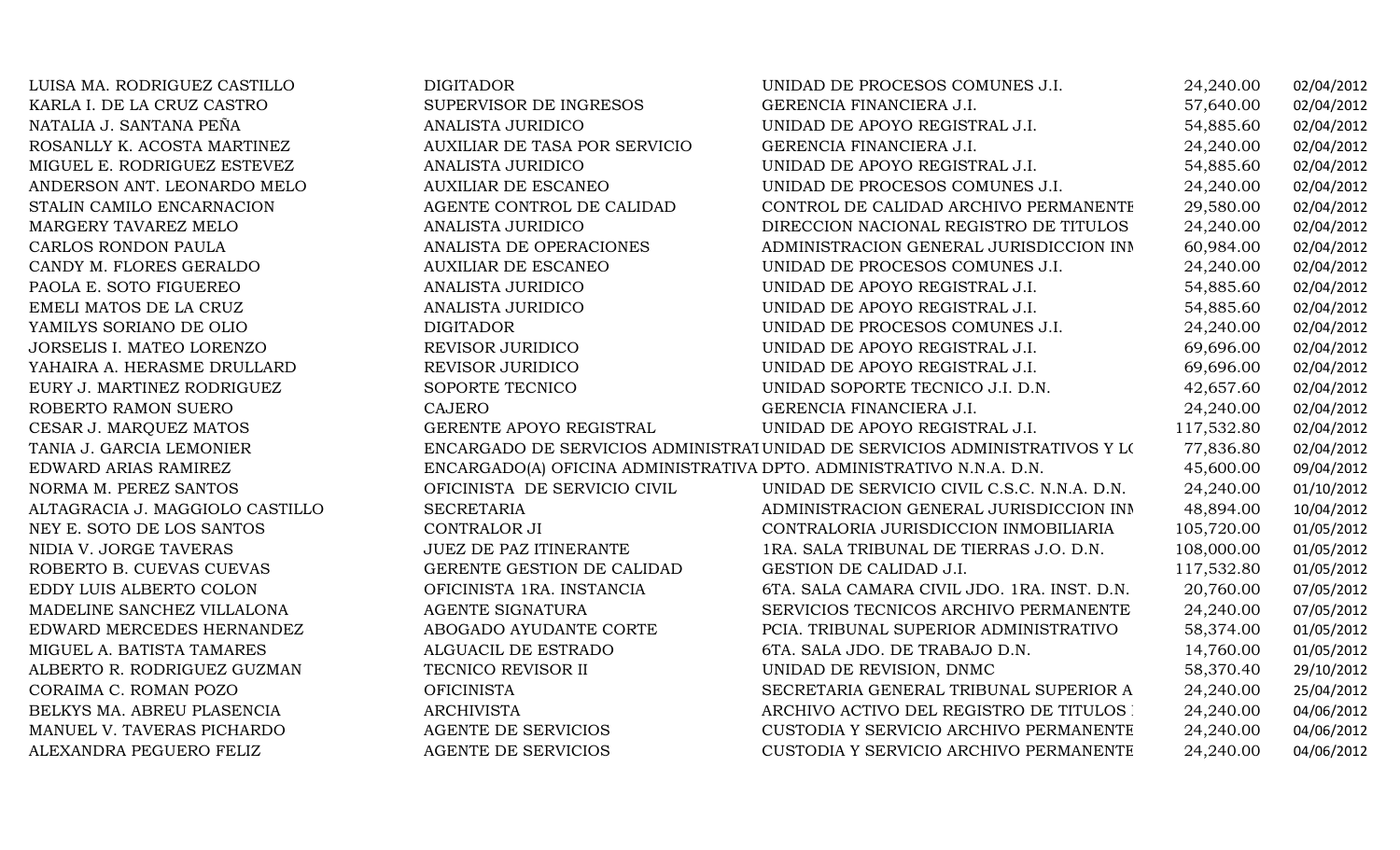| LAURA M. MARTINEZ VASQUEZ       | <b>RECEPCIONISTA</b>         | UNIDAD RECEPCION DOC. J.I. D.N.             | 24,240.00  | 04/06/2012 |
|---------------------------------|------------------------------|---------------------------------------------|------------|------------|
| CLAUDIA I. ARIAS VALERA         | SUB-GERENTE FINANCIERO       | GERENCIA FINANCIERA J.I.                    | 117,532.80 | 14/06/2012 |
| LUIS R. ORTIZ GONZALEZ          | <b>ARCHIVISTA</b>            | ARCHIVO ACTIVO DEL REGISTRO DE TITULOS :    | 24,240.00  | 04/06/2012 |
| JUANA C. RIVAS ALCANTARA        | <b>OFICINISTA</b>            | UNIDAD DE APOYO SECRETARIAL TST             | 24,240.00  | 04/06/2012 |
| CAROLIN B. RAMIREZ ACEVEDO      | ARCHIVISTA                   | ARCHIVO ACTIVO DEL REGISTRO DE TITULOS :    | 24,240.00  | 04/06/2012 |
| ALPHA K. SANCHEZ SANTOS         | TECNICO REVISOR II           | UNIDAD DE REVISION, DNMC                    | 58,370.40  | 04/06/2012 |
| LUIS E. CASTILLO RAMOS          | <b>AGENTE INDEXACION</b>     | SERVICIOS TECNICOS ARCHIVO PERMANENTE       | 24,240.00  | 04/06/2012 |
| <b>JANY VALLEJO GARIB</b>       | ALGUACIL DE ESTRADO          | PCIA. CAMARA CIVIL JDO. 1RA. INST. D.N.     | 14,760.00  | 01/09/2012 |
| LAURA A. DE LOS SANTOS CALDERON | OFICINISTA DE SERVICIO CIVIL | UNIDAD DE SERVICIO CIVIL C.S.C. N.N.A. D.N. | 24,240.00  | 01/09/2012 |
| JONATHAN V. SALDAÑA RICARDO     | OFICINISTA 1RA. INSTANCIA    | 3RA. SALA CAMARA CIVIL JDO. 1RA. INST. D.N. | 20,760.00  | 15/10/2012 |
| GLORIA V. CEDANO PICHARDO       | ABOGADO AYUDANTE 1RA. INST.  | 1RA. SALA JDO. DE TRABAJO D.N.              | 20,760.00  | 01/09/2012 |
| NURY E. SANTANA POLANCO         | ABOGADO AYUDANTE 1RA. INST.  | 1RA. SALA CAMARA CIVIL JDO. 1RA. INST. D.N. | 43,840.80  | 15/10/2012 |
| INGRID N. MATOS PEREZ           | AUX. DE RECEPCION Y ENTREGA  | CENTRO DE ATENCION AL USUARIO               | 24,240.00  | 25/06/2012 |
| ANGEL A. OZUNA FRIAS            | AGENTE DE SERVICIOS          | CUSTODIA Y SERVICIO ARCHIVO PERMANENTE      | 24,240.00  | 03/07/2012 |
| JULISSA E. MEJIA MAÑON          | OFICINISTA 1RA. INSTANCIA    | 1ER. JDO. DE LA INSTRUCCION D.N.            | 20,760.00  | 30/07/2012 |
| JUSTINO A. CERDA SANTANA        | AUX. DE BIENES INFORMATICOS  | UNIDAD SOPORTE TECNICO J.I. D.N.            | 34,980.00  | 13/08/2012 |
| MALLELIN D. LUNA MARTINEZ       | OFICINISTA CORTE             | 2DA. SALA CAMARA PENAL CORTE APEL. D.N.     | 24,240.00  | 04/09/2012 |
| MIRIAN A. BALLESTER LOPEZ       | SECRETARIA (O) GENERAL       | SECRETARIA GENERAL TST D.N.                 | 117,532.80 | 13/08/2012 |
| HECTOR M. SUVERBI MENA          | ALGUACIL DE ESTRADO          | 1RA. SALA CAMARA CIVIL CORTE APEL. D.N.     | 14,760.00  | 06/08/2012 |
| SANTA P. MONTERO CASTILLO       | OFICINISTA 1RA. INSTANCIA    | 1RA. SALA JDO. DE TRABAJO D.N.              | 20,760.00  | 03/09/2012 |
| JORGE L. MORROBEL UREÑA         | ALGUACIL DE ESTRADO          | 2DA. SALA CORTE DE TRABAJO D.N.             | 14,760.00  | 03/09/2012 |
| ALAN ALB. ACOSTA JIMENEZ        | REPRODUCTOR DE DOCUMENTOS    | UNIDAD DE SERVICIOS ADMINISTRATIVOS Y LOS   | 16,440.00  | 03/09/2012 |
| ESMARLYN RODRIGUEZ JAQUEZ       | MENSAJERO (A) INTERNO        | PCIA. CAMARA CIVIL CORTE APEL. D.N.         | 12,444.00  | 03/09/2012 |
| ISMENIA M. AQUINO ROJAS         | ASIST. ADMINISTRATIVA        | ADMINISTRACION GENERAL JURISDICCION INN     | 77,836.80  | 30/08/2012 |
| ELVIS HERNANDEZ SEPULVEDA       | ASESOR (A) IMPOSITIVO        | 3RA. SALA TRIBUNAL SUPERIOR ADMINISTRATI    | 43,420.80  | 16/06/2015 |
| <b>BOLIVAR ESPEJO RIVERA</b>    | ABOGADO AYUDANTE             | UNIDAD DE ABOGADOS AYUDANTES TST            | 58,374.00  | 22/04/2013 |
| YESICA A. SUAREZ HILARIO        | ABOGADO AYUDANTE CORTE       | 1RA. SALA CAMARA CIVIL CORTE APEL. D.N.     | 24,240.00  | 10/09/2012 |
| <b>INDIANA FAMILIA DIAZ</b>     | OFICINISTA CORTE             | 1RA. SALA CAMARA CIVIL CORTE APEL. D.N.     | 24,240.00  | 10/09/2012 |
| ZOILO M. ARAUJO                 | OFICINISTA CORTE             | 2DA. SALA CAMARA PENAL CORTE APEL. D.N.     | 20,760.00  | 10/09/2012 |
| <b>IVAN MARCIAL PASCUAL</b>     | ALGUACIL DE ESTRADO          | 2DA. SALA CORTE DE TRABAJO D.N.             | 14,760.00  | 13/09/2012 |
| MARIAN ROSARIO RODRIGUEZ        | OFICINISTA JDO. DE PAZ       | 6TA. SALA JDO. DE PAZ ESP. TRANS. D.N.      | 16,440.00  | 01/10/2012 |
| ANA L. GONZALEZ BERNARD         | OFICINISTA CORTE             | 2DA. SALA CORTE DE TRABAJO D.N.             | 25,920.00  | 24/11/2014 |
| JUANA A. GONZALEZ SANCHEZ       | <b>DIGITADOR</b>             | UNIDAD DE PROCESOS COMUNES J.I.             | 24,240.00  | 08/10/2012 |
| KEISY D. CACERES MARTINEZ       | SECRETARIA DE JUEZ           | TRIBUNAL SUPERIOR DE TIERRAS DPTO. CENT     | 28,860.00  | 16/10/2012 |
|                                 |                              |                                             |            |            |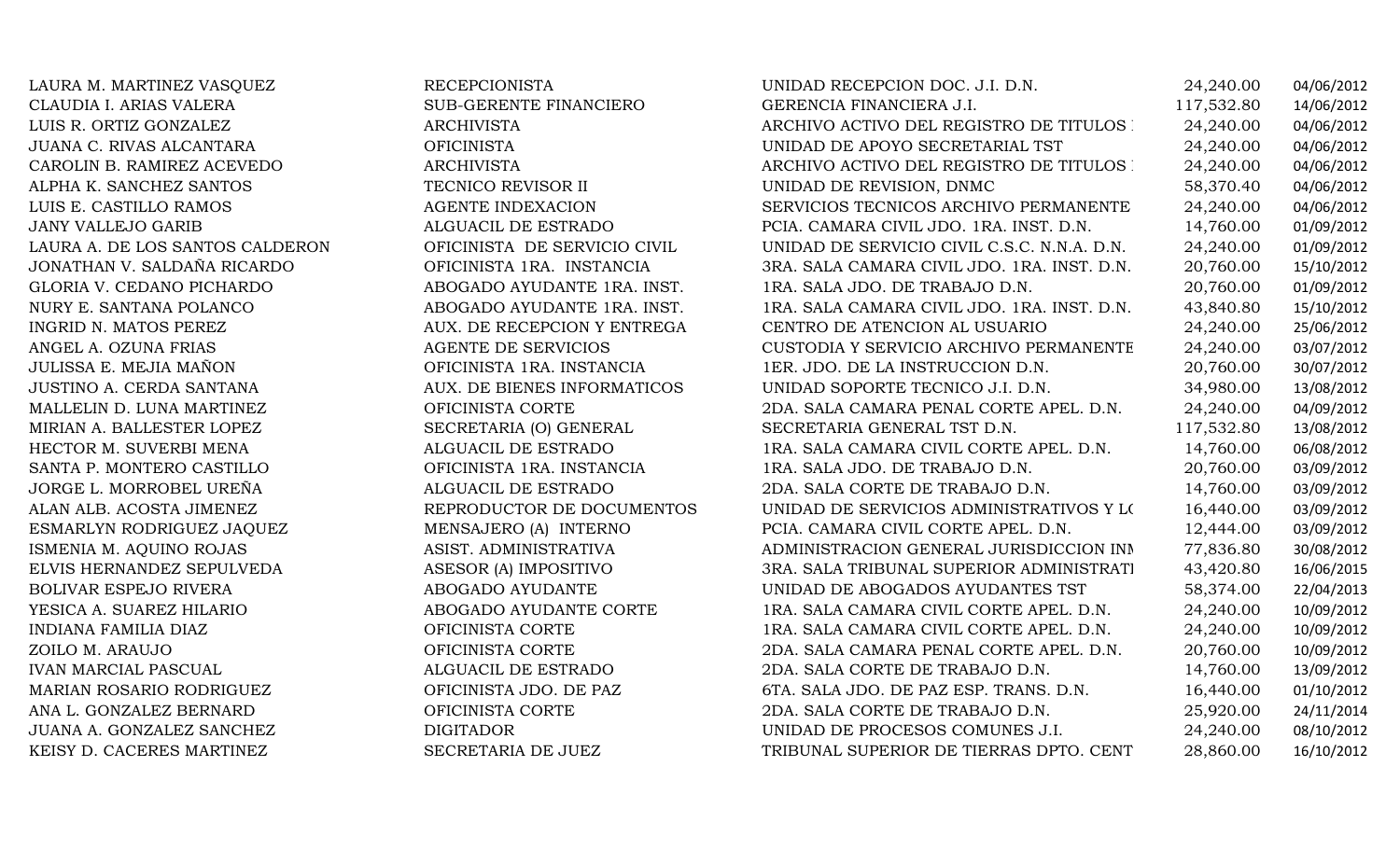| JOSE O. HENRIQUEZ RODRIGUEZ    | SOPORTE DE SISTEMAS              | DIV. DE SISTEMAS J.I.                                                     | 48,894.00 | 01/04/2013 |
|--------------------------------|----------------------------------|---------------------------------------------------------------------------|-----------|------------|
| RAMON ANT. GARCIA ULLOA        | OPERADOR GIS II                  | UNIDAD DE CARTOGRAFIA DNMC                                                | 35,856.00 | 01/05/2013 |
| ROSSEL M. GUERRERO MARTINEZ    | <b>VECTORIZADOR</b>              | UNIDAD DE CARTOGRAFIA DNMC                                                | 24,240.00 | 01/05/2013 |
| <b>JOSELYN BRIOSO CASTILLO</b> | OPERADOR GIS II                  | UNIDAD DE CARTOGRAFIA DNMC                                                | 35,856.00 | 01/05/2013 |
| FREDDY R. ALAR BELIS           | <b>AUXILIAR DE ESCANEO</b>       | UNIDAD DE PROCESOS COMUNES J.I.                                           | 24,240.00 | 03/12/2012 |
| ANDY C. ESTEVEZ AGUERO         | AGENTE CONTROL DE CALIDAD        | ARCHIVO PERMANENTE JURISDICCION INMOB                                     | 29,580.00 | 03/12/2012 |
| LEYVI ALT. ROMERO CEPEDA       | <b>DIGITADOR</b>                 | UNIDAD DE PROCESOS COMUNES J.I.                                           | 24,240.00 | 01/06/2013 |
| INDHIRA L. CARVAJAL VALENZUELA | AUXILIAR DE RECEPCION Y DESPACHO | UNIDAD DE PROCESOS COMUNES J.I.                                           | 24,240.00 | 01/06/2013 |
| EVELYN V. MARTINEZ TRINIDAD    | AUXILIAR DE TASA POR SERVICIO    | GERENCIA FINANCIERA J.I.                                                  | 24,240.00 | 23/09/2013 |
| YEMMY R. PIÑA QUEZADA          | ENC. CENTRO ATENCION AL USUARIO  | CENTRO DE ATENCION AL USUARIO                                             | 77,836.80 | 22/09/2014 |
| JEAN C. RAMIREZ RODRIGUEZ      | TECNICO REVISOR I                | DIRECCION NACIONAL REGISTRO DE TITULOS                                    | 35,856.00 | 01/05/2013 |
| WILLY ALBUERME GIL             | OPERADOR GIS II                  | UNIDAD DE CARTOGRAFIA DNMC                                                | 35,856.00 | 01/05/2013 |
| NATALIA M. LAVANDIER BATISTA   | OPERADOR GIS II                  | UNIDAD DE CARTOGRAFIA DNMC                                                | 35,856.00 | 01/05/2013 |
| CANDY J. GARCIA MATOS          | OPERADOR GIS II                  | UNIDAD DE CARTOGRAFIA DNMC                                                | 35,856.00 | 01/05/2013 |
| ELIAS E. DUARTE LIZARDO        | OPERADOR GIS II                  | UNIDAD DE CARTOGRAFIA DNMC                                                | 35,856.00 | 01/05/2013 |
| CHEINI N. CARRION JIMENEZ      | TECNICO REVISOR II               | UNIDAD DE REVISION, DNMC                                                  | 58,370.40 | 01/05/2013 |
| APOLINAR J. TORRES GUERRERO    | ABOGADO AYUDANTE 1RA. INST.      | 8VA. SALA CAMARA PENAL JDO. 1RA. INST. D.N.                               | 43,840.00 | 08/04/2013 |
| FRANKLIN PLACENCIO FIGUEREO    | ANALISTA DE OPERACIONES          | ADMINISTRACION GENERAL JURISDICCION INN                                   | 60,984.00 | 03/01/2013 |
| NANCY Y. CASTILLO PEREZ        | SECRETARIA (O) JDO. DE PAZ       | JDO. DE PAZ DE LA 3RA. CIRC. D.N.                                         | 16,440.00 | 10/10/2012 |
| JULIBELTH MARTINEZ ACOSTA      | OFICINISTA 1RA. INSTANCIA        | 1ER. JDO. DE LA INSTRUCCION D.N.                                          | 20,760.00 | 29/10/2012 |
| MARIA R. ASTACIO VIDAL         | AUX. DE RECEPCION Y ENTREGA      | CENTRO DE ATENCION AL USUARIO                                             | 24,240.00 | 30/10/2012 |
| YENNYS E. FELIZ GARCIA         | ABOGADO AYUDANTE 1RA. INST.      | PCIA. CAMARA CIVIL JDO. 1RA. INST. D.N.                                   | 43,840.80 | 15/10/2012 |
| ASIANILORT LUCIANO PAYANO      | <b>OFICINISTA</b>                | UNIDAD DE RECEPCION DE DOCUMENTOS TST                                     | 24,240.00 | 30/10/2012 |
| RACHEL ALT. MADERA SANTANA     | OFICINISTA 1RA. INSTANCIA        | 3ER. TRIBUNAL COL. C/P JDO. 1RA .INST. D.N.                               | 20,760.00 | 15/10/2012 |
| YANERIS A. DIAZ DIAZ           | ABOGADO AYUDANTE CORTE           | UNIDAD DE ABOGADOS AYUDANTES TST                                          | 58,374.00 | 31/10/2012 |
| MICHELLE M. MEDRANO MEJIA      | OFICINISTA 1RA. INSTANCIA        | PCIA. CAMARA PENAL JDO. 1RA. INST. D.N.                                   | 20,760.00 | 01/11/2012 |
| LUIS J. CASTILLO MEJIA         | SOPORTE REDES                    | DIV. DE INFRAESTRUCTURA Y COMUNICACION                                    | 48,894.00 | 19/11/2012 |
| WANDA DEL C. NIN ABAD          | OFICINISTA CORTE                 | 1RA. SALA CORTE DE TRABAJO D.N.                                           | 24,240.00 | 13/11/2012 |
| JOSEFINA ALT. SOTO JIMENEZ     | ABOGADO AYUDANTE 1RA. INST.      | 4TA. SALA JDO. DE TRABAJO D.N.                                            | 43,840.80 | 02/01/2013 |
| RAMON M. ROJAS SAVIÑON         | OFICINISTA CORTE                 | 1RA. SALA CORTE DE TRABAJO D.N.                                           | 24,240.00 | 26/11/2012 |
| REBECA J. MORA GUERRERO        | OFICINISTA 1RA. INSTANCIA        | 4TA. SALA CAMARA CIVIL JDO. 1RA. INST. D.N.                               | 20,760.00 | 03/12/2012 |
| RAMON ANT. LOPEZ MEJIA         |                                  | ENCARGADO(A) OFICINA ADMINISTRATIVA DPTO. ADMINISTRATIVO JDOS. DE TRABAJO | 67,082.40 | 10/12/2012 |
| ANYUORIZ DE LA CRUZ OGANDO     | OFICINISTA 1RA. INSTANCIA        | 3RA. SALA CAMARA CIVIL JDO. 1RA. INST. D.N.                               | 20,760.00 | 26/11/2012 |
| EDWIN DALMASI GUERRERO         | OFICINISTA 1RA. INSTANCIA        | 1RA. SALA CAMARA CIVIL JDO. 1RA. INST. D.N.                               | 20,760.00 | 26/11/2012 |
|                                |                                  |                                                                           |           |            |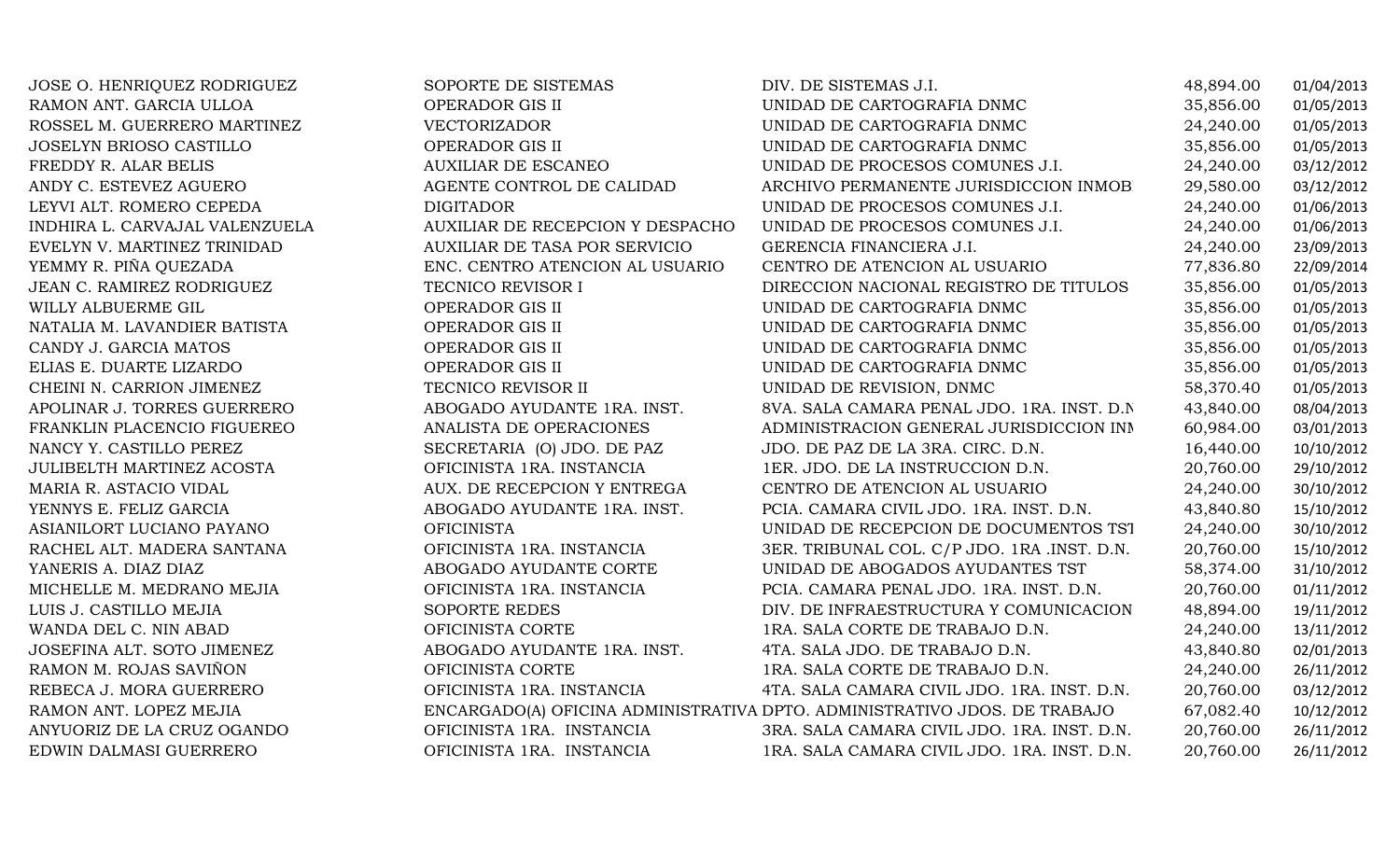| PAMELA C. GIL PERAL               | OPERADOR MESA DE AYUDA                                              | UNIDAD SOPORTE TECNICO J.I. D.N.            | 34,980.00  | 02/01/2013 |
|-----------------------------------|---------------------------------------------------------------------|---------------------------------------------|------------|------------|
| NILIS E. MARTINEZ BRAZOBAN        | ALGUACIL DE ESTRADO                                                 | 3RA. SALA CAMARA PENAL CORTE APEL. D.N.     | 15,960.00  | 26/11/2012 |
| RENSY R. DUVERGE                  | OFICINISTA 1RA. INSTANCIA                                           | PCIA. CAMARA PENAL JDO. 1RA. INST. D.N.     | 20,760.00  | 03/12/2012 |
| INGRID M. PEREZ FERNANDEZ         | OFICINISTA 1RA. INSTANCIA                                           | 2DA. SALA JDO. DE TRABAJO D.N.              | 20,760.00  | 19/12/2012 |
| ANDREA C. LARA AQUINO             | OFICINISTA JDO. DE PAZ                                              | JDO. DE PAZ DE LA 4TA. CIRC. D.N.           | 16,440.00  | 21/03/2017 |
| NELIDA MA. CABRAL MORETA          | ABOGADO AYUDANTE 1RA. INST.                                         | 2DO. TRIBUNAL COL. C/P JDO. 1RA. INST. D.N. | 43,840.80  | 20/05/2013 |
| LLINA M. PEÑA MERCEDES            | OFICINISTA 1RA. INSTANCIA                                           | 3ER. TRIBUNAL COL. C/P JDO. 1RA .INST. D.N. | 20,760.00  | 18/03/2013 |
| KAREN A. MOREL RAMIREZ            | OFICINISTA CITACIONES Y NOTIFICACIONI CENTRO DE CITACIONES P.J.C.N. |                                             | 20,760.00  | 17/12/2012 |
| MARY ANT. HERRERA CARRASCO        | OFICINISTA 1RA. INSTANCIA                                           | 3ER. TRIBUNAL COL. C/P JDO. 1RA .INST. D.N. | 20,760.00  | 08/01/2013 |
| RAFAEL SANCHEZ SANTANA            | ALGUACIL DE ESTRADO                                                 | 4TA. SALA JDO. DE PAZ ESP. TRANS. D.N.      | 14,760.00  | 08/01/2013 |
| RAMON DE JS. RODRIGUEZ FLORENTINO | OFICINISTA 1RA. INSTANCIA                                           | 2DA. SALA CAMARA CIVIL JDO. 1RA. INST. D.N. | 20,760.00  | 02/01/2013 |
| CINTHIA MA. SUAREZ CASTILLA       | OFICINISTA 1RA. INSTANCIA                                           | 1RA. SALA CAMARA CIVIL JDO. 1RA. INST. D.N. | 20,760.00  | 02/01/2013 |
| NATHALIE M. COCA MEJIA            | OFICINISTA 1RA. INSTANCIA                                           | 7MO. JDO. DE LA INSTRUCCION D.N.            | 20,760.00  | 08/01/2013 |
| ABIEL R. RAMIREZ POLANCO          | <b>ARCHIVISTA</b>                                                   | OFIC. JUEZ COORD. JDO. DE LA INSTRUCCION    | 13,920.00  | 03/02/2014 |
| ANDY FCO. FAMILIA MOSQUEA         | ABOGADO AYUDANTE 1RA. INST.                                         | 2DO. TRIBUNAL COL. C/P JDO. 1RA. INST. D.N. | 20,760.00  | 18/03/2013 |
| JOHANNY E. LOPEZ VARGAS           | OFICINISTA 1RA. INSTANCIA                                           | 4TA. SALA CAMARA PENAL JDO. 1RA.INST. D.N.  | 20,760.00  | 03/06/2013 |
| GABRIELA A. BELTRE ROSARIO        | OFICINISTA 1RA. INSTANCIA                                           | 4TO. JDO. DE LA INSTRUCCION D.N.            | 20,760.00  | 01/03/2013 |
| MELISSA BATISTA MARTINEZ          | OFICINISTA 1RA. INSTANCIA                                           | 6TA. SALA CAMARA CIVIL JDO. 1RA. INST. D.N. | 20,760.00  | 23/01/2013 |
| MILOVAN L. CASTILLO SOTO          | <b>OFICINISTA</b>                                                   | UNIDAD DE RECEPCION DE DOCUMENTOS TST       | 24,240.00  | 18/02/2013 |
| HECTOR ML. RODRIGUEZ HOLGUIN      | ABOGADO AYUDANTE 1RA. INST.                                         | PCIA. CAMARA CIVIL JDO. 1RA. INST. D.N.     | 43,840.80  | 04/02/2013 |
| YISSETTE JAVIER DE LEON           | <b>CONSERJE</b>                                                     | DPTO. ADMINISTRATIVO N.N.A. D.N.            | 12,444.00  | 01/05/2013 |
| JOSE D. HERNANDEZ JEREZ           | ABOGADO AYUDANTE 1RA. INST.                                         | PCIA. CAMARA CIVIL JDO. 1RA. INST. D.N.     | 43,840.80  | 25/04/2013 |
| CLARA F. POLANCO DE LOS SANTOS    | OFICINISTA 1RA. INSTANCIA                                           | 6TA. SALA CAMARA CIVIL JDO. 1RA. INST. D.N. | 20,760.00  | 01/02/2014 |
| <b>GERSY MEDINA</b>               | AUDITOR CATASTRAL I                                                 | AUDITORIA JURISDICCION INMOBILIARIA         | 69,696.00  | 01/05/2013 |
| KIARY MUÑOZ HERNANDEZ             | OFICINISTA CORTE                                                    | PCIA. CAMARA CIVIL CORTE APEL. D.N.         | 24,240.00  | 20/05/2013 |
| EUNICE F. SANTIAGO RODRIGUEZ      | OFICINISTA 1RA. INSTANCIA                                           | 4TA. SALA CAMARA CIVIL JDO. 1RA. INST. D.N. | 20,760.00  | 16/11/2015 |
| LISSETTE DEL C. REYNOSO CASTRO    | ABOGADO AYUDANTE 1RA. INST.                                         | 4TA. SALA CAMARA CIVIL JDO. 1RA. INST. D.N. | 43,840.80  | 08/04/2013 |
| RAFAELINA C. DURAN ESPINO         | ESPECIALISTA DE INFRAESTRUCTURA                                     | ADMINISTRACION GENERAL JURISDICCION INN     | 142,000.00 | 06/03/2013 |
| DEIVID J. CASTILLO MONTES DE OCA  | OFICINISTA 1RA. INSTANCIA                                           | 5TA. SALA CAMARA CIVIL JDO. 1RA. INST. D.N. | 20,760.00  | 08/05/2013 |
| ERLIN F. PIMENTEL CARRASCO        | ANALISTA JURIDICO                                                   | UNIDAD DE APOYO REGISTRAL J.I.              | 54,885.60  | 18/06/2013 |
| ADDERLYN RODRIGUEZ CUEVAS         | <b>AUXILIAR ADMINISTRATIVO</b>                                      | DPTO. ADMINISTRATIVO P.J.C.N.               | 16,440.00  | 24/05/2013 |
| LORRAINE HERNANDEZ MARTINEZ       | OFICINISTA CORTE                                                    | 1RA. SALA CAMARA PENAL CORTE APEL. D.N.     | 24,240.00  | 08/04/2013 |
| CLAUDIO M. BATISTA ROSARIO        | TECNICO REVISOR II                                                  | UNIDAD DE REVISION, DNMC                    | 58,370.40  | 01/04/2013 |
| GISSELLE REINOSO MORA             | OPERADOR MESA DE AYUDA                                              | UNIDAD SOPORTE TECNICO J.I. D.N.            | 34,980.00  | 10/12/2012 |
|                                   |                                                                     |                                             |            |            |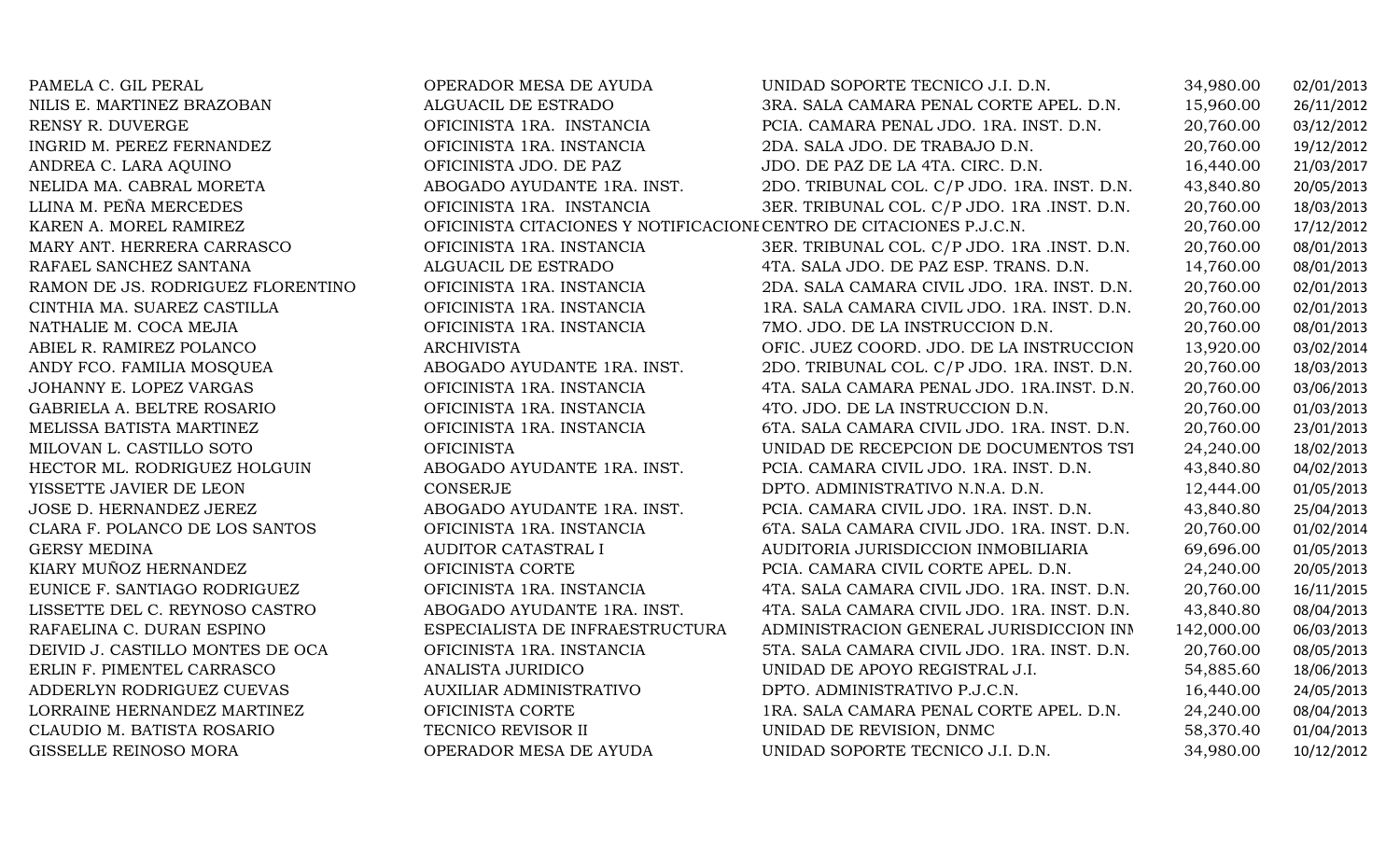| CESAR S. MENDEZ DICENT           | OFICINISTA 1RA. INSTANCIA        | TRIBUNAL EJEC. DE LA PENA D.N.              | 20,760.00 | 01/04/2013 |
|----------------------------------|----------------------------------|---------------------------------------------|-----------|------------|
| ERME FCO. PIMENTEL ROJAS         | OPERADOR GIS II                  | UNIDAD DE CARTOGRAFIA DNMC                  | 35,856.00 | 15/04/2013 |
| JOSE S. ROSARIO BATISTA          | MENSAJERO INTERNO                | 2DA. SALA CAMARA CIVIL JDO. 1RA. INST. D.N. | 12,444.00 | 19/05/2014 |
| DALINDA REYES CHERI              | ANALISTA JURIDICO                | UNIDAD DE APOYO REGISTRAL J.I.              | 54,885.60 | 01/05/2013 |
| TONY FCO. JAMES                  | MENSAJERO EXTERNO                | DPTO. ADMINISTRATIVO TRIB. SUPERIOR ADMI    | 18,120.00 | 01/05/2013 |
| VICTOR A. DE JESUS HERNANDEZ     | <b>AUXILIAR DE IMPRESION</b>     | UNIDAD DE PROCESOS COMUNES J.I.             | 24,240.00 | 22/04/2013 |
| ROSA MA. NOLASCO CONTRERAS       | OFICINISTA 1RA. INSTANCIA        | 4TA. SALA CAMARA CIVIL JDO. 1RA. INST. D.N. | 20,760.00 | 15/05/2013 |
| ANGEL E. CASTILLO PERALTA        | TECNICO REVISOR I                | DIRECCION NACIONAL REGISTRO DE TITULOS      | 24,240.00 | 13/05/2013 |
| HOWELL NERIO ACEVEDO             | AGENTE DIGITALIZADOR             | SERVICIOS TECNICOS ARCHIVO PERMANENTE       | 24,240.00 | 20/05/2013 |
| ANNABELLE M. ANDUJAR DURAN       | ANALISTA JURIDICO                | UNIDAD DE APOYO REGISTRAL J.I.              | 54,885.60 | 27/05/2013 |
| LUIYI A. ORTIZ                   | AGENTE SIGNATURA                 | SERVICIOS TECNICOS ARCHIVO PERMANENTE       | 24,240.00 | 20/05/2013 |
| EBBIE O. RODRIGUEZ LIRIANO       | OFICINISTA 1RA. INSTANCIA        | 1ER. TRIBUNAL COL. C/P JDO. 1RA. INST. D.N. | 20,760.00 | 27/05/2013 |
| PAOLA M. FRIAS ACOSTA            | OFICINISTA 1RA. INSTANCIA        | 2DA. SALA CAMARA CIVIL JDO. 1RA. INST. D.N. | 20,760.00 | 23/09/2013 |
| <b>IRENY C. SANTOS HERRERA</b>   | <b>OFICINISTA</b>                | UNIDAD DE RECEPCION DE DOCUMENTOS TST       | 24,240.00 | 01/05/2013 |
| EDILY BATISTA HERNANDEZ          | <b>OFICINISTA</b>                | UNIDAD DE RECEPCION DE DOCUMENTOS TST       | 24,240.00 | 01/05/2013 |
| SARALIZ Y. MATEO AQUINO          | ASISTENTE DE MENSURAS            | DIRECCION NACIONAL MENSURAS CATASTRAL       | 79,704.00 | 03/06/2013 |
| ERIKA L. ROJAS ABREU             | TECNICO REVISOR I                | UNIDAD DE REVISION, DNMC                    | 69,696.00 | 03/06/2013 |
| PROSPERO D. MARTINEZ TEJEDA      | <b>ABOGADO RECEPTOR</b>          | UNIDAD DE RECEPCION DE DOCUMENTOS TST       | 43,840.80 | 01/05/2013 |
| YURY S. DEL JESUS PASCAL         | ABOGADO AYUDANTE CORTE           | UNIDAD DE ABOGADOS AYUDANTES TST            | 28,860.00 | 01/05/2013 |
| ROSEMARY REYES TINEO             | OFICINISTA ATENCION USUARIO      | UNIDAD DE RECEPCION DE DOCUMENTOS TST       | 28,860.00 | 01/05/2013 |
| ROBERT L. SANZ SALDAÑA           | ANALISTA PROGRAMADOR             | DIV. DE SISTEMAS J.I.                       | 67,082.40 | 03/06/2013 |
| PABLO DE JS. DEL ROSARIO LIZARDO | ANALISTA DE OPERACIONES          | ADMINISTRACION GENERAL JURISDICCION INN     | 60,984.00 | 11/06/2013 |
| DANA A. MEDINA COLLADO           | ANALISTA JURIDICO                | UNIDAD DE APOYO REGISTRAL J.I.              | 54,885.60 | 06/05/2013 |
| ALFREDO ACOSTA ROJAS             | ENC. UNIDAD ABOGADO AYUDANTE     | UNIDAD DE ABOGADOS AYUDANTES TST            | 77,836.80 | 01/05/2013 |
| DIANA M. HERRERA                 | <b>DIGITADOR</b>                 | UNIDAD DE PROCESOS COMUNES J.I.             | 24,240.00 | 15/04/2013 |
| JUNIOR E. CASTELLANO ROJAS       | OFICINISTA CORTE                 | 3RA. SALA TRIBUNAL SUPERIOR ADMINISTRATI    | 24,240.00 | 08/05/2013 |
| JOSE J. FELIZ FELIZ              | OFICINISTA 1RA. INSTANCIA        | 2DO. TRIBUNAL COL. C/P JDO. 1RA. INST. D.N. | 20,760.00 | 01/05/2013 |
| LUZ DEL C. ARIAS LARA            | <b>OFICINISTA</b>                | UNIDAD DE RECEPCION DE DOCUMENTOS TST       | 24,240.00 | 01/05/2013 |
| AINEE P. ALVAREZ ARIAS           | OFICINISTA 1RA. INSTANCIA        | PCIA. CAMARA PENAL JDO. 1RA. INST. D.N.     | 20,760.00 | 24/06/2013 |
| ALFONSO DE JS. BATISTA GOMEZ     | OFICINISTA 1RA. INSTANCIA        | 1RA. SALA CAMARA PENAL JDO. 1RA. INST. D.N. | 20,760.00 | 10/06/2013 |
| ERIKA P. JAQUEZ SANCHEZ          | AUXILIAR DE RECEPCION Y DESPACHO | UNIDAD DE PROCESOS COMUNES J.I.             | 24,240.00 | 08/07/2013 |
| KATHERINE C. RAMOS PEREZ         | AUX. DE RECEPCION Y ENTREGA      | CENTRO DE ATENCION AL USUARIO               | 24,240.00 | 26/08/2013 |
| LEIDY A. SOTO CACERES            | OFICINISTA 1RA. INSTANCIA        | 7MO. JDO. DE LA INSTRUCCION D.N.            | 20,760.00 | 22/07/2013 |
| KENIA M. NUÑEZ DIAZ              | OFICINISTA 1RA. INSTANCIA        | OFIC. JUDICIAL SERV. ATENC. PERMANENTE D    | 20,760.00 | 24/02/2014 |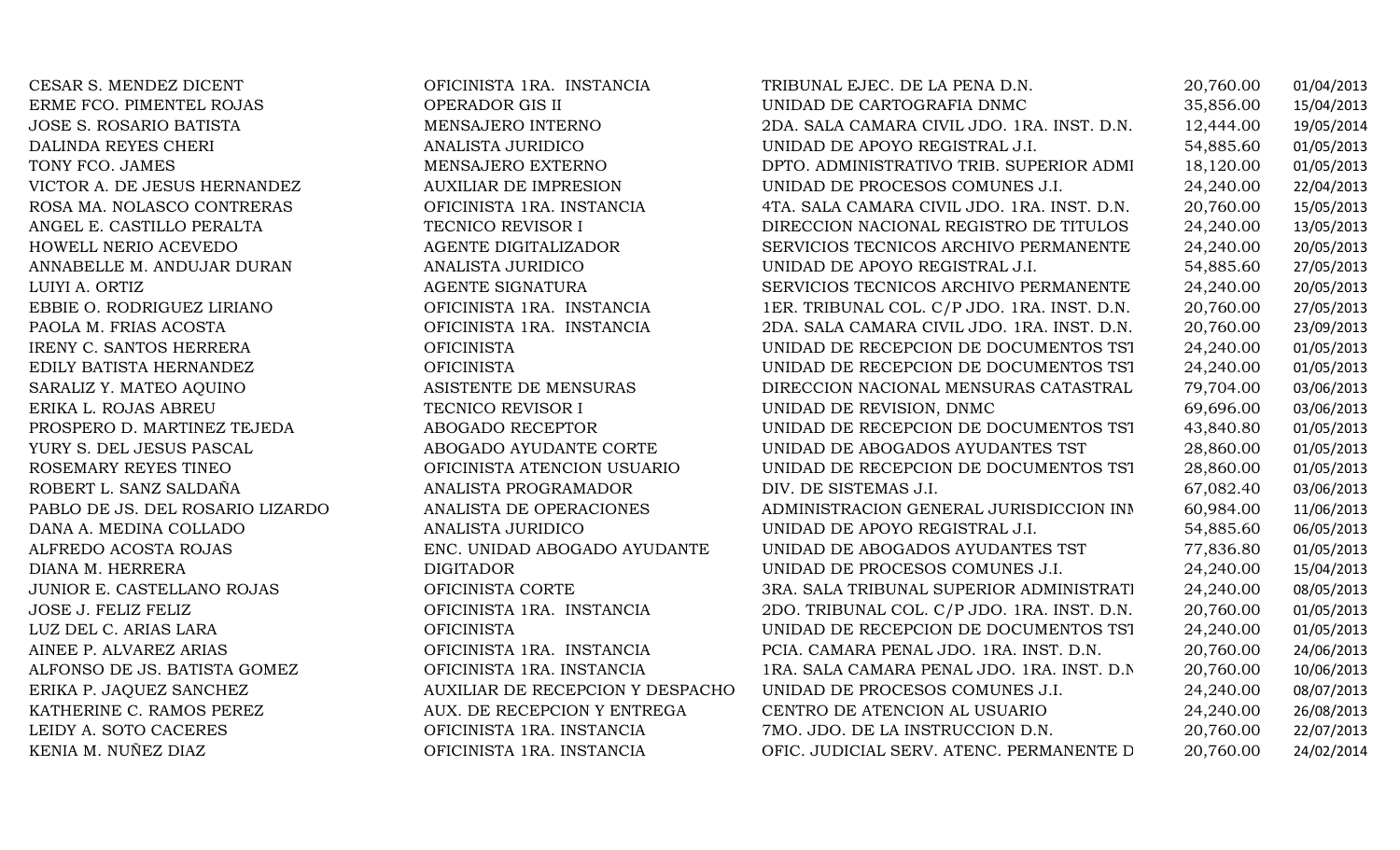| STEPHANIE PAULINO CASTILLO       | <b>RECEPCIONISTA</b>                                                | UNIDAD DE CONSULTA J.I. D.N.                                                 | 24,240.00  | 02/04/2014 |
|----------------------------------|---------------------------------------------------------------------|------------------------------------------------------------------------------|------------|------------|
| LEURI R. REYNOSO HERNANDEZ       | AUX. DE RECEPCION Y ENTREGA                                         | CENTRO DE ATENCION AL USUARIO                                                | 24,240.00  | 01/07/2013 |
| ELIANNY D. BAUTISTA VALENTIN     | <b>ANALISTA JURIDICO</b>                                            | UNIDAD DE APOYO REGISTRAL J.I.                                               | 54,885.60  | 08/07/2013 |
| ANDRIES E. ESCARRAMAN BELLO      | ABOGADO AYUDANTE CORTE                                              | 3RA. SALA CAMARA CIVIL CORTE APEL. D.N.                                      | 54,885.60  | 02/06/2014 |
| JENNIFER C. GOMEZ GATON          | ANALISTA JURIDICO                                                   | UNIDAD DE APOYO REGISTRAL J.I.                                               | 54,885.60  | 22/07/2013 |
| KIRSY E. RODRIGUEZ PAREDES       | OFICINISTA CITACIONES Y NOTIFICACIONI CENTRO DE CITACIONES P.J.C.N. |                                                                              | 20,760.00  | 01/08/2013 |
| MICHAEL FCO. GENEUX POLANCO      | GERENTE DE TECNOLOGIAS                                              | DPTO. DE TECNOLOGIA J.I.                                                     | 133,056.00 | 29/07/2013 |
| KEILA V. SANTANA RIJO            | <b>AUXILIAR DE ESCANEO</b>                                          | UNIDAD DE PROCESOS COMUNES J.I.                                              | 24,240.00  | 05/08/2013 |
| CLAUDIO ALB. MENDOZA DE LA CRUZ  | OPERADOR MESA DE AYUDA                                              | UNIDAD SOPORTE TECNICO J.I. D.N.                                             | 34,980.00  | 01/08/2013 |
| RIKELMIGH PADILLA BEARD          | ABOGADO AYUDANTE 1RA. INST.                                         | 5TA. SALA CAMARA CIVIL JDO. 1RA. INST. D.N.                                  | 43,860.80  | 23/09/2013 |
| TANIA P. VALERA BONILLA          | SECRETARIA (O) PRIMERA INSTANCIA                                    | 5TA. SALA CAMARA CIVIL JDO. 1RA. INST. D.N.                                  | 20,760.00  | 28/03/2014 |
| DAVIANA S. DEL ROSARIO CABRERA   | <b>OFICINISTA</b>                                                   | 3RA. SALA CAMARA CIVIL CORTE APEL. D.N.                                      | 24,240.00  | 25/02/2014 |
| SORIELY Y. NICASIO PORTORREAL    | ABOGADO AYUDANTE                                                    | DIRECCION NACIONAL REGISTRO DE TITULOS                                       | 24,240.00  | 24/07/2013 |
| <b>JUAN C. PAREDES AMPARO</b>    | AGENTE DIGITALIZADOR                                                | SERVICIOS TECNICOS ARCHIVO PERMANENTE                                        | 24,240.00  | 12/08/2013 |
| FRANKLYN E. JAQUEZ HERNANDEZ     |                                                                     | ENCARGADO(A) OFICINA ADMINISTRATIVA DPTO. ADMINISTRATIVO TRIB. SUPERIOR ADMI | 45,600.00  | 05/08/2013 |
| DIEGO T. NUÑEZ DEL ROSARIO       | <b>AUXILIAR DE IMPRESION</b>                                        | UNIDAD DE PROCESOS COMUNES J.I.                                              | 24,240.00  | 05/08/2013 |
| YAFREISY E. RESTITUYO LIRIANO    | <b>ARCHIVISTA</b>                                                   | ARCHIVO ACTIVO JURISDICCION INMOBILIARI/                                     | 20,160.00  | 12/08/2013 |
| FRANCISCO ALB. GOMEZ GARCIA      | <b>DIGITADOR</b>                                                    | UNIDAD DE PROCESOS COMUNES J.I.                                              | 24,240.00  | 02/08/2013 |
| ORIGENES D OLEO HOLGUIN          | ANALISTA JURIDICO                                                   | UNIDAD DE APOYO REGISTRAL J.I.                                               | 54,885.60  | 14/08/2013 |
| GIUSEPPE L. SERRATA AMARO        | ANALISTA JURIDICO                                                   | UNIDAD DE APOYO REGISTRAL J.I.                                               | 54,885.60  | 14/08/2013 |
| JEISON B. ALCANTARA LARA         | OPERADOR GIS II                                                     | UNIDAD DE CARTOGRAFIA DNMC                                                   | 35,856.00  | 16/05/2013 |
| MAZI A. SANTAMARIA VASQUEZ       | SECRETARIA DE JUEZ                                                  | TRIBUNAL SUPERIOR DE TIERRAS DPTO. CENT                                      | 24,240.00  | 01/05/2013 |
| ANA R. MARTINEZ SOTO             | SECRETARIA DE JUEZ                                                  | TRIBUNAL SUPERIOR DE TIERRAS DPTO. CENT                                      | 28,860.00  | 01/05/2013 |
| LUCY J. CASTILLO IRRISARRI       | <b>CAJERO</b>                                                       | GERENCIA FINANCIERA J.I.                                                     | 24,240.00  | 12/08/2013 |
| ANNETTE M. HEREDIA               | AUX. DE RECEPCION Y ENTREGA                                         | ATENCION AL USUARIO J.I.                                                     | 24,240.00  | 12/08/2013 |
| CLARA L. RIJO ORTEGA             | AUXILIAR DE RECEPCION Y DESPACHO                                    | UNIDAD DE PROCESOS COMUNES J.I.                                              | 24,240.00  | 26/08/2013 |
| NATHALI GALLA RIVERA             | AUXILIAR R.T.                                                       | REGISTRO DE TITULOS D.N.                                                     | 24,240.00  | 23/09/2013 |
| MARIA M. CONTRERAS PADILLA       | <b>DIGITADOR</b>                                                    | UNIDAD DE PROCESOS COMUNES J.I.                                              | 24,240.00  | 23/09/2013 |
| DIONIS JS. GARCIA MONTERO        | REPRODUCTOR DE DOCUMENTOS                                           | UNIDAD DE SERVICIOS ADMINISTRATIVOS Y LOS                                    | 20,760.00  | 23/09/2013 |
| BANNER I. MANZUETA DE LOS SANTOS | ABOGADO AYUDANTE CORTE                                              | 2DA. SALA CAMARA CIVIL CORTE APEL. D.N.                                      | 58,374.00  | 04/03/2014 |
| LUIS R. FELIZ JIMENEZ            | OFICINISTA 1RA. INSTANCIA                                           | 3ER. JDO. DE LA INSTRUCCION D.N.                                             | 20,760.00  | 23/09/2013 |
| GEILY A. MONTERO MONTERO         | ABOGADO AYUDANTE 1RA. INST.                                         | 3RA. SALA CAMARA CIVIL JDO. 1RA. INST. D.N.                                  | 43,840.80  | 23/09/2013 |
| ANA C. GARCIA                    | AUX. DE RECEPCION Y ENTREGA                                         | ATENCION AL USUARIO J.I.                                                     | 24,240.00  | 23/10/2013 |
| MARCO A. RODRIGUEZ VARGAS        | ENCARGADO DE SISTEMAS JI                                            | DIV. DE SISTEMAS J.I.                                                        | 117,532.80 | 28/10/2013 |
|                                  |                                                                     |                                                                              |            |            |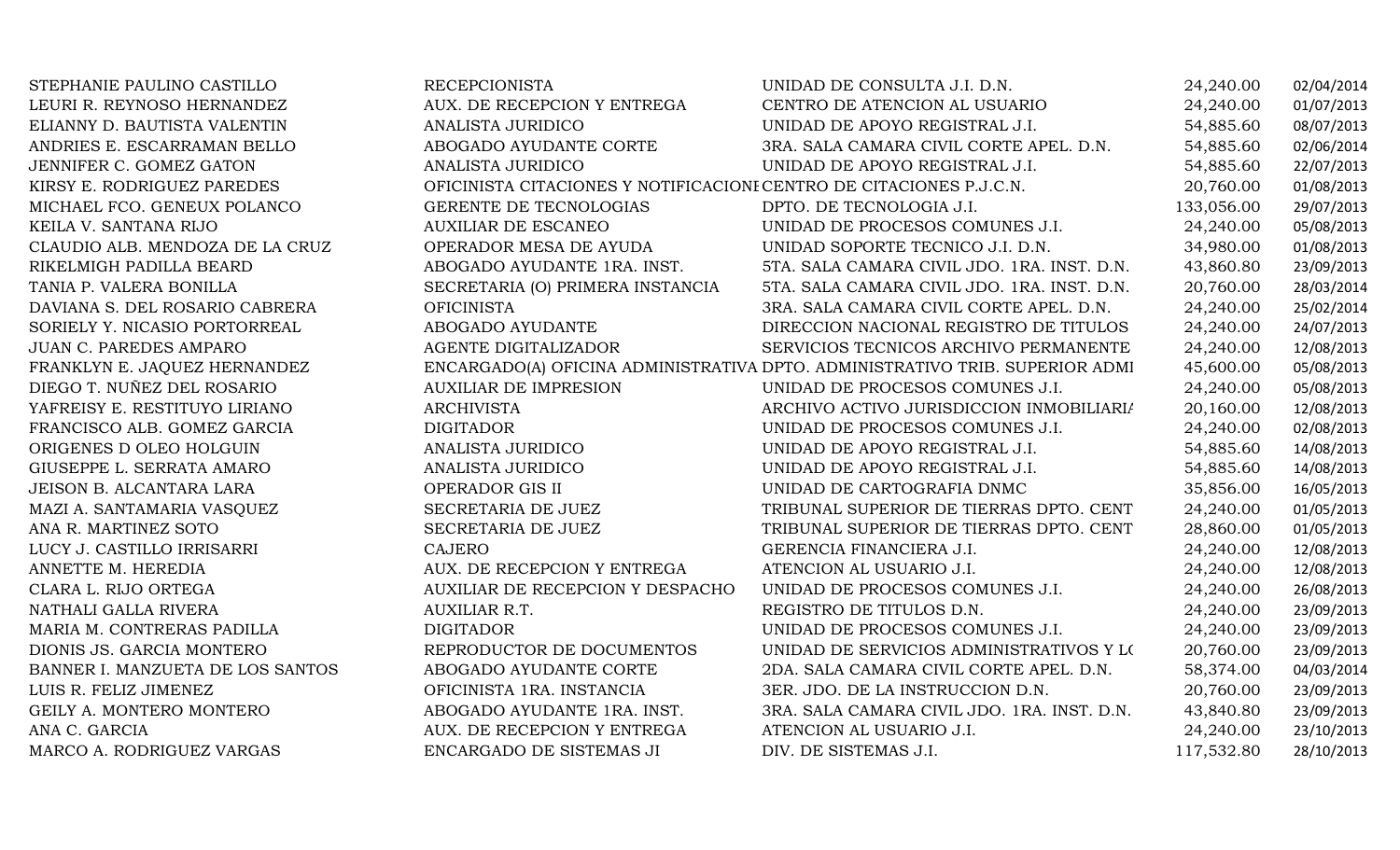JORGE E. SANTANA PEREZ ALGUACIL DE ESTRADOIRCANIA LEMOSWENDY A. DE JESUS AQUINO CAJERO

ALBERT E. OGANDO RODRIGUEZ AGENTE DE SERVICIOS CUSTODIA Y SERVICIO ARCHIVO PERMANENTE 24,240.00 23/10/2013 MARCELL C. PAULINO LANTIGUA AUX. DE RECEPCION Y ENTREGA CENTRO DE ATENCION AL USUARIO 24,240.00 07/10/2013 DIANA L. GARCIA CASTILLO OFICINISTA 1RA. INSTANCIA 4TO. TRIBUNAL COL. C/P JDO. 1RA. INST. D.N. 20,760.00 01/12/2014 ELUCINDA POLANCO REYES OFICINISTA 1RA. INSTANCIA 3RA. SALA CAMARA CIVIL JDO. 1RA. INST. D.N. 20,760.00 27/01/2014 YAMILET ALT. REYNOSO RODRIGUEZ OFICINISTA CORTE 3RA. SALA CAMARA CIVIL CORTE APEL. D.N. 24,240.00 30/04/2014 JULIA V. BONNELLY ABREU ABOGADO AYUDANTE CORTE PCIA. TRIBUNAL SUPERIOR ADMINISTRATIVO 58,374.00 10/02/2014 JATNNA H. CARRE TERRERO OFICINISTA 1RA. INSTANCIA 2DO. TRIBUNAL COL. C/P JDO. 1RA. INST. D.N. 20,760.00 01/07/2014 BIANCA V. PAULINO GRILLO DIGITADOR UNIDAD DE PROCESOS COMUNES J.I. 24,240.00 13/11/2013 OFICINISTA CORTE 2DA. SALA TRIBUNAL SUPERIOR ADMINISTRATIVO POR ADMINISTRATIVO POR ADMINISTRATIVO POR ADMINISTRATIVO POR ADMINISTRATIVO POR ADMINISTRATIVO POR ADMINISTRATIVO POR ADMINISTRATIVO POR ADMINISTRATIVO POR ADMINI 24,240.00 26/03/2014<br>15.840.00 24/02/2014 CRISTOFER ALBURQUERQUE DE LA ROSA REPRODUCTOR DE DOCUMENTOS DPTO. ADMINISTRATIVO P.J.C.N. 15,840.00 24/02/2014<br>OFICINISTA CORTE 3RA. SALA CAMARA CIVIL CORTE APEL. D.N. 24,240.00 15/10/2014 LEO K. PERDOMO PEREZ OFICINISTA CORTE 3RA. SALA CAMARA CIVIL CORTE APEL. D.N. 24,240.00 15/10/2014 ANABEL ARIAS ALMANZAR OFICINISTA CORTE 1RA. SALA CAMARA PENAL CORTE APEL. D.N. 20,760.00 08/09/2014 VILERCA J. APONTE TORRES OFICINISTA 1RA. INSTANCIA 3RA. SALA CAMARA CIVIL JDO. 1RA. INST. D.N. 20,760.00 27/01/2014 UNIDAD CITAC. NOTIF. Y COM. C.S.C. N.N.A. D.<br>OFIC. DE ARCHIVO JUDICIAL P.J.C.N. 16,440.00 02/06/2014 MARIELY MEDRANO REYES ARCHIVISTA OFIC. DE ARCHIVO JUDICIAL P.J.C.N. 16,440.00 02/06/2014 SARAH G. RIVERA SIERRA OFICINISTA 1RA. INSTANCIA 1ER. JDO. DE LA INSTRUCCION D.N. 18,780.00 25/11/2013 CONSERJE DPTO. ADMINISTRATIVO N.N.A. D.N. 12,444.00 02/12/2013 DAHIANA I. DE LA CRUZ OGANDO OFICINISTA CORTE 2DA. SALA CAMARA PENAL CORTE APEL. D.N. 24,240.00 02/01/2014 JOSE L. PEREZ PEGUERO SUPERVISOR DE DIGITACION UNIDAD DE PROCESOS COMUNES J.I. 48,894.00 08/01/2014 NINOSKA L. RODRIGUEZ CUEVAS ABOGADO AYUDANTE 1RA. INST. PCIA. CAMARA CIVIL JDO. 1RA. INST. D.N. 20,760.00 08/01/2014 CLAUDIA ARIAS SANTOS DIGITADOR UNIDAD DE PROCESOS COMUNES J.I. 24,240.00 09/01/2014 JOSE N. PASCUAL COLON AUXILIAR DE ALMACEN DPTO. ADMINISTRATIVO P.J.C.N. 16,920.00 24/02/2014 CESAR A. LOPEZ PAREDES OFICINISTA 1RA. INSTANCIA 6TA. SALA JDO. DE TRABAJO D.N. 20,760.00 18/05/2016 CARMINELIS BATISTA ULLOA ABOGADO AYUDANTE 1RA. INST. 4TO. TRIBUNAL COL. C/P JDO. 1RA. INST. D.N. 20,760.00 08/04/2014 GABRIELA A. ASMAR DIAZ OFICINISTA 1RA. INSTANCIA 1RA. SALA CAMARA CIVIL JDO. 1RA. INST. D.N. 20,760.00 24/03/2014 JENNIFER VIZCAINO RIVAS RECEPCIONISTA DIRECCION NACIONAL REGISTRO DE TITULOS 21,000.00 03/02/2014 DANIXSA G. LAVANDIER PERDOMO AUXILIAR DE CONTABILIDAD GERENCIA FINANCIERA J.I. 34,980.00 20/01/2014 GERENCIA FINANCIERA J.I. 29,580.00 03/02/2014<br>CENTRO DE ATENCION AL USUARIO 24,240.00 03/02/2014 ROSALY REYES RAMOS AUX. DE RECEPCION Y ENTREGA CENTRO DE ATENCION AL USUARIO 24,240.00 03/02/2014 ENRIQUE A. GERMAN DIAZ ARCHIVISTA ARCHIVO ACTIVO DEL REGISTRO DE TITULOS D.N. 24,240.00 03/02/2014 RAMIRA ALT. VALDEZ SOPORTE SERVIDORES DIV. DE INFRAESTRUCTURA Y COMUNICACIONES J.I.48,894.00 03/02/2014 OSCAR E. JIMENEZ GARCIA ANALISTA JURIDICO UNIDAD DE APOYO REGISTRAL J.I. 54,885.60 03/02/2014 MARIDALIA MARTINEZ PINEDA ARCHIVISTA 4TA. SALA CAMARA CIVIL JDO. 1RA. INST. D.N. 13,920.00 13/06/2016 3RA. SALA CAMARA CIVIL JDO. 1RA. INST. D.N.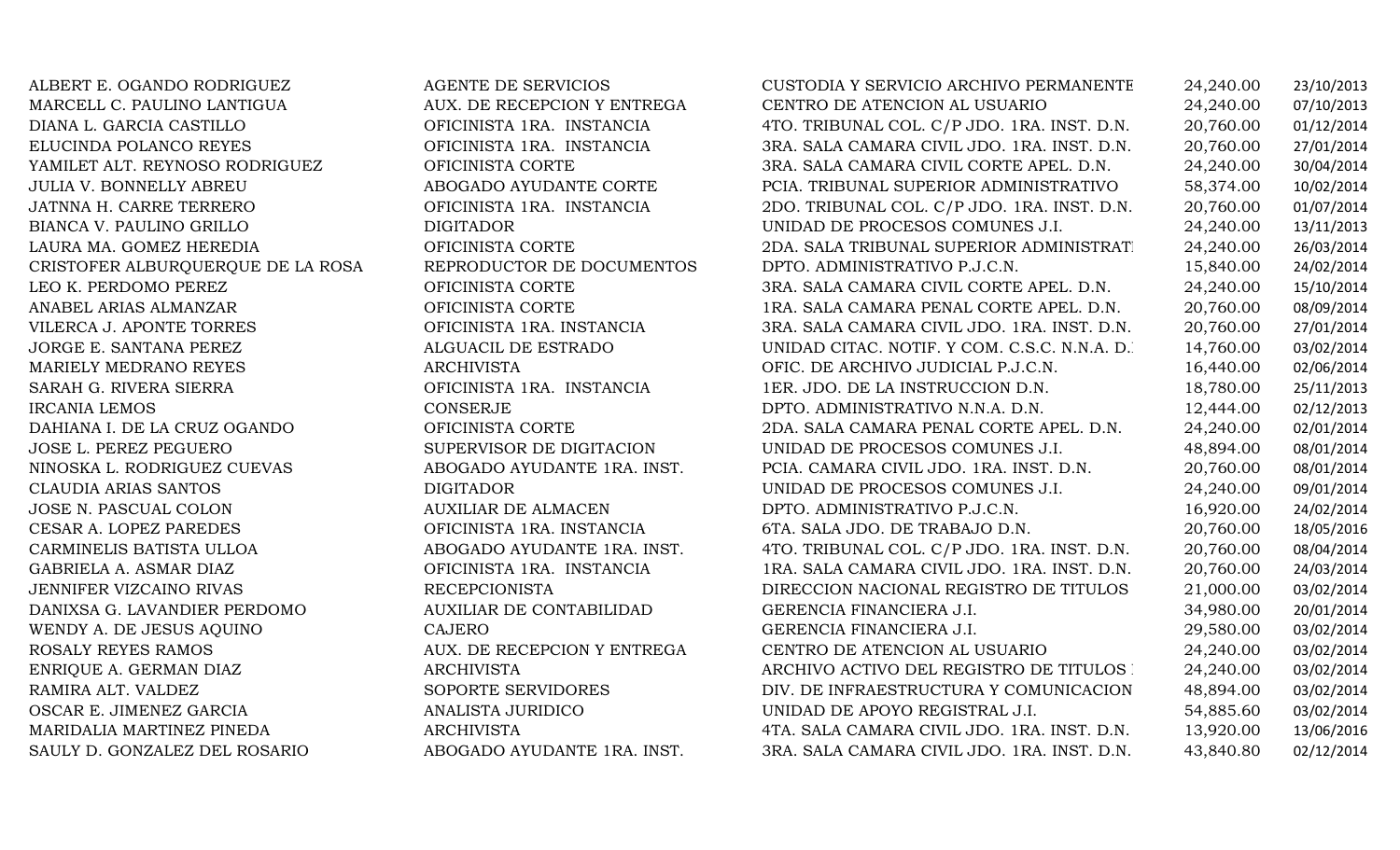| LUIS R. SANCHEZ DE LA CRUZ     | MENSAJERO INTERNO                  | JDO. DE PAZ DE LA 3RA. CIRC. D.N.           | 12,444.00 | 17/07/2017 |
|--------------------------------|------------------------------------|---------------------------------------------|-----------|------------|
| LAEL CRUZ DEL ORBE             | ALGUACIL DE ESTRADO                | 6TA. SALA JDO. DE TRABAJO D.N.              | 14,760.00 | 18/04/2017 |
| KELVIN A. MAGGIOLO TINEO       | AGENTE DIGITALIZADOR               | SERVICIOS TECNICOS ARCHIVO PERMANENTE       | 24,240.00 | 05/03/2014 |
| SHANTAL A. PEREZ GARCIA        | OFICINISTA 1RA. INSTANCIA          | 3ER. JDO. DE LA INSTRUCCION D.N.            | 20,760.00 | 05/03/2014 |
| ZULEICA TAVERAS GARCIA         | OFICINISTA 1RA. INSTANCIA          | 6TO. JDO. DE LA INSTRUCCION D.N.            | 20,760.00 | 03/03/2014 |
| ZAIRA SEPULVEDA MEJIA          | <b>DIGITADOR</b>                   | UNIDAD DE PROCESOS COMUNES J.I.             | 24,240.00 | 10/03/2014 |
| LAURA FLORENTINO DIAZ          | ALGUACIL DE ESTRADO                | 1RA. SALA CAMARA CIVIL CORTE APEL. D.N.     | 14,760.00 | 17/03/2014 |
| RHINA MONTILLA BRITO           | <b>AUXILIAR ADMINISTRATIVO</b>     | DPTO. ADMINISTRATIVO JDOS. DE TRANS. D.N.   | 16,440.00 | 16/04/2015 |
| CRIS A. PINEDA MARTES          | OFICINISTA 1RA. INSTANCIA          | PCIA. CAMARA CIVIL JDO. 1RA. INST. D.N.     | 20,760.00 | 01/12/2014 |
| JOSE FCO. MARTE PIMENTEL       | <b>AUXILIAR ADMINISTRATIVO</b>     | DIRECCION NACIONAL REGISTRO DE TITULOS      | 24,240.00 | 07/04/2014 |
| ALTAGRACIA E. FRANCO ARIAS     | SECRETARIA DE JUEZ                 | TRIBUNAL SUPERIOR DE TIERRAS DPTO. CENT     | 28,860.00 | 26/03/2014 |
| FANIELIZ JIMENEZ JAVIER        | OFICINISTA CORTE                   | PCIA. CAMARA PENAL CORTE APEL. D.N.         | 20,760.00 | 01/05/2014 |
| SANDRA MA. POZO MENDEZ         | <b>DIGITADOR</b>                   | UNIDAD DE PROCESOS COMUNES J.I.             | 24,240.00 | 09/04/2014 |
| ALTAGRACIA GONZALEZ VELOZ      | CONSERJE                           | UNIDAD DE SERVICIOS ADMINISTRATIVOS Y LOS   | 14,160.00 | 01/04/2014 |
| LAURET N. AYALA GUZMAN         | OFICINISTA 1RA. INSTANCIA          | 5TO. JDO. DE LA INSTRUCCION D.N.            | 20,760.00 | 21/04/2014 |
| ILSA MDES. BREWER ESPINAL      | SUB-GERENTE ADMINISTRATIVO(A)      | GERENCIA ADMINISTRATIVA J.I.                | 96,000.00 | 28/04/2014 |
| DAYHAM E. RODRIGUEZ DE LA CRUZ | OFICINISTA CORTE                   | 1RA. SALA CAMARA CIVIL CORTE APEL. D.N.     | 24,240.00 | 28/04/2014 |
| RALFA O. FRUCTUOSO TIRADO      | OFICINISTA DE EJECUCION DE LA PENA | TRIBUNAL EJEC. DE LA PENA D.N.              | 20,760.00 | 28/04/2014 |
| YURI B. CEBALLOS DE LA CRUZ    | OPERADOR GIS I                     | UNIDAD DE CARTOGRAFIA DNMC                  | 42,657.60 | 28/04/2014 |
| ELAISA E. VASQUEZ              | OFICINISTA 1RA. INSTANCIA          | PCIA. CAMARA CIVIL JDO. 1RA. INST. D.N.     | 20,760.00 | 19/04/2014 |
| YOESLI F. MORILLO MERCEDES     | MENSAJERO INTERNO                  | DPTO. ADMINISTRATIVO CORTE DE TRABAJO I     | 12,444.00 | 19/05/2014 |
| SEBASTIAN L. HICIANO DOMINGUEZ | OFICINISTA CORTE                   | PCIA. CAMARA PENAL CORTE APEL. D.N.         | 24,240.00 | 26/05/2014 |
| JESSICA A. GERMAN ANDERSON     | <b>DIGITADOR</b>                   | UNIDAD DE PROCESOS COMUNES J.I.             | 24,240.00 | 02/06/2014 |
| JOSE G. MONTILLA POTENTINI     | ANALISTA JURIDICO                  | UNIDAD DE APOYO REGISTRAL J.I.              | 54,885.60 | 04/04/2016 |
| PAMELA GONELL ALFONSO          | AUXILIAR R.T.                      | REGISTRO DE TITULOS D.N.                    | 24,240.00 | 03/04/2017 |
| ROBERTO RODRIGUEZ POLANCO      | <b>AUXILIAR DE IMPRESION</b>       | UNIDAD DE PROCESOS COMUNES J.I.             | 24,240.00 | 10/02/2015 |
| PAOLA P. SOSA REYNOSO          | <b>DIGITADOR</b>                   | UNIDAD DE PROCESOS COMUNES J.I.             | 24,240.00 | 01/11/2016 |
| PERLA Y. QUIROZ AQUINO         | REVISOR R.T                        | PRECALIFICACION R.T.                        | 24,240.00 | 01/07/2017 |
| FRANCIS A. MATEO PEREZ         | <b>VECTORIZADOR</b>                | UNIDAD DE CARTOGRAFIA DNMC                  | 24,240.00 | 03/01/2017 |
| FRANCHESKA Y. SANTOS SUAREZ    | <b>REFERENCISTA</b>                | UNIDAD DE CONSULTA J.I. D.N.                | 24,240.00 | 18/03/2015 |
| AWILDA MENDEZ CRUZ             | <b>ARCHIVISTA</b>                  | ARCHIVO ACTIVO DEL REGISTRO DE TITULOS      | 24,240.00 | 04/06/2014 |
| ROBERT A. ALCANTARA CRUZ       | OFICINISTA CORTE                   | 2DA. SALA CAMARA CIVIL CORTE APEL. D.N.     | 24,240.00 | 27/05/2014 |
| ALICIA DEL C. MORALES MARTINEZ | OFICINISTA 1RA. INSTANCIA          | 1ER. TRIBUNAL COL. C/P JDO. 1RA. INST. D.N. | 20,760.00 | 04/06/2014 |
| JENNIFFER P. RODRIGUEZ CUEVAS  | <b>RECEPCIONISTA</b>               | DPTO. ADMINISTRATIVO TRIB. SUPERIOR ADMI    | 16,440.00 | 26/05/2014 |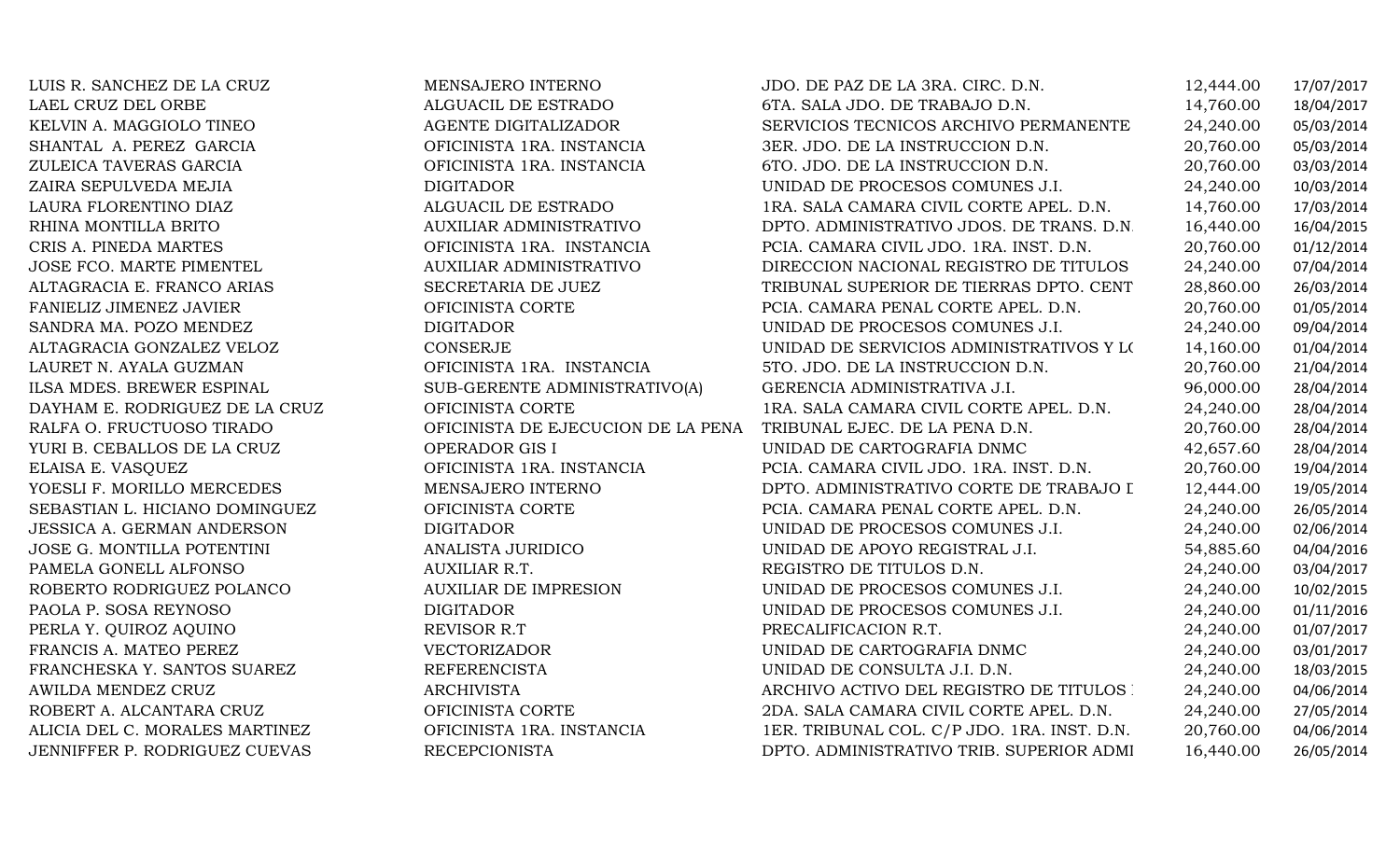| TOMAS E. JIMENEZ POZO             | OFICINISTA 1RA. INSTANCIA                                   | PCIA. CAMARA PENAL JDO. 1RA. INST. D.N.     | 20,760.00 | 09/06/2014 |
|-----------------------------------|-------------------------------------------------------------|---------------------------------------------|-----------|------------|
| CATTY A. DEL ROSARIO PAYANO       | AUX. DE RECEPCION Y ENTREGA                                 | CENTRO DE ATENCION AL USUARIO               | 24,240.00 | 11/06/2014 |
| ANIKAURY E. SOLANO VILLANUEVA     | SECRETARIA (O) AUXILIAR III                                 | DPTO. TECNICO DE MENSURAS                   | 34,980.00 | 11/06/2014 |
| MIRTHA C. MARMOL RODRIGUEZ        | <b>DIGITADOR</b>                                            | UNIDAD DE PROCESOS COMUNES J.I.             | 24,240.00 | 11/06/2014 |
| YOMERIS MORETA BRITO              | OFICINISTA CORTE                                            | 1RA. SALA CAMARA CIVIL CORTE APEL. D.N.     | 24,240.00 | 28/04/2014 |
| DARY J. CORNIEL                   | OFICINISTA 1RA. INSTANCIA                                   | 4TA. SALA JDO. DE TRABAJO D.N.              | 20,760.00 | 06/02/2017 |
| MANUEL E. ALCANTARA DE LOS SANTOS | OFICINISTA 1RA. INSTANCIA                                   | 5TA. SALA JDO. DE TRABAJO D.N.              | 20,760.00 | 24/06/2014 |
| SABRINA ESCOTTO DE OLEO           | OFICINISTA 1RA. INSTANCIA                                   | 6TA. SALA JDO. DE TRABAJO D.N.              | 20,760.00 | 11/06/2014 |
| MASSIEL SEVERINO                  | SECRETARIA DE JUEZ                                          | 5TA. SALA TRIBUNAL DE TIERRAS J.O. D.N.     | 28,860.00 | 24/06/2014 |
| FRANCISCO J. HOLGUIN PERALTA      | AGENTE DE CONSERVACION                                      | CUSTODIA Y SERVICIO ARCHIVO PERMANENTE      | 16,440.00 | 18/06/2014 |
| ALEXANDRA S. BELEN GUTIERREZ      | ASESOR (A) IMPOSITIVO                                       | 3RA. SALA TRIBUNAL SUPERIOR ADMINISTRATI    | 43,420.80 | 16/06/2015 |
| ADONIS L. RECIO PEREZ             | ABOGADO AYUDANTE CORTE                                      | 2DA. SALA TRIBUNAL SUPERIOR ADMINISTRAT.    | 24,240.00 | 16/06/2015 |
| ALONDRA Y. NOVA BIDO              | TECNICO REVISOR II                                          | UNIDAD DE REVISION, DNMC                    | 58,370.40 | 03/01/2017 |
| ANDY R. SOTO TEJEDA               | TECNICO REVISOR II                                          | UNIDAD DE REVISION, DNMC                    | 58,370.40 | 25/04/2016 |
| ANGEL G. ORTIZ GOMEZ              | INSPECTOR DE MENSURAS CATASTRALES UNIDAD DE INSPECCION DNMC |                                             | 69,696.00 | 02/01/2018 |
| MARLENE NUÑEZ RIJO                | TECNICO REVISOR II                                          | UNIDAD DE REVISION, DNMC                    | 58,370.40 | 01/03/2018 |
| YOLENNY M. ARAUJO MANZUETA        | OFICINISTA 1RA. INSTANCIA                                   | 3ER. TRIBUNAL COL. C/P JDO. 1RA .INST. D.N. | 20,760.00 | 24/06/2014 |
| DANESCA MARRERO MARCANO           | OFICINISTA 1RA. INSTANCIA                                   | 5TA. SALA CAMARA CIVIL JDO. 1RA. INST. D.N. | 20,760.00 | 30/06/2014 |
| NINOSKA M. SUSANA VILLAR          | TECNICO REVISOR II                                          | UNIDAD DE REVISION, DNMC                    | 58,370.40 | 01/03/2018 |
| PAMELA H. BURGOS FERRERAS         | TECNICO REVISOR II                                          | UNIDAD DE REVISION, DNMC                    | 58,370.40 | 10/02/2015 |
| PEDRO A. PEREZ RAMIREZ            | OPERADOR GIS II                                             | UNIDAD DE CARTOGRAFIA DNMC                  | 35,856.00 | 01/03/2016 |
| GUILLERMO A. ENKE ALMONTE         | TECNICO DE MENSURAS                                         | DIRECCION REG. MENSURAS CAT. DPTO. CENT     | 51,804.00 | 26/10/2015 |
| VERONICA SANCHEZ PEÑA             | TECNICO REVISOR II                                          | UNIDAD DE REVISION, DNMC                    | 58,370.40 | 29/01/2015 |
| JOAN G. FELIZ MORENO              | ALGUACIL DE ESTRADO                                         | 3RA. SALA CAMARA CIVIL CORTE APEL. D.N.     | 14,760.00 | 30/06/2014 |
| HAROLINE M. DISLA ROSARIO         | ANALISTA JURIDICO                                           | UNIDAD DE APOYO REGISTRAL J.I.              | 54,885.60 | 03/07/2017 |
| JOAN ML. CASTILLO PEREZ           | <b>AGENTE INDEXACION</b>                                    | SERVICIOS TECNICOS ARCHIVO PERMANENTE       | 24,240.00 | 01/03/2016 |
| JULISSA P. ROJAS ORTIZ            | AUX. DE RECEPCION Y ENTREGA                                 | CENTRO DE ATENCION AL USUARIO               | 24,240.00 | 13/10/2014 |
| RICHARD LEBREAULT DECENA          | <b>DIGITADOR</b>                                            | UNIDAD DE PROCESOS COMUNES J.I.             | 24,240.00 | 01/07/2014 |
| DINELES C. UREÑA GUZMAN           | ANALISTA JURIDICO                                           | UNIDAD DE APOYO REGISTRAL J.I.              | 54,885.60 | 08/07/2014 |
| JOSE I. DOÑE CORDERO              | <b>VIGILANTE</b>                                            | DPTO. ADMINISTRATIVO TRIBUNALES FAMILIA     | 12,780.00 | 21/07/2014 |
| GEORGINA D. ZORRILLA RODRIGUEZ    | OFICINISTA CORTE                                            | PCIA. CAMARA CIVIL CORTE APEL. D.N.         | 24,240.00 | 15/07/2014 |
| GERARDO J. HERASME MOREL          | <b>VECTORIZADOR</b>                                         | UNIDAD DE CARTOGRAFIA DNMC                  | 24,240.00 | 11/07/2016 |
| LUIS ALF. CADIZ FRIAS             | TECNICO REVISOR II                                          | UNIDAD DE REVISION, DNMC                    | 58,370.40 | 01/04/2016 |
| DANIEL J. GARCIA PEREZ            | <b>AUXILIAR ADMINISTRATIVO</b>                              | UNIDAD DE SERVICIOS ADMINISTRATIVOS Y LOS   | 24,240.00 | 01/03/2017 |
|                                   |                                                             |                                             |           |            |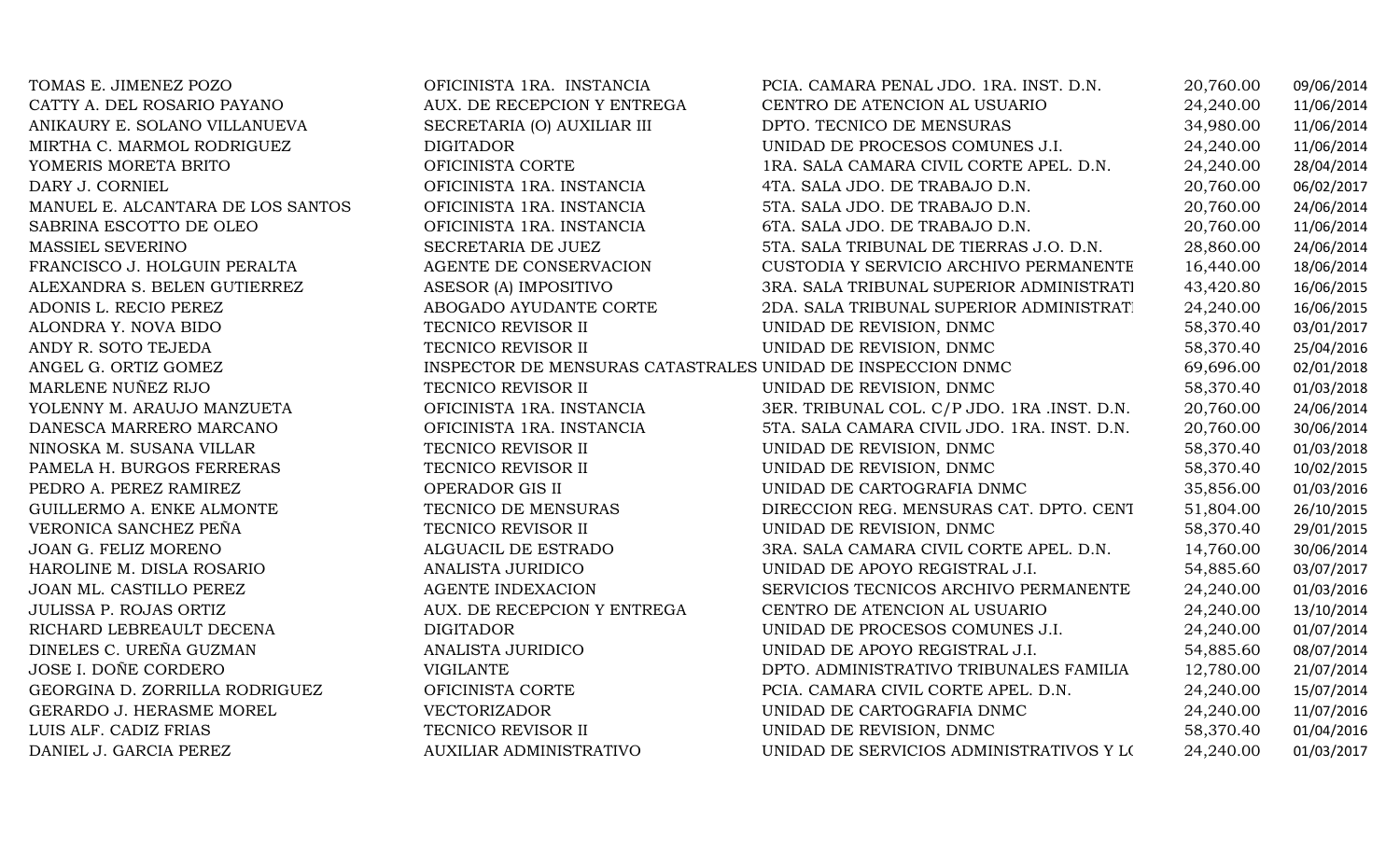| ETNABE D. MICHELI HERNANDEZ    | AUXILIAR DE EXPEDIENTES EN PROCESO UNIDAD DE PROCESOS COMUNES J.I. |                                              | 24,240.00  | 22/09/2014 |
|--------------------------------|--------------------------------------------------------------------|----------------------------------------------|------------|------------|
| PAMELA R. DE LA ROSA ROSARIO   | AUX. DE RECEPCION Y ENTREGA                                        | CENTRO DE ATENCION AL USUARIO                | 24,240.00  | 01/06/2015 |
| <b>CLEUDY ARAUJO</b>           | <b>DIGITADOR</b>                                                   | UNIDAD DE PROCESOS COMUNES J.I.              | 24,240.00  | 23/02/2015 |
| WALLY A. ALMONTE UREÑA         | AUX. DE RECEPCION Y ENTREGA                                        | CENTRO DE ATENCION AL USUARIO                | 24,240.00  | 01/06/2015 |
| JOSE A. RODRIGUEZ DE LA CRUZ   | OFICINISTA 1RA. INSTANCIA                                          | 8VA. SALA CAMARA CIVIL JDO. 1RA. INST. D.N.  | 16,440.00  | 14/07/2014 |
| EDWARD GONZALEZ SANCHEZ        | OFICINISTA 1RA. INSTANCIA                                          | 3RA. SALA CAMARA CIVIL JDO. 1RA. INST. D.N.  | 20,760.00  | 14/07/2014 |
| <b>INDIANA PERALTA IBER</b>    | AGENTE CONTROL DE CALIDAD                                          | CONTROL DE CALIDAD ARCHIVO PERMANENTE        | 29,580.00  | 11/08/2014 |
| ANITA BELEN DE LOS SANTOS      | <b>CONSERJE</b>                                                    | UNIDAD DE SERVICIOS ADMINISTRATIVOS Y LOS    | 14,160.00  | 11/08/2014 |
| RAMON A. ZABALA MELENDEZ       | ANALISTA PROGRAMADOR                                               | DIV. DE SISTEMAS J.I.                        | 67,082.40  | 01/11/2016 |
| ENRIQUE NUÑEZ RODRIGUEZ        | AGENTE DE SERVICIOS                                                | CUSTODIA Y SERVICIO ARCHIVO PERMANENTE       | 24,240.00  | 01/09/2014 |
| CARLOS MONTERO RAMON           | AGENTE DE CONSERVACION                                             | CUSTODIA Y SERVICIO ARCHIVO PERMANENTE       | 16,440.00  | 25/08/2014 |
| WANERKI CALDERON OGANDO        | AYUDANTE DE TOPOGRAFIA                                             | UNIDAD DE INSPECCION DNMC                    | 25,680.00  | 25/08/2014 |
| LUCIDANIA PERCEL LUNA          | AGENTE DE SERVICIOS                                                | CUSTODIA Y SERVICIO ARCHIVO PERMANENTE       | 24,240.00  | 25/08/2014 |
| ALBERT A. MATEO AQUINO         | <b>AUXILIAR DE IMPRESION</b>                                       | UNIDAD DE PROCESOS COMUNES J.I.              | 24,240.00  | 28/08/2014 |
| ALTAGRACIA DE LA CRUZ MOREL    | <b>CONSERJE</b>                                                    | DPTO. ADMINISTRATIVO TRIBUNALES FAMILIA      | 12,444.00  | 08/09/2014 |
| YANIBET RIVAS MENDEZ           | JUEZ DE PAZ ITINERANTE                                             | OFIC. JUEZ COORD. JDO. DE LA INSTRUCCION     | 108,000.00 | 01/10/2014 |
| MILAGROS ALT. MORENO ROJAS     | <b>JUEZ DE PAZ ITINERANTE</b>                                      | PCIA. CAMARA PENAL JDO. 1RA. INST. D.N.      | 108,000.00 | 01/10/2014 |
| KATHERINE E. DAJER RODRIGUEZ   | <b>OFICINISTA</b>                                                  | UNIDAD DE RECEPCION DE DOCUMENTOS TST        | 24,240.00  | 08/09/2014 |
| YARITZA M. MARTE CASTILLO      | OFICINISTA 1RA. INSTANCIA                                          | 5TA. SALA JDO. DE TRABAJO D.N.               | 20,760.00  | 26/01/2016 |
| PAULA E. TERRERO PEÑA          | <b>OFICINISTA</b>                                                  | 3RA. SALA CAMARA CIVIL CORTE APEL. D.N.      | 24,240.00  | 22/09/2014 |
| ROCIO A. CASTILLO BAEZ         | OFICINISTA 1RA. INSTANCIA                                          | 8VA. SALA CAMARA PENAL JDO. 1RA. INST. D.N.  | 20,760.00  | 09/09/2014 |
| CAMILLA DE LOS A. CONSORO PEÑA | OFICINISTA CORTE                                                   | 1RA. SALA CAMARA CIVIL CORTE APEL. D.N.      | 24,240.00  | 02/02/2015 |
| HANSEL Y. GONZALEZ SANCHEZ     | TECNICO REVISOR II                                                 | UNIDAD DE REVISION, DNMC                     | 58,370.40  | 01/03/2018 |
| <b>JOSE SANTOS DE JESUS</b>    | <b>DIGITADOR</b>                                                   | RECEPCION Y ENTREGA R.T.                     | 24,240.00  | 01/09/2017 |
| ALONDRA ALT. GUZMAN            | <b>AUXILIAR DE IMPRESION</b>                                       | UNIDAD DE PROCESOS COMUNES J.I.              | 24,240.00  | 01/02/2016 |
| ROSANNY Y. DURAN MERCADO       | <b>DIGITADOR</b>                                                   | UNIDAD DE PROCESOS COMUNES J.I.              | 24,240.00  | 22/09/2014 |
| MARIA G. COSTE ROSA            | <b>AUXILIAR DE ESCANEO</b>                                         | UNIDAD DE PROCESOS COMUNES J.I.              | 24,240.00  | 22/09/2014 |
| ANABELLE SANTOS BRITO          | AGENTE DE SERVICIOS                                                | CUSTODIA Y SERVICIO ARCHIVO PERMANENTE       | 24,240.00  | 22/09/2014 |
| SAHIRA M. ALCANTARA AQUINO     | OFICINISTA 1RA. INSTANCIA                                          | OFIC. JUDICIAL SERV. ATENC. PERMANENTE D     | 20,760.00  | 22/09/2014 |
| LEONARDO JIMENEZ ROSARIO       | ALGUACIL DE ESTRADO                                                | UNIDAD CITAC. NOTIF. Y COM. C.S.C. N.N.A. D. | 15,960.00  | 29/09/2014 |
| HERCIMAR A. BURGOS DE LA ROSA  | SECRETARIA(O) EJECUTIVA                                            | REGISTRO DE TITULOS D.N.                     | 37,920.00  | 01/10/2014 |
| LAURA S. SANCHEZ RODRIGUEZ     | OFICINISTA DE SERVICIO PENAL                                       | UNIDAD DE SERVICIO PENAL C.S.C. N.N.A. D.N   | 24,240.00  | 20/10/2014 |
| REYLY ML. TAVAREZ REYES        | AGENTE INDEXACION                                                  | SERVICIOS TECNICOS ARCHIVO PERMANENTE        | 24,240.00  | 05/05/2015 |
| ANGEL A. MAÑON PIÑA            | ANALISTA PROGRAMADOR                                               | DIV. DE SISTEMAS J.I.                        | 67,082.40  | 03/04/2017 |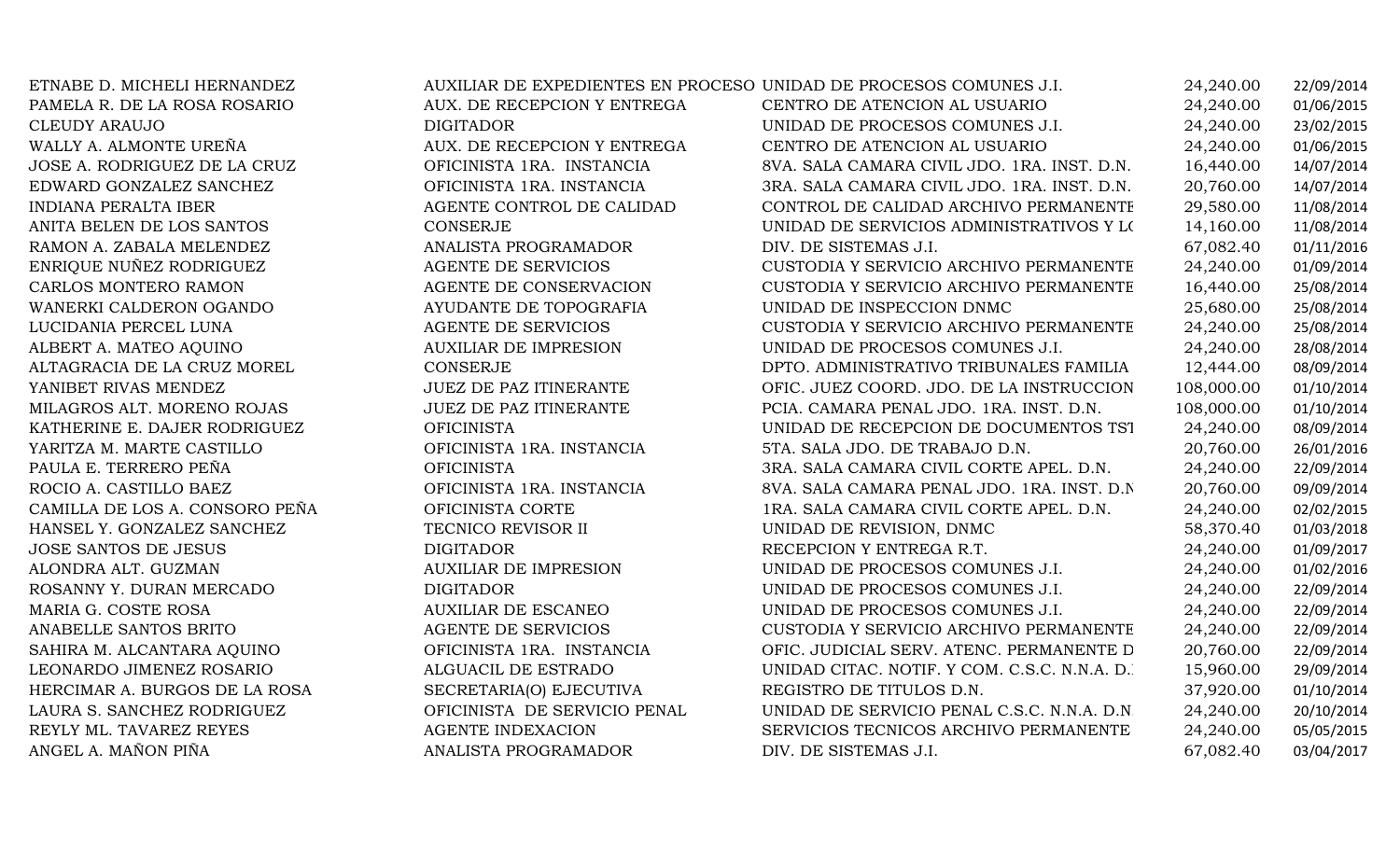| ANDY ROA SANTANA              | OPERADOR GIS I              | UNIDAD DE CARTOGRAFIA DNMC                   | 42,657.60 | 03/11/2014 |
|-------------------------------|-----------------------------|----------------------------------------------|-----------|------------|
| ROBERTO SANCHEZ               | OFICINISTA CORTE            | 3RA. SALA CAMARA PENAL CORTE APEL. D.N.      | 20,760.00 | 01/12/2014 |
| JOAQUIN R. PEREZ MEJIA        | OFICINISTA CORTE            | PCIA. CAMARA PENAL CORTE APEL. D.N.          | 24,240.00 | 01/12/2014 |
| BETSI MONTAS RODRIGUEZ        | ABOGADO AYUDANTE CORTE      | UNIDAD DE ABOGADOS AYUDANTES TST             | 58,374.00 | 20/10/2014 |
| CARLOS L. GARCIA HENRIQUEZ    | <b>DIGITADOR</b>            | UNIDAD DE PROCESOS COMUNES J.I.              | 24,240.00 | 17/11/2014 |
| FRAMELYS A. GORIS MIESES      | ABOGADO AYUDANTE 1RA. INST. | 6TA. SALA CAMARA CIVIL JDO. 1RA. INST. D.N.  | 43,840.80 | 01/12/2014 |
| JEISON R. PACHECO PERALTA     | SOPORTE TECNICO             | UNIDAD SOPORTE TECNICO J.I. D.N.             | 42,657.60 | 01/12/2015 |
| GEORGE MENDEZ BATISTA         | ALGUACIL DE ESTRADO         | 1RA. SALA CAMARA PENAL CORTE APEL. D.N.      | 15,960.00 | 25/11/2014 |
| LUZ D. PEREZ NOVA             | OFICINISTA 1RA. INSTANCIA   | 6TA. SALA CAMARA CIVIL JDO. 1RA. INST. D.N.  | 20,760.00 | 03/11/2014 |
| VIANNY MEJIA LEBRON           | TECNICO REVISOR II          | UNIDAD DE REVISION, DNMC                     | 58,370.40 | 02/12/2014 |
| EDINETH M. RODRIGUEZ SOTO     | OFICINISTA 1RA. INSTANCIA   | PCIA. CAMARA CIVIL JDO. 1RA. INST. D.N.      | 20,760.00 | 11/12/2014 |
| DIANA E. MEDRANO VOLQUEZ      | OFICINISTA 1RA. INSTANCIA   | PCIA. CAMARA CIVIL JDO. 1RA. INST. D.N.      | 20,760.00 | 15/12/2014 |
| YUMELKY A. SANCHEZ MARTINEZ   | OFICINISTA 1RA. INSTANCIA   | 8VA. SALA CAMARA CIVIL JDO. 1RA. INST. D.N.  | 20,760.00 | 15/12/2014 |
| YELTSIN J. FIGUEREO ORTIZ     | <b>OFICINISTA</b>           | UNIDAD CITAC. NOTIF. Y COM. C.S.C. N.N.A. D. | 24,240.00 | 12/01/2015 |
| ANNERY CABRAL TURBI           | ABOGADO AYUDANTE 1RA. INST. | PCIA. CAMARA CIVIL JDO. 1RA. INST. D.N.      | 43,840.80 | 19/01/2015 |
| MERCEDES FERNANDEZ DE JESUS   | OFICINISTA 1RA. INSTANCIA   | 3RA. SALA JDO. DE TRABAJO D.N.               | 20,760.00 | 19/01/2015 |
| MAIKERT A. MEDINA CARRASCO    | <b>OFICINISTA</b>           | UNIDAD DE APOYO SECRETARIAL TST              | 24,240.00 | 01/11/2016 |
| CESAR S. ALCANTARA SANTOS     | OFICINISTA 1RA. INSTANCIA   | 5TO. JDO. DE LA INSTRUCCION D.N.             | 20,760.00 | 16/01/2015 |
| ROSI E. PIÑA FERRERA          | <b>RECEPCIONISTA</b>        | OFIC. JUEZ COORD. JDO. DE LA INSTRUCCION     | 16,440.00 | 02/02/2015 |
| JENNIFFER A. GIL HERNANDEZ    | OFICINISTA 1RA. INSTANCIA   | 2DA. SALA JDO. DE TRABAJO D.N.               | 20,760.00 | 09/02/2015 |
| CESAR R. NIEVES ESPIRITUSANTO | ENC. TECNICO DE MENSURAS    | DPTO. TECNICO DE MENSURAS                    | 69,696.00 | 10/02/2015 |
| JOSE R. MOLINA CAMPUSANO      | TECNICO REVISOR II          | UNIDAD DE REVISION, DNMC                     | 58,370.40 | 10/02/2015 |
| GILBERT A. RAMIREZ MONTERO    | <b>DIGITADOR</b>            | UNIDAD DE PROCESOS COMUNES J.I.              | 24,240.00 | 23/02/2015 |
| YAERI PUELLO ROSARIO          | OFICINISTA 1RA. INSTANCIA   | 5TA. SALA CAMARA CIVIL JDO. 1RA. INST. D.N.  | 20,760.00 | 05/08/2015 |
| JOSUE M. MOREL VALERIO        | OFICINISTA 1RA. INSTANCIA   | 2DA. SALA CAMARA CIVIL JDO. 1RA. INST. D.N.  | 20,760.00 | 25/05/2015 |
| NICOLAS R. GARCIA LEROUX      | OFICINISTA 1RA. INSTANCIA   | 4TO. TRIBUNAL COL. C/P JDO. 1RA. INST. D.N.  | 20,760.00 | 23/02/2015 |
| JAMDNA K. ANDERSON MARTINEZ   | <b>DIGITADOR</b>            | UNIDAD DE PROCESOS COMUNES J.I.              | 24,240.00 | 01/02/2016 |
| MARIA T. ABREU TEJADA         | <b>OFICINISTA</b>           | UNIDAD DE APOYO SECRETARIAL TST              | 24,240.00 | 05/05/2015 |
| HERIBERTO A. PIÑA PEREZ       | <b>DIGITADOR</b>            | UNIDAD DE PROCESOS COMUNES J.I.              | 24,240.00 | 05/05/2015 |
| JOAN ML. PICHARDO ESCARRAMAN  | OFICINISTA 1RA. INSTANCIA   | 1RA. SALA JDO. DE TRABAJO D.N.               | 20,760.00 | 05/05/2015 |
| ANA E. HERNANDEZ MENDEZ       | ABOGADO AYUDANTE 1RA. INST. | 1RA. SALA CAMARA CIVIL JDO. 1RA. INST. D.N.  | 43,840.80 | 20/04/2015 |
| KARLA SANTIAGO MONTERO        | AUX. DE RECEPCION Y ENTREGA | CENTRO DE ATENCION AL USUARIO                | 24,240.00 | 05/05/2015 |
| KEDWIN LORENZO MATEO          | AUX. DE RECEPCION Y ENTREGA | CENTRO DE ATENCION AL USUARIO                | 24,240.00 | 01/04/2016 |
| MARY E. VALERIO LOPEZ         | <b>OFICINISTA</b>           | 3RA. SALA CAMARA CIVIL CORTE APEL. D.N.      | 24,240.00 | 28/05/2015 |
|                               |                             |                                              |           |            |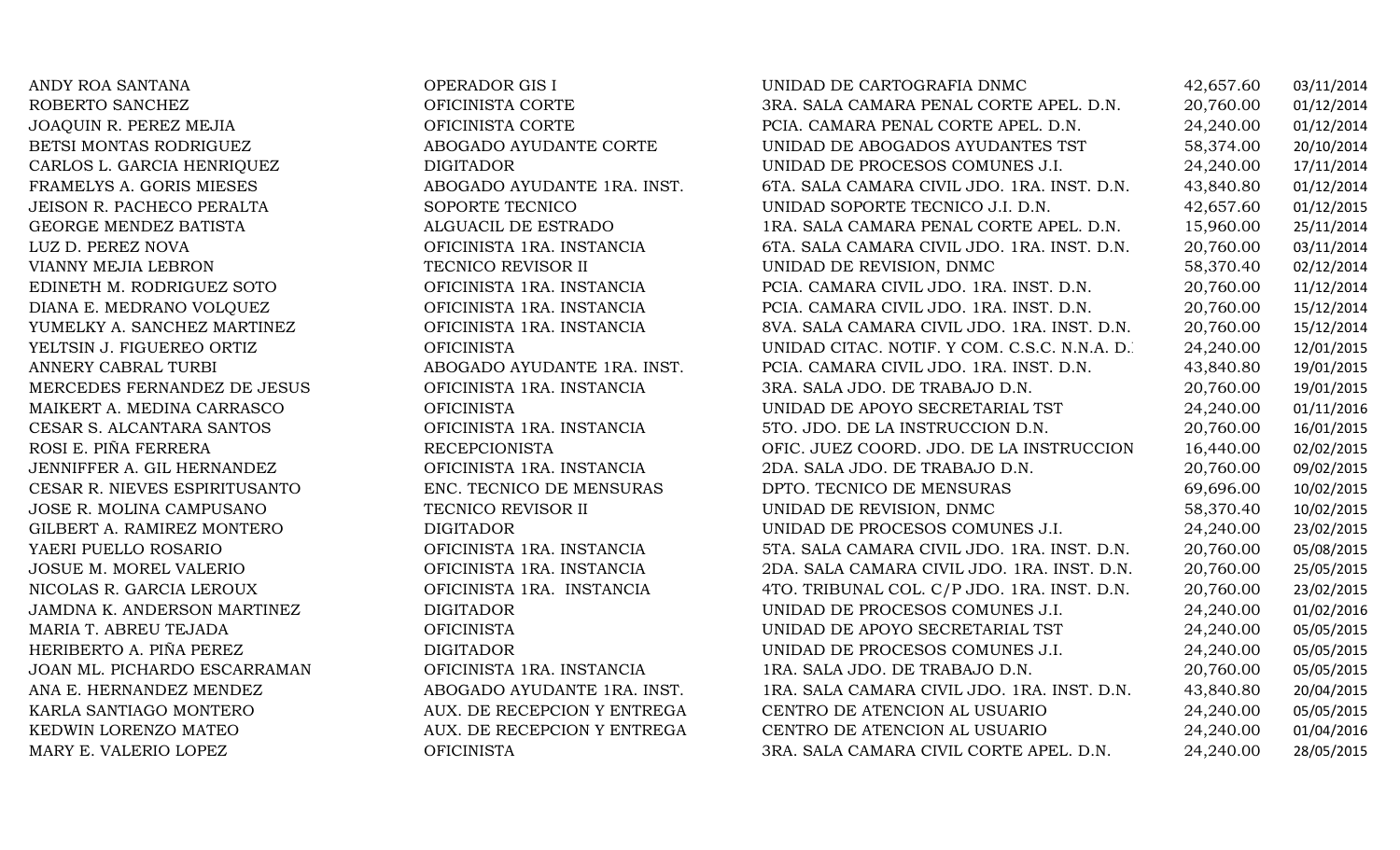| MAYRA A. ZABALA MARIÑEZ             | OFICINISTA CORTE                                            | 3RA. SALA CAMARA PENAL CORTE APEL. D.N.     | 24,240.00 | 10/06/2015 |
|-------------------------------------|-------------------------------------------------------------|---------------------------------------------|-----------|------------|
| MASSIELL I. RODRIGUEZ DE LOS SANTOS | OFICINISTA 1RA. INSTANCIA                                   | 2DO. TRIBUNAL COL. C/P JDO. 1RA. INST. D.N. | 20,760.00 | 25/05/2015 |
| JUAN E. GUERRERO TEJEDA             | OFICINISTA 1RA. INSTANCIA                                   | 4TO. JDO. DE LA INSTRUCCION D.N.            | 20,760.00 | 01/06/2015 |
| <b>INES CARELA LEBRON</b>           | OFICINISTA 1RA. INSTANCIA                                   | 6TA. SALA CAMARA CIVIL JDO. 1RA. INST. D.N. | 20,760.00 | 01/06/2015 |
| ODETTE R. PEREZ BAEZ                | ABOGADO AYUDANTE CORTE                                      | UNIDAD DE ABOGADOS AYUDANTES TST            | 58,374.00 | 01/06/2015 |
| ANA G. SANCHEZ MINAYA               | OPERADOR GIS II                                             | UNIDAD DE CARTOGRAFIA DNMC                  | 35,856.00 | 08/03/2016 |
| ARIANNY ALCANTARA PANIAGUA          | OFICINISTA 1RA. INSTANCIA                                   | 1ER. TRIBUNAL COL. C/P JDO. 1RA. INST. D.N. | 20,760.00 | 28/05/2015 |
| NOEL A. FELIX OLIVO                 | MENSAJERO EXTERNO                                           | DPTO. ADMINISTRATIVO CORTE DE TRABAJO I     | 16,920.00 | 03/10/2016 |
| NATHAN Y. DE JESUS CABRERA          | OFICINISTA 1RA. INSTANCIA                                   | 3ER. JDO. DE LA INSTRUCCION D.N.            | 20,760.00 | 07/09/2015 |
| VIRGINIA MDES. RODRIGUEZ PASCAL     | OFICINISTA 1RA. INSTANCIA                                   | PCIA. CAMARA CIVIL JDO. 1RA. INST. D.N.     | 20,760.00 | 17/06/2015 |
| CAROL D. MOQUETE ABREU              | SECRETARIA (O) DE DIRECCION                                 | DIRECCION NACIONAL REGISTRO DE TITULOS      | 48,894.00 | 29/06/2015 |
| CLAUDIO E. ENCARNACION RAMIREZ      | <b>ARCHIVISTA</b>                                           | ARCHIVO ACTIVO DE MENSURAS CATASTRALE       | 24,240.00 | 03/06/2015 |
| <b>CHARLENY PUESAN</b>              | OFICINISTA JDO. DE PAZ                                      | JDO. DE PAZ DE LA 1RA. CIRC. D.N.           | 16,440.00 | 30/07/2015 |
| SARA ENCARNACION QUEZADA            | OFICINISTA 1RA. INSTANCIA                                   | 4TO. TRIBUNAL COL. C/P JDO. 1RA. INST. D.N. | 20,760.00 | 30/07/2015 |
| WASCAR D. ARIAS TEJEDA              | TECNICO TOPOGRAFO                                           | UNIDAD DE INSPECCION DNMC                   | 42,657.60 | 02/01/2018 |
| ALEXIS VASQUEZ ROSADO               | TECNICO TOPOGRAFO                                           | UNIDAD DE INSPECCION DNMC                   | 42,657.60 | 02/01/2018 |
| <b>JULIO C. HERNANDEZ JAVIER</b>    | INSPECTOR DE MENSURAS CATASTRALES UNIDAD DE INSPECCION DNMC |                                             | 69,696.00 | 02/01/2018 |
| RICHARD ANT. DE LA CRUZ PASCACIO    | <b>CHOFER</b>                                               | UNIDAD DE SERVICIOS ADMINISTRATIVOS Y LOS   | 24,240.00 | 01/08/2016 |
| CIRO Y. PEREZ FIGUEREO              | INSPECTOR DE MENSURAS CATASTRALES UNIDAD DE INSPECCION DNMC |                                             | 69,696.00 | 02/01/2018 |
| ROBIN E. SANDOVAL FONTANA           | INSPECTOR DE MENSURAS CATASTRALES UNIDAD DE INSPECCION DNMC |                                             | 69,696.00 | 12/12/2017 |
| MANUEL DE J. MATOS ESPINOSA         | <b>CHOFER</b>                                               | DIRECCION REG. MENSURAS CAT. DPTO. CENT     | 24,240.00 | 02/01/2018 |
| MIGLEYNY M. VELOZ MARTINEZ          | ANALISTA DE OPERACIONES                                     | ADMINISTRACION GENERAL JURISDICCION INN     | 60,984.00 | 01/09/2015 |
| ISAURA PEÑA MENDEZ                  | <b>ARCHIVISTA</b>                                           | ARCHIVO ACTIVO DEL TRIBUNAL SUPERIOR DI     | 24,240.00 | 01/04/2016 |
| JAHAIRA I. HERNANDEZ ACOSTA         | <b>OFICINISTA</b>                                           | UNIDAD DE APOYO SECRETARIAL TST             | 24,240.00 | 17/08/2015 |
| NELSIDA COLON HOLGUIN               | SECRETARIA (O) JDO. DE PAZ                                  | 1RA. SALA JDO. DE PAZ ESP. TRANS. D.N.      | 29,580.00 | 07/09/2015 |
| ISABEL A. BRITO MOREL               | MENSAJERO INTERNO                                           | UNIDAD DE SERVICIOS ADMINISTRATIVOS Y LOS   | 16,440.00 | 19/08/2015 |
| ISIDRO B. CANELA FERNANDEZ          | <b>ARCHIVISTA</b>                                           | OFIC. DE ARCHIVO JUDICIAL TRIBUNAL LAB.     | 16,440.00 | 28/12/2015 |
| MAURIS A. MONTERO PEREZ             | OFICINISTA 1RA. INSTANCIA                                   | OFIC. JUDICIAL SERV. ATENC. PERMANENTE D    | 20,760.00 | 19/05/2016 |
| LARISSA DE L. MERCADO               | SECRETARIA (O) AUXILIAR III                                 | UNIDAD DE INSPECCION DNMC                   | 27,336.00 | 01/03/2018 |
| KATHERINE I. GUERRA PICHARDO        | <b>DIGITADOR</b>                                            | RECEPCION Y ENTREGA R.T.                    | 24,240.00 | 02/01/2017 |
| LUIS A. DE LOS SANTOS               | TECNICO REVISOR II                                          | UNIDAD DE REVISION, DNMC                    | 58,370.40 | 16/09/2015 |
| <b>JOSIAS CORREA MORAN</b>          | OFICINISTA 1RA. INSTANCIA                                   | 8VA. SALA CAMARA CIVIL JDO. 1RA. INST. D.N. | 20,760.00 | 07/10/2015 |
| YOHANNY ALTAGRACIA MORENO           | <b>ARCHIVISTA</b>                                           | OFIC. DE ARCHIVO JUDICIAL CAM.CIVIL CORTI   | 16,440.00 | 20/10/2015 |
| <b>SCARLIN UREÑA</b>                | OFICINISTA JDO. DE PAZ                                      | 4TA. SALA JDO. DE PAZ ESP. TRANS. D.N.      | 16,440.00 | 03/11/2015 |
|                                     |                                                             |                                             |           |            |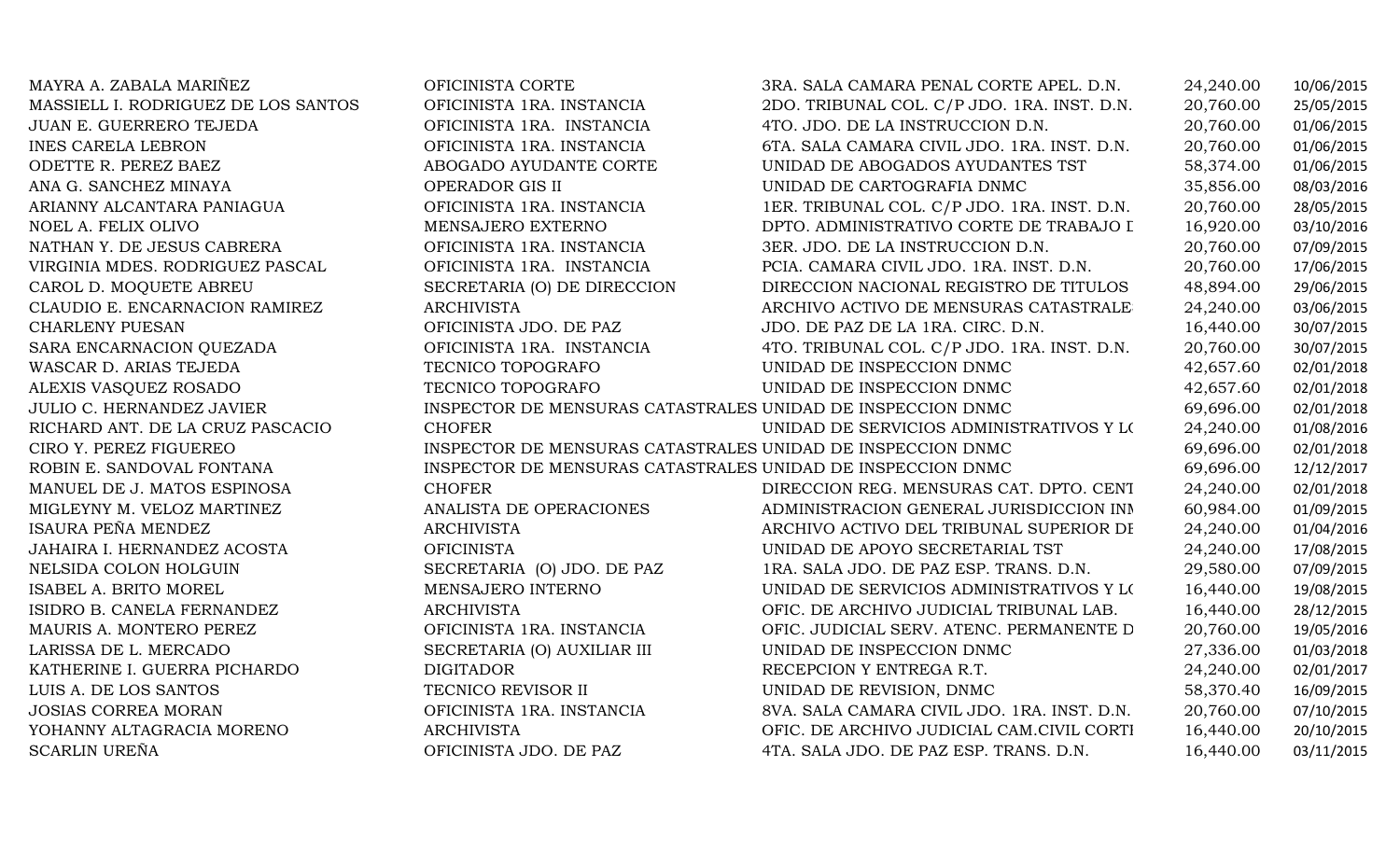| LANDY M. TORRES ABREU            | ABOGADO AYUDANTE 1RA. INST.    | 1RA. SALA CAMARA CIVIL JDO. 1RA. INST. D.N.                       | 20,760.00 | 12/11/2015 |
|----------------------------------|--------------------------------|-------------------------------------------------------------------|-----------|------------|
| DIANA C. DE LA CRUZ CONTRERAS    | SECRETARIA I                   | CONTRALORIA JURISDICCION INMOBILIARIA                             | 42,657.60 | 10/11/2015 |
| PAOLA M. CHEAZ WILSON            | OFICINISTA CORTE               | 1RA. SALA CAMARA CIVIL CORTE APEL. D.N.                           | 24,240.00 | 15/06/2016 |
| RICHARD E. PLACENCIO RODRIGUEZ   | OFICINISTA CORTE               | 2DA. SALA CAMARA CIVIL CORTE APEL. D.N.                           | 20,760.00 | 10/11/2015 |
| HECTOR L. MERCEDES HERASME       | ALGUACIL DE ESTRADO            | 5TA. SALA CAMARA CIVIL JDO. 1RA. INST. D.N.                       | 14,760.00 | 19/11/2015 |
| YEFRI PEREZ GARABITO             | OFICINISTA 1RA. INSTANCIA      | 5TO. JDO. DE LA INSTRUCCION D.N.                                  | 20,760.00 | 19/11/2015 |
| PITER Y. DE JESUS SUAZO          | OFICINISTA 1RA. INSTANCIA      | OFIC. JUDICIAL SERV. ATENC. PERMANENTE D                          | 20,760.00 | 14/12/2015 |
| DARIANA L. MELENDEZ BAEZ         | OFICINISTA 1RA. INSTANCIA      | 5TO. JDO. DE LA INSTRUCCION D.N.                                  | 20,760.00 | 18/12/2015 |
| <b>JULIO C. TAVERA RODRIGUEZ</b> | <b>ARCHIVISTA</b>              | ARCHIVO ACTIVO DEL REGISTRO DE TITULOS :                          | 24,240.00 | 05/01/2016 |
| SARY RAMIREZ NUÑEZ               | <b>OFICINISTA</b>              | UNIDAD DE RECEPCION DE DOCUMENTOS TST                             | 24,240.00 | 01/02/2016 |
| YINERYS L. ABREU CASTILLO        | OFICINISTA 1RA. INSTANCIA      | 3RA. SALA CAMARA CIVIL JDO. 1RA. INST. D.N.                       | 20,760.00 | 21/04/2016 |
| YISEL MA. DE LA CRUZ FERNANDEZ   | <b>CONSERJE</b>                | DPTO. ADMINISTRATIVO TRIB. SUPERIOR ADMI                          | 12,444.00 | 28/01/2016 |
| ESEQUIEL PIÑA LARA               | MENSAJERO EXTERNO              | DPTO. ADMINISTRATIVO N.N.A. D.N.                                  | 18,120.00 | 28/01/2016 |
| RAFAEL FELIZ BATISTA             | OFICINISTA 1RA. INSTANCIA      | 3RA. SALA CAMARA CIVIL JDO. 1RA. INST. D.N.                       | 20,760.00 | 26/01/2016 |
| LENISA E. RODRIGUEZ BETHANCOURT  | OFICINISTA 1RA. INSTANCIA      | 2DA. SALA CAMARA CIVIL JDO. 1RA. INST. D.N.                       | 20,760.00 | 01/02/2016 |
| CARMELA PEREZ SENA               | OFICINISTA 1RA. INSTANCIA      | 3RA. SALA CAMARA CIVIL JDO. 1RA. INST. D.N.                       | 20,760.00 | 15/02/2016 |
| LYANNE L. HERNANDEZ BATISTA      | OFICINISTA 1RA. INSTANCIA      | 1RA. SALA CAMARA CIVIL JDO. 1RA. INST. D.N.                       | 20,760.00 | 11/02/2016 |
| NORBERTO BELTRE FIALLO           | ENC. DE INSPECCION             | UNIDAD DE INSPECCION DNMC                                         | 89,812.80 | 01/03/2016 |
| ELISA DEL C. MEDINA ESPINOSA     |                                | ENCARGADO(A) OFICINA ADMINISTRATIVA DPTO. ADMINISTRATIVO P.J.C.N. | 67,405.20 | 23/02/2016 |
| CRISTIAN F. GOMEZ PEREZ          | <b>ARCHIVISTA</b>              | ARCHIVO ACTIVO DEL REGISTRO DE TITULOS :                          | 24,240.00 | 01/03/2016 |
| CARLOS ALF. MONTERO ABREU        | OFICINISTA 1RA. INSTANCIA      | 1ER. TRIBUNAL COL. C/P JDO. 1RA. INST. D.N.                       | 20,760.00 | 22/02/2016 |
| LILIANA ROSARIO D'OLEO           | OFICINISTA 1RA. INSTANCIA      | 1ER. TRIBUNAL COL. C/P JDO. 1RA. INST. D.N.                       | 20,760.00 | 15/03/2016 |
| MICHELL FEDERO MADE              | OFICINISTA 1RA. INSTANCIA      | 2DO. JDO. DE LA INSTRUCCION D.N.                                  | 20,760.00 | 28/03/2016 |
| SHELMA CRUCETA CRUZ              | ABOGADO AYUDANTE CORTE         | PCIA. TRIBUNAL SUPERIOR ADMINISTRATIVO                            | 58,374.00 | 28/03/2016 |
| <b>JULISA NORBERTO ROSARIO</b>   | <b>DIGITADOR</b>               | UNIDAD DE PROCESOS COMUNES J.I.                                   | 24,240.00 | 11/04/2016 |
| RIGO A. MENDOZA FEBLES           | <b>ARCHIVISTA</b>              | PCIA. CAMARA CIVIL JDO. 1RA. INST. D.N.                           | 13,920.00 | 03/10/2016 |
| SIARA MARIÑEZ BELTRE             | <b>AUXILIAR ADMINISTRATIVO</b> | DPTO. ADMINISTRATIVO P.J.C.N.                                     | 16,440.00 | 21/04/2016 |
| NATHALY P. ESPINOSA PARRA        | <b>OFICINISTA</b>              | 1RA. SALA TRIBUNAL SUPERIOR ADMINISTRATI                          | 24,240.00 | 12/07/2017 |
| NAYIBE I ANTIGUA LARA            | <b>DIGITADOR</b>               | UNIDAD DE PROCESOS COMUNES J.I.                                   | 24,240.00 | 06/04/2017 |
| MALVIN A. GOMEZ                  | <b>AUXILIAR DE ESCANEO</b>     | UNIDAD DE PROCESOS COMUNES J.I.                                   | 24,240.00 | 01/07/2017 |
| ALEXIS R. GOMEZ MEJIA            | <b>DIGITADOR</b>               | UNIDAD DE PROCESOS COMUNES J.I.                                   | 24,240.00 | 01/03/2018 |
| JENNIFFER J. PAULINO GARCIA      | <b>DIGITADOR</b>               | UNIDAD DE PROCESOS COMUNES J.I.                                   | 24,240.00 | 01/03/2018 |
| STARLING F. CRUZ LUNA            | OFICINISTA 1RA. INSTANCIA      | 2DA. SALA CAMARA PENAL JDO. 1RA. INST. D.N.                       | 20,760.00 | 25/04/2016 |
| CRYSTAL J. SANTANA ABREU         | OFICINISTA 1RA. INSTANCIA      | 2DA. SALA CAMARA CIVIL JDO. 1RA. INST. D.N.                       | 20,760.00 | 28/04/2016 |
|                                  |                                |                                                                   |           |            |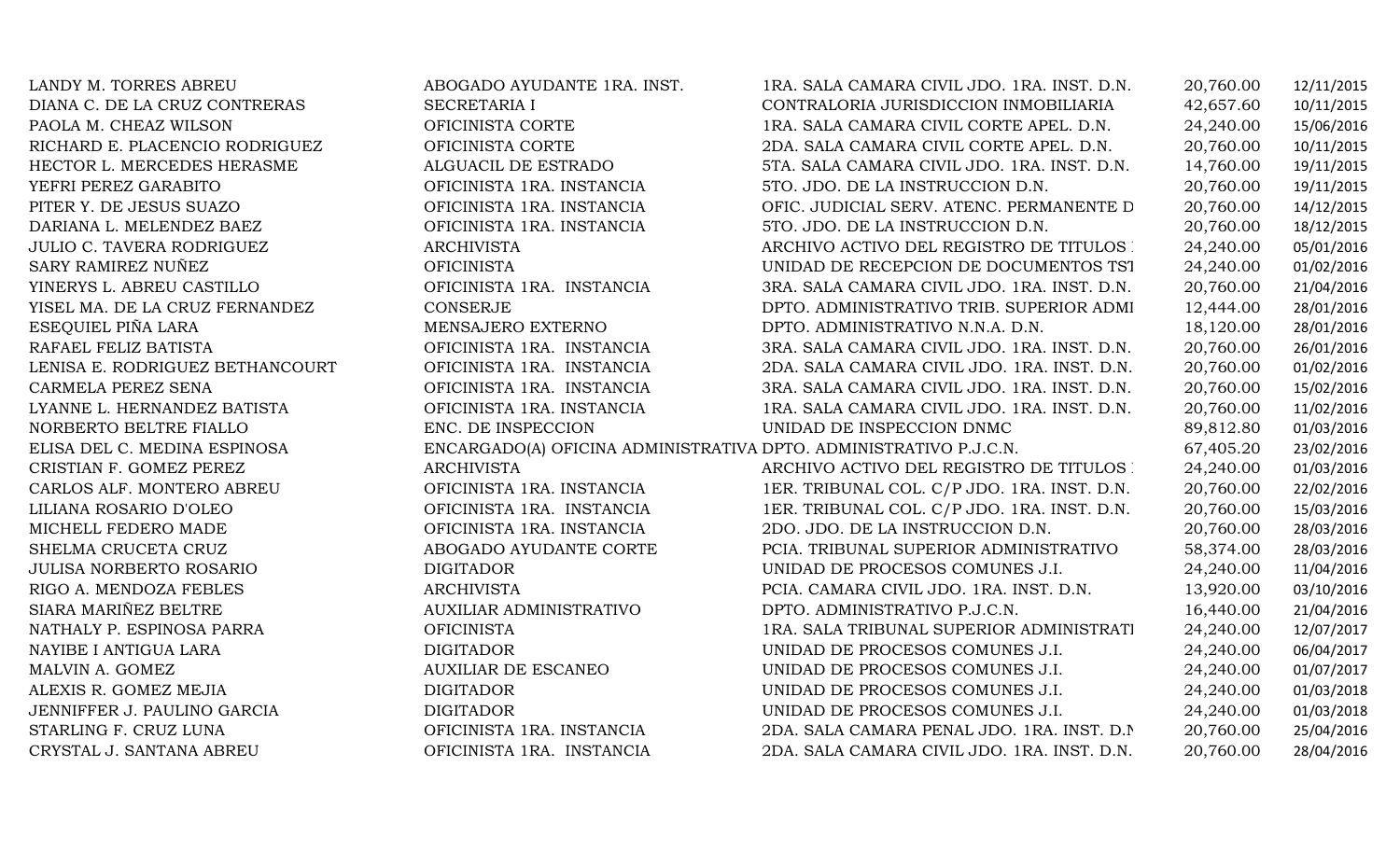| MANUEL A. BENZANT CANDELARIO       | INSPECTOR DE MENSURAS CATASTRALES UNIDAD DE INSPECCION DNMC |                                                                            | 69,696.00  | 25/04/2016 |
|------------------------------------|-------------------------------------------------------------|----------------------------------------------------------------------------|------------|------------|
| SERGIA DEL M. TAVAREZ CASTAÑOS     | OFICINISTA CORTE                                            | 3RA. SALA CAMARA PENAL CORTE APEL. D.N.                                    | 24,240.00  | 16/05/2016 |
| LUIS ALB. GERALDINO FELICIANO      | OFICINISTA CORTE                                            | 2DA. SALA CAMARA PENAL CORTE APEL. D.N.                                    | 24,240.00  | 23/05/2016 |
| ANNY O. PEREZ                      | OFICINISTA 1RA. INSTANCIA                                   | 2DO. TRIBUNAL COL. C/P JDO. 1RA. INST. D.N.                                | 20,760.00  | 19/05/2016 |
| FRANJIE VASQUEZ MARTINEZ           | OFICINISTA CORTE                                            | 2DA. SALA CAMARA CIVIL CORTE APEL. D.N.                                    | 24,240.00  | 30/11/2016 |
| MARLON CASTILLO PORTES             | <b>REFERENCISTA</b>                                         | UNIDAD DE CONSULTA J.I. D.N.                                               | 24,240.00  | 23/05/2016 |
| LODUYNHT BURET MARCANO             | OFICINISTA 1RA. INSTANCIA                                   | 6TO. JDO. DE LA INSTRUCCION D.N.                                           | 20,760.00  | 19/05/2016 |
| SOREYLI S. DEL JESUS GOMEZ         | OFICINISTA 1RA. INSTANCIA                                   | 5TA. SALA CAMARA CIVIL JDO. 1RA. INST. D.N.                                | 20,760.00  | 19/05/2016 |
| LIZBETH PAULINO HERNANDEZ          | OFICINISTA CORTE                                            | 1RA. SALA CAMARA PENAL CORTE APEL. D.N.                                    | 24,240.00  | 09/08/2016 |
| ELAYNE M. MACARIO MOTA             | OFICINISTA 1RA. INSTANCIA                                   | 7MO. JDO. DE LA INSTRUCCION D.N.                                           | 20,760.00  | 15/06/2016 |
| REYNALDO PINALES MARTINEZ          | OFICINISTA 1RA. INSTANCIA                                   | 4TA. SALA CAMARA CIVIL JDO. 1RA. INST. D.N.                                | 20,760.00  | 20/06/2016 |
| BENIGNA J. POLANCO SALDAÑA         | OFICINISTA 1RA. INSTANCIA                                   | PCIA. JDO. DE TRABAJO D.N.                                                 | 20,760.00  | 13/06/2016 |
| PAMELA CORSINO POLANCO             | OFICINISTA 1RA. INSTANCIA                                   | 1ER. TRIBUNAL COL. C/P JDO. 1RA. INST. D.N.                                | 16,440.00  | 27/06/2016 |
| EMMANUEL TAVERAS GARCIA            | MENSAJERO EXTERNO                                           | DPTO. ADMINISTRATIVO P.J.C.N.                                              | 18,120.00  | 06/07/2016 |
| YUDERKY Y. UTATE GERMOSEN          | OFICINISTA 1RA. INSTANCIA                                   | 4TO. JDO. DE LA INSTRUCCION D.N.                                           | 20,760.00  | 11/07/2016 |
| JOAN ML. DEL ROSARIO BAUTISTA      | SOPORTE TECNICO                                             | UNIDAD SOPORTE TECNICO J.I. D.N.                                           | 42,657.60  | 23/06/2016 |
| LAURA P. URBAEZ PEÑA               | OFICINISTA 1RA. INSTANCIA                                   | 1RA. SALA CAMARA CIVIL JDO. 1RA. INST. D.N.                                | 20,760.00  | 20/07/2016 |
| CRISTIAN ENCARNACION MONTES DE OCA |                                                             | AUXILIAR DE INFORMACION Y ORIENTACI(CENTRO INF. ORIENT. CIUDADANA P.J.C.N. | 12,444.00  | 06/07/2016 |
| EDWARD A. ABREU ACEVEDO            | <b>JUEZ DE PAZ</b>                                          | 2DA. SALA JDO. DE PAZ ESP. TRANS. D.N.                                     | 108,000.00 | 03/10/2016 |
| FIDEL E. GONZALEZ INFANTE          | MENSAJERO EXTERNO                                           | DPTO. ADMINISTRATIVO P.J.C.N.                                              | 18,120.00  | 05/09/2016 |
| ERLYN J. DE LA ROSA LISANDRO       | <b>ARCHIVISTA</b>                                           | 8VA. SALA CAMARA CIVIL JDO. 1RA. INST. D.N.                                | 13,920.00  | 12/09/2016 |
| JOANNY E. NOVAS VARGAS             | OFICINISTA 1RA. INSTANCIA                                   | 2DO. JDO. DE LA INSTRUCCION D.N.                                           | 20,760.00  | 19/09/2016 |
| RAYSA TEJEDA CARBAJAL              | ANALISTA JURIDICO                                           | UNIDAD DE APOYO REGISTRAL J.I.                                             | 46,652.76  | 02/01/2018 |
| GABRIELA M. CABRERA LUIS           | ANALISTA JURIDICO                                           | UNIDAD DE APOYO REGISTRAL J.I.                                             | 46,652.76  | 02/01/2018 |
| ISIS P. LUGO PEÑA                  | ANALISTA JURIDICO                                           | UNIDAD DE APOYO REGISTRAL J.I.                                             | 46,652.76  | 02/01/2018 |
| FRANCISCO J. FABIAN FAMILIA        | <b>VIGILANTE</b>                                            | DPTO. ADMINISTRATIVO JDOS. DE TRANS. D.N.                                  | 12,780.00  | 30/09/2016 |
| MARIERLYS ORTIZ DE LANCER          | OFICINISTA 1RA. INSTANCIA                                   | 9NA. SALA CAMARA PENAL JDO. 1RA. INST. D.N.                                | 20,760.00  | 05/10/2016 |
| LIZ MA. RIVAS AQUINO               | OFICINISTA 1RA. INSTANCIA                                   | 4TO. TRIBUNAL COL. C/P JDO. 1RA. INST. D.N.                                | 20,760.00  | 21/08/2017 |
| JOHANNY H. OGANDO MATEO            | OPERADOR DE IMPRESION                                       | UNIDAD DE CONSULTA J.I. D.N.                                               | 20,760.00  | 05/09/2016 |
| STARLING O. CONTRERAS DE LA ROSA   |                                                             | OFICINISTA CITACIONES Y NOTIFICACIONI CENTRO DE CITACIONES P.J.C.N.        | 20,760.00  | 03/10/2016 |
| CESAR J. PEÑA GONZALEZ             | OFICINISTA 1RA. INSTANCIA                                   | 4TO. TRIBUNAL COL. C/P JDO. 1RA. INST. D.N.                                | 12,444.00  | 05/09/2016 |
| DAYANA R. DURAN PERALTA            | CONSERJE                                                    | DPTO. ADMINISTRATIVO TRIB. SUPERIOR ADMI                                   | 12,444.00  | 01/02/2018 |
| LUIS ALB. MARTINEZ NUÑEZ           | <b>ARCHIVISTA</b>                                           | OFIC. DE ARCHIVO JUDICIAL CAM.CIVIL CORTI                                  | 16,440.00  | 19/10/2016 |
| LUIS FCO. DE JESUS REYES           | <b>OFICINISTA</b>                                           | UNIDAD DE APOYO SECRETARIAL TST                                            | 24,240.00  | 21/11/2016 |
|                                    |                                                             |                                                                            |            |            |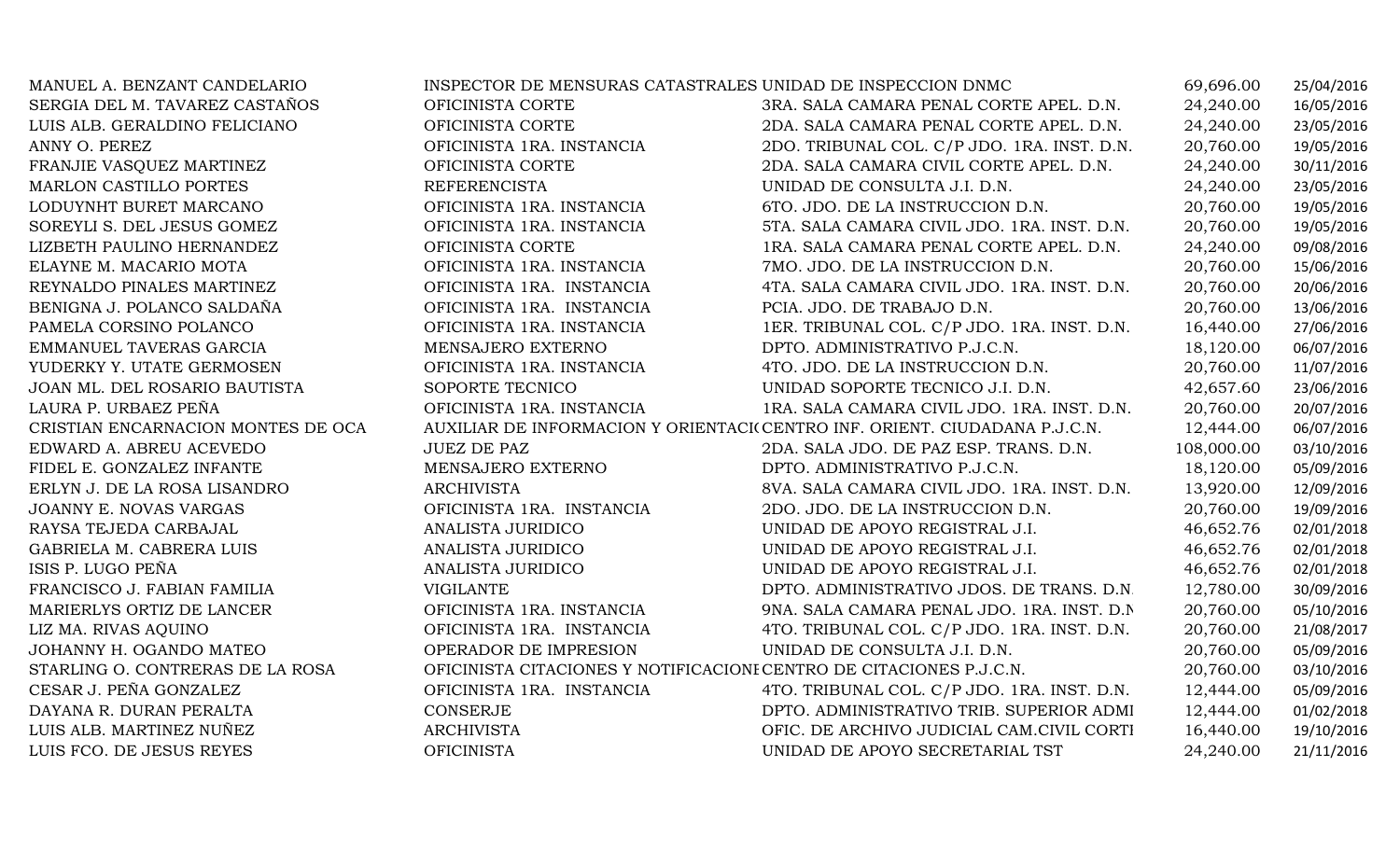| MONICA P. NATERA AVELINO        | OFICINISTA 1RA. INSTANCIA     | 1RA. SALA CAMARA CIVIL JDO. 1RA. INST. D.N. | 20,760.00 | 02/02/2017 |
|---------------------------------|-------------------------------|---------------------------------------------|-----------|------------|
| LUIS T. FERNANDEZ               | ALGUACIL DE ESTRADO           | PCIA. TRIBUNAL SUPERIOR ADMINISTRATIVO      | 14,760.00 | 11/11/2016 |
| JAVIER ALB. DE LOS SANTOS MATEO | <b>DIGITADOR</b>              | UNIDAD DE PROCESOS COMUNES J.I.             | 24,240.00 | 02/05/2017 |
| JEAN C. ROJAS LUCIANO           | <b>ARCHIVISTA</b>             | ARCHIVO ACTIVO DEL REGISTRO DE TITULOS :    | 24,240.00 | 07/06/2017 |
| MARIA V. PEREZ DE LEON          | AUXILIAR DE TASA POR SERVICIO | GERENCIA FINANCIERA J.I.                    | 24,240.00 | 01/11/2016 |
| KATHERINE Y. QUEZADA BENITEZ    | OFICINISTA 1RA. INSTANCIA     | 1RA. SALA JDO. DE TRABAJO D.N.              | 16,440.00 | 21/11/2016 |
| LAURA B. CABRAL ROSARIO         | OFICINISTA JDO. DE PAZ        | JDO. DE PAZ DE LA 3RA. CIRC. D.N.           | 13,910.40 | 16/11/2016 |
| KARINA G. RODRIGUEZ SOSA        | OFICINISTA 1RA. INSTANCIA     | 8VA. SALA CAMARA CIVIL JDO. 1RA. INST. D.N. | 16,440.00 | 29/11/2016 |
| RANDY R. CANELA EDUARDO         | <b>ARCHIVISTA</b>             | ARCHIVO ACTIVO DEL TRIBUNAL SUPERIOR DI     | 24,240.00 | 01/12/2016 |
| LEIDY D. BATISTA BAEZ           | ARCHIVISTA                    | 3RA. SALA CAMARA CIVIL JDO. 1RA. INST. D.N. | 13,920.00 | 15/12/2016 |
| ALEJANDRA V. DIAZ REYES         | OFICINISTA 1RA. INSTANCIA     | 1RA. SALA CAMARA CIVIL JDO. 1RA. INST. D.N. | 20,760.00 | 03/04/2017 |
| ANA E. CORDONES GOMEZ           | OFICINISTA 1RA. INSTANCIA     | 7MA. SALA CAMARA CIVIL JDO. 1RA. INST. D.N. | 20,760.00 | 12/12/2016 |
| ADARGISA VERAS DIAZ             | OFICINISTA 1RA. INSTANCIA     | 6TO. JDO. DE LA INSTRUCCION D.N.            | 20,760.00 | 02/01/2017 |
| LISSY M. GOMEZ PEREZ            | AUXILIAR ADMINISTRATIVO       | DPTO. ADMINISTRATIVO P.J.C.N.               | 16,440.00 | 25/07/2017 |
| RODOLFO S. GUILLERMO MENDEZ     | <b>PARQUEADOR</b>             | UNIDAD DE SERVICIOS ADMINISTRATIVOS Y LOS   | 16,440.00 | 10/01/2017 |
| MARCOS ANT. ENCARNACION VALDEZ  | <b>AUXILIAR DE IMPRESION</b>  | UNIDAD DE PROCESOS COMUNES J.I.             | 24,240.00 | 03/01/2017 |
| VIRGINIA MDES. CORDERO LOPEZ    | <b>OFICINISTA</b>             | SOPORTE A JUECES C.S.C. N.N.A. D.N.         | 24,240.00 | 13/01/2017 |
| LORENZO W. JANSEN GIL           | <b>ARCHIVISTA</b>             | PCIA. CAMARA CIVIL JDO. 1RA. INST. D.N.     | 16,440.00 | 20/02/2017 |
| ELIZA MA. CABRERA MARTINEZ      | OFICINISTA 1RA. INSTANCIA     | OFIC. JUEZ COORD. JDO. DE LA INSTRUCCION    | 20,760.00 | 23/01/2017 |
| GABRIELA C. PEREZ HERRERA       | OFICINISTA JDO. DE PAZ        | 1RA. SALA JDO. DE PAZ ESP. TRANS. D.N.      | 16,440.00 | 23/01/2017 |
| YONEISI A. SANTANA CORDERO      | OFICINISTA 1RA. INSTANCIA     | 1RA. SALA CAMARA CIVIL JDO. 1RA. INST. D.N. | 20,760.00 | 06/02/2017 |
| EUGENIO DE JESUS ZAPATA         | ALGUACIL DE ESTRADO           | 2DO. TRIBUNAL COL. C/P JDO. 1RA. INST. D.N. | 15,960.00 | 06/02/2017 |
| RUTH D. CASTILLO RODRIGUEZ      | OFICINISTA JDO. DE PAZ        | 5TA. SALA JDO. DE PAZ ESP. TRANS. D.N.      | 16,440.00 | 23/01/2017 |
| ANA MA. VALLEJO FIGUEROA        | OFICINISTA JDO. DE PAZ        | 5TA. SALA JDO. DE PAZ ESP. TRANS. D.N.      | 16,440.00 | 23/01/2017 |
| WASCAR R. OLMOS HANE            | OFICINISTA 1RA. INSTANCIA     | 3ER. TRIBUNAL COL. C/P JDO. 1RA .INST. D.N. | 16,440.00 | 06/02/2017 |
| <b>BALYAN BAEZ ORTIZ</b>        | OFICINISTA 1RA. INSTANCIA     | 5TA. SALA JDO. DE TRABAJO D.N.              | 16,440.00 | 16/06/2017 |
| MIGUEL E. MARTINEZ RECIO        | OFICINISTA CORTE              | 3RA. SALA CAMARA CIVIL CORTE APEL. D.N.     | 24,240.00 | 12/12/2017 |
| ADONIS RUBIO PUJOLS             | OFICINISTA 1RA. INSTANCIA     | 1ER. TRIBUNAL COL. C/P JDO. 1RA. INST. D.N. | 16,440.00 | 22/05/2017 |
| LAIYONIL D. URBAEZ BRITO        | OFICINISTA 1RA. INSTANCIA     | 4TO. TRIBUNAL COL. C/P JDO. 1RA. INST. D.N. | 16,440.00 | 22/05/2017 |
| CLENNY BOCIO RAMIREZ            | CONSERJE                      | UNIDAD DE SERVICIOS ADMINISTRATIVOS Y LOS   | 14,160.00 | 20/02/2017 |
| DIANA I. CRUZ MENA              | ARCHIVISTA                    | ARCHIVO ACTIVO DEL REGISTRO DE TITULOS :    | 24,240.00 | 20/02/2017 |
| ILEANA A. PEREZ ROBLES          | OFICINISTA JDO. DE PAZ        | JDO. DE PAZ DE LA 3RA. CIRC. D.N.           | 16,440.00 | 22/03/2017 |
| ADELSO ESTEVEZ PAULINO          | <b>ARCHIVISTA</b>             | OFIC. COORDINADORA ARCHIVO JUDICIAL         | 13,974.00 | 15/02/2018 |
| JEANELLY HIDALGO HERARTE        | OFICINISTA 1RA. INSTANCIA     | 4TA. SALA CAMARA CIVIL JDO. 1RA. INST. D.N. | 20,760.00 | 11/12/2017 |
|                                 |                               |                                             |           |            |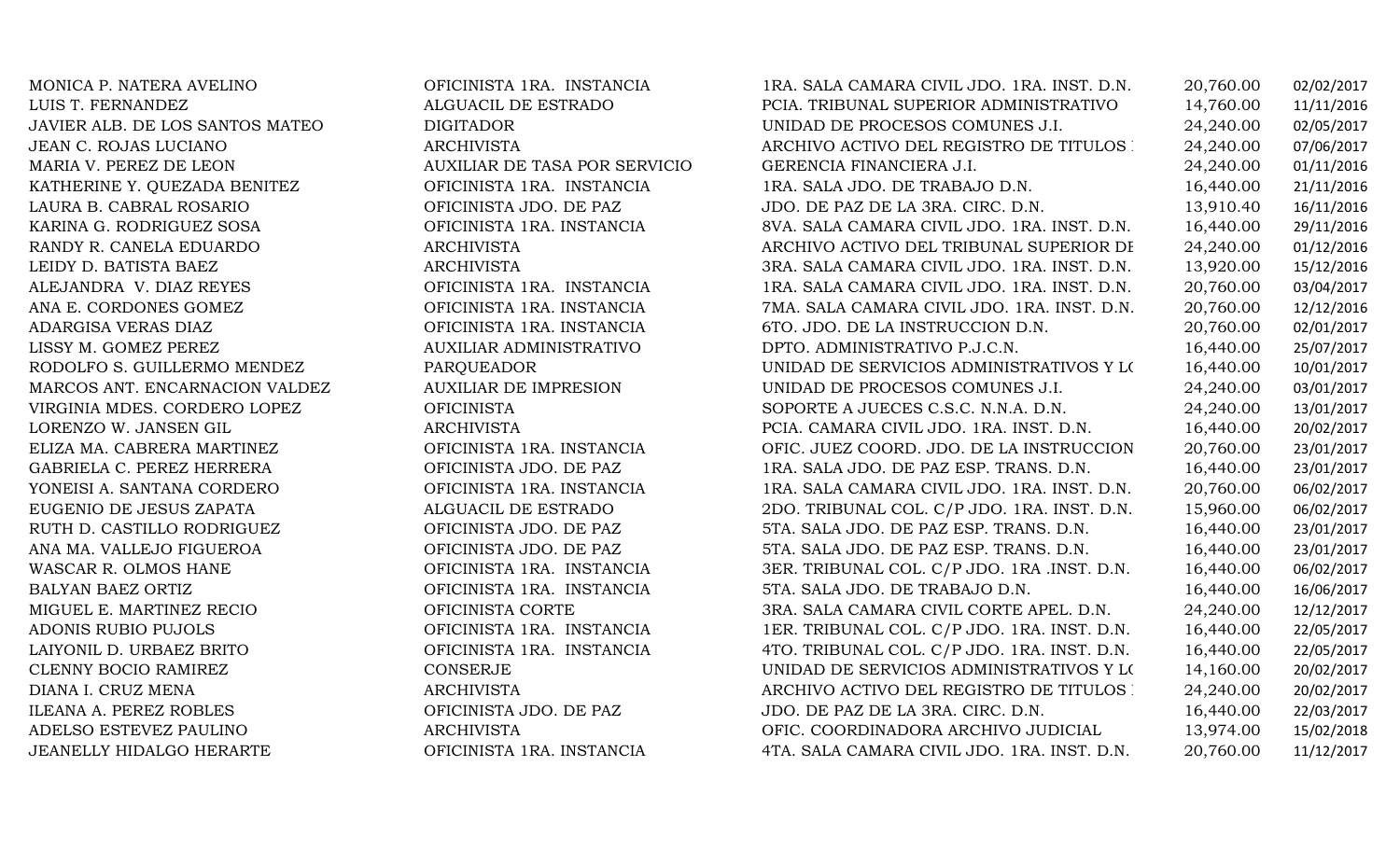| CARMEN E. DIAZ RODRIGUEZ            | OFICINISTA 1RA. INSTANCIA  | 1ER. JDO. DE LA INSTRUCCION D.N.            | 20,760.00 | 30/03/2017 |
|-------------------------------------|----------------------------|---------------------------------------------|-----------|------------|
| CLARIBEL BERROA DE LOS SANTOS       | SECRETARIA DEPTO. ADM.     | DPTO. ADMINISTRATIVO TRIBUNALES FAMILIA     | 18,120.00 | 28/03/2017 |
| NEFTALI J. FIGUEROA TORRES          | <b>AUXILIAR DE ALMACEN</b> | UNIDAD DE SERVICIOS ADMINISTRATIVOS Y LOS   | 14,382.00 | 07/03/2017 |
| JENNY V. MARTINEZ GALVAN            | OFICINISTA 1RA. INSTANCIA  | 1RA. SALA CAMARA CIVIL JDO. 1RA. INST. D.N. | 16,440.00 | 22/03/2017 |
| LUZ A. DE LOS SANTOS LAURENCIO      | OFICINISTA 1RA. INSTANCIA  | 2DA. SALA CAMARA PENAL JDO. 1RA. INST. D.N. | 12,444.00 | 20/04/2017 |
| ELAYNE M. BATISTA ACOSTA            | OFICINISTA 1RA. INSTANCIA  | 5TA. SALA CAMARA CIVIL JDO. 1RA. INST. D.N. | 20,760.00 | 11/07/2017 |
| YODIMER PICHARDO MOREL              | <b>ARCHIVISTA</b>          | 3RA. SALA CAMARA CIVIL JDO. 1RA. INST. D.N. | 13,920.00 | 05/04/2017 |
| ERICK D. SANTANA MEDINA             | <b>ARCHIVISTA</b>          | ARCHIVO ACTIVO DE MENSURAS CATASTRALE       | 24,240.00 | 25/10/2017 |
| BERONICA VARGAS PEREZ               | <b>VECTORIZADOR</b>        | UNIDAD DE CARTOGRAFIA DNMC                  | 24,240.00 | 21/04/2017 |
| FLORANGEL S. QUEZADA MORA           | OFICINISTA 1RA. INSTANCIA  | 8VA. SALA CAMARA PENAL JDO. 1RA. INST. D.N. | 16,440.00 | 25/04/2017 |
| RAINER VERAS CORNIEL                | OFICINISTA 1RA. INSTANCIA  | 4TA. SALA JDO. DE TRABAJO D.N.              | 16,440.00 | 15/05/2017 |
| ANA A. BURGOS FELIZ                 | OFICINISTA 1RA. INSTANCIA  | 6TA. SALA CAMARA CIVIL JDO. 1RA. INST. D.N. | 12,444.00 | 19/07/2017 |
| RAYDEL A. BAUTISTA                  | OFICINISTA 1RA. INSTANCIA  | 1RA. SALA CAMARA CIVIL JDO. 1RA. INST. D.N. | 15,720.00 | 22/05/2017 |
| NELSIN A. SIMONS PEREZ              | OFICINISTA JDO. DE PAZ     | JDO. DE PAZ DE LA 2DA. CIRC. D.N.           | 16,440.00 | 22/05/2017 |
| AILLENE O. SANTIL SANCHEZ           | OFICINISTA JDO. DE PAZ     | JDO. DE PAZ DE LA 2DA. CIRC. D.N.           | 16,440.00 | 22/05/2017 |
| JOSE A. DE LEON VALERIO             | OFICINISTA 1RA. INSTANCIA  | 1RA. SALA CAMARA CIVIL JDO. 1RA. INST. D.N. | 20,760.00 | 16/05/2017 |
| YSBEL M. JOA HERRERA                | OFICINISTA 1RA. INSTANCIA  | 1RA. SALA CAMARA CIVIL JDO. 1RA. INST. D.N. | 20,760.00 | 11/09/2017 |
| KATHERINE Y. MONTILLA FERNANDEZ     | OFICINISTA 1RA. INSTANCIA  | 8VA. SALA CAMARA PENAL JDO. 1RA. INST. D.N. | 20,760.00 | 30/08/2017 |
| KEVIN A. MEDINA SANCHEZ             | MENSAJERO INTERNO          | 1RA. SALA CAMARA CIVIL JDO. 1RA. INST. D.N. | 12,444.00 | 22/05/2017 |
| NICHOLE M. CUEVAS SANTANA           | OFICINISTA 1RA. INSTANCIA  | 2DA. SALA CAMARA CIVIL JDO. 1RA. INST. D.N. | 20,760.00 | 05/06/2017 |
| SARA MA. POLANCO BRITO              | OFICINISTA 1RA. INSTANCIA  | 8VA. SALA CAMARA CIVIL JDO. 1RA. INST. D.N. | 20,760.00 | 04/12/2017 |
| WILLY M. BRACHE SANCHEZ             | <b>ARCHIVISTA</b>          | 6TA. SALA CAMARA CIVIL JDO. 1RA. INST. D.N. | 13,920.00 | 19/06/2017 |
| GENESIS MATEO REYES                 | OFICINISTA 1RA. INSTANCIA  | 3ER. TRIBUNAL COL. C/P JDO. 1RA .INST. D.N. | 17,646.00 | 02/03/2018 |
| CAROLINE N. DURAN RIVAS             | OFICINISTA JDO. DE PAZ     | JDO. DE PAZ DE LA 4TA. CIRC. D.N.           | 16,440.00 | 19/06/2017 |
| OLEINE P. VALDEZ JAINA              | OFICINISTA 1RA. INSTANCIA  | 6TO. JDO. DE LA INSTRUCCION D.N.            | 20,760.00 | 16/06/2017 |
| LUIS A. FELIZ FELIZ                 | MENSAJERO INTERNO          | 4TA. SALA CAMARA CIVIL JDO. 1RA. INST. D.N. | 12,444.00 | 11/07/2017 |
| VERONIKA N. CASTRO ESPINAL          | OFICINISTA 1RA. INSTANCIA  | 1ER. JDO. DE LA INSTRUCCION D.N.            | 20,760.00 | 28/06/2017 |
| JOSE A. PERDOMO REYES               | OFICINISTA 1RA. INSTANCIA  | PCIA. CAMARA CIVIL JDO. 1RA. INST. D.N.     | 20,760.00 | 26/06/2017 |
| ALOMDRA V. RODRIGUEZ FORTUNA        | OFICINISTA 1RA. INSTANCIA  | 4TA. SALA CAMARA CIVIL JDO. 1RA. INST. D.N. | 20,760.00 | 03/07/2017 |
| YANEIDI S. RODRIGUEZ HIDALGO        | OFICINISTA 1RA. INSTANCIA  | OFIC. JUEZ COORD. JDO. DE LA INSTRUCCION    | 20,760.00 | 06/07/2017 |
| YULIAN A. PEÑA VICIOSO              | OFICINISTA 1RA. INSTANCIA  | 4TA. SALA JDO. DE TRABAJO D.N.              | 20,760.00 | 26/06/2017 |
| ESMILDA E. DE LOS SANTOS DE SANTANA | OFICINISTA 1RA. INSTANCIA  | 4TA. SALA CAMARA CIVIL JDO. 1RA. INST. D.N. | 20,760.00 | 20/06/2017 |
| DANNY D. RAMOS DE LA ROSA           | <b>CAJERO</b>              | GERENCIA FINANCIERA J.I.                    | 24,240.00 | 19/06/2017 |
| LUCIA A. CALDERON DE LEONARDO       | <b>RECEPCIONISTA</b>       | UNIDAD DE CONSULTA J.I. D.N.                | 24,240.00 | 19/06/2017 |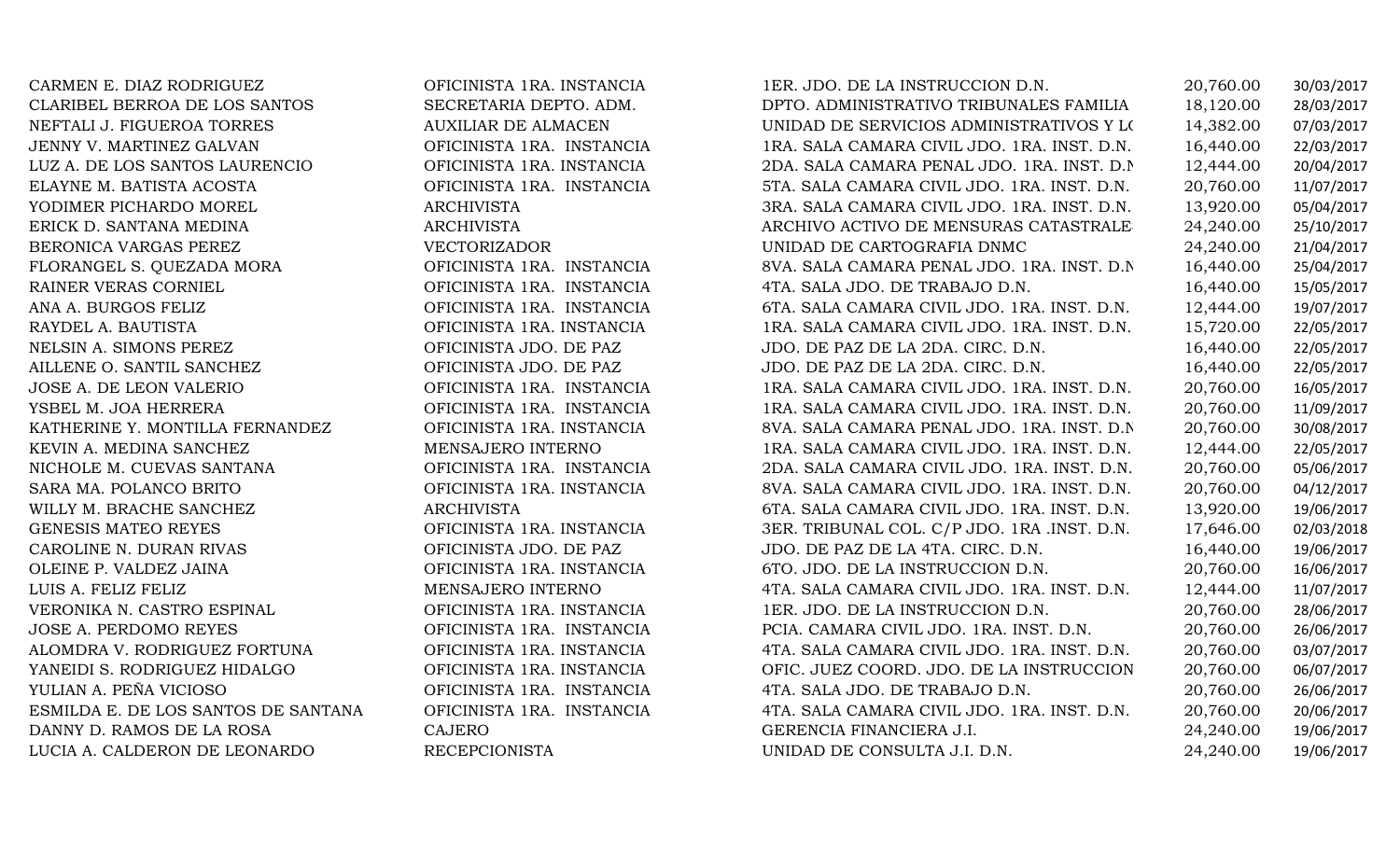ARLINGTON R. PEÑA PORTORREAL MENSAJERO INTERNOJENNIFER M. MORALES LA PE MENSAJERO INTERNOLUCIA SEVERINODEIVI MARCHE

CAROLINA L. CEPEDA GONZALEZ AUXILIAR ADMINISTRATIVO DPTO. ADMINISTRATIVO N.N.A. D.N. 16,440.00 03/07/2017 UNIDAD DE SERVICIOS ADMINISTRATIVOS Y L $(16,440.00$  19/06/2017<br>UNIDAD DE SERVICIOS ADMINISTRATIVOS Y L $(16,440.00$  03/07/2017 UNIDAD DE SERVICIOS ADMINISTRATIVOS Y L $(16,440.00$  03/07/2017<br>DPTO. ADMINISTRATIVO JDOS. DE TRABAJO  $12,444.00$  13/07/2017 JESUS M. MARTINEZ PORTES MENSAJERO INTERNO DPTO. ADMINISTRATIVO JDOS. DE TRABAJO 12,444.00 13/07/2017 SHERELYN Y. CHALAS LARA OFICINISTA 1RA. INSTANCIA PCIA. CAMARA CIVIL JDO. 1RA. INST. D.N. 20,760.00 05/07/2017 LEYSA V. GUIRADO SANCHEZ OFICINISTA 1RA. INSTANCIA 7MA. SALA CAMARA CIVIL JDO. 1RA. INST. D.N. 20,760.00 19/07/2017 LEYLA P. PEREZ BATISTA OFICINISTA 1RA. INSTANCIA 8VA. SALA CAMARA PENAL JDO. 1RA. INST. D.N. 17,646.00 21/12/2017 VICENTE MERAN MERAN CHOFER DIRECCION NACIONAL MENSURAS CATASTRALES 24,240.00 01/02/2018 COLPELKIN JAIME REYES CAMARERO III UNIDAD DE SERVICIOS ADMINISTRATIVOS Y LOGISTICOS J 28,860.00 01/02/2018 OFICIAL DE CUSTODIA Y SERVICIO CUSTODIA Y SERVICIO ARCHIVO PERMANENTE 48,894.00 01/02/2018 ANA S. TERRERO GARO CONSERJE DPTO. ADMINISTRATIVO JDOS. DE PAZ DE LA 2DA. CIRC. 10,577.40 15/01/2018 FRANK ANT. SUERO PEÑA CONSERJE DPTO. ADMINISTRATIVO PJ CORTE DE APELACION D.N. 12,444.00 26/12/2017 ARISTOMEDES JOSE RAMOS ASCENSORISTA DPTO. ADMINISTRATIVO P.J.C.N. 14,160.00 24/10/2017 GABRIELA C. GRULLON GUZMAN OFICINISTA 1RA. INSTANCIA 5TA. SALA CAMARA CIVIL JDO. 1RA. INST. D.N. 20,760.00 01/08/2017 ANDRES FELIX GARCIA OFICINISTA JDO. DE PAZ 4TA. SALA JDO. DE PAZ ESP. TRANS. D.N. 16,440.00 14/08/2017 CESAR STGO. RODRIGUEZ SANCHEZ ALGUACIL DE ESTRADO 4TO. TRIBUNAL COL. C/P JDO. 1RA. INST. D.N. 15,960.00 07/08/2017 FERNELYS GOMEZ OTAÑO REPRODUCTOR DE DOCUMENTOS UNIDAD DE SERVICIOS ADMINISTRATIVOS Y LOGISTICOS J 20,760.00 01/02/2018 RICHARD A. NUÑEZ VERAS ARCHIVISTA OFIC. COORDINADORA ARCHIVO JUDICIAL 13,974.00 15/02/2018 LETICIA R. GOMEZ PIMENTEL OFICINISTA UNIDAD DE RECEPCION DE DOCUMENTOS TST 24,240.00 01/08/2017 YOALINA GOMEZ RODRIGUEZ OFICINISTA 1RA. INSTANCIA 5TO. JDO. DE LA INSTRUCCION D.N. 20,760.00 14/08/2017 JUAN FCO. BELTRE TAVERAS AUX. DE RECEPCION Y ENTREGA CENTRO DE ATENCION AL USUARIO 20,604.00 07/08/2017 ROSA MA. MARTINEZ TAPIA ARCHIVISTA 7MA. SALA CAMARA CIVIL JDO. 1RA. INST. D.N. 13,920.00 22/07/2017 STEPHANIE RAMIREZ ALVAREZ OFICINISTA JDO. DE PAZ JDO. DE PAZ DE LA 3RA. CIRC. D.N. 16,440.00 23/02/2018 SULEYMY QUINTANA VASQUEZ AGENTE INDEXACION SERVICIOS TECNICOS ARCHIVO PERMANENTE 24,240.00 19/09/2017 JUAN M. CARDENES JIMENEZ ALGUACIL DE ESTRADO PCIA. TRIBUNAL SUPERIOR ADMINISTRATIVO 14,760.00 18/09/2017 DILENNY Y. BATISTA MORA AUXILIAR ADMINISTRATIVO DPTO. ADMINISTRATIVO P.J.C.N. 16,440.00 31/08/2017 JENNIFER M. DE LA CRUZ ROSARIO OFICINISTA UNIDAD DE APOYO SECRETARIAL TST 24,240.00 27/09/2017 OFICINISTA UNIDAD DE APOYO SECRETARIAL TST 24,240.00 27/09/2017 JEMERY ENCARNACION MANZUETA OFICINISTA 1RA. INSTANCIA 1ER. TRIBUNAL COL. C/P JDO. 1RA. INST. D.N. 20,760.00 02/10/2017 GEOVANNA LEBRON PEÑA OPERADOR GIS II UNIDAD DE CARTOGRAFIA DNMC 35,856.00 01/10/2017 LUIS R. CESPEDES CESPEDES OFICINISTA 1RA. INSTANCIA 6TO. JDO. DE LA INSTRUCCION D.N. 17,646.00 22/09/2017 FREDDY D. PELLETIER PEREZ OFICINISTA 1RA. INSTANCIA 1ER. TRIBUNAL COL. C/P JDO. 1RA. INST. D.N. 20,760.00 05/10/2017 MIGUEL A. SANTOS ALMERAN ARCHIVISTA ARCHIVO ACTIVO DEL TRIBUNAL SUPERIOR DE TIERRAS D. 24,240.00 24/10/2017 ADMINISTRACION GENERAL JURISDICCION INM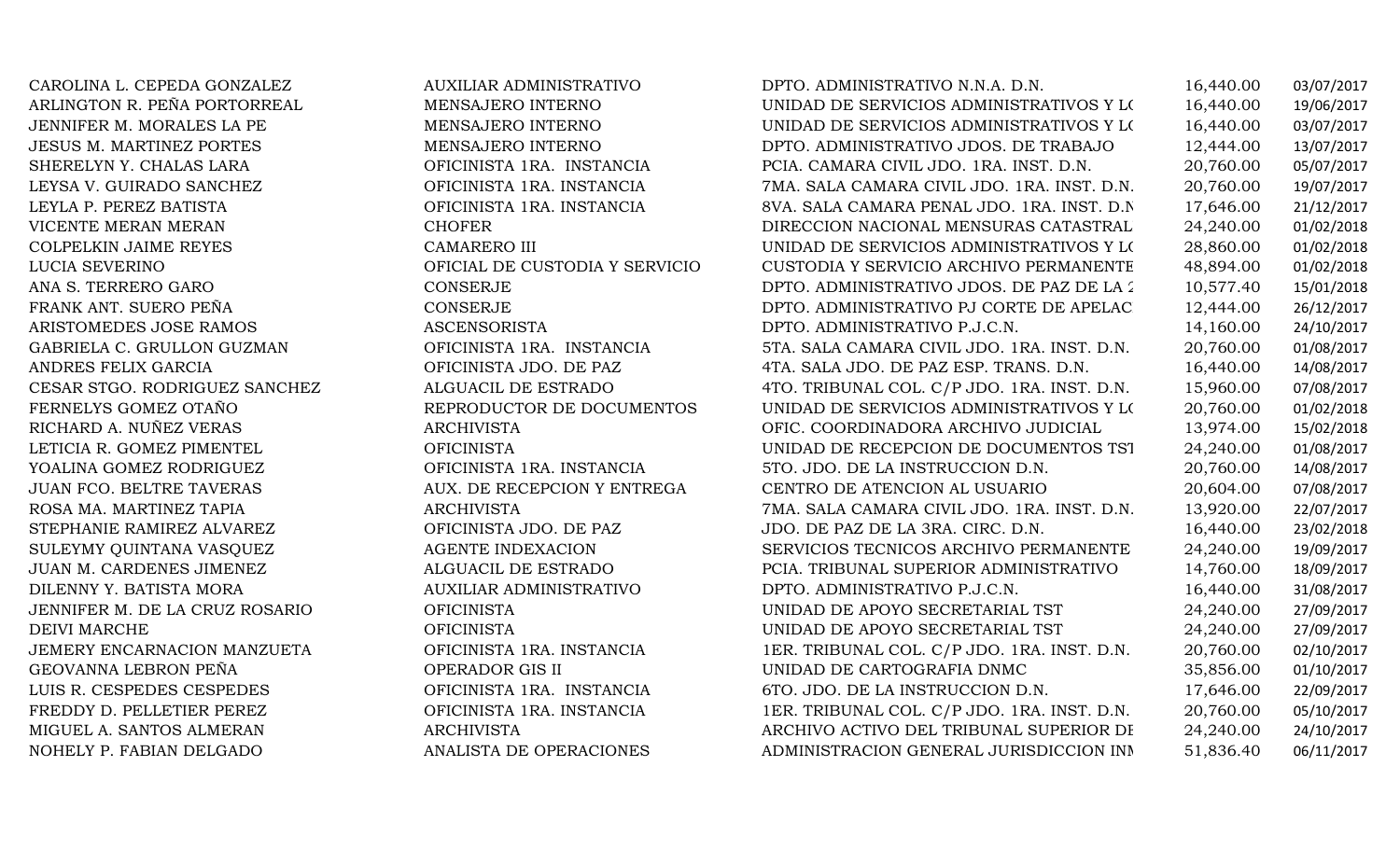| LAUDY M. FIGUEROA GUZMÁN       | <b>RECEPCIONISTA</b>                                        | UNIDAD DE SERVICIOS ADMINISTRATIVOS Y LOS   | 17,850.00 | 25/10/2017 |
|--------------------------------|-------------------------------------------------------------|---------------------------------------------|-----------|------------|
| BIENVENIDO ALB. RECIO PEÑA     | <b>AGENTE DE SERVICIOS</b>                                  | CUSTODIA Y SERVICIO ARCHIVO PERMANENTE      | 24,240.00 | 25/10/2017 |
| JAZMIN I. CORONADO VARELA      | OFICINISTA 1RA. INSTANCIA                                   | PCIA. CAMARA CIVIL JDO. 1RA. INST. D.N.     | 20,760.00 | 23/02/2018 |
| DORISELIS M. CRUCETA HERNANDEZ | AGENTE DIGITALIZADOR                                        | SERVICIOS TECNICOS ARCHIVO PERMANENTE       | 20,604.00 | 14/11/2017 |
| ANTHONY S. TORRES COMAS        | REPRODUCTOR DE DOCUMENTOS                                   | DPTO. ADMINISTRATIVO P.J.C.N.               | 13,464.00 | 01/02/2018 |
| YARUBI JAVIER CORNIELLE        | AGENTE DIGITALIZADOR                                        | SERVICIOS TECNICOS ARCHIVO PERMANENTE       | 20,604.00 | 16/11/2017 |
| <b>GAMALIEL CHARLES JULES</b>  | MENSAJERO INTERNO                                           | PCIA. CAMARA PENAL CORTE APEL. D.N.         | 12,444.00 | 19/10/2017 |
| SAMUEL RAMIREZ ORTIZ           | OFICINISTA 1RA. INSTANCIA                                   | 2DA. SALA CAMARA CIVIL JDO. 1RA. INST. D.N. | 20,760.00 | 20/10/2017 |
| KARLA M. THEN MEDINA           | OFICINISTA 1RA. INSTANCIA                                   | 2DA. SALA CAMARA CIVIL JDO. 1RA. INST. D.N. | 20,760.00 | 19/10/2017 |
| GUSTAVO A. SANCHEZ CAMPUSANO   | <b>AGENTE DE SERVICIOS</b>                                  | CUSTODIA Y SERVICIO ARCHIVO PERMANENTE      | 20,604.00 | 25/10/2017 |
| ROBIN ALB. BODDEN MATIAS       | AUX. DE RECEPCION Y ENTREGA                                 | CENTRO DE ATENCION AL USUARIO               | 24,240.00 | 16/11/2017 |
| PATRICIA GARCIA DIAZ           | <b>CONSERJE</b>                                             | DPTO. ADMINISTRATIVO N.N.A. D.N.            | 12,444.00 | 09/10/2017 |
| PRIAMO ANT. PEÑA RAMIREZ       | AGENTE DE SERVICIOS                                         | CUSTODIA Y SERVICIO ARCHIVO PERMANENTE      | 20,604.00 | 21/11/2017 |
| PASCUAL A. RAMIREZ MONTILLA    | <b>ARCHIVISTA</b>                                           | ARCHIVO ACTIVO DE MENSURAS CATASTRALE       | 24,240.00 | 17/11/2017 |
| YAIRON V. CASTILLO MONTAS      | <b>ARCHIVISTA</b>                                           | ARCHIVO ACTIVO DEL TRIBUNAL SUPERIOR DI     | 20,604.00 | 13/12/2017 |
| BRENDA L. PEGUERO BÁEZ         | OFICINISTA 1RA. INSTANCIA                                   | 2DA. SALA CAMARA CIVIL JDO. 1RA. INST. D.N. | 20,760.00 | 15/11/2017 |
| DOMINGA FIGUEROA GUTIERREZ     | <b>CONSERJE</b>                                             | DPTO. ADMINISTRATIVO JDOS. DE TRABAJO       | 12,444.00 | 04/12/2017 |
| PABLO J. MENDOZA LUNA          | OFICINISTA JDO. DE PAZ                                      | 2DA. SALA JDO. DE PAZ ESP. TRANS. D.N.      | 16,440.00 | 06/12/2017 |
| ESTEBAN L. SEGURA DE LA CRUZ   | TECNICO TOPOGRAFO                                           | UNIDAD DE INSPECCION DNMC                   | 42,657.60 | 06/12/2017 |
| <b>JARLIN A. FRIAS FRIAS</b>   | AYUDANTE DE TOPOGRAFIA                                      | UNIDAD DE INSPECCION DNMC                   | 25,680.00 | 02/01/2018 |
| FAUSTO A. DUARTE BLANCO        | AYUDANTE DE TOPOGRAFIA                                      | UNIDAD DE INSPECCION DNMC                   | 25,680.00 | 02/01/2018 |
| ETNOEL D. REYES                | TECNICO TOPOGRAFO                                           | UNIDAD DE INSPECCION DNMC                   | 42,657.60 | 02/01/2018 |
| JOSE M. DE PADUA MORENO        | AYUDANTE DE TOPOGRAFIA                                      | UNIDAD DE INSPECCION DNMC                   | 25,680.00 | 02/01/2018 |
| MELVIN C. DEL ORBE SANCHEZ     | AYUDANTE DE TOPOGRAFIA                                      | UNIDAD DE INSPECCION DNMC                   | 25,680.00 | 02/01/2018 |
| YONATAN I. GARCIA PEÑA         | AYUDANTE DE TOPOGRAFIA                                      | UNIDAD DE INSPECCION DNMC                   | 25,680.00 | 02/01/2018 |
| HUGO D. REYES PEREZ            | AYUDANTE DE TOPOGRAFIA                                      | UNIDAD DE INSPECCION DNMC                   | 25,680.00 | 02/01/2018 |
| LENIN R. SOSA VASQUEZ          | INSPECTOR DE MENSURAS CATASTRALES UNIDAD DE INSPECCION DNMC |                                             | 69,696.00 | 02/01/2018 |
| LEWYL J. GARCIA GAUTREAUX      | OFICINISTA JDO. DE PAZ                                      | JDO. DE PAZ DE LA 1RA. CIRC. D.N.           | 16,440.00 | 04/12/2017 |
| <b>GABRIEL GERMAN LIRIANO</b>  | OFICINISTA 1RA. INSTANCIA                                   | 9NA. SALA CAMARA PENAL JDO. 1RA. INST. D.N. | 17,646.00 | 11/12/2017 |
| RAYMOND E. SANCHEZ JOSE        | MENSAJERO INTERNO                                           | 5TA. SALA CAMARA CIVIL JDO. 1RA. INST. D.N. | 12,444.00 | 27/11/2017 |
| PATRICIA M. GRAU EVERTZ        | OFICINISTA CORTE                                            | 3RA. SALA CAMARA CIVIL CORTE APEL. D.N.     | 20,604.00 | 08/01/2018 |
| NATHALY L. ALMANZAR ITURBIDES  | OFICINISTA JDO. DE PAZ                                      | JDO. DE PAZ DE LA 1RA. CIRC. D.N.           | 16,440.00 | 30/11/2017 |
| YAMELL L. TAVERAS POUERIET     | OFICINISTA JDO. DE PAZ                                      | JDO. DE PAZ DE LA 1RA. CIRC. D.N.           | 16,440.00 | 04/12/2017 |
| LUIS A. DURAN LORENZO          | MENSAJERO INTERNO                                           | 3RA. SALA CAMARA CIVIL JDO. 1RA. INST. D.N. | 10,577.40 | 04/12/2017 |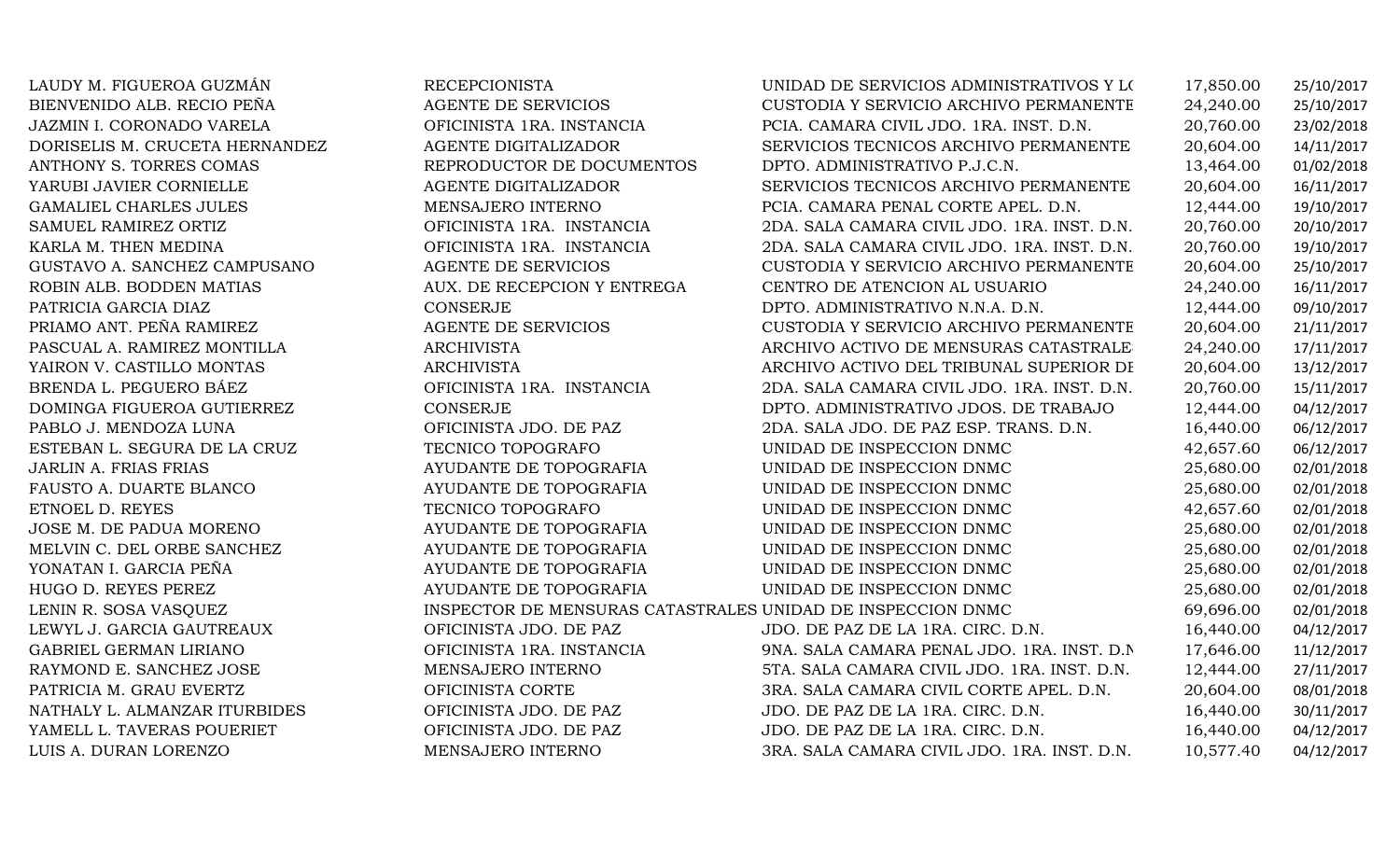| STANLEY DE LOS SANTOS HERRERA | <b>OFICINISTA</b>                                                      | 2DO. TRIBUNAL COL. C/P JDO. 1RA. INST. D.N. | 17,646.00  | 22/02/2018 |
|-------------------------------|------------------------------------------------------------------------|---------------------------------------------|------------|------------|
| MARLIN E. FERRAND LUGO        | OFICINISTA 1RA. INSTANCIA                                              | 5TA. SALA CAMARA CIVIL JDO. 1RA. INST. D.N. | 17,646.00  | 15/01/2018 |
| KARLA J. MARTINEZ HENRIQUEZ   | OFICINISTA JDO. DE PAZ                                                 | JDO. DE PAZ DE LA 4TA. CIRC. D.N.           | 13,974.00  | 22/01/2018 |
| NANYI F. PUJOLS MEJIA         | OFICINISTA JDO. DE PAZ                                                 | JDO. DE PAZ MUNICIPAL PRIMERA SALA D.N.     | 13,974.00  | 18/01/2018 |
| ENMANUEL E. RAPOSO MATEO      | ALGUACIL DE ESTRADO                                                    | 1ER. TRIBUNAL COL. C/P JDO. 1RA. INST. D.N. | 13,566.00  | 08/01/2018 |
| CLARIDELYS HERRERA ROSARIO    | MENSAJERO INTERNO                                                      | DPTO. ADMINISTRATIVO P.J.C.N.               | 10,577.40  | 18/01/2018 |
| KISBEL A. GUERRERO PEÑA       | <b>AUDITOR REGISTRAL I</b>                                             | AUDITORIA JURISDICCION INMOBILIARIA         | 89,862.00  | 05/02/2018 |
| LEO D. SANTANA TAPIA          | OFICINISTA JDO. DE PAZ                                                 | JDO. DE PAZ DE LA 2DA. CIRC. D.N.           | 13,974.00  | 06/02/2018 |
| ESTEFANY FELIZ PERALTA        | OFICINISTA 1RA. INSTANCIA                                              | 4TA. SALA CAMARA PENAL JDO. 1RA.INST. D.N.  | 17,646.00  | 30/01/2018 |
| ESTRELLA Y. LARA SENCION      | OFICINISTA 1RA. INSTANCIA                                              | 2DA. SALA CAMARA CIVIL JDO. 1RA. INST. D.N. | 17,646.00  | 22/01/2018 |
| RAFAEL H. DE LA ROSA MEJIA    | MENSAJERO INTERNO                                                      | DPTO. ADMINISTRATIVO CORTE DE TRABAJO I     | 10,577.40  | 19/02/2018 |
| <b>VOLKI CRUZ MATOS</b>       | ALGUACIL DE ESTRADO                                                    | 1ER. TRIBUNAL COL. C/P JDO. 1RA. INST. D.N. | 13,566.00  | 06/02/2018 |
| <b>JERIKA C. BRITO</b>        | OFICINISTA JDO. DE PAZ                                                 | JDO. DE PAZ MUNICIPAL PRIMERA SALA D.N.     | 13,974.00  | 12/02/2018 |
| RUTH S. DE LOS SANTOS LABOUR  | OFICINISTA JDO. DE PAZ                                                 | JDO. DE PAZ MUNICIPAL SEGUNDA SALA D.N.     | 13,974.00  | 14/02/2018 |
| EDUARD O. MEJIA DOMINICI      | <b>ASCENSORISTA</b>                                                    | UNIDAD DE SERVICIOS ADMINISTRATIVOS Y LOS   | 13,974.00  | 01/03/2018 |
| CHARYNEL CASTILLO DE OLEO     | OFICINISTA JDO. DE PAZ                                                 | JDO. DE PAZ DE LA 4TA. CIRC. D.N.           | 13,974.00  | 26/02/2018 |
| YOEL DE J. HOLGUIN PERALTA    | <b>ASCENSORISTA</b>                                                    | UNIDAD DE SERVICIOS ADMINISTRATIVOS Y LOS   | 13,974.00  | 01/03/2018 |
| BERTHA HERASME NOVAS          | MENSAJERO INTERNO                                                      | DPTO. ADMINISTRATIVO P.J.C.N.               | 10,577.40  | 01/02/2018 |
| LUIS M. CALDERON ROJAS        | OFICINISTA JDO. DE PAZ                                                 | JDO. DE PAZ DE LA 4TA. CIRC. D.N.           | 13,974.00  | 23/02/2018 |
| YOMAIRA P. GARCIA MORAN       | OFICINISTA JDO. DE PAZ                                                 | JDO. DE PAZ DE LA 4TA. CIRC. D.N.           | 13,974.00  | 26/02/2018 |
| MARIEL E. BATISTA LEE         | MENSAJERO INTERNO                                                      | PCIA. CAMARA CIVIL JDO. 1RA. INST. D.N.     | 10,577.40  | 19/02/2018 |
| MARINA I. MARTINEZ CARELA     | OFICINISTA JDO. DE PAZ                                                 | JDO. DE PAZ DE LA 2DA. CIRC. D.N.           | 13,974.00  | 19/03/2018 |
| WENDY S. MARTINEZ MEJIA       | JUEZ 1ER. SUST. PTE. DE CORTE Y PTE. D 1RA. SALA CORTE DE TRABAJO D.N. |                                             | 205,800.00 | 01/12/1993 |
| ANEURY ACOSTA GERMAN          | ABOGADO AYUDANTE 1RA. INST.                                            | 3RA. SALA CAMARA CIVIL JDO. 1RA. INST. D.N. | 43,840.80  | 26/08/2005 |
| MARIA T. MARTINEZ GARCIA      | OFICINISTA 1RA. INSTANCIA                                              | 4TA. SALA CAMARA PENAL JDO. 1RA.INST. D.N.  | 16,440.00  | 12/06/2017 |
| RAQUEL ASTACIO MERCEDES       | <b>JUEZ DE PAZ</b>                                                     | 5TA. SALA JDO. DE PAZ ESP. TRANS. D.N.      | 108,000.00 | 03/10/2016 |
| JEFFREY VALDEZ PEREZ          | ARCHIVISTA                                                             | ARCHIVO ACTIVO DEL TRIBUNAL SUPERIOR DI     | 24,240.00  | 09/03/2017 |
| HENRY SEGARRA CATANO          | OFICINISTA JDO. DE PAZ                                                 | JDO. DE PAZ DE LA 2DA. CIRC. D.N.           | 16,440.00  | 25/10/2017 |
| ROSA I. DOMINGUEZ DE LA CRUZ  | OFICINISTA CORTE                                                       | 2DA. SALA CAMARA CIVIL CORTE APEL. D.N.     | 24,240.00  | 27/01/2014 |
| MANUEL E. CASTILLO PIMENTEL   | ENCARGADO(A) OFICINA ADMINISTRATIVA DPTO. ADMINISTRATIVO S.D. OESTE    |                                             | 55,902.00  | 21/10/1998 |
| MICHELLE I. SANTANA MARTINEZ  | ABOGADO AYUDANTE CORTE                                                 | CAMARA PENAL CORTE APEL. S.D.               | 58,374.00  | 15/09/2004 |
| LEIDY L. CALDERON SOTO        | <b>OFICINISTA</b>                                                      | UNIDAD DE AUDIENCIAS J.P. S.D.              | 24,240.00  | 30/09/2003 |
| AMAURI M. MARTINEZ ABREU      | JUEZ 1RA. INSTANCIA                                                    | 3ER. TRIBUNAL COL. C/P JDO. 1RA. INST. S.D. | 138,000.00 | 01/09/2011 |
| EDIPO SIERRA GONZALEZ         | OFICINISTA 1RA. INSTANCIA                                              | 1RA. SALA JDO. DE TRABAJO S.D.              | 20,760.00  | 04/11/2015 |
|                               |                                                                        |                                             |            |            |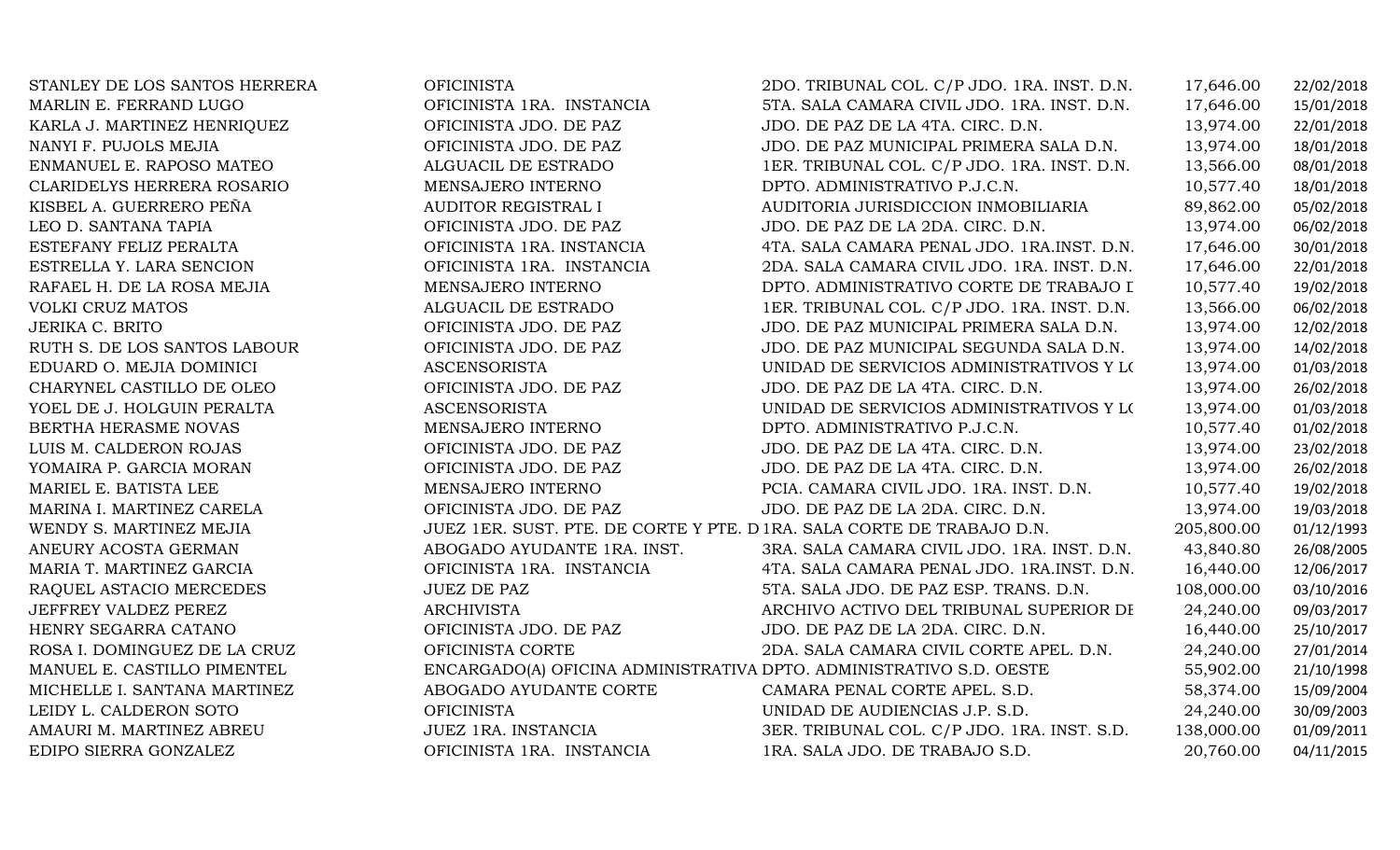| FRANCISCO MANZUETA HEREDIA      | MAYORDOMO III                     | 2DA. SALA CAMARA CIVIL JDO. 1RA. INST. S.D. | 21,099.29  | 01/09/1991 |
|---------------------------------|-----------------------------------|---------------------------------------------|------------|------------|
| SOSTENES A. ALARCON MONEGRO     | SOPORTE DE SISTEMAS               | OFIC. DE TECNOLOGIAS REGIONAL ZONA ESTE     | 54,885.60  | 01/03/1998 |
| MIRTHA J. BREWER ESPINAL        | ASISTENTE DPTO. ADMVO.            | DPTO. ADMINISTRATIVO S.D.                   | 34,980.00  | 01/10/1987 |
| NILSA M. SILVESTRE SEVERINO     | CONSERJE                          | JDO. DE PAZ DE LA 1RA. CIRC. S.D. ESTE      | 13,440.00  | 01/07/1993 |
| <b>JOSEFA ROSARIO</b>           | CONSERJE                          | CORTE DE APEL. N.N.A. S.D.                  | 12,444.00  | 27/06/2012 |
| RAMON J. MEDINA MENDEZ          | ALGUACIL DE ESTRADO               | CAMARA CIVIL CORTE APEL. S.D.               | 14,760.00  | 01/09/1995 |
| CARLOS G. PEREZ PIMENTEL        | ABOGADO AYUDANTE                  | SOPORTE A JUECES J.P. S.D.                  | 58,374.00  | 01/11/1996 |
| YADIRA DEL C. DE MOYA KUNHARDT  | <b>JUEZ PRESIDENTE CORTE</b>      | CAMARA CIVIL CORTE APEL. S.D.               | 218,640.00 | 29/12/1998 |
| JULIAN ANT. HENRIQUEZ PUNTIEL   | <b>JUEZ CORTE</b>                 | 1RA. SALA CAMARA CIVIL CORTE APEL. S.D.     | 186,000.00 | 29/12/1998 |
| NESTOR MAMBRU MERCEDES          | ALGUACIL DE ESTRADO               | JDO. DE PAZ DE LA 2DA. CIRC. S.D. ESTE      | 14,760.00  | 11/09/1990 |
| JUANA L. FRIAS TAVERAS          | SECRETARIA (O) PRIMERA INSTANCIA  | 6TA. SALA CAMARA CIVIL JDO. 1RA. INST. S.D. | 20,760.00  | 16/02/1990 |
| ALEXANDRA GONZALEZ ALCANTARA    | ABOGADO AYUDANTE CORTE            | CAMARA CIVIL CORTE APEL. S.D.               | 58,374.00  | 07/05/1998 |
| FRANKLIN MARTINEZ BURGOS        | REGISTRADOR DE TITULOS ADSCRITO   | REGISTRO DE TITULOS SANTO DOMINGO           | 117,532.80 | 02/12/1997 |
| MARIBEL MONTAS VASQUEZ          | ABOGADO AYUDANTE CORTE            | CORTE DE TRABAJO S.D.                       | 58,374.00  | 03/08/1998 |
| RAFAEL D. TRINIDAD              | ALGUACIL DE ESTRADO               | UNIDAD CITAC. NOTIF. Y COM. J.P. S.D.       | 15,960.00  | 09/11/1989 |
| CARMEN M. CASTILLO BAEZ         | SECRETARIA (O) SERVICIO A CORTE   | UNIDAD SERV. A CORTE J.P. S.D.              | 77,836.80  | 01/08/1998 |
| MARLENE ALT. GUERRERO DE JESUS  | JUEZ 1RA. INSTANCIA               | 3RA. SALA CAMARA CIVIL JDO. 1RA. INST. S.D. | 138,000.00 | 12/02/1999 |
| ALTAGRACIA M. MENDOZA GUTIERREZ | JUEZ 1RA. INSTANCIA               | 4TA. SALA CAMARA CIVIL JDO. 1RA. INST. S.D. | 138,000.00 | 11/01/1999 |
| MERCEDES A. SENA CUEVAS         | JUEZ DE PAZ ITINERANTE            | PCIA. CAMARA PENAL JDO. 1RA. INST. S.D.     | 108,000.00 | 09/02/2015 |
| BELLANIRA HERNANDEZ FELIZ       | SECRETARIA(O) CORTE               | CORTE DE TRABAJO S.D.                       | 42,657.60  | 08/12/1993 |
| CARMEN ZULEMA TEJEDA SOTO       | JUEZ 2DO. SUSTITUTO CORTE         | CORTE DE TRABAJO S.D.                       | 199,464.00 | 26/11/1998 |
| MIRTHA C. GONZALEZ ORTIZ        | JUEZ PRESIDENTE CORTE             | CORTE DE TRABAJO S.D.                       | 218,640.00 | 26/11/1998 |
| ROBERT A. CASILLA ORTIZ         | ALGUACIL DE ESTRADO               | CORTE DE TRABAJO S.D.                       | 14,760.00  | 12/02/2003 |
| MARIA G. DE LA CRUZ PEREZ       | ABOGADO AYUDANTE CORTE            | CORTE DE TRABAJO S.D.                       | 58,374.00  | 08/02/1999 |
| YUDERKA ANT. VILLANUEVA AMADIS  | <b>JUEZ 1ER. SUSTITUTO CORTE</b>  | CORTE DE TRABAJO S.D.                       | 205,800.00 | 26/11/1998 |
| MARIA E. ANTIGUA VASQUEZ        | OFICINISTA JDO. DE PAZ            | JDO. DE PAZ S.D. NORTE                      | 16,440.00  | 01/10/1993 |
| SOFIA V. HERRERA BATISTA        | <b>OFICINISTA</b>                 | UNIDAD CITAC. NOTIF. Y COM. J.P. S.D.       | 24,240.00  | 01/11/1996 |
| YUDELKA LOPEZ DE LA CRUZ        | JUEZ PRESIDENTE 1RA. INSTANCIA    | PCIA. JDO. DE TRABAJO S.D.                  | 138,000.00 | 01/03/2006 |
| FELIX VALENCIA                  | JUEZ 2DO. SUST. CORTE Y PTE. SALA | 2DA. SALA CAMARA CIVIL CORTE APEL. S.D.     | 199,464.00 | 29/12/1998 |
| DILENIS FABIAN CHIVILLI         | SECRETARIA (O) GENERAL            | SECRETARIA GENERAL J.P. MONTE PLATA         | 51,004.80  | 29/01/1997 |
| JOANNIA M. MEDRANO PEREZ        | SECRETARIA (O) PRIMERA INSTANCIA  | SALA PENAL TRIBUNAL N.N.A. S.D.             | 34,980.00  | 01/07/1995 |
| JUANA M. NUÑEZ PEPEN            | <b>JUEZ CORTE</b>                 | 1RA. SALA CAMARA CIVIL CORTE APEL. S.D.     | 199,464.00 | 01/12/1998 |
| CLEOPATRA GONZALEZ ALMONTE      | <b>JUEZ CORTE</b>                 | CORTE DE TRABAJO S.D.                       | 186,000.00 | 25/11/1998 |
| MARCIA R. POLANCO DE SENA       | <b>JUEZ COORDINADOR</b>           | OFIC. JUEZ COORD. JDO. DE LA INSTRUCCION    | 154,800.00 | 01/09/1998 |
|                                 |                                   |                                             |            |            |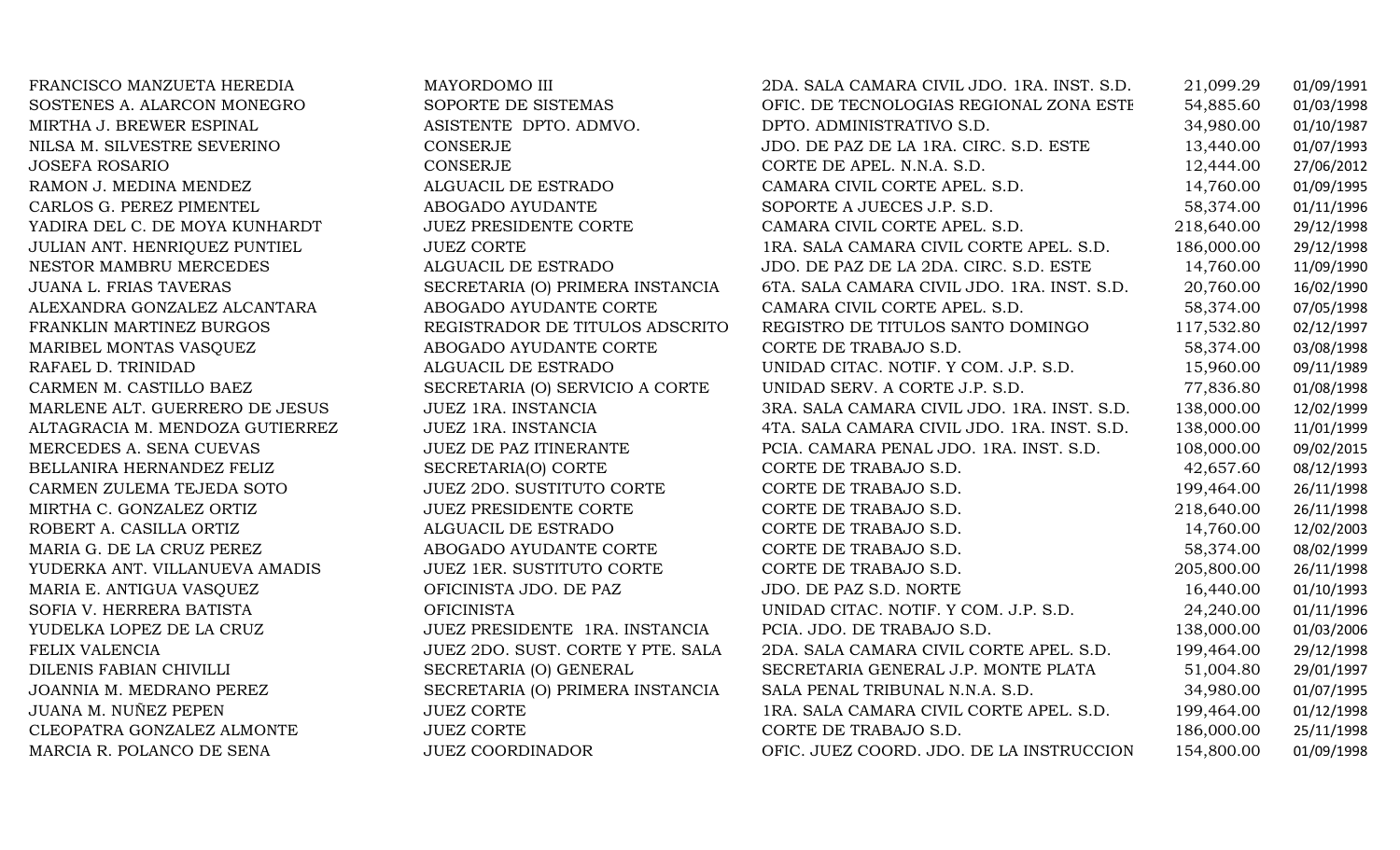| KAREN J. MEJIA PEREZ           | <b>JUEZ CORTE</b>                 | 1RA. SALA CAMARA PENAL CORTE APEL. S.D.                                             | 186,000.00 | 01/08/1998 |
|--------------------------------|-----------------------------------|-------------------------------------------------------------------------------------|------------|------------|
| EDUARDO J. SANCHEZ ORTIZ       | <b>JUEZ PRESIDENTE CORTE</b>      | CAMARA PENAL CORTE APEL. S.D.                                                       | 218,640.00 | 13/04/1998 |
| CARMEN S. DURAN SUGILIO        | OFICINISTA ATENCION USUARIO       | UNIDAD ATENCION AL USUARIO J.P. MONTE PI                                            | 38,640.00  | 20/10/1986 |
| NANCY UBALDO CRUZ              | SECRETARIA (O) PRIMERA INSTANCIA  | PCIA. Y 1RA. SALA CAMARA CIVIL JDO. 1RA. IN:                                        | 34,980.00  | 01/07/1992 |
| ROBERTO J. MARTINEZ PAULINO    | OFICINISTA JDO. DE PAZ            | JDO. DE PAZ DE LA 1RA. CIRC. S.D. ESTE                                              | 16,440.00  | 09/10/1969 |
| MARTHA SALAS DEL ROSARIO       | OFICINISTA 1RA. INSTANCIA         | SALA CIVIL TRIBUNAL N.N.A. S.D.                                                     | 20,760.00  | 18/12/1989 |
| BILEYSI A. DE LA CRUZ SOTO     | ABOGADO AYUDANTE 1RA. INST.       | SALA PENAL TRIBUNAL N.N.A. S.D.                                                     | 43,840.80  | 01/08/1994 |
| FLAVIA BRAZOBAN COCO           | SECRETARIA (O) PRIMERA INSTANCIA  | 1RA. SALA JDO. DE TRABAJO S.D.                                                      | 34,980.00  | 17/01/1990 |
| JOSEFINA ALT. POLANCO ROSADO   | SECRETARIA DEPTO. ADM.            | DPTO. ADMINISTRATIVO JUR. CIVIL S.D.                                                | 21,099.29  | 15/03/1988 |
| MANUEL A. HERNANDEZ VICTORIA   | JUEZ 2DO. SUST. CORTE Y PTE. SALA | 2DA. SALA CAMARA PENAL CORTE APEL. S.D.                                             | 199,464.00 | 29/12/1998 |
| PLACIDA JAVIER MERCEDES        | OFICINISTA JDO. DE PAZ            | JDO. DE PAZ S.D. NORTE                                                              | 16,440.00  | 16/01/1990 |
| ANALDITA JAVIER GARCIA         | OFICINISTA JDO. DE PAZ            | JDO. DE PAZ S.D. NORTE                                                              | 16,440.00  | 03/10/1989 |
| JHOVANNY G. TEJEDA MEDINA      | MENSAJERO EXTERNO                 | JDO. DE PAZ BOCA CHICA                                                              | 18,120.00  | 07/03/1990 |
| SOR B. MONTERO AMADOR          | SECRETARIA (O) JDO. DE PAZ        | JDO. DE PAZ BOCA CHICA                                                              | 29,580.00  | 13/09/1996 |
| RAMON A. CASTRO ROSADO         | SECRETARIA (O) JDO. DE PAZ        | JDO. DE PAZ ASUNTOS MUNIC. BOCA CHICA                                               | 29,580.00  | 15/03/1995 |
| EVILA ALT. TINEO NINA          | SECRETARIA (O) JDO. DE PAZ        | JDO. DE PAZ DE LA 1RA. CIRC. S.D. ESTE                                              | 29,580.00  | 01/11/1996 |
| DARIO GOMEZ HERRERA            | <b>JUEZ CORTE</b>                 | 1RA. SALA CAMARA PENAL CORTE APEL. S.D.                                             | 186,000.00 | 02/12/1998 |
| VICENTE PIMENTEL               | OFICINISTA 1RA. INSTANCIA         | 2DA. SALA JDO. DE TRABAJO S.D.                                                      | 20,760.00  | 01/12/1992 |
| DANILO ANT. CASTILLO           | ALGUACIL DE ESTRADO               | JDO. DE PAZ S.D. OESTE                                                              | 14,760.00  | 13/04/1987 |
| JORGE U. REYES JAQUEZ          | <b>JUEZ CORTE</b>                 | 2DA. SALA CAMARA CIVIL CORTE APEL. S.D.                                             | 186,000.00 | 02/12/1998 |
| ANGELITA SANTOS ROSARIO        | ABOGADO AYUDANTE 1RA. INST.       | 6TA. SALA CAMARA CIVIL JDO. 1RA. INST. S.D.                                         | 43,840.80  | 17/03/1992 |
| AUDELIO CASTRO SORIANO         | ALGUACIL DE ESTRADO               | JDO. DE PAZ BAYAGUANA                                                               | 13,800.00  | 28/06/1996 |
| DOMINGO E. GUZMAN ORTIZ        | SECRETARIA (O) JDO. DE PAZ        | JDO. DE PAZ BAYAGUANA                                                               | 29,580.00  | 11/01/1994 |
| VICTORIA MORENO SANTANA        | CONSERJE-MENSAJERO(A)             | JDO. DE PAZ BAYAGUANA                                                               | 12,444.00  | 19/03/1998 |
| ALFREDO AQUINO                 | ALGUACIL DE ESTRADO               | CAMARA CIVIL JDO. 1RA. INST. MONTE PLATA                                            | 13,800.00  | 20/10/1986 |
| CRUZ DE LOS SANTOS SORIANO     | CONSERJE-MENSAJERO(A)             | DPTO. ADMINISTRATIVO MONTE PLATA                                                    | 12,444.00  | 03/02/1992 |
| NICOLASA DE LOS SANTOS SORIANO | SECRETARIA (O) JDO. DE PAZ        | JDO. DE PAZ MONTE PLATA                                                             | 29,580.00  | 20/10/1986 |
| MARTIN A. ALCANTARA MORENO     | <b>JUEZ CORTE</b>                 | CORTE DE APEL. N.N.A. S.D.                                                          | 186,000.00 | 01/10/1992 |
| <b>JULIANA MORFA RAMIREZ</b>   | <b>JUEZ DE LA INSTRUCCION</b>     | 3ER. JDO. DE LA INSTRUCCION S.D.                                                    | 138,000.00 | 29/12/1998 |
| JOSE A. AGUERO OGANDO          | OFICINISTA JDO. DE PAZ            | JDO. DE PAZ SABANA GRANDE DE BOYA                                                   | 16,440.00  | 01/04/1999 |
| CRUCITA CUSTODIO SORIANO       | SECRETARIA (O) JDO. DE PAZ        | JDO. DE PAZ SABANA GRANDE DE BOYA                                                   | 29,580.00  | 01/11/1995 |
| <b>JULIO C. LARA FERREIRA</b>  | <b>JUEZ CORTE</b>                 | TRIBUNAL EJEC. SANCION ADOLES. S.D.                                                 | 186,000.00 | 01/07/1993 |
| JUAN DE D. RAMIREZ CASTRO      | JUEZ T.T.J.O.                     | TRIBUNAL DE TIERRAS J.O. MONTE PLATA                                                | 138,000.00 | 29/12/1998 |
| AURA M. HERNANDEZ CABA         |                                   | JUEZ 1ER. SUST. PTE. JDO. 1ERA. INSTAN 5TA. SALA CAMARA CIVIL JDO. 1ERA. INST. S.D. | 147,600.00 | 11/11/1992 |
|                                |                                   |                                                                                     |            |            |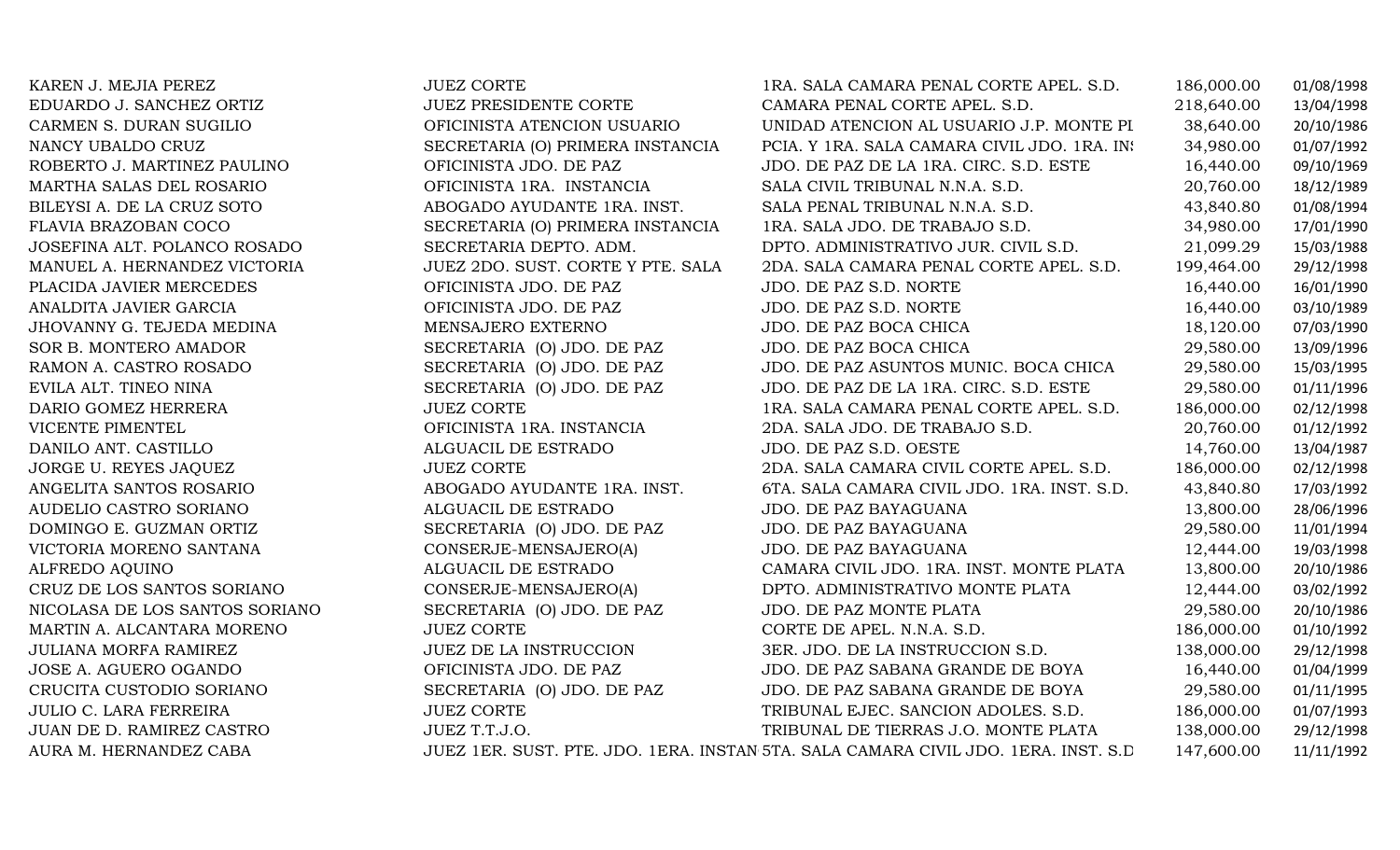| ENNIO R. DEL ROSARIO DE LOS SANTOS  | ALGUACIL DE ESTRADO                                                      | JDO. DE PAZ PERALVILLO                                                            | 13,800.00  | 01/04/1997 |
|-------------------------------------|--------------------------------------------------------------------------|-----------------------------------------------------------------------------------|------------|------------|
| <b>INES DE LOS SANTOS</b>           | CONSERJE-MENSAJERO(A)                                                    | JDO. DE PAZ PERALVILLO                                                            | 12,444.00  | 01/04/1997 |
| MARCIA Y. MENDEZ MEDINA             | JUEZ 1RA. INSTANCIA                                                      | 2DA. SALA CAMARA CIVIL JDO. 1RA. INST. S.D.                                       | 138,000.00 | 14/04/1998 |
| DANILO AMADOR QUEVEDO               | <b>JUEZ CORTE</b>                                                        | 3RA. SALA CAMARA PENAL CORTE APEL. S.D.                                           | 138,000.00 | 15/05/1998 |
| SARAH ALT. VERAS ALMANZAR           | <b>JUEZ CORTE</b>                                                        | 2DA. SALA CAMARA PENAL CORTE APEL. S.D.                                           | 186,000.00 | 12/08/1998 |
| LUZ M. RIVAS ROSARIO                | <b>JUEZ CORTE</b>                                                        | CORTE DE APEL. N.N.A. S.D.                                                        | 186,000.00 | 13/11/1991 |
| MELANIA LIRIANO GALAN               | ABOGADO AYUDANTE CORTE                                                   | CAMARA CIVIL CORTE APEL. S.D.                                                     | 58,374.00  | 23/04/1987 |
| YRIDANIA ALT. UBIERA SANTANA        | <b>OFICINISTA</b>                                                        | UNIDAD SERV. MERO TRAMITE J.P. MONTE PL/                                          | 20,760.00  | 23/03/1993 |
| <b>IVELISSE RODRIGUEZ</b>           | SECRETARIA (O) JDO. DE PAZ                                               | JDO. DE PAZ LOS ALCARRIZOS                                                        | 29,580.00  | 08/03/1994 |
| YSABEL GUZMAN PAREDES               |                                                                          | JUEZ 2DO.SUST. PTE. JDO. 1ERA. INSTAN(6TA. SALA CAMARA CIVIL JDO. 1RA. INST. S.D. | 147,600.00 | 01/03/1989 |
| CARLOS C. AQUINO JAVIER             | OFICINISTA 1RA. INSTANCIA                                                | 2DA. SALA CAMARA CIVIL JDO. 1RA. INST. S.D.                                       | 20,760.00  | 01/02/1999 |
| ALTAGRACIA E. MORENO GREEN          | OFICIAL MAYOR                                                            | REGISTRO DE TITULOS MONTE PLATA                                                   | 29,580.00  | 09/10/1996 |
| ELVIS R. PEREZ HENRIQUEZ            |                                                                          | ENCARGADO (A) TECNOLOGIAS REGIONAL OFIC. DE TECNOLOGIAS REGIONAL ZONA ESTE        | 117,532.80 | 05/10/1998 |
| CARMEN J. GOMEZ ARZENO              | <b>OFICINISTA</b>                                                        | UNIDAD CITAC. NOTIF. Y COM. J.P. S.D.                                             | 24,240.00  | 26/11/1990 |
| CASIMIRA MADE MONTERO               | ENCARGADO(A) OFICINA ADMINISTRATIVA DPTO. ADMINISTRATIVO JUR. CIVIL S.D. |                                                                                   | 45,600.00  | 01/11/1995 |
| BETZAIDA PEÑA PEÑA                  | SECRETARIA (O) JDO. DE PAZ                                               | JDO. DE PAZ PERALVILLO                                                            | 29,580.00  | 01/05/1999 |
| ELENA E. BERRIDO BADIA DE CONTRERAS | <b>JUEZ PRESIDENTE CORTE</b>                                             | CORTE DE APEL. N.N.A. S.D.                                                        | 218,640.00 | 01/05/1999 |
| LEONARDA QUEZADA BELEN              | JUEZ DE LA INSTRUCCION                                                   | 7MO. JDO. DE LA INSTRUCCION S.D.                                                  | 138,000.00 | 23/02/2007 |
| RAQUEL A. PEREZ VALENCIA            | OFICINISTA 1RA. INSTANCIA                                                | CAMARA PENAL JDO. 1RA. INST. MONTE PLATA                                          | 20,760.00  | 17/05/1999 |
| MARIA DEL S. CORDERO SEGURA         |                                                                          | JUEZ PRESIDENTE TRIBUNAL COLEGIADO 3ER. TRIBUNAL COL. C/P JDO. 1RA. INST. S.D.    | 138,000.00 | 01/06/1999 |
| WILLIAM R. ENCARNACION MEJIA        | <b>JUEZ CORTE</b>                                                        | CORTE DE APEL. N.N.A. S.D.                                                        | 186,000.00 | 01/06/1999 |
| MERCEDES J. SIRI CEPEDA             | ABOGADO AYUDANTE CORTE                                                   | CORTE DE TRABAJO S.D.                                                             | 58,374.00  | 01/07/1999 |
| ALBA MONTERO MONTERO                | <b>CONSERJE</b>                                                          | DPTO. ADMINISTRATIVO S.D.                                                         | 14,160.00  | 01/07/1999 |
| JENNY R. RODRIGUEZ COLON            | ABOGADO AYUDANTE                                                         | SOPORTE A JUECES J.P. S.D.                                                        | 58,374.00  | 09/07/1999 |
| MIRKA R. CORDERO AYBAR              | <b>OFICINISTA</b>                                                        | REGISTRO DE TITULOS MONTE PLATA                                                   | 24,240.00  | 26/07/1999 |
| EUNICE F. SUERO LEYBA               | <b>OFICINISTA</b>                                                        | REGISTRO DE TITULOS MONTE PLATA                                                   | 24,240.00  | 26/07/1999 |
| ERNESTO DE LA CRUZ                  | MENSAJERO INTERNO                                                        | DPTO. ADMINISTRATIVO MONTE PLATA                                                  | 12,444.00  | 26/07/1999 |
| SANDRA R. GONZALEZ CUEVAS           |                                                                          | ENCARGADO(A) OFICINA ADMINISTRATIVA DPTO. ADMINISTRATIVO JUR. LABORAL S.D.        | 45,600.00  | 09/08/1999 |
| RAMONA ALT. MOREL CRUZ              | OFICINISTA J.O.                                                          | TRIBUNAL DE TIERRAS J.O. MONTE PLATA                                              | 20,760.00  | 01/09/1999 |
| DOMINGO DE LEON GONZALEZ            | REGISTRADOR DE TITULOS                                                   | REGISTRO DE TITULOS MONTE PLATA                                                   | 126,000.00 | 02/08/1999 |
| EVELYN VALDEZ MARTINEZ              | JUEZ PRESIDENTE 1RA. INSTANCIA                                           | PCIA. CAMARA CIVIL JDO. 1RA. INST. S.D                                            | 154,800.00 | 09/08/1999 |
| MARTIN SANCHEZ DIAZ                 | <b>VIGILANTE</b>                                                         | JDO. DE PAZ ASUNTOS MUNIC. S.D. NORTE                                             | 13,800.00  | 06/09/1999 |
| EUDELINA SALVADOR REYES             | <b>JUEZ CORTE</b>                                                        | 1RA. SALA CAMARA PENAL CORTE APEL. S.D.                                           | 186,000.00 | 02/08/1999 |
| ALEXANDRA M. MARINE BALLATS         | ASIST. ADMINISTRATIVA                                                    | CENTRO DE ENTREVISTA S.D.                                                         | 44,092.80  | 03/09/2012 |
|                                     |                                                                          |                                                                                   |            |            |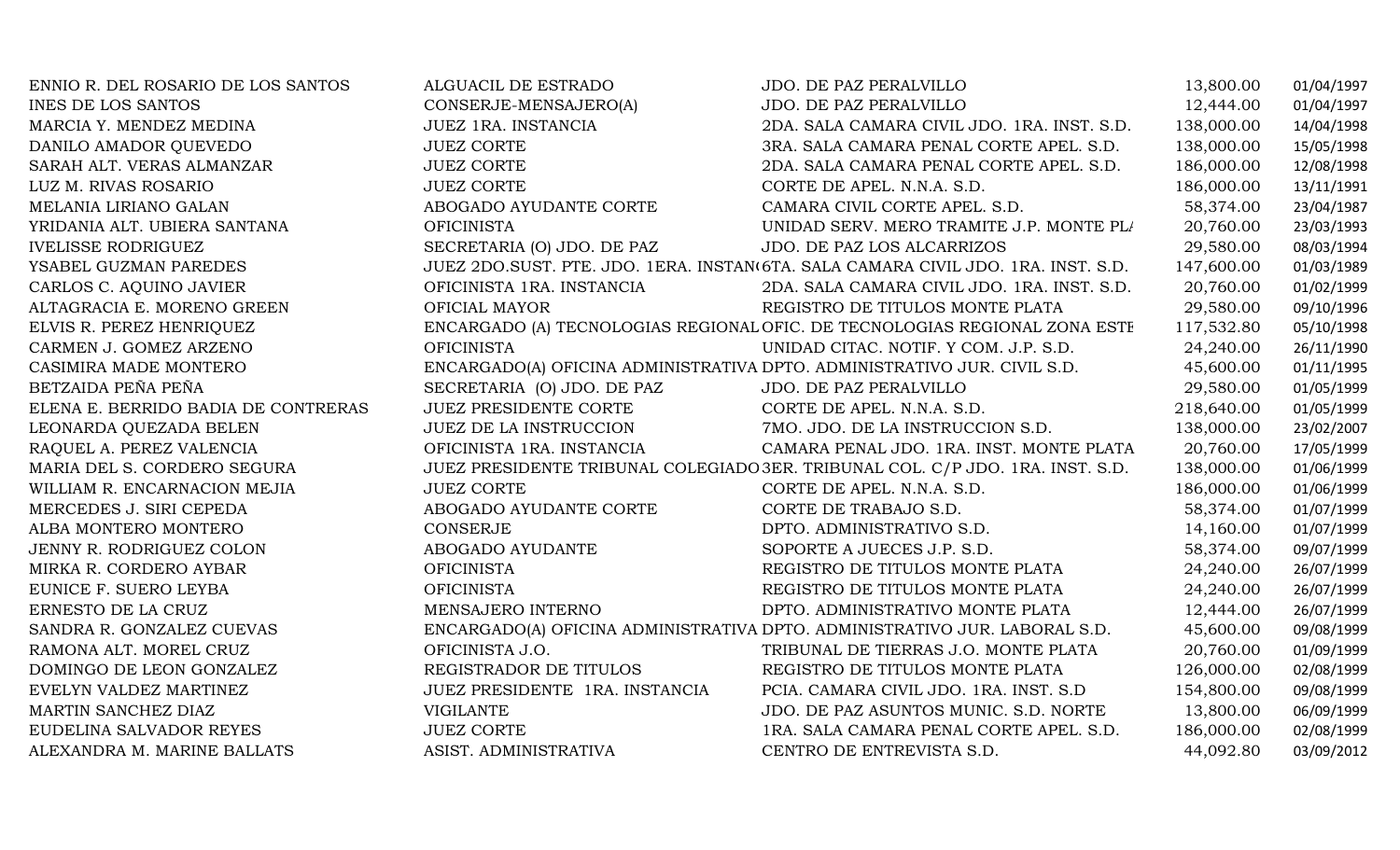| LUIS F. DE LOS SANTOS                | <b>VIGILANTE</b>            | JDO. DE PAZ ASUNTOS MUNIC. BOCA CHICA        | 13,800.00  | 10/09/1999 |
|--------------------------------------|-----------------------------|----------------------------------------------|------------|------------|
| JOSE A. MADERA FRANCISCO             | JUEZ CORTE                  | 2DA. SALA CAMARA PENAL CORTE APEL. S.D.      | 186,000.00 | 20/09/1999 |
| RAFAEL O. CASTILLO AGUASVIVA         | ALGUACIL DE ESTRADO         | 3RA. SALA CAMARA CIVIL JDO. 1RA. INST. S.D.  | 14,760.00  | 05/01/2000 |
| ROSALY Y. STEFANI BRITO              | JUEZ 1RA. INSTANCIA         | 1RA. SALA CAMARA PENAL JDO. 1RA. INST. S.D.  | 138,000.00 | 24/04/2000 |
| PEDRO ALB. TRINIDAD CASTILLO         | ALGUACIL DE ESTRADO         | JDO. DE PAZ SABANA GRANDE DE BOYA            | 13,800.00  | 04/10/2000 |
| LORENZO RODRIGUEZ RAMOS              | ALGUACIL DE ESTRADO         | UNIDAD CITAC. NOTIF. Y COM. J.P. S.D.        | 15,960.00  | 08/05/2013 |
| RAFAEL D. PEREZ PEREZ                | <b>JUEZ CORTE</b>           | 1RA. SALA CAMARA CIVIL CORTE APEL. S.D.      | 186,000.00 | 01/02/2001 |
| NATIVIDAD R. SANTOS                  | <b>JUEZ CORTE</b>           | 1RA. SALA CAMARA PENAL CORTE APEL. S.D.      | 186,000.00 | 01/02/2001 |
| FELIPE DE JS. MOLINA ABREU           | <b>JUEZ CORTE</b>           | 1RA. SALA CAMARA PENAL CORTE APEL. S.D.      | 186,000.00 | 01/02/2001 |
| NICOLAS MATEO                        | ALGUACIL DE ESTRADO         | CAMARA CIVIL CORTE APEL. S.D.                | 14,760.00  | 01/02/2001 |
| RAMON HERRERA CACERES                | ABOGADO AYUDANTE CORTE      | CORTE DE TRABAJO S.D.                        | 58,374.00  | 01/02/2001 |
| <b>VALENTIN MIESES</b>               | ALGUACIL DE ESTRADO         | JDO. DE PAZ MONTE PLATA                      | 13,800.00  | 01/03/2001 |
| RICHARD F. AQUINO NATERA             | JUEZ EJEC. DE LA PENA       | TRIBUNAL EJEC. DE LA PENA S.D.               | 138,000.00 | 01/02/2001 |
| RAMON A. POLANCO CRUZ                | ALGUACIL DE ESTRADO         | PCIA. Y 1RA. SALA CAMARA CIVIL JDO. 1RA. IN: | 14,760.00  | 20/02/2001 |
| MINERVA DICENT TIBREY                | ABOGADO AYUDANTE 1RA. INST. | SALA CIVIL TRIBUNAL N.N.A. S.D.              | 43,840.80  | 01/02/2001 |
| CARMEN A. QUEZADA MORENO             | OFICINISTA JDO. DE PAZ      | JDO. DE PAZ DE LA 1RA. CIRC. S.D. ESTE       | 16,440.00  | 02/04/2001 |
| MANUEL DE LOS S. RODRIGUEZ CONTRERAS | SOPORTE TECNICO I           | OFIC. DE TECNOLOGIAS REGIONAL ZONA ESTE      | 44,880.00  | 02/04/2001 |
| YEIMI ALT. BRITO HERRERA             | <b>OFICINISTA</b>           | UNIDAD SERV. MERO TRAMITE J.P. MONTE PL/     | 20,760.00  | 04/04/2001 |
| RAMELI ALT. SANCHEZ MANZUETA         | SECRETARIA (O) JDO. DE PAZ  | JDO. DE PAZ YAMASA                           | 29,580.00  | 23/04/2001 |
| ALEXANDRA ROSA AQUINO                | MENSAJERO INTERNO           | DPTO. ADMINISTRATIVO MONTE PLATA             | 12,444.00  | 02/05/2001 |
| LUIS R. LEGER PINEDA                 | ABOGADO AYUDANTE CORTE      | CAMARA CIVIL CORTE APEL. S.D.                | 58,374.00  | 01/06/2001 |
| <b>JUANA B. PASCUAL</b>              | <b>ARCHIVISTA</b>           | OFIC. DE ARCHIVO JUDICIAL PJ MONTE PLATA     | 16,440.00  | 01/06/2001 |
| WENDY POLANCO SANTOS                 | JUEZ DE LA INSTRUCCION      | 6TO. JDO. DE LA INSTRUCCION S.D              | 138,000.00 | 01/03/2006 |
| JOHANNA G. REYES MOQUETE             | <b>JUEZ DE PAZ</b>          | JDO. DE PAZ PERALVILLO                       | 108,000.00 | 02/07/2001 |
| YULANDI COCO DE LA ROSA              | ABOGADO AYUDANTE 1RA. INST. | 2DA. SALA CAMARA CIVIL JDO. 1RA. INST. S.D.  | 43,840.80  | 01/08/2001 |
| ELKA M. REYES OLIVO                  | JUEZ 1RA. INSTANCIA         | SALA CIVIL TRIBUNAL N.N.A. S.D.              | 138,000.00 | 29/10/2001 |
| MARIA L. MARTES CASTRO               | OFICINISTA 1RA. INSTANCIA   | 4TA. SALA CAMARA CIVIL JDO. 1RA. INST. S.D.  | 20,760.00  | 19/11/2001 |
| REYMUND A. HERNANDEZ RUBIO           | ALGUACIL DE ESTRADO         | PCIA. Y 1RA. SALA CAMARA CIVIL JDO. 1RA. IN: | 14,760.00  | 26/11/2007 |
| ERODIS SAMORA RODRIGUEZ              | MAYORDOMO I                 | DPTO. ADMINISTRATIVO S.D.                    | 18,720.00  | 11/02/2002 |
| PEDRO A. CHEVALIER DIAZ              | SOPORTE TECNICO I           | OFIC. DE TECNOLOGIAS REGIONAL ZONA ESTE      | 42,657.60  | 11/02/2002 |
| ADA M. PETIT PEREZ                   | OFICINISTA JDO. DE PAZ      | JDO. DE PAZ DE LA 1RA. CIRC. S.D. ESTE       | 16,440.00  | 04/04/2002 |
| ROSARIO FELIZ CASTILLO               | ALGUACIL DE ESTRADO         | UNIDAD CITAC. NOTIF. Y COM. J.P. S.D.        | 14,760.00  | 08/04/2002 |
| MONICA A. BAUTISTA GONZALEZ          | <b>OFICINISTA</b>           | UNIDAD DE AUDIENCIAS J.P. S.D.               | 24,240.00  | 03/09/2007 |
| YENNY C. MUÑOZ MUÑOZ                 | JUEZ DE LA INSTRUCCION      | 5TO. JDO. DE LA INSTRUCCION S.D.             | 138,000.00 | 03/06/2002 |
|                                      |                             |                                              |            |            |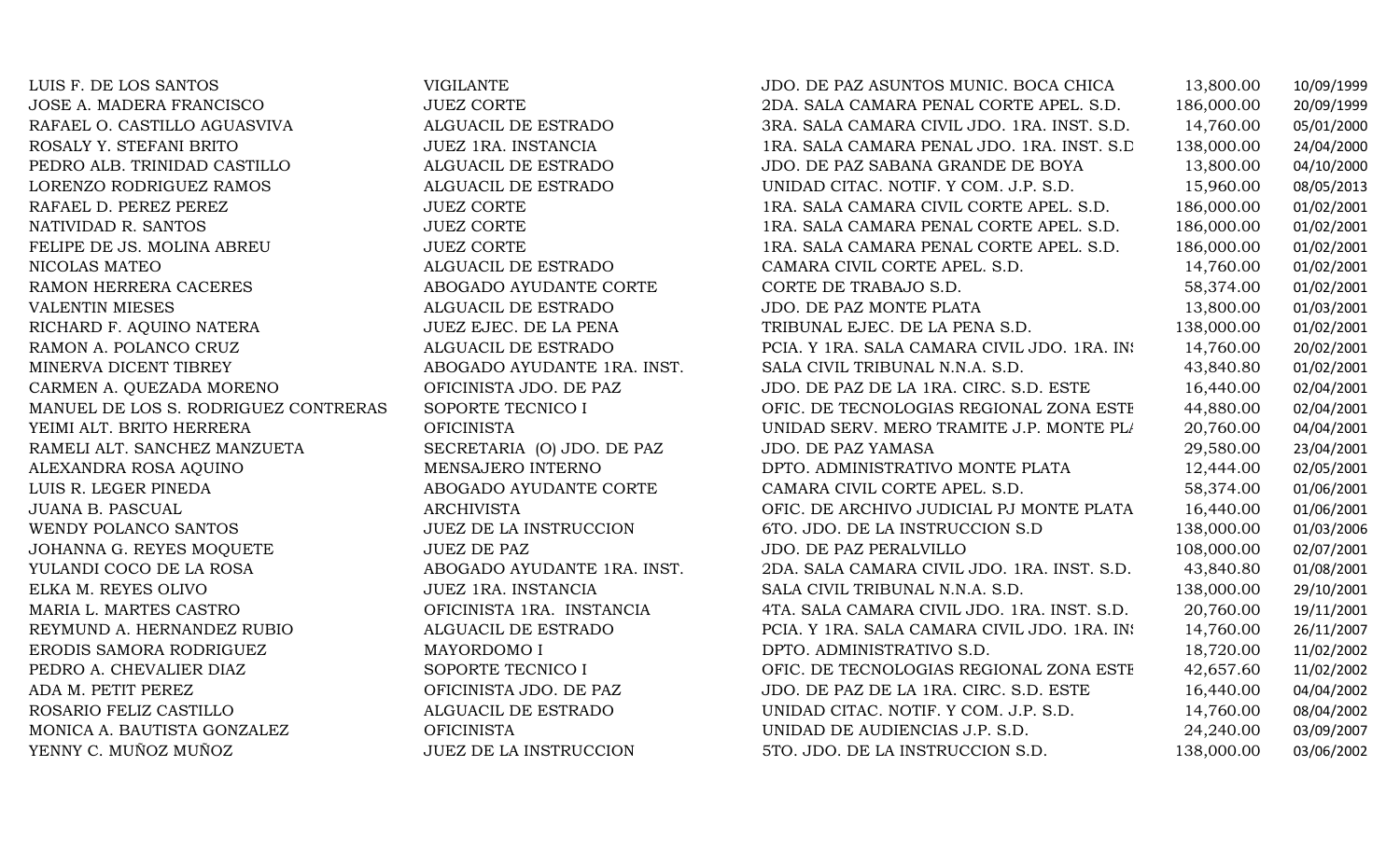| ANDREA PERALTA                  | CONSERJE                                                                | DPTO. ADMINISTRATIVO JUR. LABORAL S.D.                                         | 12,444.00  | 01/07/2002 |
|---------------------------------|-------------------------------------------------------------------------|--------------------------------------------------------------------------------|------------|------------|
| RAFAEL ANT. MARTINEZ BUENO      | MENSAJERO EXTERNO                                                       | DPTO. ADMINISTRATIVO JUR. N.N.A. S.D.                                          | 18,120.00  | 05/08/2002 |
| <b>GABRIELA FABIAN MUESES</b>   | OFICINISTA JDO. DE PAZ                                                  | <b>JDO. DE PAZ BAYAGUANA</b>                                                   | 16,440.00  | 16/10/2002 |
| KELVIN R. HERNANDEZ JAVIER      | OFICINISTA 1RA. INSTANCIA                                               | 3RA. SALA JDO. DE TRABAJO S.D.                                                 | 20,760.00  | 03/02/2003 |
| MELANIA E. DE LA CRUZ VARGAS    | JUEZ 1RA. INSTANCIA                                                     | 3RA. SALA JDO. DE TRABAJO S.D.                                                 | 138,000.00 | 23/02/2009 |
| MARTHA C. DIAZ DE ESPINOSA      | SECRETARIA (O) PRIMERA INSTANCIA                                        | TRIBUNAL DE TIERRAS J.O. MONTE PLATA                                           | 28,860.00  | 18/05/2015 |
| ELADIO MORENO GUERRERO          | ALGUACIL DE ESTRADO                                                     | UNIDAD CITAC. NOTIF. Y COM. J.P. MONTE PLA                                     | 15,960.00  | 17/03/2003 |
| CANDY M. GOMEZ ULLOA            | ABOGADO AYUDANTE 1RA. INST.                                             | 1RA. SALA JDO. DE TRABAJO S.D.                                                 | 43,840.80  | 01/05/2014 |
| INDIRA CARMONA TAVAREZ          | SECRETARIA (O) JDO. DE PAZ                                              | JDO. DE PAZ ASUNTOS MUNIC. S.D. NORTE                                          | 29,580.00  | 07/04/2003 |
| KATIA M. GOMEZ GERMAN           | <b>JUEZ CORTE</b>                                                       | 2DA. SALA CAMARA CIVIL CORTE APEL. S.D.                                        | 186,000.00 | 01/04/2003 |
| ADALGISA S. TORRES MATEO        | <b>OFICINISTA</b>                                                       | SOPORTE A JUECES J.P. S.D.                                                     | 29,670.00  | 01/07/2003 |
| KATI Y. VASQUEZ MEJIA           | OFICINISTA CORTE                                                        | CORTE DE TRABAJO S.D.                                                          | 24,240.00  | 02/07/2003 |
| <b>JOSEFINA UBIERA GUERRERO</b> |                                                                         | JUEZ PRESIDENTE TRIBUNAL COLEGIADO 2DO. TRIBUNAL COL. C/P JDO. 1RA. INST. S.D. | 138,000.00 | 04/07/2003 |
| VICTOR H. MARTE GONZALEZ        | ADMINISTRADOR DE RED                                                    | OFIC. DE TECNOLOGIAS REGIONAL ZONA ESTE                                        | 54,885.60  | 04/08/2003 |
| IVETTE C. CALCAGÑO PEÑA         | SECRETARIA (O) SERVICIO JDOS. 1RA. INSUNIDAD SERV. 1RA. INST. J.P. S.D. |                                                                                | 77,836.80  | 04/08/2003 |
| KENIA RIVAS DUVAL               | <b>CONSERJE</b>                                                         | DPTO. ADMINISTRATIVO JUR. CIVIL S.D.                                           | 12,444.00  | 13/08/2003 |
| PETRA M. TEJADA HIDALGO         | CONSERJE                                                                | 4TA. SALA CAMARA CIVIL JDO. 1RA. INST. S.D.                                    | 12,444.00  | 13/08/2003 |
| MARY B. RAMIREZ JIMENEZ         | JUEZ DE PAZ ITINERANTE                                                  | OFIC. JUEZ COORD. JDO. DE LA INSTRUCCION                                       | 108,000.00 | 01/10/2014 |
| MIGUEL A. DE JESUS              | ALGUACIL DE ESTRADO                                                     | 2DA. SALA CAMARA CIVIL JDO. 1RA. INST. S.D.                                    | 14,760.00  | 01/09/2003 |
| JOSE L. FELIPE ALBURQUERQUE     | OFICINISTA CORTE                                                        | CORTE DE TRABAJO S.D.                                                          | 24,240.00  | 05/09/2003 |
| ELIGIA ALT. ROJAS ANTIGUA       | ABOGADO AYUDANTE                                                        | SOPORTE A JUECES J.P. S.D.                                                     | 58,374.00  | 17/09/2003 |
| ANA V. SUAREZ SUERO             | SECRETARIA (O) PRIMERA INSTANCIA                                        | 2DA. SALA JDO. DE TRABAJO S.D.                                                 | 34,980.00  | 23/09/2003 |
| LEONOR TEJADA                   | CONSERJE                                                                | 2DA. SALA CAMARA CIVIL JDO. 1RA. INST. S.D.                                    | 14,160.00  | 25/09/2003 |
| MARYERI PEÑA LIRIANO            | <b>OFICINISTA</b>                                                       | UNIDAD DE AUDIENCIAS J.P. S.D.                                                 | 24,240.00  | 04/04/2011 |
| WALDIS C. VALDEZ PAULINO        | <b>OFICINISTA</b>                                                       | UNIDAD DE AUDIENCIAS J.P. S.D.                                                 | 24,240.00  | 06/10/2003 |
| CRISTINO JACKSON JIMENEZ        | ALGUACIL DE ESTRADO                                                     | 5TA. SALA CAMARA CIVIL JDO. 1ERA. INST. S.D.                                   | 14,760.00  | 03/10/2003 |
| FRANCIS CEPEDA CRUZ             | ABOGADO AYUDANTE CORTE                                                  | CAMARA CIVIL CORTE APEL. S.D.                                                  | 58,374.00  | 13/10/2003 |
| IRIS J. CASTILLO PHILLIPPE      | ABOGADO AYUDANTE                                                        | SOPORTE A JUECES J.P. S.D.                                                     | 58,374.00  | 03/10/2003 |
| YESENIA ARIAS MORALES           | <b>JUEZ CORTE</b>                                                       | CORTE DE TRABAJO S.D.                                                          | 154,800.00 | 01/01/2003 |
| JOSE J. FRAGOSO CONTRERAS       | ALGUACIL DE ESTRADO                                                     | UNIDAD CITAC. NOTIF. Y COM. J.P. S.D.                                          | 15,960.00  | 05/11/2003 |
| PILAR ANT. RUFINO DIAZ          | <b>JUEZ CORTE</b>                                                       | 2DA. SALA CAMARA PENAL CORTE APEL. S.D.                                        | 186,000.00 | 01/10/2003 |
| WENDY ALT. VALDEZ               | <b>JUEZ CORTE</b>                                                       | 2DA. SALA CAMARA PENAL CORTE APEL. S.D.                                        | 186,000.00 | 01/10/2003 |
| ALEXIS A. GOMEZ GERALDINO       | <b>JUEZ CORTE</b>                                                       | CORTE DE TRABAJO S.D.                                                          | 186,000.00 | 01/10/2003 |
| ANELSA D. ROSARIO MEJIA         | SUPERVISOR CENTRO DE CITACIONES                                         | UNIDAD CITAC. NOTIF. Y COM. J.P. S.D.                                          | 77,836.80  | 03/11/2003 |
|                                 |                                                                         |                                                                                |            |            |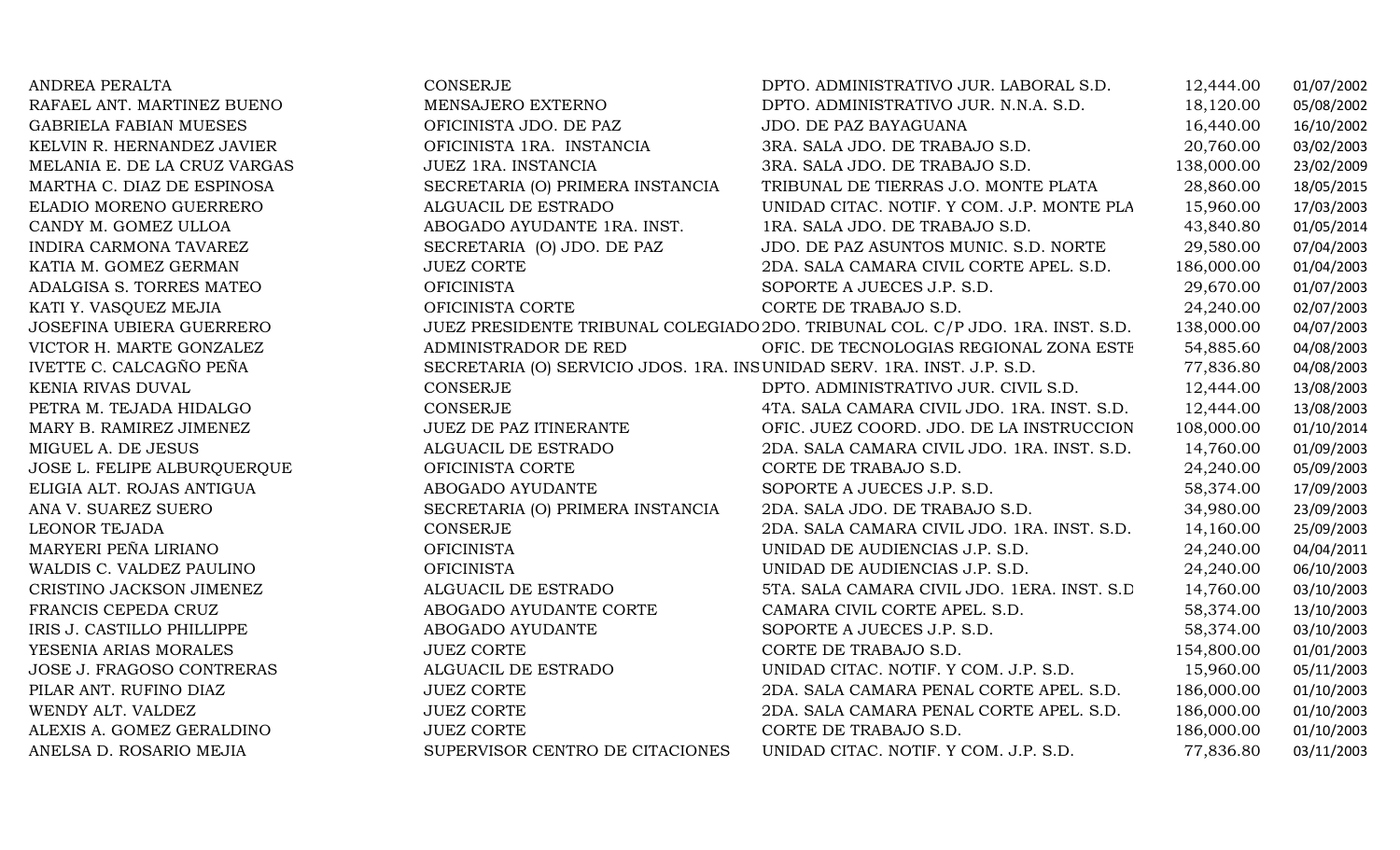| LUZ DEL C. ABREU MARTE              |                                                               | SECRETARIA (O) SERVICIO A LA INSTRUCC UNIDAD SERV. A LA INSTRUCCION J.P. S.D.   | 77,836.80  | 05/02/2004 |
|-------------------------------------|---------------------------------------------------------------|---------------------------------------------------------------------------------|------------|------------|
| ANTONIO P. CAMACHO DELGADILLO       | ENCARGADO(A) OFICINA ADMINISTRATIVA DPTO. ADMINISTRATIVO S.D. |                                                                                 | 81,952.80  | 22/08/2006 |
| FIDEL ZAMORA SANTOS                 | MENSAJERO EXTERNO                                             | PCIA. Y 1RA. SALA CAMARA CIVIL JDO. 1RA. IN:                                    | 18,120.00  | 23/03/2004 |
| FRANCISCO ANT. DEL ROSARIO SANTIAGO | MAYORDOMO I                                                   | DPTO. ADMINISTRATIVO S.D.                                                       | 20,160.00  | 30/04/2004 |
| RAMONA VASQUEZ BAUTISTA             | REPRODUCTOR DE DOCUMENTOS                                     | DPTO. ADMINISTRATIVO JUR. CIVIL S.D.                                            | 15,840.00  | 21/04/2004 |
| MARTINA RAMIREZ MEJIA               | ARCHIVISTA                                                    | CAMARA PENAL CORTE APEL. S.D.                                                   | 12,444.00  | 12/04/2004 |
| WENDY J. TAVERA SOSA                | <b>ARCHIVISTA</b>                                             | 2DA. SALA CAMARA CIVIL JDO. 1RA. INST. S.D.                                     | 13,920.00  | 10/05/2004 |
| ERNESTO B. EVERTZ RODRIGUEZ         | JUEZ 1RA. INSTANCIA                                           | 1RA. SALA JDO. DE TRABAJO S.D.                                                  | 138,000.00 | 18/05/2004 |
| WARYZ GONZALEZ MENDEZ               | ABOGADO AYUDANTE                                              | SOPORTE A JUECES J.P. S.D.                                                      | 58,374.00  | 18/05/2004 |
| ANGELICA P. PIMENTEL SOLIS          | ABOGADO AYUDANTE                                              | SOPORTE A JUECES J.P. S.D.                                                      | 58,374.00  | 18/05/2004 |
| GERMANIA MANZANILLO SUAREZ          | <b>OFICINISTA</b>                                             | UNIDAD SERV. A LA INSTRUCCION J.P. S.D.                                         | 24,240.00  | 01/08/2006 |
| MANUEL R. GIRON                     | MAYORDOMO III                                                 | JDO. DE PAZ DE LA 1RA. CIRC. S.D. ESTE                                          | 15,840.00  | 20/07/2004 |
| SANDRA PAULINO LOPEZ                | OFICINISTA CORTE                                              | CORTE DE TRABAJO S.D.                                                           | 24,240.00  | 20/07/2004 |
| MARIA R. CARELA MATEO               | ABOGADO AYUDANTE                                              | SOPORTE A JUECES J.P. S.D.                                                      | 58,374.00  | 28/07/2004 |
| CESAR A. CUSTODIO URBAEZ            | <b>OFICINISTA</b>                                             | SOPORTE A JUECES J.P. MONTE PLATA                                               | 20,760.00  | 03/09/2004 |
| ROSALBA CEPIN GONZALEZ              | ALGUACIL DE ESTRADO                                           | JDO. DE PAZ LOS ALCARRIZOS                                                      | 14,760.00  | 11/08/2016 |
| JOSE G. BAUTISTA VARGAS             | JUEZ JDO. DE TRABAJO                                          | 4TA. SALA JDO. DE TRABAJO S.D.                                                  | 138,000.00 | 22/11/2004 |
| <b>JULIO A. AYBAR ORTIZ</b>         | JUEZ SUST. PTE. COLEGIADO                                     | 1ER. TRIBUNAL COL. C/P JDO. 1RA. INST. S.D.                                     | 138,000.00 | 01/12/2004 |
| EVA L. PEREZ QUEZADA                | REGISTRADOR DE TITULOS ADSCRITO                               | REGISTRO DE TITULOS SANTO DOMINGO                                               | 117,532.80 | 09/12/2004 |
| CARMEN Y. FULCAR AYBAR              | ABOGADO AYUDANTE CORTE                                        | CAMARA CIVIL CORTE APEL. S.D.                                                   | 58,374.00  | 01/03/2005 |
| JUAN P. ORTIZ PEGUERO               | JUEZ 1RA. INSTANCIA                                           | CAMARA PENAL JDO. 1RA. INST. MONTE PLATA                                        | 138,000.00 | 04/02/2005 |
| LEIDY I. ALCANTARA MANZUETA         | <b>JUEZ 1RA. INSTANCIA</b>                                    | 1RA. SALA CAMARA CIVIL JDO. 1RA. INST. S.D                                      | 138,000.00 | 04/02/2005 |
| ELIZABETH E. RODRIGUEZ ESPINAL      |                                                               | JUEZ PRESIDENTE TRIBUNAL COLEGIADO 1ER. TRIBUNAL COL. C/P JDO. 1RA. INST. S.D.  | 138,000.00 | 04/02/2005 |
| LEANDRO V. CASTILLO TORRES          |                                                               | ENCARGADO(A) OFICINA ADMINISTRATIVA 2DA. SALA CAMARA CIVIL JDO. 1RA. INST. S.D. | 45,600.00  | 22/03/2005 |
| SANTA M. SORIANO DE LA GUARDA       | CONSERJE                                                      | JDO. DE PAZ ASUNTOS MUNIC. BOCA CHICA                                           | 12,444.00  | 16/03/2005 |
| MARITZA ENCARNACION RAMON           | ABOGADO AYUDANTE 1RA. INST.                                   | 2DA. SALA CAMARA CIVIL JDO. 1RA. INST. S.D.                                     | 43,840.80  | 30/03/2005 |
| MARGARITA H. ROBLES REYES           | ABOGADO AYUDANTE                                              | SOPORTE A JUECES J.P. S.D.                                                      | 43,840.80  | 29/03/2006 |
| STEPHANIE C. LUGO SUAREZ            | OFICINISTA 1RA. INSTANCIA                                     | PCIA. Y 1RA. SALA CAMARA CIVIL JDO. 1RA. IN:                                    | 16,440.00  | 01/06/2005 |
| JORGE AQUINO AMPARO                 | ALGUACIL DE ESTRADO                                           | 6TA. SALA CAMARA CIVIL JDO. 1RA. INST. S.D.                                     | 14,760.00  | 13/06/2005 |
| HECTOR M. PEREYRA GENAO             | ABOGADO AYUDANTE 1RA. INST.                                   | SALA CIVIL TRIBUNAL N.N.A. S.D.                                                 | 43,840.80  | 01/07/2005 |
| VITALINA M. ALBERTO GOMEZ           | ARCHIVISTA                                                    | OFIC. DE ARCHIVO JUDICIAL PJ MONTE PLATA                                        | 16,440.00  | 13/07/2005 |
| JOSE A. MARTINEZ                    | <b>OFICINISTA</b>                                             | UNIDAD SERV. 1RA. INST. J.P. S.D.                                               | 24,240.00  | 18/07/2005 |
| SANTO C. CARRASCO PEREZ             | ALGUACIL DE ESTRADO                                           | UNIDAD CITAC. NOTIF. Y COM. J.P. S.D.                                           | 15,960.00  | 16/08/2005 |
| CLARA Y. RIVERA FRANCO              | JUEZ DE LA INSTRUCCION                                        | 6TO. JDO. DE LA INSTRUCCION S.D                                                 | 138,000.00 | 02/08/2005 |
|                                     |                                                               |                                                                                 |            |            |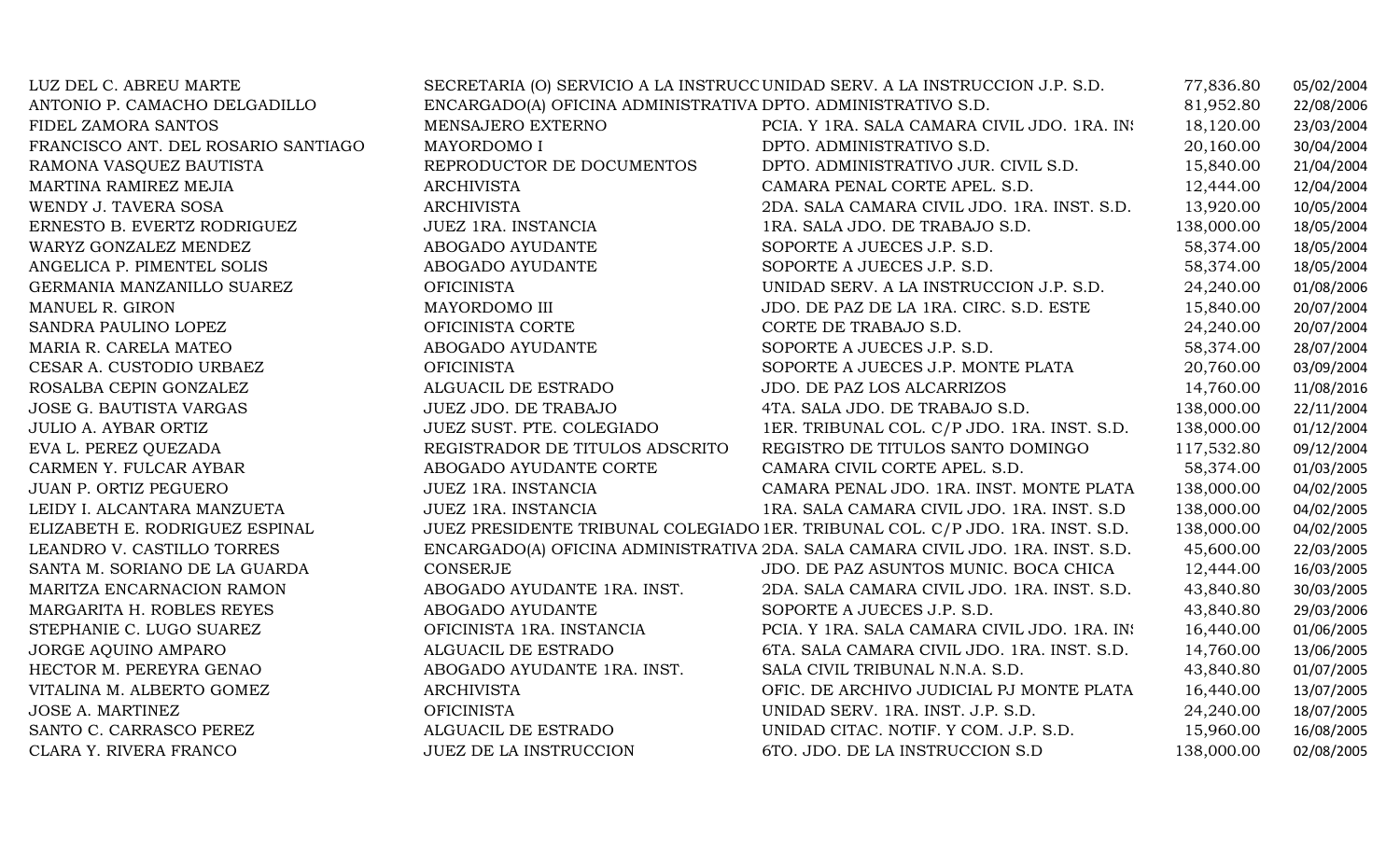| CANDI N. PERALTA BERROA             | OFICINISTA CORTE                 | CAMARA CIVIL CORTE APEL. S.D.                                                  | 24,240.00  | 17/08/2005 |
|-------------------------------------|----------------------------------|--------------------------------------------------------------------------------|------------|------------|
| GREGORIA ANT. MONTERO ROSARIO       | <b>OFICINISTA</b>                | UNIDAD SERV. A LA INSTRUCCION J.P. S.D.                                        | 46,434.04  | 13/09/2005 |
| ISAURA M. GUERRERO MEDRANO          | OFICINISTA 1RA. INSTANCIA        | SALA PENAL TRIBUNAL N.N.A. S.D.                                                | 20,760.00  | 15/09/2005 |
| JOSE A. PIMENTEL AQUINO             | SECRETARIA (O) PRIMERA INSTANCIA | 2DA. SALA CAMARA CIVIL JDO. 1RA. INST. S.D.                                    | 34,980.00  | 03/10/2005 |
| MIROSSI J. CHANG GARCIA             | COORDINADOR(A) DE ENTREVISTAS    | CENTRO DE ENTREVISTA S.D.                                                      | 61,776.00  | 04/10/2005 |
| LETICIA MARTINEZ NOBOA              | <b>JUEZ DE LA INSTRUCCION</b>    | 1ER. JDO. DE LA INSTRUCCION S.D.                                               | 138,000.00 | 06/10/2005 |
| KATHERINE N. EGALITE MERCADO        | ABOGADO AYUDANTE                 | SOPORTE A JUECES J.P. S.D.                                                     | 58,374.00  | 01/11/2005 |
| <b>JOVANNY PANTALEON SALAS</b>      | ALGUACIL DE ESTRADO              | JDO. DE PAZ BOCA CHICA                                                         | 14,760.00  | 28/11/2005 |
| EDUARDO DE LOS SANTOS ROSARIO       |                                  | JUEZ PTE.CAMARA PENAL JDO. DE 1ERA. 2DA. SALA CAMARA PENAL JDO. 1RA. INST. S.L | 154,800.00 | 01/12/2005 |
| ANHELIA G. CASTRO CUEVAS            | OFICINISTA JDO. DE PAZ           | JDO. DE PAZ ASUNTOS MUNIC. BOCA CHICA                                          | 16,440.00  | 01/11/2005 |
| YESSENIA PADILLA BELEN              | REGISTRADOR DE TITULOS           | REGISTRO DE TITULOS SANTO DOMINGO                                              | 138,000.00 | 02/01/2006 |
| YESENIA REYES ROJAS                 | <b>SECRETARIA</b>                | REGISTRO DE TITULOS SANTO DOMINGO                                              | 34,980.00  | 10/01/2006 |
| ZUNILDA ANT. REYES DE LOS SANTOS    | REGISTRADOR DE TITULOS ADSCRITO  | REGISTRO DE TITULOS SANTO DOMINGO                                              | 126,000.00 | 07/02/2006 |
| MICHEL GARCIA DE LA CRUZ            | <b>OFICINISTA</b>                | UNIDAD CITAC. NOTIF. Y COM. J.P. S.D.                                          | 24,240.00  | 02/01/2006 |
| DAURYS D. GARCIA GONZALEZ           | AUX. RECEPCION Y ENTREGA         | REGISTRO DE TITULOS SANTO DOMINGO                                              | 24,240.00  | 10/01/2006 |
| SCARLET E. RIVERA SANCHEZ           | SOPORTE TECNICO I                | OFIC. DE TECNOLOGIAS REGIONAL ZONA ESTE                                        | 42,657.60  | 01/02/2006 |
| MANUEL ANT. MADRIGAL                | ABOGADO AYUDANTE                 | SOPORTE A JUECES J.P. S.D.                                                     | 58,374.00  | 01/02/2006 |
| HILDA N. SANCHEZ LUNA               | <b>JUEZ DE PAZ</b>               | JDO. DE PAZ S.D. NORTE                                                         | 108,000.00 | 01/02/2006 |
| ANA B. PAULINO ESPINAL              | <b>CONSERJE</b>                  | DPTO. ADMINISTRATIVO S.D.                                                      | 13,440.00  | 23/01/2006 |
| KEILA M. GUEVARA VILLANUEVA         | CONSERJE                         | DPTO. ADMINISTRATIVO JUR. CIVIL S.D.                                           | 13,440.00  | 23/01/2006 |
| DIANA P. MORENO RODRIGUEZ           | JUEZ 1RA. INSTANCIA              | 1ER. TRIBUNAL COL. C/P JDO. 1RA. INST. S.D.                                    | 138,000.00 | 09/02/2006 |
| ROSANNA SANCHEZ PEÑA                | REGISTRADOR DE TITULOS ADSCRITO  | REGISTRO DE TITULOS SANTO DOMINGO                                              | 117,532.80 | 03/04/2006 |
| NELSON E. ROMERO ALBA               | JUEZ SUST. PTE. COLEGIADO        | 3ER. TRIBUNAL COL. C/P JDO. 1RA. INST. S.D.                                    | 138,000.00 | 18/04/2006 |
| KATHERINE LARA MAÑANA               | JUEZ DE LA INSTRUCCION           | JDO. DE LA INSTRUCCION MONTE PLATA                                             | 138,000.00 | 15/05/2006 |
| DANIEL ANT. BELLO RODRIGUEZ         | <b>VIGILANTE</b>                 | JDO. DE PAZ ASUNTOS MUNIC. BOCA CHICA                                          | 13,800.00  | 03/04/2006 |
| EUGENIO I. DE LA ROSA DE LOS SANTOS | ALGUACIL DE ESTRADO              | SALA CIVIL TRIBUNAL N.N.A. S.D.                                                | 15,960.00  | 07/06/2006 |
| GINA E. JIMENEZ GOMEZ               | ABOGADO AYUDANTE                 | SOPORTE A JUECES J.P. S.D.                                                     | 58,374.00  | 20/06/2006 |
| RAFAEL J. REYES PAULINO             | <b>OFICINISTA</b>                | UNIDAD SERV. A LA INSTRUCCION J.P. S.D.                                        | 24,240.00  | 22/06/2006 |
| AMIN POLANCO ACEVEDO                | <b>OFICINISTA</b>                | UNIDAD SERV. 1RA. INST. J.P. S.D.                                              | 24,240.00  | 13/07/2006 |
| SANDY A. OLMOS GONZALEZ             | MENSAJERO EXTERNO                | 2DA. SALA CAMARA CIVIL JDO. 1RA. INST. S.D.                                    | 12,444.00  | 17/07/2006 |
| CESAR O. CASTILLO LARA              | <b>OFICINISTA</b>                | UNIDAD CITAC. NOTIF. Y COM. J.P. S.D.                                          | 24,240.00  | 01/08/2006 |
| BENJAMIN ROBLES JACINTO             | ALGUACIL DE ESTRADO              | CAMARA PENAL CORTE APEL. S.D.                                                  | 15,960.00  | 07/08/2006 |
| LOURDES P. ROSADO MARTINEZ          | OFICINISTA CORTE                 | CAMARA PENAL CORTE APEL. S.D.                                                  | 20,760.00  | 01/09/2006 |
| LEONOR C. CASTILLO                  | SECRETARIA(O) CORTE              | CAMARA CIVIL CORTE APEL. S.D.                                                  | 42,657.60  | 21/08/2006 |
|                                     |                                  |                                                                                |            |            |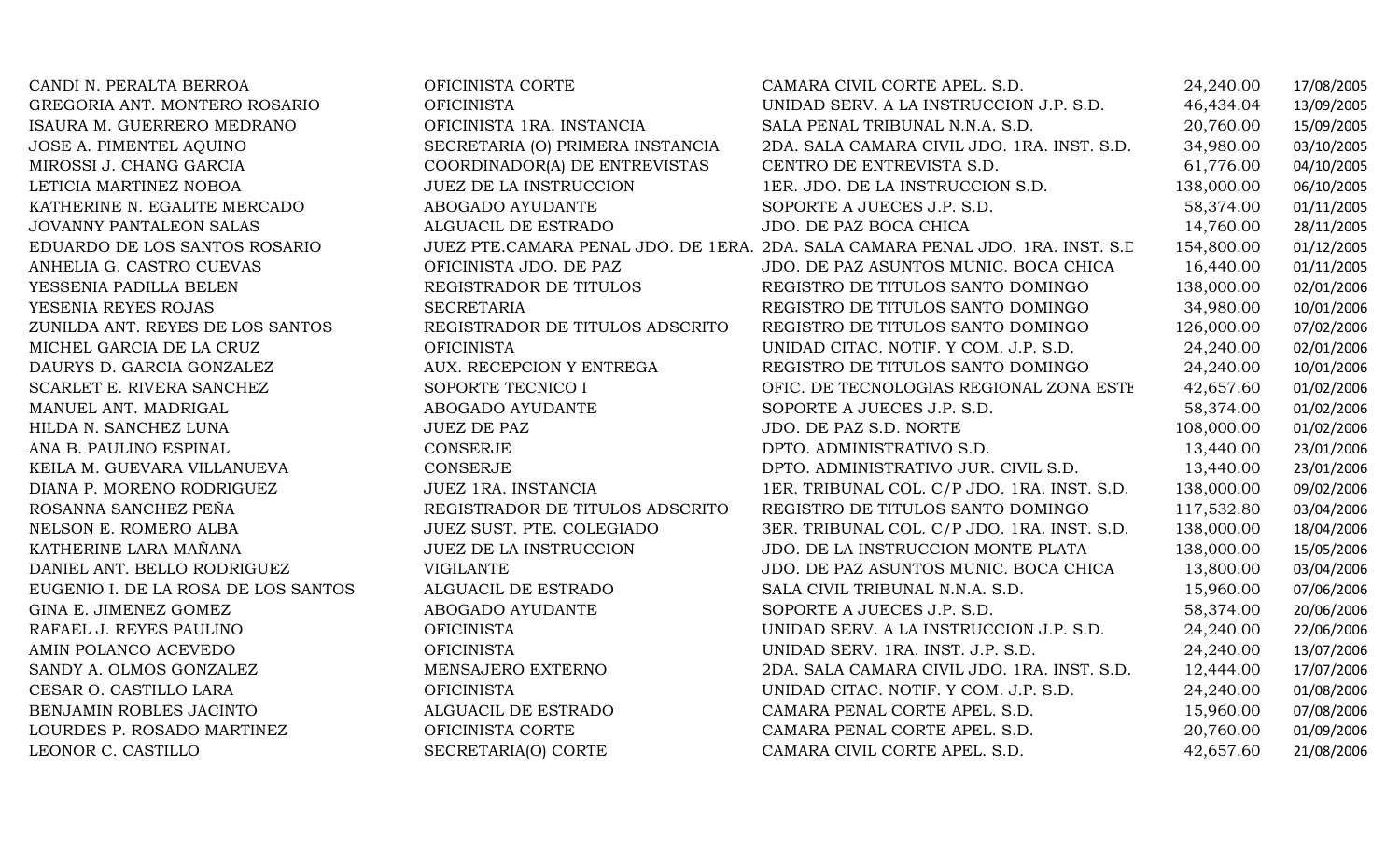| KATHERINE R. BURGOS DIAZ          | SECRETARIA (O) JDO. DE PAZ       | JDO. DE PAZ S.D. NORTE                                                          | 29,580.00  | 29/08/2006 |
|-----------------------------------|----------------------------------|---------------------------------------------------------------------------------|------------|------------|
| LUCIA VENTURA BERROA              | ARCHIVISTA                       | OFIC. DE ARCHIVO JUDICIAL PJ S.D.                                               | 16,440.00  | 01/12/2006 |
| MANUEL E. LUCIANO LUCIANO         | ALGUACIL DE ESTRADO              | JDO. DE PAZ ASUNTOS MUNIC. BOCA CHICA                                           | 14,760.00  | 18/09/2006 |
| NEFTALI AQUINO SALVADOR           | OFICINISTA 1RA. INSTANCIA        | 6TA. SALA CAMARA CIVIL JDO. 1RA. INST. S.D.                                     | 20,760.00  | 18/09/2006 |
| FATIMA JIMENEZ ALMONTE            |                                  | SECRETARIA (O) SERVICIO A EJECUCION I UNIDAD SERV. A EJEC. DE LA PENA J.P. S.D. | 77,836.80  | 03/10/2006 |
| LUIS O. REYNOSO BAUTISTA          | ALGUACIL DE ESTRADO              | TRIBUNAL EJEC. SANCION ADOLES. S.D.                                             | 15,175.20  | 01/11/2006 |
| JACQUELINE DE LA CRUZ FLORIAN     | SECRETARIA (O) JDO. DE PAZ       | JDO. DE PAZ DE LA 2DA. CIRC. S.D. ESTE                                          | 29,580.00  | 01/11/2006 |
| CARMEN L. GONZALEZ                | <b>OFICINISTA</b>                | UNIDAD SERV. A LA INSTRUCCION J.P. S.D.                                         | 24,240.00  | 01/11/2006 |
| RANDOJ S. PEÑA VALDEZ             | ALGUACIL DE ESTRADO              | CORTE DE TRABAJO S.D.                                                           | 14,760.00  | 03/11/2006 |
| JUAN ALB. MERCEDES ORTEGA         | <b>ARCHIVISTA</b>                | SALA PENAL TRIBUNAL N.N.A. S.D.                                                 | 13,920.00  | 08/11/2006 |
| OSCAR B. POUERIET RUIZ            | SOPORTE TECNICO II               | OFIC. DE TECNOLOGIAS REGIONAL ZONA ESTE                                         | 34,980.00  | 01/12/2006 |
| KAREN A. ARIAS CASADO             | SECRETARIA(O) CORTE              | CORTE DE APEL. N.N.A. S.D.                                                      | 42,657.60  | 01/11/2006 |
| PATRICIO M. RIVAS PLACENCIO       | ALGUACIL DE ESTRADO              | 4TA. SALA CAMARA CIVIL JDO. 1RA. INST. S.D.                                     | 14,760.00  | 01/12/2014 |
| KENYI E. MOLINA BATISTA           | MENSAJERO EXTERNO                | DPTO. ADMINISTRATIVO JUR. LABORAL S.D.                                          | 18,120.00  | 26/12/2006 |
| IRONELYS AGRAMONTE JIMENEZ        | <b>RECEPCIONISTA</b>             | DPTO. ADMINISTRATIVO JUR. LABORAL S.D.                                          | 16,440.00  | 02/01/2007 |
| MARIA M. BERROA NUÑEZ             | CONSERJE                         | DPTO. ADMINISTRATIVO JUR. LABORAL S.D.                                          | 12,444.00  | 02/01/2007 |
| ALTAGRACIA MENDEZ TAVERAS         | SECRETARIA(O) CORTE              | TRIBUNAL EJEC. SANCION ADOLES. S.D.                                             | 42,657.60  | 01/12/2014 |
| CARLOS A. MONTERO ESPINOSA        | OFICINISTA 1RA. INSTANCIA        | SALA PENAL TRIBUNAL N.N.A. S.D.                                                 | 20,760.00  | 05/02/2007 |
| CARLOS J. ACOSTA PEREZ            | MENSAJERO INTERNO                | JDO. DE PAZ ASUNTOS MUNIC. BOCA CHICA                                           | 12,444.00  | 19/02/2007 |
| MELANEO VAZQUEZ NOVA              | ALGUACIL DE ESTRADO              | 1RA. SALA JDO. DE TRABAJO S.D.                                                  | 14,760.00  | 01/03/2007 |
| ROBERT E. VIZCAINO LUNA           | SECRETARIA (O) PRIMERA INSTANCIA | 3RA. SALA JDO. DE TRABAJO S.D.                                                  | 34,980.00  | 02/03/2007 |
| CYNDY M. CORDERO CUEVAS           | <b>JUEZ DE PAZ ITINERANTE</b>    | SALA CIVIL TRIBUNAL N.N.A. S.D.                                                 | 108,000.00 | 24/04/2007 |
| JUAN DEL C. BAUTISTA JORGE        | ALGUACIL DE ESTRADO              | UNIDAD CITAC. NOTIF. Y COM. J.P. MONTE PLA                                      | 15,960.00  | 20/03/2007 |
| ANA A. TEJADA ALMONTE             | ABOGADO AYUDANTE 1RA. INST.      | SALA PENAL TRIBUNAL N.N.A. S.D.                                                 | 43,840.80  | 15/03/2007 |
| INGRID ALT. MONTILLA DE JESUS     | ABOGADO AYUDANTE                 | SOPORTE A JUECES J.P. S.D. OESTE                                                | 43,840.80  | 02/04/2007 |
| MAURICIO A. CARPIO MARTINEZ       | ALGUACIL DE ESTRADO              | JDO. DE PAZ DE LA 1RA. CIRC. S.D. ESTE                                          | 14,760.00  | 25/06/2007 |
| DEIVI A. LAJARA SOTO              | OFICINISTA ATENCION USUARIO      | UNIDAD ATENCION AL USUARIO J.P. S.D.                                            | 24,240.00  | 02/07/2007 |
| GISELL N. NUÑEZ ISAAC             | OFICINISTA ATENCION USUARIO      | UNIDAD ATENCION AL USUARIO J.P. S.D.                                            | 28,860.00  | 09/07/2007 |
| EDWARD F. PEREZ RAMOS             | OFICINISTA ATENCION USUARIO      | UNIDAD ATENCION AL USUARIO J.P. S.D.                                            | 28,860.00  | 09/07/2007 |
| NIKAURY L. BATISTA GARCIA         | <b>ARCHIVISTA</b>                | 3RA. SALA CAMARA CIVIL JDO. 1RA. INST. S.D.                                     | 13,920.00  | 17/10/2012 |
| RAUL A. GARCIA SANTANA            | ALGUACIL DE ESTRADO              | PCIA. JDO. DE TRABAJO S.D.                                                      | 19,074.00  | 13/04/2009 |
| CESAR L. ESTRELLA SURIEL          | <b>OFICINISTA</b>                | UNIDAD DE AUDIENCIAS J.P. S.D. OESTE                                            | 20,760.00  | 23/07/2007 |
| HIPOLITA DE LA CRUZ DE DE LA ROSA | SECRETARIA (O) JDO. DE PAZ       | JDO. DE PAZ DON JUAN                                                            | 23,160.00  | 01/08/2007 |
| JULIO C. DE LOS SANTOS MORLA      | JUEZ SUST. PTE. COLEGIADO        | 2DO. TRIBUNAL COL. C/P JDO. 1RA. INST. S.D.                                     | 138,000.00 | 01/06/2010 |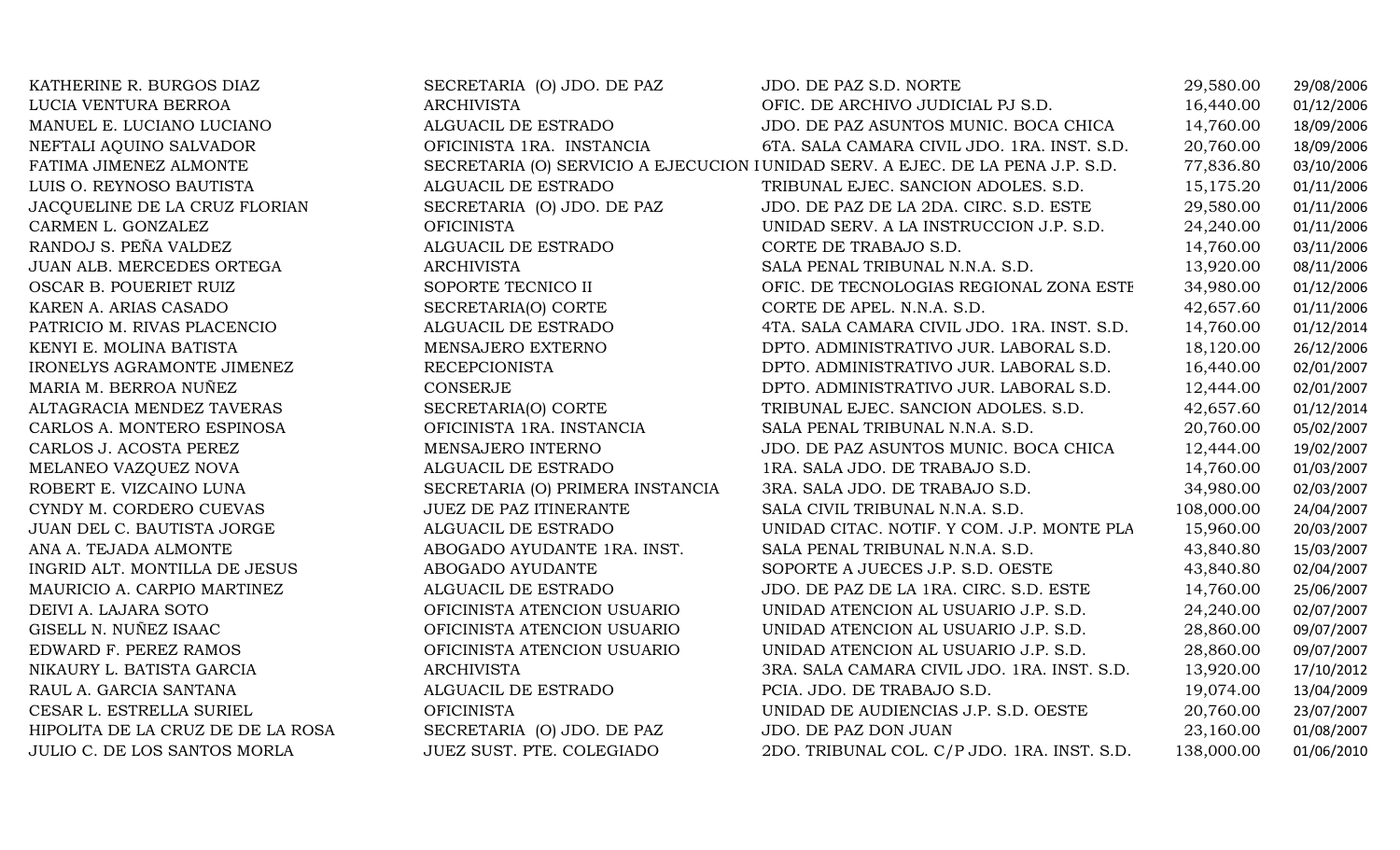| ALICIA RAMIREZ MATOS            |                                                                      | SUPERVISOR DE INFORMACION Y ORIENT. CENTRO INF. ORIENT. CIUDADANA PJ SANTO D | 42,657.60  | 23/07/2007 |
|---------------------------------|----------------------------------------------------------------------|------------------------------------------------------------------------------|------------|------------|
| JAVIER E. PERDOMO PINA          | ALGUACIL DE ESTRADO                                                  | SALA PENAL TRIBUNAL N.N.A. S.D.                                              | 15,960.00  | 08/08/2007 |
| MASSIEL I. QUINTIN FORTUNA      | ABOGADO AYUDANTE                                                     | SOPORTE A JUECES J.P. S.D.                                                   | 58,374.00  | 29/10/2008 |
| NIKAURY HENRIQUEZ CRUZ          | ARCHIVISTA                                                           | 3RA. SALA CAMARA CIVIL JDO. 1RA. INST. S.D.                                  | 13,920.00  | 12/09/2007 |
| FLOR E. BATISTA POLO            | <b>JUEZ DE PAZ</b>                                                   | JDO. DE PAZ ASUNTOS MUNIC. S.D. ESTE                                         | 108,000.00 | 12/09/2007 |
| CLAUDIA M. POLANCO SENA         | OFICINISTA 1RA. INSTANCIA                                            | SALA PENAL TRIBUNAL N.N.A. S.D.                                              | 20,760.00  | 22/02/2010 |
| YURY A. CUEVAS DE LA CRUZ       | JUEZ DE PAZ ITINERANTE                                               | PCIA. CAMARA PENAL JDO. 1RA. INST. S.D.                                      | 108,000.00 | 01/10/2007 |
| ANGIE M. HERNANDEZ FRANCO       | <b>OFICINISTA</b>                                                    | UNIDAD DE AUDIENCIAS J.P. S.D.                                               | 24,240.00  | 30/10/2007 |
| ALTAGRACIA A. LEYBA MEJIA       | OFICINISTA ATENCION USUARIO                                          | UNIDAD ATENCION AL USUARIO J.P. MONTE PI                                     | 22,920.00  | 06/11/2007 |
| KELVYS J. HENRIQUEZ RODRIGUEZ   | <b>JUEZ DE PAZ</b>                                                   | JDO. DE PAZ YAMASA                                                           | 108,000.00 | 03/10/2016 |
| SAHIRA C. GUZMAN MAÑAN          | JUEZ DE PAZ ITINERANTE                                               | SALA PENAL TRIBUNAL N.N.A. S.D.                                              | 108,000.00 | 03/10/2016 |
| EMMANUEL A. LOPEZ POLANCO       | <b>JUEZ DE PAZ ITINERANTE</b>                                        | PCIA. CAMARA CIVIL JDO. 1RA. INST. S.D                                       | 108,000.00 | 03/10/2016 |
| ARIELLA CEDANO NUÑEZ            | JUEZ 1RA. INSTANCIA                                                  | 2DO. TRIBUNAL COL. C/P JDO. 1RA. INST. S.D.                                  | 138,000.00 | 01/03/2011 |
| TONY SUGILIO EVANGELISTA        | ALGUACIL DE ESTRADO                                                  | UNIDAD CITAC. NOTIF. Y COM. J.P. S.D.                                        | 15,960.00  | 26/12/2007 |
| MARIA L. APATAÑO DE LOS SANTOS  | JUEZ DE PAZ ITINERANTE                                               | PCIA. CAMARA PENAL JDO. 1RA. INST. S.D.                                      | 108,000.00 | 20/11/2007 |
| JENNIFER B. RAMIREZ BELTRE      | ABOGADO AYUDANTE                                                     | SOPORTE A JUECES J.P. S.D. OESTE                                             | 43,840.80  | 28/01/2008 |
| AVIDELBA L. VALENCIA HENRY      | ENCARGADO(A) OFICINA ADMINISTRATIVA DPTO. ADMINISTRATIVO MONTE PLATA |                                                                              | 67,405.20  | 30/01/2008 |
| CECILIA TORIBIO MELO            | <b>JUEZ DE PAZ</b>                                                   | JDO. DE PAZ ASUNTOS MUNIC. BOCA CHICA                                        | 108,000.00 | 11/02/2008 |
| LEONELA C. REYNOSO CRUCETA      | SECRETARIA (O) GENERAL                                               | SECRETARIA GENERAL J.P. S.D.                                                 | 117,532.80 | 30/01/2008 |
| ROBERTO OGANDO FORTUNA          | ALGUACIL DE ESTRADO                                                  | CORTE DE APEL. N.N.A. S.D.                                                   | 14,760.00  | 01/02/2008 |
| RAQUEL ORTEGA PERDOMO           | SECRETARIA DEPTO. ADM.                                               | DPTO. ADMINISTRATIVO JUR. N.N.A. S.D.                                        | 18,120.00  | 24/03/2008 |
| MAXIMO C. ROA SAINT HILAIRE     | JUEZ DE LA INSTRUCCION                                               | 2DO. JDO. DE LA INSTRUCCION S.D.                                             | 138,000.00 | 07/04/2008 |
| PATRICIA M. JEREZ JIMENEZ       | <b>ARCHIVISTA</b>                                                    | OFIC. DE ARCHIVO JUDICIAL JURISD. CIVIL S.I                                  | 16,440.00  | 15/04/2008 |
| BIENVENIDO JIMENEZ VASQUEZ      | REPRODUCTOR DE DOCUMENTOS                                            | DPTO. ADMINISTRATIVO S.D.                                                    | 15,840.00  | 21/04/2008 |
| PABLO N. DE LA CRUZ MANZANILLO  | ALGUACIL DE ESTRADO                                                  | UNIDAD CITAC. NOTIF. Y COM. J.P. S.D.                                        | 15,960.00  | 23/04/2008 |
| GERINGTON J. GARCIA AGRAMONTE   | ALGUACIL DE ESTRADO                                                  | SALA PENAL TRIBUNAL N.N.A. S.D.                                              | 15,960.00  | 12/05/2008 |
| EGARD E. BARRERA CRUZ           | <b>OFICINISTA</b>                                                    | UNIDAD CITAC. NOTIF. Y COM. J.P. S.D. OESTE                                  | 20,760.00  | 09/04/2008 |
| WENDY E. BALBUENA CHEVALIER     | ABOGADO AYUDANTE 1RA. INST.                                          | 5TA. SALA CAMARA CIVIL JDO. 1ERA. INST. S.D.                                 | 43,840.80  | 23/06/2008 |
| RAUDY D. CRUZ NUÑEZ             | ALGUACIL DE ESTRADO                                                  | 2DA. SALA JDO. DE TRABAJO S.D.                                               | 14,760.00  | 24/06/2013 |
| EUGENIO C. DE LA CRUZ           | ALGUACIL DE ESTRADO                                                  | JDO. DE PAZ YAMASA                                                           | 13,800.00  | 24/07/2013 |
| VIOLKY A. DE LA ROSA DE LA ROSA | <b>CONSERJE</b>                                                      | DPTO. ADMINISTRATIVO S.D.                                                    | 12,444.00  | 14/07/2008 |
| MONICA S. QUIÑONES CORONADO     | ABOGADO AYUDANTE 1RA. INST.                                          | 2DA. SALA JDO. DE TRABAJO S.D.                                               | 43,840.80  | 11/08/2008 |
| FARINA L. PEREZ JIMENEZ         | SUPERVISOR DE ARCHIVO                                                | OFIC. DE ARCHIVO JUDICIAL PJ S.D.                                            | 29,580.00  | 08/08/2008 |
| GRISELDA FERMIN DIAZ            | ABOGADO AYUDANTE 1RA. INST.                                          | PCIA. Y 1RA. SALA CAMARA CIVIL JDO. 1RA. IN:                                 | 43,840.80  | 01/11/2010 |
|                                 |                                                                      |                                                                              |            |            |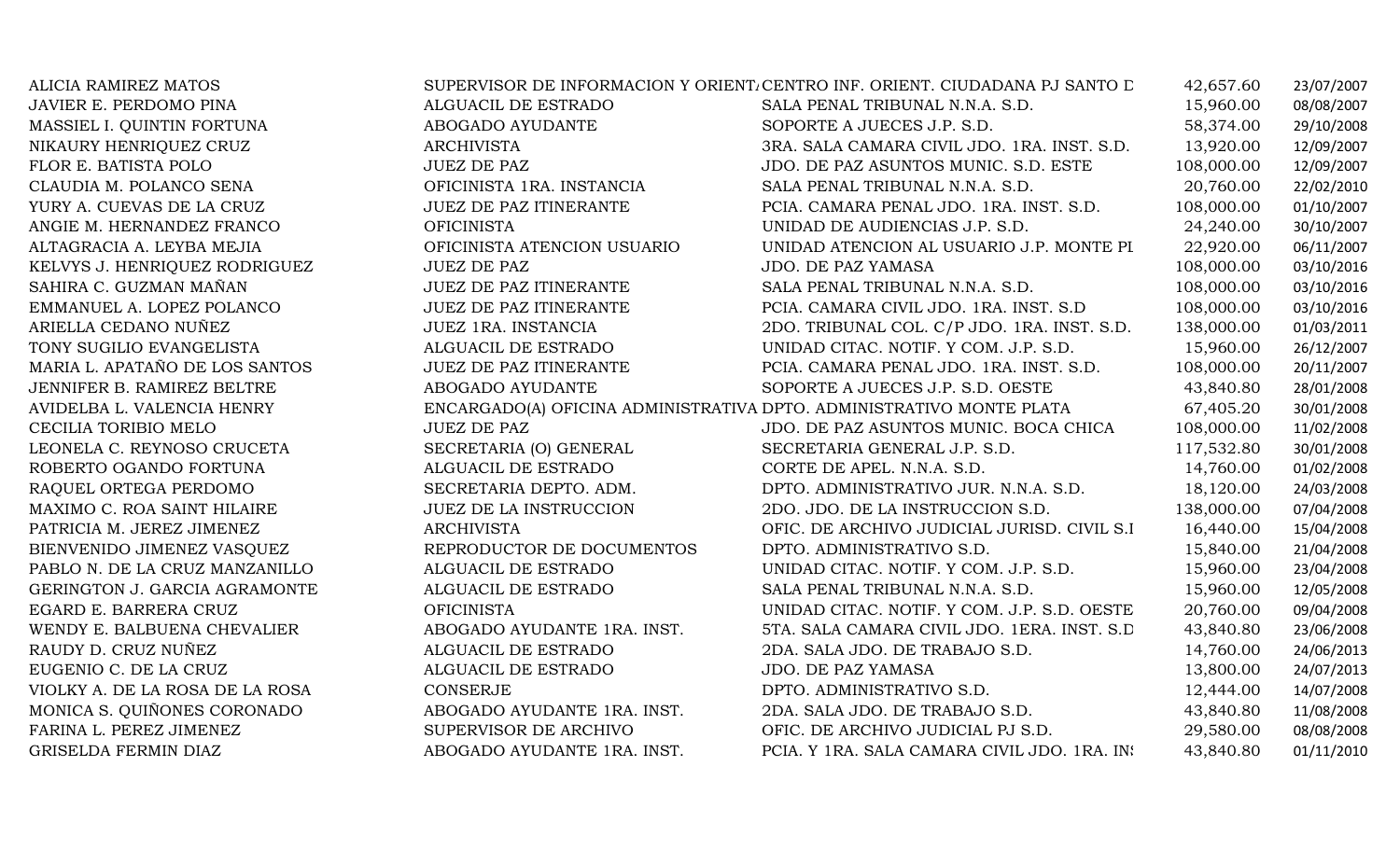| JONATHAN BORGES ROMERO            | ALGUACIL DE ESTRADO              | 3RA. SALA JDO. DE TRABAJO S.D.               | 15,960.00  | 26/09/2017 |
|-----------------------------------|----------------------------------|----------------------------------------------|------------|------------|
| ANDREA ALCANTARA                  | CONSERJE                         | DPTO. ADMINISTRATIVO JUR. CIVIL S.D.         | 12,444.00  | 10/06/2013 |
| VIANESSA CABRAL ALVAREZ           | <b>OFICINISTA</b>                | SOPORTE A JUECES J.P. S.D.                   | 26,850.00  | 01/08/2008 |
| <b>JESUCITA ACOSTA RAMOS</b>      | OFICINISTA 1RA. INSTANCIA        | PCIA. Y 1RA. SALA CAMARA CIVIL JDO. 1RA. IN: | 20,760.00  | 16/06/2008 |
| MILCALA N. BELLO RODRIGUEZ        | SECRETARIA (O) PRIMERA INSTANCIA | PCIA. JDO. DE TRABAJO S.D.                   | 34,980.00  | 09/09/2008 |
| CLAUDIO E. ALEMAIS MANCEBO        | <b>ARCHIVISTA</b>                | REGISTRO DE TITULOS SANTO DOMINGO            | 24,240.00  | 06/11/2008 |
| SOILIO MARTINEZ DELGADO           | ALGUACIL DE ESTRADO              | JDO. DE PAZ ASUNTOS MUNIC. S.D. NORTE        | 14,760.00  | 01/10/2008 |
| YOLISAT K. RODRIGUEZ DE LEON      | OFICINISTA ATENCION USUARIO      | UNIDAD ATENCION AL USUARIO J.P. S.D.         | 28,860.00  | 01/03/2010 |
| GILKANIA M. PADILLA PEÑA          | SECRETARIA DEPTO. ADM.           | DPTO. ADMINISTRATIVO S.D.                    | 28,680.00  | 01/03/2010 |
| JOSE E. GALAN                     | MAYORDOMO III                    | DPTO. ADMINISTRATIVO JUR. LABORAL S.D.       | 15,840.00  | 12/11/2008 |
| MARIELA VALLEJO VALERA            | OFICINISTA ATENCION USUARIOS     | UNIDAD ATENCION AL USUARIO J.P. S.D.         | 28,860.00  | 24/10/2008 |
| FERNANDO A. RIVERA POLANCO        | OFICINISTA CORTE                 | CORTE DE TRABAJO S.D.                        | 24,240.00  | 10/01/2017 |
| MAXIMO PIRON VALDEZ               | <b>NOTIFICADOR</b>               | UNIDAD CITAC. NOTIF. Y COM. J.P. S.D.        | 18,120.00  | 01/01/2010 |
| CYNTHIA I. SANTANA HERNANDEZ      | OFICINISTA ATENCION USUARIOS     | UNIDAD ATENCION AL USUARIO J.P. S.D.         | 24,240.00  | 01/01/2010 |
| RAMON A. LAMBERTUS BARBOSA        | JUEZ 1RA. INSTANCIA              | 8VA. SALA CAMARA CIVIL JDJO. 1RA. INST. S.D. | 138,000.00 | 23/02/2009 |
| BERENICE A. NUÑEZ SANCHEZ         | JUEZ 1RA. INSTANCIA              | SALA PENAL TRIBUNAL N.N.A. S.D.              | 138,000.00 | 23/02/2009 |
| ISAURA SANTOS ESCOLASTICO         | CONSERJE                         | DPTO. ADMINISTRATIVO S.D. OESTE              | 12,444.00  | 01/07/2009 |
| MARLON CASTILLO GONZALEZ          | OFICINISTA CORTE                 | CORTE DE TRABAJO S.D.                        | 24,240.00  | 08/09/2009 |
| YANIRA CONCEPCION PRENSA          | OFICINISTA 1RA. INSTANCIA        | 6TA. SALA CAMARA CIVIL JDO. 1RA. INST. S.D.  | 20,760.00  | 14/02/2013 |
| DEURIS F. MEJIA CARRASCO          | ALGUACIL DE ESTRADO              | 2DA. SALA CAMARA CIVIL JDO. 1RA. INST. S.D.  | 14,760.00  | 01/09/2009 |
| EBRIDELINA DEL C. DE LA OZ GARRIZ | JUEZ 1RA. INSTANCIA              | TRIBUNAL N.N.A. 2DA. SALA PENAL S.D.         | 138,000.00 | 19/10/2009 |
| FREDDY E. CABRERA PAULINO         | ABOGADO AYUDANTE 1RA. INST.      | PCIA. Y 1RA. SALA CAMARA CIVIL JDO. 1RA. IN: | 24,240.00  | 01/05/2012 |
| JHOMARYS E. DE LEON RODRIGUEZ     | ABOGADO AYUDANTE CORTE           | CAMARA CIVIL CORTE APEL. S.D.                | 43,840.80  | 03/05/2011 |
| MAYELINE I. SANTOS                | SECRETARIA (O) GENERAL           | SECRETARIA GENERAL J.P. S.D. OESTE           | 66,528.00  | 01/01/2010 |
| ALBA N. PEREZ DE LOS SANTOS       | ABOGADO AYUDANTE                 | SOPORTE A JUECES J.P. S.D.                   | 58,374.00  | 01/01/2010 |
| KATHERINE D. ROSARIO MEJIA        | ABOGADO AYUDANTE                 | SOPORTE A JUECES J.P. S.D.                   | 58,374.00  | 01/01/2010 |
| YUDELKA ALT. BATISTA HIDALGO      | CONSERJE                         | DPTO. ADMINISTRATIVO JUR. CIVIL S.D.         | 12,444.00  | 01/06/2010 |
| FELIX V. LAJARA SOTO              | OFICINISTA 1RA. INSTANCIA        | 5TA. SALA CAMARA CIVIL JDO. 1ERA. INST. S.D. | 20,760.00  | 15/03/2010 |
| RICHARD B. CUEVAS FLORIAN         | SOPORTE TECNICO II               | OFIC. DE TECNOLOGIAS REGIONAL ZONA ESTE      | 34,980.00  | 13/05/2010 |
| ANGEL L. SANCHEZ DE LA CRUZ       | SUPERVISOR DE ARCHIVO            | OFIC. DE ARCHIVO JUDICIAL JURISD. CIVIL S.I  | 29,580.00  | 08/06/2010 |
| SUGEILY K. PIANTINI CASTELLANO    | OFICINISTA ATENCION USUARIO      | UNIDAD ATENCION AL USUARIO J.P. S.D.         | 28,860.00  | 13/07/2010 |
| AQUILINO LORENZO RAMIREZ          | ALGUACIL DE ESTRADO              | JDO. DE PAZ S.D. NORTE                       | 14,760.00  | 05/07/2010 |
| AMBAR M. PINA LABEGAR             | <b>OFICINISTA</b>                | UNIDAD DE AUDIENCIAS J.P. S.D. OESTE         | 20,760.00  | 28/07/2010 |
| RUTH N. MEJIA MERCADO             | OFICINISTA ATENCION USUARIO      | UNIDAD ATENCION AL USUARIO J.P. S.D.         | 28,860.00  | 04/08/2010 |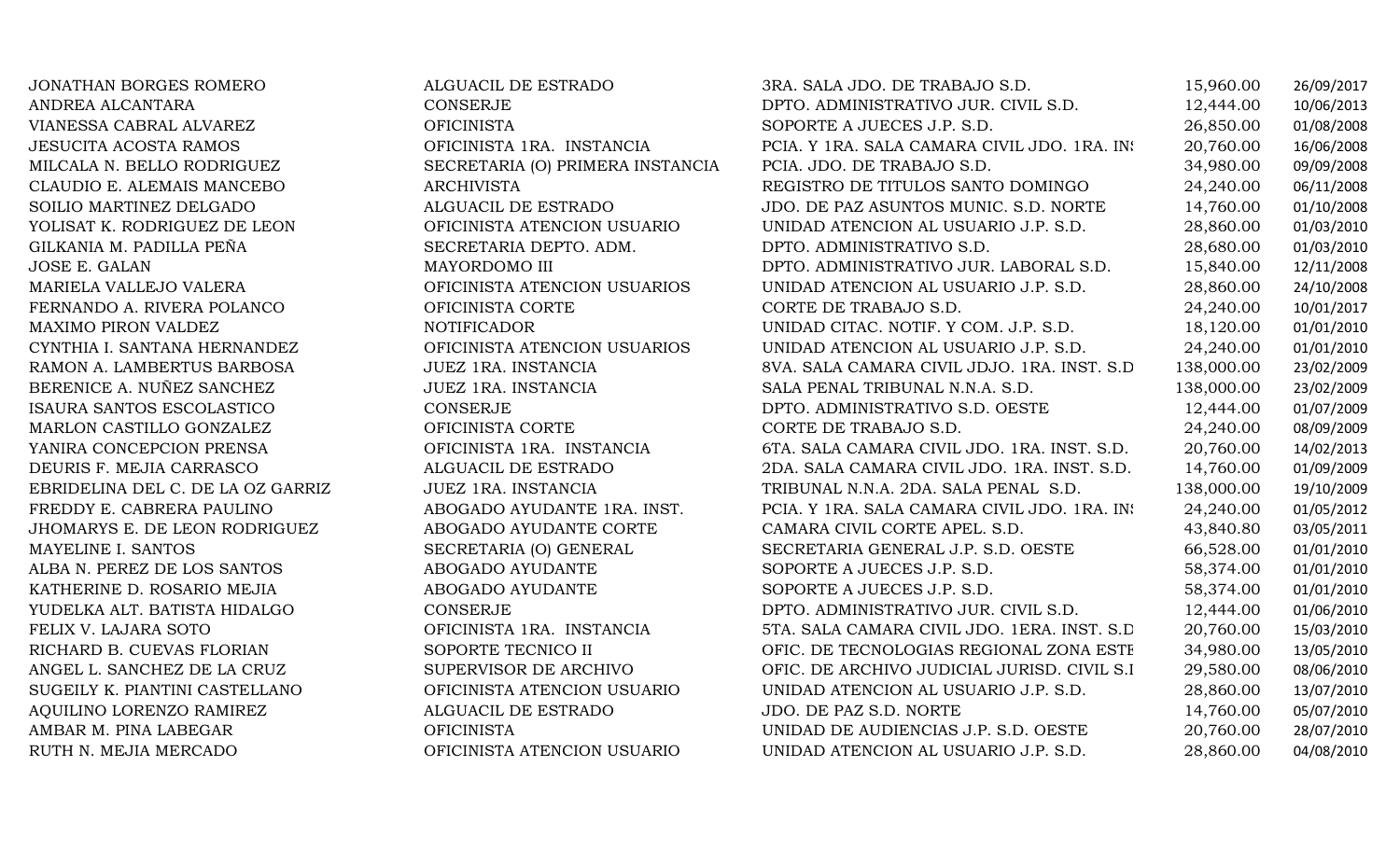| NATHALIE M. BATISTA BATISTA    | <b>OFICINISTA</b>                | UNIDAD CITAC. NOTIF. Y COM. J.P. S.D.        | 24,240.00  | 06/09/2010 |
|--------------------------------|----------------------------------|----------------------------------------------|------------|------------|
| JOHANNA SEPULVEDA NOLASCO      | OFICINISTA 1RA. INSTANCIA        | 2DA. SALA CAMARA CIVIL JDO. 1RA. INST. S.D.  | 20,760.00  | 20/10/2010 |
| GLENYS N. JIMENEZ LAUREANO     | <b>OFICINISTA</b>                | UNIDAD SERV. A LA INSTRUCCION J.P. S.D.      | 24,240.00  | 10/11/2010 |
| DEYANIRA RIVERA GUZMAN         | CONSERJE-MENSAJERO(A)            | JDO. DE PAZ DON JUAN                         | 12,444.00  | 10/11/2010 |
| ANTONIO A. ALBOLEDA FELIZ      | MENSAJERO EXTERNO                | DPTO. ADMINISTRATIVO S.D. OESTE              | 18,120.00  | 23/11/2010 |
| CARLOS M. SANCHEZ PEGUERO      | OFICINISTA ATENCION USUARIO      | UNIDAD ATENCION AL USUARIO J.P. S.D.         | 28,860.00  | 15/11/2010 |
| FRANCIS N. DIAZ DE LOS SANTOS  | OFICINISTA 1RA. INSTANCIA        | 3RA. SALA CAMARA CIVIL JDO. 1RA. INST. S.D.  | 20,760.00  | 06/12/2010 |
| CAROLIN V. MONERO MEJIA        | ABOGADO AYUDANTE 1RA. INST.      | SALA CIVIL TRIBUNAL N.N.A. S.D.              | 43,840.80  | 27/12/2010 |
| YELISSA E. ROSARIO SOSA        | OFICINISTA JDO. DE PAZ           | JDO. DE PAZ BOCA CHICA                       | 16,440.00  | 03/01/2011 |
| YOMAIRA PRENZA ALONZO          | CONSERJE                         | JDO. DE PAZ S.D. NORTE                       | 12,444.00  | 03/02/2011 |
| KAROLIN Y. GIL BONIFACIO       | SUPERVISOR DE AUDIENCIAS         | UNIDAD DE AUDIENCIAS J.P. S.D.               | 77,836.80  | 01/03/2011 |
| YAMILKA J. FRIAS CASTILLO      | <b>ARCHIVISTA</b>                | REGISTRO DE TITULOS SANTO DOMINGO            | 24,240.00  | 28/04/2011 |
| WELINTON SANTANA DE LEON       | MENSAJERO INTERNO                | DPTO. ADMINISTRATIVO MONTE PLATA             | 12,444.00  | 07/06/2011 |
| ARNOLD M. VOLQUEZ HEREDIA      | <b>OFICINISTA</b>                | UNIDAD DE AUDIENCIAS J.P. S.D.               | 24,240.00  | 01/12/2011 |
| BRENDA A. ROSARIO GARCIA       | SECRETARIA (O) PRIMERA INSTANCIA | 4TA. SALA CAMARA CIVIL JDO. 1RA. INST. S.D.  | 34,980.00  | 31/05/2012 |
| JULIO C. FRANCISCO ESCARFULLER | OFICINISTA 1RA. INSTANCIA        | 1RA. SALA JDO. DE TRABAJO S.D.               | 20,760.00  | 10/09/2012 |
| MARIA L. URBAEZ ARIAS          | ABOGADO AYUDANTE                 | SOPORTE A JUECES J.P. S.D. OESTE             | 43,840.80  | 01/12/2011 |
| KERLIN D. ROSADO BERMUDEZ      | ABOGADO AYUDANTE                 | SOPORTE A JUECES J.P. S.D.                   | 58,374.00  | 10/09/2012 |
| JOHANNA J. MENA                | OFICINISTA 1RA. INSTANCIA        | SALA PENAL 2DO. TRIBUNAL N.N.A. S.D.         | 20,760.00  | 01/12/2011 |
| JOHANNY S. TAVERAS MORA        | ABOGADO AYUDANTE 1RA. INST.      | 3RA. SALA CAMARA CIVIL JDO. 1RA. INST. S.D.  | 43,840.00  | 01/12/2011 |
| DOLORES GALAY DE LA CRUZ       | JUEZ DE LA INSTRUCCION           | OFIC. JUEZ COORD. JDO. DE LA INSTRUCCION     | 138,000.00 | 01/11/2011 |
| ANNELLE L. ALMONTE CABRERA     | OFICINISTA 1RA. INSTANCIA        | 2DA. SALA CAMARA CIVIL JDO. 1RA. INST. S.D.  | 20,760.00  | 01/12/2011 |
| KENIA SANCHEZ DE JOAQUIN       | <b>ARCHIVISTA</b>                | CORTE DE TRABAJO S.D.                        | 13,920.00  | 16/01/2018 |
| DIANY C. ESPINOSA SANCHEZ      | <b>OFICINISTA</b>                | UNIDAD DE AUDIENCIAS J.P. S.D.               | 24,240.00  | 03/01/2012 |
| YANNY J. MORENO DE LA CRUZ     | OFICINISTA JDO. DE PAZ           | JDO. DE PAZ YAMASA                           | 14,760.00  | 01/09/2012 |
| <b>JOSE E. PEREZ SANTOS</b>    | ABOGADO AYUDANTE 1RA. INST.      | 1RA. SALA JDO. DE TRABAJO S.D.               | 43,840.80  | 07/05/2012 |
| JOHENDY K. GUZMAN CRUZ         | <b>OFICINISTA</b>                | UNIDAD DE AUDIENCIAS J.P. S.D. OESTE         | 20,760.00  | 01/11/2012 |
| OLGA N. TAVERAS SEGURA         | SECRETARIA (O) JDO. DE PAZ       | JDO. DE PAZ S.D. OESTE                       | 29,580.00  | 03/09/2012 |
| SARA H. FIGUEROA VILORIO       | SECRETARIA (O) PRIMERA INSTANCIA | SALA CIVIL TRIBUNAL N.N.A. S.D.              | 24,240.00  | 03/09/2012 |
| NICOLE M. MEJIA CASTILLO       | <b>JUEZ DE PAZ</b>               | JDO. DE PAZ BAYAGUANA                        | 108,000.00 | 03/10/2016 |
| CLAUDIA E. ACEVEDO MENDOZA     | ABOGADO AYUDANTE 1RA. INST.      | PCIA. Y 1RA. SALA CAMARA CIVIL JDO. 1RA. IN: | 43,840.80  | 01/10/2012 |
| KEILA M. GOMEZ FANITH          | REPRESENTANTE DE INFORMACION     | CENTRO INF. ORIENT. CIUDADANA PJ MONTE I     | 24,240.00  | 03/10/2012 |
| DOMINGO FLORES                 | <b>NOTIFICADOR</b>               | UNIDAD CITAC. NOTIF. Y COM. J.P. S.D.        | 18,120.00  | 07/10/2013 |
| OSCAR FCO. NUÑEZ CANDELARIO    | <b>OFICINISTA</b>                | UNIDAD DE AUDIENCIAS J.P. S.D.               | 24,240.00  | 04/02/2013 |
|                                |                                  |                                              |            |            |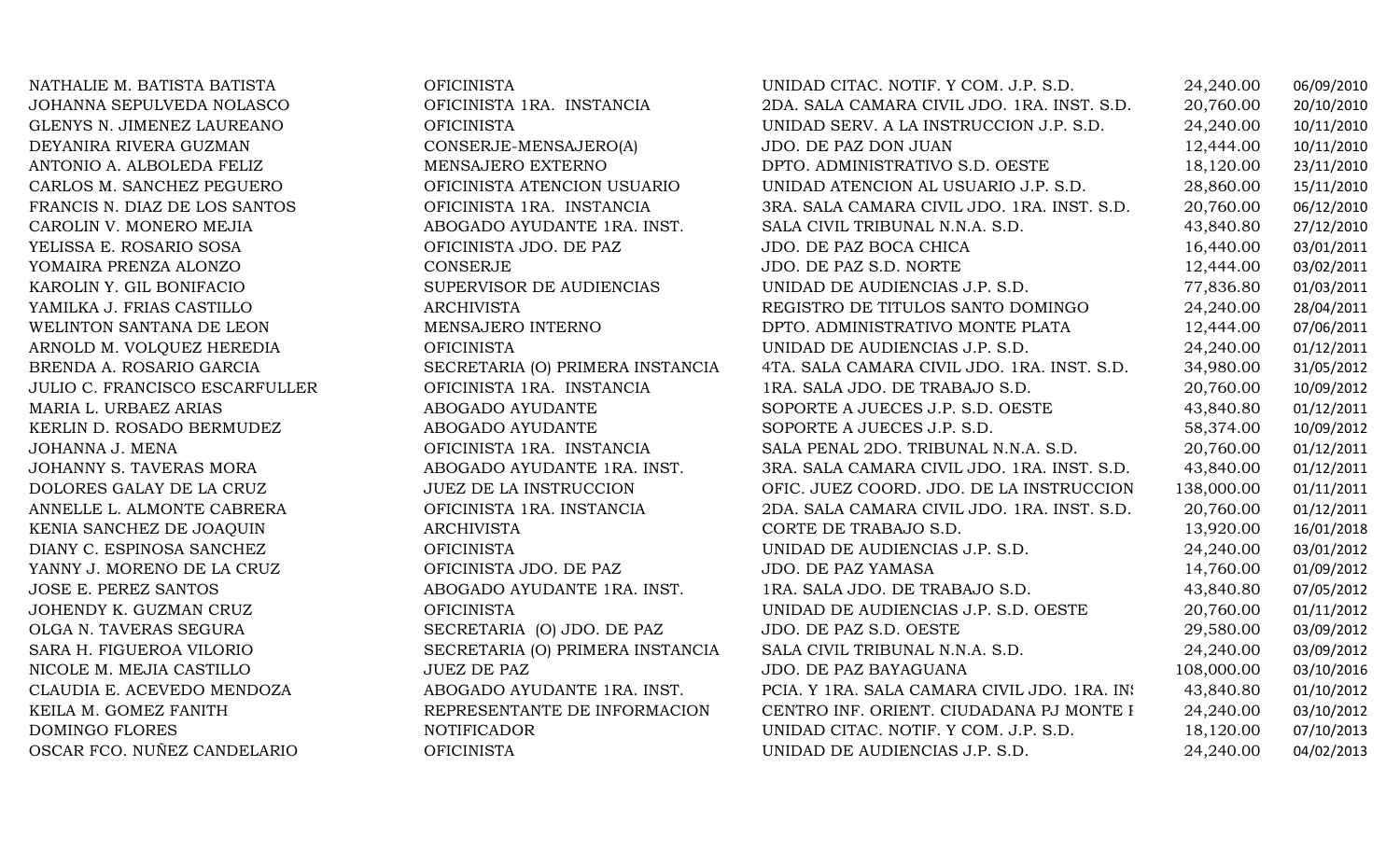| ROSEL ROMERO JEREZ                   | <b>OFICINISTA</b>                | UNIDAD DE AUDIENCIAS J.P. S.D.              | 24,240.00 | 01/04/2013 |
|--------------------------------------|----------------------------------|---------------------------------------------|-----------|------------|
| GRISSELL P. FERRERAS R DE DE LA CRUZ | <b>OFICINISTA</b>                | UNIDAD SERV. MERO TRAMITE J.P. MONTE PL/    | 20,760.00 | 01/07/2014 |
| RENEE CASTILLO                       | <b>ARCHIVISTA</b>                | ARCHIVO ACTIVO J.I. MONTE PLATA             | 24,240.00 | 01/04/2013 |
| MARIA E. FRANCO PEREZ                | SECRETARIA (O) PRIMERA INSTANCIA | 3RA. SALA CAMARA CIVIL JDO. 1RA. INST. S.D. | 34,980.00 | 15/10/2012 |
| ERCILIA REINOSO RODRIGUEZ            | OFICINISTA 1RA. INSTANCIA        | 2DA. SALA JDO. DE TRABAJO S.D.              | 20,760.00 | 16/12/2013 |
| DANIELA MARTE SIMON                  | CONSERJE                         | DPTO. ADMINISTRATIVO MONTE PLATA            | 12,444.00 | 25/08/2014 |
| ASIA Y. MORENO DE LOS SANTOS         | <b>OFICINISTA</b>                | UNIDAD DE AUDIENCIAS J.P. MONTE PLATA       | 20,760.00 | 01/07/2014 |
| JEANCARLOS GUZMAN MONTERO            | <b>OFICINISTA</b>                | UNIDAD SERV. 1RA. INST. J.P. S.D.           | 24,240.00 | 04/12/2013 |
| JUAN C. MALDONADO CRUZ               | MAYORDOMO III                    | DPTO. ADMINISTRATIVO JUR. CIVIL S.D.        | 15,840.00 | 04/12/2012 |
| DAURIN ML. NUÑEZ RAMIREZ             | OFICINISTA 1RA. INSTANCIA        | SALA CIVIL TRIBUNAL N.N.A. S.D.             | 20,760.00 | 06/11/2012 |
| ANGEL A. MUESES CERDA                | OFICINISTA CORTE                 | CORTE DE APEL. N.N.A. S.D.                  | 24,240.00 | 04/12/2012 |
| LEIDY Y. SEVERINO PIÑA               | OFICINISTA ATENCION USUARIOS     | UNIDAD ATENCION AL USUARIO J.P. S.D.        | 24,240.00 | 26/11/2012 |
| JUAN J. QUEZADA TEJEDA               | SECRETARIA (O) PRIMERA INSTANCIA | 4TA. SALA JDO. DE TRABAJO S.D.              | 34,980.00 | 17/12/2012 |
| FELIX I. CUELLO HEREDIA              | <b>OFICINISTA</b>                | UNIDAD DE AUDIENCIAS J.P. S.D.              | 24,240.00 | 17/12/2012 |
| DAYNELYN M. ACEVEDO SEVERINO         | ABOGADO AYUDANTE                 | SOPORTE A JUECES J.P. S.D.                  | 58,374.00 | 17/12/2012 |
| REYNALDO ROSARIO FAMILIA             | OFICINISTA 1RA. INSTANCIA        | 3RA. SALA CAMARA CIVIL JDO. 1RA. INST. S.D. | 20,760.00 | 18/02/2013 |
| LEONALDO HERNANDEZ CASTILLO          | ABOGADO AYUDANTE 1RA. INST.      | TRIBUNAL N.N.A. 2DA. SALA PENAL S.D.        | 34,980.00 | 11/02/2013 |
| ERIDANIA FAJARDO MORENO              | <b>OFICINISTA</b>                | UNIDAD SERV. MERO TRAMITE J.P. S.D. OESTH   | 16,440.00 | 24/07/2013 |
| FRANKLIN VAZQUEZ NOVA                | MENSAJERO EXTERNO                | CORTE DE APEL. N.N.A. S.D.                  | 18,120.00 | 26/04/2013 |
| <b>JULIO C. GENAO JAVIER</b>         | OFICINISTA CORTE                 | CAMARA CIVIL CORTE APEL. S.D.               | 24,240.00 | 25/02/2013 |
| LAURA M. ARIAS SANDOVAL              | <b>OFICINISTA</b>                | UNIDAD SERV. A LA INSTRUCCION J.P. S.D.     | 24,240.00 | 10/02/2014 |
| RUBI A. CORDERO ESCORBORT            | <b>OFICINISTA</b>                | UNIDAD DE AUDIENCIAS J.P. S.D.              | 24,240.00 | 04/12/2013 |
| JANNA P. DE LA CRUZ DE LOS SANTOS    | <b>OFICINISTA</b>                | CENTRO SERV. SEC. JUR. PENAL S.D.           | 24,240.00 | 08/12/2015 |
| MONICA MA. RICHARDSON HERRERA        | OFICINISTA ATENCION USUARIOS     | UNIDAD ATENCION AL USUARIO J.P. S.D.        | 24,240.00 | 08/04/2013 |
| ROSSI J. MORALES D OLEO              | ABOGADO AYUDANTE                 | SOPORTE A JUECES J.P. S.D.                  | 58,374.00 | 08/04/2013 |
| YORDY MEDINA RIVERA                  | OFICINISTA CORTE                 | CAMARA CIVIL CORTE APEL. S.D.               | 20,760.00 | 18/03/2013 |
| ARABELLY J. LARA RIVERA              | OFICINISTA 1RA. INSTANCIA        | 2DA. SALA CAMARA CIVIL JDO. 1RA. INST. S.D. | 20,760.00 | 15/04/2013 |
| PATRICIA J. BIDO CASTELLANOS         | OFICINISTA ATENCION USUARIO      | UNIDAD ATENCION AL USUARIO J.P. S.D.        | 28,860.00 | 07/11/2013 |
| ARGELY D. PANIAGUA MATIA             | <b>OFICINISTA</b>                | UNIDAD SERV. A LA INSTRUCCION J.P. S.D.     | 24,240.00 | 15/04/2015 |
| ANGEL FABIAN MARCIAL                 | MAYORDOMO II                     | DPTO. ADMINISTRATIVO MONTE PLATA            | 14,760.00 | 15/05/2013 |
| YENIFER DE LA CRUZ BATISTA           | OFICINISTA 1RA. INSTANCIA        | 4TA. SALA JDO. DE TRABAJO S.D.              | 20,760.00 | 03/02/2014 |
| CESAR O. MERCEDES ACEVEDO            | AUXILIAR ADMINISTRATIVO          | CENTRO DE ENTREVISTA S.D.                   | 20,760.00 | 10/06/2013 |
| FLORANGEL RICHARDSON DE LA CRUZ      | <b>OFICINISTA</b>                | UNIDAD SERV. A LA INSTRUCCION J.P. S.D.     | 24,240.00 | 17/06/2013 |
| YUDELKY MARTINEZ GARCIA              | <b>RECEPCIONISTA</b>             | DPTO. ADMINISTRATIVO JUR. CIVIL S.D.        | 16,440.00 | 17/06/2013 |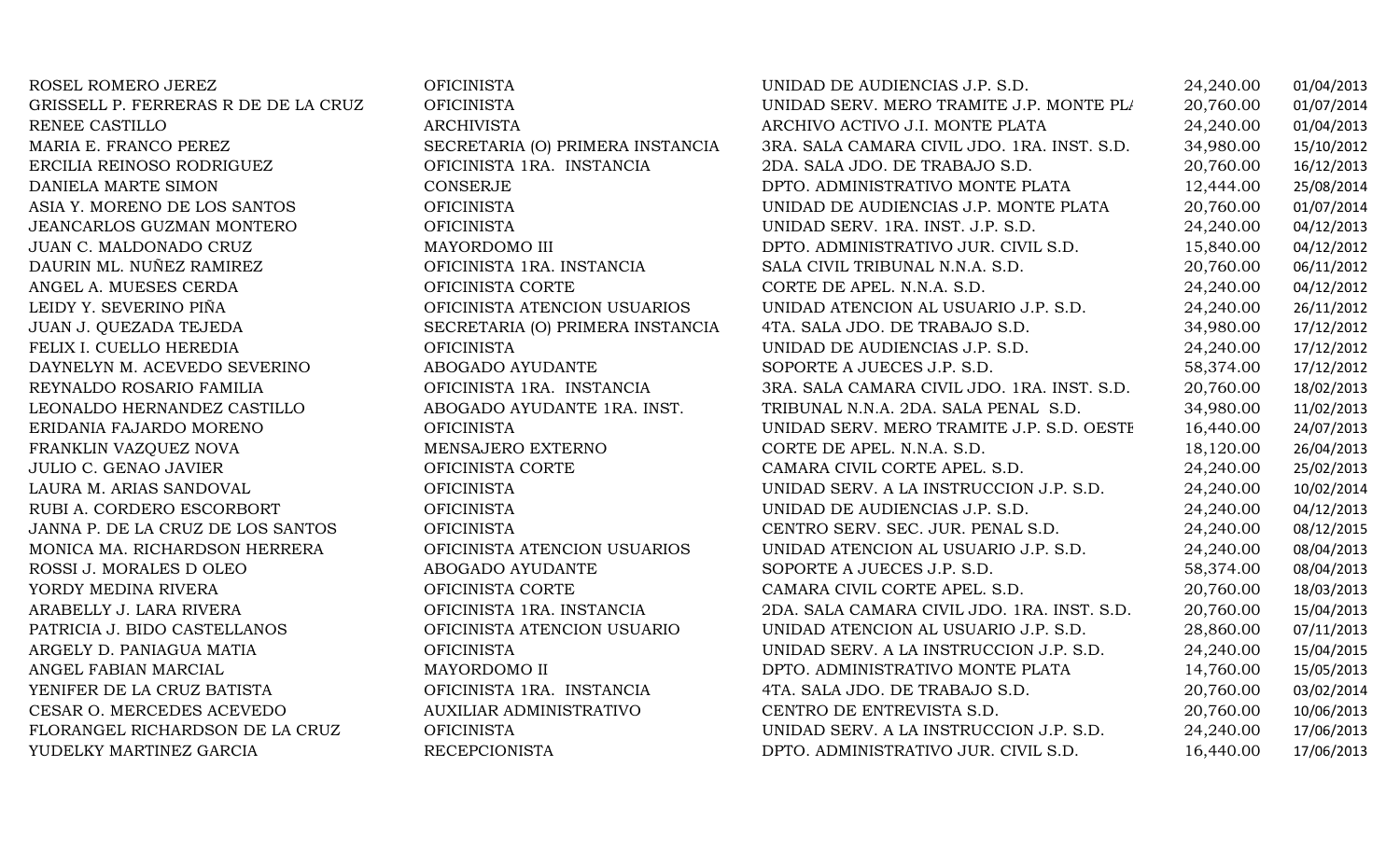| EVELYN RODRIGUEZ PERALTA        | OFICINISTA 1RA. INSTANCIA          | SALA CIVIL TRIBUNAL N.N.A. S.D.              | 20,760.00 | 17/06/2013 |
|---------------------------------|------------------------------------|----------------------------------------------|-----------|------------|
| RAFAELINA DE LA CRUZ MAÑON      | OFICINISTA 1RA. INSTANCIA          | SALA CIVIL TRIBUNAL N.N.A. S.D.              | 20,760.00 | 10/03/2014 |
| XEUSY MDES. ARAUJO CORNIELLE    | OFICINISTA 1RA. INSTANCIA          | 2DA. SALA CAMARA CIVIL JDO. 1RA. INST. S.D.  | 20,760.00 | 02/06/2014 |
| JOSE ML. BATISTA CUEVAS         | OFICINISTA CORTE                   | CAMARA CIVIL CORTE APEL. S.D.                | 24,240.00 | 27/11/2013 |
| <b>JOEL GUZMAN HERRERA</b>      | OFICINISTA CORTE                   | CAMARA CIVIL CORTE APEL. S.D.                | 24,240.00 | 08/07/2013 |
| BIANCA PRENSA CASTILLO          | <b>OFICINISTA</b>                  | UNIDAD DE AUDIENCIAS J.P. S.D.               | 24,240.00 | 24/04/2013 |
| CARMEN Y. HERNANDEZ CORCINO     | <b>OFICINISTA</b>                  | UNIDAD SERV. A LA INSTRUCCION J.P. S.D.      | 24,240.00 | 24/04/2013 |
| JENNIFFER ROMERO LORA           | OFICINISTA 1RA. INSTANCIA          | PCIA. Y 1RA. SALA CAMARA CIVIL JDO. 1RA. IN: | 20,760.00 | 30/04/2013 |
| YOANNY Y. ROSARIO ESPINAL       | OFICINISTA 1RA. INSTANCIA          | CAMARA CIVIL JDO. 1RA. INST. MONTE PLATA     | 20,760.00 | 12/01/2015 |
| ALTAGRACIA Y. MANZUETA ROSARIO  | CONSERJE-MENSAJERO(A)              | JDO. DE PAZ SABANA GRANDE DE BOYA            | 12,444.00 | 19/08/2013 |
| JUNIOR A. GALARZA CABRERA       | SECRETARIA (O) PRIMERA INSTANCIA   | TRIBUNAL N.N.A. 2DA. SALA PENAL S.D.         | 20,760.00 | 05/08/2013 |
| STALLIN MATEO VILLAMAN          | ARCHIVISTA                         | OFIC. DE ARCHIVO JUDICIAL PJ S.D.            | 16,440.00 | 19/05/2014 |
| YEIMY A. AQUINO ARREDONDO       | ABOGADO AYUDANTE                   | SOPORTE A JUECES J.P. S.D.                   | 58,374.00 | 10/02/2014 |
| VIANELLY DUARTE CABRERA         | OFICINISTA DE EJECUCION DE LA PENA | UNIDAD SERV. A EJEC. DE LA PENA J.P. S.D.    | 24,240.00 | 24/03/2014 |
| WELLINGTHON DE LA ROSA DE JESUS | OFICINISTA 1RA. INSTANCIA          | 2DA. SALA CAMARA CIVIL JDO. 1RA. INST. S.D.  | 20,760.00 | 14/10/2013 |
| FLERIDA B. DOTEL ESPINOSA       | <b>OFICINISTA</b>                  | UNIDAD CITAC. NOTIF. Y COM. J.P. S.D.        | 24,240.00 | 11/09/2013 |
| TOMAS M. MERCEDES PEREZ         | OFICINISTA 1RA. INSTANCIA          | SALA CIVIL TRIBUNAL N.N.A. S.D.              | 20,760.00 | 05/11/2013 |
| YESENIA DEL C. BIDO REYNA       | <b>OFICINISTA</b>                  | UNIDAD DE AUDIENCIAS J.P. S.D.               | 24,240.00 | 02/06/2014 |
| JONATHAN E. PEREZ JEREZ         | <b>OFICINISTA</b>                  | UNIDAD CITAC. NOTIF. Y COM. J.P. S.D.        | 12,444.00 | 16/12/2013 |
| JUANA A. GONZALEZ ENCARNACION   | OFICINISTA JDO. DE PAZ             | JDO. DE PAZ DE LA 2DA. CIRC. S.D. ESTE       | 16,440.00 | 01/10/2014 |
| <b>JAHAIRA PUJOLS LUPERON</b>   | <b>OFICINISTA</b>                  | UNIDAD DE AUDIENCIAS J.P. S.D. OESTE         | 20,760.00 | 10/02/2014 |
| NIDERZI J. DE LA PAZ NOVAS      | CONSERJE                           | DPTO. ADMINISTRATIVO JUR. LABORAL S.D.       | 12,444.00 | 03/02/2014 |
| JUAN P. DUARTE SANTANA          | ARCHIVISTA                         | OFIC. DEPOSITO ARCHIVO CENTRAL S.D.          | 16,440.00 | 26/10/2017 |
| JOECE E. ROSA TAVAREZ           | OFICINISTA 1RA. INSTANCIA          | SALA PENAL TRIBUNAL N.N.A. S.D.              | 20,760.00 | 13/10/2014 |
| GABRIELA E. MEJIA RODRIGUEZ     | <b>OFICINISTA</b>                  | UNIDAD CITAC. NOTIF. Y COM. J.P. S.D.        | 24,240.00 | 23/03/2015 |
| FRANYI P. RAMIREZ AGUERO        | OFICINISTA 1RA. INSTANCIA          | 2DA. SALA CAMARA CIVIL JDO. 1RA. INST. S.D.  | 20,760.00 | 21/04/2014 |
| LINET ALT. FRIAS MUÑOZ          | SECRETARIA (O) PRIMERA INSTANCIA   | 5TA. SALA CAMARA CIVIL JDO. 1ERA. INST. S.D  | 34,980.00 | 28/04/2014 |
| YEYCOL O. SUAREZ SALVADOR       | ABOGADO AYUDANTE                   | SOPORTE A JUECES J.P. S.D.                   | 58,374.00 | 25/08/2014 |
| LEIDY L. DURAN ROJAS            | AUX. RECEPCION Y ENTREGA           | REGISTRO DE TITULOS SANTO DOMINGO            | 24,240.00 | 10/02/2015 |
| MARIO DE LA CRUZ FELIPE         | OFICINISTA CORTE                   | CORTE DE TRABAJO S.D.                        | 24,240.00 | 24/06/2014 |
| JEAN C. TEJEDA DUVERGE          | ARCHIVISTA                         | OFIC. DE ARCHIVO JUDICIAL JURISD. CIVIL S.I  | 16,440.00 | 24/06/2014 |
| <b>ANYANAY MEJIA</b>            | AUXILIAR ADMINISTRATIVO            | CENTRO DE MEDIACION JUDICIAL HERRERA         | 24,240.00 | 14/07/2014 |
| RANDOL ML. NUÑEZ CABREJA        | <b>OFICINISTA</b>                  | UNIDAD SERV. 1RA. INST. J.P. S.D.            | 24,240.00 | 20/04/2015 |
| EDDEL Y. CUEVAS RODRIGUEZ       | <b>OFICINISTA</b>                  | UNIDAD CITAC. NOTIF. Y COM. J.P. S.D.        | 24,240.00 | 08/07/2015 |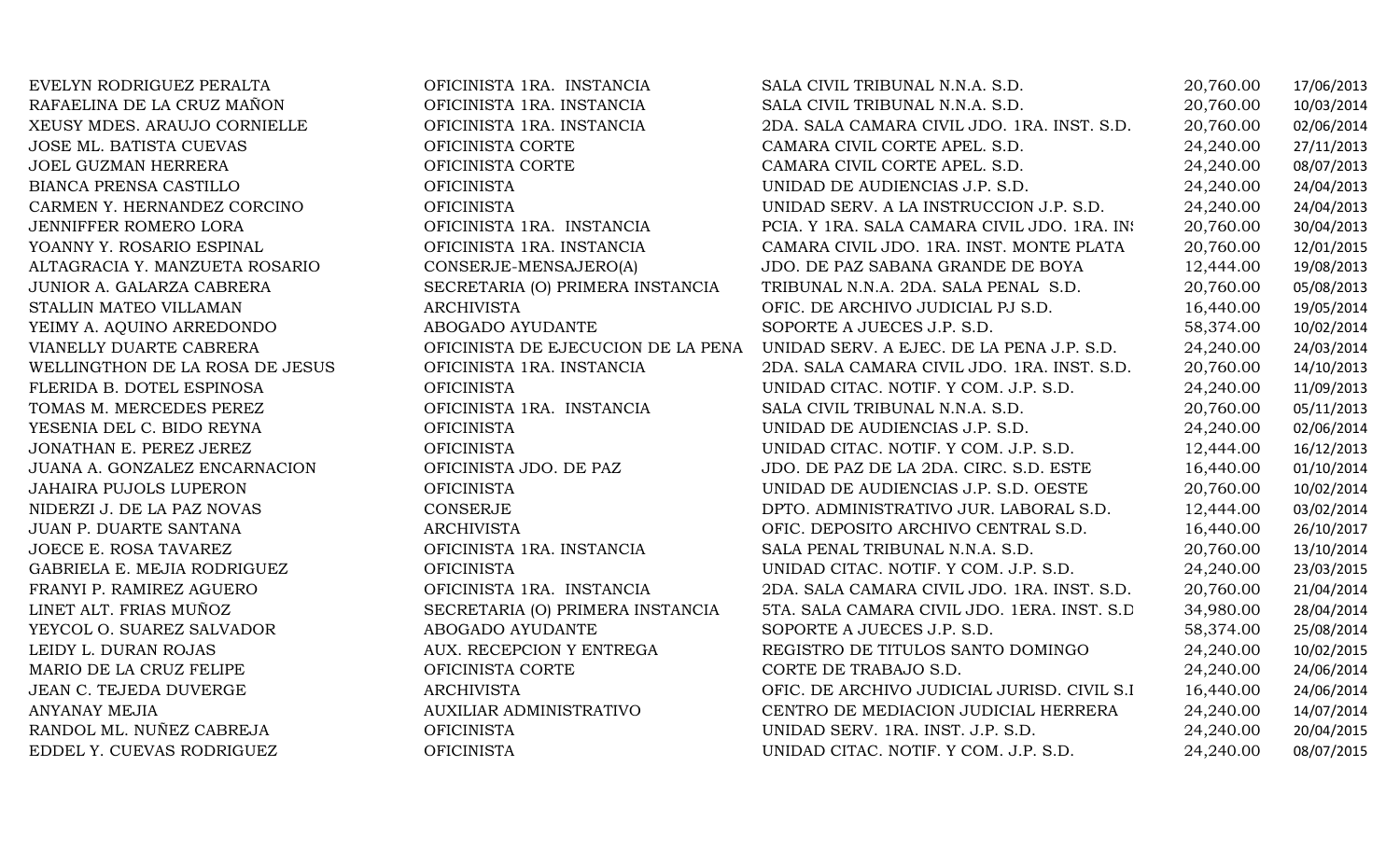| ISRAEL GONZALEZ TERRERO        | <b>OFICINISTA</b>                  | UNIDAD CITAC. NOTIF. Y COM. J.P. S.D.                                     | 24,240.00  | 25/05/2015 |
|--------------------------------|------------------------------------|---------------------------------------------------------------------------|------------|------------|
| ANA MA. SANCHEZ QUEZADA        | <b>CONSERJE</b>                    | DPTO. ADMINISTRATIVO MONTE PLATA                                          | 12,444.00  | 08/09/2014 |
| CARLOS A. SUERO PERALTA        | JUEZ JDO. DE TRABAJO               | 4TA. SALA JDO. DE TRABAJO S.D.                                            | 108,000.00 | 01/10/2014 |
| NATALI ANTONIO RODRIGUEZ       |                                    | ENCARGADO(A) OFICINA ADMINISTRATIVA DPTO. ADMINISTRATIVO JUR. N.N.A. S.D. | 45,600.00  | 29/09/2014 |
| LISBETH Z. TAVAREZ ANTIGUA     | OFICINISTA CORTE                   | CORTE DE APEL. N.N.A. S.D.                                                | 20,760.00  | 29/09/2014 |
| MARILYN ALT. PEÑALO MARTE      | <b>ARCHIVISTA</b>                  | OFIC. DE ARCHIVO JUDICIAL PJ S.D.                                         | 16,440.00  | 08/07/2015 |
| DANIELA E. PEÑA SOTO           | <b>OFICINISTA</b>                  | UNIDAD SERV. 1RA. INST. J.P. S.D.                                         | 24,240.00  | 04/04/2016 |
| SANDRA J. CRUZ ROSARIO         | JUEZ DE LA INSTRUCCION             | OFIC. JUEZ COORD. JDO. DE LA INSTRUCCION                                  | 138,000.00 | 09/02/2015 |
| BRENDA D. GALAN GUTIERREZ      | JUEZ 1RA. INSTANCIA                | 7MA. SALA CAMARA CIVIL JDO. 1RA. INST. S.D.                               | 138,000.00 | 09/02/2015 |
| FELIX G. VALENCIA HENRY        | OFICINISTA 1RA. INSTANCIA          | 4TA. SALA CAMARA CIVIL JDO. 1RA. INST. S.D.                               | 20,760.00  | 01/12/2014 |
| EMILY A. ROA SANCHEZ           | ABOGADO AYUDANTE 1RA. INST.        | 4TA. SALA CAMARA CIVIL JDO. 1RA. INST. S.D.                               | 43,840.80  | 01/12/2014 |
| YANNERIS G. UREÑA              | ABOGADO AYUDANTE 1RA. INST.        | 4TA. SALA CAMARA CIVIL JDO. 1RA. INST. S.D.                               | 43,840.80  | 01/12/2014 |
| LAURA R. SAMORA MEDINA         | <b>OFICINISTA</b>                  | UNIDAD SERV. MERO TRAMITE J.P. S.D. OESTH                                 | 24,240.00  | 19/10/2015 |
| JOSUE B. MUÑOZ GOMEZ           | <b>OFICINISTA</b>                  | UNIDAD SERV. MERO TRAMITE J.P. S.D. OESTH                                 | 24,240.00  | 17/11/2015 |
| YOCANIA MONTERO MORILLO        | ABOGADO AYUDANTE                   | SOPORTE A JUECES J.P. S.D.                                                | 58,374.00  | 01/12/2014 |
| YANELY ALT. VALDEZ FLORES      | <b>OFICINISTA</b>                  | UNIDAD SERV. A LA INSTRUCCION J.P. S.D.                                   | 24,240.00  | 19/01/2015 |
| FERNANDA BOCIO MONTERO         | SECRETARIA (O) JDO. DE PAZ         | JDO. DE PAZ ASUNTOS MUNIC. S.D. ESTE                                      | 16,440.00  | 19/01/2015 |
| JOEL DE JS. LARANCUENT ACEVEDO | <b>OFICINISTA</b>                  | UNIDAD SERV. 1RA. INST. J.P. S.D.                                         | 24,240.00  | 02/03/2015 |
| YANCARLOS LEBRON BATISTA       | <b>ARCHIVISTA</b>                  | 1RA. SALA JDO. DE TRABAJO S.D.                                            | 13,920.00  | 16/03/2015 |
| JOHANNA R. GUZMAN SABINO       | CONSERJE-MENSAJERO(A)              | DPTO. ADMINISTRATIVO MONTE PLATA                                          | 12,444.00  | 16/03/2015 |
| RICHARD ACEVEDO BRITO          | ALGUACIL DE ESTRADO                | UNIDAD CITAC. NOTIF. Y COM. J.P. S.D.                                     | 15,960.00  | 16/03/2015 |
| CRYS I. RAMIREZ ARREDONDO      | <b>OFICINISTA</b>                  | UNIDAD DE AUDIENCIAS J.P. MONTE PLATA                                     | 20,865.60  | 23/03/2015 |
| ROSANNY VALLEJO BALBUENA       | OFICINISTA DE EJECUCION DE LA PENA | UNIDAD SERV. 1RA. INST. J.P. S.D.                                         | 24,240.00  | 01/06/2015 |
| ANA M. HERNANDEZ DE LOS SANTOS | SECRETARIA (O) PRIMERA INSTANCIA   | CAMARA CIVIL JDO. 1RA. INST. MONTE PLATA                                  | 34,980.00  | 30/03/2015 |
| CRISTY E. BOBADILLA GATON      | OFICINISTA 1RA. INSTANCIA          | SALA PENAL TRIBUNAL N.N.A. S.D.                                           | 20,760.00  | 19/10/2015 |
| VICTOR ML. MORROBEL            | ALGUACIL DE ESTRADO                | JDO. DE PAZ ASUNTOS MUNIC. S.D. ESTE                                      | 14,760.00  | 20/04/2015 |
| ANABEL A. RIVAS ORTEGA         | <b>OFICINISTA</b>                  | UNIDAD SERV. 1RA. INST. J.P. S.D.                                         | 24,240.00  | 20/04/2015 |
| JOENNY A. ROSARIO MORFA        | <b>OFICINISTA</b>                  | UNIDAD SERV. A CORTE J.P. S.D.                                            | 24,240.00  | 05/08/2015 |
| CLARILENNY DE LA CRUZ UREÑA    | OFICINISTA 1RA. INSTANCIA          | CAMARA CIVIL JDO. 1RA. INST. MONTE PLATA                                  | 20,760.00  | 22/06/2015 |
| JUAN ML. GUERRERO PEÑA         | <b>OFICINISTA</b>                  | UNIDAD SERV. A LA INSTRUCCION J.P. S.D.                                   | 24,240.00  | 08/07/2015 |
| HEMMY N. FELIZ ALCANTARA       | <b>OFICINISTA</b>                  | UNIDAD SERV. A LA INSTRUCCION J.P. S.D.                                   | 24,240.00  | 20/07/2015 |
| LIDIA ALT. OZUNA LIRIANO       | OFICINISTA CORTE                   | CAMARA CIVIL CORTE APEL. S.D.                                             | 24,240.00  | 20/07/2015 |
| PATRICIA C. PEREZ RAMIREZ      | OFICINISTA JDO. DE PAZ             | JDO. DE PAZ DE LA 2DA. CIRC. S.D. ESTE                                    | 13,910.40  | 23/07/2015 |
| JULEICY L. REYES DIAZ          | SECRETARIA(O) I CORTE              | CAMARA PENAL CORTE APEL. S.D.                                             | 20,760.00  | 15/07/2015 |
|                                |                                    |                                                                           |            |            |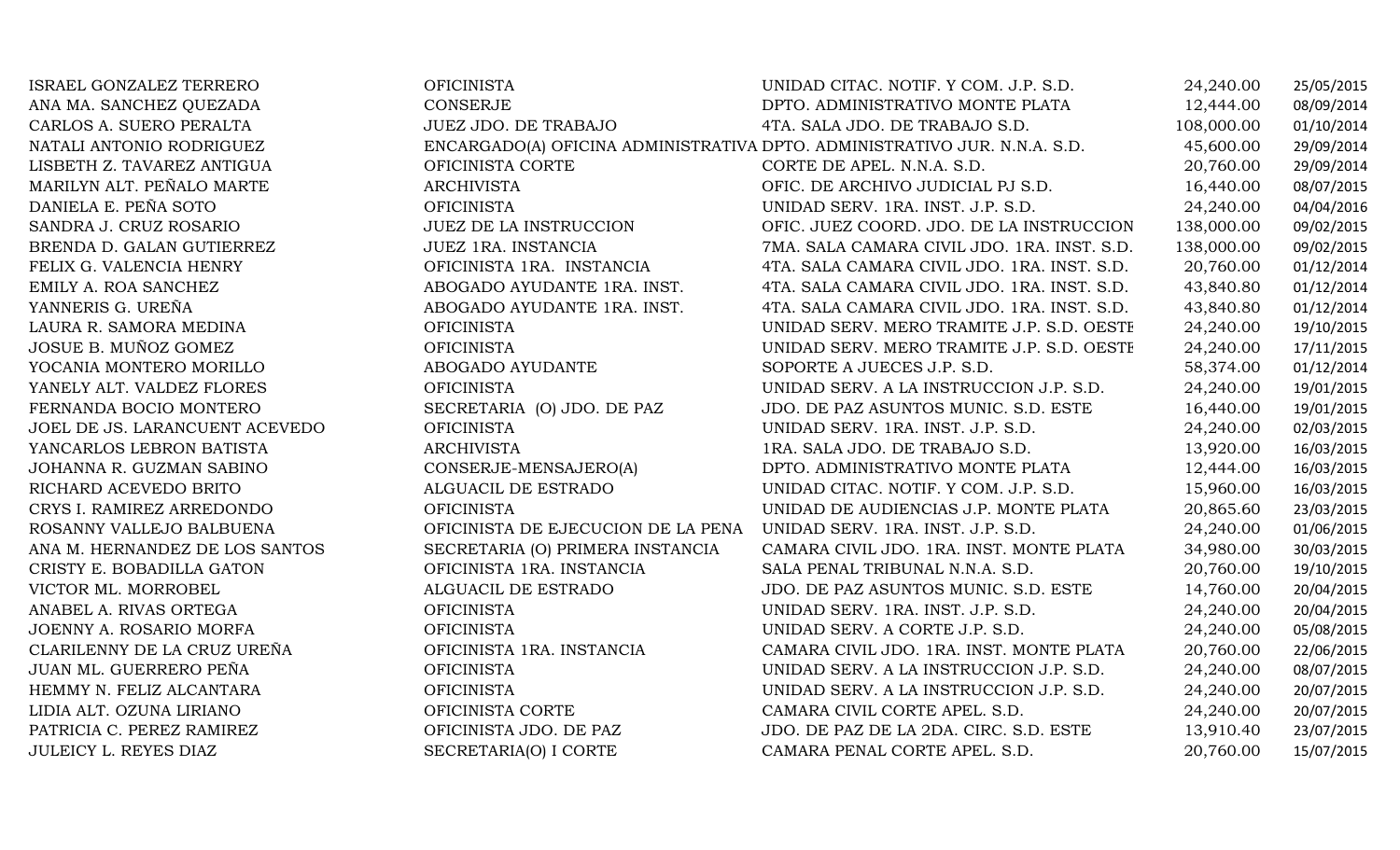| TOMAS JR. LANTIGUA BERROA        | <b>OFICINISTA</b>             | UNIDAD CITAC. NOTIF. Y COM. J.P. S.D.                                            | 24,240.00  | 01/09/2015 |
|----------------------------------|-------------------------------|----------------------------------------------------------------------------------|------------|------------|
| ROCELINA DE JESUS REYNA          | <b>CONSERJE</b>               | DPTO. ADMINISTRATIVO MONTE PLATA                                                 | 12,444.00  | 07/09/2015 |
| RONY J. RIVAS PEREZ              | MENSAJERO INTERNO             | DPTO. ADMINISTRATIVO S.D.                                                        | 12,444.00  | 14/09/2015 |
| MARIA C. URBAEZ VASQUEZ          | <b>OFICINISTA</b>             | UNIDAD DE AUDIENCIAS J.P. S.D.                                                   | 24,240.00  | 08/02/2016 |
| ALLWIN P. CAMACHO MARINE         | SOPORTE TECNICO II            | OFIC. DE TECNOLOGIAS REGIONAL ZONA ESTE                                          | 34,980.00  | 14/09/2015 |
| NATHALIE MIGUEL SOLIS            | OFICINISTA 1RA. INSTANCIA     | PCIA. JDO. DE TRABAJO S.D.                                                       | 20,760.00  | 08/09/2015 |
| LENIN ML. MONTILLA SILVA         | <b>OFICINISTA</b>             | UNIDAD SERV. 1RA. INST. J.P. S.D.                                                | 24,240.00  | 09/05/2016 |
| AMBAR P. ABREU GONZALEZ          | AUX. RECEPCION Y ENTREGA      | REGISTRO DE TITULOS SANTO DOMINGO                                                | 24,240.00  | 18/11/2015 |
| LICET P. MUÑOZ MEDRANO           | <b>OFICINISTA</b>             | UNIDAD DE AUDIENCIAS J.P. MONTE PLATA                                            | 20,760.00  | 07/12/2015 |
| <b>INGRID REYES SANCHEZ</b>      | <b>OFICINISTA</b>             | SOPORTE A JUECES J.P. S.D.                                                       | 24,240.00  | 01/02/2016 |
| FRANSHESKA NIEVES NUÑEZ          | <b>OFICINISTA</b>             | UNIDAD SERV. A CORTE J.P. S.D.                                                   | 24,240.00  | 20/04/2016 |
| YONI J. GOMEZ ESPINAL            |                               | OFICINISTA CITACIONES Y NOTIFICACIONI UNIDAD CITAC. NOTIF. Y COM. J.P. MONTE PLA | 20,760.00  | 24/02/2016 |
| ELAINE DEL P. LLUBERES HEREDIA   | ABOGADO AYUDANTE 1RA. INST.   | 1RA. SALA JDO. DE TRABAJO S.D.                                                   | 43,840.80  | 29/02/2016 |
| YANAIRIS B. FERNANDEZ VALDEZ     | OFICINISTA 1RA. INSTANCIA     | 4TA. SALA CAMARA CIVIL JDO. 1RA. INST. S.D.                                      | 20,760.00  | 14/03/2016 |
| MARLENNY GUZMAN BONEL            | OFICINISTA CORTE              | TRIBUNAL EJEC. SANCION ADOLES. S.D.                                              | 24,240.00  | 04/04/2016 |
| JOSEPH E. SANCHEZ QUIRO          | OFICINISTA 1RA. INSTANCIA     | PCIA. Y 1RA. SALA CAMARA CIVIL JDO. 1RA. IN:                                     | 20,760.00  | 04/04/2016 |
| JOSE ANT. MEJIA PEREZ            | <b>OFICINISTA</b>             | UNIDAD SERV. A CORTE J.P. S.D.                                                   | 24,240.00  | 16/09/2016 |
| JOAN D. VARGAS GOMEZ             | <b>OFICINISTA</b>             | UNIDAD CITAC. NOTIF. Y COM. J.P. S.D.                                            | 24,240.00  | 13/06/2016 |
| VICTOR H. VALDEZ COLON           | <b>OFICINISTA</b>             | UNIDAD SERV. 1RA. INST. J.P. S.D.                                                | 24,240.00  | 13/06/2016 |
| YASMIN PEREZ PEÑA                | OFICINISTA JDO. DE PAZ        | JDO. DE PAZ S.D. OESTE                                                           | 16,440.00  | 15/08/2016 |
| YUDITH E. SANTANA DE LEON        | OFICINISTA J.O.               | TRIBUNAL DE TIERRAS J.O. MONTE PLATA                                             | 15,720.00  | 05/04/2017 |
| GENOVA M. ACEVEDO DIAZ           | OFICINISTA JDO. DE PAZ        | JDO. DE PAZ BOCA CHICA                                                           | 16,440.00  | 27/06/2016 |
| LAURA GARCIA                     | OFICINISTA JDO. DE PAZ        | JDO. DE PAZ DE LA 1RA. CIRC. S.D. ESTE                                           | 16,440.00  | 11/07/2016 |
| DORIAM B. COPLIN PANIAGUA        | MENSAJERO EXTERNO             | JDO. DE PAZ ASUNTOS MUNIC. S.D. ESTE                                             | 18,120.00  | 11/07/2016 |
| FATIMA S. VELOZ SUAREZ           | <b>JUEZ DE PAZ ITINERANTE</b> | PCIA. JDO. DE TRABAJO S.D.                                                       | 108,000.00 | 03/10/2016 |
| LAISA M. MATOS DURAN             | <b>JUEZ DE PAZ</b>            | JDO. DE PAZ SABANA GRANDE DE BOYA                                                | 108,000.00 | 03/10/2016 |
| NATALI EUSTAQUIO RODRIGUEZ       | OFICINISTA JDO. DE PAZ        | JDO. DE PAZ LOS ALCARRIZOS                                                       | 16,440.00  | 11/08/2016 |
| JENNIFER M. MATOS SANTANA        | OFICINISTA 1RA. INSTANCIA     | 2DA. SALA JDO. DE TRABAJO S.D.                                                   | 20,760.00  | 15/08/2016 |
| JEFRY F. SANTOS PEGUERO          | ALGUACIL DE ESTRADO           | JDO. DE PAZ DON JUAN                                                             | 14,760.00  | 29/08/2016 |
| JENNIFFER SANCHEZ MARTINEZ       | CONSERJE-MENSAJERO(A)         | <b>JDO. DE PAZ YAMASA</b>                                                        | 12,444.00  | 16/09/2016 |
| <b>JULIO F. PAREDES VENTURA</b>  | OFICINISTA CORTE              | CORTE DE TRABAJO S.D.                                                            | 24,240.00  | 12/05/2017 |
| GERARD N. FELIZ PEÑA             | <b>OFICINISTA</b>             | UNIDAD SERV. MERO TRAMITE J.P. S.D. OESTH                                        | 20,760.00  | 27/03/2017 |
| MAYELINA PIMENTEL LORENZO        | <b>OFICINISTA</b>             | UNIDAD SERV. MERO TRAMITE J.P. S.D. OESTH                                        | 20,760.00  | 20/03/2017 |
| YSMAILYN MDES. RAMIREZ CARABALLO | <b>OFICINISTA</b>             | UNIDAD DE AUDIENCIAS J.P. S.D.                                                   | 24,240.00  | 01/02/2018 |
|                                  |                               |                                                                                  |            |            |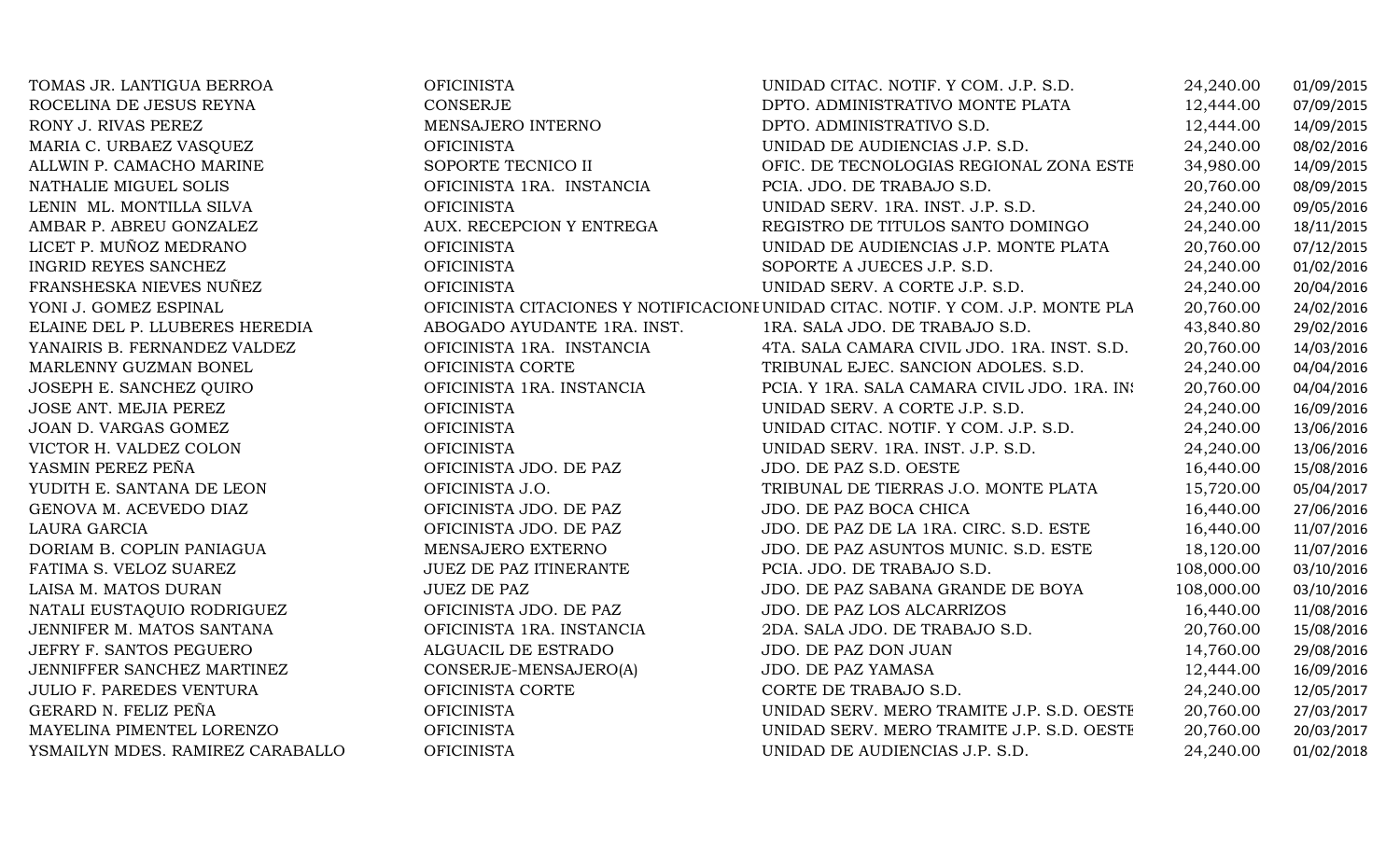JOEL ANT. MEDINA REYES MENSAJERO INTERNO JDO. DE PAZ DE LA 1RA. CIRC. S.D. ESTE 12,444.00 12/12/2016 DAWIDH A. DE LA CRUZ HERNANDEZ OFICINISTA 1RA. INSTANCIA PCIA. Y 1RA. SALA CAMARA CIVIL JDO. 1RA. INST. S.D20,760.00 29/11/2016 ANGEL DE JS. OCUMARES OFICINISTA 1RA. INSTANCIA SALA PENAL TRIBUNAL N.N.A. S.D. 20,760.00 30/11/2016 LUIS E. CABRERA DRULLARD NOTIFICADOR UNIDAD CITAC. NOTIF. Y COM. J.P. S.D. 15,402.00 12/12/2016 DOMINGO VARGAS JAVIER CONSERJE DPTO. ADMINISTRATIVO S.D. 12,444.00 19/12/2016 AQUILES J. PUJOLS MANCEBO ALGUACIL DE ESTRADO UNIDAD CITAC. NOTIF. Y COM. J.P. S.D. 15,960.00 02/01/2017 VIRGINIA RAMIREZ VILLANUEVA OFICINISTA UNIDAD DE AUDIENCIAS J.P. S.D. 16,440.00 02/01/2017 MARCOS DE JS. CESPEDES NOVAS OFICINISTA (DE ORIGINISTA SOPORTE A JUECES J.P. S.D. 24,240.00 16/01/2017<br>MARIELYS MATEO BELTRE (DELTRE CONSTRUISTA 1RA. INSTANCIA SALA CIVIL TRIBUNAL N.N.A. S.D. 20.760.00 16/01/2017 MARIELYS MATEO BELTRE OFICINISTA 1RA. INSTANCIA SALA CIVIL TRIBUNAL N.N.A. S.D. 20,760.00 16/01/2017 MAGDIELA REYES DE LA PAZ OFICINISTA JDO. DE PAZ JDO. DE PAZ S.D. OESTE 13,920.00 23/01/2017 EDGAR A. LAFLEUR MENSAJERO INTERNO JDO. DE PAZ S.D. NORTE 12,444.00 20/02/2017 ALCAURI F. TAVERAS JAVIER OFICINISTA UNIDAD DE AUDIENCIAS J.P. MONTE PLATA 20,760.00 18/04/2017 KATHERINE S. ARIAS TAVERA OFICINISTA JDO. DE PAZ JDO. DE PAZ BOCA CHICA 16,440.00 18/04/2017 CHRISTOPHER E. HERNANDEZ ESPAILLAT MENSAJERO EXTERNO DPTO. ADMINISTRATIVO S.D. 16,440.00 04/04/2017 NESTOR A. REYES GUANCE NOTIFICADOR UNIDAD CITAC. NOTIF. Y COM. J.P. S.D. 15,402.00 24/04/2017 FRANCHESKA M. FERMIN CASTILLO OFICINISTA UNIDAD CITAC. NOTIF. Y COM. J.P. S.D. OESTE 20,760.00 17/07/2017 DARLENNY REYES PEÑA OFICINISTA UNIDAD SERV. MERO TRAMITE J.P. S.D. OESTE 20,760.00 25/04/2017 MAILENISSA TAVAREZ SOSA OFICINISTA SOPORTE A JUECES J.P. S.D. 24,240.00 15/05/2017 PAOLA INFANTE DE LA CRUZ OFICINISTA JDO. DE PAZ JDO. DE PAZ S.D. NORTE 16,440.00 17/05/2017 GENESIS E. HENRIQUEZ AQUINO OFICINISTA JDO. DE PAZ JDO. DE PAZ ASUNTOS MUNIC. S.D. NORTE 13,974.00 15/01/2018 LEONARDO MARQUEZ GONZALEZ OFICINISTA JDO. DE PAZ JDO. DE PAZ LOS ALCARRIZOS 16,440.00 09/10/2017 CINDY E. TRINIDAD HELENA OFICINISTA UNIDAD SERV. A LA INSTRUCCION J.P. S.D. 24,240.00 06/06/2017 FAUSTA R. TORRES PEREZ GFICINISTA DE PAZ UNIDAD SERV. MERO TRAMITE J.P. S.D. OESTE 20,760.00 19/06/2017<br>LILIVETTE M. JORGE VALENCIA OFICINISTA JDO. DE PAZ JDO. DE PAZ MONTE PLATA 14,760.00 10/07/2017 LILIVETTE M. JORGE VALENCIA OFICINISTA JDO. DE PAZ JDO. DE PAZ MONTE PLATA 14,760.00 10/07/2017 MENORKA G. CASTILLO CASTILLO OFICINISTA SOPORTE A JUECES J.P. S.D. OESTE 20,760.00 10/07/2017 ALBERTO ELIZO VERAS OFICINISTA 1RA. INSTANCIA SALA CIVIL TRIBUNAL N.N.A. S.D. 16,440.00 04/07/2017 YOKAIDYS DE LOS SANTOS MERCEDES OFICINISTA (OFICINISTA UNIDAD SERV. A LA INSTRUCCION J.P. S.D. 24,240.00 19/11/2017<br>DIANNY J. VERAS DEL ORBE OFICINISTA (OFICINISTA UNIDAD CITAC. NOTIF. Y COM. J.P. S.D. 24.240.00 22/06/2017 DIANNY J. VERAS DEL ORBE OFICINISTA UNIDAD CITAC. NOTIF. Y COM. J.P. S.D. 24,240.00 22/06/2017 SARAY A. FELIZ DACOSTA GOMEZ OFICINISTA 1RA. INSTANCIA 3RA. SALA CAMARA CIVIL JDO. 1RA. INST. S.D. 20,760.00 05/07/2017 NAYARA R. PEREZ SOTO OFICINISTA UNIDAD SERV. A LA INSTRUCCION J.P. S.D. 24,240.00 09/11/2017 STALYN A. REYES BETANCES OFICINISTA UNIDAD SERV. A LA INSTRUCCION J.P. S.D. 24,240.00 11/07/2017 KATHERINE Y. MEDINA JIMENEZ OFICINISTA JDO. DE PAZ JDO. DE PAZ LOS ALCARRIZOS 16,440.00 01/12/2017 SANTA C. DE LOS SANTOS GUZMAN ALGUACIL DE ESTRADO UNIDAD CITAC. NOTIF. Y COM. J.P. S.D. OESTE 15,960.00 20/07/2017 JDO. DE PAZ DE LA 1RA. CIRC. S.D. ESTE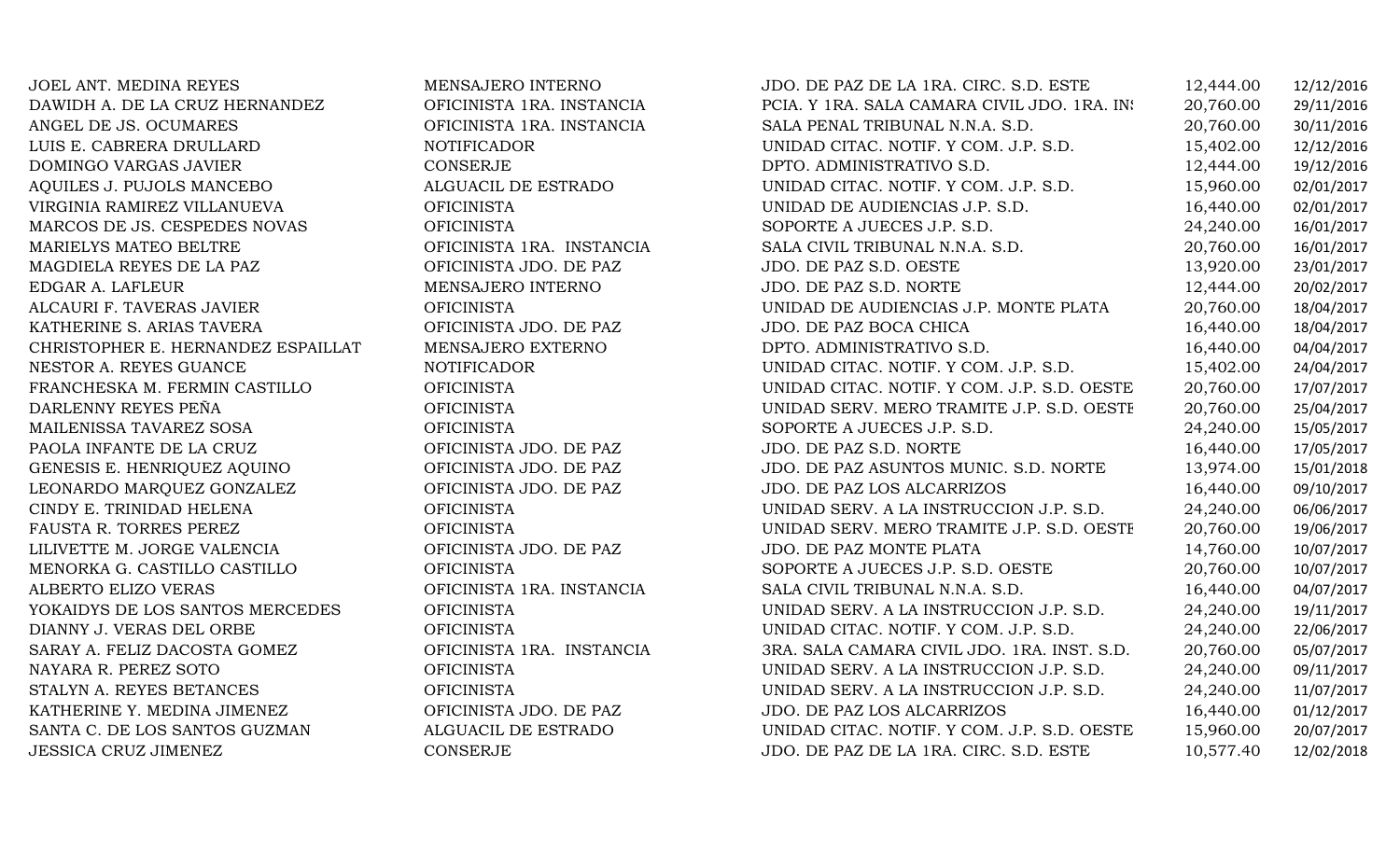KATHERINE P. PEREZ MEDRANO OFICINISTA 1RA. INSTANCIA 4TA. SALA CAMARA CIVIL JDO. 1RA. INST. S.D. 20,760.00 27/07/2017 LIGIA E. SANTOS CONTRERAS OFICINISTA JDO. DE PAZ JDO. DE PAZ DE LA 1RA. CIRC. S.D. ESTE 13,974.00 18/12/2017 ONIEL MONTERO DE OLEO ALGUACIL DE ESTRADO UNIDAD CITAC. NOTIF. Y COM. J.P. S.D. OESTE 15,960.00 14/08/2017 GUSTAVO E. PARRA SUBERO OFICINISTA UNIDAD ATENCION AL USUARIO J.P. S.D. OESTE 22,920.00 14/08/2017 BRYAN FCO. PEREZ OFICINISTA UNIDAD DE AUDIENCIAS J.P. S.D. 24,240.00 10/08/2017 EDWIN R. PEÑA MATEO MENSAJERO INTERNO DPTO. ADMINISTRATIVO S.D. 10,577.40 09/08/2017 ANGEL B. ANTUNA MENSAJERO INTERNO DPTO. ADMINISTRATIVO S.D. 12,444.00 07/08/2017 GERLYN AQUINO PEÑA OFICINISTA 1RA. INSTANCIA PCIA. Y 1RA. SALA CAMARA CIVIL JDO. 1RA. INST. S.D17,646.00 12/02/2018 ARLENIS DE OLEO CUEVAS OFICINISTA JDO. DE PAZ JDO. DE PAZ DE LA 2DA. CIRC. S.D. ESTE 16,440.00 09/10/2017 MARCOS J. GONZALEZ MANZUETA ARCHIVISTA OFIC. DE ARCHIVO JUDICIAL JURISD. CIVIL S.D. 16,440.00 15/02/2018 MARELINE G. RAMIREZ TEJERA OFICINISTA UNIDAD DE AUDIENCIAS J.P. S.D. 20,604.00 05/10/2017 YINET MARTINEZ PEÑA CONSERJE JDO. DE PAZ ASUNTOS MUNIC. S.D. NORTE 12,444.00 07/11/2017 VIANNA E. SANDOVAL GOMEZ AUX. RECEPCION Y ENTREGA REGISTRO DE TITULOS SANTO DOMINGO 20,604.00 07/11/2017 CLARA O. CORDERO ORTIZ AUXILIAR ADMINISTRATIVO DPTO. ADMINISTRATIVO S.D. OESTE 13,974.00 25/10/2017 ELIANNY M. PIMENTEL CASADO ARCHIVISTA OFIC. DEPOSITO ARCHIVO CENTRAL S.D. 13,974.00 27/11/2017 MARIA FABIAN AQUINO CONSERJE DPTO. ADMINISTRATIVO MONTE PLATA 10,577.00 27/12/2017 BENJAMIN D. SERRANO ARISTY AUX. RECEPCION Y ENTREGA REGISTRO DE TITULOS SANTO DOMINGO 20,604.00 11/12/2017 LEIANDERSON GARCIA AMADOR ARCHIVISTA JDO. DE PAZ S.D. OESTE 11,832.00 19/03/2018 JENNIFER FLORES MEDINA RECEPCIONISTA DPTO. ADMINISTRATIVO S.D. 13,974.00 03/01/2018 YHOLFEDIS PEÑA MENSAJERO INTERNO DPTO. ADMINISTRATIVO S.D. OESTE 10,577.40 03/01/2018 GENARO A. RINCON MOQUETE ALGUACIL DE ESTRADO TRIBUNAL N.N.A. 2DA. SALA PENAL S.D. 12,546.00 11/01/2018 JUAN L. CABRERA VARGAS MENSAJERO EXTERNO DPTO. ADMINISTRATIVO S.D. 15,402.00 15/01/2018 RAYSA N. MARTINEZ MEDINA OFICINISTA JDO. DE PAZ JDO. DE PAZ DE LA 1RA. CIRC. S.D. ESTE 13,974.00 22/01/2018 JIMMY J. DE LEON AQUINO OFICINISTA JDO. DE PAZ JDO. DE PAZ ASUNTOS MUNIC. S.D. ESTE 13,974.00 15/01/2018 LUISA M. BATISTA RAMIREZ AUXILIAR ADMINISTRATIVO DPTO. ADMINISTRATIVO S.D. 13,974.00 06/02/2018 PAQUITA SANCHEZ SEGURA CONSERJE CONSERIE DPTO. ADMINISTRATIVO JUR. LABORAL S.D. 10,577.40 30/01/2018<br>MIGUEL I. DE LOS SANTOS MENDEZ AUX. RECEPCION Y ENTREGA REGISTRO DE TITULOS SANTO DOMINGO 20,604.00 19/02/2018 MIGUEL I. DE LOS SANTOS MENDEZ AUX. RECEPCION Y ENTREGA REGISTRO DE TITULOS SANTO DOMINGO 20,604.00 19/02/2018 JUNIOR J. SAVIÑON PEREZ MENSAJERO INTERNO DPTO. ADMINISTRATIVO JUR. CIVIL S.D. 10,577.40 06/03/2018 MARLON V. ESPINOSA LEBRON JUEZ DE PAZ JUEZ JOO. DE PAZ DON JUAN 108,000.00 03/10/2016<br>AUGUST LEGEN DE CONSTRUERT DE CONSTRUERT DE CONSTRUERT DE CONSTRUERT DE LA CONSTRUERT DE LA COMPONICACIÓN DE L SUZAN A. MEDRANO PEREZ CONSERJE CONSERJE OFIC. DEPOSITO ARCHIVO CENTRAL S.D. 12,444.00 01/04/2005<br>DIOGENES G. SALCEDO DE LEON MAYORDOMO III CORTE DE APEL. N.N.A. S.D. 15,840.00 27/09/2017 DIOGENES G. SALCEDO DE LEON MAYORDOMO III CORTE DE APEL. N.N.A. S.D. 15,840.00 27/09/2017 JONATHAN M. NUÑEZ ALGUACIL DE ESTRADO UNIDAD CITAC. NOTIF. Y COM. J.P. S.D. OESTE 15,960.00 01/01/2018 FRANCIS M. HERNANDEZ SUSAÑA JUEZ DE PAZ ITINERANTE PCIA. CAMARA CIVIL JDO. 1RA. INST. S.D 108,000.00 03/10/2016 PCIA. CAMARA PENAL JDO. 1RA. INST. S.D.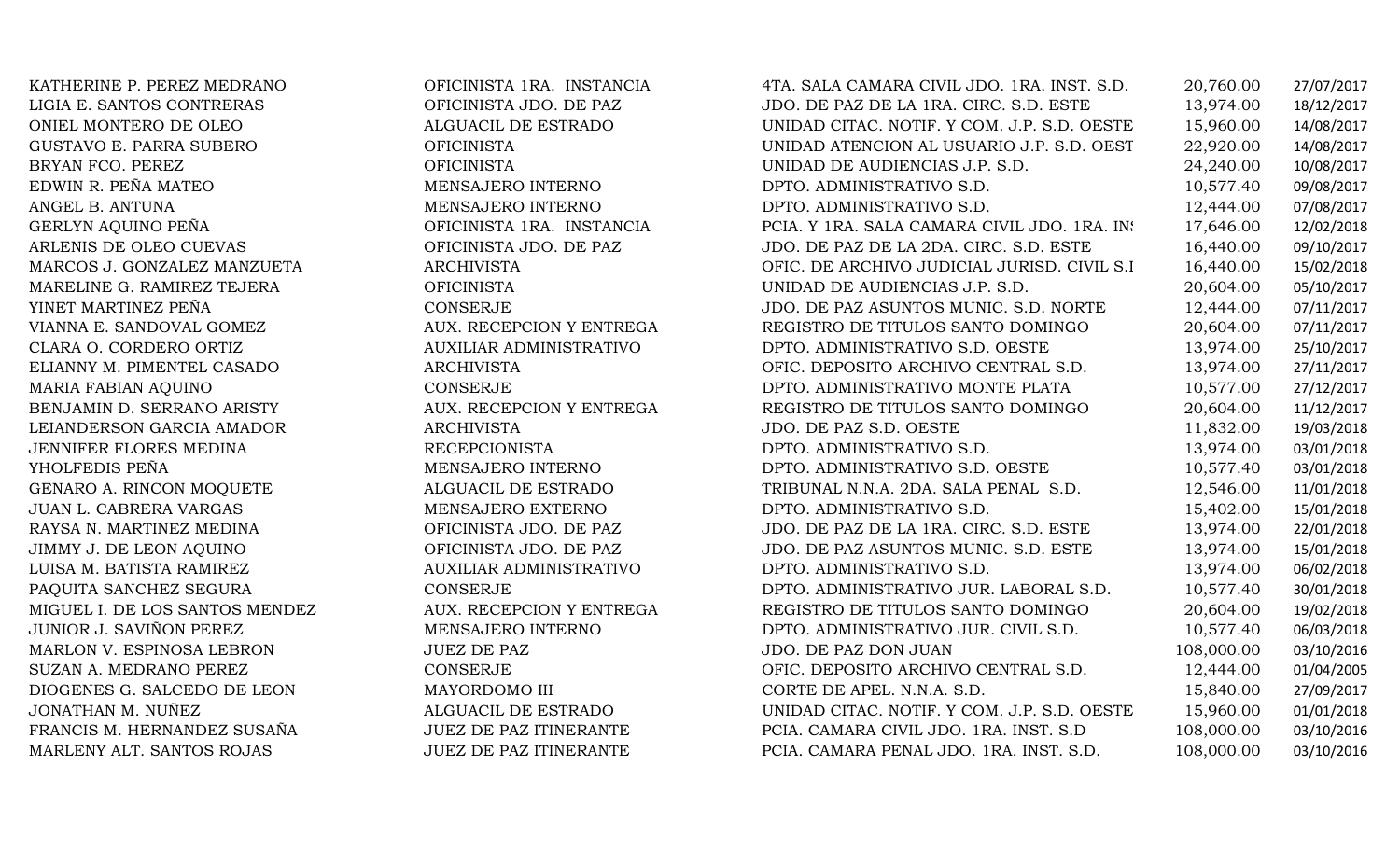| KAROL P. HEREDIA                  | <b>JUEZ DE PAZ</b>                | JDO. DE PAZ MONTE PLATA                                                    | 108,000.00 | 27/08/2008 |
|-----------------------------------|-----------------------------------|----------------------------------------------------------------------------|------------|------------|
| CAROL S. MODESTO SANCHEZ          | <b>JUEZ DE PAZ</b>                | JDO. DE PAZ DE LA 2DA. CIRC. S.D. ESTE                                     | 108,000.00 | 09/02/2015 |
| JUAN FCO. SIERRA MEDINA           | <b>JUEZ CORTE</b>                 | 1RA. SALA CAMARA PENAL CORTE APEL. S.D.                                    | 199,464.00 | 12/05/1998 |
| JOSE A. SANTO SALVADOR            | JUEZ DE PAZ ITINERANTE            | PCIA. CAMARA PENAL JDO. 1RA. INST. S.D.                                    | 108,000.00 | 03/04/2006 |
| KIMBERLY R. TATIS SOTO            | ABOGADO AYUDANTE CORTE            | 1RA. SALA TRIBUNAL SUPERIOR DE TIERRAS D                                   | 48,894.00  | 02/10/2007 |
| LUIS B. ESPINAL ROSARIO           |                                   | ENCARGADO (A) TECNOLOGIAS REGIONAL OFIC. DE TECNOLOGIAS REGIONAL ZONA NOR' | 117,532.80 | 15/02/1999 |
| ALTAGRACIA UFFRE DE RAMIREZ       | <b>JUEZ PRESIDENTE CORTE</b>      | CAMARA CIVIL CORTE APEL. SANTIAGO                                          | 218,640.00 | 14/10/1987 |
| DOMINGO R. I. VASQUEZ CORREA      | JUEZ 1ER. SUST. CORTE Y PTE. SALA | 1RA. SALA CAMARA CIVIL CORTE APEL. SANTIA                                  | 205,800.00 | 18/09/1998 |
| LEONOR MDES. REYES CANALDA        | JUEZ 2DO. SUST. CORTE Y PTE. SALA | 2DA. SALA CAMARA CIVIL CORTE APEL. SANTIA                                  | 199,464.00 | 11/11/1992 |
| JUAN V. VENTURA ESTEVEZ           | SOPORTE TECNICO I                 | OFIC. DE TECNOLOGIAS REGIONAL ZONA NOR'                                    | 42,657.60  | 01/03/1990 |
| JUAN F. ESTRELLA RODRIGUEZ        | ALGUACIL DE ESTRADO               | CAMARA CIVIL CORTE APEL. SANTIAGO                                          | 13,800.00  | 06/09/1973 |
| FRANCISCA G. GARCIA DE FADUL      | <b>JUEZ PRESIDENTE CORTE</b>      | CAMARA PENAL CORTE APEL. SANTIAGO                                          | 218,640.00 | 18/09/1998 |
| JUAN A. NUÑEZ RODRIGUEZ           |                                   | DIRECTOR (A) REGIONAL MENSURAS ADS(DIRECCION REG. MENSURAS CAT. DPTO. NORT | 48,894.00  | 12/11/1992 |
| AMARILIS M. CRUZ ALVAREZ          | <b>OFICINISTA</b>                 | SOPORTE A JUECES J.P. SANTIAGO                                             | 26,850.00  | 08/01/1998 |
| NANCY I. SALCEDO FERNANDEZ        | <b>JUEZ PRESIDENTE CORTE</b>      | CORTE DE TRABAJO SANTIAGO                                                  | 218,640.00 | 11/06/1985 |
| DOMINGO ANT. GIL                  | JUEZ 1ER. SUSTITUTO CORTE         | CORTE DE TRABAJO SANTIAGO                                                  | 205,800.00 | 16/12/1992 |
| FELICITA PEREZ VICTORIANO         | <b>JUEZ CORTE</b>                 | CORTE DE TRABAJO SANTIAGO                                                  | 186,000.00 | 26/11/1998 |
| NAZARIO A. ESTRELLA RODRIGUEZ     | ALGUACIL DE ESTRADO               | UNIDAD CITAC. NOTIF. Y COM. J.L. SANTIAGO                                  | 13,800.00  | 10/03/1993 |
| POLIBIO ANT. CERDA RAMIREZ        | ALGUACIL DE ESTRADO               | UNIDAD CITAC. NOTIF. Y COM. J.L. SANTIAGO                                  | 13,800.00  | 10/03/1993 |
| RAMONA DE LOS A. FERNANDEZ GARCIA | ABOGADO AYUDANTE                  | SOPORTE A JUECES J.L. SANTIAGO                                             | 48,894.00  | 29/08/1997 |
| ROSANGEL CESPEDES BAEZ            | SECRETARIA (O) GENERAL            | SECRETARIA GENERAL J.L. SANTIAGO                                           | 69,984.00  | 01/09/1992 |
| SONIA MA. POLANCO TAVERAS         | CONSERJE                          | CORTE DE TRABAJO SANTIAGO                                                  | 12,444.00  | 01/08/1998 |
| JOSE E. NUÑEZ PEÑA                | <b>OFICINISTA</b>                 | UNIDAD CITAC. NOTIF. Y COM. J.P. SANTIAGO                                  | 22,920.00  | 17/06/1988 |
| ROSEMARY E. VERAS PEÑA            | <b>JUEZ CORTE</b>                 | 1RA. SALA TRIBUNAL SUPERIOR DE TIERRAS D                                   | 186,000.00 | 27/05/1987 |
| BARBARA I. GONZALEZ ROJAS         | ABOGADO AYUDANTE CORTE            | CAMARA CIVIL CORTE APEL. SANTIAGO                                          | 48,894.00  | 26/07/1979 |
| FAUSTA C. PEÑA REGALADO           | ABOGADO AYUDANTE 1RA. INST.       | 2DA. SALA CAMARA CIVIL JDO. 1RA. INST. SAN'                                | 36,000.00  | 08/04/1996 |
| JUANITA DEL C. BELISARIO PEÑA     | SECRETARIA DE JUEZ                | TRIBUNAL SUPERIOR DE TIERRAS DPTO. NORT                                    | 28,860.00  | 01/01/1999 |
| JUAN R. MARTE CHECO               | ALGUACIL DE ESTRADO               | UNIDAD SERV. A SALAS C.S.S. A.F. SANTIAGO                                  | 13,800.00  | 04/10/1993 |
| MERCEDES G. SORIANO URBAEZ        | ALGUACIL DE ESTRADO               | 3RA. SALA CAMARA CIVIL JDO. 1RA. INST. SAN'                                | 13,800.00  | 21/08/1996 |
| FELIX R. RODRIGUEZ VASQUEZ        | ALGUACIL DE ESTRADO               | UNIDAD CITAC. NOTIF. Y COM. J.P. SANTIAGO                                  | 14,760.00  | 27/10/1986 |
| NICOLAS DEL C. RODRIGUEZ ACEVEDO  | MENSAJERO EXTERNO                 | DPTO. ADMINISTRATIVO SANTIAGO                                              | 16,440.00  | 28/09/1989 |
| DORLISA DEL C. RODRIGUEZ          | ABOGADO AYUDANTE                  | SOPORTE A JUECES J.P. SANTIAGO                                             | 51,480.00  | 26/02/1988 |
| TERESA A. MATA BORBON             | <b>OFICINISTA</b>                 | UNIDAD CITAC. NOTIF. Y COM. J.P. SANTIAGO                                  | 22,920.00  | 21/03/1988 |
| RAMONA M. GONZALEZ MARIA          | OFICINISTA 1RA. INSTANCIA         | 1ER. TRIBUNAL COL. C/P JDO. 1RA. INST. SANT                                | 15,720.00  | 01/06/1991 |
|                                   |                                   |                                                                            |            |            |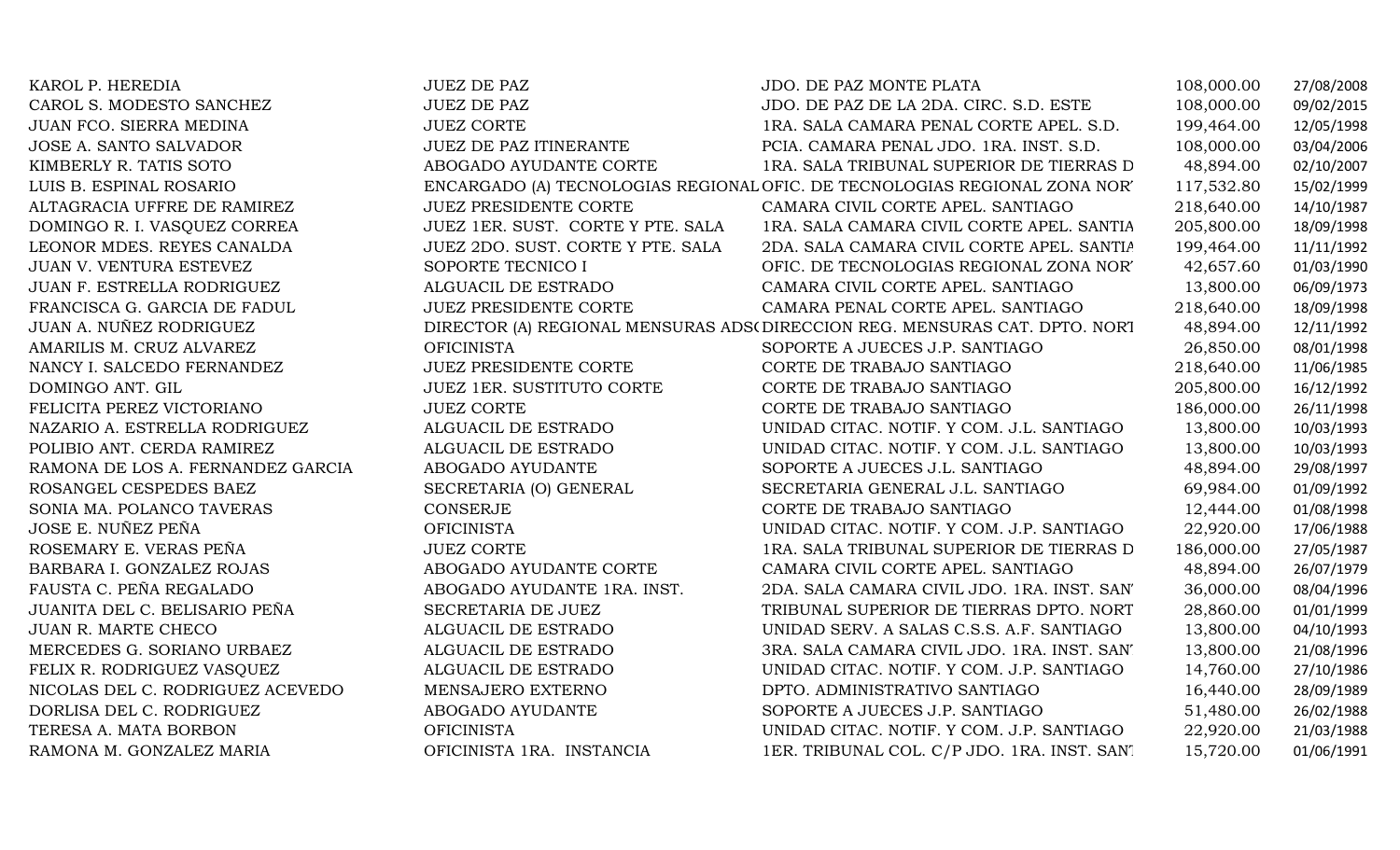NURYS M. REYESANA C. BONILLADEYANIRA MENDEZ CEPEDA JUEZ SUST. PTE. COLEGIADO JOSE S. TAVERAS CANAAN JUEZ 2DO. SUSTITUTO CORTE YOSELIN A. GOMEZ

SONIA ALT. SANTOS OFICINISTA UNIDAD SERV. A LA INSTRUCCION J.P. SANTIAGO 22,920.00 01/04/1999 OFICINISTA DPTO. ADMINISTRATIVO SANTIAGO 15,720.00 01/10/1987 OFICINISTA JDO. DE PAZ JDO. DE PAZ DE LA 3RA. CIRC. SANTIAGO 14,760.00 01/01/1995 BRUNILDA M. CASTILLO ABISADA JUEZ 1ER. SUSTITUTO CORTE 1RA. SALA CAMARA PENAL CORTE APEL. SANTIAGO 205,800.00 21/09/1998 HENRY A. RODRIGUEZ HENRIQUEZ ALGUACIL DE ESTRADO CAMARA CIVIL CORTE APEL. SANTIAGO 13,800.00 01/08/1998 MARCELINA A. RIVAS NUÑEZ JUEZ CORTE CORTE DE TRABAJO SANTIAGO 138,000.00 04/02/1999 AIDA MA. J. NUÑEZ NUÑEZ DE G. JUEZ CORTE CORTE DE TRABAJO SANTIAGO 154,800.00 25/11/1998 JIAN C. J. PEÑA RODRIGUEZ ALGUACIL DE ESTRADO UNIDAD CITAC. NOTIF. Y COM. J.L. SANTIAGO 13,800.00 01/05/1993 CARLOS M. MARTINEZ ALMANZAR JUEZ CORTE 2DA. SALA CAMARA CIVIL CORTE APEL. SANTIAGO186,000.00 04/02/1999<br>138,000.00 25/11/1998 CARMEN S. BENCOSME ESPINAL JUEZ CORTE CORTE DE TRABAJO SANTIAGO 138,000.00 25/11/1998 ANA M. GARCIA GARCIA OFICINISTA UNIDAD CITAC. NOTIF. Y COM. J.L. SANTIAGO 17,640.00 01/10/1993 YOEL R. MERCADO RODRIGUEZ ALGUACIL DE ESTRADO UNIDAD CITAC. NOTIF. Y COM. J.L. SANTIAGO 13,800.00 01/07/1998 LILIANA ALT. PIMENTEL DIAZ OFICINISTA UNIDAD SERV. 1RA. INST. J.L. SANTIAGO 22,375.00 13/04/1993 MARIA M. DE PEÑA VENTURA JUEZ CORTE CORTE DE APEL. N.N.A. SANTIAGO 186,000.00 07/09/1998 YOSELIN A. LIRIANO ORTIZ SECRETARIA (O) PRIMERA INSTANCIA SALA PENAL 1ER. TRIBUNAL N.N.A. SANTIAGO 28,860.00 01/09/1992 NELSON O. NUÑEZ SALCE MENSAJERO INTERNO SALA PENAL 1ER. TRIBUNAL N.N.A. SANTIAGO 12,444.00 01/12/1998 MIRIAN DEL C. MARTINEZ SANCHEZ CONSERJE DPTO. ADMINISTRATIVO SANTIAGO 12,444.00 01/12/1998 MARIA DE LOS A. GARCIA UREÑA SECRETARIA (O) PRIMERA INSTANCIA SALA CIVIL 1ER. TRIBUNAL N.N.A. SANTIAGO 28,860.00 01/12/1998<br>GILBERTO R. FUENTES BAEZ ALGUACIL DE ESTRADO SALA CIVIL 1ER. TRIBUNAL N.N.A. SANTIAGO 13,800.00 15 GILBERTO R. FUENTES BAEZ ALGUACIL DE ESTRADO SALA CIVIL 1ER. TRIBUNAL N.N.A. SANTIAGO 13,800.00 15/03/1999 VICTOR G. RAMOS SANCHEZ JUEZ CORTE 1RA. SALA CAMARA CIVIL CORTE APEL. SANTIAGO 186,000.00 26/11/1998 ARGENTINA Y. SANCHEZ MARTINEZ JUEZ CORTE TRIBUNAL EJEC. SANCION ADOLES. SANTIAGO 186,000.00 07/09/1998 WILSON FCO. MORETA TREMOLS JUEZ CORTE 1RA. SALA CAMARA PENAL CORTE APEL. SANTIAGO186,000.00 11/11/1992<br>42,657.60 01/07/1994 YESENIA I. GUICHARDO PEÑA SECRETARIA (O) GENERAL SECRETARIA GENERAL J.P. VALVERDE 42,657.60 01/07/1994 DELIA M. DURAN TAVERAS OFICINISTA REGISTRO DE TITULOS MAO 15,720.00 17/01/1997 WENDY M. LOZADA COLON OFICINISTA 1RA. INSTANCIA SALA CIVIL 1ER. TRIBUNAL N.N.A. SANTIAGO 15,720.00 12/06/1997 3ER. TRIBUNAL COL. C/P JDO. 1RA. INST. SANT 138,000.00 01/05/1998<br>2DA. SALA CAMARA PENAL CORTE APEL. SANT 199.464.00 12/06/1998 2DA. SALA CAMARA PENAL CORTE APEL. SANTI 199,464.00 12/06/1998<br>62.208.00 01/07/1995 SECRETARIA (O) SERVICIO A EJECUCION I UNIDAD SERV. A EJEC. DE LA PENA J.P. SANTI 62,208.00 01/07/1995 YUDERKA A. RODRIGUEZ FERNANDEZ OFICINISTA 1RA. INSTANCIA SALA PENAL 1ER. TRIBUNAL N.N.A. SANTIAGO 15,720.00 01/09/1992 HERMINIA J. RODRIGUEZ PAULINO JUEZ CORTE 2DA. SALA CAMARA PENAL CORTE APEL. SANTIAGO 186,000.00 17/09/1998 YSIDRA ALT. TEJADA ABOGADO AYUDANTE CORTE TRIBUNAL SUPERIOR DE TIERRAS DPTO. NORTE 48,894.00 01/03/1997 NIURKA ALT. BAEZ FERMIN ALGUACIL DE ESTRADO SALA PENAL 2DO.TRIBUNAL N.N.A. SANTIAGO 13,800.00 01/10/1993 YOBANY ANT. MERCADO RODRIGUEZ JUEZ CORTE 1RA. SALA CAMARA PENAL CORTE APEL. SANTIAGO186,000.00 11/02/1998<br>186.000.00 17/09/1998 2DA. SALA CAMARA PENAL CORTE APEL. SANTI 186,000.00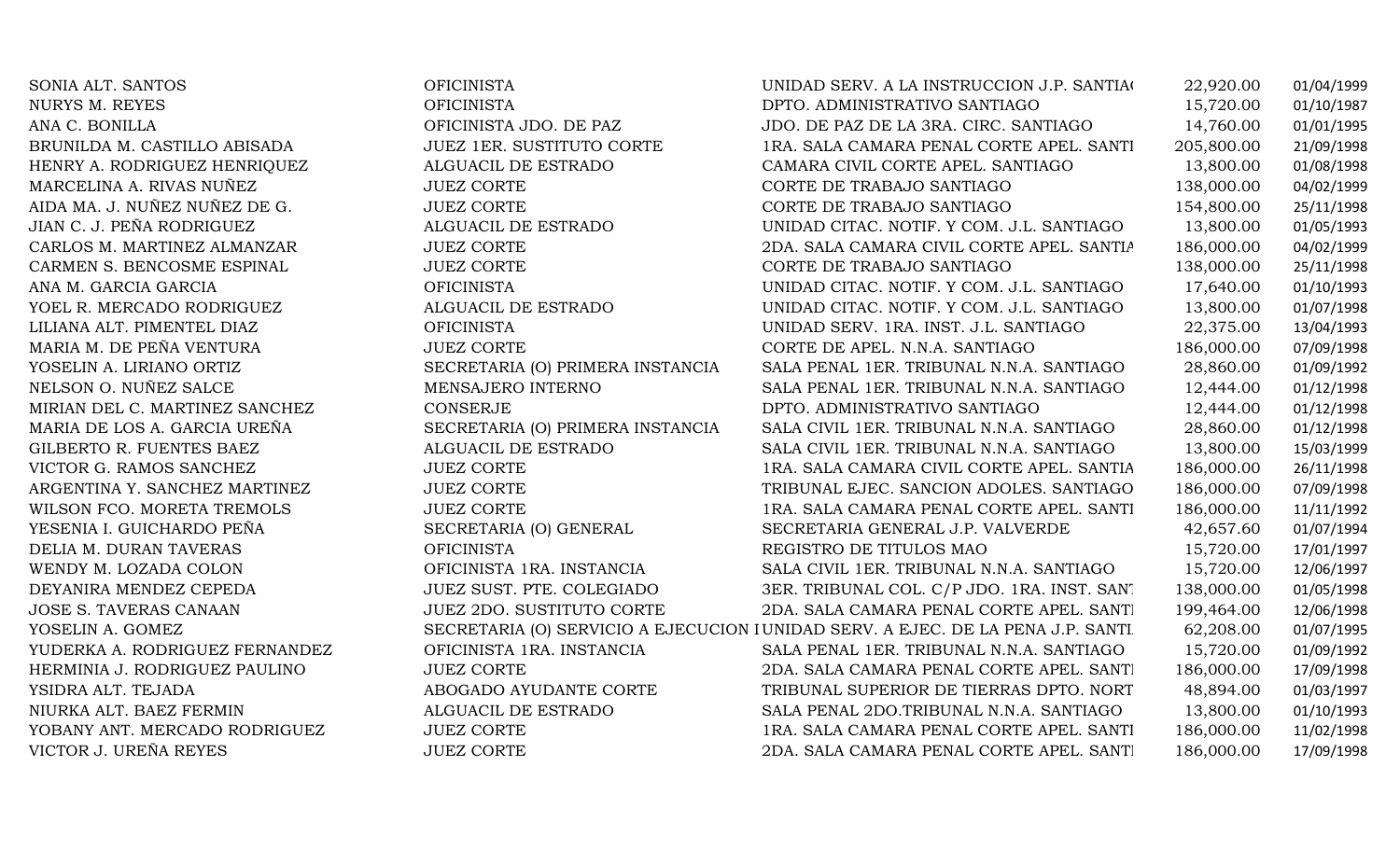| BRIGIDA M. FELIPE VILLAMAN     | <b>CONSERJE</b>                  | DPTO. ADMINISTRATIVO SANTIAGO                                                   | 12,444.00  | 01/02/1993 |
|--------------------------------|----------------------------------|---------------------------------------------------------------------------------|------------|------------|
| JOSELYN ALT. MATA HILARIO      | OFICINISTA CORTE                 | CAMARA CIVIL CORTE APEL. SANTIAGO                                               | 17,640.00  | 01/03/1999 |
| SONJA D. RODRIGUEZ PERALTA     | JUEZ 1RA. INSTANCIA              | SALA PENAL 2DO.TRIBUNAL N.N.A. SANTIAGO                                         | 138,000.00 | 17/09/1998 |
| ANDRYS M. MENDOZA MATIAS       |                                  | SECRETARIA (O) SERVICIO JDOS. 1RA. INSUNIDAD SERV. 1RA. INST. J.L. SANTIAGO     | 38,088.00  | 05/06/1995 |
| JUAN P. SOSA FAÑA              | ALGUACIL DE ESTRADO              | UNIDAD SERV. A SALAS C.S.S. A.F. SANTIAGO                                       | 13,800.00  | 01/08/1995 |
| CECILIA V. ALT LEON PEÑA       | SOPORTE DE SISTEMAS              | OFIC. DE TECNOLOGIAS REGIONAL ZONA NOR'                                         | 48,894.00  | 01/03/1998 |
| ROSA L. VENTURA PEÑA           | OFICINISTA JDO. DE PAZ           | JDO. DE PAZ VILLA GONZALEZ                                                      | 14,760.00  | 08/09/1998 |
| LEONARDO R. LOPEZ LOPEZ        | ALGUACIL DE ESTRADO              | JDO. DE PAZ DE LA 3RA. CIRC. SANTIAGO                                           | 13,800.00  | 21/02/1990 |
| AGUEDA DEL C. GARCIA CONTRERAS | <b>JUEZ CORTE</b>                | 2DA. SALA CAMARA PENAL CORTE APEL. SANTI                                        | 154,800.00 | 09/04/1992 |
| MARIANA M. LOPEZ               | <b>ASCENSORISTA</b>              | DPTO. ADMINISTRATIVO SANTIAGO                                                   | 13,800.00  | 01/02/1995 |
| JUANA J. GERMOSEN QUIROZ       | SECRETARIA (O) JDO. DE PAZ       | JDO. DE PAZ DE LA 1RA. CIRC. SANTIAGO                                           | 23,160.00  | 20/03/1989 |
| RUBEN DE JS. REYNOSO CABRERA   | ALGUACIL DE ESTRADO              | JDO. DE PAZ DE LA 2DA. CIRC. SANTIAGO                                           | 13,800.00  | 01/03/1998 |
| ANELIS DEL C. TORRES MAGO      | <b>JUEZ CORTE</b>                | 1RA. SALA CAMARA PENAL CORTE APEL. SANTI                                        | 186,000.00 | 10/11/1988 |
| JUAN FCO. ABREU VALDEZ         | ALGUACIL DE ESTRADO              | UNIDAD CITAC. NOTIF. Y COM. J.L. SANTIAGO                                       | 13,800.00  | 13/09/1996 |
| JACINTO M. MEDINA ABREU        | ALGUACIL DE ESTRADO              | 3RA. SALA JDO. DE PAZ ESP. TRANS. SANTIAGO                                      | 13,800.00  | 01/07/1998 |
| MARTHA DEL C. MARTINEZ LOPEZ   | <b>JUEZ CORTE</b>                | 1RA. SALA CAMARA PENAL CORTE APEL. SANTI                                        | 186,000.00 | 09/04/1992 |
| ANTONIO J. CRUZ                | SECRETARIA (O) JDO. DE PAZ       | JDO. DE PAZ SAN JOSE DE LAS MATAS                                               | 23,160.00  | 09/12/1987 |
| CLARA M. VARGAS VASQUEZ        | JUEZ SUST. PTE. COLEGIADO        | 1ER. TRIBUNAL COL. C/P JDO. 1RA. INST. SAN'                                     | 138,000.00 | 17/09/1998 |
| SAMUEL GUZMAN FERNANDEZ        | <b>JUEZ CORTE</b>                | 2DA. SALA CAMARA CIVIL CORTE APEL. SANTIA                                       | 186,000.00 | 17/09/1998 |
| OSVALDO CASTILLO               |                                  | JUEZ PRESIDENTE TRIBUNAL COLEGIADO 2DO. TRIBUNAL COL. C/P JDO. 1RA. INST. SAN'  | 138,000.00 | 17/09/1998 |
| ANDREA ALMANZAR ESPINAL        | CONSERJE-MENSAJERO(A)            | JDO. DE PAZ VILLA BISONO                                                        | 12,444.00  | 18/06/1996 |
| LORENZA POLANCO ACEVEDO        | OFICINISTA JDO. DE PAZ           | JDO. DE PAZ VILLA BISONO                                                        | 14,760.00  | 01/10/1996 |
| <b>JOSE R. DE ASIS BURGOS</b>  |                                  | JUEZ PRESIDENTE TRIBUNAL COLEGIADO 3ER. TRIBUNAL COL. C/P JDO. 1RA. INST. SAN.  | 147,600.00 | 17/09/1998 |
| JOSE A. BARRERA HERNANDEZ      | ALGUACIL DE ESTRADO              | JDO. DE PAZ TAMBORIL                                                            | 13,800.00  | 13/06/1995 |
| MARIA DEL C. SANTANA FERNANDEZ | <b>JUEZ CORTE</b>                | 2DA. SALA CAMARA PENAL CORTE APEL. SANTI                                        | 186,000.00 | 21/09/1998 |
| EDDY M. ESPINAL RODRIGUEZ      | ALGUACIL DE ESTRADO              | JDO. DE PAZ PEDRO GARCIA                                                        | 13,800.00  | 24/05/1996 |
| ALOIDES DE JS. MATIAS CUETO    | <b>JUEZ CORTE</b>                | 1RA. SALA CAMARA CIVIL CORTE APEL. SANTIA                                       | 186,000.00 | 09/04/1992 |
| JUAN J. MARTINEZ VENTURA       | JUEZ T.T.J.O.                    | TRIBUNAL DE TIERRAS J.O. VALVERDE                                               | 138,000.00 | 17/09/1998 |
| ADALJISA ANT. ROJAS POLANCO    | JUEZ 1RA. INSTANCIA              | SALA PENAL 1ER. TRIBUNAL N.N.A. SANTIAGO                                        | 138,000.00 | 17/09/1998 |
| JUANA O. SANTANA MINAYA        | <b>JUEZ CORTE</b>                | CORTE DE APEL. N.N.A. SANTIAGO                                                  | 186,000.00 | 23/11/1992 |
| CARMEN Y. DURAN ARIAS          | SECRETARIA (O) PRIMERA INSTANCIA | TRIBUNAL N.N.A. VALVERDE                                                        | 28,860.00  | 08/07/1987 |
| SERGIO A. FURCAL               |                                  | JUEZ PTE.CAMARA PENAL JDO. DE 1ERA. 1ER. TRIBUNAL COL. C/P JDO. 1RA. INST. SAN. | 154,800.00 | 12/02/1998 |
| MIGUELINA M. SILIA PARRA       | CONSERJE                         | DPTO. ADMINISTRATIVO SANTIAGO                                                   | 12,444.00  | 15/05/1976 |
| ILDEFONSA ALT. SUSANA ABREU    | <b>JUEZ CORTE</b>                | 2DA. SALA TRIBUNAL SUPERIOR DE TIERRAS L                                        | 186,000.00 | 16/12/1986 |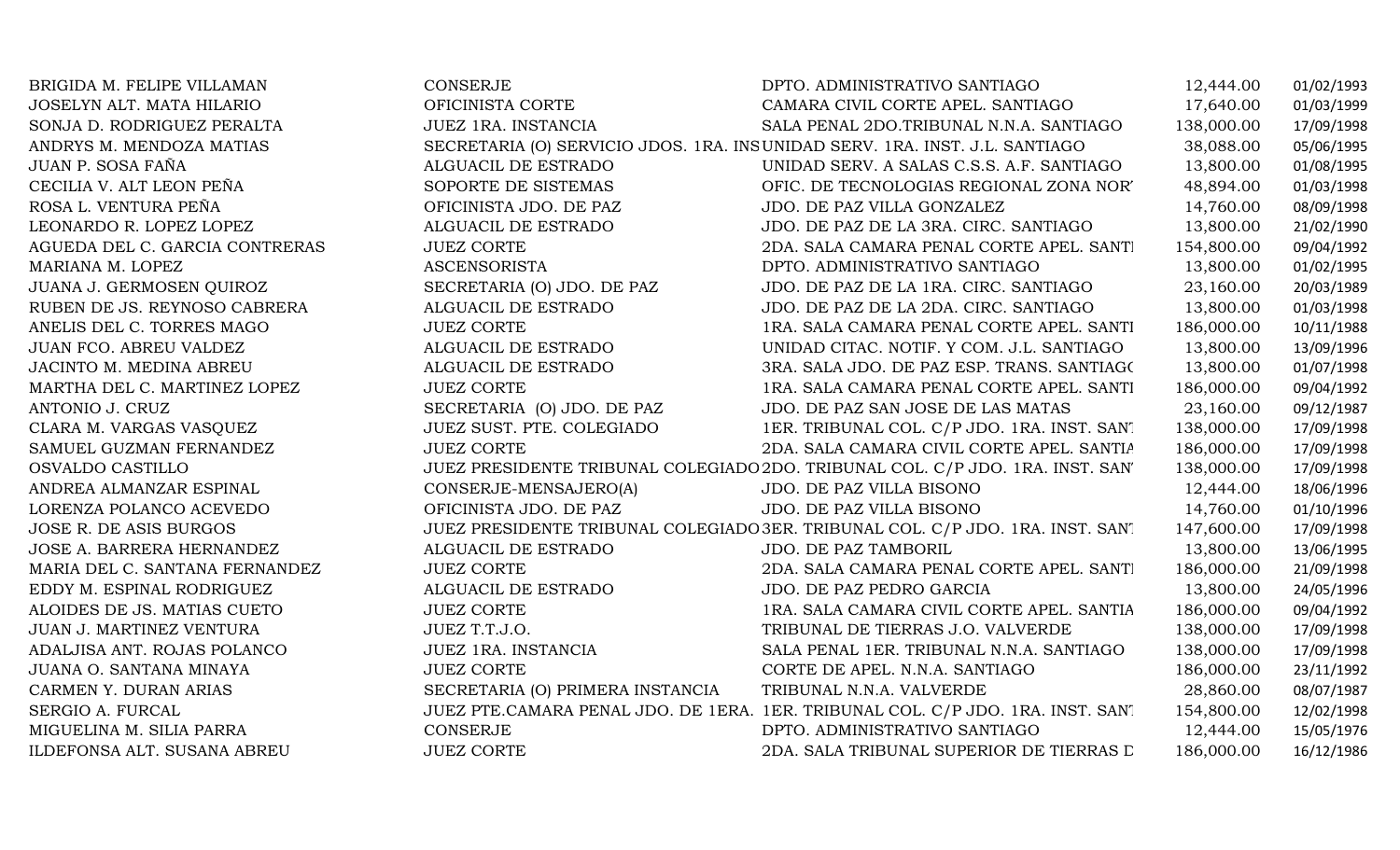| FABIO GUERRERO BAUTISTA           | <b>JUEZ PRESIDENTE CORTE</b>                                      | TRIBUNAL SUPERIOR DE TIERRAS DPTO. NORT                                         | 218,640.00 | 22/10/1998 |
|-----------------------------------|-------------------------------------------------------------------|---------------------------------------------------------------------------------|------------|------------|
| SENEIDA D. MARCELINO REYES        | ABOGADO AYUDANTE CORTE                                            | TRIBUNAL SUPERIOR DE TIERRAS DPTO. NORT                                         | 48,894.00  | 01/11/1994 |
| SEGUNDO E. MONCION                | <b>JUEZ CORTE</b>                                                 | 2DA. SALA TRIBUNAL SUPERIOR DE TIERRAS L                                        | 186,000.00 | 18/02/1998 |
| VILMA V. DIAZ COLOMBO             | <b>JUEZ CORTE</b>                                                 | 1RA. SALA TRIBUNAL SUPERIOR DE TIERRAS D                                        | 186,000.00 | 22/10/1998 |
| DANILO ANT. TINEO SANTANA         |                                                                   | JUEZ 1ER. SUST. PTE. DE CORTE Y PTE. D 1RA. SALA TRIBUNAL SUPERIOR DE TIERRAS D | 205,800.00 | 22/10/1998 |
| MIRIAN DEL C. RODRIGUEZ JAQUEZ    | SECRETARIA (O) PRIMERA INSTANCIA                                  | TRIBUNAL DE TIERRAS J.O. VALVERDE                                               | 28,860.00  | 01/09/1997 |
| MARTIN E. REYES TREMOLS           | ENCARGADO(A) OFICINA ADMINISTRATIVA DPTO. ADMINISTRATIVO VALVERDE |                                                                                 | 67,405.20  | 17/07/1997 |
| ALMA S. DOMINGUEZ MARTINEZ        | <b>JUEZ CORTE</b>                                                 | 2DA. SALA TRIBUNAL SUPERIOR DE TIERRAS L                                        | 186,000.00 | 23/11/1995 |
| MARITZA DEL C. POLANCO REYES      | ANALISTA JURIDICO                                                 | REGISTRO DE TITULOS SANTIAGO                                                    | 48,894.00  | 19/02/1996 |
| TERESA DE JS. CRUZ LEDESMA        | CONSERJE                                                          | REGISTRO DE TITULOS SANTIAGO                                                    | 12,444.00  | 02/05/1990 |
| MAYRA C. MIESES TORRES            | <b>AUXILIAR REGISTRAL</b>                                         | REGISTRO DE TITULOS SANTIAGO                                                    | 21,480.00  | 17/02/1978 |
| MIGUEL A. BONILLA BORRELLY        | REGISTRADOR DE TITULOS                                            | REGISTRO DE TITULOS MAO                                                         | 126,000.00 | 19/07/1994 |
| JOSE ALB. ALMANZAR SANCHEZ        | DIRECTOR (A) REGIONAL MENSURAS                                    | DIRECCION REG. MENSURAS CAT. DPTO. NORT                                         | 117,532.80 | 24/04/2013 |
| FRANCISCA ALT. FERNANDEZ GONZALEZ | SECRETARIA(O) CORTE                                               | CORTE DE APEL. N.N.A. SANTIAGO                                                  | 34,560.00  | 02/06/1999 |
| DELSIDO M. JACKSON GRULLON        | ADMINISTRADOR DE RED                                              | OFIC. DE TECNOLOGIAS REGIONAL ZONA NOR'                                         | 54,885.60  | 01/05/1999 |
| MANUEL A. ESTEVEZ TAVERAS         | ALGUACIL DE ESTRADO                                               | UNIDAD CITAC. NOTIF. Y COM. J.L. SANTIAGO                                       | 13,800.00  | 01/05/1999 |
| MANUEL A. FRANCISCO ESPINAL       | JUEZ T.T.J.O.                                                     | 3RA. SALA TRIBUNAL DE TIERRAS J.O. SANTIAC                                      | 138,000.00 | 08/03/1999 |
| <b>GLENIS B. AMADIS VERAS</b>     | <b>JUEZ CORTE</b>                                                 | CORTE DE APEL. N.N.A. SANTIAGO                                                  | 186,000.00 | 01/05/1999 |
| SERGIO DE JS. FRANCISCO POLANCO   | <b>CHOFER</b>                                                     | DPTO. ADMINISTRATIVO SANTIAGO                                                   | 24,240.00  | 07/06/1999 |
| JUAN A. RODRIGUEZ FERNANDEZ       | JUEZ PRESIDENTE CORTE                                             | CORTE DE APEL. N.N.A. SANTIAGO                                                  | 218,640.00 | 01/05/1999 |
| YECENIA DEL C. BUENO PERALTA      | <b>OFICINISTA</b>                                                 | UNIDAD SERV. A LA INSTRUCCION J.P. SANTIAC                                      | 22,920.00  | 08/05/2013 |
| CARINA M. VASQUEZ RODRIGUEZ       | <b>OFICINISTA</b>                                                 | UNIDAD SERV. A LA INSTRUCCION J.P. SANTIA                                       | 22,920.00  | 08/06/1999 |
| MONICA D. NUÑEZ VALERIO           | SECRETARIA DE JUEZ                                                | TRIBUNAL SUPERIOR DE TIERRAS DPTO. NORT                                         | 23,640.00  | 01/05/1999 |
| YOLFA DEL C. CASTILLO UREÑA       | <b>OFICINISTA</b>                                                 | SOPORTE A JUECES J.P. SANTIAGO                                                  | 27,992.38  | 13/11/1984 |
| BOLIVAR A. LIBERATO CRUZ          | MENSAJERO INTERNO                                                 | DPTO. ADMINISTRATIVO VALVERDE                                                   | 12,444.00  | 13/05/1999 |
| JOSE E. SEN MARTINEZ              | <b>CHOFER</b>                                                     | DPTO. ADMINISTRATIVO SANTIAGO                                                   | 24,240.00  | 01/08/1999 |
| SIANE L. RODRIGUEZ TAPIA          | SECRETARIA (O) JDO. DE PAZ                                        | 3RA. SALA JDO. DE PAZ ESP. TRANS. SANTIAGO                                      | 23,160.00  | 01/08/1999 |
| ELIZABETH AVILES NUÑEZ            | OFICINISTA 1RA. INSTANCIA                                         | SALA PENAL 1ER. TRIBUNAL N.N.A. SANTIAGO                                        | 15,720.00  | 01/09/1999 |
| FRANCISCA A. MARTINEZ SOSA        | CONSERJE-MENSAJERO(A)                                             | JDO. DE PAZ TAMBORIL                                                            | 12,444.00  | 03/01/2000 |
| ACASSIA C. REYES CASTILLO         |                                                                   | JUEZ PRESIDENTE TRIBUNAL COLEGIADO 4TO. TRIBUNAL COL. C/P JDO. 1RA. INST. SANT  | 138,000.00 | 06/03/2000 |
| ANA C. ARACENA JIMENEZ            | AUX. DE RECEPCION Y ENTREGA                                       | REGISTRO DE TITULOS MAO                                                         | 24,240.00  | 01/02/2000 |
| LUZ E. DURAN HIRALDO              | SECRETARIA (O) SERVICIO A CORTE                                   | UNIDAD SERV. A CORTE J.L. SANTIAGO                                              | 38,088.00  | 03/04/2000 |
| CARMEN M. NUÑEZ GARCIA            | <b>BIBLIOTECARIO II</b>                                           | BIBLIOTECA DE SANTIAGO                                                          | 48,894.00  | 02/05/2000 |
| IVAN J. RODRIGUEZ ALONZO          | SUPERVISOR (A) DE MANTENIMIENTO                                   | DPTO. DE MANTENIMIENTO J.I. ZONA NORTE Y                                        | 54,648.00  | 02/05/2000 |
|                                   |                                                                   |                                                                                 |            |            |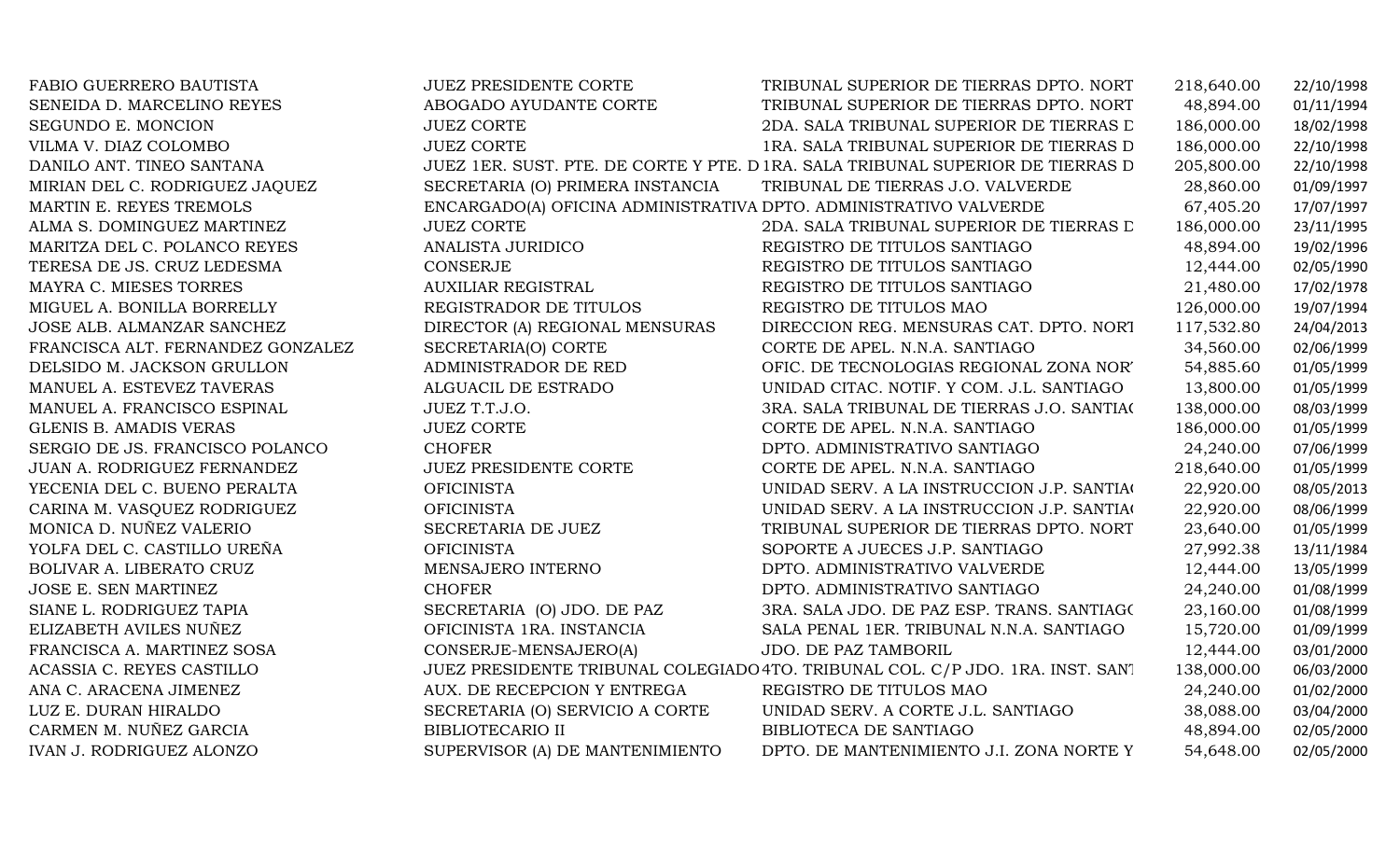| HILDA ALT. SALAS                | OFICINISTA 1RA. INSTANCIA       | SALA PENAL 2DO.TRIBUNAL N.N.A. SANTIAGO    | 15,720.00  | 03/04/2000 |
|---------------------------------|---------------------------------|--------------------------------------------|------------|------------|
| MARINA I. BRITO ROSARIO         | SECRETARIA(O) CORTE             | CAMARA CIVIL CORTE APEL. SANTIAGO          | 34,560.00  | 02/05/2000 |
| RAFAEL ANT. CEPIN JORGE         | ALGUACIL DE ESTRADO             | 1RA. SALA CAMARA CIVIL JDO. 1RA. INST. SAN | 13,800.00  | 02/05/2000 |
| MERCEDES ALT. MARTINEZ          | MENSAJERO INTERNO               | DPTO. ADMINISTRATIVO SANTIAGO              | 13,800.00  | 02/05/2000 |
| BERKIS M. DOMINGUEZ TAVAREZ     | REGISTRADOR DE TITULOS ADSCRITO | REGISTRO DE TITULOS SANTIAGO               | 117,532.80 | 15/06/2000 |
| ROSA M. SANTANA VERAS           | ABOGADO AYUDANTE CORTE          | TRIBUNAL SUPERIOR DE TIERRAS DPTO. NORT    | 48,894.00  | 03/07/2000 |
| ANGELA M. PEREZ NUÑEZ           | ABOGADO AYUDANTE CORTE          | TRIBUNAL SUPERIOR DE TIERRAS DPTO. NORT    | 48,894.00  | 03/07/2000 |
| ELBA R. CONTRERAS SARANTE       | SECRETARIA (O) JDO. DE PAZ      | JDO. DE PAZ DE LA 2DA. CIRC. SANTIAGO      | 14,760.00  | 01/07/2000 |
| SANDRA M. LANTIGUA GUZMAN       | SECRETARIA (O) GENERAL          | SECRETARIA GENERAL JDO. ESP. TRANS.Y MU    | 23,160.00  | 03/08/2000 |
| MARIA DE LA C. TEJEDA SUAZO     | JUEZ JDO. DE TRABAJO            | 3RA. SALA JDO. DE TRABAJO SANTIAGO         | 108,000.00 | 31/03/2017 |
| <b>JULISSA NUÑEZ PICHARDO</b>   | OFICINISTA TST                  | TRIBUNAL SUPERIOR DE TIERRAS DPTO. NORT    | 17,640.00  | 04/06/2012 |
| RAMONA Y. VARGAS                | OFICIAL ARCHIVO ACTIVO          | ARCHIVO ACTIVO J.I. SANTIAGO               | 42,657.60  | 02/10/2000 |
| MERCEDES VIRGINIA GONZALEZ PIÑA | REGISTRADOR DE TITULOS ADSCRITO | REGISTRO DE TITULOS SANTIAGO               | 117,532.80 | 16/12/1986 |
| DAYSI DE LA ROSA POPA           | REGISTRADOR DE TITULOS          | REGISTRO DE TITULOS SANTIAGO               | 138,000.00 | 03/10/2000 |
| ANNERY M. PICHARDO LOPEZ        | SECRETARIA DE JUEZ              | TRIBUNAL SUPERIOR DE TIERRAS DPTO. NORT    | 28,860.00  | 04/01/2001 |
| SERGIO A. PEÑA MARTINEZ         | ALGUACIL DE ESTRADO             | UNIDAD CITAC. NOTIF. Y COM. J.P. SANTIAGO  | 14,760.00  | 01/02/2001 |
| DULCE R. MARTINEZ NUÑEZ         | SECRETARIA DE JUEZ              | TRIBUNAL SUPERIOR DE TIERRAS DPTO. NORT    | 23,640.00  | 05/02/2001 |
| HECTOR J. TORIBIO DE LA ROSA    | ALGUACIL DE ESTRADO             | UNIDAD CITAC. NOTIF. Y COM. J.P. SANTIAGO  | 14,760.00  | 01/03/2001 |
| DULCE M. DE JS. REYES RODRIGUEZ | ABOGADO AYUDANTE 1RA. INST.     | CAMARA CIVIL JDO. 1RA. INST. VALVERDE      | 36,000.00  | 01/03/2001 |
| REY D. DIAZ GRULLON             | AUX. DE MANTENIMIENTO           | DPTO. ADMINISTRATIVO SANTIAGO              | 12,444.00  | 19/03/2001 |
| MARIA M. VASQUEZ                | <b>CONSERJE</b>                 | TRIBUNAL DE TIERRAS J.O. VALVERDE          | 12,444.00  | 01/05/2001 |
| MARTHA L. AMARO FERMIN          | COORDINADOR(A) DE ENTREVISTAS   | CENTRO DE ENTREVISTA SANTIAGO              | 64,864.00  | 17/03/2014 |
| MILQUEYA R. GONZALEZ TINEO      | OFICINISTA 1RA. INSTANCIA       | TRIBUNAL N.N.A. VALVERDE                   | 15,720.00  | 10/07/2001 |
| MABEL E. VALERIO GOMEZ          | SUPERVISOR DE AUDIENCIAS        | UNIDAD DE AUDIENCIAS J.P. SANTIAGO         | 61,776.00  | 02/07/2001 |
| ESMERALDA MERCEDES SANTOS       | ABOGADO AYUDANTE                | UNIDAD ASISTENCIA A JUECES C.S.S. A.F. SAN | 38,088.00  | 19/04/2006 |
| VICTOR R. INFANTE PAEZ          | ALGUACIL DE ESTRADO             | UNIDAD CITAC. NOTIF. Y COM. J.P. SANTIAGO  | 14,760.00  | 02/07/2001 |
| JUAN C. LOPEZ GARCIA            | OFICINISTA CORTE                | CAMARA CIVIL CORTE APEL. SANTIAGO          | 17,640.00  | 01/06/2001 |
| KETYS M. UCETA RODRIGUEZ        | ASIST. ADMINISTRATIVA           | CENTRO DE ENTREVISTA VALVERDE              | 15,720.00  | 02/07/2001 |
| FIDELINA G. BATISTA GRULLON     | JUEZ T.T.J.O.                   | 1RA. SALA TRIBUNAL DE TIERRAS J.O. SANTIAC | 147,600.00 | 01/08/2001 |
| LEONARDO S. DURAN RODRIGUEZ     | MENSAJERO INTERNO               | TRIBUNAL N.N.A. VALVERDE                   | 12,444.00  | 02/07/2001 |
| FRANCIS C. DISLA RAMOS          | <b>OFICINISTA</b>               | UNIDAD CITAC. NOTIF. Y COM. J.P. SANTIAGO  | 22,920.00  | 01/06/2015 |
| FELICITA ANT. MEJIA GARCIA      | OFICINISTA CORTE                | CAMARA CIVIL CORTE APEL. SANTIAGO          | 17,640.00  | 13/09/2001 |
| LIZA H. MADERA ARDAVIN          | SECRETARIA (O) SERVICIO A CORTE | UNIDAD SERV. A CORTE J.P. SANTIAGO         | 61,776.00  | 12/11/2001 |
| EVELIN M. MATEO BOITEL          | SECRETARIA (O) JDO. DE PAZ      | JDO. DE PAZ VILLA GONZALEZ                 | 23,160.00  | 01/10/2001 |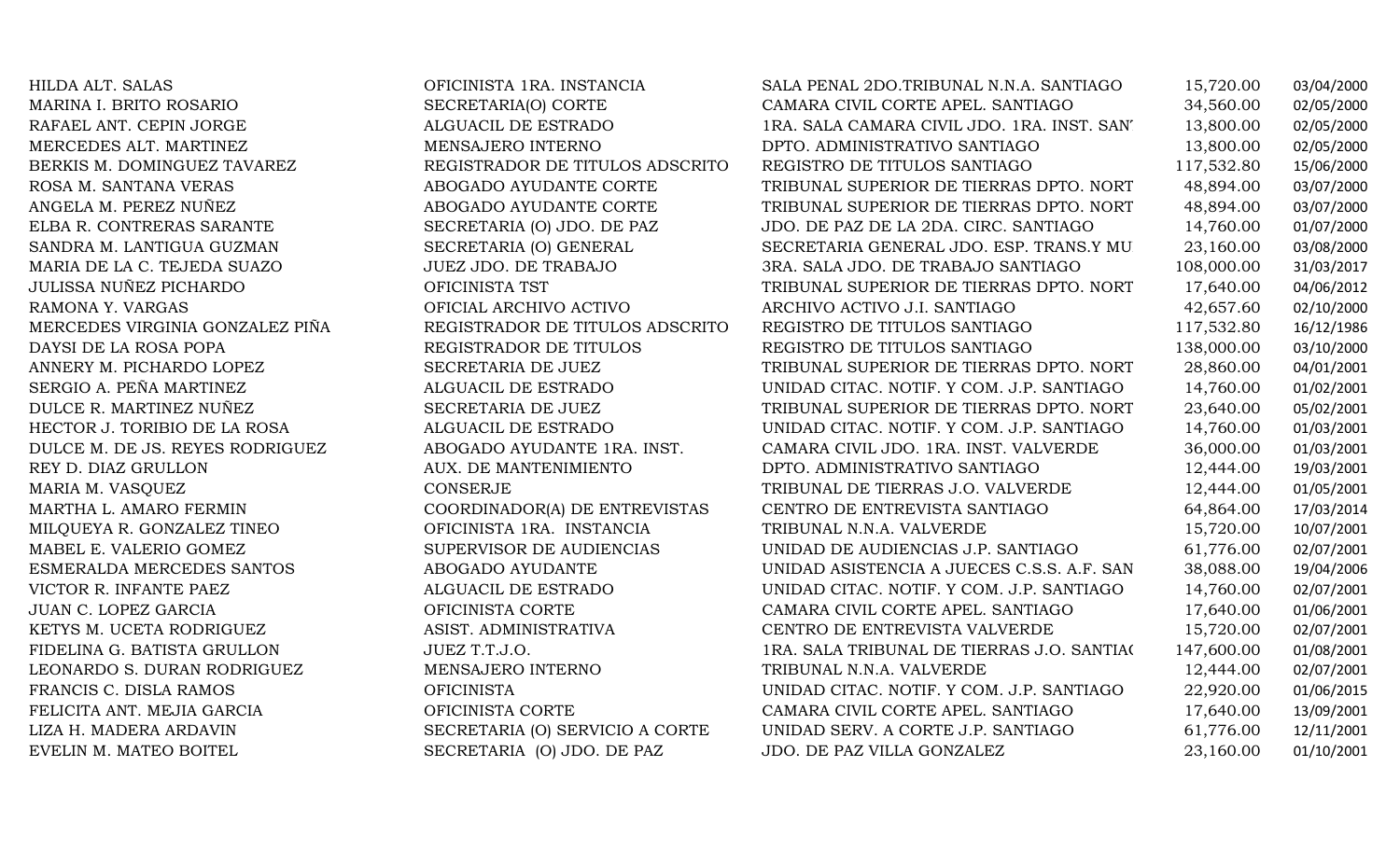| CESAR R. LUCIANO BENOIT           | <b>CHOFER</b>                    | DPTO. ADMINISTRATIVO SANTIAGO                | 14,760.00  | 09/09/2001 |
|-----------------------------------|----------------------------------|----------------------------------------------|------------|------------|
| JUAN J. CEPEDA RODRIGUEZ          | MENSAJERO EXTERNO                | DPTO. ADMINISTRATIVO SANTIAGO                | 16,440.00  | 13/11/2001 |
| MONICA E. SANTIAGO GUTIERREZ      | SECRETARIA (O) PRIMERA INSTANCIA | SALA PENAL 2DO.TRIBUNAL N.N.A. SANTIAGO      | 28,860.00  | 19/11/2001 |
| NIURFA C. JIMENEZ PICHARDO        | OFICINISTA TST                   | TRIBUNAL SUPERIOR DE TIERRAS DPTO. NORT      | 17,640.00  | 19/11/2001 |
| YIDELSA ESTEVEZ TAVERAS           | OFICINISTA TST                   | TRIBUNAL SUPERIOR DE TIERRAS DPTO. NORT      | 17,640.00  | 19/11/2001 |
| ANGELA J. SOTO JIMENEZ            | <b>OFICINISTA</b>                | UNIDAD SERV. 1RA. INST. J.P. SANTIAGO        | 22,920.00  | 16/02/2010 |
| DIOSMARY DEL C. CASTILLO ESPINAL  | ABOGADO AYUDANTE CORTE           | TRIBUNAL SUPERIOR DE TIERRAS DPTO. NORT      | 48,894.00  | 22/01/2002 |
| NORFI M. MARTINEZ GIL             | OFICIAL DE CONSULTA              | UNIDAD DE CONSULTA J.I. SANTIAGO             | 42,657.60  | 04/02/2002 |
| MILTON D. LOPEZ TAVERAS           | ALGUACIL DE ESTRADO              | UNIDAD CITAC. NOTIF. Y COM. J.P. SANTIAGO    | 14,760.00  | 17/01/2002 |
| CARLOS A. ALMARANTE MARTINEZ      | <b>CHOFER</b>                    | CAMARA CIVIL CORTE APEL. SANTIAGO            | 24,240.00  | 03/04/2002 |
| CESARINA A. MORA MEJIA            | SECRETARIA (O) PRIMERA INSTANCIA | 1RA. SALA TRIBUNAL DE TIERRAS J.O. SANTIAC   | 28,860.00  | 08/04/2002 |
| RAMON M. PEÑA REGALADO            | ELECTRICISTA II                  | DPTO. ADMINISTRATIVO SANTIAGO                | 22,800.00  | 01/05/2002 |
| RUBEN D. RODRIGUEZ CUELLO         | JUEZ SUST. PTE. COLEGIADO        | 4TO. TRIBUNAL COL. C/P JDO. 1RA. INST. SAN'I | 138,000.00 | 05/06/2002 |
| ALEXANDRA E. MARCELINO            | CONSERJE-MENSAJERO(A)            | JDO. DE PAZ LICEY AL MEDIO                   | 12,444.00  | 06/06/2002 |
| YASMIN DE LOS SANTOS ORTIZ        | JUEZ 1RA. INSTANCIA              | 2DA. SALA CAMARA PENAL JDO. 1RA. INST. SAI   | 138,000.00 | 01/10/2014 |
| JOHANNA LUCIANO BENOIT            | REGISTRADOR DE TITULOS ADSCRITO  | REGISTRO DE TITULOS SANTIAGO                 | 117,532.80 | 18/09/2002 |
| ANA Y. DISLA TAVAREZ              | SECRETARIA (O) JDO. DE PAZ       | JDO. DE PAZ ESPERANZA                        | 23,160.00  | 01/10/2002 |
| FELIX F. ESTEVEZ SAINT HILAIRE    | JUEZ 1RA. INSTANCIA              | <b>JDO. DE TRABAJO VALVERDE</b>              | 138,000.00 | 14/10/2002 |
| HILDA DEL C. DIAZ PEÑA            | SOPORTE TECNICO II               | OFIC. DE TECNOLOGIAS REGIONAL ZONA NOR'      | 34,980.00  | 02/12/2002 |
| YLUMINADA R. PAULINO GONZALEZ     | <b>OFICINISTA</b>                | UNIDAD ATENCION AL USUARIO J.L. SANTIAGC     | 20,760.00  | 18/11/2002 |
| <b>JULIO A. GOMEZ CASTILLO</b>    | <b>CHOFER</b>                    | CORTE DE TRABAJO SANTIAGO                    | 24,240.00  | 03/12/2002 |
| INDIRAMIS CONTRERAS CRUCETA       | ABOGADO AYUDANTE                 | SOPORTE A JUECES J.P. SANTIAGO               | 48,894.00  | 04/12/2002 |
| <b>GLADYS DEL R. BUENO ABREU</b>  | CONSERJE-MENSAJERO(A)            | 3RA. SALA JDO. DE PAZ ESP. TRANS. SANTIAGO   | 12,444.00  | 09/12/2002 |
| SANTIAGO DE JS. RODRIGUEZ         | ANALISTA JURIDICO                | REGISTRO DE TITULOS MAO                      | 30,060.00  | 03/02/2003 |
| NALDA L. MARTINEZ MUÑOZ           | SECRETARIA (O) JDO. DE PAZ       | JDO. DE PAZ VALVERDE                         | 23,160.00  | 24/02/2003 |
| JANESA R. ESPINAL DE LA ROSA      | ABOGADO AYUDANTE                 | SOPORTE A JUECES J.P. SANTIAGO               | 48,894.00  | 03/03/2003 |
| CARMEN M. EDUARDO BATISTA         | ABOGADO AYUDANTE                 | SOPORTE A JUECES J.P. SANTIAGO               | 48,894.00  | 03/03/2003 |
| ADOLFO G. DIAZ NUÑEZ              | ABOGADO AYUDANTE                 | SOPORTE A JUECES J.P. SANTIAGO               | 48,894.00  | 03/03/2003 |
| RUDY ANT. ARIAS CRUZ              | <b>JUEZ COORDINADOR</b>          | 2DA. SALA TRIBUNAL DE TIERRAS J.O. SANTIAC   | 154,800.00 | 01/04/2003 |
| CARMEN DE JS. RODRIGUEZ HERNANDEZ | COORDINADOR(A) DE ENTREVISTAS    | CENTRO DE ENTREVISTA VALVERDE                | 31,740.00  | 14/05/2003 |
| RODOLFO DE JS. VARGAS VARGAS      | MENSAJERO INTERNO                | TRIBUNAL DE TIERRAS J.O. VALVERDE            | 12,444.00  | 19/05/2003 |
| ANA E. MONTESINO MERCADO          | ABOGADO AYUDANTE                 | SOPORTE A JUECES J.L. SANTIAGO               | 48,894.00  | 02/06/2003 |
| ROSA Y. MORALES TORIBIO           | OFICINISTA TST                   | TRIBUNAL SUPERIOR DE TIERRAS DPTO. NORT      | 17,640.00  | 09/06/2003 |
| SUSANA M. BEN VIDAL               | ANALISTA JURIDICO                | REGISTRO DE TITULOS SANTIAGO                 | 48,894.00  | 16/06/2003 |
|                                   |                                  |                                              |            |            |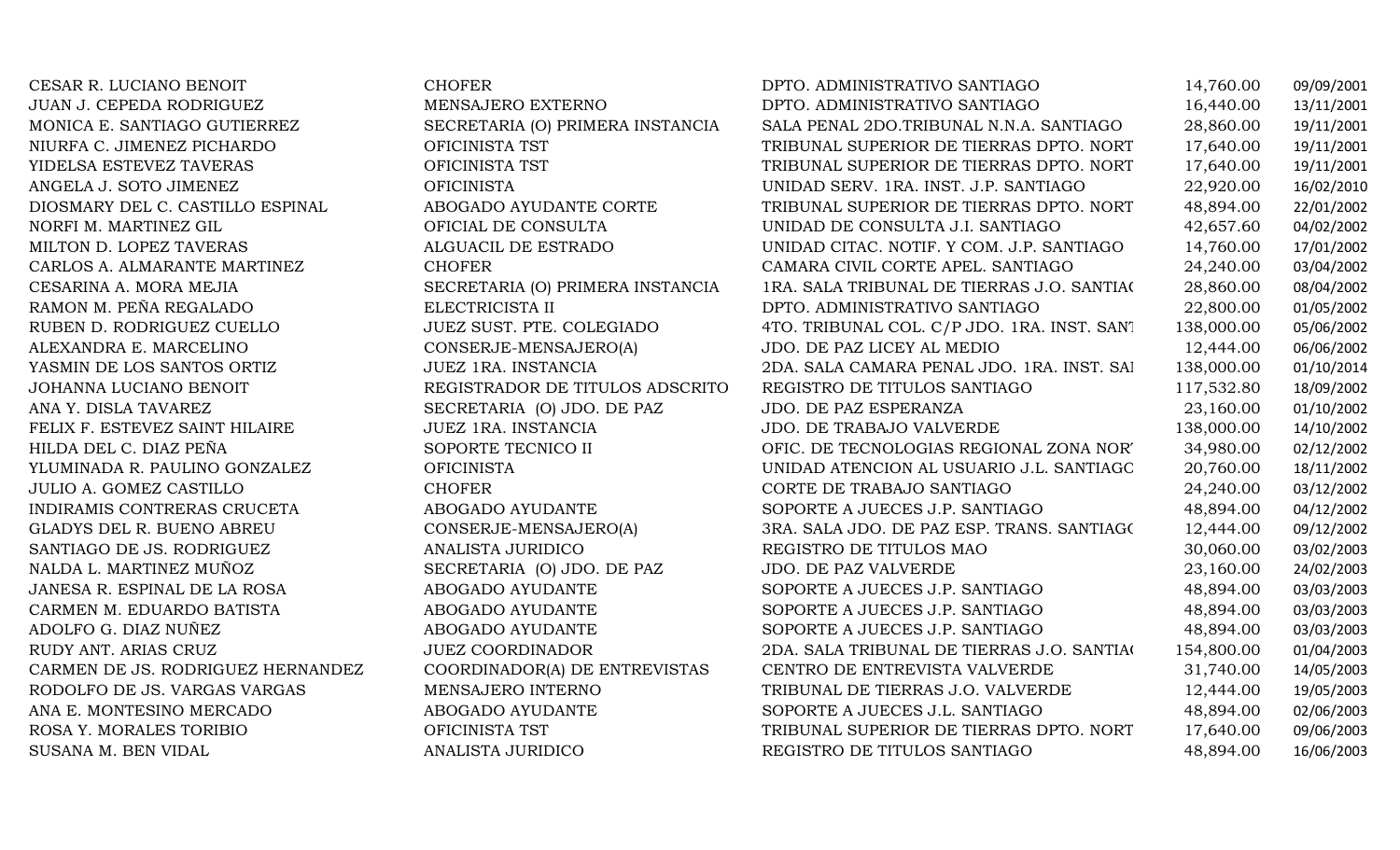| CARMEN E. MORONTA CRUZ          | SECRETARIA (O) JDO. DE PAZ                                        | JDO. DE PAZ LAGUNA SALADA                                                          | 23,160.00  | 04/09/2003 |
|---------------------------------|-------------------------------------------------------------------|------------------------------------------------------------------------------------|------------|------------|
| ANA A. GONZALEZ ROJAS           | ANALISTA JURIDICO                                                 | REGISTRO DE TITULOS SANTIAGO                                                       | 48,894.00  | 01/03/2004 |
| JERSE D. PEÑA CAMILO            | ALGUACIL DE ESTRADO                                               | UNIDAD CITAC. NOTIF. Y COM. J.P. VALVERDE                                          | 16,440.00  | 18/09/2003 |
| PAULA C. BRITO ROSARIO          | SECRETARIA (O) PRIMERA INSTANCIA                                  | 2DA. SALA TRIBUNAL DE TIERRAS J.O. SANTIAC                                         | 28,860.00  | 16/10/2003 |
| RUBEN D. CRUZ UCETA             | JUEZ EJEC. DE LA PENA                                             | TRIBUNAL EJEC. DE LA PENA SANTIAGO                                                 | 138,000.00 | 01/10/2003 |
| RAMON FCO. UREÑA ANGELES        |                                                                   | JUEZ 1ER. SUST. PTE. JDO. 1ERA. INSTAN 3RA. SALA CAMARA CIVIL JDO. 1RA. INST. SAN' | 147,600.00 | 01/10/2003 |
| MARIA M. GERMOSO REYES          | ABOGADO AYUDANTE CORTE                                            | CAMARA CIVIL CORTE APEL. SANTIAGO                                                  | 48,894.00  | 04/11/2003 |
| AMBAR M. DIAZ MELO              | SECRETARIA (O) GENERAL                                            | SECRETARIA GENERAL J.P. SANTIAGO                                                   | 93,312.00  | 05/12/2003 |
| MARIA E. MARTINEZ CHECO         | ENCARGADO(A) OFICINA ADMINISTRATIVA DPTO. ADMINISTRATIVO SANTIAGO |                                                                                    | 81,952.80  | 11/02/2004 |
| YILDA REINOSO ALMONTE           | SECRETARIA(O) CORTE                                               | TRIBUNAL SUPERIOR DE TIERRAS DPTO. NORT                                            | 43,840.80  | 13/02/2004 |
| DENNY C. RODRIGUEZ PERALTA      | OFICINISTA CORTE                                                  | CAMARA CIVIL CORTE APEL. SANTIAGO                                                  | 17,640.00  | 19/02/2004 |
| YUBERKY CABRERA MARTINEZ        | SECRETARIA (O) JDO. DE PAZ                                        | JDO. DE PAZ DE LA 3RA. CIRC. SANTIAGO                                              | 23,160.00  | 20/02/2004 |
| MARY ALT. DE LEON ALMONTE       | CONSERJE-MENSAJERO(A)                                             | 1RA. SALA JDO. DE PAZ ESP. TRANS. SANTIAGO                                         | 12,444.00  | 04/03/2004 |
| SOVARA C. SANTOS AMARO          | SECRETARIA (O) PRIMERA INSTANCIA                                  | 4TA. SALA TRIBUNAL DE TIERRAS J.O. SANTIAC                                         | 28,860.00  | 01/04/2004 |
| JOSELIN GUZMAN PEÑA             | CONSERJE                                                          | CORTE DE APEL. N.N.A. SANTIAGO                                                     | 12,444.00  | 18/03/2004 |
| JACQUELIN M. RUIZ ARIAS         | ARCHIVISTA                                                        | OFIC. DE ARCHIVO JUDICIAL PJ SANTIAGO                                              | 13,920.00  | 01/04/2004 |
| ROSA A. GARCIA FRANCISCO        | CONSERJE-MENSAJERO(A)                                             | JDO. DE PAZ VILLA GONZALEZ                                                         | 12,444.00  | 26/04/2004 |
| YOKASTA M. MARIA TAVERAS        | <b>CONSERJE</b>                                                   | DPTO. ADMINISTRATIVO VALVERDE                                                      | 12,444.00  | 03/05/2004 |
| CARMINA G. VERAS SOSA           | ABOGADO AYUDANTE                                                  | SOPORTE A JUECES J.P. SANTIAGO                                                     | 48,894.00  | 05/05/2004 |
| YDALISA DEL C. MORA MEJIA       | ARCHIVISTA                                                        | OFIC. DE ARCHIVO JUDICIAL PJ SANTIAGO                                              | 18,649.80  | 13/05/2004 |
| YUDHY L. PEREZ RODRIGUEZ        | <b>OFICINISTA</b>                                                 | UNIDAD SERV. 1RA. INST. J.L. SANTIAGO                                              | 17,640.00  | 12/09/2005 |
| CAROLINA A. CASTILLO TORIBIO    | <b>OFICINISTA</b>                                                 | UNIDAD CITAC. NOTIF. Y COM. J.P. SANTIAGO                                          | 22,920.00  | 01/06/2004 |
| ANA M. CLASE TAVERAS            | OFICINISTA JDO. DE PAZ                                            | JDO. DE PAZ DE LA 1RA. CIRC. SANTIAGO                                              | 14,760.00  | 23/06/2004 |
| EDDY ALB. FRANCO                | MENSAJERO INTERNO                                                 | DPTO. ADMINISTRATIVO SANTIAGO                                                      | 12,444.00  | 01/08/2004 |
| JESUS M. DIAZ RAMIREZ           | JUEZ JDO. DE TRABAJO                                              | 4TA. SALA JDO. DE TRABAJO STGO.                                                    | 108,000.00 | 16/12/2016 |
| YOCASTA DEL C. REYES ESPINAL    | <b>ANALISTA JURIDICO</b>                                          | REGISTRO DE TITULOS SANTIAGO                                                       | 35,760.00  | 07/09/2004 |
| ELIZABETH CASTILLO REMIGIO      | OFICINISTA ATENCION USUARIOS                                      | SECRETARIA GENERAL JDO. ESP. TRANS.Y MU                                            | 14,760.00  | 01/10/2004 |
| DIANA VASQUEZ FRANCISCO         | <b>AUXILIAR REGISTRAL</b>                                         | REGISTRO DE TITULOS SANTIAGO                                                       | 24,240.00  | 13/10/2004 |
| PEDRO E. PICHARDO CRUZ          | ALGUACIL DE ESTRADO                                               | JDO. DE PAZ SAN JOSE DE LAS MATAS                                                  | 13,800.00  | 01/12/2004 |
| FRANCISCO ALB. MARTINEZ TAVARES | ALGUACIL DE ESTRADO                                               | UNIDAD CITAC. NOTIF. Y COM. J.P. SANTIAGO                                          | 14,760.00  | 19/11/2004 |
| JUAN V. JAQUEZ GOMEZ            | ANALISTA JURIDICO                                                 | REGISTRO DE TITULOS MAO                                                            | 30,060.00  | 04/01/2005 |
| NATALIA FCA. BERROA SANTOS      | <b>MEDIADOR</b>                                                   | CENTRO DE MEDIACION JUDICIAL SANTIAGO                                              | 67,082.40  | 01/07/2015 |
| MIGUEL A. BAEZ PAYANO           | <b>JUEZ DE PAZ</b>                                                | JDO. DE PAZ SAN JOSE DE LAS MATAS                                                  | 108,000.00 | 19/02/2018 |
| CESAR ANT. PEÑA AMARO           | MENSAJERO INTERNO                                                 | DPTO. ADMINISTRATIVO SANTIAGO                                                      | 12,444.00  | 01/02/2005 |
|                                 |                                                                   |                                                                                    |            |            |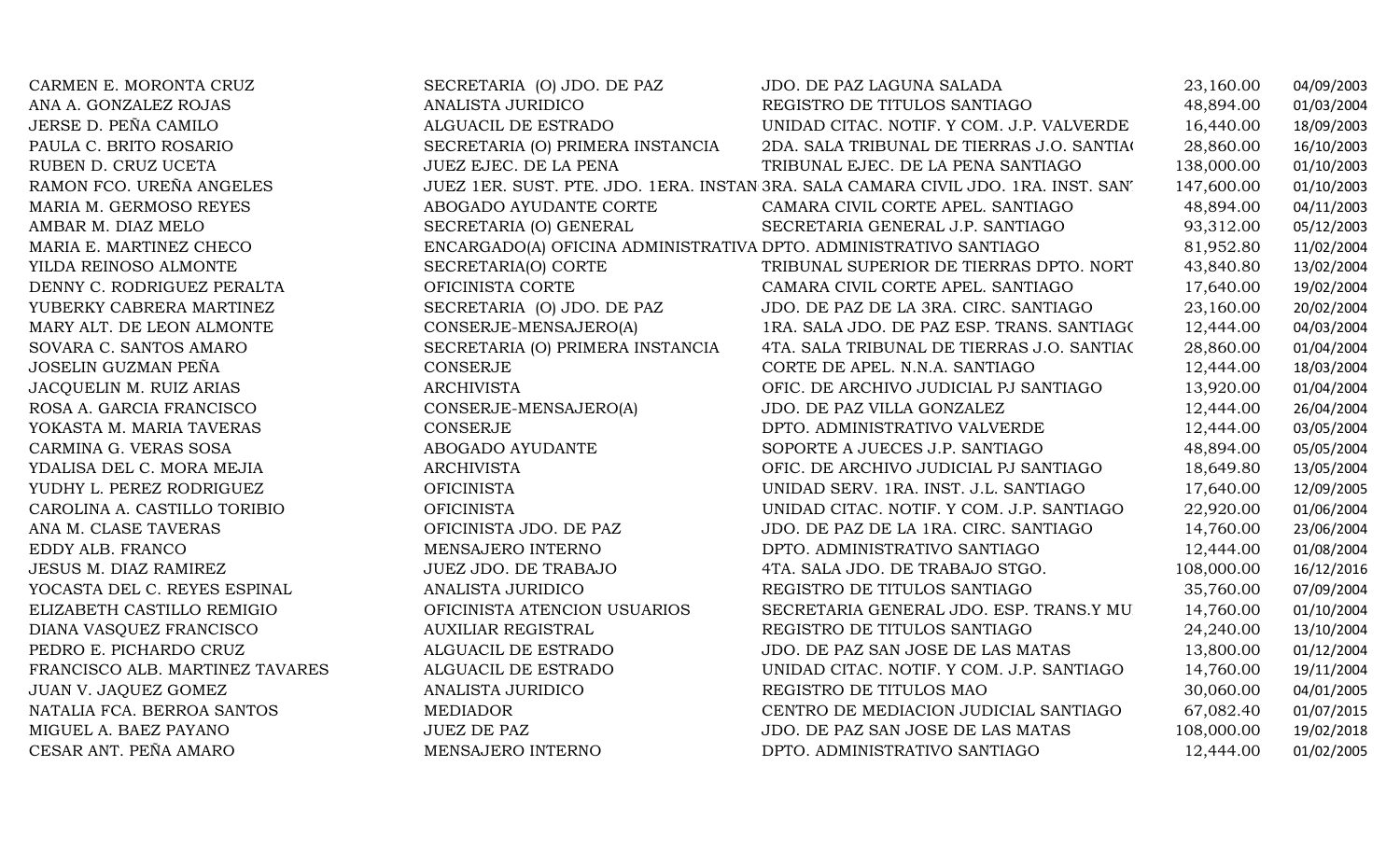| JORDANA C. CRUZ MINAYA           | SECRETARIA (O) PRIMERA INSTANCIA | CAMARA CIVIL JDO. 1RA. INST. VALVERDE                                            | 28,860.00  | 02/02/2005 |
|----------------------------------|----------------------------------|----------------------------------------------------------------------------------|------------|------------|
| YOKASTA E. PEREZ CRUZ            | <b>OFICINISTA</b>                | UNIDAD SERV. A LA INSTRUCCION J.P. SANTIAC                                       | 22,920.00  | 07/02/2005 |
| <b>INGRI S. LIBERATO TORRES</b>  | JUEZ DE LA INSTRUCCION           | 3ER. JDO. DE LA INSTRUCCION SANTIAGO                                             | 138,000.00 | 04/02/2005 |
| EMELANIA RODRIGUEZ PEREZ         | ABOGADO AYUDANTE                 | SOPORTE A JUECES J.P. SANTIAGO                                                   | 48,894.00  | 07/03/2005 |
| SILVIA E. MARTE TAVAREZ          | CONSERJE                         | SALA PENAL 1ER. TRIBUNAL N.N.A. SANTIAGO                                         | 12,444.00  | 19/04/2005 |
| MIGUELINA DE LAS M. DIAZ PAULINO | JUEZ 1RA. INSTANCIA              | 6TA. SALA CAMARA CIVIL JDO. 1RA. INST. SAN'I                                     | 138,000.00 | 09/02/2015 |
| RICHART ML. ALMONTE ROSARIO      | <b>ARCHIVISTA</b>                | OFIC. DE ARCHIVO JUDICIAL PJ VALVERDE                                            | 16,440.00  | 01/06/2005 |
| ANA M. SANTANA VERAS             | <b>OFICINISTA</b>                | UNIDAD ATENCION AL USUARIO J.L. SANTIAGC                                         | 20,760.00  | 03/06/2005 |
| MARTHA Y. ALMONTE ALMONTE        |                                  | SECRETARIA (O) SERVICIO A LA INSTRUCC UNIDAD SERV. A LA INSTRUCCION J.P. SANTIAC | 61,776.00  | 23/05/2005 |
| MAGDELIN E. OSORIA PEÑA          | SUPERVISOR CENTRO DE CITACIONES  | UNIDAD CITAC. NOTIF. Y COM. J.P. SANTIAGO                                        | 61,776.00  | 14/03/2005 |
| ANYOLINA ALT. RODRIGUEZ COLLADO  | SUPERVISOR DE ARCHIVO            | OFIC. DE ARCHIVO JUDICIAL PJ SANTIAGO                                            | 29,580.00  | 08/08/2005 |
| LOIDA ALT. MEJIA ARIAS           | JUEZ 1RA. INSTANCIA              | 1ER. TRIBUNAL COL. C/P JDO. 1RA. INST. SANT                                      | 138,000.00 | 01/10/2014 |
| LEIDY Y. MARTE BURGOS            | ABOGADO AYUDANTE                 | SOPORTE A JUECES J.L. SANTIAGO                                                   | 48,894.00  | 04/10/2005 |
| JOSE L. GARCIA GARCIA            | JUEZ 1RA. INSTANCIA              | 7MA. SALA CAMARA CIVIL JDO. 1RA. INST. SAN                                       | 138,000.00 | 01/09/2005 |
| ELIAS VALERIO GRULLON            | MENSAJERO INTERNO                | SALA CIVIL 1ER. TRIBUNAL N.N.A. SANTIAGO                                         | 12,444.00  | 01/09/2005 |
| DANNY R. MARTINEZ RODRIGUEZ      | ALGUACIL DE ESTRADO              | UNIDAD CITAC. NOTIF. Y COM. J.P. SANTIAGO                                        | 14,760.00  | 10/10/2005 |
| EVA C. MARTINEZ CAPELLAN         | <b>REFERENCISTA</b>              | UNIDAD DE CONSULTA J.I. SANTIAGO                                                 | 24,240.00  | 14/10/2005 |
| KARINA A. MARTINEZ MARTINEZ      | OFICINISTA 1RA. INSTANCIA        | SALA CIVIL 1ER. TRIBUNAL N.N.A. SANTIAGO                                         | 15,720.00  | 03/10/2005 |
| ELSA DEL C. ALMONTE SEPULVEDA    | <b>JUEZ DE PAZ</b>               | JDO. DE PAZ TAMBORIL                                                             | 108,000.00 | 16/12/2016 |
| JUAN C. COLON MARTINEZ           | JUEZ 1RA. INSTANCIA              | 4TO. TRIBUNAL COL. C/P JDO. 1RA. INST. SANT                                      | 138,000.00 | 01/11/2005 |
| LAURA S. RODRIGUEZ PORTES        | ABOGADO AYUDANTE                 | SOPORTE A JUECES J.L. SANTIAGO                                                   | 48,894.00  | 09/11/2005 |
| HECTOR J. SANCHEZ ALVAREZ        | ALGUACIL DE ESTRADO              | UNIDAD CITAC. NOTIF. Y COM. J.P. SANTIAGO                                        | 14,760.00  | 21/11/2005 |
| ROSA M. VERAS SANTOS             | <b>ARCHIVISTA</b>                | SALA CIVIL 1ER. TRIBUNAL N.N.A. SANTIAGO                                         | 13,920.00  | 01/12/2005 |
| FILOSET NUÑEZ POLANCO            | JUEZ 1RA. INSTANCIA              | 4TA. SALA CAMARA CIVIL JDO. 1RA. INST. SAN'I                                     | 138,000.00 | 20/12/2005 |
| AWILDA G. ALMONTE DURAN          | <b>REFERENCISTA</b>              | UNIDAD DE CONSULTA J.I. SANTIAGO                                                 | 24,240.00  | 02/01/2006 |
| ROSA M. RODRIGUEZ VARGAS         | AUXILIAR ADMINISTRATIVO          | DIRECCION REG. MENSURAS CAT. DPTO. NORT                                          | 24,240.00  | 02/01/2006 |
| HEIDY MARTINEZ FORTUNA           | <b>ARCHIVISTA</b>                | ARCHIVO ACTIVO J.I. SANTIAGO                                                     | 24,240.00  | 09/11/2005 |
| MIRIAN R. MARTINEZ HIRALDO       | <b>OFICINISTA</b>                | UNIDAD DE AUDIENCIAS J.P. SANTIAGO                                               | 22,920.00  | 02/01/2006 |
| MIREYA PAULINO CASTILLO          | OPERADOR DE IMPRESION            | UNIDAD DE CONSULTA J.I. SANTIAGO                                                 | 20,760.00  | 02/01/2006 |
| CARLOS M. DIAZ ESPINAL           | OFICINISTA ATENCION USUARIO      | UNIDAD ATENCION AL USUARIO J.P. SANTIAGC                                         | 24,240.00  | 01/03/2006 |
| WENDY L. LIRIANO CABRERA         | <b>OFICINISTA</b>                | UNIDAD SERV. A CORTE J.P. SANTIAGO                                               | 22,920.00  | 01/03/2006 |
| RICHARD R. CHAVEZ SANTANA        | ALGUACIL DE ESTRADO              | UNIDAD SERV. A SALAS C.S.S. A.F. SANTIAGO                                        | 14,760.00  | 01/03/2006 |
| GISELLE M. DIAZ ARIAS            | <b>OFICINISTA</b>                | UNIDAD SERV. A LA INSTRUCCION J.P. SANTIAC                                       | 22,920.00  | 02/05/2006 |
| YISSELL I. NUÑEZ MARQUEZ         | <b>OFICINISTA</b>                | UNIDAD SERV. A LA INSTRUCCION J.P. SANTIAC                                       | 22,920.00  | 03/04/2006 |
|                                  |                                  |                                                                                  |            |            |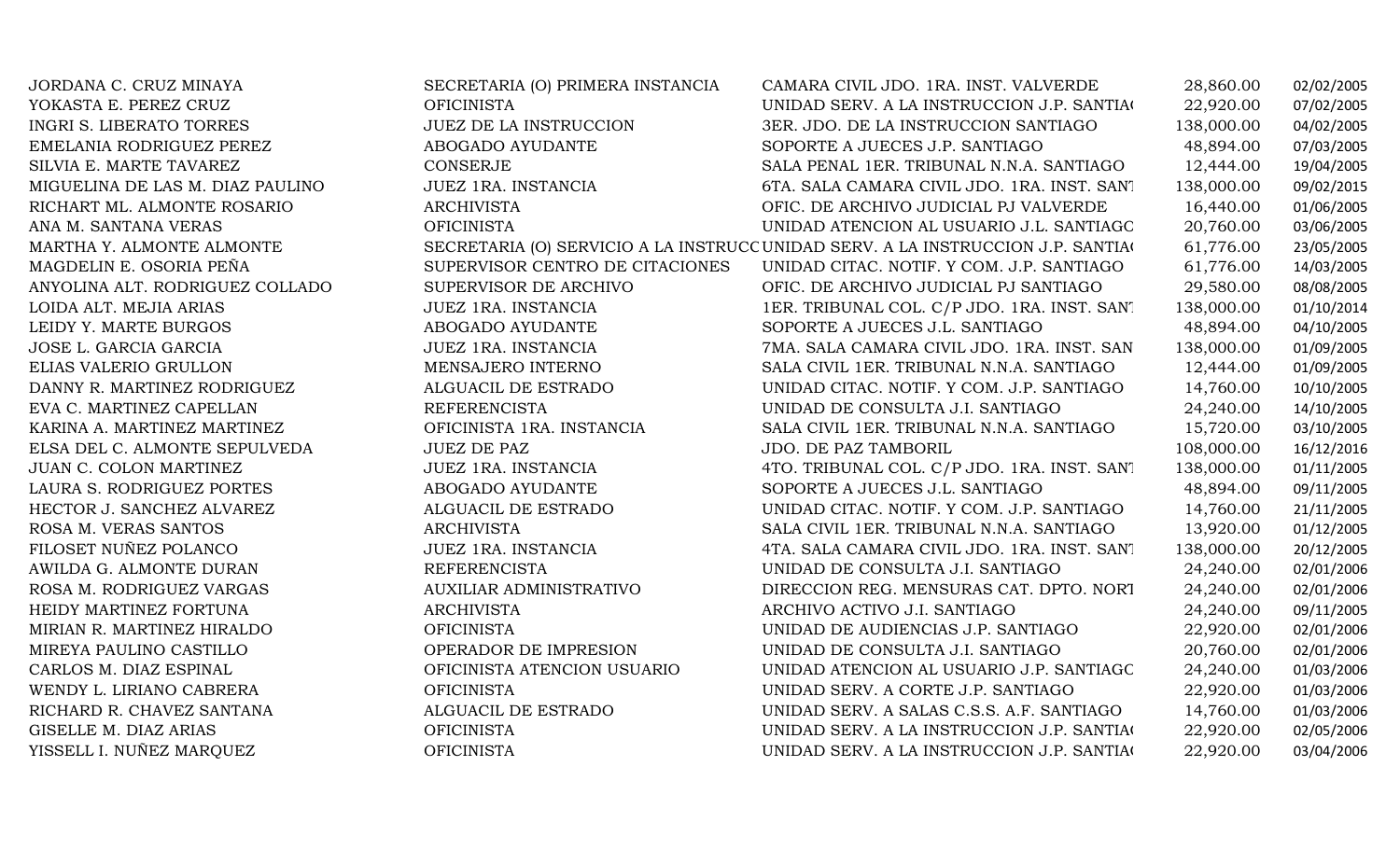| TERESA NUÑEZ RAMOS                | SECRETARIA DEPTO. ADM.         | DPTO. ADMINISTRATIVO VALVERDE                                                | 18,120.00  | 03/07/2006 |
|-----------------------------------|--------------------------------|------------------------------------------------------------------------------|------------|------------|
| ARALIZA Y. RODRIGUEZ PICHARDO     |                                | SECRETARIA (O) SERVICIO JDOS. 1RA. INSUNIDAD SERV. 1RA. INST. J.P. SANTIAGO  | 61,776.00  | 14/07/2006 |
| JULISSA J. RODRIGUEZ ACOSTA       | ABOGADO AYUDANTE               | SOPORTE A JUECES J.P. SANTIAGO                                               | 48,894.00  | 03/07/2006 |
| YOHANNA Y. HENRIQUEZ BAEZ         | SECRETARIA (O)                 | REGISTRO DE TITULOS SANTIAGO                                                 | 29,580.00  | 03/07/2006 |
| BELKIS C. BAEZ TORRES             | ABOGADO AYUDANTE 1RA. INST.    | 3RA. SALA CAMARA CIVIL JDO. 1RA. INST. SAN'                                  | 36,000.00  | 10/07/2006 |
| THANIA L. GRULLON NUÑEZ           | ABOGADO AYUDANTE 1RA. INST.    | PCIA. CAMARA CIVIL JDO. 1RA. INST. SANTIAGO                                  | 36,000.00  | 03/07/2006 |
| MARY C. GONZALEZ LANTIGUA         | CONSERJE-MENSAJERO(A)          | JDO. DE PAZ ESPERANZA                                                        | 12,444.00  | 03/08/2006 |
| CARMEN M. LOPEZ CABRERA           | ANALISTA JURIDICO              | REGISTRO DE TITULOS SANTIAGO                                                 | 35,760.00  | 06/09/2006 |
| FIDELI E. JIMENEZ VENTURA         | ANALISTA JURIDICO              | REGISTRO DE TITULOS SANTIAGO                                                 | 48,894.00  | 06/09/2006 |
| ARIZ ANT. HERRERA GRULLON         | <b>AUXILIAR REGISTRAL</b>      | REGISTRO DE TITULOS SANTIAGO                                                 | 24,240.00  | 06/09/2006 |
| MARLENY A. FRANCISCO MERCADO      | <b>AUXILIAR REGISTRAL</b>      | REGISTRO DE TITULOS SANTIAGO                                                 | 17,640.00  | 06/09/2006 |
| LIBRADA Z. GARCIA SANTANA         | ANALISTA JURIDICO              | REGISTRO DE TITULOS SANTIAGO                                                 | 35,760.00  | 06/09/2006 |
| KENIA A. GONZALEZ GUTIERREZ       | <b>AUXILIAR REGISTRAL</b>      | REGISTRO DE TITULOS SANTIAGO                                                 | 24,240.00  | 06/09/2006 |
| ANGELINA ALT. INOA ALMANZAR       | ANALISTA JURIDICO              | REGISTRO DE TITULOS SANTIAGO                                                 | 48,894.00  | 06/09/2006 |
| NINORKA VILLA SUAREZ              | ANALISTA JURIDICO              | REGISTRO DE TITULOS SANTIAGO                                                 | 48,894.00  | 06/09/2006 |
| ANA J. JIMENEZ REYES              | ANALISTA JURIDICO              | REGISTRO DE TITULOS SANTIAGO                                                 | 35,760.00  | 07/09/2006 |
| YUNIOR N. GRULLON VARGAS          | ANALISTA JURIDICO              | REGISTRO DE TITULOS SANTIAGO                                                 | 35,760.00  | 07/09/2006 |
| BLASINA RODRIGUEZ CARRASCO        | ANALISTA JURIDICO              | REGISTRO DE TITULOS SANTIAGO                                                 | 48,894.00  | 06/09/2006 |
| CARMEN R. SANCHEZ CHECO           | <b>ANALISTA JURIDICO</b>       | REGISTRO DE TITULOS SANTIAGO                                                 | 48,894.00  | 07/09/2006 |
| ELIZABETH MERCADO GENAO           | ANALISTA JURIDICO              | REGISTRO DE TITULOS SANTIAGO                                                 | 48,894.00  | 07/09/2006 |
| MANUEL DE JS. CAPELLAN DE LA ROSA | SOPORTE TECNICO I              | OFIC. DE TECNOLOGIAS REGIONAL ZONA NOR'                                      | 42,657.60  | 28/08/2006 |
| ANDRES PEÑA CASTELLANOS           | SOPORTE TECNICO I              | OFIC. DE TECNOLOGIAS REGIONAL ZONA NOR'                                      | 42,657.60  | 28/08/2006 |
| LUIS E. TORRES PAULINO            | JUEZ 1RA. INSTANCIA            | 2DO. TRIBUNAL COL. C/P JDO. 1RA. INST. SAN'                                  | 138,000.00 | 30/08/2006 |
| ROCIO B. CABRERA CASTILLO         | ASIST. ADMINISTRATIVA          | DPTO. ADMINISTRATIVO SANTIAGO                                                | 28,860.00  | 11/09/2006 |
| HENRY V. DOMINGUEZ DOMINGUEZ      | JUEZ PRESIDENTE 1RA. INSTANCIA | PCIA. CAMARA CIVIL JDO. 1RA. INST. SANTIAGO                                  | 154,800.00 | 01/09/2006 |
| CARMEN R. CUEVAS RODRIGUEZ        | <b>OFICINISTA</b>              | UNIDAD ATENCION AL USUARIO J.L. SANTIAGC                                     | 20,760.00  | 25/09/2006 |
| HEIDY Y. NUÑEZ GONZALEZ           | SECRETARIA (O) GENERAL         | CENTRO DE SERVICIOS SECRETARIALES A.F. S.                                    | 28,860.00  | 01/09/2006 |
| JOHANNA CEPEDA                    | SECRETARIA(O) CORTE            | TRIBUNAL EJEC. SANCION ADOLES. SANTIAGO                                      | 34,560.00  | 20/10/2006 |
| SAGRARIO J. DOMINGUEZ FERNANDEZ   |                                | SUPERVISOR DE INFORMACION Y ORIENT. CENTRO INF. ORIENT. CIUDADANA PJ SANTIAG | 42,657.60  | 27/11/2006 |
| MISAEL I. SANCHEZ DEL VILLAR      | <b>JUEZ DE PAZ ITINERANTE</b>  | PCIA. CAMARA CIVIL JDO. 1RA. INST. SANTIAGO                                  | 108,000.00 | 11/12/2006 |
| LENIS ALT. ABREU SANTANA          | ALGUACIL DE ESTRADO            | UNIDAD CITAC. NOTIF. Y COM. J.P. VALVERDE                                    | 14,760.00  | 02/01/2007 |
| ARAMIS ANT. RODRIGUEZ INOA        | SUPERVISOR DE ARCHIVO          | OFIC. DE ARCHIVO JUDICIAL PJ VALVERDE                                        | 29,580.00  | 01/03/2007 |
| WENDY S. GRULLON JIMENEZ          | TECNICO DE MENSURAS            | DIRECCION REG. MENSURAS CAT. DPTO. NORT                                      | 58,370.40  | 21/02/2007 |
| WAGNER M. BETANCES SILVESTRE      | <b>REFERENCISTA</b>            | BIBLIOTECA DE SANTIAGO                                                       | 24,240.00  | 14/05/2007 |
|                                   |                                |                                                                              |            |            |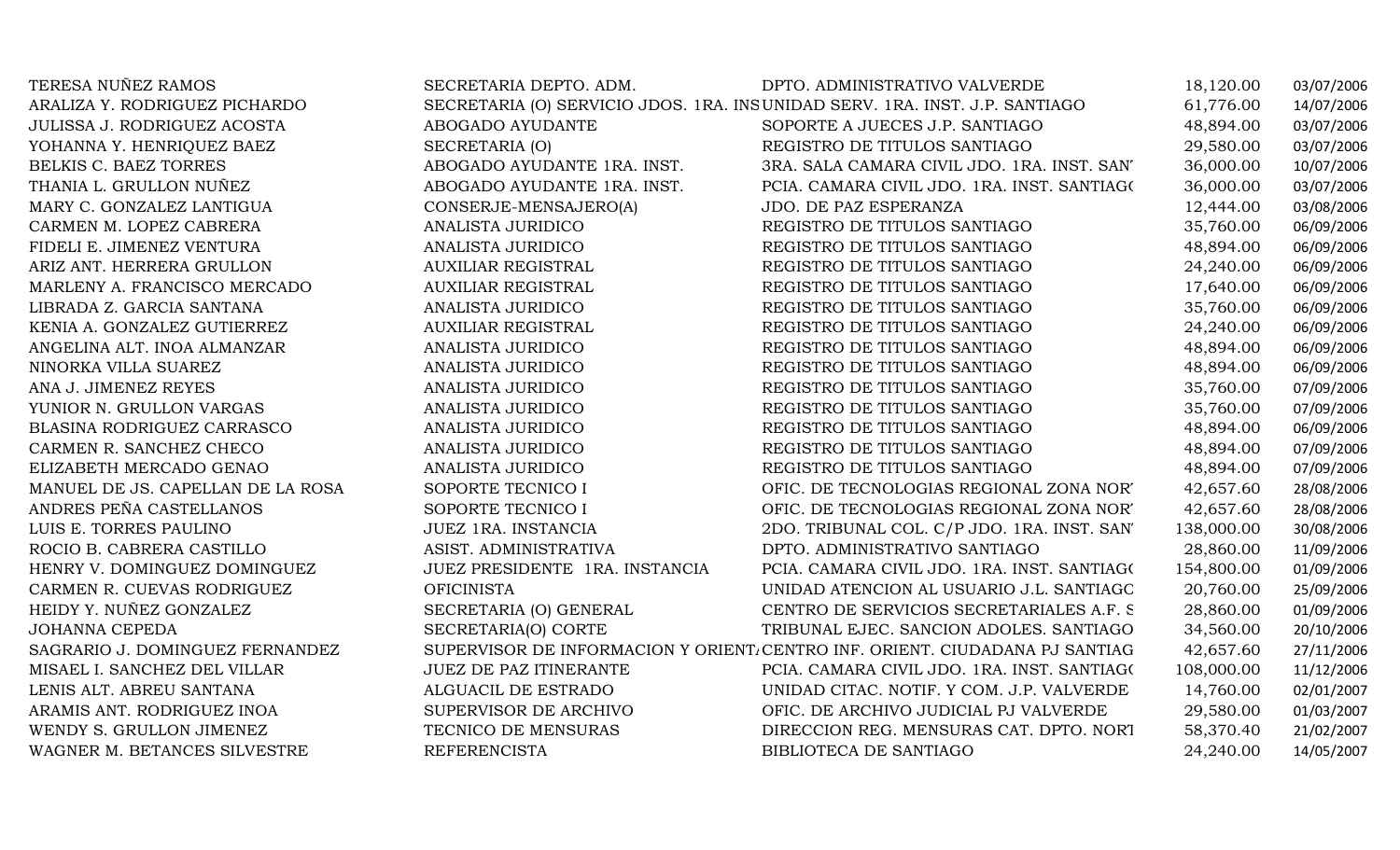JOSE R. REYES ALVAREZ ALGUACIL DE ESTRADO CAMARA CIVIL JDO. 1RA. INST. VALVERDE 13,800.00 02/04/2007 DOMINGO BRITO PIMENTEL ALGUACIL DE ESTRADO4TA. SALA JDO. DE PAZ ESP. TRANS. SANTIAGC 13,800.00 02/04/2007<br>TRIBUNAL N.N.A. VALVERDE 13,800.00 31/05/2007 SILVIO J. TREMOL HERRERA ALGUACIL DE ESTRADO TRIBUNAL N.N.A. VALVERDE 13,800.00 31/05/2007 MARIELYS E. ROCA NUÑEZ OFICINISTA ATENCION USUARIOUNIDAD ATENCION AL USUARIO J.P. SANTIAGC 24,240.00 04/06/2007<br>OFIC. DE ARCHIVO JUDICIAL PJ SANTIAGO 16,440.00 01/06/2009 ARIEL ANT. HERNANDEZ ABREU ARCHIVISTA OFIC. DE ARCHIVO JUDICIAL PJ SANTIAGO 16,440.00 01/06/2009 FELIX M. NUÑEZ QUEZADA OFICINISTA UNIDAD CITAC. NOTIF. Y COM. J.P. SANTIAGO 22,920.00 18/03/2014 JOSE M. RODRIGUEZ JEREZ ALGUACIL DE ESTRADO UNIDAD CITAC. NOTIF. Y COM. J.L. SANTIAGO 13,800.00 08/02/2011 ODILES ALT. COLLADO GOMEZ OFICINISTA UNIDAD SERV. 1RA. INST. J.P. SANTIAGO 22,920.00 11/08/2014 LIDIA M. CORNIEL GUTIERREZ ABOGADO AYUDANTE SOPORTE A JUECES J.P. SANTIAGO 48,894.00 15/11/2010 JUANA GONZALEZ GIL ARCHIVISTA ARCHIVO ACTIVO J.I. SANTIAGO 24,240.00 01/04/2013 CARMEN M. DURAN AQUINO RECEPCIONISTA DPTO. DE MANTENIMIENTO J.I. ZONA NORTE Y NORESTE 14,760.00 01/12/2011 CEFERINA FLETE VENTURA CONSERJE DPTO. DE MANTENIMIENTO J.I. ZONA NORTE Y NORESTE 12,444.00 01/12/2011 JOSELITO GRULLON HERNANDEZ PLOMERODPTO. ADMINISTRATIVO SANTIAGO 16,440.00 02/06/2003<br>OFIC. DE TECNOLOGIAS REGIONAL ZONA NOR' 34,980.00 01/08/2008 LEANDRO LOPEZ CRUZ SOPORTE TECNICO II OFIC. DE TECNOLOGIAS REGIONAL ZONA NORTE 34,980.00 01/08/2008 JENNIFFER PEREZ VASQUEZ OFICINISTA UNIDAD SERV. A SALAS C.S.S. A.F. SANTIAGO 15,720.00 01/08/2007 DANIEL VELEZ NUÑEZ ALGUACIL DE ESTRADO UNIDAD CITAC. NOTIF. Y COM. J.P. SANTIAGO 14,760.00 29/08/2007 RUDELANEA TORRES ALEMAN MENSAJER MENSAJER ELIZABETH ANT. CAPELLAN MARTINEZ CONSERJE TRIBUNAL SUPERIOR DE TIERRAS DPTO. NORT 12,444.00 01/12/2011<br>DPTO. DE MANTENIMIENTO J.I. ZONA NORTE Y 12,444.00 01/12/2011 ELIZABETH ANT. CAPELLAN MARTINEZ CONSERJE CONSERUE DPTO. DE MANTENIMIENTO J.I. ZONA NORTE Y 12,444.00 01/12/2011<br>2,444.00 01/12/2011 CONSERJE DPTO. DE MANTENIMIENTO J.I. ZONA NORTE Y 12,444.00 01/12/2011 YANIA MARMOL PUELLO CONSERJE DPTO. DE MANTENIMIENTO J.I. ZONA NORTE Y NORESTE 12,444.00 01/12/2011 YANEYRI ALT. FERNANDEZ MEJIA OFICINISTA UNIDAD DE AUDIENCIAS J.L. SANTIAGO 15,720.00 01/12/2011 YAJAIRA J. VASQUEZ MOREL OFICINISTA UNIDAD SERV. 1RA. INST. J.P. SANTIAGO 22,920.00 03/11/2007 DILENIA J. REYES ABREU CONSERJE REGISTRO DE TITULOS MAO 12,444.00 09/01/2008 GLORIA L. RAMIREZ FELIZ OFICINISTA UNIDAD DE AUDIENCIAS J.P. SANTIAGO 22,920.00 09/01/2008 JANERYS POLANCO LOPEZ REFERENCISTA UNIDAD DE CONSULTA J.I. SANTIAGO 24,240.00 10/01/2008 JUAN C. LUNA PEÑA ALGUACIL DE ESTRADO UNIDAD CITAC. NOTIF. Y COM. J.P. SANTIAGO 14,760.00 01/02/2008 MERCEDES SUAREZ SEGURA CONSERJE CAMARA CIVIL CORTE APEL. SANTIAGO 12,444.00 10/03/2008 YOMERY PEREYRA HILARIO ENC. ALMACEN ADMVO. DPTO. ADMINISTRATIVO SANTIAGO 24,240.00 17/03/2008 MILAGROS DEL A. ESTEVEZ JUEZ 1RA. INSTANCIA CAMARA PENAL JDO. 1RA. INST. VALVERDE 138,000.00 07/04/2008 JOEL DE JS. REYES RODRIGUEZ JUEZ 1RA. INSTANCIA TRIBUNAL N.N.A. VALVERDE 138,000.00 07/04/2008 KELVIN ANT. GOMEZ MIRABAL ALGUACIL DE ESTRADO UNIDAD CITAC. NOTIF. Y COM. J.P. SANTIAGO 14,760.00 15/04/2008 BIANIRIS DEL C. RIVERA GARCIA SECRETARIA DE JUEZ TRIBUNAL SUPERIOR DE TIERRAS DPTO. NORT 23,640.00 01/05/2008<br>MARIA DEL C. GRULLON RODRIGUEZ SECRETARIA DE JUEZ TRIBUNAL SUPERIOR DE TIERRAS DPTO. NORT 23,640.00 01/05/2008 MARIA DEL C. GRULLON RODRIGUEZ SECRETARIA DE JUEZ TRIBUNAL SUPERIOR DE TIERRAS DPTO. NORTE 23,640.00 01/05/2008 ELIZABETH ALT. ORTIZ PAULINO AUXILIAR ADMINISTRATIVO CENTRO DE ENTREVISTA SANTIAGO 24,240.00 20/05/2008 XIDRES S. BONILLA RODRIGUEZ OFICINISTA 1RA. INSTANCIA TRIBUNAL N.N.A. VALVERDE 15,720.00 04/06/2008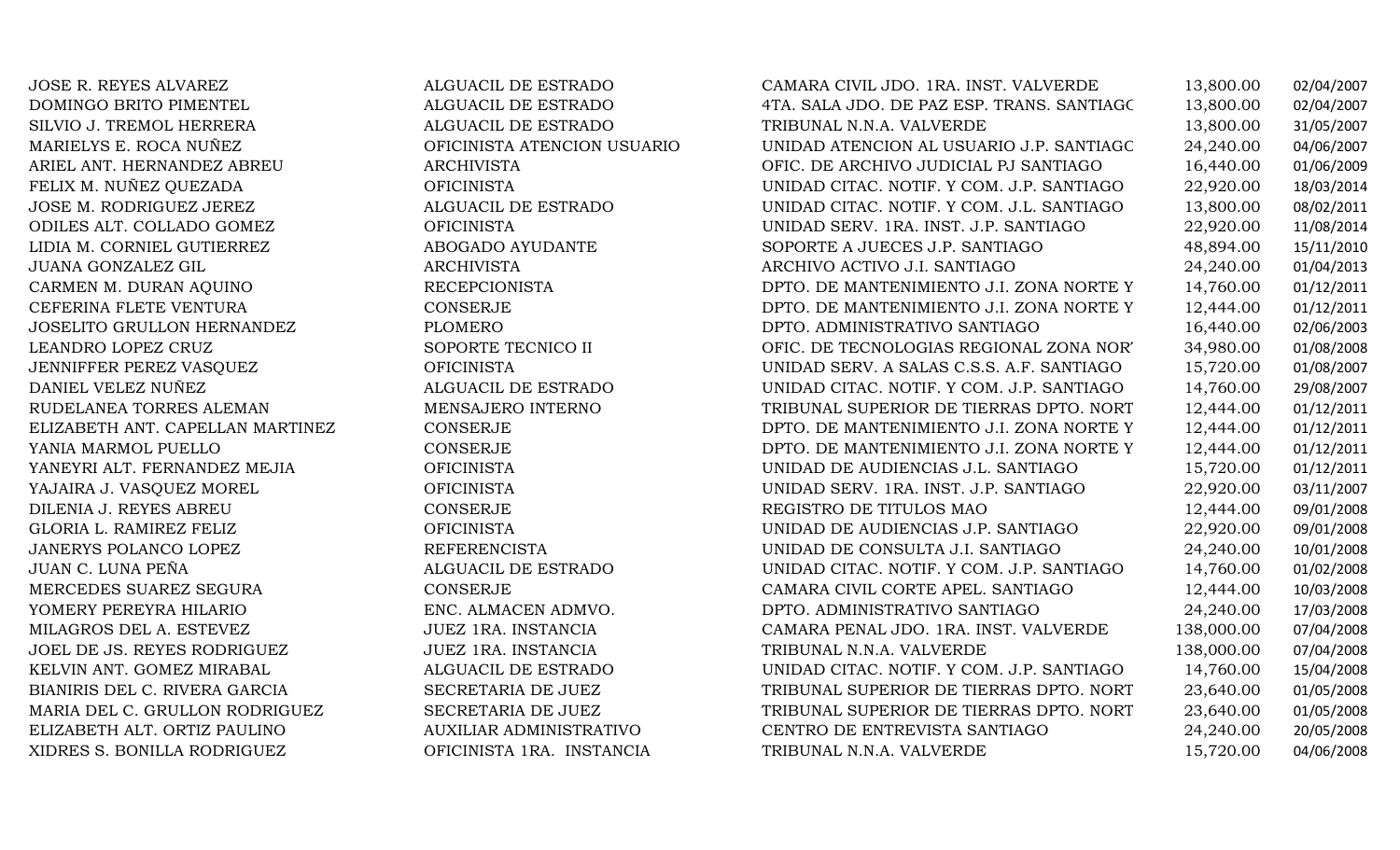| CARMEN J. PEGUERO PORTELA     | ABOGADO AYUDANTE                 | SOPORTE A JUECES J.L. SANTIAGO                                                    | 48,894.00  | 30/06/2008 |
|-------------------------------|----------------------------------|-----------------------------------------------------------------------------------|------------|------------|
| PETRA M. LUCIANO VARGAS       | ABOGADO AYUDANTE                 | SOPORTE A JUECES J.P. SANTIAGO                                                    | 48,894.00  | 22/09/2008 |
| RODOLFO E. COISCOU PICHARDO   | AUX. DE MANTENIMIENTO            | DPTO. DE MANTENIMIENTO J.I. ZONA NORTE Y                                          | 24,240.00  | 05/11/2008 |
| EUGENIA DEL P. POLANCO DISLA  | SECRETARIA (O) JDO. DE PAZ       | JDO. DE PAZ LICEY AL MEDIO                                                        | 23,160.00  | 25/08/2008 |
| YOKASTA MORILLO NUÑEZ         | ABOGADO AYUDANTE                 | SOPORTE A JUECES J.L. SANTIAGO                                                    | 48,894.60  | 22/10/2008 |
| JUAN R. FERNANDEZ GONZALEZ    | TECNICO DE ELECTRICIDAD          | DPTO. DE MANTENIMIENTO J.I. ZONA NORTE Y                                          | 29,580.00  | 29/10/2008 |
| ENEROLISA JIMENEZ FERREIRA    | <b>OFICINISTA</b>                | UNIDAD DE AUDIENCIAS J.L. SANTIAGO                                                | 17,640.00  | 01/09/2008 |
| MARGARITA M. MONEGRO JIMENEZ  | COORDINADOR(A) MENSAJERIA        | DPTO. ADMINISTRATIVO SANTIAGO                                                     | 24,240.00  | 17/10/2008 |
| JUNIOR A. NUÑEZ ALMONTE       | MENSAJERO INTERNO                | DPTO. ADMINISTRATIVO SANTIAGO                                                     | 12,444.00  | 24/02/2009 |
| ALDEMARO J. MUÑIZ MENA        |                                  | JUEZ 2DO.SUST. PTE. JDO. 1ERA. INSTAN 1RA. SALA CAMARA CIVIL JDO. 1RA. INST. SAN' | 147,600.00 | 23/02/2009 |
| DULCE L. POLANCO SAMUEL       | <b>OFICINISTA</b>                | SOPORTE A JUECES J.L. SANTIAGO                                                    | 17,640.00  | 29/04/2009 |
| ROMELIA ALT. GARCIA MARTE     | SECRETARIA (O) PRIMERA INSTANCIA | 3RA. SALA TRIBUNAL DE TIERRAS J.O. SANTIAC                                        | 28,860.00  | 02/07/2009 |
| RICHARD SOLANO                | MENSAJERO INTERNO                | DPTO. ADMINISTRATIVO VALVERDE                                                     | 12,444.00  | 29/07/2009 |
| <b>IVELISSE JORGE UREÑA</b>   | ALGUACIL DE ESTRADO              | JDO. DE PAZ VALVERDE                                                              | 13,800.00  | 01/07/2009 |
| GISSELLE A. DE LA CRUZ CRUZ   | JUEZ JDO. DE TRABAJO             | 2DA. SALA JDO. DE TRABAJO SANTIAGO                                                | 138,000.00 | 17/08/2009 |
| GERMAN Y. VASQUEZ LUNA        | REPRODUCTOR DE DOCUMENTOS        | DPTO. DE MANTENIMIENTO J.I. ZONA NORTE Y                                          | 20,760.00  | 08/09/2009 |
| RUBEN D. SOTO HERNANDEZ       | <b>ARCHIVISTA</b>                | OFIC. DE ARCHIVO JUDICIAL PJ VALVERDE                                             | 16,440.00  | 16/09/2009 |
| MIGUELINA VARGAS RIVAS        | OFICINISTA JDO. DE PAZ           | JDO. DE PAZ VILLA BISONO                                                          | 14,760.00  | 01/09/2009 |
| ERICK D. PAEZ NUÑEZ           | ALGUACIL DE ESTRADO              | UNIDAD CITAC. NOTIF. Y COM. J.P. SANTIAGO                                         | 14,760.00  | 01/10/2009 |
| ESTHER C. REYES ARACENA       | JUEZ SUST. PTE. COLEGIADO        | 2DO. TRIBUNAL COL. C/P JDO. 1RA. INST. SAN'                                       | 138,000.00 | 19/10/2009 |
| MASSIEL GRULLON LOPEZ         | OFICINISTA 1RA. INSTANCIA        | SALA PENAL 2DO.TRIBUNAL N.N.A. SANTIAGO                                           | 15,720.00  | 13/01/2010 |
| ANA C. SANTOS FRANCISCO       | ANALISTA JURIDICO                | REGISTRO DE TITULOS SANTIAGO                                                      | 48,894.00  | 03/02/2010 |
| DOMINGO A. SILVERIO RODRIGUEZ | SECRETARIA (O) JDO. DE PAZ       | JDO. DE PAZ VILLA BISONO                                                          | 23,160.00  | 30/03/2010 |
| RAFAELINA RODRIGUEZ BASILIO   | OFICINISTA ATENCION USUARIO      | UNIDAD ATENCION AL USUARIO J.P. VALVERDI                                          | 20,760.00  | 01/03/2010 |
| SASHA M. LOPEZ UREÑA          | OFICINISTA TST                   | TRIBUNAL SUPERIOR DE TIERRAS DPTO. NORT                                           | 17,640.00  | 28/04/2010 |
| NARCISO A. VALDEZ MARTINEZ    | <b>OFICINISTA</b>                | UNIDAD DE AUDIENCIAS J.P. SANTIAGO                                                | 22,920.00  | 15/11/2010 |
| ELIU L. GONZALEZ CRUZ         | OFICINISTA 1RA. INSTANCIA        | CAMARA CIVIL JDO. 1RA. INST. VALVERDE                                             | 15,720.00  | 10/05/2010 |
| MARIA I. GUTIERREZ TORRES     | OFICINISTA 1RA. INSTANCIA        | CAMARA CIVIL JDO. 1RA. INST. VALVERDE                                             | 20,760.00  | 18/05/2010 |
| BLESSIE GOMEZ BAEZ            | JUEZ T.T.J.O.                    | 4TA. SALA TRIBUNAL DE TIERRAS J.O. SANTIAC                                        | 138,000.00 | 01/06/2010 |
| <b>ANDY DURAN</b>             | <b>ARCHIVISTA</b>                | 2DA. SALA CAMARA CIVIL JDO. 1RA. INST. SAN'                                       | 13,920.00  | 08/07/2010 |
| ROBERTO ANT. JIMENEZ MARRERO  | ALGUACIL DE ESTRADO              | UNIDAD CITAC. NOTIF. Y COM. J.P. VALVERDE                                         | 14,760.00  | 13/09/2010 |
| VICTORIA MAURIZ MINAYA        | OFICINISTA ATENCION USUARIO      | UNIDAD ATENCION AL USUARIO J.P. SANTIAGC                                          | 24,240.00  | 15/11/2010 |
| BASILIO J. RODRIGUEZ CABRERA  | ALGUACIL DE ESTRADO              | SALA CIVIL 1ER. TRIBUNAL N.N.A. SANTIAGO                                          | 13,800.00  | 13/09/2010 |
| AXLENNE ROSARIO YNFANTE       | SECRETARIA (O) JDO. DE PAZ       | JDO. DE PAZ JANICO                                                                | 23,160.00  | 22/11/2010 |
|                               |                                  |                                                                                   |            |            |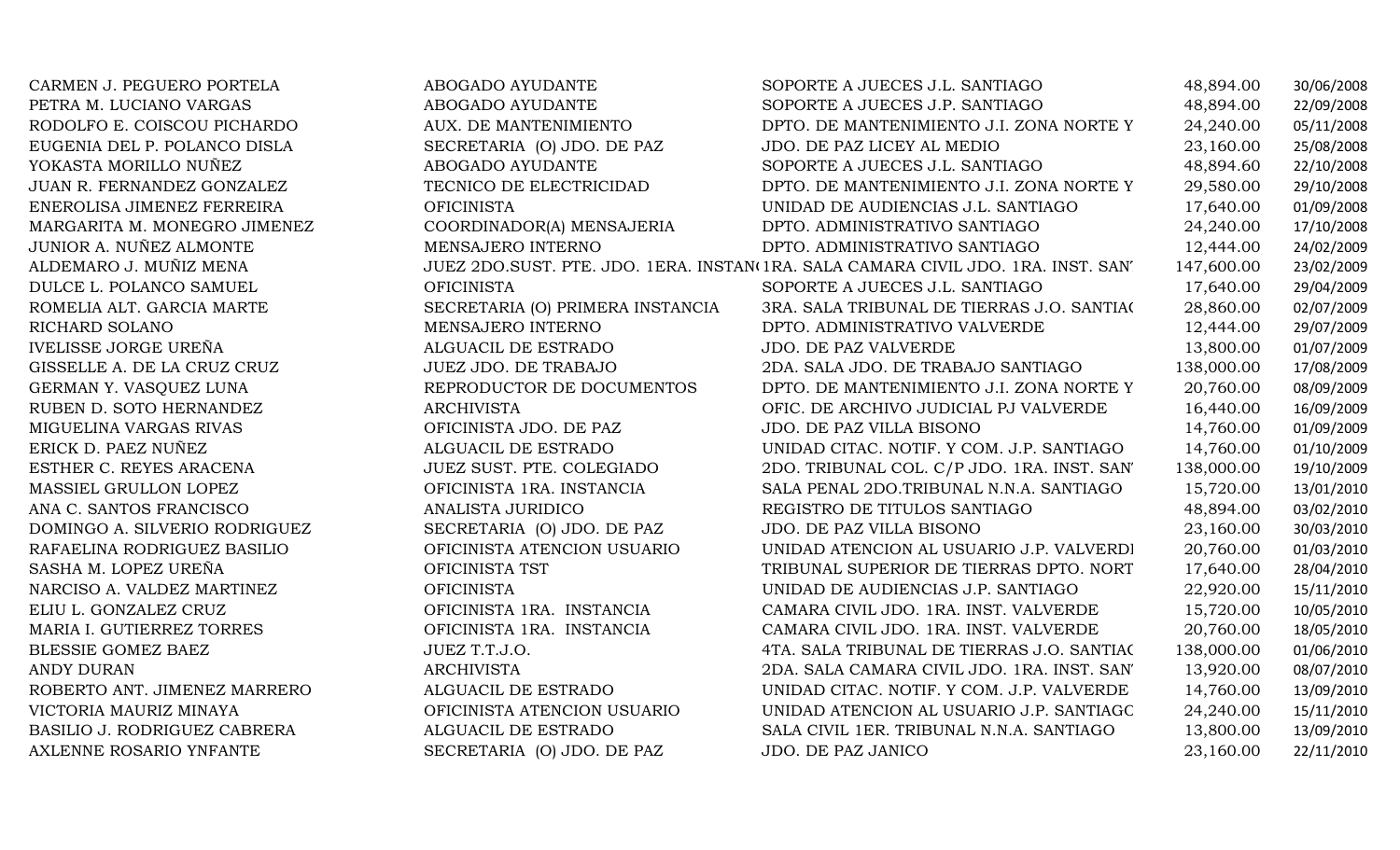| ZOILA H. QUEZADA ALMONTE        | OFICINISTA ATENCION USUARIOS     | UNIDAD RECEP.Y ATENCION USUARIO C.S.S. A    | 15,720.00  | 29/11/2010 |
|---------------------------------|----------------------------------|---------------------------------------------|------------|------------|
| CLARIBEL MATEO JIMENEZ          | <b>JUEZ DE PAZ</b>               | JDO. DE PAZ DE LA 3RA. CIRC. SANTIAGO       | 108,000.00 | 09/02/2015 |
| ELISA P. VASQUEZ TAVERAS        | SUPERVISOR DE AUDIENCIAS         | UNIDAD DE AUDIENCIAS J.L. SANTIAGO          | 38,088.00  | 15/02/2011 |
| DANIEL DE JS. ABREU CESPEDES    | <b>ARCHIVISTA</b>                | OFIC. DE ARCHIVO JUDICIAL PJ SANTIAGO       | 16,440.00  | 21/02/2011 |
| ALICIA M. GUZMAN BENCOSME       | JUEZ 1RA. INSTANCIA              | 3ER. TRIBUNAL COL. C/P JDO. 1RA. INST. SAN. | 138,000.00 | 01/03/2011 |
| DANTE D. OZUNA MERCEDES         | <b>JUEZ DE PAZ</b>               | JDO. DE PAZ PEDRO GARCIA                    | 108,000.00 | 28/02/2011 |
| FERNANDO B. GONZALEZ UCETA      | OFICINISTA ATENCION USUARIO      | UNIDAD ATENCION AL USUARIO J.P. SANTIAGC    | 24,240.00  | 07/03/2011 |
| ELIZABETH ACOSTA UREÑA          | <b>OFICINISTA</b>                | UNIDAD SERV. 1RA. INST. J.P. SANTIAGO       | 22,920.00  | 04/08/2011 |
| MARLENIS ALT. CASTRO MEDINA     | OFICINISTA ATENCION USUARIOS     | UNIDAD ATENCION AL USUARIO J.P. SANTIAGC    | 24,240.00  | 01/06/2011 |
| GREGORIS DE JS. GOMEZ PEÑALO    | ALGUACIL DE ESTRADO              | SECRETARIA GENERAL JDO. ESP. TRANS.Y MU     | 14,760.00  | 01/06/2011 |
| DINELCA Y. FRANCISCO MADERA     | <b>OFICINISTA</b>                | UNIDAD DE AUDIENCIAS J.P. VALVERDE          | 16,440.00  | 08/06/2011 |
| GABRIELA J. VELAZQUEZ CARRASCO  | <b>AUXILIAR REGISTRAL</b>        | REGISTRO DE TITULOS SANTIAGO                | 24,240.00  | 29/04/2011 |
| JUANA F. N. RODRIGUEZ ARIAS     | OFICINISTA JDO. DE PAZ           | JDO. DE PAZ LICEY AL MEDIO                  | 14,760.00  | 11/07/2011 |
| VIRGILIO D. TAVAREZ PARRA       | ANALISTA JURIDICO                | REGISTRO DE TITULOS SANTIAGO                | 35,760.00  | 17/12/2012 |
| EZEQUIEL PEÑA TORIBIO           | ALGUACIL DE ESTRADO              | JDO. DE PAZ VILLA BISONO                    | 13,800.00  | 20/12/2012 |
| PENELOPE A. CASADO FERMIN       | JUEZ 1RA. INSTANCIA              | 2DA. SALA CAMARA CIVIL JDO. 1RA. INST. SAN' | 138,000.00 | 01/11/2011 |
| BELSEDY D. HERNANDEZ DE LA NUEZ | JUEZ 1RA. INSTANCIA              | SALA CIVIL 1ER. TRIBUNAL N.N.A. SANTIAGO    | 138,000.00 | 01/11/2011 |
| JEAN ANT. GOMEZ MIRABAL         | <b>NOTIFICADOR</b>               | UNIDAD CITAC. NOTIF. Y COM. J.P. SANTIAGO   | 16,920.00  | 01/12/2011 |
| FRANCISCO NUÑEZ                 | ALGUACIL DE ESTRADO              | 1RA. SALA JDO. DE PAZ ESP. TRANS. SANTIAGO  | 13,800.00  | 01/12/2011 |
| JUAN H. OLIVO CABRERA           | ALGUACIL DE ESTRADO              | CORTE DE APEL. N.N.A. SANTIAGO              | 13,800.00  | 18/10/2012 |
| ILEANA P. MARCELO SALADO        | <b>OFICINISTA</b>                | SOPORTE A JUECES J.L. SANTIAGO              | 17,640.00  | 01/05/2012 |
| ANNY D. NUÑEZ SANTANA           | SECRETARIA DRMC                  | DIRECCION REG. MENSURAS CAT. DPTO. NORT     | 34,980.00  | 06/11/2012 |
| ROKENDY ML. RODRIGUEZ GRULLON   | ALGUACIL DE ESTRADO              | JDO. DE PAZ DE LA 1RA. CIRC. SANTIAGO       | 13,800.00  | 01/09/2012 |
| JUVERLY MA. PEREZ DOMINGUEZ     | SECRETARIA (O) PRIMERA INSTANCIA | 2DA. SALA CAMARA CIVIL JDO. 1RA. INST. SAN' | 28,860.00  | 15/11/2012 |
| FRANCISCA RIVAS LEONARDO        | TECNICO DE MENSURAS              | DIRECCION REG. MENSURAS CAT. DPTO. NORT     | 48,894.00  | 02/04/2013 |
| CARLOS A. CORNIEL UREÑA         | AUXILIAR ADMINISTRATIVO          | DIRECCION REG. MENSURAS CAT. DPTO. NORT     | 20,760.00  | 15/04/2013 |
| EDDYBELKA E. ROJAS RODRIGUEZ    | OFICINISTA 1RA. INSTANCIA        | <b>JDO. DE TRABAJO VALVERDE</b>             | 15,720.00  | 01/09/2012 |
| GINA M. SILVERIO RODRIGUEZ      | <b>ARCHIVISTA</b>                | ARCHIVO ACTIVO J.I. SANTIAGO                | 24,240.00  | 20/05/2013 |
| FERNANDO A. PAULINO PEÑA        | <b>OFICINISTA</b>                | UNIDAD SERV. A LA INSTRUCCION J.P. SANTIAC  | 22,920.00  | 01/10/2012 |
| <b>JOSE C. ESPINAL</b>          | <b>OFICINISTA</b>                | UNIDAD DE AUDIENCIAS J.P. SANTIAGO          | 22,920.00  | 01/10/2012 |
| DANNERYS MA. LIRIANO CRUZ       | AUXILIAR ADMINISTRATIVO          | DIRECCION REG. MENSURAS CAT. DPTO. NORT     | 20,760.00  | 01/05/2013 |
| JOSE M. GARCIA VASQUEZ          | TECNICO DE MENSURAS              | DIRECCION REG. MENSURAS CAT. DPTO. NORT     | 58,212.00  | 03/01/2013 |
| ARIEL ANT. TEJADA DEL ROSARIO   | <b>ARCHIVISTA</b>                | ARCHIVO ACTIVO J.I. SANTIAGO                | 24,240.00  | 01/04/2013 |
| HERIBERTO ML. ALMONTE PEREZ     | <b>ARCHIVISTA</b>                | ARCHIVO ACTIVO J.I. SANTIAGO                | 24,240.00  | 01/04/2013 |
|                                 |                                  |                                             |            |            |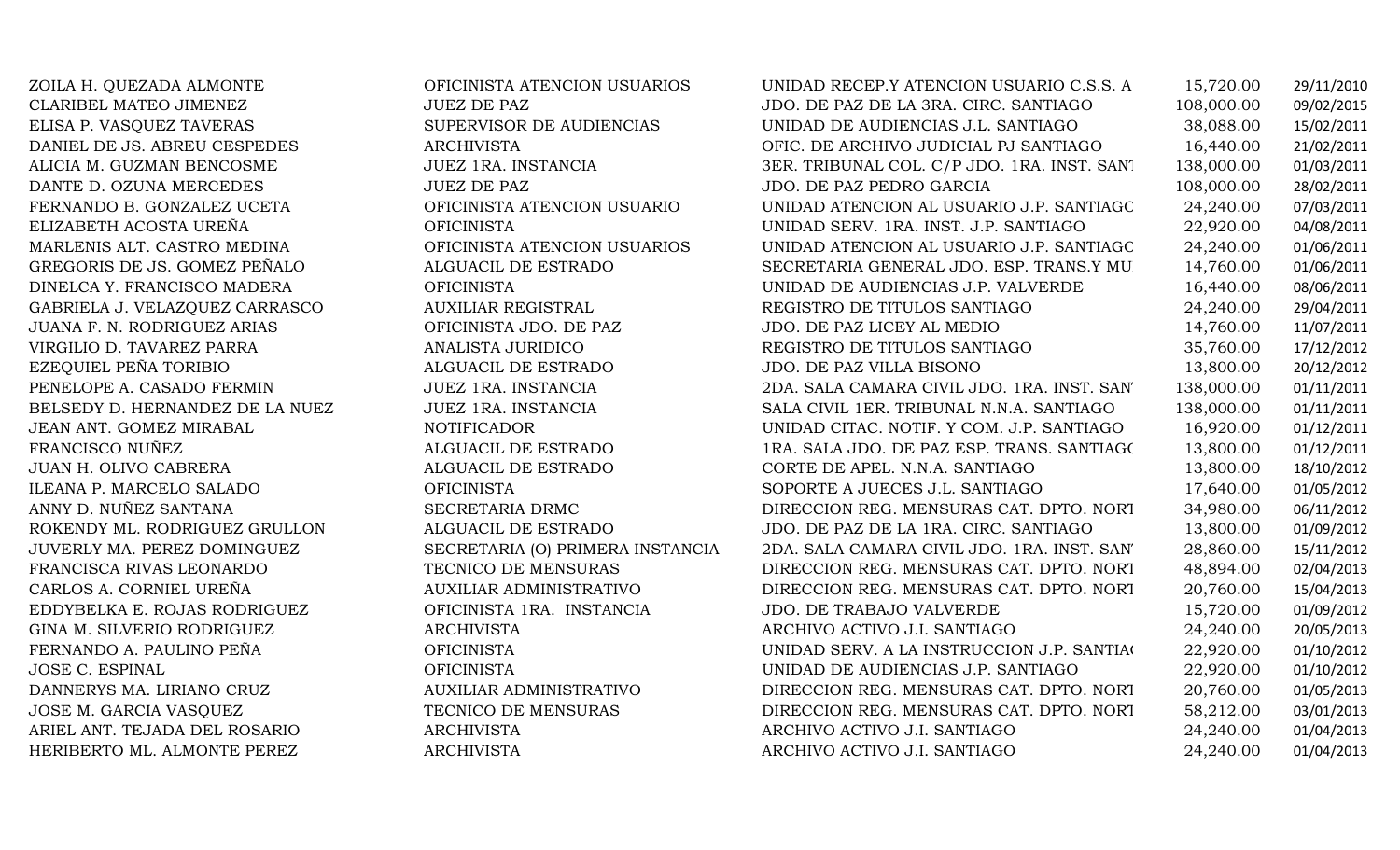| JOSE O. QUEZADA MENCIA           | <b>ARCHIVISTA</b>               | ARCHIVO ACTIVO J.I. SANTIAGO                                                 | 24,240.00  | 01/04/2013 |
|----------------------------------|---------------------------------|------------------------------------------------------------------------------|------------|------------|
| WALKIRIA DEL C. DUVERGE GUZMAN   | <b>ARCHIVISTA</b>               | ARCHIVO ACTIVO J.I. SANTIAGO                                                 | 24,240.00  | 01/04/2013 |
| DIOSMARY ALT. JIMENEZ RODRIGUEZ  | <b>ARCHIVISTA</b>               | ARCHIVO ACTIVO J.I. VALVERDE                                                 | 24,240.00  | 01/04/2013 |
| MICHELLE A. FERNANDEZ TORIBIO    | <b>AUXILIAR ADMINISTRATIVO</b>  | DIRECCION REG. MENSURAS CAT. DPTO. NORT                                      | 20,760.00  | 01/07/2013 |
| JOSE L. MATA MATA                | ALGUACIL DE ESTRADO             | JDO. DE PAZ LICEY AL MEDIO                                                   | 13,800.00  | 01/11/2012 |
| ROBERTO ALMENGOT NUÑEZ           | ALGUACIL DE ESTRADO             | 2DA. SALA CAMARA CIVIL JDO. 1RA. INST. SAN'                                  | 13,800.00  | 10/12/2012 |
| HENRY STGO. LANTIGUA MUÑOZ       | ANALISTA JURIDICO               | REGISTRO DE TITULOS SANTIAGO                                                 | 35,760.00  | 06/11/2012 |
| ENMANUEL R. UREÑA MCDOUGAL       | ALGUACIL DE ESTRADO             | UNIDAD CITAC. NOTIF. Y COM. J.L. SANTIAGO                                    | 13,800.00  | 17/09/2013 |
| JOSE AZCONA DURAN                | ALGUACIL DE ESTRADO             | 2DA. SALA CAMARA CIVIL JDO. 1RA. INST. SAN'                                  | 13,800.00  | 05/08/2013 |
| DAMARI M. CRUZ ALMANZAR          | <b>OFICINISTA</b>               | UNIDAD DE AUDIENCIAS J.P. SANTIAGO                                           | 22,920.00  | 15/05/2017 |
| MARCOS J. RODRIGUEZ GERMOSEN     | ALGUACIL DE ESTRADO             | CAMARA PENAL CORTE APEL. SANTIAGO                                            | 14,760.00  | 18/02/2013 |
| ZUNILDA DEL C. DE LEON RODRIGUEZ | CONSERJE-MENSAJERO(A)           | JDO. DE PAZ PEDRO GARCIA                                                     | 12,444.00  | 21/05/2013 |
| ANSMIN TEJADA GARCIA             | OFICINISTA CORTE                | CORTE DE APEL. N.N.A. SANTIAGO                                               | 17,640.00  | 13/10/2014 |
| AWILDA CUEVAS MENDOZA            | <b>RECEPCIONISTA</b>            | DPTO. ADMINISTRATIVO SANTIAGO                                                | 14,760.00  | 15/04/2013 |
| BERNARDA M. FERMIN HERNANDEZ     | TECNICO DE MENSURAS             | DIRECCION REG. MENSURAS CAT. DPTO. NORT                                      | 48,894.00  | 13/05/2013 |
| SHANEL Y. GRULLON NUÑEZ          | <b>JUEZ DE PAZ</b>              | JDO. DE PAZ VILLA BISONO                                                     | 108,000.00 | 08/05/2013 |
| RAMON A. ALMONTE VALENZUELA      | <b>OFICINISTA</b>               | SOPORTE A JUECES J.P. SANTIAGO                                               | 22,920.00  | 08/05/2013 |
| ROSA C. HERNANDEZ POLONIA        | <b>OFICINISTA</b>               | UNIDAD DE AUDIENCIAS J.P. SANTIAGO                                           | 22,920.00  | 15/05/2013 |
| YUDIHT M. COLLADO BAEZ           | <b>OFICINISTA</b>               | UNIDAD DE AUDIENCIAS J.P. SANTIAGO                                           | 22,920.00  | 20/05/2013 |
| YARITZA M. MERCADER RODRIGUEZ    | SUPERVISOR CENTRO DE CITACIONES | UNIDAD CITAC. NOTIF. Y COM. J.L. SANTIAGO                                    | 38,088.00  | 29/01/2014 |
| YEYMISON V. VENTURA              | REPRODUCTOR DE DOCUMENTOS       | DPTO. ADMINISTRATIVO SANTIAGO                                                | 13,800.00  | 27/05/2013 |
| MILDRED J. CIRIACO BURGOS        | SOPORTE TECNICO II              | OFIC. DE TECNOLOGIAS REGIONAL ZONA NOR'                                      | 34,980.00  | 27/05/2013 |
| LUIS M. MOREL DISLA              | MENSAJERO (A) INTERNO           | JDO. DE PAZ VILLA BISONO                                                     | 12,444.00  | 27/05/2013 |
| ROSANELL PERALTA RODRIGUEZ       | <b>OFICINISTA</b>               | UNIDAD DE AUDIENCIAS J.P. SANTIAGO                                           | 22,920.00  | 13/05/2013 |
| EDUARDA J. MATA CRUZ             | <b>RECEPCIONISTA</b>            | DPTO. ADMINISTRATIVO SANTIAGO                                                | 14,760.00  | 13/05/2013 |
| VERONICA DEL R. ESTEVEZ          | <b>OFICINISTA</b>               | UNIDAD SERV. 1RA. INST. J.P. SANTIAGO                                        | 22,920.00  | 13/05/2013 |
| <b>JESSICA P. ROSARIO MADERA</b> | <b>OFICINISTA</b>               | UNIDAD DE AUDIENCIAS J.P. SANTIAGO                                           | 22,920.00  | 13/05/2013 |
| DIOGENES M. FRANCISCO REYES      | ALGUACIL DE ESTRADO             | UNIDAD CITAC. NOTIF. Y COM. J.P. SANTIAGO                                    | 14,760.00  | 27/05/2013 |
| ANTINOE VASQUEZ ORTIZ            | ALGUACIL DE ESTRADO             | UNIDAD CITAC. NOTIF. Y COM. J.P. SANTIAGO                                    | 14,760.00  | 17/06/2013 |
| SOFIA ALT. RIVERA PEREZ          | OFICINISTA 1RA. INSTANCIA       | SALA PENAL 1ER. TRIBUNAL N.N.A. SANTIAGO                                     | 15,720.00  | 01/06/2015 |
| JESSICA D. RUIZ MORENO           | <b>OFICINISTA</b>               | SOPORTE A JUECES J.L. SANTIAGO                                               | 17,640.00  | 03/02/2014 |
| KARINA DEL C. CESPEDES ORTEGA    |                                 | AUXILIAR DE INFORMACION Y ORIENTACI(CENTRO INF. ORIENT. CIUDADANA PJ SANTIAG | 15,720.00  | 21/07/2014 |
| NATHALIE J. CABRERA GRULLON      | <b>OFICINISTA</b>               | UNIDAD DE AUDIENCIAS J.L. SANTIAGO                                           | 17,640.00  | 08/07/2013 |
| PABLO G. TORRES ECHAVARRIA       | OFICINISTA JDO. DE PAZ          | JDO. DE PAZ VALVERDE                                                         | 14,760.00  | 20/08/2013 |
|                                  |                                 |                                                                              |            |            |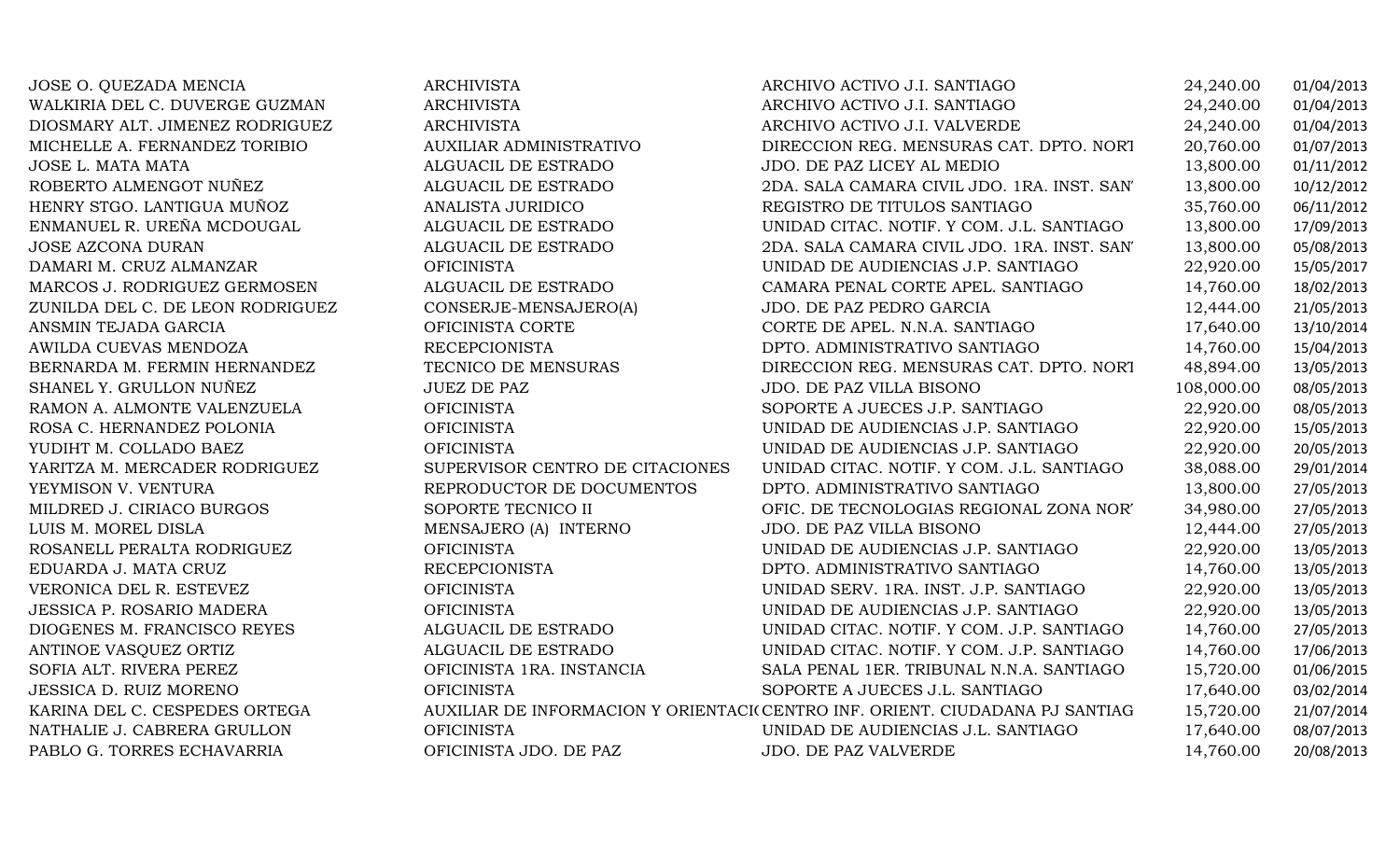| PABLO D. PERALLON NUÑEZ          | <b>OFICINISTA</b>           | UNIDAD CITAC. NOTIF. Y COM. J.P. SANTIAGO   | 22,920.00 | 16/09/2013 |
|----------------------------------|-----------------------------|---------------------------------------------|-----------|------------|
| LISMER S. CRUZ COLLADO           | <b>RECEPCIONISTA</b>        | UNIDAD DE CONSULTA J.I. SANTIAGO            | 24,240.00 | 03/03/2014 |
| CAROLINA SCHIRA CRUCETA          | ABOGADO AYUDANTE 1RA. INST. | SALA CIVIL 1ER. TRIBUNAL N.N.A. SANTIAGO    | 36,000.00 | 25/11/2013 |
| ANGELICA MA. ESTRELLA ESTRELLA   | ABOGADO AYUDANTE 1RA. INST. | 1RA. SALA CAMARA CIVIL JDO. 1RA. INST. SAN  | 36,000.00 | 13/10/2014 |
| DOMINGO ANT. DELGADO REYES       | <b>OFICINISTA</b>           | UNIDAD SERV. MERO TRAMITE J.P. VALVERDE     | 16,440.00 | 25/06/2014 |
| BETTY J. RODRIGUEZ RODRIGUEZ     | OFICINISTA 1RA. INSTANCIA   | CAMARA CIVIL JDO. 1RA. INST. VALVERDE       | 15,720.00 | 27/01/2014 |
| PAMELA MA. CRUZ RODRIGUEZ        | SECRETARIA (O) JDO. DE PAZ  | JDO. DE PAZ TAMBORIL                        | 23,160.00 | 14/04/2014 |
| ALMEIRA RAMIREZ FELIZ            | <b>OFICINISTA</b>           | UNIDAD ATENCION AL USUARIO J.L. SANTIAGC    | 20,760.00 | 10/02/2014 |
| CRISTAL E. ESPINAL ALMANZAR      | <b>OFICINISTA</b>           | UNIDAD DE AUDIENCIAS J.L. SANTIAGO          | 17,640.00 | 10/02/2014 |
| YERALDIN ALT. VARGAS GARCIA      | <b>OFICINISTA</b>           | UNIDAD SERV. 1RA. INST. J.L. SANTIAGO       | 17,640.00 | 10/02/2014 |
| ANGELICA MA. PEÑA MORILLO        | <b>OFICINISTA</b>           | UNIDAD CITAC. NOTIF. Y COM. J.L. SANTIAGO   | 17,640.00 | 10/02/2014 |
| JEFREE DOMINGUEZ PEGUERO         | <b>OFICINISTA</b>           | UNIDAD SERV. MERO TRAMITE J.P. VALVERDE     | 16,440.00 | 25/06/2014 |
| ANEYDY ALT. CEPEDA DIAZ          | SECRETARIA (O) JDO. DE PAZ  | JDO. DE PAZ SABANA IGLESIA                  | 23,160.00 | 11/06/2014 |
| ARISLEIDA M. VERAS SANTOS        | <b>AUXILIAR REGISTRAL</b>   | REGISTRO DE TITULOS SANTIAGO                | 17,640.00 | 12/03/2014 |
| DAISY ALT. CORDOVA GOMEZ         | ASIST. ADMINISTRATIVA       | CENTRO DE ENTREVISTA SANTIAGO               | 40,745.00 | 24/03/2014 |
| JOSE R. RODRIGUEZ VARGAS         | ALGUACIL DE ESTRADO         | PCIA. CAMARA CIVIL JDO. 1RA. INST. SANTIAGO | 13,800.00 | 18/03/2014 |
| FELIX R. GARCIA TINEO            | <b>OFICINISTA</b>           | UNIDAD DE AUDIENCIAS J.P. SANTIAGO          | 22,920.00 | 14/04/2014 |
| ROSALBA HICIANO PEREZ            | <b>OFICINISTA</b>           | UNIDAD SERV. 1RA. INST. J.L. SANTIAGO       | 17,640.00 | 14/04/2014 |
| ADRIAN ALB. LOPEZ SANTANA        | <b>ARCHIVISTA</b>           | OFIC. DE ARCHIVO JUDICIAL PJ SANTIAGO       | 16,440.00 | 26/05/2014 |
| CRISTINO RODRIGUEZ CONTRERA      | <b>CHOFER</b>               | DPTO. ADMINISTRATIVO SANTIAGO               | 24,240.00 | 26/05/2014 |
| SKARLLET MA. DURAN GUADALAMAR    | OFICINISTA J.O.             | 2DA. SALA TRIBUNAL DE TIERRAS J.O. SANTIAC  | 15,720.00 | 18/05/2015 |
| JHONATAN R. JIMENEZ GONZALEZ     | OFICINISTA TST              | TRIBUNAL SUPERIOR DE TIERRAS DPTO. NORT     | 17,640.00 | 26/06/2014 |
| ADOLIS ALF. BEATO RODRIGUEZ      | AUXILIAR R.T.               | REGISTRO DE TITULOS MAO                     | 15,720.00 | 26/06/2014 |
| DANIRYS RODRIGUEZ CASTILLO       | <b>OFICINISTA</b>           | SOPORTE A JUECES J.L. SANTIAGO              | 17,640.00 | 01/07/2014 |
| ANGEL DE JS. SHARP ESPINAL       | OFICINISTA JDO. DE PAZ      | JDO. DE PAZ DE LA 2DA. CIRC. SANTIAGO       | 14,760.00 | 01/07/2014 |
| CLAUDIA CASTILLO AYALA           | <b>OFICINISTA</b>           | UNIDAD SERV. 1RA. INST. J.P. SANTIAGO       | 22,920.00 | 14/07/2014 |
| VICTOR ML. ESPINAL DIAZ          | ABOGADO AYUDANTE            | SOPORTE A JUECES J.P. SANTIAGO              | 48,894.00 | 14/07/2014 |
| STEPHANIE M. FUERTE DISLA        | <b>OFICINISTA</b>           | UNIDAD DE AUDIENCIAS J.P. SANTIAGO          | 22,920.00 | 14/07/2014 |
| WILMA ESTRELLA NUÑEZ             | <b>OFICINISTA</b>           | UNIDAD CITAC. NOTIF. Y COM. J.P. SANTIAGO   | 22,920.00 | 21/07/2014 |
| <b>IDELKA R. ROJAS RODRIGUEZ</b> | <b>OFICINISTA</b>           | UNIDAD DE AUDIENCIAS J.P. VALVERDE          | 16,440.00 | 21/10/2015 |
| ADALGISA DEL C. LUCIANO JIMENEZ  | AUX. DE RECEPCION Y ENTREGA | CENTRO DE ATENCION AL USUARIO J.I. SANTI/   | 17,640.00 | 11/08/2014 |
| YOKASTA C. PEREZ LIBERATA        | <b>RECEPCIONISTA</b>        | DPTO. ADMINISTRATIVO VALVERDE               | 14,760.00 | 11/08/2014 |
| ISIDRO A. SANTOS CARRASCO        | OFICINISTA TST              | TRIBUNAL SUPERIOR DE TIERRAS DPTO. NORT     | 17,640.00 | 27/08/2014 |
| ADRIAHILY ALT. VASQUEZ LOPEZ     | OFICINISTA TST              | TRIBUNAL SUPERIOR DE TIERRAS DPTO. NORT     | 17,640.00 | 22/09/2014 |
|                                  |                             |                                             |           |            |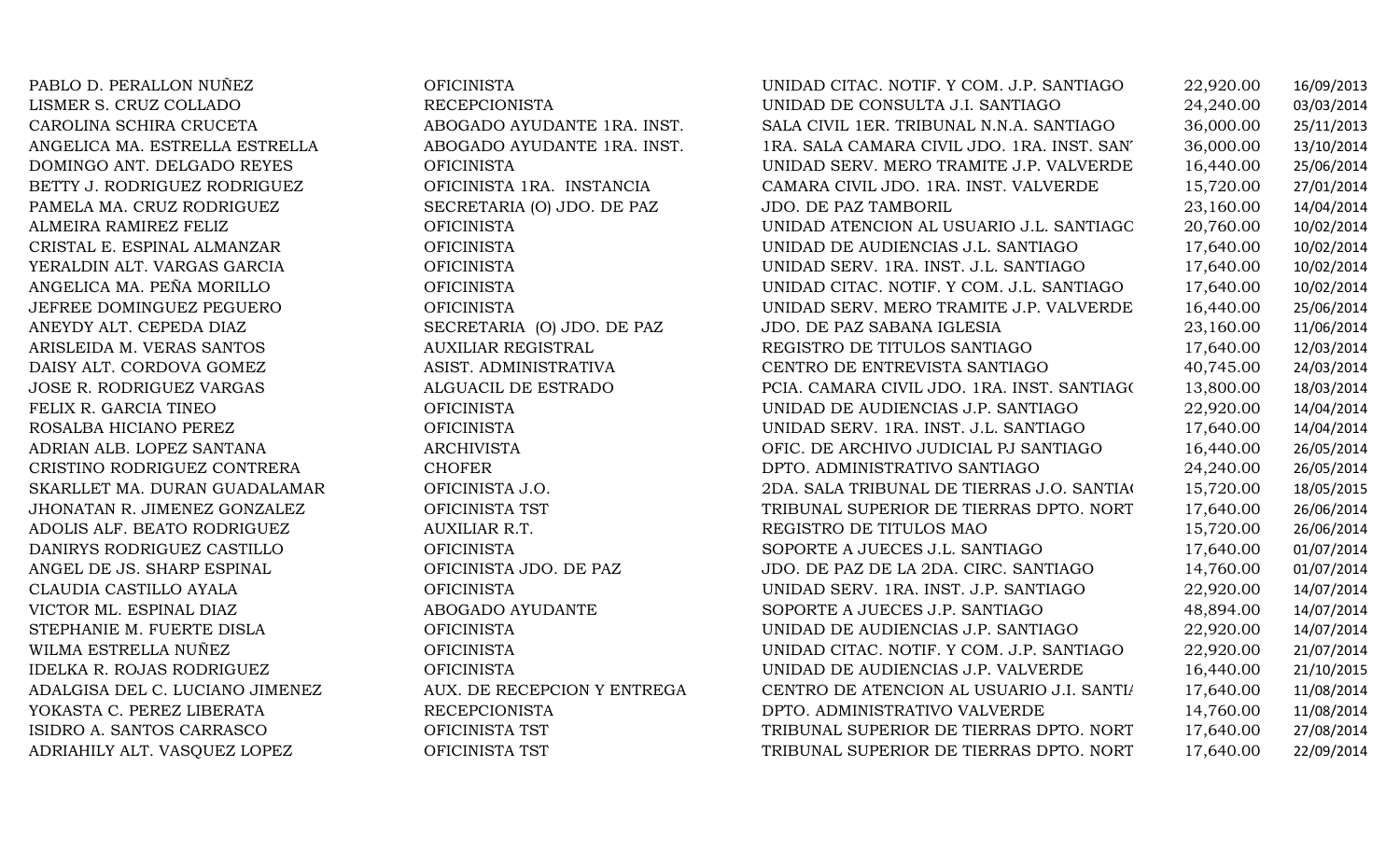| KAREN S. HIDALGO CRUZ          | <b>OFICINISTA</b>                 | UNIDAD SERV. A SALAS C.S.S. A.F. SANTIAGO    | 15,720.00  | 22/09/2014 |
|--------------------------------|-----------------------------------|----------------------------------------------|------------|------------|
| ELIZABETH ALT. PEÑA MORENO     | OFICINISTA CORTE                  | CAMARA CIVIL CORTE APEL. SANTIAGO            | 17,640.00  | 27/10/2014 |
| EUGENIA E. ALVAREZ RODRIGUEZ   | JUEZ 1RA. INSTANCIA               | 5TA. SALA CAMARA CIVIL JDO. 1RA. INST. SAN'I | 138,000.00 | 09/02/2015 |
| ISALIN MA. PEÑA RODRIGUEZ      | JUEZ 1RA. INSTANCIA               | 4TA. SALA CAMARA PENAL JDO. 1RA. INST. SAP   | 138,000.00 | 09/02/2015 |
| PORFANMY Z. CANELA MARTINEZ    | <b>OFICINISTA</b>                 | UNIDAD SERV. 1RA. INST. J.P. SANTIAGO        | 22,920.00  | 17/11/2014 |
| CAROLINA J. QUIÑONEZ REYES     | <b>OFICINISTA</b>                 | UNIDAD CITAC. NOTIF. Y COM. J.P. VALVERDE    | 16,440.00  | 17/11/2014 |
| JOSE M. GUZMAN SILIA           | <b>OFICINISTA</b>                 | UNIDAD SERV. 1RA. INST. J.P. SANTIAGO        | 22,920.00  | 02/03/2015 |
| FATIMA CRUZ ESTRELLA           | OFICINISTA TST                    | TRIBUNAL SUPERIOR DE TIERRAS DPTO. NORT      | 17,640.00  | 01/02/2016 |
| PAMELA A. VERAS SOSA           | SECRETARIA DEPTO. ADM.            | DPTO. ADMINISTRATIVO SANTIAGO                | 18,120.00  | 02/12/2014 |
| JOSE L. JIMENEZ CABRERA        | ALGUACIL DE ESTRADO               | UNIDAD CITAC. NOTIF. Y COM. J.P. SANTIAGO    | 14,760.00  | 15/12/2014 |
| MARIA D. POLANCO GONZALEZ      | SECRETARIA (O) PRIMERA INSTANCIA  | PCIA. CAMARA CIVIL JDO. 1RA. INST. SANTIAGO  | 28,860.00  | 16/03/2015 |
| MANUEL D. LUGO PERALTA         | OFICINISTA JDO. DE PAZ            | <b>JDO. DE PAZ VALVERDE</b>                  | 14,760.00  | 16/12/2014 |
| FREDDY J. RODRIGUEZ MADERA     | <b>OFICINISTA</b>                 | UNIDAD SERV. MERO TRAMITE J.P. VALVERDE      | 16,440.00  | 16/12/2014 |
| LINA C. GOMEZ RODRIGUEZ        | <b>AUXILIAR REGISTRAL</b>         | REGISTRO DE TITULOS SANTIAGO                 | 17,640.00  | 16/12/2014 |
| LEIDY D. SANTANA ALCANTARA     | INSPECTOR JUDICIAL                | OFICINA DE INSPECTORIA REGIONAL ZONA NO      | 105,720.00 | 01/09/2015 |
| MICHEL FLORES JORGE            | <b>OFICINISTA</b>                 | UNIDAD DE AUDIENCIAS J.P. SANTIAGO           | 22,920.00  | 23/02/2015 |
| STIVEN M. COLLADO VASQUEZ      | <b>OFICINISTA</b>                 | UNIDAD SERV. A CORTE J.P. SANTIAGO           | 22,920.00  | 02/03/2015 |
| JACLYN DEL C. ESTEVEZ COLLADO  | OFICINISTA JDO. DE PAZ            | JDO. DE PAZ JANICO                           | 14,760.00  | 06/04/2015 |
| KELVIN DE JS. NUÑEZ PARRA      | <b>OFICINISTA</b>                 | UNIDAD SERV. A CORTE J.L. SANTIAGO           | 17,640.00  | 05/05/2015 |
| YANILSA RODRIGUEZ PICHARDO     | <b>AUXILIAR REGISTRAL</b>         | REGISTRO DE TITULOS SANTIAGO                 | 17,640.00  | 01/06/2015 |
| JOSE L. FERNANDEZ RODRIGUEZ    | TECNICO DE REFRIGERACION          | DPTO. DE MANTENIMIENTO J.I. ZONA NORTE Y     | 29,580.00  | 20/07/2015 |
| XIOMARA D. LANTIGUA PEÑA       | OFICINISTA 1RA. INSTANCIA         | SALA CIVIL 1ER. TRIBUNAL N.N.A. SANTIAGO     | 15,720.00  | 21/09/2015 |
| BRIANT O. PARRA TAMAREZ        | ABOGADO AYUDANTE 1RA. INST.       | 3RA. SALA CAMARA CIVIL JDO. 1RA. INST. SAN'  | 36,000.00  | 26/08/2015 |
| DANIELA A. BELTRAN FORERO      | SECRETARIA (O) PRIMERA INSTANCIA  | 3RA. SALA CAMARA CIVIL JDO. 1RA. INST. SAN'  | 28,860.00  | 22/09/2015 |
| JOSE E. RAMOS MOLINA           | <b>AUXILIAR REGISTRAL</b>         | REGISTRO DE TITULOS SANTIAGO                 | 17,640.00  | 28/09/2015 |
| FRANCIS C. ACOSTA POOL         | <b>OFICINISTA</b>                 | UNIDAD DE AUDIENCIAS J.P. SANTIAGO           | 22,920.00  | 04/09/2015 |
| IDAURY T. GARCIA MARMOLEJOS    | OFICINISTA SERV. FASE INSTRUCCIÓN | SECRETARIA GENERAL JDO. ESP. TRANS.Y MU      | 14,760.00  | 30/11/2015 |
| LUIS A. LANTIGUA BUENO         | <b>OFICINISTA</b>                 | UNIDAD SERV. MERO TRAMITE J.P. VALVERDE      | 16,440.00  | 26/11/2015 |
| KATHERINE INFANTE PEREZ        | OFICINISTA 1RA. INSTANCIA         | 2DA. SALA CAMARA CIVIL JDO. 1RA. INST. SAN'  | 15,720.00  | 07/12/2015 |
| CRISTIAN DE JS. MELO BAUTISTA  | <b>OFICINISTA</b>                 | UNIDAD SERV. A CORTE J.L. SANTIAGO           | 17,640.00  | 30/11/2015 |
| PEDRO ML. ALMANZAR PEREZ       | <b>ARCHIVISTA</b>                 | TRIBUNAL SUPERIOR DE TIERRAS DPTO. NORT      | 13,920.00  | 24/11/2015 |
| CARLOS E. RODRIGUEZ PAULINO    | ALGUACIL DE ESTRADO               | PCIA. CAMARA CIVIL JDO. 1RA. INST. SANTIAGO  | 13,800.00  | 14/12/2015 |
| YAJAIRA R. CRISOSTOMO CASTILLO | OFICINISTA 1RA. INSTANCIA         | PCIA. CAMARA CIVIL JDO. 1RA. INST. SANTIAGO  | 15,720.00  | 26/01/2016 |
| BLAS M. FERNANDEZ PEREZ        | OFICINISTA J.O.                   | 3RA. SALA TRIBUNAL DE TIERRAS J.O. SANTIAC   | 15,720.00  | 14/11/2016 |
|                                |                                   |                                              |            |            |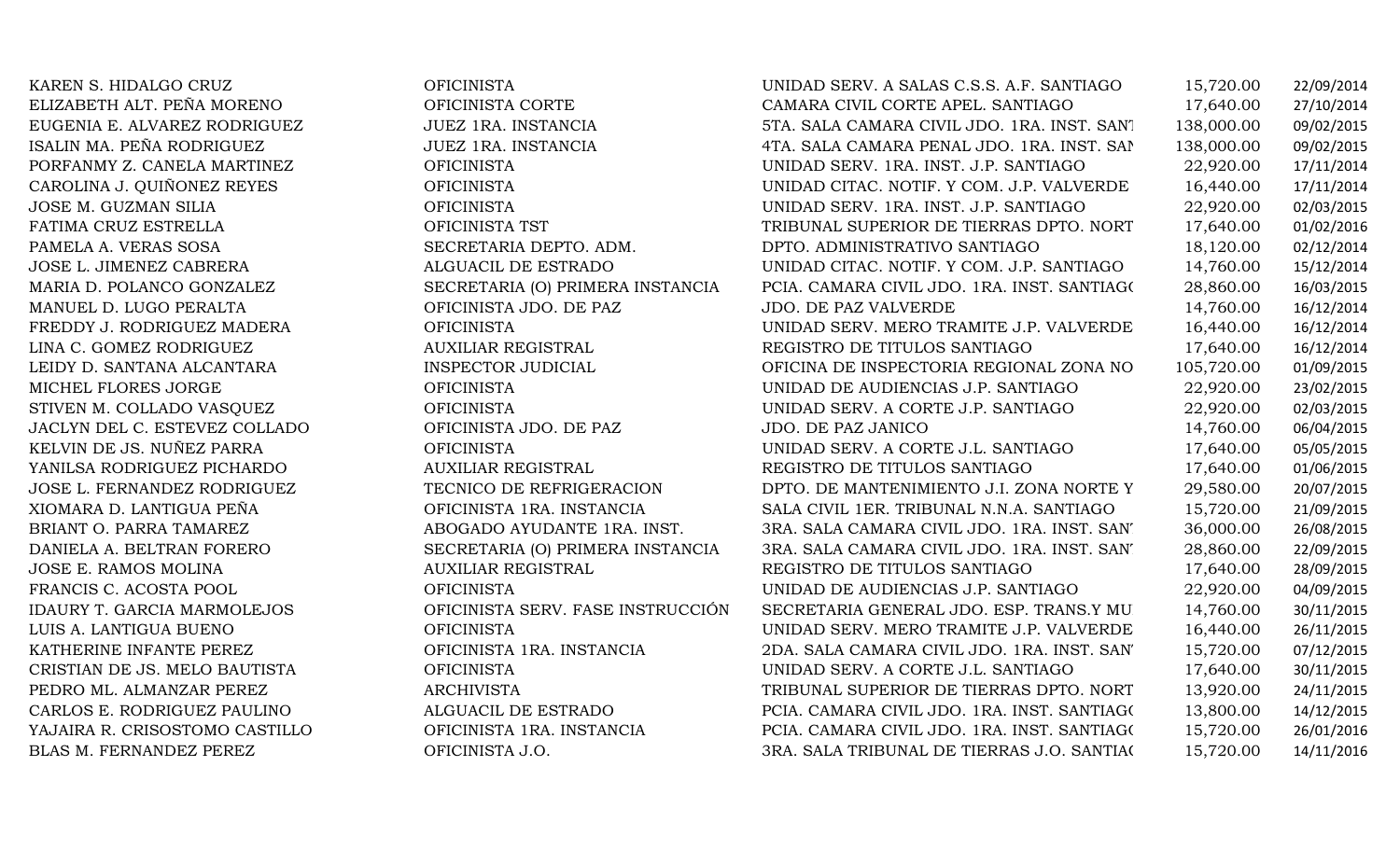| KARINA AMEZQUITA MARCANO        | <b>OFICINISTA</b>              | SOPORTE A JUECES J.L. SANTIAGO              | 17,640.00  | 15/02/2016 |
|---------------------------------|--------------------------------|---------------------------------------------|------------|------------|
| ADENY C. SANTANA RODRIGUEZ      | OFICINISTA CORTE               | TRIBUNAL EJEC. SANCION ADOLES. SANTIAGO     | 14,760.00  | 10/02/2016 |
| DARIANA V. PEÑALO GIL           | <b>JUEZ DE PAZ</b>             | JDO. DE PAZ LAGUNA SALADA                   | 108,000.00 | 31/03/2017 |
| RONY V. TATIS SOTO              | CONSERJE-MENSAJERO(A)          | DPTO. ADMINISTRATIVO SANTIAGO               | 12,444.00  | 29/02/2016 |
| EDGAR J. UREÑA REYES            | ALGUACIL DE ESTRADO            | JDO. DE PAZ ESPERANZA                       | 13,800.00  | 22/02/2016 |
| MARISELA DEL C. RODRIGUEZ BUENO | OFICINISTA J.O.                | TRIBUNAL DE TIERRAS J.O. VALVERDE           | 15,720.00  | 17/03/2016 |
| DANIELA G. FERNANDEZ TORRES     | <b>OFICINISTA</b>              | UNIDAD CITAC. NOTIF. Y COM. J.P. SANTIAGO   | 22,920.00  | 14/03/2016 |
| RAMON E. VARGAS ABREU           | <b>OFICINISTA</b>              | UNIDAD DE AUDIENCIAS J.P. SANTIAGO          | 22,920.00  | 13/06/2016 |
| LEANDRO ANT. CRUZ FABIAN        | <b>OFICINISTA</b>              | UNIDAD SERV. 1RA. INST. J.P. SANTIAGO       | 22,920.00  | 02/01/2017 |
| JOSE ANT. ADAMES PERALTA        | <b>OFICINISTA</b>              | UNIDAD DE AUDIENCIAS J.P. SANTIAGO          | 22,920.00  | 29/02/2016 |
| ROBEL ANT. LUCIANO MARTINEZ     | OFICINISTA SERV. FASE DE FONDO | SECRETARIA GENERAL JDO. ESP. TRANS.Y MU     | 14,760.00  | 18/05/2016 |
| JATNIEL GARCIA REYES            | <b>ARCHIVISTA</b>              | OFIC. DE ARCHIVO JUDICIAL PJ SANTIAGO       | 12,444.00  | 27/06/2016 |
| STARLYN R. ESPINAL ALMONTE      | MENSAJERO EXTERNO              | DPTO. ADMINISTRATIVO SANTIAGO               | 12,444.00  | 22/05/2017 |
| JERFFRIE ANT. UREÑA SANCHEZ     | MENSAJERO INTERNO              | DPTO. ADMINISTRATIVO SANTIAGO               | 12,444.00  | 15/06/2016 |
| CARMEN J. HERNANDEZ BONILLA     | <b>OFICINISTA</b>              | REGISTRO DE TITULOS SANTIAGO                | 17,640.00  | 30/05/2016 |
| JUAN S. CEPEDA NUÑEZ            | <b>ARCHIVISTA</b>              | OFIC. DE ARCHIVO JUDICIAL PJ SANTIAGO       | 16,440.00  | 16/06/2016 |
| JOSE J. BRITO VELOZ             | ALGUACIL DE ESTRADO            | JDO. DE PAZ VILLA GONZALEZ                  | 13,800.00  | 20/06/2016 |
| JUAN A. POLANCO MARTINEZ        | OFICINISTA JDO. DE PAZ         | JDO. DE PAZ DE LA 3RA. CIRC. SANTIAGO       | 14,760.00  | 05/04/2017 |
| JOEL ANT. ARIAS CRUZ            | <b>NOTIFICADOR</b>             | UNIDAD CITAC. NOTIF. Y COM. J.P. SANTIAGO   | 16,920.00  | 05/04/2017 |
| DANNA P. ROSARIO GOMEZ          | <b>OFICINISTA</b>              | UNIDAD DE AUDIENCIAS J.P. SANTIAGO          | 22,920.00  | 27/07/2016 |
| MICHAEL M. ALMONTE VARGAS       | OFICINISTA 1RA. INSTANCIA      | PCIA. CAMARA CIVIL JDO. 1RA. INST. SANTIAGO | 15,720.00  | 27/06/2016 |
| ALEYDI FALETTE WILLIAN          | REPRODUCTOR DE DOCUMENTOS      | DPTO. ADMINISTRATIVO SANTIAGO               | 13,920.00  | 15/07/2016 |
| JOHANNA J. DEL ROSARIO GIL      | OFICINISTA JDO. DE PAZ         | JDO. DE PAZ SAN JOSE DE LAS MATAS           | 14,760.00  | 27/07/2016 |
| JUNIOR A. NICASIO GARCIA        | <b>ARCHIVISTA</b>              | OFIC. DE ARCHIVO JUDICIAL PJ SANTIAGO       | 13,974.00  | 15/02/2018 |
| CECILIA M. CRUZ MARTINEZ        | <b>JUEZ DE PAZ</b>             | <b>JDO. DE PAZ VALVERDE</b>                 | 108,000.00 | 03/10/2016 |
| JOB GARCIA HURTADO              | JUEZ DE PAZ ITINERANTE         | PCIA. JDO. DE TRABAJO SANTIAGO              | 108,000.00 | 03/10/2016 |
| DAVID MEJIA DE LA CRUZ          | <b>OFICINISTA</b>              | UNIDAD DE AUDIENCIAS J.L. SANTIAGO          | 17,640.00  | 06/03/2017 |
| AWILDA D. CASTILLO MENDOZA      | OFICINISTA JDO. DE PAZ         | JDO. DE PAZ DE LA 1RA. CIRC. SANTIAGO       | 14,760.00  | 15/05/2017 |
| DAMARIS MDES. ROSADO CANDELARIO | OFICINISTA JDO. DE PAZ         | JDO. DE PAZ TAMBORIL                        | 14,760.00  | 26/09/2016 |
| FRANGELICA BRITO TAVAREZ        | ABOGADO AYUDANTE               | UNIDAD ASISTENCIA A JUECES C.S.S. A.F. SAN  | 15,720.00  | 30/09/2016 |
| YESSICA I. FERMIN TORRES        | <b>OFICINISTA</b>              | UNIDAD SERV. A SALAS C.S.S. A.F. SANTIAGO   | 15,720.00  | 13/03/2017 |
| JOSE R. VASQUEZ DILONE          | ALGUACIL DE ESTRADO            | SALA PENAL 1ER. TRIBUNAL N.N.A. SANTIAGO    | 13,800.00  | 31/10/2016 |
| INDIRA N. GARCIA VARGAS         | OFICINISTA 1RA. INSTANCIA      | 1RA. SALA CAMARA CIVIL JDO. 1RA. INST. SAN' | 15,720.00  | 01/11/2016 |
| RANDY R. DE LEON VEGA           | OFICINISTA ATENCION USUARIOS   | UNIDAD RECEP.Y ATENCION USUARIO C.S.S. A    | 15,720.00  | 07/11/2016 |
|                                 |                                |                                             |            |            |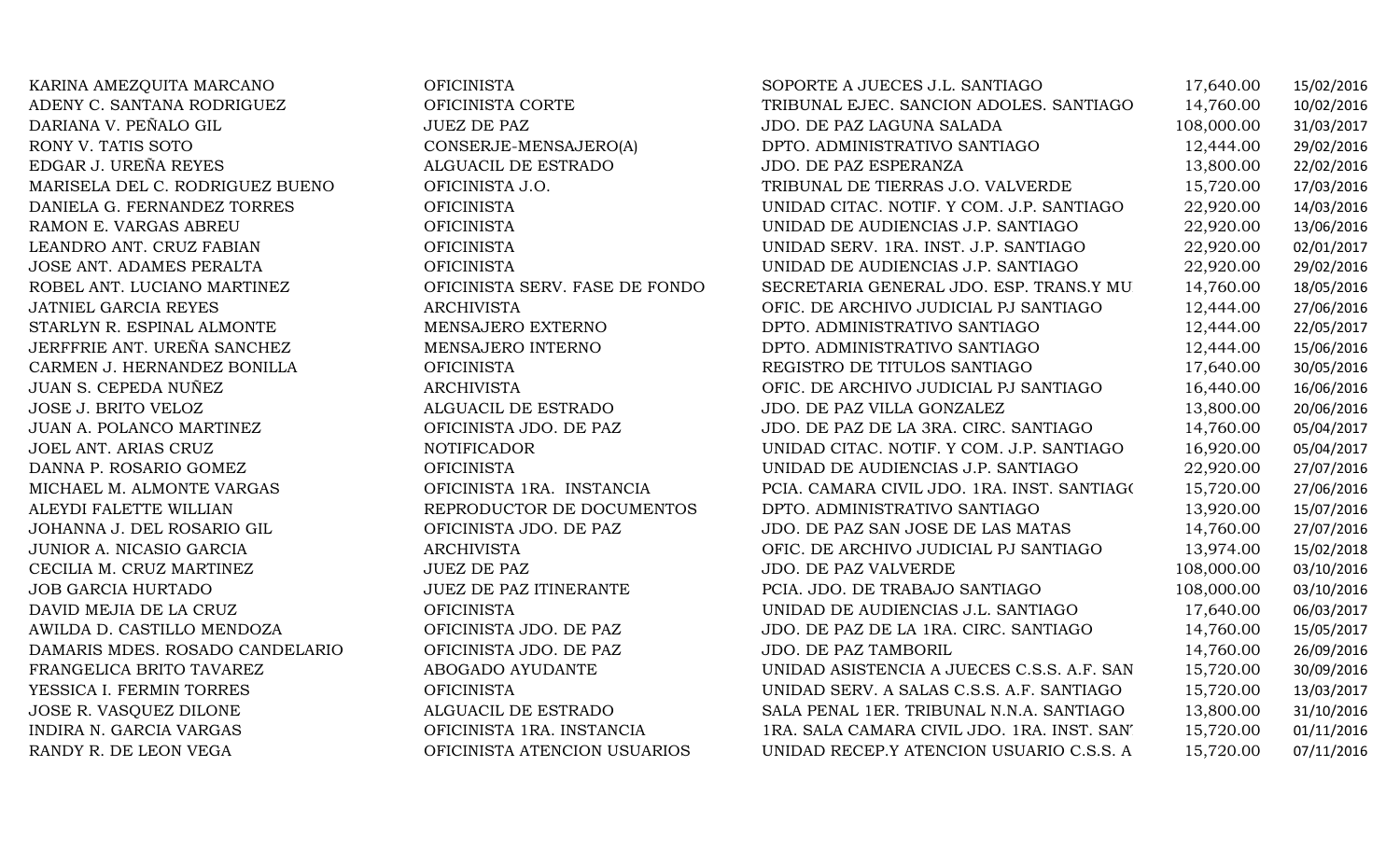| JHAINA CASTILLO PALLERO          | <b>AUXILIAR REGISTRAL</b>  | REGISTRO DE TITULOS SANTIAGO                | 17,640.00  | 15/11/2016 |
|----------------------------------|----------------------------|---------------------------------------------|------------|------------|
| LUIS R. DE LA CRUZ PAULINO       | OFICINISTA 1RA. INSTANCIA  | 2DA. SALA CAMARA CIVIL JDO. 1RA. INST. SAN' | 15,720.00  | 16/05/2017 |
| CINDY P. CEPEDA RODRIGUEZ        | <b>OFICINISTA</b>          | UNIDAD SERV. A LA INSTRUCCION J.P. SANTIAC  | 22,920.00  | 19/04/2017 |
| WENDY J. TORIBIO GARCIA          | OFICINISTA 1RA. INSTANCIA  | 3RA. SALA CAMARA CIVIL JDO. 1RA. INST. SAN  | 15,720.00  | 07/12/2016 |
| ROSA MDES. RODRIGUEZ POPOTER     | OFICINISTA 1RA. INSTANCIA  | 3RA. SALA CAMARA CIVIL JDO. 1RA. INST. SAN  | 13,920.00  | 07/12/2016 |
| RUTH O. INFANTE ALMONTE          | OFICINISTA 1RA. INSTANCIA  | 2DA. SALA CAMARA CIVIL JDO. 1RA. INST. SAN' | 15,720.00  | 09/11/2016 |
| YENIFER P. MARTINEZ HERNANDEZ    | OFICINISTA 1RA. INSTANCIA  | 3RA. SALA CAMARA CIVIL JDO. 1RA. INST. SAN' | 15,720.00  | 01/06/2017 |
| ANA D. ALMONTE MARTINEZ          | <b>ARCHIVISTA</b>          | 3RA. SALA CAMARA CIVIL JDO. 1RA. INST. SAN' | 11,832.00  | 14/02/2018 |
| FREDERICK ML. RODRIGUEZ TEJADA   | <b>OFICINISTA</b>          | UNIDAD DE AUDIENCIAS J.P. SANTIAGO          | 22,920.00  | 03/01/2017 |
| CLAYDY MA. PAYAMPS BEATO         | OFICINISTA 1RA. INSTANCIA  | PCIA. CAMARA CIVIL JDO. 1RA. INST. SANTIAGO | 15,720.00  | 02/01/2017 |
| KARINA L. TEJADA ESTEVEZ         | <b>OFICINISTA</b>          | UNIDAD DE AUDIENCIAS J.L. SANTIAGO          | 14,760.00  | 02/01/2017 |
| LUZ DEL A. GOMEZ LUNA            | OFICINISTA JDO. DE PAZ     | JDO. DE PAZ DE LA 3RA. CIRC. SANTIAGO       | 14,760.00  | 05/01/2017 |
| MARIA Y. RODRIGUEZ MEDRANO       | OFICINISTA JDO. DE PAZ     | JDO. DE PAZ ESPERANZA                       | 14,760.00  | 13/01/2017 |
| NOEL DE JS. SILVERIO ALMONTE     | OFICINISTA 1RA. INSTANCIA  | 1RA. SALA CAMARA CIVIL JDO. 1RA. INST. SAN' | 15,720.00  | 19/01/2017 |
| ERIKA MA. MEZQUITA PEREZ         | SECRETARIA (O) JDO. DE PAZ | JDO. DE PAZ PEDRO GARCIA                    | 23,160.00  | 06/02/2017 |
| JAVIELA D. PEÑA PAULINO          | JUEZ JDO. DE TRABAJO       | 1RA. SALA JDO. DE TRABAJO SANTIAGO          | 108,000.00 | 31/03/2017 |
| ANA D. ROSARIO SANCHEZ           | <b>JUEZ DE PAZ</b>         | JDO. DE PAZ ESPERANZA                       | 108,000.00 | 31/03/2017 |
| EDILENIA MDES. TEJADA RAMIREZ    | OFICINISTA JDO. DE PAZ     | JDO. DE PAZ DE LA 1RA. CIRC. SANTIAGO       | 14,760.00  | 13/02/2017 |
| JULISSA E. MORA DE RAMIREZ       | <b>MEDIADOR</b>            | CENTRO DE MEDIACION JUDICIAL SANTIAGO       | 67,082.40  | 08/03/2017 |
| LAURA M. ROSARIO LUNA            | OFICINISTA 1RA. INSTANCIA  | 2DA. SALA CAMARA CIVIL JDO. 1RA. INST. SAN' | 15,720.00  | 16/05/2017 |
| JENNIFER ALT. GARCIA TORRES      | OFICINISTA TST             | TRIBUNAL SUPERIOR DE TIERRAS DPTO. NORT     | 17,640.00  | 20/11/2017 |
| KENNEDY R. MARTINEZ DIAZ         | OFICINISTA TST             | TRIBUNAL SUPERIOR DE TIERRAS DPTO. NORT     | 17,640.00  | 02/01/2018 |
| HEUDY A. ACEVEDO MARTINEZ        | AUX. DE MANTENIMIENTO      | DPTO. DE MANTENIMIENTO J.I. ZONA NORTE Y    | 24,240.00  | 22/03/2017 |
| OMERI DEL C. MARTINEZ RODRIGUEZ  | CONSERJE                   | DPTO. DE MANTENIMIENTO J.I. ZONA NORTE Y    | 12,444.00  | 01/02/2018 |
| ARNALDO N. BRITO REYES           | <b>OFICINISTA</b>          | UNIDAD CITAC. NOTIF. Y COM. J.P. VALVERDE   | 16,440.00  | 17/04/2017 |
| CANDY MA. CONCEPCION MARTINEZ    | OFICINISTA J.O.            | 3RA. SALA TRIBUNAL DE TIERRAS J.O. SANTIAC  | 15,720.00  | 24/04/2017 |
| DANILO JIMENEZ ESPINAL           | CONSERJE                   | DPTO. ADMINISTRATIVO VALVERDE               | 12,444.00  | 17/04/2017 |
| DIOMEDES M. ALMONTE CABRERA      | <b>NOTIFICADOR</b>         | UNIDAD CITAC. NOTIF. Y COM. J.P. SANTIAGO   | 16,920.00  | 08/05/2017 |
| ROSMERY E. RODRIGUEZ SOSA        | <b>OFICINISTA</b>          | UNIDAD SERV. A CORTE J.P. SANTIAGO          | 22,920.00  | 24/04/2017 |
| JOSE A. TAVAREZ LOPEZ            | SOPORTE TECNICO II         | OFIC. DE TECNOLOGIAS REGIONAL ZONA NOR'     | 34,980.00  | 29/05/2017 |
| ELIZABETH J. ABREU PEÑA          | OFICINISTA 1RA. INSTANCIA  | 1RA. SALA CAMARA CIVIL JDO. 1RA. INST. SAN  | 15,720.00  | 27/09/2017 |
| VIELKA F. ESTEVEZ NUÑEZ          | OFICINISTA 1RA. INSTANCIA  | 3RA. SALA CAMARA CIVIL JDO. 1RA. INST. SAN' | 15,720.00  | 27/12/2017 |
| ALBERTO DE J. GUITIERREZ TAVERAS | <b>CHOFER</b>              | DPTO. ADMINISTRATIVO SANTIAGO               | 24,240.00  | 15/05/2017 |
| EDUARDO R. ESPINAL RODRIGUEZ     | <b>ARCHIVISTA</b>          | OFIC. DE ARCHIVO JUDICIAL PJ SANTIAGO       | 13,974.00  | 15/02/2018 |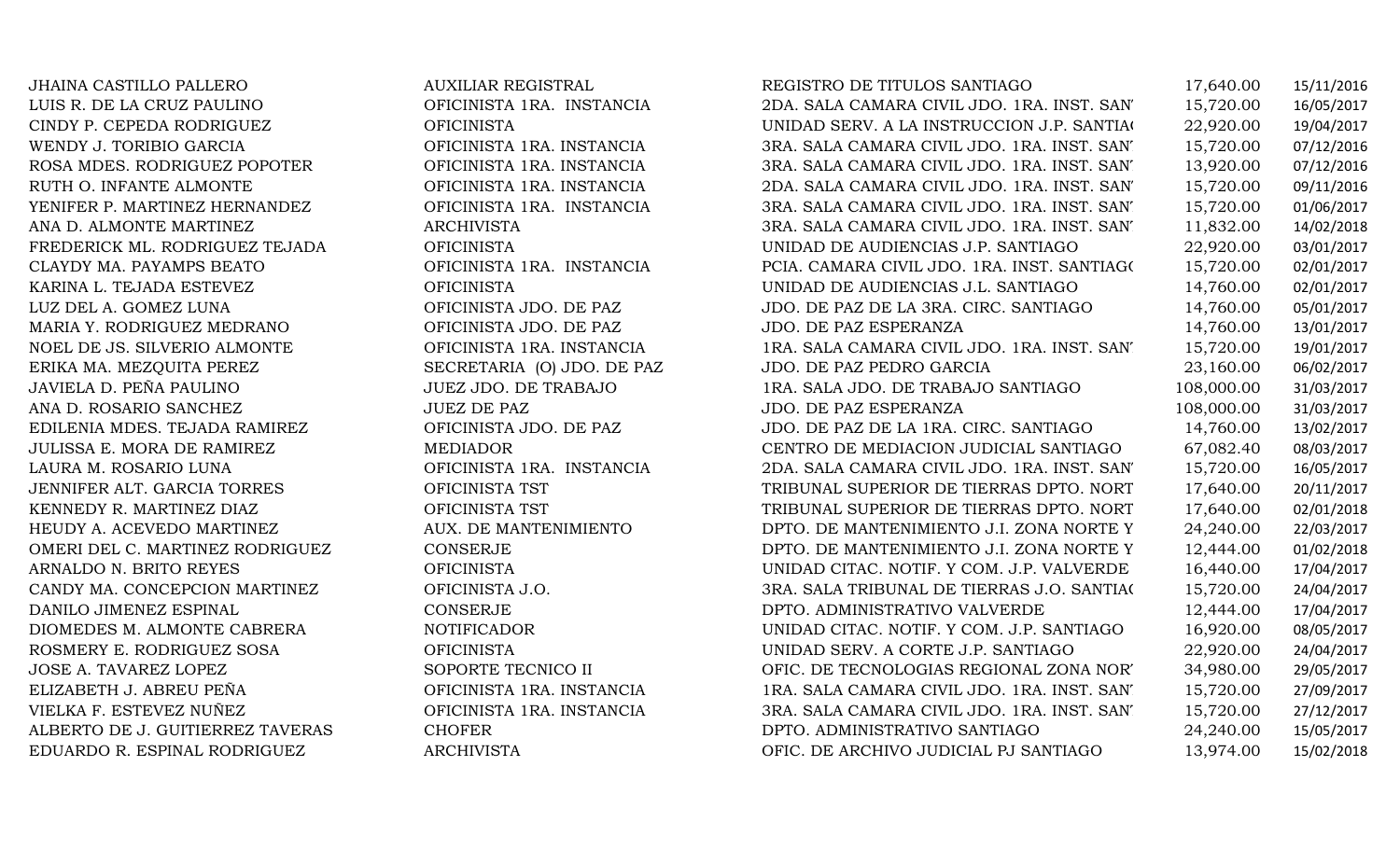| ELIANNY G. MORFE PICHARDO         | <b>AUXILIAR REGISTRAL</b>         | REGISTRO DE TITULOS SANTIAGO               | 17,640.00  | 10/07/2017 |
|-----------------------------------|-----------------------------------|--------------------------------------------|------------|------------|
| KAIRA MARIE NUÑEZ RECIO           | <b>AUXILIAR REGISTRAL</b>         | REGISTRO DE TITULOS SANTIAGO               | 17,640.00  | 10/07/2017 |
| ELINA B. GOMEZ DE LOS SANTOS      | <b>AUXILIAR REGISTRAL</b>         | REGISTRO DE TITULOS SANTIAGO               | 14,994.00  | 01/12/2017 |
| DAURIS A SOSA PEÑA                | <b>AUXILIAR REGISTRAL</b>         | REGISTRO DE TITULOS SANTIAGO               | 17,640.00  | 01/09/2017 |
| LEMUEL GENAO CAMILO               | <b>AUXILIAR REGISTRAL</b>         | REGISTRO DE TITULOS SANTIAGO               | 17,640.00  | 01/03/2018 |
| LEANDRA GONZALEZ LUGO             | CONSERJE-MENSAJERO(A)             | JDO. DE PAZ LAGUNA SALADA                  | 12,444.00  | 25/05/2017 |
| RAMON A. PEÑA VENTURA             | <b>CONSERJE</b>                   | DPTO. ADMINISTRATIVO VALVERDE              | 10,577.40  | 05/06/2017 |
| FRANCIS A. PERALTA PEÑA           | <b>NOTIFICADOR</b>                | UNIDAD CITAC. NOTIF. Y COM. J.P. SANTIAGO  | 16,920.00  | 29/05/2017 |
| YURIMIL DEL C. CABRERA MONTESINO  | <b>OFICINISTA</b>                 | JDO. DE TRABAJO VALVERDE                   | 15,720.00  | 06/06/2017 |
| GENESIS MARTINEZ SARITA           | OFICINISTA J.O.                   | 4TA. SALA TRIBUNAL DE TIERRAS J.O. SANTIAC | 13,362.00  | 12/02/2018 |
| JENIFER DILONE UREÑA              | OFICINISTA J.O.                   | 1RA. SALA TRIBUNAL DE TIERRAS J.O. SANTIAC | 15,720.00  | 13/11/2017 |
| KEIDERLING DE JS. ESTEVEZ ESTEVEZ | OFICINISTA J.O.                   | 2DA. SALA TRIBUNAL DE TIERRAS J.O. SANTIAC | 13,362.00  | 19/02/2018 |
| MASSIEL DEL C. SOSA DE CASTRO     | OFICINISTA SERV. FASE INSTRUCCIÓN | SECRETARIA GENERAL JDO. ESP. TRANS.Y MU    | 14,760.00  | 05/06/2017 |
| SAMUEL ENRIQUE SOSA               | OFICINISTA JDO. DE PAZ            | JDO. DE PAZ DE LA 1RA. CIRC. SANTIAGO      | 14,760.00  | 30/10/2017 |
| MIGUEL O. REYES ARVELO            | <b>OFICINISTA</b>                 | UNIDAD SERV. MERO TRAMITE J.P. VALVERDE    | 16,440.00  | 19/06/2017 |
| MIGUEL A. RAMOS REINOSO           | <b>OFICINISTA</b>                 | UNIDAD DE AUDIENCIAS J.L. SANTIAGO         | 17,640.00  | 05/07/2017 |
| EFRAIN ANT. FELIX FELIX           | SOPORTE TECNICO II                | OFIC. DE TECNOLOGIAS REGIONAL ZONA NOR'    | 34,980.00  | 17/07/2017 |
| MIGUELINA CRUZ PERALTA            | <b>ARCHIVISTA</b>                 | OFIC. DE ARCHIVO JUDICIAL PJ SANTIAGO      | 13,974.00  | 15/02/2018 |
| ROSANGEL MA. PERALTA RODRIGUEZ    | OFICINISTA J.O.                   | TRIBUNAL DE TIERRAS J.O. VALVERDE          | 13,362.00  | 21/08/2017 |
| NELSON B. LUNA ALMONTE            | ALGUACIL DE ESTRADO               | UNIDAD CITAC. NOTIF. Y COM. J.P. SANTIAGO  | 12,546.00  | 07/11/2017 |
| DARIO R. ABREU OVALLES            | <b>CONSERJE</b>                   | DPTO. DE MANTENIMIENTO J.I. ZONA NORTE Y   | 10,577.40  | 11/12/2017 |
| JANILL COLLADO BATISTA            | ALGUACIL DE ESTRADO               | JDO. DE PAZ SABANA IGLESIA                 | 11,730.00  | 02/01/2018 |
| FRANCELY C. CASTILLO FRIAS        | OFICINISTA JDO. DE PAZ            | JDO. DE PAZ SABANA IGLESIA                 | 12,546.00  | 21/12/2017 |
| LEANDRO AQUINO RODRIGUEZ          | CONSERJE-MENSAJERO(A)             | DPTO. ADMINISTRATIVO SANTIAGO              | 10,577.40  | 03/01/2018 |
| LEOCADIA GONZALEZ MELO            | <b>ASCENSORISTA</b>               | DPTO. ADMINISTRATIVO SANTIAGO              | 11,730.00  | 02/01/2018 |
| LUIS F. GARCIA GOMEZ              | ALGUACIL DE ESTRADO               | JDO. DE PAZ JANICO                         | 11,730.00  | 30/01/2018 |
| JOANNY M. VALDEZ VALDEZ           | OFICINISTA JDO. DE PAZ            | JDO. DE PAZ DE LA 1RA. CIRC. SANTIAGO      | 12,546.00  | 30/01/2018 |
| RONNY ANT. MARTINEZ DE LA CRUZ    | TECNICO DE REFRIGERACION          | DPTO. ADMINISTRATIVO SANTIAGO              | 17,850.00  | 19/02/2018 |
| TERMA PEREZ MATEO                 | <b>CONSERJE</b>                   | SALA CIVIL 1ER. TRIBUNAL N.N.A. SANTIAGO   | 10,577.40  | 26/02/2018 |
| MANUEL R. VALENZUELA RODRIGUEZ    | SUPERVISOR (A) DE MANTENIMIENTO   | DPTO. ADMINISTRATIVO SANTIAGO              | 17,646.00  | 07/03/2018 |
| WILFRY B. GOMEZ VERAS             | ELECTRICISTA II                   | DPTO. ADMINISTRATIVO SANTIAGO              | 19,788.00  | 12/03/2018 |
| ELISABETH RODRIGUEZ JIMENEZ       | CONSERJE-MENSAJERO(A)             | JDO. DE PAZ JANICO                         | 10,557.40  | 05/03/2018 |
| LEILA M PEREZ SUBERVI             | OFICINISTA JDO. DE PAZ            | JDO. DE PAZ DE LA 2DA. CIRC. SANTIAGO      | 12,546.00  | 19/03/2018 |
| JUAN M. PEREZ GOMEZ               | JUEZ 1RA. INSTANCIA               | CAMARA CIVIL JDO. 1RA. INST. VALVERDE      | 138,000.00 | 10/02/1998 |
|                                   |                                   |                                            |            |            |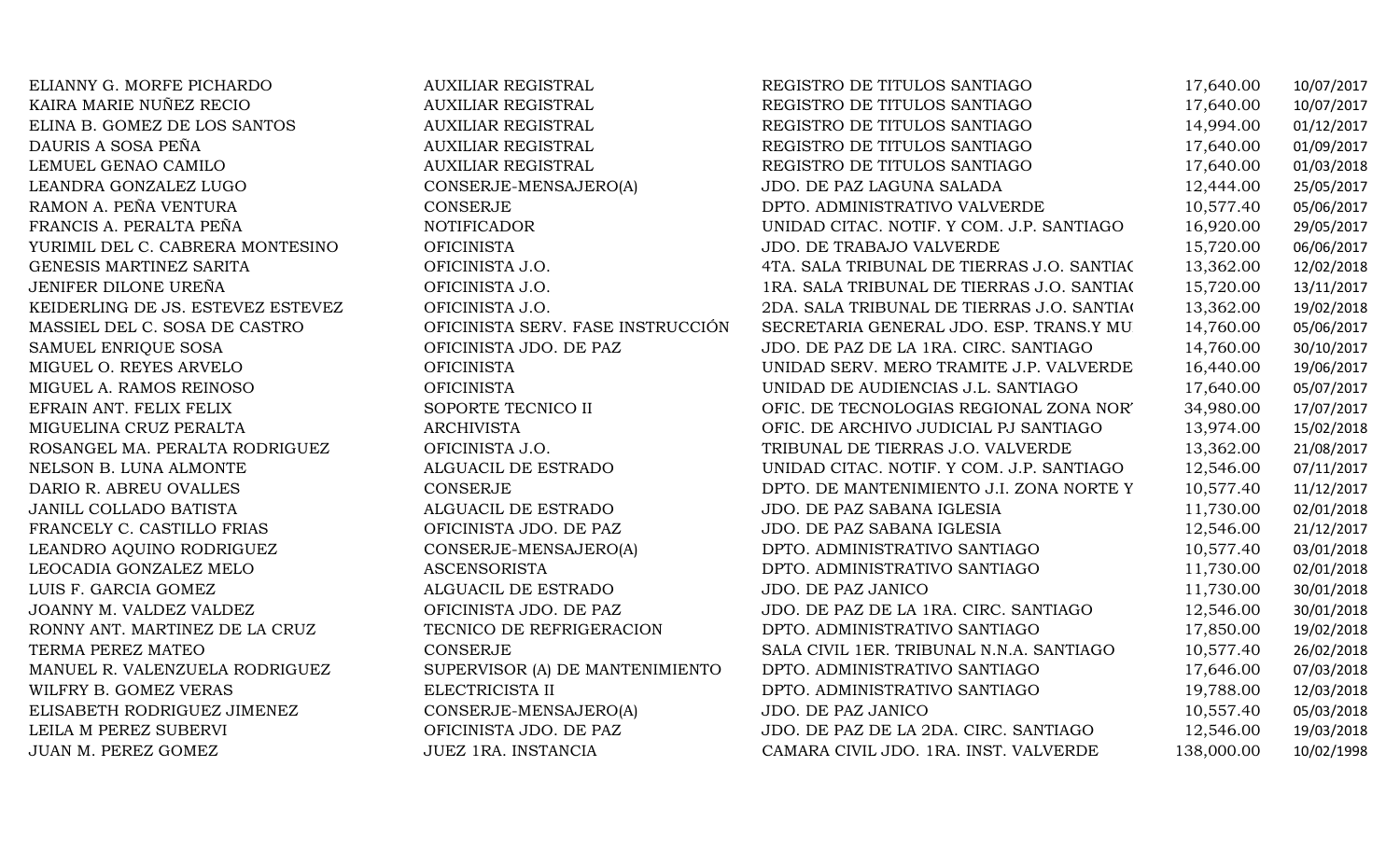| AURA E. LORA PERALTA               | <b>JUEZ DE PAZ</b>               | JDO. DE PAZ VILLA GONZALEZ                  | 108,000.00 | 03/05/2005 |
|------------------------------------|----------------------------------|---------------------------------------------|------------|------------|
| CIRILO SALOMON SANCHEZ             | <b>JUEZ DE PAZ</b>               | 2DA. SALA JDO. DE PAZ ESP. TRANS. SANTIAGO  | 108,000.00 | 31/03/2017 |
| JOHANNA MA. LOPEZ LANTIGUA         | OFICINISTA J.O.                  | 1RA. SALA TRIBUNAL DE TIERRAS J.O. SANTIAC  | 15,720.00  | 02/10/2017 |
| LAURA V. LITHGOW ESPEJO            | OFICINISTA 1RA. INSTANCIA        | 2DA. SALA CAMARA CIVIL JDO. 1RA. INST. SAN' | 15,720.00  | 27/10/2017 |
| IRIS S. BORGEN SANTANA             | <b>JUEZ DE PAZ</b>               | 3RA. SALA JDO. DE PAZ ESP. TRANS. SANTIAGO  | 108,000.00 | 31/03/2017 |
| NIURKA ALT. TAVARES ESPINAL        | OFICINISTA TST                   | TRIBUNAL SUPERIOR DE TIERRAS DPTO. NORT     | 17,640.00  | 01/06/2001 |
| GLENY L. RODRIGUEZ TORIBIO         | JUEZ T.T.J.O.                    | TRIBUNAL DE TIERRAS J.O. PUERTO PLATA       | 138,000.00 | 27/11/2008 |
| XIOMARA A. TINEO REYES             | JUEZ 1ER. SUSTITUTO CORTE        | CORTE DE APEL. PUERTO PLATA                 | 205,800.00 | 18/09/1998 |
| JUAN SUARDI GARCIA                 | <b>JUEZ PRESIDENTE CORTE</b>     | CORTE DE APEL. PUERTO PLATA                 | 218,640.00 | 21/09/1998 |
| CARMEN H. MARTINEZ MEDINA          | <b>OFICINISTA</b>                | UNIDAD SERV. A CORTE J.P. PUERTO PLATA      | 18,780.00  | 01/04/1992 |
| LOURDES VASQUEZ PERALTA            | <b>CONSERJE</b>                  | DPTO. ADMINISTRATIVO PUERTO PLATA           | 12,444.00  | 01/07/1998 |
| FRANCISCO A. SANCHEZ               | JUEZ 2DO. SUSTITUTO CORTE        | CORTE DE APEL. PUERTO PLATA                 | 199,464.00 | 17/10/1989 |
| ALY R. GARCIA GRULLON              | OFICINISTA 1RA. INSTANCIA        | TRIBUNAL N.N.A. PUERTO PLATA                | 15,720.00  | 01/02/1999 |
| YNOCENCIA E. HURTADO VASQUEZ       | SECRETARIA (O) PRIMERA INSTANCIA | TRIBUNAL N.N.A. PUERTO PLATA                | 28,860.00  | 01/02/1999 |
| JUANA SANTANA SILVERIO             | ALGUACIL DE ESTRADO              | JDO. DE TRABAJO PUERTO PLATA                | 13,800.00  | 01/02/1999 |
| CRUZ A. BRITO ALMONTE              | OFICINISTA 1RA. INSTANCIA        | TRIBUNAL N.N.A. PUERTO PLATA                | 15,720.00  | 18/10/2004 |
| MIGUELINA DE JS. BEARD GOMEZ       | <b>JUEZ CORTE</b>                | CORTE DE APEL. PUERTO PLATA                 | 186,000.00 | 21/09/1998 |
| ANGELA SANTOS                      | OFICINISTA JDO. DE PAZ           | JDO. DE PAZ PUERTO PLATA                    | 14,760.00  | 07/09/1988 |
| MAYRA J. CORONADO BEATON           | ALGUACIL DE ESTRADO              | UNIDAD CITAC. NOTIF. Y COM. J.P. PUERTO PL. | 14,760.00  | 03/12/1996 |
| PEDRO R. ULLOA MORA                | JUEZ EJEC. DE LA PENA            | TRIBUNAL EJEC. DE LA PENA PUERTO PLATA      | 138,000.00 | 09/04/1992 |
| <b>AGUEDA FRANCISCO</b>            | ALGUACIL DE ESTRADO              | JDO. DE PAZ GUANANICO                       | 13,800.00  | 01/06/1987 |
| CARMEN G. ACOSTA POLANCO           | OFICINISTA JDO. DE PAZ           | JDO. DE PAZ GUANANICO                       | 14,760.00  | 01/02/1992 |
| LUCIA A. GUTIERREZ FRANCISCO       | SECRETARIA (O) JDO. DE PAZ       | JDO. DE PAZ GUANANICO                       | 23,160.00  | 01/06/1991 |
| MANUEL UREÑA MARTINEZ              | <b>JUEZ CORTE</b>                | CORTE DE APEL. PUERTO PLATA                 | 186,000.00 | 06/11/1987 |
| BIELKA O. UREÑA SENCION            | OFICINISTA JDO. DE PAZ           | JDO. DE PAZ LOS HIDALGOS                    | 14,760.00  | 01/04/1999 |
| BENECIA ALT. ROJAS CRUZ            | JUEZ SUST. PTE. COLEGIADO        | TRIBUNAL COL. C/P JDO. 1RA. INST. PUERTO F  | 138,000.00 | 18/10/1990 |
| ONASIS E. PELEGRIN PELEGRIN        | JUEZ 1RA. INSTANCIA              | TRIBUNAL N.N.A. PUERTO PLATA                | 138,000.00 | 17/09/1998 |
| JACQUELINE ALMONTE PEÑALO          | ABOGADO AYUDANTE 1RA. INST.      | TRIBUNAL N.N.A. PUERTO PLATA                | 36,000.00  | 01/04/2005 |
| <b>ANTONIO IRRIZARRY</b>           | MENSAJERO INTERNO                | TRIBUNAL DE TIERRAS J.O. PUERTO PLATA       | 12,444.00  | 11/01/1988 |
| EVELYN E. DE LAS M. RIVERA JIMENEZ | REGISTRADOR DE TITULOS           | REGISTRO DE TITULOS PUERTO PLATA            | 126,000.00 | 22/10/1998 |
| SANDRA CLASE PASCUAL               | CONSERJE                         | REGISTRO DE TITULOS PUERTO PLATA            | 12,444.00  | 01/02/1999 |
| ARACELIS DE LOS SANTOS CIPRIAN     | <b>AUXILIAR REGISTRAL</b>        | REGISTRO DE TITULOS PUERTO PLATA            | 16,440.00  | 01/01/1995 |
| MILDRE M. LENDOF CASTILLO          | <b>SECRETARIA</b>                | REGISTRO DE TITULOS PUERTO PLATA            | 24,240.00  | 01/11/1995 |
| MARITZA MARTINEZ MARTINEZ          | <b>AUXILIAR REGISTRAL</b>        | REGISTRO DE TITULOS PUERTO PLATA            | 16,440.00  | 01/09/1999 |
|                                    |                                  |                                             |            |            |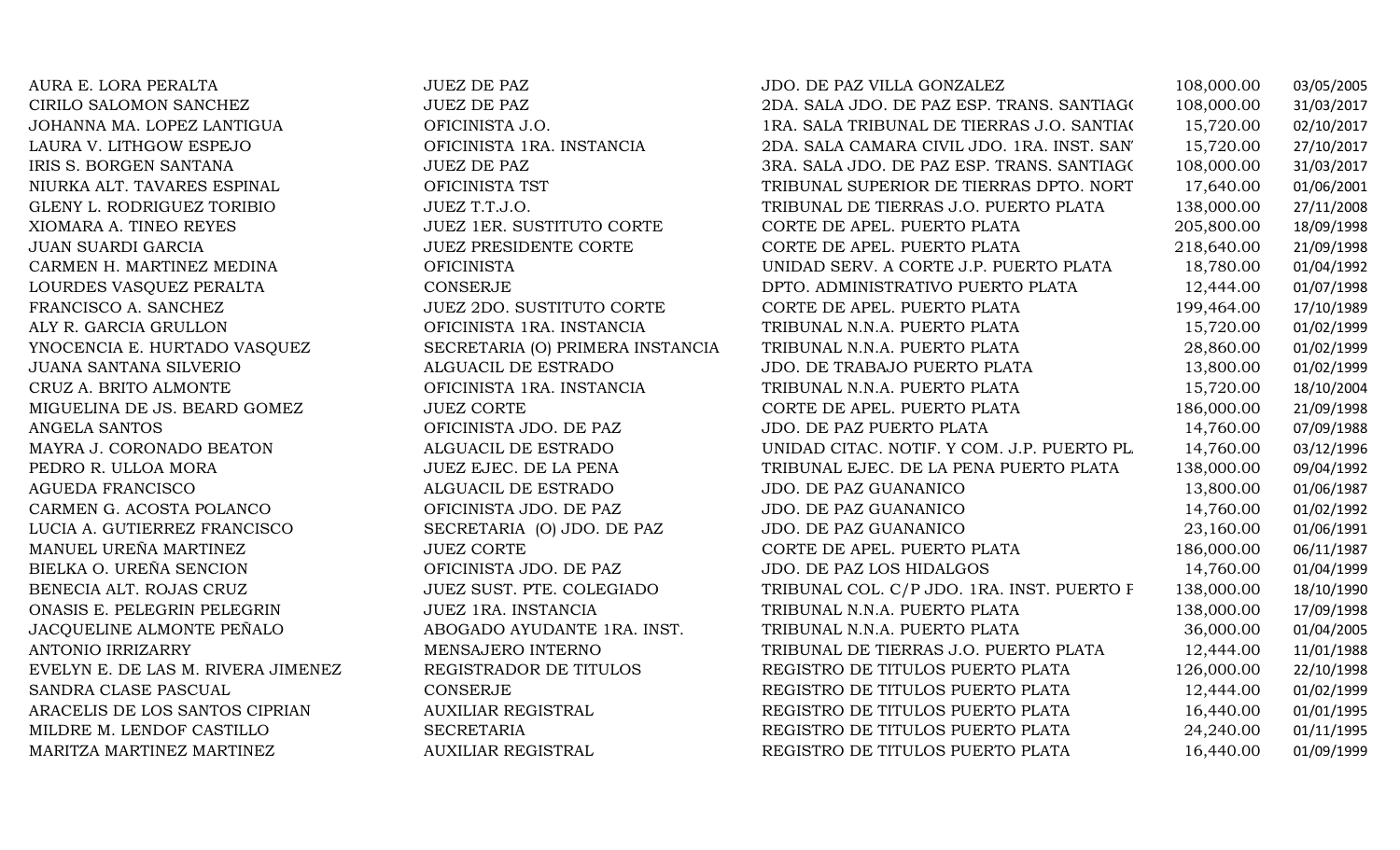| NORMA C. VERAS ALVAREZ          | ALGUACIL DE ESTRADO             | JDO. DE PAZ ALTAMIRA                                                             | 13,800.00  | 01/02/2000 |
|---------------------------------|---------------------------------|----------------------------------------------------------------------------------|------------|------------|
| WENDY M. PEÑA TAVAREZ           | ALGUACIL DE ESTRADO             | UNIDAD CITAC. NOTIF. Y COM. J.P. PUERTO PL.                                      | 14,760.00  | 02/08/2000 |
| ANDRES E. UREÑA UREÑA           | ALGUACIL DE ESTRADO             | JDO. DE PAZ LA ISABELA                                                           | 13,800.00  | 02/01/2001 |
| <b>JUANA PARRA ALMONTE</b>      | CONSERJE-MENSAJERO(A)           | JDO. DE PAZ ALTAMIRA                                                             | 12,444.00  | 13/02/2001 |
| GLENY C. SCHEWERER SANCHEZ      | ABOGADO AYUDANTE 1RA. INST.     | JDO. DE TRABAJO PUERTO PLATA                                                     | 36,000.00  | 09/07/2001 |
| MODESTA ROSA LOPEZ              | MENSAJERO INTERNO               | TRIBUNAL N.N.A. PUERTO PLATA                                                     | 12,444.00  | 09/07/2001 |
| ADRIANA M. VASQUEZ JIMENEZ      | JUEZ 1RA. INSTANCIA             | 2DA. SALA CAMARA CIVIL JDO. 1RA. INST. PUE                                       | 138,000.00 | 01/10/2014 |
| RAFAELA CRUZ PICHARDO           | CONSERJE-MENSAJERO(A)           | JDO. DE PAZ LUPERON                                                              | 12,444.00  | 13/08/2002 |
| YUBERKY DEL C. CABRERA HILARIO  | SECRETARIA (O) JDO. DE PAZ      | JDO. DE PAZ LOS HIDALGOS                                                         | 23,160.00  | 16/12/2002 |
| CRISTINA P. GARCIA CRUZ         | SECRETARIA (O) JDO. DE PAZ      | JDO. DE PAZ IMBERT                                                               | 23,160.00  | 03/03/2003 |
| YOVANKY R. CARO LANTIGUA        | SUPERVISOR DE AUDIENCIAS        | UNIDAD DE AUDIENCIAS J.P. PUERTO PLATA                                           | 42,657.60  | 17/03/2003 |
| ROSA L. VELEZ RODRIGUEZ         | SECRETARIA (O) JDO. DE PAZ      | JDO. DE PAZ SOSUA                                                                | 23,160.00  | 22/10/2003 |
| BREISY D. LANTIGUA PAYAMPS      | <b>AUXILIAR REGISTRAL</b>       | REGISTRO DE TITULOS PUERTO PLATA                                                 | 16,440.00  | 01/12/2003 |
| VENERADA BRITO ZARZUELA         | ALGUACIL DE ESTRADO             | TRIBUNAL N.N.A. PUERTO PLATA                                                     | 13,800.00  | 26/05/2004 |
| CLARIBEL UREÑA SOSA             | SECRETARIA (O) JDO. DE PAZ      | JDO. DE PAZ PUERTO PLATA                                                         | 23,160.00  | 02/08/2004 |
| <b>JULIO C. ARAUJO DIAZ</b>     | <b>JUEZ DE PAZ</b>              | JDO. DE PAZ LOS HIDALGOS                                                         | 108,000.00 | 01/12/2004 |
| ADALGISA PARRA GONZALEZ         |                                 | SECRETARIA (O) SERVICIO JDOS. 1RA. INSUNIDAD SERV. 1RA. INST. J.P. PUERTO PLATA  | 42,657.60  | 01/03/2005 |
| GLENNY E. DE LOS SANTOS JIMENEZ | <b>OFICINISTA</b>               | UNIDAD DE AUDIENCIAS J.P. PUERTO PLATA                                           | 18,780.00  | 01/03/2005 |
| ANGEL R. HIRALDO DIPRE          | ALGUACIL DE ESTRADO             | UNIDAD CITAC. NOTIF. Y COM. J.P. PUERTO PL.                                      | 14,760.00  | 07/04/2005 |
| KARINA E. TEJADA ANDELIZ        |                                 | ENCARGADO(A) OFICINA ADMINISTRATIVA DPTO. ADMINISTRATIVO PUERTO PLATA            | 81,952.80  | 10/05/2005 |
| CAMILA SANTOS MINAYA            | SECRETARIA (O) JDO. DE PAZ      | JDO. DE PAZ ALTAMIRA                                                             | 23,160.00  | 20/07/2005 |
| MIGUELINA MEJIA                 | <b>CONSERJE</b>                 | DPTO. ADMINISTRATIVO PUERTO PLATA                                                | 12,444.00  | 05/07/2005 |
| FELICIA SANTANA GARCIA          |                                 | SECRETARIA (O) SERVICIO A LA INSTRUCC UNIDAD SERV. A LA INSTRUCCION J.P. PUERTO  | 42,657.60  | 27/06/2005 |
| RAYNELDO E. FREITES LANTIGUA    | MENSAJERO EXTERNO               | DPTO. ADMINISTRATIVO PUERTO PLATA                                                | 16,440.00  | 15/07/2005 |
| VERONICA MARTINEZ               | OFICINISTA ATENCION USUARIO     | UNIDAD ATENCION AL USUARIO J.P. PUERTO P                                         | 22,920.00  | 27/06/2005 |
| CRHYSMERLYN D. BIERD HERNANDEZ  | ASIST. ADMINISTRATIVA           | CENTRO DE ENTREVISTA PTO. PTA.                                                   | 20,760.00  | 21/06/2005 |
| SANTA Y. GUZMAN SANCHEZ         | <b>OFICINISTA</b>               | UNIDAD CITAC. NOTIF. Y COM. J.P. PUERTO PL.                                      | 18,780.00  | 03/10/2005 |
| RICHARD A. QUIROZ CASTILLO      | <b>OFICINISTA</b>               | UNIDAD SERV. 1RA. INST. J.P. PUERTO PLATA                                        | 18,780.00  | 10/10/2005 |
| CINTHIA M. REYES LANTIGUA       |                                 | SECRETARIA (O) SERVICIO A EJECUCION I UNIDAD SERV. A EJEC. DE LA PENA J.P. PUERT | 42,657.60  | 03/10/2005 |
| YOKAIRA MATEO JIMENEZ           | SUPERVISOR CENTRO DE CITACIONES | UNIDAD CITAC. NOTIF. Y COM. J.P. PUERTO PL.                                      | 42,657.60  | 01/11/2005 |
| NADIA S. RODRIGUEZ RODRIGUEZ    | SECRETARIA (O) GENERAL          | CENTRO DE SERVICIOS SECRETARIALES J.C. F                                         | 48,000.00  | 01/11/2005 |
| ARLENISE J. MARTE DIAZ          | <b>OFICINISTA</b>               | SOPORTE A JUECES J.P. PUERTO PLATA                                               | 18,780.00  | 01/11/2005 |
| JOSE ANT. NUÑEZ                 | JUEZ 1RA. INSTANCIA             | CAMARA PENAL JDO. 1RA. INST. PUERTO PLAT.                                        | 138,000.00 | 01/12/2005 |
| DANY R. INOA POLANCO            | ALGUACIL DE ESTRADO             | UNIDAD SERV. A SALAS C.S.S. J.C. PTO. PTA.                                       | 13,800.00  | 01/02/2006 |
|                                 |                                 |                                                                                  |            |            |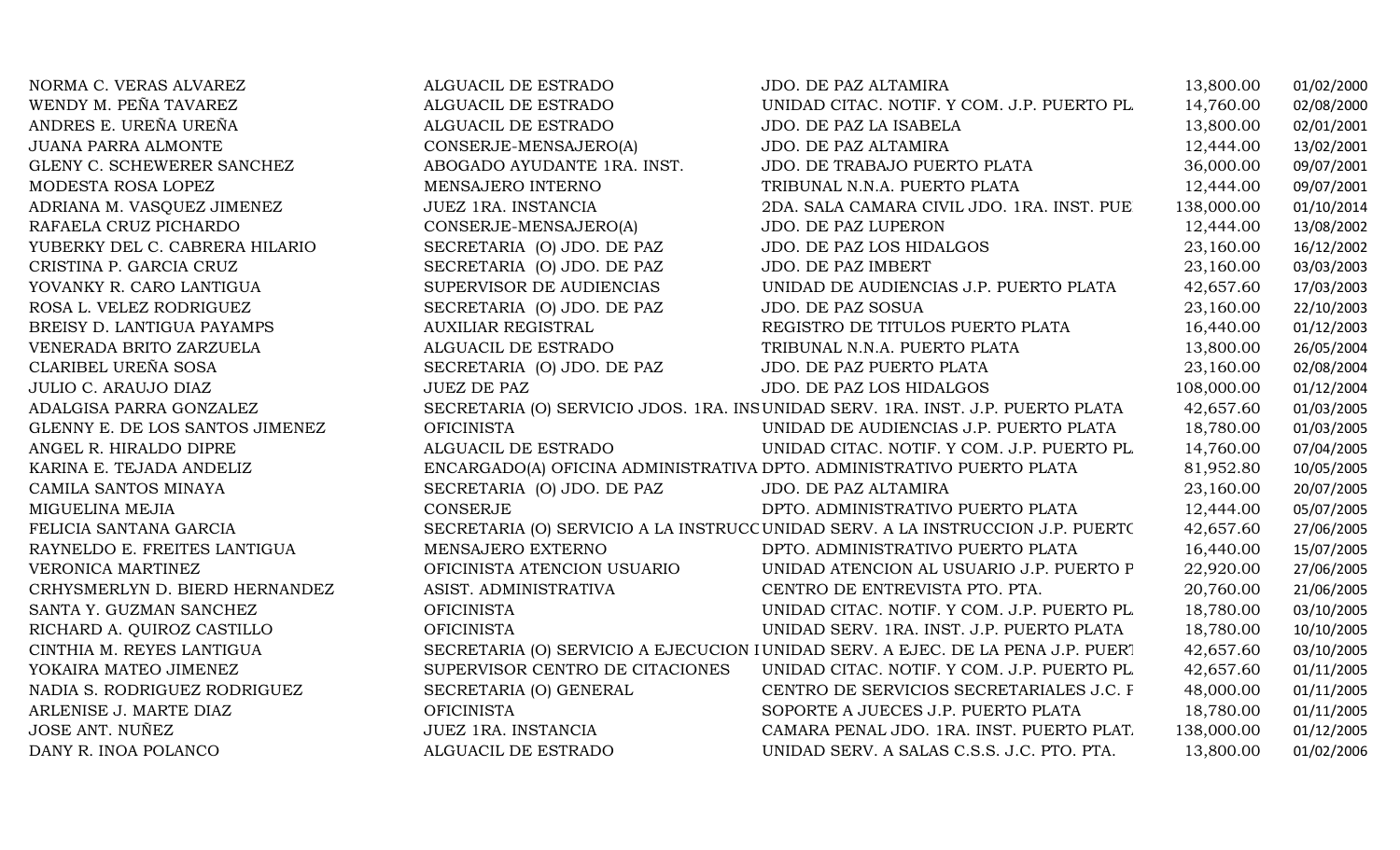| RUTH E. GONZALEZ GOMEZ              | COORDINADOR(A) DE ENTREVISTAS   | CENTRO DE ENTREVISTA PTO. PTA.                                                     | 36,000.00  | 06/03/2006 |
|-------------------------------------|---------------------------------|------------------------------------------------------------------------------------|------------|------------|
| ADALBERTO ALMONTE JIMENEZ           | MAYORDOMO I                     | DPTO. ADMINISTRATIVO PUERTO PLATA                                                  | 16,920.00  | 01/02/2006 |
| ANDRES R. DOMENECHE REYNOSO         | ALGUACIL DE ESTRADO             | UNIDAD CITAC. NOTIF. Y COM. J.P. PUERTO PL.                                        | 13,800.00  | 17/04/2006 |
| ROSARIO BONILLA GUZMAN              | ABOGADO AYUDANTE                | UNIDAD ASISTENCIA A JUECES C.S.S. J.C. PTO                                         | 23,160.00  | 26/04/2006 |
| RAMON ALB. ROSA MARTINEZ            | ALGUACIL DE ESTRADO             | UNIDAD CITAC. NOTIF. Y COM. J.P. PUERTO PL.                                        | 14,760.00  | 21/04/2006 |
| CANDIDA R. FIS                      | SECRETARIA (O) JDO. DE PAZ      | JDO. DE PAZ LUPERON                                                                | 23,160.00  | 03/04/2006 |
| ANGELA M. ARIAS REYES               | SUPERVISOR DE ARCHIVO           | OFIC. DE ARCHIVO JUDICIAL PJ PUERTO PLAT.                                          | 29,580.00  | 30/05/2006 |
| GUADALUPE NUÑEZ MERCEDES            | CONSERJE                        | DPTO. ADMINISTRATIVO PUERTO PLATA                                                  | 12,444.00  | 29/06/2006 |
| NASSIN E. OVALLE ESTEVEZ            |                                 | JUEZ PTE.CAMARA CIVIL C. JDO.1ERA. IN: 1RA. SALA CAMARA CIVIL JDO. 1RA. INST. PUEJ | 154,800.00 | 01/09/2006 |
| <b>JAKAYRA VERAS GARCIA</b>         |                                 | JUEZ PRESIDENTE TRIBUNAL COLEGIADO TRIBUNAL COL. C/P JDO. 1RA. INST. PUERTO F      | 154,800.00 | 01/09/2006 |
| JOSE A. CORONADO CIRIACO            | ABOGADO AYUDANTE                | SOPORTE A JUECES J.P. PUERTO PLATA                                                 | 48,894.00  | 01/11/2006 |
| MARGARITA UREÑA PADILLA             | <b>AUXILIAR REGISTRAL</b>       | REGISTRO DE TITULOS PUERTO PLATA                                                   | 16,440.00  | 10/01/2007 |
| CRUCITA DE LA ROSA DE LEON          | <b>CONSERJE</b>                 | DPTO. ADMINISTRATIVO PUERTO PLATA                                                  | 12,444.00  | 05/02/2007 |
| RAQUEL BAEZ PEREZ                   | SECRETARIA (O) GENERAL          | SECRETARIA GENERAL J.P. PUERTO PLATA                                               | 66,528.00  | 01/02/2007 |
| CARINA VARGAS AMADOR                | ABOGADO AYUDANTE 1RA. INST.     | TRIBUNAL DE TIERRAS J.O. PUERTO PLATA                                              | 36,000.00  | 01/02/2007 |
| DOMINGA OSORIA CUETO                | CONSERJE-MENSAJERO(A)           | JDO. DE PAZ LUPERON                                                                | 12,444.00  | 02/04/2007 |
| <b>JESUS R. RODRIGUEZ RODRIGUEZ</b> | MENSAJERO INTERNO               | DPTO. ADMINISTRATIVO PUERTO PLATA                                                  | 12,444.00  | 01/05/2007 |
| <b>JESUS VALENZUELA</b>             | <b>VIGILANTE</b>                | DPTO. ADMINISTRATIVO PUERTO PLATA                                                  | 18,035.62  | 11/05/2007 |
| YEFFERSSON J. VARGAS WALDRON        | ALGUACIL DE ESTRADO             | JDO. DE PAZ IMBERT                                                                 | 13,800.00  | 14/05/2007 |
| ROBERTO ANT. BONILLA SEVERINO       | <b>REFERENCISTA</b>             | ARCHIVO ACTIVO J.I. PUERTO PLATA                                                   | 24,240.00  | 17/05/2007 |
| JOSE J. JIMENEZ SANCHEZ             | JUEZ 1RA. INSTANCIA             | TRIBUNAL COL. C/P JDO. 1RA. INST. PUERTO F                                         | 138,000.00 | 01/03/2011 |
| YOKASTA LEBRON ALMONTE              | <b>OFICINISTA</b>               | UNIDAD SERV. A LA INSTRUCCION J.P. PUERTO                                          | 18,780.00  | 24/02/2014 |
| KILSI N. CASTRO MERCADO             | <b>ARCHIVISTA</b>               | OFIC. DE ARCHIVO JUDICIAL PJ PUERTO PLAT.                                          | 16,440.00  | 01/08/2007 |
| LISETTY M. NUÑEZ FRANCISCO          | <b>ARCHIVISTA</b>               | OFIC. DE ARCHIVO JUDICIAL PJ PUERTO PLAT.                                          | 16,440.00  | 01/11/2007 |
| MIGUEL A. ACEVEDO BALBUENA          | OFICIAL ARCHIVO ACTIVO          | ARCHIVO ACTIVO J.I. PUERTO PLATA                                                   | 29,580.00  | 01/12/2011 |
| SHEILA N. MARMOLEJOS RODRIGUEZ      | <b>OFICINISTA</b>               | JDO. DE PAZ PUERTO PLATA                                                           | 14,760.00  | 10/02/2014 |
| FIDELIA PERALTA SILVERIO            | <b>OFICINISTA</b>               | UNIDAD SERV. A LA INSTRUCCION J.P. PUERTO                                          | 18,780.00  | 15/10/2012 |
| YANELVI V. NUÑEZ MERCEDES           | CONSERJE                        | DPTO. ADMINISTRATIVO PUERTO PLATA                                                  | 12,444.00  | 03/08/2015 |
| AURY L. NUÑEZ CABRERA               | ABOGADO AYUDANTE                | UNIDAD ASISTENCIA A JUECES C.S.S. J.C. PTO                                         | 36,000.00  | 01/08/2007 |
| JUANA M. SANTANA GARCIA             | <b>CONSERJE</b>                 | DPTO. ADMINISTRATIVO PUERTO PLATA                                                  | 12,444.00  | 20/02/2008 |
| SAMUEL DE JS. FRANCISCO BELTRAN     | ALGUACIL DE ESTRADO             | JDO. DE PAZ LUPERON                                                                | 13,800.00  | 01/02/2008 |
| JOSE C. SANTOS DIAZ                 | <b>ELECTRICISTA</b>             | DPTO. ADMINISTRATIVO PUERTO PLATA                                                  | 16,440.00  | 17/07/2008 |
| MARIA I. PADILLA POLANCO            | SECRETARIA (O) SERVICIO A CORTE | UNIDAD SERV. A CORTE J.P. PUERTO PLATA                                             | 42,657.60  | 01/09/2008 |
| MIRIAM SANCHEZ ALMONTE              | <b>OFICINISTA</b>               | UNIDAD CITAC. NOTIF. Y COM. J.P. PUERTO PL.                                        | 18,780.00  | 01/08/2008 |
|                                     |                                 |                                                                                    |            |            |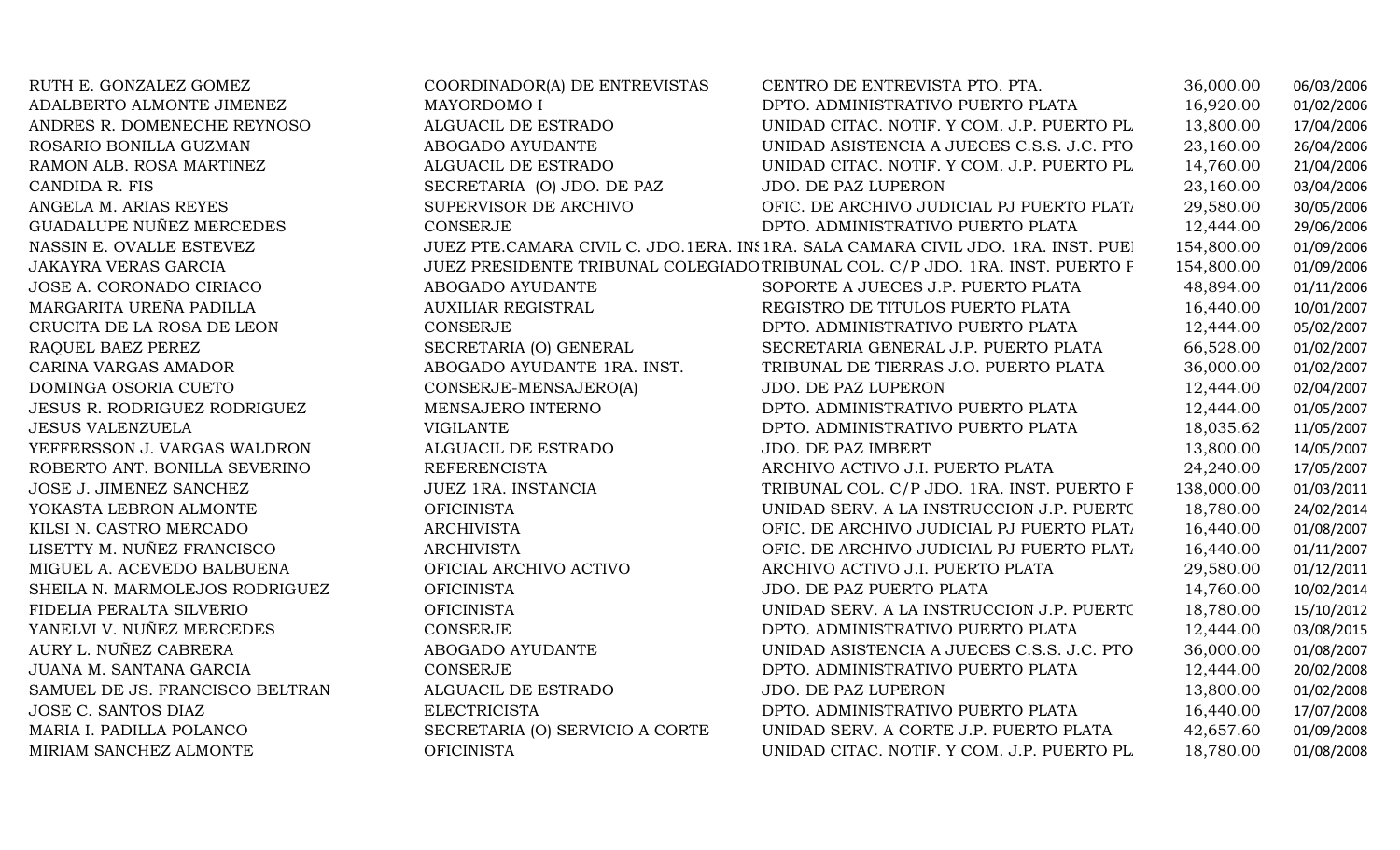| SOMALY MONTERO VARGAS              | SECRETARIA (O) PRIMERA INSTANCIA | JDO. DE TRABAJO PUERTO PLATA                | 28,860.00  | 11/11/2008 |
|------------------------------------|----------------------------------|---------------------------------------------|------------|------------|
| ROSANNA E. CID JIMENEZ             | ALGUACIL DE ESTRADO              | CORTE DE APEL. PUERTO PLATA                 | 14,760.00  | 06/01/2009 |
| YANILSA VIZCAINO DISLA             | ABOGADO AYUDANTE                 | UNIDAD ASISTENCIA A JUECES C.S.S. J.C. PTO  | 36,000.00  | 02/01/2009 |
| GERMAN A. MARTINEZ MARTINEZ        | JUEZ JDO. DE TRABAJO             | JDO. DE TRABAJO PUERTO PLATA                | 138,000.00 | 23/02/2009 |
| JHESY E. ALMENGO ALVAREZ           | ABOGADO AYUDANTE                 | UNIDAD ASISTENCIA A JUECES C.S.S. J.C. PTO  | 36,000.00  | 05/05/2009 |
| FRANCHESCA M. TEJADA VENTURA       | <b>JUEZ DE PAZ</b>               | <b>JDO. DE PAZ GUANANICO</b>                | 108,000.00 | 28/09/2009 |
| MAINAN A. NIVAR ESCOTTO            | OFICINISTA JDO. DE PAZ           | JDO. DE PAZ ALTAMIRA                        | 14,760.00  | 13/10/2009 |
| MERCEDES RODRIGUEZ CARABALLO       | ALGUACIL DE ESTRADO              | JDO. DE PAZ PUERTO PLATA                    | 13,800.00  | 15/10/2009 |
| YANELLI FRANCISCO VICIOSO          | <b>OFICINISTA</b>                | UNIDAD CITAC. NOTIF. Y COM. J.P. PUERTO PL. | 18,780.00  | 19/10/2009 |
| CARMEN D. MARTINEZ DURAN           | OFICINISTA ATENCION USUARIO      | UNIDAD RECEP.Y ATENCION USUARIO C.S.S. J.   | 20,760.00  | 22/01/2010 |
| JUAN C. SALAS MEZQUITA             | ABOGADO AYUDANTE                 | SOPORTE A JUECES J.P. PUERTO PLATA          | 48,894.00  | 26/02/2010 |
| DERMALINA PEÑALO GOMEZ             | <b>OFICINISTA</b>                | SOPORTE A JUECES J.P. PUERTO PLATA          | 18,780.00  | 02/02/2010 |
| CHRISTOPHER R. RIVERA GARCIA       | <b>JUEZ DE PAZ</b>               | JDO. DE PAZ IMBERT                          | 108,000.00 | 19/04/2010 |
| CARMEN L. FARINGTON HIDALGO        | <b>AUXILIAR ADMINISTRATIVO</b>   | CENTRO DE ENTREVISTA PTO. PTA.              | 14,760.00  | 11/05/2010 |
| ROMALDY MARCELINO HENRIQUEZ        | <b>JUEZ DE PAZ</b>               | JDO. DE PAZ ALTAMIRA                        | 108,000.00 | 26/04/2010 |
| CARMEN D. ARAUJO RIVAS             | <b>JUEZ DE PAZ</b>               | JDO. DE PAZ LUPERON                         | 108,000.00 | 31/03/2017 |
| ROSALVA M. FRANCISCO PARRA         | <b>JUEZ DE PAZ</b>               | JDO. DE PAZ ESP. TRANS. PUERTO PLATA        | 108,000.00 | 17/06/2010 |
| LEONARDO SARITA PALLAMPS           | <b>PLOMERO</b>                   | DPTO. ADMINISTRATIVO PUERTO PLATA           | 16,440.00  | 07/10/2010 |
| ANGELICA M. QUIROZ BAEZ            | <b>OFICINISTA</b>                | UNIDAD DE AUDIENCIAS J.P. PUERTO PLATA      | 18,780.00  | 15/10/2012 |
| ALEXANDER G. VASQUEZ DE LOS SANTOS | ALGUACIL DE ESTRADO              | UNIDAD CITAC. NOTIF. Y COM. J.P. PUERTO PL. | 14,760.00  | 31/01/2011 |
| EVELYN TATE CARABALLO              | OFICINISTA ATENCION USUARIO      | UNIDAD RECEP.Y ATENCION USUARIO C.S.S. J.   | 20,760.00  | 23/04/2013 |
| ALFONSINA R. GARCIA RAMOS          | <b>OFICINISTA</b>                | UNIDAD SERV. A CORTE J.P. PUERTO PLATA      | 18,780.00  | 15/10/2012 |
| ALBA R. PICHARDO RAMIREZ           | <b>OFICINISTA</b>                | UNIDAD DE AUDIENCIAS J.P. PUERTO PLATA      | 18,780.00  | 15/10/2012 |
| MILERSI MA. SARITA DIAZ            | ABOGADO AYUDANTE                 | SOPORTE A JUECES J.P. PUERTO PLATA          | 48,894.00  | 15/10/2012 |
| ADRIANA RODRIGUEZ PEÑA             | OFICINISTA ATENCION USUARIO      | UNIDAD ATENCION AL USUARIO J.P. PUERTO P    | 22,920.00  | 15/10/2012 |
| DAHIANA A. BIERD                   | <b>OFICINISTA</b>                | UNIDAD DE AUDIENCIAS J.P. PUERTO PLATA      | 18,780.00  | 07/02/2011 |
| EMMANUEL A. RODRIGUEZ MARTINEZ     | ALGUACIL DE ESTRADO              | UNIDAD CITAC. NOTIF. Y COM. J.P. PUERTO PL. | 14,760.00  | 04/04/2016 |
| JUAN ML. PEREZ RODRIGUEZ           | ALGUACIL DE ESTRADO              | UNIDAD CITAC. NOTIF. Y COM. J.P. PUERTO PL. | 14,760.00  | 01/11/2012 |
| MIGUEL A. CORONADO CIRIACO         | SECRETARIA (O) JDO. DE PAZ       | JDO. DE PAZ ESP. TRANS. PUERTO PLATA        | 15,720.00  | 14/04/2014 |
| VERONICA Y. HERNANDEZ ULLOA        | <b>OFICINISTA</b>                | UNIDAD SERV. A LA INSTRUCCION J.P. PUERTO   | 18,780.00  | 05/08/2013 |
| MELBIN C. MARIN SANTANA            | MENSAJERO INTERNO                | DPTO. ADMINISTRATIVO PUERTO PLATA           | 12,444.00  | 01/12/2012 |
| MELISSA MENDOZA VALERIO            | <b>OFICINISTA</b>                | UNIDAD DE AUDIENCIAS J.P. PUERTO PLATA      | 18,780.00  | 01/11/2012 |
| LEIDY M. MATA VALDEZ               | CONSERJE-MENSAJERO(A)            | JDO. DE PAZ LA ISABELA                      | 12,444.00  | 28/01/2013 |
| ANTONIA GUZMAN PARRA               | CONSERJE-MENSAJERO(A)            | JDO. DE PAZ GUANANICO                       | 12,444.00  | 18/02/2013 |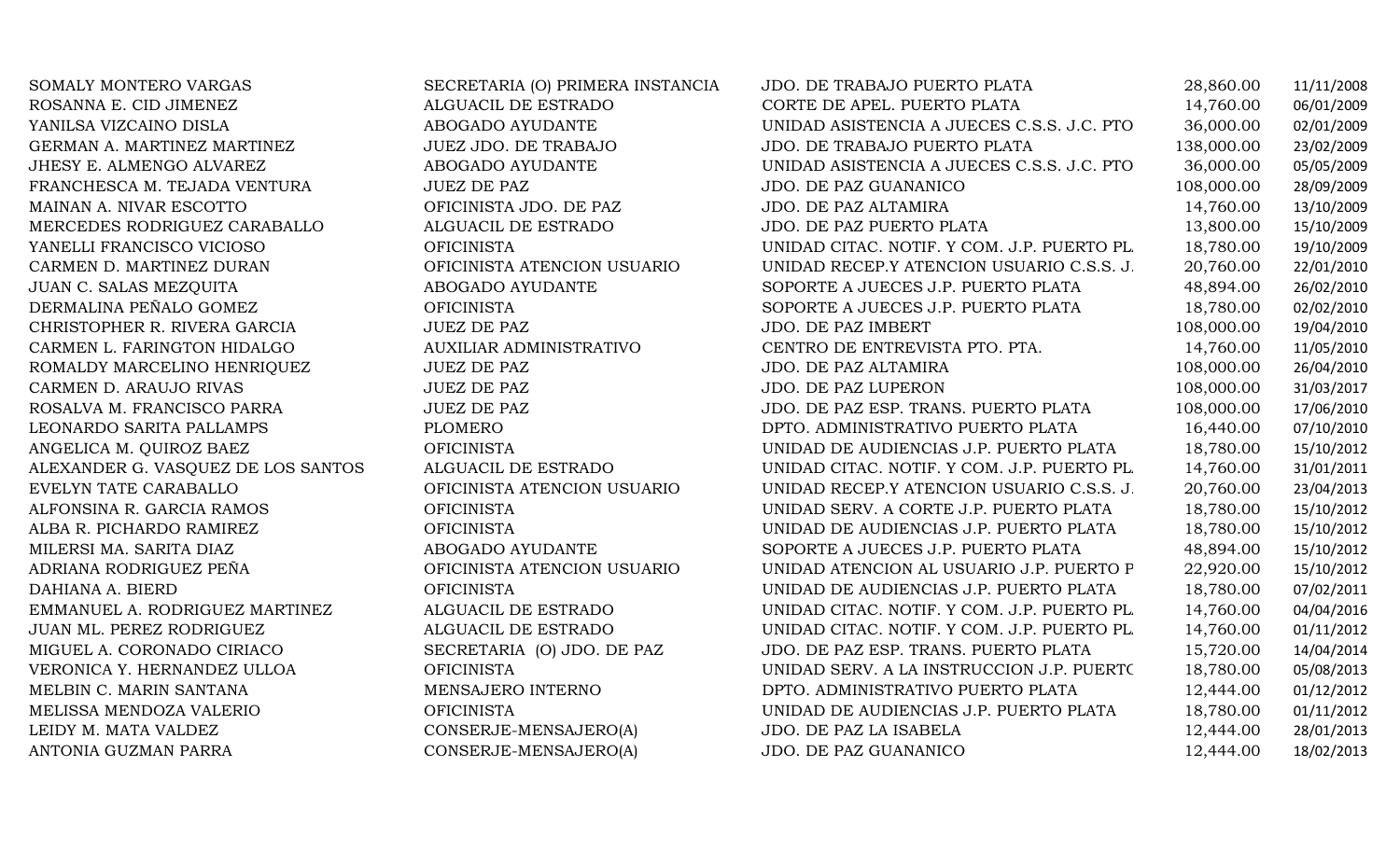| ANYELO A. SANTANA MEDINA      | <b>OFICINISTA</b>                  | UNIDAD DE AUDIENCIAS J.P. PUERTO PLATA     | 18,780.00  | 15/04/2013 |
|-------------------------------|------------------------------------|--------------------------------------------|------------|------------|
| MERY RODRIGUEZ VASQUEZ        | <b>OFICINISTA</b>                  | UNIDAD SERV. A LA INSTRUCCION J.P. PUERTO  | 18,780.00  | 18/08/2014 |
| OLGA A. TAVARES SUERO         | CONSERJE-MENSAJERO(A)              | JDO. DE PAZ SOSUA                          | 12,444.00  | 17/06/2013 |
| KARINA I. BERIGUET CASTILLO   | <b>OFICINISTA</b>                  | SOPORTE A JUECES J.P. PUERTO PLATA         | 18,780.00  | 17/06/2013 |
| NADELYN BALBUENA GIL          | <b>OFICINISTA</b>                  | UNIDAD SERV. 1RA. INST. J.P. PUERTO PLATA  | 18,780.00  | 10/02/2014 |
| LUIS B. PEREZ MENGO           | MENSAJERO INTERNO                  | DPTO. ADMINISTRATIVO PUERTO PLATA          | 12,444.00  | 13/01/2014 |
| MADOLY DORVILLE GUZMAN        | OFICINISTA DE EJECUCION DE LA PENA | UNIDAD SERV. A EJEC. DE LA PENA J.P. PUERT | 18,780.00  | 23/04/2014 |
| FRANCIS Y. LA LUZ REYES       | <b>OFICINISTA</b>                  | UNIDAD DE AUDIENCIAS J.P. PUERTO PLATA     | 18,780.00  | 10/02/2014 |
| LETICIA M. GARCIA RICART      | <b>OFICINISTA</b>                  | UNIDAD SERV. A LA INSTRUCCION J.P. PUERTO  | 18,780.00  | 01/05/2014 |
| PASCUAL FCO. ABREU VALENZUELA | JUEZ DE LA INSTRUCCION             | 1ER. JDO. DE LA INSTRUCCION PUERTO PLATA   | 138,000.00 | 01/10/2014 |
| FIORDALIZA GARCIA BONILLA     | <b>OFICINISTA</b>                  | UNIDAD SERV. A CORTE J.P. PUERTO PLATA     | 18,780.00  | 27/10/2014 |
| LICELOT PEÑA DE LA CRUZ       | <b>OFICINISTA</b>                  | UNIDAD SERV. A LA INSTRUCCION J.P. PUERTO  | 18,780.00  | 17/11/2014 |
| ELIZABETH VELEZ RODRIGUEZ     | OFICINISTA 1RA. INSTANCIA          | TRIBUNAL N.N.A. PUERTO PLATA               | 15,720.00  | 02/12/2014 |
| YOHAIRA ALMONTE DURAN         | <b>OFICINISTA</b>                  | UNIDAD SERV. A CORTE J.P. PUERTO PLATA     | 18,780.00  | 15/12/2014 |
| MAYERLIN MINIER PEÑA          | <b>OFICINISTA</b>                  | UNIDAD SERV. A SALAS C.S.S. J.C. PTO. PTA. | 15,720.00  | 12/01/2015 |
| OSCAR D. ORTIZ CABA           | OFICINISTA JDO. DE PAZ             | JDO. DE PAZ PUERTO PLATA                   | 14,760.00  | 02/03/2015 |
| LENIN MA. MARTINEZ SANTANA    | <b>RECEPCIONISTA</b>               | REGISTRO DE TITULOS PUERTO PLATA           | 14,760.00  | 06/04/2015 |
| DAMIAN GONZALEZ RAMOS         | <b>OFICINISTA</b>                  | UNIDAD SERV. A LA INSTRUCCION J.P. PUERTO  | 15,720.00  | 25/05/2015 |
| DOMINGO D. JIMENEZ BONIFACIO  | <b>CHOFER</b>                      | DPTO. ADMINISTRATIVO PUERTO PLATA          | 24,240.00  | 26/11/2015 |
| YAMERIS V. JOSE MENGO         | OFICINISTA JDO. DE PAZ             | JDO. DE PAZ SOSUA                          | 14,760.00  | 26/11/2015 |
| KEYLA V. GONZALEZ SOSA        | <b>ARCHIVISTA</b>                  | ARCHIVO ACTIVO J.I. PUERTO PLATA           | 24,240.00  | 05/01/2016 |
| BERTA FCA. CRUZ ROSARIO       | CONSERJE-MENSAJERO(A)              | JDO. DE PAZ IMBERT                         | 12,444.00  | 26/01/2016 |
| GEORGE M. MATIAS RODRIGUEZ    | OFICINISTA JDO. DE PAZ             | JDO. DE PAZ LUPERON                        | 14,760.00  | 29/02/2016 |
| DALWIN J. NUÑEZ ROMAN         | <b>OFICINISTA</b>                  | UNIDAD ASISTENCIA A JUECES C.S.S. J.C. PTO | 15,720.00  | 09/05/2016 |
| ALINA V. BATISTA CASCANTE     | <b>OFICINISTA</b>                  | UNIDAD SERV. A SALAS C.S.S. J.C. PTO. PTA. | 15,720.00  | 18/05/2016 |
| PEDRO D. MATEO MORROBEL       | <b>OFICINISTA</b>                  | UNIDAD SERV. A SALAS C.S.S. J.C. PTO. PTA. | 15,720.00  | 16/05/2016 |
| ALEXANDER DE LA CRUZ ALVAREZ  | <b>OFICINISTA</b>                  | UNIDAD SERV. A SALAS C.S.S. J.C. PTO. PTA. | 15,720.00  | 28/06/2016 |
| STEPHANIE PEÑALO BONILLA      | <b>OFICINISTA</b>                  | UNIDAD ASISTENCIA A JUECES C.S.S. J.C. PTO | 14,760.00  | 24/06/2016 |
| ANGELICA C. HERNANDEZ ESPINAL | SECRETARIA DEPTO. ADM.             | DPTO. ADMINISTRATIVO PUERTO PLATA          | 18,120.00  | 29/06/2016 |
| JOSE A. DEL ROSARIO MERCADO   | CONSERJE                           | DPTO. ADMINISTRATIVO PUERTO PLATA          | 12,444.00  | 11/07/2016 |
| MOISES A. RIVERA ROSARIO      | <b>OFICINISTA</b>                  | UNIDAD SERV. A SALAS C.S.S. J.C. PTO. PTA. | 15,720.00  | 27/07/2016 |
| ROCIO S. LOPEZ ROSARIO        | OFICINISTA 1RA. INSTANCIA          | TRIBUNAL N.N.A. PUERTO PLATA               | 15,720.00  | 02/08/2016 |
| VIVIANA GERMOSEN CASTILLO     | OFICINISTA 1RA. INSTANCIA          | JDO. DE TRABAJO PUERTO PLATA               | 15,720.00  | 22/08/2016 |
| MAIRENY NUÑEZ TEJADA          | OFICINISTA 1RA. INSTANCIA          | JDO. DE TRABAJO PUERTO PLATA               | 15,720.00  | 26/10/2016 |
|                               |                                    |                                            |            |            |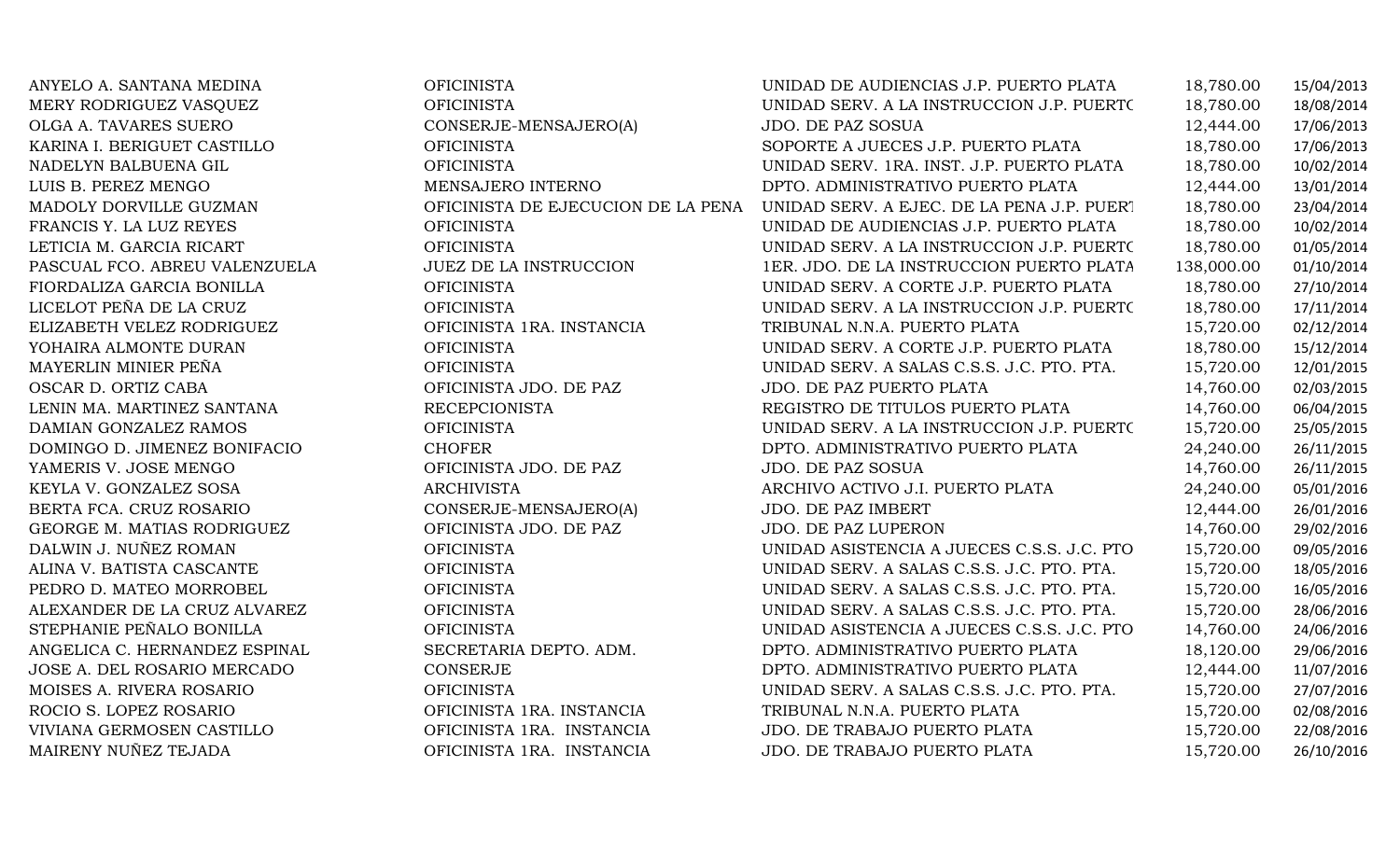| ARTURO R. HEINSEN MARMOLEJOS      | ALGUACIL DE ESTRADO              | JDO. DE PAZ SOSUA                                                          | 13,800.00  | 02/11/2016 |
|-----------------------------------|----------------------------------|----------------------------------------------------------------------------|------------|------------|
| REYE RODRIGUEZ RODRIGUEZ          | <b>JUEZ DE PAZ</b>               | <b>JDO. DE PAZ SOSUA</b>                                                   | 108,000.00 | 16/12/2016 |
| ARIELY OSORIA CRISOSTOMO          | SECRETARIA (O) PRIMERA INSTANCIA | TRIBUNAL DE TIERRAS J.O. PUERTO PLATA                                      | 28,860.00  | 20/03/2017 |
| FRANGELINA POLO PAULINO           | OFICINISTA J.O.                  | TRIBUNAL DE TIERRAS J.O. PUERTO PLATA                                      | 15,720.00  | 21/03/2017 |
| GLADYS L. DE LOS SANTOS GONZALEZ  | <b>JUEZ DE PAZ</b>               | JDO. DE PAZ LA ISABELA                                                     | 108,000.00 | 31/03/2017 |
| ROSA V. POLANCO VASQUEZ           | <b>CONSERJE</b>                  | TRIBUNAL N.N.A. PUERTO PLATA                                               | 12,444.00  | 15/03/2017 |
| DULCE B. ALMONTE GUTIERREZ        | OFICINISTA JDO. DE PAZ           | JDO. DE PAZ ESP. TRANS. PUERTO PLATA                                       | 14,760.00  | 09/03/2017 |
| FRIENDLY L. FRANCISCO ULLOA       | OFICINISTA JDO. DE PAZ           | JDO. DE PAZ GUANANICO                                                      | 14,760.00  | 03/04/2017 |
| YAINA Y. SANCHEZ LANTIGUA         | <b>RECEPCIONISTA</b>             | DPTO. ADMINISTRATIVO PUERTO PLATA                                          | 14,760.00  | 08/05/2017 |
| MARIA A. GUTIERREZ MOSQUEA        | <b>CONSERJE</b>                  | DPTO. ADMINISTRATIVO PUERTO PLATA                                          | 12,444.00  | 05/06/2017 |
| YORDI KINGSLEY                    | OFICINISTA JDO. DE PAZ           | JDO. DE PAZ ESP. TRANS. PUERTO PLATA                                       | 12,546.00  | 02/03/2018 |
| LEONOR FLORES RAMOS               | CONSERJE-MENSAJERO(A)            | <b>JDO. DE PAZ LOS HIDALGOS</b>                                            | 12,444.00  | 05/06/2017 |
| JEUDIS L. DUME BATISTA            | OFICINISTA JDO. DE PAZ           | JDO. DE PAZ LA ISABELA                                                     | 14,760.00  | 20/06/2017 |
| VERONICA E. REYES CASTILLO        | OFICINISTA J.O.                  | TRIBUNAL DE TIERRAS J.O. PUERTO PLATA                                      | 15,720.00  | 01/03/2018 |
| MIGUEL ANT. CASTILLO BERROA       | <b>OFICINISTA</b>                | UNIDAD SERV. A SALAS C.S.S. J.C. PTO. PTA.                                 | 13,362.00  | 01/03/2018 |
| MARIA C. GOMEZ HELENA             | OFICINISTA JDO. DE PAZ           | JDO. DE PAZ IMBERT                                                         | 14,760.00  | 24/08/2017 |
| TEWDY D. MARIN PEREZ              | <b>CHOFER</b>                    | DPTO. ADMINISTRATIVO PUERTO PLATA                                          | 20,604.00  | 27/11/2017 |
| AARON D. SILVERIO ROSADO          | CONSERJE                         | DPTO. ADMINISTRATIVO PUERTO PLATA                                          | 10,577.40  | 11/12/2017 |
| YERSON PEÑA BATISTA               | ALGUACIL DE ESTRADO              | JDO. DE PAZ LOS HIDALGOS                                                   | 11,730.00  | 13/02/2018 |
| FAUSTO GARCIA VASQUEZ             | ALGUACIL DE ESTRADO              | JDO. DE PAZ ESP. TRANS. PUERTO PLATA                                       | 13,800.00  | 01/01/2018 |
| <b>JULIA R. VENTURA SANTOS</b>    | OFICINISTA JDO. DE PAZ           | JDO. DE PAZ SOSUA                                                          | 14,760.00  | 25/09/2017 |
| ARLENY M. CABRAL THEN             | <b>JUEZ PRESIDENTE CORTE</b>     | CORTE DE APEL. MONTE CRISTI                                                | 218,640.00 | 10/02/1998 |
| ANA J. DURAN TORRES               |                                  | ENCARGADO(A) OFICINA ADMINISTRATIVA DPTO. ADMINISTRATIVO SANTIAGO RODRIGUE | 67,405.20  | 01/09/1998 |
| SILVIA M. GONZALEZ NUÑEZ          | CONSERJE                         | DPTO. ADMINISTRATIVO MONTE CRISTI                                          | 12,444.00  | 01/01/1993 |
| AQUILES GONZALEZ GONZALEZ         | ENC. MANTENIMIENTO               | DPTO. ADMINISTRATIVO MONTE CRISTI                                          | 20,760.00  | 01/07/1992 |
| IRMA M. MINAYA MINIEUR            | <b>CONSERJE</b>                  | DPTO. ADMINISTRATIVO MONTE CRISTI                                          | 12,444.00  | 01/12/1991 |
| CONSUELO TAPIA FERNANDEZ          | <b>CONSERJE</b>                  | DPTO. ADMINISTRATIVO MONTE CRISTI                                          | 12,444.00  | 01/05/1996 |
| CARMEN L. BUENO PEÑALO            | OFICINISTA JDO. DE PAZ           | JDO. DE PAZ PARTIDO                                                        | 14,760.00  | 01/01/1993 |
| CARMEN M. MARTINES DE LA ROSA     | OFICINISTA JDO. DE PAZ           | JDO. DE PAZ VILLA VASQUEZ                                                  | 14,760.00  | 01/01/1993 |
| HILDA ALT. ABREU ALMONTE          | SECRETARIA(O) CORTE              | TRIBUNAL EJEC. SANCION ADOLES. MONTE CF                                    | 34,560.00  | 01/01/1993 |
| ANA E. JIMENEZ VENTURA            | <b>JUEZ 2DO. SUSTITUTO CORTE</b> | CORTE DE APEL. MONTE CRISTI                                                | 199,464.00 | 13/11/1991 |
| ANA V. RODRIGUEZ SOCIAS           | JUEZ 1RA. INSTANCIA              | TRIBUNAL N.N.A. MONTE CRISTI                                               | 138,000.00 | 27/04/1998 |
| MAYRA I. BETANCES ALMONTE         | OFICINISTA 1RA. INSTANCIA        | CAMARA PENAL JDO. 1RA. INST. MONTE CRIST                                   | 15,720.00  | 25/04/1985 |
| FRANCISCO DE B. CARRASCO REGALADO | <b>JUEZ 1ER. SUSTITUTO CORTE</b> | CORTE DE APEL. MONTE CRISTI                                                | 205,800.00 | 18/02/1998 |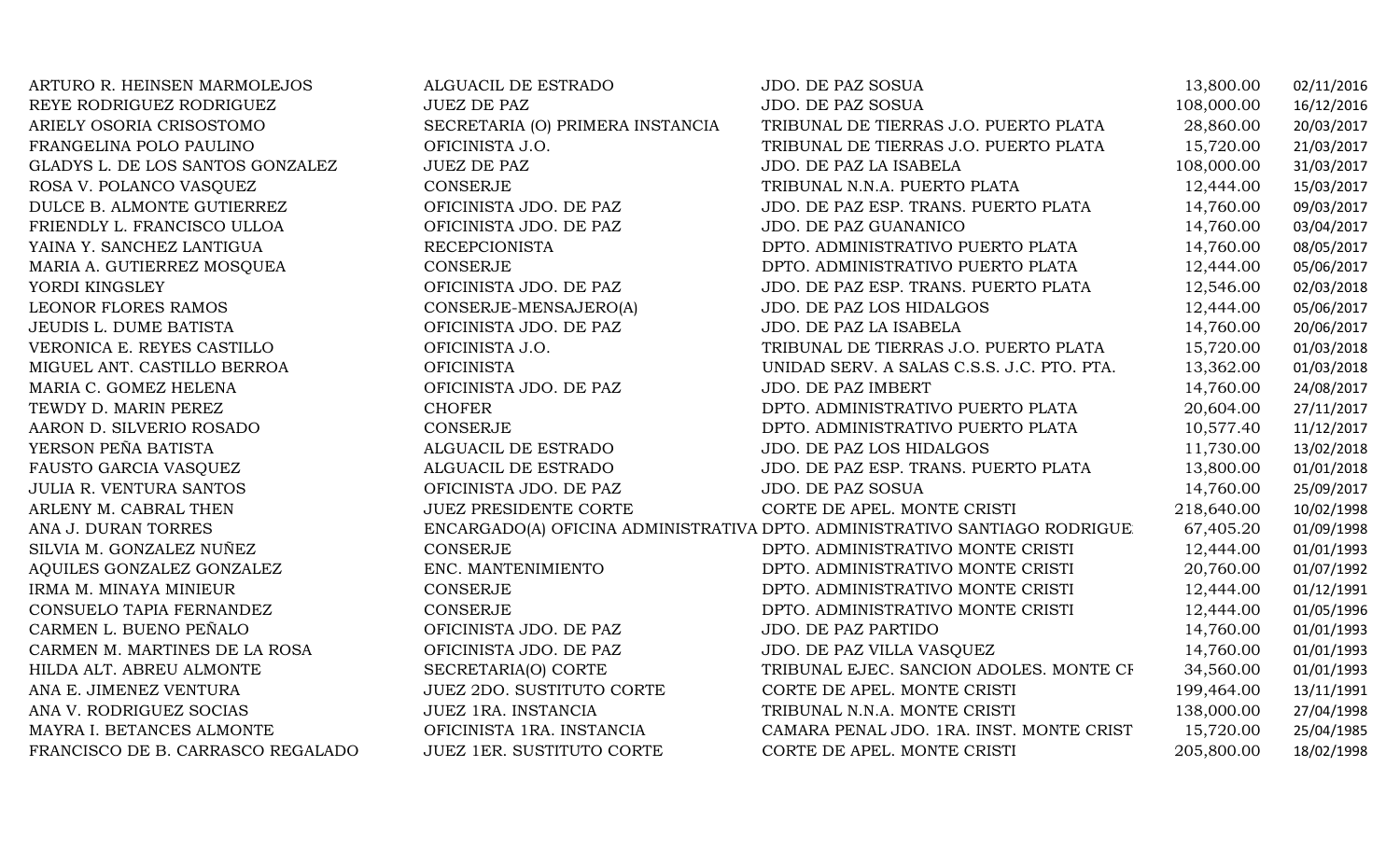| ALAINE R. CASTILLO                 | ALGUACIL DE ESTRADO              | JDO. DE PAZ ESP. TRANS. MONTE CRISTI                                          | 13,800.00  | 01/05/1998 |
|------------------------------------|----------------------------------|-------------------------------------------------------------------------------|------------|------------|
| BELKIS M. DE LOS SANTOS            | MENSAJERO INTERNO                | TRIBUNAL N.N.A. MONTE CRISTI                                                  | 12,444.00  | 14/12/1998 |
| <b>CRISPULOS TATIS</b>             | <b>JUEZ CORTE</b>                | CORTE DE APEL. MONTE CRISTI                                                   | 186,000.00 | 12/02/1998 |
| <b>JOSE V. FANFAN PERALTA</b>      | ALGUACIL DE ESTRADO              | JDO. DE 1RA. INST. SANTIAGO RODRIGUEZ                                         | 14,760.00  | 01/04/1986 |
| FELICIA M. DOMINGUEZ ZAPATA        | OFICINISTA 1RA. INSTANCIA        | JDO. DE 1RA. INST. SANTIAGO RODRIGUEZ                                         | 15,720.00  | 18/10/1990 |
| MARIA C. PEÑA                      | AUXILIAR ADMINISTRATIVO          | DPTO. ADMINISTRATIVO SANTIAGO RODRIGUE                                        | 22,375.00  | 23/03/1989 |
| DELSI A. RODRIGUEZ PERALTA         | <b>OFICINISTA</b>                | REGISTRO DE TITULOS SANTIAGO RODRIGUEZ                                        | 24,050.00  | 01/08/1995 |
| <b>JORGE B. RAMOS</b>              | CONSERJE                         | DPTO. ADMINISTRATIVO MONTE CRISTI                                             | 12,444.00  | 26/05/1987 |
| JENNY Y. GARCIA PEÑA               | ABOGADO AYUDANTE CORTE           | CORTE DE APEL. MONTE CRISTI                                                   | 48,894.00  | 08/12/1997 |
| TEOFILA ALT. TORIBIO               | ABOGADO AYUDANTE CORTE           | CORTE DE APEL. MONTE CRISTI                                                   | 48,894.00  | 18/12/1989 |
| <b>GLADYS J. CEPIN GRULLON</b>     |                                  | JUEZ PRESIDENTE TRIBUNAL COLEGIADO TRIBUNAL COL. C/P JDO. 1RA. INST. DAJABON  | 138,000.00 | 13/11/1991 |
| FRANCISCA ALMONTE PICHARDO         | <b>JUEZ DE PAZ</b>               | JDO. DE PAZ CASTAÑUELAS                                                       | 108,000.00 | 07/05/1997 |
| MARTHA ELIGIA DEL S. SANZ FERREIRA |                                  | JUEZ PRESIDENTE TRIBUNAL COLEGIADO TRIBUNAL COL. C/P JDO. 1RA. INST. MONTE CI | 138,000.00 | 12/02/1998 |
| JACQUELINE E. HAMILTON COLON       | SECRETARIA (O) JDO. DE PAZ       | JDO. DE PAZ MONTE CRISTI                                                      | 23,160.00  | 23/02/1990 |
| ARLINE ALT. RODRIGUEZ PEÑA         | SECRETARIA (O) PRIMERA INSTANCIA | TRIBUNAL N.N.A. MONTE CRISTI                                                  | 28,860.00  | 10/12/1991 |
| RAFAEL D. LOZANO                   | JUEZ SUST. PTE. COLEGIADO        | TRIBUNAL COL. C/P JDO. 1RA. INST. MONTE CI                                    | 138,000.00 | 11/02/1998 |
| RUFINA PICHARDO                    | OFICINISTA JDO. DE PAZ           | JDO. DE PAZ ESP. TRANS. MONTE CRISTI                                          | 14,760.00  | 01/11/1996 |
| MARIA M. MONCION                   | SECRETARIA (O) JDO. DE PAZ       | JDO. DE PAZ ESP. TRANS. MONTE CRISTI                                          | 23,160.00  | 01/05/1998 |
| CRISPIN ANT. TATIS VALERIO         | JUEZ EJEC. DE LA PENA            | TRIBUNAL EJEC. DE LA PENA MONTE CRISTI                                        | 138,000.00 | 11/02/1998 |
| JOAQUIN ANT. RODRIGUEZ FANINI      | ALGUACIL DE ESTRADO              | <b>JDO. DE PAZ GUAYUBIN</b>                                                   | 13,800.00  | 01/06/1987 |
| VICTORIA ALT. CHAVEZ GONELL        | CONSERJE-MENSAJERO(A)            | JDO. DE PAZ GUAYUBIN                                                          | 12,444.00  | 14/09/1990 |
| CLARA B. PORTES MONCION            | SECRETARIA (O) JDO. DE PAZ       | <b>JDO. DE PAZ GUAYUBIN</b>                                                   | 23,160.00  | 01/05/1996 |
| AURA ALT. GENAO PEREZ              | JUEZ 1RA. INSTANCIA              | CAMARA CIVIL JDO. 1RA. INST. MONTE CRISTI                                     | 138,000.00 | 12/02/1998 |
| GERMAN TAVARES GUZMAN              | ALGUACIL DE ESTRADO              | JDO. DE PAZ PEPILLO SALCEDO                                                   | 13,800.00  | 24/08/1989 |
| VIRGINIA E. VASQUEZ MARTINEZ       | SECRETARIA (O) JDO. DE PAZ       | JDO. DE PAZ PEPILLO SALCEDO                                                   | 23,160.00  | 03/08/1990 |
| <b>JUSTO J. TORRES PEÑA</b>        | CONSERJE-MENSAJERO(A)            | JDO. DE PAZ VILLA VASQUEZ                                                     | 12,444.00  | 19/01/1987 |
| LEO A. CORDERO BERIGUETE           | SECRETARIA (O) JDO. DE PAZ       | JDO. DE PAZ VILLA VASQUEZ                                                     | 23,160.00  | 01/09/1998 |
| ALTAGRACIA AMEQUITA VARGAS         | OFICINISTA JDO. DE PAZ           | JDO. DE PAZ CASTAÑUELAS                                                       | 14,760.00  | 04/04/1988 |
| SANDRA M. FERNANDEZ MARTINEZ       | JUEZ T.T.J.O.                    | TRIBUNAL DE TIERRAS J.O. SANTIAGO RODRIG                                      | 138,000.00 | 10/02/1998 |
| ROBINSON ANT. RODRIGUEZ JAQUEZ     | JUEZ 1RA. INSTANCIA              | JDO. DE 1RA. INST. SANTIAGO RODRIGUEZ                                         | 138,000.00 | 23/02/2009 |
| JACINTA ALT. VARGAS BAEZ           | SECRETARIA (O) JDO. DE PAZ       | JDO. DE PAZ LOS ALMACIGOS                                                     | 23,160.00  | 12/04/1999 |
| DIVINA ALT. DOMINGUEZ ZAPATA       | SECRETARIA (O) JDO. DE PAZ       | JDO. DE PAZ SANTIAGO RODRIGUEZ                                                | 23,160.00  | 17/12/1991 |
| RAMONA O. HERNANDEZ FERREIRA       | JUEZ T.T.J.O.                    | TRIBUNAL DE TIERRAS J.O. MONTE CRISTI                                         | 138,000.00 | 12/02/1998 |
| MARITZA M. REYNOSO                 | JUEZ 1RA. INSTANCIA              | TRIBUNAL COL. C/P JDO. 1RA. INST. DAJABON                                     | 138,000.00 | 10/09/1990 |
|                                    |                                  |                                                                               |            |            |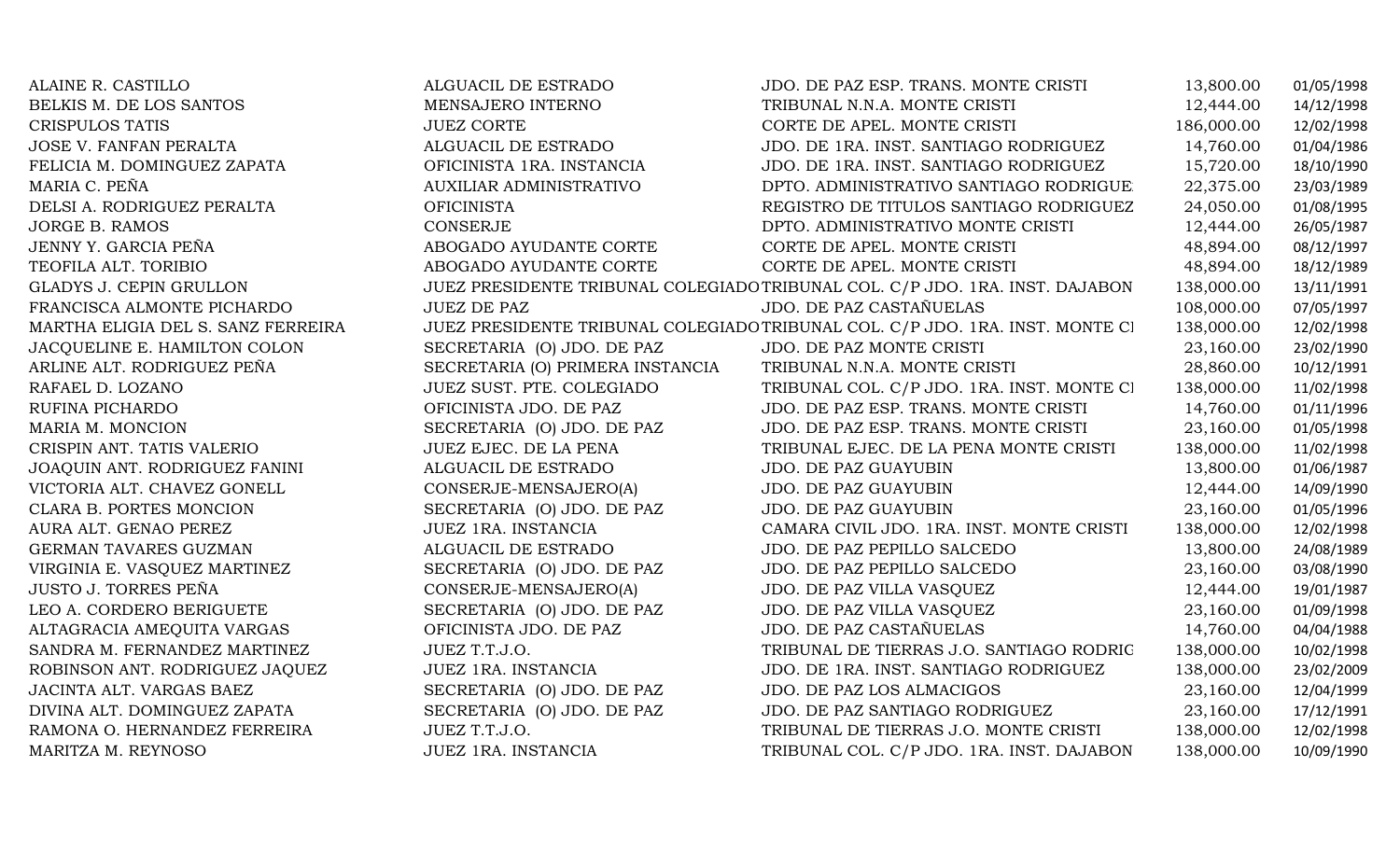| CESAR D. NUÑEZ MARTINEZ          | JUEZ DE LA INSTRUCCION           | JDO. DE LA INSTRUCCION DAJABON                                        | 138,000.00 | 12/02/1998 |
|----------------------------------|----------------------------------|-----------------------------------------------------------------------|------------|------------|
| SASTURNINO VILLA JEREZ           | ALGUACIL DE ESTRADO              | JDO. DE PAZ LOMA DE CABRERA                                           | 13,800.00  | 01/06/1994 |
| CELESTE AQUINO JIMENEZ           | SECRETARIA (O) JDO. DE PAZ       | JDO. DE PAZ RESTAURACION                                              | 23,160.00  | 29/09/1986 |
| ANGELINA M. NUÑEZ REYES          | SECRETARIA (O) PRIMERA INSTANCIA | TRIBUNAL DE TIERRAS J.O. MONTE CRISTI                                 | 28,860.00  | 03/03/1995 |
| KARINA ALT. LOMBERT YAPUR        | OFICINISTA J.O.                  | TRIBUNAL DE TIERRAS J.O. MONTE CRISTI                                 | 15,720.00  | 01/06/1998 |
| ALEXANDRA A. INFANTE TATIS       | <b>RECEPCIONISTA</b>             | DPTO. ADMINISTRATIVO MONTE CRISTI                                     | 14,760.00  | 01/02/1999 |
| JOSE A. UREÑA SANCHEZ            | REGISTRADOR DE TITULOS           | REGISTRO DE TITULOS MONTE CRISTI                                      | 126,000.00 | 11/09/1998 |
| CRUZ A. CABREJA                  | <b>SECRETARIA</b>                | REGISTRO DE TITULOS MONTE CRISTI                                      | 28,860.00  | 19/03/1979 |
| FRANCISCA DEL C. BAYARD          | ANALISTA JURIDICO                | REGISTRO DE TITULOS MONTE CRISTI                                      | 30,060.00  | 15/03/1999 |
| ANA M. ABREU                     | OFICINISTA JDO. DE PAZ           | JDO. DE PAZ MONTE CRISTI                                              | 14,760.00  | 01/03/1998 |
| ROSA R. GOMEZ MARTINEZ           | CONSERJE-MENSAJERO(A)            | JDO. DE PAZ PARTIDO                                                   | 12,444.00  | 01/06/1999 |
| ROSA M. MONCION RODRIGUEZ        | CONSERJE-MENSAJERO(A)            | JDO. DE PAZ DAJABON                                                   | 12,444.00  | 16/08/1999 |
| LUCIA DEL R. MINAYA              | AUX. DE RECEPCION Y ENTREGA      | REGISTRO DE TITULOS MONTE CRISTI                                      | 24,240.00  | 01/09/1999 |
| CESARINA E. RODRIGUEZ TAVERAS    | SECRETARIA (O) PRIMERA INSTANCIA | JDO. DE LA INSTRUCCION SANTIAGO RODRIGU                               | 38,088.00  | 27/09/1999 |
| RUBEN D. RODRIGUEZ BUENO         | REGISTRADOR DE TITULOS           | REGISTRO DE TITULOS SANTIAGO RODRIGUEZ                                | 126,000.00 | 01/10/1999 |
| LISANDRA ALT. SIME ECHAVARRIA    | SECRETARIA (O) PRIMERA INSTANCIA | TRIBUNAL DE TIERRAS J.O. SANTIAGO RODRIG                              | 28,860.00  | 18/01/2000 |
| <b>JOSE F. ROSARIO TORRES</b>    | MENSAJERO INTERNO                | TRIBUNAL DE TIERRAS J.O. SANTIAGO RODRIG                              | 12,444.00  | 18/01/2000 |
| CRUZ M. FERNANDEZ                | <b>CONSERJE</b>                  | TRIBUNAL DE TIERRAS J.O. SANTIAGO RODRIG                              | 12,444.00  | 18/01/2000 |
| YUBERQUIS J. SOSA ESTEVEZ        | SECRETARIA (O) PRIMERA INSTANCIA | JDO. DE 1RA. INST. DAJABON                                            | 38,088.00  | 13/03/2000 |
| LUISA ANT. PIMENTEL RIVAS        | <b>CONSERJE</b>                  | DPTO. ADMINISTRATIVO MONTE CRISTI                                     | 12,444.00  | 18/09/2000 |
| INGRID J. MARTE JIMENEZ          | SECRETARIA (O) PRIMERA INSTANCIA | TRIBUNAL COL. C/P JDO. 1RA. INST. MONTE CI                            | 38,088.00  | 02/10/2000 |
| <b>MARILYN ABREU</b>             | ALGUACIL DE ESTRADO              | CAMARA CIVIL JDO. 1RA. INST. MONTE CRISTI                             | 13,800.00  | 01/12/2000 |
| SITA DE JS. VARGAS BAEZ          | ALGUACIL DE ESTRADO              | JDO. DE PAZ SANTIAGO RODRIGUEZ                                        | 13,800.00  | 01/12/2000 |
| SOLANGEL C. PEÑA BAYAL           | OFICINISTA J.O.                  | TRIBUNAL DE TIERRAS J.O. MONTE CRISTI                                 | 15,720.00  | 08/12/2000 |
| YESENIA DEL C. PERALTA RODRIGUEZ | MENSAJERO INTERNO                | DPTO. ADMINISTRATIVO SANTIAGO RODRIGUE                                | 12,444.00  | 05/03/2001 |
| BETHANIA E. GUZMAN TAVERAS       | SECRETARIA (O) PRIMERA INSTANCIA | CAMARA PENAL JDO. 1RA. INST. MONTE CRIST                              | 38,088.00  | 15/03/2001 |
| DAMARIS A. VILLALONA GUZMAN      |                                  | ENCARGADO(A) OFICINA ADMINISTRATIVA DPTO. ADMINISTRATIVO MONTE CRISTI | 81,952.80  | 03/04/2001 |
| GRISEIDA M. HELENA RAMOS         | MENSAJERO INTERNO                | JDO. DE LA INSTRUCCION DAJABON                                        | 12,444.00  | 02/04/2001 |
| WENDY J. SANCHEZ TORIBIO         | OPERADOR DE IMPRESION            | REGISTRO DE TITULOS MONTE CRISTI                                      | 15,720.00  | 01/08/2001 |
| JAZMIN O. VERAS SABES            | SECRETARIA DEPTO. ADM.           | DPTO. ADMINISTRATIVO MONTE CRISTI                                     | 18,120.00  | 07/11/2001 |
| KATIA E. NEBOT RODRIGUEZ         | JUEZ SUST. PTE. COLEGIADO        | TRIBUNAL COL. C/P JDO. 1RA. INST. DAJABON                             | 138,000.00 | 14/10/2002 |
| RUD E. SANTANA                   | SECRETARIA (O) JDO. DE PAZ       | JDO. DE PAZ PARTIDO                                                   | 23,160.00  | 25/11/2002 |
| YUDELKA TEJADA PEÑA              | SECRETARIA (O) JDO. DE PAZ       | JDO. DE PAZ MONCION                                                   | 23,160.00  | 01/04/2003 |
| DIANELLY Y. AQUINO RODRIGUEZ     | <b>JUEZ DE PAZ</b>               | JDO. DE PAZ ESP. TRANS. MONTE CRISTI                                  | 108,000.00 | 28/05/2003 |
|                                  |                                  |                                                                       |            |            |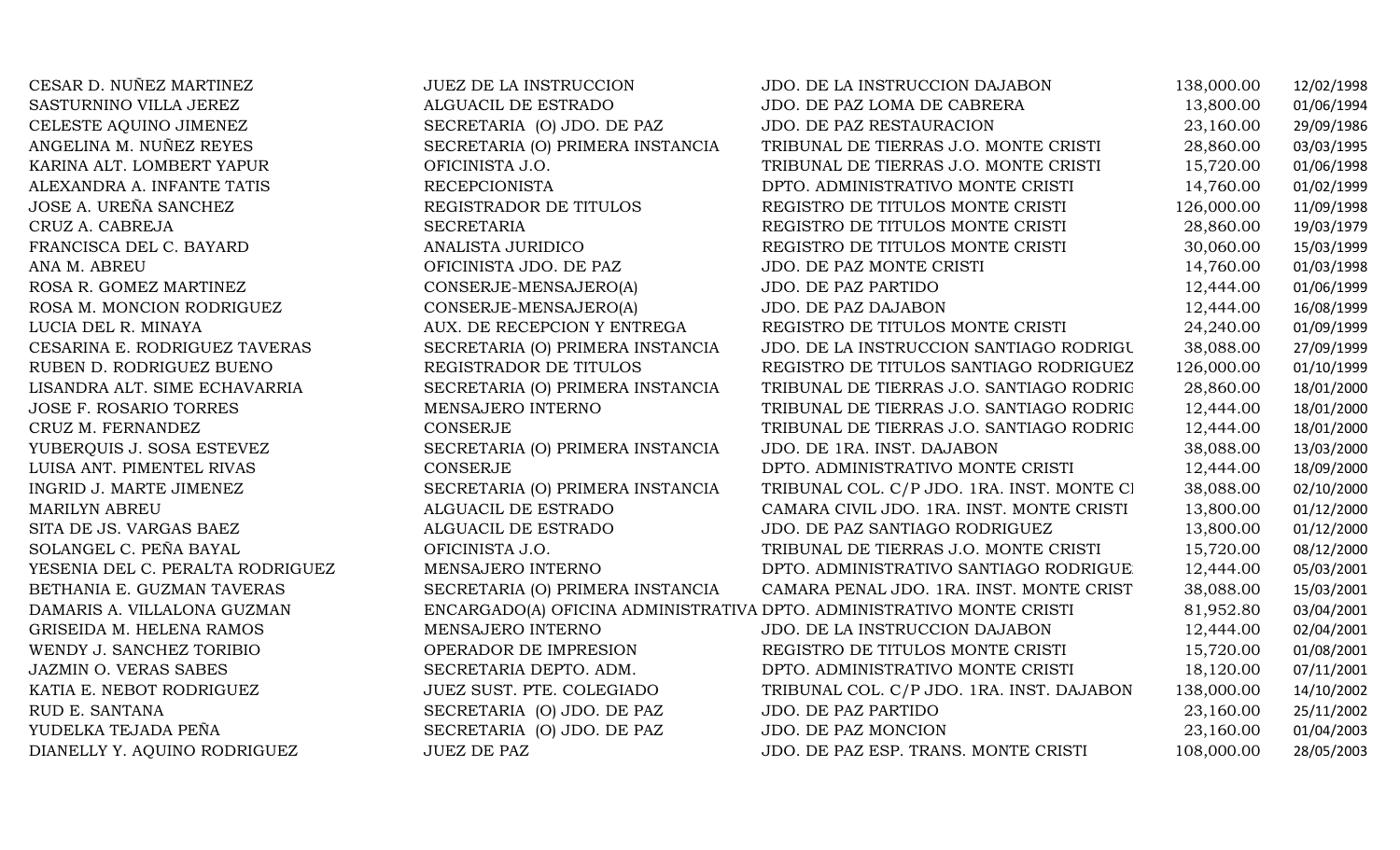| MIGUEL A. INFANTE SOSA           | MENSAJERO INTERNO                | DPTO. ADMINISTRATIVO MONTE CRISTI          | 12,444.00  | 04/06/2003 |
|----------------------------------|----------------------------------|--------------------------------------------|------------|------------|
| YARA ACOSTA PEÑA                 | OFICINISTA JDO. DE PAZ           | <b>JDO. DE PAZ CASTAÑUELAS</b>             | 14,760.00  | 05/06/2003 |
| <b>JOSE GONZALEZ SUERO</b>       | MAYORDOMO I                      | DPTO. ADMINISTRATIVO MONTE CRISTI          | 16,920.00  | 01/10/2003 |
| BRANDY A. HEBIA VERAS            | ANALISTA JURIDICO                | REGISTRO DE TITULOS MONTE CRISTI           | 30,060.00  | 24/11/2003 |
| JESSICA M DISLA TAVERAS          | OFICINISTA 1RA. INSTANCIA        | JDO. DE LA INSTRUCCION DAJABON             | 15,720.00  | 04/03/2004 |
| VERIS ALT. LOPEZ MARTINEZ        | CONSERJE-MENSAJERO(A)            | JDO. DE PAZ PEPILLO SALCEDO                | 14,160.00  | 21/04/2004 |
| YOKASTA E. LOMBERT VARGAS        | SECRETARIA (O) JDO. DE PAZ       | JDO. DE PAZ EL PINO                        | 23,160.00  | 05/05/2004 |
| ISIS M. PEÑA PEREZ               | SECRETARIA (O) PRIMERA INSTANCIA | 2DO. JDO. DE LA INSTRUCCION SANTIAGO ROI   | 14,760.00  | 02/06/2004 |
| YIRA M. VERAS SOSA               | CONSERJE                         | TRIBUNAL N.N.A. MONTE CRISTI               | 12,444.00  | 01/10/2004 |
| ANA Y. DE LA CRUZ MONCION        | <b>OFICINISTA</b>                | CENTRO DE CITACIONES MONTE CRISTI          | 17,640.00  | 03/01/2005 |
| WILTON J. LOMBERT YAPUR          | <b>CHOFER</b>                    | CORTE DE APEL. MONTE CRISTI                | 24,240.00  | 01/02/2005 |
| <b>JULIO E. DURAN TORRES</b>     | <b>OFICINISTA</b>                | REGISTRO DE TITULOS SANTIAGO RODRIGUEZ     | 15,720.00  | 02/02/2005 |
| BRUMELIZ DEL R. DILONE PICHARDO  | SECRETARIA (O) PRIMERA INSTANCIA | JDO. DE LA INSTRUCCION MONTE CRISTI        | 38,088.00  | 08/03/2005 |
| <b>GLADY G. TORRES RODRIGUEZ</b> | <b>CONSERJE</b>                  | DPTO. ADMINISTRATIVO MONTE CRISTI          | 12,444.00  | 07/04/2005 |
| RAFAEL A. ARAUJO PERALTA         | ALGUACIL DE ESTRADO              | JDO. DE 1RA. INST. DAJABON                 | 14,760.00  | 07/04/2005 |
| WILSON ML. VASQUEZ PEÑA          | <b>JARDINERO</b>                 | DPTO. ADMINISTRATIVO MONTE CRISTI          | 12,444.00  | 15/03/2005 |
| DIOSCANDI G. PEÑA ALMANZAR       | OFICINISTA 1RA. INSTANCIA        | JDO. DE 1RA. INST. SANTIAGO RODRIGUEZ      | 15,720.00  | 06/06/2005 |
| ANTONIA F. ESPINAL CARRASCO      | <b>ARCHIVISTA</b>                | DPTO. ADMINISTRATIVO SANTIAGO RODRIGUE     | 13,920.00  | 12/07/2005 |
| MARY C. CASTILLO GERMAN          | <b>JUEZ DE PAZ</b>               | JDO. DE PAZ MONTE CRISTI                   | 108,000.00 | 20/09/2005 |
| BIENVENIDO J. BAEZ SABES         | ALGUACIL DE ESTRADO              | CAMARA PENAL JDO. 1RA. INST. MONTE CRIST   | 14,760.00  | 16/02/2006 |
| SANDALIA V. TAVERAS DURAN        | OFICINISTA 1RA. INSTANCIA        | TRIBUNAL EJEC. DE LA PENA MONTE CRISTI     | 15,720.00  | 13/02/2006 |
| ARISLEYDA DEL C. PEÑA            | <b>CONSERJE</b>                  | DPTO. ADMINISTRATIVO MONTE CRISTI          | 12,444.00  | 10/04/2006 |
| MARIA D. DURAN ROSARIO           | OFICINISTA 1RA. INSTANCIA        | JDO. DE 1RA. INST. SANTIAGO RODRIGUEZ      | 15,720.00  | 23/03/2006 |
| FELIX E. ABREU CAMBERO           | ALGUACIL DE ESTRADO              | JDO. DE LA INSTRUCCION MONTE CRISTI        | 14,760.00  | 03/04/2014 |
| YARISA C. MARICHAL TATIS         | SECRETARIA(O) CORTE              | CORTE DE APEL. MONTE CRISTI                | 51,004.80  | 01/06/2006 |
| QUELBIS F. TORIBIO DE LOS SANTOS | ALGUACIL DE ESTRADO              | JDO. DE PAZ PARTIDO                        | 13,800.00  | 05/09/2006 |
| DOMINGO ANT. GUZMAN DE LA ROSA   | ALGUACIL DE ESTRADO              | JDO. DE LA INSTRUCCION MONTE CRISTI        | 14,760.00  | 16/02/2007 |
| MARIA E. RAMOS ALVAREZ           | ALGUACIL DE ESTRADO              | JDO. DE PAZ CASTAÑUELAS                    | 13,800.00  | 15/02/2007 |
| EDITH R. SIGOLLEN SANCHEZ        | SUPERVISOR DE ARCHIVO            | OFIC. DE ARCHIVO JUDICIAL PJ MONTE CRIST   | 29,580.00  | 01/03/2007 |
| YVETTE C. VILLANUEVA LOZANO      | OFICINISTA 1RA. INSTANCIA        | TRIBUNAL N.N.A. MONTE CRISTI               | 15,720.00  | 02/03/2007 |
| OSMIRIR Y. CABREJA REYES         | <b>ARCHIVISTA</b>                | OFIC. DE ARCHIVO JUDICIAL PJ MONTE CRIST   | 16,440.00  | 01/03/2007 |
| ANNERYS CRUZ FERMIN              | ALGUACIL DE ESTRADO              | TRIBUNAL EJEC. DE LA PENA MONTE CRISTI     | 14,760.00  | 15/03/2007 |
| MYRKARLA RODRIGUEZ MEJIA         | <b>JUEZ DE PAZ</b>               | <b>JDO. DE PAZ GUAYUBIN</b>                | 108,000.00 | 11/05/2007 |
| MERCEDES M. REYES JEREZ          | JUEZ 1RA. INSTANCIA              | TRIBUNAL COL. C/P JDO. 1RA. INST. MONTE CI | 138,000.00 | 19/10/2009 |
|                                  |                                  |                                            |            |            |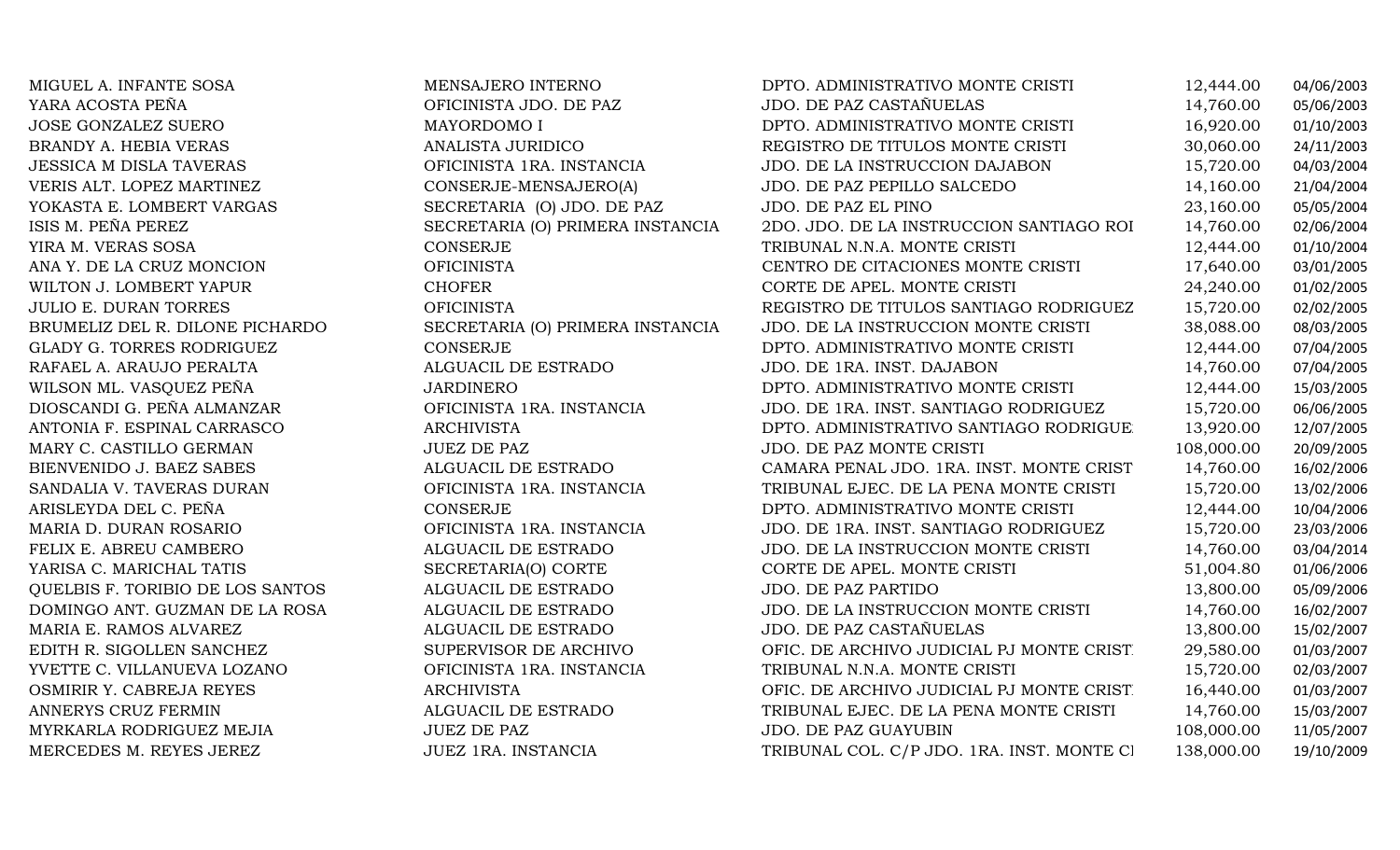| YUDELCA DEL C. REYES            | SECRETARIA (O) PRIMERA INSTANCIA | JDO. DE 1RA. INST. SANTIAGO RODRIGUEZ      | 38,088.00  | 01/10/2012 |
|---------------------------------|----------------------------------|--------------------------------------------|------------|------------|
| LAURA L. VALENZUELA GUZMAN      | OFICINISTA CORTE                 | CORTE DE APEL. MONTE CRISTI                | 17,640.00  | 01/12/2011 |
| SUSANA REINOSO ROCHE            | OFICINISTA J.O.                  | TRIBUNAL DE TIERRAS J.O. MONTE CRISTI      | 15,720.00  | 28/12/2009 |
| BETTY Y. NUÑEZ SANCHEZ          | OFICINISTA CORTE                 | CORTE DE APEL. MONTE CRISTI                | 17,640.00  | 01/03/2013 |
| VICTOR ML. GUZMAN BAEZ          | <b>VIGILANTE</b>                 | JDO. DE 1RA. INST. DAJABON                 | 12,444.00  | 19/09/2007 |
| MIDALMA E. DIAZ ANDUJAR         | SECRETARIA (O) JDO. DE PAZ       | JDO. DE PAZ LOMA DE CABRERA                | 23,160.00  | 06/11/2007 |
| MILADYS ALT. SANTANA PEREZ      | CONSERJE-MENSAJERO(A)            | JDO. DE PAZ EL PINO                        | 12,444.00  | 03/12/2007 |
| ISRAEL F. RODRIGUEZ PEREZ       | ALGUACIL DE ESTRADO              | JDO. DE LA INSTRUCCION DAJABON             | 14,760.00  | 04/04/2008 |
| YESSI FELIZ                     | ALGUACIL DE ESTRADO              | TRIBUNAL N.N.A. MONTE CRISTI               | 13,800.00  | 06/10/2008 |
| DAYANARA Y. PERALTA JAQUEZ      | JUEZ 1RA. INSTANCIA              | JDO. DE 1RA. INST. DAJABON                 | 108,000.00 | 19/01/2009 |
| YAJAIRA J. CAPELLAN CASTRO      | SECRETARIA (O) PRIMERA INSTANCIA | CAMARA CIVIL JDO. 1RA. INST. MONTE CRISTI  | 28,860.00  | 13/02/2009 |
| LESBIA M. PEREZ ABREU           | OFICINISTA 1RA. INSTANCIA        | TRIBUNAL COL. C/P JDO. 1RA. INST. MONTE CI | 15,720.00  | 28/05/2009 |
| MASSIEL DIAZ ESCOTTO            | SECRETARIA (O) JDO. DE PAZ       | JDO. DE PAZ CASTAÑUELAS                    | 23,160.00  | 01/07/2009 |
| IVELISSE DE LA C. BRITO ACEVEDO | OFICINISTA 1RA. INSTANCIA        | CAMARA PENAL JDO. 1RA. INST. MONTE CRIST   | 15,720.00  | 11/09/2009 |
| DIGNA E. HERNANDEZ RODRIGUEZ    | SECRETARIA (O) PRIMERA INSTANCIA | TRIBUNAL EJEC. DE LA PENA MONTE CRISTI     | 38,088.00  | 30/06/2010 |
| FELIX CONTRERAS BELTRE          | MENSAJERO EXTERNO                | DPTO. ADMINISTRATIVO MONTE CRISTI          | 16,440.00  | 30/11/2009 |
| MIGUELINA DEL C. DURAN REYES    | ALGUACIL DE ESTRADO              | JDO. DE PAZ MONCION                        | 13,800.00  | 15/12/2009 |
| PABLO R. SANTO TAVAREZ          | MENSAJERO INTERNO                | DPTO. ADMINISTRATIVO MONTE CRISTI          | 12,444.00  | 22/01/2010 |
| YOCASTA DEL M. SOLANO SABES     | <b>CONSERJE</b>                  | DPTO. ADMINISTRATIVO MONTE CRISTI          | 12,444.00  | 22/01/2010 |
| MIGUEL ANT. HURTADO GOMEZ       | ALGUACIL DE ESTRADO              | JDO. DE PAZ EL PINO                        | 13,800.00  | 26/01/2010 |
| EUGENIO R. RODRIGUEZ TORIBIO    | MENSAJERO INTERNO                | DPTO. ADMINISTRATIVO MONTE CRISTI          | 12,444.00  | 23/02/2010 |
| ANA R. TEJADA BONILLA           | SECRETARIA (O) PRIMERA INSTANCIA | TRIBUNAL COL. C/P JDO. 1RA. INST. DAJABON  | 38,088.00  | 23/02/2010 |
| LIGIA ALT. BATISTA SUSANA       | <b>JUEZ DE PAZ</b>               | JDO. DE PAZ VILLA VASQUEZ                  | 108,000.00 | 19/02/2018 |
| BISKMAR D. MARTINEZ PERALTA     | ALGUACIL DE ESTRADO              | CORTE DE APEL. MONTE CRISTI                | 14,760.00  | 19/03/2010 |
| ANABEL RODRIGUEZ PERALTA        | <b>JUEZ DE PAZ</b>               | JDO. DE PAZ LOS ALMACIGOS                  | 108,000.00 | 23/06/2010 |
| ANAYRA PIMENTEL ROSARIO         | SECRETARIA (O) JDO. DE PAZ       | JDO. DE PAZ LAS MATAS DE SANTA CRUZ        | 23,160.00  | 27/07/2010 |
| MARIA M. PEÑA RAMIREZ           | CONSERJE-MENSAJERO(A)            | JDO. DE PAZ LOMA DE CABRERA                | 12,444.00  | 09/08/2010 |
| <b>MARIA DURAN MORA</b>         | <b>OFICINISTA</b>                | REGISTRO DE TITULOS SANTIAGO RODRIGUEZ     | 15,720.00  | 22/11/2010 |
| EXPEDITO MARICHAL RIVAS         | ALGUACIL DE ESTRADO              | JDO. DE PAZ DAJABON                        | 13,800.00  | 27/12/2010 |
| ALBEN G. RIVERA DIAZ            | SUPERVISOR CENTRO DE CITACIONES  | CENTRO DE CITACIONES MONTE CRISTI          | 42,657.60  | 20/12/2010 |
| ROSI ENCARNACION                | CONSERJE-MENSAJERO(A)            | JDO. DE PAZ CASTAÑUELAS                    | 12,444.00  | 14/02/2011 |
| ROXANNA I. ANDELIZ ANDELIZ      | OFICINISTA 1RA. INSTANCIA        | JDO. DE LA INSTRUCCION SANTIAGO RODRIGU    | 13,362.00  | 26/06/2017 |
| JENNY A. MARTINEZ RIVERA        | <b>JUEZ DE PAZ</b>               | JDO. DE PAZ MONCION                        | 108,000.00 | 19/02/2018 |
| HANSEL M. PEÑA                  | <b>VIGILANTE</b>                 | DPTO. ADMINISTRATIVO MONTE CRISTI          | 12,444.00  | 26/05/2014 |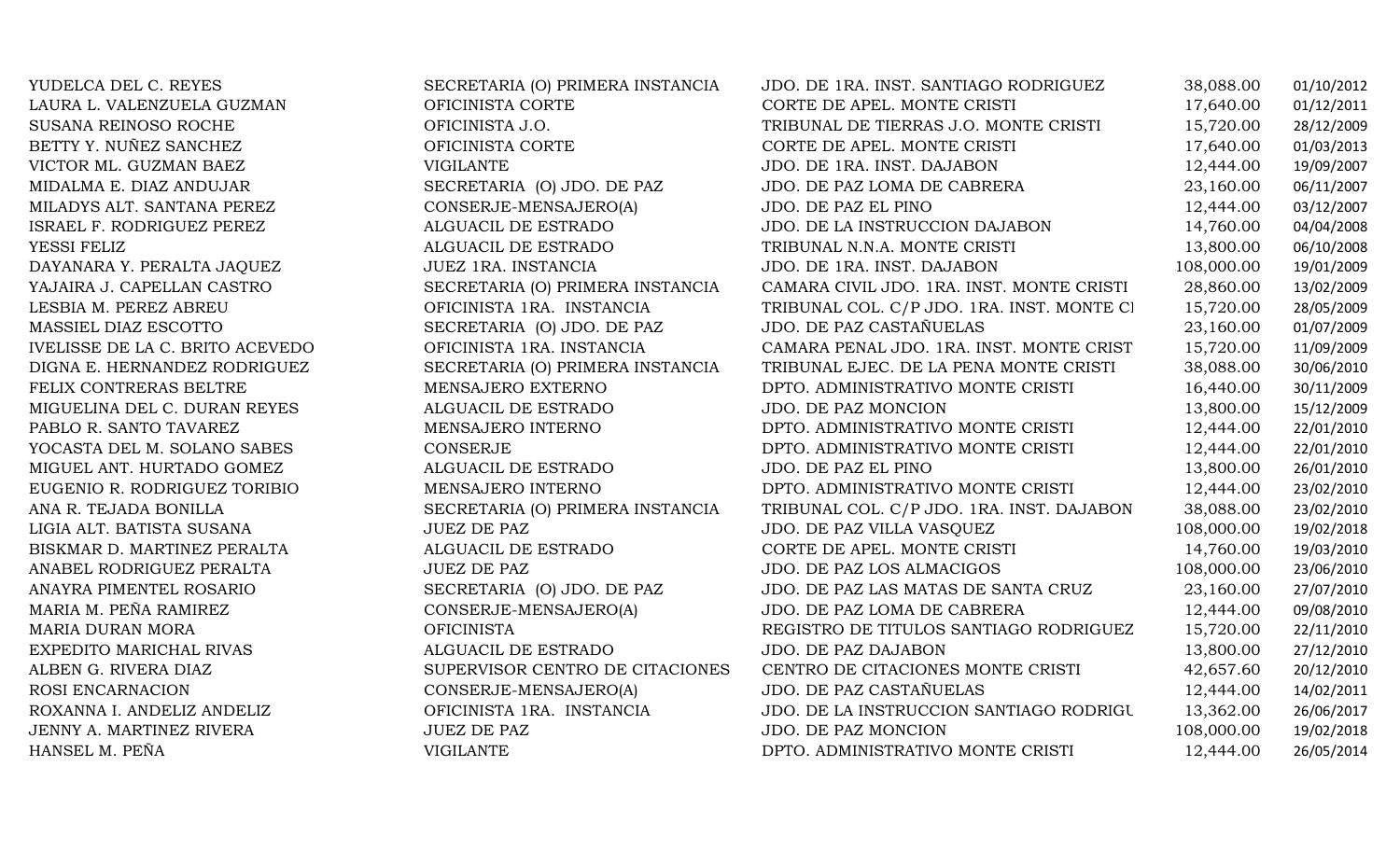| ISABEL E. ROSARIO DE LA ROSA       | OFICINISTA CORTE            | CORTE DE APEL. MONTE CRISTI                | 17,640.00 | 17/06/2013 |
|------------------------------------|-----------------------------|--------------------------------------------|-----------|------------|
| MONICA D. CLIME SOLIS              | <b>CONSERJE</b>             | DPTO. ADMINISTRATIVO MONTE CRISTI          | 12,444.00 | 03/09/2012 |
| KELVIN E. GOMEZ VILLANUEVA         | MAYORDOMO III               | DPTO. ADMINISTRATIVO MONTE CRISTI          | 13,800.00 | 03/09/2012 |
| MIRKA E. JIMENEZ RODRIGUEZ         | <b>ARCHIVISTA</b>           | ARCHIVO ACTIVO J.I. SANTIAGO RODRIGUEZ     | 24,240.00 | 01/04/2013 |
| ROSILYN ALT. ORTIZ RODRIGUEZ       | OFICINISTA 1RA. INSTANCIA   | CAMARA CIVIL JDO. 1RA. INST. MONTE CRISTI  | 15,720.00 | 27/11/2012 |
| NORIS M. CASTILLO ABREU            | OFICINISTA J.O.             | TRIBUNAL DE TIERRAS J.O. MONTE CRISTI      | 15,720.00 | 09/09/2013 |
| EVELIN MA. ROSARIO                 | CONSERJE                    | DPTO. ADMINISTRATIVO MONTE CRISTI          | 12,444.00 | 18/02/2013 |
| LUIS M. GOMEZ PERALTA              | MENSAJERO INTERNO           | DPTO. ADMINISTRATIVO SANTIAGO RODRIGUE     | 12,444.00 | 01/03/2013 |
| ANA W. LOPEZ VERAS                 | OFICINISTA 1RA. INSTANCIA   | JDO. DE LA INSTRUCCION MONTE CRISTI        | 15,720.00 | 03/10/2013 |
| JOSE R. ALMONTE BEJARAN            | OFICINISTA JDO. DE PAZ      | JDO. DE PAZ SANTIAGO RODRIGUEZ             | 14,760.00 | 02/05/2013 |
| INDIANA M. PEREZ PERALTA           | <b>ARCHIVISTA</b>           | DPTO. ADMINISTRATIVO SANTIAGO RODRIGUE     | 13,920.00 | 22/07/2013 |
| ERIDANIA ANT. REYES UCETA          | ABOGADO AYUDANTE 1RA. INST. | JDO. DE 1RA. INST. SANTIAGO RODRIGUEZ      | 36,000.00 | 08/01/2014 |
| ELVIS A. DE LA CRUZ CABREJA        | MENSAJERO INTERNO           | DPTO. ADMINISTRATIVO MONTE CRISTI          | 12,444.00 | 10/02/2014 |
| ELVA MA. GUZMAN ROJAS              | CONSERJE                    | DPTO. ADMINISTRATIVO MONTE CRISTI          | 12,444.00 | 23/04/2014 |
| <b>IVELISE ALT. LIBERATA REYES</b> | CONSERJE                    | DPTO. ADMINISTRATIVO SANTIAGO RODRIGUE     | 12,444.00 | 19/05/2014 |
| JOHAN ML DE LA CRUZ ABREU          | REVISOR R.T.                | REGISTRO DE TITULOS MONTE CRISTI           | 15,720.00 | 03/11/2014 |
| ERIKA M. ALMONTE GARCIA            | OFICINISTA J.O.             | TRIBUNAL DE TIERRAS J.O. SANTIAGO RODRIG   | 15,720.00 | 15/12/2014 |
| YOMARY RUMALDO ESPINAL             | ALGUACIL DE ESTRADO         | JDO. DE PAZ LOS ALMACIGOS                  | 13,800.00 | 06/04/2015 |
| CARMEN R. CASTILLO DE DURAN        | OFICINISTA 1RA. INSTANCIA   | JDO. DE LA INSTRUCCION MONTE CRISTI        | 15,720.00 | 04/04/2016 |
| MIGUELINA R. CABREJA SALCEDO       | OFICINISTA 1RA. INSTANCIA   | JDO. DE LA INSTRUCCION MONTE CRISTI        | 15,720.00 | 17/03/2016 |
| ANA A. CABREJA PEÑA                | OFICINISTA 1RA. INSTANCIA   | CAMARA CIVIL JDO. 1RA. INST. MONTE CRISTI  | 15,720.00 | 18/04/2016 |
| GENESIS M. MARICHAL SANZ           | ALGUACIL DE ESTRADO         | JDO. DE PAZ MONTE CRISTI                   | 13,800.00 | 19/01/2017 |
| MINDRYS L. NUÑEZ                   | OFICINISTA JDO. DE PAZ      | JDO. DE PAZ DAJABON                        | 12,444.00 | 14/06/2016 |
| MARIA S. RODRIGUEZ DE LA ROSA      | OFICINISTA JDO. DE PAZ      | JDO. DE PAZ LOS ALMACIGOS                  | 14,760.00 | 11/07/2016 |
| CAROLINA E. ALMONTE VARGAS         | SECRETARIA (O) JDO. DE PAZ  | JDO. DE PAZ DAJABON                        | 23,160.00 | 22/08/2016 |
| MARIA B. MONCION ARAHUJO           | ALGUACIL DE ESTRADO         | JDO. DE PAZ LAS MATAS DE SANTA CRUZ        | 13,800.00 | 01/11/2016 |
| QUISI M. MEDINA BATISTA            | OFICINISTA 1RA. INSTANCIA   | TRIBUNAL COL. C/P JDO. 1RA. INST. MONTE CI | 15,720.00 | 23/01/2017 |
| ELIANA TAVERAS DE LOS SANTOS       | OFICINISTA 1RA. INSTANCIA   | TRIBUNAL COL. C/P JDO. 1RA. INST. MONTE CI | 15,720.00 | 13/02/2017 |
| LIDIA SOLIS POPA                   | CONSERJE-MENSAJERO(A)       | JDO. DE PAZ RESTAURACION                   | 12,444.00 | 07/02/2017 |
| RADVI DE JS. JIMENEZ TORIBIO       | OFICINISTA 1RA. INSTANCIA   | JDO. DE LA INSTRUCCION MONTE CRISTI        | 15,720.00 | 06/02/2017 |
| RAMON E. VILLANUEVA PEÑA           | OFICINISTA 1RA. INSTANCIA   | JDO. DE 1RA. INST. DAJABON                 | 15,720.00 | 06/02/2017 |
| HUALKA E. RAMOS JIMÉNEZ            | MENSAJERO INTERNO           | JDO. DE 1RA. INST. DAJABON                 | 12,444.00 | 15/03/2017 |
| ERIDANIA ALT. MOSQUEA UREÑA        | CONSERJE                    | DPTO. ADMINISTRATIVO SANTIAGO RODRIGUE     | 12,444.00 | 01/02/2018 |
| GENDRY M. DE LEON GONELL           | <b>VIGILANTE</b>            | DPTO. ADMINISTRATIVO SANTIAGO RODRIGUE     | 12,444.00 | 17/05/2017 |
|                                    |                             |                                            |           |            |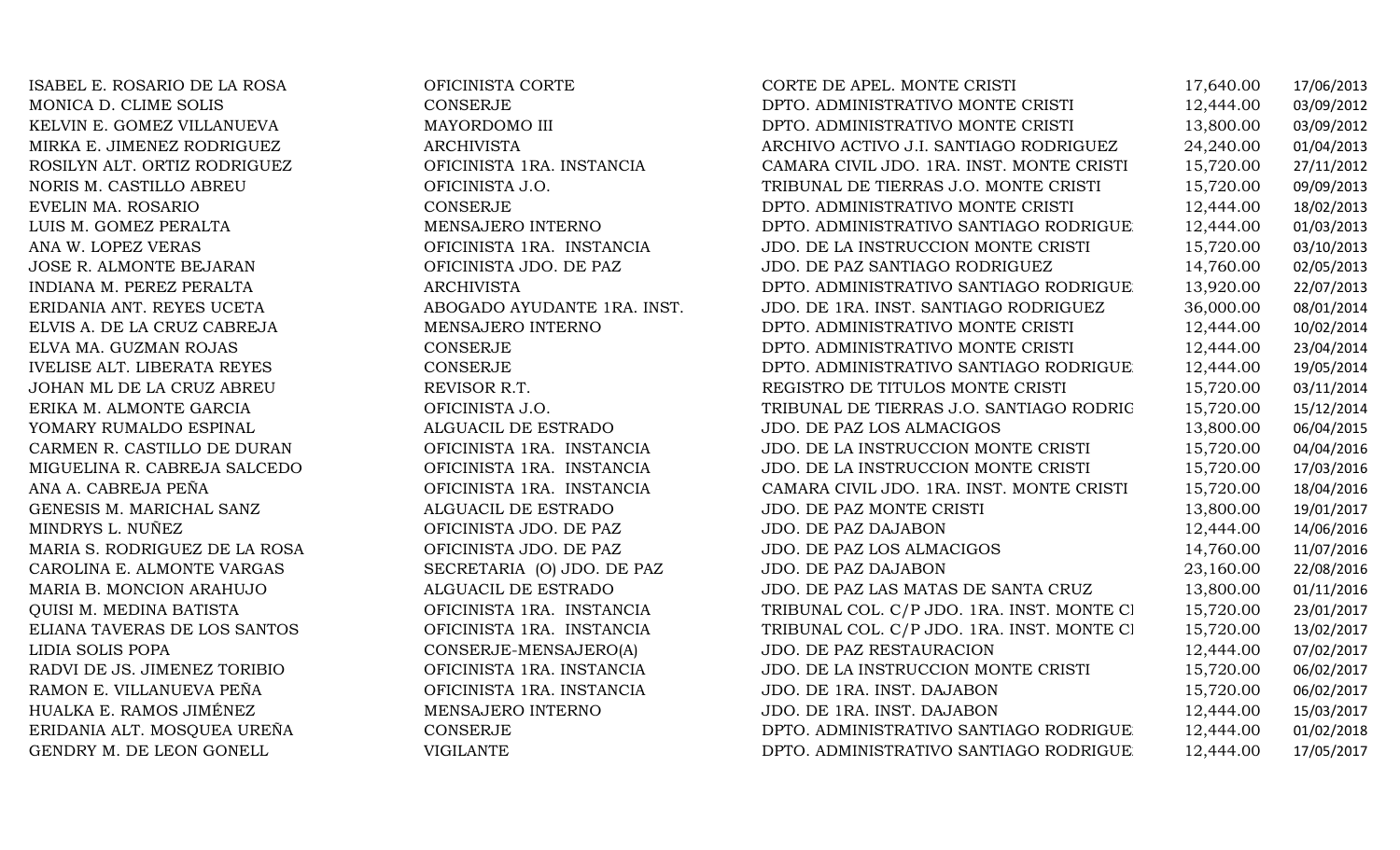| MAXIMO A. ALMONTE HENRIQUEZ    | OFICINISTA 1RA. INSTANCIA        | JDO. DE LA INSTRUCCION SANTIAGO RODRIGU     | 13,362.00  | 15/03/2018 |
|--------------------------------|----------------------------------|---------------------------------------------|------------|------------|
| MARINA CONTRERAS MORALES       | OFICINISTA 1RA. INSTANCIA        | JDO. DE LA INSTRUCCION DAJABON              | 15,720.00  | 11/12/2017 |
| EMMANUEL ESPINAL PERALTA       | OFICINISTA JDO. DE PAZ           | JDO. DE PAZ EL PINO                         | 14,760.00  | 21/06/2017 |
| EVELIN Y GONZALEZ SUSAÑA       | SECRETARIA (O) PRIMERA INSTANCIA | 2DO. JDO. DE LA INSTRUCCION DAJABON         | 15,720.00  | 03/07/2017 |
| KARINA MDES. PERALTA PERALTA   | CONSERJE-MENSAJERO(A)            | JDO. DE PAZ MONCION                         | 12,444.00  | 20/07/2017 |
| JUAN L. RODRIGUEZ PIMENTEL     | ALGUACIL DE ESTRADO              | JDO. DE LA INSTRUCCION SANTIAGO RODRIGU     | 12,546.00  | 24/07/2017 |
| CLARITZA J. RODRIGUEZ GOMEZ    | OFICINISTA 1RA. INSTANCIA        | JDO. DE LA INSTRUCCION SANTIAGO RODRIGU     | 15,720.00  | 24/07/2017 |
| ANYELO R. JIMENEZ ACOSTA       | ALGUACIL DE ESTRADO              | TRIBUNAL COL. C/P JDO. 1RA. INST. DAJABON   | 14,760.00  | 27/11/2017 |
| ILKA MA. MENDEZ SOSA           | <b>JUEZ DE PAZ</b>               | JDO. DE PAZ LAS MATAS DE SANTA CRUZ         | 108,000.00 | 19/02/2018 |
| ELIZABETH CEPEDA MUÑOZ         | <b>JUEZ DE PAZ</b>               | JDO. DE PAZ PARTIDO                         | 108,000.00 | 19/02/2018 |
| ROELVI S. SEGURA SANTANA       | ALGUACIL DE ESTRADO              | JDO. DE LA INSTRUCCION SANTIAGO RODRIGU     | 12,546.00  | 05/03/2018 |
| <b>JOSMAIRY E. ABREU MARTE</b> | OFICINISTA 1RA. INSTANCIA        | TRIBUNAL COL. C/P JDO. 1RA. INST. DAJABON   | 15,720.00  | 30/10/2017 |
| ELAYNE N. CARRASCO DEVERS      | OFICINISTA 1RA. INSTANCIA        | JDO. DE 1RA. INST. DAJABON                  | 15,720.00  | 24/10/2017 |
| DELBY A. BELLIARD VARGAS       | ALGUACIL DE ESTRADO              | CENTRO DE CITACIONES MONTE CRISTI           | 14,760.00  | 21/11/2017 |
| JOSE M. DIAZ                   | <b>VIGILANTE</b>                 | JDO. DE LA INSTRUCCION DAJABON              | 10,577.40  | 15/01/2018 |
| ARMIDIS ANT. CABA JEREZ        | OFICINISTA 1RA. INSTANCIA        | CAMARA CIVIL JDO. 1RA. INST. MONTE CRISTI   | 15,720.00  | 09/10/2017 |
| ARIELA DE LOS A. CRUZ RAMIREZ  | <b>JUEZ DE PAZ</b>               | JDO. DE PAZ JAMAO AL NORTE                  | 108,000.00 | 15/07/2009 |
| CRISTIANA M. RAMIREZ ABREU     | <b>OFICINISTA</b>                | UNIDAD SERV. A LA INSTRUCCION J.P. LA VEG.  | 24,050.00  | 01/05/1994 |
| AMAURIS ANT. PIMENTEL FABIAN   | JUEZ PRESIDENTE CORTE            | CAMARA PENAL CORTE APEL. LA VEGA            | 218,640.00 | 12/06/1998 |
| MANUEL R. GONZALEZ ESPINAL     | JUEZ EJEC. DE LA PENA            | TRIBUNAL EJEC. DE LA PENA LA VEGA           | 138,000.00 | 12/06/1992 |
| LOURDES B. DIAZ                | OFICINISTA JDO. DE PAZ           | JDO. DE PAZ JIMA ABAJO                      | 14,760.00  | 01/07/1993 |
| SANTOS M. PICHARDO TAVERAS     | ALGUACIL DE ESTRADO              | UNIDAD CITAC. NOTIF. Y COM. J.P. LA VEGA    | 14,760.00  | 01/03/1999 |
| ARELIS S. RICOURT GOMEZ        | <b>JUEZ PRESIDENTE CORTE</b>     | CAMARA CIVIL CORTE APEL. LA VEGA            | 218,640.00 | 13/11/1991 |
| NIEVES L. SOTO DE LEON         | <b>JUEZ 1ER. SUSTITUTO CORTE</b> | CAMARA CIVIL CORTE APEL. LA VEGA            | 205,800.00 | 12/06/1998 |
| ELADIO ANT. PEREZ TAVERAS      | <b>JUEZ PRESIDENTE CORTE</b>     | CORTE DE TRABAJO LA VEGA                    | 218,640.00 | 12/06/1998 |
| CARLOS RODRIGUEZ RAMOS         | ALGUACIL DE ESTRADO              | 1RA. SALA CAMARA CIVIL JDO. 1RA. INST. LA V | 13,800.00  | 13/11/1978 |
| LUISA E. DE LA MOTA CONTIN     | OFICINISTA JDO. DE PAZ           | JDO. DE PAZ DE LA 1RA. CIRC. LA VEGA        | 14,760.00  | 01/12/1988 |
| EMILIA A. MARTE DE LOS SANTOS  | SECRETARIA (O) PRIMERA INSTANCIA | JDO. DE TRABAJO LA VEGA                     | 28,860.00  | 20/08/1987 |
| ALBERTO ANT. MORONTA GUZMAN    | <b>JUEZ CORTE</b>                | CORTE DE APEL. N.N.A. LA VEGA               | 186,000.00 | 15/10/1997 |
| MERCEDES M. ADAMES GARCIA      | SECRETARIA (O) JDO. DE PAZ       | JDO. DE PAZ DE LA 1RA. CIRC. LA VEGA        | 23,160.00  | 01/09/1997 |
| NANCY J. DURAN GALVEZ          | <b>OFICINISTA</b>                | UNIDAD SERV. A LA INSTRUCCION J.P. LA VEG.  | 24,050.00  | 28/06/1994 |
| NIEVE GOMEZ                    | CONSERJE                         | DPTO. ADMINISTRATIVO LA VEGA                | 12,444.00  | 01/01/1999 |
| <b>MARIO N. MARIOT TORRES</b>  | <b>JUEZ 1ER. SUSTITUTO CORTE</b> | CAMARA PENAL CORTE APEL. LA VEGA            | 205,800.00 | 21/08/1997 |
| ROSA H. DIAZ Y REYES           | CONSERJE                         | DPTO. ADMINISTRATIVO LA VEGA                | 12,444.00  | 01/10/1987 |
|                                |                                  |                                             |            |            |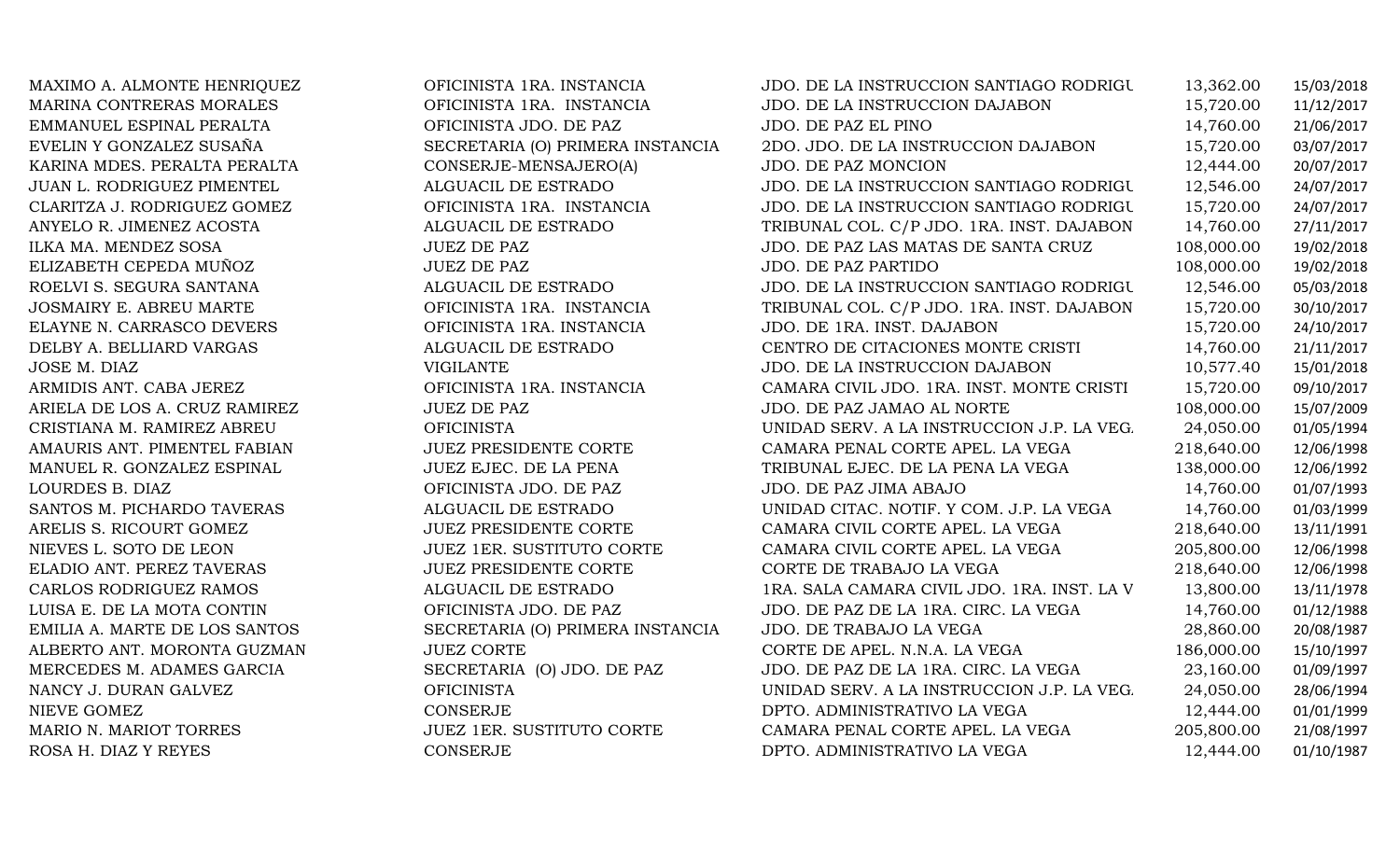| GUSTAVO J. ARIZA SALDIVAR       | ALGUACIL DE ESTRADO              | UNIDAD CITAC. NOTIF. Y COM. J.P. LA VEGA                                         | 14,760.00  | 01/04/1997 |
|---------------------------------|----------------------------------|----------------------------------------------------------------------------------|------------|------------|
| MARIA P. HERNANDEZ POLONIA      | <b>CONSERJE</b>                  | SALA PENAL TRIBUNAL N.N.A. LA VEGA                                               | 12,444.00  | 01/02/1999 |
| RAMON A. ROSARIO HERNANDEZ      | JUEZ 1RA. INSTANCIA              | CAMARA CIVIL JDO. 1RA. INST. MONSEÑOR NO                                         | 138,000.00 | 16/06/1998 |
| <b>JUAN B. ROSARIO ROSARIO</b>  | ALGUACIL DE ESTRADO              | CAMARA CIVIL JDO. 1RA. INST. MONSEÑOR NO                                         | 13,800.00  | 01/11/1994 |
| WINDY M. MEDINA MEDINA          | ALGUACIL DE ESTRADO              | 1RA. SALA JDO. DE PAZ ESP. TRANS. MONSEÑO                                        | 13,800.00  | 01/11/1994 |
| OSBALDO J. AQUINO MONCION       | <b>JUEZ 2DO. SUSTITUTO CORTE</b> | CAMARA PENAL CORTE APEL. LA VEGA                                                 | 199,464.00 | 09/04/1992 |
| MARIA E. LOPEZ CANELA           | CONSERJE-MENSAJERO(A)            | DPTO. ADMINISTRATIVO MONSEÑOR NOUEL                                              | 12,444.00  | 01/06/1998 |
| MIGUEL P. MINGUIJON ABREU       | JUEZ 1ER. SUSTITUTO CORTE        | CORTE DE TRABAJO LA VEGA                                                         | 205,800.00 | 26/11/1998 |
| ALICIA MARTINEZ GOMEZ           | SECRETARIA (O) PRIMERA INSTANCIA | JDO. DE TRABAJO MONSEÑOR NOUEL                                                   | 28,860.00  | 10/03/1993 |
| JULIO C. FLORENTINO RAMOS       | ALGUACIL DE ESTRADO              | JDO. DE TRABAJO MONSEÑOR NOUEL                                                   | 13,800.00  | 18/12/1989 |
| FRANCISCO H. GARCIA ESTEVEZ     | ALGUACIL DE ESTRADO              | UNIDAD CITAC. NOTIF. Y COM. J.P. ESPAILLAT                                       | 14,760.00  | 29/09/1986 |
| RIGOBERTO GARCIA BENCOSME       | PORTERO                          | DPTO. ADMINISTRATIVO ESPAILLAT                                                   | 12,444.00  | 13/02/1997 |
| OLGA M. GOMEZ ROJAS             | <b>OFICINISTA</b>                | UNIDAD SERV. MERO TRAMITE J.P. ESPAILLAT                                         | 16,440.00  | 01/01/1999 |
| NANCY M. HERNANDEZ HERNANDEZ    | SECRETARIA (O) PRIMERA INSTANCIA | CAMARA CIVIL JDO. 1RA. INST. ESPAILLAT                                           | 28,860.00  | 04/06/2012 |
| HENRY D. ALMANZAR CUEVAS        | <b>JUEZ CORTE</b>                | CAMARA CIVIL CORTE APEL. LA VEGA                                                 | 186,000.00 | 15/06/1998 |
| DULCE M. HICIANO CRUZ           | ABOGADO AYUDANTE 1RA. INST.      | CAMARA CIVIL JDO. 1RA. INST. ESPAILLAT                                           | 36,000.00  | 01/11/1994 |
| FELICIA A. RAMOS RIVERA         | SECRETARIA (O) PRIMERA INSTANCIA | JDO. DE TRABAJO ESPAILLAT                                                        | 28,860.00  | 16/11/1993 |
| ADOLFO Y. UREÑA SANCHEZ         | <b>JUEZ CORTE</b>                | CAMARA PENAL CORTE APEL. LA VEGA                                                 | 186,000.00 | 16/06/1998 |
| JUANA M. DELGADO CONCEPCION     |                                  | SECRETARIA (O) SERVICIO A LA INSTRUCC UNIDAD SERV. A LA INSTRUCCION J.P. LA VEG. | 51,004.80  | 10/08/1998 |
| CRISTIAN DE JS. PAULINO BALDERA | <b>JUEZ CORTE</b>                | CORTE DE TRABAJO LA VEGA                                                         | 186,000.00 | 12/06/1998 |
| KATTY R. HERNANDEZ DIAZ         |                                  | SECRETARIA (O) SERVICIO JDOS. 1RA. INSUNIDAD SERV. 1RA. INST. J.P. LA VEGA       | 51,004.80  | 01/04/1990 |
| MARIA G. FERNANDEZ HERNANDEZ    | <b>OFICINISTA</b>                | UNIDAD SERV. A LA INSTRUCCION J.P. LA VEG.                                       | 20,760.00  | 01/09/1997 |
| REYNALDO ANT. SORIANO CISNERO   | JUEZ DE LA INSTRUCCION           | JDO. DE LA INSTRUCCION MONSEÑOR NOUEL                                            | 138,000.00 | 16/06/1998 |
| MARIA R. ABREU                  | CONSERJE-MENSAJERO(A)            | DPTO. ADMINISTRATIVO MONSEÑOR NOUEL                                              | 12,444.00  | 01/02/1993 |
| OLGA L. CASTILLO UREÑA          | OFICINISTA ATENCION USUARIO      | UNIDAD ATENCION AL USUARIO J.P. ESPAILLA'                                        | 20,760.00  | 17/02/1997 |
| NARCISO DE JS. ACOSTA NUÑEZ     | JUEZ SUST. PTE. COLEGIADO        | TRIBUNAL COL. C/P JDO. 1RA. INST. SANCHEZ                                        | 138,000.00 | 16/06/1998 |
| JOSE A. PAULINO DURAN           | JUEZ 1RA. INSTANCIA              | SALA PENAL TRIBUNAL N.N.A. LA VEGA                                               | 138,000.00 | 12/06/1998 |
| LUCIA JAQUEZ REYES              | SECRETARIA (O) JDO. DE PAZ       | JDO. DE PAZ ASUNTOS MUNIC. LA VEGA                                               | 23,160.00  | 01/09/1995 |
| RUBEN D. CRUZ MATEO             | ALGUACIL DE ESTRADO              | JDO. DE PAZ ASUNTOS MUNIC. LA VEGA                                               | 13,800.00  | 18/06/1997 |
| MILDRED I. HERNANDEZ GRULLON    | <b>JUEZ CORTE</b>                | CORTE DE TRABAJO LA VEGA                                                         | 186,000.00 | 12/06/1998 |
| JUANITA ROMERO FERNANDEZ        | CONSERJE-MENSAJERO(A)            | JDO. DE PAZ DE LA 2DA. CIRC. LA VEGA                                             | 12,444.00  | 01/12/1998 |
| AMELFI J. GRULLON BALCACER      | JUEZ 1RA. INSTANCIA              | SALA CIVIL TRIBUNAL N.N.A. LA VEGA                                               | 138,000.00 | 12/11/1992 |
| ERNESTO ANT. MATIAS ROSARIO     | ALGUACIL DE ESTRADO              | 1RA. SALA JDO. DE PAZ ESP. TRANS. LA VEGA                                        | 13,800.00  | 01/08/1995 |
| JOSE M. DE LA MOTA CONTIN       | JUEZ DE LA INSTRUCCION           | JDO. DE LA INSTRUCCION 2DA. CIRC. LA VEGA                                        | 138,000.00 | 10/06/1998 |
|                                 |                                  |                                                                                  |            |            |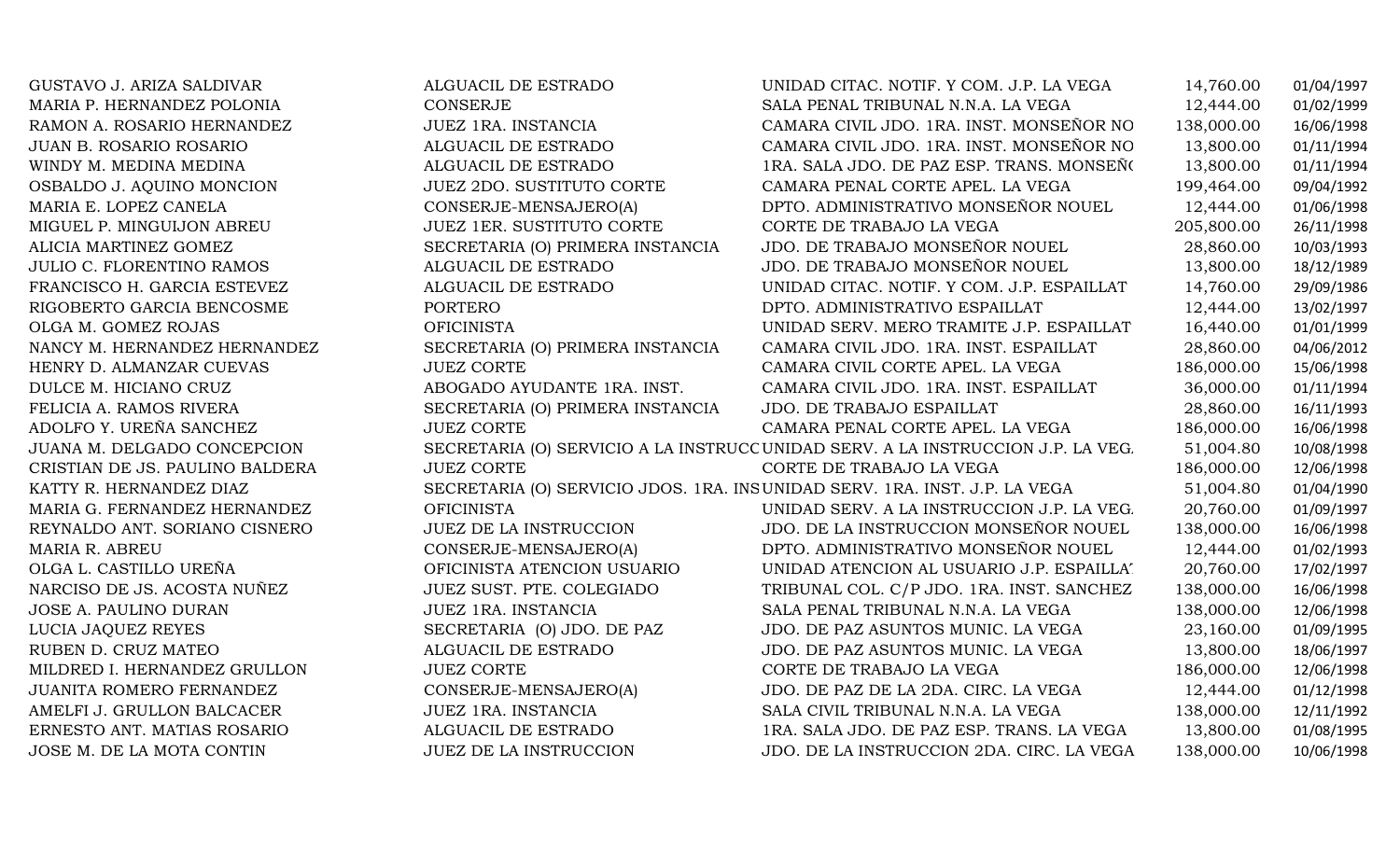| LUCRECIA RODRIGUEZ RAMIREZ    |                                  | JUEZ PRESIDENTE TRIBUNAL COLEGIADO TRIBUNAL COL. C/P JDO. 1RA. INST. LA VEGA | 138,000.00 | 12/06/1998 |
|-------------------------------|----------------------------------|------------------------------------------------------------------------------|------------|------------|
| ROSA M. ROSARIO MARTE         | SECRETARIA (O) JDO. DE PAZ       | 3RA. SALA JDO. DE PAZ ESP. TRANS. LA VEGA                                    | 23,160.00  | 01/08/1998 |
| ISIDRO R. VERAS ESPINAL       | ALGUACIL DE ESTRADO              | 3RA. SALA JDO. DE PAZ ESP. TRANS. LA VEGA                                    | 13,800.00  | 13/07/1998 |
| ERMINIO TOLARI GUTIERREZ      | ALGUACIL DE ESTRADO              | JDO. DE PAZ JARABACOA                                                        | 13,800.00  | 01/11/1993 |
| ARGELIA DE JS. GARCIA JIMENEZ | JUEZ 1RA. INSTANCIA              | 3RA. SALA CAMARA PENAL JDO. 1RA. INST. LA                                    | 138,000.00 | 25/05/1993 |
| LUIS A. DURAN DURAN           | ALGUACIL DE ESTRADO              | 1RA. SALA JDO. DE PAZ ESP. TRANS. JARABAC                                    | 13,800.00  | 01/07/1998 |
| MAURA ROBLES JIMENEZ          | SECRETARIA (O) JDO. DE PAZ       | 2DA. SALA JDO. DE PAZ ESP. TRANS. JARABAC                                    | 23,160.00  | 01/07/1998 |
| NELSON ANT. LANGUMAS GUZMAN   |                                  | JUEZ PRESIDENTE TRIBUNAL COLEGIADO TRIBUNAL COL. C/P JDO. 1RA. INST. MONSEÑO | 138,000.00 | 12/06/1998 |
| MATILDE JIMENEZ DE LEON       | ABOGADO AYUDANTE 1RA. INST.      | JDO. DE 1RA. INST. CONSTANZA                                                 | 38,088.00  | 07/01/1994 |
| ESTELA RODRIGUEZ VICTORIANO   | OFICINISTA 1RA. INSTANCIA        | JDO. DE 1RA. INST. CONSTANZA                                                 | 15,720.00  | 30/06/1995 |
| LUZ E. HERRERA MARIA          | JUEZ 1RA. INSTANCIA              | TRIBUNAL COL. C/P JDO. 1RA. INST. LA VEGA                                    | 138,000.00 | 12/06/1998 |
| LUIS A. FLORES                | ALGUACIL DE ESTRADO              | JDO. DE PAZ JIMA ABAJO                                                       | 13,800.00  | 15/11/1996 |
| AURELIA M. PLASENCIA SANTANA  | SECRETARIA (O) JDO. DE PAZ       | JDO. DE PAZ JIMA ABAJO                                                       | 23,160.00  | 30/08/1985 |
| AGUSTIN DE JS. MARTINEZ       | ALGUACIL DE ESTRADO              | JDO. DE PAZ MONSEÑOR NOUEL                                                   | 13,800.00  | 18/03/1988 |
| DINORAH ORTEGA ROSARIO        | OFICINISTA JDO. DE PAZ           | JDO. DE PAZ MONSEÑOR NOUEL                                                   | 14,760.00  | 19/12/1988 |
| MARIA ALT. TEJADA             | <b>JUEZ 1RA. INSTANCIA</b>       | CAMARA PENAL JDO. 1RA. INST. MONSEÑOR N                                      | 138,000.00 | 16/06/1998 |
| PORFIRIO A. PEÑA RIVAS        | ALGUACIL DE ESTRADO              | UNIDAD CITAC. NOTIF. Y COM. J.P. MONSEÑOR                                    | 14,760.00  | 01/03/1989 |
| PASCUALA J. PEÑA CASTILLO     | SECRETARIA (O) JDO. DE PAZ       | 1RA. SALA JDO. DE PAZ ESP. TRANS. MONSEÑO                                    | 23,160.00  | 19/11/1992 |
| BRIGIDA R. TEJADA PEÑA        | JUEZ 1RA. INSTANCIA              | TRIBUNAL N.N.A. MONSEÑOR NOUEL                                               | 138,000.00 | 09/04/1992 |
| JOSE A. VALERIO ORTEGA        | ALGUACIL DE ESTRADO              | 2DA. SALA JDO. DE PAZ ESP. TRANS. MONSEÑO                                    | 13,800.00  | 30/05/1989 |
| BERNARDO BAUTISTA LOPEZ       | ALGUACIL DE ESTRADO              | 3RA. SALA JDO. DE PAZ ESP. TRANS. MONSEÑO                                    | 13,800.00  | 01/10/1998 |
| SEVERIANO GONZALEZ PANIAGUA   | ALGUACIL DE ESTRADO              | JDO. DE PAZ PIEDRA BLANCA                                                    | 13,800.00  | 01/10/1995 |
| MARTHA CRUZ CASTILLO          | SECRETARIA (O) JDO. DE PAZ       | JDO. DE PAZ PIEDRA BLANCA                                                    | 23,160.00  | 01/07/1998 |
| PEDRO J. CORNELIO ESQUEA      | JUEZ SUST. PTE. COLEGIADO        | TRIBUNAL COL. C/P JDO. 1RA. INST. MONSEÑO                                    | 138,000.00 | 09/04/1992 |
| <b>JUAN B. GOMEZ MORA</b>     | CONSERJE-MENSAJERO(A)            | JDO. DE PAZ MAIMON                                                           | 12,444.00  | 01/08/1998 |
| MARIA V. POLANCO VASQUEZ      | SECRETARIA (O) JDO. DE PAZ       | JDO. DE PAZ MAIMON                                                           | 23,160.00  | 01/09/1998 |
| ADOLFO CEDEÑO RIJO            | <b>VIGILANTE</b>                 | JDO. DE PAZ MAIMON                                                           | 12,780.00  | 01/08/1998 |
| ROSA A. NUÑEZ ABAD            | SECRETARIA (O) JDO. DE PAZ       | JDO. DE PAZ ASUNTOS MUNIC. MONSEÑOR NC                                       | 23,160.00  | 01/02/1999 |
| DILENIA ALT. VARGAS           | CONSERJE-MENSAJERO(A)            | DPTO. ADMINISTRATIVO MONSEÑOR NOUEL                                          | 12,444.00  | 01/02/1999 |
| BELQUI J. GRULLON BAEZ        | JUEZ 1RA. INSTANCIA              | TRIBUNAL N.N.A. ESPAILLAT                                                    | 138,000.00 | 05/07/1994 |
| ONEIDA ANT. ROSARIO ROMERO    | SECRETARIA (O) JDO. DE PAZ       | JDO. DE PAZ CAYETANO GERMOSEN                                                | 23,160.00  | 16/11/1987 |
| MARIA E. ALMANZAR CASTILLO    | CONSERJE-MENSAJERO(A)            | DPTO. ADMINISTRATIVO ESPAILLAT                                               | 12,444.00  | 01/03/1998 |
| MARIA RODRIGUEZ SANTOS        | SECRETARIA (O) PRIMERA INSTANCIA | TRIBUNAL N.N.A. ESPAILLAT                                                    | 28,860.00  | 01/10/1987 |
| CARMEN CRUCETA ALMANZAR       | SECRETARIA (O) JDO. DE PAZ       | JDO. DE PAZ ESPAILLAT                                                        | 23,160.00  | 20/10/1986 |
|                               |                                  |                                                                              |            |            |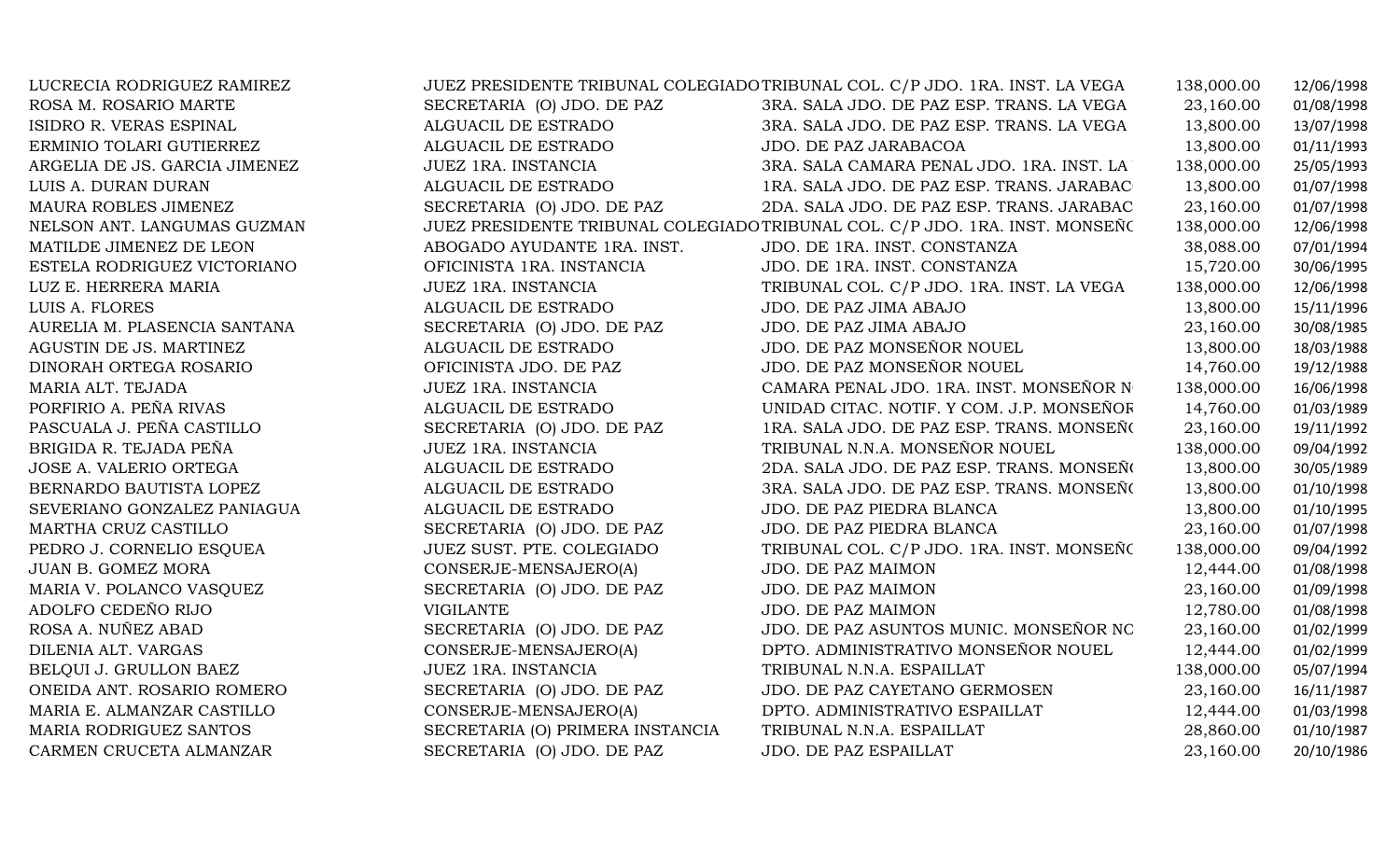| ANA ALT. CEBALLO TAVERAS             | SECRETARIA (O) JDO. DE PAZ       | 1RA. SALA JDO. DE PAZ ESP. TRANS. ESPAILLA                                     | 23,160.00  | 12/02/1998 |
|--------------------------------------|----------------------------------|--------------------------------------------------------------------------------|------------|------------|
| JUAN D. SANTOS LOPEZ                 | ALGUACIL DE ESTRADO              | CAMARA CIVIL JDO. 1RA. INST. ESPAILLAT                                         | 13,800.00  | 12/02/1998 |
| MANUEL DE JS. DE JESUS LIZARDO       | JUEZ T.T.J.O.                    | TRIBUNAL DE TIERRAS J.O. ESPAILLAT                                             | 138,000.00 | 05/07/1994 |
| VICTORIA SOTO SURIEL                 | SECRETARIA (O) JDO. DE PAZ       | 2DA. SALA JDO. DE PAZ ESP. TRANS. ESPAILLA                                     | 23,160.00  | 05/02/1998 |
| FELIX R. CRUZ DURAN                  | ALGUACIL DE ESTRADO              | 2DA. SALA JDO. DE PAZ ESP. TRANS. ESPAILLA                                     | 13,800.00  | 12/02/1998 |
| LUIS R. DILONE TEJADA                |                                  | JUEZ PRESIDENTE TRIBUNAL COLEGIADO TRIBUNAL COL. C/P JDO. 1RA. INST. ESPAILLA' | 138,000.00 | 05/07/1994 |
| RAMON S. ROSARIO TRUFFER             | JUEZ JDO. DE TRABAJO             | JDO. DE TRABAJO ESPAILLAT                                                      | 138,000.00 | 20/04/1992 |
| FRANCISCA ANT. JIMENEZ DOMINGUEZ     | SECRETARIA (O) JDO. DE PAZ       | JDO. DE PAZ JOSE CONTRERAS                                                     | 23,160.00  | 01/03/1993 |
| YNOCENCIO J. NAMIAS LORA             | JUEZ 1RA. INSTANCIA              | CAMARA CIVIL JDO. 1RA. INST. ESPAILLAT                                         | 138,000.00 | 15/06/1998 |
| RAFAELA ALT. HERNANDEZ DE LOS SANTOS | SECRETARIA (O) JDO. DE PAZ       | JDO. DE PAZ JAMAO AL NORTE                                                     | 23,160.00  | 03/02/1989 |
| FRANCISCO L. SANCHEZ PEREZ           | ALGUACIL DE ESTRADO              | JDO. DE PAZ SAN VICTOR                                                         | 13,800.00  | 24/08/1994 |
| CARMEN M. RODRIGUEZ JOAQUIN          | SECRETARIA (O) JDO. DE PAZ       | JDO. DE PAZ SAN VICTOR                                                         | 23,160.00  | 17/11/1992 |
| CANDIDA R. JIMENEZ GARCIA            | CONSERJE-MENSAJERO(A)            | JDO. DE PAZ SAN VICTOR                                                         | 12,444.00  | 02/01/1997 |
| JACQUELINE I. RAMOS UREÑA            | JUEZ 1RA. INSTANCIA              | CAMARA CIVIL JDO. 1RA. INST. SANCHEZ RAMI                                      | 138,000.00 | 16/06/1998 |
| MARIA G. CALDERON ABREU              | <b>JUEZ CORTE</b>                | CORTE DE APEL. N.N.A. LA VEGA                                                  | 186,000.00 | 13/11/1991 |
| OBED JIMENEZ OZORIO                  | ALGUACIL DE ESTRADO              | JDO. DE PAZ FANTINO                                                            | 13,800.00  | 16/01/1997 |
| ANA R. SURIEL ACOSTA                 | CONSERJE-MENSAJERO(A)            | JDO. DE PAZ FANTINO                                                            | 12,444.00  | 01/09/1993 |
| ANDRES PAULINO PUELLO                | ALGUACIL DE ESTRADO              | JDO. DE PAZ LAS CUEVAS                                                         | 13,800.00  | 01/08/1991 |
| RAMON E. PEÑA PEREZ                  |                                  | JUEZ PRESIDENTE TRIBUNAL COLEGIADO TRIBUNAL COL. C/P JDO. 1RA. INST. SANCHEZ   | 138,000.00 | 16/06/1998 |
| MANUEL DE JS. REYES CIRIACO          | SECRETARIA (O) JDO. DE PAZ       | JDO. DE PAZ CEVICOS                                                            | 23,160.00  | 05/12/1990 |
| PLINIO R. CANDELARIA RAMOS           | JUEZ T.T.J.O.                    | TRIBUNAL DE TIERRAS J.O. SANCHEZ RAMIREZ                                       | 138,000.00 | 09/04/1992 |
| ARACELIS ALT. FRANCISCO RAMIREZ      | ALGUACIL DE ESTRADO              | JDO. DE PAZ CEVICOS                                                            | 13,800.00  | 01/09/1993 |
| BOLIVAR REINOSO HINOJOSA             | JUEZ 1RA. INSTANCIA              | TRIBUNAL COL. C/P JDO. 1RA. INST. SANCHEZ                                      | 138,000.00 | 16/06/1998 |
| CARLOS M. SANCHEZ HEREDIA            | ALGUACIL DE ESTRADO              | JDO. DE PAZ LA MATA                                                            | 13,800.00  | 03/02/1999 |
| <b>JULIA E. RIVAS DE JESUS</b>       | CONSERJE-MENSAJERO(A)            | JDO. DE PAZ LAS CUEVAS                                                         | 12,444.00  | 01/08/1998 |
| FRANCIA RIVERA                       | CONSERJE                         | DPTO. ADMINISTRATIVO LA VEGA                                                   | 12,444.00  | 29/01/1987 |
| JOVAANE DEL C. SANTOS FRIAS          | SECRETARIA (O) PRIMERA INSTANCIA | 1RA. SALA TRIBUNAL DE TIERRAS J.O. LA VEG.                                     | 28,860.00  | 16/04/1980 |
| BARBARA M. BATISTA BATLLE            | <b>JUEZ CORTE</b>                | CAMARA CIVIL CORTE APEL. LA VEGA                                               | 186,000.00 | 19/07/1994 |
| RAMONA M. SOLIS                      | <b>CONSERJE</b>                  | REGISTRO DE TITULOS LA VEGA                                                    | 12,444.00  | 17/03/1987 |
| ANA M. RUIZ ALMONTE                  | ANALISTA JURIDICO                | REGISTRO DE TITULOS LA VEGA                                                    | 30,060.00  | 21/11/1997 |
| MARIA J. MARTINEZ SUAREZ             | AUX. DE RECEPCION Y ENTREGA      | REGISTRO DE TITULOS LA VEGA                                                    | 24,240.00  | 01/09/1991 |
| GLADYS ALT. CASTILLO LORA            | <b>EJECUTANTE</b>                | REGISTRO DE TITULOS LA VEGA                                                    | 14,760.00  | 17/02/1999 |
| VIANNY M. SILFA GENAO                | REGISTRADOR DE TITULOS           | REGISTRO DE TITULOS BONAO                                                      | 126,000.00 | 01/03/1993 |
| CARMEN T. MONTAS ABAD                | ANALISTA JURIDICO                | REGISTRO DE TITULOS BONAO                                                      | 30,060.00  | 01/12/1993 |
|                                      |                                  |                                                                                |            |            |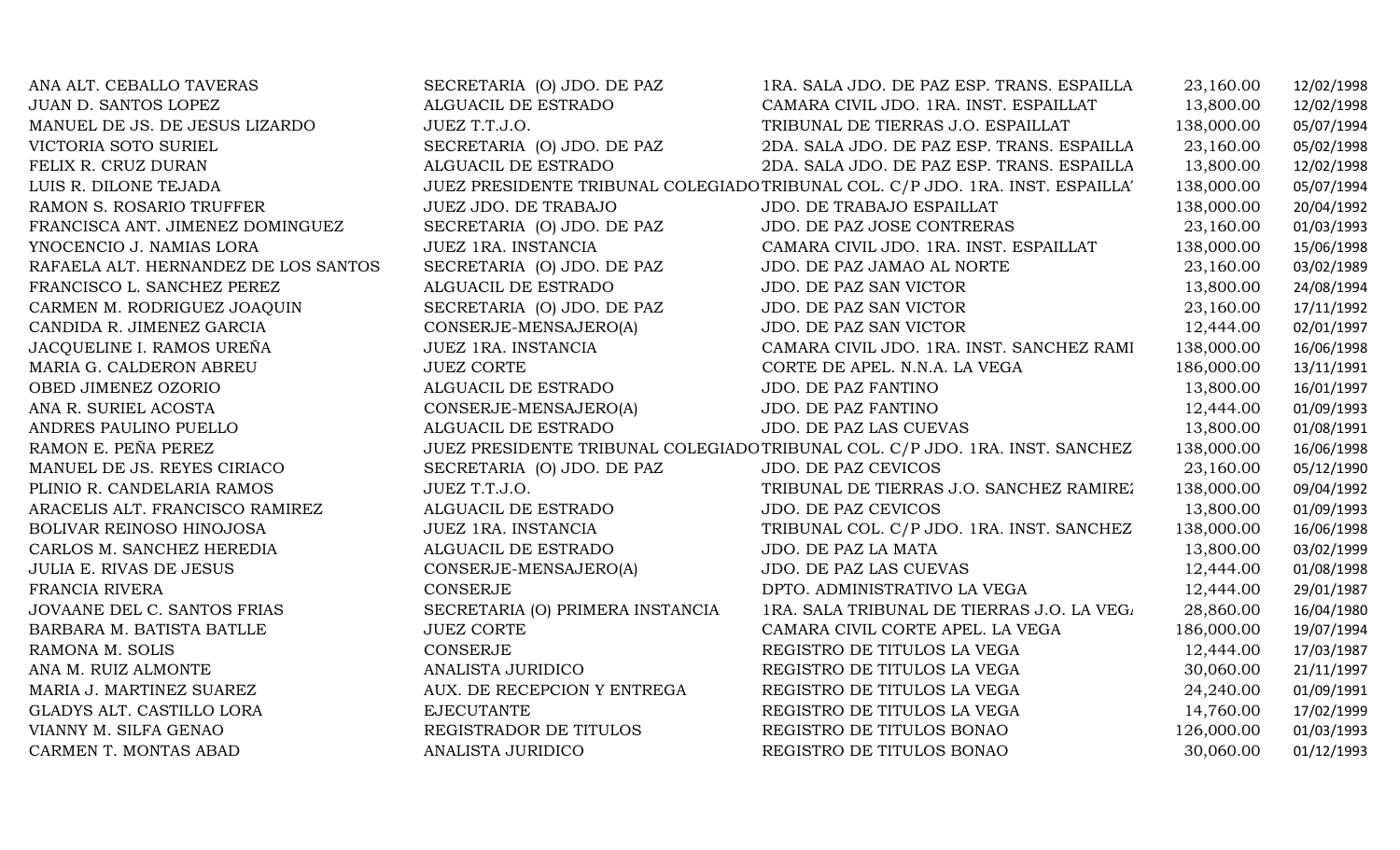| SARA ALT. CANO SANTOS           | <b>CONSERJE</b>                                                    | REGISTRO DE TITULOS BONAO                   | 12,444.00  | 01/09/1997 |
|---------------------------------|--------------------------------------------------------------------|---------------------------------------------|------------|------------|
| JUAN L. GUZMAN BENCOSME         | REGISTRADOR DE TITULOS                                             | REGISTRO DE TITULOS MOCA                    | 126,000.00 | 22/10/1998 |
| MARIA M. VARGAS GARCIA          | <b>CONSERJE</b>                                                    | DPTO. ADMINISTRATIVO ESPAILLAT              | 12,444.00  | 29/04/1996 |
| YOCELIA U. GRULLON VALDEZ       | ANALISTA JURIDICO                                                  | REGISTRO DE TITULOS MOCA                    | 30,060.00  | 15/05/1997 |
| GLORIA ALT. BENCOSME GOMEZ      | ANALISTA JURIDICO                                                  | REGISTRO DE TITULOS MOCA                    | 30,060.00  | 17/08/1993 |
| CARMEN D. TORRES SALCEDO        | <b>OFICINISTA</b>                                                  | REGISTRO DE TITULOS MOCA                    | 15,720.00  | 01/02/1999 |
| FLORALBA ALT. MEJIA SANTOS      | SECRETARIA (O) JDO. DE PAZ                                         | JDO. DE PAZ MONSEÑOR NOUEL                  | 23,160.00  | 01/04/1999 |
| FLORISELDA HERNANDEZ HERNANDEZ  | <b>OFICINISTA</b>                                                  | SOPORTE A JUECES J.P. ESPAILLAT             | 16,440.00  | 01/05/1999 |
| ANA G. ENCARNACION PICHARDO     | <b>OFICINISTA</b>                                                  | UNIDAD SERV. MERO TRAMITE J.P. ESPAILLAT    | 16,440.00  | 01/05/1999 |
| DILIA C. MARIOT TORRES          | SECRETARIA (O) PRIMERA INSTANCIA                                   | SALA PENAL TRIBUNAL N.N.A. LA VEGA          | 28,860.00  | 01/06/1999 |
| JAQUELINE DIAZ ACOSTA           | ABOGADO AYUDANTE                                                   | SOPORTE A JUECES J.P. LA VEGA               | 48,894.00  | 01/06/1999 |
| ROSA E. MOLINA ABREU            | JUEZ SUST. PTE. COLEGIADO                                          | TRIBUNAL COL. C/P JDO. 1RA. INST. ESPAILLA' | 138,000.00 | 12/05/1999 |
| MERY CANELA                     | CONSERJE                                                           | DPTO. ADMINISTRATIVO MONSEÑOR NOUEL         | 12,444.00  | 07/05/1999 |
| ODRI ALT. REYES NUÑEZ           | JUEZ JDO. DE TRABAJO                                               | JDO. DE TRABAJO LA VEGA                     | 138,000.00 | 21/05/1999 |
| KEYLA E. ACOSTA MENA            | JUEZ JDO. DE TRABAJO                                               | JDO. DE TRABAJO SANCHEZ RAMIREZ             | 138,000.00 | 21/05/1999 |
| RAMONA GUTIERREZ BATISTA        | JUEZ JDO. DE TRABAJO                                               | JDO. DE TRABAJO MONSEÑOR NOUEL              | 138,000.00 | 21/05/1999 |
| JUAN F. SURIEL HILARIO          | JUEZ 2DO. SUSTITUTO CORTE                                          | CAMARA CIVIL CORTE APEL. LA VEGA            | 199,464.00 | 21/05/1999 |
| INDIRA FERNANDEZ MARCANO        | <b>JUEZ CORTE</b>                                                  | CAMARA PENAL CORTE APEL. LA VEGA            | 199,464.00 | 21/05/1999 |
| MARIA ALT. RAMOS DE LA CRUZ     | JUEZ 2DO. SUSTITUTO CORTE                                          | CORTE DE TRABAJO LA VEGA                    | 199,464.00 | 21/05/1999 |
| CELESTE A. OVALLES LASUCEY      | OFICINISTA JDO. DE PAZ                                             | JDO. DE PAZ ESPAILLAT                       | 14,760.00  | 07/05/1999 |
| LISBETH M. REYNOSO RAMIREZ      | <b>CONSERJE</b>                                                    | DPTO. ADMINISTRATIVO SANCHEZ RAMIREZ        | 12,444.00  | 14/06/1999 |
| HAYDEE M. JEREZ MENA            | SECRETARIA (O) PRIMERA INSTANCIA                                   | JDO. DE TRABAJO SANCHEZ RAMIREZ             | 28,860.00  | 14/06/1999 |
| MARIA F. NUÑEZ VALERIO          | ABOGADO AYUDANTE CORTE                                             | CAMARA CIVIL CORTE APEL. LA VEGA            | 48,894.00  | 14/06/1999 |
| MARINO A. CORNELIO DE LA ROSA   | ALGUACIL DE ESTRADO                                                | JDO. DE TRABAJO LA VEGA                     | 13,800.00  | 14/06/1999 |
| MARICELA BUENO ORTIZ            | OFICINISTA 1RA. INSTANCIA                                          | 1RA. SALA CAMARA CIVIL JDO. 1RA. INST. LA V | 15,720.00  | 01/07/1999 |
| AVELINO ANT. RODRIGUEZ          | ALGUACIL DE ESTRADO                                                | SALA PENAL TRIBUNAL N.N.A. LA VEGA          | 13,800.00  | 01/08/1999 |
| LAUDISEO E. LOPEZ SANCHEZ       | ALGUACIL DE ESTRADO                                                | JDO. DE TRABAJO SANCHEZ RAMIREZ             | 13,800.00  | 14/07/1999 |
| JUAN B. MARTINEZ DE LA CRUZ     | ALGUACIL DE ESTRADO                                                | CORTE DE TRABAJO LA VEGA                    | 13,800.00  | 02/08/1999 |
| CARLOS ANT. W. ALVAREZ GONZALEZ | ENCARGADO(A) OFICINA ADMINISTRATIVA DPTO. ADMINISTRATIVO ESPAILLAT |                                             | 67,405.20  | 13/09/1999 |
| CIRILA ANAZAGATIS               | CONSERJE-MENSAJERO(A)                                              | JDO. DE PAZ CONSTANZA                       | 12,444.00  | 13/09/1999 |
| <b>BLASINA FABIAN CASTRO</b>    | MENSAJERO INTERNO                                                  | DPTO. ADMINISTRATIVO SANCHEZ RAMIREZ        | 12,444.00  | 01/10/1999 |
| BERNABEL MORICETE FABIAN        | <b>JUEZ PRESIDENTE CORTE</b>                                       | CORTE DE APEL. N.N.A. LA VEGA               | 218,640.00 | 01/10/1999 |
| MARIA U. ESPINAL HERNANDEZ      | <b>JUEZ CORTE</b>                                                  | CORTE DE APEL. N.N.A. LA VEGA               | 186,000.00 | 01/10/1999 |
| MARIA L. GOMEZ TAPIA            | <b>JUEZ CORTE</b>                                                  | TRIBUNAL EJEC. SANCION ADOLES. LA VEGA      | 186,000.00 | 01/10/1999 |
|                                 |                                                                    |                                             |            |            |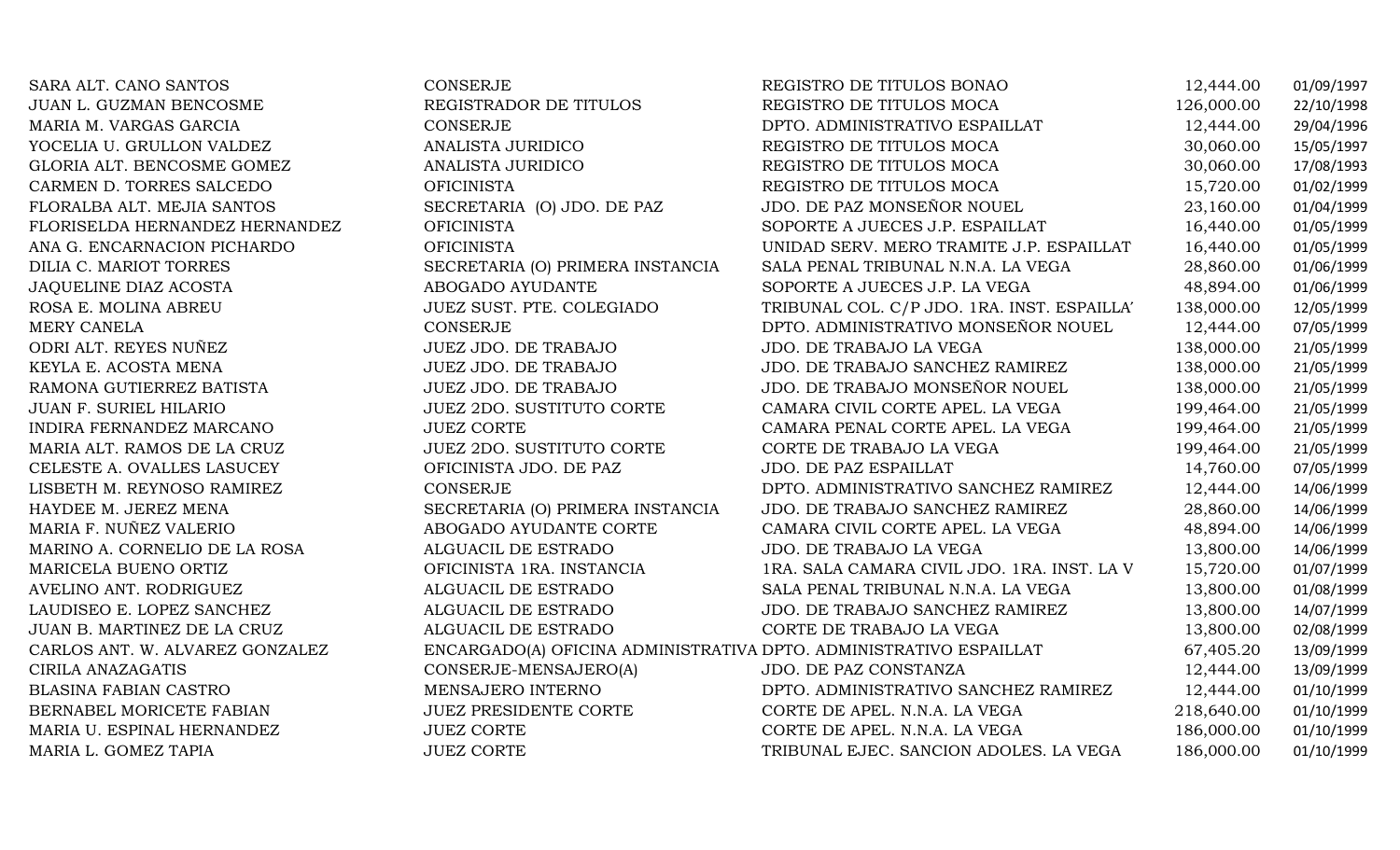JOSE A. ROSARIO ORTIZ ALGUACIL DE ESTRADOMARISOL SURIELRAMON A. HERNANDEZ HERNANDEZ ALGUACIL DE ESTRADOJOSE R. BATISTA ACOSTA ALGUACIL DE ESTRADO

JOSEFINA A. HERNANDEZ ABREU SECRETARIA(O) CORTE CORTE DE APEL. N.N.A. LA VEGA 34,560.00 15/10/1999<br>LUZ M. FERNANDEZ GUTIERREZ CONSERJE CONSERIE CORTE DE APEL. N.N.A. LA VEGA 12,444.00 22/11/1999 LUZ M. FERNANDEZ GUTIERREZ CONSERJE CORTE DE APEL. N.N.A. LA VEGA 12,444.00 22/11/1999 MARTHA Y. AMARO ROJAS CONSERJE-MENSAJERO(A) JDO. DE PAZ GASPAR HERNANDEZ 12,444.00 01/02/2000 2DA. SALA JDO. DE PAZ ESP. TRANS. JARABAC 13,800.00 01/02/1999<br>OFIC. DE ARCHIVO JUDICIAL PJ LA VEGA 16.440.00 20/03/2000 MANUEL M. CRUZ BATISTA ARCHIVISTA OFIC. DE ARCHIVO JUDICIAL PJ LA VEGA 16,440.00 20/03/2000 PEDRO ML. SANTOS POLONIA ALGUACIL DE ESTRADO CORTE DE APEL. N.N.A. LA VEGA 13,800.00 21/03/2000 FRANCISCO ANT. GALVEZ GUZMAN ALGUACIL DE ESTRADO CAMARA CIVIL CORTE APEL. LA VEGA 13,800.00 30/07/2003 MARIA DEL C. SANCHEZ SANCHEZ OFICINISTA 1RA. INSTANCIA 1RA. SALA CAMARA CIVIL JDO. 1RA. INST. LA VEGA 15,720.00 26/06/2000 KARINA DEL C. REGALADO MENDEZ ABOGADO AYUDANTE 1RA. INST. TRIBUNAL DE TIERRAS J.O. ESPAILLAT 36,000.00 03/07/2000 KILMA N. RODRIGUEZ HENRIQUEZ SECRETARIA (O) PRIMERA INSTANCIA CAMARA CIVIL JDO. 1RA. INST. MONSEÑOR NO 28,860.00 24/06/2000<br>LUZ DEL C. ESTEVEZ GARCIA OFICINISTA UNIDAD CITAC. NOTIF. Y COM. J.P. SANCHEZ R 16,440.00 10/10/20 LUZ DEL C. ESTEVEZ GARCIA OFICINISTA UNIDAD CITAC. NOTIF. Y COM. J.P. SANCHEZ RAMIREZ16,440.00 10/10/2000 MILAGROS C. CLAUDIO OSORIA OFICINISTA J.O. 2DA. SALA TRIBUNAL DE TIERRAS J.O. LA VEGA 15,720.00 23/11/2000 MERCEDES ANT. P. SUERO GARCIA ABOGADO AYUDANTE 1RA. INST. 1RA. SALA CAMARA CIVIL JDO. 1RA. INST. LA VEGA 36,000.00 02/01/2001 DISNARDA ALT. FERMIN RODRIGUEZ CONSERJE DPTO. ADMINISTRATIVO ESPAILLAT 12,444.00 02/01/2001 SARA M. MORILLO HERNANDEZ SECRETARIA(O) CORTE TRIBUNAL EJEC. SANCION ADOLES. LA VEGA 34,560.00 15/01/2001<br>JUAN DE LA C. PAULINO YNOA JUEZ 1RA. INSTANCIA JUDO. DE 1RA. INST. CONSTANZA 138,000.00 01/02/2001 JUAN DE LA C. PAULINO YNOA JUEZ 1RA. INSTANCIA JDO. DE 1RA. INST. CONSTANZA 138,000.00 01/02/2001 BELKIS N. CAMARENA DE LEON SECRETARIA (O) JDO. DE PAZ 3RA. SALA JDO. DE PAZ ESP. TRANS. MONSEÑOR NOUEL 23,160.00 05/02/2001 DAYRA F. MIESES MARTINEZ REFERENCISTA UNIDAD DE CONSULTA J.I. LA VEGA 24,240.00 01/03/2001 DENNI J. CORCINO SANCHEZ SUPERVISOR DE AUDIENCIAS UNIDAD DE AUDIENCIAS J.P. LA VEGA 51,004.80 12/03/2001 JUAN ALB. PORTORREAL CONSERJE-MENSAJERO(A) DPTO. ADMINISTRATIVO MONSEÑOR NOUEL 12,444.00 02/04/2001 VALENTIN ANT. GRULLON CABA MENSAJERO INTERNO DPTO. ADMINISTRATIVO ESPAILLAT 12,444.00 01/05/2001 ROSA E. CAPELLAN REYES CONSERJE DPTO. ADMINISTRATIVO ESPAILLAT 12,444.00 02/05/2001 CARMEN M. THEVENIN UREÑA SECRETARIA(O) CORTE CORTE DE TRABAJO LA VEGA 34,560.00 07/11/2006 ANDRES GONZALEZ ABAD ARCHIVISTA OFIC. DE ARCHIVO JUDICIAL PJ MONSEÑOR NUNCLAL 16,440.00 14/05/2001<br>BIBIANA LORA TAVAREZ CONSERJE DPTO. ADMINISTRATIVO LA VEGA BIBIANA LORA TAVAREZ CONSERJE CONSERJE DPTO. ADMINISTRATIVO LA VEGA 12,444.00 01/06/2001<br>ROSABEL DEL M. RUIZ CONDE SECRETARIA (O) JDO. DE PAZ 3RA. SALA JDO. DE PAZ ESP. TRANS. ESPAILLA 23,160.00 01/06/2001 3RA. SALA JDO. DE PAZ ESP. TRANS. ESPAILLA  $23,160.00$  01/06/2001<br>TRIBUNAL N.N.A. SANCHEZ RAMIREZ 28,860.00 29/06/2001 SECRETARIA (O) PRIMERA INSTANCIA TRIBUNAL N.N.A. SANCHEZ RAMIREZ 28,860.00 29/06/2001 MARIA ALT. HERNANDEZ PEREZ OFICINISTA 1RA. INSTANCIA TRIBUNAL N.N.A. ESPAILLAT 15,720.00 25/06/2001 ODILCARINA FERNANDEZ BENCOSME OFICINISTA 1RA. INSTANCIA TRIBUNAL N.N.A. ESPAILLAT 15,720.00 25/06/2001 ANA R. BALDERA FELIX ANALISTA JURIDICO REGISTRO DE TITULOS LA VEGA 20,760.00 02/04/2007 CAMARA CIVIL JDO. 1RA. INST. SANCHEZ RAMI 13,800.00 04/06/2001<br>3RA. SALA JDO. DE PAZ ESP. TRANS. ESPAILLA 13.800.00 02/07/2001 3RA. SALA JDO. DE PAZ ESP. TRANS. ESPAILLA  $13,800.00$  02/07/2001<br>TRIBUNAL N.N.A. ESPAILLAT  $12,444.00$  12/07/2001 CECILIO ROSARIO HERRERA MENSAJERO INTERNO TRIBUNAL N.N.A. ESPAILLAT 12,444.00 12/07/2001 VENTURA ABAD PANIAGUA SECRETARIA (O) JDO. DE PAZ 2DA. SALA JDO. DE PAZ ESP. TRANS. MONSEÑ (23,160.00 16/07/2001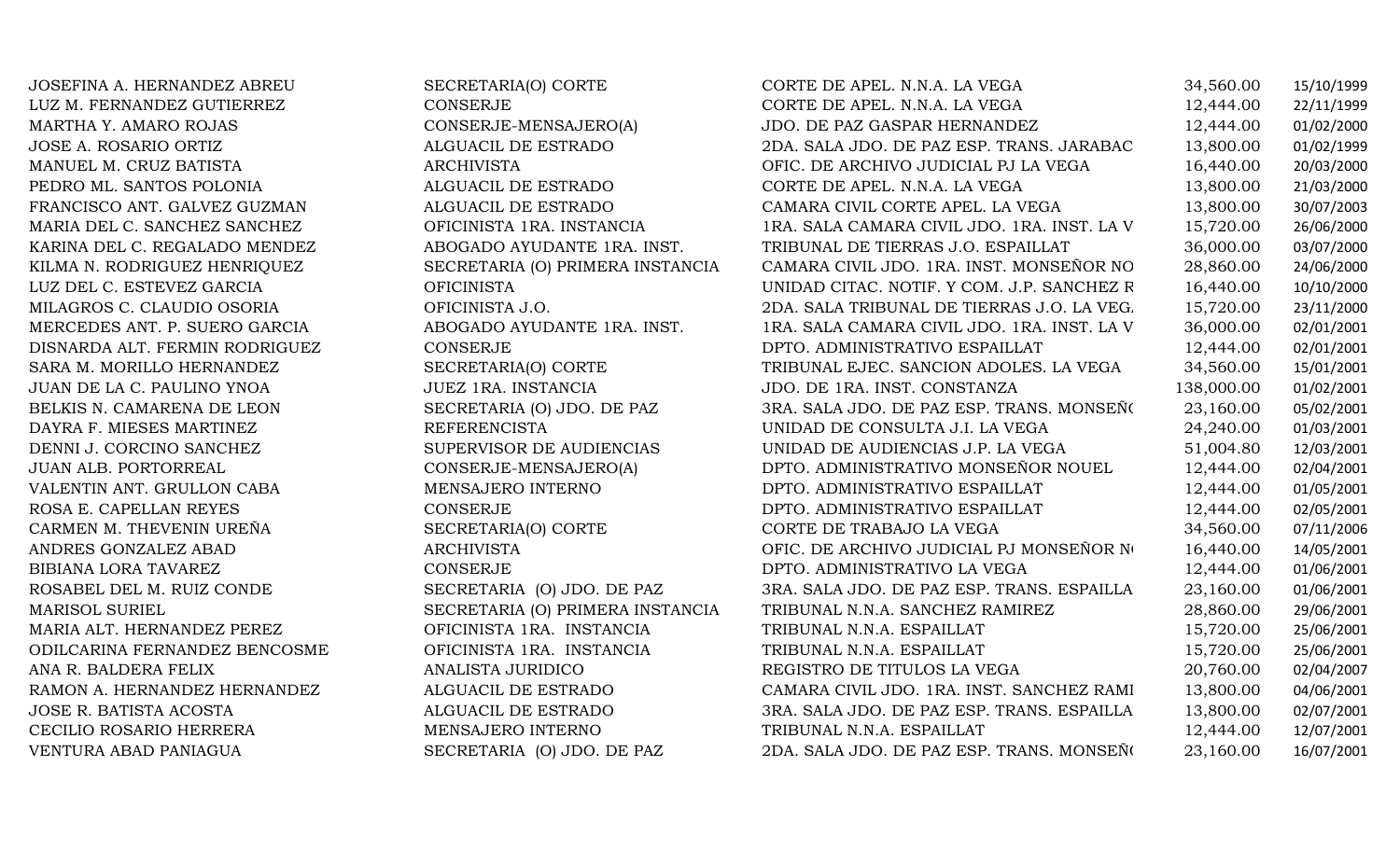| MARGARITA TAVAREZ PEREZ           | <b>RECEPCIONISTA</b>             | DPTO. ADMINISTRATIVO ESPAILLAT              | 14,760.00  | 16/07/2001 |
|-----------------------------------|----------------------------------|---------------------------------------------|------------|------------|
| ANA GUTIERREZ PERALTA             | SECRETARIA (O) PRIMERA INSTANCIA | JDO. DE 1RA. INST. CONSTANZA                | 38,088.00  | 06/08/2001 |
| WALKIRY CABRAL LAGARES            | SECRETARIA (O) PRIMERA INSTANCIA | JDO. DE LA INSTRUCCION CONSTANZA            | 28,860.00  | 13/08/2001 |
| <b>JOSE GUZMAN CHECO</b>          | ALGUACIL DE ESTRADO              | JDO. DE TRABAJO ESPAILLAT                   | 13,800.00  | 01/08/2001 |
| JOSEFINA PAULINO BATISTA          | SECRETARIA (O) PRIMERA INSTANCIA | 2DA. SALA CAMARA CIVIL JDO. 1RA. INST. LA V | 28,860.00  | 02/07/2001 |
| OLGA ALT. MARTE ADAMES            | REGISTRADOR DE TITULOS           | REGISTRO DE TITULOS COTUI                   | 126,000.00 | 01/09/2001 |
| WENDY M. DE LOS M. CASTILLO RIVAS | SECRETARIA (O) PRIMERA INSTANCIA | TRIBUNAL DE TIERRAS J.O. SANCHEZ RAMIREZ    | 28,860.00  | 29/10/2001 |
| HAMPTON L. GARCIA SANCHEZ         | ALGUACIL DE ESTRADO              | JDO. DE PAZ JOSE CONTRERAS                  | 13,800.00  | 30/08/2001 |
| ANGEL A. CASTILLO MARTINEZ        | ALGUACIL DE ESTRADO              | 2DA. SALA CAMARA CIVIL JDO. 1RA. INST. LA V | 13,800.00  | 01/08/2001 |
| GENOVEVA J. AYALA AQUINO          | OFICINISTA 1RA. INSTANCIA        | JDO. DE TRABAJO SANCHEZ RAMIREZ             | 15,720.00  | 15/10/2001 |
| CLARIS R. POLANCO ROQUE           | SECRETARIA DEPTO. ADM.           | DPTO. ADMINISTRATIVO LA VEGA                | 18,120.00  | 03/09/2001 |
| FRANCISCO E. SUAREZ               | <b>CHOFER</b>                    | CAMARA CIVIL CORTE APEL. LA VEGA            | 24,240.00  | 29/10/2001 |
| YENNY A. DEL ORBE BURGOS          | ANALISTA JURIDICO                | REGISTRO DE TITULOS COTUI                   | 30,060.00  | 19/11/2001 |
| JOHNNY VASQUEZ NOLAZCO            | MENSAJERO INTERNO                | TRIBUNAL DE TIERRAS J.O. SANCHEZ RAMIREZ    | 12,444.00  | 29/10/2001 |
| MARTA M. DUARTE LOPEZ             | SECRETARIA (O) JDO. DE PAZ       | JDO. DE PAZ DE LA 2DA. CIRC. LA VEGA        | 23,160.00  | 01/03/2002 |
| ALODIA C. PEREZ MARTE             | OFICINISTA CORTE                 | CORTE DE APEL. N.N.A. LA VEGA               | 17,640.00  | 01/02/2002 |
| JULIANA R. REYES JAVIER           | <b>CONSERJE</b>                  | TRIBUNAL DE TIERRAS J.O. MONSEÑOR NOUEI     | 12,444.00  | 27/05/2002 |
| MARIELA M. GARCIA ROSADO          | OFICINISTA J.O.                  | 1RA. SALA TRIBUNAL DE TIERRAS J.O. LA VEGA  | 15,720.00  | 05/06/2002 |
| ANGELA DEL C. JIMENEZ VERAS       | SECRETARIA (O) PRIMERA INSTANCIA | TRIBUNAL DE TIERRAS J.O. ESPAILLAT          | 28,860.00  | 15/07/2002 |
| MANUEL A. GRATEREAUX QUEZADA      | ALGUACIL DE ESTRADO              | JDO. DE PAZ CONSTANZA                       | 13,800.00  | 15/07/2002 |
| SAGRARIO ALT. INOA SANCHEZ        | CONSERJE                         | DPTO. ADMINISTRATIVO ESPAILLAT              | 12,444.00  | 22/07/2002 |
| JUNIOR GARCIA VICTORIA            | ALGUACIL DE ESTRADO              | CAMARA PENAL CORTE APEL. LA VEGA            | 14,760.00  | 20/09/2002 |
| SENNIA M. MARMOLEJOS GUTIERREZ    | SECRETARIA (O) GENERAL           | SECRETARIA GENERAL J.P. LA VEGA             | 77,836.80  | 18/11/2002 |
| GUADALUPE GONZALEZ DE LEON        | OFICINISTA JDO. DE PAZ           | 1RA. SALA JDO. DE PAZ ESP. TRANS. MONSEÑO   | 14,760.00  | 28/04/2003 |
| MILAGROS I. ROSARIO DOMINGUEZ     | JUEZ 1RA. INSTANCIA              | TRIBUNAL N.N.A. SANCHEZ RAMIREZ             | 138,000.00 | 18/06/2003 |
| JOHANNA M. LOPEZ PICHARDO         | ABOGADO AYUDANTE                 | SOPORTE A JUECES J.P. LA VEGA               | 48,894.00  | 08/09/2003 |
| FLERIDA I. BRITO GARCIA           | CONSERJE-MENSAJERO(A)            | JDO. DE PAZ DE LA 1RA. CIRC. LA VEGA        | 12,444.00  | 22/09/2003 |
| RAMONA VALLEJO PAYANO             | SECRETARIA DEPTO. ADM.           | DPTO. ADMINISTRATIVO MONSEÑOR NOUEL         | 18,120.00  | 17/11/2003 |
| JESSENIA ALT. DIONICIO ABREU      | SECRETARIA (O) JDO. DE PAZ       | JDO. DE PAZ JARABACOA                       | 23,160.00  | 03/11/2003 |
| CECILIA DURAN GUTIERREZ           | CONSERJE-MENSAJERO(A)            | JDO. DE PAZ JARABACOA                       | 12,444.00  | 29/10/2003 |
| MILKY E. CANDELARIA ALMONTE       | AUX. DE RECEPCION Y ENTREGA      | REGISTRO DE TITULOS COTUI                   | 24,240.00  | 21/11/2003 |
| EMELY M. BRUNO ALMONTE            | <b>JUEZ DE PAZ</b>               | JDO. DE PAZ MONSEÑOR NOUEL                  | 108,000.00 | 16/12/2016 |
| JOCELY ALT. GARCIA GARCIA         | SECRETARIA (O) SERVICIO A CORTE  | UNIDAD SERV. A CORTE J.P. LA VEGA           | 51,004.80  | 04/02/2004 |
| SUNILDA VALLEJO ALMONTE           | CONSERJE-MENSAJERO(A)            | JDO. DE PAZ CEVICOS                         | 12,444.00  | 01/03/2004 |
|                                   |                                  |                                             |            |            |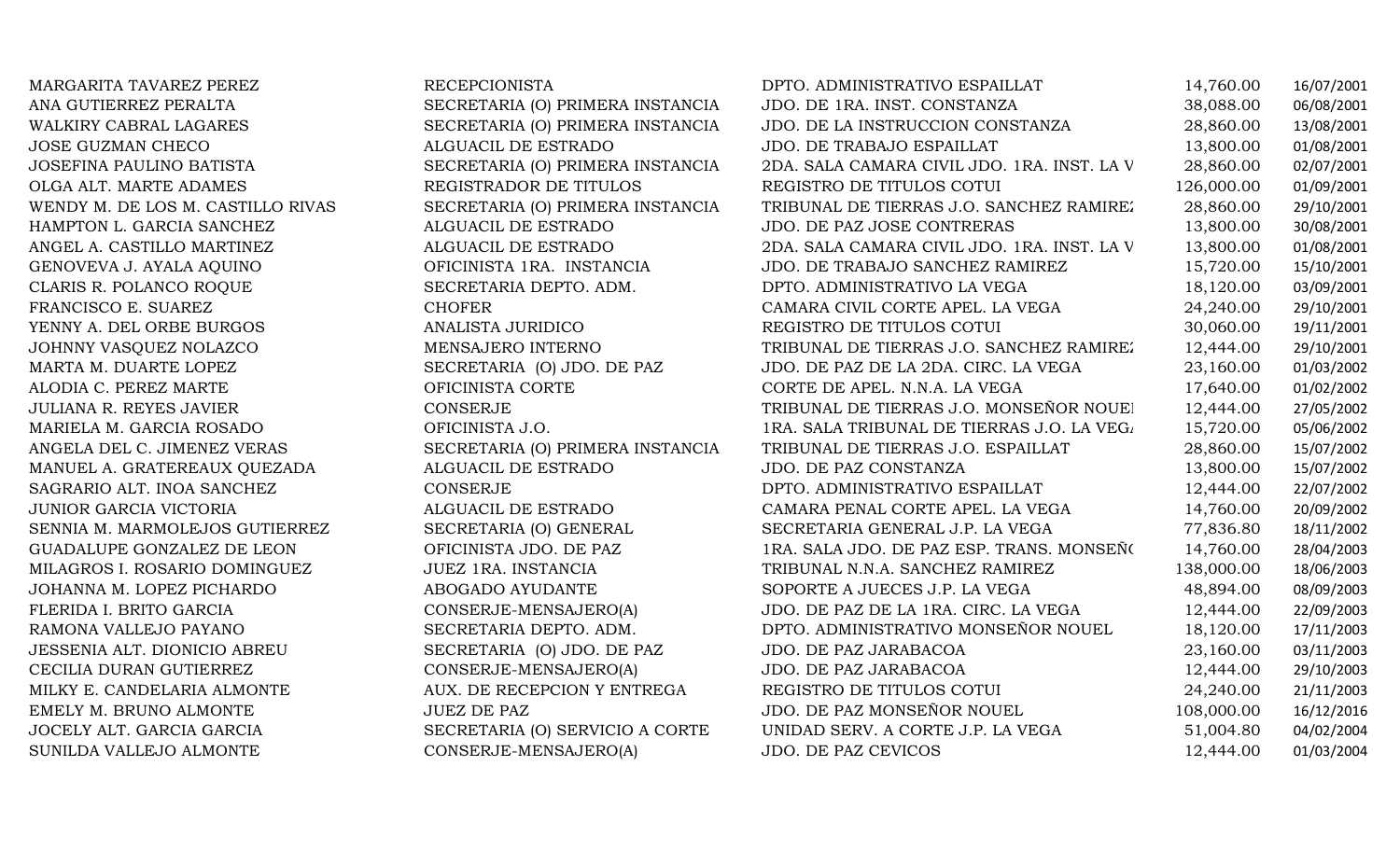| YARMIN DEL C. ROMERO SANCHEZ  | SECRETARIA (O) JDO. DE PAZ                                       | 2DA. SALA JDO. DE PAZ ESP. TRANS. LA VEGA                                        | 23,160.00  | 15/03/2004 |
|-------------------------------|------------------------------------------------------------------|----------------------------------------------------------------------------------|------------|------------|
| YERMI L. FLORES RODRIGUEZ     | SECRETARIA(O) CORTE                                              | CAMARA CIVIL CORTE APEL. LA VEGA                                                 | 34,560.00  | 27/04/2004 |
| JOSE A. ROSARIO GARCIA        | OFICINISTA 1RA. INSTANCIA                                        | JDO. DE TRABAJO ESPAILLAT                                                        | 15,720.00  | 29/06/2004 |
| MILDARIS BRETON HERNANDEZ     | OFICINISTA JDO. DE PAZ                                           | JDO. DE PAZ ESPAILLAT                                                            | 14,760.00  | 17/08/2004 |
| SUJEY DEL C. GIL GORIS        | <b>OFICINISTA</b>                                                | UNIDAD SERV. A EJEC. DE LA PENA J.P. LA VE                                       | 20,760.00  | 02/01/2009 |
| ELISANIA M. PEREZ HEREDIA     | SECRETARIA (O) PRIMERA INSTANCIA                                 | CAMARA CIVIL JDO. 1RA. INST. SANCHEZ RAMI                                        | 28,860.00  | 01/11/2004 |
| HECTOR R. CUELLO GUZMAN       | MENSAJERO INTERNO                                                | REGISTRO DE TITULOS BONAO                                                        | 12,444.00  | 04/11/2004 |
| JUAN C. GONZALEZ ROBLES       | CONSERJE-MENSAJERO(A)                                            | 1RA. SALA JDO. DE PAZ ESP. TRANS. JARABAC                                        | 12,444.00  | 16/11/2004 |
| YESSIRY F. VICTORIANO JOA     | SECRETARIA (O) GENERAL                                           | SECRETARIA GENERAL J.P. MONSEÑOR NOUEI                                           | 42,657.60  | 22/11/2004 |
| ARSENIO A. CORTINA ROSA       | ENCARGADO(A) OFICINA ADMINISTRATIVA DPTO. ADMINISTRATIVO LA VEGA |                                                                                  | 81,952.80  | 20/12/2004 |
| NATIVIDAD ROBIOU BUENO        | OFICINISTA CORTE                                                 | TRIBUNAL EJEC. SANCION ADOLES. LA VEGA                                           | 17,640.00  | 20/01/2005 |
| DHARIANA Y. HERNANDEZ MARTE   | OFICINISTA ATENCION USUARIO                                      | UNIDAD ATENCION AL USUARIO J.P. MONSEÑO                                          | 20,760.00  | 02/02/2005 |
| VILMA R. HOLGUIN DIAZ         | OFICINISTA ATENCION USUARIO                                      | UNIDAD ATENCION AL USUARIO J.P. LA VEGA                                          | 24,240.00  | 04/02/2005 |
| KARLA I. BRIOSO FIGUEREO      | <b>JUEZ DE PAZ</b>                                               | JDO. DE PAZ CAYETANO GERMOSEN                                                    | 108,000.00 | 16/12/2016 |
| RANDY A. PIMENTEL HERNANDEZ   | OFICINISTA 1RA. INSTANCIA                                        | CAMARA CIVIL JDO. 1RA. INST. SANCHEZ RAMI                                        | 15,720.00  | 07/03/2005 |
| KELVIN ANT. BAUTISTA DE LEON  | ALGUACIL DE ESTRADO                                              | JDO. DE LA INSTRUCCION CONSTANZA                                                 | 14,760.00  | 04/03/2005 |
| <b>MARITZA FRIAS</b>          | OFICINISTA 1RA. INSTANCIA                                        | CAMARA CIVIL JDO. 1RA. INST. SANCHEZ RAMI                                        | 15,720.00  | 08/03/2005 |
| FANNY AQUINO SANCHEZ          | OFICINISTA JDO. DE PAZ                                           | JDO. DE PAZ MONSEÑOR NOUEL                                                       | 14,760.00  | 16/03/2005 |
| MARLENY E. TAVAREZ ALVAREZ    | SECRETARIA (O) GENERAL                                           | SECRETARIA GENERAL J.P. ESPAILLAT                                                | 42,657.60  | 21/04/2005 |
| ROSA DEL C. YNOA MORILLO      | CONSERJE                                                         | DPTO. ADMINISTRATIVO LA VEGA                                                     | 12,444.00  | 03/05/2005 |
| ADAIAS SANCHEZ COLLADO        | <b>JUEZ DE PAZ</b>                                               | JDO. DE PAZ ASUNTOS MUNIC. LA VEGA                                               | 108,000.00 | 03/05/2005 |
| PATRICIA E. BUENO FERRERA     | ABOGADO AYUDANTE 1RA. INST.                                      | 2DA. SALA CAMARA CIVIL JDO. 1RA. INST. LA V                                      | 36,000.00  | 28/04/2005 |
| JOSE M. ROSARIO INFANTE       | MENSAJERO EXTERNO                                                | JDO. DE 1RA. INST. CONSTANZA                                                     | 16,440.00  | 28/04/2005 |
| ROSALIA FERREIRA MOYA         | REPRESENTANTE DE INFORMACION                                     | CENTRO INF. ORIENT. CIUDADANA PJ LA VEGA                                         | 24,240.00  | 16/05/2005 |
| ANA D. CRUZ HENRIQUEZ         | OFICINISTA CORTE                                                 | CAMARA CIVIL CORTE APEL. LA VEGA                                                 | 17,640.00  | 16/05/2005 |
| YENNY D. SEGURA GONZALEZ      | <b>JUEZ DE PAZ</b>                                               | JDO. DE PAZ ESPAILLAT                                                            | 108,000.00 | 06/06/2005 |
| MARINA GONZALEZ GONZALEZ      | OFICINISTA 1RA. INSTANCIA                                        | TRIBUNAL N.N.A. SANCHEZ RAMIREZ                                                  | 15,720.00  | 15/06/2005 |
| ANA I. JIMENEZ GOMEZ          |                                                                  | SECRETARIA (O) SERVICIO A EJECUCION I UNIDAD SERV. A EJEC. DE LA PENA J.P. LA VE | 51,004.80  | 14/06/2005 |
| ORLANDO DE JS. NUÑEZ BETANCE  | <b>CHOFER</b>                                                    | DPTO. ADMINISTRATIVO LA VEGA                                                     | 24,240.00  | 14/06/2005 |
| IRCANIA V. HERNANDEZ TRINIDAD | JUEZ 1RA. INSTANCIA                                              | 2DA. SALA CAMARA CIVIL JDO. 1RA. INST. LA V                                      | 138,000.00 | 13/07/2005 |
| WILTON J. HIDALGO DE JESUS    | ALGUACIL DE ESTRADO                                              | UNIDAD CITAC. NOTIF. Y COM. J.P. SANCHEZ R                                       | 14,760.00  | 02/08/2005 |
| JOSE A. SUBI MARTINEZ         |                                                                  | ENCARGADO(A) OFICINA ADMINISTRATIVA DPTO. ADMINISTRATIVO MONSEÑOR NOUEL          | 67,405.20  | 08/08/2005 |
| EDINSON R. MORILLO RODRIGUEZ  | MENSAJERO INTERNO                                                | CORTE DE APEL. N.N.A. LA VEGA                                                    | 12,444.00  | 22/08/2005 |
| RAMON A. LOPEZ RODRIGUEZ      | ALGUACIL DE ESTRADO                                              | UNIDAD CITAC. NOTIF. Y COM. J.P. LA VEGA                                         | 14,760.00  | 01/08/2005 |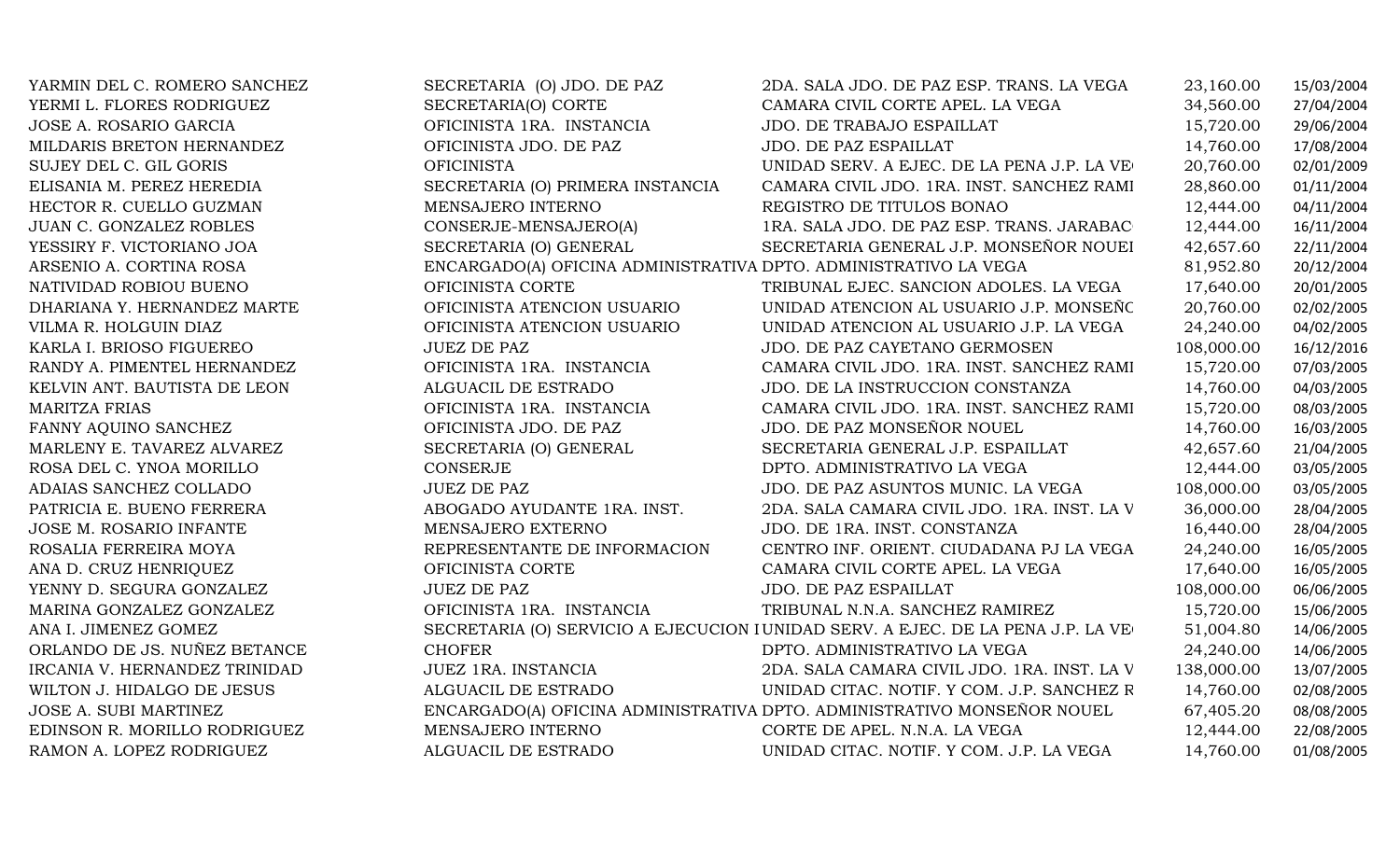| YLONKA E. BRITO HENRIQUEZ         | JUEZ 1RA. INSTANCIA              | 1RA. SALA CAMARA CIVIL JDO. 1RA. INST. LA V | 138,000.00 | 23/02/2009 |
|-----------------------------------|----------------------------------|---------------------------------------------|------------|------------|
| ELVIS R. CARBONELL LUNA           | <b>JUEZ DE PAZ</b>               | 2DA. SALA JDO. DE PAZ ESP. TRANS. MONSEÑO   | 108,000.00 | 01/10/2014 |
| JUAN C. CASTILLO VALDEZ           | ALGUACIL DE ESTRADO              | TRIBUNAL EJEC. SANCION ADOLES. LA VEGA      | 13,800.00  | 27/09/2005 |
| MARIA F. ANDUJAR PAULINO          | <b>OFICINISTA</b>                | UNIDAD DE AUDIENCIAS J.P. LA VEGA           | 20,760.00  | 27/09/2005 |
| CARMEN QUELIZ CRUZ                | OFICINISTA 1RA. INSTANCIA        | JDO. DE LA INSTRUCCION CONSTANZA            | 15,720.00  | 03/10/2005 |
| ANA G. RAMIREZ CEBALLOS           | OFICINISTA 1RA. INSTANCIA        | 1RA. SALA CAMARA CIVIL JDO. 1RA. INST. LA V | 15,720.00  | 05/10/2005 |
| ROBERT A. PEÑA PEÑA               | MENSAJERO INTERNO                | TRIBUNAL N.N.A. MONSEÑOR NOUEL              | 12,444.00  | 01/10/2005 |
| LEIDY C. PAULINO RODRIGUEZ        | ABOGADO AYUDANTE 1RA. INST.      | SALA PENAL TRIBUNAL N.N.A. LA VEGA          | 28,860.00  | 01/11/2005 |
| ANA M. JIMENEZ RODRIGUEZ          | <b>JUEZ DE PAZ</b>               | 3RA. SALA JDO. DE PAZ ESP. TRANS. ESPAILLA  | 108,000.00 | 04/11/2005 |
| WILLIAM FCO. ARIAS BAEZ           | JUEZ T.T.J.O.                    | TRIBUNAL DE TIERRAS J.O. MONSEÑOR NOUEl     | 138,000.00 | 01/12/2005 |
| LEANDRO ALB. ALMANZAR NUÑEZ       | <b>ARCHIVISTA</b>                | TRIBUNAL N.N.A. SANCHEZ RAMIREZ             | 13,920.00  | 15/11/2005 |
| AMY D. GARCIA ACOSTA              | CONSERJE                         | DPTO. ADMINISTRATIVO LA VEGA                | 12,444.00  | 06/12/2005 |
| MARIA C. HICIANO SANCHEZ          | SECRETARIA (O) PRIMERA INSTANCIA | TRIBUNAL N.N.A. MONSEÑOR NOUEL              | 28,860.00  | 01/02/2006 |
| ROSA I. HERNANDEZ NUÑEZ           | <b>OFICINISTA</b>                | UNIDAD DE AUDIENCIAS J.P. LA VEGA           | 20,760.00  | 01/02/2006 |
| ROSAIRA VASQUEZ VARGAS            | OFICINISTA ATENCION USUARIO      | UNIDAD ATENCION AL USUARIO J.P. LA VEGA     | 24,240.00  | 01/02/2006 |
| MIGUELINA DE LEON JIMENEZ         | OFICINISTA J.O.                  | TRIBUNAL DE TIERRAS J.O. ESPAILLAT          | 15,720.00  | 15/02/2006 |
| ANNIA V. RODRIGUEZ RESTITUYO      | OFICINISTA ATENCION USUARIO      | UNIDAD ATENCION AL USUARIO J.P. LA VEGA     | 24,240.00  | 01/03/2006 |
| RAFAEL ANT. RODRIGUEZ GARCIA      | <b>ARCHIVISTA</b>                | OFIC. DE ARCHIVO JUDICIAL PJ LA VEGA        | 16,440.00  | 02/03/2006 |
| SANDRA A. ACOSTA MEJIA            | <b>OFICINISTA</b>                | UNIDAD CITAC. NOTIF. Y COM. J.P. LA VEGA    | 20,760.00  | 10/04/2006 |
| DORKA ALT. VASQUEZ PEGUERO        | <b>JUEZ DE PAZ</b>               | JDO. DE PAZ LAS CUEVAS                      | 108,000.00 | 27/03/2006 |
| NIURKA I. NUÑEZ ALMANZAR          | <b>OFICINISTA</b>                | UNIDAD SERV. ATENCION PERMANENTE J.P. E.    | 16,440.00  | 02/05/2006 |
| JUAN R. PEREZ LOPEZ               | ALGUACIL DE ESTRADO              | TRIBUNAL N.N.A. ESPAILLAT                   | 13,800.00  | 22/05/2006 |
| GEOVANNY DE JS. SANCHEZ GUTIERREZ | <b>CHOFER</b>                    | CAMARA CIVIL CORTE APEL. LA VEGA            | 24,240.00  | 01/02/2007 |
| FIOR D. ALMANZAR VASQUEZ          | OFICINISTA 1RA. INSTANCIA        | CAMARA CIVIL JDO. 1RA. INST. ESPAILLAT      | 15,720.00  | 05/07/2006 |
| DANIEL REYNOSO ESTRELLA           | ALGUACIL DE ESTRADO              | JDO. DE PAZ MAIMON                          | 13,800.00  | 14/07/2006 |
| SILVERIA FERREIRA GUILLEN         | OFICINISTA JDO. DE PAZ           | JDO. DE PAZ MAIMON                          | 14,760.00  | 10/07/2006 |
| JOHANNA ALT. PASCASIO DE LA CRUZ  | MENSAJERO INTERNO                | TRIBUNAL EJEC. SANCION ADOLES. LA VEGA      | 12,444.00  | 20/07/2006 |
| ANDREA P. ALVAREZ DURAN           | <b>ARCHIVISTA</b>                | SECRETARIA GENERAL J.P. SANCHEZ RAMIREZ     | 13,920.00  | 01/09/2006 |
| JULIAN ANT. VARGAS LUNA           | <b>JUEZ DE PAZ</b>               | 3RA. SALA JDO. DE PAZ ESP. TRANS. MONSEÑO   | 108,000.00 | 02/11/2006 |
| WENI ANT. OVIEDO ALMONTE          | ALGUACIL DE ESTRADO              | 2DA. SALA JDO. DE PAZ ESP. TRANS. LA VEGA   | 13,800.00  | 13/11/2006 |
| MARIA ALT. RODRIGUEZ FERNANDEZ    | OFICINISTA 1RA. INSTANCIA        | 2DA. SALA CAMARA CIVIL JDO. 1RA. INST. LA V | 15,720.00  | 11/03/2016 |
| ALBANIA J. ROSARIO VERAS          | ABOGADO AYUDANTE 1RA. INST.      | 2DA. SALA TRIBUNAL DE TIERRAS J.O. LA VEG.  | 36,000.00  | 08/11/2006 |
| MARIA E. PERALTA ROSARIO          | REVISOR R.T.                     | REGISTRO DE TITULOS MOCA                    | 15,720.00  | 11/12/2006 |
| JOHAMNA M. NUÑEZ GIL              | SUPERVISOR CENTRO DE CITACIONES  | UNIDAD CITAC. NOTIF. Y COM. J.P. LA VEGA    | 51,004.80  | 01/12/2006 |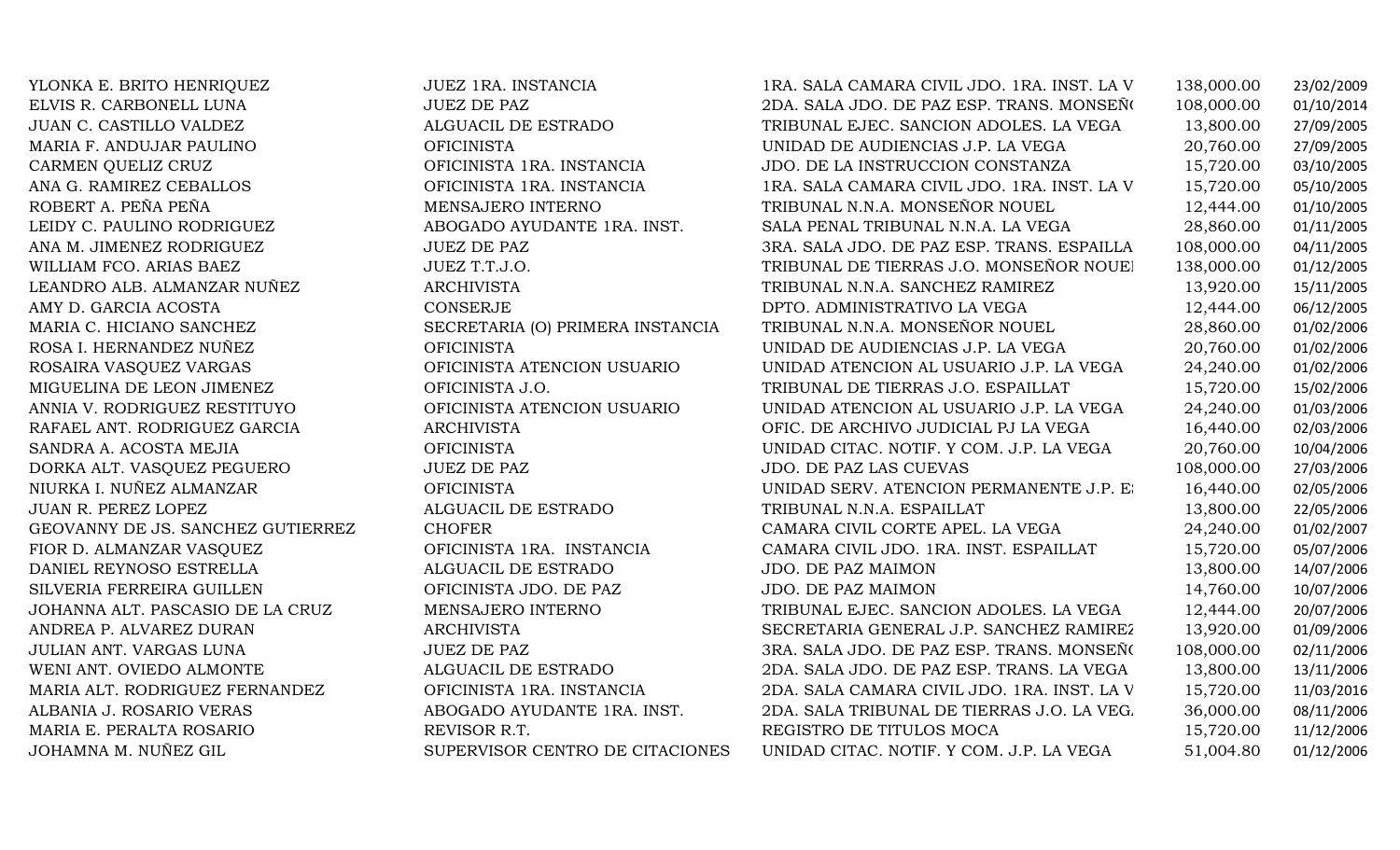| DAHIANA COLON PEÑA              | ABOGADO AYUDANTE           | SOPORTE A JUECES J.P. LA VEGA              | 48,894.00  | 09/01/2007 |
|---------------------------------|----------------------------|--------------------------------------------|------------|------------|
| EUGENIA M. MATEO TAVERAS        | <b>ARCHIVISTA</b>          | OFIC. DE ARCHIVO JUDICIAL PJ LA VEGA       | 18,649.80  | 02/05/2008 |
| JOSE A. MEJIA MEJIA             | <b>CHOFER</b>              | CORTE DE APEL. N.N.A. LA VEGA              | 12,444.00  | 01/02/2007 |
| YOKATY CRUZ ABREU               | OFICINISTA 1RA. INSTANCIA  | JDO. DE LA INSTRUCCION CONSTANZA           | 15,720.00  | 07/02/2007 |
| LENNY L. PEREZ                  | ALGUACIL DE ESTRADO        | UNIDAD CITAC. NOTIF. Y COM. J.P. LA VEGA   | 14,760.00  | 19/03/2007 |
| INGRID Y. GARCIA HENRIQUEZ      | <b>OFICINISTA</b>          | SOPORTE A JUECES J.P. MONSEÑOR NOUEL       | 16,440.00  | 01/05/2007 |
| JOSE R. HOLGUIN DIAZ            | ALGUACIL DE ESTRADO        | UNIDAD CITAC. NOTIF. Y COM. J.P. LA VEGA   | 14,760.00  | 18/06/2007 |
| KAROLIN BRETON HERNANDEZ        | SUPERVISOR DE ARCHIVO      | OFIC. DE ARCHIVO JUDICIAL PJ ESPAILLAT     | 29,580.00  | 30/07/2012 |
| MASSIEL M. MALDONADO SEVERINO   | <b>JUEZ DE PAZ</b>         | 1RA. SALA JDO. DE PAZ ESP. TRANS. ESPAILLA | 108,000.00 | 01/05/2008 |
| YAMEL F. HERNANDEZ AMEZQUITA    | OFICINISTA 1RA. INSTANCIA  | CAMARA CIVIL JDO. 1RA. INST. ESPAILLAT     | 15,720.00  | 29/10/2008 |
| JAZMIN ALT. ROSSO BAUTISTA      | <b>JUEZ DE PAZ</b>         | 3RA. SALA JDO. DE PAZ ESP. TRANS. LA VEGA  | 108,000.00 | 01/07/2009 |
| NADIA M. SUSANA TIBURCIO        | <b>OFICINISTA</b>          | UNIDAD DE AUDIENCIAS J.P. LA VEGA          | 20,760.00  | 01/12/2010 |
| CARMEN R. ACOSTA                | CONSERJE                   | DPTO. ADMINISTRATIVO SANCHEZ RAMIREZ       | 12,444.00  | 02/07/2007 |
| ANDREA ALT. MERCEDES BURGOS     | CONSERJE                   | DPTO. ADMINISTRATIVO LA VEGA               | 12,444.00  | 03/03/2017 |
| YUDERKA GRULLON BRITO           | CONSERJE                   | DPTO. ADMINISTRATIVO LA VEGA               | 12,444.00  | 21/07/2014 |
| <b>JOSE G. ALMONTE TEJADA</b>   | ALGUACIL DE ESTRADO        | UNIDAD CITAC. NOTIF. Y COM. J.P. LA VEGA   | 14,760.00  | 15/08/2007 |
| WENDY DE JESUS MUESES           | JUEZ DE LA INSTRUCCION     | JDO. DE LA INSTRUCCION 1RA. CIRC. LA VEGA  | 138,000.00 | 06/08/2007 |
| AURA F. MONTERO NUÑEZ           | <b>OFICINISTA</b>          | UNIDAD SERV. MERO TRAMITE J.P. MONSEÑOI    | 16,440.00  | 14/12/2007 |
| <b>JULIO C. ESPINAL CEPEDA</b>  | MENSAJERO INTERNO          | JDO. DE PAZ MONSEÑOR NOUEL                 | 12,444.00  | 05/12/2007 |
| SOBEIDA ALT. BENITEZ VARGAS     | OFICINISTA 1RA. INSTANCIA  | JDO. DE TRABAJO LA VEGA                    | 15,720.00  | 11/02/2008 |
| MERICI J. MATIAS REYES          | OFICINISTA JDO. DE PAZ     | 2DA. SALA JDO. DE PAZ ESP. TRANS. JARABAC  | 14,760.00  | 23/01/2008 |
| BETHANIA RODRIGUEZ GUZMAN       | <b>ARCHIVISTA</b>          | REGISTRO DE TITULOS COTUI                  | 24,240.00  | 04/02/2008 |
| REYNIZA MENDOZA MONTERO         | <b>OFICINISTA</b>          | SOPORTE A JUECES J.P. LA VEGA              | 20,760.00  | 01/04/2008 |
| BIONNI B. ZAYAS LEDESMA         | JUEZ SUST. PTE. COLEGIADO  | TRIBUNAL COL. C/P JDO. 1RA. INST. LA VEGA  | 138,000.00 | 07/04/2008 |
| MARTHA M. CORONA GUZMAN         | CONSERJE                   | TRIBUNAL N.N.A. ESPAILLAT                  | 12,444.00  | 23/04/2008 |
| CARLOS E. DE LA CRUZ VASQUEZ    | ALGUACIL DE ESTRADO        | JDO. DE PAZ ASUNTOS MUNIC. MONSEÑOR NC     | 13,800.00  | 16/06/2008 |
| ROQUE N. SIERRA ALMANZAR        | SECRETARIA (O) JDO. DE PAZ | JDO. DE PAZ LA MATA                        | 23,160.00  | 23/06/2008 |
| ROSA N. HERNANDEZ PEREZ         | CONSERJE                   | DPTO. ADMINISTRATIVO ESPAILLAT             | 12,444.00  | 30/06/2008 |
| MAYRELIS LAZALA JEREZ           | <b>JUEZ DE PAZ</b>         | JDO. DE PAZ LA MATA                        | 108,000.00 | 24/05/2008 |
| MARIA ANT. RODRIGUEZ LIRIANO    | CONSERJE                   | DPTO. ADMINISTRATIVO ESPAILLAT             | 12,444.00  | 18/08/2008 |
| ALFREDO ANT. GERMOSEN FERNANDEZ | ARCHIVISTA                 | OFIC. DE ARCHIVO JUDICIAL PJ LA VEGA       | 16,440.00  | 11/08/2008 |
| DAMARIS DEL P. ORTIZ NUÑEZ      | <b>ARCHIVISTA</b>          | ARCHIVO ACTIVO J.I. LA VEGA                | 24,240.00  | 14/07/2008 |
| ANA L. UREÑA REYNOSO            | ANALISTA JURIDICO          | REGISTRO DE TITULOS COTUI                  | 30,060.00  | 15/10/2008 |
| FELIX R. CASTAÑO GARCIA         | <b>ARCHIVISTA</b>          | OFIC. DE ARCHIVO JUDICIAL PJ LA VEGA       | 16,440.00  | 13/10/2008 |
|                                 |                            |                                            |            |            |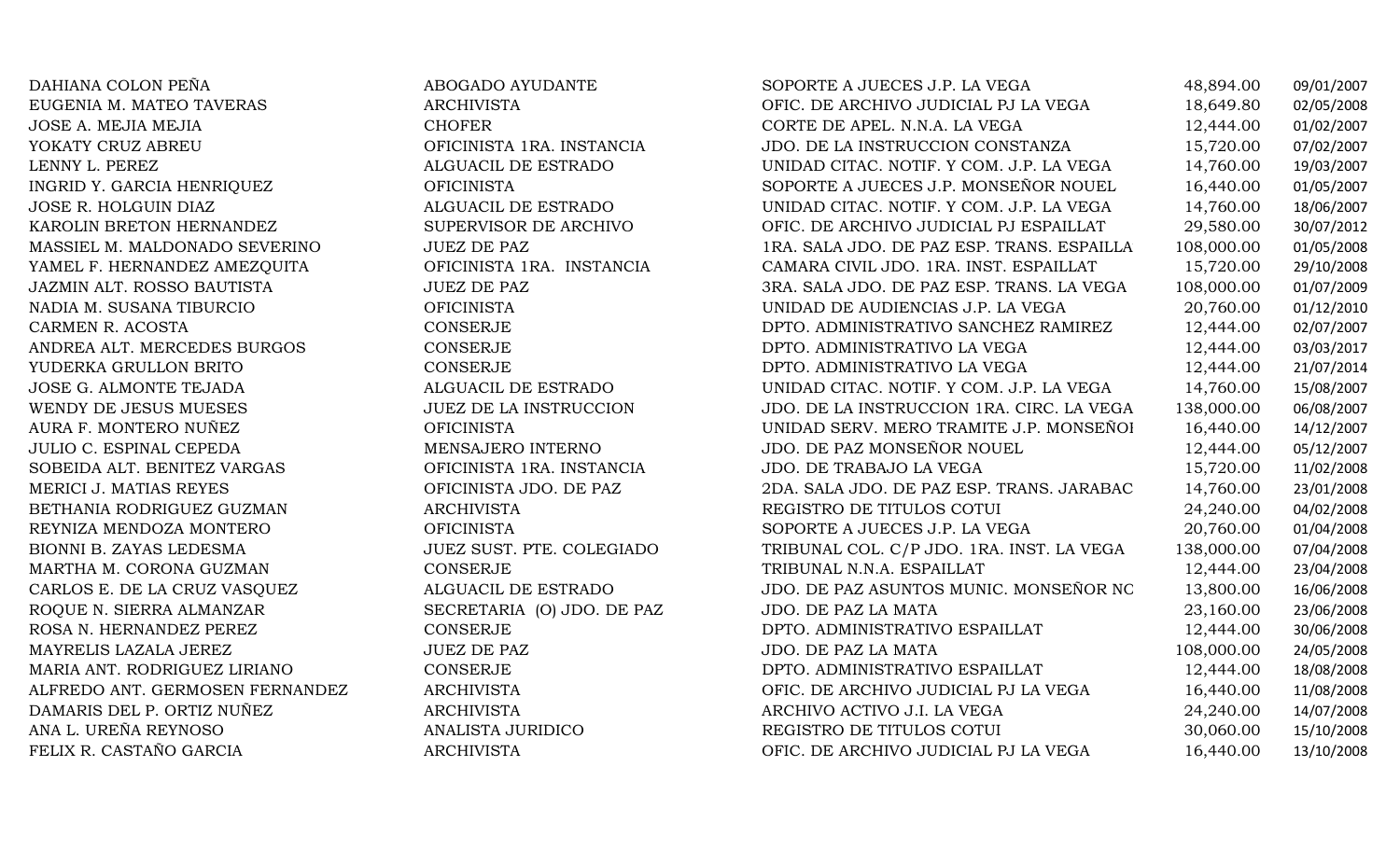INDHIRA DEL ROSARIO LUNA REGISTRADOR DE TITULOS REGISTRO DE TITULOS LA VEGA 126,000.00 02/01/2009 YULEIKA D. HENRIQUEZ ROMERO JUEZ DE PAZ JDO. DE PAZ SAN VICTOR 108,000.00 02/04/2012 JUANA P. SILVERIO MARTINEZ JUEZ DE PAZ JDO. DE PAZ JARABACOA 108,000.00 19/01/2009 ELIZABETH A. LOPEZ GARCIA JUEZ 1RA. INSTANCIA TRIBUNAL COL. C/P JDO. 1RA. INST. MONSEÑOR NOUEL 138,000.00 23/02/2009 DANIEL A. HIERRO PICHARDO MAYORDOMO III JDO. DE PAZ DE LA 1RA. CIRC. LA VEGA 13,920.00 20/03/2009 YOBELY ALT. JIMENEZ TAVERAS OFICINISTA DE AUDIENCIAS J.P. LA VEGA 20,760.00 12/05/2009<br>ABOGADO AYUDANTE 1RA. INST. 1RA. SALA TRIBUNAL DE TIERRAS J.O. LA VEG. 36,000.00 11/05/2009 AMANDA P. BENCOSME MATEO AND ABOGADO AYUDANTE 1RA. INST. ARA. SALA TRIBUNAL DE TIERRAS J.O. LA VEGA 36,000.00<br>DANIA ALT. ABREU ABREU ABOS/2009 ABOGADO AYUDANTE 1RA. INST. ADO. DE TRABAJO LA VEGA 36.000.00 28/05/2009 DANIA ALT. ABREU ABREU ABOGADO AYUDANTE 1RA. INST. JDO. DE TRABAJO LA VEGA 36,000.00 28/05/2009 JOSE DE JS. ALEJO SERRANO ALGUACIL DE ESTRADO TRIBUNAL N.N.A. SANCHEZ RAMIREZ 13,800.00 01/05/2009 MAGDALENA JIMENEZ PAYANO JUEZ DE PAZ JDO. DE PAZ SANCHEZ RAMIREZ 108,000.00 31/08/2009 PAULINA ROSARIO GIL OFICINISTA JDO. DE PAZ 3RA. SALA JDO. DE PAZ ESP. TRANS. MONSEÑOR NOUEL 14,760.00 10/08/2009 ANNAURY E. FELIX CERDA SECRETARIA (O) JDO. DE PAZ JDO. DE PAZ LAS CUEVAS 23,160.00 07/10/2009 ANIBELKA M. RODRIGUEZ DELGADO JUEZ COORDINADOR 2DA. SALA TRIBUNAL DE TIERRAS J.O. LA VEGA 154,800.00 19/10/2009 CRISTINA S. GUTIERREZ NUÑEZ JUEZ T.T.J.O. 1RA. SALA TRIBUNAL DE TIERRAS J.O. LA VEGA 138,000.00 19/10/2009 MARIA C. VILLAR DONE CONSERJE-MENSAJERO(A) 1RA. SALA JDO. DE PAZ ESP. TRANS. LA VEGA 12,444.00 02/11/2009 ODETTE C. ORTIZ PEREZ OFICINISTA JDO. DE PAZ JDO. DE PAZ FANTINO 14,760.00 20/05/2013 MARYBEL MEJIA ESPINAL AUXILIAR ADMINISTRATIVO DPTO. ADMINISTRATIVO LA VEGA 14,760.00 01/12/2009 BIENVENIDA MA. ALCANTARA ABREU CONSERJE-MENSAJERO(A) JDO. DE PAZ JAMAO AL NORTE 12,444.00 11/03/2010 ALBANIA ALT. INFANTE CARABALLO OFICINISTA 1RA. INSTANCIA CAMARA CIVIL JDO. 1RA. INST. SANCHEZ RAMIREZ 15,720.00 19/04/2010 WENDY F. SANTANA OGANDO OFICINISTA JDO. DE PAZ 1RA. SALA JDO. DE PAZ ESP. TRANS. MONSEÑOR NOUEL 14,760.00 27/04/2010 NURIS C. BIDO UREÑA SECRETARIA (O) JDO. DE PAZ JDO. DE PAZ CONSTANZA 23,160.00 27/04/2010 FRANCIS A. DOMINGUEZ SOTO ALGUACIL DE ESTRADO JDO. DE PAZ GASPAR HERNANDEZ 13,800.00 10/05/2010 HARVEY M. MARTE FABIAN OFICINISTA 1RA. INSTANCIA SALA PENAL TRIBUNAL N.N.A. LA VEGA 15,720.00 24/05/2010 ESTHER N. PUNTIEL JIMENEZ JUEZ 1RA. INSTANCIA CAMARA PENAL JDO. 1RA. INST. ESPAILLAT 138,000.00 01/06/2010 ESTALIN MENDEZ MOREL ALGUACIL DE ESTRADOUNIDAD CITAC. NOTIF. Y COM. J.P. SANCHEZ  $R$  14,760.00 01/08/2011<br>DPTO. ADMINISTRATIVO LA VEGA 12,444.00 21/06/2010 ALEJANDRO DE JS. MORA MAGDALENO MENSAJERO INTERNO DE ANINISTRATIVO LA VEGA 12,444.00 21/06/2010<br>AMAURY DE JS. SANCHEZ BATISTA ARCHIVISTA ARCHIVISTA OFIC. DE ARCHIVO JUDICIAL PJ ESPAILLAT 16.440.00 13/07/2010 AMAURY DE JS. SANCHEZ BATISTA ARCHIVISTA OFIC. DE ARCHIVO JUDICIAL PJ ESPAILLAT 16,440.00 13/07/2010 ADOLFO MEDINA REYES ANDOGADO AYUDANTE SOPORTE A JUECES J.P. MONSEÑOR NOUEL 36,000.00 01/05/2012<br>NELSI MA. OSORIA PERALTA CONSERJE-MENSAJERO(A) JDO. DE PAZ LA MATA 12,444.00 12/07/2010 NELSI MA. OSORIA PERALTA CONSERJE-MENSAJERO(A) JDO. DE PAZ LA MATA 12,444.00 12/07/2010 LIDENNY N. VERAS ARIAS ANALISTA JURIDICO REGISTRO DE TITULOS MOCA 30,060.00 15/11/2010 BRAUDELINA MEJIA MEJIA OFICINISTA JDO. DE PAZ JDO. DE PAZ ASUNTOS MUNIC. MONSEÑOR NOUEL 14,760.00 09/08/2010 JOSE G. GOMEZ ACEVEDO OFICINISTA UNIDAD SERV. MERO TRAMITE J.P. SANCHEZ RAMIREZ16,440.00 01/09/2010 LOMARNY A. LANFRANCO MENDOZA SECRETARIA (O) GENERAL SECRETARIA GENERAL J.P. SANCHEZ RAMIREZ 42,657.60 01/08/2011 TRIBUNAL N.N.A. SANCHEZ RAMIREZ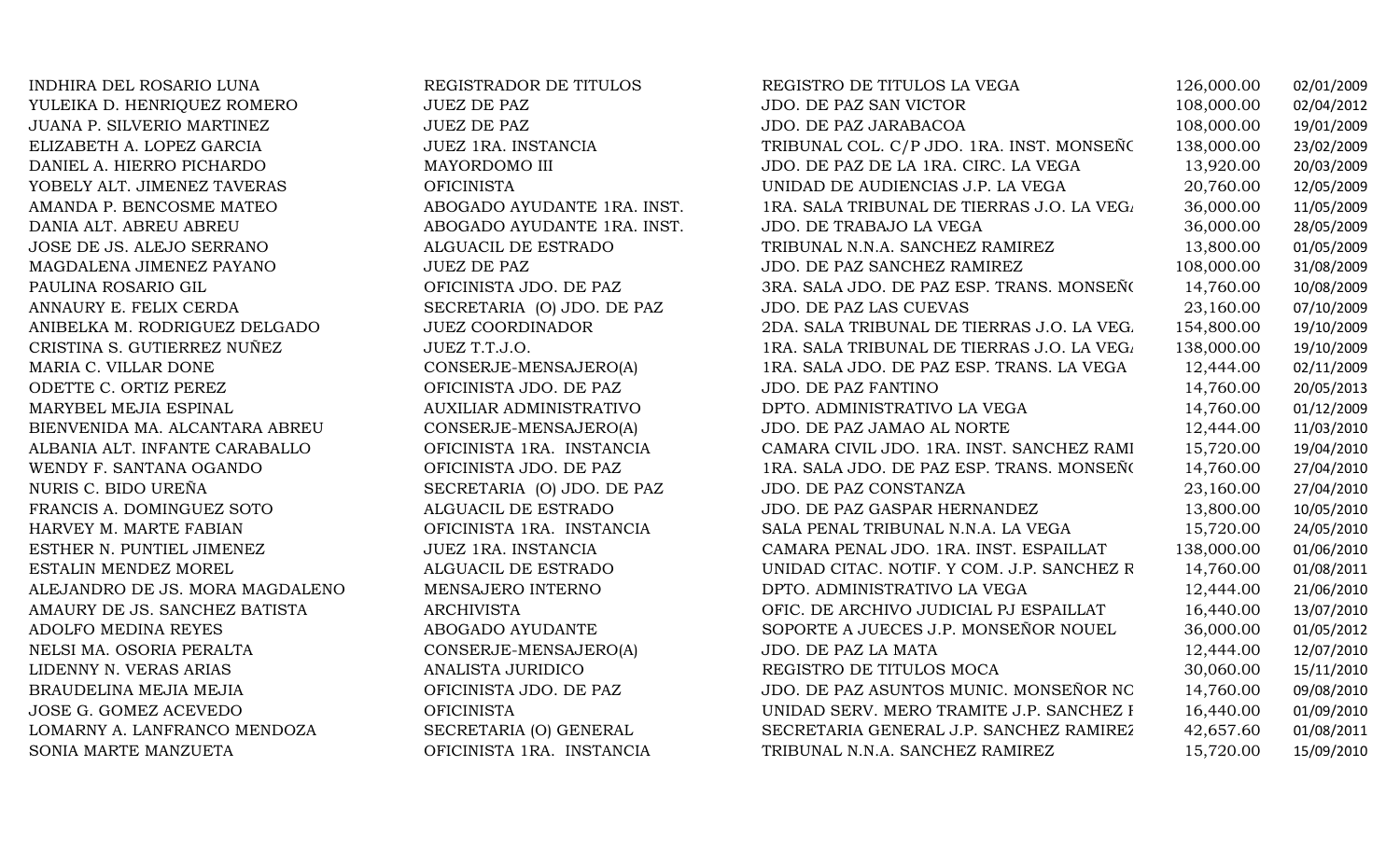| LISSETT ALT. JIMENEZ MORA        | <b>OFICINISTA</b>                | UNIDAD DE AUDIENCIAS J.P. LA VEGA           | 20,760.00  | 01/11/2010 |
|----------------------------------|----------------------------------|---------------------------------------------|------------|------------|
| AGUSTIN MOLINA GONZALEZ          | REPRESENTANTE DE INFORMACION     | CENTRO INF. ORIENT. CIUDADANA PJ MONSEÑ     | 16,440.00  | 01/05/2012 |
| MARIA E. ROMERO DE JESUS         | ABOGADO AYUDANTE 1RA. INST.      | CAMARA CIVIL JDO. 1RA. INST. MONSEÑOR NO    | 36,000.00  | 01/12/2010 |
| MELINA ALT. LORA TAPIA           | OFICINISTA 1RA. INSTANCIA        | SALA PENAL TRIBUNAL N.N.A. LA VEGA          | 15,720.00  | 27/12/2010 |
| JIENERS E. JAVIER BRITO          | CONSERJE                         | DPTO. ADMINISTRATIVO LA VEGA                | 12,444.00  | 03/01/2011 |
| JUAN C. MEJIA VASQUEZ            | ALGUACIL DE ESTRADO              | CAMARA PENAL CORTE APEL. LA VEGA            | 14,760.00  | 17/01/2011 |
| LAURA P. SANCHEZ AMPARO          | JUEZ 1RA. INSTANCIA              | TRIBUNAL COL. C/P JDO. 1RA. INST. ESPAILLA' | 138,000.00 | 01/03/2011 |
| JEAN M. ROSA ROSARIO             | ALGUACIL DE ESTRADO              | UNIDAD CITAC. NOTIF. Y COM. J.P. ESPAILLAT  | 14,760.00  | 21/03/2011 |
| JULISSA DEL C. GOMEZ MEJIA       | ANALISTA JURIDICO                | REGISTRO DE TITULOS LA VEGA                 | 30,060.00  | 07/02/2013 |
| YISSET C. BAUTISTA VALDEZ        | ANALISTA JURIDICO                | REGISTRO DE TITULOS LA VEGA                 | 30,060.00  | 18/04/2011 |
| ANA Y. CRUZ HOLGUIN              | <b>OFICINISTA</b>                | UNIDAD SERV. 1RA. INST. J.P. LA VEGA        | 20,760.00  | 06/05/2014 |
| YANIL ALT. ROQUE BURGOS          | <b>OFICINISTA</b>                | UNIDAD SERV. A LA INSTRUCCION J.P. LA VEG.  | 20,760.00  | 23/05/2011 |
| ARGENIS CHAVEZ HERNANDEZ         | ANALISTA JURIDICO                | REGISTRO DE TITULOS COTUI                   | 30,060.00  | 07/04/2011 |
| SELENE NUÑEZ LANTIGUA            | <b>OFICINISTA</b>                | UNIDAD CITAC. NOTIF. Y COM. J.P. MONSEÑOF   | 16,440.00  | 04/04/2011 |
| JANNA MA. ESPINAL PEREZ          | SECRETARIA (O) PRIMERA INSTANCIA | SALA CIVIL TRIBUNAL N.N.A. LA VEGA          | 28,860.00  | 01/08/2011 |
| ESMERALDA ESPINOSA               | AUX. DE RECEPCION Y ENTREGA      | REGISTRO DE TITULOS BONAO                   | 24,240.00  | 01/08/2011 |
| ANDREA TIBURCIO ROSA             | SECRETARIA (O) JDO. DE PAZ       | 1RA. SALA JDO. DE PAZ ESP. TRANS. JARABAC   | 23,160.00  | 01/12/2011 |
| FELIX ML. REYES VASQUEZ          | <b>JUEZ DE PAZ</b>               | JDO. DE PAZ FANTINO                         | 108,000.00 | 17/09/2012 |
| YANET BERNABEL MARTINEZ          | JUEZ DE LA INSTRUCCION           | JDO. DE LA INSTRUCCION CONSTANZA            | 138,000.00 | 01/11/2011 |
| DARIHANA LINAREZ CORPORAN        | JUEZ 1RA. INSTANCIA              | CAMARA PENAL JDO. 1RA. INST. SANCHEZ RAM    | 138,000.00 | 01/11/2011 |
| JENNY C. RODRIGUEZ               | AUX. DE RECEPCION Y ENTREGA      | REGISTRO DE TITULOS MOCA                    | 24,240.00  | 14/02/2013 |
| LUZ MA. VENTURA TORRES           | OFICINISTA JDO. DE PAZ           | JDO. DE PAZ MONSEÑOR NOUEL                  | 14,760.00  | 01/12/2011 |
| ELVA Y. ROSARIO RODRIGUEZ        | OFICINISTA JDO. DE PAZ           | JDO. DE PAZ SANCHEZ RAMIREZ                 | 14,760.00  | 01/12/2011 |
| LUCY P. MELO MARTINEZ            | <b>JUEZ DE PAZ</b>               | JDO. DE PAZ CONSTANZA                       | 108,000.00 | 01/12/2011 |
| YOKASTA SHU MARTINEZ             | <b>OFICINISTA</b>                | UNIDAD DE AUDIENCIAS J.P. LA VEGA           | 20,760.00  | 01/12/2011 |
| AMELBI E. QUEZADA MIESES         | SECRETARIA (O) JDO. DE PAZ       | JDO. DE PAZ FANTINO                         | 23,160.00  | 20/12/2012 |
| ANGELICA MA. SANTOS ALVINO       | OFICINISTA J.O.                  | TRIBUNAL DE TIERRAS J.O. MONSEÑOR NOUEI     | 15,720.00  | 03/12/2012 |
| LISVET SALCEDO SANCHEZ           | OFICINISTA J.O.                  | TRIBUNAL DE TIERRAS J.O. MONSEÑOR NOUEl     | 15,720.00  | 31/01/2012 |
| ELIANNY M. MENA UREÑA            | <b>JUEZ DE PAZ</b>               | JDO. DE PAZ MAIMON                          | 108,000.00 | 03/09/2012 |
| YDALIX M. PANIAGUA GRULLON       | SECRETARIA (O) PRIMERA INSTANCIA | TRIBUNAL DE TIERRAS J.O. MONSEÑOR NOUEI     | 28,860.00  | 16/01/2012 |
| TATIANA DEL C. RAMIREZ SILVESTRE | OFICINISTA JDO. DE PAZ           | JDO. DE PAZ LA MATA                         | 14,760.00  | 01/05/2012 |
| MADELIN M. POLANCO RIVAS         | CONSERJE-MENSAJERO(A)            | JDO. DE PAZ JOSE CONTRERAS                  | 12,444.00  | 03/05/2012 |
| LUZ A. BATISTA BATISTA           | <b>OFICINISTA</b>                | UNIDAD DE AUDIENCIAS J.P. MONSEÑOR NOU      | 16,440.00  | 03/05/2012 |
| MICHEL ANT. HERNANDEZ QUEZADA    | ABOGADO AYUDANTE 1RA. INST.      | CAMARA CIVIL JDO. 1RA. INST. SANCHEZ RAMI   | 36,000.00  | 01/10/2012 |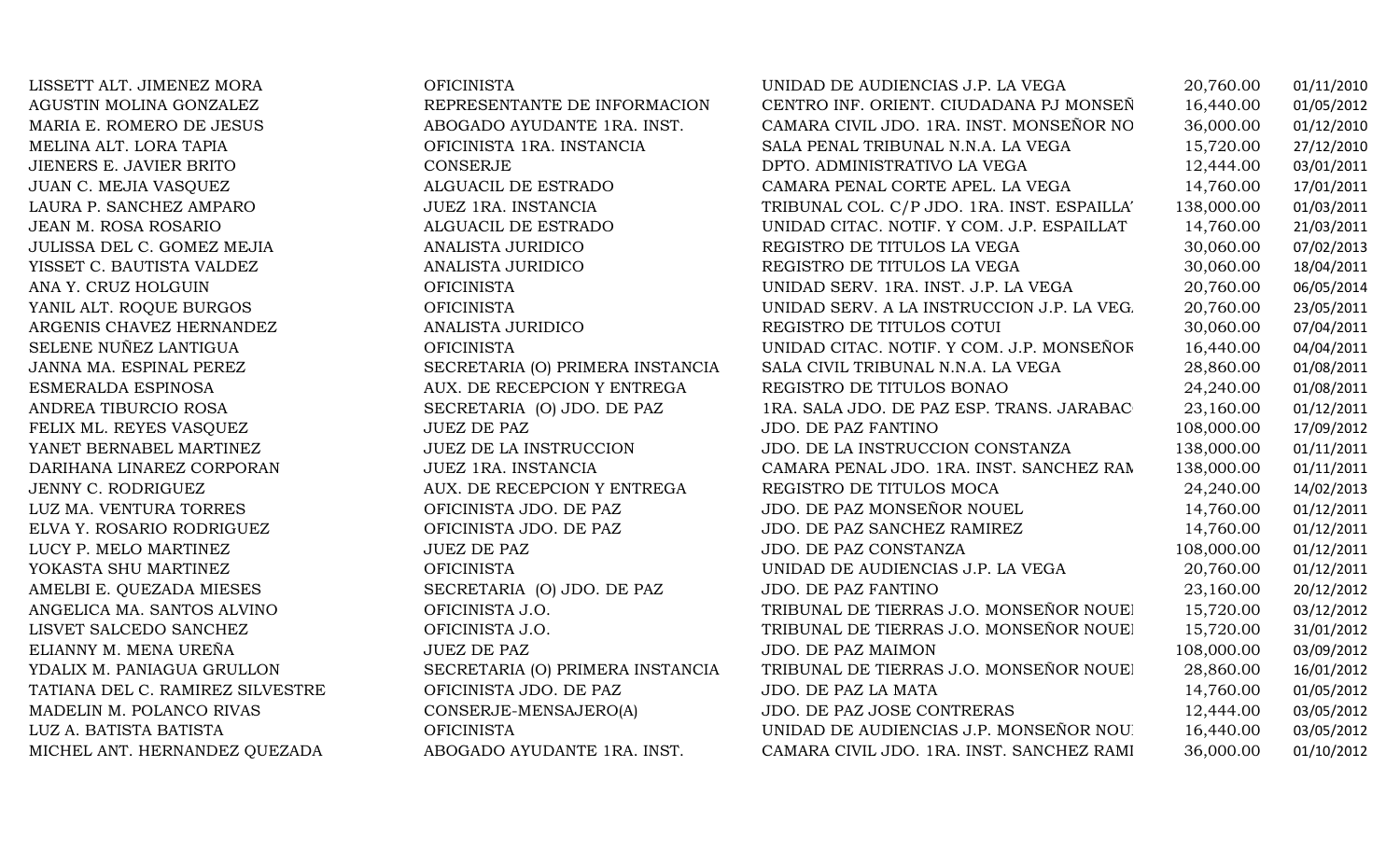| YANET DE LEON VARGAS              | REGISTRADOR DE TITULOS ADSCRITO  | REGISTRO DE TITULOS LA VEGA                 | 77,836.80 | 23/07/2012 |
|-----------------------------------|----------------------------------|---------------------------------------------|-----------|------------|
| MARIA DEL C. CANDELARIO DURAN     | CONSERJE-MENSAJERO(A)            | 2DA. SALA JDO. DE PAZ ESP. TRANS. JARABAC   | 12,444.00 | 03/09/2012 |
| YAHAIRA ALT. POLANCO POLANCO      | CONSERJE                         | TRIBUNAL EJEC. SANCION ADOLES. LA VEGA      | 12,444.00 | 03/09/2012 |
| ESTHERLYN CASTILLO DE LA CRUZ     | OFICINISTA JDO. DE PAZ           | JDO. DE PAZ PIEDRA BLANCA                   | 14,760.00 | 01/11/2012 |
| CHRISTOPHER SMITH CANTURENCIA     | OFICINISTA 1RA. INSTANCIA        | JDO. DE TRABAJO MONSEÑOR NOUEL              | 15,720.00 | 12/11/2012 |
| FRANCISCO DEL ORBE ROBLES         | <b>VIGILANTE</b>                 | TRIBUNAL DE TIERRAS J.O. SANCHEZ RAMIREZ    | 12,444.00 | 03/12/2012 |
| DANA LORA ESTRELLA                | SECRETARIA DEPTO. ADM.           | DPTO. ADMINISTRATIVO ESPAILLAT              | 18,120.00 | 01/10/2012 |
| AVELLANEDA ABREU COLLADO          | OFICINISTA JDO. DE PAZ           | JDO. DE PAZ JARABACOA                       | 14,760.00 | 13/12/2012 |
| YERAL E. TEJADA                   | <b>ARCHIVISTA</b>                | ARCHIVO ACTIVO J.I. ESPAILLAT               | 24,240.00 | 01/04/2013 |
| CLARA F. TAVERAS OVALLES          | OFICIAL ARCHIVO ACTIVO           | ARCHIVO ACTIVO J.I. ESPAILLAT               | 29,580.00 | 01/04/2013 |
| <b>MARTINA SABALA</b>             | SECRETARIA (O) JDO. DE PAZ       | JDO. DE PAZ SANCHEZ RAMIREZ                 | 23,160.00 | 01/11/2012 |
| YASMINA MA. BATISTA NUÑEZ         | AUXILIAR R.T.                    | REGISTRO DE TITULOS COTUI                   | 16,440.00 | 02/03/2015 |
| AILING ALT. HERRERA POLANCO       | SECRETARIA (O) PRIMERA INSTANCIA | 2DA. SALA TRIBUNAL DE TIERRAS J.O. LA VEG.  | 28,860.00 | 24/02/2014 |
| MARLENI ALT. NOLASCO ULERIO       | AUX. DE RECEPCION Y ENTREGA      | REGISTRO DE TITULOS COTUI                   | 24,240.00 | 11/02/2013 |
| MICHEL A. MEDINA DIAZ             | <b>OFICINISTA</b>                | UNIDAD SERV. A LA INSTRUCCION J.P. LA VEG.  | 20,760.00 | 20/05/2013 |
| MARIEL B. GARCIA VALDEZ           | <b>OFICINISTA</b>                | UNIDAD DE AUDIENCIAS J.P. LA VEGA           | 20,760.00 | 15/12/2014 |
| ALTAGRACIA CAPELLAN FERNANDEZ     | ABOGADO AYUDANTE 1RA. INST.      | 2DA. SALA TRIBUNAL DE TIERRAS J.O. LA VEG.  | 36,000.00 | 17/03/2014 |
| <b>JULISSA ALT. ROSARIO REYES</b> | <b>OFICINISTA</b>                | UNIDAD SERV. MERO TRAMITE J.P. ESPAILLAT    | 16,440.00 | 24/03/2014 |
| ELIZABETH M. HERNANDEZ DELGADO    | OFICINISTA 1RA. INSTANCIA        | 2DA. SALA CAMARA CIVIL JDO. 1RA. INST. LA V | 15,720.00 | 17/06/2013 |
| HUASCAR A. VARGAS ABAD            | <b>ARCHIVISTA</b>                | ARCHIVO ACTIVO J.I. MONSEÑOR NOUEL          | 24,240.00 | 02/05/2013 |
| PEDRO Y. BATISTA ROSARIO          | OFICINISTA 1RA. INSTANCIA        | TRIBUNAL N.N.A. MONSEÑOR NOUEL              | 15,720.00 | 26/12/2013 |
| JUAN MA. RODRIGUEZ FERNANDEZ      | ANALISTA JURIDICO                | REGISTRO DE TITULOS LA VEGA                 | 30,060.00 | 19/02/2013 |
| ADRIAN R. VASQUEZ MARTE           | CONSERJE-MENSAJERO(A)            | JDO. DE PAZ DE LA 2DA. CIRC. LA VEGA        | 12,444.00 | 27/05/2013 |
| VICTOR A. ALVAREZ MORA            | MENSAJERO (A) INTERNO            | DPTO. ADMINISTRATIVO MONSEÑOR NOUEL         | 12,444.00 | 20/05/2013 |
| YADIRA DE LAS M. CALDERON AGUIAR  | MENSAJERO INTERNO                | DPTO. ADMINISTRATIVO LA VEGA                | 12,444.00 | 17/06/2013 |
| GENESIS M. TAVAREZ ORTIZ          | OFICINISTA CORTE                 | CORTE DE APEL. N.N.A. LA VEGA               | 17,640.00 | 17/06/2013 |
| ANA R. DE OLEO VICTORIANO         | ABOGADO AYUDANTE 1RA. INST.      | TRIBUNAL DE TIERRAS J.O. MONSEÑOR NOUEI     | 36,000.00 | 27/01/2014 |
| JENIFER E. RAMOS JIMENEZ          | OFICINISTA 1RA. INSTANCIA        | JDO. DE 1RA. INST. CONSTANZA                | 15,720.00 | 10/02/2014 |
| SANTA ROSARIO COLLADO             | CONSERJE-MENSAJERO(A)            | JDO. DE PAZ MAIMON                          | 12,444.00 | 17/06/2013 |
| LUCAS D. CAPELLAN RODRIGUEZ       | MENSAJERO INTERNO                | DPTO. ADMINISTRATIVO ESPAILLAT              | 12,444.00 | 22/07/2013 |
| YOEL A. GIL HERRERA               | ALGUACIL DE ESTRADO              | JDO. DE PAZ SANCHEZ RAMIREZ                 | 13,800.00 | 24/06/2014 |
| DEYANIRA LOPEZ REINOSO            | OFICINISTA 1RA. INSTANCIA        | CAMARA CIVIL JDO. 1RA. INST. MONSEÑOR NO    | 15,720.00 | 19/08/2013 |
| LILIAN C. CRUZ GARCIA             | <b>OFICINISTA</b>                | UNIDAD CITAC. NOTIF. Y COM. J.P. LA VEGA    | 20,760.00 | 05/08/2013 |
| YAMILKA MARTINEZ ABREU            | CONSERJE-MENSAJERO(A)            | JDO. DE PAZ PIEDRA BLANCA                   | 12,444.00 | 05/08/2013 |
|                                   |                                  |                                             |           |            |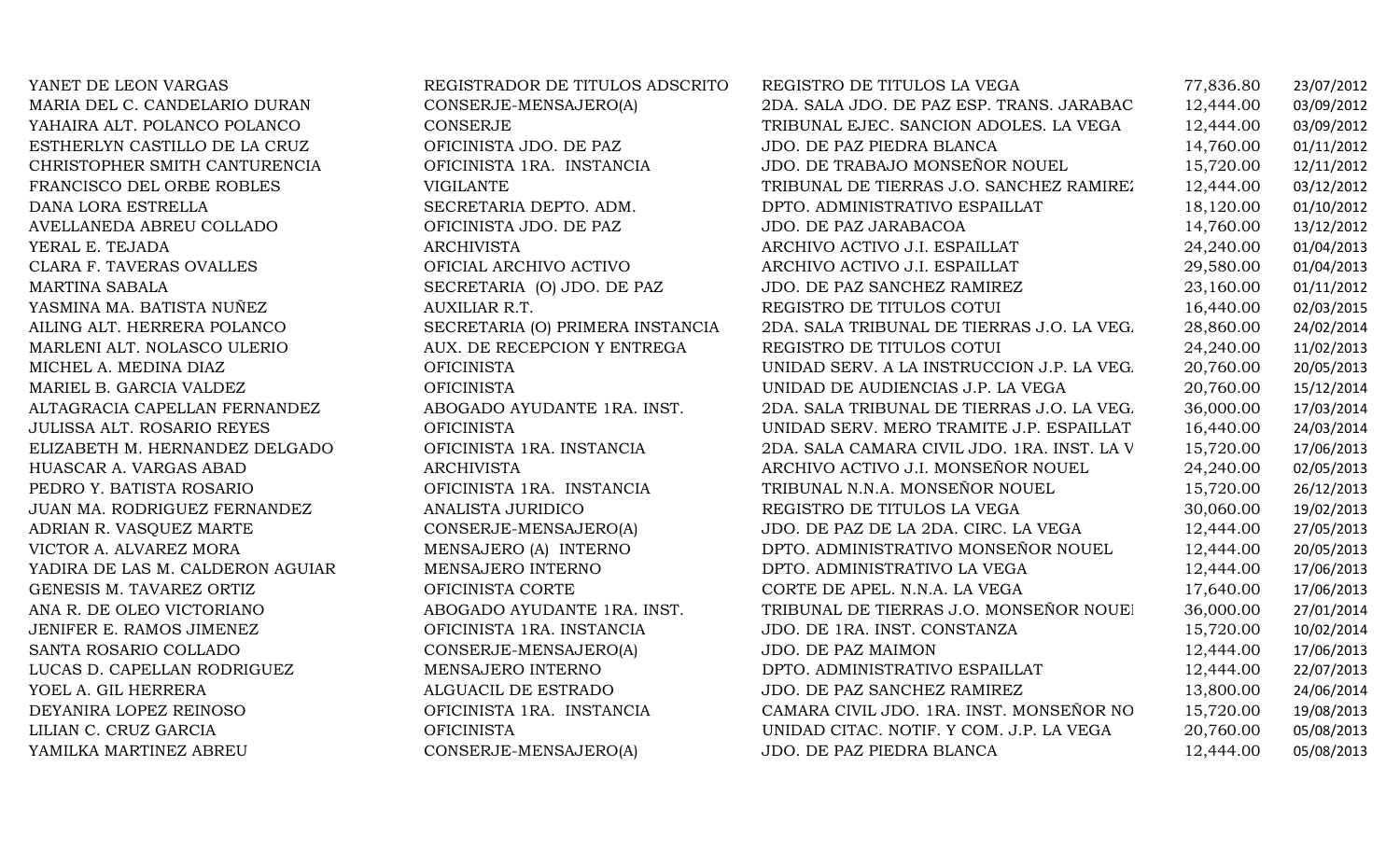| JORGE L. BENCOSME LINARES      | ALGUACIL DE ESTRADO           | JDO. DE PAZ ESPAILLAT                      | 13,800.00  | 04/12/2013 |
|--------------------------------|-------------------------------|--------------------------------------------|------------|------------|
| GENESIS P. SUSANA JORGE        | REVISOR R.T.                  | REGISTRO DE TITULOS BONAO                  | 15,720.00  | 23/09/2013 |
| ANA K. ALFAU VICENTE           | AUX. DE RECEPCION Y ENTREGA   | REGISTRO DE TITULOS BONAO                  | 24,240.00  | 23/09/2013 |
| LUISA DEL C. MARCANO DOMINGUEZ | <b>OFICINISTA</b>             | UNIDAD SERV. MERO TRAMITE J.P. SANCHEZ I   | 16,440.00  | 02/06/2014 |
| MAOLI ALT. VALERIO VALDEZ      | OFICINISTA CORTE              | TRIBUNAL EJEC. SANCION ADOLES. LA VEGA     | 17,640.00  | 04/06/2014 |
| CARMEN T. CAMILO SANTOS        | OFICINISTA J.O.               | TRIBUNAL DE TIERRAS J.O. SANCHEZ RAMIREZ   | 15,720.00  | 04/08/2014 |
| ANDREINA BAUTISTA ENCARNACION  | OFICINISTA JDO. DE PAZ        | 2DA. SALA JDO. DE PAZ ESP. TRANS. MONSEÑO  | 14,760.00  | 01/05/2014 |
| EMELIZA M. EDUARDO MATEO       | OFICINISTA 1RA. INSTANCIA     | SALA CIVIL TRIBUNAL N.N.A. LA VEGA         | 15,720.00  | 14/04/2014 |
| ROBERTO ANT. VALDEZ SANTIAGO   | MENSAJERO INTERNO             | DPTO. ADMINISTRATIVO ESPAILLAT             | 12,444.00  | 16/12/2013 |
| ELIVANEH PEREZ DURAN           | OFICINISTA JDO. DE PAZ        | JDO. DE PAZ CONSTANZA                      | 14,760.00  | 28/01/2014 |
| MARIA N. BATISTA PERALTA       | CONSERJE                      | JDO. DE 1RA. INST. CONSTANZA               | 12,444.00  | 21/02/2014 |
| ARIANNY C. BATISTA JIMENEZ     | OFICINISTA 1RA. INSTANCIA     | SALA CIVIL TRIBUNAL N.N.A. LA VEGA         | 15,720.00  | 06/05/2014 |
| JOSE A. BATISTA JOSE           | ALGUACIL DE ESTRADO           | JDO. DE PAZ JAMAO AL NORTE                 | 13,800.00  | 21/02/2014 |
| DARWIN CANELA TEJADA           | ALGUACIL DE ESTRADO           | TRIBUNAL N.N.A. MONSEÑOR NOUEL             | 13,800.00  | 03/03/2014 |
| YAHAIRA M. QUEZADA ROMERO      | OFICIAL ARCHIVO ACTIVO        | ARCHIVO ACTIVO J.I. LA VEGA                | 29,580.00  | 03/03/2014 |
| ESTEFANY M. RAMOS GARCIA       | OFICINISTA 1RA. INSTANCIA     | CAMARA CIVIL JDO. 1RA. INST. ESPAILLAT     | 15,720.00  | 24/03/2014 |
| ELVIRA F. VASQUEZ ANGELES      | OFICINISTA 1RA. INSTANCIA     | CAMARA CIVIL JDO. 1RA. INST. SANCHEZ RAMI  | 15,720.00  | 01/07/2014 |
| VICTOR A. DIAZ HERRERA         | <b>ARCHIVISTA</b>             | ARCHIVO ACTIVO J.I. LA VEGA                | 24,240.00  | 21/04/2014 |
| RAYMELIS A. POLANCO            | <b>OFICINISTA</b>             | UNIDAD SERV. A LA INSTRUCCION J.P. LA VEG. | 20,760.00  | 01/05/2014 |
| MARIELA FRANCISCO NOLASCO      | ABOGADO AYUDANTE              | SOPORTE A JUECES J.P. LA VEGA              | 48,894.00  | 21/04/2014 |
| DHARIANA ABREU CRUZ            | OFICINISTA 1RA. INSTANCIA     | JDO. DE 1RA. INST. CONSTANZA               | 15,720.00  | 19/05/2014 |
| DEIVI E. RODRIGUEZ GUZMAN      | ENC. ALMACEN ADMVO.           | DPTO. ADMINISTRATIVO LA VEGA               | 24,240.00  | 04/06/2014 |
| RITA E. DIAZ REINOSO           | ABOGADO AYUDANTE 1RA. INST.   | 1RA. SALA TRIBUNAL DE TIERRAS J.O. LA VEGA | 36,000.00  | 11/06/2014 |
| MARLENE R. SUAREZ CRUZ         | <b>OFICINISTA</b>             | UNIDAD SERV. 1RA. INST. J.P. LA VEGA       | 20,760.00  | 24/06/2014 |
| YOKASTA VALDEZ OGANDO          | SECRETARIA (O) JDO. DE PAZ    | 1RA. SALA JDO. DE PAZ ESP. TRANS. LA VEGA  | 23,160.00  | 24/06/2014 |
| MONICA CHEVALIER LEDESMA       | OFICINISTA CORTE              | CAMARA CIVIL CORTE APEL. LA VEGA           | 17,640.00  | 02/07/2014 |
| ISAAC ML. ESPINOSA GARCIA      | OFICINISTA 1RA. INSTANCIA     | JDO. DE 1RA. INST. CONSTANZA               | 15,720.00  | 13/01/2016 |
| CESAR J. DIAZ                  | OPERADOR DE IMPRESION         | REGISTRO DE TITULOS LA VEGA                | 15,720.00  | 08/09/2014 |
| VICTOR R. AMADIS PEÑA          | OFICINISTA 1RA. INSTANCIA     | CAMARA CIVIL JDO. 1RA. INST. MONSEÑOR NO   | 15,720.00  | 01/12/2014 |
| JAEL D. SANTOS CRUZ            | <b>JUEZ DE LA INSTRUCCION</b> | JDO. DE LA INSTRUCCION SANCHEZ RAMIREZ     | 138,000.00 | 01/10/2014 |
| ANDERSON J. CUEVAS MELLA       | JUEZ DE PAZ                   | 2DA. SALA JDO. DE PAZ ESP. TRANS. ESPAILLA | 108,000.00 | 01/10/2014 |
| ZULEYCA J. CASTILLO PEÑA       | <b>JUEZ DE PAZ</b>            | 2DA. SALA JDO. DE PAZ ESP. TRANS. LA VEGA  | 108,000.00 | 01/10/2014 |
| JOSE L. ASENCIO QUEZADA        | <b>JUEZ DE PAZ</b>            | JDO. DE PAZ ASUNTOS MUNIC. MONSEÑOR NC     | 108,000.00 | 01/10/2014 |
| SHEILA MATIAS FERNANDEZ        | OFICINISTA CORTE              | CAMARA CIVIL CORTE APEL. LA VEGA           | 17,640.00  | 13/10/2014 |
|                                |                               |                                            |            |            |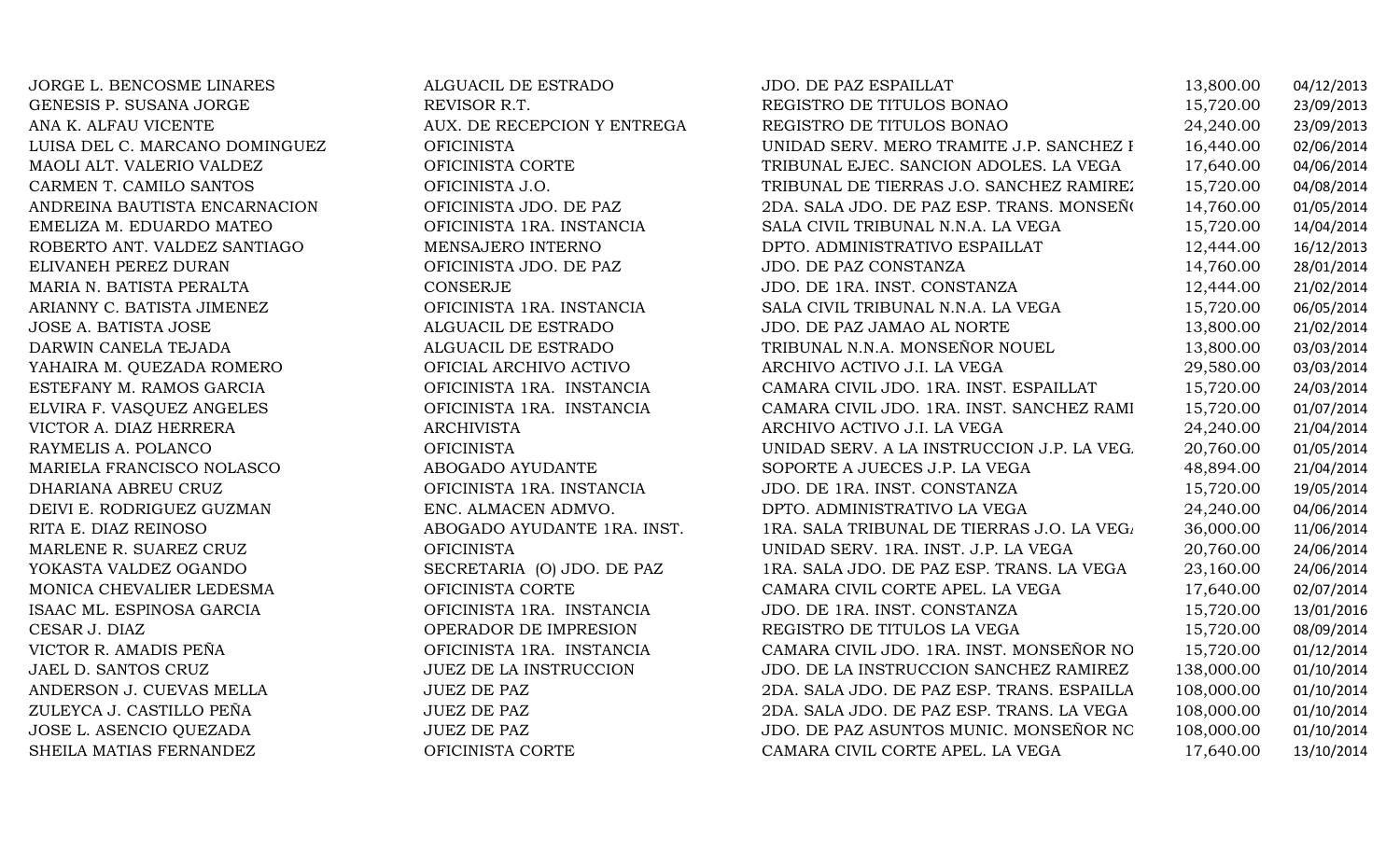GLENY JEREZ SUAREZ AMEZQUITA CONSERJE CONSERJE DPTO. ADMINISTRATIVO SANCHEZ RAMIREZ 12,444.00 27/10/2014<br>ESTHEFANY E. HIERRO AMEZQUITA OFICINISTA OFICINISTA UNIDAD SERV. ATENCION PERMANENTE J.P. E 16,440.00 27/10/2014 ESTHEFANY E. HIERRO AMEZQUITA OFICINISTA UNIDAD SERV. ATENCION PERMANENTE J.P. ESPAILLAT16,440.00 27/10/2014 ROSY M. VARGAS ALMONTE OFICINISTA TRIBUNAL DE TIERRAS J.O. ESPAILLAT 15,720.00 27/10/2014 DOLFY E. CAMACHO FELIZ OFICINISTA J.O. TRIBUNAL DE TIERRAS J.O. SANCHEZ RAMIREZ 15,720.00 01/12/2014 JULISSA CANDELARIO VICTORIANO JUEZ DE PAZ 1RA. SALA JDO. DE PAZ ESP. TRANS. LA VEGA 108,000.00 09/02/2015 WASCAR A. ACOSTA GENAO MENSAJERO INTERNO DPTO. ADMINISTRATIVO SANCHEZ RAMIREZ 12,444.00 15/12/2014 MABEL C. ROQUE CABRERA OFICINISTA UNIDAD CITAC. NOTIF. Y COM. J.P. LA VEGA 20,760.00 15/12/2014 YAKELMA REINOSO CAMACHO OFICINISTA 1RA. INSTANCIA TRIBUNAL N.N.A. SANCHEZ RAMIREZ 15,720.00 02/02/2015 FRANCISCO R. CRUZ SANTIAGO OFICINISTA 1RA. INSTANCIA JDO. DE TRABAJO ESPAILLAT 15,720.00 09/02/2015 JEAN C. VASQUEZ GOMEZ MENSAJERO INTERNO DPTO. ADMINISTRATIVO LA VEGA 10,577.40 19/03/2018 LIVANESSA RODRIGUEZ PAULINO OFICINISTA UNIDAD SERV. A CORTE J.P. LA VEGA 20,760.00 02/03/2015 NIUVERY MDES. ALCANTARA COLLADO OFICINISTA JDO. DE PAZ JDO. DE PAZ CONSTANZA 14,760.00 23/03/2015 CARMEN N. MARTINEZ FERNANDEZ OPERADOR DE IMPRESION REGISTRO DE TITULOS BONAO 16,200.00 18/03/2015 AURIS A. SANTOS FLORENTINO MENSAJERO INTERNO DPTO. ADMINISTRATIVO SANCHEZ RAMIREZ 12,444.00 06/04/2015 LEIDY J. LESPIN TAPIA SECRETARIA (O) PRIMERA INSTANCIA 1RA. SALA CAMARA CIVIL JDO. 1RA. INST. LA VEGA 28,860.00 05/05/2015 MANUELA VALDEZ DELGADO OFICINISTA UNIDAD DE AUDIENCIAS J.P. LA VEGA 20,760.00 18/05/2015 ANA I. ARIAS CONSERJE REGISTRO DE TITULOS COTUI 12,444.00 20/07/2015 MARLENI A. NUÑEZ FERNANDEZ AUX. DE ENTREGA REGISTRO DE TITULOS LA VEGA 16,440.00 03/08/2015 INMACULADA PEREZ DE HERNANDEZ OFICINISTA JDO. DE PAZ 3RA. SALA JDO. DE PAZ ESP. TRANS. MONSEÑOR NOUEL 14,760.00 05/08/2015 JOSE L. ARIAS MOLINA JARDINERO DPTO. ADMINISTRATIVO SANCHEZ RAMIREZ 12,444.00 05/10/2015 YAMILKA G. MALDONADO SEVERINO OFICINISTA UNIDAD DE AUDIENCIAS J.P. ESPAILLAT 16,440.00 05/10/2015 ALTAGRACIA MA. NEPOMUCENO GONZALEZ ARCHIVISTA CAMARA CIVIL JDO. 1RA. INST. SANCHEZ RAMIREZ 13,920.00 07/12/2015 JUAN G. SEVERINO JIMENEZ ALGUACIL DE ESTRADO JDO. DE PAZ DE LA 1RA. CIRC. LA VEGA 13,800.00 05/01/2016 JOSE DEL C. GARCIA VASQUEZ ALGUACIL DE ESTRADO1RA. SALA JDO. DE PAZ ESP. TRANS. ESPAILLA  $13,800.00$   $16/12/2015$ <br>SOPORTE A JUECES J.P. ESPAILLAT  $36.000.00$   $11/03/2016$ DELIO D. BARCACEL CONDE ABOGADO AYUDANTE SOPORTE A JUECES J.P. ESPAILLAT 36,000.00 11/03/2016 PAMELA C. ESTRELLA CAMACHO CONSERJE TRIBUNAL DE TIERRAS J.O. SANCHEZ RAMIREZ 12,444.00 01/02/2016 MERY L. CASTILLO CARABALLO OFICINISTA J.O. TRIBUNAL DE TIERRAS J.O. ESPAILLAT 15,720.00 26/01/2016 JOSE A. CRUZ ANDUJAR MENSAJERO INTERNO DPTO. ADMINISTRATIVO ESPAILLAT 12,444.00 11/01/2016 RANIEL R. ORTIZ MORILLO REPRODUCTOR DE DOCUMENTOS DPTO. ADMINISTRATIVO LA VEGA 13,920.00 01/02/2016 ENGEL O. VASQUEZ NUÑEZENCARGADO(A) OFICINA ADMINISTRATIVA DPTO. ADMINISTRATIVO SANCHEZ RAMIREZ  $12,444.00$   $15/02/2016$ JESUS ANT. LORA CRUZ VIGILANTE TRIBUNAL N.N.A. SANCHEZ RAMIREZ 12,444.00 29/02/2016 JOSE L. VASQUEZ CLAUDIO OFICINISTA JDO. DE PAZ JDO. DE PAZ DE LA 2DA. CIRC. LA VEGA 14,760.00 14/03/2016 DORIS L. DE LEON ROSARIO OFICINISTA JDO. DE PAZ 2DA. SALA JDO. DE PAZ ESP. TRANS. LA VEGA 14,760.00 14/03/2016 SALA CIVIL TRIBUNAL N.N.A. LA VEGA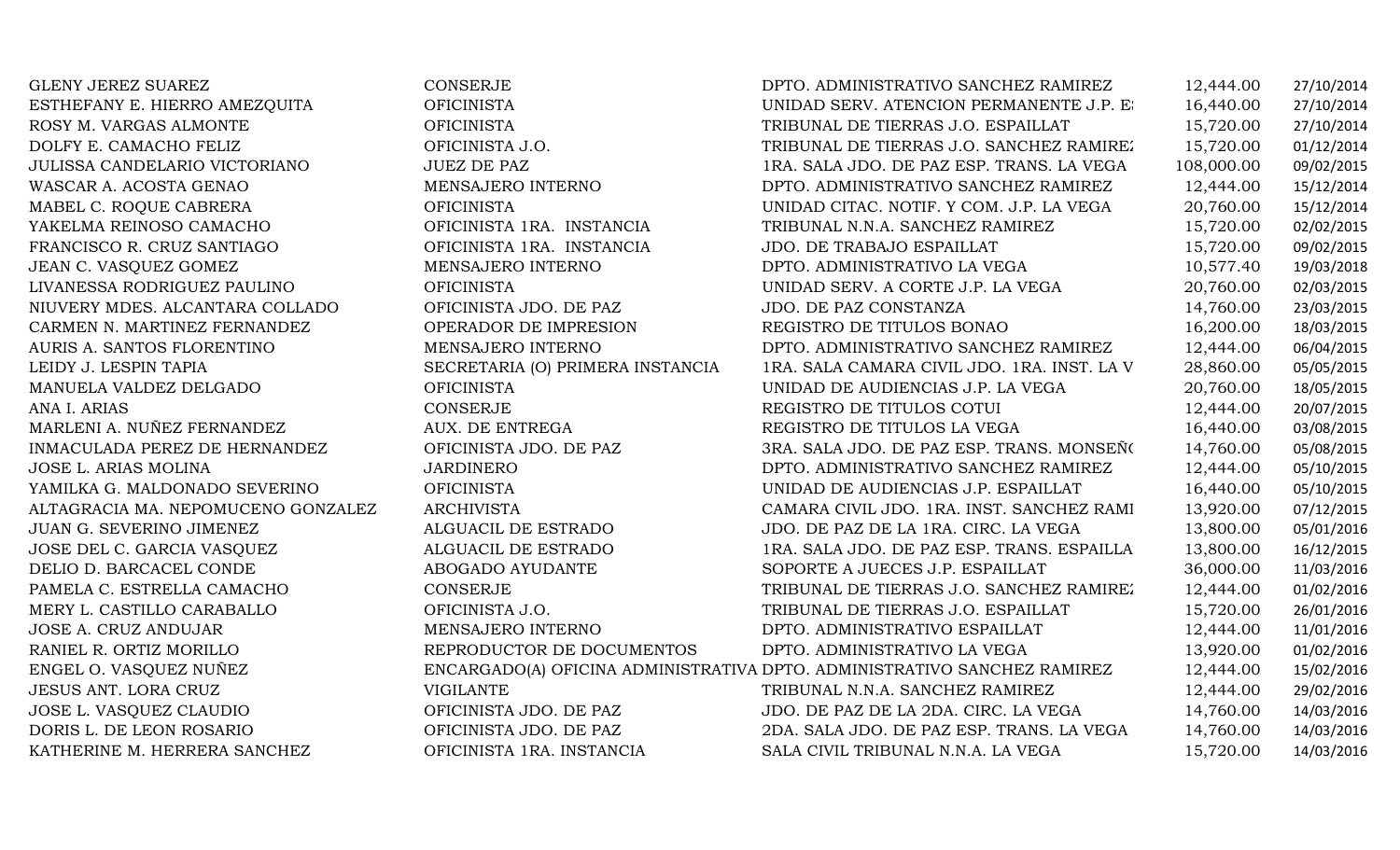| PASCUAL DE JS. TEJADA HOLGUIN  | ALGUACIL DE ESTRADO         | JDO. DE PAZ CAYETANO GERMOSEN              | 13,800.00  | 14/03/2016 |
|--------------------------------|-----------------------------|--------------------------------------------|------------|------------|
| LUIS G. CASTILLO CAMACHO       | CONSERJE-MENSAJERO(A)       | JDO. DE PAZ CAYETANO GERMOSEN              | 12,444.00  | 29/02/2016 |
| FANNY J. SALDIVAR FRIAS        | <b>OFICINISTA</b>           | UNIDAD SERV. MERO TRAMITE J.P. SANCHEZ I   | 16,440.00  | 04/04/2016 |
| ARAMIS A. CRUZ CAPELLAN        | MENSAJERO INTERNO           | DPTO. ADMINISTRATIVO ESPAILLAT             | 12,444.00  | 04/04/2016 |
| JOSE G. JIMENEZ SANTOS         | <b>OFICINISTA</b>           | UNIDAD SERV. A LA INSTRUCCION J.P. LA VEG. | 20,760.00  | 25/04/2016 |
| GINA L. GOMEZ ROBLES           | OFICINISTA ATENCION USUARIO | UNIDAD ATENCION AL USUARIO J.P. SANCHEZ    | 24,240.00  | 19/05/2016 |
| DENISSE MA. SANTOS LOPEZ       | <b>OFICINISTA</b>           | SOPORTE A JUECES J.P. LA VEGA              | 20,760.00  | 19/05/2016 |
| MEYVI A. POLO VASQUEZ          | <b>OFICINISTA</b>           | UNIDAD SERV. 1RA. INST. J.P. LA VEGA       | 20,760.00  | 23/05/2016 |
| ALMA MA. GARCIA SANCHEZ        | CONSERJE-MENSAJERO(A)       | JDO. DE PAZ MONSEÑOR NOUEL                 | 12,444.00  | 17/05/2016 |
| VICTOR ML. MARMOLEJOS REYES    | OFICINISTA 1RA. INSTANCIA   | CAMARA CIVIL JDO. 1RA. INST. MONSEÑOR NO   | 15,720.00  | 23/05/2016 |
| LIZMEIRY A. HELENA CAMILO      | <b>OFICINISTA</b>           | UNIDAD DE AUDIENCIAS J.P. LA VEGA          | 20,760.00  | 07/06/2016 |
| GABRIEL J. SALCEDO DE LA CRUZ  | ALGUACIL DE ESTRADO         | SALA CIVIL TRIBUNAL N.N.A. LA VEGA         | 13,800.00  | 13/06/2016 |
| EDISON ESTEVEZ SANCHEZ         | MENSAJERO INTERNO           | DPTO. ADMINISTRATIVO LA VEGA               | 12,444.00  | 16/06/2016 |
| JOAN E. RODRIGUEZ CRUZ         | <b>JUEZ DE PAZ</b>          | JDO. DE PAZ PIEDRA BLANCA                  | 108,000.00 | 03/10/2016 |
| ADRIA RODRIGUEZ DURAN          | <b>OFICINISTA</b>           | UNIDAD SERV. A EJEC. DE LA PENA J.P. LA VE | 20,760.00  | 10/08/2016 |
| JOSE R. HILARIO SANCHEZ        | <b>OFICINISTA</b>           | UNIDAD CITAC. NOTIF. Y COM. J.P. ESPAILLAT | 16,440.00  | 05/09/2016 |
| WILDEN J. DEL JESUS HERNANDEZ  | OFICINISTA 1RA. INSTANCIA   | TRIBUNAL N.N.A. MONSEÑOR NOUEL             | 15,720.00  | 19/09/2016 |
| FERNANDO A. ABREU VALENCIA     | <b>JUEZ DE PAZ</b>          | JDO. DE PAZ DE LA 2DA. CIRC. LA VEGA       | 108,000.00 | 16/12/2016 |
| MARINO DE JS. SURIEL           | MENSAJERO INTERNO           | TRIBUNAL N.N.A. SANCHEZ RAMIREZ            | 12,444.00  | 02/11/2016 |
| DANIEL ALB. CISNERO BASORA     | MENSAJERO INTERNO           | TRIBUNAL DE TIERRAS J.O. MONSEÑOR NOUE!    | 12,444.00  | 01/11/2016 |
| ANA A. QUEZADA CONIL           | OFICINISTA J.O.             | 1RA. SALA TRIBUNAL DE TIERRAS J.O. LA VEG. | 13,362.00  | 05/06/2017 |
| <b>BIANDRA PEREZ RODRIGUEZ</b> | OFICINISTA J.O.             | 2DA. SALA TRIBUNAL DE TIERRAS J.O. LA VEG. | 15,720.00  | 07/03/2017 |
| SINDY LIZARDO ALBA             | <b>JUEZ DE PAZ</b>          | JDO. DE PAZ JIMA ABAJO                     | 108,000.00 | 16/12/2016 |
| ISAIAS R. MARTINEZ PEREZ       | <b>JUEZ DE PAZ</b>          | JDO. DE PAZ CEVICOS                        | 108,000.00 | 16/12/2016 |
| JAIRO ANT. ESTEVEZ UREÑA       | OFICINISTA JDO. DE PAZ      | 3RA. SALA JDO. DE PAZ ESP. TRANS. LA VEGA  | 14,760.00  | 12/12/2016 |
| MARIA E. BRITO EVANGELISTA     | CONSERJE                    | DPTO. ADMINISTRATIVO SANCHEZ RAMIREZ       | 12,444.00  | 21/11/2016 |
| DANILO J. BRITO ABREU          | OFICINISTA JDO. DE PAZ      | 1RA. SALA JDO. DE PAZ ESP. TRANS. LA VEGA  | 14,760.00  | 29/11/2016 |
| JUAN C. FERNANDEZ NUÑEZ        | <b>JUEZ DE PAZ</b>          | 1RA. SALA JDO. DE PAZ ESP. TRANS. JARABAC  | 108,000.00 | 16/12/2016 |
| SANDY ANT. CASTILLO BATISTA    | <b>JUEZ DE PAZ</b>          | JDO. DE PAZ JOSE CONTRERAS                 | 108,000.00 | 16/12/2016 |
| SUSAN A. FERNANDEZ ACEVEDO     | OFICINISTA J.O.             | 2DA. SALA TRIBUNAL DE TIERRAS J.O. LA VEG. | 15,720.00  | 07/03/2017 |
| JEURY E. MEDINA MILIANO        | MENSAJERO INTERNO           | DPTO. ADMINISTRATIVO MONSEÑOR NOUEL        | 10,200.00  | 16/01/2017 |
| JOSE M. MUÑOZ PLASENCIA        | MENSAJERO INTERNO           | SALA PENAL TRIBUNAL N.N.A. LA VEGA         | 12,444.00  | 23/01/2017 |
| YURI F. GOMEZ ENCARNACION      | <b>OFICINISTA</b>           | UNIDAD SERV. A LA INSTRUCCION J.P. LA VEG. | 20,760.00  | 06/06/2017 |
| LISMERY PAULINO BURGOS         | <b>OFICINISTA</b>           | UNIDAD SERV. MERO TRAMITE J.P. SANCHEZ I   | 16,440.00  | 20/02/2017 |
|                                |                             |                                            |            |            |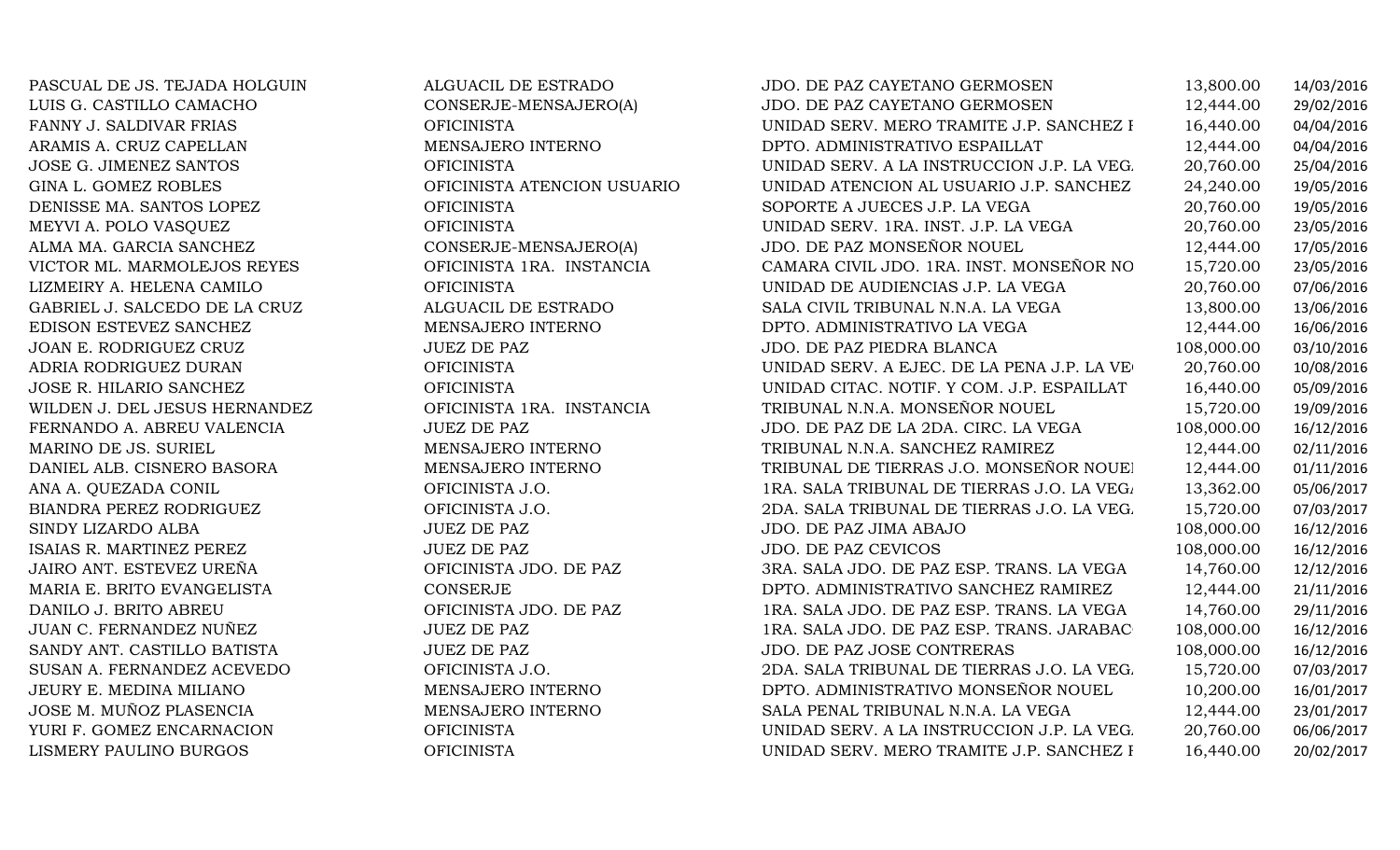| JOSE A. SUAREZ GARCIA          | <b>OFICINISTA</b>          | UNIDAD DE AUDIENCIAS J.P. MONSEÑOR NOU     | 16,440.00 | 20/02/2017 |
|--------------------------------|----------------------------|--------------------------------------------|-----------|------------|
| JENIFER REYES FERNANDEZ        | <b>AUXILIAR REGISTRAL</b>  | REGISTRO DE TITULOS LA VEGA                | 16,440.00 | 20/02/2017 |
| RIQUELMI MA. VASQUEZ DIFO      | <b>CONSERJE</b>            | DPTO. ADMINISTRATIVO ESPAILLAT             | 12,444.00 | 06/03/2017 |
| PATRICIA MA. SANTOS GARCIA     | <b>OFICINISTA</b>          | UNIDAD SERV. A LA INSTRUCCION J.P. LA VEG. | 15,720.00 | 13/03/2017 |
| ESMERALDA CONTRERAS NUÑEZ      | OFICINISTA 1RA. INSTANCIA  | TRIBUNAL N.N.A. MONSEÑOR NOUEL             | 15,720.00 | 15/03/2017 |
| ANGELICA M. GARCIA FERNANDEZ   | OFICINISTA J.O.            | 2DA. SALA TRIBUNAL DE TIERRAS J.O. LA VEG. | 15,720.00 | 09/11/2017 |
| NAHUN E. LOPEZ DE LA CRUZ      | MENSAJERO INTERNO          | DPTO. ADMINISTRATIVO LA VEGA               | 12,444.00 | 18/04/2017 |
| NATASHA M. VERAS FERNANDEZ     | <b>RECEPCIONISTA</b>       | DPTO. ADMINISTRATIVO LA VEGA               | 14,760.00 | 19/04/2017 |
| KATHERIN CASTILLO HERNANDEZ    | <b>OFICINISTA</b>          | SOPORTE A JUECES J.P. LA VEGA              | 20,760.00 | 08/05/2017 |
| WANDA ALT. PAULINO NUÑEZ       | <b>OFICINISTA</b>          | SOPORTE A JUECES J.P. LA VEGA              | 20,760.00 | 29/05/2017 |
| GENESIS BATISTA LORA           | <b>OFICINISTA</b>          | UNIDAD SERV. 1RA. INST. J.P. LA VEGA       | 20,760.00 | 02/05/2017 |
| RAINIERY F. MENDEZ LEON        | MENSAJERO INTERNO          | DPTO. ADMINISTRATIVO ESPAILLAT             | 12,444.00 | 25/04/2017 |
| OSVALDO J. FABIAN ALCANTARA    | MENSAJERO INTERNO          | DPTO. ADMINISTRATIVO LA VEGA               | 12,444.00 | 15/05/2017 |
| JOSE L. ANDUJAR RODRIGUEZ      | <b>OFICINISTA</b>          | UNIDAD SERV. MERO TRAMITE J.P. MONSEÑOI    | 16,440.00 | 15/05/2017 |
| XIOMARA ALT. CRUZ PICHARDO     | CONSERJE-MENSAJERO(A)      | 2DA. SALA JDO. DE PAZ ESP. TRANS. LA VEGA  | 12,444.00 | 17/05/2017 |
| RAQUEL CONTRERAS JEREZ         | OFICINISTA 1RA. INSTANCIA  | JDO. DE TRABAJO MONSEÑOR NOUEL             | 13,362.00 | 15/01/2018 |
| WIBER L. CRUZ ESPINAL          | MENSAJERO INTERNO          | DPTO. ADMINISTRATIVO LA VEGA               | 12,444.00 | 29/05/2017 |
| YENNY C. DIAZ YTURRINO         | <b>OFICINISTA</b>          | UNIDAD SERV. MERO TRAMITE J.P. SANCHEZ I   | 16,440.00 | 10/05/2017 |
| KATHERINE P. MORONTA PAULINO   | OFICINISTA 1RA. INSTANCIA  | JDO. DE TRABAJO LA VEGA                    | 15,720.00 | 08/05/2017 |
| CAROLYN F. CRISOSTOMO JIMENEZ  | OFICINISTA JDO. DE PAZ     | 1RA. SALA JDO. DE PAZ ESP. TRANS. LA VEGA  | 14,760.00 | 08/05/2017 |
| BRYAN L. RAMOS ABREU           | MENSAJERO INTERNO          | DPTO. ADMINISTRATIVO LA VEGA               | 12,444.00 | 29/05/2017 |
| JEAN C. CASTILLO LORA          | <b>OFICINISTA</b>          | UNIDAD DE AUDIENCIAS J.P. ESPAILLAT        | 16,440.00 | 18/09/2017 |
| BRAHIAN M. ABREU DURAN         | OFICINISTA 1RA. INSTANCIA  | JDO. DE 1RA. INST. CONSTANZA               | 15,720.00 | 21/08/2017 |
| JOSEFINA MARTINEZ MARTINEZ     | OFICINISTA JDO. DE PAZ     | JDO. DE PAZ JAMAO AL NORTE                 | 14,760.00 | 23/05/2017 |
| LOURDES Y. SALAZAR BRITO       | SECRETARIA (O) JDO. DE PAZ | JDO. DE PAZ GASPAR HERNANDEZ               | 23,160.00 | 05/06/2017 |
| YOLEINI M. SANCHEZ             | CONSERJE                   | DPTO. ADMINISTRATIVO SANCHEZ RAMIREZ       | 12,444.00 | 07/06/2017 |
| CANDILEISIS PERALTA VASQUEZ    | <b>OFICINISTA</b>          | UNIDAD SERV. MERO TRAMITE J.P. SANCHEZ I   | 13,974.00 | 19/03/2018 |
| OSCAR FCO. ABREU REYNOSO       | <b>OFICINISTA</b>          | UNIDAD DE AUDIENCIAS J.P. MONSEÑOR NOU     | 16,440.00 | 15/09/2017 |
| VERONICA DEL C. SANCHEZ MATIAS | <b>OFICINISTA</b>          | UNIDAD SERV. MERO TRAMITE J.P. MONSEÑOI    | 16,440.00 | 19/06/2017 |
| LISMERI ALT. DIAZ GONZALEZ     | OFICINISTA JDO. DE PAZ     | 1RA. SALA JDO. DE PAZ ESP. TRANS. ESPAILLA | 14,760.00 | 26/06/2017 |
| STEPHANIE SURIEL POLANCO       | OFICINISTA JDO. DE PAZ     | JDO. DE PAZ GASPAR HERNANDEZ               | 14,760.00 | 04/07/2017 |
| MARIA A. POLANCO AGUASVIVAS    | <b>OFICINISTA</b>          | SOPORTE A JUECES J.P. LA VEGA              | 20,760.00 | 10/07/2017 |
| LUIS A. FELIX CANDELARIO       | MENSAJERO INTERNO          | DPTO. ADMINISTRATIVO LA VEGA               | 12,444.00 | 10/07/2017 |
| DARMA FCA. DE LOS SANTOS AYBAR | <b>OFICINISTA</b>          | JDO. DE PAZ SANCHEZ RAMIREZ                | 14,760.00 | 21/07/2017 |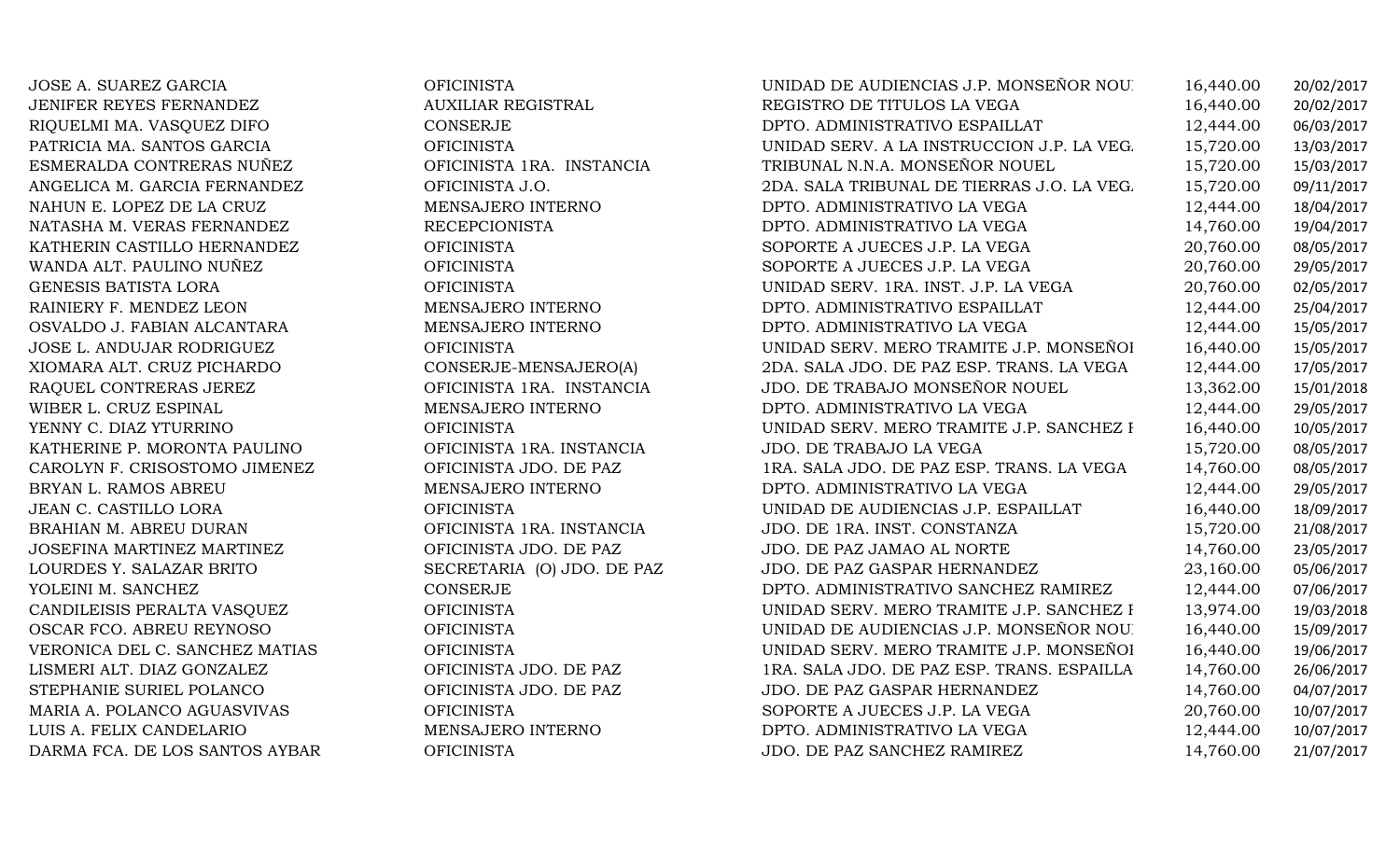| LIAN E. SANCHEZ CONCEPCION          | OFICINISTA 1RA. INSTANCIA        | JDO. DE TRABAJO LA VEGA                                                           | 15,720.00  | 07/02/2018 |
|-------------------------------------|----------------------------------|-----------------------------------------------------------------------------------|------------|------------|
| JOSEFINA MDES. VASQUEZ CHARLES      | OFICINISTA JDO. DE PAZ           | 2DA. SALA JDO. DE PAZ ESP. TRANS. ESPAILLA                                        | 14,760.00  | 14/08/2017 |
| DARWIN W. VARONA TEJADA             | MENSAJERO INTERNO                | DPTO. ADMINISTRATIVO MONSEÑOR NOUEL                                               | 12,444.00  | 14/08/2017 |
| LUISA MA. SUAREZ PAULINO            | CONSERJE-MENSAJERO(A)            | JDO. DE PAZ JIMA ABAJO                                                            | 12,444.00  | 14/08/2017 |
| JONATHAN LUGO UREÑA                 | MENSAJERO INTERNO                | DPTO. ADMINISTRATIVO LA VEGA                                                      | 12,444.00  | 14/08/2017 |
| KATHIA R. NUÑEZ VENTURA             | <b>JUEZ DE PAZ</b>               | JDO. DE PAZ DE LA 1RA. CIRC. LA VEGA                                              | 108,000.00 | 19/02/2018 |
| MARICUSA DEL C. FRIAS MARTE         | OFICINISTA JDO. DE PAZ           | 3RA. SALA JDO. DE PAZ ESP. TRANS. ESPAILLA                                        | 14,760.00  | 04/09/2017 |
| ROSALBA ALT. TIBURCIO COLON         | OFICINISTA 1RA. INSTANCIA        | JDO. DE LA INSTRUCCION CONSTANZA                                                  | 13,362.00  | 08/12/2017 |
| SCARLETTE CACERES ANGELES           | OFICINISTA 1RA. INSTANCIA        | 1RA. SALA CAMARA CIVIL JDO. 1RA. INST. LA V                                       | 15,720.00  | 27/11/2017 |
| STIP J. MUÑOZ PAYANO                | TECNICO DE REFRIGERACION         | DPTO. ADMINISTRATIVO LA VEGA                                                      | 21,000.00  | 18/09/2017 |
| RAMONA Y. MORALES DE BENCOSME       | <b>OFICINISTA</b>                | JDO. DE PAZ ESPAILLAT                                                             | 14,760.00  | 19/09/2017 |
| LUIS FCO. CRUZ GOMEZ                | ELECTRICISTA II                  | DPTO. ADMINISTRATIVO LA VEGA                                                      | 16,440.00  | 02/10/2017 |
| LUIS J. GARCIA GERMOSO              | MENSAJERO INTERNO                | DPTO. ADMINISTRATIVO LA VEGA                                                      | 12,444.00  | 30/10/2017 |
| MARNEL A. PORTORREAL PORTORREAL     | OFICINISTA JDO. DE PAZ           | JDO. DE PAZ DE LA 2DA. CIRC. LA VEGA                                              | 12,546.00  | 22/01/2018 |
| HAROLD S. DE LA CRUZ SURIEL         | MENSAJERO INTERNO                | DPTO. ADMINISTRATIVO LA VEGA                                                      | 10,577.40  | 26/02/2018 |
| CARMEN M. SANCHEZ                   | <b>JUEZ DE PAZ</b>               | JDO. DE PAZ GASPAR HERNANDEZ                                                      | 108,000.00 | 31/03/2017 |
| YOHANNY Y. SEVERINO DE JESUS        | SECRETARIA (O) PRIMERA INSTANCIA | CAMARA CIVIL JDO. 1RA. INST. HERMANAS MII                                         | 28,860.00  | 01/11/2005 |
| EXPEDITO PERALTA REYES              |                                  | ENCARGADO(A) OFICINA ADMINISTRATIVA DPTO. ADMINISTRATIVO MARIA TRINIDAD SANO      | 67,405.20  | 25/08/1997 |
| ENIDIA A. OLIVAREZ BONIFACIO        | JUEZ 1RA. INSTANCIA              | SALA PENAL TRIBUNAL N.N.A. DUARTE                                                 | 138,000.00 | 15/10/1998 |
| DELFINA A. DE LEON SALAZAR DE CHANG | <b>JUEZ PRESIDENTE CORTE</b>     | CORTE DE APEL. N.N.A. S.F.M.                                                      | 218,640.00 | 09/04/1992 |
| LUIS S. ALMONO NUÑEZ                | <b>JUEZ 1ER. SUSTITUTO CORTE</b> | CAMARA PENAL CORTE APEL. S.F.M.                                                   | 205,800.00 | 12/08/1998 |
| MARIA M. DE JESUS ACOSTA            |                                  | SECRETARIA (O) SERVICIO A EJECUCION I UNIDAD SERV. A EJEC. DE LA PENA J.P. S.F.M. | 51,004.80  | 25/03/1992 |
| LUZ M. ALMONTE CANDAMO              | <b>ARCHIVISTA</b>                | OFIC. DE ARCHIVO JUDICIAL PJ S.F.M.                                               | 17,640.00  | 25/03/1996 |
| CECILIA I. PICHARDO MARIA           | ABOGADO AYUDANTE CORTE           | TRIBUNAL SUPERIOR DE TIERRAS DPTO. NORE                                           | 48,894.00  | 25/03/1988 |
| JULIO M. CASTILLO PLATA             | <b>JUEZ PRESIDENTE CORTE</b>     | CORTE DE TRABAJO S.F.M.                                                           | 218,640.00 | 05/07/1994 |
| JUAN J. PAULINO PAULINO             | JUEZ 1ER. SUSTITUTO CORTE        | CORTE DE TRABAJO S.F.M.                                                           | 205,800.00 | 15/08/1994 |
| LUIS F. ESPINAL MARTINEZ            | <b>JUEZ 2DO. SUSTITUTO CORTE</b> | CORTE DE TRABAJO S.F.M.                                                           | 199,464.00 | 26/11/1998 |
| SANTIAGO R. CACERES CABRAL          | <b>JUEZ CORTE</b>                | CORTE DE APEL. N.N.A. S.F.M.                                                      | 186,000.00 | 04/02/1999 |
| YUDITH C. FRANCISCO THEN            | OFICINISTA CORTE                 | CORTE DE TRABAJO S.F.M.                                                           | 17,640.00  | 15/03/1996 |
| MARTHA C. DIAZ VILLAFAÑA            | <b>JUEZ PRESIDENTE CORTE</b>     | CAMARA CIVIL CORTE APEL. S.F.M.                                                   | 218,640.00 | 12/08/1998 |
| LUIS A. PICHARDO MARIA              | <b>ARCHIVISTA</b>                | OFIC. DE ARCHIVO JUDICIAL PJ S.F.M.                                               | 16,440.00  | 21/10/1997 |
| GLORIA M. LIRIANO                   | SECRETARIA (O) PRIMERA INSTANCIA | 2DA. SALA CAMARA CIVIL JDO. 1RA. INST. DUA                                        | 28,860.00  | 29/04/1996 |
| MARISELA ANTIGUA SANTOS             | JUEZ 1ER. SUSTITUTO CORTE        | CAMARA CIVIL CORTE APEL. S.F.M.                                                   | 205,800.00 | 12/08/1998 |
| JOSE A. SANCHEZ DE JESUS            | ALGUACIL DE ESTRADO              | 2DA. SALA CAMARA CIVIL JDO. 1RA. INST. DUA                                        | 13,800.00  | 01/03/1997 |
|                                     |                                  |                                                                                   |            |            |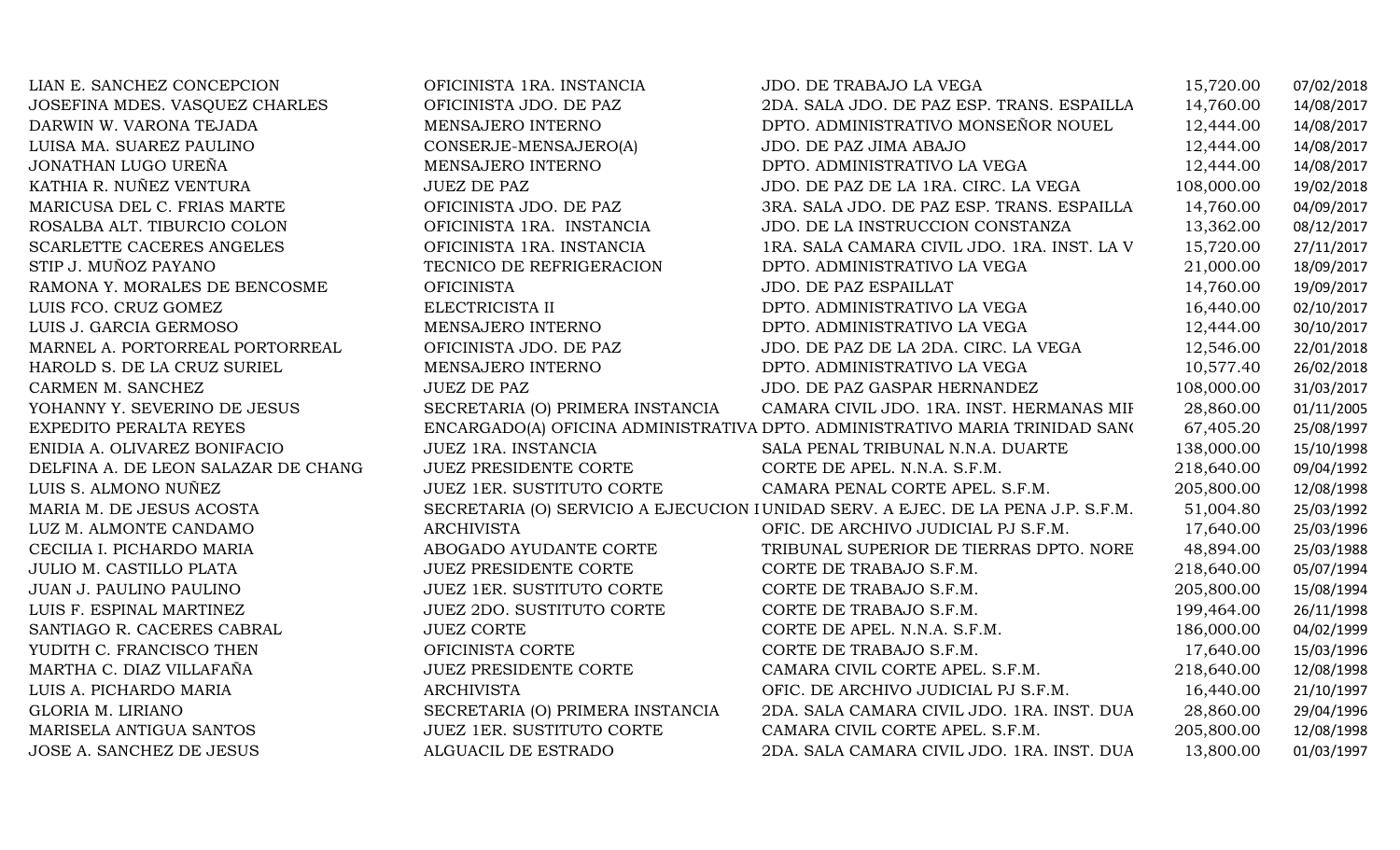| DELIO A. CASTILLO TORRES       | MENSAJERO EXTERNO                | DPTO. ADMINISTRATIVO S.F.M.                | 16,440.00  | 01/06/1998 |
|--------------------------------|----------------------------------|--------------------------------------------|------------|------------|
| CLAUDIO A. MEDRANO MEJIA       | <b>JUEZ PRESIDENTE CORTE</b>     | CAMARA PENAL CORTE APEL. S.F.M.            | 218,640.00 | 10/04/1992 |
| JIOVANNY UREÑA DURAN           | ALGUACIL DE ESTRADO              | UNIDAD CITAC. NOTIF. Y COM. J.P. S.F.M.    | 14,760.00  | 24/01/1996 |
| MARIA Y. GRULLON               | CONSERJE                         | DPTO. ADMINISTRATIVO S.F.M.                | 12,444.00  | 25/09/1996 |
| RAFAEL DE G. FRETT MEJIA       | <b>JUEZ CORTE</b>                | CORTE DE TRABAJO S.F.M.                    | 186,000.00 | 04/02/1999 |
| CECILIA I. THEN REYNOSO        | SECRETARIA (O) PRIMERA INSTANCIA | JDO. DE TRABAJO DUARTE                     | 28,860.00  | 12/02/1996 |
| JOSE M. CASTILLO PLATA         | <b>CHOFER</b>                    | CORTE DE TRABAJO S.F.M.                    | 24,240.00  | 05/09/2006 |
| MIRTA F. DUARTE MENA           | <b>JUEZ CORTE</b>                | CORTE DE APEL. N.N.A. S.F.M.               | 186,000.00 | 07/09/1998 |
| LOURDES M. GARCIA GELL         | SECRETARIA (O) PRIMERA INSTANCIA | SALA PENAL TRIBUNAL N.N.A. DUARTE          | 28,860.00  | 01/12/1998 |
| JONATHAN R. MINGUEZ GARCIA     | OFICINISTA ATENCION USUARIO      | UNIDAD ATENCION AL USUARIO J.P. HERMANA    | 20,760.00  | 02/04/2007 |
| RAMON E. YNOA PEÑA             | <b>JUEZ CORTE</b>                | TRIBUNAL SUPERIOR DE TIERRAS DPTO. NORE    | 186,000.00 | 12/08/1998 |
| HUGO R. CAMILO PEREZ           | MENSAJERO INTERNO                | DPTO. ADMINISTRATIVO HERMANAS MIRABAL      | 12,444.00  | 09/11/1987 |
| ORQUIDEA M. BRITO BATISTA      | <b>OFICINISTA</b>                | UNIDAD SERV. MERO TRAMITE J.P. HERMANAS    | 16,440.00  | 01/04/1997 |
| CARMEN J. JOSE                 | OFICINISTA 1RA. INSTANCIA        | CAMARA CIVIL JDO. 1RA. INST. SAMANA        | 15,720.00  | 27/10/1997 |
| ARELIS A. ACOSTA BRETON        | SECRETARIA (O) PRIMERA INSTANCIA | TRIBUNAL N.N.A. MARIA TRINIDAD SANCHEZ     | 28,860.00  | 01/08/1998 |
| MARLENE Y. HERNANDEZ ULERIO    | SECRETARIA (O) PRIMERA INSTANCIA | CAMARA PENAL JDO. 1RA. INST. MARIA TRINID  | 38,088.00  | 01/06/1998 |
| EDUARDO BALDERA ALMONTE        | JUEZ 2DO. SUSTITUTO CORTE        | CAMARA CIVIL CORTE APEL. S.F.M.            | 199,464.00 | 12/08/1998 |
| DANNIA M. SANTOS PERALTA       | SECRETARIA (O) PRIMERA INSTANCIA | TRIBUNAL DE TIERRAS J.O. MARIA TRINIDAD S  | 28,860.00  | 01/11/1998 |
| CRISTIAN M. GARCIA             | MENSAJERO INTERNO                | DPTO. ADMINISTRATIVO MARIA TRINIDAD SANO   | 12,444.00  | 23/11/1998 |
| RAMON A. CONDE CABRERA         | ALGUACIL DE ESTRADO              | CAMARA CIVIL JDO.1RA. INST. MARIA TRINIDAI | 13,800.00  | 17/12/1998 |
| <b>JUANA J. TAVERAS BRITO</b>  | <b>CONSERJE</b>                  | DPTO. ADMINISTRATIVO MARIA TRINIDAD SANO   | 12,444.00  | 14/12/1998 |
| MELKIS ANTIGUA                 | <b>JUEZ 2DO. SUSTITUTO CORTE</b> | CAMARA PENAL CORTE APEL. S.F.M.            | 199,464.00 | 12/08/1998 |
| RAFAEL A. DE JESUS CABRAL      | <b>JUEZ CORTE</b>                | CAMARA PENAL CORTE APEL. S.F.M.            | 186,000.00 | 13/11/1991 |
| ELIZABETH M. ROQUE DE LA CRUZ  | OFICINISTA JDO. DE PAZ           | JDO. DE PAZ VILLA TAPIA                    | 14,760.00  | 01/03/1998 |
| AURA GARCIA DE AZA             | SECRETARIA (O) PRIMERA INSTANCIA | JDO. DE LA INSTRUCCION MARIA TRINIDAD SA   | 38,088.00  | 26/07/1994 |
| NERY ALT. LUNA GARCIA          | JUEZ T.T.J.O.                    | 1RA. SALA TRIBUNAL DE TIERRAS J.O. DUARTE  | 138,000.00 | 09/04/1992 |
| PORFIRIO ESTEVEZ CANELA        | <b>JUEZ DE LA INSTRUCCION</b>    | 2DO. JDO. DE LA INSTRUCCION DUARTE         | 138,000.00 | 23/06/1994 |
| MANUEL DE JS. DOMINGUEZ ACOSTA | ALGUACIL DE ESTRADO              | JDO. DE PAZ HERMANAS MIRABAL               | 13,800.00  | 01/07/1991 |
| ANGELA R. DE LA CRUZ TEJADA    | OFICINISTA JDO. DE PAZ           | JDO. DE PAZ HERMANAS MIRABAL               | 14,760.00  | 01/02/1995 |
| FRANCISCA R. BRITO VALDEZ      | SECRETARIA (O) JDO. DE PAZ       | JDO. DE PAZ HERMANAS MIRABAL               | 23,160.00  | 19/10/1987 |
| ANDRES REYNOSO SANTANA         | JUEZ 1RA. INSTANCIA              | CAMARA PENAL JDO. 1RA. INST. HERMANAS M    | 138,000.00 | 12/08/1998 |
| EDUARDO M. CRUZ CASTELLANOS    | SECRETARIA (O) JDO. DE PAZ       | <b>JDO. DE PAZ TENARES</b>                 | 23,160.00  | 26/09/1986 |
| HECTOR B. DE JESUS CABRAL      | <b>JUEZ CORTE</b>                | TRIBUNAL SUPERIOR DE TIERRAS DPTO. NORE    | 186,000.00 | 30/04/1987 |
| MILDRED ALT. TEJADA PEREZ      | SECRETARIA (O) PRIMERA INSTANCIA | TRIBUNAL DE TIERRAS J.O. HERMANAS MIRAB    | 28,860.00  | 20/11/1990 |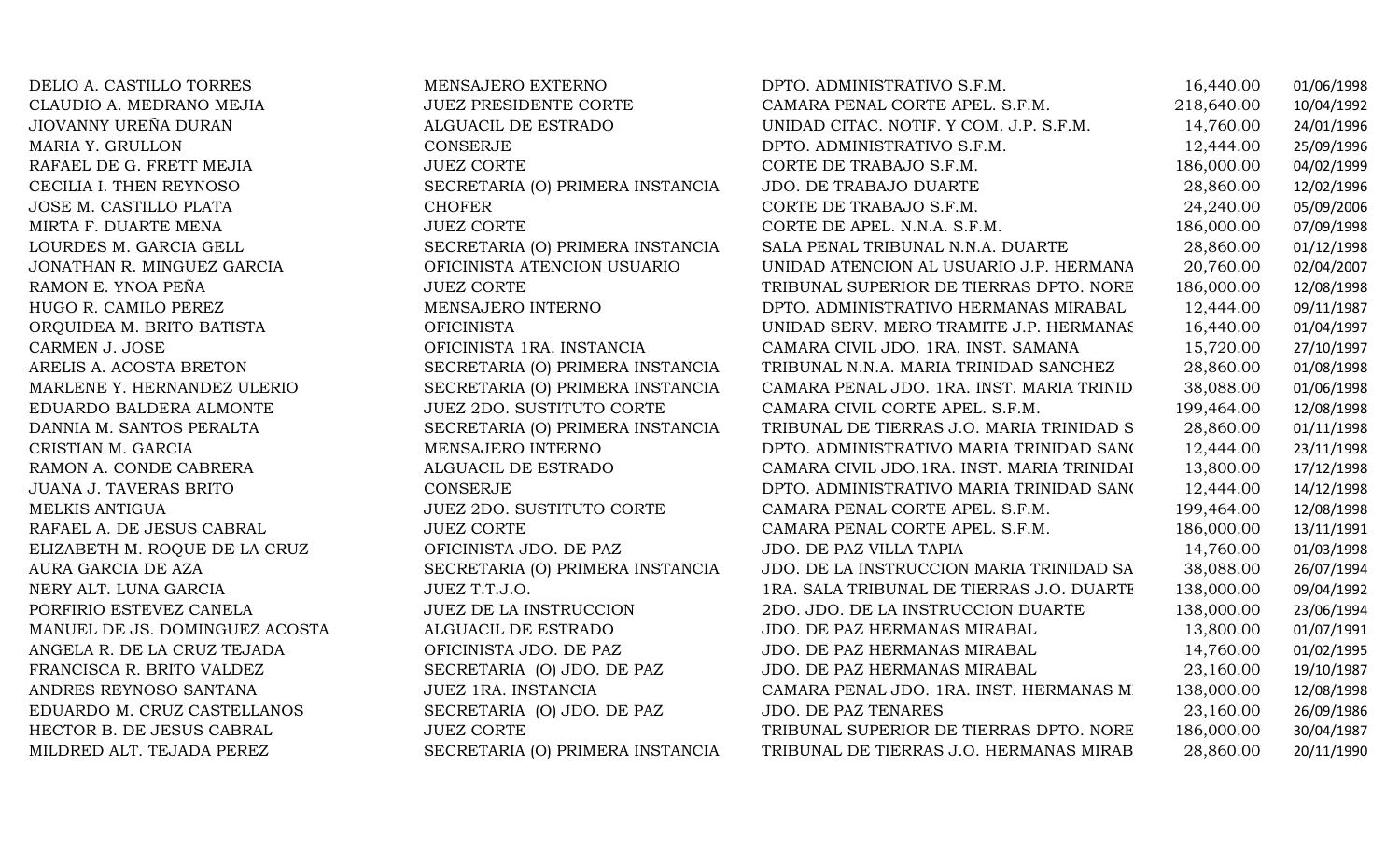| RADHAR ANT. CORONADO ROMERO  | <b>JUEZ CORTE</b>                | CAMARA CIVIL CORTE APEL. S.F.M.                                                 | 186,000.00 | 12/08/1998 |
|------------------------------|----------------------------------|---------------------------------------------------------------------------------|------------|------------|
| FELIX M. HENRIQUEZ HENRIQUEZ | ALGUACIL DE ESTRADO              | <b>JDO. DE PAZ DUARTE</b>                                                       | 13,800.00  | 01/09/1993 |
| PEDRO W. LOPEZ PAULINO       | <b>CONSERJE</b>                  | DPTO. ADMINISTRATIVO S.F.M.                                                     | 12,444.00  | 01/08/1998 |
| ANA M. ROSARIO CASTELLANOS   | <b>JUEZ COORDINADOR</b>          | 2DA. SALA TRIBUNAL DE TIERRAS J.O. DUARTI                                       | 154,800.00 | 04/06/1991 |
| DOMINGO S. MARIA SANTOS      | ALGUACIL DE ESTRADO              | 1RA. SALA JDO. DE PAZ ESP. TRANS. DUARTE                                        | 13,800.00  | 01/08/1998 |
| JUAN Y. CONCEPCION GUILLEN   | JUEZ JDO. DE TRABAJO             | JDO. DE TRABAJO DUARTE                                                          | 138,000.00 | 12/08/1998 |
| RAFAEL MATIAS RODRIGUEZ      | <b>JUEZ CORTE</b>                | TRIBUNAL EJEC. SANCION ADOLES. S.F.M.                                           | 186,000.00 | 09/04/1992 |
| ANTONIO NOLASCO MEJIA        | ALGUACIL DE ESTRADO              | JDO. DE PAZ CASTILLO                                                            | 13,800.00  | 01/05/1987 |
| CRISTINA TORRES NOLASCO      | SECRETARIA (O) JDO. DE PAZ       | JDO. DE PAZ CASTILLO                                                            | 23,160.00  | 01/05/1991 |
| IRIS C. DUARTE DUARTE        | <b>JUEZ CORTE</b>                | CORTE DE TRABAJO S.F.M.                                                         | 186,000.00 | 12/08/1998 |
| CARLOS VALDEZ VASQUEZ        | ALGUACIL DE ESTRADO              | <b>JDO. DE PAZ VILLA RIVAS</b>                                                  | 13,800.00  | 01/09/1998 |
| NANCY A. SEVERINO SANTOS     | <b>JUEZ CORTE</b>                | CAMARA CIVIL CORTE APEL. S.F.M.                                                 | 186,000.00 | 01/11/1995 |
| ALEJANDRO SANTOS GARCIA      | ALGUACIL DE ESTRADO              | JDO. DE PAZ ARENOSO                                                             | 13,800.00  | 14/10/1986 |
| ELAUTERIA MENA ROBLES        | SECRETARIA (O) JDO. DE PAZ       | <b>JDO. DE PAZ ARENOSO</b>                                                      | 23,160.00  | 02/07/1997 |
| JOSE HERNANDEZ JOSE          | CONSERJE-MENSAJERO(A)            | JDO. DE PAZ LAS GUARANAS                                                        | 12,444.00  | 01/08/1991 |
| NIURCA DE LA CRUZ LEON       | JUEZ 1RA. INSTANCIA              | CAMARA CIVIL JDO.1RA. INST. MARIA TRINIDAI                                      | 138,000.00 | 12/08/1998 |
| VENECIA CALDERON ALVARADO    | CONSERJE-MENSAJERO(A)            | JDO. DE PAZ CABRERA                                                             | 12,444.00  | 01/01/1999 |
| ROBINSON R. PEÑA ALMONTE     | SECRETARIA (O) JDO. DE PAZ       | JDO. DE PAZ CABRERA                                                             | 23,160.00  | 21/11/1997 |
| RAMON I. GIL GUZMAN          |                                  | JUEZ PRESIDENTE TRIBUNAL COLEGIADO 2DO. TRIBUNAL COL. C/P JDO. 1RA. INST. DUA   | 138,000.00 | 12/08/1998 |
| CATALINA MENDOZA OVAEZ       | CONSERJE-MENSAJERO(A)            | JDO. DE PAZ RIO SAN JUAN                                                        | 12,444.00  | 01/09/1991 |
| LUZ C. MARTE VILLA           | <b>JUEZ CORTE</b>                | CORTE DE APEL. N.N.A. S.F.M.                                                    | 186,000.00 | 12/08/1998 |
| HERMINIA LOPEZ GUZMAN        | CONSERJE-MENSAJERO(A)            | JDO. DE PAZ EL FACTOR                                                           | 12,444.00  | 14/06/1988 |
| CARMEN M. MARIA              | SECRETARIA (O) JDO. DE PAZ       | JDO. DE PAZ EL FACTOR                                                           | 23,160.00  | 03/08/1989 |
| SALMA BONILLA ACOSTA         |                                  | JUEZ PRESIDENTE TRIBUNAL COLEGIADO TRIBUNAL COL. C/P JDO. 1RA. INST. MARIA T.S. | 138,000.00 | 12/08/1998 |
| LEOCADIO GARCIA REYES        | ALGUACIL DE ESTRADO              | JDO. DE PAZ SANCHEZ                                                             | 13,800.00  | 17/01/1997 |
| MARIBEL NUÑEZ PAYANO         | SECRETARIA (O) JDO. DE PAZ       | JDO. DE PAZ SANCHEZ                                                             | 23,160.00  | 01/02/1997 |
| SATURNINA ROJAS HICIANO      | <b>JUEZ CORTE</b>                | CAMARA PENAL CORTE APEL. S.F.M.                                                 | 186,000.00 | 12/08/1998 |
| VICTOR R. PAULINO RODRIGUEZ  | ALGUACIL DE ESTRADO              | JDO. DE PAZ LAS TERRENAS                                                        | 13,800.00  | 01/10/1991 |
| CARMEN PEREZ GARCIA          | CONSERJE                         | DPTO. ADMINISTRATIVO S.F.M.                                                     | 12,444.00  | 20/11/1990 |
| JOHANNE J. DISLA NUÑEZ       | SECRETARIA (O) PRIMERA INSTANCIA | 2DA. SALA TRIBUNAL DE TIERRAS J.O. DUARTI                                       | 28,860.00  | 01/09/1998 |
| GREGORIO CORDERO MEDINA      | JUEZ PRESIDENTE CORTE            | TRIBUNAL SUPERIOR DE TIERRAS DPTO. NORE                                         | 218,640.00 | 22/10/1998 |
| MARILIN ROSA GABRIEL         | CONSERJE                         | DPTO. ADMINISTRATIVO S.F.M.                                                     | 12,444.00  | 01/12/1998 |
| LIZANKA E. PEÑA PEÑALO       | OFICIAL DE SERVICIOS             | REGISTRO DE TITULOS S.F.M.                                                      | 42,657.60  | 09/03/1999 |
| DULCE O. MARMOLEJOS MOYA     | ANALISTA JURIDICO                | REGISTRO DE TITULOS S.F.M.                                                      | 42,657.60  | 19/02/1998 |
|                              |                                  |                                                                                 |            |            |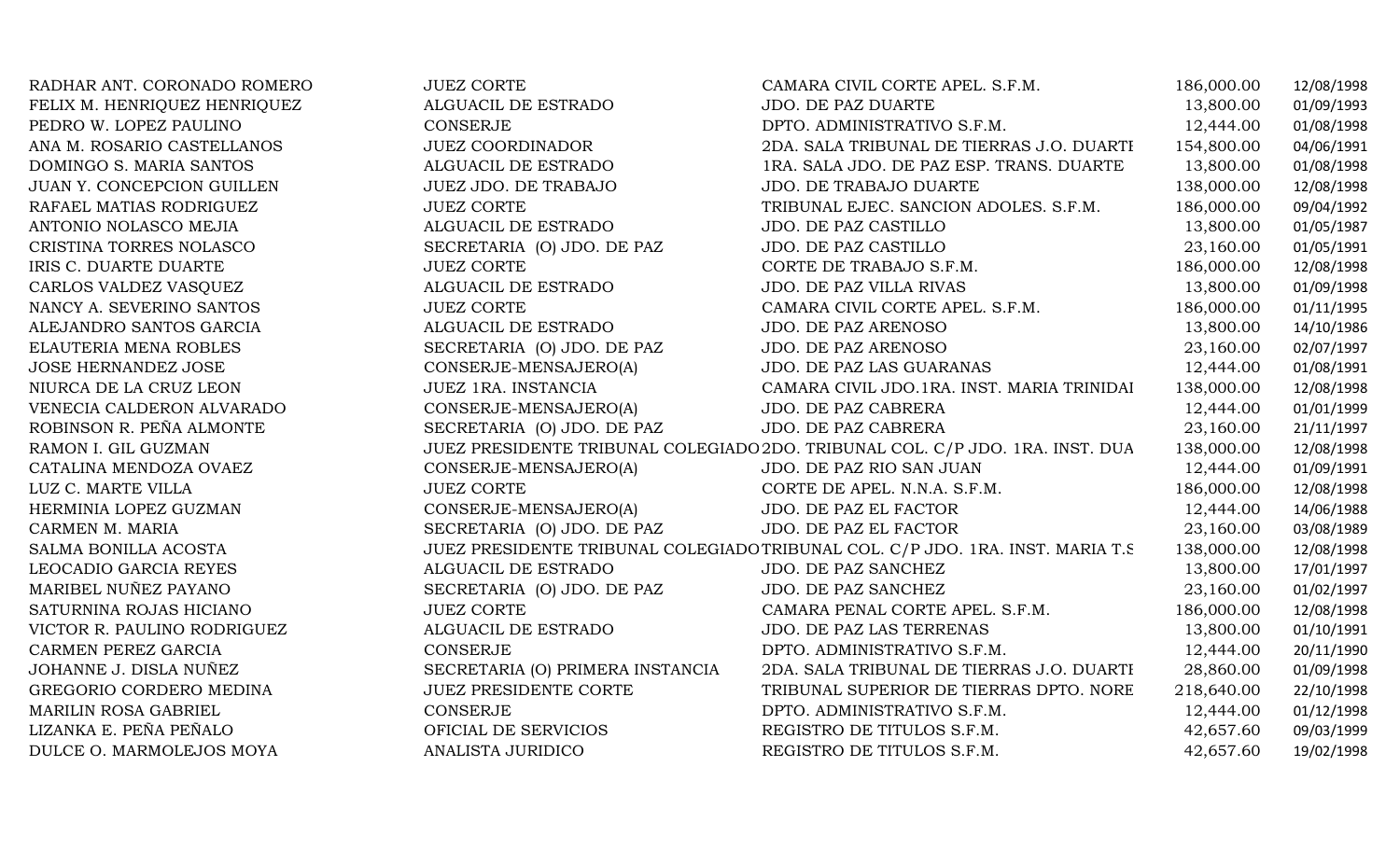| LUIS ML. MARTINEZ MARMOLEJOS  | <b>JUEZ CORTE</b>                | TRIBUNAL SUPERIOR DE TIERRAS DPTO. NORE                                   | 186,000.00 | 27/01/1988 |
|-------------------------------|----------------------------------|---------------------------------------------------------------------------|------------|------------|
| ALEIDA J. MENA GOMEZ          | REGISTRADOR DE TITULOS           | REGISTRO DE TITULOS S.F.M.                                                | 126,000.00 | 22/10/1998 |
| MELIDA NUÑEZ CORDERO          | <b>CONSERJE</b>                  | DPTO. ADMINISTRATIVO S.F.M.                                               | 12,444.00  | 05/03/1997 |
| ANA D. FLORES ARIAS           | <b>SECRETARIA</b>                | REGISTRO DE TITULOS S.F.M.                                                | 24,240.00  | 01/10/1987 |
| ANA G. PEÑA DURAN             | SUPERVISOR CENTRO DE CITACIONES  | CENTRO DE CITACIONES DUARTE                                               | 42,657.60  | 01/03/1999 |
| ROSAURA J. MENA PANTALEON     |                                  | ENCARGADO(A) OFICINA ADMINISTRATIVA DPTO. ADMINISTRATIVO HERMANAS MIRABAL | 67,405.20  | 01/04/1999 |
| LUISA E. FERNANDEZ RODRIGUEZ  | SUPERVISOR CENTRO DE CITACIONES  | UNIDAD CITAC. NOTIF. Y COM. J.P. S.F.M.                                   | 51,004.80  | 01/09/1998 |
| LUCILA SANCHEZ CRUZ           | SECRETARIA (O) JDO. DE PAZ       | JDO. DE PAZ VILLA TAPIA                                                   | 23,160.00  | 15/04/1999 |
| JOSEFINA N. DIAZ MARTE        | <b>JUEZ DE PAZ</b>               | JDO. DE PAZ DUARTE                                                        | 108,000.00 | 03/05/1999 |
| SINTIQUE S. PERDOMO HERNANDEZ | OFICINISTA TST                   | TRIBUNAL SUPERIOR DE TIERRAS DPTO. NORE                                   | 17,640.00  | 03/05/1999 |
| JACQUELINES PEREZ FERNANDEZ   | <b>OFICINISTA</b>                | UNIDAD SERV. A LA INSTRUCCION J.P. S.F.M.                                 | 20,760.00  | 15/04/1999 |
| MARIA E. REYES DE LA CRUZ     | OFICINISTA CORTE                 | CAMARA PENAL CORTE APEL. S.F.M.                                           | 17,640.00  | 01/05/1999 |
| SANTA CROUSETT REYES          | ABOGADO AYUDANTE 1RA. INST.      | 2DA. SALA TRIBUNAL DE TIERRAS J.O. DUARTI                                 | 36,000.00  | 01/06/1999 |
| ELSA M. HOLGUIN               | <b>CONSERJE</b>                  | DPTO. ADMINISTRATIVO MARIA TRINIDAD SANO                                  | 12,444.00  | 13/05/1999 |
| LUCIANO CEPEDA ORTEGA         | ANALISTA JURIDICO                | REGISTRO DE TITULOS S.F.M.                                                | 42,657.60  | 03/05/1999 |
| AWILDA C. GABRIEL SANTOS      | SECRETARIA(O) CORTE              | CORTE DE APEL. N.N.A. S.F.M.                                              | 34,560.00  | 01/06/1999 |
| FRANKLIN MEJIA BALDERA        | REGISTRADOR DE TITULOS           | REGISTRO DE TITULOS NAGUA                                                 | 126,000.00 | 01/08/1999 |
| AGUSTINA ARACENA SANTOS       | SECRETARIA (O) JDO. DE PAZ       | JDO. DE PAZ VILLA RIVAS                                                   | 23,160.00  | 02/08/1999 |
| JOEL UREÑA VENTURA            | OFICINISTA 1RA. INSTANCIA        | TRIBUNAL N.N.A. MARIA TRINIDAD SANCHEZ                                    | 15,720.00  | 16/08/1999 |
| ORLANDO R. PAULA RAMOS        | <b>VIGILANTE</b>                 | SALA CIVIL TRIBUNAL N.N.A. DUARTE                                         | 12,780.00  | 06/09/1999 |
| BELKIS E. HERRERA FAMILIA     | <b>RECEPCIONISTA</b>             | DPTO. ADMINISTRATIVO S.F.M.                                               | 14,760.00  | 01/10/1999 |
| ALTAGRACIA ROJAS              | CONSERJE                         | DPTO. ADMINISTRATIVO HERMANAS MIRABAL                                     | 12,444.00  | 01/10/1999 |
| ARELIS I. CAMILO FERNANDEZ    | SECRETARIA (O) PRIMERA INSTANCIA | 1RA. SALA TRIBUNAL DE TIERRAS J.O. DUARTE                                 | 28,860.00  | 11/10/1999 |
| VALENTINA MARTE ALVARADO      | JUEZ 1RA. INSTANCIA              | 2DA. SALA CAMARA CIVIL JDO. 1RA. INST. DUA                                | 138,000.00 | 01/12/2005 |
| ANA F. GARCIA RAMOS           | CONSERJE                         | DPTO. ADMINISTRATIVO S.F.M.                                               | 12,444.00  | 01/02/2000 |
| MARIA M. CORDERO VASQUEZ      | CONSERJE-MENSAJERO(A)            | <b>JDO. DE PAZ HOSTOS</b>                                                 | 12,444.00  | 06/03/2000 |
| ERIBERTO LUIS JOHNSON         | JUEZ SUST. PTE. COLEGIADO        | TRIBUNAL COL. C/P JDO. 1RA. INST. MARIA T.S.                              | 138,000.00 | 20/03/2000 |
| ANTONIO TEJEDA MARIÑEZ        | DIRECTOR (A) REGIONAL MENSURAS   | DIRECCION REG. MENSURAS CAT. DPTO. NORI                                   | 117,532.80 | 03/04/2000 |
| DOMINICA MARIA VALDEZ         | CONSERJE-MENSAJERO(A)            | JDO. DE PAZ ARENOSO                                                       | 12,444.00  | 02/05/2000 |
| ISMENIA M. MARTINEZ BEJARAN   | SECRETARIA(O) CORTE              | TRIBUNAL SUPERIOR DE TIERRAS DPTO. NORE                                   | 43,840.80  | 03/07/2000 |
| DAMARIS MAYI CAMILO           | ABOGADO AYUDANTE                 | SOPORTE A JUECES J.P. S.F.M.                                              | 48,894.00  | 15/06/2000 |
| CATERINE REYNOSO DE DEL ORBE  | SECRETARIA (O) JDO. DE PAZ       | JDO. DE PAZ PIMENTEL                                                      | 23,160.00  | 21/09/2000 |
| LISANIA P. NIN JAVIER         | SECRETARIA (O) PRIMERA INSTANCIA | CAMARA CIVIL JDO. 1RA. INST. SAMANA                                       | 28,860.00  | 02/10/2000 |
| MIGUELINA VARGAS SANTOS       | <b>JUEZ CORTE</b>                | TRIBUNAL SUPERIOR DE TIERRAS DPTO. NORE                                   | 186,000.00 | 03/10/2000 |
|                               |                                  |                                                                           |            |            |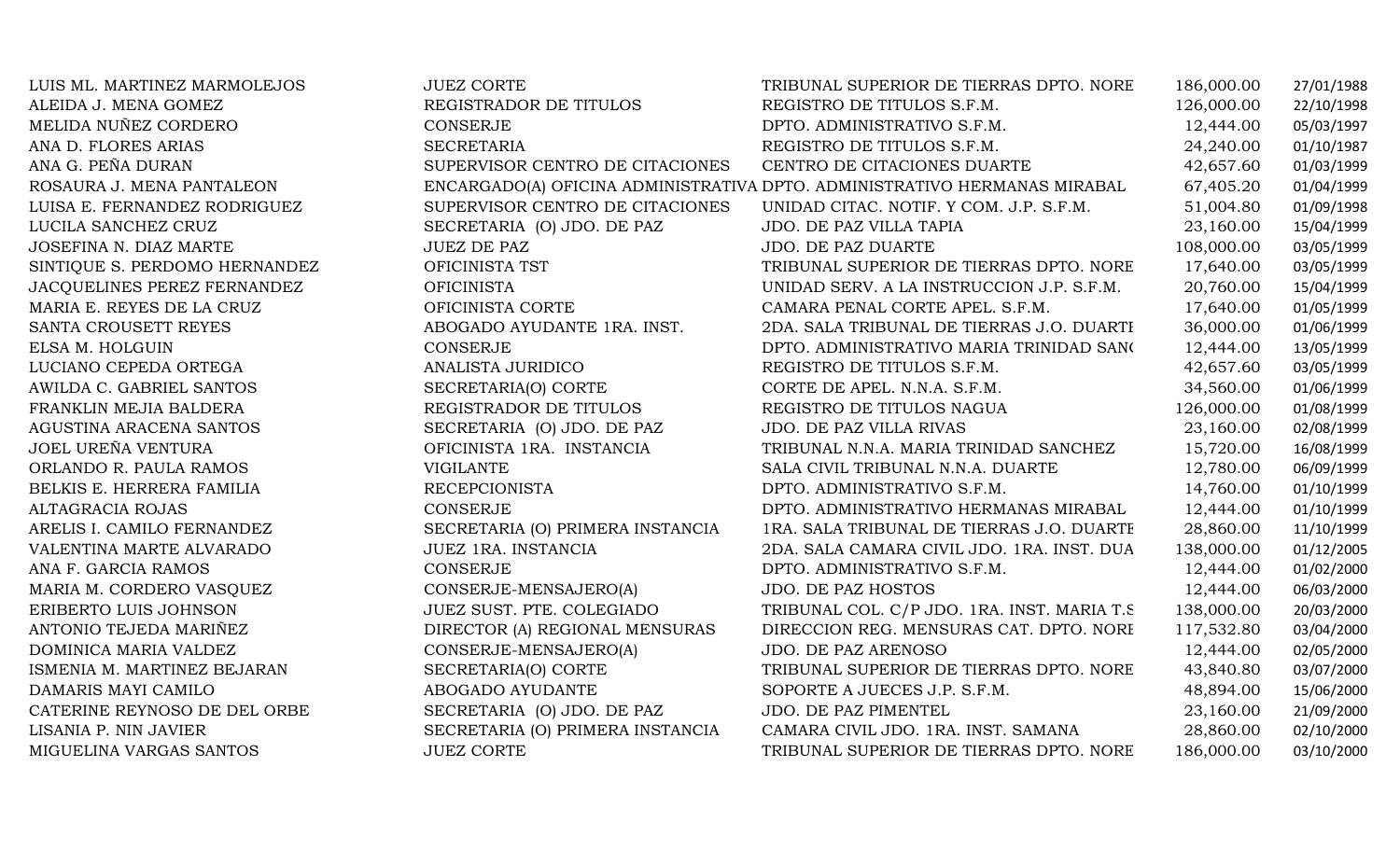| RICARDO PEREZ FELIZ             | ARCHIVISTA                       | TRIBUNAL SUPERIOR DE TIERRAS DPTO. NORE   | 24,240.00  | 10/04/2006 |
|---------------------------------|----------------------------------|-------------------------------------------|------------|------------|
| MARGARITA CABA ALBA             | SUPERVISOR DE AUDIENCIAS         | UNIDAD DE AUDIENCIAS J.P. S.F.M.          | 51,004.80  | 09/01/2001 |
| MIGUEL A. CABRERA DE LOS SANTOS | MENSAJERO INTERNO                | DPTO. ADMINISTRATIVO S.F.M.               | 12,444.00  | 01/02/2001 |
| JOSE M. PAULINO RODRIGUEZ       | ALGUACIL DE ESTRADO              | UNIDAD CITAC. NOTIF. Y COM. J.P. S.F.M.   | 14,760.00  | 01/02/2001 |
| JHOANNY E. CASTILLO CALDERON    | SECRETARIA (O) PRIMERA INSTANCIA | SALA CIVIL TRIBUNAL N.N.A. DUARTE         | 28,860.00  | 01/02/2001 |
| JORGE O. POLANCO DISLA          | ALGUACIL DE ESTRADO              | JDO. DE PAZ HOSTOS                        | 13,800.00  | 01/04/2001 |
| GABRIEL JIMENEZ Y MIGUEL        | CONSERJE-MENSAJERO(A)            | JDO. DE PAZ SANCHEZ                       | 12,444.00  | 02/04/2001 |
| RAMONA REYES DE JESUS           | OFICINISTA JDO. DE PAZ           | JDO. DE PAZ EL FACTOR                     | 14,760.00  | 07/05/2001 |
| LUISA M. BONILLA NUÑEZ          | SECRETARIA DE JUEZ CORTE         | TRIBUNAL SUPERIOR DE TIERRAS DPTO. NORE   | 23,640.00  | 07/05/2001 |
| DAMARYS Y. BELTRE LUCIANO       | <b>CONSERJE</b>                  | DPTO. ADMINISTRATIVO MARIA TRINIDAD SANO  | 12,444.00  | 05/06/2001 |
| VANNA L. AMARANTE GUTIERREZ     | SECRETARIA (O) GENERAL           | SECRETARIA GENERAL J.P. S.F.M.            | 77,836.80  | 02/07/2001 |
| NILSA R. MARTE ALVARADO         | JUEZ 1RA. INSTANCIA              | TRIBUNAL COL. C/P JDO. 1RA. INST. DUARTE  | 138,000.00 | 11/05/2006 |
| SANDRA RODRIGUEZ MARTE          | <b>JUEZ DE PAZ</b>               | JDO. DE PAZ CABRERA                       | 108,000.00 | 09/08/2001 |
| PEDRO R. DE LA CRUZ BURGOS      | REGISTRADOR DE TITULOS           | REGISTRO DE TITULOS SALCEDO               | 126,000.00 | 01/09/2001 |
| JOSE ML. NUÑEZ GARCIA           | <b>AUXILIAR REGISTRAL</b>        | REGISTRO DE TITULOS SALCEDO               | 16,200.00  | 17/09/2001 |
| BERNICE LOPEZ LORA              | <b>CONSERJE</b>                  | TRIBUNAL N.N.A. MARIA TRINIDAD SANCHEZ    | 12,444.00  | 01/08/2001 |
| JOSE ROSARIO MARIA              | MAYORDOMO III                    | DPTO. ADMINISTRATIVO HERMANAS MIRABAL     | 13,800.00  | 14/11/2001 |
| ANA DEL C. DOMINGUEZ ACOSTA     | ANALISTA JURIDICO                | REGISTRO DE TITULOS SALCEDO               | 30,060.00  | 01/05/2002 |
| DORIS S. BLANCO DE LEON         | ANALISTA JURIDICO                | REGISTRO DE TITULOS SALCEDO               | 30,060.00  | 03/06/2002 |
| DOMINGO CACERES EVANGELISTA     | ALGUACIL DE ESTRADO              | CAMARA CIVIL JDO. 1RA. INST. HERMANAS MII | 13,800.00  | 01/11/2001 |
| DAMARIS A. ROJAS CABRAL         | ALGUACIL DE ESTRADO              | JDO. DE PAZ CABRERA                       | 13,800.00  | 01/10/2001 |
| DOMINGA GRULLON TEJADA          | ALGUACIL DE ESTRADO              | CAMARA CIVIL CORTE APEL. S.F.M.           | 13,800.00  | 01/03/2002 |
| LUJAMIN DEL C. GIL MORILLO      | ABOGADO AYUDANTE                 | SOPORTE A JUECES J.P. S.F.M.              | 48,894.00  | 02/01/2007 |
| DANNY A. BETANCES PEREZ         | ALGUACIL DE ESTRADO              | JDO. DE TRABAJO DUARTE                    | 13,800.00  | 08/07/2002 |
| TANIA J. FLORENTINO PAULA       | <b>OFICINISTA</b>                | UNIDAD SERV. 1RA. INST. J.P. S.F.M.       | 20,760.00  | 01/11/2017 |
| ANA M. GUZMAN FELIPE            | OFICINISTA 1RA. INSTANCIA        | SALA CIVIL TRIBUNAL N.N.A. DUARTE         | 15,720.00  | 01/10/2002 |
| ANTONIA ROSARIO VENTURA         | <b>JUEZ DE PAZ</b>               | 2DA. SALA JDO. DE PAZ ESP. TRANS. DUARTE  | 108,000.00 | 14/10/2002 |
| INDHIRA PAULINO POLANCO         | JUEZ 1RA. INSTANCIA              | SALA CIVIL TRIBUNAL N.N.A. DUARTE         | 138,000.00 | 14/10/2002 |
| GUSTAVO A. OLIVAREZ VARGAS      | <b>ARCHIVISTA</b>                | ARCHIVO ACTIVO J.I. DUARTE                | 24,240.00  | 18/11/2002 |
| CORIDES PEREZ HILARIO           | ALGUACIL DE ESTRADO              | TRIBUNAL N.N.A. MARIA TRINIDAD SANCHEZ    | 13,800.00  | 06/03/2003 |
| ANTONIO ML. LOPEZ               | JUEZ T.T.J.O.                    | TRIBUNAL DE TIERRAS J.O. HERMANAS MIRAB   | 138,000.00 | 03/03/2003 |
| MARIA DEL C. LIRIANO LEONARDO   | CONSERJE-MENSAJERO(A)            | JDO. DE PAZ VILLA TAPIA                   | 12,444.00  | 21/04/2003 |
| GIANILDA JOSE FERMIN            | AUXILIAR ADMINISTRATIVO          | CENTRO DE ENTREVISTA SAMANA               | 15,720.00  | 23/06/2003 |
| MARKYS G. OLIVO TAVAREZ         | OFICINISTA JDO. DE PAZ           | JDO. DE PAZ SANCHEZ                       | 14,760.00  | 21/07/2003 |
|                                 |                                  |                                           |            |            |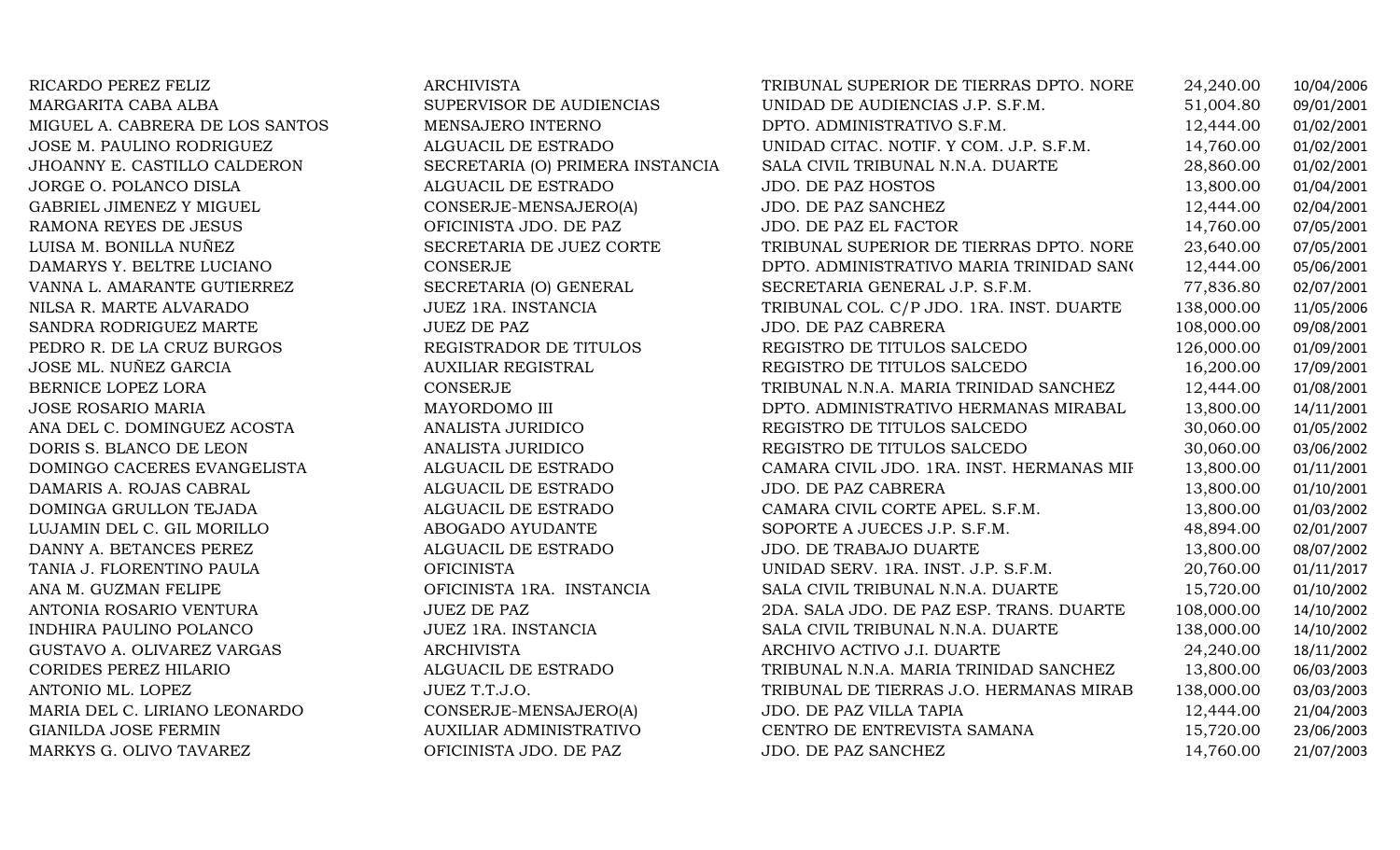| JOANNI ALT. ACEVEDO PAULINO     | ANALISTA JURIDICO            | REGISTRO DE TITULOS S.F.M.                                                    | 30,060.00  | 30/07/2003 |
|---------------------------------|------------------------------|-------------------------------------------------------------------------------|------------|------------|
| PATRICIA DE JESUS ADAMES        | SECRETARIA (O) JDO. DE PAZ   | JDO. DE PAZ LAS TERRENAS                                                      | 23,160.00  | 05/08/2003 |
| CONFESOR ANT. ROSARIO ALMONTE   | <b>REFERENCISTA</b>          | ARCHIVO ACTIVO J.I. SAMANA                                                    | 24,240.00  | 01/05/2008 |
| ELIZABETH MIRAMBEAUX PEÑA       | REPRESENTANTE DE INFORMACION | CENTRO INF. ORIENT. CIUDADANA PJ S.F.M.                                       | 24,240.00  | 17/11/2003 |
| VIDELKA F. ALMONTE VENTURA      | SECRETARIA (O) JDO. DE PAZ   | <b>JDO. DE PAZ DUARTE</b>                                                     | 23,160.00  | 14/01/2004 |
| MANUELA H. ACOSTA PEÑA          |                              | JUEZ PRESIDENTE TRIBUNAL COLEGIADO 1ER. TRIBUNAL COL. C/P JDO. 1RA. INST. DUA | 138,000.00 | 23/02/2009 |
| MELBA ALT. CANDELARIO VENTURA   | SECRETARIA (O) JDO. DE PAZ   | JDO. DE PAZ LAS GUARANAS                                                      | 23,160.00  | 16/03/2004 |
| OLETTI E. PANTALEON RODRIGUEZ   | <b>AUXILIAR REGISTRAL</b>    | REGISTRO DE TITULOS S.F.M.                                                    | 24,240.00  | 12/04/2004 |
| CARMEN I. VENTURA ROMANO        | SECRETARIA(O) CORTE          | TRIBUNAL EJEC. SANCION ADOLES. S.F.M.                                         | 34,560.00  | 19/05/2004 |
| FRANCISCA PICHARDO HILARIO      | ABOGADO AYUDANTE 1RA. INST.  | CAMARA CIVIL JDO.1RA. INST. MARIA TRINIDAI                                    | 36,000.00  | 01/07/2004 |
| JAIRO K. GARCIA GOMEZ           | ANALISTA JURIDICO            | REGISTRO DE TITULOS NAGUA                                                     | 30,120.00  | 27/07/2004 |
| BEIQUEL H. GONZALEZ COLON       | ENC. ALMACEN ADMVO.          | DPTO. ADMINISTRATIVO S.F.M.                                                   | 24,240.00  | 01/10/2004 |
| LINA M. ALVAREZ HOLGUIN         | REGISTRADOR DE TITULOS       | REGISTRO DE TITULOS SAMANA                                                    | 126,000.00 | 01/11/2004 |
| RAFAELINA ALT. ESCAÑO GARCIA    | OFICINISTA J.O.              | TRIBUNAL DE TIERRAS J.O. HERMANAS MIRAB                                       | 15,720.00  | 02/12/2004 |
| MARILYN RODRIGUEZ THEN          | <b>OFICINISTA</b>            | UNIDAD SERV. A LA INSTRUCCION J.P. S.F.M.                                     | 24,240.00  | 17/02/2005 |
| ANA L. PANTALEON SALCEDO        | <b>OFICINISTA</b>            | UNIDAD DE AUDIENCIAS J.P. HERMANAS MIRA                                       | 16,440.00  | 04/03/2005 |
| JOSE BDO. DE JESUS VASQUEZ      | ALGUACIL DE ESTRADO          | JDO. DE PAZ VILLA TAPIA                                                       | 13,800.00  | 01/02/2005 |
| CIRCI L. AMARANTE GUTIERREZ     | SECRETARIA DE JUEZ CORTE     | TRIBUNAL SUPERIOR DE TIERRAS DPTO. NORE                                       | 23,640.00  | 07/03/2005 |
| LUIS A. TAVERAS MARTE           | JUEZ T.T.J.O.                | TRIBUNAL DE TIERRAS J.O. MARIA TRINIDAD S                                     | 138,000.00 | 01/03/2011 |
| ROSELY GENAO GONZALEZ           | ABOGADO AYUDANTE             | SOPORTE A JUECES J.P. S.F.M.                                                  | 48,894.00  | 16/03/2005 |
| SIMON P. HERNANDEZ              | ALGUACIL DE ESTRADO          | UNIDAD CITAC. NOTIF. Y COM. J.P. S.F.M.                                       | 14,760.00  | 04/04/2005 |
| INGRID ALT. DE JESUS PEREZ      | ABOGADO AYUDANTE 1RA. INST.  | 1RA. SALA TRIBUNAL DE TIERRAS J.O. DUARTE                                     | 36,000.00  | 01/04/2005 |
| CRISTINO CEPEDA OZORIA          | <b>VIGILANTE</b>             | DPTO. ADMINISTRATIVO MARIA TRINIDAD SANO                                      | 12,780.00  | 28/04/2005 |
| RAQUEL BAUTISTA AMPARO          | <b>OFICINISTA</b>            | UNIDAD SERV. A CORTE J.P. S.F.M.                                              | 20,760.00  | 17/05/2005 |
| <b>JUAN A. GOMEZ TAVERAS</b>    | OFICINISTA 1RA. INSTANCIA    | TRIBUNAL N.N.A. MARIA TRINIDAD SANCHEZ                                        | 15,720.00  | 01/06/2005 |
| YUDELKA VARGAS                  | OFICINISTA 1RA. INSTANCIA    | JDO. DE TRABAJO DUARTE                                                        | 15,720.00  | 03/08/2005 |
| DUMETCKA N. GOMEZ JIMENEZ       | OFICINISTA 1RA. INSTANCIA    | SALA CIVIL TRIBUNAL N.N.A. DUARTE                                             | 15,720.00  | 21/09/2005 |
| EMMANUEL D. GARCIA REYNA        | ALGUACIL DE ESTRADO          | UNIDAD CITAC. NOTIF. Y COM. J.P. HERMANAS                                     | 14,760.00  | 10/10/2005 |
| MARIELY ROSARIO MORILLO         | OFICINISTA 1RA. INSTANCIA    | SALA PENAL TRIBUNAL N.N.A. DUARTE                                             | 15,720.00  | 01/12/2005 |
| MARLENY MAYI GIL                | OFICINISTA CORTE             | CORTE DE APEL. N.N.A. S.F.M.                                                  | 17,640.00  | 01/11/2005 |
| RAMONA SOSA CANARIO             | <b>SECRETARIA</b>            | REGISTRO DE TITULOS SAMANA                                                    | 28,860.00  | 01/12/2005 |
| RAMONA M. HERNANDEZ MIESES      | OFICINISTA 1RA. INSTANCIA    | CAMARA CIVIL JDO. 1RA. INST. SAMANA                                           | 15,720.00  | 17/01/2006 |
| FRANCISCO ALB. ESPINAL ALMANZAR | ALGUACIL DE ESTRADO          | SALA CIVIL TRIBUNAL N.N.A. DUARTE                                             | 13,800.00  | 01/03/2006 |
| TOPACIO LAJARA PAULA            | OFICINISTA TST               | TRIBUNAL SUPERIOR DE TIERRAS DPTO. NORE                                       | 17,640.00  | 06/04/2006 |
|                                 |                              |                                                                               |            |            |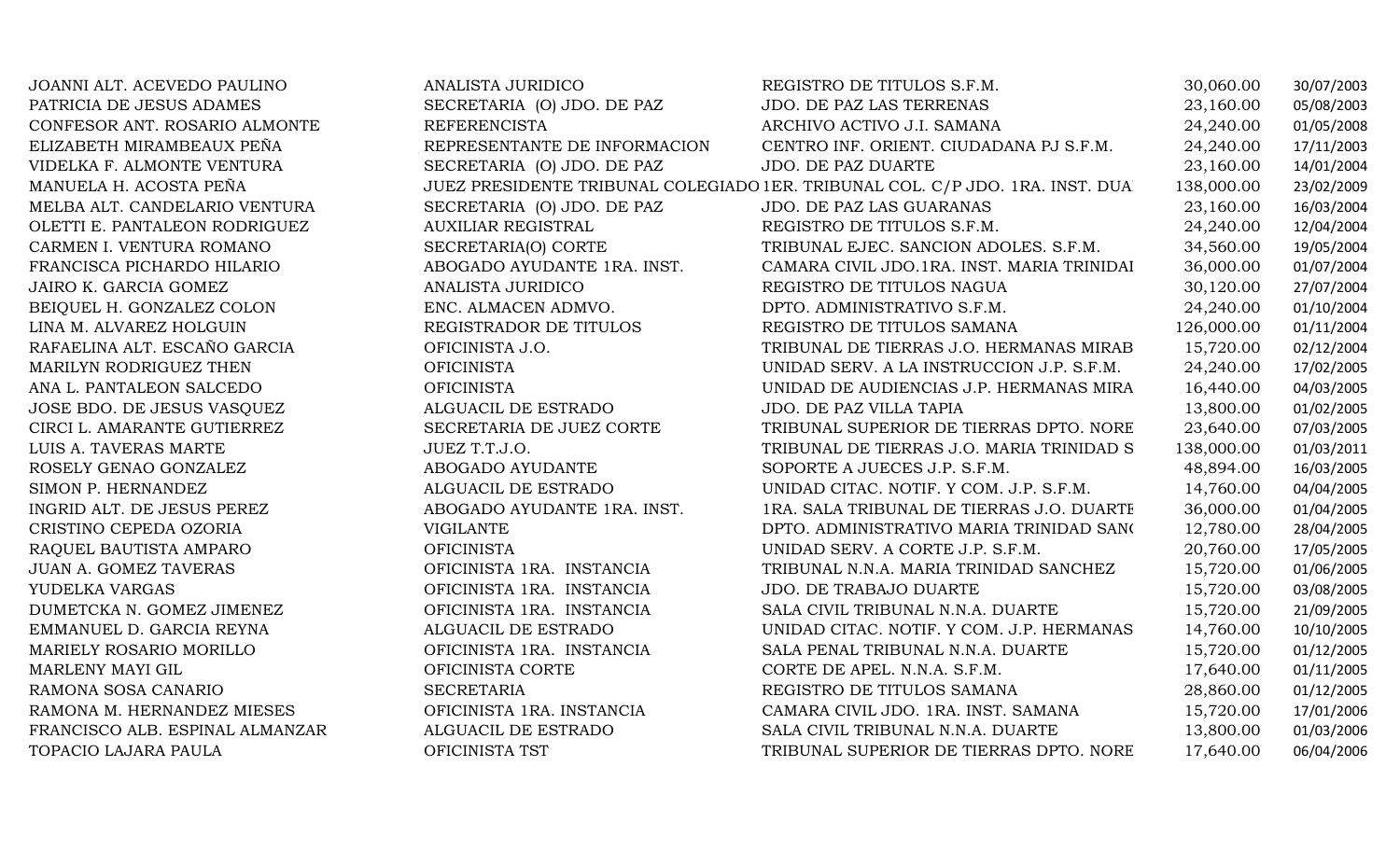| JOSE ALB. SOSA                | <b>VIGILANTE</b>                | DPTO. ADMINISTRATIVO HERMANAS MIRABAL      | 12,780.00  | 10/05/2006 |
|-------------------------------|---------------------------------|--------------------------------------------|------------|------------|
| ROSSY T. PEREZ DE MENA        | ABOGADO AYUDANTE CORTE          | TRIBUNAL SUPERIOR DE TIERRAS DPTO. NORE    | 48,894.00  | 18/05/2006 |
| ISOLINA PERALTA CONTRERAS     | <b>JUEZ DE LA INSTRUCCION</b>   | 1ER. JDO. DE LA INSTRUCCION DUARTE         | 138,000.00 | 01/11/2011 |
| FAUSTO DE LEON MIGUEL         | ALGUACIL DE ESTRADO             | CAMARA CIVIL JDO. 1RA. INST. SAMANA        | 13,800.00  | 09/05/2006 |
| YESENIA ALT. DUARTE           | ABOGADO AYUDANTE 1RA. INST.     | 2DA. SALA TRIBUNAL DE TIERRAS J.O. DUARTI  | 36,000.00  | 21/06/2006 |
| YANKY ROJAS RODRIGUEZ         | OFICINISTA J.O.                 | 1RA. SALA TRIBUNAL DE TIERRAS J.O. DUARTE  | 15,720.00  | 21/06/2006 |
| FELICIA NUÑEZ DE JESUS        | <b>JUEZ DE PAZ</b>              | JDO. DE PAZ VILLA TAPIA                    | 108,000.00 | 22/06/2006 |
| JUAN P. PEÑA GENAO            | ALGUACIL DE ESTRADO             | JDO. DE PAZ LAS GUARANAS                   | 13,800.00  | 07/08/2006 |
| ANYELINA PAULINO BURGOS       | ABOGADO AYUDANTE                | SOPORTE A JUECES J.P. S.F.M.               | 48,894.00  | 22/08/2006 |
| ANDY S. LIRIANO JIMENEZ       | ALGUACIL DE ESTRADO             | UNIDAD CITAC. NOTIF. Y COM. J.P. HERMANAS  | 14,760.00  | 01/09/2006 |
| HECTOR L. SOLANO              | ALGUACIL DE ESTRADO             | <b>JDO. DE PAZ TENARES</b>                 | 13,800.00  | 01/09/2006 |
| EUDIS TRINIDAD GARCIA         | CONSERJE-MENSAJERO(A)           | <b>JDO. DE PAZ DUARTE</b>                  | 12,444.00  | 16/10/2006 |
| JUAN C. DUARTE SANTOS         | ALGUACIL DE ESTRADO             | CAMARA CIVIL CORTE APEL. S.F.M.            | 13,800.00  | 02/10/2006 |
| PEDRO C. OZORIA SANTOS        | <b>VIGILANTE</b>                | DPTO. ADMINISTRATIVO MARIA TRINIDAD SANO   | 12,444.00  | 09/01/2007 |
| EUNICE A. CANAAN              | CONSERJE                        | DPTO. ADMINISTRATIVO HERMANAS MIRABAL      | 12,444.00  | 05/03/2007 |
| MARIA DE LOS A. CONCEPCION    | JUEZ SUST. PTE. COLEGIADO       | 2DO. TRIBUNAL COL. C/P JDO. 1RA. INST. DUA | 138,000.00 | 19/10/2009 |
| DENNY I. NERY CACERES         | <b>RECEPCIONISTA</b>            | CAMARA CIVIL CORTE APEL. S.F.M.            | 14,760.00  | 01/03/2010 |
| <b>JOSE GRULLON CRUZ</b>      | TECNICO DE MENSURAS             | DIRECCION REG. MENSURAS CAT. DPTO. NORI    | 48,894.00  | 18/06/2012 |
| NILDA M. CONTRERAS ROMANO     | OFICIAL ARCHIVO ACTIVO          | ARCHIVO ACTIVO J.I. DUARTE                 | 29,580.00  | 01/05/2012 |
| MARIELLY D. ROMAN REYNOSO     | SECRETARIA (O) GENERAL          | SECRETARIA GENERAL J.P. HERMANAS MIRAB.    | 42,657.60  | 01/02/2012 |
| LEIDY A. DIFO LLANO           | SECRETARIA (O) SERVICIO A CORTE | UNIDAD SERV. A CORTE J.P. S.F.M.           | 51,004.80  | 29/10/2007 |
| ANA J. CASTILLO MOYA          | ABOGADO AYUDANTE 1RA. INST.     | TRIBUNAL DE TIERRAS J.O. SAMANA            | 36,000.00  | 22/10/2013 |
| ROSALIA HILARIO BRETON        | SECRETARIA (O) JDO. DE PAZ      | 2DA. SALA JDO. DE PAZ ESP. TRANS. DUARTE   | 23,160.00  | 01/08/2008 |
| LEOCADIO ESCAÑO VENTURA       | <b>VIGILANTE</b>                | DPTO. ADMINISTRATIVO S.F.M.                | 12,444.00  | 26/07/2000 |
| CRISTHIAN J. LAIZ SANCHEZ     | ALGUACIL DE ESTRADO             | CAMARA CIVIL JDO. 1RA. INST. HERMANAS MII  | 13,800.00  | 06/08/2007 |
| LISSETTE DEL C. CRUZ CASTILLO | <b>OFICINISTA</b>               | UNIDAD SERV. A LA INSTRUCCION J.P. S.F.M.  | 20,760.00  | 30/10/2008 |
| DANEYRIS A. REYNOSO VENTURA   | OFICINISTA J.O.                 | 1RA. SALA TRIBUNAL DE TIERRAS J.O. DUARTE  | 15,720.00  | 01/10/2008 |
| LUIS MERCEDES MARTE           | <b>VIGILANTE</b>                | TRIBUNAL N.N.A. MARIA TRINIDAD SANCHEZ     | 12,780.00  | 04/09/2007 |
| YESENIA DE PEÑA GREEN         | COORDINADOR(A) DE ENTREVISTAS   | CENTRO DE ENTREVISTA SAMANA                | 36,000.00  | 03/08/2009 |
| DANA M. PERDOMO HERNANDEZ     | <b>OFICINISTA</b>               | UNIDAD SERV. A LA INSTRUCCION J.P. S.F.M.  | 20,760.00  | 01/09/2012 |
| YUBELKI ALT. VARGAS LORA      | SECRETARIA DRMC                 | DIRECCION REG. MENSURAS CAT. DPTO. NORI    | 34,980.00  | 01/08/2008 |
| RONNIS TORIBIO BALBUENA       | OFICINISTA TST                  | TRIBUNAL SUPERIOR DE TIERRAS DPTO. NORE    | 17,640.00  | 17/03/2008 |
| MERCEDES R. SANCHEZ GRULLON   | SECRETARIA DE JUEZ CORTE        | TRIBUNAL SUPERIOR DE TIERRAS DPTO. NORE    | 23,640.00  | 17/03/2008 |
| MANUEL ANT. CARELA LOPEZ      | JUEZ DE LA INSTRUCCION          | JDO. DE LA INSTRUCCION HERMANAS MIRABA     | 138,000.00 | 07/04/2008 |
|                               |                                 |                                            |            |            |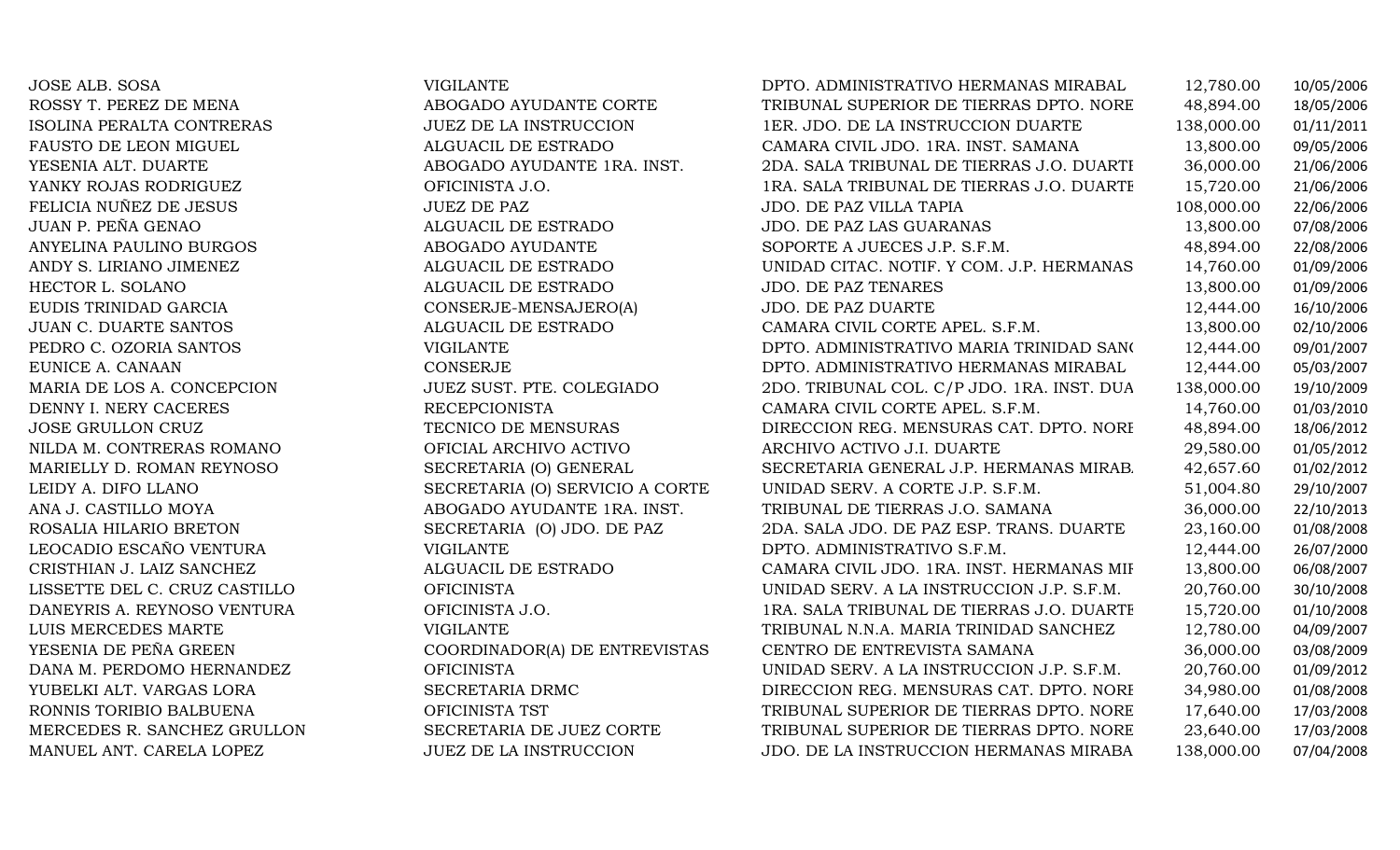| KELVIN D. SANCHEZ LAZALA        | <b>OFICINISTA</b>                | UNIDAD SERV. A EJEC. DE LA PENA J.P. S.F.M.                                     | 20,760.00  | 11/11/2010 |
|---------------------------------|----------------------------------|---------------------------------------------------------------------------------|------------|------------|
| LORENZO A. REYNOSO ENCARNACION  | AUXILIAR REGISTRAL               | REGISTRO DE TITULOS NAGUA                                                       | 13,770.00  | 18/12/2017 |
| RAMON ANT. CARO AQUINO          | ALGUACIL DE ESTRADO              | CAMARA PENAL JDO. 1RA. INST. MARIA TRINID                                       | 14,760.00  | 01/06/2008 |
| MELVIN J. HERNANDEZ DE LA CRUZ  | ALGUACIL DE ESTRADO              | JDO. DE PAZ MARIA TRINIDAD SANCHEZ                                              | 13,800.00  | 15/05/2008 |
| BALBARA J. SEARA OZORIA         | <b>CONSERJE</b>                  | JDO. DE PAZ LAS TERRENAS                                                        | 12,444.00  | 18/08/2008 |
| MARIA I. GOMEZ ROSARIO          |                                  | SECRETARIA (O) SERVICIO A LA INSTRUCC UNIDAD SERV. A LA INSTRUCCION J.P. S.F.M. | 51,004.80  | 01/09/2008 |
| FIOR B. CAMILO FERNANDEZ        | ENC. RECEPCION Y ENTREGA         | DIRECCION REG. MENSURAS CAT. DPTO. NORI                                         | 74,844.00  | 01/07/2008 |
| ANA D. OSORIO NUÑEZ             | <b>OFICINISTA</b>                | UNIDAD CITAC. NOTIF. Y COM. J.P. S.F.M.                                         | 20,760.00  | 07/06/2010 |
| AMILCAR J. JUSTO GUTIERREZ      | <b>OFICINISTA</b>                | UNIDAD SERV. A LA INSTRUCCION J.P. S.F.M.                                       | 20,760.00  | 01/12/2011 |
| SUGEIRY ALT. JOAQUIN VALERIO    | <b>OFICINISTA</b>                | UNIDAD CITAC. NOTIF. Y COM. J.P. S.F.M.                                         | 20,760.00  | 03/11/2008 |
| ALBA Y. ACOSTA PEGUERO          | OFICINISTA 1RA. INSTANCIA        | CAMARA CIVIL JDO. 1RA. INST. HERMANAS MII                                       | 15,720.00  | 01/10/2008 |
| ESMERALDA M. GARCIA             | OFICINISTA JDO. DE PAZ           | JDO. DE PAZ HERMANAS MIRABAL                                                    | 14,760.00  | 06/10/2008 |
| LUIS ML. LIRIANO CANARIO        | OFICINISTA 1RA. INSTANCIA        | CAMARA CIVIL JDO.1RA. INST. MARIA TRINIDAI                                      | 15,720.00  | 20/10/2008 |
| STARLIN M. HERNANDEZ PAULA      | <b>AUXILIAR REGISTRAL</b>        | REGISTRO DE TITULOS S.F.M.                                                      | 20,760.00  | 14/10/2008 |
| MIOSSOTTY E. ARIAS RODRIGUEZ    | <b>ARCHIVISTA</b>                | TRIBUNAL DE TIERRAS J.O. HERMANAS MIRAB                                         | 13,920.00  | 12/01/2009 |
| YANILKA E. FABIAN VASQUEZ       |                                  | SECRETARIA (O) SERVICIO JDOS. 1RA. INSUNIDAD SERV. 1RA. INST. J.P. S.F.M.       | 51,004.80  | 23/02/2009 |
| RUTH E. ROSARIO OLIVO           | <b>ARCHIVISTA</b>                | CAMARA CIVIL JDO. 1RA. INST. SAMANA                                             | 13,920.00  | 26/02/2009 |
| JOSE M. MENDEZ SALAZAR          | <b>CHOFER</b>                    | CAMARA PENAL CORTE APEL. S.F.M.                                                 | 24,240.00  | 18/05/2009 |
| JOSE ANT. GOMEZ FRIAS           | ALGUACIL DE ESTRADO              | JDO. DE PAZ EL FACTOR                                                           | 13,800.00  | 15/07/2009 |
| WILLI R. VENTURA BURGOS         | <b>CHOFER</b>                    | CAMARA CIVIL CORTE APEL. S.F.M.                                                 | 24,240.00  | 15/07/2009 |
| AMANDA N. TEJADA HERNANDEZ      | JUEZ 1RA. INSTANCIA              | TRIBUNAL COL. C/P JDO. 1RA. INST. MARIA T.S.                                    | 138,000.00 | 01/06/2009 |
| ROBERTO J. DUARTE DUARTE        | AUXILIAR ADMINISTRATIVO          | DIRECCION REG. MENSURAS CAT. DPTO. NORI                                         | 20,760.00  | 08/09/2009 |
| ANA M. SHEPHARD JONES           | CONSERJE                         | DPTO. ADMINISTRATIVO SAMANA                                                     | 12,444.00  | 03/08/2009 |
| ROSA M. VARGAS LORA             | OFICINISTA TST                   | TRIBUNAL SUPERIOR DE TIERRAS DPTO. NORE                                         | 17,640.00  | 28/09/2009 |
| JUAN P. HENRIQUEZ SANTIAGO      | MENSAJERO INTERNO                | CORTE DE APEL. N.N.A. S.F.M.                                                    | 12,444.00  | 05/10/2009 |
| CARMINIA CAMINERO SOSA          | JUEZ SUST. PTE. COLEGIADO        | 1ER. TRIBUNAL COL. C/P JDO. 1RA. INST. DUA                                      | 138,000.00 | 19/10/2009 |
| ARELIS CAMACHO CACERES          | JUEZ 1RA. INSTANCIA              | 2DA. SALA CAMARA PENAL JDO. 1RA. INST. DU                                       | 138,000.00 | 19/10/2009 |
| YOKASTA DEL P. ALMANZAR CARELA  | OFICINISTA J.O.                  | TRIBUNAL DE TIERRAS J.O. HERMANAS MIRAB                                         | 19,074.00  | 20/09/2010 |
| DILCIA DE PEÑA GREEN            | <b>JUEZ DE PAZ</b>               | JDO. DE PAZ LAS TERRENAS                                                        | 108,000.00 | 13/01/2010 |
| YESENIA A. RODRIGUEZ PAREDES    | SECRETARIA (O) JDO. DE PAZ       | JDO. DE PAZ RIO SAN JUAN                                                        | 23,160.00  | 01/03/2010 |
| PEDRO E. SHEPARD VANDERHORST    | AUX. DE RECEPCION Y ENTREGA      | REGISTRO DE TITULOS SAMANA                                                      | 24,240.00  | 26/03/2010 |
| CAROLINA L. SHEPARD VANDERHORST | SECRETARIA (O) PRIMERA INSTANCIA | CAMARA PENAL JDO. 1RA. INST. SAMANA                                             | 38,088.00  | 05/05/2010 |
| MELBA DEL C. ANTONIO SALAZAR    | <b>OFICINISTA</b>                | SOPORTE A JUECES J.P. S.F.M.                                                    | 20,760.00  | 26/04/2010 |
| ERICA L. DEL ROSARIO KING       | OFICIAL DE SERVICIOS             | REGISTRO DE TITULOS SAMANA                                                      | 34,980.00  | 12/05/2010 |
|                                 |                                  |                                                                                 |            |            |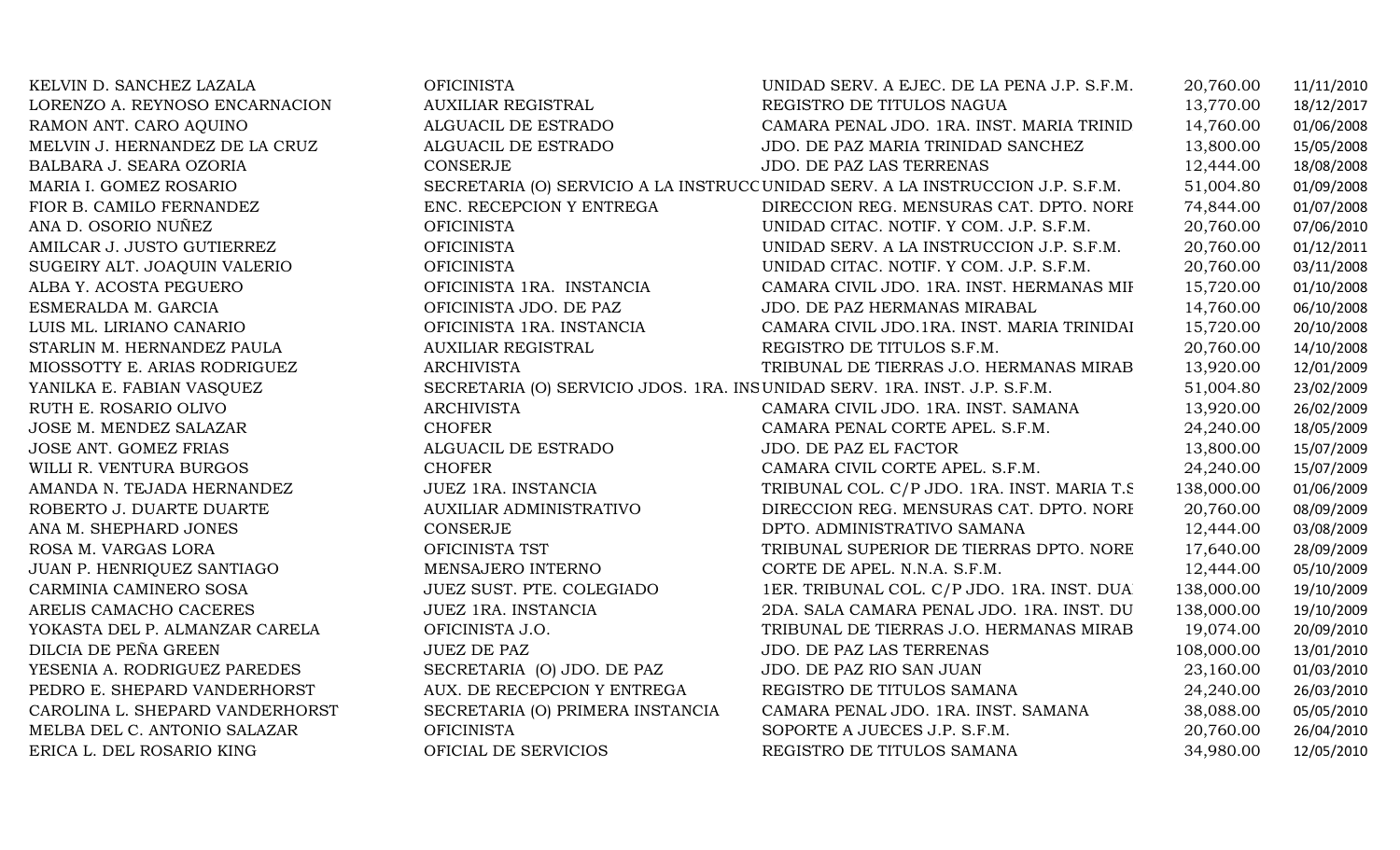EDGAR R. ROQUE MATOS ALGUACIL DE ESTRADO UNIDAD CITAC. NOTIF. Y COM. J.P. S.F.M. 14,760.00 13/07/2010 MANUEL A. MERAN ABREU ALGUACIL DE ESTRADO UNIDAD CITAC. NOTIF. Y COM. J.P. S.F.M. 14,760.00 01/11/2010 JHOAN ML. VARGAS RODRIGUEZ JUEZ DE PAZ JDO. DE PAZ SANCHEZ 108,000.00 01/11/2010 MARLENNY CRUZ GARCIA SECRETARIA DEPTO. ADM. DPTO. ADMINISTRATIVO MARIA TRINIDAD SANCHEZ 18,120.00 27/05/2013 MAXIMO A. CASTAÑOS DIAZ ALGUACIL DE ESTRADO UNIDAD CITAC. NOTIF. Y COM. J.P. S.F.M. 14,760.00 06/12/2010 NILSA O. BETERMI BRIOSO OFICINISTA J.O. TRIBUNAL DE TIERRAS J.O. SAMANA 15,720.00 22/04/2013 ANA M. GOMEZ JIMENEZ JUEZ DE PAZ JDO. DE PAZ HOSTOS 108,000.00 16/12/2016 NATHALIE E. DIAZ ROSA SECRETARIA (O) PRIMERA INSTANCIA 1RA. SALA CAMARA CIVIL JDO. 1RA. INST. DUA 28,860.00 02/05/2011<br>TOMARIS ROSARIO ESPINAL RECEPCIONISTA DPTO. ADMINISTRATIVO S.F.M. 14,760.00 01/06/2011 YOMARIS ROSARIO ESPINAL RECEPCIONISTA DPTO. ADMINISTRATIVO S.F.M. 14,760.00 01/06/2011 ARGENTINA ALT. TEJADA TEJADA JUEZ DE LA INSTRUCCION 2DO. JDO. DE LA INSTRUCCION DUARTE 138,000.00 09/02/2015 LUCIANNA MENDEZ SANTOS REFERENCISTA ARCHIVO ACTIVO J.I. DUARTE 24,240.00 08/06/2011 YESIKA ALT. BRITO PAYANO ALGUACIL DE ESTRADO1RA. SALA CAMARA CIVIL JDO. 1RA. INST. DUA  $13,800.00$  05/08/2013<br>SALA PENAL TRIBUNAL N.N.A. DUARTE 13,800.00 01/08/2011 YANCARLOS BURGOS DE LA CRUZ ALGUACIL DE ESTRADO SALA PENAL TRIBUNAL N.N.A. DUARTE 13,800.00 01/08/2011 MARY C. GARCIA FRIAS ANALISTA JURIDICO REGISTRO DE TITULOS S.F.M. 30,060.00 01/08/2011 WILMA J. DE MOYA ORTEGA SUPERVISOR DE ARCHIVO OFIC. DE ARCHIVO JUDICIAL PJ S.F.M. 29,580.00 30/04/2013 MARLENNY MENDOZA REMIGIO OFICINISTA CORTE CORTE DE TRABAJO S.F.M. 17,640.00 23/04/2013 ANA R. GARCIA MARTINEZ CONSERJE DPTO. ADMINISTRATIVO S.F.M. 12,444.00 12/11/2012 INDIANA C. VASQUEZ BURGOS SECRETARIA (O) JDO. DE PAZ JDO. DE PAZ MARIA TRINIDAD SANCHEZ 23,160.00 12/10/2011<br>JUAN C. JOSE PASCUAL JURI 198,000.00 JUEZ 1RA. INSTANCIA CAMARA CIVIL JDO. 1RA. INST. HERMANAS MII 138,000.00 JUAN C. JOSE PASCUAL JUEZ 1RA. INSTANCIA CAMARA CIVIL JDO. 1RA. INST. HERMANAS MIRABAL138,000.00 01/11/2011 YUDELKA BURET MARCANO JUEZ 1RA. INSTANCIA 2DO. TRIBUNAL COL. C/P JDO. 1RA. INST. DUARTE 138,000.00 01/11/2011 DOMINGO UREÑA CORCINO OFICINISTA JDO. DE PAZ JDO. DE PAZ DUARTE 14,760.00 12/09/2011 LIDANNIA DE LOS SANTOS SOSA OFICINISTA UNIDAD ATENCION AL USUARIO J.P. S.F.M. 24,240.00 30/04/2013 DARVIN LOPEZ JUEZ T.T.J.O. TRIBUNAL DE TIERRAS J.O. SAMANA 108,000.00 01/12/2011 ALBANIA R. RODRIGUEZ COLLADO OFICINISTA UNIDAD ATENCION AL USUARIO J.P. S.F.M. 24,240.00 01/05/2012 ARQUIMEDES MARTINEZ PAULINO ALGUACIL DE ESTRADO JDO. DE PAZ PIMENTEL 13,800.00 20/04/2015 YUDELKA M. DE LEON POZO JUEZ DE PAZ JDO. DE PAZ LAS GUARANAS 108,000.00 03/10/2016 VIESKA DE LA CRUZ TORIBIO MEDIADOR CENTRO DE MEDIACION JUDICIAL S.F.M. 67,082.40 02/06/2014 JOSE R. MUÑOZ DISLA SECRETARIA(O) CORTE CAMARA CIVIL CORTE APEL. S.F.M. 34,560.00 10/09/2012 MARTHA E. CEBALLOS CASTILLO OFICINISTA 1RA. INSTANCIA CAMARA CIVIL JDO. 1RA. INST. HERMANAS MIRABAL 15,720.00 01/10/2012 DANIELA TIBURCIO TRONCOSO OFICINISTA 1RA. INSTANCIA CAMARA CIVIL JDO. 1RA. INST. SAMANA 15,720.00 23/05/2013 CENEIDA HERNANDEZ CONSERJE DPTO. ADMINISTRATIVO SAMANA 12,444.00 12/06/2012 WILLY ANT. HERNANDEZ PEREZ ALGUACIL DE ESTRADO 2DA. SALA JDO. DE PAZ ESP. TRANS. DUARTE 13,800.00 01/09/2012 LISSETTE MA. TAVERAS PAULA OFICINISTA 1RA. INSTANCIA 1RA. SALA CAMARA CIVIL JDO. 1RA. INST. DUARTE 15,720.00 14/01/2013 UNIDAD SERV. 1RA. INST. J.P. S.F.M.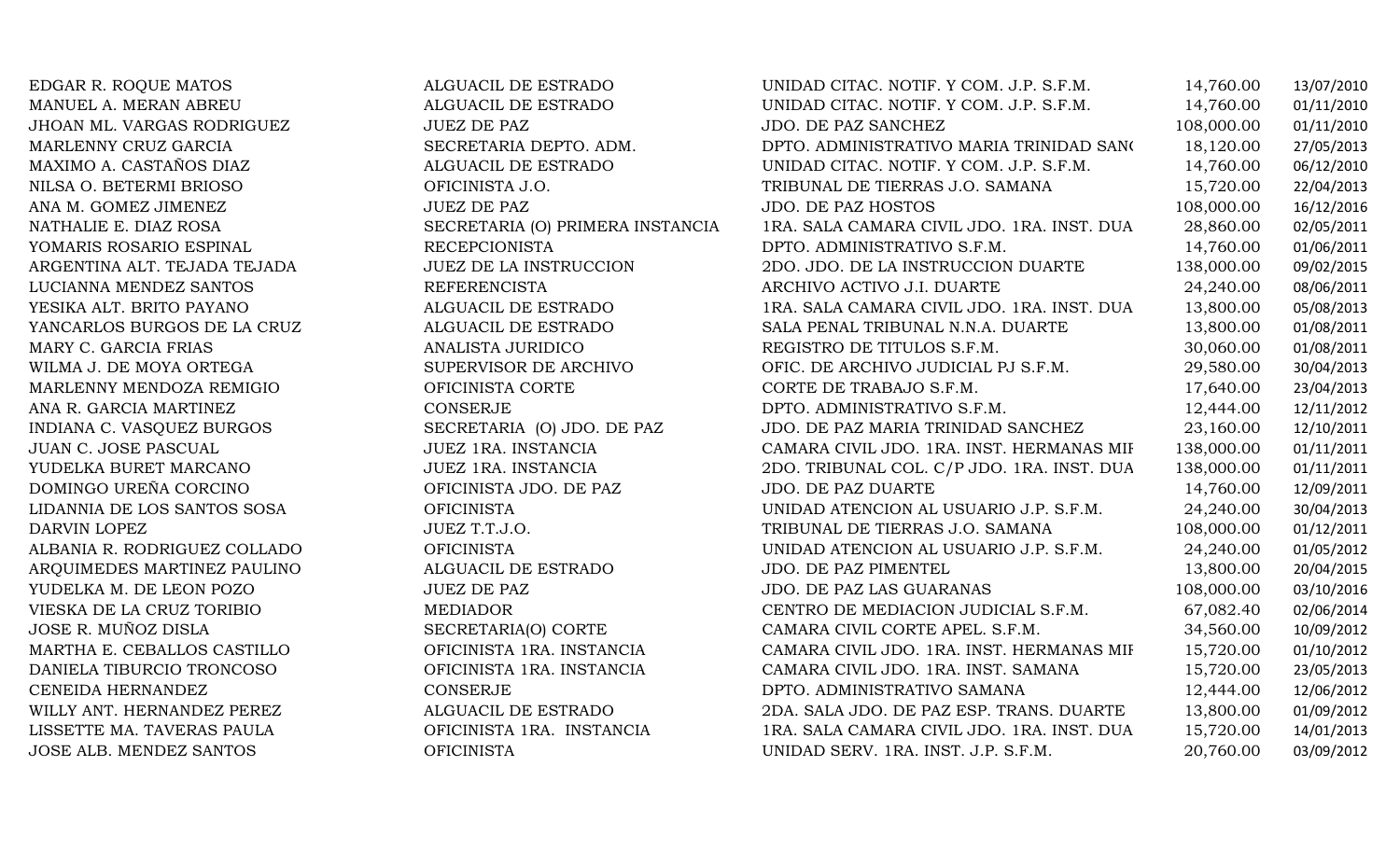| RAFAELITA BRITO DE LA CRUZ    | OFICINISTA JDO. DE PAZ           | JDO. DE PAZ ARENOSO                          | 14,760.00 | 01/10/2012 |
|-------------------------------|----------------------------------|----------------------------------------------|-----------|------------|
| LIBELINA RAMIREZ VILLAR       | SECRETARIA (O) PRIMERA INSTANCIA | CAMARA CIVIL JDO.1RA. INST. MARIA TRINIDAI   | 28,860.00 | 01/10/2012 |
| MARIA C. PICHARDO ADAMES      | <b>OFICINISTA</b>                | UNIDAD SERV. A LA INSTRUCCION J.P. S.F.M.    | 20,760.00 | 01/10/2012 |
| MANUEL FCO. ALMONTE ROQUE     | <b>OFICINISTA</b>                | UNIDAD DE AUDIENCIAS J.P. S.F.M.             | 20,760.00 | 26/11/2013 |
| DIANA C. NUÑEZ ABREU          | <b>OFICINISTA</b>                | UNIDAD DE AUDIENCIAS J.P. S.F.M.             | 20,760.00 | 02/05/2013 |
| EDDY RAMIREZ PADILLA          | ARCHIVISTA                       | ARCHIVO ACTIVO J.I. MARIA TRINIDAD SANCHI    | 24,240.00 | 01/04/2013 |
| JOEL G. DESCHAMPS ALMANZAR    | <b>ARCHIVISTA</b>                | ARCHIVO ACTIVO J.I. HERMANAS MIRABAL         | 24,240.00 | 01/04/2013 |
| WANDA R. DEL ORBE CAMPOS      | <b>AUXILIAR REGISTRAL</b>        | REGISTRO DE TITULOS S.F.M.                   | 16,440.00 | 01/12/2014 |
| DANIEL M. JOHNSON SEALY       | ALGUACIL DE ESTRADO              | JDO. DE PAZ SAMANA                           | 13,800.00 | 23/05/2013 |
| LOHREN PERALTA                | OFICINISTA 1RA. INSTANCIA        | 1RA. SALA CAMARA CIVIL JDO. 1RA. INST. DUA   | 15,720.00 | 10/12/2012 |
| ISIDRO J. MARTINEZ TEJADA     | <b>OFICINISTA</b>                | SOPORTE A JUECES J.P. S.F.M.                 | 20,760.00 | 08/01/2013 |
| QUISQUEYA VELEZ Y RODRIGUEZ   | CONSERJE-MENSAJERO(A)            | JDO. DE PAZ CASTILLO                         | 12,444.00 | 05/02/2013 |
| MICHAEL DE JS. PERALTA ABREU  | OFICINISTA J.O.                  | TRIBUNAL DE TIERRAS J.O. MARIA TRINIDAD S    | 15,720.00 | 08/05/2013 |
| YOKARLIN K. PEREZ POLANCO     | OFICINISTA 1RA. INSTANCIA        | TRIBUNAL COL. C/P JDO. 1RA. INST. MARIA T.S. | 15,720.00 | 22/07/2013 |
| NARCY E. SANTANA VALDEZ       | OFICINISTA ATENCION USUARIOS     | UNIDAD ATENCION AL USUARIO J.P. S.F.M.       | 24,240.00 | 02/07/2014 |
| ANNY D. BRITO SUAREZ          | <b>ARCHIVISTA</b>                | ARCHIVO ACTIVO J.I. DUARTE                   | 24,240.00 | 22/04/2013 |
| MILKA E. OMELIS KELLY         | ASIST. ADMINISTRATIVA            | CENTRO DE ENTREVISTA SAMANA                  | 20,760.00 | 20/05/2013 |
| MAXIEL MORIS FRANCISCO        | AUX. DE RECEPCION Y ENTREGA      | REGISTRO DE TITULOS SAMANA                   | 24,240.00 | 17/06/2013 |
| LUIS R. FABIAN VERAS          | MENSAJERO (A) INTERNO            | DPTO. ADMINISTRATIVO HERMANAS MIRABAL        | 12,444.00 | 17/06/2013 |
| KATIUSKA CORDERO JONES        | ABOGADO AYUDANTE 1RA. INST.      | TRIBUNAL DE TIERRAS J.O. SAMANA              | 36,000.00 | 17/06/2013 |
| ROSILENNY RODRIGUEZ ESTEVEZ   | <b>OFICINISTA</b>                | UNIDAD CITAC. NOTIF. Y COM. J.P. S.F.M.      | 20,760.00 | 20/10/2014 |
| ROBERTO DE JS. RIOS VENTURA   | <b>AUXILIAR ADMINISTRATIVO</b>   | DPTO. ADMINISTRATIVO HERMANAS MIRABAL        | 14,760.00 | 17/06/2013 |
| JULISSA A. SANTOS VASQUEZ     | <b>RECEPCIONISTA</b>             | DPTO. ADMINISTRATIVO HERMANAS MIRABAL        | 14,760.00 | 17/06/2013 |
| JORGE S. VARGAS LORA          | MENSAJERO INTERNO                | DPTO. ADMINISTRATIVO S.F.M.                  | 12,444.00 | 22/07/2013 |
| ISMELY B. PEÑA MERCEDEZ       | OFICINISTA 1RA. INSTANCIA        | CAMARA PENAL JDO. 1RA. INST. MARIA TRINID    | 15,720.00 | 03/03/2014 |
| MIGUELINA E. SILVERIO ESPINAL | OFICINISTA JDO. DE PAZ           | JDO. DE PAZ CABRERA                          | 14,760.00 | 10/03/2014 |
| JON V. CRUZ HIDALGO           | MAYORDOMO I                      | DPTO. ADMINISTRATIVO S.F.M.                  | 16,920.00 | 05/08/2013 |
| ZAVICMA M. DE LA CRUZ ANTIGUA | <b>ARCHIVISTA</b>                | ARCHIVO ACTIVO J.I. DUARTE                   | 24,240.00 | 28/08/2013 |
| ALBA N. DE LA CRUZ MIRANDA    | OFICIAL ARCHIVO ACTIVO           | ARCHIVO ACTIVO J.I. MARIA TRINIDAD SANCHI    | 29,580.00 | 22/07/2013 |
| ANNY A. BONETTI VARGAS        | OFICINISTA JDO. DE PAZ           | 1RA. SALA JDO. DE PAZ ESP. TRANS. DUARTE     | 14,760.00 | 04/06/2014 |
| NATANAEL FRIAS ESTEVEZ        | AUXILIAR ADMINISTRATIVO          | DPTO. ADMINISTRATIVO MARIA TRINIDAD SANO     | 14,760.00 | 21/10/2013 |
| JASMILEY J. PEREZ ORTIZ       | <b>AUXILIAR REGISTRAL</b>        | REGISTRO DE TITULOS NAGUA                    | 16,440.00 | 04/12/2013 |
| ALBA Y. CASTILLO ORTEGA       | <b>OFICINISTA</b>                | SOPORTE A JUECES J.P. HERMANAS MIRABAL       | 16,440.00 | 15/12/2014 |
| RONEL A. GRULLON NUÑEZ        | OFICINISTA CORTE                 | CAMARA CIVIL CORTE APEL. S.F.M.              | 17,640.00 | 14/07/2014 |
|                               |                                  |                                              |           |            |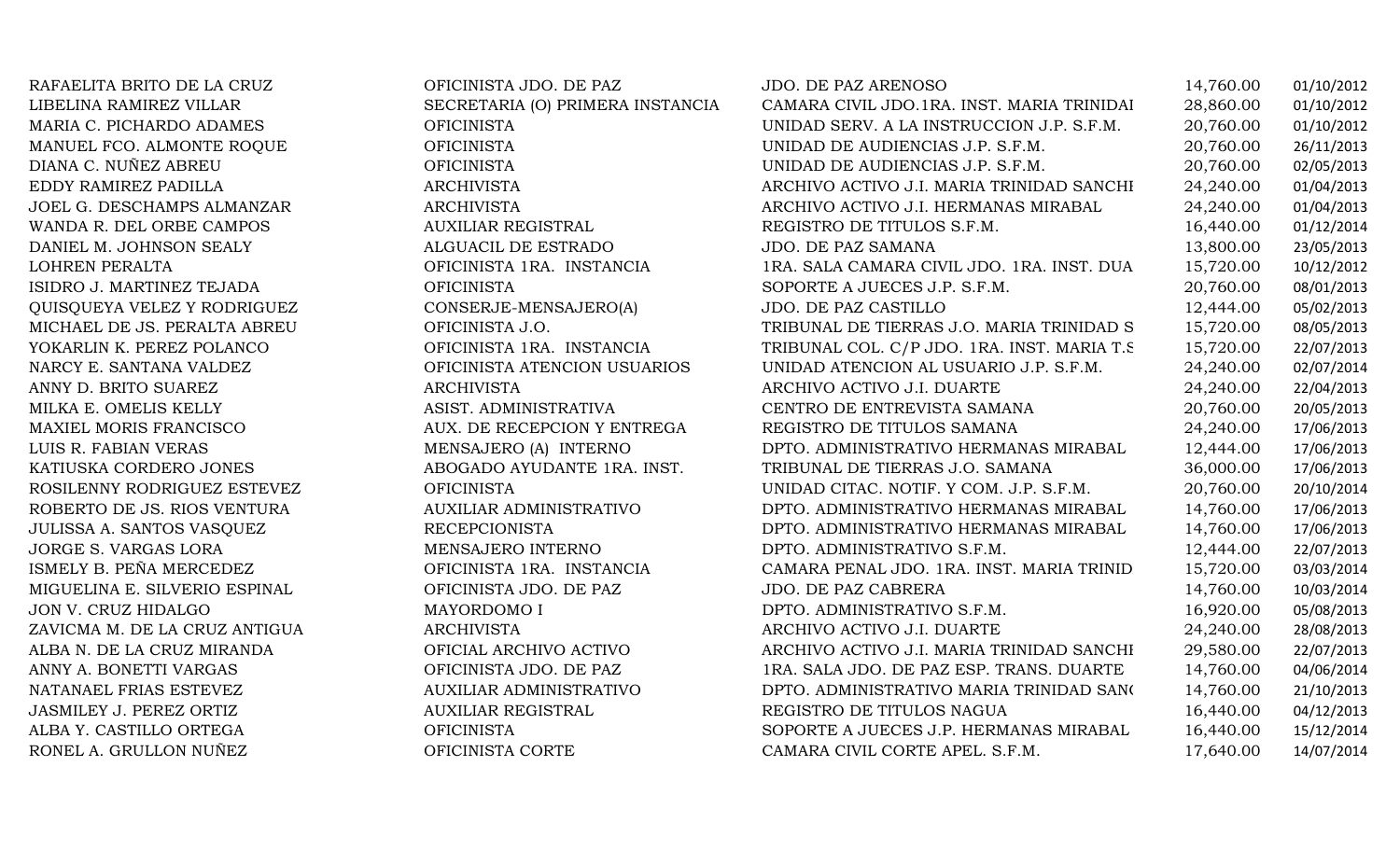| LEIDI D. BRITO BURGOS          | CONSERJE                         | DPTO. ADMINISTRATIVO HERMANAS MIRABAL        | 12,444.00  | 27/01/2014 |
|--------------------------------|----------------------------------|----------------------------------------------|------------|------------|
| DARLYN D. SANTOS REYES         | <b>OFICINISTA</b>                | UNIDAD DE AUDIENCIAS J.P. HERMANAS MIRA      | 16,440.00  | 27/01/2014 |
| YESSICA SANCHEZ GONZALEZ       | SECRETARIA (O) PRIMERA INSTANCIA | JDO. DE LA INSTRUCCION SAMANA                | 28,860.00  | 15/12/2014 |
| DELGISA ALT. ESPINO ABUD       | AUX. ADMINISTRATIVO              | DPTO. ADMINISTRATIVO SAMANA                  | 14,760.00  | 05/02/2014 |
| ANGELO DE JS. REYES SANCHEZ    | CONSERJE                         | DPTO. ADMINISTRATIVO S.F.M.                  | 12,444.00  | 24/02/2014 |
| ARLYN R. MATA MARTINEZ         | SECRETARIA (O) JDO. DE PAZ       | 1RA. SALA JDO. DE PAZ ESP. TRANS. DUARTE     | 23,160.00  | 24/03/2014 |
| YRELIS G. PERALTA GONZALEZ     | ARCHIVISTA                       | CAMARA CIVIL JDO. 1RA. INST. HERMANAS MII    | 13,920.00  | 24/02/2014 |
| YVANIA R. CONTRERAS ROMANO     | SECRETARIA DE JUEZ CORTE         | TRIBUNAL SUPERIOR DE TIERRAS DPTO. NORE      | 15,720.00  | 01/04/2014 |
| CRISTIAN DE JS. PONCE PAREDES  | OFICINISTA 1RA. INSTANCIA        | JDO. DE TRABAJO DUARTE                       | 14,760.00  | 14/04/2014 |
| ERIKA I. UREÑA MARTINEZ        | <b>RECEPCIONISTA</b>             | DPTO. ADMINISTRATIVO MARIA TRINIDAD SANO     | 12,444.00  | 06/05/2014 |
| JOSELINA HENRIQUEZ MUÑOZ       | OFICINISTA 1RA. INSTANCIA        | CAMARA PENAL JDO. 1RA. INST. MARIA TRINID    | 15,720.00  | 28/04/2014 |
| NINOSKA P. HILARIO RODRIGUEZ   | OFICINISTA 1RA. INSTANCIA        | JDO. DE LA INSTRUCCION MARIA TRINIDAD SA     | 15,720.00  | 16/06/2015 |
| MICHELLE A. DE LA ROSA         | OFICINISTA 1RA. INSTANCIA        | SALA PENAL TRIBUNAL N.N.A. DUARTE            | 14,760.00  | 02/07/2014 |
| OSMALING BURET MARCANO         | ALGUACIL DE ESTRADO              | UNIDAD CITAC. NOTIF. Y COM. J.P. S.F.M.      | 14,760.00  | 21/07/2014 |
| SUCRI J. PAULINO CORDERO       | AUXILIAR R.T.                    | REGISTRO DE TITULOS SALCEDO                  | 15,720.00  | 22/09/2014 |
| JUAN T. DE JESUS FRIAS         | CONSERJE                         | DPTO. ADMINISTRATIVO S.F.M.                  | 12,444.00  | 03/11/2014 |
| ANA FCA. RIBOTA ZAPATA         | MENSAJERO INTERNO                | DPTO. ADMINISTRATIVO SAMANA                  | 12,444.00  | 20/10/2014 |
| ELIZABETH M VALENCIA ALCALA    | JUEZ 1RA. INSTANCIA              | TRIBUNAL N.N.A. MARIA TRINIDAD SANCHEZ       | 138,000.00 | 09/02/2015 |
| EDWARD J. SOTO SOTO            | JUEZ 1RA. INSTANCIA              | CAMARA PENAL JDO. 1RA. INST. SAMANA          | 138,000.00 | 09/02/2015 |
| MODESTO AMARANTE PEÑA          | JUEZ 1RA. INSTANCIA              | CAMARA CIVIL JDO. 1RA. INST. SAMANA          | 138,000.00 | 09/02/2015 |
| SHEILA MA. CALDERON CONCEPCION | <b>OFICINISTA</b>                | UNIDAD DE AUDIENCIAS J.P. S.F.M.             | 20,760.00  | 02/12/2014 |
| WILTON O. PEGUERO RODRIGUEZ    | OFICINISTA J.O.                  | 1RA. SALA TRIBUNAL DE TIERRAS J.O. DUARTH    | 15,720.00  | 16/12/2014 |
| <b>JUSTINA ROSEL HERNANDEZ</b> | SECRETARIA (O) PRIMERA INSTANCIA | TRIBUNAL COL. C/P JDO. 1RA. INST. MARIA T.S. | 15,720.00  | 16/01/2015 |
| GILBERTO DEOGRACIA SHEPHARD    | ALGUACIL DE ESTRADO              | JDO. DE LA INSTRUCCION SAMANA                | 14,760.00  | 12/01/2015 |
| ALEJANDRA IDELFONSO PEREZ      | <b>OFICINISTA</b>                | UNIDAD SERV. A LA INSTRUCCION J.P. S.F.M.    | 20,760.00  | 23/01/2016 |
| GLORIA MDES. CRUZ TAVERAS      | OFICINISTA 1RA. INSTANCIA        | SALA PENAL TRIBUNAL N.N.A. DUARTE            | 15,720.00  | 02/02/2015 |
| ODILE I. ALONZO GATON          | <b>OFICINISTA</b>                | UNIDAD SERV. A CORTE J.P. S.F.M.             | 20,760.00  | 09/02/2015 |
| SILVIA L. RAMOS MEJIA          | OFICINISTA 1RA. INSTANCIA        | CAMARA CIVIL JDO. 1RA. INST. HERMANAS MII    | 15,720.00  | 16/02/2015 |
| ANNA H. VILLALONA JIMENEZ      | SECRETARIA (O) JDO. DE PAZ       | JDO. DE PAZ SAMANA                           | 23,160.00  | 20/04/2015 |
| LUIS ALF. VALERIO PAULINO      | ALGUACIL DE ESTRADO              | CORTE DE APEL. N.N.A. S.F.M.                 | 13,800.00  | 20/04/2015 |
| JANNY MALDONADO REYNOSO        | ABOGADO AYUDANTE 1RA. INST.      | TRIBUNAL DE TIERRAS J.O. SAMANA              | 36,000.00  | 05/05/2015 |
| ELETICIA DEL ORBE DE GONZALEZ  | CONSERJE-MENSAJERO(A)            | JDO. DE PAZ PIMENTEL                         | 12,444.00  | 20/04/2015 |
| CESAR A. BETANCES COLON        | MENSAJERO INTERNO                | DPTO. ADMINISTRATIVO S.F.M.                  | 12,444.00  | 20/07/2015 |
| SABRINA KERY MARTE             | OFICINISTA J.O.                  | TRIBUNAL DE TIERRAS J.O. SAMANA              | 15,720.00  | 10/08/2015 |
|                                |                                  |                                              |            |            |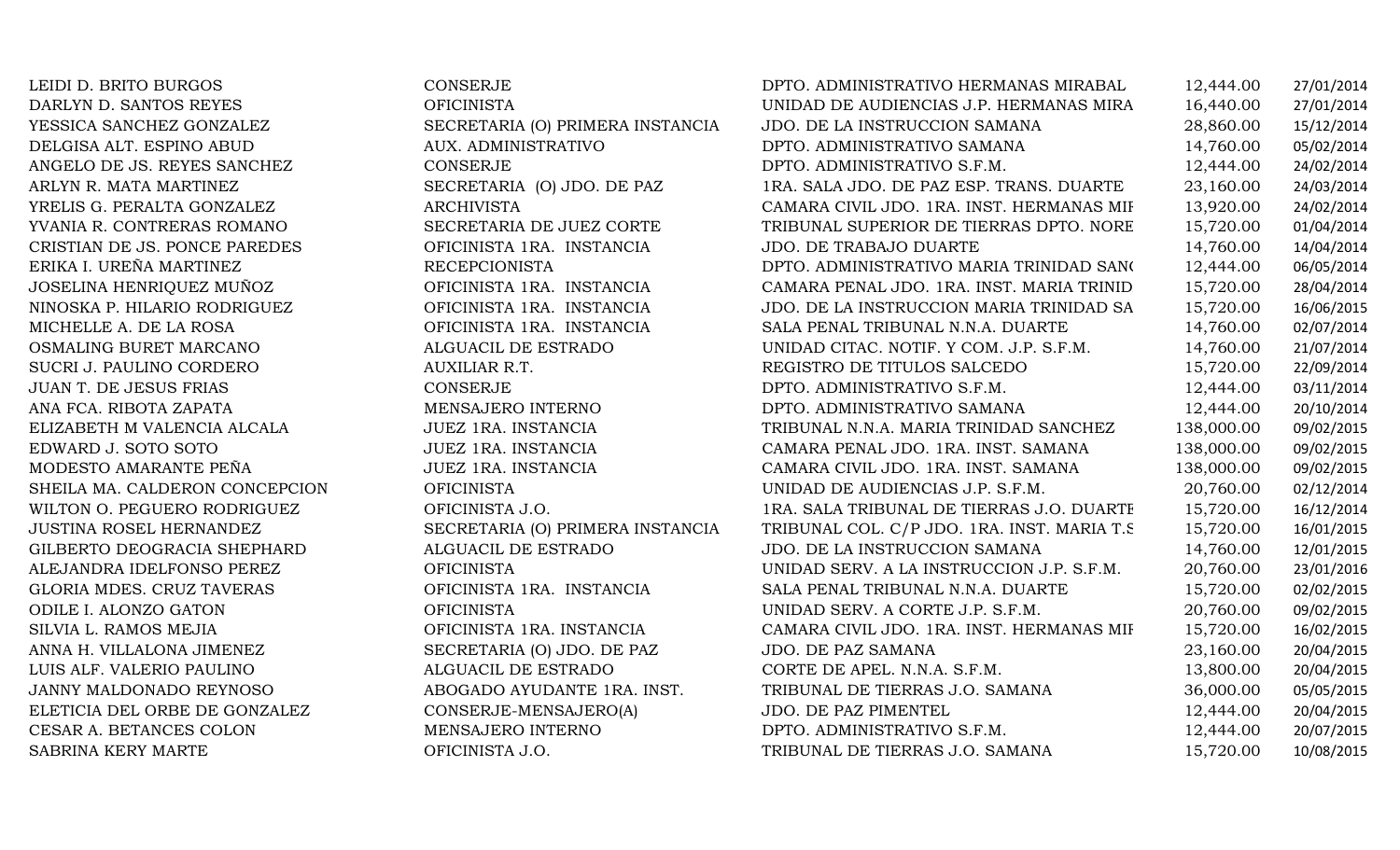| ISAURA MORONTA MARTINEZ          | <b>OFICINISTA</b>         | JDO. DE LA INSTRUCCION MARIA TRINIDAD SA     | 15,720.00  | 31/08/2015 |
|----------------------------------|---------------------------|----------------------------------------------|------------|------------|
| HEIDY M. HERNANDEZ ANTIGUA       | AUXILIAR ADMINISTRATIVO   | DIRECCION REG. MENSURAS CAT. DPTO. NORI      | 20,865.60  | 15/09/2015 |
| LUIS ALB. HERNANDEZ VERAS        | TECNICO DE MENSURAS       | DIRECCION REG. MENSURAS CAT. DPTO. NORI      | 15,720.00  | 02/10/2015 |
| DEONY LENDOF GARCIA              | ALGUACIL DE ESTRADO       | JDO. DE PAZ RIO SAN JUAN                     | 13,800.00  | 10/11/2015 |
| AWILDA BDA. FERREIRAS HENRIQUEZ  | OFICINISTA 1RA. INSTANCIA | SALA CIVIL TRIBUNAL N.N.A. DUARTE            | 15,720.00  | 18/11/2015 |
| MANUEL DE JS. DOMINGUEZ ALMANZAR | <b>OFICINISTA</b>         | UNIDAD SERV. MERO TRAMITE J.P. HERMANAS      | 16,440.00  | 25/11/2015 |
| CRISTHOFER J. ANTIGUA GONZALEZ   | OFICINISTA J.O.           | 2DA. SALA TRIBUNAL DE TIERRAS J.O. DUARTI    | 15,720.00  | 01/12/2015 |
| LAURA E. FERMIN ALVAREZ          | <b>CONSERJE</b>           | DPTO. ADMINISTRATIVO SAMANA                  | 12,444.00  | 16/12/2015 |
| FATIMA Y. DE LA ROSA ROJAS       | OFICINISTA 1RA. INSTANCIA | CAMARA CIVIL JDO.1RA. INST. MARIA TRINIDAI   | 14,760.00  | 27/07/2016 |
| WALKIDIA PERREAUX BALBUENA       | OFICINISTA 1RA. INSTANCIA | CAMARA PENAL JDO. 1RA. INST. SAMANA          | 15,720.00  | 08/02/2016 |
| JORNALY V. PEREZ CAMPOS          | <b>OFICINISTA</b>         | UNIDAD DE AUDIENCIAS J.P. S.F.M.             | 20,760.00  | 16/12/2015 |
| ARIANNY VASQUEZ HEREDIA          | <b>OFICINISTA</b>         | UNIDAD DE AUDIENCIAS J.P. S.F.M.             | 20,760.00  | 26/01/2016 |
| ENDY J. TEJADA JAVIER            | <b>OFICINISTA</b>         | UNIDAD CITAC. NOTIF. Y COM. J.P. HERMANAS    | 16,440.00  | 26/01/2016 |
| <b>GRACIANO FRIAS OLIVAREZ</b>   | MENSAJERO EXTERNO         | DPTO. ADMINISTRATIVO S.F.M.                  | 16,440.00  | 18/01/2016 |
| GLADYS F. DIAZ LUCIANO           | OFICINISTA 1RA. INSTANCIA | CAMARA CIVIL JDO.1RA. INST. MARIA TRINIDAI   | 15,720.00  | 14/03/2016 |
| DOMINGA ANTIGUA MEREGILDO        | <b>AUXILIAR REGISTRAL</b> | REGISTRO DE TITULOS NAGUA                    | 16,200.00  | 04/04/2016 |
| JEANCARLOS DE LA CRUZ BURGOS     | MENSAJERO INTERNO         | DPTO. ADMINISTRATIVO S.F.M.                  | 12,444.00  | 09/05/2016 |
| MARIELI F. MIGUEL GAVINO         | <b>ARCHIVISTA</b>         | ARCHIVO ACTIVO J.I. SAMANA                   | 24,240.00  | 18/05/2016 |
| MAXUELL J. MERCEDES KERY         | ALGUACIL DE ESTRADO       | CAMARA PENAL JDO. 1RA. INST. SAMANA          | 14,760.00  | 18/05/2016 |
| LEURY O. MOSQUEA DIFO            | MENSAJERO INTERNO         | DPTO. ADMINISTRATIVO S.F.M.                  | 12,444.00  | 14/06/2016 |
| ADRIAN DE JS. GRULLON ROJAS      | MENSAJERO INTERNO         | DPTO. ADMINISTRATIVO MARIA TRINIDAD SANO     | 12,444.00  | 16/06/2016 |
| BIANNELYS M. MARTINEZ CALVO      | <b>JUEZ DE PAZ</b>        | <b>JDO. DE PAZ TENARES</b>                   | 108,000.00 | 03/10/2016 |
| HARDYS Y. WILLMORE KING          | <b>JUEZ DE PAZ</b>        | <b>JDO. DE PAZ SAMANA</b>                    | 108,000.00 | 03/10/2016 |
| LUZ M. SANTOS ALONZO             | <b>JUEZ DE PAZ</b>        | JDO. DE PAZ RIO SAN JUAN                     | 108,000.00 | 03/10/2016 |
| LAURA V. PINEDA DE LEON          | OFICINISTA J.O.           | TRIBUNAL DE TIERRAS J.O. MARIA TRINIDAD S    | 13,362.00  | 03/01/2017 |
| BARBARA I. RODRIGUEZ NOLASCO     | <b>JUEZ DE PAZ</b>        | <b>JDO. DE PAZ CASTILLO</b>                  | 108,000.00 | 03/10/2016 |
| LOURDES N. VILLA REINOSO         | CONSERJE-MENSAJERO(A)     | JDO. DE PAZ TENARES                          | 12,444.00  | 25/07/2016 |
| BRAULIO A. ACOSTA VENTURA        | <b>CONSERJE</b>           | DPTO. ADMINISTRATIVO S.F.M.                  | 12,444.00  | 20/07/2016 |
| FRANK J. FELIX AGRAMONTE         | REPRODUCTOR DE DOCUMENTOS | DPTO. ADMINISTRATIVO S.F.M.                  | 13,920.00  | 20/07/2016 |
| DAVID VELEZ ENCARNACION          | MENSAJERO INTERNO         | DPTO. ADMINISTRATIVO SAMANA                  | 12,444.00  | 08/11/2017 |
| <b>ALEXANDER BRITO</b>           | ALGUACIL DE ESTRADO       | TRIBUNAL COL. C/P JDO. 1RA. INST. MARIA T.S. | 14,760.00  | 31/08/2016 |
| MARIA I. POLANCO ALMANZAR        | OFICINISTA CORTE          | CAMARA CIVIL CORTE APEL. S.F.M.              | 17,640.00  | 21/09/2016 |
| JORGE E. VILLAR SOSA             | <b>OFICINISTA</b>         | UNIDAD DE AUDIENCIAS J.P. S.F.M.             | 20,760.00  | 31/10/2016 |
| ARSEYI M. JIMENEZ FELIZ          | <b>OFICINISTA</b>         | UNIDAD SERV. A LA INSTRUCCION J.P. S.F.M.    | 20,760.00  | 31/10/2016 |
|                                  |                           |                                              |            |            |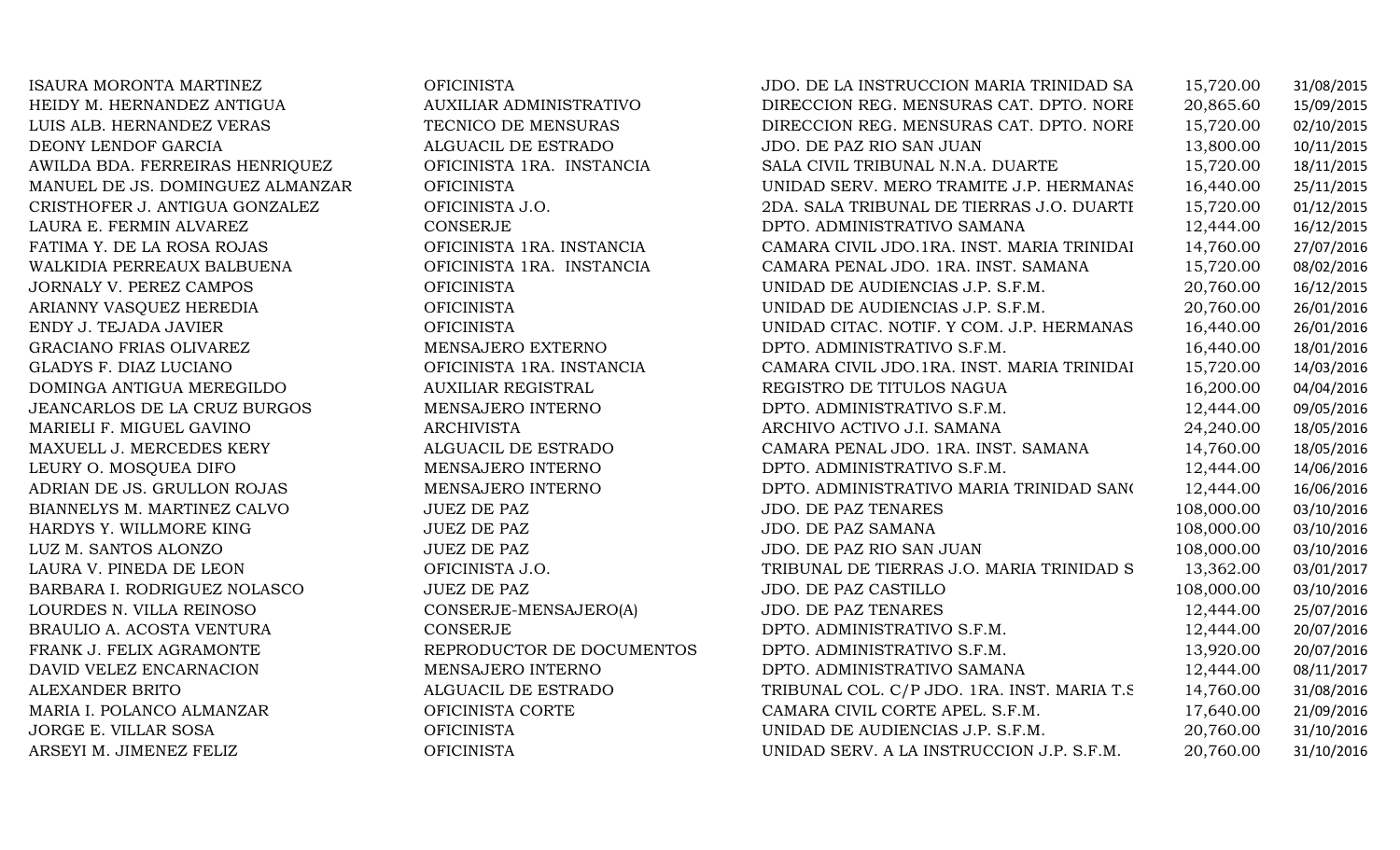DAHIANA MA. ROBLES VENTURA OFICINISTA 1RA. INSTANCIA 2DA. SALA CAMARA CIVIL JDO. 1RA. INST. DUARTE 15,720.00 01/11/2016 SOLANDY L. THEN MOLINA OFICINISTA 1RA. INSTANCIA JDO. DE LA INSTRUCCION MARIA TRINIDAD SANCHEZ15,720.00 16/11/2016 BRAIRYS F. CAMILO VENTURA MENSAJERO INTERNO TRIBUNAL N.N.A. MARIA TRINIDAD SANCHEZ 12,444.00 16/11/2016 MARTA P. PEREZ PEÑA AUXILIAR REGISTRAL REGISTRO DE TITULOS NAGUA 14,994.00 02/01/2018 JARILEYDI AMARANTE VASQUEZ OFICINISTA 1RA. INSTANCIA JDO. DE TRABAJO DUARTE 15,720.00 21/11/2016 ORIOL M. MENDEZ PERDOMO MENSAJERO INTERNO DPTO. ADMINISTRATIVO S.F.M. 12,444.00 03/11/2016 NINOSKA A. FRIAS DURAN OFICINISTA 1RA. INSTANCIA 2DA. SALA CAMARA CIVIL JDO. 1RA. INST. DUARTE 15,720.00 05/10/2017 LOREN L. SOSA DE LEON OFICINISTA 1RA. INSTANCIA JDO. DE LA INSTRUCCION SAMANA 15,720.00 02/01/2017 WILLIANNY HIDALGO ROSARIO OFICINISTA 1RA. INSTANCIA 2DA. SALA CAMARA CIVIL JDO. 1RA. INST. DUARTE 15,720.00 26/10/2017 WADELIN SANCHEZ GARCIA SECRETARIA DEPTO. ADM. DPTO. ADMINISTRATIVO S.F.M. 18,120.00 23/01/2017 VILENNY V. TEJADA FABIAN MENSAJERO INTERNO DPTO. ADMINISTRATIVO HERMANAS MIRABAL 10,200.00 10/01/2017 JAZMIN L. CORREA MENA OFICINISTA UNIDAD SERV. A LA INSTRUCCION J.P. S.F.M. 20,760.00 27/03/2017 NOELY CAPELLAN CONSERJE DPTO. ADMINISTRATIVO SAMANA 12,444.00 07/02/2017 ABRAHAN ALVAREZ TEJADA MENSAJERO INTERNO DPTO. ADMINISTRATIVO S.F.M. 12,444.00 25/09/2017 CRISMERY VENTURA OFICINISTA 1RA. INSTANCIA 1RA. SALA CAMARA CIVIL JDO. 1RA. INST. DUARTE 15,720.00 01/12/2017 VICTOR A. YNOA GOMEZ JUEZ DE PAZ JDO. DE PAZ ARENOSO 108,000.00 31/03/2017 ROGY DEL C. FIGUEROA TAVERAS JUEZ DE PAZ JDO. DE PAZ VILLA RIVAS 108,000.00 31/03/2017 YEFRIN J. PEREZ DIAZ ALGUACIL DE ESTRADO CORTE DE TRABAJO S.F.M. 13,800.00 21/03/2017 EMANUEL MELO CASTRO OFICINISTA 1RA. INSTANCIA JDO. DE LA INSTRUCCION SAMANA 15,720.00 08/03/2017 ALDONSA D. MARTIN JIMENEZ OFICINISTA JDO. DE PAZ JDO. DE PAZ DUARTE 14,760.00 20/03/2017 HAYSON ML. HERNANDEZ GOMEZ MENSAJERO INTERNO DPTO. ADMINISTRATIVO S.F.M. 12,444.00 02/05/2017 ALEXANDRA HERNANDEZ FERNANDEZ OFICINISTA J.O. 2DA. SALA TRIBUNAL DE TIERRAS J.O. DUARTI 15,720.00 10/04/2017<br>ESCARLE MA. JIMENEZ ESPINO CFICINISTA J.O. TRIBUNAL DE TIERRAS J.O. SAMANA 15,720.00 24/04/2017 ESCARLE MA. JIMENEZ ESPINO OFICINISTA J.O. TRIBUNAL DE TIERRAS J.O. SAMANA 15,720.00 24/04/2017 JAZMIN L. SANTOS DE JESUS AUXILIAR ADMINISTRATIVO DPTO. ADMINISTRATIVO S.F.M. 14,760.00 23/02/2018 ROBERTO C. DUARTE MARTINEZ OFICINISTA UNIDAD DE AUDIENCIAS J.P. S.F.M. 20,760.00 05/10/2017 ANA C. PAREDES DE LEON OFICINISTA UNIDAD DE AUDIENCIAS J.P. S.F.M. 20,760.00 05/10/2017 ANYELA M. TOBAL CASTRO OFICINISTA 1RA. INSTANCIA 1RA. SALA CAMARA CIVIL JDO. 1RA. INST. DUARTE 15,720.00 15/02/2018 LISABEL COSTE FERNANDEZ OFICINISTA JDO. DE PAZ 2DA. SALA JDO. DE PAZ ESP. TRANS. DUARTE 12,546.00 09/01/2018 JOAQUIN R. SANCHEZ VIZCAINO MENSAJERO INTERNO DPTO. ADMINISTRATIVO S.F.M. 12,444.00 05/06/2017 ANDRIELINA M. NUÑEZ DE JESUS OFICINISTA 1RA. INSTANCIA CAMARA PENAL JDO. 1RA. INST. SAMANA 15,720.00 07/06/2017 ISAMAR ZORRILLA CESPEDES OFICINISTA 1RA. INSTANCIA CAMARA CIVIL JDO.1RA. INST. MARIA TRINIDAD SANCHEZ 15,720.00 01/12/2017 ENMANUEL FELIZ RAMIREZ MENSAJERO INTERNO DPTO. ADMINISTRATIVO S.F.M. 12,444.00 27/12/2017 DARLIN E. HERRERAS EVANGELISTA CONSERJE DPTO. ADMINISTRATIVO HERMANAS MIRABAL 12,444.00 10/07/2017 DPTO. ADMINISTRATIVO HERMANAS MIRABAL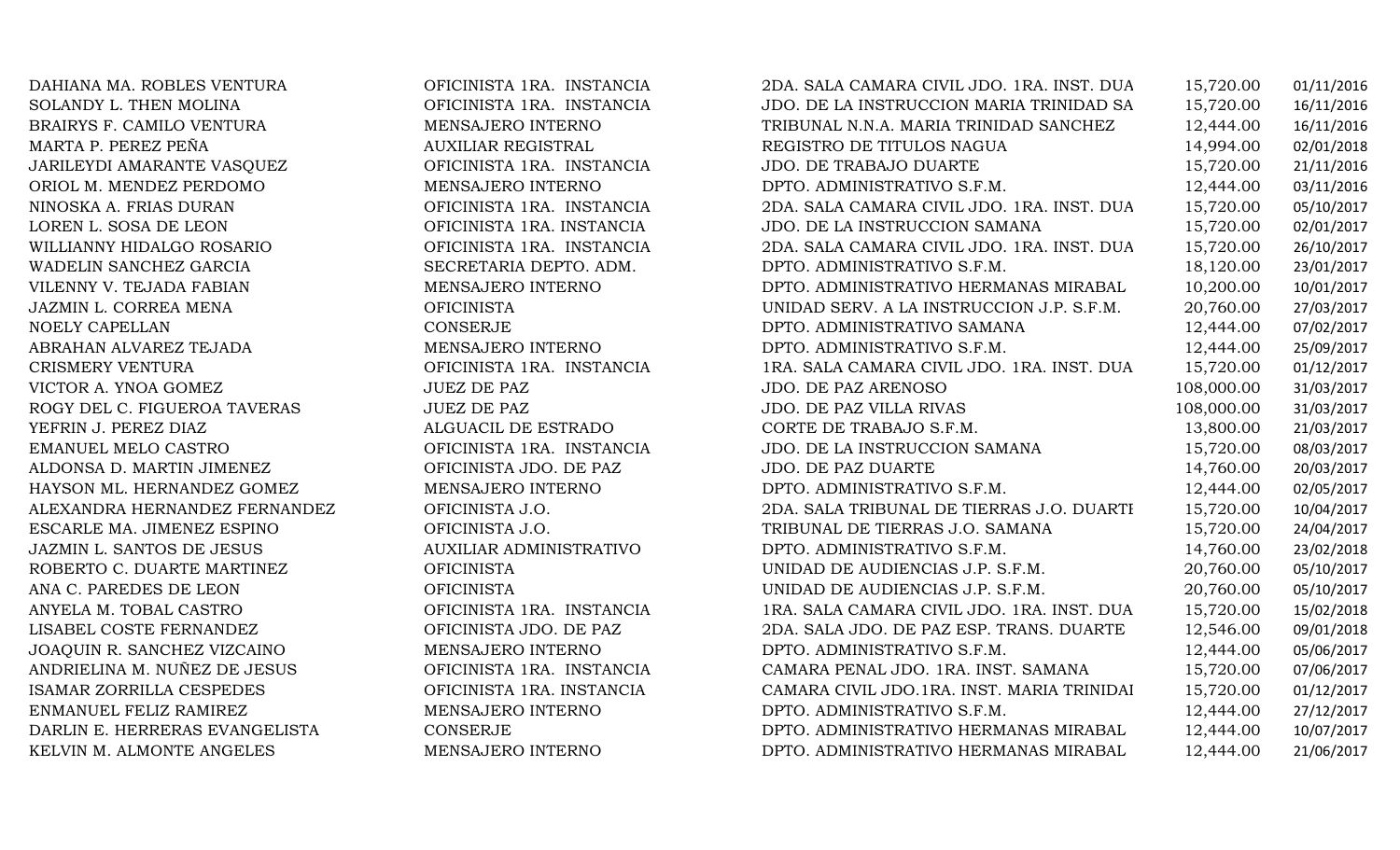| DANILSA N. MARTE SANTOS          | <b>RECEPCIONISTA</b>                                          | CORTE DE APEL. N.N.A. S.F.M.                                              | 14,760.00  | 10/07/2017 |
|----------------------------------|---------------------------------------------------------------|---------------------------------------------------------------------------|------------|------------|
| CLARIANNE DE AZA LAUREANO        | <b>CONSERJE</b>                                               | DPTO. ADMINISTRATIVO SAMANA                                               | 12,444.00  | 13/07/2017 |
| ERNESTO D. VARGAS GONZALEZ       | AUX. DE ENTREGA                                               | DIRECCION REG. MENSURAS CAT. DPTO. NORI                                   | 20,760.00  | 17/07/2017 |
| ELIZABETH M. TORIBIO FERNANDEZ   | <b>RECEPCIONISTA</b>                                          | CAMARA PENAL CORTE APEL. S.F.M.                                           | 14,760.00  | 08/12/2017 |
| CINTHIA K. DEL ORBE              | ALGUACIL DE ESTRADO                                           | JDO. DE LA INSTRUCCION MARIA TRINIDAD SA                                  | 12,546.00  | 31/08/2017 |
| JEAN M. GONZALEZ CARABALLO       | OFICINISTA 1RA. INSTANCIA                                     | JDO. DE LA INSTRUCCION SAMANA                                             | 15,720.00  | 09/10/2017 |
| ROSELINA GILBERT HERRERA         | OFICINISTA JDO. DE PAZ                                        | 1RA. SALA JDO. DE PAZ ESP. TRANS. DUARTE                                  | 14,760.00  | 26/09/2017 |
| HAROLD R. VICENTE MOYA           | <b>AUXILIAR REGISTRAL</b>                                     | REGISTRO DE TITULOS S.F.M.                                                | 16,440.00  | 03/10/2017 |
| GERMANIA TAVERAS HURTADO         | CONSERJE-MENSAJERO(A)                                         | JDO. DE PAZ VILLA RIVAS                                                   | 12,444.00  | 07/11/2017 |
| RAMONA CASTAÑO POLANCO           | OFICINISTA JDO. DE PAZ                                        | <b>JDO. DE PAZ VILLA RIVAS</b>                                            | 14,760.00  | 04/12/2017 |
| KARIELYS DEL ROSARIO DEL ROSARIO | OFICINISTA JDO. DE PAZ                                        | JDO. DE PAZ MARIA TRINIDAD SANCHEZ                                        | 12,546.00  | 06/03/2018 |
| JACQUELINE A. DURAN SHEPARD      | OFICINISTA JDO. DE PAZ                                        | JDO. DE PAZ SAMANA                                                        | 14,760.00  | 15/12/2017 |
| MIGUEL A. HERNANDEZ HERNANDEZ    | MENSAJERO INTERNO                                             | DPTO. ADMINISTRATIVO MARIA TRINIDAD SANO                                  | 10,577.40  | 20/12/2017 |
| VICTOR J. GARCIA LANTIGUA        | MENSAJERO (A) INTERNO                                         | DPTO. ADMINISTRATIVO S.F.M.                                               | 12,444.00  | 05/12/2017 |
| STEPHANIE ABREU TORIBIO          | OFICINISTA JDO. DE PAZ                                        | JDO. DE PAZ MARIA TRINIDAD SANCHEZ                                        | 12,546.00  | 02/01/2018 |
| EDGAR Y. SANCHEZ                 | OFICINISTA JDO. DE PAZ                                        | 2DA. SALA JDO. DE PAZ ESP. TRANS. DUARTE                                  | 12,546.00  | 28/12/2017 |
| MILDRED A. SANTOS PERALTA        | CONSERJE                                                      | DPTO. ADMINISTRATIVO HERMANAS MIRABAL                                     | 10,577.40  | 30/01/2018 |
| ANUEL JOSE HERNANDEZ             | <b>VIGILANTE</b>                                              | TRIBUNAL N.N.A. MARIA TRINIDAD SANCHEZ                                    | 10,577.40  | 14/02/2018 |
| ROMEL M. ORTEGA PICHARDO         | MENSAJERO INTERNO                                             | TRIBUNAL SUPERIOR DE TIERRAS DPTO. NORE                                   | 10,577.40  | 01/03/2018 |
| GISELLE E. HERNANDEZ ALI         | AUXILIAR ADMINISTRATIVO                                       | DPTO. ADMINISTRATIVO S.F.M.                                               | 12,546.00  | 12/03/2018 |
| MARITZA SANTOS LORENZO           | ABOGADO AYUDANTE CORTE                                        | CAMARA PENAL CORTE APEL. S.C.                                             | 77,836.80  | 01/02/2005 |
| LISSA M. VERAS RIVAS             | <b>JUEZ DE PAZ</b>                                            | JDO. DE PAZ LAS CHARCAS                                                   | 108,000.00 | 31/03/2017 |
| YORLIN L. VASQUEZ CASTRO         | JUEZ DE PAZ ITINERANTE                                        | CAMARA CIVIL JDO. 1RA. INST. S.C.                                         | 108,000.00 | 31/03/2017 |
| JAROLYN E. ROSARIO LOPEZ         | <b>JUEZ DE PAZ</b>                                            | JDO. DE PAZ LOS CACAOS                                                    | 108,000.00 | 03/08/2009 |
| JUAN R. E. PEGUERO SANCHEZ       | ADMINISTRADOR DE RED                                          | OFIC. DE TECNOLOGIAS REGIONAL ZONA SUR                                    | 54,885.60  | 01/05/1993 |
| ORIOLIS A. CAMILO                |                                                               | ENCARGADO (A) TECNOLOGIAS REGIONAL OFIC. DE TECNOLOGIAS REGIONAL ZONA SUR | 117,532.80 | 20/10/2003 |
| ROSENDO MATEO SUERO              | MENSAJERO INTERNO                                             | DPTO. ADMINISTRATIVO S.C.                                                 | 12,444.00  | 01/04/1993 |
| CRUZ A. FIGUEROA SEPULVEDA       | ENCARGADO(A) OFICINA ADMINISTRATIVA DPTO. ADMINISTRATIVO S.C. |                                                                           | 67,082.40  | 01/11/1997 |
| MARTHA FRIAS CASTRO              | CONSERJE                                                      | DPTO. ADMINISTRATIVO S.C.                                                 | 12,444.00  | 01/01/1988 |
| <b>BASILIA JIMENEZ</b>           | <b>CONSERJE</b>                                               | DPTO. ADMINISTRATIVO S.C.                                                 | 12,444.00  | 01/07/1992 |
| NANCY M. MARTINEZ DE LOS SANTOS  | OFICINISTA CORTE                                              | CAMARA CIVIL CORTE APEL. S.C.                                             | 17,640.00  | 28/11/2006 |
| ISIDRO CASILLA DOLORES           | ENC. MANTENIMIENTO                                            | DPTO. ADMINISTRATIVO S.C.                                                 | 24,240.00  | 01/11/1991 |
| ALIS M. REYES PEÑA               | ABOGADO AYUDANTE                                              | SOPORTE A JUECES C.S.C. N.N.A. S.C.                                       | 48,894.00  | 01/03/1999 |
| ROSALBA ARIAS MEDINA             | <b>RECEPCIONISTA</b>                                          | DPTO. ADMINISTRATIVO S.C.                                                 | 14,760.00  | 01/04/1999 |
|                                  |                                                               |                                                                           |            |            |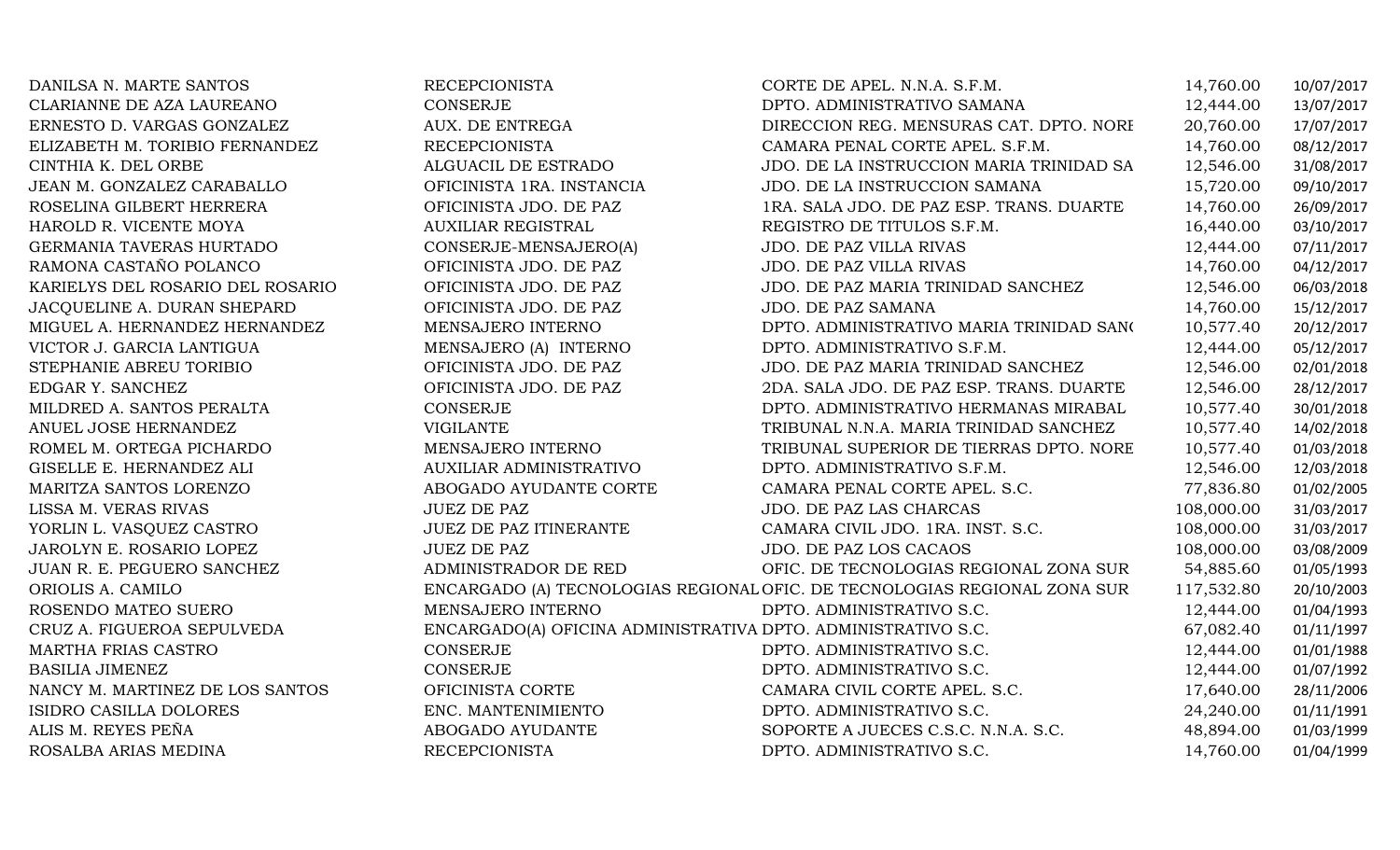| FRANCISCO ANT. FRANCO SERRATA | SECRETARIA(O) CORTE                                              | CAMARA CIVIL CORTE APEL. S.C.           | 34,560.00  | 13/07/1989 |
|-------------------------------|------------------------------------------------------------------|-----------------------------------------|------------|------------|
| ORLANDO NUÑEZ                 | ALGUACIL DE ESTRADO                                              | CAMARA PENAL CORTE APEL. S.C.           | 14,760.00  | 01/09/1994 |
| AZILDE DEL C. MONTAS MARTINEZ | AUXILIAR ADMINISTRATIVO                                          | CENTRO DE ENTREVISTA S.C.               | 28,800.00  | 05/03/1997 |
| GERTRUDIS DIAZ COLON          | OFICINISTA CORTE                                                 | CAMARA PENAL CORTE APEL. S.C.           | 17,640.00  | 01/11/1994 |
| JUAN P. PEREZ MINYETY         | JUEZ PRESIDENTE CORTE                                            | CAMARA CIVIL CORTE APEL. S.C.           | 218,640.00 | 25/05/1998 |
| JUAN A. BIAGGI LAMA           | <b>JUEZ 1ER. SUSTITUTO CORTE</b>                                 | CAMARA CIVIL CORTE APEL. S.C.           | 205,800.00 | 25/05/1998 |
| GENARA ALT. ARAUJO PUELLO     | JUEZ 2DO. SUSTITUTO CORTE                                        | CAMARA CIVIL CORTE APEL. S.C.           | 199,464.00 | 25/05/1998 |
| LA BUENA DE OLEO ENCARNACION  | OFICINISTA JDO. DE PAZ                                           | JDO. DE PAZ S.C.                        | 14,760.00  | 16/07/1997 |
| JUANA SUAZO CARVAJAL          | OFICINISTA CORTE                                                 | CAMARA CIVIL CORTE APEL. S.C.           | 17,640.00  | 01/04/1989 |
| JUAN P. JIMENEZ GARCIA        | MENSAJERO INTERNO                                                | DPTO. ADMINISTRATIVO S.C.               | 12,444.00  | 01/04/1991 |
| MARIA G. GARABITO RAMIREZ     | <b>JUEZ PRESIDENTE CORTE</b>                                     | CAMARA PENAL CORTE APEL. S.C.           | 218,640.00 | 01/10/1991 |
| MILCIADES TAVERAS MONTILLA    | ALGUACIL DE ESTRADO                                              | 2DO. JDO. DE LA INSTRUCCION S.C.        | 14,760.00  | 10/02/1992 |
| JUALMA G. DE LA ROSA PEREZ    | SECRETARIA (O) JDO. DE PAZ                                       | JDO. DE PAZ ASUNTOS MUNIC. S.C.         | 23,160.00  | 01/03/2005 |
| MARGARITA FERREIRAS MARTINEZ  | OFICINISTA 1RA. INSTANCIA                                        | 2DO. JDO. DE LA INSTRUCCION S.C.        | 15,720.00  | 25/03/1988 |
| LUZ DEL C. MATOS DIAZ         | JUEZ 2DO. SUST. CORTE Y PTE. SALA                                | 2DA. SALA CAMARA PENAL CORTE APEL. S.C. | 199,464.00 | 23/09/1992 |
| LOURDES R. MATEO MOJICA       | SECRETARIA(O) CORTE                                              | CAMARA PENAL CORTE APEL. S.C.           | 34,560.00  | 01/03/1994 |
| ESPERANZA ROMERO DE LA CRUZ   | SECRETARIA (O) PRIMERA INSTANCIA                                 | TRIBUNAL COL. C/P JDO. 1RA. INST. S.C.  | 38,088.00  | 01/03/1996 |
| RAFAEL S. CABRAL              | <b>JUEZ CORTE</b>                                                | CAMARA CIVIL CORTE APEL. S.C.           | 186,000.00 | 25/05/1998 |
| DIOMEDES CASTILLO MORETA      | ALGUACIL DE ESTRADO                                              | CAMARA CIVIL JDO. 1RA. INST. S.C.       | 13,800.00  | 01/03/1994 |
| ZACARIAS ISABEL               | CONSERJE                                                         | DPTO. ADMINISTRATIVO S.C.               | 12,444.00  | 23/10/1997 |
| LUCIA LARA LORENZO            | ABOGADO AYUDANTE CORTE                                           | CAMARA CIVIL CORTE APEL. S.C.           | 48,894.00  | 21/04/1998 |
| ROSA A. RODRIGUEZ NINA        | <b>JUEZ PRESIDENTE CORTE</b>                                     | CORTE DE APEL. N.N.A. S.C.              | 218,640.00 | 07/09/1998 |
| ANA C. CUELLO RECIO           | <b>OFICINISTA</b>                                                | SOPORTE A JUECES C.S.C. N.N.A. S.C.     | 18,780.00  | 01/12/1998 |
| DANNIA BELLO MARTINEZ         | ENCARGADO(A) OFICINA ADMINISTRATIVA DPTO. ADMINISTRATIVO PERAVIA |                                         | 67,405.20  | 01/11/1998 |
| MIRTHA Y. PEREZ PIMENTEL      | CONSERJE                                                         | DPTO. ADMINISTRATIVO PERAVIA            | 12,444.00  | 01/04/1996 |
| DANILZA M. CASTILLO RODRIGUEZ | MAYORDOMO II                                                     | DPTO. ADMINISTRATIVO PERAVIA            | 14,760.00  | 01/07/2002 |
| <b>VIRTUDES FRANCO</b>        | CONSERJE                                                         | DPTO. ADMINISTRATIVO PERAVIA            | 12,444.00  | 01/12/1998 |
| SILVIA M. SANCHEZ OVIEDO      | OFICINISTA JDO. DE PAZ                                           | JDO. DE PAZ AZUA                        | 14,760.00  | 01/07/1995 |
| RAFAEL A. BARIAS MARTINEZ     | ENCARGADO(A) OFICINA ADMINISTRATIVA DPTO. ADMINISTRATIVO AZUA    |                                         | 67,405.20  | 06/02/1975 |
| JOHNNY E. BAEZ BARIAS         | MAYORDOMO II                                                     | DPTO. ADMINISTRATIVO AZUA               | 14,760.00  | 01/07/1996 |
| EDUARDO ML. PERALTA VELOZ     | SECRETARIA (O) JDO. DE PAZ                                       | JDO. DE PAZ ESTEBANIA                   | 23,160.00  | 01/10/1996 |
| <b>ESTELA PEREZ</b>           | CONSERJE                                                         | DPTO. ADMINISTRATIVO AZUA               | 12,444.00  | 01/05/1997 |
| LUIS D. SENCION ARAUJO        | <b>JUEZ CORTE</b>                                                | 2DA. SALA CAMARA PENAL CORTE APEL. S.C. | 186,000.00 | 25/05/1998 |
| JUANA B. DE LEON ANGOMAS      | SECRETARIA (O) JDO. DE PAZ                                       | JDO. DE PAZ NIGUA                       | 28,860.00  | 01/08/1998 |
|                               |                                                                  |                                         |            |            |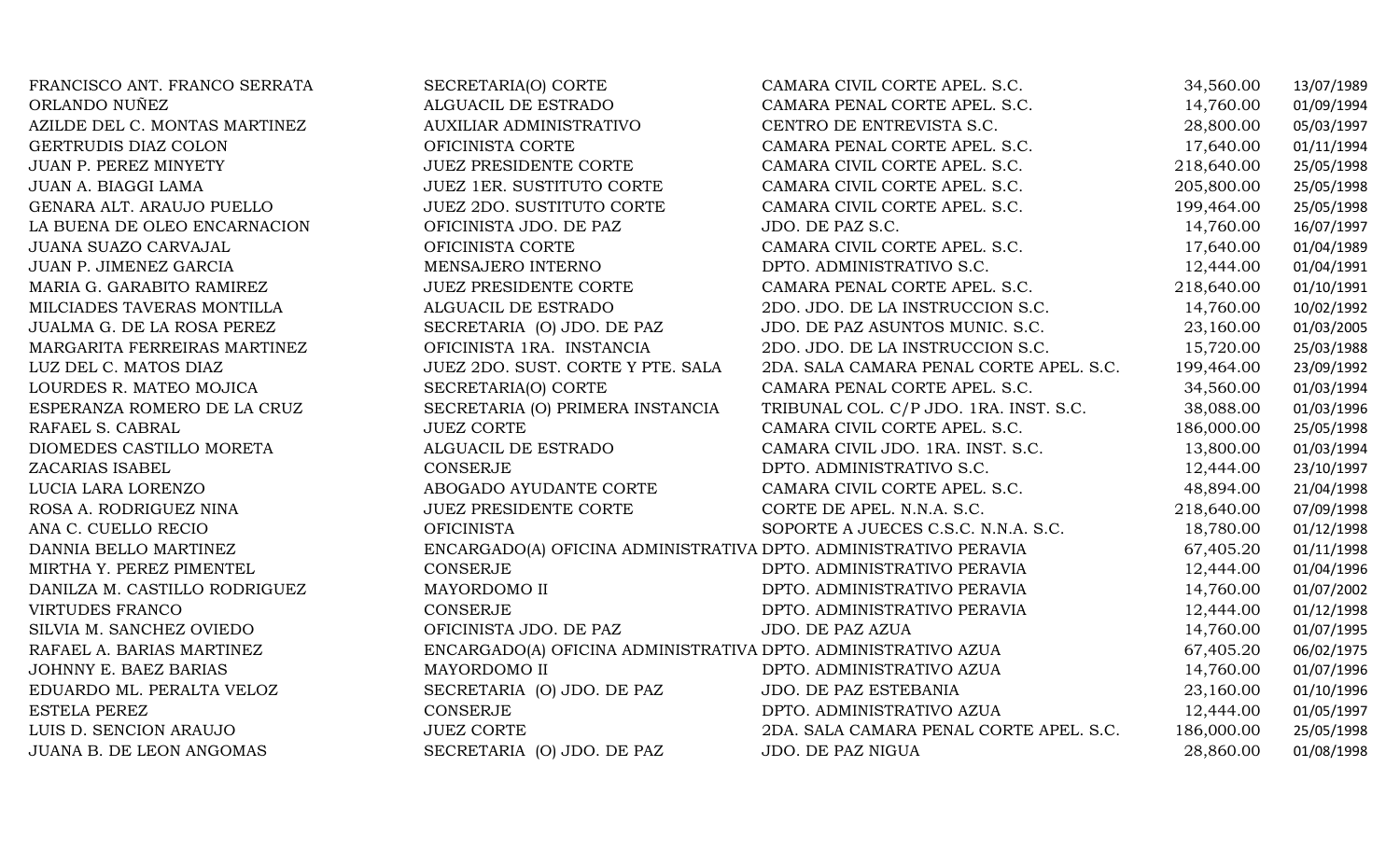| JUAN A. DEL ROSARIO            | ENCARGADO(A) OFICINA ADMINISTRATIVA DPTO. ADMINISTRATIVO N.N.A. S.C. |                                           | 45,600.00  | 02/03/1999 |
|--------------------------------|----------------------------------------------------------------------|-------------------------------------------|------------|------------|
| JOSE ALT. NUÑEZ S.             | MENSAJERO EXTERNO                                                    | DPTO. ADMINISTRATIVO PERAVIA              | 16,440.00  | 01/11/1998 |
| FRANCISCA I. BENITEZ           | <b>CONSERJE</b>                                                      | DPTO. ADMINISTRATIVO AZUA                 | 12,444.00  | 23/02/1999 |
| PRISEIDA P. MATEO PEREZ        | SECRETARIA (O) PRIMERA INSTANCIA                                     | JDO. DE LA INSTRUCCION AZUA               | 15,720.00  | 03/03/1999 |
| NEWTON A. PEREZ NIN            | <b>JUEZ CORTE</b>                                                    | 1RA. SALA CAMARA PENAL CORTE APEL. S.C.   | 205,800.00 | 14/04/1998 |
| <b>BELKIS GERMAN</b>           | OFICINISTA JDO. DE PAZ                                               | JDO. DE PAZ S.C.                          | 14,760.00  | 01/10/1987 |
| YESSENIA P. BELTRE GARCIA      | OFICINISTA JDO. DE PAZ                                               | JDO. DE PAZ ASUNTOS MUNIC. S.C.           | 14,760.00  | 01/08/1995 |
| RAMON ANT. RODRIGUEZ CARBUCCIA | ALGUACIL DE ESTRADO                                                  | JDO. DE PAZ ASUNTOS MUNIC. S.C.           | 13,800.00  | 01/08/1995 |
| LUIS E. CONTRERAS              | ALGUACIL DE ESTRADO                                                  | 1RA. SALA JDO. DE PAZ ESP. TRANS. S.C.    | 13,800.00  | 17/11/1992 |
| GABINA M. CATANO CATANO        | SECRETARIA (O) JDO. DE PAZ                                           | 1RA. SALA JDO. DE PAZ ESP. TRANS. S.C.    | 23,160.00  | 05/08/1998 |
| OLGA MARIA A. GUZMAN RUIZ      | <b>JUEZ CORTE</b>                                                    | CORTE DE APEL. N.N.A. S.C.                | 186,000.00 | 25/05/1998 |
| CARLOS ML. GUTIERREZ           | ALGUACIL DE ESTRADO                                                  | 3RA. SALA JDO. DE PAZ ESP. TRANS. S.C.    | 13,800.00  | 17/09/1996 |
| YLVIN E. FELIX DE LA ROSA      | <b>JUEZ CORTE</b>                                                    | CORTE DE APEL. N.N.A. S.C.                | 186,000.00 | 01/10/1992 |
| GENOBEBA M. BLANCO CARLOS      | SECRETARIA (O) JDO. DE PAZ                                           | JDO. DE PAZ BAJOS DE HAINA                | 23,160.00  | 14/07/1989 |
| IRIS A. SOLANO                 | CONSERJE-MENSAJERO(A)                                                | JDO. DE PAZ SABANA GRANDE DE PALENQUE     | 12,444.00  | 07/04/1994 |
| OBISPO RIVERA LUCIANO          | ABOGADO AYUDANTE                                                     | SOPORTE A JUECES C.S.C. N.N.A. S.C.       | 48,894.00  | 29/03/1996 |
| ROSA A. NINA ALVAREZ           | SECRETARIA (O) JDO. DE PAZ                                           | JDO. DE PAZ YAGUATE                       | 23,160.00  | 01/08/1993 |
| DILCIA E. REYES PEREZ          | OFICINISTA JDO. DE PAZ                                               | <b>JDO. DE PAZ YAGUATE</b>                | 14,760.00  | 01/08/1993 |
| RAMONA C. ARIAS NATANIEL       | SECRETARIA (O) PRIMERA INSTANCIA                                     | 2DO. JDO. DE LA INSTRUCCION S.C.          | 38,088.00  | 01/02/1993 |
| MARY PEREZ PEREZ               | OFICINISTA JDO. DE PAZ                                               | JDO. DE PAZ NIGUA                         | 14,760.00  | 01/10/1990 |
| PEDRO A. PAREDES PINALES       | CONSERJE-MENSAJERO(A)                                                | JDO. DE PAZ NIGUA                         | 12,444.00  | 01/06/1992 |
| JACQUELINE ACEVEDO DELGADO     | SECRETARIA (O) JDO. DE PAZ                                           | JDO. DE PAZ CAMBITA GARABITO              | 23,160.00  | 06/05/1993 |
| ANGELA U. SOLANO ARIAS         | CONSERJE-MENSAJERO(A)                                                | JDO. DE PAZ LOS CACAOS                    | 12,444.00  | 21/02/1990 |
| MIGUEL A. GUILIANI DISLA       | <b>JUEZ CORTE</b>                                                    | CAMARA CIVIL CORTE APEL. S.C.             | 186,000.00 | 01/10/1992 |
| CANDIDA DE LOS SANTOS DEL POZO | SECRETARIA (O) JDO. DE PAZ                                           | JDO. DE PAZ VILLA ALTAGRACIA              | 23,160.00  | 01/03/1996 |
| NELSON CUEVAS RUIZ             | <b>JUEZ CORTE</b>                                                    | CORTE DE APEL. N.N.A. S.C.                | 186,000.00 | 25/05/1998 |
| JOSEFINA ALT. BERNABEL TEJEDA  | <b>JUEZ CORTE</b>                                                    | TRIBUNAL EJEC. SANCION ADOLES. S.C.       | 186,000.00 | 28/05/1998 |
| YOJANNA D. ALCANTARA SURIÑA    | ALGUACIL DE ESTRADO                                                  | TRIBUNAL N.N.A. PERAVIA                   | 13,800.00  | 01/01/1999 |
| ESPERANZA VILLALONA CASTILLO   | ABOGADO AYUDANTE 1RA. INST.                                          | CAMARA CIVIL JDO. 1RA. INST. PERAVIA      | 36,000.00  | 01/02/1995 |
| RICHARD D. ENCARNACION SOTO    | JUEZ 1RA. INSTANCIA                                                  | JDO. DE 1RA. INST. SAN JOSE DE OCOA       | 138,000.00 | 25/06/1998 |
| MAYRA E. SOTO MEJIA            | SECRETARIA (O) JDO. DE PAZ                                           | 2DA. SALA JDO. DE PAZ ESP. TRANS. PERAVIA | 23,160.00  | 15/07/1998 |
| MIGUELINA Y. SANCHEZ SANCHEZ   | OFICINISTA JDO. DE PAZ                                               | JDO. DE PAZ SAN JOSE DE OCOA              | 14,760.00  | 15/07/1998 |
| SANTA D. PUJOLS LACHAPEL       | CONSERJE-MENSAJERO(A)                                                | JDO. DE PAZ VILLA FUNDACION               | 12,444.00  | 01/08/1995 |
| MILADYS J. MELO ARISTY         | SECRETARIA (O) JDO. DE PAZ                                           | JDO. DE PAZ VILLA FUNDACION               | 23,160.00  | 01/08/1998 |
|                                |                                                                      |                                           |            |            |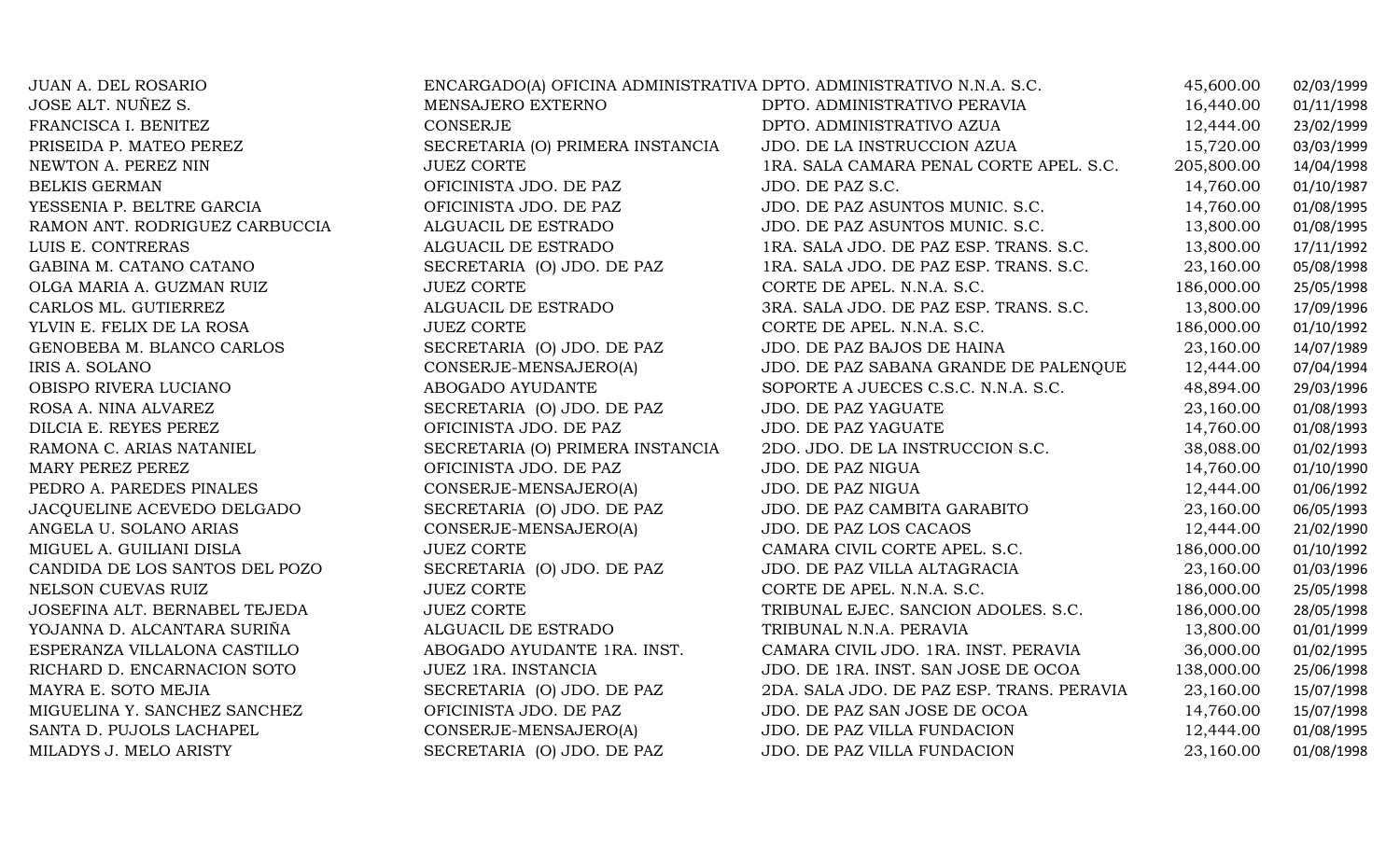| MARIA M. RODRIGUEZ MARTINEZ        | MENSAJERO INTERNO                | DPTO. ADMINISTRATIVO PERAVIA            | 12,444.00  | 01/04/1998 |
|------------------------------------|----------------------------------|-----------------------------------------|------------|------------|
| ORQUIS S. CELADO GONZALEZ          | <b>JUEZ CORTE</b>                | 2DA. SALA CAMARA PENAL CORTE APEL. S.C. | 186,000.00 | 11/11/1992 |
| BOLIVAR FERNANDEZ LUCIANO          | ALGUACIL DE ESTRADO              | JDO. DE PAZ MATANZAS                    | 13,800.00  | 01/11/1994 |
| ERIKA DE LA C. TEJEDA              | SECRETARIA (O) JDO. DE PAZ       | JDO. DE PAZ MATANZAS                    | 23,160.00  | 01/04/1999 |
| JOSE ALT. AGUASVIVAS DE LOS SANTOS | ALGUACIL DE ESTRADO              | JDO. DE 1RA. INST. SAN JOSE DE OCOA     | 14,760.00  | 01/04/1992 |
| <b>BIENVENIDO FLORES</b>           | MENSAJERO INTERNO                | JDO. DE PAZ SAN JOSE DE OCOA            | 12,444.00  | 31/10/1986 |
| MARIA D. ANDUJAR                   | CONSERJE                         | JDO. DE PAZ SAN JOSE DE OCOA            | 12,444.00  | 01/07/1996 |
| JOSE E. PEREZ MEDINA               | JUEZ DE LA INSTRUCCION           | 2DO. JDO. DE LA INSTRUCCION S.C.        | 138,000.00 | 27/11/1997 |
| MAGALYS SANTANA ANTUNA             | OFICINISTA JDO. DE PAZ           | JDO. DE PAZ RANCHO ARRIBA               | 14,760.00  | 23/03/1993 |
| ISABEL A. SOTO PEÑA                | SECRETARIA (O) PRIMERA INSTANCIA | JDO. DE LA INSTRUCCION SAN JOSE DE OCOA | 38,088.00  | 14/03/1990 |
| BILMA ALT. MARIÑEZ CASTILLO        | SECRETARIA (O) JDO. DE PAZ       | JDO. DE PAZ SABANA LARGA                | 20,612.40  | 14/03/1990 |
| QUENIA M. POL SANQUINTIN           | <b>JUEZ CORTE</b>                | 1RA. SALA CAMARA PENAL CORTE APEL. S.C. | 186,000.00 | 04/07/1994 |
| YANNET Z. ROSARIO TEJEDA           | SECRETARIA (O) JDO. DE PAZ       | JDO. DE PAZ SABANA BUEY                 | 14,760.00  | 17/06/1996 |
| ZEIDA L. NOBOA PEREZ               | <b>JUEZ CORTE</b>                | 1RA. SALA CAMARA PENAL CORTE APEL. S.C. | 186,000.00 | 28/05/1998 |
| GENRY L. RAMIREZ BRITO             | ALGUACIL DE ESTRADO              | JDO. DE PAZ AZUA                        | 13,800.00  | 01/07/1991 |
| MERCEDES M. PEREZ FELIZ            | CONSERJE                         | DPTO. ADMINISTRATIVO AZUA               | 12,444.00  | 01/04/1993 |
| DORKA M. RAMIREZ CUSTODIO          | SECRETARIA (O) PRIMERA INSTANCIA | CAMARA PENAL JDO. 1RA. INST. AZUA       | 38,088.00  | 12/11/1992 |
| MARTA C. ORTIZ SORIANO             | JUEZ T.T.J.O.                    | TRIBUNAL DE TIERRAS J.O. AZUA           | 138,000.00 | 10/04/1992 |
| DULCE P. RAMIREZ ROSSO             | OFICINISTA JDO. DE PAZ           | JDO. DE PAZ PERALTA                     | 14,760.00  | 02/05/1988 |
| MERCEDES J. BELTRE PEREZ           | SECRETARIA (O) JDO. DE PAZ       | JDO. DE PAZ PERALTA                     | 23,160.00  | 24/10/1986 |
| ADELAIDA LUCIANO DE LEON           | JUEZ 1RA. INSTANCIA              | TRIBUNAL COL. C/P JDO. 1RA. INST. AZUA  | 138,000.00 | 11/11/1992 |
| MARINO VICENTE ALCANTARA           | ALGUACIL DE ESTRADO              | JDO. DE PAZ PADRE LAS CASAS             | 13,800.00  | 21/10/1986 |
| ANA D. VICENTE VICENTE             | CONSERJE-MENSAJERO(A)            | JDO. DE PAZ PADRE LAS CASAS             | 12,444.00  | 25/10/1993 |
| MANUEL DE JS. SEGURA DIAZ          | SECRETARIA (O) JDO. DE PAZ       | JDO. DE PAZ PADRE LAS CASAS             | 23,160.00  | 21/10/1986 |
| CAMILO SEGURA PIÑA                 | JUEZ SUST. PTE. COLEGIADO        | TRIBUNAL COL. C/P JDO. 1RA. INST. AZUA  | 138,000.00 | 09/04/1992 |
| VIRTUDES D. SEGURA ALCANTARA       | ALGUACIL DE ESTRADO              | JDO. DE PAZ GUAYABAL                    | 13,800.00  | 01/08/1993 |
| MARINO C. VICENTE ROSADO           | JUEZ 1RA. INSTANCIA              | SALA CIVIL TRIBUNAL N.N.A. S.C.         | 138,000.00 | 28/05/1998 |
| KARINA DE LA ROSA BAUTISTA         | OFICINISTA JDO. DE PAZ           | JDO. DE PAZ SABANA YEGUA                | 14,760.00  | 06/12/2005 |
| EUGENIA L. MONTAÑO GUZMAN          | SECRETARIA (O) JDO. DE PAZ       | JDO. DE PAZ SABANA YEGUA                | 23,160.00  | 08/11/1986 |
| DAYANA E. GIL DIAZ                 | JUEZ DE LA INSTRUCCION           | JDO. DE LA INSTRUCCION AZUA             | 138,000.00 | 28/05/1998 |
| RAMON ANT. MATOS                   | ALGUACIL DE ESTRADO              | JDO. DE PAZ ESTEBANIA                   | 13,800.00  | 14/10/1986 |
| DORA M. MATOS                      | CONSERJE-MENSAJERO(A)            | JDO. DE PAZ ESTEBANIA                   | 12,444.00  | 18/06/1993 |
| ARSENIO GARCIA                     | ALGUACIL DE ESTRADO              | JDO. DE PAZ LAS YAYAS                   | 13,800.00  | 01/03/1992 |
| RAMON ENCARNACION PEÑA             | CONSERJE-MENSAJERO(A)            | JDO. DE PAZ LAS YAYAS                   | 12,444.00  | 01/03/1992 |
|                                    |                                  |                                         |            |            |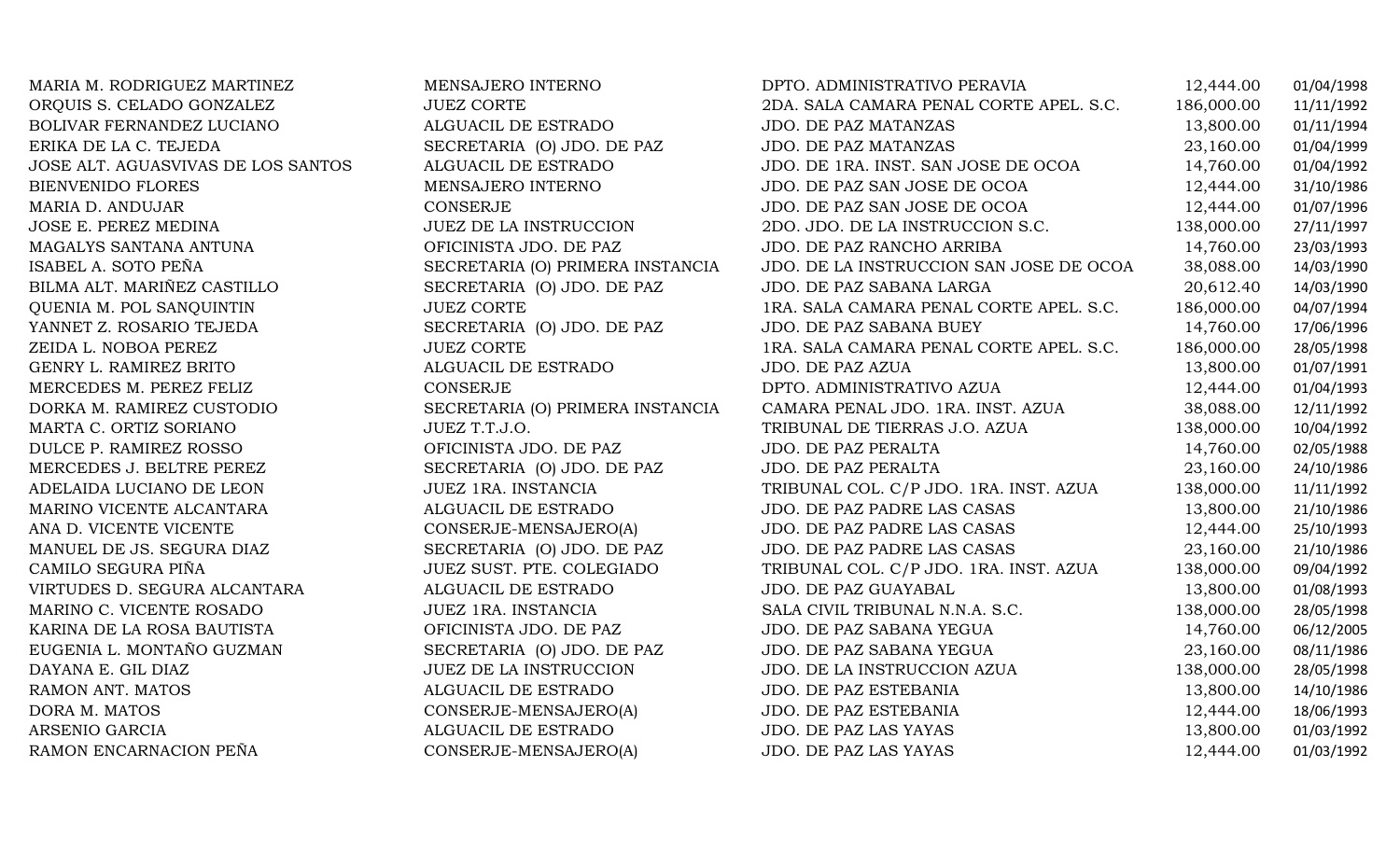| FELIX J. BERIGUETE                                        | SECRETARIA (O) JDO. DE PAZ        | <b>JDO. DE PAZ LAS YAYAS</b>                   | 23,160.00  | 01/03/1992 |
|-----------------------------------------------------------|-----------------------------------|------------------------------------------------|------------|------------|
| BIENVENIDA DE LOS SANTOS MAÑON                            | SECRETARIA (O) JDO. DE PAZ        | JDO. DE PAZ TABARA ARRIBA                      | 23,160.00  | 28/10/1986 |
| ROSA N. DOVAL                                             | CONSERJE-MENSAJERO(A)             | JDO. DE PAZ LAS CHARCAS                        | 12,444.00  | 01/08/1993 |
| CARMEN A. REYES RAMIREZ                                   | JUEZ JDO. DE TRABAJO              | JDO. DE TRABAJO S.C.                           | 138,000.00 | 14/04/1998 |
| MATEO E. CESPEDES MARTINEZ                                | JUEZ 1ER. SUST. CORTE Y PTE. SALA | 1RA. SALA CAMARA PENAL CORTE APEL. S.C.        | 205,800.00 | 15/05/1998 |
| MANUEL DE JS. DE LA ROSA BARRIENTOS                       | <b>JUEZ CORTE</b>                 | 2DA. SALA CAMARA PENAL CORTE APEL. S.C.        | 186,000.00 | 15/05/1998 |
| ALTAGRACIA DEL C. DE JS. ARREDONDO PEREZ OFICINISTA CORTE |                                   | CAMARA PENAL CORTE APEL. S.C.                  | 17,640.00  | 26/09/1997 |
| FREDY B. GERALDO                                          | JUEZ T.T.J.O.                     | TRIBUNAL DE TIERRAS J.O. PERAVIA               | 138,000.00 | 05/07/1994 |
| MELIDA ALT. GERMAN CASTRO                                 | OFICINISTA JDO. DE PAZ            | 2DA. SALA JDO. DE PAZ ESP. TRANS. PERAVIA      | 14,760.00  | 16/11/1998 |
| ESTELA ALCANTARA LORENZO                                  | SECRETARIA (O) PRIMERA INSTANCIA  | TRIBUNAL DE TIERRAS J.O. PERAVIA               | 28,860.00  | 01/03/1997 |
| JORGE D. HELENA RODRIGUEZ                                 | MENSAJERO EXTERNO                 | DPTO. ADMINISTRATIVO PERAVIA                   | 16,440.00  | 01/09/1996 |
| SANDRA ALT. MEDRANO VIZCAINO                              | <b>CONSERJE</b>                   | DPTO. ADMINISTRATIVO PERAVIA                   | 12,444.00  | 01/01/1999 |
| GLORIA B. ROJAS RAMIREZ                                   | MENSAJERO INTERNO                 | DPTO. ADMINISTRATIVO AZUA                      | 12,444.00  | 20/11/1990 |
| LUISA O. RAMIREZ DE OLEO                                  | OFICINISTA J.O.                   | TRIBUNAL DE TIERRAS J.O. AZUA                  | 15,720.00  | 17/10/1986 |
| ANA M. LARA SANTOS                                        | <b>SECRETARIA</b>                 | REGISTRO DE TITULOS S.C.                       | 28,860.00  | 28/01/1987 |
| EDWIN B. CASTILLO SANCHEZ                                 | REGISTRADOR DE TITULOS            | REGISTRO DE TITULOS BANI                       | 126,000.00 | 04/09/1998 |
| FATIMA Z. ISA ISA                                         | SECRETARIA (O) JDO. DE PAZ        | 1RA. SALA JDO. DE PAZ ESP. TRANS. PERAVIA      | 23,969.93  | 03/04/1996 |
| RAMONA ALT. GERMAN GONZALEZ                               | OFICINISTA 1RA. INSTANCIA         | 1ER. JDO. DE LA INSTRUCCION PERAVIA            | 15,720.00  | 15/10/2001 |
| NOEMI MENA TAMAREZ                                        | ALGUACIL DE ESTRADO               | UNIDAD CITAC. NOTIF. Y COM. C.S.C. N.N.A. S.O. | 13,800.00  | 01/01/1999 |
| LOURDES Y. RODRIGUEZ ARIAS                                | <b>JUEZ CORTE</b>                 | 2DA. SALA CAMARA PENAL CORTE APEL. S.C.        | 186,000.00 | 01/05/1999 |
| JUANA A. GERMAN CASTRO                                    | OFICINISTA 1RA. INSTANCIA         | CAMARA PENAL JDO. 1RA. INST. PERAVIA           | 15,720.00  | 19/04/2005 |
| RAMON E. MEJIA SANCHEZ                                    | MENSAJERO EXTERNO                 | DPTO. ADMINISTRATIVO PERAVIA                   | 16,440.00  | 01/06/1999 |
| MAYRA CASILLA RODRIGUEZ                                   | OFICINISTA CORTE                  | CAMARA PENAL CORTE APEL. S.C.                  | 17,640.00  | 13/05/1999 |
| ANA E. FLORENTINO JAPA                                    | JUEZ 1RA. INSTANCIA               | 1RA. SALA CAMARA CIVIL JDO. 1RA. INST. S.C.    | 138,000.00 | 18/06/1999 |
| ELSA R. GONZALEZ LARA                                     | SECRETARIA (O) JDO. DE PAZ        | JDO. DE PAZ SAN JOSE DE OCOA                   | 23,160.00  | 10/05/1999 |
| MANUEL ANT. MENDEZ GONZALEZ                               | ALGUACIL DE ESTRADO               | TRIBUNAL COL. C/P JDO. 1RA. INST. AZUA         | 14,760.00  | 01/08/1999 |
| NICOLAS A. SANTANA                                        | MENSAJERO EXTERNO                 | DPTO. ADMINISTRATIVO AZUA                      | 16,440.00  | 04/06/1999 |
| CARMEN D. PUJOLS MELO                                     | <b>CONSERJE</b>                   | DPTO. ADMINISTRATIVO AZUA                      | 12,444.00  | 04/06/1999 |
| TELESFORA M. ARIAS                                        | CONSERJE                          | DPTO. ADMINISTRATIVO N.N.A. S.C.               | 12,444.00  | 01/08/1999 |
| RAFAEL A. LEMONIER SANCHEZ                                | ALGUACIL DE ESTRADO               | CAMARA PENAL JDO. 1RA. INST. AZUA              | 14,760.00  | 01/08/1999 |
| RAFAEL D. NAVARRO DE LEON                                 | OFICINISTA JDO. DE PAZ            | JDO. DE PAZ AZUA                               | 14,760.00  | 08/04/1992 |
| OLGA V. PEREZ                                             | CONSERJE                          | DPTO. ADMINISTRATIVO S.C.                      | 12,444.00  | 01/10/1999 |
| JOSE ALT. SOLANO                                          | MENSAJERO INTERNO                 | DPTO. ADMINISTRATIVO S.C.                      | 16,440.00  | 18/10/1999 |
| DEYSI J. DIAZ REYES                                       | ABOGADO AYUDANTE 1RA. INST.       | CAMARA CIVIL JDO. 1RA. INST. AZUA              | 36,000.00  | 05/06/2006 |
|                                                           |                                   |                                                |            |            |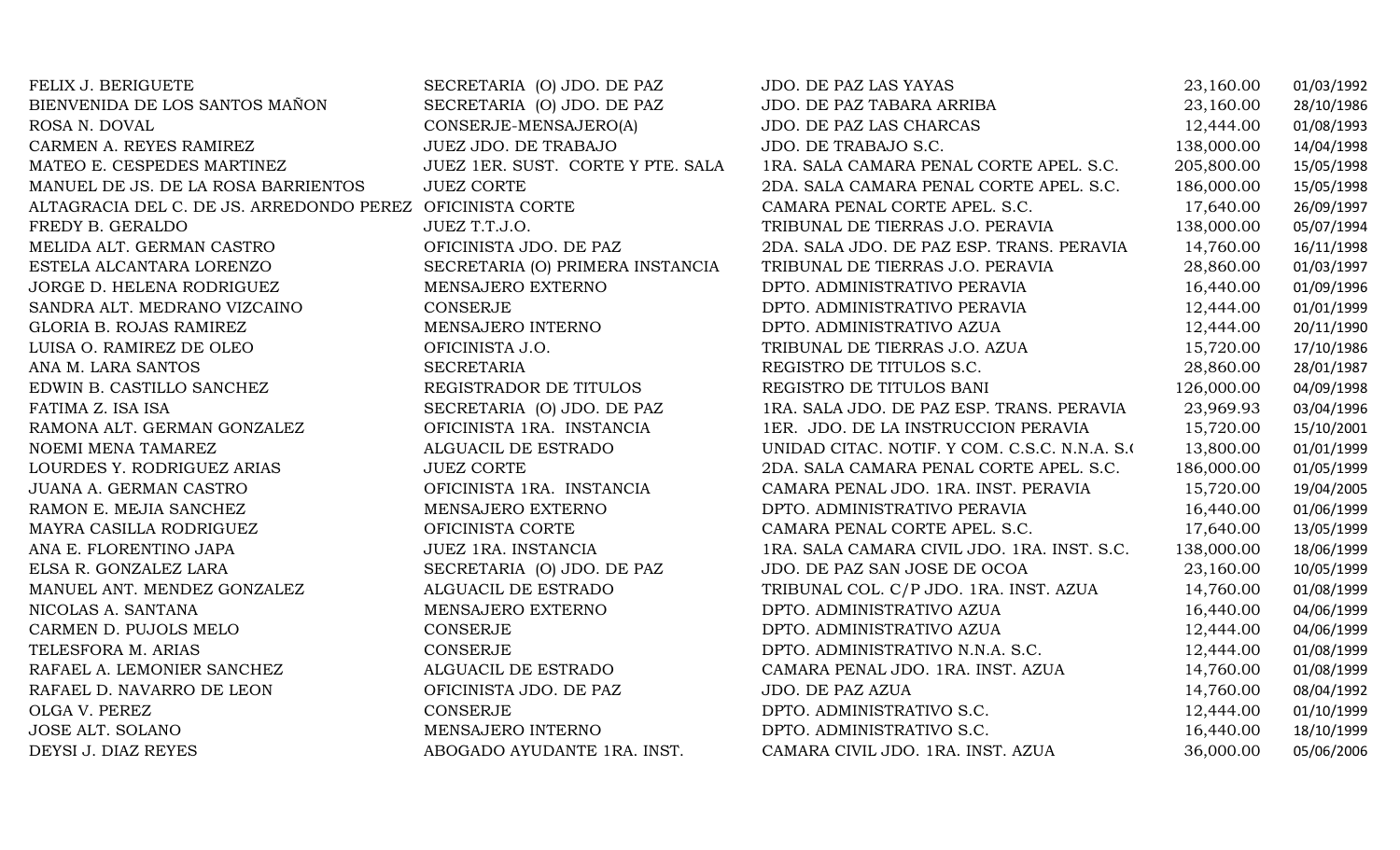| RAFAELA S. MARTINEZ AQUINO      | SECRETARIA (O) PRIMERA INSTANCIA | TRIBUNAL COL. C/P JDO. 1RA. INST. AZUA                                       | 38,088.00  | 03/01/2000 |
|---------------------------------|----------------------------------|------------------------------------------------------------------------------|------------|------------|
| MONICA SANTAMARIA PAULA         | OFICINISTA JDO. DE PAZ           | JDO. DE PAZ VILLA ALTAGRACIA                                                 | 14,760.00  | 03/04/2000 |
| SALVADOR C. VALDEZ RIVERA       | MAYORDOMO I                      | DPTO. ADMINISTRATIVO S.C.                                                    | 16,920.00  | 03/04/2000 |
| CARLOS R. LOPEZ OBJIO           | ALGUACIL DE ESTRADO              | JDO. DE TRABAJO S.C.                                                         | 13,800.00  | 05/07/2000 |
| SUDELGI ANT. ROSARIO MENA       | <b>JUEZ DE LA INSTRUCCION</b>    | JDO. DE LA INSTRUCCION VILLA ALTAGRACIA                                      | 138,000.00 | 10/07/2000 |
| ALEJANDRA ALT. RONDON DIAZ      | <b>BIBLIOTECARIO II</b>          | BIBLIOTECA DE S.C.                                                           | 29,160.00  | 10/07/2000 |
| MARY G. DIAZ CASTILLO           | JUEZ 1RA. INSTANCIA              | TRIBUNAL COL. C/P JDO. 1RA. INST. PERAVIA                                    | 138,000.00 | 01/08/2000 |
| MIRTA M. SANCHEZ CIPRIAN        | SECRETARIA (O) PRIMERA INSTANCIA | JDO. DE 1RA. INST. SAN JOSE DE OCOA                                          | 28,860.00  | 10/08/2000 |
| BARTOLOME M. CASTILLO SANCHEZ   |                                  | JUEZ PRESIDENTE TRIBUNAL COLEGIADO TRIBUNAL COL. C/P JDO. 1RA. INST. PERAVIA | 138,000.00 | 03/10/2000 |
| NIDIA M. VARGAS GARCIA          | SECRETARIA (O) JDO. DE PAZ       | JDO. DE PAZ PUEBLO VIEJO                                                     | 23,160.00  | 17/10/2000 |
| CARMEN MARTICH BAEZ             | SOPORTE TECNICO I                | OFIC. DE TECNOLOGIAS REGIONAL ZONA SUR                                       | 42,657.60  | 01/11/2000 |
| NICOLAS R. GOMEZ                | ALGUACIL DE ESTRADO              | CAMARA CIVIL JDO. 1RA. INST. AZUA                                            | 13,800.00  | 02/10/2000 |
| MARY E. DE JESUS ARIAS          | SECRETARIA (O) PRIMERA INSTANCIA | 1ER. JDO. DE LA INSTRUCCION S.C.                                             | 38,088.00  | 20/12/2010 |
| JOEL J. SIERRA PUJOLS           | MAYORDOMO III                    | JDO. DE 1RA. INST. SAN JOSE DE OCOA                                          | 14,760.00  | 12/02/2001 |
| LUZ MARÍA RODRÍGUEZ ENCARNACIÓN | ABOGADO AYUDANTE CORTE           | CAMARA PENAL CORTE APEL. S.C.                                                | 48,894.00  | 02/01/2001 |
| ADIEL E. SIERRA PUJOLS          | SOPORTE TECNICO II               | OFIC. DE TECNOLOGIAS REGIONAL ZONA SUR                                       | 34,980.00  | 14/03/2001 |
| DAVID PEREZ MENDEZ              | ALGUACIL DE ESTRADO              | CAMARA CIVIL CORTE APEL. S.C.                                                | 13,800.00  | 01/04/2001 |
| SALVADOR O. PERDOMO             | ALGUACIL DE ESTRADO              | JDO. DE PAZ TABARA ARRIBA                                                    | 13,800.00  | 08/03/2001 |
| GISELLE ENCARNACION SOTO        | SECRETARIA (O) JDO. DE PAZ       | JDO. DE PAZ RANCHO ARRIBA                                                    | 23,160.00  | 09/03/2001 |
| NORMA ALT. REINOSO DE ABREU     | OPERADOR DE IMPRESION            | REGISTRO DE TITULOS S.C.                                                     | 29,580.00  | 02/04/2001 |
| ISABEL A. CASTILLO PEÑALO       | ABOGADO AYUDANTE 1RA. INST.      | CAMARA CIVIL JDO. 1RA. INST. S.C.                                            | 36,000.00  | 05/06/2001 |
| SABRINA G. REYES SOTO           | <b>JUEZ 1RA. INSTANCIA</b>       | CAMARA PENAL JDO. 1RA. INST. PERAVIA                                         | 138,000.00 | 17/09/2001 |
| NELCY X. ORTEGA RAMIREZ         | <b>JUEZ DE PAZ</b>               | JDO. DE PAZ SABANA GRANDE DE PALENQUE                                        | 108,000.00 | 01/10/2001 |
| NIRKA C. PAULINO HERRERA        | ANALISTA JURIDICO                | REGISTRO DE TITULOS BANI                                                     | 30,060.00  | 25/09/2001 |
| JOSE D. BASTARDO MATOS          | ALGUACIL DE ESTRADO              | <b>JDO. DE PAZ NIGUA</b>                                                     | 13,800.00  | 03/09/2001 |
| ERICK A. ARENDELL PEREZ         | OFICINISTA JDO. DE PAZ           | 2DA. SALA JDO. DE PAZ ESP. TRANS. PERAVIA                                    | 14,760.00  | 29/11/2001 |
| QUIMBERLY V. ROSARIO S.         | CONSERJE-MENSAJERO(A)            | JDO. DE PAZ SABANA BUEY                                                      | 12,444.00  | 09/01/2002 |
| YAQUELIN MORILLO CIPION         | CONSERJE-MENSAJERO(A)            | JDO. DE PAZ SABANA YEGUA                                                     | 12,444.00  | 01/04/2002 |
| DAURIS DEL P. GERONIMO PEGUERO  | ABOGADO AYUDANTE CORTE           | CAMARA PENAL CORTE APEL. S.C.                                                | 48,894.00  | 02/04/2002 |
| SANTO H. OTAÑO PAULINO          | OFICINISTA JDO. DE PAZ           | JDO. DE PAZ SABANA GRANDE DE PALENQUE                                        | 14,760.00  | 01/04/2002 |
| FRANCISCA PEREZ                 | CONSERJE-MENSAJERO(A)            | JDO. DE PAZ PUEBLO VIEJO                                                     | 12,444.00  | 03/06/2002 |
| LEIDY K. DOÑE PEREZ             | SECRETARIA (O) JDO. DE PAZ       | 1RA. SALA JDO. DE PAZ ESP. TRANS. VILLA ALT                                  | 23,160.00  | 17/06/2002 |
| LUCRECIA A. FRIAS CABRAL        | OFICINISTA JDO. DE PAZ           | 1RA. SALA JDO. DE PAZ ESP. TRANS. VILLA ALT                                  | 14,760.00  | 01/07/2002 |
| JUANA DIAZ CUSTODIO             | SECRETARIA (O) PRIMERA INSTANCIA | CAMARA PENAL JDO. 1RA. INST. PERAVIA                                         | 28,860.00  | 18/09/2002 |
|                                 |                                  |                                                                              |            |            |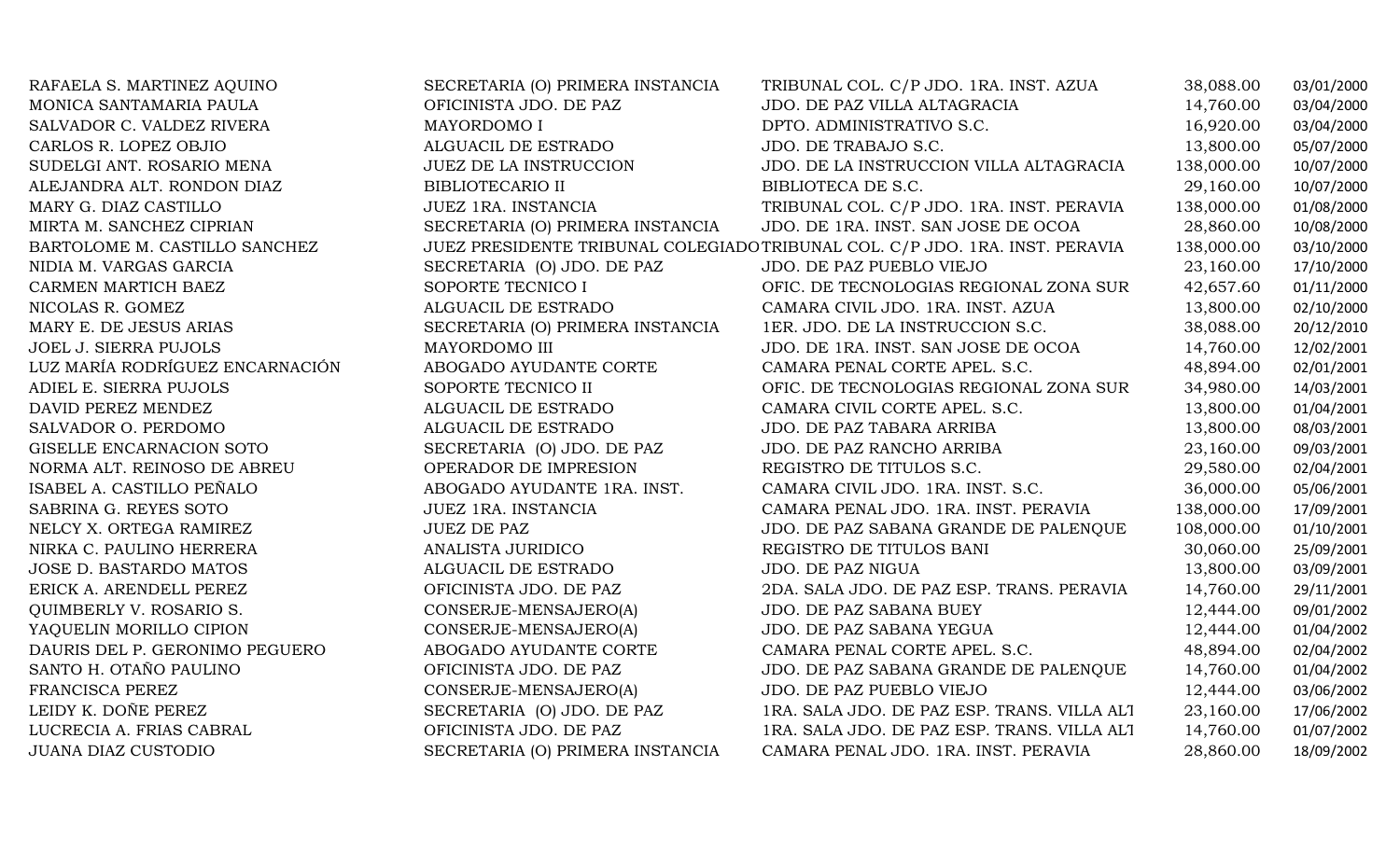| CARMEN E. RODRIGUEZ SANCHEZ     | ABOGADO AYUDANTE CORTE           | CAMARA PENAL CORTE APEL. S.C.                                             | 48,894.00  | 07/10/2002 |
|---------------------------------|----------------------------------|---------------------------------------------------------------------------|------------|------------|
| MARIA DEL R. TRINIDAD SENCION   | MENSAJERO INTERNO                | DPTO. ADMINISTRATIVO AZUA                                                 | 12,444.00  | 23/10/2002 |
| LIGIA TEJEDA ALCANTARA          | OFICINISTA 1RA. INSTANCIA        | JDO. DE LA INSTRUCCION SAN JOSE DE OCOA                                   | 15,720.00  | 06/12/2002 |
| NANCY A. NINA CASTILLO          | SECRETARIA DEPTO. ADM.           | DPTO. ADMINISTRATIVO S.C.                                                 | 18,120.00  | 19/11/2002 |
| YRENE M. MEJIA BAEZ             | SECRETARIA (O)                   | REGISTRO DE TITULOS BANI                                                  | 28,860.00  | 18/11/2002 |
| ANA L. MARTINEZ POLANCO         | CONSERJE                         | DPTO. ADMINISTRATIVO PERAVIA                                              | 12,444.00  | 20/11/2002 |
| NIURKA N. LLAUGER MARTINEZ      | JUEZ 1RA. INSTANCIA              | SALA PENAL TRIBUNAL N.N.A. S.C.                                           | 138,000.00 | 29/05/2006 |
| JENNY E. LANTIGUA LORA          | REGISTRADOR DE TITULOS           | REGISTRO DE TITULOS S.C.                                                  | 126,000.00 | 02/01/2006 |
| MARLENE N. LLAUGER MARTINEZ     | OFICINISTA 1RA. INSTANCIA        | 2DA. SALA CAMARA PENAL JDO. 1RA. INST. S.C.                               | 15,720.00  | 03/04/2003 |
| CARLOS ALB. ENCARNACION TEJEDA  | ALGUACIL DE ESTRADO              | JDO. DE PAZ SABANA LARGA                                                  | 13,800.00  | 14/05/2003 |
| NILDA ALT. VASQUEZ VASQUEZ      | SECRETARIA DEPTO. ADM.           | DPTO. ADMINISTRATIVO PERAVIA                                              | 18,120.00  | 19/05/2003 |
| SANTA P. SOTO JIMENEZ           | OFICINISTA 1RA. INSTANCIA        | TRIBUNAL EJEC. DE LA PENA S.C.                                            | 15,720.00  | 19/05/2003 |
| RITO M. CASTILLO CORDERO        | ALGUACIL DE ESTRADO              | JDO. DE PAZ SABANA BUEY                                                   | 13,800.00  | 20/08/2003 |
| YOCELIN CALVO PEÑA              | <b>JUEZ CORTE</b>                | 1RA. SALA CAMARA PENAL CORTE APEL. S.C.                                   | 186,000.00 | 01/10/2003 |
| ANA I. D SOTO FELIPE            | SECRETARIA DEPTO. ADM.           | DPTO. ADMINISTRATIVO AZUA                                                 | 18,120.00  | 15/12/2003 |
| JOSE ML. MEDINA BENITEZ         | JUEZ 1RA. INSTANCIA              | CAMARA CIVIL JDO. 1RA. INST. PERAVIA                                      | 138,000.00 | 18/02/2004 |
| GERONIMO SANTOS ROMERO          | ALGUACIL DE ESTRADO              | 2DA. SALA JDO. DE PAZ ESP. TRANS. VILLA ALT                               | 13,800.00  | 01/03/2004 |
| BETTIS M. GARABITO CALDERON     | SECRETARIA (O) PRIMERA INSTANCIA | CAMARA CIVIL JDO. 1RA. INST. AZUA                                         | 28,860.00  | 12/03/2004 |
| KEANNY S. MENDEZ CASTILLO       | SOPORTE TECNICO II               | OFIC. DE TECNOLOGIAS REGIONAL ZONA SUR                                    | 34,980.00  | 01/04/2004 |
| ROSA M. FERRERAS DEL CARMEN     | OFICINISTA CORTE                 | CAMARA PENAL CORTE APEL. S.C.                                             | 17,640.00  | 24/05/2004 |
| OMAR SANTANA MARTINEZ           | JUEZ 1RA. INSTANCIA              | 2DA. SALA CAMARA CIVIL JDO. 1RA. INST. S.C.                               | 138,000.00 | 21/06/2004 |
| MIRNA Y. NUÑEZ SOTO             | OFICINISTA JDO. DE PAZ           | JDO. DE PAZ VILLA FUNDACION                                               | 14,760.00  | 06/07/2004 |
| ROSANGELA M. DELGADO AYBAR      | OFICINISTA 1RA. INSTANCIA        | TRIBUNAL COL. C/P JDO. 1RA. INST. PERAVIA                                 | 15,720.00  | 02/08/2004 |
| YBELI CASADO BAEZ               | OFICINISTA JDO. DE PAZ           | JDO. DE PAZ CAMBITA GARABITO                                              | 14,760.00  | 04/08/2004 |
| BENETINA CANDELARIO NIVAR       | CONSERJE                         | DPTO. ADMINISTRATIVO S.C.                                                 | 12,444.00  | 23/08/2004 |
| <b>JOCELIN GUTIERREZ NIEVES</b> | OFICINISTA JDO. DE PAZ           | JDO. DE PAZ BAJOS DE HAINA                                                | 14,760.00  | 08/09/2004 |
| LENNY POZO GRACESKY             | SUPERVISOR(A) DE SERVICIO PENAL  | UNIDAD DE SERVICIO PENAL C.S.C. N.N.A. S.C.                               | 52,800.00  | 20/09/2004 |
| SOLANLLY M. CATANO SOTO         | ABOGADO AYUDANTE 1RA. INST.      | TRIBUNAL DE TIERRAS J.O. S.C.                                             | 36,000.00  | 27/09/2004 |
| NARDA J. SANCHEZ MIRANDA        | SECRETARIA (O) PRIMERA INSTANCIA | TRIBUNAL DE TIERRAS J.O. AZUA                                             | 28,860.00  | 01/10/2004 |
| JOSE ML. SOTO TEJADA            | <b>CHOFER</b>                    | CAMARA PENAL CORTE APEL. S.C.                                             | 24,240.00  | 04/10/2004 |
| MODESTA PEREZ DE LOS SANTOS     | SECRETARIA (O) PRIMERA INSTANCIA | JDO. DE 1RA. INST. VILLA ALTAGRACIA                                       | 38,088.00  | 19/10/2004 |
| ALEXANDRA V. HERNANDEZ ZABALA   | SUPERVISOR(A) DE SERVICIO CIVIL  | UNIDAD DE SERVICIO CIVIL C.S.C. N.N.A. S.C.                               | 52,800.00  | 01/11/2004 |
| HEIDY O. JAVIER GARCIA          | OFICINISTA J.O.                  | TRIBUNAL DE TIERRAS J.O. PERAVIA                                          | 15,720.00  | 16/11/2004 |
| BIULKYS M. MILANES BALBUENA     |                                  | JUEZ PRESIDENTE TRIBUNAL COLEGIADO TRIBUNAL COL. C/P JDO. 1RA. INST. S.C. | 138,000.00 | 30/11/2004 |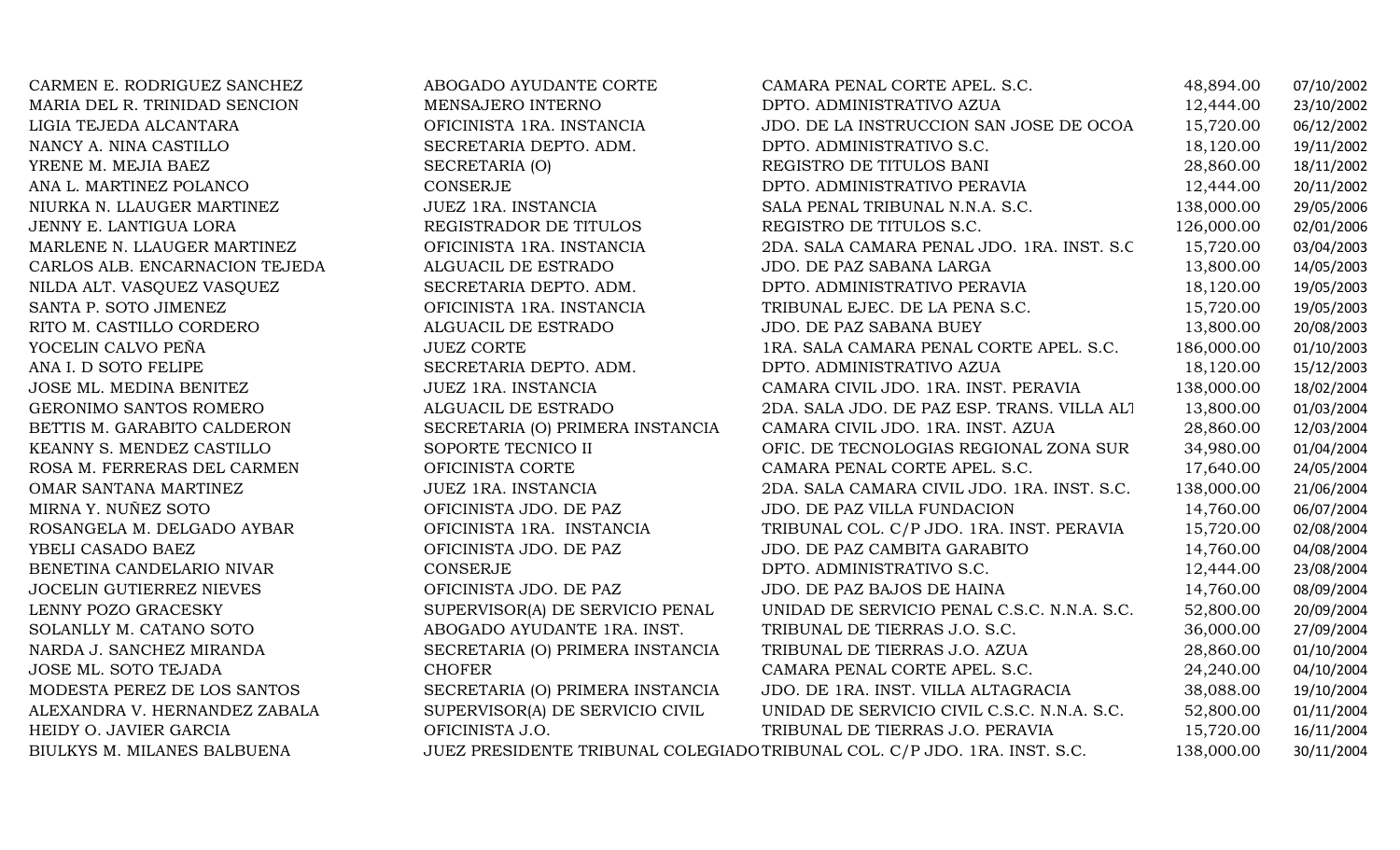| MARIA D. CESPEDES                  | OFICINISTA 1RA. INSTANCIA        | CAMARA PENAL JDO. 1RA. INST. AZUA           | 15,720.00  | 03/12/2004 |
|------------------------------------|----------------------------------|---------------------------------------------|------------|------------|
| CARMEN E. GONZALEZ VEGA            | OFICINISTA 1RA. INSTANCIA        | 1ER. JDO. DE LA INSTRUCCION S.C.            | 15,720.00  | 13/12/2004 |
| MILEYVI NATERA RODRIGUEZ           | SECRETARIA (O) JDO. DE PAZ       | 2DA. SALA JDO. DE PAZ ESP. TRANS. VILLA ALT | 23,160.00  | 03/01/2005 |
| GLENNYS E. CASTILLO RODRIGUEZ      | OFICINISTA 1RA. INSTANCIA        | CAMARA PENAL JDO. 1RA. INST. PERAVIA        | 15,720.00  | 03/01/2005 |
| OLGA L. MEDINA PEÑALO              | SECRETARIA (O) PRIMERA INSTANCIA | CAMARA CIVIL JDO. 1RA. INST. S.C.           | 28,860.00  | 03/02/2005 |
| LICELOT P. CASADO GUZMAN           | <b>JUEZ DE PAZ</b>               | JDO. DE PAZ LAS YAYAS                       | 108,000.00 | 14/02/2005 |
| YOEL L. REYNOSO CORPORAN           | MENSAJERO EXTERNO                | JDO. DE 1RA. INST. VILLA ALTAGRACIA         | 16,440.00  | 16/02/2005 |
| JUANA M. RIVAS ESPINOSA            | ASIST. ADMINISTRATIVA            | CENTRO DE ENTREVISTA S.C.                   | 40,745.00  | 24/03/2014 |
| TOMASINA ABREU MALDONADO           | ABOGADO AYUDANTE                 | SOPORTE A JUECES C.S.C. N.N.A. S.C.         | 48,894.00  | 01/04/2005 |
| MARIA C. MILIANO TINEO             | OFICINISTA ATENCION USUARIO      | UNIDAD DE RECEP. Y ATEN. USUARIO C.S.C. N   | 22,920.00  | 07/04/2005 |
| GREGORIA SANTOS POLANCO            | SECRETARIA (O) GENERAL           | CENTRO DE SERVICIOS COMUNES JURISD. N.I.    | 66,528.00  | 07/04/2005 |
| MOISES DE JS. CONCEPCION RODRIGUEZ | ABOGADO AYUDANTE 1RA. INST.      | 1ER. JDO. DE LA INSTRUCCION S.C.            | 36,000.00  | 11/04/2005 |
| JOSE ANT. SANTANA CHALA            | ALGUACIL DE ESTRADO              | CAMARA PENAL JDO. 1RA. INST. PERAVIA        | 14,760.00  | 01/04/2005 |
| MASSIEL I. ALONZO RODRIGUEZ        | JUEZ 1RA. INSTANCIA              | JDO. DE 1RA. INST. VILLA ALTAGRACIA         | 138,000.00 | 25/04/2005 |
| <b>JUAN SORIANO AQUINO</b>         | ALGUACIL DE ESTRADO              | CAMARA PENAL CORTE APEL. S.C.               | 14,760.00  | 16/05/2005 |
| DORIEN L. GUERRERO BREA            | OFICINISTA 1RA. INSTANCIA        | CAMARA CIVIL JDO. 1RA. INST. PERAVIA        | 15,720.00  | 16/05/2005 |
| BERENICE B. FILPO DIAZ             | SECRETARIA (O) JDO. DE PAZ       | JDO. DE PAZ AZUA                            | 23,160.00  | 16/06/2005 |
| JULISSA M. MATOS REGALADO          | SOPORTE TECNICO I                | OFIC. DE TECNOLOGIAS REGIONAL ZONA SUR      | 42,657.60  | 14/06/2005 |
| ANA Y. FERNANDEZ ROSARIO           | OFICINISTA 1RA. INSTANCIA        | JDO. DE 1RA. INST. VILLA ALTAGRACIA         | 15,720.00  | 25/07/2005 |
| <b>ISAURA DIAZ MESA</b>            | SECRETARIA (O) JDO. DE PAZ       | 2DA. SALA JDO. DE PAZ ESP. TRANS. S.C.      | 23,160.00  | 01/08/2005 |
| BELKYS RAMIREZ DE LEON             | ABOGADO AYUDANTE CORTE           | CAMARA PENAL CORTE APEL. S.C.               | 48,894.00  | 01/08/2005 |
| MIGUEL A. FERNANDEZ CASTILLO       | OFICINISTA CORTE                 | CAMARA PENAL CORTE APEL. S.C.               | 17,640.00  | 01/07/2005 |
| MARIA M. MATEO                     | CONSERJE                         | DPTO. ADMINISTRATIVO N.N.A. S.C.            | 12,444.00  | 01/09/2005 |
| LUIS A. MARTINEZ PEREZ             | MENSAJERO EXTERNO                | DPTO. ADMINISTRATIVO S.C.                   | 16,440.00  | 01/07/2005 |
| MIGUEL A. PEREZ MENDEZ             | JUEZ 1RA. INSTANCIA              | TRIBUNAL COL. C/P JDO. 1RA. INST. PERAVIA   | 138,000.00 | 01/11/2011 |
| ARIETIS M. BATISTA MEJIA           | OFICINISTA JDO. DE PAZ           | JDO. DE PAZ SABANA LARGA                    | 14,760.00  | 07/09/2005 |
| FRANKLIN CUEVAS CUEVAS             | ALGUACIL DE ESTRADO              | 1ER. JDO. DE LA INSTRUCCION S.C.            | 14,760.00  | 26/11/2012 |
| CECILIA URIBE URIBE                | SECRETARIA (O) JDO. DE PAZ       | JDO. DE PAZ SABANA GRANDE DE PALENQUE       | 23,160.00  | 01/09/2005 |
| JORGE T. BROUN ISAAC               | JUEZ DE LA INSTRUCCION           | JDO. DE LA INSTRUCCION PERAVIA              | 138,000.00 | 03/10/2005 |
| GLORIA D. MOREL PEREZ              | OFICINISTA CORTE                 | TRIBUNAL EJEC. SANCION ADOLES. S.C.         | 28,800.00  | 03/10/2005 |
| YUDERKA M. GARCIA PANIAGUA         | CONSERJE-MENSAJERO(A)            | JDO. DE PAZ RANCHO ARRIBA                   | 12,444.00  | 01/10/2005 |
| MARIA DE LOS R. DE LEON FABAL      | MENSAJERO INTERNO                | DPTO. ADMINISTRATIVO AZUA                   | 12,444.00  | 01/11/2005 |
| WILSON ML. VELOZ JASPE             | MENSAJERO INTERNO                | DPTO. ADMINISTRATIVO S.C.                   | 12,444.00  | 02/11/2005 |
| SAHARA J. SIERRA PUJOLS            | <b>CONSERJE</b>                  | JDO. DE LA INSTRUCCION SAN JOSE DE OCOA     | 12,444.00  | 07/10/2005 |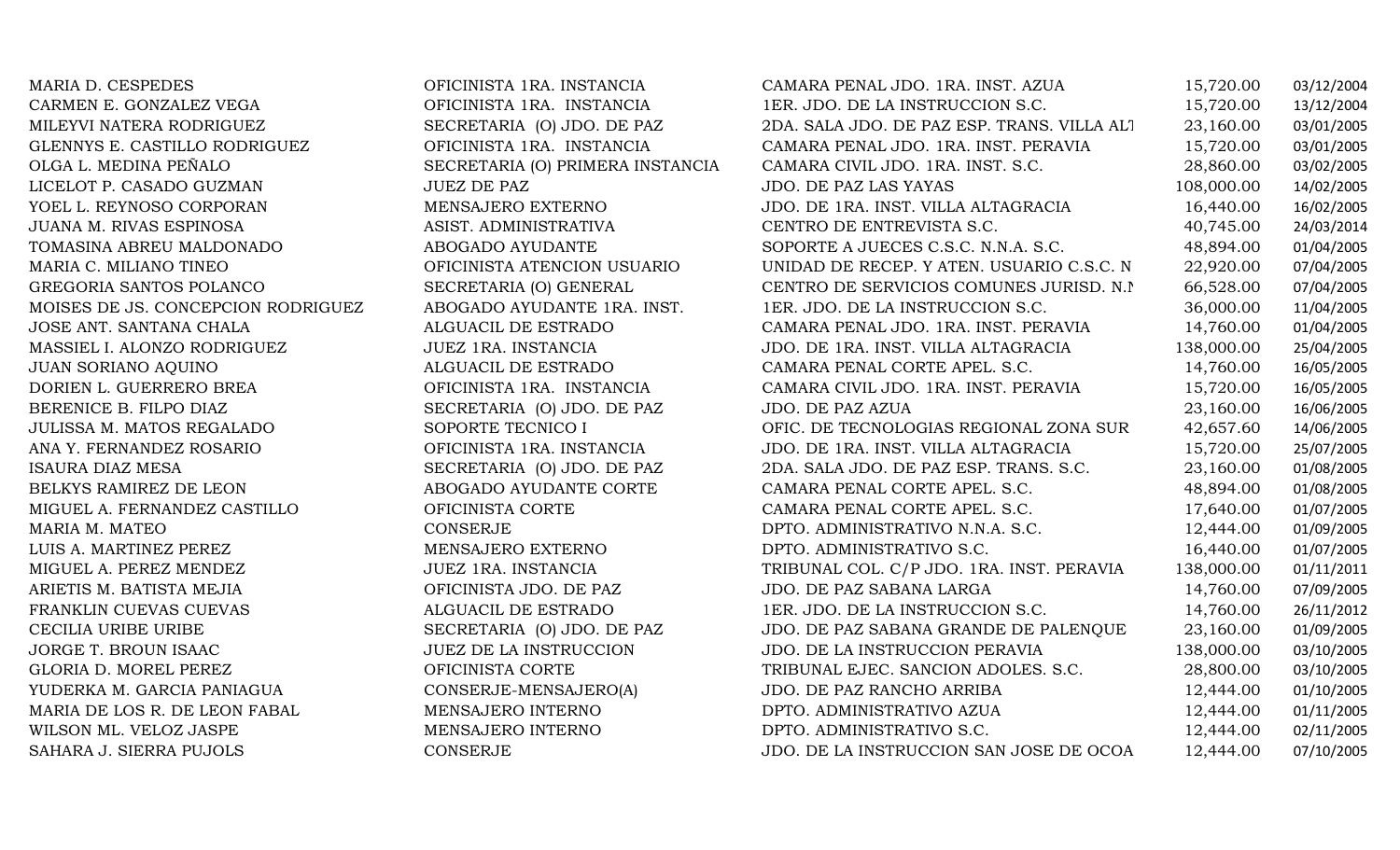| ROSAURA M. LORENZO GARABITOS      | JUEZ DE LA INSTRUCCION           | 2DO. JDO. DE LA INSTRUCCION PERAVIA           | 138,000.00 | 18/11/2005 |
|-----------------------------------|----------------------------------|-----------------------------------------------|------------|------------|
| GRACIELA CANELO ZOQUIEL DE BRIOSO | ANALISTA JURIDICO                | REGISTRO DE TITULOS S.C.                      | 29,640.00  | 22/11/2005 |
| ALEXIS ARIAS PEREZ                | <b>JUEZ DE PAZ</b>               | 1RA. SALA JDO. DE PAZ ESP. TRANS. VILLA ALT   | 108,000.00 | 16/12/2016 |
| OBISPO FIGUEROA MIESES            | ALGUACIL DE ESTRADO              | JDO. DE 1RA. INST. VILLA ALTAGRACIA           | 14,760.00  | 14/12/2005 |
| WILMA ALT. CUELLO GARCIA          | <b>JUEZ DE PAZ</b>               | JDO. DE PAZ NIGUA                             | 108,000.00 | 28/11/2005 |
| OCTAVIA C. FERNANDEZ CURI         | <b>JUEZ DE PAZ</b>               | JDO. DE PAZ VILLA FUNDACION                   | 108,000.00 | 03/10/2016 |
| DAIMY M. LORENZO ALMANZAR         | OFICINISTA 1RA. INSTANCIA        | 2DO. JDO. DE LA INSTRUCCION S.C.              | 15,720.00  | 23/03/2015 |
| FRANCISCA FIGUEROA DICENT         | <b>CONSERJE</b>                  | DPTO. ADMINISTRATIVO N.N.A. S.C.              | 12,444.00  | 01/12/2005 |
| NURYS A. FELIZ PINALES            | <b>JUEZ DE PAZ</b>               | JDO. DE PAZ PADRE LAS CASAS                   | 108,000.00 | 16/12/2016 |
| <b>JUNIOR E. GARABITO PEGUERO</b> | OFICINISTA JDO. DE PAZ           | 1RA. SALA JDO. DE PAZ ESP. TRANS. PERAVIA     | 14,760.00  | 13/02/2006 |
| DOMENICO E. NUÑEZ PIMENTEL        | <b>JUEZ DE PAZ</b>               | JDO. DE PAZ GUAYABAL                          | 108,000.00 | 23/01/2006 |
| JENNY JIMENEZ DIAZ                | SECRETARIA (O) PRIMERA INSTANCIA | JDO. DE TRABAJO S.C.                          | 28,860.00  | 29/03/2006 |
| ANA R. CALDERON PEREZ             | OFICINISTA DE SERVICIO CIVIL     | UNIDAD DE SERVICIO CIVIL C.S.C. N.N.A. S.C.   | 18,780.00  | 03/04/2006 |
| BELISA Y. ASENCIO NOVA            | OFICINISTA J.O.                  | TRIBUNAL DE TIERRAS J.O. S.C.                 | 15,720.00  | 06/03/2006 |
| FE M. GOMEZ BRITO                 | MAYORDOMO III                    | JDO. DE LA INSTRUCCION VILLA ALTAGRACIA       | 13,800.00  | 10/04/2006 |
| MARTHA G. SOTO FELIZ              | SECRETARIA (O) PRIMERA INSTANCIA | TRIBUNAL COL. C/P JDO. 1RA. INST. PERAVIA     | 38,088.00  | 02/05/2006 |
| YOCASTA A. SEIJAS DE LOS SANTOS   | ABOGADO AYUDANTE 1RA. INST.      | 2DA. SALA CAMARA PENAL JDO. 1RA. INST. S.C.   | 36,000.00  | 03/07/2006 |
| MIRCIA E. ROSARIO GUERRERO        | OFICINISTA 1RA. INSTANCIA        | TRIBUNAL EJEC. DE LA PENA S.C.                | 15,720.00  | 03/07/2006 |
| DOLORES M. GARCIA GERALDO         | SECRETARIA (O) PRIMERA INSTANCIA | TRIBUNAL EJEC. DE LA PENA S.C.                | 38,088.00  | 03/07/2006 |
| PASCUAL POCHE MARTINEZ            | MENSAJERO EXTERNO                | DPTO. ADMINISTRATIVO S.C.                     | 16,440.00  | 10/07/2006 |
| CESAR LORENZO PEREZ               | <b>VIGILANTE</b>                 | DPTO. ADMINISTRATIVO S.C.                     | 12,444.00  | 01/08/2006 |
| JOSE ML. ARIAS MARTINEZ           | JUEZ EJEC. DE LA PENA            | 2DA. SALA TRIBUNAL EJEC. DE LA PENA S.C.      | 138,000.00 | 01/08/2006 |
| CASTERINA M. RAMIREZ MARIÑEZ      | MENSAJERO INTERNO                | DPTO. ADMINISTRATIVO PERAVIA                  | 12,444.00  | 07/08/2006 |
| ELISABETH PEREZ MARTINEZ          | <b>OFICINISTA</b>                | UNIDAD CITAC. NOTIF. Y COM. C.S.C. N.N.A. S.O | 18,780.00  | 03/07/2006 |
| ALBERTO SEGURA FIGUEREO           | MENSAJERO INTERNO                | DPTO. ADMINISTRATIVO S.C.                     | 12,444.00  | 22/08/2006 |
| JENNY L. ARAUJO BRUJAN            | REPRESENTANTE DE INFORMACION     | CENTRO INF. ORIENT. CIUDADANA PJ PERAVI/      | 18,120.00  | 01/08/2006 |
| SALVADOR A. PIMENTEL GUERRERO     | ALGUACIL DE ESTRADO              | TRIBUNAL COL. C/P JDO. 1RA. INST. PERAVIA     | 14,760.00  | 01/08/2006 |
| JULIO C. PIMENTEL PEÑA            | ANALISTA JURIDICO                | REGISTRO DE TITULOS BANI                      | 30,060.00  | 07/09/2006 |
| IGNACIA Y. NOVA MOSCAT            | SECRETARIA (O) PRIMERA INSTANCIA | CAMARA CIVIL JDO. 1RA. INST. PERAVIA          | 28,860.00  | 05/10/2006 |
| RUDH E. BELTRE FELIZ              | OFICINISTA JDO. DE PAZ           | JDO. DE PAZ AZUA                              | 14,760.00  | 26/12/2006 |
| SIXTO MAÑON                       | <b>VIGILANTE</b>                 | JDO. DE PAZ SABANA GRANDE DE PALENQUE         | 12,444.00  | 02/01/2007 |
| FLOR S. GUERRERO RUIZ             | OFICINISTA J.O.                  | TRIBUNAL DE TIERRAS J.O. S.C.                 | 15,720.00  | 05/01/2007 |
| JOHANNA ALT. TEJEDA FALCON        | OFICINISTA 1RA. INSTANCIA        | CAMARA CIVIL JDO. 1RA. INST. PERAVIA          | 15,720.00  | 10/01/2007 |
| ELIEZER RECIO JIMENEZ             | ALGUACIL DE ESTRADO              | CAMARA PENAL CORTE APEL. S.C.                 | 14,760.00  | 26/01/2007 |
|                                   |                                  |                                               |            |            |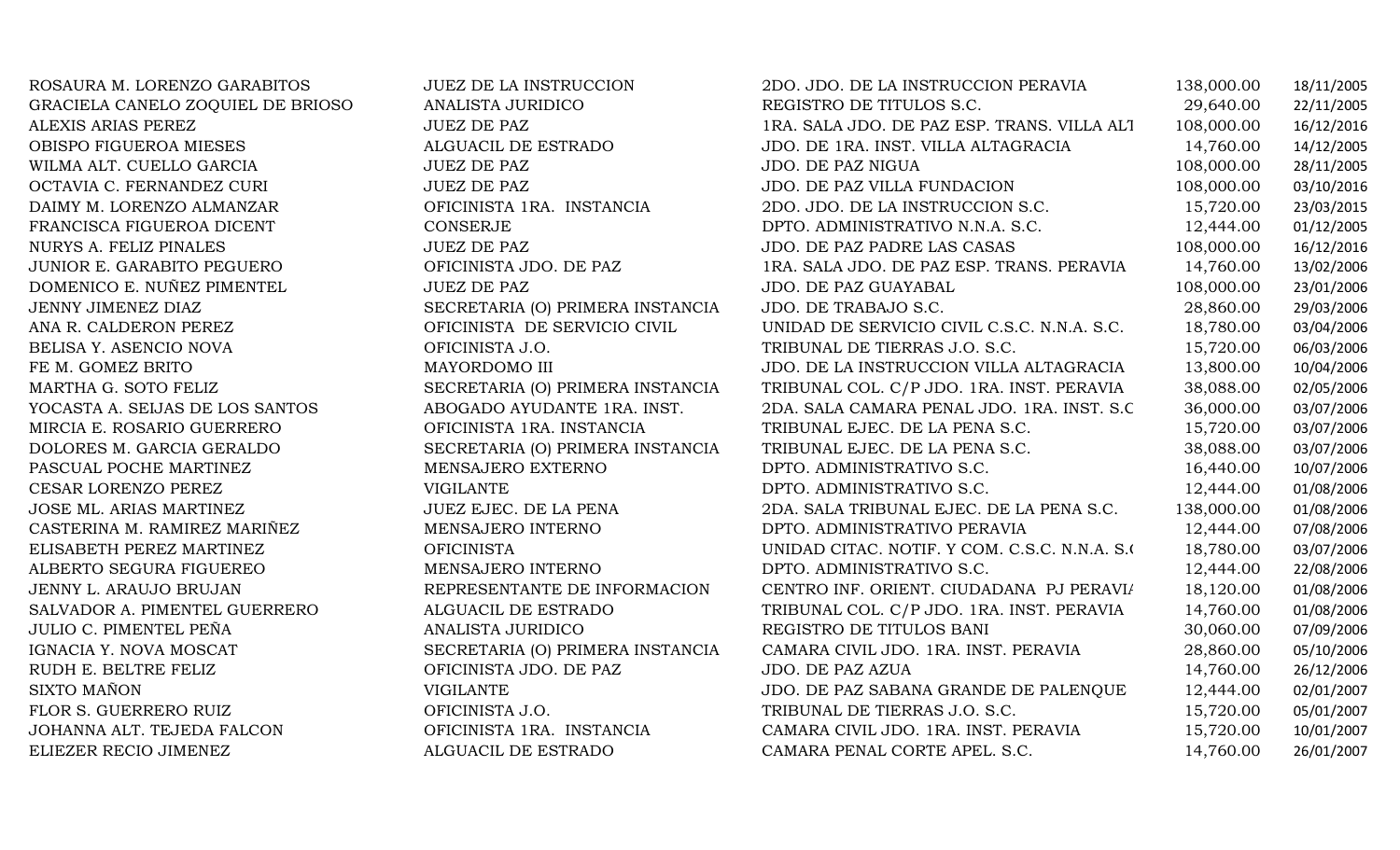| GUILLERMINA SANTANA             | OFICINISTA JDO. DE PAZ           | JDO. DE PAZ PUEBLO VIEJO                      | 14,760.00  | 02/01/2007 |
|---------------------------------|----------------------------------|-----------------------------------------------|------------|------------|
| <b>JHONATTAN PANIAGUA ARIAS</b> | OFICINISTA CORTE                 | CAMARA PENAL CORTE APEL. S.C.                 | 17,640.00  | 01/02/2007 |
| RACHEL CUELLO RODRIGUEZ         | OFICINISTA DE SERVICIO CIVIL     | UNIDAD DE SERVICIO CIVIL C.S.C. N.N.A. S.C.   | 18,780.00  | 01/02/2007 |
| RAYMUNDO PEREZ CABRERA          | SOPORTE TECNICO II               | OFIC. DE TECNOLOGIAS REGIONAL ZONA SUR        | 34,980.00  | 02/02/2007 |
| DOMINGO A. SUERO PEREZ          | <b>ARCHIVISTA</b>                | OFIC. DE ARCHIVO JUDICIAL PJ S.C.             | 16,440.00  | 01/04/2007 |
| MILDRED E. MESA RODRIGUEZ       | SUPERVISOR DE ARCHIVO            | OFIC. DE ARCHIVO JUDICIAL PJ S.C.             | 29,580.00  | 01/04/2007 |
| IRAIDA ALT. HIRALDO ALVAREZ     | <b>JUEZ DE PAZ</b>               | JDO. DE PAZ PERAVIA                           | 108,000.00 | 21/05/2007 |
| DALINDA DE LOS R. MELO PEREZ    | SECRETARIA (O) PRIMERA INSTANCIA | TRIBUNAL N.N.A. PERAVIA                       | 28,860.00  | 01/05/2007 |
| JUAN A. PIMENTEL RUIZ           | SOPORTE TECNICO I                | OFIC. DE TECNOLOGIAS REGIONAL ZONA SUR        | 42,657.60  | 25/06/2007 |
| HEIDY VIZCAINO CARVAJAL         | SECRETARIA (O) JDO. DE PAZ       | JDO. DE PAZ S.C.                              | 23,160.00  | 14/11/2007 |
| YARIBEL DIAZ REYES              | OFICINISTA DE SERVICIO CIVIL     | UNIDAD DE SERVICIO CIVIL C.S.C. N.N.A. S.C.   | 15,720.00  | 04/12/2013 |
| VIRMA PIÑA MOTA                 | CONSERJE                         | DPTO. ADMINISTRATIVO PERAVIA                  | 12,444.00  | 10/07/2007 |
| VELIA A. SANCHEZ SENCION        | <b>RECEPCIONISTA</b>             | DPTO. ADMINISTRATIVO AZUA                     | 14,760.00  | 26/07/2007 |
| JOSE E. CASTILLO AQUINO         | ALGUACIL DE ESTRADO              | UNIDAD CITAC. NOTIF. Y COM. C.S.C. N.N.A. S.O | 13,800.00  | 28/08/2007 |
| RAFAEL RADNEY MERCEDES          | JUEZ DE PAZ ITINERANTE           | CAMARA CIVIL JDO. 1RA. INST. S.C.             | 108,000.00 | 28/08/2007 |
| JATNNA DEL P. GONZALEZ PEGUERO  | SECRETARIA (O) JDO. DE PAZ       | JDO. DE PAZ PERAVIA                           | 23,160.00  | 26/09/2007 |
| ZULEIKA S. ARIAS CHEVALIER      | SECRETARIA (O) PRIMERA INSTANCIA | 2DA. SALA CAMARA PENAL JDO. 1RA. INST. S.C.   | 38,088.00  | 26/09/2007 |
| ELIZABETH D. CASTILLO DIAZ      | ALGUACIL DE ESTRADO              | 2DA. SALA JDO. DE PAZ ESP. TRANS. PERAVIA     | 13,800.00  | 06/11/2007 |
| GEORGINA E. SANCHEZ OZUNA       | ABOGADO AYUDANTE 1RA. INST.      | CAMARA CIVIL JDO. 1RA. INST. S.C.             | 36,000.00  | 13/12/2007 |
| TAYANA D. CRUZ BUENO            | SECRETARIA (O) PRIMERA INSTANCIA | JDO. DE LA INSTRUCCION VILLA ALTAGRACIA       | 38,088.00  | 10/12/2007 |
| ALEJANDRA ENCARNACION TEJEDA    | <b>OFICINISTA</b>                | SOPORTE A JUECES C.S.C. N.N.A. S.C.           | 18,780.00  | 03/11/2007 |
| ALBA I. GERMAN MATEO            | OFICINISTA JDO. DE PAZ           | 2DA. SALA JDO. DE PAZ ESP. TRANS. S.C.        | 14,760.00  | 01/10/2008 |
| ANTONIO TEJADA REYES            | ALGUACIL DE ESTRADO              | JDO. DE PAZ VILLA ALTAGRACIA                  | 13,800.00  | 01/10/2007 |
| ROSANNA E. DE JESUS ARAUJO      | ABOGADO AYUDANTE 1RA. INST.      | 2DO. JDO. DE LA INSTRUCCION S.C.              | 36,000.00  | 12/02/2008 |
| DILSO HERNANDEZ NIVAR           | <b>VIGILANTE</b>                 | JDO. DE PAZ VILLA ALTAGRACIA                  | 12,444.00  | 01/02/2008 |
| JOCAILY M. GARCIA               | ANALISTA JURIDICO                | REGISTRO DE TITULOS BANI                      | 30,060.00  | 14/04/2008 |
| CHADALIS E. ROSARIO MELENCIANO  | <b>JUEZ DE PAZ</b>               | 1RA. SALA JDO. DE PAZ ESP. TRANS. PERAVIA     | 108,000.00 | 01/07/2008 |
| ANEUDYS E. AGUASVIVAS GARCIA    | OFICINISTA 1RA. INSTANCIA        | 1ER. JDO. DE LA INSTRUCCION PERAVIA           | 15,720.00  | 07/07/2008 |
| AUSTRIA C. CASTILLO LARA        | OFICINISTA 1RA. INSTANCIA        | CAMARA CIVIL JDO. 1RA. INST. AZUA             | 15,720.00  | 11/08/2008 |
| GARDENIA B. VALDEZ SUAREZ       | ALGUACIL DE ESTRADO              | CAMARA PENAL CORTE APEL. S.C.                 | 14,760.00  | 30/07/2008 |
| LAURIS A. RAMIREZ MEDINA        | <b>JUEZ DE PAZ</b>               | <b>JDO. DE PAZ YAGUATE</b>                    | 108,000.00 | 22/07/2008 |
| DIOGENES ALMONTE                | <b>VIGILANTE</b>                 | JDO. DE PAZ VILLA ALTAGRACIA                  | 12,780.00  | 02/06/2008 |
| LEONARDO MOREL DE LA PAZ        | <b>CHOFER</b>                    | CORTE DE APEL. N.N.A. S.C.                    | 24,240.00  | 26/03/2008 |
| SINDY S. SANCHEZ PUJOLS         | OFICINISTA 1RA. INSTANCIA        | CAMARA CIVIL JDO. 1RA. INST. AZUA             | 15,720.00  | 23/04/2014 |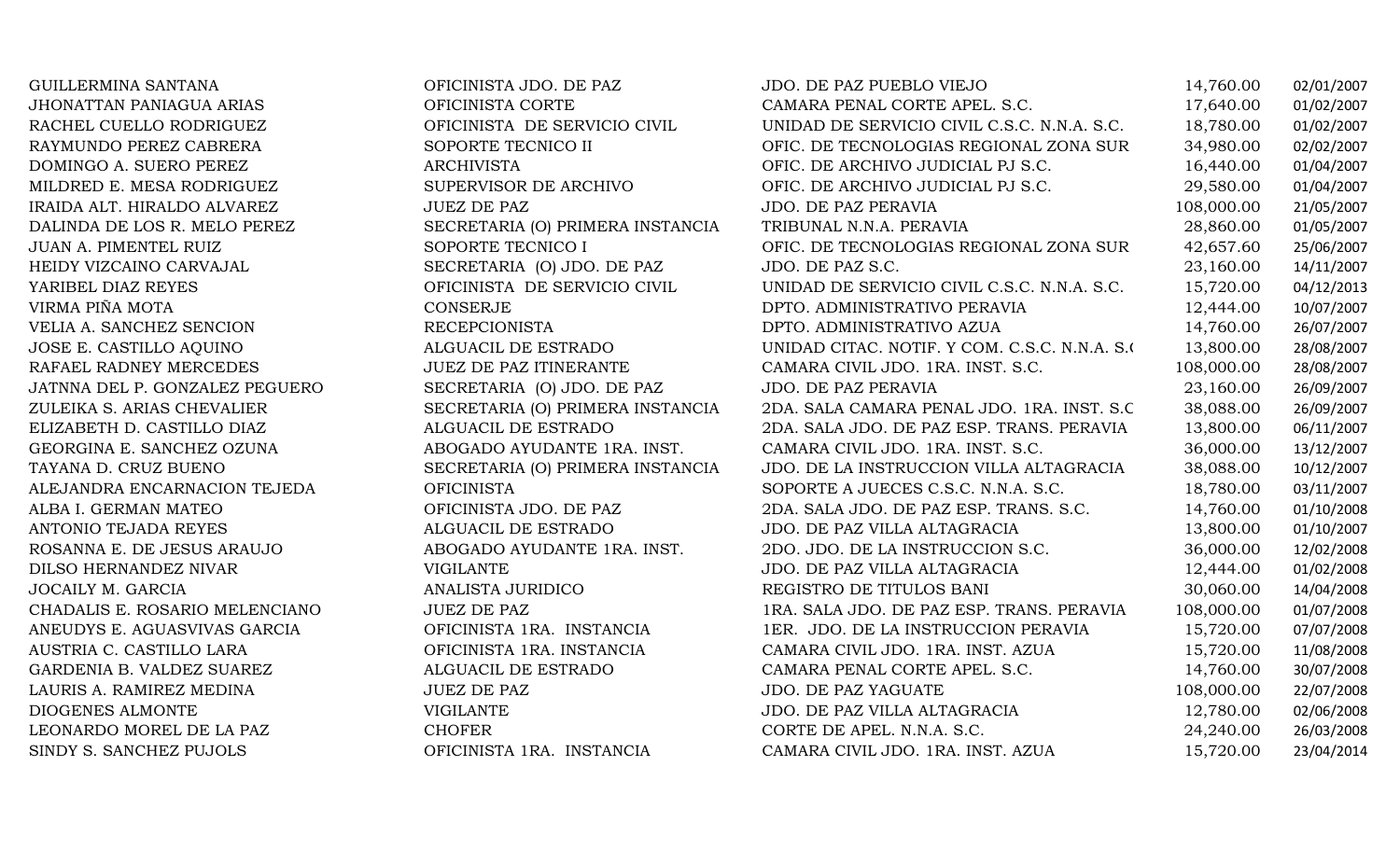| DOLLY E. NINA VALDEZ         | ABOGADO AYUDANTE 1RA. INST.      | TRIBUNAL EJEC. DE LA PENA S.C.              | 36,000.00  | 28/10/2008 |
|------------------------------|----------------------------------|---------------------------------------------|------------|------------|
| LAILA P. VALERIO CASTILLO    | <b>JUEZ DE PAZ</b>               | JDO. DE PAZ ASUNTOS MUNIC. S.C.             | 108,000.00 | 28/10/2008 |
| EMILI ALT. DOÑE TEJEDA       | OFICINISTA 1RA. INSTANCIA        | TRIBUNAL EJEC. DE LA PENA S.C.              | 15,720.00  | 20/10/2008 |
| PILADES E. HERNANDEZ MENDEZ  | JUEZ SUST. PTE. COLEGIADO        | TRIBUNAL COL. C/P JDO. 1RA. INST. S.C.      | 138,000.00 | 23/02/2009 |
| ROSA E. MATEO ALVAREZ        | JUEZ DE LA INSTRUCCION           | 1ER. JDO. DE LA INSTRUCCION S.C.            | 138,000.00 | 23/02/2009 |
| FELIX B. DE LEON RAMIREZ     | <b>REFERENCISTA</b>              | ARCHIVO ACTIVO J.I. S.C.                    | 24,240.00  | 12/05/2009 |
| HUMPHREY R. PEÑA RIVERA      | <b>ARCHIVISTA</b>                | ARCHIVO ACTIVO J.I. PERAVIA                 | 24,240.00  | 01/06/2009 |
| MINDRIS I. MOJICA SILVERIO   | CONSERJE-MENSAJERO(A)            | JDO. DE PAZ PERALTA                         | 12,444.00  | 31/07/2009 |
| JOSE L. PRESINAL SUAZO       | OFICINISTA J.O.                  | TRIBUNAL DE TIERRAS J.O. PERAVIA            | 15,720.00  | 21/09/2009 |
| MIGUEL A. DIAZ VILLALONA     | JUEZ 1RA. INSTANCIA              | TRIBUNAL N.N.A. PERAVIA                     | 138,000.00 | 19/10/2009 |
| JOSE C. ARIAS NINA           | <b>JUEZ DE PAZ</b>               | JDO. DE PAZ RANCHO ARRIBA                   | 108,000.00 | 15/02/2010 |
| BRENNY M. CABRERA SIERRA     | OFICINISTA DE SERVICIO PENAL     | UNIDAD DE SERVICIO PENAL C.S.C. N.N.A. S.C. | 18,780.00  | 02/02/2010 |
| HAYDEE S. CABRERA MONTERO    | OFICINISTA 1RA. INSTANCIA        | TRIBUNAL N.N.A. PERAVIA                     | 15,720.00  | 14/04/2010 |
| SABRINA SUERO RODRIGUEZ      | OFICINISTA DE SERVICIO CIVIL     | UNIDAD DE SERVICIO CIVIL C.S.C. N.N.A. S.C. | 18,780.00  | 18/03/2010 |
| CARLOS ML. MATOS             | CONSERJE                         | DPTO. ADMINISTRATIVO PERAVIA                | 12,444.00  | 27/04/2010 |
| JULIO C. VIZCAINO DOMINGUEZ  | ALGUACIL DE ESTRADO              | <b>JDO. DE PAZ YAGUATE</b>                  | 13,800.00  | 06/05/2010 |
| LUIS A. GUERRERO PIMENTEL    | ANALISTA JURIDICO                | REGISTRO DE TITULOS BANI                    | 30,060.00  | 03/05/2010 |
| SALOMON ANT. CESPEDES OVANDO | ALGUACIL DE ESTRADO              | JDO. DE LA INSTRUCCION AZUA                 | 14,760.00  | 11/05/2010 |
| VICTOR ANT. DIONICIO AQUINO  | OFICINISTA 1RA. INSTANCIA        | TRIBUNAL COL. C/P JDO. 1RA. INST. S.C.      | 15,720.00  | 19/03/2010 |
| AUDRIE C. PINEDA ANGUSTIA    | <b>AUXILIAR REGISTRAL</b>        | REGISTRO DE TITULOS S.C.                    | 16,200.00  | 01/12/2011 |
| EDUARDO A. LOPEZ DE LA CRUZ  | ELECTRICISTA II                  | DPTO. ADMINISTRATIVO S.C.                   | 16,440.00  | 27/07/2010 |
| ANGEL L. SOTO MORENO         | OFICINISTA 1RA. INSTANCIA        | CAMARA CIVIL JDO. 1RA. INST. PERAVIA        | 15,720.00  | 03/08/2010 |
| BIENVENIDO J. SOTO BRITO     | ALGUACIL DE ESTRADO              | JDO. DE PAZ BAJOS DE HAINA                  | 13,800.00  | 06/12/2010 |
| OLGA L. MATEO DE JESUS       | CONSERJE                         | JDO. DE 1RA. INST. VILLA ALTAGRACIA         | 12,444.00  | 03/01/2011 |
| CAROLINA DE JS. ABREU CEPEDA | <b>JUEZ DE PAZ</b>               | JDO. DE PAZ NIZAO                           | 108,000.00 | 03/10/2016 |
| ROSMERY LORENZO DE LA CRUZ   | OFICINISTA 1RA. INSTANCIA        | JDO. DE TRABAJO S.C.                        | 15,720.00  | 10/05/2011 |
| ELIGNA SUERO ARCINIEGA       | ALGUACIL DE ESTRADO              | 1RA. SALA JDO. DE PAZ ESP. TRANS. VILLA ALT | 13,800.00  | 11/09/2012 |
| DAILIN ALMARANTE CASILLA     | ALGUACIL DE ESTRADO              | 1RA. SALA JDO. DE PAZ ESP. TRANS. PERAVIA   | 13,800.00  | 10/09/2012 |
| CLEMENTINA C. PIÑA VALDEZ    | CONSERJE-MENSAJERO(A)            | JDO. DE PAZ MATANZAS                        | 12,444.00  | 14/03/2011 |
| CARMEN J. MEJIA JIMENEZ      | OFICINISTA 1RA. INSTANCIA        | JDO. DE LA INSTRUCCION AZUA                 | 15,720.00  | 05/04/2011 |
| YISSET REYES DEL POZO        | OFICINISTA 1RA. INSTANCIA        | JDO. DE 1RA. INST. VILLA ALTAGRACIA         | 15,720.00  | 01/10/2012 |
| EDWIN RAMIREZ BERNABE        | SECRETARIA (O) PRIMERA INSTANCIA | 2DO. JDO. DE LA INSTRUCCION PERAVIA         | 15,720.00  | 10/08/2012 |
| ROSA MA. GONZALEZ VEGA       | <b>RECEPCIONISTA</b>             | DPTO. ADMINISTRATIVO S.C.                   | 14,760.00  | 23/05/2011 |
| ELIZABETH DE LEON DOÑE       | OFICIAL ARCHIVO ACTIVO           | ARCHIVO ACTIVO J.I. S.C.                    | 29,580.00  | 18/05/2011 |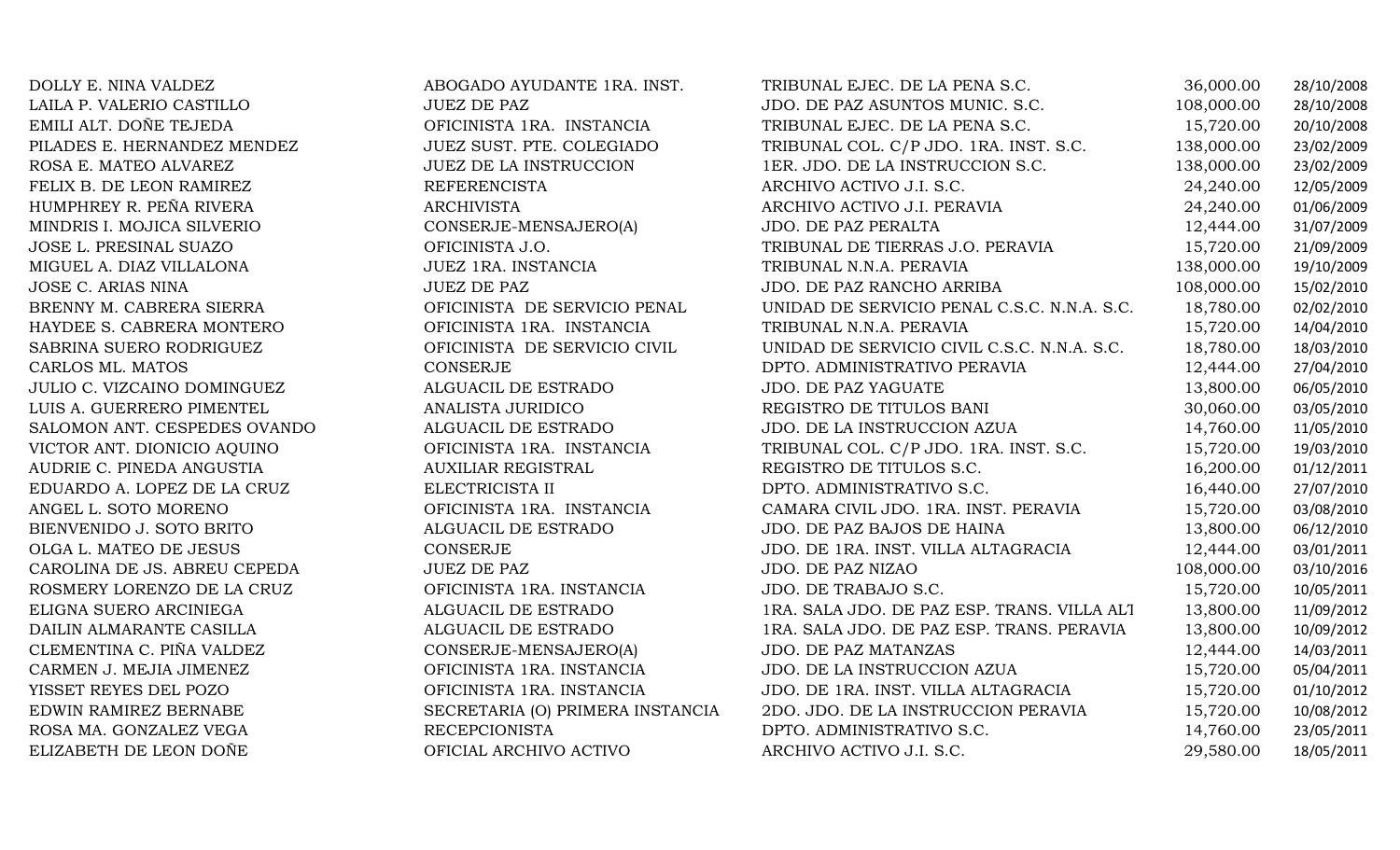ARGELIS A. ROJAS ESPINAL JUEZ DE PAZ JDO. DE PAZ PUEBLO VIEJO 108,000.00 19/02/2018 NINOSKA VIZCAINO BERIGUETE CONSERJE JDO. DE PAZ BAJOS DE HAINA 12,444.00 01/09/2012 GRECIA M. JIMENEZ ORTIZ OFICINISTA 1ER. JDO. DE LA INSTRUCCION S.C. 15,720.00 04/06/2014 BIANNY M. BAUTISTA DIAZ OFICINISTA 1RA. INSTANCIA TRIBUNAL COL. C/P JDO. 1RA. INST. PERAVIA 15,720.00 04/07/2011 JUAN R. CABRERA YSABEL JUEZ 1RA. INSTANCIA TRIBUNAL COL. C/P JDO. 1RA. INST. S.C. 138,000.00 01/11/2011 JUANA HEREDIA CASTILLO ALGUACIL DE ESTRADO TRIBUNAL EJEC. DE LA PENA S.C. 14,760.00 02/06/2014 ALEIDA PINALES ABAD CONSERJE DPTO. ADMINISTRATIVO N.N.A. S.C. 12,444.00 01/12/2011 CLARIBEL R. AMADOR AQUINO OFICINISTA JDO. DE PAZ JDO. DE PAZ NIZAO $0$  14,760.00 01/12/2011 WINNA MA. DIAZ MUÑOZ OFICINISTA CORTE CAMARA PENAL CORTE APEL. S.C. 17,640.00 01/12/2011 EDGAR R. SANCHEZ ALGUACIL DE ESTRADO JDO. DE PAZ LAS CHARCAS 13,800.00 13/08/2012 JOSE MODESTO MOTA ALGUACIL DE ESTRADO JDO. DE 1RA. INST. VILLA ALTAGRACIA 14,760.00 01/11/2012 SILVIA E. MEJIA ENCARNACION OFICINISTA 1RA. INSTANCIA JDO. DE 1RA. INST. SAN JOSE DE OCOA 15,720.00 11/01/2014 PRISCILIA GONZALEZ SANTOS ALGUACIL DE ESTRADO CAMARA PENAL JDO. 1RA. INST. PERAVIA 14,760.00 01/12/2014 JERRY R. AYBAR MEJIA MENSAJERO EXTERNO TRIBUNAL N.N.A. PERAVIA 16,440.00 01/09/2012 ELIBERKA RAMIREZ FAMILIA CONSERJE-MENSAJERO(A) JDO. DE PAZ GUAYABAL 12,444.00 01/09/2012 LUIS A. MATEO VIGILANTE DPTO. ADMINISTRATIVO S.C. 12,444.00 01/09/2012 ANIZ FALCON LUNA CONSERJE TRIBUNAL N.N.A. PERAVIA 12,444.00 10/09/2012 FERNANDO RUIZ MENDEZ SUPERVISOR DE ARCHIVO OFIC. DE ARCHIVOS JUDICIALES N.N.A. S.C. 29,580.00 17/09/2012 YOUBELSIS A. PIMENTEL RUIZ OFICIAL ARCHIVO ACTIVO ARCHIVO ACTIVO J.I. PERAVIA 29,580.00 01/04/2013 MARINELI ALT. VALENZUELA MEJIA CONSERJE-MENSAJERO(A) JDO. DE PAZ SABANA LARGA 12,444.00 09/07/2015 HERMES J. RAMIREZ DEMORIZI OFICINISTA DE SERVICIO CIVIL UNIDAD DE SERVICIO CIVIL C.S.C. N.N.A. S.C. 18,780.00 15/10/2012 ALEXANDER VALENTIN CONSTANZA ARCHIVISTA OFIC. DE ARCHIVOS JUDICIALES N.N.A. S.C. 16,440.00 12/11/2012 NELSON ORLANDO MONTAS ALGUACIL DE ESTRADO 1ER. JDO. DE LA INSTRUCCION PERAVIA 14,760.00 10/06/2013 MASSIEL V. BAEZ OFICINISTA JDO. DE PAZ JDO. DE PAZ PERAVIA 14,760.00 08/01/2013 WALKING A. CEDEÑO CASTILLO MENSAJERO INTERNO JDO. DE 1RA. INST. VILLA ALTAGRACIA 12,444.00 09/01/2013 GRIMILDA G. DOMINGUEZ BATISTA CONSERJE DPTO. ADMINISTRATIVO S.C. 12,444.00 03/01/2013 ESTEFANIA RUIZ MORBAN OFICINISTA 1RA. INSTANCIA 2DO. JDO. DE LA INSTRUCCION S.C. 15,720.00 17/12/2012 PATRICIA MA. JIMENEZ SECRETARIA (O) PRIMERA INSTANCIA TRIBUNAL DE TIERRAS J.O. S.C. 28,860.00 13/06/2013 JOSE A. MEJIA MORA ELECTRICISTA II DPTO. ADMINISTRATIVO PERAVIA 16,440.00 27/10/2014 YONATTAN YSAAC RAMIREZ OFICINISTA 1RA. INSTANCIA CAMARA CIVIL JDO. 1RA. INST. S.C. 15,720.00 17/05/2016 BELLANIRA I. GONZALEZ TEJEDA OFICINISTA 1RA. INSTANCIA CAMARA CIVIL JDO. 1RA. INST. PERAVIA 15,720.00 18/06/2013 ROSANNA K. MEDINA SANTIAGO AUXILIAR REGISTRAL REGISTRO DE TITULOS BANI 16,200.00 03/06/2015 DANIEL MARTINEZ PEREZ OFICINISTA 1RA. INSTANCIA TRIBUNAL COL. C/P JDO. 1RA. INST. S.C. 15,720.00 12/08/2013 CELESTINO ADAMES CORPORAN VIGILANTE VIGILANTE JDO. DE PAZ NIGUA 12,444.00 01/07/2013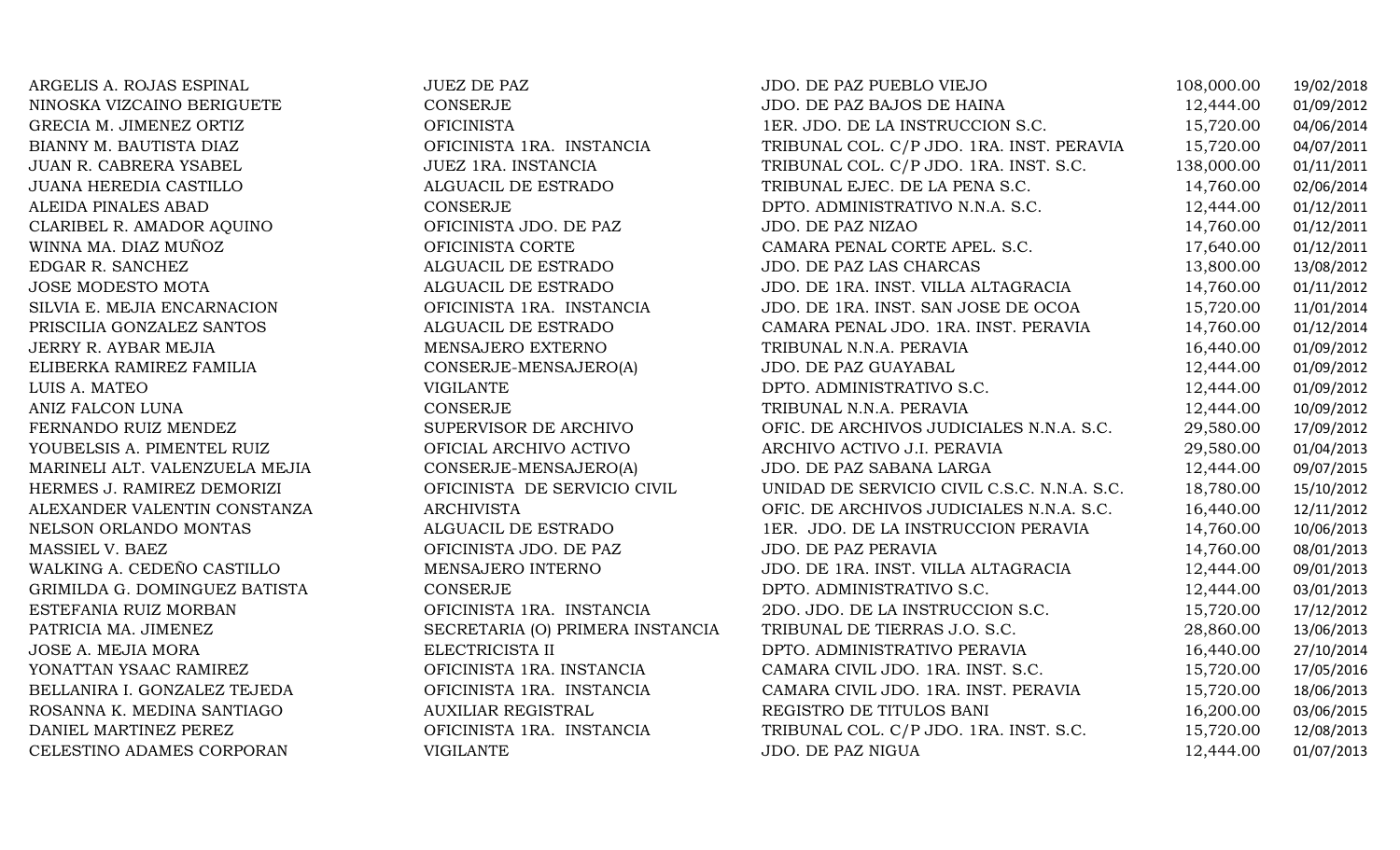| JULIO C. DIONICIO RODRIGUEZ    | ALGUACIL DE ESTRADO           | CAMARA PENAL CORTE APEL. S.C.                 | 14,760.00  | 22/07/2013 |
|--------------------------------|-------------------------------|-----------------------------------------------|------------|------------|
| DANIELA A. CUEVAS ARIAS        | OFICINISTA 1RA. INSTANCIA     | JDO. DE TRABAJO S.C.                          | 15,720.00  | 09/06/2015 |
| SANDRA L. MATEO RAVELO         | ALGUACIL DE ESTRADO           | 1ER. JDO. DE LA INSTRUCCION S.C.              | 14,760.00  | 30/09/2013 |
| CARMEN Z. AGUASVIVAS GARCIA    | AUX. DE RECEPCION Y ENTREGA   | REGISTRO DE TITULOS BANI                      | 24,240.00  | 19/09/2013 |
| GABRIEL RODRIGUEZ              | <b>ARCHIVISTA</b>             | CAMARA CIVIL JDO. 1RA. INST. PERAVIA          | 12,444.00  | 31/10/2013 |
| CRISTIANA Y. MENDEZ ARIAS      | OFICINISTA 1RA. INSTANCIA     | JDO. DE 1RA. INST. SAN JOSE DE OCOA           | 15,720.00  | 22/06/2015 |
| ELVIS E. GUZMAN SUARDI         | OFICINISTA 1RA. INSTANCIA     | JDO. DE 1RA. INST. VILLA ALTAGRACIA           | 15,720.00  | 10/02/2014 |
| FRANCIS BDO. CASTILLO RAMIREZ  | OFICINISTA J.O.               | TRIBUNAL DE TIERRAS J.O. PERAVIA              | 15,720.00  | 04/02/2014 |
| MARICEL MATEO NUÑEZ            | OFICINISTA 1RA. INSTANCIA     | TRIBUNAL COL. C/P JDO. 1RA. INST. S.C.        | 15,720.00  | 14/09/2015 |
| EMMY L. MARTINEZ TEJEDA        | OFICINISTA 1RA. INSTANCIA     | JDO. DE 1RA. INST. SAN JOSE DE OCOA           | 15,720.00  | 12/10/2015 |
| NATALIA DEL R. PERCEL PUELLO   | OFICINISTA 1RA. INSTANCIA     | TRIBUNAL COL. C/P JDO. 1RA. INST. PERAVIA     | 15,720.00  | 09/02/2015 |
| BERKIS Y. PEGUERO CIRPRIAN     | CONSERJE                      | DPTO. ADMINISTRATIVO AZUA                     | 12,444.00  | 02/01/2014 |
| ERISON J. LUCIANO GONZALEZ     | OFICINISTA 1RA. INSTANCIA     | TRIBUNAL N.N.A. PERAVIA                       | 15,720.00  | 28/01/2014 |
| KENDRA SANTANA RAMIREZ         | AUX. DE RECEPCION Y ENTREGA   | REGISTRO DE TITULOS BANI                      | 24,240.00  | 10/02/2014 |
| RAMMASSES A. SANTOS HERNANDEZ  | OFICINISTA 1RA. INSTANCIA     | CAMARA CIVIL JDO. 1RA. INST. PERAVIA          | 15,720.00  | 10/02/2014 |
| KATERIN M. CALDERON TEJEDA     | OFICINISTA 1RA. INSTANCIA     | 1ER. JDO. DE LA INSTRUCCION PERAVIA           | 15,720.00  | 11/07/2016 |
| ROSA MA. ROSARIO MEDRANO       | OFICINISTA ATENCION USUARIO   | UNIDAD DE RECEP. Y ATEN. USUARIO C.S.C. N     | 22,920.00  | 21/02/2014 |
| RAMON E. MARTINEZ CRUZ         | ALGUACIL DE ESTRADO           | UNIDAD CITAC. NOTIF. Y COM. C.S.C. N.N.A. S.O | 13,800.00  | 24/02/2014 |
| GEOVANNY M. AYBAR MEJIA        | OFICINISTA 1RA. INSTANCIA     | 1ER. JDO. DE LA INSTRUCCION PERAVIA           | 15,720.00  | 24/02/2014 |
| RAMONA TORRES RIVERA           | COORDINADOR(A) DE ENTREVISTAS | CENTRO DE ENTREVISTA S.C.                     | 64,864.00  | 17/03/2014 |
| YULISA LAPAIX POLONIA          | OFICINISTA 1RA. INSTANCIA     | TRIBUNAL COL. C/P JDO. 1RA. INST. VILLA ALT   | 15,720.00  | 28/04/2014 |
| MARIELIS R. DE LOS SANTOS RUIZ | SECRETARIA (O) JDO. DE PAZ    | <b>JDO. DE PAZ LOS CACAOS</b>                 | 23,160.00  | 23/04/2014 |
| CARLOS SALDAÑA RODRIGUEZ       | MENSAJERO INTERNO             | DPTO. ADMINISTRATIVO PERAVIA                  | 12,444.00  | 23/04/2014 |
| SUNERY BRITO DE LOS SANTOS     | CONSERJE                      | DPTO. ADMINISTRATIVO S.C.                     | 12,444.00  | 14/04/2014 |
| JOSE RAMIREZ DE LA CRUZ        | OFICINISTA JDO. DE PAZ        | JDO. DE PAZ BAJOS DE HAINA                    | 14,760.00  | 28/04/2014 |
| CRIMEL FIGUEROA PEREZ          | OFICINISTA 1RA. INSTANCIA     | CAMARA CIVIL JDO. 1RA. INST. AZUA             | 15,720.00  | 01/05/2014 |
| JUDITH E. DE LA ROSA DOÑE      | OFICINISTA 1RA. INSTANCIA     | 2DA. SALA CAMARA PENAL JDO. 1RA. INST. S.C.   | 15,720.00  | 02/06/2014 |
| FRANCISCA NINA ESPINAL         | ALGUACIL DE ESTRADO           | 2DA. SALA JDO. DE PAZ ESP. TRANS. S.C.        | 13,800.00  | 04/06/2014 |
| MARIELY J. GONZALEZ GARCIA     | SECRETARIA (O) JDO. DE PAZ    | JDO. DE PAZ NIZAO                             | 23,160.00  | 03/06/2014 |
| MAYROBI R. GOMEZ SOTO          | OFICINISTA J.O.               | TRIBUNAL DE TIERRAS J.O. S.C.                 | 15,720.00  | 02/07/2014 |
| CANDIDA CALDERON MARTINEZ      | CONSERJE-MENSAJERO(A)         | JDO. DE PAZ CAMBITA GARABITO                  | 12,444.00  | 22/07/2014 |
| RUNDEY D. GIL PEREZ            | OFICINISTA J.O.               | TRIBUNAL DE TIERRAS J.O. AZUA                 | 15,720.00  | 21/07/2014 |
| HILDA Y. MARTE GUZMAN          | JUEZ 1RA. INSTANCIA           | CAMARA PENAL JDO. 1RA. INST. AZUA             | 138,000.00 | 01/10/2014 |
| SANTA A. SANCHEZ LOPEZ         | OFICINISTA CORTE              | CAMARA PENAL CORTE APEL. S.C.                 | 17,640.00  | 09/09/2014 |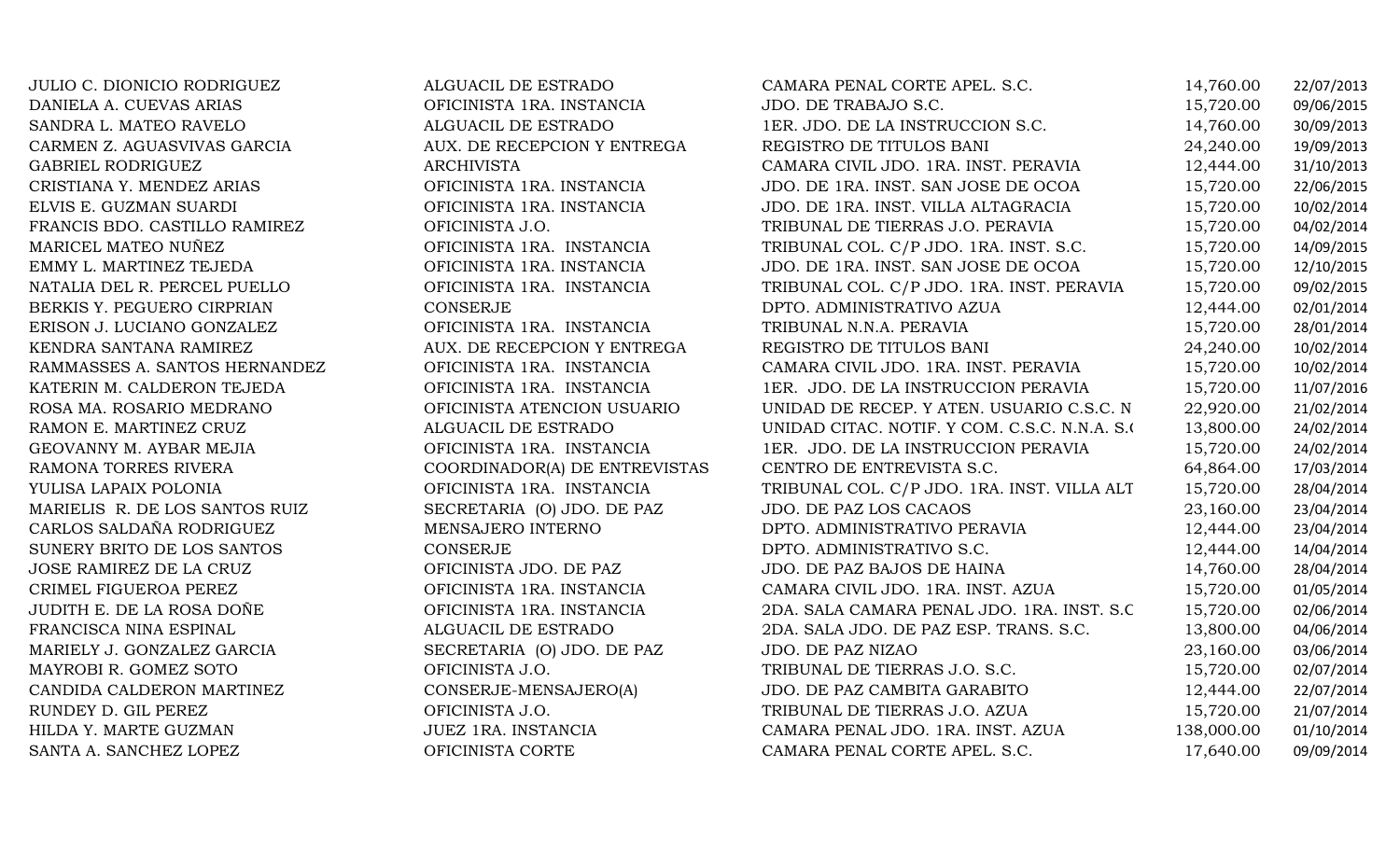| ARILEYDA CARABALLO RAMIREZ       | OFICINISTA JDO. DE PAZ           | JDO. DE PAZ LAS YAYAS                       | 14,760.00 | 22/09/2014 |
|----------------------------------|----------------------------------|---------------------------------------------|-----------|------------|
| EVELIS D. AMADOR RODRIGUEZ       | <b>CONSERJE</b>                  | DPTO. ADMINISTRATIVO N.N.A. S.C.            | 12,444.00 | 29/09/2014 |
| ALTAGRACIA Y. MEDINA ROSSO       | OFICINISTA 1RA. INSTANCIA        | JDO. DE LA INSTRUCCION AZUA                 | 15,720.00 | 13/10/2014 |
| ELIANNI E. GALVA CORCINO         | SECRETARIA (O) JDO. DE PAZ       | JDO. DE PAZ GUAYABAL                        | 23,160.00 | 17/11/2014 |
| KAIRA I. DIAZ PUJOLS             | ALGUACIL DE ESTRADO              | CAMARA CIVIL JDO. 1RA. INST. PERAVIA        | 13,800.00 | 17/11/2014 |
| JULIANA JAVIER MORETA            | CONSERJE                         | DPTO. ADMINISTRATIVO S.C.                   | 12,444.00 | 01/12/2014 |
| MARIA DEL C. CIPRIAN TAVERA      | OFICINISTA 1RA. INSTANCIA        | 2DA. SALA CAMARA PENAL JDO. 1RA. INST. S.C. | 15,720.00 | 03/11/2016 |
| ALAN A. PAULINO RUBIERA          | OFICINISTA 1RA. INSTANCIA        | JDO. DE LA INSTRUCCION VILLA ALTAGRACIA     | 15,720.00 | 15/01/2015 |
| NAZARIT ZAPATA FALCON            | SECRETARIA (O) PRIMERA INSTANCIA | 1ER. JDO. DE LA INSTRUCCION PERAVIA         | 38,088.00 | 23/02/2015 |
| NATALY N. FRANCO MEJIA           | OFICINISTA 1RA. INSTANCIA        | TRIBUNAL N.N.A. PERAVIA                     | 15,720.00 | 23/02/2015 |
| FRANYEL RODRIGUEZ SOTO           | OFICINISTA DE SERVICIO PENAL     | UNIDAD DE SERVICIO PENAL C.S.C. N.N.A. S.C. | 18,780.00 | 18/03/2015 |
| MAITE A. PINEDA                  | OFICINISTA 1RA. INSTANCIA        | CAMARA CIVIL JDO. 1RA. INST. AZUA           | 15,720.00 | 05/05/2015 |
| RAFAEL O. MARTINEZ MEDINA        | OFICINISTA JDO. DE PAZ           | JDO. DE PAZ LOS CACAOS                      | 14,760.00 | 25/06/2015 |
| ROMNID J. ALVAREZ DOMINGUEZ      | ALGUACIL DE ESTRADO              | 2DA. SALA CAMARA PENAL JDO. 1RA. INST. S.C. | 13,800.00 | 06/07/2015 |
| MERCEDES D. MARIÑEZ GARCIA       | OFICINISTA J.O.                  | TRIBUNAL DE TIERRAS J.O. AZUA               | 15,720.00 | 29/07/2015 |
| <b>JOSUE DE LEON FELIZ</b>       | ALGUACIL DE ESTRADO              | JDO. DE PAZ PERALTA                         | 13,800.00 | 31/08/2015 |
| FIOR Y. SILFA TIBREY             | <b>RECEPCIONISTA</b>             | DPTO. ADMINISTRATIVO N.N.A. S.C.            | 14,760.00 | 28/09/2015 |
| GLENDA M. GERALDO MONTERO        | OFICINISTA 1RA. INSTANCIA        | CAMARA PENAL JDO. 1RA. INST. AZUA           | 15,720.00 | 28/09/2015 |
| ROSEVMIL M. SANTANA GUERRERO     | OFICINISTA J.O.                  | TRIBUNAL DE TIERRAS J.O. PERAVIA            | 15,720.00 | 28/09/2015 |
| ROMELDY E. VALENZUELA ALCANTARA  | OFICINISTA JDO. DE PAZ           | JDO. DE PAZ PADRE LAS CASAS                 | 14,760.00 | 23/11/2015 |
| YENNY C. DIAZ PUJOLS             | MENSAJERO INTERNO                | JDO. DE 1RA. INST. SAN JOSE DE OCOA         | 12,444.00 | 10/11/2015 |
| YUNIOR ALF. NUÑEZ SANTANA        | OFICINISTA JDO. DE PAZ           | JDO. DE PAZ PERAVIA                         | 14,760.00 | 10/11/2015 |
| KATHERINE R. UREÑA VALLEJO       | OFICINISTA 1RA. INSTANCIA        | CAMARA CIVIL JDO. 1RA. INST. S.C.           | 15,720.00 | 11/11/2015 |
| CLAUDETH DE JESUS JOAQUIN        | CONSERJE                         | JDO. DE 1RA. INST. VILLA ALTAGRACIA         | 12,444.00 | 14/12/2015 |
| NORKA MA. ALCANTARA CUELLO       | OFICINISTA JDO. DE PAZ           | JDO. DE PAZ GUAYABAL                        | 14,760.00 | 01/02/2016 |
| ROSMARYS G. SOTO ORTIZ           | OFICINISTA 1RA. INSTANCIA        | JDO. DE LA INSTRUCCION SAN JOSE DE OCOA     | 15,720.00 | 29/01/2016 |
| CRISTINA M. SOTO BAEZ            | OFICINISTA 1RA. INSTANCIA        | JDO. DE LA INSTRUCCION SAN JOSE DE OCOA     | 15,720.00 | 22/02/2016 |
| SAULO J. DE LOS SANTOS GUSMAN    | ALGUACIL DE ESTRADO              | JDO. DE LA INSTRUCCION VILLA ALTAGRACIA     | 14,760.00 | 14/03/2016 |
| ANGEL DE JS. VALETTE PEGUERO     | MENSAJERO INTERNO                | DPTO. ADMINISTRATIVO N.N.A. S.C.            | 12,444.00 | 17/05/2016 |
| ALTAGRACIA JAVIER SEVERINO       | OFICINISTA 1RA. INSTANCIA        | JDO. DE LA INSTRUCCION VILLA ALTAGRACIA     | 15,720.00 | 11/07/2016 |
| ELY E. SANCHEZ DEL ORBE          | OFICINISTA 1RA. INSTANCIA        | CAMARA CIVIL JDO. 1RA. INST. S.C.           | 15,720.00 | 13/06/2016 |
| MARTIRES V. SOTO RUIZ            | REPRODUCTOR DE DOCUMENTOS        | DPTO. ADMINISTRATIVO PERAVIA                | 13,920.00 | 13/06/2016 |
| MARIA MDES. CAMPUSANO VILLANUEVA | <b>CONSERJE</b>                  | DPTO. ADMINISTRATIVO S.C.                   | 12,444.00 | 11/07/2016 |
| DIANA GALVAN                     | OFICINISTA JDO. DE PAZ           | JDO. DE PAZ SABANA YEGUA                    | 14,760.00 | 11/07/2016 |
|                                  |                                  |                                             |           |            |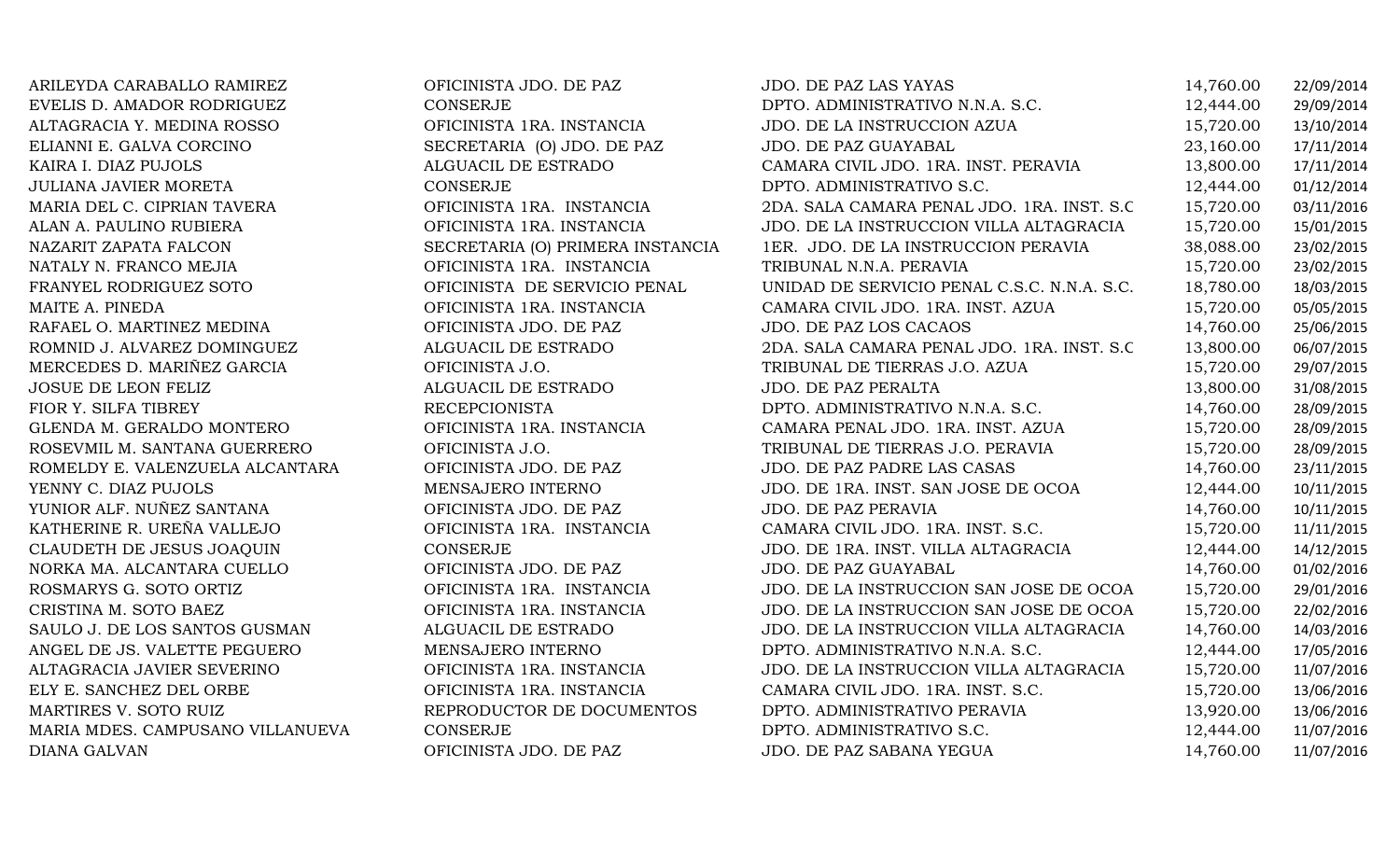| ANA C. MARTINEZ DELGADILLO      | ABOGADO AYUDANTE 1RA. INST.  | 1ER. JDO. DE LA INSTRUCCION S.C.            | 36,000.00  | 05/07/2016 |
|---------------------------------|------------------------------|---------------------------------------------|------------|------------|
| JUNIOR M. PIMENTEL REYNOSO      | ALGUACIL DE ESTRADO          | <b>JDO. DE PAZ PERAVIA</b>                  | 13,800.00  | 11/07/2016 |
| AGATHA DEL R. NUÑEZ RAMIREZ     | ALGUACIL DE ESTRADO          | JDO. DE PAZ SABANA YEGUA                    | 13,800.00  | 11/07/2016 |
| SENDY V. PORQUIN ENCARNACION    | OFICINISTA 1RA. INSTANCIA    | TRIBUNAL COL. C/P JDO. 1RA. INST. S.C.      | 15,720.00  | 01/06/2016 |
| LUIS ML. SANTANA RUIZ           | OFICINISTA 1RA. INSTANCIA    | JDO. DE LA INSTRUCCION AZUA                 | 15,720.00  | 27/07/2016 |
| RONNY J. MARIÑEZ CASADO         | ALGUACIL DE ESTRADO          | JDO. DE LA INSTRUCCION SAN JOSE DE OCOA     | 14,760.00  | 25/07/2016 |
| KAREN G. CASADO MINYETY         | <b>JUEZ DE PAZ</b>           | 2DA. SALA JDO. DE PAZ ESP. TRANS. PERAVIA   | 108,000.00 | 03/10/2016 |
| ROSALMY N. GUERRERO RODRIGUEZ   | JUEZ DE PAZ ITINERANTE       | CAMARA CIVIL JDO. 1RA. INST. PERAVIA        | 108,000.00 | 03/10/2016 |
| ORLANDO J. PEREZ LUNA           | OFICINISTA 1RA. INSTANCIA    | 2DO. JDO. DE LA INSTRUCCION S.C.            | 15,720.00  | 27/07/2016 |
| YANET MARRERO PAULINO           | CONSERJE                     | DPTO. ADMINISTRATIVO AZUA                   | 12,444.00  | 10/08/2016 |
| SONIA F. PEREZ FELIZ            | OFICINISTA 1RA. INSTANCIA    | TRIBUNAL COL. C/P JDO. 1RA. INST. S.C.      | 15,720.00  | 12/01/2017 |
| ROSANNA E. CHALAS VELAZQUEZ     | MENSAJERO INTERNO            | JDO. DE LA INSTRUCCION SAN JOSE DE OCOA     | 12,444.00  | 03/10/2016 |
| MIGUEL RODRIGUEZ                | CONSERJE                     | DPTO. ADMINISTRATIVO AZUA                   | 12,444.00  | 17/10/2016 |
| YORKEYRIS M. RAMIREZ MARTINEZ   | REPRODUCTOR DE DOCUMENTOS    | DPTO. ADMINISTRATIVO S.C.                   | 13,920.00  | 02/11/2016 |
| ANTONIA MORILLO DE LOS SANTOS   | OFICINISTA JDO. DE PAZ       | JDO. DE PAZ GUAYABAL                        | 14,760.00  | 14/11/2016 |
| WADYS A. CRUZ ARIAS             | ALGUACIL DE ESTRADO          | JDO. DE PAZ SAN JOSE DE OCOA                | 13,800.00  | 14/11/2016 |
| EVELYN G. GARCIA VALDEZ         | OFICINISTA CORTE             | CAMARA CIVIL CORTE APEL. S.C.               | 17,640.00  | 01/03/2018 |
| YDAISA E. MEDINA ESTEPAN        | <b>JUEZ DE PAZ</b>           | JDO. DE PAZ AZUA                            | 108,000.00 | 16/12/2016 |
| ELBA E. RODRIGUEZ MATOS         | <b>JUEZ DE PAZ</b>           | JDO. DE PAZ MATANZAS                        | 108,000.00 | 16/12/2016 |
| ANA I. SUSANA QUEZADA           | <b>JUEZ DE PAZ</b>           | JDO. DE PAZ SABANA LARGA                    | 108,000.00 | 16/12/2016 |
| JOYLING A. CIPION CASTRO        | ALGUACIL DE ESTRADO          | TRIBUNAL COL. C/P JDO. 1RA. INST. S.C.      | 14,760.00  | 28/11/2016 |
| FRANCHESCA R. POTENTINI ROSARIO | <b>JUEZ DE PAZ</b>           | JDO. DE PAZ BAJOS DE HAINA                  | 108,000.00 | 16/12/2016 |
| JEAN C. ORTIZ DOMINGUEZ         | OFICINISTA 1RA. INSTANCIA    | CAMARA CIVIL JDO. 1RA. INST. S.C.           | 15,720.00  | 02/01/2017 |
| LILIBETH ALT. YENTY             | CONSERJE-MENSAJERO(A)        | JDO. DE PAZ NIGUA                           | 12,444.00  | 29/12/2016 |
| GERALDO A. ROMERO CHACON        | OFICINISTA JDO. DE PAZ       | 2DA. SALA JDO. DE PAZ ESP. TRANS. VILLA ALT | 14,760.00  | 23/01/2017 |
| ANDREINA A. RODRIGUEZ SOTO      | OFICINISTA 1RA. INSTANCIA    | CAMARA CIVIL JDO. 1RA. INST. PERAVIA        | 15,720.00  | 14/02/2017 |
| ESCARLES F. RODRIGUEZ DOÑE      | <b>ARCHIVISTA</b>            | 2DO. JDO. DE LA INSTRUCCION S.C.            | 13,920.00  | 06/02/2017 |
| YUDERKIS DE F. GUERRERO REYNOSO | ALGUACIL DE ESTRADO          | JDO. DE PAZ VILLA FUNDACION                 | 13,800.00  | 06/02/2017 |
| LUJARY F. FELIX LOPEZ           | OFICINISTA JDO. DE PAZ       | JDO. DE PAZ S.C.                            | 14,760.00  | 20/02/2017 |
| GERARDO SANCHEZ ACEVEDO         | SECRETARIA (O) JDO. DE PAZ   | JDO. DE PAZ LAS CHARCAS                     | 23,160.00  | 24/02/2017 |
| LILY N. BELEN MATEO             | OFICINISTA 1RA. INSTANCIA    | 1ER. JDO. DE LA INSTRUCCION PERAVIA         | 15,720.00  | 18/05/2017 |
| UZI G. ALVAREZ SIERRA           | OFICINISTA JDO. DE PAZ       | 1RA. SALA JDO. DE PAZ ESP. TRANS. S.C.      | 14,760.00  | 10/05/2017 |
| STEPHANY V. LORENZO VILLAR      | OFICINISTA DE SERVICIO PENAL | UNIDAD DE SERVICIO PENAL C.S.C. N.N.A. S.C. | 15,963.00  | 05/03/2018 |
| MARIA DE L. FELIZ VALENZUELA    | OFICINISTA 1RA. INSTANCIA    | 1ER. JDO. DE LA INSTRUCCION S.C.            | 15,720.00  | 07/06/2017 |
|                                 |                              |                                             |            |            |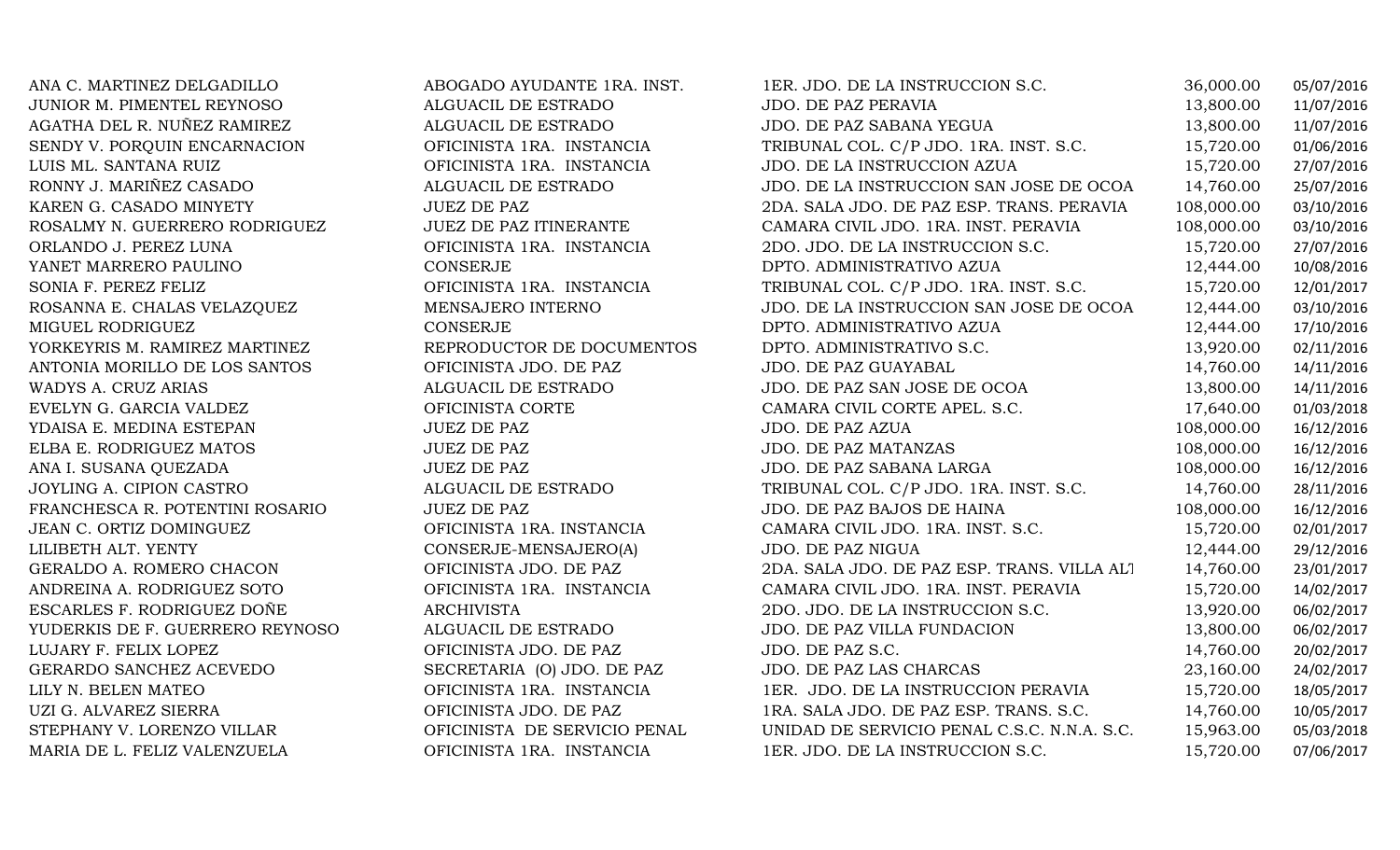| <b>JUAN C. YENS CASTRO</b>       | OFICINISTA 1RA. INSTANCIA    | CAMARA CIVIL JDO. 1RA. INST. S.C.           | 15,720.00  | 05/06/2017 |
|----------------------------------|------------------------------|---------------------------------------------|------------|------------|
| ANABEL ROSARIO GUERRERO          | CONSERJE-MENSAJERO(A)        | JDO. DE PAZ NIZAO                           | 12,444.00  | 19/06/2017 |
| KATHERINE S. CARREÑO GONZALEZ    | OFICINISTA JDO. DE PAZ       | JDO. DE PAZ NIGUA                           | 14,760.00  | 04/12/2017 |
| MONICA A. JIMENEZ LORENZO        | OFICINISTA 1RA. INSTANCIA    | CAMARA PENAL JDO. 1RA. INST. AZUA           | 13,362.00  | 08/01/2018 |
| MARIFEL CRUZ PEREZ               | REVISOR R.T.                 | REGISTRO DE TITULOS BANI                    | 13,362.00  | 26/02/2018 |
| DAYANNY Y. ROSARIO GARCIA        | OFICINISTA 1RA. INSTANCIA    | TRIBUNAL EJEC. DE LA PENA S.C.              | 15,720.00  | 23/11/2017 |
| ANDRES D. ACEVEDO SANTOS         | OFICINISTA 1RA. INSTANCIA    | TRIBUNAL EJEC. DE LA PENA S.C.              | 15,720.00  | 19/06/2017 |
| LUISA M. RINCON GUERRERO         | ALGUACIL DE ESTRADO          | JDO. DE PAZ NIZAO                           | 13,800.00  | 22/06/2017 |
| BIENVENIDO R. FLORENTINO MARRERO | MENSAJERO INTERNO            | JDO. DE LA INSTRUCCION VILLA ALTAGRACIA     | 12,444.00  | 20/06/2017 |
| LAURIELLE C. MERCEDES SANTANA    | OFICINISTA 1RA. INSTANCIA    | TRIBUNAL COL. C/P JDO. 1RA. INST. PERAVIA   | 15,720.00  | 11/10/2017 |
| FRANKLIN R. PAULINO FAMILIA      | MENSAJERO INTERNO            | JDO. DE PAZ BAJOS DE HAINA                  | 12,444.00  | 24/07/2017 |
| <b>IVELISSE VALDEZ MORETA</b>    | ALGUACIL DE ESTRADO          | JDO. DE PAZ SABANA GRANDE DE PALENQUE       | 13,800.00  | 01/12/2017 |
| JUAN A. MATOS DE LA CRUZ         | OFICINISTA 1RA. INSTANCIA    | TRIBUNAL COL. C/P JDO. 1RA. INST. AZUA      | 15,720.00  | 10/08/2017 |
| WESLEY A. CASTILLO ANGUSTIA      | OFICINISTA 1RA. INSTANCIA    | JDO. DE LA INSTRUCCION VILLA ALTAGRACIA     | 15,720.00  | 14/08/2017 |
| ANTONIO MATOS GONZALES           | CONSERJE                     | DPTO. ADMINISTRATIVO PERAVIA                | 12,444.00  | 14/08/2017 |
| EDWIN CASTILLO ORTEGA            | <b>VIGILANTE</b>             | JDO. DE LA INSTRUCCION VILLA ALTAGRACIA     | 12,444.00  | 14/08/2017 |
| DANIELA VALDEZ ACEVEDO           | OFICINISTA 1RA. INSTANCIA    | 1ER. JDO. DE LA INSTRUCCION S.C.            | 13,362.00  | 21/08/2017 |
| MARIA ALT. HENRIQUEZ MEJIA       | ALGUACIL DE ESTRADO          | JDO. DE PAZ RANCHO ARRIBA                   | 11,730.00  | 14/08/2017 |
| ANABEL POZO MEJIA                | OFICINISTA 1RA. INSTANCIA    | 1ER. JDO. DE LA INSTRUCCION S.C.            | 15,720.00  | 05/02/2018 |
| SIOMARA ALT. MERCEDES DE LA ROSA | <b>JUEZ DE PAZ</b>           | JDO. DE PAZ SABANA YEGUA                    | 108,000.00 | 19/02/2018 |
| NOEMI Y. MEJIA MORA              | OFICINISTA JDO. DE PAZ       | 1RA. SALA JDO. DE PAZ ESP. TRANS. PERAVIA   | 14,760.00  | 01/12/2017 |
| CLAUDIA E. JIMENEZ VALDEZ        | <b>OFICINISTA</b>            | JDO. DE LA INSTRUCCION AZUA                 | 15,720.00  | 14/08/2017 |
| JORGE L. LARA JAIME              | <b>ARCHIVISTA</b>            | CAMARA CIVIL JDO. 1RA. INST. S.C.           | 13,920.00  | 27/12/2017 |
| ARIEL J. ALVAREZ JAVIER          | OFICINISTA JDO. DE PAZ       | JDO. DE PAZ S.C.                            | 14,760.00  | 04/09/2017 |
| YUDELKY Y. RAMIREZ               | CONSERJE                     | DPTO. ADMINISTRATIVO AZUA                   | 12,444.00  | 08/11/2017 |
| FLORDELIS ADAMES SOSA            | OFICINISTA 1RA. INSTANCIA    | TRIBUNAL EJEC. DE LA PENA S.C.              | 15,720.00  | 23/11/2017 |
| WILMAN N. MELO TAMAREZ           | ALGUACIL DE ESTRADO          | JDO. DE PAZ CAMBITA GARABITO                | 11,730.00  | 23/11/2017 |
| YADAYSI E. MARTE PEREZ           | OFICINISTA 1RA. INSTANCIA    | TRIBUNAL COL. C/P JDO. 1RA. INST. S.C.      | 13,362.00  | 05/02/2018 |
| RANCEL E. MELO SOTO              | OFICINISTA JDO. DE PAZ       | JDO. DE PAZ SABANA BUEY                     | 12,546.00  | 26/02/2018 |
| HONEY M. TEJEDA SANCHEZ          | OFICINISTA DE SERVICIO PENAL | UNIDAD DE SERVICIO PENAL C.S.C. N.N.A. S.C. | 15,963.00  | 12/03/2018 |
| YSAEL MARTINEZ GUERRERO          | <b>JUEZ DE PAZ</b>           | JDO. DE PAZ ESTEBANIA                       | 108,000.00 | 31/03/2017 |
| JOSE H. GERMAN CARPIO            | JUEZ DE PAZ                  | 2DA. SALA JDO. DE PAZ ESP. TRANS. VILLA ALT | 108,000.00 | 16/12/2016 |
| MARITZA E. PEÑA GONZALEZ         | REPRESENTANTE DE INFORMACION | CENTRO INF. ORIENT. CIUDADANA PJ BARAHO     | 24,240.00  | 15/02/1999 |
| <b>GUSTAVO A. RUIZ FELIZ</b>     | ENC. ALMACEN ADMVO.          | DPTO. ADMINISTRATIVO BARAHONA               | 24,240.00  | 15/03/1999 |
|                                  |                              |                                             |            |            |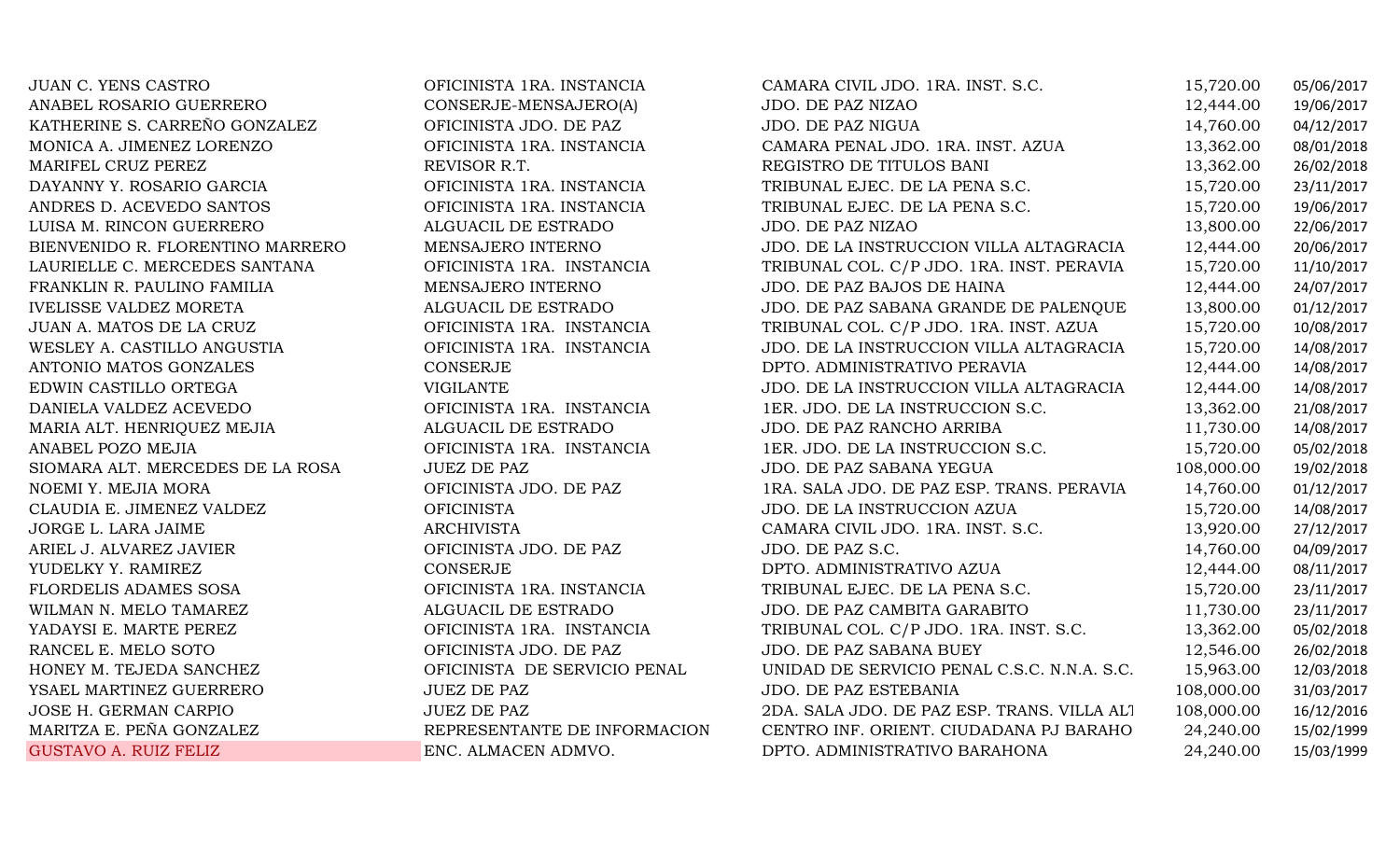| MIGUEL A. FIGUEREO RODRIGUEZ | <b>JUEZ 1ER. SUSTITUTO CORTE</b> | CAMARA CIVIL CORTE APEL. BARAHONA                                           | 205,800.00 | 18/03/1998 |
|------------------------------|----------------------------------|-----------------------------------------------------------------------------|------------|------------|
| MARIA A. MATOS CORTES        | <b>JUEZ PRESIDENTE CORTE</b>     | CAMARA PENAL CORTE APEL. BARAHONA                                           | 218,640.00 | 09/04/1992 |
| JOHAN W. DAVIS TAPIA         | ALGUACIL DE ESTRADO              | UNIDAD CITAC. NOTIF. Y COM. J.P. BARAHONA                                   | 14,760.00  | 01/09/1998 |
| CESAR O. ROMAN MATOS         | SUPERVISOR DE ARCHIVO            | OFIC. DE ARCHIVO JUDICIAL J.P. BARAHONA                                     | 29,580.00  | 01/07/1993 |
| ELEAZAL PEREZ CUELLO         | OFICINISTA J.O.                  | TRIBUNAL DE TIERRAS J.O. BARAHONA                                           | 15,720.00  | 01/10/1989 |
| JOSE B. MEDINA FELIZ         | ALGUACIL DE ESTRADO              | CAMARA CIVIL CORTE APEL. BARAHONA                                           | 13,800.00  | 15/04/1987 |
| CARMEN FELIZ CUEVAS          | CONSERJE                         | DPTO. ADMINISTRATIVO BARAHONA                                               | 12,444.00  | 01/11/1998 |
| JOSELIN MORETA CARRASCO      | <b>JUEZ PRESIDENTE CORTE</b>     | CAMARA PENAL CORTE APEL. BARAHONA                                           | 205,800.00 | 14/04/1998 |
| LINA M. PEREZ PEREZ          | SUPERVISOR DE AUDIENCIAS         | UNIDAD DE AUDIENCIAS J.P. BARAHONA                                          | 42,657.60  | 01/02/1995 |
| DEIVIS ALT. BELLO MENDEZ     | OFICINISTA 1RA. INSTANCIA        | 2DA. SALA CAMARA CIVIL JDO. 1RA. INST. BAR                                  | 15,720.00  | 01/03/1992 |
| DIGNORA PEÑA FELIZ           | MENSAJERO INTERNO                | DPTO. ADMINISTRATIVO BARAHONA                                               | 12,444.00  | 01/05/1996 |
| MANUEL MORILLO ENCARNACION   | MENSAJERO INTERNO                | DPTO. ADMINISTRATIVO BARAHONA                                               | 12,444.00  | 18/12/1989 |
| NATIVIDAD GARO PEREZ         | <b>OFICINISTA</b>                | UNIDAD SERV. 1RA. INST. J.P. BARAHONA                                       | 31,740.00  | 01/07/1992 |
| WENDY J. REYES MENDEZ        | <b>OFICINISTA</b>                | UNIDAD SERV. A CORTE J.P. BARAHONA                                          | 18,780.00  | 01/09/1998 |
| HECTOR J. PIMENTEL GUEVARA   | ALGUACIL DE ESTRADO              | UNIDAD CITAC. NOTIF. Y COM. J.P. BARAHONA                                   | 14,760.00  | 10/02/2003 |
| JALINTON URBAEZ CUELLO       | <b>ARCHIVISTA</b>                | CAMARA CIVIL CORTE APEL. BARAHONA                                           | 13,920.00  | 01/09/1998 |
| GENNY R. PEREZ CUEVAS        | ALGUACIL DE ESTRADO              | 1RA. SALA CAMARA CIVIL JDO. 1RA. INST. BAR                                  | 13,800.00  | 31/07/1996 |
| OSVALDO PIÑA PEREZ           | ABOGADO AYUDANTE 1RA. INST.      | 1RA. SALA CAMARA CIVIL JDO. 1RA. INST. BAR.                                 | 36,000.00  | 12/05/1987 |
| TERESA S. LUPERON FELIZ      | SECRETARIA (O) PRIMERA INSTANCIA | TRIBUNAL N.N.A. BARAHONA                                                    | 28,860.00  | 14/12/1998 |
| GEANNY P. RAMIREZ            | CONSERJE                         | DPTO. ADMINISTRATIVO BARAHONA                                               | 12,444.00  | 14/12/1998 |
| LUIS A. DIAZ DE LA CRUZ      | <b>JUEZ 2DO. SUSTITUTO CORTE</b> | CAMARA PENAL CORTE APEL. BARAHONA                                           | 199,464.00 | 25/10/1996 |
| JORGE SEGURA DE LA CRUZ      | SECRETARIA (O) JDO. DE PAZ       | JDO. DE PAZ PEDERNALES                                                      | 23,160.00  | 18/11/1998 |
| MARIA E. CABRERA ALBERTO     | SECRETARIA (O) PRIMERA INSTANCIA | JDO. DE 1RA. INST. PEDERNALES                                               | 38,088.00  | 01/03/1991 |
| RUFINO FLORIAN FELIZ         | <b>VIGILANTE</b>                 | DPTO. ADMINISTRATIVO BAORUCO                                                | 12,780.00  | 01/10/1996 |
| ALEJANDRO NOVAS BATISTA      | MAYORDOMO III                    | DPTO. ADMINISTRATIVO BAORUCO                                                | 13,800.00  | 01/10/1996 |
| NELLYS M. PEÑA               | <b>RECEPCIONISTA</b>             | DPTO. ADMINISTRATIVO BAORUCO                                                | 12,444.00  | 01/10/1996 |
| GILBERTO A. MEDRANO BELLO    | <b>JUEZ 2DO. SUSTITUTO CORTE</b> | CAMARA CIVIL CORTE APEL. BARAHONA                                           | 199,464.00 | 10/04/1992 |
| RAMON A. ACOSTA DIAZ         | MAYORDOMO III                    | DPTO. ADMINISTRATIVO BARAHONA                                               | 13,800.00  | 19/12/1988 |
| OTILIA Y. VOLQUEZ PEREZ      | OFICINISTA 1RA. INSTANCIA        | JDO. DE 1RA. INST. INDEPENDENCIA                                            | 15,720.00  | 07/04/1997 |
| MERCEDES CUESTA CARABALLO    |                                  | SECRETARIA (O) SERVICIO JDOS. 1RA. INSUNIDAD SERV. 1RA. INST. J.P. BARAHONA | 42,657.60  | 14/05/1997 |
| LUIS M. MATOS MATOS          | MENSAJERO INTERNO                | JDO. DE LA INSTRUCCION PEDERNALES                                           | 12,444.00  | 06/04/1987 |
| ADALGIZA D. VOLQUEZ TRINIDAD | CONSERJE-MENSAJERO(A)            | JDO. DE LA INSTRUCCION INDEPENDENCIA                                        | 12,444.00  | 01/06/1993 |
| JUANA ALT. MEDRANO           | OFICINISTA 1RA. INSTANCIA        | JDO. DE LA INSTRUCCION INDEPENDENCIA                                        | 15,720.00  | 13/11/1996 |
| JUAN FCO. CARVAJAL CABRERA   | <b>JUEZ CORTE</b>                | CAMARA PENAL CORTE APEL. BARAHONA                                           | 138,000.00 | 09/07/2001 |
|                              |                                  |                                                                             |            |            |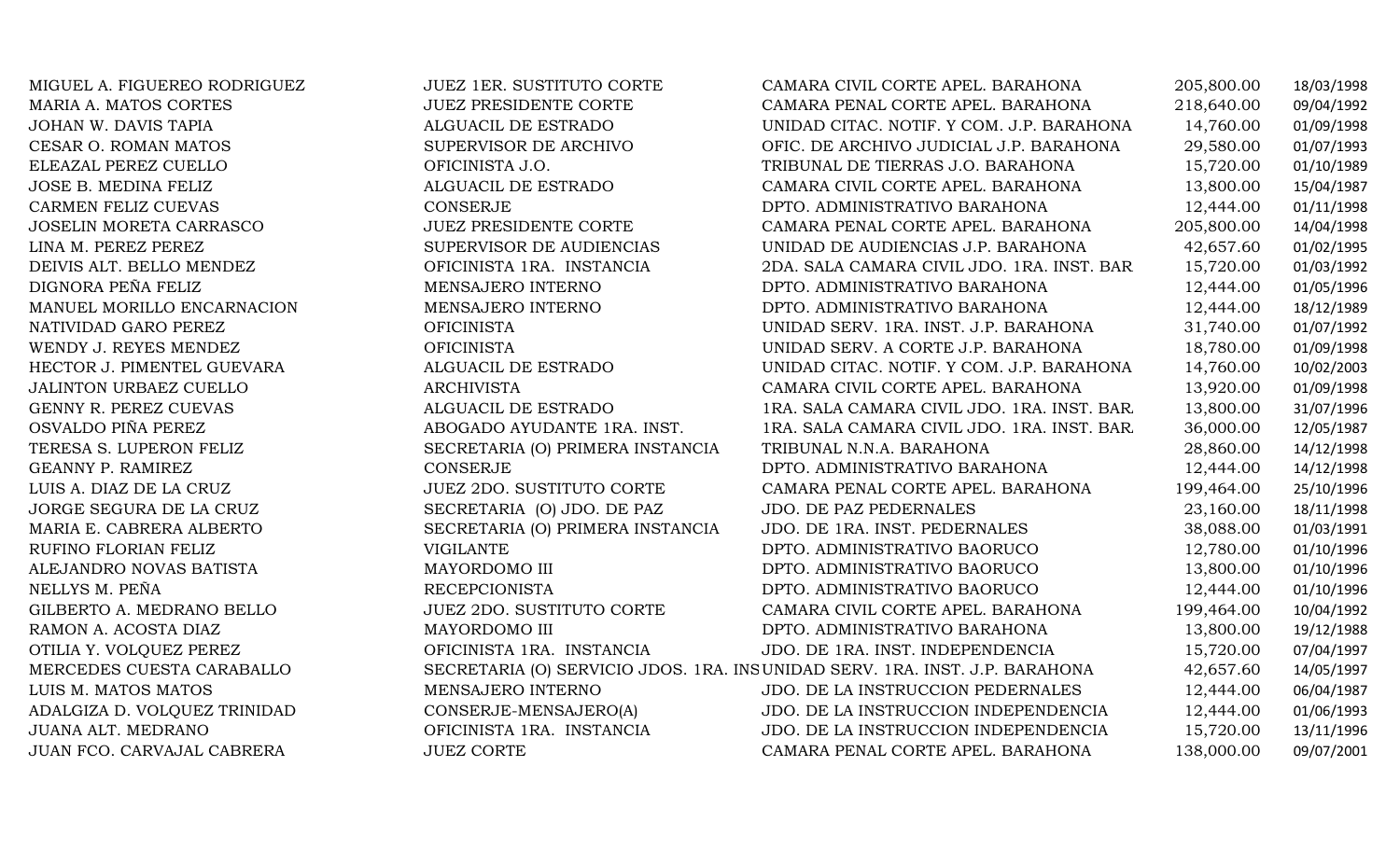| ANA A. JIMENEZ FELIZ          | MENSAJERO INTERNO          | DPTO. ADMINISTRATIVO BARAHONA                                                     | 12,444.00  | 22/05/1987 |
|-------------------------------|----------------------------|-----------------------------------------------------------------------------------|------------|------------|
| SONIA ANT. BATISTA MEDINA     | OFICINISTA JDO. DE PAZ     | JDO. DE PAZ BARAHONA                                                              | 14,760.00  | 26/04/1981 |
| YAHIRA REYES SUERO            | SECRETARIA (O) JDO. DE PAZ | JDO. DE PAZ BARAHONA                                                              | 23,160.00  | 30/10/1986 |
| WANDA V. DEÑO SUERO           | JUEZ 1RA. INSTANCIA        | TRIBUNAL N.N.A. BARAHONA                                                          | 138,000.00 | 14/04/1998 |
| NIKAULYS M. BIDO LUGO         | SECRETARIA (O) JDO. DE PAZ | JDO. DE PAZ ESP. TRANS. BARAHONA                                                  | 23,160.00  | 07/11/1994 |
| JULIANA SAMBOY MONTES DE OCA  | OFICINISTA JDO. DE PAZ     | JDO. DE PAZ ESP. TRANS. BARAHONA                                                  | 14,760.00  | 11/05/1993 |
| ROSA E. RAMIREZ SEGURA        | MENSAJERO INTERNO          | DPTO. ADMINISTRATIVO BARAHONA                                                     | 12,444.00  | 01/04/1993 |
| BETHANIA E. ACOSTA            | OFICINISTA JDO. DE PAZ     | JDO. DE PAZ ESP. TRANS. BARAHONA                                                  | 14,760.00  | 11/05/1993 |
| ERIC B. VIDAL SANCHEZ         | <b>JUEZ CORTE</b>          | CAMARA CIVIL CORTE APEL. BARAHONA                                                 | 186,000.00 | 14/04/1998 |
| CESAR A. SANCHEZ SUERO        | OFICINISTA JDO. DE PAZ     | JDO. DE PAZ ENRIQUILLO                                                            | 14,760.00  | 01/11/1994 |
| RODOLFO SANTANA FELIZ         | SECRETARIA (O) JDO. DE PAZ | JDO. DE PAZ ENRIQUILLO                                                            | 23,160.00  | 03/10/1978 |
| MANUEL E. GONZALEZ CASTILLO   | JUEZ 1RA. INSTANCIA        | 2DA. SALA CAMARA CIVIL JDO. 1RA. INST. BAR                                        | 138,000.00 | 14/04/1998 |
| ROSA M. GONZALEZ GONZALEZ     | SECRETARIA (O) JDO. DE PAZ | JDO. DE PAZ VICENTE NOBLE                                                         | 23,160.00  | 16/11/1992 |
| ELIDERMIA ORTIZ VARGAS        | JUEZ 1RA. INSTANCIA        | JDO. DE 1RA. INST. PEDERNALES                                                     | 138,000.00 | 14/04/1998 |
| LUIS MEDINA CARRASCO          | ALGUACIL DE ESTRADO        | <b>JDO. DE PAZ PARAISO</b>                                                        | 13,800.00  | 18/03/1997 |
| ANA D. TERRERO PEÑA           | CONSERJE-MENSAJERO(A)      | JDO. DE PAZ PARAISO                                                               | 12,444.00  | 14/10/1986 |
| ANA D. PEREZ URBAEZ           | <b>JUEZ CORTE</b>          | CAMARA CIVIL CORTE APEL. BARAHONA                                                 | 186,000.00 | 14/04/1998 |
| MARIANO O. CUEVAS MATOS       | SECRETARIA (O) JDO. DE PAZ | <b>JDO. DE PAZ FUNDACION</b>                                                      | 23,160.00  | 05/02/1997 |
| MAXIMO MATOS FELIZ            |                            | JUEZ PTE.CAMARA CIVIL C. JDO.1ERA. IN: 1RA. SALA CAMARA CIVIL JDO. 1RA. INST. BAR | 154,800.00 | 14/04/1998 |
| JOSE ANT. FELIZ FELIZ         | ALGUACIL DE ESTRADO        | JDO. DE PAZ CABRAL                                                                | 13,800.00  | 25/09/1986 |
| MATEO FELIZ FELIZ             | OFICINISTA JDO. DE PAZ     | JDO. DE PAZ CABRAL                                                                | 14,760.00  | 01/07/1993 |
| KEILLYN M. CARRASCO CUEVAS    | ALGUACIL DE ESTRADO        | JDO. DE PAZ LAS SALINAS                                                           | 13,800.00  | 05/03/1997 |
| SORAINI CUEVAS BATISTA        | SECRETARIA (O) JDO. DE PAZ | JDO. DE PAZ LAS SALINAS                                                           | 23,160.00  | 23/09/1996 |
| LUIS M. MENDEZ SUERO          | SECRETARIA (O) JDO. DE PAZ | JDO. DE PAZ POLO                                                                  | 23,160.00  | 11/12/1991 |
| MIGUELITO ALCANTARA ALCANTARA | OFICINISTA JDO. DE PAZ     | JDO. DE PAZ POLO                                                                  | 14,760.00  | 05/02/1997 |
| DANERSA ALT. OLIVERO FELIZ    | CONSERJE-MENSAJERO(A)      | JDO. DE PAZ POLO                                                                  | 12,444.00  | 12/08/1998 |
| HENRRY CARABALLO MATOS        | <b>JUEZ CORTE</b>          | CAMARA PENAL CORTE APEL. BARAHONA                                                 | 138,000.00 | 15/04/1998 |
| RAFAEL CUEVAS                 | ALGUACIL DE ESTRADO        | JDO. DE PAZ GALVAN                                                                | 13,800.00  | 20/11/1990 |
| ALEJANDRINA CASTILLO          | CONSERJE-MENSAJERO(A)      | JDO. DE PAZ GALVAN                                                                | 12,444.00  | 01/04/1999 |
| ZOILA M. MESA ARISMENDY       | SECRETARIA (O) JDO. DE PAZ | JDO. DE PAZ GALVAN                                                                | 23,160.00  | 08/07/1995 |
| ALMELINDA MATEO LEBRON        | OFICINISTA JDO. DE PAZ     | JDO. DE PAZ GALVAN                                                                | 14,760.00  | 01/05/1997 |
| DIOLENNI PEREZ SENA           | SECRETARIA (O) JDO. DE PAZ | JDO. DE PAZ VILLA JARAGUA                                                         | 23,160.00  | 20/05/1987 |
| ARISTIL SIERRA SIERRA         | ALGUACIL DE ESTRADO        | JDO. DE PAZ LOS RIOS                                                              | 13,800.00  | 17/08/1993 |
| ASIA SIERRA SIERRA            | CONSERJE-MENSAJERO(A)      | JDO. DE PAZ LOS RIOS                                                              | 12,444.00  | 01/06/1991 |
|                               |                            |                                                                                   |            |            |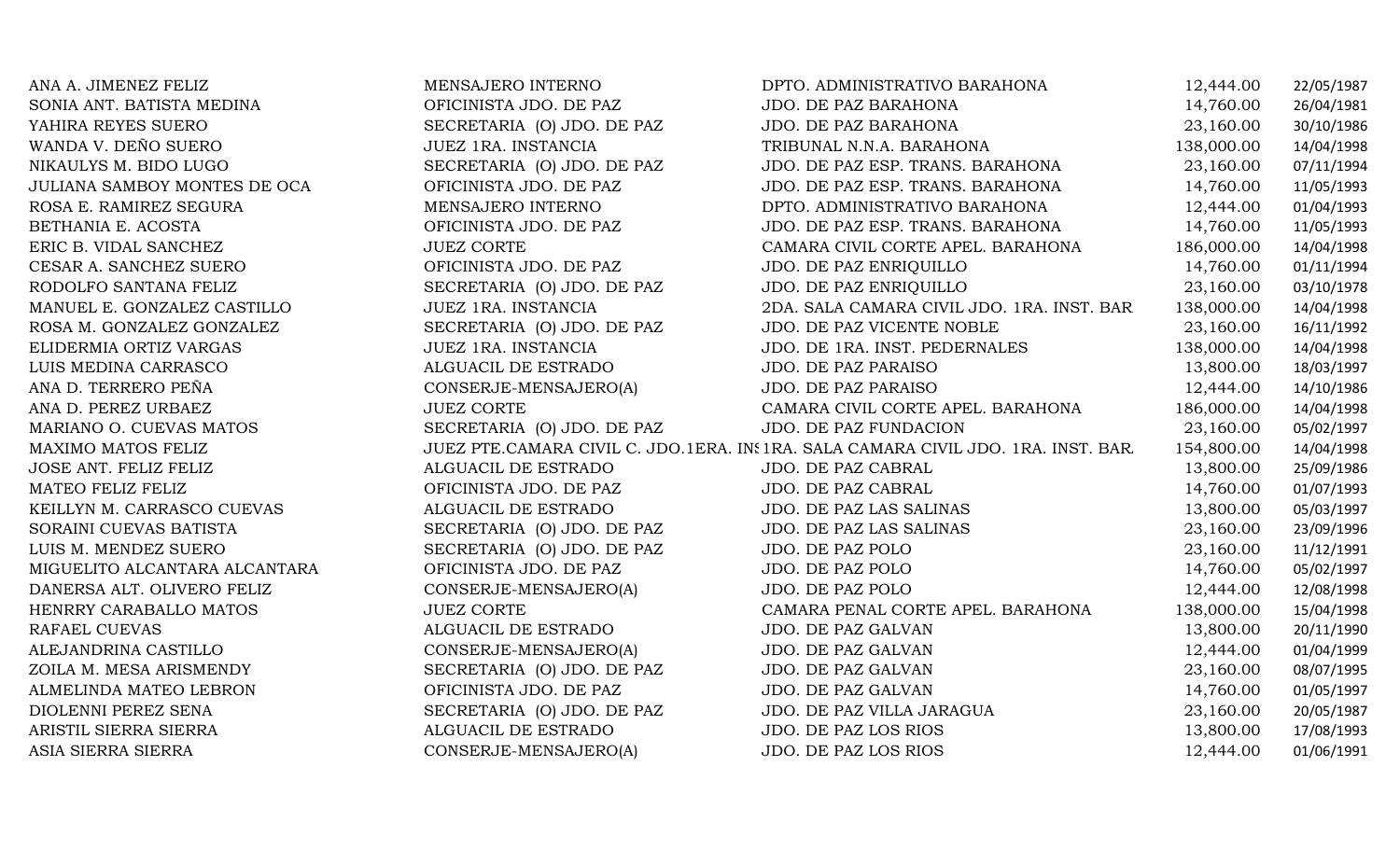| PABLO PEREZ CUEVAS              | OFICINISTA JDO. DE PAZ           | JDO. DE PAZ LOS RIOS                                                         | 14,760.00  | 12/05/1993 |
|---------------------------------|----------------------------------|------------------------------------------------------------------------------|------------|------------|
| SECUNDINA SENA DOTEL            | SECRETARIA (O) JDO. DE PAZ       | JDO. DE PAZ LOS RIOS                                                         | 23,160.00  | 05/06/1987 |
| NICIO ANT. MEDINA FIGUEREO      | <b>JUEZ CORTE</b>                | CAMARA PENAL CORTE APEL. BARAHONA                                            | 186,000.00 | 14/04/1998 |
| AUGUSTO REYES RODRIGUEZ         | ALGUACIL DE ESTRADO              | <b>JDO. DE PAZ TAMAYO</b>                                                    | 13,800.00  | 01/07/1993 |
| <b>JOSELIN MEDINA PEREZ</b>     | JUEZ EJEC. DE LA PENA            | TRIBUNAL EJEC. DE LA PENA BARAHONA                                           | 138,000.00 | 14/04/1998 |
| CARMEN SANTANA REYES            | ALGUACIL DE ESTRADO              | <b>JDO. DE PAZ UVILLA</b>                                                    | 13,800.00  | 01/11/1994 |
| LEONICIA RODRIGUEZ MONTILLA     | OFICINISTA JDO. DE PAZ           | JDO. DE PAZ UVILLA                                                           | 14,760.00  | 01/11/1994 |
| MAGALYS ESPINOSA PEÑA           | SECRETARIA (O) JDO. DE PAZ       | <b>JDO. DE PAZ UVILLA</b>                                                    | 23,160.00  | 17/11/1992 |
| LEUCADIA F. JOSE MENDEZ         | JUEZ 1RA. INSTANCIA              | JDO. DE 1RA. INST. INDEPENDENCIA                                             | 138,000.00 | 14/04/1998 |
| MARISOL PEREZ FLORIAN           | SECRETARIA (O) JDO. DE PAZ       | JDO. DE PAZ INDEPENDENCIA                                                    | 23,160.00  | 17/08/1993 |
| CELINA NOVAS JIMENEZ            |                                  | JUEZ PRESIDENTE TRIBUNAL COLEGIADO TRIBUNAL COL. C/P JDO. 1RA. INST. BARAHON | 138,000.00 | 29/04/1996 |
| LUIS E. PEREZ VOLQUEZ           | JUEZ SUST. PTE. COLEGIADO        | TRIBUNAL COL. C/P JDO. 1RA. INST. BARAHON                                    | 138,000.00 | 15/04/1998 |
| CARLOS ML. PEREZ FLORENTINO     | ALGUACIL DE ESTRADO              | JDO. DE PAZ DUVERGE                                                          | 13,800.00  | 17/10/1986 |
| MIGDALIA M. PEREZ Y PEREZ       | SECRETARIA (O) JDO. DE PAZ       | JDO. DE PAZ DUVERGE                                                          | 23,160.00  | 01/03/1994 |
| SANDRA E. URBAEZ MANCEBO        | ALGUACIL DE ESTRADO              | JDO. DE PAZ MELLA                                                            | 13,800.00  | 01/10/1987 |
| LUIS A. MANCEBO MOQUETE         | SECRETARIA (O) JDO. DE PAZ       | JDO. DE PAZ MELLA                                                            | 23,160.00  | 29/01/1990 |
| CARMEN G. MATOS PEÑA            | OFICINISTA JDO. DE PAZ           | JDO. DE PAZ MELLA                                                            | 14,760.00  | 01/02/1989 |
| PACO TERRERO PEREZ              | JUEZ DE LA INSTRUCCION           | JDO. DE LA INSTRUCCION INDEPENDENCIA                                         | 138,000.00 | 14/04/1998 |
| ALONSIA CUEVAS MATOS            | ALGUACIL DE ESTRADO              | JDO. DE PAZ CRISTOBAL                                                        | 13,800.00  | 01/10/1991 |
| <b>CURYS PANIAGUA</b>           | CONSERJE-MENSAJERO(A)            | JDO. DE PAZ CRISTOBAL                                                        | 12,444.00  | 04/06/1998 |
| JOSE D. CASTILLO VOLQUEZ        | ALGUACIL DE ESTRADO              | JDO. DE PAZ PEDERNALES                                                       | 13,800.00  | 21/02/1987 |
| JUAN D. MENDEZ QUEZADA          | JUEZ T.T.J.O.                    | TRIBUNAL DE TIERRAS J.O. BARAHONA                                            | 138,000.00 | 17/11/1998 |
| ALTAGRACIA D. SENA PERDOMO      | SECRETARIA (O) PRIMERA INSTANCIA | TRIBUNAL DE TIERRAS J.O. BARAHONA                                            | 28,860.00  | 04/03/1988 |
| ANA Y. FELIZ PEREZ              | ABOGADO AYUDANTE 1RA. INST.      | TRIBUNAL DE TIERRAS J.O. BARAHONA                                            | 36,000.00  | 23/05/1986 |
| JUAN E. CUELLO RAMIREZ          | <b>OFICINISTA</b>                | UNIDAD DE AUDIENCIAS J.P. BARAHONA                                           | 18,780.00  | 01/03/1995 |
| ELBIA ANT. PEREZ ALCANTARA      | ANALISTA JURIDICO                | REGISTRO DE TITULOS BARAHONA                                                 | 30,060.00  | 01/08/1991 |
| ENRIQUE A. MATOS VASQUEZ        | OFICINISTA 1RA. INSTANCIA        | 1RA. SALA CAMARA CIVIL JDO. 1RA. INST. BAR                                   | 15,720.00  | 01/05/1999 |
| CARLOS ML. FELIZ SANCHEZ        | <b>VIGILANTE</b>                 | DPTO. ADMINISTRATIVO BARAHONA                                                | 12,780.00  | 01/06/1999 |
| MARIA C. CUEVAS CUEVAS          | REGISTRADOR DE TITULOS           | REGISTRO DE TITULOS BARAHONA                                                 | 126,000.00 | 14/06/1999 |
| SANDRA BAEZ RAMIREZ             | SECRETARIA (O) PRIMERA INSTANCIA | 1RA. SALA CAMARA CIVIL JDO. 1RA. INST. BAR.                                  | 28,860.00  | 16/08/1999 |
| GERMAN FCO. DE LA CRUZ GONZALEZ | SECRETARIA (O) JDO. DE PAZ       | JDO. DE PAZ TAMAYO                                                           | 23,160.00  | 01/09/1999 |
| SALADIN FELIZ FELIZ             | OFICINISTA JDO. DE PAZ           | JDO. DE PAZ LAS SALINAS                                                      | 14,760.00  | 06/09/1999 |
| GEISY M. SILFA FLORIAN          | CONSERJE-MENSAJERO(A)            | DPTO. ADMINISTRATIVO BAORUCO                                                 | 12,444.00  | 27/09/1999 |
| LUDEN M. MENDEZ PIÑA            | CONSERJE-MENSAJERO(A)            | JDO. DE PAZ OVIEDO                                                           | 12,444.00  | 01/10/1999 |
|                                 |                                  |                                                                              |            |            |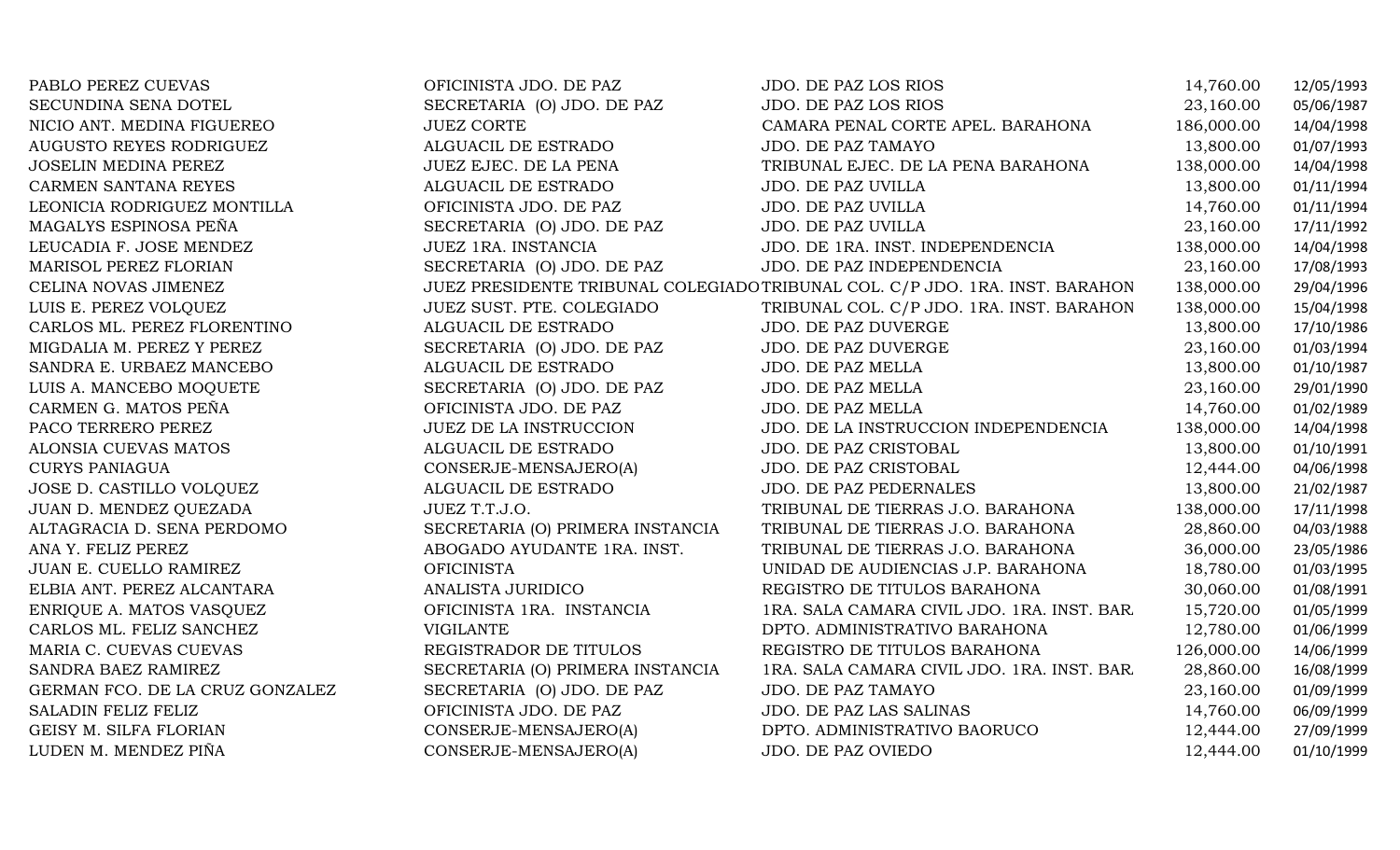| ANA M. FELIZ FELIZ             | CONSERJE-MENSAJERO(A)                                             | <b>JDO. DE PAZ CABRAL</b>                   | 12,444.00 | 01/11/1999 |
|--------------------------------|-------------------------------------------------------------------|---------------------------------------------|-----------|------------|
| RAUL E. BELTRE MATOS           | SECRETARIA (O) GENERAL                                            | SECRETARIA GENERAL J.P. BARAHONA            | 66,528.00 | 20/12/1999 |
| MAGNOLIA FELIZ DIAZ            | OFICINISTA 1RA. INSTANCIA                                         | TRIBUNAL N.N.A. BARAHONA                    | 15,720.00 | 27/12/1999 |
| REYITA TERRERO                 | CONSERJE                                                          | DPTO. ADMINISTRATIVO BARAHONA               | 12,444.00 | 01/03/2000 |
| ANA M. PEREZ URBAEZ            | ENCARGADO(A) OFICINA ADMINISTRATIVA DPTO. ADMINISTRATIVO BARAHONA |                                             | 81,952.80 | 03/04/2000 |
| ANDREA B. FLORENTINO PEREZ     | CONSERJE-MENSAJERO(A)                                             | JDO. DE PAZ INDEPENDENCIA                   | 12,444.00 | 17/04/2000 |
| OSCAR A. LUPERON FELIZ         | ALGUACIL DE ESTRADO                                               | CAMARA CIVIL CORTE APEL. BARAHONA           | 13,800.00 | 19/03/2003 |
| SARAH A. BAEZ FELIZ            | SECRETARIA (O) JDO. DE PAZ                                        | JDO. DE PAZ CABRAL                          | 23,160.00 | 05/07/2000 |
| NOLSI Y. RUIZ TERRERO          | SECRETARIA (O) PRIMERA INSTANCIA                                  | JDO. DE LA INSTRUCCION PEDERNALES           | 38,088.00 | 07/08/2000 |
| MARCIANA DIAZ PEREZ            | SECRETARIA (O) JDO. DE PAZ                                        | JDO. DE PAZ OVIEDO                          | 23,160.00 | 07/08/2000 |
| YRENIS F. TAPIA MEDINA         | SECRETARIA (O) JDO. DE PAZ                                        | JDO. DE PAZ POSTRER RIO                     | 23,160.00 | 21/08/2000 |
| HAYDEE C. CAMILO MATOS         | SECRETARIA (O) PRIMERA INSTANCIA                                  | JDO. DE LA INSTRUCCION INDEPENDENCIA        | 28,860.00 | 15/01/2001 |
| MIGUEL A. FELIZ CUEVAS         | <b>VIGILANTE</b>                                                  | JDO. DE 1RA. INST. PEDERNALES               | 12,780.00 | 01/02/2001 |
| MANUEL CASTILLO VOLQUEZ        | <b>VIGILANTE</b>                                                  | JDO. DE LA INSTRUCCION PEDERNALES           | 12,780.00 | 01/02/2001 |
| <b>IVAN D. ARIAS GUEVARA</b>   | ALGUACIL DE ESTRADO                                               | 1RA. SALA CAMARA CIVIL JDO. 1RA. INST. BAR. | 13,800.00 | 01/03/2001 |
| RADDYS F. PEÑA                 | SECRETARIA (O) JDO. DE PAZ                                        | JDO. DE PAZ CRISTOBAL                       | 23,160.00 | 01/03/2001 |
| CRUZ A. TAPIA SAMBOY           | OPERADOR DE IMPRESION                                             | REGISTRO DE TITULOS BARAHONA                | 15,720.00 | 05/03/2001 |
| JUANA M. VARGAS CUEVAS         | <b>CONSERJE</b>                                                   | DPTO. ADMINISTRATIVO BARAHONA               | 12,444.00 | 01/03/2001 |
| DORCAS ALT. FELIZ PEREZ        | OFICINISTA ATENCION USUARIO                                       | UNIDAD ATENCION AL USUARIO J.P. BARAHON     | 22,920.00 | 02/04/2001 |
| SENNIA PEREZ MATOS             | <b>CONSERJE</b>                                                   | JDO. DE 1RA. INST. BAORUCO                  | 12,444.00 | 05/03/2001 |
| ANA S. GARCIA MINAYA           | OFICINISTA 1RA. INSTANCIA                                         | JDO. DE LA INSTRUCCION PEDERNALES           | 15,720.00 | 03/04/2001 |
| JOSE ML. NOVAS ESPINAL         | SECRETARIA (O) PRIMERA INSTANCIA                                  | JDO. DE 1RA. INST. INDEPENDENCIA            | 38,088.00 | 01/03/2001 |
| SANTA B. PEREZ RUIZ            | CONSERJE-MENSAJERO(A)                                             | JDO. DE PAZ LAS SALINAS                     | 12,444.00 | 09/03/2001 |
| ROBERT D. SOTO ROSSIS          | MENSAJERO INTERNO                                                 | JDO. DE 1RA. INST. PEDERNALES               | 12,444.00 | 01/05/2001 |
| DAYSI M. ALCANTARA PEREZ       | MENSAJERO INTERNO                                                 | DPTO. ADMINISTRATIVO BARAHONA               | 12,444.00 | 09/07/2001 |
| ALEXANDER A. ALBA CUEVAS       | MENSAJERO INTERNO                                                 | DPTO. ADMINISTRATIVO BARAHONA               | 12,444.00 | 01/08/2001 |
| <b>AQUILES EVERTZ FERRERAS</b> | MENSAJERO INTERNO                                                 | DPTO. ADMINISTRATIVO BAORUCO                | 12,444.00 | 24/10/2001 |
| ROSARIO LUGO SANTIAGO          | SECRETARIA (O) PRIMERA INSTANCIA                                  | 2DA. SALA CAMARA CIVIL JDO. 1RA. INST. BAR  | 28,860.00 | 15/10/2001 |
| ESTHER C. PEREZ FELIZ          | <b>CONSERJE</b>                                                   | DPTO. ADMINISTRATIVO BARAHONA               | 12,444.00 | 12/11/2001 |
| LUIS E. MORETA CASTILLO        | ALGUACIL DE ESTRADO                                               | UNIDAD CITAC. NOTIF. Y COM. J.P. BARAHONA   | 14,760.00 | 01/05/2002 |
| HOCHIMINH MELLA VIOLA          | ALGUACIL DE ESTRADO                                               | JDO. DE 1RA. INST. BAORUCO                  | 14,760.00 | 03/06/2002 |
| RAFAEL D. MENDEZ MATOS         | ALGUACIL DE ESTRADO                                               | JDO. DE PAZ FUNDACION                       | 13,800.00 | 02/09/2002 |
| YUMAHILA E. PINEDA FELIZ       | OFICINISTA JDO. DE PAZ                                            | JDO. DE PAZ BARAHONA                        | 14,760.00 | 21/10/2002 |
| <b>IVONNE B. MENDEZ SENA</b>   | SECRETARIA(O) CORTE                                               | CAMARA CIVIL CORTE APEL. BARAHONA           | 34,560.00 | 04/03/2003 |
|                                |                                                                   |                                             |           |            |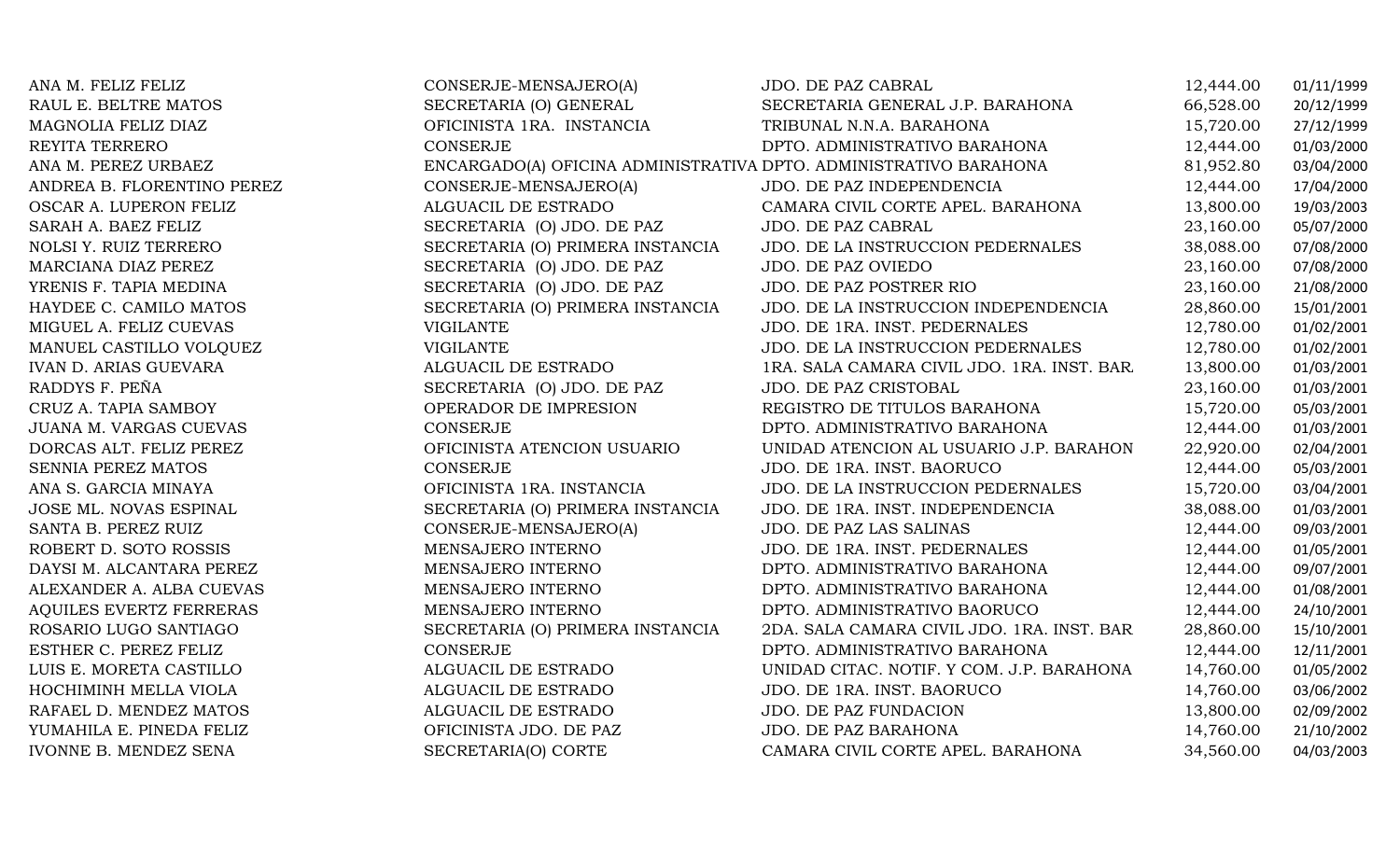| DANIEL JIMENEZ RAMIREZ      | PORTERO                          | DPTO. ADMINISTRATIVO BARAHONA                                                    | 12,444.00  | 01/03/2003 |
|-----------------------------|----------------------------------|----------------------------------------------------------------------------------|------------|------------|
| BIANCA M. PEREZ MARMOLEJOS  | CONSERJE                         | JDO. DE PAZ MELLA                                                                | 12,444.00  | 15/05/2003 |
| LOIDA N. FELIZ OLIVERO      | OFICINISTA 1RA. INSTANCIA        | 1RA. SALA CAMARA CIVIL JDO. 1RA. INST. BAR                                       | 15,720.00  | 20/05/2003 |
| LUISA ANT. GONZALEZ FELIZ   | ABOGADO AYUDANTE                 | SOPORTE A JUECES J.P. BARAHONA                                                   | 48,894.00  | 08/05/2003 |
| YONEYSY MANCEBO             | OFICINISTA JDO. DE PAZ           | JDO. DE PAZ MELLA                                                                | 14,760.00  | 04/06/2003 |
| MANUEL A. SANTANA GOMEZ     | SECRETARIA (O) PRIMERA INSTANCIA | JDO. DE 1RA. INST. BAORUCO                                                       | 28,860.00  | 03/07/2003 |
| AMILCAR M. BATISTA RAMIREZ  | ALGUACIL DE ESTRADO              | UNIDAD CITAC. NOTIF. Y COM. J.P. BARAHONA                                        | 14,760.00  | 03/07/2003 |
| KENIA E. MEDINA FELIZ       | <b>OFICINISTA</b>                | SOPORTE A JUECES J.P. BARAHONA                                                   | 18,780.00  | 28/07/2003 |
| YOLY M. URBAEZ VALENTIN     | OFICINISTA 1RA. INSTANCIA        | 2DA. SALA CAMARA CIVIL JDO. 1RA. INST. BAR                                       | 15,720.00  | 08/08/2003 |
| <b>BANNIRY PEREZ PEREZ</b>  | OFICINISTA JDO. DE PAZ           | <b>JDO. DE PAZ POSTRER RIO</b>                                                   | 14,760.00  | 01/12/2003 |
| NOEMI MATEO MONTERO         | MENSAJERO INTERNO                | DPTO. ADMINISTRATIVO BARAHONA                                                    | 12,444.00  | 12/04/2004 |
| SHENIA M. ROSADO GENAO      | <b>JUEZ DE PAZ</b>               | JDO. DE PAZ MELLA                                                                | 108,000.00 | 19/02/2018 |
| YORMA A. FELIZ CARABALLO    |                                  | SECRETARIA (O) SERVICIO A LA INSTRUCC UNIDAD SERV. A LA INSTRUCCION J.P. BARAHO  | 42,657.60  | 26/04/2004 |
| NESTODIA V. RAMIREZ GUEVARA | OFICINISTA JDO. DE PAZ           | JDO. DE PAZ OVIEDO                                                               | 14,760.00  | 19/07/2004 |
| BLADIMIR A. PEÑA CONCEPCION | <b>JUEZ DE PAZ</b>               | JDO. DE PAZ OVIEDO                                                               | 108,000.00 | 25/10/2004 |
| ANGEL D. MENDEZ JIMENEZ     | ALGUACIL DE ESTRADO              | JDO. DE PAZ VICENTE NOBLE                                                        | 13,800.00  | 03/01/2005 |
| ANDERSON JAIME PEÑA         | OFICINISTA ATENCION USUARIO      | UNIDAD ATENCION AL USUARIO J.P. BARAHON                                          | 22,920.00  | 09/02/2005 |
| ALBA N. REYES GUEVARA       | <b>CONSERJE</b>                  | DPTO. ADMINISTRATIVO BARAHONA                                                    | 12,444.00  | 19/04/2005 |
| EMERALD LEBREAULT MENDEZ    | <b>OFICINISTA</b>                | UNIDAD DE AUDIENCIAS J.P. BARAHONA                                               | 18,780.00  | 28/04/2005 |
| SANDRA E. CUEVAS MENDEZ     | SECRETARIA (O) JDO. DE PAZ       | JDO. DE PAZ LA DESCUBIERTA                                                       | 23,160.00  | 26/04/2005 |
| JOSE FCO. GOMEZ POLANCO     | ALGUACIL DE ESTRADO              | 2DA. SALA CAMARA CIVIL JDO. 1RA. INST. BAR                                       | 14,760.00  | 09/05/2005 |
| MIGUEL ANT. CUEVAS BAEZ     | SUPERVISOR (A) DE MANTENIMIENTO  | DPTO. ADMINISTRATIVO BARAHONA                                                    | 16,440.00  | 06/06/2005 |
| JUANA E. PEREZ GOMEZ        | OFICINISTA CORTE                 | CAMARA CIVIL CORTE APEL. BARAHONA                                                | 17,640.00  | 23/05/2005 |
| LUIS K. MORILLO FELIZ       | ALGUACIL DE ESTRADO              | UNIDAD CITAC. NOTIF. Y COM. J.P. BARAHONA                                        | 14,760.00  | 02/08/2005 |
| FRANCISCO ANT. DAVIS TAPIA  | ALGUACIL DE ESTRADO              | TRIBUNAL N.N.A. BARAHONA                                                         | 14,760.00  | 26/06/2005 |
| LEONARDO ANT. GARCIA CRUZ   | <b>JUEZ DE PAZ</b>               | JDO. DE PAZ PARAISO                                                              | 108,000.00 | 31/03/2017 |
| LUISA E. FELIZ FERRERAS     |                                  | SECRETARIA (O) SERVICIO A EJECUCION I UNIDAD SERV. A EJEC. DE LA PENA J.P. BARAI | 42,657.60  | 05/09/2005 |
| MARIA C. VALENZUELA PEREZ   | <b>JUEZ DE PAZ</b>               | JDO. DE PAZ FUNDACION                                                            | 108,000.00 | 31/03/2017 |
| TIRSA M. DE LA CRUZ REYES   | OFICINISTA JDO. DE PAZ           | JDO. DE PAZ DUVERGE                                                              | 14,760.00  | 01/12/2005 |
| GENNY K. MONTILLA PEÑA      | SECRETARIA (O) PRIMERA INSTANCIA | JDO. DE LA INSTRUCCION BAORUCO                                                   | 38,088.00  | 01/12/2005 |
| YULANKA A. LOPEZ PEÑA       | <b>OFICINISTA</b>                | UNIDAD SERV. 1RA. INST. J.P. BARAHONA                                            | 18,780.00  | 02/01/2006 |
| JENNIFFER W. GOMEZ RAMIREZ  | OFICINISTA 1RA. INSTANCIA        | 2DA. SALA CAMARA CIVIL JDO. 1RA. INST. BAR                                       | 15,720.00  | 02/01/2006 |
| ELSA M. BATISTA PEÑA        | CONSERJE-MENSAJERO(A)            | JDO. DE PAZ DUVERGE                                                              | 12,444.00  | 10/12/2005 |
| DANNY A. MATOS FELIZ        | MAYORDOMO I                      | DPTO. ADMINISTRATIVO BARAHONA                                                    | 16,920.00  | 19/01/2006 |
|                             |                                  |                                                                                  |            |            |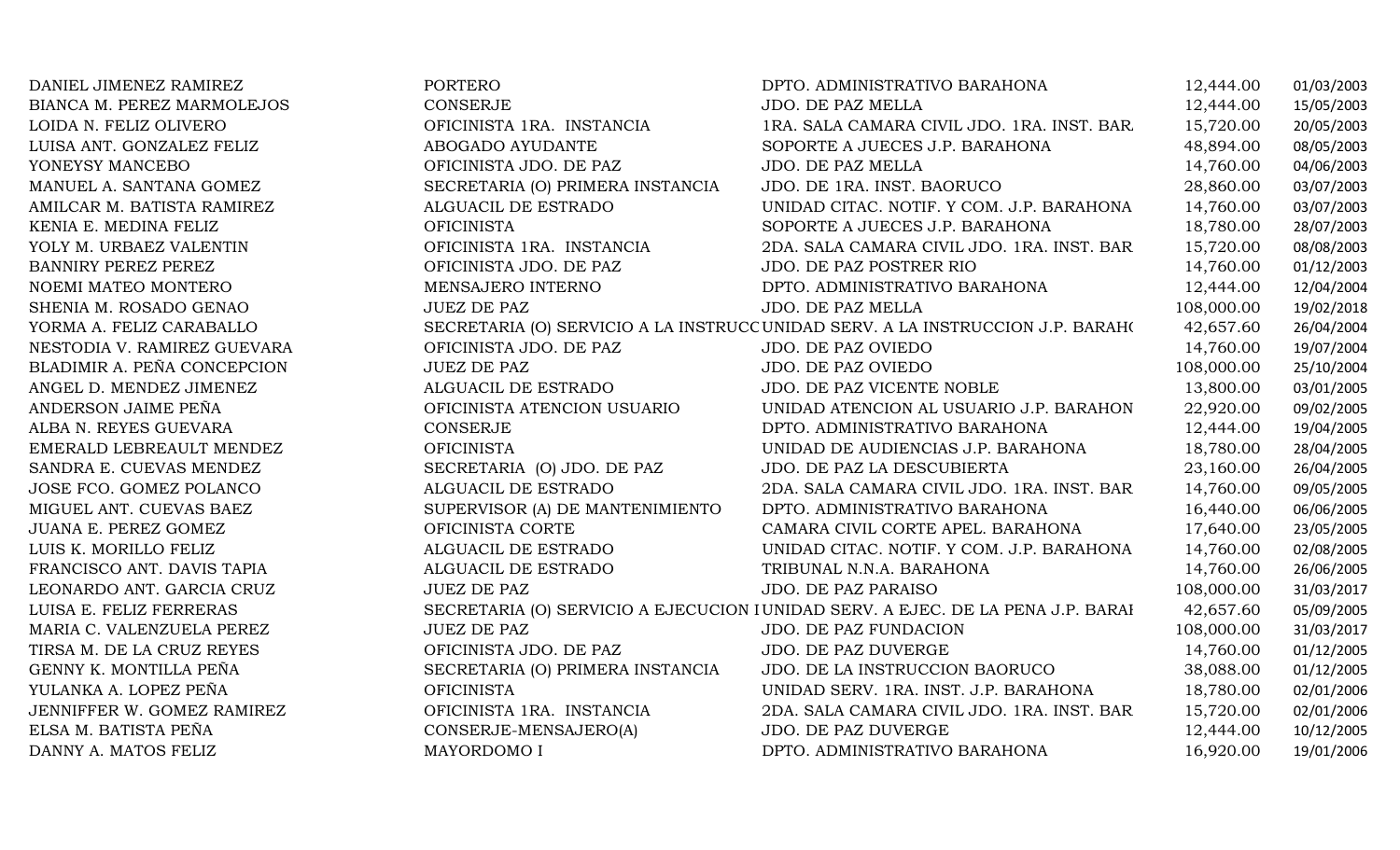| BODDY Y. FELIZ CARABALLO       | SECRETARIA (O) JDO. DE PAZ      | JDO. DE PAZ EL PEÑON                        | 23,160.00  | 01/03/2006 |
|--------------------------------|---------------------------------|---------------------------------------------|------------|------------|
| BETSI MEDINA CUELLO            | ABOGADO AYUDANTE                | SOPORTE A JUECES J.P. BARAHONA              | 48,894.00  | 22/02/2006 |
| EDUARDO D. SANTOS MESA         | SECRETARIA (O) SERVICIO A CORTE | UNIDAD SERV. A CORTE J.P. BARAHONA          | 42,657.60  | 01/03/2006 |
| JOSE ANT. PEÑA MOQUETE         | ALGUACIL DE ESTRADO             | UNIDAD CITAC. NOTIF. Y COM. J.P. BARAHONA   | 14,760.00  | 03/07/2006 |
| JOSE A. PEREZ NOVAS            | <b>PORTERO</b>                  | DPTO. ADMINISTRATIVO BARAHONA               | 12,444.00  | 03/07/2006 |
| RAMON R. RAMIREZ BURROUGHS     | OFICINISTA 1RA. INSTANCIA       | TRIBUNAL N.N.A. BARAHONA                    | 15,720.00  | 03/07/2006 |
| ANA C. VOLQUEZ PEREZ           | ALGUACIL DE ESTRADO             | JDO. DE 1RA. INST. PEDERNALES               | 14,760.00  | 01/09/2006 |
| RAIMUNDO A. ORTIZ ALCANTARA    | <b>VIGILANTE</b>                | JDO. DE PAZ CABRAL                          | 12,444.00  | 16/12/2006 |
| DENIA ALT. BERAS DE MOTA       | <b>JUEZ DE PAZ</b>              | JDO. DE PAZ INDEPENDENCIA                   | 108,000.00 | 16/04/2007 |
| KAREN G. CASTILLO CASTILLO     | <b>JUEZ DE PAZ</b>              | JDO. DE PAZ GALVAN                          | 108,000.00 | 19/02/2018 |
| GEIDY FERNANDEZ BATISTA        | OFICINISTA 1RA. INSTANCIA       | JDO. DE 1RA. INST. PEDERNALES               | 15,720.00  | 01/06/2011 |
| FIDIA R. OLIVERO GUERRERO      | CONSERJE-MENSAJERO(A)           | JDO. DE PAZ EL PEÑON                        | 12,444.00  | 15/10/2007 |
| YRIS N. PACHANO ARISMENDY      | OFICINISTA 1RA. INSTANCIA       | JDO. DE 1RA. INST. BAORUCO                  | 15,720.00  | 27/07/2011 |
| MARTHA D. GONZALEZ SANCHEZ     | OFICINISTA JDO. DE PAZ          | JDO. DE PAZ TAMAYO                          | 14,760.00  | 12/11/2007 |
| ELIZARDO A. MENDEZ BELLO       | <b>VIGILANTE</b>                | JDO. DE PAZ DUVERGE                         | 12,444.00  | 22/01/2008 |
| CARLOS J. MEDINA CUEVAS        | ALGUACIL DE ESTRADO             | JDO. DE PAZ ESP. TRANS. BARAHONA            | 13,800.00  | 01/05/2008 |
| RUDDY ALF. MONTAS VIDAL        | MENSAJERO INTERNO               | DPTO. ADMINISTRATIVO BARAHONA               | 12,444.00  | 04/08/2014 |
| JANILCA N. GONZALEZ PEREZ      | ALGUACIL DE ESTRADO             | JDO. DE LA INSTRUCCION INDEPENDENCIA        | 14,760.00  | 05/08/2008 |
| YONEIDIS CUEVAS RIVAS          | OFICINISTA JDO. DE PAZ          | JDO. DE PAZ VILLA JARAGUA                   | 14,760.00  | 16/07/2008 |
| NELSY J. SUERO CARBONELL       | <b>ARCHIVISTA</b>               | ARCHIVO ACTIVO J.I. BARAHONA                | 24,240.00  | 02/12/2008 |
| WIRQUIN SENA DOTEL             | ALGUACIL DE ESTRADO             | JDO. DE LA INSTRUCCION BAORUCO              | 14,760.00  | 26/02/2009 |
| CELIA ALT. BAEZ CARBONELL      | <b>CONSERJE</b>                 | <b>JDO. DE PAZ FUNDACION</b>                | 12,444.00  | 27/03/2009 |
| ANGEL MENDEZ PEREZ             | <b>VIGILANTE</b>                | JDO. DE PAZ LA DESCUBIERTA                  | 12,444.00  | 14/04/2009 |
| DAYSI M. NIN NIN               | MENSAJERO INTERNO               | DPTO. ADMINISTRATIVO BARAHONA               | 12,444.00  | 19/05/2009 |
| ESMIRNA ANT. ORTEGA VENTURA    | <b>JUEZ DE PAZ</b>              | JDO. DE PAZ UVILLA                          | 108,000.00 | 19/02/2018 |
| MAXIMA HEREDIA FELIZ           | <b>CONSERJE</b>                 | JDO. DE 1RA. INST. PEDERNALES               | 12,444.00  | 01/07/2009 |
| WAIDER ANT. ENCARNACION CUEVAS | SECRETARIA (O) JDO. DE PAZ      | JDO. DE PAZ BAORUCO                         | 23,160.00  | 01/09/2009 |
| MARIA L. DIAZ MEDINA           | REGISTRADOR DE TITULOS          | REGISTRO DE TITULOS NEYBA                   | 126,000.00 | 16/01/2008 |
| JACQUELINE MORILLO FELIZ       | <b>CONSERJE</b>                 | DPTO. ADMINISTRATIVO BARAHONA               | 12,444.00  | 16/09/2009 |
| MONICA M. MORILLO FELIZ        | OFICINISTA 1RA. INSTANCIA       | 1RA. SALA CAMARA CIVIL JDO. 1RA. INST. BAR. | 15,720.00  | 15/03/2017 |
| CRISTIAN A. REYES PEÑA         | ALGUACIL DE ESTRADO             | JDO. DE 1RA. INST. INDEPENDENCIA            | 14,760.00  | 17/11/2009 |
| EUDYS PEREZ FELIZ              | ALGUACIL DE ESTRADO             | TRIBUNAL EJEC. DE LA PENA BARAHONA          | 14,760.00  | 04/11/2009 |
| LANDIA C. MONTERO MATOS        | CONSERJE-MENSAJERO(A)           | JDO. DE PAZ TAMAYO                          | 12,444.00  | 11/01/2010 |
| GILBERT R. MATOS CUEVAS        | <b>OFICINISTA</b>               | SOPORTE A JUECES J.P. BARAHONA              | 18,780.00  | 01/03/2010 |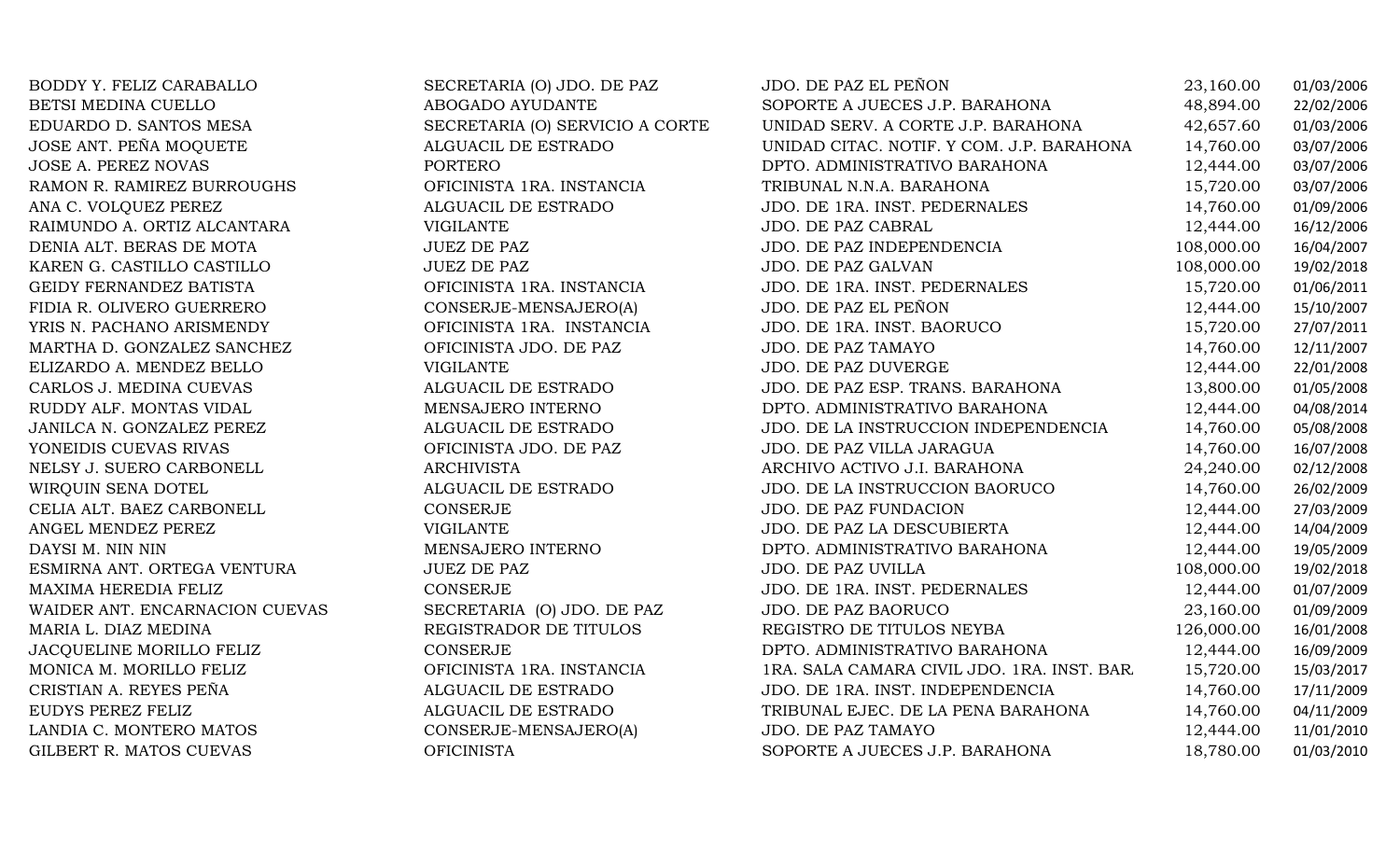| YUSMARY E. MANCEBO MENDEZ      | <b>CONSERJE</b>                                                  | JDO. DE LA INSTRUCCION PEDERNALES          | 12,444.00  | 16/04/2010 |
|--------------------------------|------------------------------------------------------------------|--------------------------------------------|------------|------------|
| ANYOLINE F. FARRELL PEREZ      | OFICIAL ARCHIVO ACTIVO                                           | ARCHIVO ACTIVO J.I. BARAHONA               | 29,580.00  | 01/06/2010 |
| NELSON B. MOREL BELTRE         | <b>CONSERJE</b>                                                  | DPTO. ADMINISTRATIVO BARAHONA              | 12,444.00  | 15/06/2010 |
| WELLINGTON SEGURA PEREZ        | ALGUACIL DE ESTRADO                                              | JDO. DE PAZ EL PEÑON                       | 13,800.00  | 14/06/2010 |
| YISSEL M. ALCANTARA MARMOLEJOS | <b>OFICINISTA</b>                                                | SOPORTE A JUECES J.P. BARAHONA             | 18,780.00  | 21/07/2010 |
| OSVALDO J. SANTANA FERNANDEZ   | JUEZ 1RA. INSTANCIA                                              | TRIBUNAL COL. C/P JDO. 1RA. INST. BARAHON  | 108,000.00 | 16/12/2016 |
| DARLIN N. RIVAS CUEVAS         | <b>VIGILANTE</b>                                                 | DPTO. ADMINISTRATIVO BAORUCO               | 12,444.00  | 17/08/2010 |
| YEREDYS E. NOVAS MEDRANO       | <b>VIGILANTE</b>                                                 | JDO. DE 1RA. INST. INDEPENDENCIA           | 12,444.00  | 01/09/2010 |
| CRISTIAN O. MATOS PADILLA      | OFICINISTA J.O.                                                  | TRIBUNAL DE TIERRAS J.O. BARAHONA          | 15,720.00  | 01/10/2010 |
| ELIESTHER R. GARCIA FERNANDEZ  | OFICINISTA ATENCION USUARIO                                      | UNIDAD ATENCION AL USUARIO J.P. BARAHON    | 22,920.00  | 01/11/2010 |
| NASMUL CUESTA SANTANA          | ALGUACIL DE ESTRADO                                              | JDO. DE PAZ ENRIQUILLO                     | 13,800.00  | 28/02/2011 |
| MYDELEISE PIÑEYRO URBAEZ       | CONSERJE                                                         | DPTO. ADMINISTRATIVO BARAHONA              | 12,444.00  | 01/12/2011 |
| ENGELS S. REYES DIAZ           | SUPERVISOR CENTRO DE CITACIONES                                  | UNIDAD CITAC. NOTIF. Y COM. J.P. BARAHONA  | 42,657.60  | 01/03/2011 |
| KIANIS M. GARO PEREZ           | CONSERJE-MENSAJERO(A)                                            | JDO. DE PAZ PEDERNALES                     | 12,444.00  | 01/03/2011 |
| <b>JOSE A. FRANCO</b>          | AUXILIAR ADMINISTRATIVO                                          | DPTO. ADMINISTRATIVO BARAHONA              | 14,760.00  | 01/06/2011 |
| ARACELIS FLORIAN SENA          | MENSAJERO INTERNO                                                | TRIBUNAL N.N.A. BARAHONA                   | 12,444.00  | 01/09/2012 |
| SOFIA M. BRUNO DE LOS SANTOS   | <b>JUEZ DE PAZ</b>                                               | JDO. DE PAZ ENRIQUILLO                     | 108,000.00 | 13/04/2012 |
| SANTA K. PEREZ FELIZ           | JUEZ 1RA. INSTANCIA                                              | 2DA. SALA CAMARA PENAL JDO. 1RA. INST. BA  | 138,000.00 | 01/11/2011 |
| ALEJANDRO ENCARNACION MEDINA   | JUEZ 1RA. INSTANCIA                                              | JDO. DE 1RA. INST. BAORUCO                 | 138,000.00 | 01/11/2011 |
| ERNESTO ANT. CABRAL GOMERA     | <b>JUEZ DE PAZ</b>                                               | <b>JDO. DE PAZ TAMAYO</b>                  | 108,000.00 | 01/09/2012 |
| GINA M. MATOS CORNIEL          | AUX. DE RECEPCION Y ENTREGA                                      | REGISTRO DE TITULOS BARAHONA               | 24,240.00  | 01/09/2012 |
| LIDIA V. MENDEZ                | OFICINISTA 1RA. INSTANCIA                                        | 1RA. SALA CAMARA CIVIL JDO. 1RA. INST. BAR | 15,720.00  | 01/09/2012 |
| MILKA E. FELIZ RAMIREZ         | CONSERJE-MENSAJERO(A)                                            | JDO. DE PAZ UVILLA                         | 12,444.00  | 25/08/2014 |
| ISAMAR ESPINOSA URBAEZ         | SECRETARIA DEPTO. ADM.                                           | DPTO. ADMINISTRATIVO BARAHONA              | 18,120.00  | 07/05/2012 |
| <b>JOSE D. PEREZ FELIZ</b>     | MAYORDOMO III                                                    | JDO. DE 1RA. INST. PEDERNALES              | 13,800.00  | 10/09/2012 |
| SAMUER RUBEN CASTILLO          | OFICINISTA JDO. DE PAZ                                           | JDO. DE PAZ INDEPENDENCIA                  | 14,760.00  | 02/12/2013 |
| DANIEL E. MEDINA PIMENTEL      | <b>JUEZ DE PAZ</b>                                               | JDO. DE PAZ EL PEÑON                       | 108,000.00 | 22/10/2012 |
| KILTON R. GALAN PEÑA           | ENCARGADO(A) OFICINA ADMINISTRATIVA DPTO. ADMINISTRATIVO BAORUCO |                                            | 67,405.20  | 01/10/2012 |
| JOSE F. MONTERO PACHANO        | <b>OFICINISTA</b>                                                | JDO. DE LA INSTRUCCION BAORUCO             | 15,720.00  | 04/10/2012 |
| ANA I. LEE FLORIMON            | <b>JUEZ DE PAZ</b>                                               | JDO. DE PAZ BAORUCO                        | 108,000.00 | 01/04/2014 |
| LEOMELKI ALT. NOVAS VARGAS     | CONSERJE                                                         | DPTO. ADMINISTRATIVO BAORUCO               | 12,444.00  | 25/05/2015 |
| FRANKLIN CORNIEL RUBIO         | <b>VIGILANTE</b>                                                 | DPTO. ADMINISTRATIVO BARAHONA              | 12,444.00  | 14/11/2012 |
| YULISSA A. DE LEON PEREZ       | OFICINISTA CORTE                                                 | CAMARA CIVIL CORTE APEL. BARAHONA          | 17,640.00  | 10/05/2013 |
| MARLENIS ALT. PEREZ PEREZ      | <b>RECEPCIONISTA</b>                                             | DPTO. ADMINISTRATIVO BARAHONA              | 14,760.00  | 15/04/2013 |
|                                |                                                                  |                                            |            |            |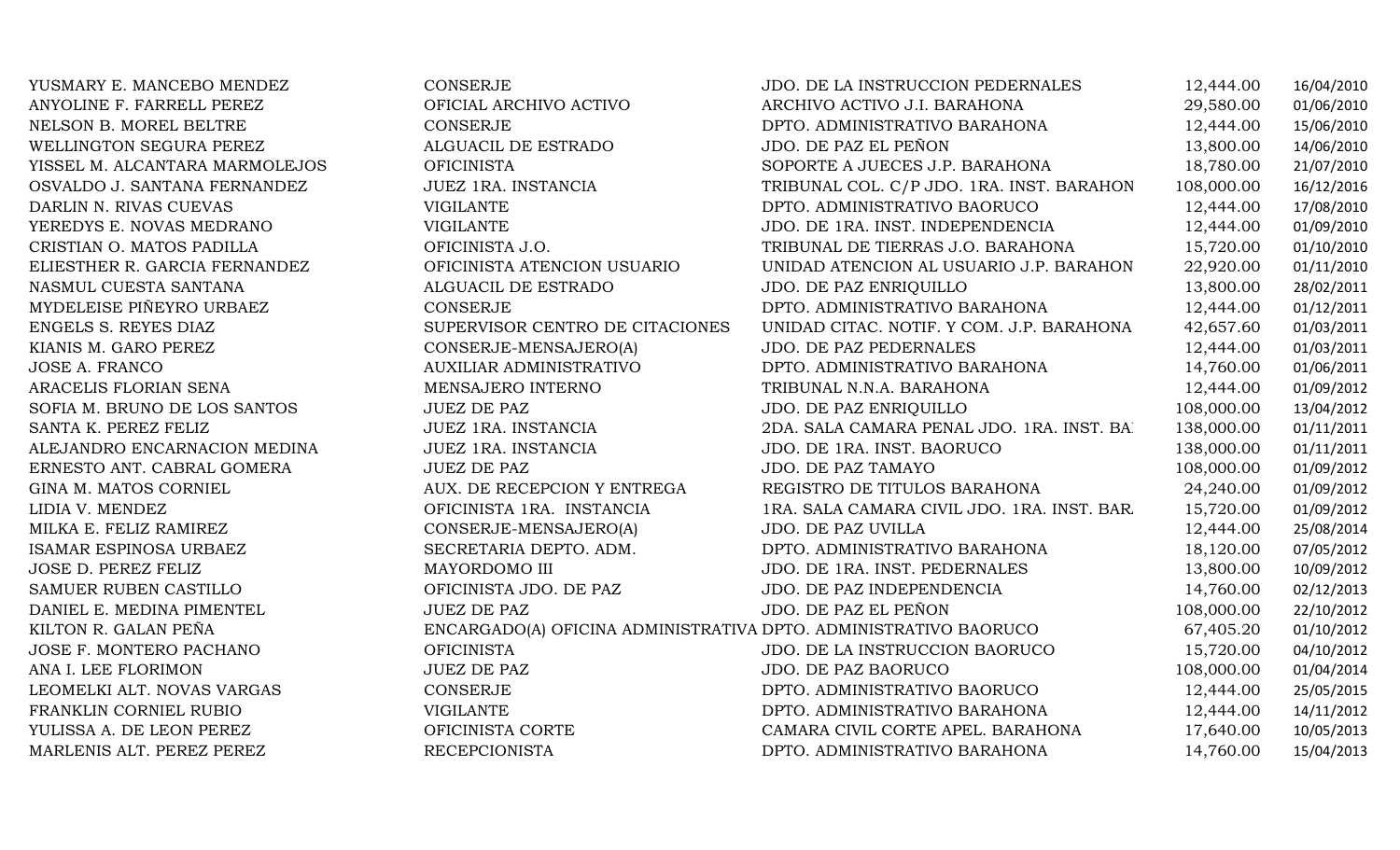| ZELCY J. GUEVARA ACOSTA      | <b>ARCHIVISTA</b>          | OFIC. DE ARCHIVO JUDICIAL J.P. BARAHONA    | 16,440.00 | 20/10/2015 |
|------------------------------|----------------------------|--------------------------------------------|-----------|------------|
| DIGNORA SANTANA FELIZ        | CONSERJE                   | DPTO. ADMINISTRATIVO BARAHONA              | 12,444.00 | 01/08/2013 |
| ANDERSON I. GARCIA BAEZ      | OFICINISTA 1RA. INSTANCIA  | 2DA. SALA CAMARA CIVIL JDO. 1RA. INST. BAR | 15,720.00 | 13/04/2015 |
| JOSE DE LOS R. MEDINA NOVAS  | <b>VIGILANTE</b>           | JDO. DE 1RA. INST. INDEPENDENCIA           | 12,444.00 | 01/04/2013 |
| ROSAIRIS PEÑA PEÑA           | OFICINISTA JDO. DE PAZ     | JDO. DE PAZ BAORUCO                        | 14,760.00 | 20/05/2013 |
| ALFONSO DE LA PAZ MATOS      | <b>VIGILANTE</b>           | JDO. DE PAZ GALVAN                         | 12,444.00 | 10/06/2013 |
| NANCY VICENTE D OLEO         | CONSERJE-MENSAJERO(A)      | JDO. DE PAZ POSTRER RIO                    | 12,444.00 | 02/06/2014 |
| MIGUEL A. PEREZ MERCEDES     | <b>OFICINISTA</b>          | UNIDAD SERV. A LA INSTRUCCION J.P. BARAHO  | 18,780.00 | 02/06/2014 |
| YAMEL A. CARRASCO PINEDA     | <b>OFICINISTA</b>          | UNIDAD CITAC. NOTIF. Y COM. J.P. BARAHONA  | 18,780.00 | 22/04/2013 |
| ANA C. BATISTA ESPINOSA      | <b>OFICINISTA</b>          | UNIDAD SERV. A EJEC. DE LA PENA J.P. BARAI | 18,780.00 | 02/11/2016 |
| ENGELS J. SENA SEGURA        | ALGUACIL DE ESTRADO        | JDO. DE PAZ VILLA JARAGUA                  | 13,800.00 | 09/09/2013 |
| MICHAEL A. PERALTA CARRASCO  | OFICINISTA CORTE           | CAMARA CIVIL CORTE APEL. BARAHONA          | 17,640.00 | 14/10/2015 |
| SAULO G. CESPEDES DE LA PAZ  | OFICINISTA CORTE           | CAMARA CIVIL CORTE APEL. BARAHONA          | 17,640.00 | 01/07/2014 |
| VIANNA N. LOPEZ GARCIA       | <b>OFICINISTA</b>          | UNIDAD CITAC. NOTIF. Y COM. J.P. BARAHONA  | 18,780.00 | 01/07/2014 |
| GREIVAL G. GARCIA SEGURA     | ALGUACIL DE ESTRADO        | UNIDAD CITAC. NOTIF. Y COM. J.P. BARAHONA  | 14,760.00 | 01/07/2014 |
| OTTO E. CHAPMAN PEREZ        | <b>OFICINISTA</b>          | UNIDAD SERV. A CORTE J.P. BARAHONA         | 18,780.00 | 01/07/2014 |
| KELVIN VALDEZ PEREZ          | <b>ARCHIVISTA</b>          | OFIC. DE ARCHIVO JUDICIAL J.P. BARAHONA    | 16,440.00 | 23/06/2014 |
| REMIGIO SUERO FLORIAN        | <b>OFICINISTA</b>          | UNIDAD SERV. A LA INSTRUCCION J.P. BARAHO  | 18,780.00 | 01/07/2014 |
| ALAN ROQUE FELIZ             | <b>OFICINISTA</b>          | UNIDAD DE AUDIENCIAS J.P. BARAHONA         | 18,780.00 | 01/07/2014 |
| EDUARDINA DIAZ FELIZ         | SECRETARIA (O) JDO. DE PAZ | JDO. DE PAZ PARAISO                        | 23,160.00 | 23/03/2015 |
| ANDREIKER R. VIDAL SIERRA    | ALGUACIL DE ESTRADO        | <b>JDO. DE PAZ POSTRER RIO</b>             | 13,800.00 | 15/06/2015 |
| <b>GUSTAVO A. RUIZ FELIZ</b> | <b>CHOFER</b>              | CAMARA CIVIL CORTE APEL. BARAHONA          | 24,240.00 | 15/03/1999 |
| FREDINA DEL C. DIAZ SEVERINO | REFERENCISTA               | ARCHIVO ACTIVO J.I. BARAHONA               | 24,240.00 | 10/08/2015 |
| LUIS D. PEREZ CUELLO         | REVISOR R.T.               | REGISTRO DE TITULOS BARAHONA               | 16,200.00 | 22/09/2015 |
| MARIDALIA MORETA ROCHA       | MENSAJERO INTERNO          | DPTO. ADMINISTRATIVO BARAHONA              | 12,444.00 | 03/11/2015 |
| RODIBEIDI MEDINA FABIAN      | OFICINISTA 1RA. INSTANCIA  | JDO. DE 1RA. INST. BAORUCO                 | 15,720.00 | 14/12/2015 |
| JUAN C. FERRERAS CUEVAS      | <b>OFICINISTA</b>          | JDO. DE LA INSTRUCCION BAORUCO             | 15,720.00 | 19/01/2016 |
| BOLIVAR DE OLEO CUEVAS       | <b>OFICINISTA</b>          | UNIDAD SERV. A CORTE J.P. BARAHONA         | 18,780.00 | 01/02/2016 |
| YANELKIS CARRASCO FELIZ      | <b>CONSERJE</b>            | JDO. DE PAZ ENRIQUILLO                     | 12,444.00 | 25/02/2016 |
| HILDA C. PEREZ PEREZ         | OFICINISTA 1RA. INSTANCIA  | JDO. DE LA INSTRUCCION PEDERNALES          | 15,720.00 | 11/04/2016 |
| MASSIEL L. MATOS BELLO       | OFICINISTA JDO. DE PAZ     | JDO. DE PAZ BARAHONA                       | 14,760.00 | 17/05/2016 |
| LEONARIS C. GONZALEZ MATEO   | CONSERJE-MENSAJERO(A)      | JDO. DE PAZ VICENTE NOBLE                  | 12,444.00 | 23/06/2016 |
| ALEX M. FLORIAN MEDINA       | <b>OFICINISTA</b>          | UNIDAD DE AUDIENCIAS J.P. BARAHONA         | 18,780.00 | 23/06/2016 |
| WADY A. RUBIO FERRERAS       | <b>OFICINISTA</b>          | UNIDAD SERV. A LA INSTRUCCION J.P. BARAHO  | 18,780.00 | 11/07/2016 |
|                              |                            |                                            |           |            |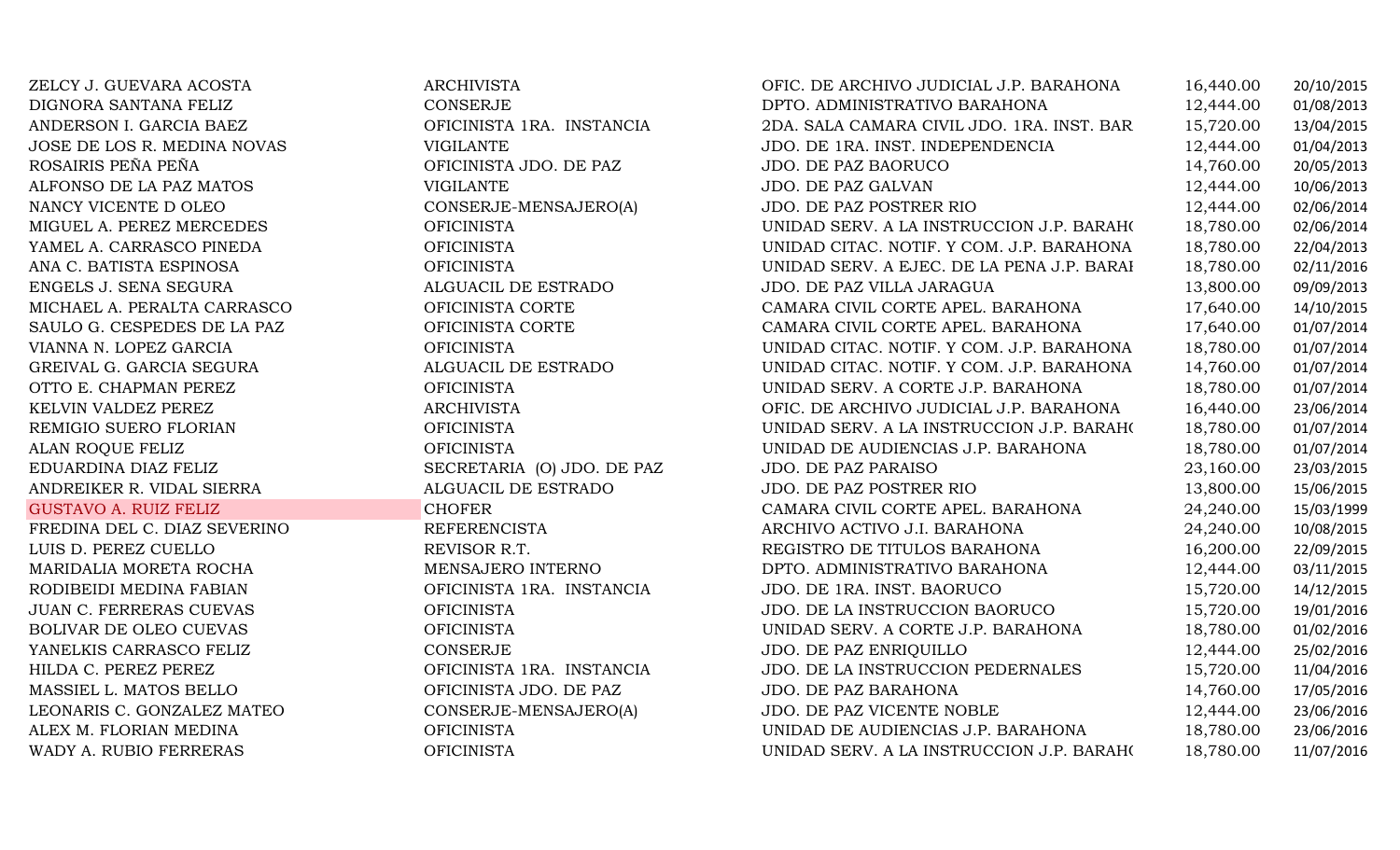| KATERINE A. RUBIO MATOS            | <b>JUEZ DE PAZ</b>                                                        | JDO. DE PAZ LAS SALINAS                   | 108,000.00 | 03/10/2016 |
|------------------------------------|---------------------------------------------------------------------------|-------------------------------------------|------------|------------|
| ELVIS M. FLORIAN FELIZ             | <b>OFICINISTA</b>                                                         | UNIDAD DE AUDIENCIAS J.P. BARAHONA        | 18,780.00  | 18/07/2016 |
| LEANDRO A. PEREZ ESPINOSA          | <b>OFICINISTA</b>                                                         | UNIDAD SERV. A LA INSTRUCCION J.P. BARAHO | 18,780.00  | 10/08/2016 |
| MIGUEL CUEVAS CUEVAS               | <b>OFICINISTA</b>                                                         | UNIDAD CITAC. NOTIF. Y COM. J.P. BARAHONA | 18,780.00  | 05/09/2016 |
| LUISA C. SANCHEZ MORETA            | CONSERJE                                                                  | DPTO. ADMINISTRATIVO BARAHONA             | 12,444.00  | 05/09/2016 |
| LUIS M. MEDINA TRINIDAD            | <b>OFICINISTA</b>                                                         | REGISTRO DE TITULOS NEYBA                 | 16,200.00  | 19/09/2016 |
| ROGER ALB. SENA MENDEZ             | OFICINISTA 1RA. INSTANCIA                                                 | JDO. DE 1RA. INST. BAORUCO                | 15,720.00  | 02/11/2016 |
| JAVIER E. VARGAS RICHARDSON        | <b>OFICINISTA</b>                                                         | UNIDAD SERV. 1RA. INST. J.P. BARAHONA     | 18,780.00  | 02/11/2016 |
| MIGUEL ANT. ENCARNACION DE LA ROSA | <b>JUEZ DE PAZ</b>                                                        | JDO. DE PAZ PEDERNALES                    | 108,000.00 | 31/03/2017 |
| ROSA B. MALENA CARMONA             | <b>JUEZ DE PAZ</b>                                                        | JDO. DE PAZ CABRAL                        | 108,000.00 | 31/03/2017 |
| KATELINE D. SANTANA PEÑA           | ALGUACIL DE ESTRADO                                                       | JDO. DE PAZ BAORUCO                       | 13,800.00  | 28/02/2017 |
| PATERSON Y. ESPINOSA ESPINOSA      | OFICINISTA JDO. DE PAZ                                                    | JDO. DE PAZ EL PEÑON                      | 14,760.00  | 08/03/2017 |
| ANA I. FELIZ RAMIREZ               | MENSAJERO INTERNO                                                         | DPTO. ADMINISTRATIVO BARAHONA             | 12,444.00  | 01/02/2018 |
| XAVIER ANT. FELIZ CARRASCO         | <b>OFICINISTA</b>                                                         | UNIDAD SERV. A LA INSTRUCCION J.P. BARAHO | 18,780.00  | 03/05/2017 |
| JUAN C. CUEVAS FLORIAN             | OFICINISTA 1RA. INSTANCIA                                                 | TRIBUNAL N.N.A. BARAHONA                  | 15,720.00  | 12/06/2017 |
| RAFAEL L. TAVAREZ SUAREZ           | ALGUACIL DE ESTRADO                                                       | UNIDAD CITAC. NOTIF. Y COM. J.P. BARAHONA | 14,760.00  | 14/08/2017 |
| LAURA I. ROA PAREDES               | <b>JUEZ DE PAZ</b>                                                        | JDO. DE PAZ DUVERGE                       | 108,000.00 | 19/02/2018 |
| BLAURY LUCIANO FERRERAS            | <b>JUEZ DE PAZ</b>                                                        | JDO. DE PAZ POLO                          | 108,000.00 | 19/02/2018 |
| KENTY M. NUESI                     | <b>JUEZ DE PAZ</b>                                                        | JDO. DE PAZ CRISTOBAL                     | 108,000.00 | 19/02/2018 |
| MARTHA M. JAVIER CEDANO            | <b>JUEZ DE PAZ</b>                                                        | JDO. DE PAZ LOS RIOS                      | 108,000.00 | 19/02/2018 |
| MABEL MA. DE LA CRUZ BAEZ          | <b>JUEZ DE PAZ</b>                                                        | JDO. DE PAZ VILLA JARAGUA                 | 108,000.00 | 19/02/2018 |
| ANA M. TAVERAS MALDONADO           | <b>JUEZ DE PAZ</b>                                                        | JDO. DE PAZ VICENTE NOBLE                 | 108,000.00 | 19/02/2018 |
| SANDY R. MONTILLA CARVAJAL         | <b>OFICINISTA</b>                                                         | REGISTRO DE TITULOS NEYBA                 | 16,200.00  | 25/10/2017 |
| DANIEL A. MENDEZ MEDINA            | ALGUACIL DE ESTRADO                                                       | JDO. DE PAZ LA DESCUBIERTA                | 13,800.00  | 07/11/2017 |
| QUEISY A. MONTERO PEREZ            | OFICINISTA JDO. DE PAZ                                                    | JDO. DE PAZ PEDERNALES                    | 12,546.00  | 02/01/2018 |
| IRMA ALT. CRUZ NOVAS               | OFICINISTA 1RA. INSTANCIA                                                 | JDO. DE 1RA. INST. INDEPENDENCIA          | 13,362.00  | 19/02/2018 |
| ANTONIA TERRERO SANCHEZ            | CONSERJE                                                                  | DPTO. ADMINISTRATIVO BARAHONA             | 10,577.40  | 06/02/2018 |
| TATICA BATISTA                     | CONSERJE                                                                  | JDO. DE PAZ BARAHONA                      | 10,577.40  | 07/03/2018 |
| FLAVIA ZABALA MORA                 | ENCARGADO(A) OFICINA ADMINISTRATIVA DPTO. ADMINISTRATIVO S.J.M.           |                                           | 81,952.80  | 26/08/1987 |
| MANUEL ANT. RAMIREZ SUZAÑA         | <b>JUEZ PRESIDENTE CORTE</b>                                              | CAMARA CIVIL CORTE APEL. S.J.M.           | 218,640.00 | 12/05/1998 |
| SIRIA A. PEREZ MONTERO             | SECRETARIA (O) SERVICIO JDOS. 1RA. INSUNIDAD SERV. 1RA. INST. J.P. S.J.M. |                                           | 42,657.60  | 09/01/1997 |
| MARITZA AQUINO CEPEDA              | SECRETARIA (O) SERVICIO A CORTE                                           | UNIDAD SERV. A CORTE J.P. S.J.M.          | 42,504.00  | 01/07/1998 |
| ANA M. ACOSTA COLLADO              | JUEZ 1ER. SUSTITUTO CORTE                                                 | CAMARA PENAL CORTE APEL. S.J.M.           | 205,800.00 | 15/04/1998 |
| GASPAR A. SANTANA                  | ALGUACIL DE ESTRADO                                                       | JDO. DE PAZ S.J.M.                        | 13,800.00  | 01/07/1988 |
|                                    |                                                                           |                                           |            |            |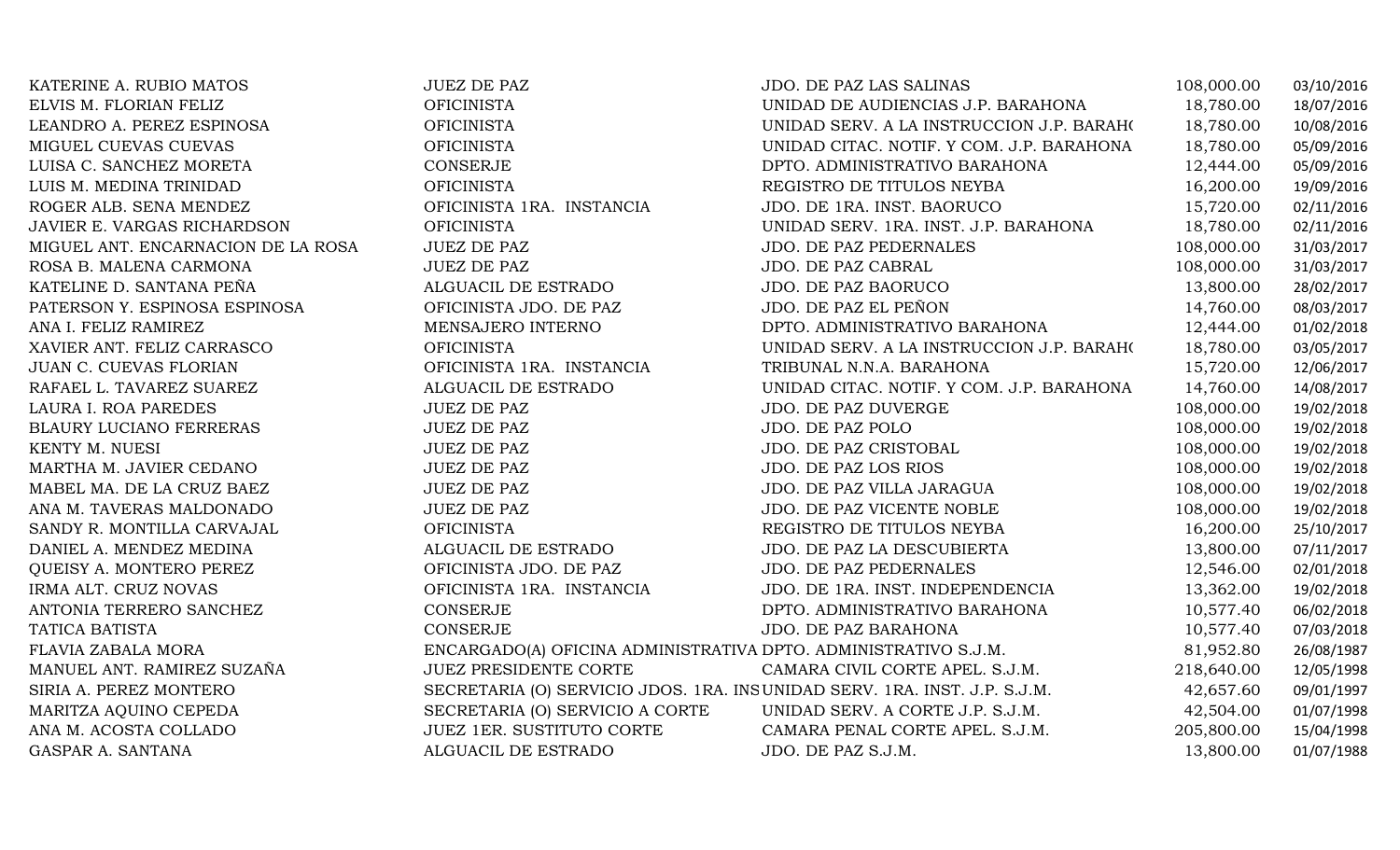| RICHARD A. MATEO HERRERA         | ALGUACIL DE ESTRADO                                                 | CAMARA CIVIL JDO. 1RA. INST. S.J.M.                                             | 13,800.00  | 15/04/1996 |
|----------------------------------|---------------------------------------------------------------------|---------------------------------------------------------------------------------|------------|------------|
| SERVIA G. FRAGOSO BAUTISTA       |                                                                     | SUPERVISOR DE INFORMACION Y ORIENT. CENTRO INF. ORIENT. CIUDADANA PJ S.J.M.     | 38,088.00  | 01/03/1992 |
| FATIMA VALDEZ ALCANTARA          | OFICINISTA JDO. DE PAZ                                              | 1RA. SALA JDO. DE PAZ ESP. TRANS. S.J.M.                                        | 14,760.00  | 01/10/1993 |
| AUSTRIA L. ENCARNACION FERNANDEZ | <b>CONSERJE</b>                                                     | DPTO. ADMINISTRATIVO S.J.M.                                                     | 12,444.00  | 15/07/1993 |
| ANGELIS G. MATEO ROSADO          | OFICINISTA ATENCION USUARIO                                         | UNIDAD ATENCION AL USUARIO J.P. S.J.M.                                          | 22,920.00  | 30/03/1995 |
| CARLOS A. SALCIE DE LOS SANTOS   | SECRETARIA (O) PRIMERA INSTANCIA                                    | CAMARA CIVIL JDO. 1RA. INST. S.J.M.                                             | 28,860.00  | 27/05/1987 |
| BETANIA A. ROA HERRERA           | <b>OFICINISTA</b>                                                   | UNIDAD SERV. A CORTE J.P. S.J.M.                                                | 18,780.00  | 14/12/1998 |
| MARTHA MONTERO RAMIREZ           | SECRETARIA (O) PRIMERA INSTANCIA                                    | TRIBUNAL N.N.A. S.J.M.                                                          | 15,720.00  | 14/12/1998 |
| ROSANNA PEREZ VALDEZ             | SECRETARIA (O) JDO. DE PAZ                                          | 1RA. SALA JDO. DE PAZ ESP. TRANS. S.J.M.                                        | 23,160.00  | 14/12/1998 |
| CARINA A. RICHARDSON POCHE       | <b>CONSERJE</b>                                                     | DPTO. ADMINISTRATIVO ELIAS PIÑA                                                 | 12,444.00  | 01/02/1999 |
| ISOLINA MORETA RAMIREZ           | MENSAJERO INTERNO                                                   | DPTO. ADMINISTRATIVO ELIAS PIÑA                                                 | 12,444.00  | 01/02/1994 |
| MILTON E. CASTILLO CASTILLO      | <b>JUEZ 1ER. SUSTITUTO CORTE</b>                                    | CAMARA CIVIL CORTE APEL. S.J.M.                                                 | 205,800.00 | 28/05/1998 |
| ERMELINDA ADAMES PIÑA            | SECRETARIA (O) JDO. DE PAZ                                          | JDO. DE PAZ S.J.M.                                                              | 23,160.00  | 01/03/1995 |
| FREDDY DE LA ROSA VICIOSO        | SECRETARIA (O) PRIMERA INSTANCIA                                    | JDO. DE LA INSTRUCCION ELIAS PIÑA                                               | 28,860.00  | 01/08/1998 |
| MARITZA SUERO SENCION            | <b>JUEZ PRESIDENTE CORTE</b>                                        | CAMARA PENAL CORTE APEL. S.J.M.                                                 | 218,640.00 | 09/04/1992 |
| FERNANDO MATEO ARIAS             | MENSAJERO INTERNO                                                   | DPTO. ADMINISTRATIVO S.J.M.                                                     | 12,444.00  | 01/10/1987 |
| RAMONA DELGADO MEDINA            |                                                                     | SECRETARIA (O) SERVICIO A LA INSTRUCC UNIDAD SERV. A LA INSTRUCCION J.P. S.J.M. | 42,657.60  | 01/09/1991 |
| HECTOR R. DE LA ROSA PEREZ       | SECRETARIA (O) JDO. DE PAZ                                          | 2DA. SALA JDO. DE PAZ ESP. TRANS. S.J.M.                                        | 23,160.00  | 01/11/1993 |
| ERNESTO RAMIREZ MENDEZ           | <b>JUEZ 2DO. SUSTITUTO CORTE</b>                                    | CAMARA CIVIL CORTE APEL. S.J.M.                                                 | 199,464.00 | 15/05/1998 |
| PABLO D. DE OLEO MONTERO         | ALGUACIL DE ESTRADO                                                 | JDO. DE PAZ EL CERCADO                                                          | 13,800.00  | 01/08/1998 |
| FRANCIA ENCARNACION MONTERO      | SECRETARIA (O) JDO. DE PAZ                                          | JDO. DE PAZ EL CERCADO                                                          | 23,160.00  | 21/02/1990 |
| JOSE M. GARCIA MATEO             | <b>JUEZ CORTE</b>                                                   | CAMARA PENAL CORTE APEL. S.J.M.                                                 | 186,000.00 | 05/07/1994 |
| EULALIA MONTERO QUEZADA          | SECRETARIA (O) JDO. DE PAZ                                          | JDO. DE PAZ VALLEJUELO                                                          | 23,160.00  | 20/06/1988 |
| ANTONIO A. ABREU CRUZ            | ALGUACIL DE ESTRADO                                                 | JDO. DE PAZ LAS MATAS DE FARFAN                                                 | 13,800.00  | 01/04/1987 |
| LOIDA DE LA ROSA BELTRE          | <b>JUEZ CORTE</b>                                                   | CAMARA CIVIL CORTE APEL. S.J.M.                                                 | 186,000.00 | 15/05/1998 |
| MANUEL DE LEON ANGOMAS           | ALGUACIL DE ESTRADO                                                 | JDO. DE PAZ BOHECHIO                                                            | 13,800.00  | 01/08/1991 |
| RAFAEL ANT. LUCIANO ALCANTARA    | OFICINISTA JDO. DE PAZ                                              | JDO. DE PAZ BOHECHIO                                                            | 14,760.00  | 18/09/1992 |
| MARIA DE LOS A. CASTILLO REYES   | SECRETARIA (O) JDO. DE PAZ                                          | JDO. DE PAZ BOHECHIO                                                            | 23,160.00  | 23/10/1978 |
| ROMANA AQUINO CEPEDA             | <b>JUEZ CORTE</b>                                                   | CAMARA CIVIL CORTE APEL. S.J.M.                                                 | 186,000.00 | 16/06/1992 |
| ISABEL SANCHEZ CONTRERAS         | CONSERJE-MENSAJERO(A)                                               | JDO. DE PAZ JUAN DE HERRERA                                                     | 12,444.00  | 02/07/1987 |
| CARLOS ML. CALDERON VALDEZ       | SECRETARIA (O) JDO. DE PAZ                                          | JDO. DE PAZ JUAN DE HERRERA                                                     | 23,160.00  | 01/05/1991 |
| JOSE E. FURCAL ALCANTARA         | ALGUACIL DE ESTRADO                                                 | JDO. DE PAZ ELIAS PIÑA                                                          | 13,800.00  | 10/03/1987 |
| JOSEFINA ALT. FORTUNA            | ENCARGADO(A) OFICINA ADMINISTRATIVA DPTO. ADMINISTRATIVO ELIAS PIÑA |                                                                                 | 67,405.20  | 17/02/1987 |
| RAMON SANCHEZ POCHE              | SECRETARIA (O) JDO. DE PAZ                                          | JDO. DE PAZ ELIAS PIÑA                                                          | 23,160.00  | 16/10/1986 |
|                                  |                                                                     |                                                                                 |            |            |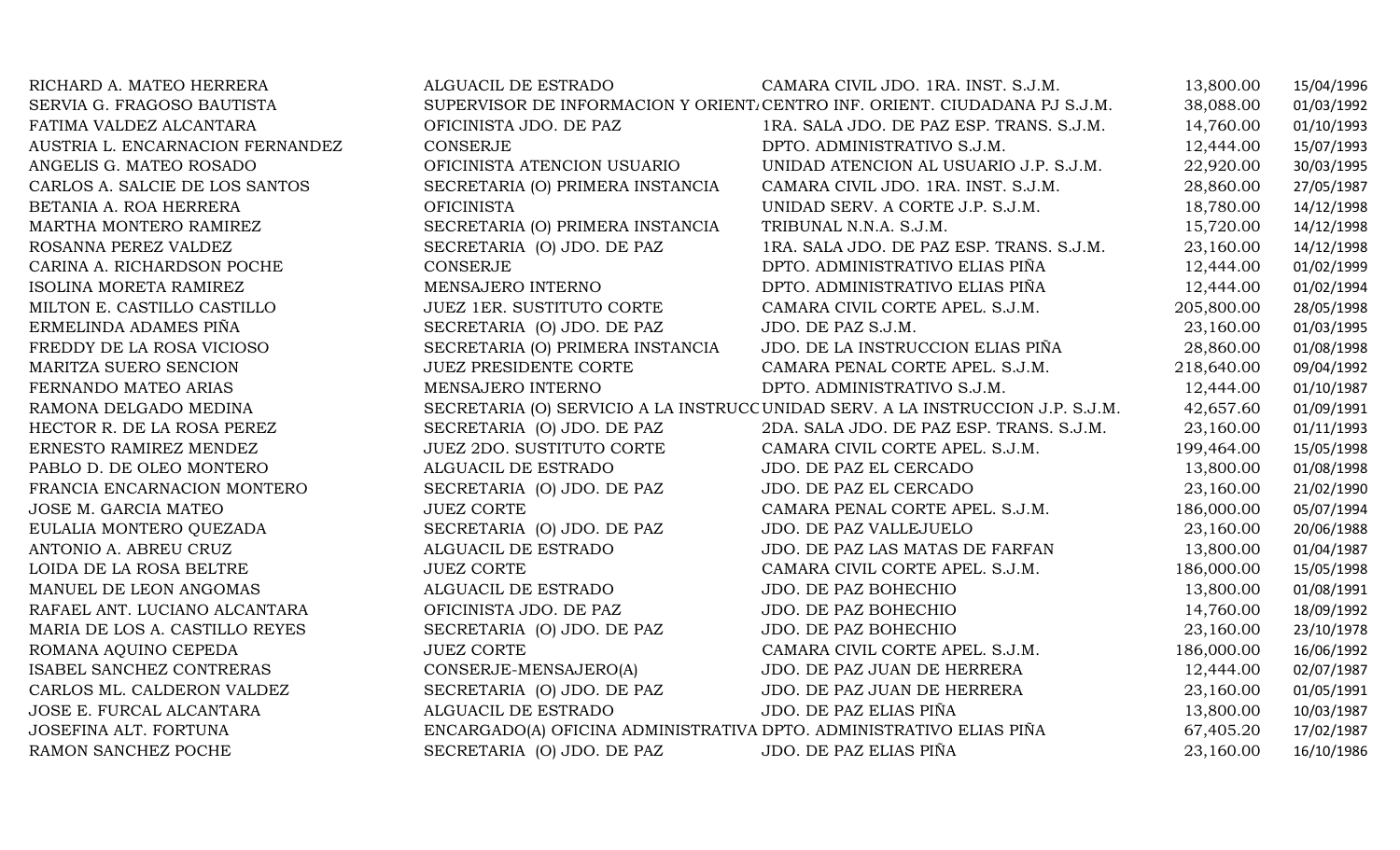| JUAN R. MADRIGAL HEISSE       | <b>JUEZ CORTE</b>                | CAMARA PENAL CORTE APEL. S.J.M.          | 186,000.00 | 15/05/1998 |
|-------------------------------|----------------------------------|------------------------------------------|------------|------------|
| PICHILO MONTERO ENCARNACION   | CONSERJE-MENSAJERO(A)            | JDO. DE PAZ JUAN SANTIAGO                | 12,444.00  | 01/09/1992 |
| PAULA OLIVERO ENCARNACION     | JUEZ EJEC. DE LA PENA            | TRIBUNAL EJEC. DE LA PENA S.J.M.         | 138,000.00 | 15/05/1998 |
| MARITZA MENDEZ ENCARNACION    | CONSERJE-MENSAJERO(A)            | JDO. DE PAZ HONDO VALLE                  | 12,444.00  | 16/12/1997 |
| EFRAIN D OLEO ENCARNACION     | SECRETARIA (O) JDO. DE PAZ       | JDO. DE PAZ HONDO VALLE                  | 23,160.00  | 17/10/1986 |
| ARSENIO ALCANTARA PEREZ       | JUEZ 2DO. SUSTITUTO CORTE        | CAMARA PENAL CORTE APEL. S.J.M.          | 199,464.00 | 15/05/1998 |
| EDICTA AQUINO ALCANTARA       | CONSERJE-MENSAJERO(A)            | JDO. DE PAZ BANICA                       | 12,444.00  | 27/06/1994 |
| ENRIQUE FRAGOSO ROSARIO       | SECRETARIA (O) JDO. DE PAZ       | JDO. DE PAZ PEDRO SANTANA                | 23,160.00  | 10/03/1987 |
| JOSE C. ROA ROMERO            | SECRETARIA (O) PRIMERA INSTANCIA | TRIBUNAL DE TIERRAS J.O. S.J.M.          | 28,860.00  | 27/05/1994 |
| LUCHY E. SANCHEZ ENCARNACION  | <b>OFICINISTA</b>                | UNIDAD CITAC. NOTIF. Y COM. J.P. S.J.M.  | 22,375.00  | 28/06/1994 |
| ARELIS I. MARTINEZ RONZINO    | REGISTRADOR DE TITULOS           | REGISTRO DE TITULOS S.J.M.               | 126,000.00 | 01/09/1994 |
| ROSSY M. GARCIA BOCIO         | ANALISTA JURIDICO                | REGISTRO DE TITULOS S.J.M.               | 30,060.00  | 01/11/1994 |
| MAYRA A. GARCIA FERRERAS      | OFICIAL MAYOR                    | REGISTRO DE TITULOS S.J.M.               | 21,480.00  | 01/11/1994 |
| ROGELIO JIMENEZ               | VIGILANTE                        | DPTO. ADMINISTRATIVO S.J.M.              | 12,444.00  | 11/09/1990 |
| JUAN DE D. PERALTA CAPELLAN   | ABOGADO AYUDANTE                 | SOPORTE A JUECES J.P. S.J.M.             | 48,894.00  | 01/05/1999 |
| CAONA O. MATEO GARCIA         | OFICINISTA 1RA. INSTANCIA        | CAMARA CIVIL JDO. 1RA. INST. S.J.M.      | 15,720.00  | 15/03/1999 |
| JOSE A. BAUTISTA GENAO        | MENSAJERO INTERNO                | DPTO. ADMINISTRATIVO S.J.M.              | 12,444.00  | 01/06/1999 |
| ALFIS B. CASTILLO CASTILLO    | <b>JUEZ DE PAZ</b>               | JDO. DE PAZ JUAN SANTIAGO                | 108,000.00 | 01/08/1999 |
| ELBA N. MONTERO MONTERO       | <b>OFICINISTA</b>                | UNIDAD SERV. 1RA. INST. J.P. S.J.M.      | 18,780.00  | 01/02/2000 |
| CLEURY J. TEJADA ROMERO       | <b>JUEZ DE PAZ</b>               | JDO. DE PAZ LAS MATAS DE FARFAN          | 108,000.00 | 15/05/2000 |
| RUBEN D. LOPEZ FERRERAS       | MENSAJERO INTERNO                | DPTO. ADMINISTRATIVO S.J.M.              | 12,444.00  | 01/02/2001 |
| ODANIA LAPAIX MEJIA           | <b>JUEZ DE PAZ</b>               | JDO. DE PAZ EL CERCADO                   | 108,000.00 | 03/04/2001 |
| LOARA J. VIOLA                | SECRETARIA (O) JDO. DE PAZ       | JDO. DE PAZ LAS MATAS DE FARFAN          | 23,160.00  | 01/06/2001 |
| JOAN ML. MATEO BERIGUETE      | ALGUACIL DE ESTRADO              | 1RA. SALA JDO. DE PAZ ESP. TRANS. S.J.M. | 13,800.00  | 03/10/2001 |
| JOHANNA E. BAUTISTA ROA       | ANALISTA JURIDICO                | REGISTRO DE TITULOS S.J.M.               | 30,060.00  | 01/03/2002 |
| BETHANIA DEL C. CONCE POLANCO | <b>JUEZ DE PAZ</b>               | JDO. DE PAZ S.J.M.                       | 108,000.00 | 19/02/2018 |
| HELL W. NOVA MONTERO          | SUPERVISOR DE ARCHIVO            | OFIC. DE ARCHIVO JUDICIAL PJ S.J.M.      | 29,580.00  | 03/03/2003 |
| MARIA Y. DE LOS SANTOS MATOS  | ALGUACIL DE ESTRADO              | JDO. DE PAZ BANICA                       | 13,800.00  | 09/07/2003 |
| CLAUDIO BOCIO VICENTE         | <b>VIGILANTE</b>                 | JDO. DE PAZ HONDO VALLE                  | 12,780.00  | 03/11/2003 |
| JUAN C. MORENO DE LOS SANTOS  | ALGUACIL DE ESTRADO              | 2DA. SALA JDO. DE PAZ ESP. TRANS. S.J.M. | 13,800.00  | 19/11/2003 |
| YUNIOR BELTRE AGRAMONTE       | <b>VIGILANTE</b>                 | JDO. DE PAZ LAS MATAS DE FARFAN          | 12,780.00  | 18/03/2004 |
| JUANA M. ROSARIO DIAZ         | CONSERJE                         | DPTO. ADMINISTRATIVO S.J.M.              | 12,444.00  | 05/04/2004 |
| OMAR DE LOS SANTOS ANGOMAS    | MENSAJERO INTERNO                | DPTO. ADMINISTRATIVO S.J.M.              | 12,444.00  | 03/05/2004 |
| JUAN G. MARTE ALCANTARA       | ALGUACIL DE ESTRADO              | UNIDAD CITAC. NOTIF. Y COM. J.P. S.J.M.  | 14,760.00  | 14/06/2004 |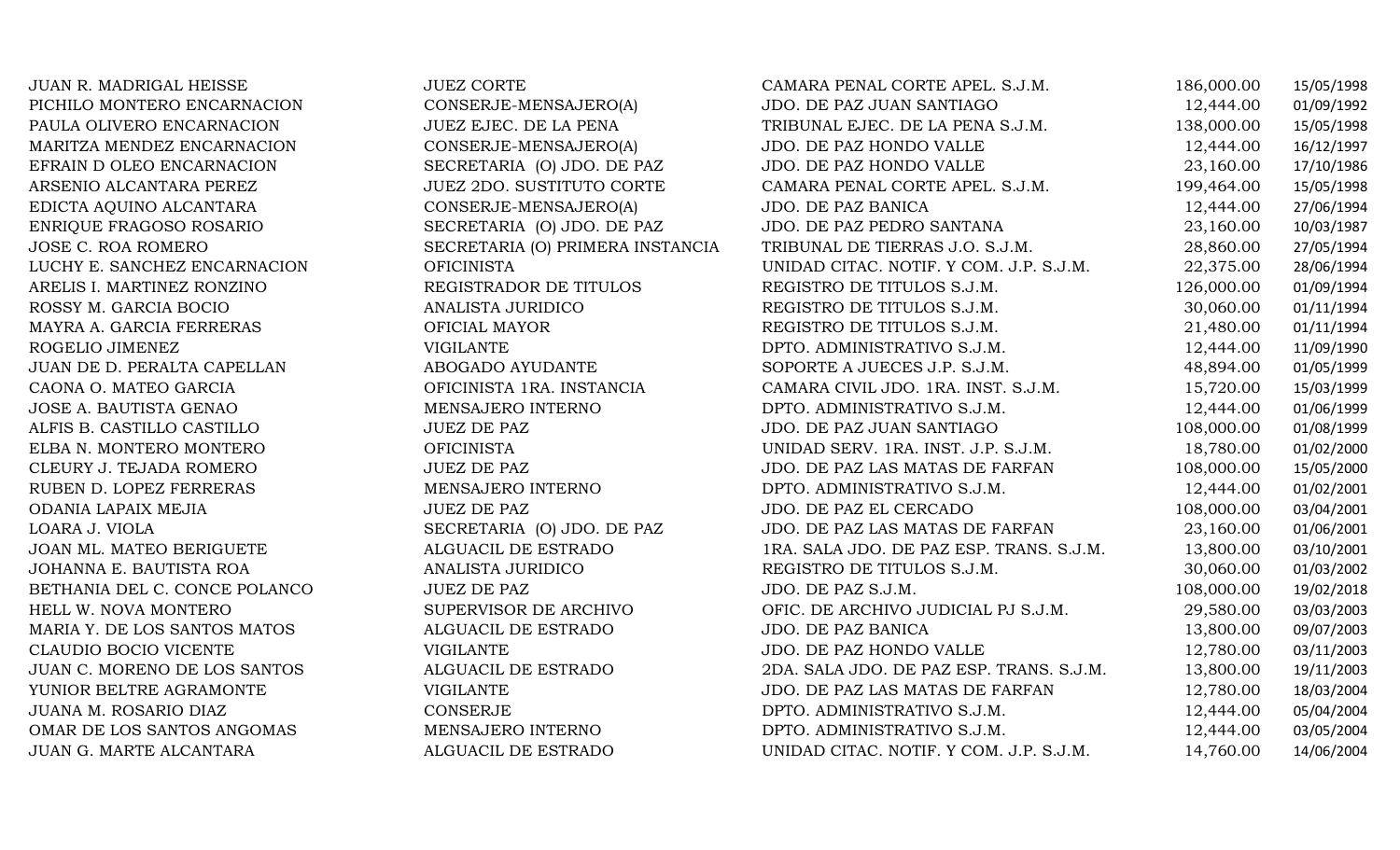| FERYALA DE JS. SUERO ARBAJE    | MENSAJERO INTERNO                | DPTO. ADMINISTRATIVO S.J.M.               | 12,444.00  | 20/10/2004 |
|--------------------------------|----------------------------------|-------------------------------------------|------------|------------|
| FIORDALIZA MONTERO ENCARNACION | OFICINISTA JDO. DE PAZ           | JDO. DE PAZ VALLEJUELO                    | 14,760.00  | 01/04/2005 |
| ALBANIA E. MEJIA COLON         | <b>JUEZ DE PAZ</b>               | JDO. DE PAZ BOHECHIO                      | 108,000.00 | 21/04/2005 |
| CLAUDIA V. MEDINA ENCARNACION  | OFICINISTA ATENCION USUARIO      | UNIDAD ATENCION AL USUARIO J.P. S.J.M.    | 22,920.00  | 01/07/2005 |
| ABEL CASTILLO ADAMES           | ALGUACIL DE ESTRADO              | UNIDAD CITAC. NOTIF. Y COM. J.P. S.J.M.   | 14,760.00  | 25/07/2005 |
| AUSTRALIA MORA MORILLO         | <b>CONSERJE</b>                  | DPTO. ADMINISTRATIVO S.J.M.               | 12,444.00  | 01/08/2005 |
| DISMERY D. NOVA BIDO           | <b>OFICINISTA</b>                | SOPORTE A JUECES J.P. S.J.M.              | 18,780.00  | 01/09/2005 |
| LEONELA ADAMES RAMIREZ         | SUPERVISOR CENTRO DE CITACIONES  | UNIDAD CITAC. NOTIF. Y COM. J.P. S.J.M.   | 42,657.60  | 12/09/2005 |
| ANA ANT. GUZMAN PEREZ          | SECRETARIA (O) GENERAL           | SECRETARIA GENERAL J.P. S.J.M.            | 66,528.00  | 01/11/2005 |
| LUIS ALB. RODRIGUEZ SANCHEZ    | ABOGADO AYUDANTE                 | SOPORTE A JUECES J.P. S.J.M.              | 48,894.00  | 01/11/2005 |
| JONATHAN E. VALDEZ ALCANTARA   | <b>OFICINISTA</b>                | UNIDAD DE AUDIENCIAS J.P. S.J.M.          | 18,780.00  | 11/01/2006 |
| MARIBEL ARIAS CUEVAS           | SUPERVISOR DE AUDIENCIAS         | UNIDAD DE AUDIENCIAS J.P. S.J.M.          | 42,657.60  | 29/03/2006 |
| ROBERT ANT. DE AZA BATISTA     | JUEZ 1RA. INSTANCIA              | CAMARA CIVIL JDO. 1RA. INST. S.J.M.       | 138,000.00 | 01/11/2011 |
| KELVIN E. MORILLO DE LEON      | SECRETARIA (O) PRIMERA INSTANCIA | JDO. DE 1RA. INST. ELIAS PIÑA             | 38,088.00  | 01/03/2006 |
| ROSA E. DE LA ROSA MATEO       | <b>CONSERJE</b>                  | TRIBUNAL N.N.A. S.J.M.                    | 12,444.00  | 01/03/2006 |
| ZUANNY D. RIVERA DE LA ROSA    | <b>BIBLIOTECARIO II</b>          | BIBLIOTECA DE S.J.M.                      | 20,760.00  | 10/04/2006 |
| WILKINS RODRIGUEZ SANCHEZ      | ALGUACIL DE ESTRADO              | CORTE DE APEL. S.J.M.                     | 14,760.00  | 01/06/2006 |
| ROGELIO RAMON MONTERO          | OFICINISTA 1RA. INSTANCIA        | JDO. DE LA INSTRUCCION ELIAS PIÑA         | 15,720.00  | 02/05/2006 |
| ALTAGRACIA A. MATOS BELTRE     | <b>OFICINISTA</b>                | UNIDAD SERV. A LA INSTRUCCION J.P. S.J.M. | 18,780.00  | 11/07/2006 |
| WILLY DE JS. SUERO HERNANDEZ   | <b>OFICINISTA</b>                | TRIBUNAL N.N.A. S.J.M.                    | 18,780.00  | 01/08/2006 |
| EDUARDO VALDEZ PIÑA            | <b>JUEZ DE PAZ</b>               | 2DA. SALA JDO. DE PAZ ESP. TRANS. S.J.M.  | 108,000.00 | 01/10/2014 |
| AGUSTIN QUEZADA RODRIGUEZ      | ALGUACIL DE ESTRADO              | JDO. DE 1RA. INST. LAS MATAS DE FARFAN    | 14,760.00  | 02/10/2006 |
| ESTEBAN MONTAS PIRON           | MAYORDOMO III                    | DPTO. ADMINISTRATIVO ELIAS PIÑA           | 13,800.00  | 02/11/2006 |
| YENNY E. TURBI BERIGUETE       | SECRETARIA (O) PRIMERA INSTANCIA | JDO. DE 1RA. INST. LAS MATAS DE FARFAN    | 28,860.00  | 02/10/2006 |
| AGUSTINA MORA MERAN            | SECRETARIA (O) PRIMERA INSTANCIA | JDO. DE LA INSTRUCCION LAS MATAS DE FARI  | 38,088.00  | 01/11/2006 |
| SANDRA I. RAMIREZ ROMERO       | OFICINISTA JDO. DE PAZ           | JDO. DE PAZ LAS MATAS DE FARFAN           | 14,760.00  | 01/12/2006 |
| CESAR A. QUEZADA PEÑA          | <b>JUEZ DE PAZ</b>               | JDO. DE PAZ ELIAS PIÑA                    | 108,000.00 | 31/03/2017 |
| ERWIN D. ALCANTARA CONSTANZA   | <b>ARCHIVISTA</b>                | OFIC. DE ARCHIVO JUDICIAL PJ S.J.M.       | 16,440.00  | 16/04/2007 |
| CARMEN I. BERIGUETE FERRERAS   | CONSERJE                         | DPTO. ADMINISTRATIVO ELIAS PIÑA           | 12,444.00  | 16/04/2007 |
| ADRIS Y. RODRIGUEZ MONTERO     | <b>CONSERJE</b>                  | JDO. DE 1RA. INST. LAS MATAS DE FARFAN    | 12,444.00  | 01/03/2007 |
| FRANK MATEO ADAMES             | ALGUACIL DE ESTRADO              | JDO. DE 1RA. INST. ELIAS PIÑA             | 14,760.00  | 11/06/2007 |
| ERNESTO CASILLA REYES          | JUEZ T.T.J.O.                    | TRIBUNAL DE TIERRAS J.O. S.J.M.           | 138,000.00 | 07/04/2008 |
| CECILIA PIÑA BELLO             | JUEZ 1RA. INSTANCIA              | TRIBUNAL N.N.A. S.J.M.                    | 138,000.00 | 07/04/2008 |
| AMBIORIS DE MORA RAMIREZ       | <b>OFICINISTA</b>                | UNIDAD CITAC. NOTIF. Y COM. J.P. S.J.M.   | 18,780.00  | 14/04/2008 |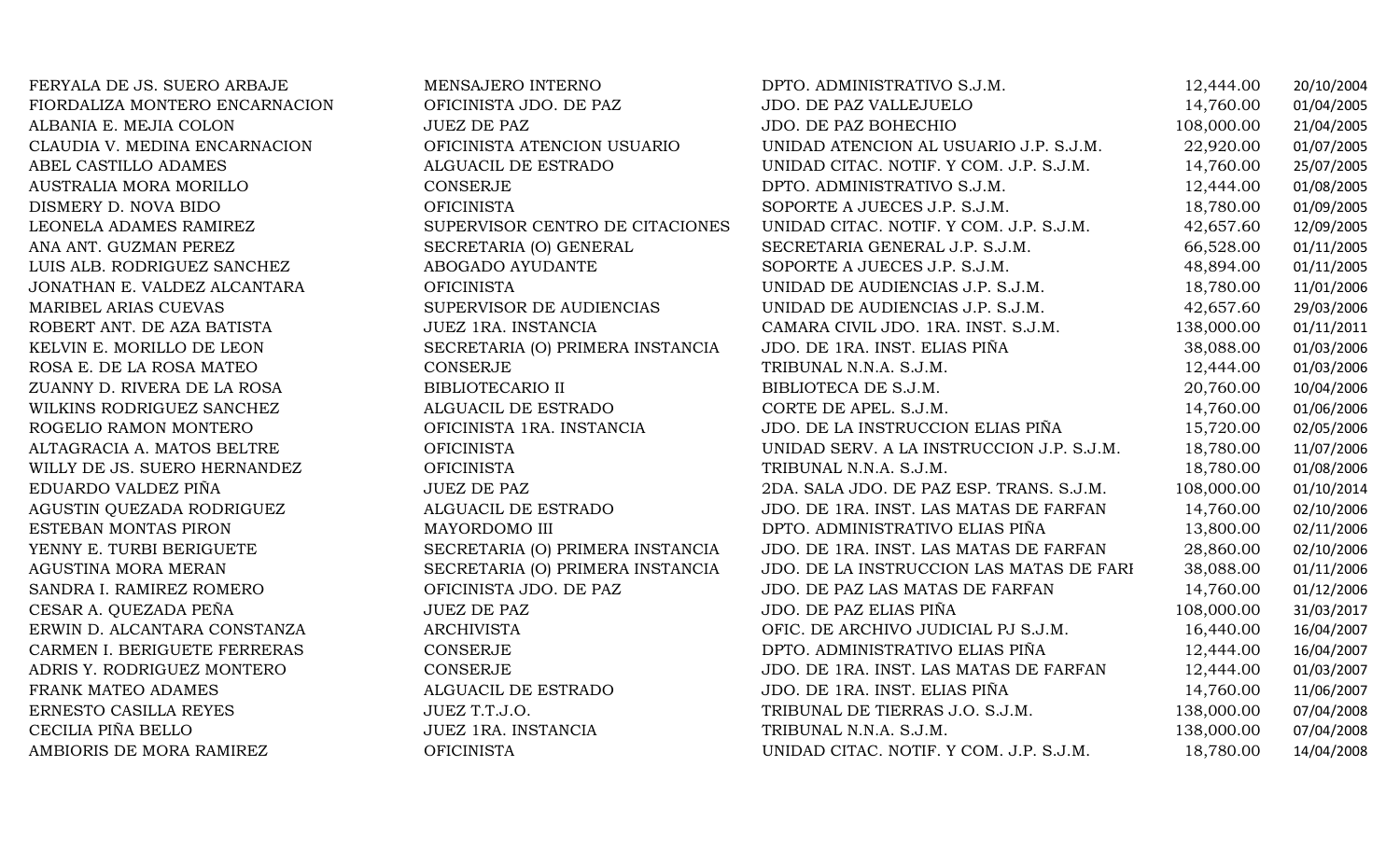| ANNI Y. POCHE VALENZUELA       | OFICINISTA 1RA. INSTANCIA          | JDO. DE LA INSTRUCCION ELIAS PIÑA                                           | 15,720.00  | 08/04/2008 |
|--------------------------------|------------------------------------|-----------------------------------------------------------------------------|------------|------------|
| LUISA M. LORENZO TAVERAS       | <b>OFICINISTA</b>                  | UNIDAD SERV. A CORTE J.P. S.J.M.                                            | 18,780.00  | 26/05/2008 |
| YENNY M. DE LOS SANTOS SEGURA  | <b>OFICINISTA</b>                  | UNIDAD SERV. A LA INSTRUCCION J.P. S.J.M.                                   | 18,780.00  | 26/05/2008 |
| YOR D. DE LOS SANTOS CONTRERAS | <b>OFICINISTA</b>                  | UNIDAD SERV. A LA INSTRUCCION J.P. S.J.M.                                   | 18,780.00  | 01/07/2008 |
| ELIEZER RODRIGUEZ REYES        | MAYORDOMO I                        | DPTO. ADMINISTRATIVO S.J.M.                                                 | 16,920.00  | 14/07/2008 |
| JOEL A. MATEO ZABALA           | ALGUACIL DE ESTRADO                | CAMARA CIVIL JDO. 1RA. INST. S.J.M.                                         | 13,800.00  | 09/01/2009 |
| DENIS A. MARQUEZ DE OLEO       | ALGUACIL DE ESTRADO                | JDO. DE LA INSTRUCCION LAS MATAS DE FARI                                    | 14,760.00  | 13/04/2009 |
| ESTELY RECIO BAUTISTA          | ALGUACIL DE ESTRADO                | TRIBUNAL N.N.A. S.J.M.                                                      | 13,800.00  | 06/03/2009 |
| YESSENIA DE LEON OGANDO        | CONSERJE                           | DPTO. ADMINISTRATIVO S.J.M.                                                 | 12,444.00  | 02/09/2009 |
| WILSON MESA DEL CARMEN         | ALGUACIL DE ESTRADO                | UNIDAD CITAC. NOTIF. Y COM. J.P. S.J.M.                                     | 14,760.00  | 01/08/2009 |
| DANTE A. ALMONTE ARACENA       | JUEZ 1RA. INSTANCIA                | CAMARA PENAL JDO. 1RA. INST. S.J.M.                                         | 138,000.00 | 19/10/2009 |
| PASCUAL FIGUEREO GUZMAN        | SECRETARIA DEPTO. ADM.             | DPTO. ADMINISTRATIVO S.J.M.                                                 | 18,780.00  | 23/11/2009 |
| JHONATTAN R. BAUTISTA FAMILIA  | OFICINISTA 1RA. INSTANCIA          | JDO. DE LA INSTRUCCION LAS MATAS DE FARI                                    | 15,720.00  | 09/12/2009 |
| KATTY RODRIGUEZ CAPELLAN       | CONSERJE                           | DPTO. ADMINISTRATIVO S.J.M.                                                 | 12,444.00  | 05/01/2010 |
| SAMUEL A. CABRERA SANCHEZ      | REPRODUCTOR DE DOCUMENTOS          | DPTO. ADMINISTRATIVO S.J.M.                                                 | 13,920.00  | 16/03/2010 |
| SAIURI P. DE LOS SANTOS SEGURA | OFICINISTA J.O.                    | TRIBUNAL DE TIERRAS J.O. S.J.M.                                             | 15,720.00  | 22/04/2013 |
| JONATHAN OVIEDO TEJEDA         | OFICINISTA JDO. DE PAZ             | JDO. DE PAZ S.J.M.                                                          | 14,760.00  | 05/11/2010 |
| JEISON E. VALDEZ PIÑA          | OFICINISTA ATENCION USUARIO        | UNIDAD ATENCION AL USUARIO J.P. S.J.M.                                      | 22,920.00  | 26/06/2012 |
| DONNY E. MENDEZ VALDEZ         | OFICINISTA 1RA. INSTANCIA          | CAMARA CIVIL JDO. 1RA. INST. S.J.M.                                         | 15,720.00  | 29/05/2012 |
| MARIA L. GARABITO ESPINOSA     | OFICINISTA J.O.                    | TRIBUNAL DE TIERRAS J.O. S.J.M.                                             | 15,720.00  | 22/04/2013 |
| BRYANT J. AYBAR HERNANDEZ      | <b>OFICINISTA</b>                  | UNIDAD DE AUDIENCIAS J.P. S.J.M.                                            | 18,780.00  | 01/02/2012 |
| CARLOS J. BELLO GARCIA         | ALGUACIL DE ESTRADO                | JDO. DE PAZ JUAN DE HERRERA                                                 | 13,800.00  | 12/01/2011 |
| KENNY A. AGRAMONTE MATEO       | OFICINISTA JDO. DE PAZ             | 1RA. SALA JDO. DE PAZ ESP. TRANS. S.J.M.                                    | 14,760.00  | 29/10/2012 |
| DORIAN JIMENEZ DE LEON         | ENC. MANTENIMIENTO                 | DPTO. ADMINISTRATIVO S.J.M.                                                 | 20,760.00  | 15/03/2011 |
| MERCY Y. BELLO SANCHEZ         | OFICINISTA DE EJECUCION DE LA PENA | UNIDAD SERV. 1RA. INST. J.P. S.J.M.                                         | 18,780.00  | 10/06/2011 |
| JORGE L. PANIAGUA RAMIREZ      | MENSAJERO INTERNO                  | DPTO. ADMINISTRATIVO S.J.M.                                                 | 12,444.00  | 11/04/2011 |
| ELISANDRA MONTERO BERIGUETE    | OFICINISTA 1RA. INSTANCIA          | JDO. DE 1RA. INST. ELIAS PIÑA                                               | 15,720.00  | 01/04/2013 |
| DIOGENES DAMASO MERCEDES       |                                    | JUEZ PRESIDENTE TRIBUNAL COLEGIADO TRIBUNAL COL. C/P JDO. 1RA. INST. S.J.M. | 138,000.00 | 01/11/2011 |
| MILEDYS ENCARNACION MONTERO    | <b>OFICINISTA</b>                  | UNIDAD CITAC. NOTIF. Y COM. J.P. S.J.M.                                     | 18,780.00  | 01/12/2011 |
| ROSA MA. VENTURA LEOCADIO      | ALGUACIL DE ESTRADO                | JDO. DE PAZ PEDRO SANTANA                                                   | 13,800.00  | 26/11/2012 |
| <b>JULIO C. JIMENEZ ADAMES</b> | OFICINISTA 1RA. INSTANCIA          | JDO. DE 1RA. INST. ELIAS PIÑA                                               | 15,720.00  | 01/05/2012 |
| NOHELY A. SUERO LAPAIX         | OFICINISTA JDO. DE PAZ             | 2DA. SALA JDO. DE PAZ ESP. TRANS. S.J.M.                                    | 14,760.00  | 07/05/2012 |
| RODYS ML. MENDEZ HIDALGO       | <b>OFICINISTA</b>                  | SOPORTE A JUECES J.P. S.J.M.                                                | 18,780.00  | 11/06/2012 |
| PAOLA MONGE DIAZ               | <b>ARCHIVISTA</b>                  | ARCHIVO ACTIVO J.I. S.J.M.                                                  | 24,240.00  | 01/04/2013 |
|                                |                                    |                                                                             |            |            |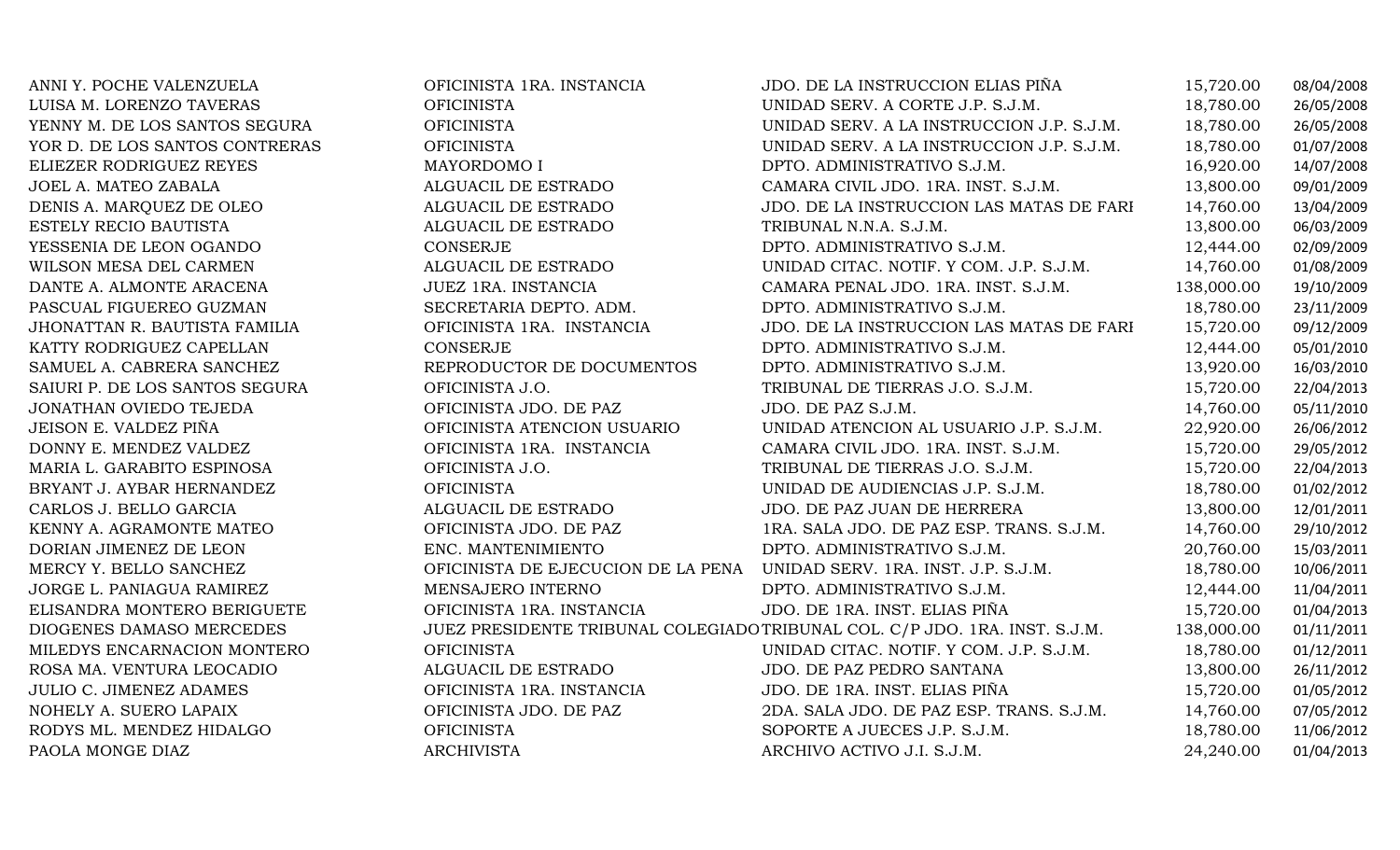MARY P. MONTERO ENCARNACION ARIEL REYES MATEO ANGELICA MA. CALDERON MOLINA ANA C. CARVAJAL BERROA

| <b>OFICINISTA</b>                  |
|------------------------------------|
| <b>ALGUACIL DE ESTRADO</b>         |
| OFICINISTA JDO. DE PAZ             |
| <b>JUEZ DE PAZ</b>                 |
| SECRETARIA (O) JDO. DE PAZ         |
| <b>OFICINISTA</b>                  |
| <b>ARCHIVISTA</b>                  |
| OFICINISTA DE EJECUCION DE LA PENA |
| <b>CONSERJE</b>                    |
| OFICINISTA 1RA. INSTANCIA          |
| CONSERJE-MENSAJERO(A)              |
| OFICINISTA J.O.                    |
| SECRETARIA (O) JDO. DE PAZ         |
| OFICINISTA JDO. DE PAZ             |
| CONSERJE-MENSAJERO(A)              |
| OFICINISTA 1RA. INSTANCIA          |
| OFICINISTA JDO. DE PAZ             |
| <b>OFICINISTA</b>                  |
| <b>OFICINISTA</b>                  |
| CONSERJE-MENSAJERO(A)              |
| OFICINISTA 1RA. INSTANCIA          |
| OFICINISTA JDO. DE PAZ             |
| OFICINISTA JDO. DE PAZ             |
| <b>RECEPCIONISTA</b>               |
| OFICINISTA JDO. DE PAZ             |
| <b>OFICINISTA</b>                  |
| MENSAJERO INTERNO                  |
| OFICINISTA 1RA. INSTANCIA          |
| OFICINISTA J.O.                    |
| <b>JUEZ DE PAZ</b>                 |
| <b>ALGUACIL DE ESTRADO</b>         |
| ALGUACIL DE ESTRADO                |
| <b>JUEZ DE PAZ</b>                 |
| <b>JUEZ DE PAZ</b>                 |

| YINI MA. BIDO GALVA          | <b>OFICINISTA</b>                  | UNIDAD SERV. A LA INSTRUCCION J.P. S.J.M.   | 18,780.00  | 04/02/2013 |
|------------------------------|------------------------------------|---------------------------------------------|------------|------------|
| OKEYMIS L. ORTIZ YBERT       | ALGUACIL DE ESTRADO                | UNIDAD CITAC. NOTIF. Y COM. J.P. S.J.M.     | 14,760.00  | 01/04/2013 |
| NERCY E. MERAN MESA          | OFICINISTA JDO. DE PAZ             | JDO. DE PAZ EL LLANO                        | 14,760.00  | 03/04/2013 |
| ANGEL V. HERNANDEZ CORDERO   | <b>JUEZ DE PAZ</b>                 | JDO. DE PAZ JUAN DE HERRERA                 | 108,000.00 | 31/03/2017 |
| ROSMERY ALCANTARA MESA       | SECRETARIA (O) JDO. DE PAZ         | JDO. DE PAZ EL LLANO                        | 23,160.00  | 20/05/2013 |
| LUZ DEL A. BRITO BAUTISTA    | <b>OFICINISTA</b>                  | UNIDAD DE AUDIENCIAS J.P. S.J.M.            | 18,780.00  | 10/02/2014 |
| YANIAL J. SANTOS NOVA        | <b>ARCHIVISTA</b>                  | ARCHIVO ACTIVO J.I. S.J.M.                  | 24,240.00  | 24/06/2013 |
| JONATHAN D. FERNANDEZ PARIS  | OFICINISTA DE EJECUCION DE LA PENA | UNIDAD SERV. A EJEC. DE LA PENA J.P. S.J.M. | 18,780.00  | 28/04/2014 |
| YENNYS Y. UBRI UBRI          | CONSERJE                           | DPTO. ADMINISTRATIVO ELIAS PIÑA             | 12,444.00  | 14/04/2014 |
| NELSI FAMILIA VALDEZ         | OFICINISTA 1RA. INSTANCIA          | JDO. DE 1RA. INST. LAS MATAS DE FARFAN      | 15,720.00  | 21/02/2014 |
| EVIBERLY MONTERO MONTERO     | CONSERJE-MENSAJERO(A)              | JDO. DE PAZ JUAN SANTIAGO                   | 12,444.00  | 02/06/2014 |
| ALEX J. GERALDO MARTINEZ     | OFICINISTA J.O.                    | TRIBUNAL DE TIERRAS J.O. S.J.M.             | 15,720.00  | 24/06/2014 |
| OLGA N. BAEZ DE LA CRUZ      | SECRETARIA (O) JDO. DE PAZ         | JDO. DE PAZ BANICA                          | 23,160.00  | 03/05/2016 |
| VICTOR J. ANGOMAS VALDEZ     | OFICINISTA JDO. DE PAZ             | 2DA. SALA JDO. DE PAZ ESP. TRANS. S.J.M.    | 14,760.00  | 22/10/2014 |
| YENIFEL ENCARNACION MONTERO  | CONSERJE-MENSAJERO(A)              | JDO. DE PAZ VALLEJUELO                      | 12,444.00  | 13/10/2014 |
| ADELYN S. RAMIREZ BELTRE     | OFICINISTA 1RA. INSTANCIA          | CAMARA CIVIL JDO. 1RA. INST. S.J.M.         | 15,720.00  | 13/11/2014 |
| MERCEDES PEREZ PEREZ         | OFICINISTA JDO. DE PAZ             | JDO. DE PAZ ELIAS PIÑA                      | 14,760.00  | 01/06/2015 |
| MARIO S. LEBRON DIAZ         | <b>OFICINISTA</b>                  | UNIDAD SERV. 1RA. INST. J.P. S.J.M.         | 18,780.00  | 02/03/2015 |
| CARLA MA. PUMAROL SANTOS     | <b>OFICINISTA</b>                  | SOPORTE A JUECES J.P. S.J.M.                | 18,780.00  | 02/03/2015 |
| CONFESORA ANGOMAS CASTILLO   | CONSERJE-MENSAJERO(A)              | JDO. DE PAZ BOHECHIO                        | 12,444.00  | 07/09/2015 |
| NIBLEK Y. SUZAÑA PEREZ       | OFICINISTA 1RA. INSTANCIA          | JDO. DE LA INSTRUCCION LAS MATAS DE FARI    | 15,720.00  | 26/10/2015 |
| MARY P. MONTERO ENCARNACION  | OFICINISTA JDO. DE PAZ             | JDO. DE PAZ EL CERCADO                      | 14,760.00  | 03/11/2015 |
| ARIEL REYES MATEO            | OFICINISTA JDO. DE PAZ             | JDO. DE PAZ S.J.M.                          | 14,760.00  | 16/11/2015 |
| LADY J. HERRERA PEREZ        | <b>RECEPCIONISTA</b>               | DPTO. ADMINISTRATIVO S.J.M.                 | 14,760.00  | 08/02/2016 |
| PERLA E. PORTORREAL MERAN    | OFICINISTA JDO. DE PAZ             | JDO. DE PAZ JUAN DE HERRERA                 | 14,760.00  | 14/03/2016 |
| NICOLE C. CORDERO DE LA ROSA | <b>OFICINISTA</b>                  | UNIDAD DE AUDIENCIAS J.P. S.J.M.            | 18,780.00  | 17/05/2016 |
| GERSON SOLIS ENCARNACION     | MENSAJERO INTERNO                  | DPTO. ADMINISTRATIVO S.J.M.                 | 12,444.00  | 19/09/2016 |
| ANDRICKSON A. MERAN GUZMAN   | OFICINISTA 1RA. INSTANCIA          | JDO. DE 1RA. INST. LAS MATAS DE FARFAN      | 15,720.00  | 19/09/2016 |
| MARLENI DURAN DE LEON        | OFICINISTA J.O.                    | TRIBUNAL DE TIERRAS J.O. S.J.M.             | 15,720.00  | 12/12/2016 |
| ANGELICA MA. CALDERON MOLINA | <b>JUEZ DE PAZ</b>                 | 1RA. SALA JDO. DE PAZ ESP. TRANS. S.J.M.    | 108,000.00 | 16/12/2016 |
| ANA C. CARVAJAL BERROA       | ALGUACIL DE ESTRADO                | JDO. DE PAZ EL LLANO                        | 13,800.00  | 10/01/2017 |
| ELIANNY POLANCO LEBRON       | ALGUACIL DE ESTRADO                | JDO. DE PAZ JUAN SANTIAGO                   | 13,800.00  | 16/02/2017 |
| LETICIA C. GONZALEZ PEREZ    | <b>JUEZ DE PAZ</b>                 | JDO. DE PAZ BANICA                          | 108,000.00 | 31/03/2017 |
| VIAMERCA O. RUIZ SEPULVEDA   | <b>JUEZ DE PAZ</b>                 | JDO. DE PAZ VALLEJUELO                      | 108,000.00 | 31/03/2017 |
|                              |                                    |                                             |            |            |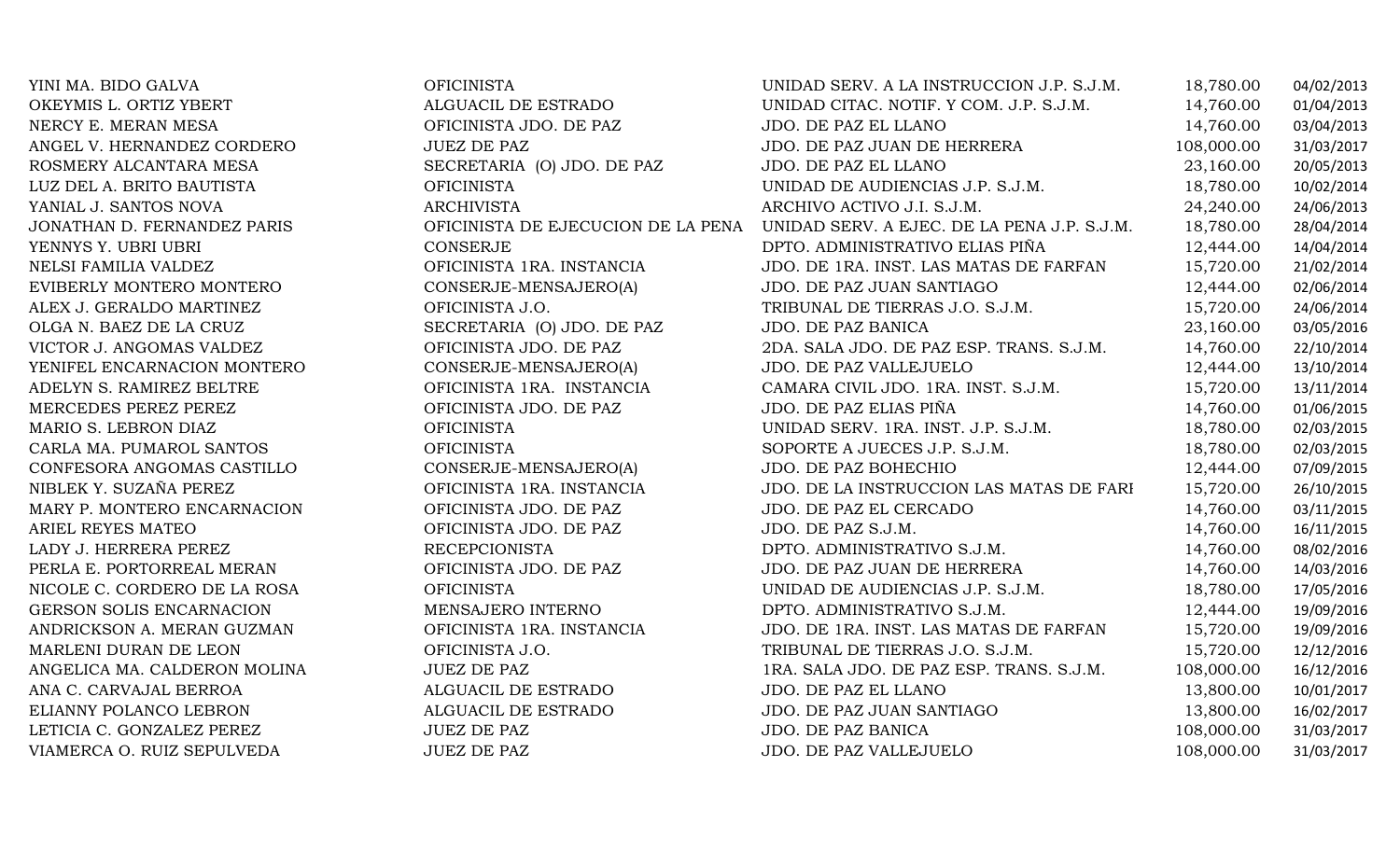| TARE O. BEATO VILLAVICENCIO        | OFICINISTA JDO. DE PAZ           | JDO. DE PAZ JUAN SANTIAGO                    | 14,760.00  | 15/05/2017 |
|------------------------------------|----------------------------------|----------------------------------------------|------------|------------|
| JEAN C. SANTOS AQUINO              | OFICINISTA 1RA. INSTANCIA        | TRIBUNAL N.N.A. S.J.M.                       | 15,720.00  | 05/06/2017 |
| CATALINA JIMENEZ FAMILIA           | CONSERJE-MENSAJERO(A)            | JDO. DE PAZ PEDRO SANTANA                    | 10,577.40  | 03/07/2017 |
| VIRGINIA L. LIBURD MEDINA          | <b>JUEZ DE PAZ</b>               | JDO. DE PAZ HONDO VALLE                      | 108,000.00 | 19/02/2018 |
| EDWARD A. GERONIMO SANCHEZ         | <b>JUEZ DE PAZ</b>               | JDO. DE PAZ PEDRO SANTANA                    | 108,000.00 | 19/02/2018 |
| LUIS ML. PEREZ RAMIREZ             | MENSAJERO INTERNO                | DPTO. ADMINISTRATIVO S.J.M.                  | 10,577.40  | 04/09/2017 |
| ADONIS RAMIREZ ZABALA              | OFICINISTA J.O.                  | TRIBUNAL DE TIERRAS J.O. S.J.M.              | 15,720.00  | 03/10/2017 |
| DORIS E. MELO LUCIANO DE FERNANDEZ | <b>OFICINISTA</b>                | UNIDAD SERV. A LA INSTRUCCION J.P. S.J.M.    | 15,963.00  | 04/01/2018 |
| MAXWEL ARNAUD BAUTISTA             | ALGUACIL DE ESTRADO              | UNIDAD CITAC. NOTIF. Y COM. J.P. S.J.M.      | 14,760.00  | 05/12/2017 |
| LEYMER A. PUJOLS MATOS             | ALGUACIL DE ESTRADO              | UNIDAD CITAC. NOTIF. Y COM. J.P. S.J.M.      | 14,760.00  | 05/12/2017 |
| YOSEIRY E. JIMENEZ TAVERAS         | OFICINISTA 1RA. INSTANCIA        | TRIBUNAL N.N.A. S.J.M.                       | 13,362.00  | 27/12/2017 |
| JESUS M. PEREZ FELIZ               | MENSAJERO INTERNO                | JDO. DE 1RA. INST. LAS MATAS DE FARFAN       | 10,577.40  | 30/01/2018 |
| NIURKA C. MESA DE LOS SANTOS       | AUXILIAR R.T.                    | REGISTRO DE TITULOS S.J.M.                   | 13,770.00  | 01/03/2018 |
| MARIOLY RAMIREZ RAMIREZ            | <b>OFICINISTA</b>                | UNIDAD DE AUDIENCIAS J.P. S.J.M.             | 15,963.00  | 05/03/2018 |
| MAGDELQUIS Y. FRANCO PEÑA          | JUEZ DE PAZ ITINERANTE           | CAMARA PENAL JDO. 1RA. INST. S.P.M.          | 108,000.00 | 16/12/2016 |
| ALBA R. MARTINEZ MAURICIO          | OFICINISTA 1RA. INSTANCIA        | CAMARA CIVIL JDO. 1RA. INST. LA ALTAGRACIA   | 15,720.00  | 09/10/2017 |
| YURI I. ESPINO GENEUX              | JUEZ DE PAZ ITINERANTE           | 1RA. SALA CAMARA CIVIL JDO. 1RA. INST. S.P.I | 108,000.00 | 18/05/2004 |
| DELFINA PHILLIPES SILVESTRE        | <b>JUEZ DE PAZ ITINERANTE</b>    | 1RA. SALA CAMARA CIVIL JDO. 1RA. INST. S.P.I | 108,000.00 | 31/03/2017 |
| MARCELINA M. HERNANDEZ JAPA        | JUEZ PRESIDENTE CORTE            | CORTE DE APEL. N.N.A. S.P.M.                 | 218,640.00 | 04/12/1986 |
| JOSE M. GLASS GUTIERREZ            | JUEZ PRESIDENTE CORTE            | CAMARA PENAL CORTE APEL. S.P.M.              | 218,640.00 | 03/07/1998 |
| EDDY F. SILVESTRE DIAZ             | ENC. ALMACEN ADMVO.              | DPTO. ADMINISTRATIVO S.P.M.                  | 24,240.00  | 19/02/1999 |
| PEDRO G. RONDON NOLASCO            | ALGUACIL DE ESTRADO              | CENTRO DE CITACIONES S.P.M.                  | 14,760.00  | 09/09/1997 |
| JOSE ML. MENDEZ CASTRO             | <b>JUEZ PRESIDENTE CORTE</b>     | CAMARA CIVIL CORTE APEL. S.P.M.              | 218,640.00 | 09/04/1992 |
| EDUARDO E. DE WINDT RUIZ           | <b>JUEZ 1ER. SUSTITUTO CORTE</b> | CAMARA CIVIL CORTE APEL. S.P.M.              | 205,800.00 | 03/07/1998 |
| FERNANDO ANT. ABAD MERCEDES        | JUEZ 2DO. SUSTITUTO CORTE        | CAMARA CIVIL CORTE APEL. S.P.M.              | 199,464.00 | 03/07/1998 |
| JUAN T. MERCEDES PAYANO            | <b>JUEZ PRESIDENTE CORTE</b>     | CORTE DE TRABAJO S.P.M.                      | 218,640.00 | 01/12/1998 |
| JOSE S. ROSA FRANCO                | JUEZ 1ER. SUSTITUTO CORTE        | CORTE DE TRABAJO S.P.M.                      | 205,800.00 | 04/02/1999 |
| JOSE MA. VASQUEZ MONTERO           | <b>JUEZ CORTE</b>                | TRIBUNAL SUPERIOR DE TIERRAS DPTO. ESTE      | 186,000.00 | 04/02/1999 |
| ERIC V. DE JESUS MENDOZA           | OFICINISTA CORTE                 | CAMARA PENAL CORTE APEL. S.P.M.              | 17,640.00  | 01/03/1999 |
| MARGARITA EUSEBIO ZAPATA           | OFICINISTA CORTE                 | CORTE DE TRABAJO S.P.M.                      | 17,640.00  | 01/04/1999 |
| ZAMIRA V. MADRIGAL SANTANA         | <b>JUEZ CORTE</b>                | CORTE DE APEL. N.N.A. S.P.M.                 | 205,800.00 | 05/03/1987 |
| ANA B. SILVESTRE JIMENEZ           | SUPERVISOR CENTRO DE CITACIONES  | CENTRO DE CITACIONES S.P.M.                  | 42,657.60  | 03/03/1999 |
| MARIA A. GONZALEZ TEJADA           | SECRETARIA (O) PRIMERA INSTANCIA | 1RA. SALA JDO. DE TRABAJO S.P.M.             | 28,860.00  | 01/12/1992 |
| JUAN DE LAS N. SABINO RAMOS        | <b>JUEZ CORTE</b>                | CORTE DE APEL. N.N.A. S.P.M.                 | 186,000.00 | 07/09/1998 |
|                                    |                                  |                                              |            |            |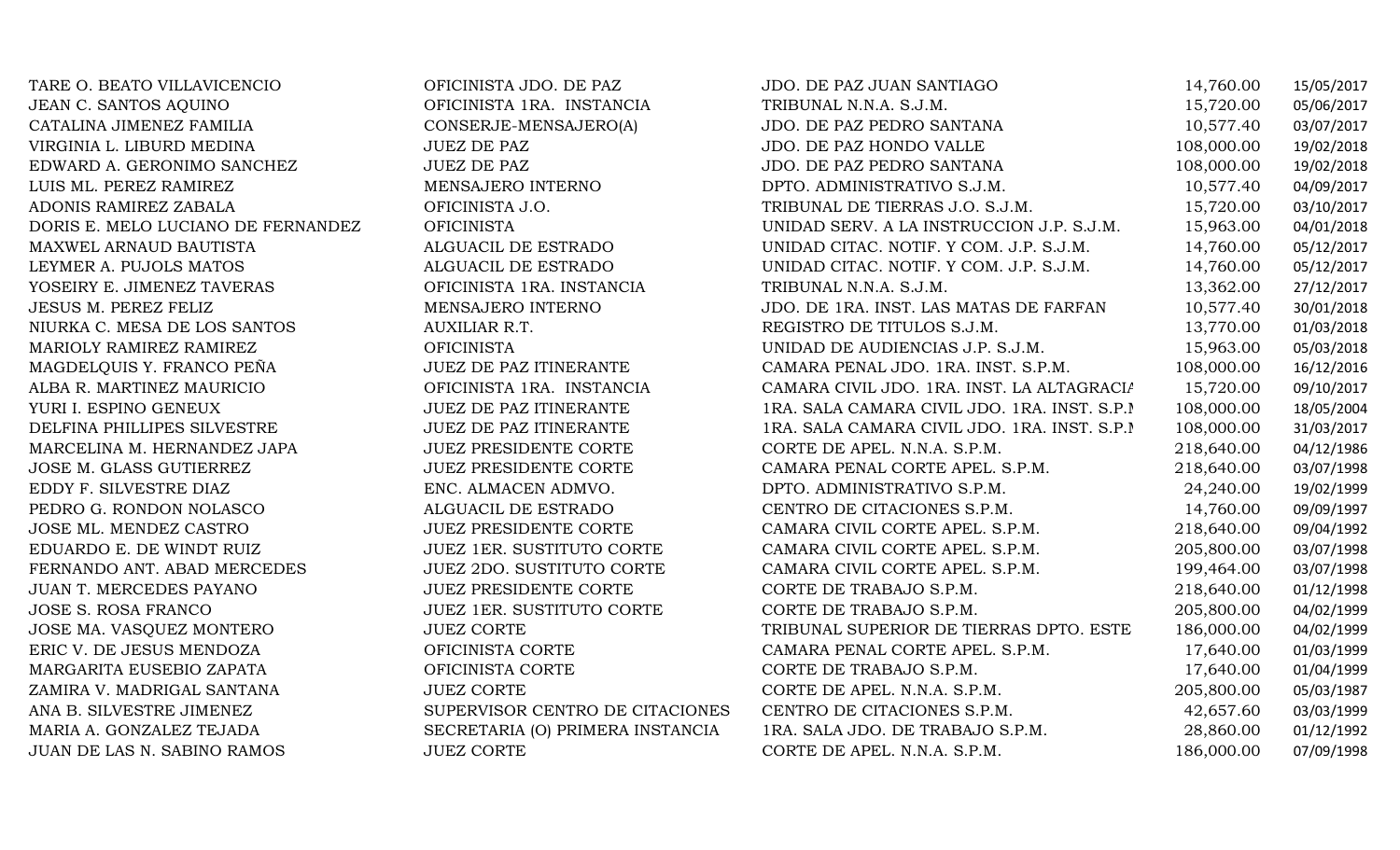| MILAGROS DE LOS A. CARMONA CAMARENA | <b>JUEZ DE PAZ ITINERANTE</b>    | CAMARA PENAL JDO. 1RA. INST. S.P.M.                                         | 108,000.00 | 22/03/1999 |
|-------------------------------------|----------------------------------|-----------------------------------------------------------------------------|------------|------------|
| ANA MA. E. PEREZ ZAPATA             | <b>JUEZ CORTE</b>                | CORTE DE TRABAJO S.P.M.                                                     | 186,000.00 | 01/12/1998 |
| NORA Y. CRUZ GONZALEZ               | <b>JUEZ CORTE</b>                | CAMARA CIVIL CORTE APEL. S.P.M.                                             | 186,000.00 | 01/12/1998 |
| RAMON A. SANTANA MONTAS             | ALGUACIL DE ESTRADO              | CAMARA CIVIL JDO. 1RA. INST. LA ALTAGRACIA                                  | 13,800.00  | 01/02/1999 |
| MARIA E. LOPEZ PEGUERO              | OFICINISTA 1RA. INSTANCIA        | CAMARA PENAL JDO. 1RA. INST. LA ROMANA                                      | 15,720.00  | 01/09/1991 |
| JOSEFA E. RODRIGUEZ MANCEBO         | CONSERJE                         | DPTO. ADMINISTRATIVO LA ROMANA                                              | 12,444.00  | 13/05/1998 |
| ROSARIO MORLA GUILAMO               | ABOGADO AYUDANTE 1RA. INST.      | JDO. DE LA INSTRUCCION LA ROMANA                                            | 36,000.00  | 10/01/1992 |
| AURA E. FEBLES CONCEPCION           | MENSAJERO INTERNO                | DPTO. ADMINISTRATIVO EL SEIBO                                               | 12,444.00  | 02/11/1989 |
| MARIA DEL C. VALDEZ RIVERA          | CONSERJE                         | DPTO. ADMINISTRATIVO EL SEIBO                                               | 12,444.00  | 11/11/1997 |
| LORENZO S. ZORRILLA NUÑEZ           | <b>JUEZ CORTE</b>                | TRIBUNAL SUPERIOR DE TIERRAS DPTO. ESTE                                     | 186,000.00 | 09/04/1992 |
| MIGUEL A. SURIEL ROJAS              | <b>JUEZ CORTE</b>                | CORTE DE TRABAJO S.P.M.                                                     | 186,000.00 | 04/02/1999 |
| MILEDIS LEONARDO RAMOS              | SECRETARIA (O) PRIMERA INSTANCIA | JDO. DE TRABAJO EL SEIBO                                                    | 28,860.00  | 01/04/1995 |
| BRUNILDA BERAS DE MOTA              | SECRETARIA(O) CORTE              | TRIBUNAL SUPERIOR DE TIERRAS DPTO. ESTE                                     | 43,840.80  | 01/07/1991 |
| VIRGINIA E. GONZALEZ BREA           | <b>JUEZ 1ER. SUSTITUTO CORTE</b> | CAMARA PENAL CORTE APEL. S.P.M.                                             | 205,800.00 | 13/11/1991 |
| ROSARIO E. RUIZ DE MATEO            | ABOGADO AYUDANTE 1RA. INST.      | CAMARA CIVIL JDO. 1RA. INST. HATO MAYOR                                     | 36,000.00  | 16/01/1990 |
| XIOMARA E. HIRUJO TAMARIZ           | SECRETARIA (O) PRIMERA INSTANCIA | JDO. DE LA INSTRUCCION S.P.M.                                               | 38,088.00  | 14/04/1988 |
| LOIDA M. FREEMAN FRIAS              | OFICINISTA 1RA. INSTANCIA        | JDO. DE LA INSTRUCCION S.P.M.                                               | 15,720.00  | 07/02/1997 |
| RAMON BAEZ RODRIGUEZ                | JUEZ 2DO. SUSTITUTO CORTE        | CAMARA PENAL CORTE APEL. S.P.M.                                             | 199,464.00 | 13/11/1991 |
| EMERITA A. RINCON MOJICA            | <b>JUEZ CORTE</b>                | CAMARA PENAL CORTE APEL. S.P.M.                                             | 186,000.00 | 30/03/1987 |
| WANDA E. SILVA MERCEDES             | SECRETARIA (O) PRIMERA INSTANCIA | JDO. DE LA INSTRUCCION EL SEIBO                                             | 28,860.00  | 05/06/1995 |
| CRISTINA M. DELGADO SOLIVER         | <b>RECEPCIONISTA</b>             | DPTO. ADMINISTRATIVO EL SEIBO                                               | 14,760.00  | 01/09/1998 |
| KENIA I. SANTANA SOSA               | JUEZ 1RA. INSTANCIA              | CAMARA PENAL JDO. 1RA. INST. HATO MAYOR                                     | 138,000.00 | 11/11/1992 |
| ROSAIDA H. JIMENEZ GIL              | <b>CONSERJE</b>                  | DPTO. ADMINISTRATIVO HATO MAYOR                                             | 12,444.00  | 01/06/1998 |
| <b>JULIANA DE MOTA RAMIREZ</b>      | <b>CONSERJE</b>                  | DPTO. ADMINISTRATIVO LA ALTAGRACIA                                          | 12,444.00  | 14/03/1996 |
| KENIA DEL P. TAVAREZ HENRIQUEZ      |                                  | JUEZ PRESIDENTE TRIBUNAL COLEGIADO TRIBUNAL COL. C/P JDO. 1RA. INST. S.P.M. | 138,000.00 | 03/07/1998 |
| YIRA T. REYES VENTURA               | SECRETARIA (O) PRIMERA INSTANCIA | TRIBUNAL COL. C/P JDO. 1RA. INST. S.P.M.                                    | 38,088.00  | 01/02/1995 |
| CELINA Z. SANCHEZ REYES             | <b>JUEZ CORTE</b>                | TRIBUNAL EJEC. SANCION ADOLES. S.P.M.                                       | 186,000.00 | 06/05/1993 |
| ANDRES J. GUERRERO ACOSTA           | ALGUACIL DE ESTRADO              | 1RA. SALA JDO. DE PAZ ESP. TRANS. S.P.M.                                    | 13,800.00  | 01/11/1989 |
| JUANA A. MCCABE PORTORREAL          | OFICINISTA 1RA. INSTANCIA        | JDO. DE LA INSTRUCCION S.P.M.                                               | 15,720.00  | 01/04/1999 |
| ELIZABETH ANZIANI PEGUERO           | OFICINISTA 1RA. INSTANCIA        | SALA PENAL TRIBUNAL N.N.A. S.P.M.                                           | 15,720.00  | 07/11/1996 |
| ANDREA C. PAEZ REYES                | SECRETARIA (O) JDO. DE PAZ       | 1RA. SALA JDO. DE PAZ ESP. TRANS. S.P.M.                                    | 23,160.00  | 17/11/1992 |
| MIGUELINA MENDOZA RAMIREZ           | <b>JUEZ CORTE</b>                | CAMARA PENAL CORTE APEL. S.P.M.                                             | 186,000.00 | 09/04/1992 |
| <b>JOSE ALT. FRIAS</b>              | MENSAJERO INTERNO                | DPTO. ADMINISTRATIVO S.P.M.                                                 | 12,444.00  | 11/07/1985 |
| CARMEN M. CUETO                     | SECRETARIA (O) JDO. DE PAZ       | 2DA. SALA JDO. DE PAZ ESP. TRANS. S.P.M.                                    | 23,160.00  | 01/11/1989 |
|                                     |                                  |                                                                             |            |            |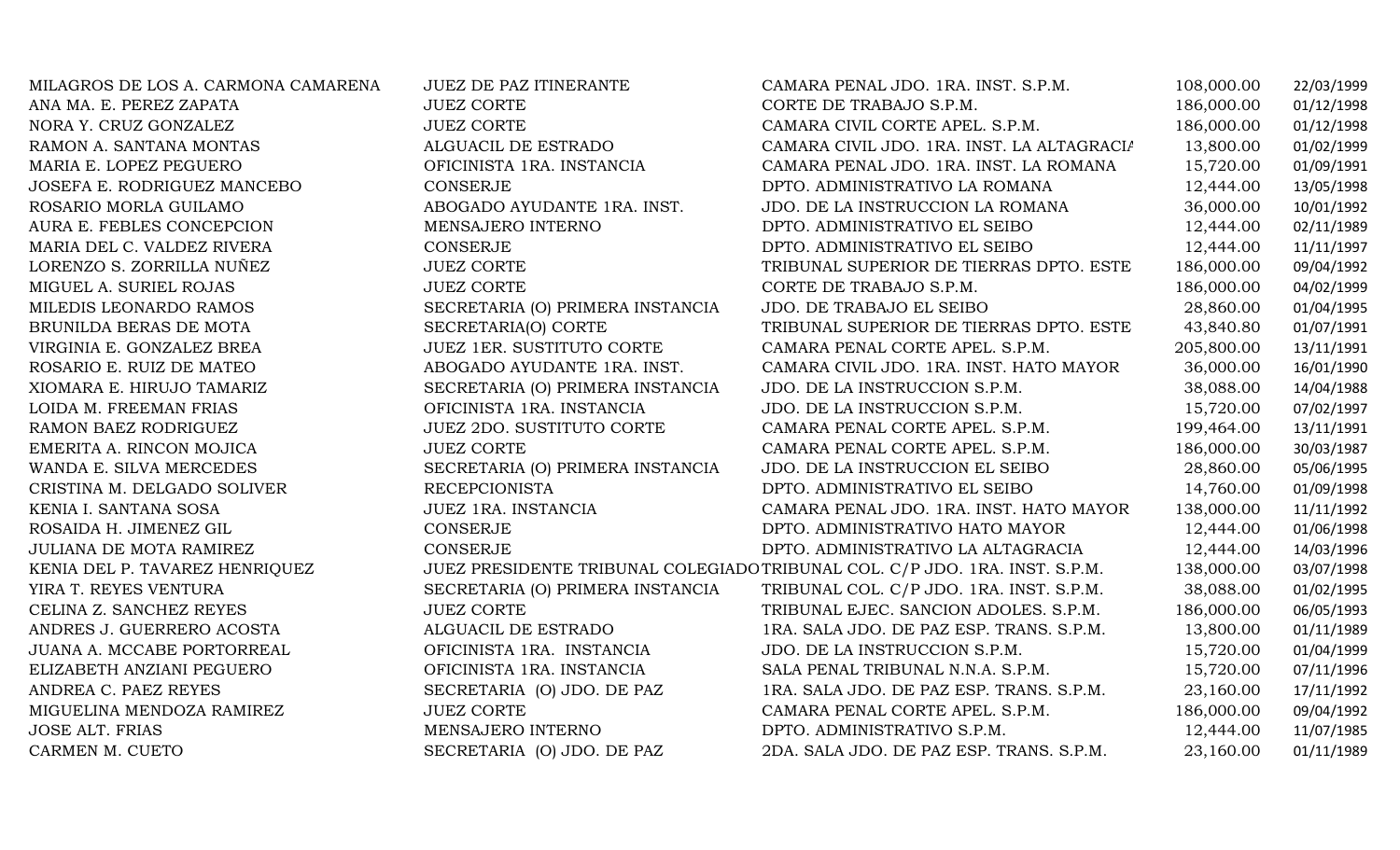| <b>JACKELINE HERRERA FRIAS</b> | ABOGADO AYUDANTE 1RA. INST.      | JDO. DE LA INSTRUCCION S.P.M.                                                 | 36,000.00  | 30/04/1998 |
|--------------------------------|----------------------------------|-------------------------------------------------------------------------------|------------|------------|
| RAMON MARTINEZ                 | <b>JUEZ CORTE</b>                | CAMARA PENAL CORTE APEL. S.P.M.                                               | 138,000.00 | 03/03/1987 |
| ALFREDO A. ALVAREZ ROBLES      | ALGUACIL DE ESTRADO              | JDO. DE PAZ LOS LLANOS                                                        | 13,800.00  | 01/04/1997 |
| SANTO VASQUEZ SABINO           | ALGUACIL DE ESTRADO              | JDO. DE PAZ QUISQUEYA                                                         | 13,800.00  | 18/09/1987 |
| MANUEL DE JS. VENTURA ROSARIO  | CONSERJE-MENSAJERO(A)            | JDO. DE PAZ QUISQUEYA                                                         | 12,444.00  | 01/03/1994 |
| ANDREA CORREA LOPEZ            | JUEZ PRESIDENTE 1RA. INSTANCIA   | PCIA. JDO. DE TRABAJO S.P.M.                                                  | 154,800.00 | 03/07/1998 |
| FRANCISCO J. PAULINO CESPEDES  | ALGUACIL DE ESTRADO              | TRIBUNAL N.N.A. LA ROMANA                                                     | 13,800.00  | 01/10/1994 |
| FRANCISCO DOMINGUEZ GUERRERO   | JUEZ EJEC. DE LA PENA            | TRIBUNAL EJEC. DE LA PENA S.P.M.                                              | 138,000.00 | 03/07/1998 |
| ESTERBINA MENDOZA PUELLO       | SECRETARIA (O) JDO. DE PAZ       | 1RA. SALA JDO. DE PAZ ESP. TRANS. LA ROMAI                                    | 23,160.00  | 01/03/1998 |
| MAXIMO A. REYES VANDERHORST    | JUEZ 1RA. INSTANCIA              | TRIBUNAL COL. C/P JDO. 1RA. INST. LA ROMAI                                    | 138,000.00 | 03/07/1998 |
| SORY I. UBIERA ALVAREZ         | ALGUACIL DE ESTRADO              | JDO. DE PAZ GUAYMATE                                                          | 13,800.00  | 01/09/1992 |
| JUANA FCA. MARTE RAMOS         | OFICINISTA JDO. DE PAZ           | JDO. DE PAZ GUAYMATE                                                          | 14,760.00  | 04/06/1991 |
| GIL A. RAMOS DE LA CRUZ        | JUEZ 1RA. INSTANCIA              | TRIBUNAL N.N.A. EL SEIBO                                                      | 138,000.00 | 03/07/1998 |
| LUZ E. BERAS REYES             | SECRETARIA (O) PRIMERA INSTANCIA | TRIBUNAL N.N.A. EL SEIBO                                                      | 28,860.00  | 01/11/1996 |
| RAYSA E. MEDINA DELGADO        | SECRETARIA (O) JDO. DE PAZ       | JDO. DE PAZ EL SEIBO                                                          | 23,160.00  | 01/07/2008 |
| FERNANDO E. JAVIER EVERTZ      | <b>JUEZ CORTE</b>                | CAMARA CIVIL CORTE APEL. S.P.M.                                               | 186,000.00 | 03/07/1998 |
| JUANA F. ESTEVEZ PEGUERO       | CONSERJE-MENSAJERO(A)            | JDO. DE PAZ SABANA DE LA MAR                                                  | 12,444.00  | 01/08/1998 |
| MARTHA SOSA DE REYES           | OFICINISTA JDO. DE PAZ           | JDO. DE PAZ HATO MAYOR                                                        | 14,760.00  | 01/06/1988 |
| REYNA CASTRO DE PAULINO        | SECRETARIA (O) JDO. DE PAZ       | JDO. DE PAZ HATO MAYOR                                                        | 23,160.00  | 04/08/1987 |
| LAUTERIA TOLENTINO TAVERAS     | CONSERJE-MENSAJERO(A)            | DPTO. ADMINISTRATIVO HATO MAYOR                                               | 12,444.00  | 01/05/1992 |
| VICTOR ML. PEREZ FRAGOSO       | <b>JUEZ DE PAZ</b>               | JDO. DE PAZ EL VALLE                                                          | 108,000.00 | 01/05/1993 |
| VICTOR A. SANCHEZ RODRIGUEZ    | ALGUACIL DE ESTRADO              | JDO. DE PAZ EL VALLE                                                          | 13,800.00  | 01/11/1994 |
| CARMEN E. DE LOS SANTOS        | SECRETARIA (O) JDO. DE PAZ       | JDO. DE PAZ EL VALLE                                                          | 23,160.00  | 01/11/1994 |
| FELICINDA CONSTANZO GONZALEZ   | CONSERJE-MENSAJERO(A)            | TRIBUNAL N.N.A. LA ALTAGRACIA                                                 | 12,444.00  | 27/10/1986 |
| MARIA ALT. HIDALGO HERRERA     | SECRETARIA (O) JDO. DE PAZ       | 1RA. SALA JDO. DE PAZ ESP. TRANS. LA ALTAG                                    | 23,160.00  | 02/11/1992 |
| <b>JULIO C. MEDINA</b>         | JUEZ JDO. DE TRABAJO             | JDO. DE TRABAJO LA ALTAGRACIA                                                 | 138,000.00 | 03/07/1998 |
| JULIANA RODRIGUEZ CARABALLO    | SECRETARIA (O) JDO. DE PAZ       | JDO. DE PAZ SAN RAFAEL DEL YUMA                                               | 23,160.00  | 09/04/1987 |
| ALMA OZUNA BERNARD             | SECRETARIA (O) PRIMERA INSTANCIA | CAMARA CIVIL JDO. 1RA. INST. LA ALTAGRACIA                                    | 28,860.00  | 02/02/1999 |
| SAGRARIO DEL RIO CASTILLO      |                                  | JUEZ PRESIDENTE TRIBUNAL COLEGIADO TRIBUNAL COL. C/P JDO. 1RA. INST. LA ALTAG | 138,000.00 | 03/07/1998 |
| CATALINA CEDEÑO ENCARNACION    | SECRETARIA (O) JDO. DE PAZ       | JDO. DE PAZ LAGUNA DE NISIBON                                                 | 23,160.00  | 01/09/1991 |
| MERCEDES ARECHE CASTILLO       | CONSERJE-MENSAJERO(A)            | JDO. DE PAZ LA OTRA BANDA                                                     | 12,444.00  | 02/11/1992 |
| GIPSY M. DE LA ROSA VANTERPOOL | SECRETARIA (O) PRIMERA INSTANCIA | TRIBUNAL DE TIERRAS J.O. S.P.M.                                               | 28,860.00  | 01/07/1991 |
| GLADY E. PORTORREAL GOMEZ      | OFICINISTA CORTE                 | CAMARA PENAL CORTE APEL. S.P.M.                                               | 17,640.00  | 01/03/1993 |
| LORENZA FIGUEREO PEÑA          | OFICINISTA CORTE                 | CAMARA CIVIL CORTE APEL. S.P.M.                                               | 21,480.00  | 11/06/1997 |
|                                |                                  |                                                                               |            |            |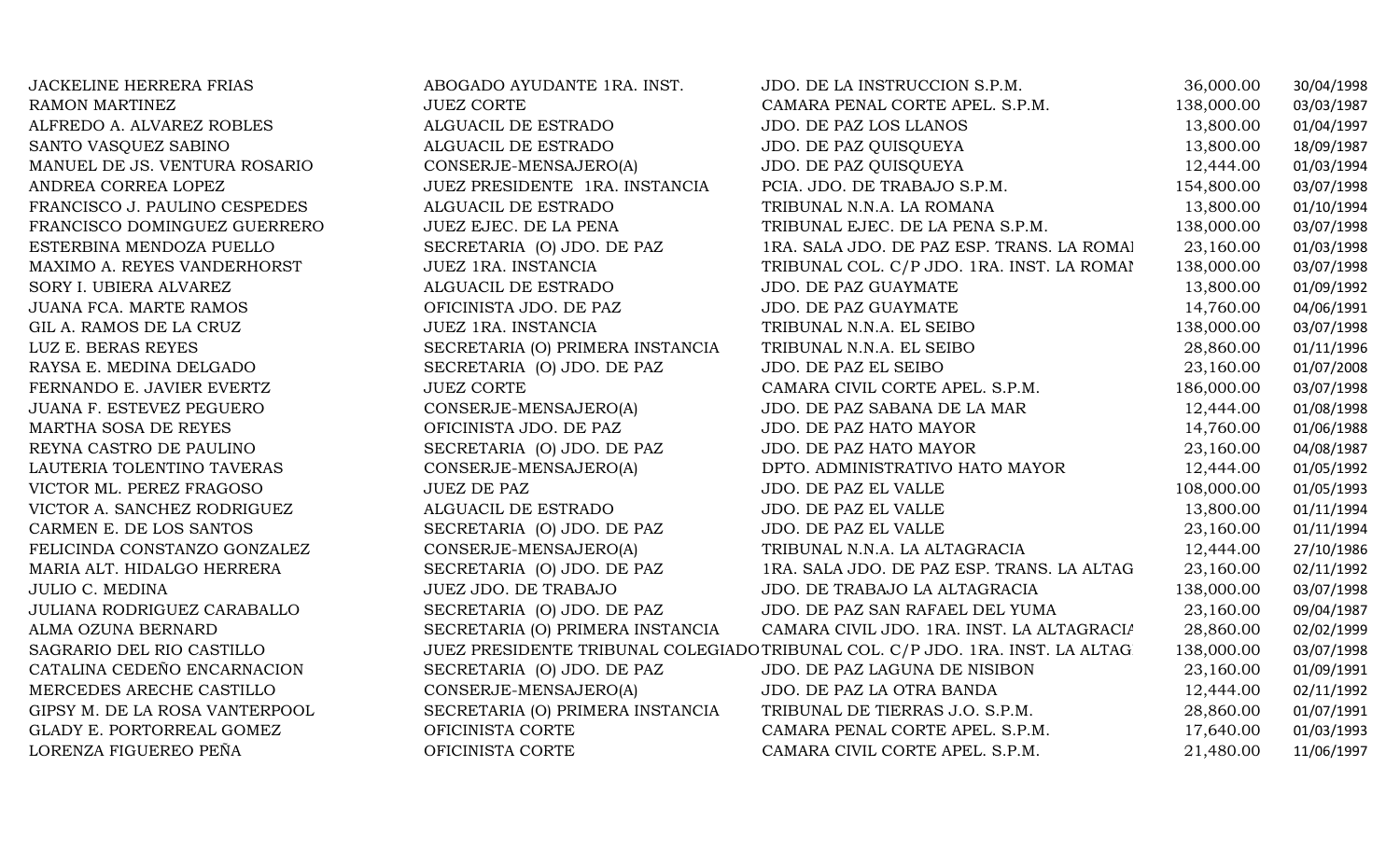| FAUSTINA GUERRERO SANCHEZ        | CONSERJE                                                          | DPTO. ADMINISTRATIVO S.P.M.                                            | 12,444.00  | 01/06/1998 |
|----------------------------------|-------------------------------------------------------------------|------------------------------------------------------------------------|------------|------------|
| BALDREY M. GEORGE BRAYAN         | <b>OFICINISTA</b>                                                 | REGISTRO DE TITULOS S.P.M.                                             | 15,720.00  | 01/03/1999 |
| MARIA A. MOTA GUZMAN             | ANALISTA JURIDICO                                                 | REGISTRO DE TITULOS EL SEIBO                                           | 30,060.00  | 01/10/1991 |
| ZOLAIDA DE LOS SANTOS MERAN      | MENSAJERO INTERNO                                                 | DPTO. ADMINISTRATIVO S.P.M.                                            | 12,444.00  | 01/05/1999 |
| RAFAEL A. VALDEZ SANTANA         | SECRETARIA (O) PRIMERA INSTANCIA                                  | PCIA. JDO. DE TRABAJO S.P.M.                                           | 28,860.00  | 01/05/1999 |
| MARIBEL SOSA DE LA ROSA          | OFICIAL ARCHIVO ACTIVO                                            | ARCHIVO ACTIVO J.I. S.P.M.                                             | 29,580.00  | 01/06/1999 |
| LIDIA MARTINEZ GUERRERO          | SECRETARIA (O) PRIMERA INSTANCIA                                  | CAMARA CIVIL JDO. 1RA. INST. LA ROMANA                                 | 28,860.00  | 01/05/1999 |
| LARISA E. CASTILLO NIEVES        | SECRETARIA(O) CORTE                                               | CORTE DE TRABAJO S.P.M.                                                | 34,560.00  | 10/05/1999 |
| GLENNY M. BONAPARTE RINCON       | SECRETARIA (O) PRIMERA INSTANCIA                                  | 2DA. SALA JDO. DE TRABAJO S.P.M.                                       | 28,860.00  | 01/05/1999 |
| SENOVIO E. FEBLES SEVERINO       | ALGUACIL DE ESTRADO                                               | JDO. DE TRABAJO EL SEIBO                                               | 13,800.00  | 01/06/1999 |
| FRANCIA I. MORLA GUILAMO         | ABOGADO AYUDANTE 1RA. INST.                                       | JDO. DE TRABAJO LA ALTAGRACIA                                          | 36,000.00  | 01/05/1999 |
| REYNALDO A. MORILLO DIAZ         | ALGUACIL DE ESTRADO                                               | 1RA. SALA JDO. DE TRABAJO S.P.M.                                       | 13,800.00  | 14/06/1999 |
| BETHANIA ROSA TAVAREZ            | SECRETARIA (O) JDO. DE PAZ                                        | JDO. DE PAZ CONSUELO                                                   | 23,160.00  | 01/07/1999 |
| ANTONIA BATISTA VILLANUEVA       | CONSERJE-MENSAJERO(A)                                             | <b>JDO. DE PAZ LOS LLANOS</b>                                          | 12,444.00  | 01/08/1999 |
| CARMEN A. SANCHEZ                | CONSERJE-MENSAJERO(A)                                             | JDO. DE PAZ SAN RAFAEL DEL YUMA                                        | 12,444.00  | 01/08/1999 |
| DAMARIS ACEVEDO VILLA            | ENCARGADO(A) OFICINA ADMINISTRATIVA DPTO. ADMINISTRATIVO EL SEIBO |                                                                        | 67,405.20  | 20/09/1999 |
| MERLIN ALT. RIVERA PAREDES       |                                                                   | ENCARGADO(A) OFICINA ADMINISTRATIVA DPTO. ADMINISTRATIVO LA ALTAGRACIA | 67,405.20  | 01/10/1999 |
| FELIX M. PEGUERO                 | ALGUACIL DE ESTRADO                                               | CENTRO DE CITACIONES S.P.M.                                            | 14,760.00  | 18/10/1999 |
| RAFAEL O. GRULLON DILONE         | SUPERVISOR (A) DE MANTENIMIENTO                                   | DPTO. ADMINISTRATIVO S.P.M.                                            | 24,240.00  | 14/02/2000 |
| CAMILO REYES DE LEON             | REGISTRADOR DE TITULOS                                            | REGISTRO DE TITULOS S.P.M.                                             | 126,000.00 | 01/03/2000 |
| DARLIS ALT. EUSEBIO VASQUEZ      | <b>JUEZ DE PAZ</b>                                                | JDO. DE PAZ RAMON SANTANA                                              | 108,000.00 | 16/03/2000 |
| MILAGROS B. TAPIA RIVERAS        | SECRETARIA (O) PRIMERA INSTANCIA                                  | CAMARA PENAL JDO. 1RA. INST. EL SEIBO                                  | 38,088.00  | 10/04/2000 |
| CIRILO ANT. PETRONA SILIE        | ALGUACIL DE ESTRADO                                               | CENTRO DE CITACIONES S.P.M.                                            | 14,760.00  | 18/09/2000 |
| GUILLERMINA RODRIGUEZ CARELA     | MENSAJERO INTERNO                                                 | DPTO. ADMINISTRATIVO LA ALTAGRACIA                                     | 12,444.00  | 13/11/2000 |
| VICTOR E. LAKE                   | ALGUACIL DE ESTRADO                                               | CAMARA CIVIL CORTE APEL. S.P.M.                                        | 13,800.00  | 01/01/2001 |
| MARIA S. DE LA ROSA ENCARNACION  | <b>CONSERJE</b>                                                   | TRIBUNAL N.N.A. LA ROMANA                                              | 12,444.00  | 02/01/2001 |
| <b>JOSE D. BOBES FERREIRAS</b>   | ALGUACIL DE ESTRADO                                               | CORTE DE APEL. N.N.A. S.P.M.                                           | 13,800.00  | 02/01/2001 |
| ANGELA M. CORPORAN DE LOS SANTOS | OFICINISTA JDO. DE PAZ                                            | 2DA. SALA JDO. DE PAZ ESP. TRANS. S.P.M.                               | 14,760.00  | 05/02/2001 |
| DIONISIO DE GRACIA NUÑEZ         | MAYORDOMO III                                                     | DPTO. ADMINISTRATIVO LA ALTAGRACIA                                     | 13,920.00  | 02/07/2001 |
| YIMARLY V. RODRIGUEZ ANGELES     | JUEZ 1RA. INSTANCIA                                               | CAMARA CIVIL JDO. 1RA. INST. LA ALTAGRACIA                             | 138,000.00 | 01/02/2001 |
| PABLO M. PEÑA CARABALLO          | REGISTRADOR DE TITULOS                                            | REGISTRO DE TITULOS HIGUEY                                             | 126,000.00 | 02/01/2006 |
| NANCY A. FRANCO TERRERO          | ALGUACIL DE ESTRADO                                               | CAMARA CIVIL JDO. 1RA. INST. S.P.M.                                    | 13,800.00  | 01/03/2001 |
| SAYONARA READ NORRIS             | SECRETARIA(O) CORTE                                               | CAMARA CIVIL CORTE APEL. S.P.M.                                        | 17,640.00  | 01/02/2001 |
| ZENAIDA Y. BASTARDO MALDONADO    | <b>JUEZ JDO. DE TRABAJO</b>                                       | JDO. DE TRABAJO EL SEIBO                                               | 138,000.00 | 01/03/2001 |
|                                  |                                                                   |                                                                        |            |            |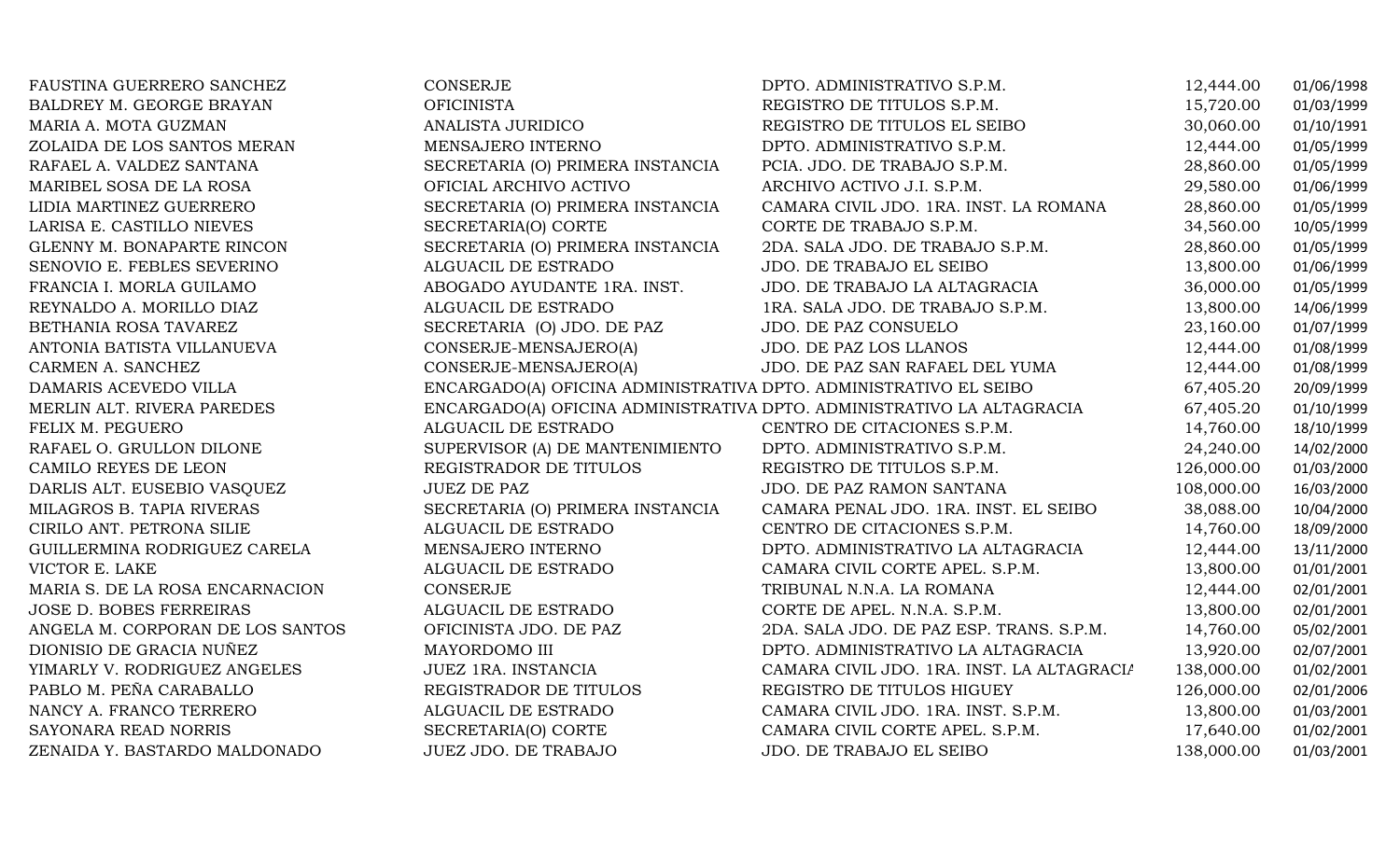| RAVELO ANT. ADAMES RUBIO       | VIGILANTE                        | CORTE DE APEL. N.N.A. S.P.M.               | 12,780.00  | 01/05/2001 |
|--------------------------------|----------------------------------|--------------------------------------------|------------|------------|
| ELPIDIO ANT. BERGEZ ASTACIO    | MENSAJERO EXTERNO                | DPTO. ADMINISTRATIVO LA ROMANA             | 16,440.00  | 01/10/2001 |
| JORGE CORDONES ORTEGA          | ALGUACIL DE ESTRADO              | CAMARA CIVIL JDO. 1RA. INST. HATO MAYOR    | 13,800.00  | 01/06/2001 |
| ANGELA TIBURCIO SEVERINO       | CONSERJE                         | CAMARA CIVIL JDO. 1RA. INST. HATO MAYOR    | 12,444.00  | 01/06/2001 |
| YENY E. MOTA BAEZ              | SECRETARIA (O) PRIMERA INSTANCIA | CAMARA PENAL JDO. 1RA. INST. HATO MAYOR    | 38,088.00  | 01/06/2001 |
| CELESTINA PAREDES ABREU        | SECRETARIA DEPTO. ADM.           | DPTO. ADMINISTRATIVO LA ALTAGRACIA         | 18,120.00  | 28/08/2001 |
| SANTA I. MOJICA MOLINA         | MENSAJERO INTERNO                | TRIBUNAL N.N.A. EL SEIBO                   | 12,444.00  | 28/08/2001 |
| LUCY M. SEVERINO HENRIQUEZ     | SECRETARIA (O) PRIMERA INSTANCIA | TRIBUNAL EJEC. DE LA PENA S.P.M.           | 38,088.00  | 02/07/2001 |
| SANTIAGO RAMOS REYES           | MENSAJERO EXTERNO                | CORTE DE APEL. N.N.A. S.P.M.               | 16,440.00  | 02/07/2001 |
| MIGUEL A. FORTUNA RAMIREZ      | ALGUACIL DE ESTRADO              | CAMARA CIVIL JDO. 1RA. INST. EL SEIBO      | 13,800.00  | 02/07/2001 |
| LUCIA L. DOCEMIL POLO          | MENSAJERO INTERNO                | DPTO. ADMINISTRATIVO S.P.M.                | 12,444.00  | 02/07/2001 |
| JUAN DE LA CRUZ CEDEÑO         | ALGUACIL DE ESTRADO              | 1RA. SALA JDO. DE PAZ ESP. TRANS. LA ALTAG | 13,800.00  | 02/07/2001 |
| GLENIS CASTELLANO RIVERA       | SECRETARIA (O) JDO. DE PAZ       | JDO. DE PAZ S.P.M.                         | 23,160.00  | 01/08/2001 |
| MIRLA S. MERCEDES BELTRE       | SECRETARIA (O) PRIMERA INSTANCIA | TRIBUNAL N.N.A. LA ROMANA                  | 28,860.00  | 01/10/2001 |
| NANCY Y. ABREU MERCEDES        | OFICINISTA JDO. DE PAZ           | 2DA. SALA JDO. DE PAZ ESP. TRANS. S.P.M.   | 14,760.00  | 01/11/2001 |
| MILTRED E. DE JESUS MORALES    | OFICINISTA 1RA. INSTANCIA        | CAMARA CIVIL JDO. 1RA. INST. EL SEIBO      | 15,720.00  | 08/11/2001 |
| LOURDES MERCEDES JIMENEZ       | CONSERJE                         | TRIBUNAL N.N.A. LA ROMANA                  | 12,444.00  | 01/11/2001 |
| SONIA VASQUEZ                  | SECRETARIA(O) CORTE              | CAMARA PENAL CORTE APEL. S.P.M.            | 51,004.80  | 01/03/2002 |
| <b>OVANDO RICHIEZ PION</b>     | ALGUACIL DE ESTRADO              | TRIBUNAL N.N.A. LA ALTAGRACIA              | 13,800.00  | 11/03/2002 |
| ANGELA V. DE LOS SANTOS MENDEZ | SECRETARIA (O) JDO. DE PAZ       | JDO. DE PAZ RAMON SANTANA                  | 23,160.00  | 01/04/2002 |
| CHRISTHIE R. MERCEDES GONZALEZ | SECRETARIA (O) JDO. DE PAZ       | 2DA. SALA JDO. DE PAZ ESP. TRANS. LA ROMA  | 23,160.00  | 01/04/2002 |
| PEDRO VALDEZ MOJICA            | ALGUACIL DE ESTRADO              | JDO. DE PAZ EL SEIBO                       | 13,800.00  | 06/05/2002 |
| <b>JEISSON FOY ROBLES</b>      | MENSAJERO INTERNO                | DPTO. ADMINISTRATIVO S.P.M.                | 12,444.00  | 01/05/2002 |
| ALEJANDRO GONZALEZ BATISTA     | <b>ARCHIVISTA</b>                | TRIBUNAL COL. C/P JDO. 1RA. INST. S.P.M.   | 13,920.00  | 22/05/2002 |
| KARUCHY SOTERO CABRAL          | JUEZ 1RA. INSTANCIA              | CAMARA CIVIL JDO. 1RA. INST. LA ROMANA     | 138,000.00 | 15/07/2002 |
| JUAN D. RIJO GUILAMO           | JUEZ SUST. PTE. COLEGIADO        | TRIBUNAL COL. C/P JDO. 1RA. INST. S.P.M.   | 138,000.00 | 14/10/2002 |
| FRANCISCO ANT. ARIAS SANCHEZ   | <b>JUEZ DE PAZ</b>               | JDO. DE PAZ LA ALTAGRACIA                  | 108,000.00 | 01/04/2003 |
| LUIS A. ADAMES MEJIA           | <b>JUEZ CORTE</b>                | TRIBUNAL SUPERIOR DE TIERRAS DPTO. ESTE    | 186,000.00 | 01/04/2003 |
| ALEXIS A. SANTANA NUÑEZ        | OFICINISTA JDO. DE PAZ           | JDO. DE PAZ LA ROMANA                      | 14,760.00  | 19/05/2003 |
| MILAGROS FORTUNA CRISPIN       | ABOGADO AYUDANTE III R.T.        | REGISTRO DE TITULOS S.P.M.                 | 43,840.80  | 02/06/2003 |
| ZORAIDA DINO LOPEZ             | SECRETARIA (O) PRIMERA INSTANCIA | CAMARA PENAL JDO. 1RA. INST. LA ALTAGRAC.  | 38,088.00  | 23/06/2003 |
| BELKIS Z. VALDEZ MARIANO       | CONSERJE                         | DPTO. ADMINISTRATIVO LA ROMANA             | 12,444.00  | 18/09/2003 |
| CARLOS SILVESTRE RAMIREZ       | <b>CHOFER</b>                    | CORTE DE TRABAJO S.P.M.                    | 24,240.00  | 08/10/2012 |
| JOSEFA PEREZ ZORRILLA          | SECRETARIA ATENCION PERMANENTE   | JDO. DE LA INSTRUCCION S.P.M.              | 38,088.00  | 23/09/2003 |
|                                |                                  |                                            |            |            |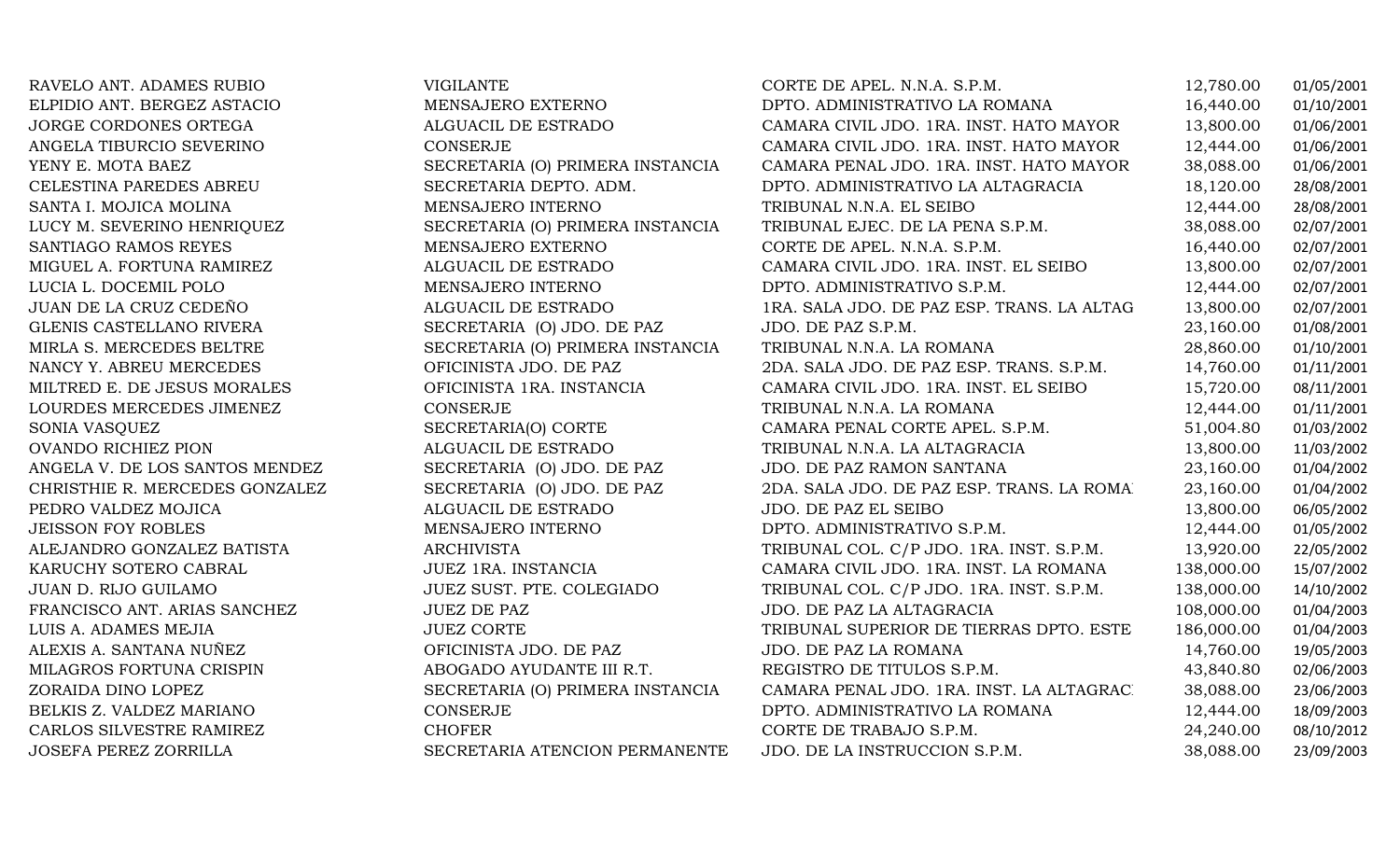| CATALINA FERRERA CUEVAS        | <b>JUEZ PRESIDENTE CORTE</b>     | TRIBUNAL SUPERIOR DE TIERRAS DPTO. ESTE    | 218,640.00 | 01/10/2003 |
|--------------------------------|----------------------------------|--------------------------------------------|------------|------------|
| ELIZABETH D. SEVERINO CALDERON | ABOGADO AYUDANTE CORTE           | CORTE DE TRABAJO S.P.M.                    | 48,894.00  | 06/10/2003 |
| MARTINA ENCARNACION ROBLES     | <b>JUEZ CORTE</b>                | CORTE DE TRABAJO S.P.M.                    | 138,000.00 | 01/10/2003 |
| HAYDELIZA RAMIREZ HENRIQUEZ    | JUEZ 1RA. INSTANCIA              | TRIBUNAL COL. C/P JDO. 1RA. INST. S.P.M.   | 138,000.00 | 01/10/2003 |
| CANDIDO MONTILLA MONTILLA      | ALGUACIL DE ESTRADO              | JDO. DE TRABAJO LA ROMANA                  | 13,800.00  | 30/10/2003 |
| FRANCIA SABINO SUAREZ          | AUX. DE RECEPCION Y ENTREGA      | REGISTRO DE TITULOS EL SEIBO               | 24,240.00  | 23/02/2004 |
| OLGA M. CASTRO RODRIGUEZ       | ABOGADO AYUDANTE CORTE           | CAMARA CIVIL CORTE APEL. S.P.M.            | 48,894.00  | 06/04/2004 |
| ABRAHAN N. SEVERINO SALDIVAR   | <b>JUEZ DE LA INSTRUCCION</b>    | JDO. DE LA INSTRUCCION LA ROMANA           | 138,000.00 | 01/11/2011 |
| LUISA C. ZORRILLA UFFRE        | ABOGADO AYUDANTE CORTE           | CAMARA PENAL CORTE APEL. S.P.M.            | 48,894.00  | 01/06/2004 |
| HEIDY D. REED SANTOS           | SECRETARIA (O) JDO. DE PAZ       | JDO. DE PAZ QUISQUEYA                      | 23,160.00  | 01/07/2004 |
| ARNY E. CASTRO REYES           | OFICINISTA CORTE                 | CAMARA PENAL CORTE APEL. S.P.M.            | 17,640.00  | 12/07/2004 |
| YOCELYN MELO RODRIGUEZ         | SECRETARIA (O) JDO. DE PAZ       | JDO. DE PAZ LA OTRA BANDA                  | 23,160.00  | 19/07/2004 |
| JORGE A. PEGUERO SOSA          | ALGUACIL DE ESTRADO              | JDO. DE PAZ MICHES                         | 13,800.00  | 12/07/2004 |
| BRIGIDA SANTANA                | CONSERJE                         | DPTO. ADMINISTRATIVO S.P.M.                | 12,444.00  | 01/09/2004 |
| CARMEN Y. HIRUJO SOTO          | ALGUACIL DE ESTRADO              | CAMARA CIVIL JDO. 1RA. INST. S.P.M.        | 13,800.00  | 08/09/2004 |
| ANA V. VASQUEZ TOLEDO          | ALGUACIL DE ESTRADO              | CAMARA CIVIL CORTE APEL. S.P.M.            | 13,800.00  | 14/10/2004 |
| VICTOR R. GUTIERREZ GIL        | OFICINISTA 1RA. INSTANCIA        | JDO. DE TRABAJO LA ROMANA                  | 15,720.00  | 01/03/2005 |
| CARMEN R. BREA DEL CRISTO      | SECRETARIA (O) PRIMERA INSTANCIA | JDO. DE TRABAJO LA ALTAGRACIA              | 28,860.00  | 05/04/2005 |
| YENY E. MARTINEZ RIJO          | SECRETARIA (O) JDO. DE PAZ       | JDO. DE PAZ LA ROMANA                      | 23,160.00  | 11/04/2005 |
| ANA R. DESANERA                | <b>CONSERJE</b>                  | DPTO. ADMINISTRATIVO LA ROMANA             | 12,444.00  | 08/04/2005 |
| LETICIA RIVERA MERCEDES        | SECRETARIA DE JUEZ               | TRIBUNAL SUPERIOR DE TIERRAS DPTO. ESTE    | 23,640.00  | 18/04/2005 |
| IMELDA DE JS. MATEO RAMOS      | SECRETARIA(O) CORTE              | TRIBUNAL EJEC. SANCION ADOLES. S.P.M.      | 34,560.00  | 01/04/2005 |
| GARY MONTERO HERNANDEZ         | OFICINISTA 1RA. INSTANCIA        | PCIA. JDO. DE TRABAJO S.P.M.               | 15,720.00  | 08/04/2005 |
| MIGUELINA M. ADAMES RAFAEL     | <b>RECEPCIONISTA</b>             | CORTE DE APEL. N.N.A. S.P.M.               | 14,760.00  | 04/05/2005 |
| LISADEIDY RIVERA OLIVO         | SECRETARIA(O) CORTE              | CORTE DE APEL. N.N.A. S.P.M.               | 34,560.00  | 21/02/2005 |
| MERY L. PERALTA ZORRILLA       | OFICINISTA 1RA. INSTANCIA        | CAMARA CIVIL JDO. 1RA. INST. EL SEIBO      | 15,720.00  | 10/05/2005 |
| VANESSA C. CONTRERAS TEJEDA    | <b>JUEZ DE PAZ</b>               | 1RA. SALA JDO. DE PAZ ESP. TRANS. LA ALTAG | 108,000.00 | 09/02/2015 |
| CLARA E. ACOSTA MERCEDES       | SECRETARIA (O) JDO. DE PAZ       | 3RA. SALA JDO. DE PAZ ESP. TRANS. LA ALTAG | 23,160.00  | 11/02/2005 |
| JULIO J. RIVERA CABRERA        | ALGUACIL DE ESTRADO              | CENTRO DE CITACIONES S.P.M.                | 14,760.00  | 06/06/2005 |
| CRISEIDA ALT. SANTANA AYBAR    | OFICINISTA 1RA. INSTANCIA        | CAMARA PENAL JDO. 1RA. INST. EL SEIBO      | 15,720.00  | 03/05/2005 |
| WALLINGTON M. MATEO RIJO       | ALGUACIL DE ESTRADO              | JDO. DE LA INSTRUCCION EL SEIBO            | 14,760.00  | 13/07/2005 |
| DESIREE I. MARIANO MARCHENA    | ANALISTA JURIDICO                | REGISTRO DE TITULOS EL SEIBO               | 30,060.00  | 01/08/2005 |
| CALUMA TAVAREZ ESCOLASTICO     | CONSERJE-MENSAJERO(A)            | <b>JDO. DE PAZ MICHES</b>                  | 12,444.00  | 02/08/2005 |
| BESAIDA M. SANCHEZ RODRIGUEZ   | <b>JUEZ CORTE</b>                | TRIBUNAL SUPERIOR DE TIERRAS DPTO. ESTE    | 186,000.00 | 07/04/2008 |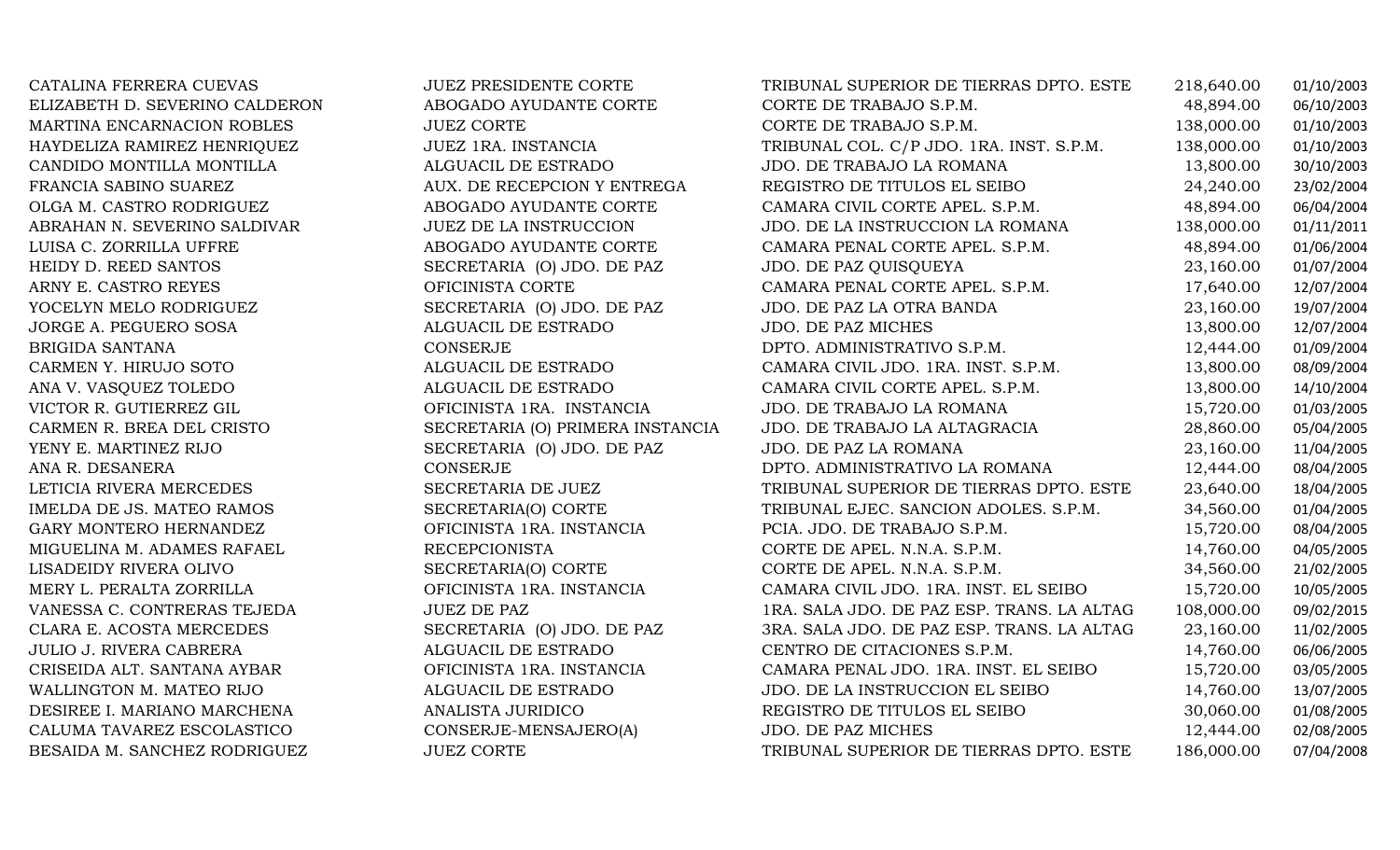| DOMINGO A. DUVERGES CARABALLO | JUEZ 1RA. INSTANCIA              | TRIBUNAL COL. C/P JDO. 1RA. INST. LA ALTAG | 138,000.00 | 19/10/2009 |
|-------------------------------|----------------------------------|--------------------------------------------|------------|------------|
| JULISSA M. TOLENTINO SUAREZ   | OFICINISTA 1RA. INSTANCIA        | SALA CIVIL TRIBUNAL N.N.A. S.P.M.          | 15,720.00  | 07/09/2005 |
| JUAN A. RINCON MEJIA          | SECRETARIA (O) PRIMERA INSTANCIA | CAMARA CIVIL JDO. 1RA. INST. EL SEIBO      | 28,860.00  | 01/09/2005 |
| YOMAIRA A. PLACIDO GIL        | OFICINISTA 1RA. INSTANCIA        | JDO. DE TRABAJO LA ALTAGRACIA              | 15,720.00  | 21/09/2005 |
| MIGUEL A. MELO MERCEDES       | ALGUACIL DE ESTRADO              | JDO. DE PAZ LA OTRA BANDA                  | 13,800.00  | 21/09/2005 |
| RAIZA A. ZAPATA BERAS         | OFICINISTA CORTE                 | CORTE DE TRABAJO S.P.M.                    | 20,760.00  | 23/09/2005 |
| SINDY E. ROSARIO SANTANA      | <b>JUEZ DE LA INSTRUCCION</b>    | 2DO. JDO. DE LA INSTRUCCION LA ALTAGRACI   | 138,000.00 | 01/03/2011 |
| CARLOS C. PEÑA ALONZO         | <b>VIGILANTE</b>                 | DPTO. ADMINISTRATIVO HATO MAYOR            | 12,444.00  | 01/11/2005 |
| YASKARIS Y. FAULKNER CASTILLO | SECRETARIA (O) PRIMERA INSTANCIA | JDO. DE LA INSTRUCCION LA ALTAGRACIA       | 38,088.00  | 01/12/2005 |
| MAYRA CORDONES DE ALFONSECA   | SECRETARIA DPTO. ADMVO.          | DPTO. ADMINISTRATIVO LA ROMANA             | 18,120.00  | 01/11/2005 |
| ARGENIS GARCIA DEL ROSARIO    | <b>JUEZ CORTE</b>                | CAMARA CIVIL CORTE APEL. S.P.M.            | 138,000.00 | 07/11/2005 |
| SUSAN A. SANTANA VALENCIO     | ABOGADO AYUDANTE CORTE           | CAMARA PENAL CORTE APEL. S.P.M.            | 48,894.00  | 13/12/2005 |
| MINIEL E. VELOZ DE JESUS      | <b>REFERENCISTA</b>              | ARCHIVO ACTIVO J.I. S.P.M.                 | 24,240.00  | 13/12/2005 |
| DAHIANA M. CABRERA RODRIGUEZ  | OFICINISTA 1RA. INSTANCIA        | CAMARA PENAL JDO. 1RA. INST. HATO MAYOR    | 15,720.00  | 14/12/2005 |
| KEILA E. GONZALEZ BELEN       | JUEZ T.T.J.O.                    | TRIBUNAL DE TIERRAS J.O. S.P.M.            | 138,000.00 | 12/12/2005 |
| JOSE M. DE LA ROSA            | SECRETARIA (O) JDO. DE PAZ       | JDO. DE PAZ SABANA DE LA MAR               | 23,160.00  | 10/01/2006 |
| MANUEL E. ZORRILLA MEDINA     | ALGUACIL DE ESTRADO              | CAMARA PENAL JDO. 1RA. INST. HATO MAYOR    | 14,760.00  | 17/01/2006 |
| MARIA L. CHARLES CASTILLO     | <b>JUEZ DE PAZ</b>               | JDO. DE PAZ SAN RAFAEL DEL YUMA            | 108,000.00 | 29/03/2006 |
| ROBERTO RAMIREZ               | MENSAJERO EXTERNO                | DPTO. ADMINISTRATIVO S.P.M.                | 16,440.00  | 29/03/2006 |
| VANESSA J. GUERRERO SANCHEZ   | OFICINISTA 1RA. INSTANCIA        | JDO. DE TRABAJO LA ALTAGRACIA              | 15,720.00  | 19/04/2006 |
| GABRIEL TIBURCIO SEVERINO     | MENSAJERO INTERNO                | DPTO. ADMINISTRATIVO HATO MAYOR            | 12,444.00  | 22/05/2006 |
| SANTA M. CEDEÑO               | OFICINISTA 1RA. INSTANCIA        | JDO. DE TRABAJO LA ALTAGRACIA              | 15,720.00  | 02/05/2006 |
| <b>BELKIS PACHE</b>           | ABOGADO AYUDANTE 1RA. INST.      | TRIBUNAL COL. C/P JDO. 1RA. INST. LA ALTAG | 38,088.00  | 01/06/2006 |
| LEANDRO I. HERNANDEZ LEONARDO | MENSAJERO INTERNO                | DPTO. ADMINISTRATIVO EL SEIBO              | 12,444.00  | 21/06/2006 |
| DAHYANA D. PAYAM GUERRERO     | OFICINISTA CORTE                 | CAMARA PENAL CORTE APEL. S.P.M.            | 17,640.00  | 21/06/2006 |
| JOSE ANT. CORNIELL SANTANA    | ABOGADO AYUDANTE 1RA. INST.      | JDO. DE LA INSTRUCCION LA ROMANA           | 36,000.00  | 03/07/2006 |
| NAJIB M. HALAL CALCAÑO        | ALGUACIL DE ESTRADO              | JDO. DE PAZ CONSUELO                       | 13,800.00  | 01/08/2006 |
| FAUSTO R. BRUNO REYES         | ALGUACIL DE ESTRADO              | JDO. DE TRABAJO LA ALTAGRACIA              | 13,800.00  | 06/09/2006 |
| ARISTIDES D. HEREDIA SENA     | JUEZ 1RA. INSTANCIA              | TRIBUNAL N.N.A. LA ALTAGRACIA              | 138,000.00 | 01/09/2006 |
| ANNIE E. BELTRE LOPEZ         | SUPERVISOR DE ARCHIVO            | OFIC. DE ARCHIVO JUDICIAL PJ LA ALTAGRACI  | 29,580.00  | 11/09/2006 |
| FIDELINA CONCEPCION ORTIZ     | CONSERJE                         | DPTO. ADMINISTRATIVO S.P.M.                | 12,444.00  | 02/10/2006 |
| SENIA A. LOPEZ ROSENDO        | CONSERJE                         | DPTO. ADMINISTRATIVO S.P.M.                | 12,444.00  | 02/10/2006 |
| JOSE RODRIGUEZ SILVESTRE      | OFICINISTA 1RA. INSTANCIA        | CAMARA PENAL JDO. 1RA. INST. EL SEIBO      | 15,720.00  | 25/09/2006 |
| ESMINDA PAUL JUAN             | OFICINISTA 1RA. INSTANCIA        | JDO. DE LA INSTRUCCION LA ALTAGRACIA       | 15,720.00  | 01/09/2006 |
|                               |                                  |                                            |            |            |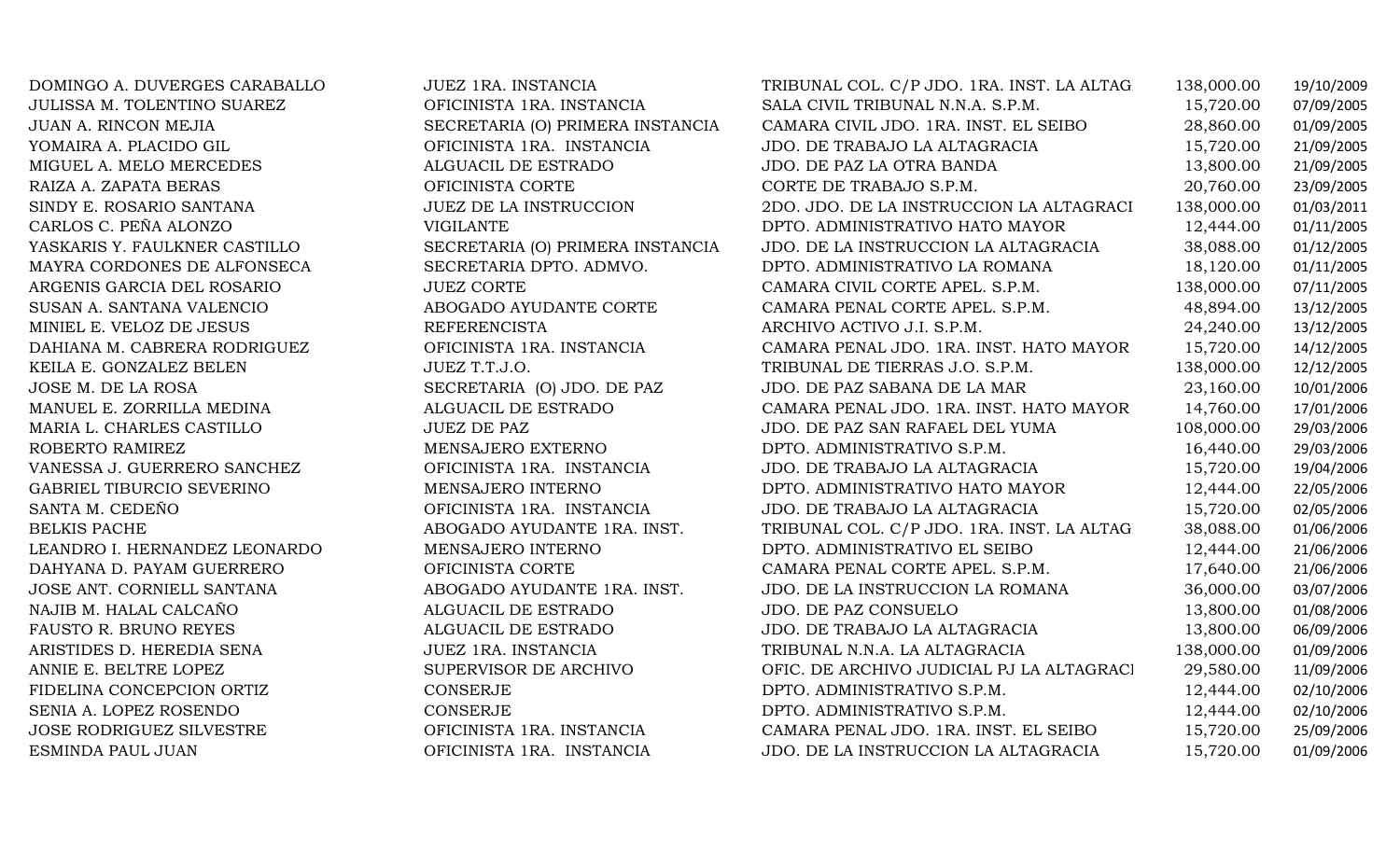| ANGELA A. EUSEBIO RAMIREZ        | ABOGADO AYUDANTE 1RA. INST.      | CAMARA CIVIL JDO. 1RA. INST. S.P.M.        | 36,000.00 | 03/10/2006 |
|----------------------------------|----------------------------------|--------------------------------------------|-----------|------------|
| ELIZABETH RIVERA NUÑEZ           | OFICINISTA 1RA. INSTANCIA        | TRIBUNAL N.N.A. LA ROMANA                  | 15,720.00 | 02/10/2006 |
| ANEURI A. PELEGRIN GARCIA        | ENC. ALMACEN ADMVO.              | DPTO. ADMINISTRATIVO EL SEIBO              | 24,240.00 | 13/11/2006 |
| YEIDRY A. CRISPIN CABRERA        | OFICINISTA CORTE                 | CORTE DE TRABAJO S.P.M.                    | 17,640.00 | 01/11/2006 |
| LISSETTE MALDONADO FELIZ         | ABOGADO AYUDANTE 1RA. INST.      | CAMARA CIVIL JDO. 1RA. INST. S.P.M.        | 36,000.00 | 01/11/2006 |
| CHRISTIE M. ROGERS RINCON        | OFICINISTA CORTE                 | CORTE DE TRABAJO S.P.M.                    | 17,640.00 | 18/08/2008 |
| SANTO MANZUETA                   | MAYORDOMO I                      | DPTO. ADMINISTRATIVO S.P.M.                | 16,920.00 | 18/12/2006 |
| CARMEN E. MARTE                  | CONSERJE                         | SALA PENAL TRIBUNAL N.N.A. S.P.M.          | 12,444.00 | 11/12/2006 |
| NATALI DOMINGUEZ CALCAÑO         | SECRETARIA (O) PRIMERA INSTANCIA | CAMARA PENAL JDO. 1RA. INST. S.P.M.        | 38,088.00 | 08/01/2007 |
| ANTONIO WILLIAMS JHONSON         | AUX. DE MANTENIMIENTO            | DPTO. DE MANTENIMIENTO J.I. ZONA ESTE      | 24,240.00 | 10/01/2007 |
| MIRIAM B. DOMINICI ALCANTARA     | OFICINISTA 1RA. INSTANCIA        | TRIBUNAL EJEC. DE LA PENA S.P.M.           | 15,720.00 | 05/03/2007 |
| YISEIDY DEL C. CRUZ SILVESTRE    | SECRETARIA DEPTO. ADM.           | DPTO. ADMINISTRATIVO S.P.M.                | 18,120.00 | 13/03/2007 |
| GINA A. SILVESTRE GALVEZ         | SUPERVISOR DE ARCHIVO            | OFIC. DE ARCHIVO JUDICIAL PJ S.P.M.        | 29,580.00 | 01/04/2007 |
| ROSANGELA DURAN IBARRA           | CONSERJE                         | SALA CIVIL TRIBUNAL N.N.A. S.P.M.          | 12,444.00 | 17/05/2007 |
| YUNIOR ALB. HERNANDEZ DE LA CRUZ | OFICINISTA 1RA. INSTANCIA        | JDO. DE TRABAJO EL SEIBO                   | 15,720.00 | 25/04/2007 |
| KENNI MORLA MADRIGAL             | <b>CHOFER</b>                    | CAMARA CIVIL CORTE APEL. S.P.M.            | 24,240.00 | 04/06/2007 |
| FRANCISCO DOMINGUEZ SILVESTRE    | MENSAJERO INTERNO                | DPTO. ADMINISTRATIVO EL SEIBO              | 12,444.00 | 11/06/2007 |
| NOEMI RODRIGUEZ GUERRERO         | CONSERJE                         | DPTO. ADMINISTRATIVO S.P.M.                | 12,444.00 | 03/07/2007 |
| JONATHAN TORRES CHAMBERS         | MENSAJERO INTERNO                | DPTO. ADMINISTRATIVO S.P.M.                | 12,444.00 | 03/07/2007 |
| JUANA GONZALEZ RAMIREZ           | ABOGADO AYUDANTE CORTE           | TRIBUNAL SUPERIOR DE TIERRAS DPTO. ESTE    | 48,894.00 | 02/09/2013 |
| KELVIN A. JIMENEZ MENDOZA        | OFICINISTA CORTE                 | CORTE DE TRABAJO S.P.M.                    | 17,640.00 | 22/04/2013 |
| MASSIEL N. GONZALEZ ROSARIO      | <b>ARCHIVISTA</b>                | OFIC. DE ARCHIVO JUDICIAL PJ S.P.M.        | 16,440.00 | 02/11/2009 |
| RAMON ANT. DEL ROSARIO DE FRIAS  | ALGUACIL DE ESTRADO              | TRIBUNAL COL. C/P JDO. 1RA. INST. LA ROMAI | 14,760.00 | 20/04/2010 |
| ALTAGRACIA FERRERAS RIVAS        | CONSERJE                         | DPTO. DE MANTENIMIENTO J.I. ZONA ESTE      | 12,444.00 | 01/12/2011 |
| YILDA D. MOTA DE LA ROSA         | ABOGADO AYUDANTE CORTE           | TRIBUNAL SUPERIOR DE TIERRAS DPTO. ESTE    | 48,894.00 | 30/07/2007 |
| SARAH G. LIBURD BAEZ             | ABOGADO AYUDANTE CORTE           | CAMARA PENAL CORTE APEL. S.P.M.            | 48,894.00 | 01/10/2007 |
| YOHANNA E. RIVERA CHALAS         | SECRETARIA (O) PRIMERA INSTANCIA | SALA PENAL TRIBUNAL N.N.A. S.P.M.          | 28,860.00 | 10/12/2007 |
| ALBA M. MARTE MATEO              | OFICINISTA 1RA. INSTANCIA        | TRIBUNAL COL. C/P JDO. 1RA. INST. S.P.M.   | 15,720.00 | 04/12/2007 |
| JAQUELINE ALCANTARA SILVERIO     | <b>RECEPCIONISTA</b>             | DPTO. ADMINISTRATIVO S.P.M.                | 14,760.00 | 28/01/2008 |
| MIRIAM ANGOMAS BIDO              | <b>RECEPCIONISTA</b>             | DPTO. ADMINISTRATIVO LA ALTAGRACIA         | 14,760.00 | 12/02/2008 |
| ROSA A. VASQUEZ                  | CONSERJE                         | DPTO. ADMINISTRATIVO S.P.M.                | 12,444.00 | 20/02/2008 |
| FRANKLIN J. DE JESUS SANTANA     | ALGUACIL DE ESTRADO              | SALA CIVIL TRIBUNAL N.N.A. S.P.M.          | 13,800.00 | 01/02/2008 |
| DANIEL M. RIJO RIJO              | ALGUACIL DE ESTRADO              | JDO. DE LA INSTRUCCION LA ALTAGRACIA       | 14,760.00 | 03/03/2008 |
| DAUNIA M. JIMENEZ RAMIREZ        | CONSERJE-MENSAJERO(A)            | JDO. DE PAZ RAMON SANTANA                  | 12,444.00 | 10/03/2008 |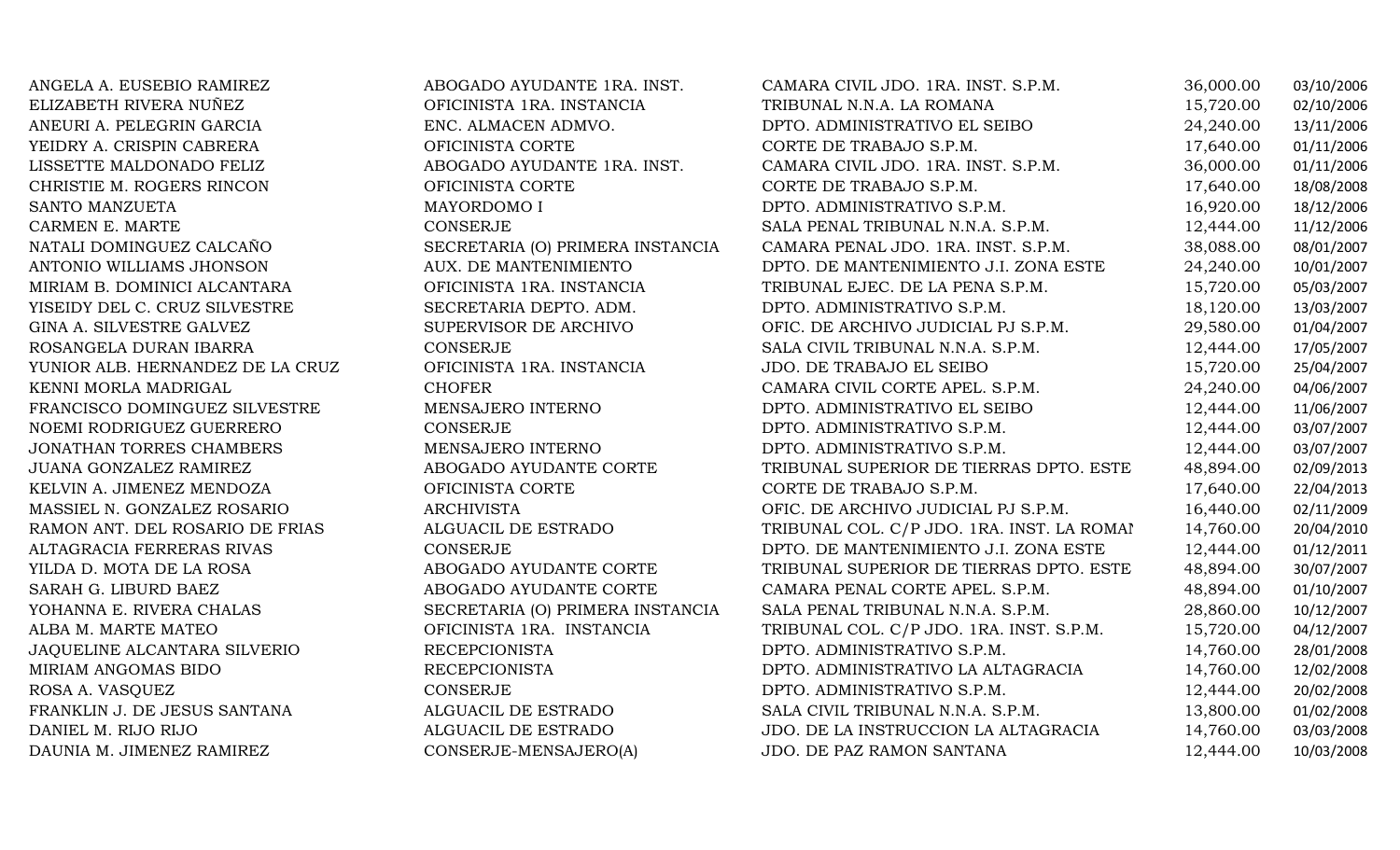| BENJAMIN ORTEGA DE LA ROSA       | ALGUACIL DE ESTRADO              | 3RA. SALA JDO. DE PAZ ESP. TRANS. LA ALTAG   | 13,800.00  | 17/03/2008 |
|----------------------------------|----------------------------------|----------------------------------------------|------------|------------|
| ADELISA ALT. DE LA ROSA BAUTISTA | OFICINISTA 1RA. INSTANCIA        | CAMARA PENAL JDO. 1RA. INST. HATO MAYOR      | 15,720.00  | 17/03/2008 |
| MARISOL BERROA MEJIA             | MENSAJERO INTERNO                | DPTO. ADMINISTRATIVO EL SEIBO                | 12,444.00  | 01/04/2008 |
| JORGE ML. ALVAREZ RODRIGUEZ      | MENSAJERO INTERNO                | DPTO. ADMINISTRATIVO EL SEIBO                | 12,444.00  | 06/05/2008 |
| MAURELY A. VARELA CASTRO         | OFICINISTA 1RA. INSTANCIA        | 2DA. SALA JDO. DE TRABAJO S.P.M.             | 15,720.00  | 05/06/2008 |
| MAYCOL A. CEDEÑO ALFONSECA       | ABOGADO AYUDANTE 1RA. INST.      | JDO. DE LA INSTRUCCION S.P.M.                | 36,000.00  | 29/08/2008 |
| CONCEPCION ORTIZ ORTIZ           | <b>PLOMERO</b>                   | DPTO. ADMINISTRATIVO S.P.M.                  | 16,440.00  | 18/07/2008 |
| JIANNA M. VILCHEZ LIZARDO        | ABOGADO AYUDANTE 1RA. INST.      | CAMARA CIVIL JDO. 1RA. INST. LA ROMANA       | 36,000.00  | 13/10/2008 |
| WILKIN CIPRIAN OGANDO            | ALGUACIL DE ESTRADO              | CENTRO DE CITACIONES S.P.M.                  | 14,760.00  | 11/11/2008 |
| LEONOR E. RIVERA SEVERINO        | OFICINISTA J.O.                  | TRIBUNAL DE TIERRAS J.O. EL SEIBO            | 15,720.00  | 04/05/2017 |
| CAROLINA E. SILVESTRE RONDON     | <b>JUEZ DE PAZ</b>               | 2DA. SALA JDO. DE PAZ ESP. TRANS. S.P.M.     | 108,000.00 | 01/10/2008 |
| MELANIO A. OTAÑO REYNA           | <b>VIGILANTE</b>                 | JDO. DE PAZ RAMON SANTANA                    | 12,444.00  | 12/09/2008 |
| YORKY E. BRITO RIVERA            | SECRETARIA (O) JDO. DE PAZ       | JDO. DE PAZ LA ALTAGRACIA                    | 23,160.00  | 01/10/2009 |
| YOMAYRA RAMOS SANTANA            | OFICINISTA CORTE                 | CAMARA PENAL CORTE APEL. S.P.M.              | 17,640.00  | 27/10/2008 |
| BLAS G. GIL DE LA CRUZ           | ALGUACIL DE ESTRADO              | TRIBUNAL COL. C/P JDO. 1RA. INST. LA ALTAG   | 14,760.00  | 04/12/2013 |
| AMARILISIS HILTON JONES          | OFICINISTA JDO. DE PAZ           | JDO. DE PAZ LA ROMANA                        | 14,760.00  | 17/02/2009 |
| JOSE ML. MENDEZ CABRERA          | JUEZ JDO. DE TRABAJO             | 1RA. SALA JDO. DE TRABAJO S.P.M.             | 138,000.00 | 23/02/2009 |
| YOHAN C. MORALES PEGUERO         | <b>JUEZ DE LA INSTRUCCION</b>    | JDO. DE LA INSTRUCCION LA ALTAGRACIA         | 138,000.00 | 23/02/2009 |
| CARLOS PEÑA MARTINEZ             | JUEZ 1RA. INSTANCIA              | CAMARA PENAL JDO. 1RA. INST. LA ROMANA       | 138,000.00 | 23/02/2009 |
| ROSE M. PEÑA ROSARIO             | JUEZ JDO. DE TRABAJO             | 2DA. SALA JDO. DE TRABAJO S.P.M.             | 138,000.00 | 23/02/2009 |
| RAMONA M. SANTANA BERMUDEZ       | JUEZ 1RA. INSTANCIA              | CAMARA PENAL JDO. 1RA. INST. EL SEIBO        | 138,000.00 | 23/02/2009 |
| ARGENIS DE LOS SANTOS ROSARIO    | TECNICO DE REFRIGERACION         | DPTO. DE MANTENIMIENTO J.I. ZONA ESTE        | 29,580.00  | 24/03/2009 |
| JUANA M. PEREYRA GONZALEZ        | ALGUACIL DE ESTRADO              | 1RA. SALA JDO. DE PAZ ESP. TRANS. LA ROMAI   | 13,800.00  | 07/04/2009 |
| ALVIN R. DOROTEO MOTA            | ALGUACIL DE ESTRADO              | CORTE DE TRABAJO S.P.M.                      | 13,800.00  | 21/04/2009 |
| GREYSA M. MENDEZ JAVIER          | ABOGADO AYUDANTE 1RA. INST.      | TRIBUNAL DE TIERRAS J.O. S.P.M.              | 36,000.00  | 28/04/2009 |
| ROSALY M. TORRES SANCHEZ         | ABOGADO AYUDANTE                 | JDO. DE LA INSTRUCCION HATO MAYOR            | 36,000.00  | 01/05/2009 |
| LEIDY E. CASTILLO MONTERO        | OFICIAL DE SERVICIOS             | REGISTRO DE TITULOS HIGUEY                   | 34,980.00  | 30/06/2009 |
| <b>JULY S. SEVERINO</b>          | OFICIAL ARCHIVO ACTIVO           | ARCHIVO ACTIVO J.I. LA ALTAGRACIA            | 29,580.00  | 15/07/2009 |
| SILVIA S. PAULINO PAYAN          | SECRETARIA (O) PRIMERA INSTANCIA | JDO. DE LA INSTRUCCION LA ALTAGRACIA         | 38,088.00  | 09/07/2009 |
| ANYELINA STEVENS PAEZ            | REPRESENTANTE DE INFORMACION     | CENTRO INF. ORIENT. CIUDADANA PJ S.P.M       | 24,240.00  | 05/08/2009 |
| EMELY A. UBIERA SOSA             | SECRETARIA (O) PRIMERA INSTANCIA | JDO. DE LA INSTRUCCION HATO MAYOR            | 38,088.00  | 14/08/2009 |
| YUMIRIS TUITT SANTANA            | JUEZ 1RA. INSTANCIA              | 2DA. SALA CAMARA CIVIL JDO. 1RA. INST. S.P.I | 138,000.00 | 19/10/2009 |
| ISMAEL N. RAMIREZ SANTANA        | JUEZ 1RA. INSTANCIA              | TRIBUNAL COL. C/P JDO. 1RA. INST. LA ROMAI   | 138,000.00 | 19/10/2009 |
| RICHARD H. BERRA REYES           | JUEZ DE LA INSTRUCCION           | JDO. DE LA INSTRUCCION S.P.M.                | 138,000.00 | 19/10/2009 |
|                                  |                                  |                                              |            |            |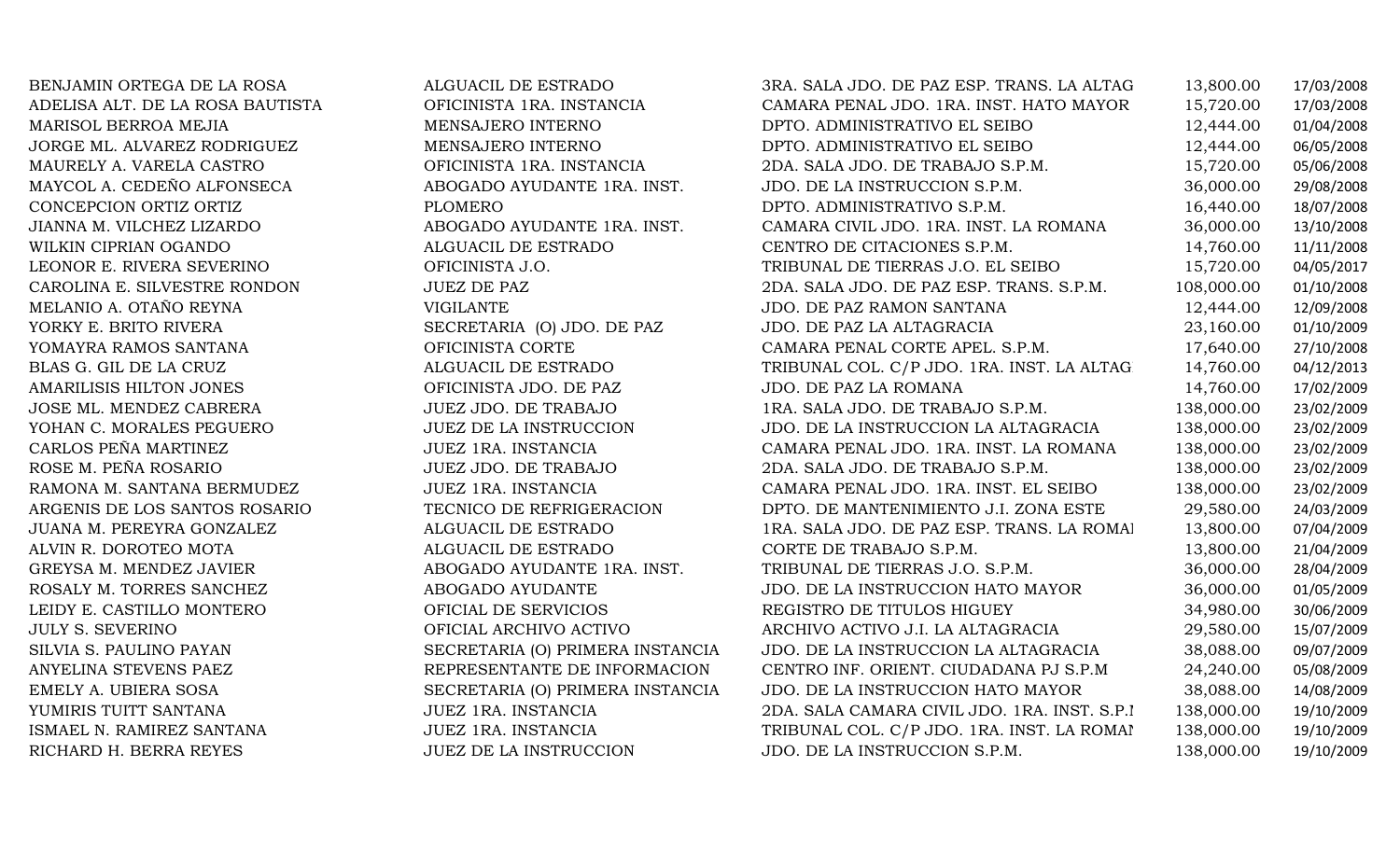| FRANCIS Y. REYES DILONE        | <b>JUEZ DE LA INSTRUCCION</b>    | 2DO. JDO. DE LA INSTRUCCION LA ALTAGRACI                            | 138,000.00 | 19/10/2009 |
|--------------------------------|----------------------------------|---------------------------------------------------------------------|------------|------------|
| EDWIS A. RIJO DELGADO          | JUEZ 1RA. INSTANCIA              | CAMARA PENAL JDO. 1RA. INST. LA ALTAGRAC.                           | 138,000.00 | 19/10/2009 |
| RAMON A. ALMONTE BARRY         | JUEZ 1RA. INSTANCIA              | 1RA. SALA CAMARA CIVIL JDO. 1RA. INST. S.P.I                        | 138,000.00 | 19/10/2009 |
| ELIZABETH SALOME RODRIGUEZ     | SECRETARIA (O) JDO. DE PAZ       | JDO. DE PAZ GUAYMATE                                                | 23,160.00  | 26/01/2010 |
| VICKY M. CHALAS DOCEN          | <b>JUEZ DE PAZ</b>               | JDO. DE PAZ LA ROMANA                                               | 108,000.00 | 12/04/2010 |
| JOSE A. PAYANO DE LEON         | ALGUACIL DE ESTRADO              | JDO. DE PAZ SABANA DE LA MAR                                        | 13,800.00  | 20/04/2010 |
| GREILING M. LORENZO ZORRILLA   | OFICINISTA 1RA. INSTANCIA        | JDO. DE TRABAJO EL SEIBO                                            | 15,720.00  | 03/05/2010 |
| MANUEL DE J. SANCHEZ CEBALLOS  | JUEZ T.T.J.O.                    | TRIBUNAL DE TIERRAS J.O. LA ALTAGRACIA                              | 138,000.00 | 01/06/2010 |
| <b>JEISON Y. MAZARA ADAMES</b> | ALGUACIL DE ESTRADO              | JDO. DE LA INSTRUCCION HATO MAYOR                                   | 14,760.00  | 07/07/2010 |
| SCARLET M. NUÑEZ SORIANO       | SECRETARIA (O) PRIMERA INSTANCIA | TRIBUNAL COL. C/P JDO. 1RA. INST. LA ALTAG                          | 38,088.00  | 22/11/2010 |
| LUCIA LEBRON BATIA             | OFICINISTA 1RA. INSTANCIA        | CAMARA CIVIL JDO. 1RA. INST. HATO MAYOR                             | 14,760.00  | 27/12/2010 |
| JORGE DE JS. GUERRERO SANCHEZ  | ALGUACIL DE ESTRADO              | JDO. DE PAZ SAN RAFAEL DEL YUMA                                     | 13,800.00  | 03/01/2011 |
| JACKELYN GERVACIO ALMONTE      | SECRETARIA (O) JDO. DE PAZ       | JDO. DE PAZ MICHES                                                  | 23,160.00  | 17/01/2011 |
| YOKASTA A. SOLIMAN GUERRERO    | ABOGADO AYUDANTE 1RA. INST.      | CAMARA CIVIL JDO. 1RA. INST. LA ALTAGRACIA                          | 36,000.00  | 17/01/2011 |
| BLADY S. MERCEDES MERCEDES     | <b>PORTERO</b>                   | DPTO. ADMINISTRATIVO EL SEIBO                                       | 12,444.00  | 03/02/2011 |
| MELISSA Y. RODRIGUEZ VILLEGAS  | SECRETARIA (O) PRIMERA INSTANCIA | SALA CIVIL TRIBUNAL N.N.A. S.P.M.                                   | 28,860.00  | 24/06/2013 |
| CAROLINA CASTRO DEL ROSARIO    | JUEZ 1RA. INSTANCIA              | TRIBUNAL N.N.A. LA ROMANA                                           | 138,000.00 | 01/03/2011 |
| JUAN R. ASTACIO ROMERO         |                                  | ENCARGADO(A) OFICINA ADMINISTRATIVA DPTO. ADMINISTRATIVO HATO MAYOR | 67,405.20  | 01/03/2011 |
| DAVID ML. PAREDES              | <b>ARCHIVISTA</b>                | OFIC. DE ARCHIVO JUDICIAL PJ S.P.M.                                 | 16,440.00  | 06/04/2011 |
| KATHERINE R. CUELLO NOVAS      | OFICINISTA 1RA. INSTANCIA        | TRIBUNAL N.N.A. LA ALTAGRACIA                                       | 15,720.00  | 01/04/2013 |
| ARIEL MALDONADO CABRERA        | <b>ARCHIVISTA</b>                | OFIC. DE ARCHIVO JUDICIAL PJ LA ALTAGRACI                           | 16,440.00  | 18/05/2011 |
| LUISA E. CUETO TOLENTINO       | OFICINISTA 1RA. INSTANCIA        | TRIBUNAL COL. C/P JDO. 1RA. INST. S.P.M.                            | 15,720.00  | 01/09/2012 |
| DORCA E. DEL ROSARIO DE SENDA  | SECRETARIA DE JUEZ               | TRIBUNAL SUPERIOR DE TIERRAS DPTO. ESTE                             | 23,640.00  | 02/09/2013 |
| DARIHANA CEDANO RIJO           | ABOGADO AYUDANTE                 | TRIBUNAL DE TIERRAS J.O. LA ALTAGRACIA                              | 36,000.00  | 15/06/2011 |
| FARIDA ALT. ABUD PEÑA          | JUEZ 1RA. INSTANCIA              | SALA CIVIL TRIBUNAL N.N.A. S.P.M.                                   | 138,000.00 | 01/09/2011 |
| LINDSAY M. AVELINO MEJIA       | <b>JUEZ DE PAZ</b>               | 2DA. SALA JDO. DE PAZ ESP. TRANS. LA ROMA                           | 108,000.00 | 01/11/2011 |
| LUISA MA. ACEVEDO MONEGRO      | JUEZ 1RA. INSTANCIA              | SALA PENAL TRIBUNAL N.N.A. S.P.M.                                   | 138,000.00 | 01/11/2011 |
| <b>JAZMIN VARELA ASTACIO</b>   | JUEZ 1RA. INSTANCIA              | CAMARA CIVIL JDO. 1RA. INST. HATO MAYOR                             | 138,000.00 | 01/11/2011 |
| ATHANAYS MORALES MARIA         | ABOGADO AYUDANTE 1RA. INST.      | CAMARA CIVIL JDO. 1RA. INST. S.P.M.                                 | 36,000.00  | 11/08/2014 |
| SANTA V. PEGUERO OZORIA        | CONSERJE                         | DPTO. DE MANTENIMIENTO J.I. ZONA ESTE                               | 12,444.00  | 01/12/2011 |
| DENNIS Y. DE OLEO PAREDES      | OFICINISTA CORTE                 | CAMARA PENAL CORTE APEL. S.P.M.                                     | 17,640.00  | 17/12/2012 |
| ADALIS K. SANTANA MERCEDES     | <b>ARCHIVISTA</b>                | ARCHIVO ACTIVO J.I. LA ALTAGRACIA                                   | 24,240.00  | 21/05/2012 |
| NANCY A. FELIX CORNIEL         | CONSERJE-MENSAJERO(A)            | JDO. DE PAZ EL VALLE                                                | 12,444.00  | 18/03/2013 |
| JONNATHAN VELOZ                | ALGUACIL DE ESTRADO              | CAMARA PENAL CORTE APEL. S.P.M.                                     | 14,760.00  | 14/03/2017 |
|                                |                                  |                                                                     |            |            |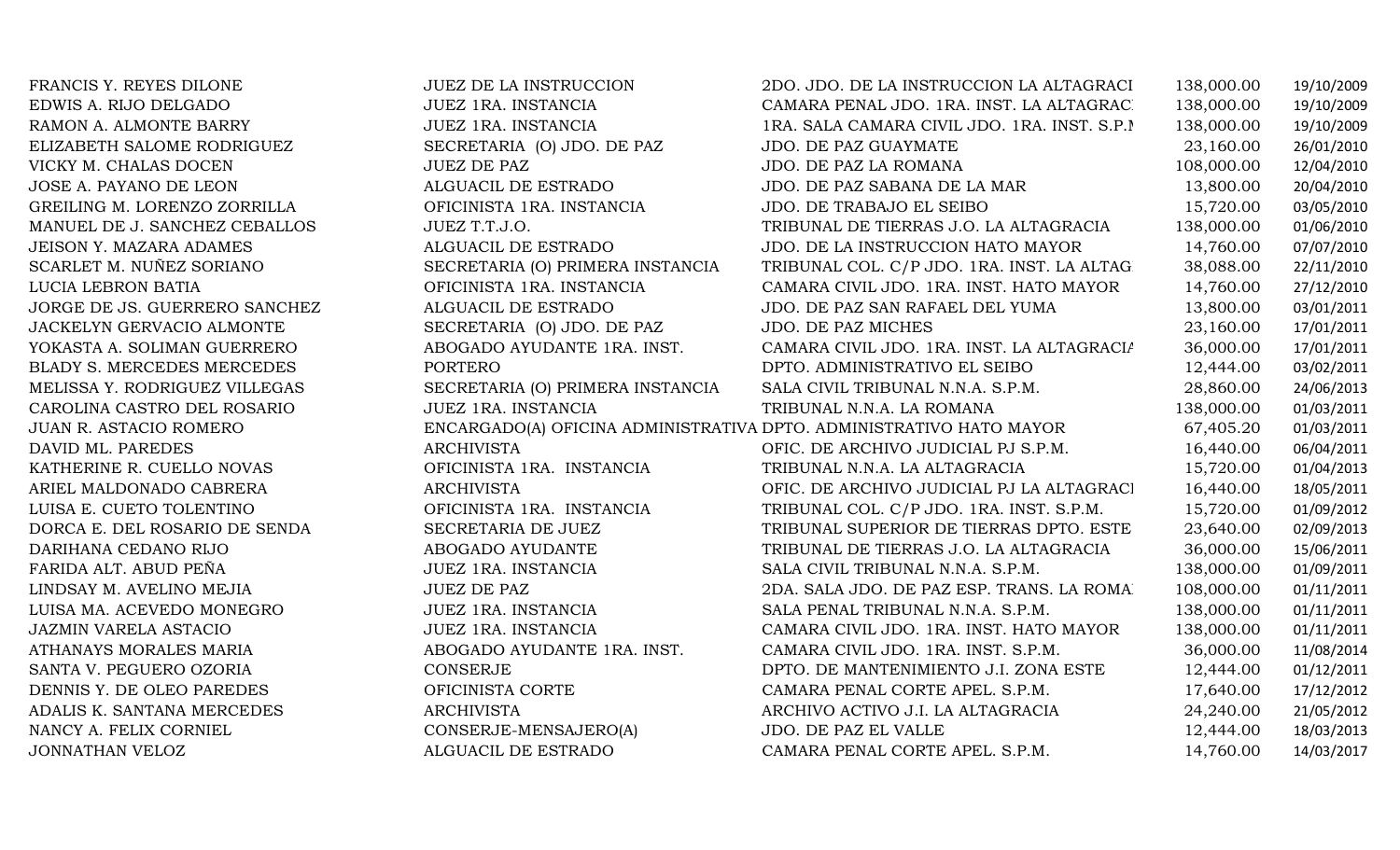| YELINETT R. BAEZ RODRIGUEZ        | REGISTRADOR DE TITULOS                                          | REGISTRO DE TITULOS EL SEIBO               | 126,000.00 | 02/04/2012 |
|-----------------------------------|-----------------------------------------------------------------|--------------------------------------------|------------|------------|
| OSVALDO DOMINGUEZ CALCAÑO         | ALGUACIL DE ESTRADO                                             | 2DA. SALA JDO. DE TRABAJO S.P.M.           | 13,800.00  | 01/05/2012 |
| DHARINA AQUINO SILVESTRE          | OFICINISTA CORTE                                                | CAMARA CIVIL CORTE APEL. S.P.M.            | 17,640.00  | 07/05/2012 |
| ROSA I. CRUZ SANCHEZ              | ENCARGADO(A) OFICINA ADMINISTRATIVA DPTO. ADMINISTRATIVO S.P.M. |                                            | 81,952.80  | 29/06/2012 |
| ROSY SILVESTRE CEDANO             | SECRETARIA (O) PRIMERA INSTANCIA                                | TRIBUNAL DE TIERRAS J.O. EL SEIBO          | 28,860.00  | 26/06/2012 |
| INGRID M. RIJO STERLING           | CONSERJE-MENSAJERO(A)                                           | JDO. DE PAZ LAGUNA DE NISIBON              | 12,444.00  | 01/09/2012 |
| HECTOR R. RAMIREZ DIXON           | OFICINISTA 1RA. INSTANCIA                                       | CAMARA CIVIL JDO. 1RA. INST. LA ROMANA     | 13,800.00  | 03/09/2012 |
| MADELAINE MERCEDES PARDILLA       | OFICINISTA JDO. DE PAZ                                          | JDO. DE PAZ EL VALLE                       | 14,760.00  | 01/09/2012 |
| YULEISY TUITT SANTANA             | OFICINISTA CORTE                                                | CORTE DE APEL. N.N.A. S.P.M.               | 17,640.00  | 01/09/2012 |
| AURORA DE LOS A. BELTRE MORLA     | SECRETARIA (O) PRIMERA INSTANCIA                                | CAMARA CIVIL JDO. 1RA. INST. S.P.M.        | 28,860.00  | 01/09/2012 |
| LUISAURA ALT. CARRION             | SECRETARIA (O) PRIMERA INSTANCIA                                | CAMARA PENAL JDO. 1RA. INST. LA ROMANA     | 38,088.00  | 10/09/2012 |
| MARIANA HERRERA RAMIREZ           | OFICINISTA 1RA. INSTANCIA                                       | JDO. DE LA INSTRUCCION S.P.M.              | 15,720.00  | 10/09/2012 |
| RICARDO CORDERO HENRIQUEZ         | <b>OFICINISTA</b>                                               | CENTRO DE CITACIONES S.P.M.                | 17,640.00  | 10/09/2012 |
| ROBERTO ANT. REYES TORRES         | ALGUACIL DE ESTRADO                                             | 2DA. SALA JDO. DE PAZ ESP. TRANS. LA ROMA  | 13,800.00  | 11/09/2012 |
| ERICA B. RODRIGUEZ RODRIGUEZ      | ABOGADO AYUDANTE 1RA. INST.                                     | CAMARA CIVIL JDO. 1RA. INST. LA ALTAGRACIA | 36,000.00  | 25/11/2013 |
| NOEMI MELO CEDEÑO                 | ABOGADO AYUDANTE 1RA. INST.                                     | CAMARA CIVIL JDO. 1RA. INST. LA ALTAGRACIA | 36,000.00  | 23/04/2014 |
| JENNIFFER RAMOS SANCHEZ           | ABOGADO AYUDANTE 1RA. INST.                                     | JDO. DE LA INSTRUCCION LA ALTAGRACIA       | 36,000.00  | 23/06/2014 |
| MIGUEL VILLA MORLA                | <b>ARCHIVISTA</b>                                               | ARCHIVO ACTIVO J.I. EL SEIBO               | 24,240.00  | 01/04/2013 |
| FRANCISCO J. GUERRERO DEL ROSARIO | REGISTRADOR DE TITULOS ADSCRITO                                 | REGISTRO DE TITULOS HIGUEY                 | 117,532.80 | 01/07/2013 |
| MARIA R. FRIAS VARGAS             | OFICINISTA 1RA. INSTANCIA                                       | SALA PENAL TRIBUNAL N.N.A. S.P.M.          | 15,720.00  | 30/10/2012 |
| RUTH E. MORALES CASTRO            | <b>CONSERJE</b>                                                 | DPTO. ADMINISTRATIVO EL SEIBO              | 12,444.00  | 19/11/2012 |
| VILMA A. MATOS OZUNA              | OFICINISTA 1RA. INSTANCIA                                       | JDO. DE LA INSTRUCCION LA ALTAGRACIA       | 15,720.00  | 18/12/2012 |
| RAFAEL A. NUÑEZ CASTILLO          | ALGUACIL DE ESTRADO                                             | 2DA. SALA JDO. DE PAZ ESP. TRANS. LA ALTAG | 13,800.00  | 04/12/2012 |
| MARIA G. SANTANA AYBAR            | CONSERJE                                                        | DPTO. ADMINISTRATIVO EL SEIBO              | 12,444.00  | 05/12/2012 |
| VIRGILIO MARTINEZ MOTA            | ALGUACIL DE ESTRADO                                             | PCIA. JDO. DE TRABAJO S.P.M.               | 13,800.00  | 10/01/2013 |
| FRANCISCA R. COTES VASQUEZ        | OFICINISTA TST                                                  | TRIBUNAL SUPERIOR DE TIERRAS DPTO. ESTE    | 17,640.00  | 02/09/2013 |
| JOHNNY CASTRO RAMIREZ             | ALGUACIL DE ESTRADO                                             | JDO. DE PAZ S.P.M.                         | 13,800.00  | 06/05/2014 |
| ALEX E. ROSARIO SANCHEZ           | OFICINISTA 1RA. INSTANCIA                                       | CAMARA PENAL JDO. 1RA. INST. S.P.M.        | 15,720.00  | 06/05/2014 |
| KATERINE SANTANA MEJIA            | <b>JUEZ DE PAZ</b>                                              | JDO. DE PAZ LOS LLANOS                     | 108,000.00 | 16/12/2016 |
| YARITZA S. RAMOS REYES            | <b>AUXILIAR ADMINISTRATIVO</b>                                  | DPTO. ADMINISTRATIVO HATO MAYOR            | 14,760.00  | 05/02/2013 |
| RAIDIRA M. CASTILLO LOPEZ         | OFICINISTA JDO. DE PAZ                                          | 3RA. SALA JDO. DE PAZ ESP. TRANS. LA ALTAG | 14,760.00  | 18/03/2013 |
| MANUEL DE JS. UBIERA MERCEDES     | OFICINISTA JDO. DE PAZ                                          | JDO. DE PAZ LA ALTAGRACIA                  | 14,760.00  | 08/05/2013 |
| KATHERIN VALLEJO HERRERA          | OFICINISTA 1RA. INSTANCIA                                       | JDO. DE LA INSTRUCCION S.P.M.              | 15,720.00  | 11/07/2014 |
| CRISEIDA C. GUERRERO MARTES       | CONSERJE                                                        | DPTO. ADMINISTRATIVO EL SEIBO              | 12,444.00  | 01/05/2013 |
|                                   |                                                                 |                                            |            |            |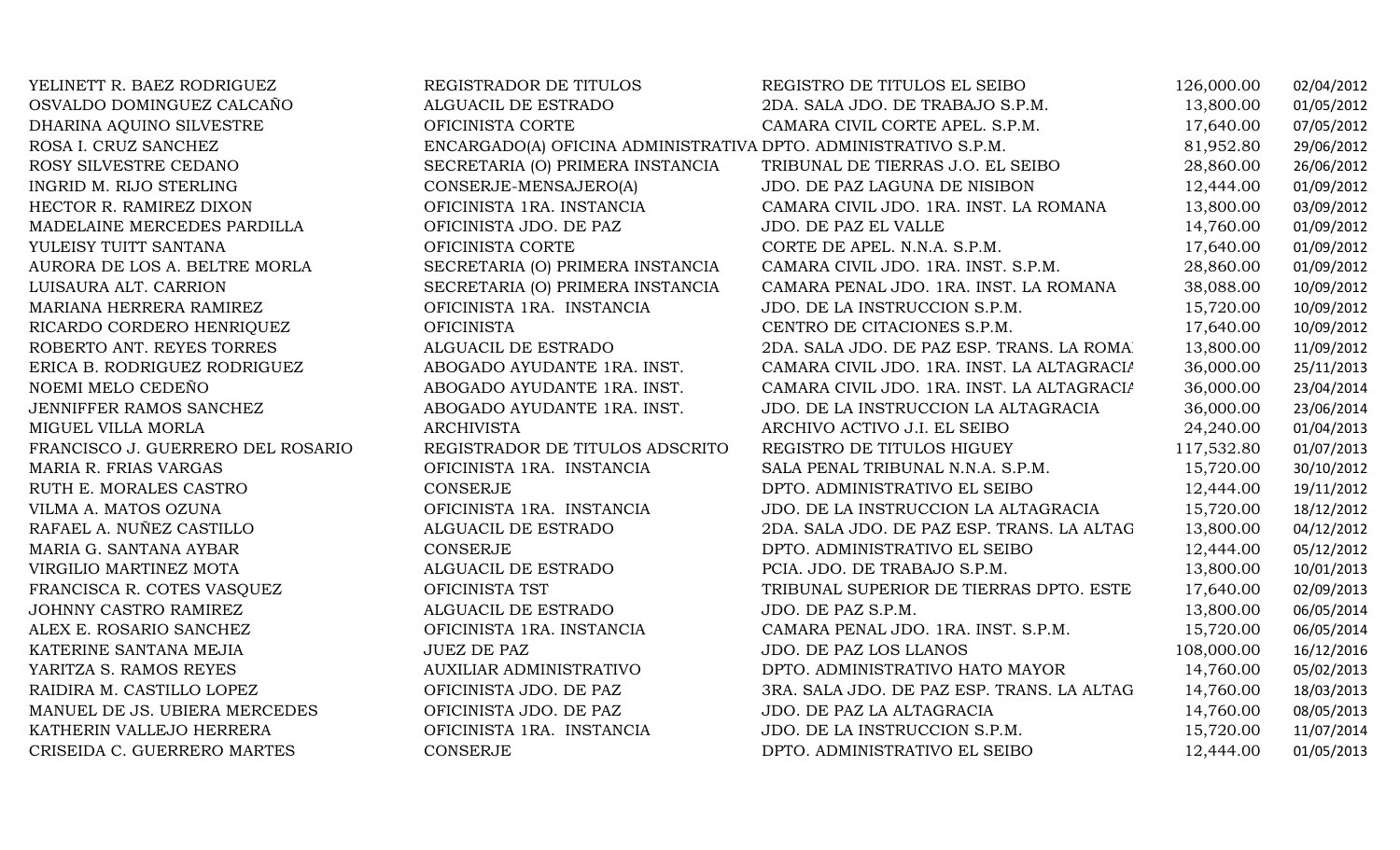| BELKYS M. SALOMON              | <b>RECEPCIONISTA</b>             | DPTO. ADMINISTRATIVO LA ROMANA             | 14,760.00 | 17/06/2013 |
|--------------------------------|----------------------------------|--------------------------------------------|-----------|------------|
| MARIA E. VASQUEZ RODRIGUEZ     | AUXILIAR ADMINISTRATIVO          | DPTO. ADMINISTRATIVO S.P.M.                | 14,760.00 | 03/06/2013 |
| MABEL PEREYRA VASQUEZ          | OFICINISTA 1RA. INSTANCIA        | 1RA. SALA JDO. DE TRABAJO S.P.M.           | 15,720.00 | 22/07/2013 |
| ELIZABETH HERNANDEZ CORDONES   | OFICINISTA 1RA. INSTANCIA        | CAMARA PENAL JDO. 1RA. INST. EL SEIBO      | 15,720.00 | 10/03/2014 |
| CELIO JIMENEZ                  | <b>VIGILANTE</b>                 | JDO. DE PAZ SABANA DE LA MAR               | 12,444.00 | 02/01/2014 |
| GENESIS V. DE LA ROSA PAYANO   | ABOGADO AYUDANTE 1RA. INST.      | TRIBUNAL COL. C/P JDO. 1RA. INST. LA ROMAI | 38,088.00 | 22/07/2013 |
| BLASINA M. RIJO ORTEGA         | OFICINISTA 1RA. INSTANCIA        | CAMARA PENAL JDO. 1RA. INST. HATO MAYOR    | 15,720.00 | 26/08/2013 |
| ELISA E. TAVERAS ALVAREZ       | OFICINISTA TST                   | TRIBUNAL SUPERIOR DE TIERRAS DPTO. ESTE    | 17,640.00 | 02/09/2013 |
| ANGELA MA. DEL ROSARIO CEDANO  | <b>SECRETARIA</b>                | REGISTRO DE TITULOS HIGUEY                 | 28,860.00 | 23/09/2013 |
| CARMEN M. RODRIGUEZ GUERRERO   | AUX. DE RECEPCION Y ENTREGA      | REGISTRO DE TITULOS HIGUEY                 | 24,240.00 | 23/09/2013 |
| VIANCA MEJIA VILLA             | SECRETARIA DE JUEZ               | TRIBUNAL SUPERIOR DE TIERRAS DPTO. ESTE    | 23,640.00 | 02/09/2013 |
| ROSELIN JOSE GUERRERO          | AUX. DE RECEPCION Y ENTREGA      | REGISTRO DE TITULOS HIGUEY                 | 24,240.00 | 23/09/2013 |
| YORDANO MEJIA BERAS            | ABOGADO AYUDANTE 1RA. INST.      | TRIBUNAL DE TIERRAS J.O. EL SEIBO          | 36,000.00 | 27/01/2014 |
| EDDY J. ROA JONES              | OFICINISTA CORTE                 | CAMARA CIVIL CORTE APEL. S.P.M.            | 15,720.00 | 26/05/2014 |
| ROMELYN TAVAREZ SOSA           | OFICINISTA 1RA. INSTANCIA        | CAMARA CIVIL JDO. 1RA. INST. HATO MAYOR    | 15,720.00 | 03/11/2015 |
| ESMIRNA OZORIA MORALES         | SECRETARIA (O) JDO. DE PAZ       | JDO. DE PAZ LOS LLANOS                     | 23,160.00 | 02/06/2014 |
| YAINA M. GUZMAN MEJIA          | OFICINISTA 1RA. INSTANCIA        | JDO. DE LA INSTRUCCION EL SEIBO            | 15,720.00 | 21/09/2015 |
| JUAN ML. TRONCOSO PERALTA      | ALGUACIL DE ESTRADO              | JDO. DE PAZ LAGUNA DE NISIBON              | 11,730.00 | 16/10/2017 |
| BILLY J. CASTRO SANTANA        | <b>PLOMERO</b>                   | DPTO. DE MANTENIMIENTO J.I. ZONA ESTE      | 20,760.00 | 04/12/2013 |
| FATIMA A. MONEGRO CRISPIN      | SECRETARIA (O) PRIMERA INSTANCIA | CAMARA CIVIL JDO. 1RA. INST. HATO MAYOR    | 28,860.00 | 25/11/2013 |
| DAVID DEL ROSARIO GUERRERO     | ALGUACIL DE ESTRADO              | CAMARA PENAL JDO. 1RA. INST. LA ALTAGRAC.  | 14,760.00 | 10/02/2014 |
| LAUREN MA. RAMOS RAMIREZ       | SECRETARIA DEPTO. ADM.           | DPTO. ADMINISTRATIVO EL SEIBO              | 18,120.00 | 24/03/2014 |
| PAULINA CASTRO TAVAREZ         | COORDINADOR(A) DE ENTREVISTAS    | CENTRO DE ENTREVISTA LA ALTAGRACIA         | 36,000.00 | 01/05/2014 |
| MARIO A. OGANDO MONEGRO        | <b>PORTERO</b>                   | DPTO. ADMINISTRATIVO S.P.M.                | 12,444.00 | 14/04/2014 |
| RUBEN J. MARTINEZ ACOSTA       | ABOGADO AYUDANTE 1RA. INST.      | JDO. DE LA INSTRUCCION LA ROMANA           | 36,000.00 | 09/06/2014 |
| ROSA S. FLORIMON MOISES        | SECRETARIA (O) PRIMERA INSTANCIA | JDO. DE TRABAJO LA ROMANA                  | 28,860.00 | 15/12/2014 |
| LIZBETH RODRIGUEZ HERRA        | OFICINISTA 1RA. INSTANCIA        | CAMARA CIVIL JDO. 1RA. INST. LA ROMANA     | 15,720.00 | 02/06/2014 |
| RAMON L. CUSTODIO MOTA         | ALGUACIL DE ESTRADO              | CENTRO DE CITACIONES S.P.M.                | 14,760.00 | 09/06/2014 |
| GONZALO MATOS SILVESTRE        | MENSAJERO INTERNO                | DPTO. ADMINISTRATIVO S.P.M.                | 12,444.00 | 24/06/2014 |
| ANGELICA C. RUIZ CASTRO        | OFICINISTA 1RA. INSTANCIA        | CAMARA CIVIL JDO. 1RA. INST. LA ROMANA     | 15,720.00 | 02/06/2014 |
| ANGEL A. CALDERON SIERRA       | ALGUACIL DE ESTRADO              | JDO. DE PAZ LA ALTAGRACIA                  | 13,800.00 | 01/07/2014 |
| SUSI E. RAMIREZ DEL CARMEN     | <b>CONSERJE</b>                  | DPTO. ADMINISTRATIVO HATO MAYOR            | 12,444.00 | 14/07/2014 |
| CLARA E. MORALES VILLAVICENCIO | OFICINISTA J.O.                  | TRIBUNAL DE TIERRAS J.O. LA ALTAGRACIA     | 15,720.00 | 18/01/2016 |
| <b>JULISSA GOICO VIDAL</b>     | AUXILIAR ADMINISTRATIVO          | DPTO. DE MANTENIMIENTO J.I. ZONA ESTE      | 20,760.00 | 25/08/2014 |
|                                |                                  |                                            |           |            |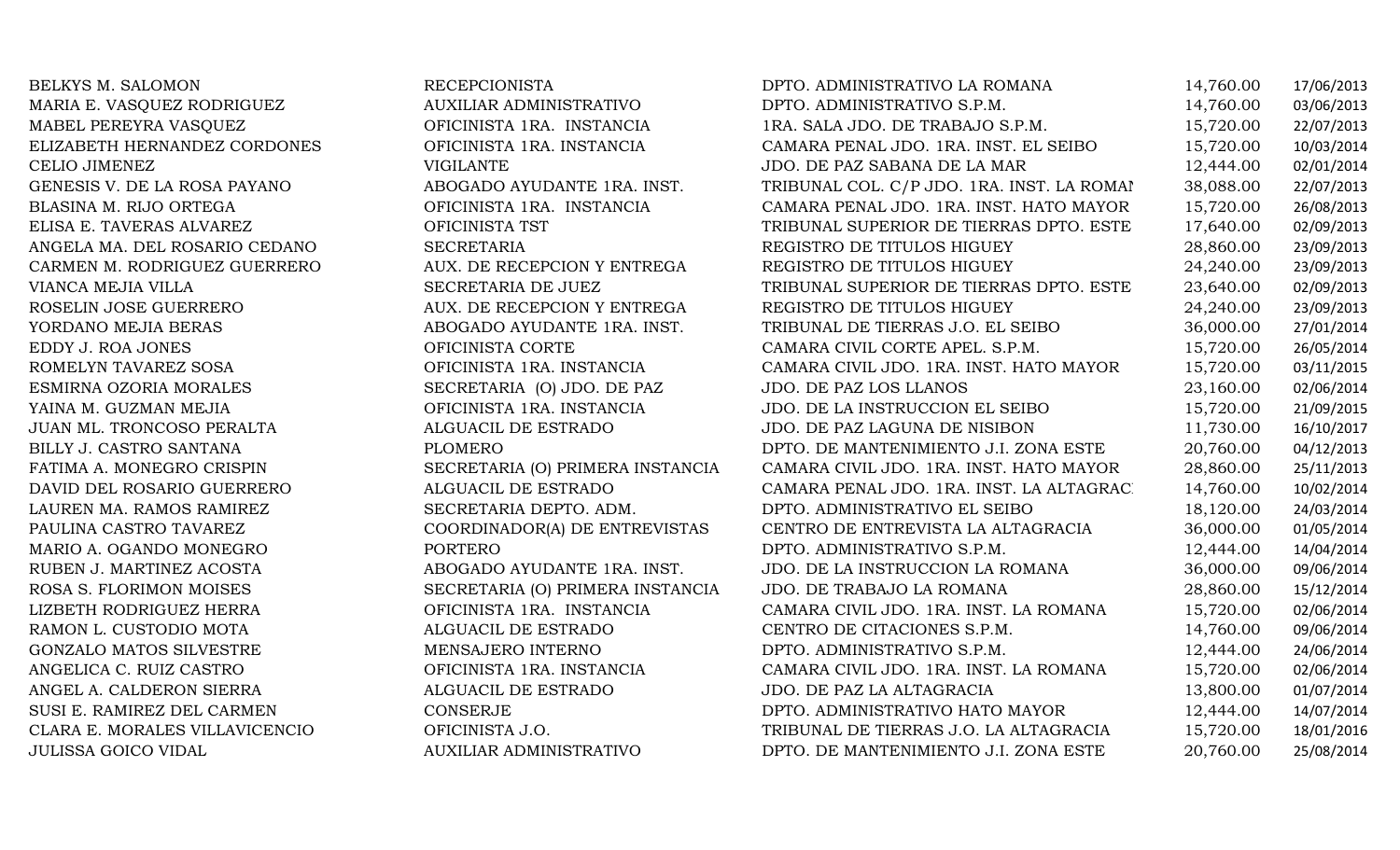| OCTAVIO A. MATA UPIA                  | JUEZ DE PAZ                      | JDO. DE PAZ S.P.M.                         | 108,000.00 | 01/10/2014 |
|---------------------------------------|----------------------------------|--------------------------------------------|------------|------------|
| <b>JOSSEPHANG R. BERNHARDT NIVAR</b>  | <b>JUEZ DE PAZ</b>               | JDO. DE PAZ QUISQUEYA                      | 108,000.00 | 01/10/2014 |
| THAIRIBI SANTANA SANTANA              | <b>OFICINISTA</b>                | REGISTRO DE TITULOS S.P.M.                 | 15,720.00  | 22/09/2014 |
| ELSA E. MATOS ALMONTE                 | OFICINISTA 1RA. INSTANCIA        | TRIBUNAL EJEC. DE LA PENA S.P.M.           | 15,720.00  | 26/10/2015 |
| <b>JOSE E. SEVERINO</b>               | MENSAJERO INTERNO                | DPTO. ADMINISTRATIVO EL SEIBO              | 12,444.00  | 03/11/2014 |
| FELIX L. SILVESTRE RONDON             | OFICINISTA 1RA. INSTANCIA        | SALA PENAL TRIBUNAL N.N.A. S.P.M.          | 15,720.00  | 01/12/2014 |
| DANEURY CASTILLO FEBLES               | CONSERJE                         | DPTO. ADMINISTRATIVO EL SEIBO              | 12,444.00  | 27/10/2014 |
| GISSEL J. FERNANDEZ CARRASCO DE NUÑEZ | JUEZ 1RA. INSTANCIA              | CAMARA PENAL JDO. 1RA. INST. S.P.M.        | 108,000.00 | 09/02/2015 |
| RAFELINA RUIZ RODRIGUEZ               | JUEZ T.T.J.O.                    | TRIBUNAL DE TIERRAS J.O. EL SEIBO          | 108,000.00 | 09/02/2015 |
| RAELVIS O. ARIAS GOMEZ                | <b>JUEZ DE PAZ</b>               | JDO. DE PAZ CONSUELO                       | 108,000.00 | 09/02/2015 |
| CARMEN V. ALMONTE ALMONTE             | <b>JUEZ DE PAZ</b>               | 2DA. SALA JDO. DE PAZ ESP. TRANS. LA ALTAG | 108,000.00 | 09/02/2015 |
| HENRY O. QUEZADA GUERRERO             | ALGUACIL DE ESTRADO              | CAMARA PENAL JDO. 1RA. INST. LA ALTAGRAC.  | 14,760.00  | 01/12/2014 |
| ANDREA CABRERA GUERRERO               | <b>CONSERJE</b>                  | CORTE DE APEL. N.N.A. S.P.M.               | 12,444.00  | 17/11/2014 |
| ORQUIDEA ALMARANTE HIRALDO            | OFICINISTA 1RA. INSTANCIA        | CAMARA CIVIL JDO. 1RA. INST. LA ROMANA     | 15,720.00  | 12/01/2015 |
| RENMAR PEREZ ALBUERME                 | MAYORDOMO III                    | DPTO. ADMINISTRATIVO HATO MAYOR            | 13,800.00  | 19/01/2015 |
| ALGENYS CUETO TEJEDA                  | MENSAJERO INTERNO                | DPTO. ADMINISTRATIVO HATO MAYOR            | 12,444.00  | 19/01/2015 |
| ROMIER MDES. MEDINA PEGUERO           | OFICINISTA 1RA. INSTANCIA        | 2DA. SALA JDO. DE TRABAJO S.P.M.           | 15,720.00  | 27/01/2015 |
| ZULEICA CONCEPCION BASTARDO           | <b>OFICINISTA</b>                | CENTRO DE CITACIONES S.P.M.                | 17,640.00  | 09/02/2015 |
| CRISEIDY P. MEJIA RIJO                | SECRETARIA (O) PRIMERA INSTANCIA | 1ER. JDO. DE LA INSTRUCCION LA ROMANA      | 38,088.00  | 28/09/2015 |
| CARLOS E. MERCEDES RAMIREZ            | MENSAJERO INTERNO                | DPTO. ADMINISTRATIVO S.P.M.                | 12,444.00  | 02/03/2015 |
| MARICEL RAMIREZ CEDEÑO                | OFICINISTA 1RA. INSTANCIA        | CAMARA CIVIL JDO. 1RA. INST. LA ROMANA     | 15,720.00  | 19/01/2016 |
| JULEISY E. PEGUERO SANTANA            | AUXILIAR R.T.                    | REGISTRO DE TITULOS EL SEIBO               | 16,440.00  | 30/03/2015 |
| LUIS R. GARCIA MIESES                 | ALGUACIL DE ESTRADO              | 1ER. JDO. DE LA INSTRUCCION LA ROMANA      | 14,760.00  | 20/04/2015 |
| LISSET ROSARIO DIAZ                   | ABOGADO AYUDANTE CORTE           | CORTE DE TRABAJO S.P.M.                    | 48,894.00  | 20/04/2015 |
| EDALY A. PEREYRA DE AZA               | SECRETARIA (O) PRIMERA INSTANCIA | TRIBUNAL COL. C/P JDO. 1RA. INST. LA ROMAI | 38,088.00  | 05/05/2015 |
| ALDO G. MATEO RUIZ                    | MENSAJERO INTERNO                | DPTO. ADMINISTRATIVO LA ROMANA             | 12,444.00  | 25/05/2015 |
| YEREMI SABINO RAMIREZ                 | OFICINISTA CORTE                 | CAMARA PENAL CORTE APEL. S.P.M.            | 17,640.00  | 01/06/2015 |
| PEDRO E. AGELAN SOSA                  | OFICINISTA 1RA. INSTANCIA        | 1RA. SALA JDO. DE TRABAJO S.P.M.           | 15,720.00  | 15/07/2015 |
| MARINA ALT. REYES SANTANA             | OFICINISTA 1RA. INSTANCIA        | CAMARA CIVIL JDO. 1RA. INST. S.P.M.        | 15,720.00  | 13/08/2015 |
| ESTHER CAMINERO                       | OFICINISTA 1RA. INSTANCIA        | CAMARA PENAL JDO. 1RA. INST. LA ALTAGRAC.  | 15,720.00  | 24/08/2015 |
| ALEXANDER CONCEPCION CONSTANZO        | OFICINISTA 1RA. INSTANCIA        | JDO. DE LA INSTRUCCION LA ALTAGRACIA       | 15,720.00  | 23/09/2015 |
| DANAURIS GONZALEZ ROMERO              | OFICINISTA 1RA. INSTANCIA        | CAMARA CIVIL JDO. 1RA. INST. EL SEIBO      | 15,720.00  | 28/09/2015 |
| MASSIEL GIL GARCIA                    | OFICINISTA 1RA. INSTANCIA        | TRIBUNAL COL. C/P JDO. 1RA. INST. LA ALTAG | 15,720.00  | 14/09/2015 |
| ENMANUEL DE JS. NIEVES FEBLES         | OFICINISTA J.O.                  | TRIBUNAL DE TIERRAS J.O. EL SEIBO          | 15,720.00  | 02/11/2015 |
|                                       |                                  |                                            |            |            |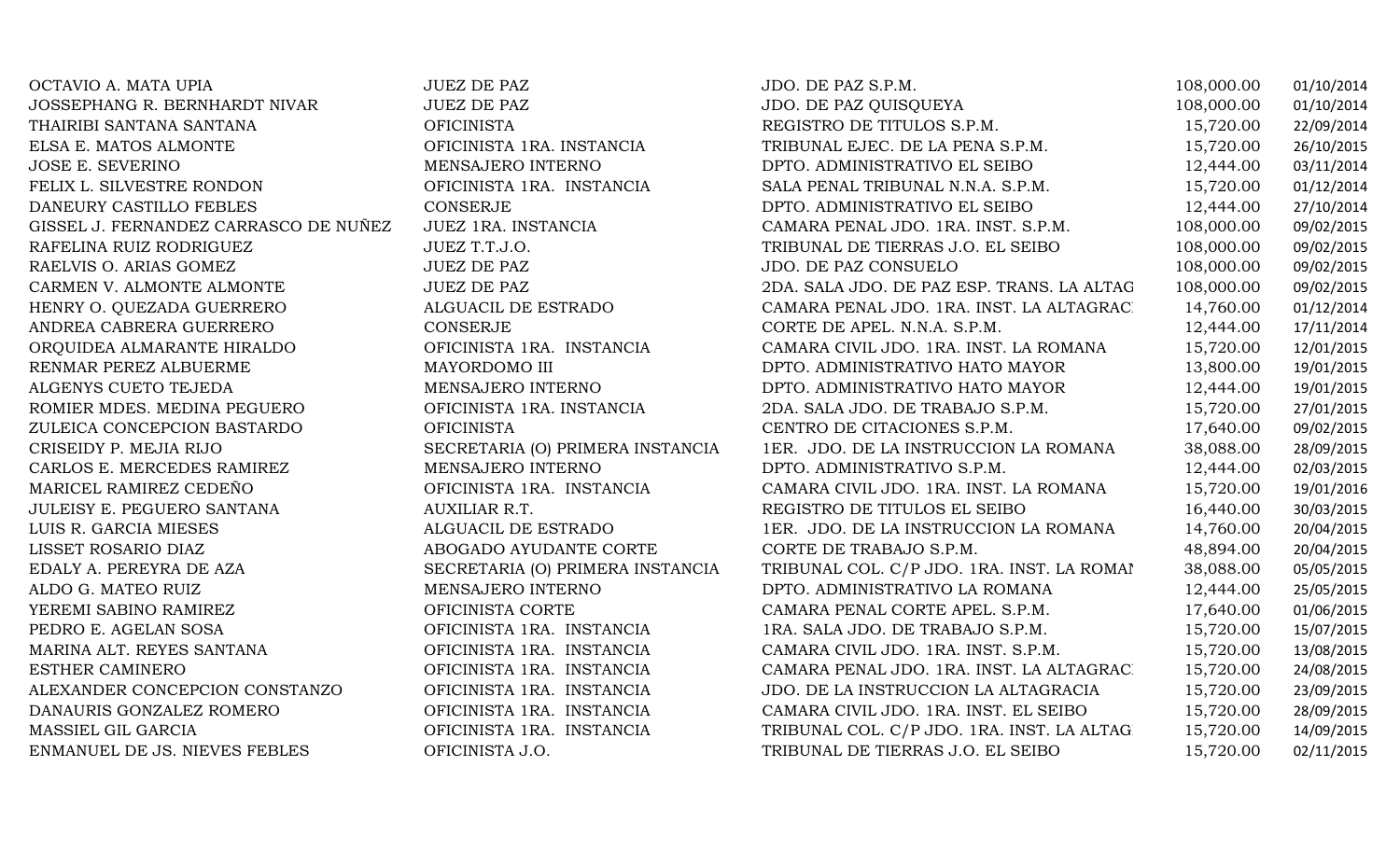PEIMBERT A. TRINIDAD REYES OFICINISTA 1RA. INSTANCIA TRIBUNAL N.N.A. LA ALTAGRACIA 15,720.00 10/11/2015 LUIS E. TORRES FELIZ OFICINISTA J.O. TRIBUNAL DE TIERRAS J.O. LA ALTAGRACIA 15,720.00 23/11/2015 ISAAC FIGUEROA MEJIA MENSAJERO INTERNO DPTO. ADMINISTRATIVO S.P.M. 12,444.00 17/11/2015 VLADIMIR JIMENEZ RONDON MENSAJERO INTERNO DPTO. ADMINISTRATIVO HATO MAYOR 12,444.00 23/11/2015 JAZMIN E. SANTANA RODRIGUEZ OFICINISTA 1RA. INSTANCIA TRIBUNAL COL. C/P JDO. 1RA. INST. LA ALTAGRACIA 15,720.00 20/06/2016 KARLA M. HERNANDEZ AQUINO OFICINISTA 1RA. INSTANCIA TRIBUNAL EJEC. DE LA PENA S.P.M. 15,720.00 16/01/2017 YORDYS RODRIGUEZ VALERIO MENSAJERO INTERNO DPTO. ADMINISTRATIVO LA ROMANA 12,444.00 15/12/2015 WALKIRIA SANTANA WILLIAMS OFICINISTA 1RA. INSTANCIA JDO. DE LA INSTRUCCION HATO MAYOR 15,720.00 17/12/2015 DELEYDY Y. YAN SALOMON OFICINISTA 1RA. INSTANCIA JDO. DE TRABAJO LA ROMANA 15,720.00 01/02/2016 YANNY DEL C. NUÑEZ ALMANZAR OFICINISTA 1RA. INSTANCIA 2DA. SALA CAMARA CIVIL JDO. 1RA. INST. S.P.M. 14,760.00 29/02/2016 NICOLE LOPEZ DE JESUS OFICINISTA 1RA. INSTANCIA CAMARA PENAL JDO. 1RA. INST. LA ALTAGRACIA 15,720.00 03/02/2016 LAURA MA. EVANGELISTA ALEJO ABOGADO AYUDANTE 1RA. INST. TRIBUNAL DE TIERRAS J.O. S.P.M. 36,000.00 21/03/2016 EIRIN N. SANTANA MERCEDES OFICINISTA 1RA. INSTANCIA CAMARA PENAL JDO. 1RA. INST. LA ROMANA 15,720.00 18/02/2016 GERALD C. BARVINO MENSAJERO INTERNO DPTO. ADMINISTRATIVO S.P.M. 12,444.00 16/05/2016 MERY S. SEVERINO VASQUEZ OFICINISTA 1RA. INSTANCIA CAMARA CIVIL JDO. 1RA. INST. S.P.M. 15,720.00 16/05/2017 ENGEL CEDEÑO FOE SECRETARIA (O) PRIMERA INSTANCIA 2DO. JDO. DE LA INSTRUCCION LA ROMANA 38,088.00 16/09/2016 LENIN RIVERA CASTRO OFICINISTA 1RA. INSTANCIA CAMARA PENAL JDO. 1RA. INST. LA ROMANA 15,720.00 03/10/2016 ZUMILKA M. SANTANA ROQUE OFICINISTA J.O. TRIBUNAL DE TIERRAS J.O. LA ALTAGRACIA 15,720.00 06/06/2017 STEPHANIE QUINTERO PION REFERENCISTA ARCHIVO ACTIVO J.I. LA ALTAGRACIA 24,240.00 11/07/2016 ESTEISIS MONTERO TAVAREZ OFICINISTA 1RA. INSTANCIA TRIBUNAL N.N.A. LA ROMANA 15,720.00 26/07/2016 ANDREA E. CORCINO CUETO JUEZ DE PAZ JDO. DE PAZ SABANA DE LA MAR 108,000.00 03/10/2016 FRANCHESCA V. SILVESTRE GALVEZ JUEZ DE PAZ 3RA. SALA JDO. DE PAZ ESP. TRANS. LA ALTAGRACIA108,000.00 03/10/2016 GENESIS RODRIGUEZ SEGURA JUEZ DE PAZ JDO. DE PAZ EL SEIBO 108,000.00 03/10/2016 HAISSEL O. URIBE REYES JUEZ DE PAZ JDO. DE PAZ MICHES 108,000.00 03/10/2016 KARINA MA. COLOME ABREU JUEZ DE PAZ JDO. DE PAZ LA OTRA BANDA 108,000.00 03/10/2016 STHERLY D. CALVO ROSARIO OFICINISTA J.O. TRIBUNAL DE TIERRAS J.O. S.P.M. 15,720.00 02/01/2018 KIRI A. MELO NUÑEZ ALGUACIL DE ESTRADO SALA PENAL TRIBUNAL N.N.A. S.P.M. 13,800.00 09/08/2016 NIKAURY Y. BAEZ NUÑEZ OFICINISTA REGISTRO DE TITULOS S.P.M. 14,760.00 15/08/2016 JEYSSI ENCARNACION REYES ARCHIVISTA ARCHIVO ACTIVO J.I. S.P.M. 24,240.00 03/01/2017 JEIMY DE LA ROSA DE LA CRUZ OFICINISTA 1RA. INSTANCIA CAMARA PENAL JDO. 1RA. INST. LA ROMANA 15,720.00 19/08/2016 JENNIFER C. DEL ROSARIO PEROZO OFICINISTA 1RA. INSTANCIA 1ER. JDO. DE LA INSTRUCCION LA ROMANA 15,720.00 14/09/2016 REINA RAMIREZ DE LA CRUZ CONSERJE-MENSAJERO(A) JDO. DE PAZ CONSUELO 12,444.00 10/08/2017 ISHELL A. JIMENEZ ACEVEDO OFICINISTA J.O. TRIBUNAL DE TIERRAS J.O. S.P.M. 15,720.00 03/10/2016 JDO. DE LA INSTRUCCION LA ROMANA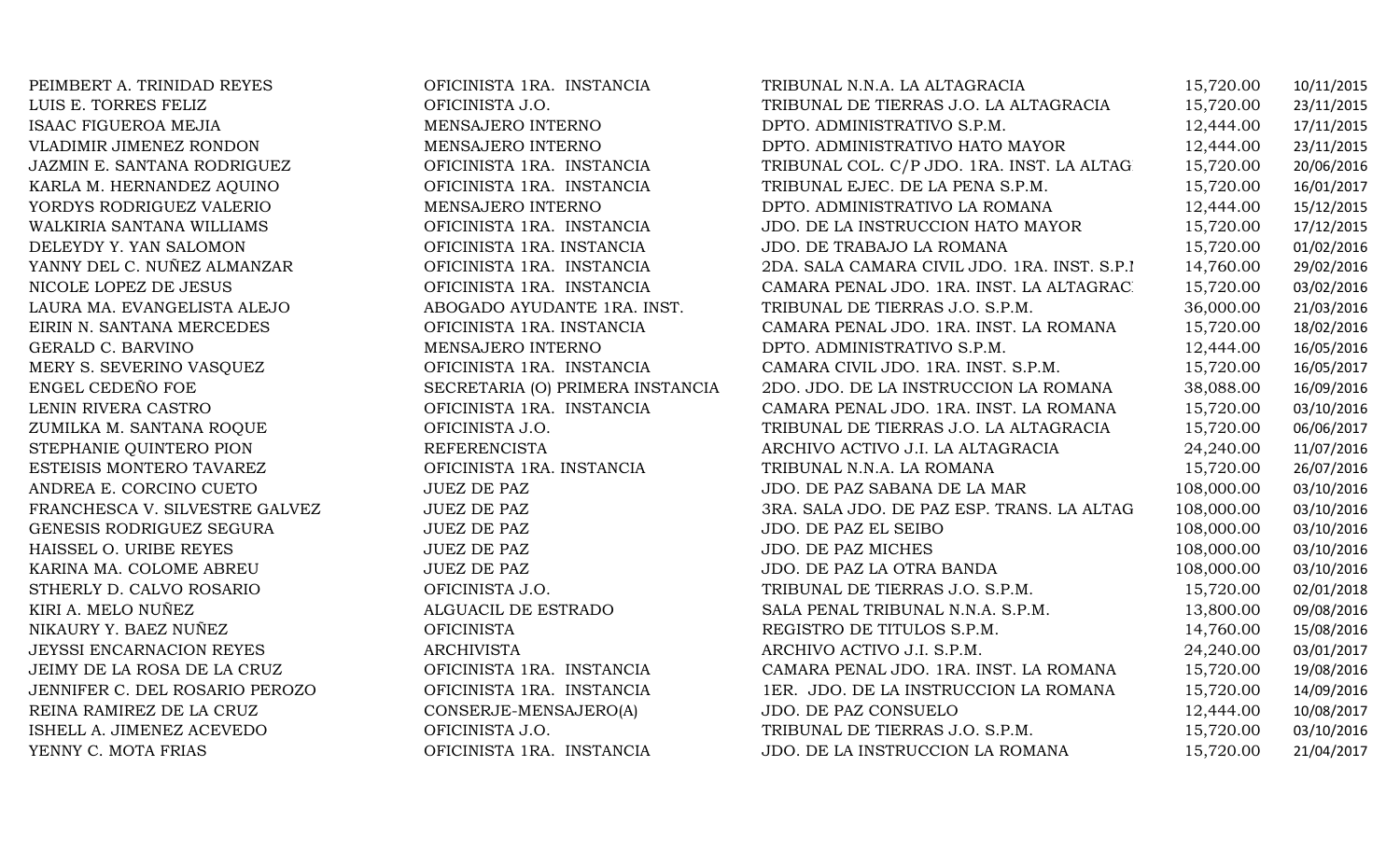| VANESA E. CHARLES CRUZ       | OFICINISTA 1RA. INSTANCIA        | 2DO. JDO. DE LA INSTRUCCION LA ROMANA      | 15,720.00  | 29/11/2017 |
|------------------------------|----------------------------------|--------------------------------------------|------------|------------|
| MELISSA MARTINEZ RODRIGUEZ   | OFICINISTA 1RA. INSTANCIA        | CAMARA CIVIL JDO. 1RA. INST. LA ALTAGRACIA | 15,720.00  | 13/12/2016 |
| LEIDY M. CORDERO PALACIO     | OFICINISTA 1RA. INSTANCIA        | CAMARA CIVIL JDO. 1RA. INST. LA ALTAGRACIA | 15,720.00  | 29/11/2016 |
| IDENISSE G. CATEDRAL OZUNA   | <b>JUEZ DE PAZ</b>               | <b>JDO. DE PAZ GUAYMATE</b>                | 108,000.00 | 16/12/2016 |
| ESTEFANI Y. ALTAGRACIA MEJIA | OFICINISTA JDO. DE PAZ           | 1RA. SALA JDO. DE PAZ ESP. TRANS. LA ROMAI | 14,760.00  | 31/07/2017 |
| SOHANY M. DE LEON RICHARDSON | OFICINISTA 1RA. INSTANCIA        | SALA CIVIL TRIBUNAL N.N.A. S.P.M.          | 15,720.00  | 12/01/2017 |
| ENERIA RUIZ RIJO             | OFICINISTA 1RA. INSTANCIA        | CAMARA PENAL JDO. 1RA. INST. S.P.M.        | 15,720.00  | 12/01/2017 |
| GREINNY B. HENRIQUEZ SANCHEZ | OFICINISTA 1RA. INSTANCIA        | CAMARA CIVIL JDO. 1RA. INST. HATO MAYOR    | 15,720.00  | 19/01/2017 |
| JOSE F. ALBERTO SOLANO       | ALGUACIL DE ESTRADO              | JDO. DE PAZ HATO MAYOR                     | 13,800.00  | 06/02/2017 |
| YARITZA M. RAMIREZ MONTAÑO   | OFICINISTA 1RA. INSTANCIA        | TRIBUNAL COL. C/P JDO. 1RA. INST. S.P.M.   | 15,720.00  | 05/06/2017 |
| YOSAIRA DE LA ROSA GREGORIO  | OFICINISTA JDO. DE PAZ           | 2DA. SALA JDO. DE PAZ ESP. TRANS. LA ROMA  | 14,760.00  | 24/01/2017 |
| ANTHONY S. RIVERA MERCEDES   | OFICINISTA 1RA. INSTANCIA        | JDO. DE LA INSTRUCCION EL SEIBO            | 15,720.00  | 13/02/2017 |
| FELIX A. MATOS ALMONTE       | OFICINISTA 1RA. INSTANCIA        | SALA PENAL TRIBUNAL N.N.A. S.P.M.          | 15,720.00  | 06/03/2017 |
| LESLY E. DIAZ HERNANDEZ      | ASIST. ADMINISTRATIVA            | CENTRO DE ENTREVISTA LA ALTAGRACIA         | 20,760.00  | 17/03/2017 |
| YENNI PEREZ PEREZ            | OFICINISTA 1RA. INSTANCIA        | JDO. DE LA INSTRUCCION LA ALTAGRACIA       | 15,720.00  | 27/09/2017 |
| STERLING PERALTA GARCIA      | MENSAJERO INTERNO                | DPTO. ADMINISTRATIVO LA ALTAGRACIA         | 12,444.00  | 18/04/2017 |
| PASCUAL ASENCIO AUDAIN       | <b>AUXILIAR ADMINISTRATIVO</b>   | CENTRO DE ENTREVISTA LA ALTAGRACIA         | 14,760.00  | 07/04/2017 |
| GENESIS B. DE CASTRO RIJO    | OFICINISTA 1RA. INSTANCIA        | JDO. DE LA INSTRUCCION HATO MAYOR          | 15,720.00  | 12/04/2017 |
| RICHARD CEDEÑO RAMIREZ       | ALGUACIL DE ESTRADO              | CAMARA PENAL JDO. 1RA. INST. LA ROMANA     | 14,760.00  | 01/01/2018 |
| ADRIANA Y. GHALLOUM ZORILLA  | OFICINISTA 1RA. INSTANCIA        | JDO. DE LA INSTRUCCION LA ALTAGRACIA       | 15,720.00  | 09/05/2017 |
| BRENDA S. NATALE MARTINEZ    | OFICINISTA 1RA. INSTANCIA        | 2DO. JDO. DE LA INSTRUCCION LA ALTAGRACI   | 13,362.00  | 28/02/2018 |
| DARLENY DE LA ROSA CASTILLO  | SECRETARIA (O) PRIMERA INSTANCIA | TRIBUNAL N.N.A. LA ALTAGRACIA              | 28,860.00  | 19/05/2017 |
| TERI J. VASQUEZ              | OFICINISTA 1RA. INSTANCIA        | JDO. DE LA INSTRUCCION LA ALTAGRACIA       | 15,720.00  | 05/06/2017 |
| RUTH N. GONZALEZ MEJIA       | OFICINISTA JDO. DE PAZ           | JDO. DE PAZ EL SEIBO                       | 14,760.00  | 19/06/2017 |
| MILCIADES GUZMAN RAMIREZ     | MENSAJERO INTERNO                | DPTO. ADMINISTRATIVO LA ALTAGRACIA         | 12,444.00  | 19/06/2017 |
| SUJEIDY LOPEZ POLANCO        | OFICINISTA JDO. DE PAZ           | JDO. DE PAZ HATO MAYOR                     | 12,546.00  | 26/02/2018 |
| YAMIL C. FORTUNA GARCIA      | OFICINISTA JDO. DE PAZ           | 1RA. SALA JDO. DE PAZ ESP. TRANS. S.P.M.   | 14,760.00  | 18/05/2017 |
| HECTOR E. ACEVEDO            | <b>CONSERJE</b>                  | DPTO. ADMINISTRATIVO EL SEIBO              | 12,444.00  | 01/02/2018 |
| ROXY C. MORLA DIAZ           | OFICINISTA 1RA. INSTANCIA        | 1RA. SALA JDO. DE TRABAJO S.P.M.           | 13,362.00  | 03/01/2018 |
| NACOL A. FERNANDEZ SANTANA   | OFICINISTA 1RA. INSTANCIA        | JDO. DE LA INSTRUCCION HATO MAYOR          | 15,720.00  | 03/07/2017 |
| AURIS E. SENA CONSTANZO      | ALGUACIL DE ESTRADO              | JDO. DE PAZ LA ROMANA                      | 13,800.00  | 12/07/2017 |
| ARGENIS GUILLEN HERNANDEZ    | ALGUACIL DE ESTRADO              | TRIBUNAL COL. C/P JDO. 1RA. INST. S.P.M.   | 14,760.00  | 12/07/2017 |
| LENNY E. RABEL               | OFICINISTA CORTE                 | CAMARA PENAL CORTE APEL. S.P.M.            | 17,640.00  | 14/08/2017 |
| JUANA MDES. EUSEBIO MONTAS   | OFICINISTA JDO. DE PAZ           | 1RA. SALA JDO. DE PAZ ESP. TRANS. LA ROMAI | 14,760.00  | 14/08/2017 |